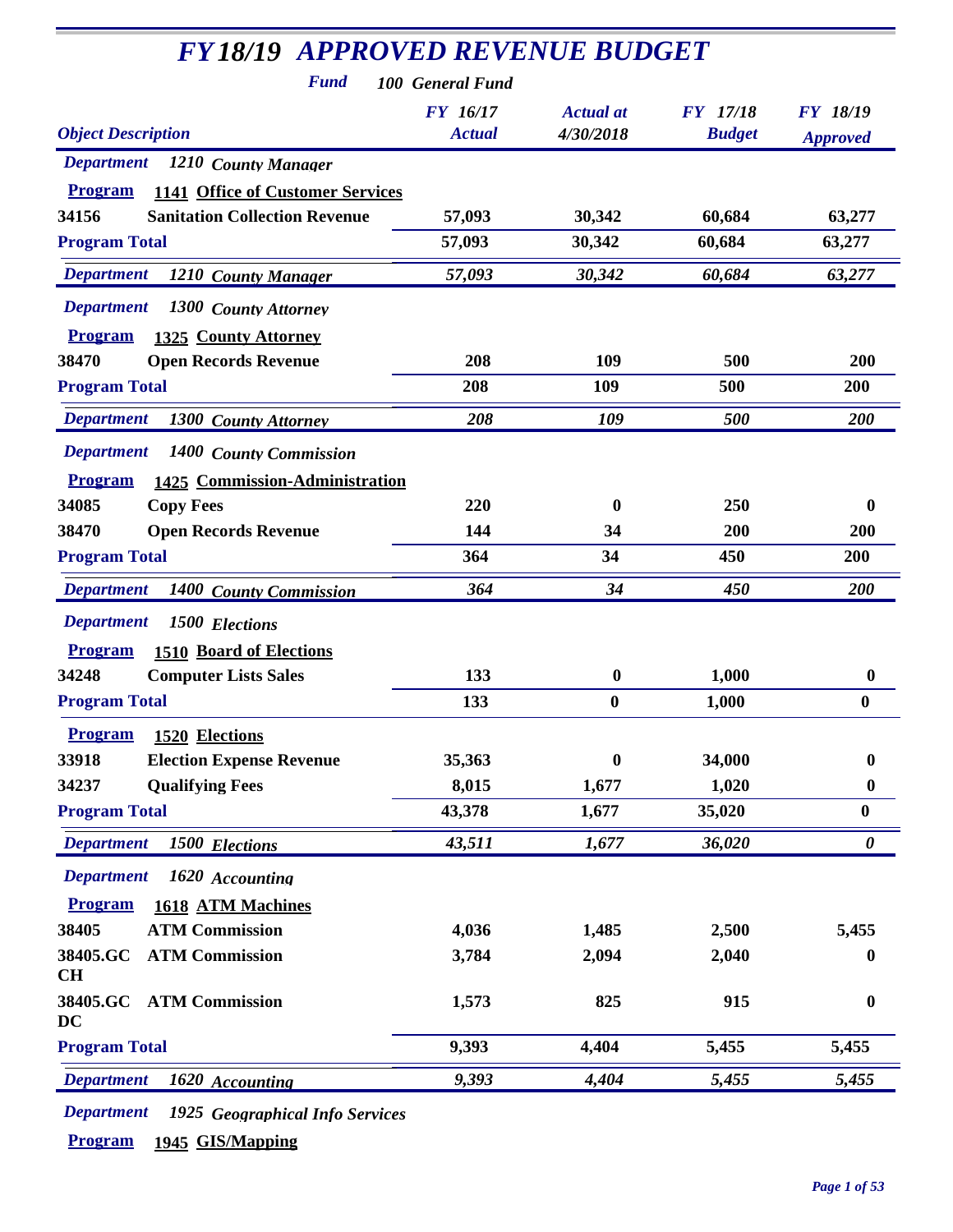| <b>FY18/19 APPROVED REVENUE BUDGET</b><br><b>Fund</b><br>100 General Fund |                 |                  |                  |                 |  |
|---------------------------------------------------------------------------|-----------------|------------------|------------------|-----------------|--|
|                                                                           | <b>FY</b> 16/17 | <b>Actual</b> at | <b>FY</b> 17/18  | <b>FY 18/19</b> |  |
| <b>Object Description</b>                                                 | <b>Actual</b>   | 4/30/2018        | <b>Budget</b>    | <b>Approved</b> |  |
| 33002<br><b>ACCG Grant</b>                                                | 2,923           | 1,016            | 0                | $\mathbf{0}$    |  |
| 34127<br><b>GIS Charges</b>                                               | 12,000          | 0                | 17,000           | 12,000          |  |
| <b>Sale of Map Revenue</b><br>34256                                       | 9,120           | 3,731            | 8,000            | 8,000           |  |
| <b>Subscription Revenue</b><br>34375                                      | 7,502           | 2,821            | 1,000            | 4,200           |  |
| 38470<br><b>Open Records Revenue</b>                                      | 1,171           | 409              | 0                | $\bf{0}$        |  |
| <b>Program Total</b>                                                      | 32,716          | 7,977            | 26,000           | 24,200          |  |
| <b>Department</b><br>1925 Geographical Info Servi                         | 32,716          | 7,977            | 26,000           | 24,200          |  |
| <b>Department</b><br>1950 Property Tax Appraisal                          |                 |                  |                  |                 |  |
| <b>Program</b><br><b>1963 Property Appraisal Office</b>                   |                 |                  |                  |                 |  |
| 34085<br><b>Copy Fees</b>                                                 | 79              | 166              | 140              | 140             |  |
| <b>Computer Lists Sales</b><br>34248                                      | 78              | 0                | 500              | 100             |  |
| <b>Program Total</b>                                                      | 157             | 166              | 640              | 240             |  |
| <b>Department</b><br>1950 Property Tax Appraisal                          | 157             | 166              | 640              | 240             |  |
| <b>Department</b><br>1970 Tax Commissioner                                |                 |                  |                  |                 |  |
| 1979 Tax Commissioner<br><b>Program</b>                                   |                 |                  |                  |                 |  |
| 34017<br><b>Ex Officio Sheriff's Fees</b>                                 | 5,404           | 4,266            | 6,600            | 6,600           |  |
| 34037<br><b>Levy Administrative Fee</b>                                   | 100             | 0                | 0                | $\mathbf{0}$    |  |
| 34096<br><b>Mail Fees</b>                                                 | 27,936          | 16,826           | 25,000           | 25,000          |  |
| 34156<br><b>Sanitation Collection Revenue</b>                             | 11,543          | 6,519            | 13,038           | 14,986          |  |
| <b>TAVT Admin Fee</b><br>34260                                            | 82,328          | 47,042           | 70,000           | 78,000          |  |
| 34264<br><b>Commissions on Taxes</b>                                      | 1,717,833       | 1,645,855        | 1,655,000        | 1,720,000       |  |
| 34264.TAV Commissions on Taxes                                            | 23,433          | 15,002           | 30,000           | 20,000          |  |
| T                                                                         |                 |                  |                  |                 |  |
| <b>Commissions on Taxes - City</b><br>34268                               | 90,629          | 6,221            | $-90,000$        | $\bf{0}$        |  |
| 34268.TAV Commissions on Taxes - City<br>Т                                | 8,858           | 5,248            | 10,000           | 8,800           |  |
| 34276<br><b>Commissions on Taxes - State</b>                              | 12,386          | 1,226            | $\boldsymbol{0}$ | $\bf{0}$        |  |
| 34280<br><b>Tags, Decals, Transfer Commis</b>                             | 131,334         | 77,278           | 120,000          | 128,000         |  |
| 34315<br><b>Cost on Taxes</b>                                             | 5,108           | 12,080           | 2,700            | 2,700           |  |
| <b>Tax Collection Service</b><br>34380                                    | 0               | 89,094           | 0                | $\bf{0}$        |  |
| <b>Settlements</b><br>38321                                               | 758             | $\bf{0}$         | $\bf{0}$         | $\bf{0}$        |  |
| <b>Program Total</b>                                                      | 2,117,650       | 1,926,657        | 1,842,338        | 2,004,086       |  |
| <b>Department</b><br>1970 Tax Commissioner                                | 2,117,650       | 1,926,657        | 1,842,338        | 2,004,086       |  |
| <b>Department</b><br>1999 Non-Departmental                                |                 |                  |                  |                 |  |
| <b>Program</b><br><b>1030 General Fund Revenue</b>                        |                 |                  |                  |                 |  |
| 31015<br><b>Property Tax Revenue</b>                                      | 23, 115, 152    | 30,031,506       | 32,449,819       | 32,782,780      |  |
| <b>Forest Land Protection Act</b><br>31020                                | 34,951          | 0                | 25,000           | 30,000          |  |
| <b>Public Utilities Tax</b><br>31035                                      | 600,556         | 29,182           | 798,003          | 817,242         |  |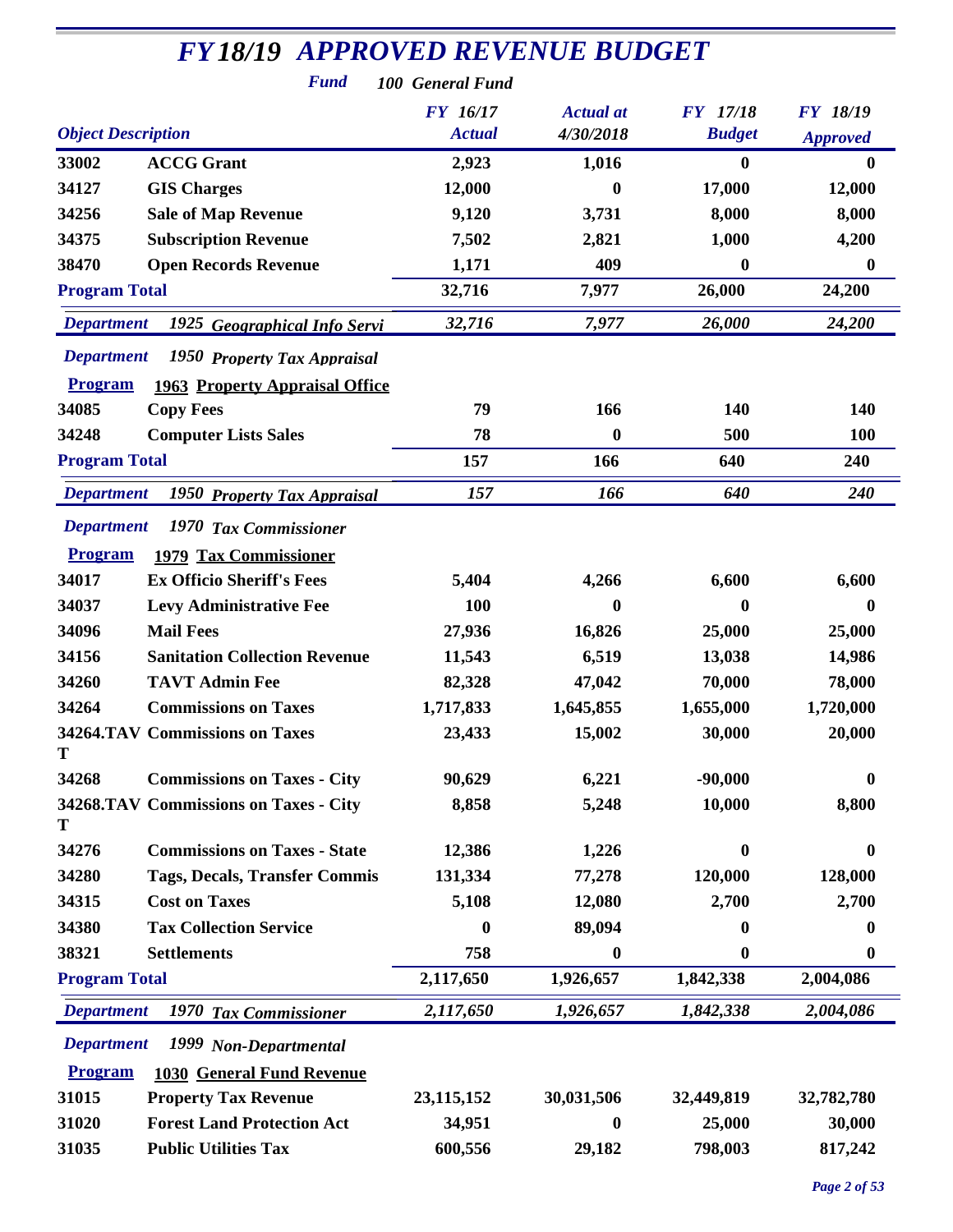*Fund 100 General Fund*

|                           |                                       | <b>FY</b> 16/17  | <b>Actual</b> at | <b>FY</b> 17/18  | <b>FY 18/19</b> |
|---------------------------|---------------------------------------|------------------|------------------|------------------|-----------------|
| <b>Object Description</b> |                                       | <b>Actual</b>    | 4/30/2018        | <b>Budget</b>    | <b>Approved</b> |
| 31045                     | <b>Timber Tax Revenue</b>             | 42,200           | 17,050           | 45,987           | 87,353          |
| 31110                     | <b>Alternative Ad Valorem Tax</b>     | 16,989           | 0                | 0                |                 |
| 31115                     | <b>Automobile Tax Revenue</b>         | 1,238,581        | 739,199          | 1,200,000        | 1,200,000       |
| 31125                     | <b>Mobile Home Tax Revenue</b>        | 58,570           | 12,593           | 74,390           | 75,000          |
| 31131                     | <b>Motor Vehicle Title Ad Valorem</b> | 1,368,465        | 900,313          | 1,300,000        | 1,650,000       |
| 31135                     | <b>Intangible Recording Fees</b>      | 431,241          | 258,558          | 450,000          | 450,000         |
| 31145                     | <b>Railroad Equipment Car Tax</b>     | 19,868           | $\bf{0}$         | 17,000           | 17,000          |
| 31155                     | <b>Heavy Duty Equipment Tax Rev.</b>  | $\boldsymbol{0}$ | 129              | 500              | $\mathbf 0$     |
| 31185                     | <b>Real Estate Transfer Tax</b>       | 189,740          | 116,136          | 195,000          | 195,000         |
| 31235                     | <b>Franchise Tax-Cable Television</b> | 1,348,546        | 653,275          | 1,300,000        | 1,300,000       |
| 31305                     | <b>Local Option Sales Tax</b>         | 14,792,429       | 8,761,167        | 15,100,000       | 16,050,000      |
| 31306                     | <b>Local Option Sales Tax - PILTS</b> | 1,831            | $\mathbf{0}$     | 0                | $\mathbf{0}$    |
| 31415                     | <b>Alcoholic Beverage Taxes</b>       | 1,175,649        | 650,760          | 1,200,000        | 1,175,650       |
| 31425                     | <b>Excise Tax - Alcohol by the Dr</b> | 421,648          | 236,415          | 405,000          | 405,000         |
| 31605                     | <b>Occupation Tax</b>                 | 333,874          | 239,123          | 325,000          | 350,000         |
| 31625                     | <b>Financial Institute Bus. Tax</b>   | 222,355          | 58,023           | 200,000          | 220,000         |
| 31702                     | <b>Penalty On Taxes</b>               | 236,154          | 158,177          | 350,000          | 236,000         |
| 31703                     | <b>Interest Income - Delinquent T</b> | 101,249          | 41,241           | 50,000           | 50,000          |
| 31708                     | <b>Penalty On Auto Taxes</b>          | 62,615           | 38,923           | 70,000           | 62,600          |
| 31721                     | <b>Penalty on Excise Drink Tax</b>    | 4,403            | 3,290            | 6,000            | 6,000           |
| 31722                     | <b>Penalty Alcohol Beverage Tax</b>   | 0                | 105              | 0                | $\mathbf{0}$    |
| 31731                     | <b>Penalty on Occupation Taxes</b>    | 6,843            | 1,348            | 8,000            | 8,000           |
| 32001                     | <b>Alcoholic Beverage License</b>     | 354,992          | 341,480          | 337,500          | 350,000         |
| 32050                     | <b>Door-to-Door Solicitation Prmt</b> | $\boldsymbol{0}$ | $\boldsymbol{0}$ | 500              | $\mathbf 0$     |
| 32105                     | <b>ROW Abandoment Fee</b>             | 8,100            | 1,350            | 5,000            | 5,000           |
| 33140                     | <b>FEMA Reimbursement</b>             | $-3,172$         | $\boldsymbol{0}$ | $\boldsymbol{0}$ | $\bf{0}$        |
| <b>TT</b>                 | 33140.MA FEMA Reimbursement           | 6,039,814        | 978,978          | $\bf{0}$         | $\bf{0}$        |
| 33495                     | <b>Federal Land Revenue</b>           | 514              | $\bf{0}$         | 600              | 600             |
| 33522.MA<br>TT            | <b>GEMA Reimbursement</b>             | 699,944          | 172,761          | 0                | $\bf{0}$        |
| 34325                     | <b>Fees Earned - Tax Deed Collect</b> | 13,245           | 1,588            | 10,000           | 10,000          |
| 34980                     | <b>Returned Check Charge</b>          | 395              | 200              | 600              | 400             |
| 35370                     | <b>Restitutions</b>                   | 11               | 14,439           | $\bf{0}$         | 0               |
| 35480                     | <b>Section 125 Forfeitures</b>        | $\bf{0}$         | 97               | 0                | 0               |
| 36030                     | <b>Interest Income - Loans</b>        | 1,270            | 542              | 851              | 776             |
| 36055                     | <b>Interest Income - Settlement F</b> | 166,545          | 134,591          | 40,000           | 170,000         |
| 36085                     | <b>Interest Income-Bank Account</b>   | 97,929           | 75,900           | 74,123           | 130,000         |
| 36250                     | <b>Net Appreciation - FMV</b>         | $-76,961$        | $\bf{0}$         | $\boldsymbol{0}$ | $-20,000$       |
| 38040                     | <b>Glynn Co. Training Center Rent</b> | 6,164            | 4,109            | 6,164            | 6,164           |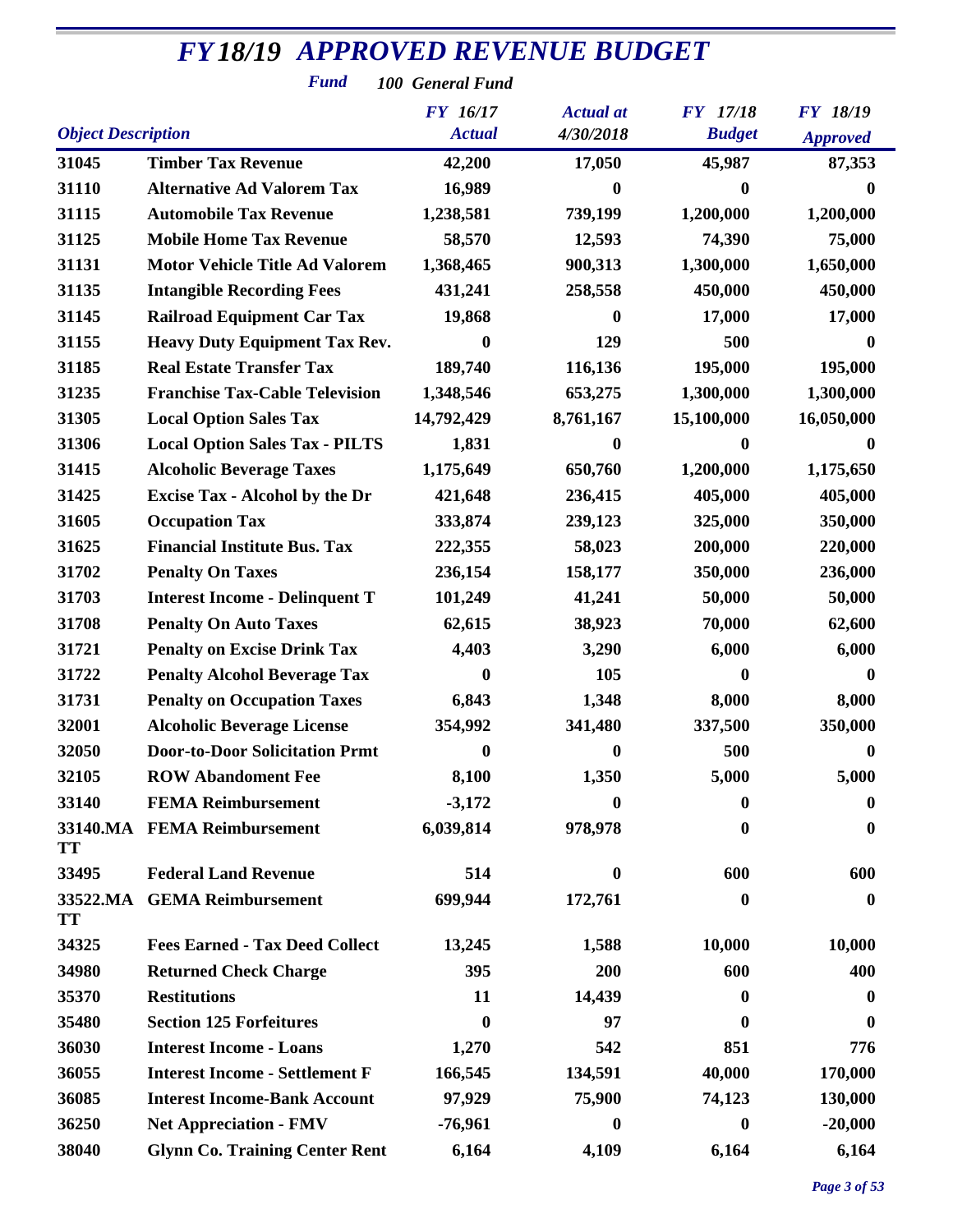| <b>FY18/19 APPROVED REVENUE BUDGET</b> |                                       |                  |                  |                  |                  |
|----------------------------------------|---------------------------------------|------------------|------------------|------------------|------------------|
|                                        | <b>Fund</b>                           | 100 General Fund |                  |                  |                  |
|                                        |                                       | FY 16/17         | <b>Actual</b> at | <b>FY</b> 17/18  | <b>FY 18/19</b>  |
| <b>Object Description</b>              |                                       | <b>Actual</b>    | 4/30/2018        | <b>Budget</b>    | <b>Approved</b>  |
| 38048                                  | <b>Lease Income</b>                   | 60,082           | 23,132           | 70,177           | 70,177           |
| 38072                                  | Rent                                  | 3,000            | $\bf{0}$         | 1,000            | 1,000            |
| 38315                                  | <b>Energy Rebate</b>                  | 40,548           | $\mathbf{0}$     | 0                | 40,500           |
| 38440                                  | <b>Miscellaneous Revenue</b>          | 5,600            | 21,423           | 300              | 300              |
| 39150                                  | <b>Transfer from Accommodation E</b>  | 2,030,877        | $\mathbf{0}$     | 1,760,034        | 1,925,249        |
| 39175                                  | <b>Transfer from Ins. Premium Tax</b> | 1,904,513        | 930,051          | 1,860,101        | 3,310,330        |
| 39320                                  | <b>Sale of Surplus Equipment</b>      | 58,148           | 15,511           | 60,000           | 60,000           |
| <b>Program Total</b>                   |                                       | 57,235,467       | 45,662,665       | 59,796,649       | 63,228,121       |
| <b>Department</b>                      | 1999 Non-Departmental                 | 57,235,467       | 45,662,665       | 59,796,649       | 63,228,121       |
| <b>Department</b>                      | 2110 District Attorney - Admin.       |                  |                  |                  |                  |
| <b>Program</b>                         | 2130 Five Percent Fine Fees           |                  |                  |                  |                  |
| 35445                                  | <b>Five Percent Fine Fees</b>         | 72               | 0                | 75,000           | 65,000           |
|                                        | 35445.JUV Five Percent Fine Fees      | 356              | 186              | 0                | $\boldsymbol{0}$ |
| E                                      |                                       |                  |                  |                  |                  |
| <b>GI</b>                              | 35445.MA Five Percent Fine Fees       | 561              | 603              | 0                | 0                |
| т                                      | 35445.STA Five Percent Fine Fees      | 59,520           | 41,646           | $\bf{0}$         | 0                |
| R                                      | 35445.SUP Five Percent Fine Fees      | 5,257            | 2,439            | 0                | $\boldsymbol{0}$ |
| <b>Program Total</b>                   |                                       | 65,766           | 44,874           | 75,000           | 65,000           |
| <b>Department</b>                      | 2110 District Attorney - Admi         | 65,766           | 44,874           | 75,000           | 65,000           |
|                                        |                                       |                  |                  |                  |                  |
|                                        | Department 2200 Juvenile Court        |                  |                  |                  |                  |
| <b>Program</b>                         | 2210 Juvenile Court                   |                  |                  |                  |                  |
| 33533                                  | <b>Hello Goodbuy Outreach Grant</b>   | 3,000            | 3,000            | 0                | 0                |
| 33942                                  | <b>Reimbursement fr Othr Agencies</b> | 1,403            | $\bf{0}$         | 1,000            | 1,000            |
| 35005                                  | <b>Juvenile Court Fines/Penalties</b> | 8,671            | 3,702            | 6,500            | 6,500            |
| 35008                                  | <b>Juvenile Ct - Miscellaneous Fe</b> | 1,001            | 55               | 500              | 0                |
| 36085                                  | <b>Interest Income-Bank Account</b>   | 1                | 1                | 0                | 0                |
| 39159                                  | <b>Transfer from Bwk Judicial Cir</b> | $\bf{0}$         | $\mathbf{0}$     | 0                | 18,472           |
| <b>Program Total</b>                   |                                       | 14,076           | 6,758            | 8,000            | 25,972           |
| <b>Program</b>                         | 2232 Juvenile Court - CJCC Grant      |                  |                  |                  |                  |
| 33010                                  | <b>CJCC Grant</b>                     | 49,273           | 19,401           | $\bf{0}$         | 73,420           |
| <b>Program Total</b>                   |                                       | 49,273           | 19,401           | $\boldsymbol{0}$ | 73,420           |
| <b>Program</b>                         | 2234 Juvenile Court - CJCC - JDPTP    |                  |                  |                  |                  |
| 33010                                  | <b>CJCC Grant</b>                     | 22,538           | $\bf{0}$         | $\bf{0}$         | $\boldsymbol{0}$ |
| <b>Program Total</b>                   |                                       | 22,538           | $\boldsymbol{0}$ | $\boldsymbol{0}$ | $\bf{0}$         |
|                                        |                                       |                  |                  |                  |                  |

**Program 2235 Juvenile Court Programs**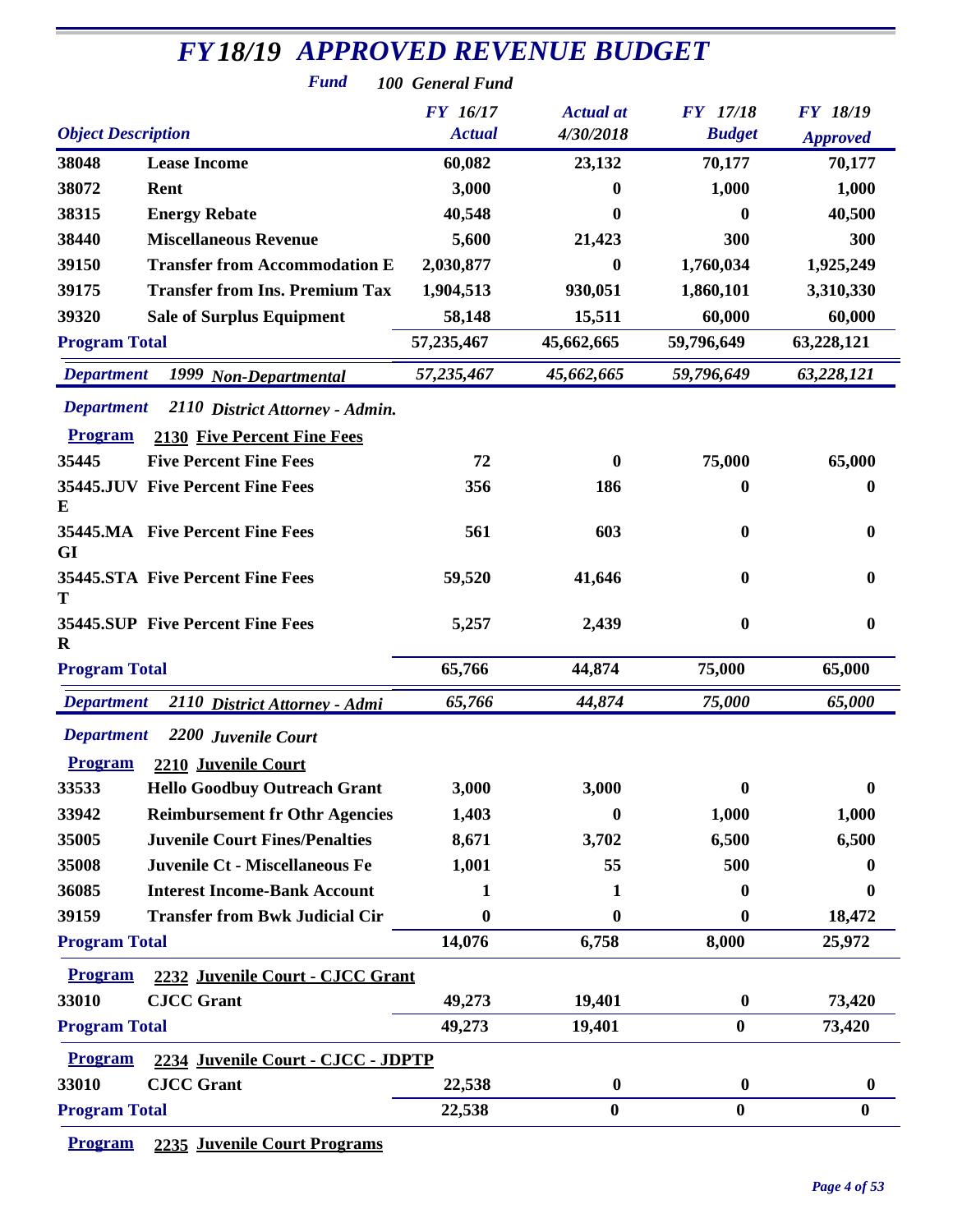| <b>FY18/19 APPROVED REVENUE BUDGET</b><br><b>Fund</b> | 100 General Fund |                  |                  |                  |
|-------------------------------------------------------|------------------|------------------|------------------|------------------|
|                                                       | FY 16/17         | <b>Actual</b> at | <b>FY</b> 17/18  | <b>FY 18/19</b>  |
| <b>Object Description</b>                             | <b>Actual</b>    | 4/30/2018        | <b>Budget</b>    | <b>Approved</b>  |
| 36085<br><b>Interest Income-Bank Account</b>          | 73               | 22               | 40               | 40               |
| <b>Program Total</b>                                  | 73               | 22               | 40               | 40               |
| 2236 Juvenile Court Pgms-DHS Grant<br><b>Program</b>  |                  |                  |                  |                  |
| 33260<br><b>Juvenile Justice Grant</b>                | 42,695           | 21,964           | $\boldsymbol{0}$ | $\boldsymbol{0}$ |
| <b>Program Total</b>                                  | 42,695           | 21,964           | $\boldsymbol{0}$ | $\bf{0}$         |
| <b>Program</b><br>2238 Juvenile Court - CCGF Grant    |                  |                  |                  |                  |
| 33015<br><b>Comm of Coastal GA Found Gran</b>         | 5,000            | $\boldsymbol{0}$ | $\boldsymbol{0}$ | $\boldsymbol{0}$ |
| <b>Program Total</b>                                  | 5,000            | $\bf{0}$         | $\bf{0}$         | $\boldsymbol{0}$ |
| <b>Department</b>                                     | 133,655          | 48,145           | 8,040            | 99,432           |
| 2200 Juvenile Court                                   |                  |                  |                  |                  |
| <b>Department</b><br>2400 Probate Court               |                  |                  |                  |                  |
| <b>Program</b><br>2410 Probate Court                  |                  |                  |                  |                  |
| 32167<br><b>Marriage License Fees</b>                 | 33,946           | 19,533           | 30,000           | 30,000           |
| <b>Firearm Permit Fees</b><br>32425                   | 22,227           | 11,349           | 18,000           | 18,000           |
| 34016<br><b>Annual Return Fees</b>                    | 2,152            | 1,672            | 2,000            | 2,000            |
| 34018<br><b>Attorney Fees</b>                         | 5,900            | 4,340            | 6,500            | 6,000            |
| 34019<br><b>Compromise Claims Petitions</b>           | 408              | 68               | 350              | 350              |
| <b>Dismission Petitions</b><br>34020                  | 2,460            | 2,098            | 2,000            | 2,400            |
| 34021<br><b>Guardianship Petitions</b>                | 6,437            | 3,746            | 7,800            | 7,000            |
| 34022<br><b>Leave to Sell Petitions</b>               | 340              | 68               | 300              | 300              |
| 34023<br><b>Living Persons Wills</b>                  | 690              | 300              | 735              | 650              |
| 34024<br><b>Mentally Ill Person Hearing</b>           | 1,040            | 1,040            | 1,800            | 1,040            |
| 34026<br>Perm & No Administration Petit               | 12,343           | 8,221            | 9,000            | 9,000            |
| 34028<br><b>Probate in Solemn Form</b>                | 31,835           | 19,714           | 28,000           | 28,000           |
| 34029<br><b>Years Support Petition</b>                | 1,737            | 1,280            | 3,000            | 2,000            |
| 34030<br><b>Probate Recording Fees</b>                | 16,072           | 11,910           | 16,000           | 16,000           |
| 34085<br><b>Copy Fees</b>                             | 26,991           | 19,053           | 25,000           | 25,000           |
| 34487<br><b>Fingerprinting</b>                        | 7,955            | 3,315            | 7,000            | 7,000            |
| 34741<br><b>Background Check Fees</b>                 | 20,460           | 10,415           | 14,000           | 14,000           |
| 34988<br><b>Postage Fees</b>                          | 2,266            | 1,068            | 1,500            | 1,500            |
| <b>Miscellaneous Revenue</b><br>38440                 | 8,129            | 5,098            | 8,000            | 8,000            |
| <b>Program Total</b>                                  | 203,388          | 124,288          | 180,985          | 178,240          |
| <b>Department</b><br>2400 Probate Court               | 203,388          | 124,288          | 180,985          | 178,240          |
| <b>Department</b><br>2500 Public Defender             |                  |                  |                  |                  |
| 2503 Circuit Public Defender<br><b>Program</b>        |                  |                  |                  |                  |
| 33980<br><b>Utilities Reimbursement</b>               | 1,561            | 840              | 1,440            | 1,440            |
| 38072<br>Rent                                         | 32,500           | 17,500           | 30,000           | 30,000           |
| <b>Program Total</b>                                  | 34,061           | 18,340           | 31,440           | 31,440           |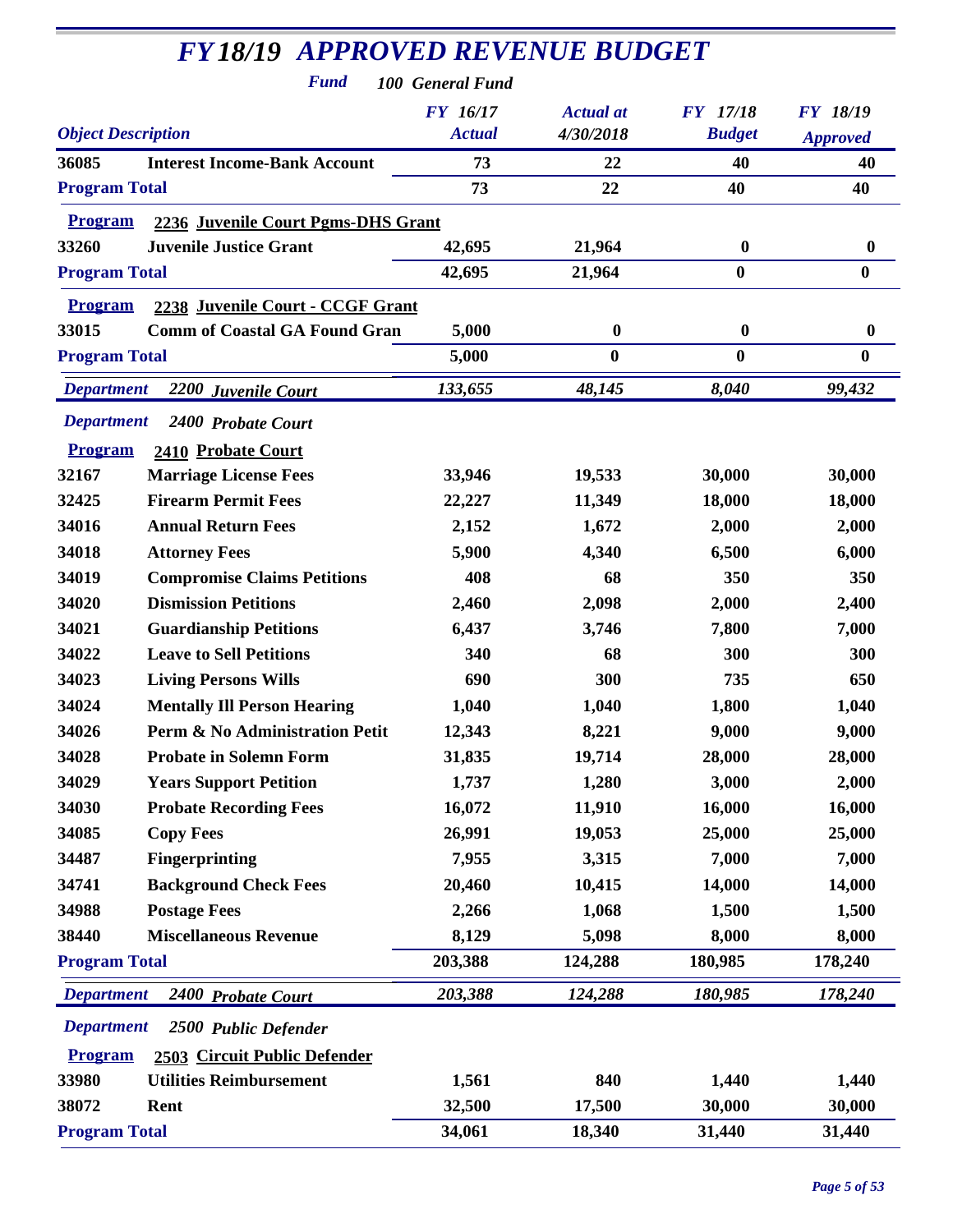| <b>FY18/19 APPROVED REVENUE BUDGET</b><br><b>Fund</b><br>100 General Fund |                                  |                               |                                  |                                    |  |
|---------------------------------------------------------------------------|----------------------------------|-------------------------------|----------------------------------|------------------------------------|--|
| <b>Object Description</b>                                                 | <b>FY 16/17</b><br><b>Actual</b> | <b>Actual</b> at<br>4/30/2018 | <b>FY</b> 17/18<br><b>Budget</b> | <b>FY 18/19</b><br><b>Approved</b> |  |
| <b>Department</b><br>2500 Public Defender                                 | 34,061                           | 18,340                        | 31,440                           | 31,440                             |  |
| <b>Department</b><br>2800 Superior Court                                  |                                  |                               |                                  |                                    |  |
| <b>Program</b><br>2810 Child Support Receiver                             |                                  |                               |                                  |                                    |  |
| 34735<br><b>Child Support Receiver</b>                                    | 11,140                           | 5,411                         | 15,000                           | 10,000                             |  |
| <b>Program Total</b>                                                      | 11,140                           | 5,411                         | 15,000                           | 10,000                             |  |
| <b>Program</b><br>2815 Clerk Superior Court                               |                                  |                               |                                  |                                    |  |
| 33942.CO<br><b>Reimbursement fr Othr Agencies</b><br>BB                   | 38,667                           | $\boldsymbol{0}$              | $\boldsymbol{0}$                 | $\boldsymbol{0}$                   |  |
| 34033<br><b>Filing Fee Revenue</b>                                        | 16,781                           | 9,152                         | 7,000                            | 12,000                             |  |
| 34085<br><b>Copy Fees</b>                                                 | 49,736                           | 29,562                        | 48,000                           | 48,000                             |  |
| 34088<br><b>Image fees - Odyssey System</b>                               | 1,559                            | 929                           | $\bf{0}$                         | $\bf{0}$                           |  |
| 34264<br><b>Commissions on Taxes</b>                                      | 35,474                           | 21,424                        | 40,000                           | 37,000                             |  |
| <b>Commissions on Taxes - City</b><br>34268                               | 2,583                            | 849                           | 0                                | $\mathbf 0$                        |  |
| 35015<br><b>Magistrate Court Fines/Penalit</b>                            | 25,272                           | 22,578                        | 30,500                           | 30,500                             |  |
| 35018<br><b>Magistrate Ct Civil Case Rev</b>                              | 87,259                           | 62,937                        | 90,000                           | 90,000                             |  |
| 35051<br><b>Superior Ct Civil Case Rev</b>                                | 65,113                           | 38,922                        | 76,000                           | 66,000                             |  |
| 35056<br><b>Superior Ct Misc Fees</b>                                     | 42,918                           | 18,573                        | 40,000                           | 40,000                             |  |
| <b>Superior Ct Prop Records Rev</b><br>35058                              | 233,597                          | 140,996                       | 210,000                          | 210,000                            |  |
| 38440<br><b>Miscellaneous Revenue</b>                                     | 1,228                            | 1,081                         | 2,000                            | 2,000                              |  |
| <b>Program Total</b>                                                      | 600,187                          | 347,003                       | 543,500                          | 535,500                            |  |
| 2800 Superior Court<br><b>Department</b>                                  | 611,327                          | 352,414                       | 558,500                          | 545,500                            |  |
| <b>Department</b><br>2850 Superior Court Judge                            |                                  |                               |                                  |                                    |  |
| <b>Program</b><br>2856 Felony Murder Cases                                |                                  |                               |                                  |                                    |  |
| 33942<br><b>Reimbursement fr Othr Agencies</b>                            | 8,951                            | $\bf{0}$                      | $\boldsymbol{0}$                 | $\boldsymbol{0}$                   |  |
| <b>Program Total</b>                                                      | 8,951                            | $\bf{0}$                      | $\bf{0}$                         | $\bf{0}$                           |  |
| <b>Program</b><br>2880 Judge of Super.Crt-Administrat                     |                                  |                               |                                  |                                    |  |
| 34035<br><b>Law Library</b>                                               | 8,070                            | $\bf{0}$                      | 0                                | 0                                  |  |
| 35053<br><b>Superior Court Fines/Penalties</b>                            | 61,407                           | 27,353                        | 80,000                           | 50,000                             |  |
| <b>Program Total</b>                                                      | 69,477                           | 27,353                        | 80,000                           | 50,000                             |  |
| <b>2894 Pretrial Diversion Program</b><br><b>Program</b>                  |                                  |                               |                                  |                                    |  |
| 35330<br><b>Drug Rehabilitation Fees</b>                                  | 20,000                           | 5,687                         | $\bf{0}$                         | $\boldsymbol{0}$                   |  |
| <b>Program Total</b>                                                      | 20,000                           | 5,687                         | $\bf{0}$                         | $\boldsymbol{0}$                   |  |
| <b>Department</b><br>2850 Superior Court Judge                            | 98,428                           | 33,040                        | 80,000                           | 50,000                             |  |
| <b>Department</b><br>2900 State Court                                     |                                  |                               |                                  |                                    |  |
| <b>Program</b><br>2910 Clerk of State Court                               |                                  |                               |                                  |                                    |  |
| 35003<br><b>Judicial Operations Fees</b>                                  | 8,950                            | 5,500                         | 9,000                            | 9,000                              |  |
| <b>State Court Civil Case Revenue</b><br>35041                            | 11,872                           | 6,270                         | 10,000                           | 10,000                             |  |
|                                                                           |                                  |                               |                                  |                                    |  |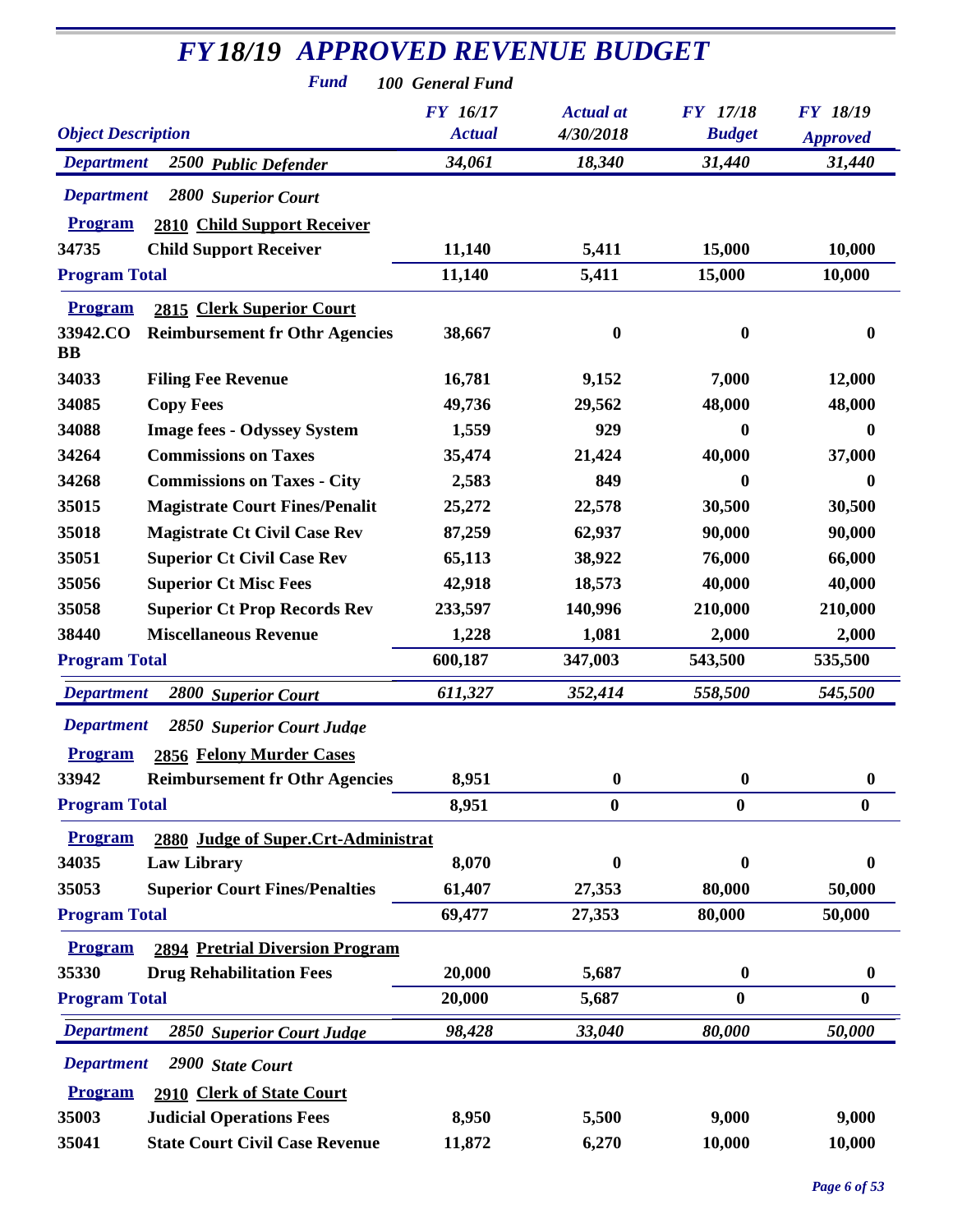|                                                              | <b>FY18/19 APPROVED REVENUE BUDGET</b> |                  |                  |                  |
|--------------------------------------------------------------|----------------------------------------|------------------|------------------|------------------|
| <b>Fund</b>                                                  | 100 General Fund                       |                  |                  |                  |
|                                                              | FY 16/17                               | <b>Actual</b> at | <b>FY</b> 17/18  | <b>FY 18/19</b>  |
| <b>Object Description</b>                                    | <b>Actual</b>                          | 4/30/2018        | <b>Budget</b>    | <b>Approved</b>  |
| 35043<br><b>State Court Fines/Penalties</b>                  | 1,112,486                              | 768,323          | 1,000,000        | 1,100,000        |
| 35048<br><b>State Court Misc. Fees</b>                       | 185                                    | 0                | 21,000           | 15,000           |
| 35048.STA State Court Misc. Fees<br>T                        | 36,379                                 | 9,125            | 0                | 0                |
| 36085<br><b>Interest Income-Bank Account</b>                 | 83                                     | 61               | 100              | 100              |
| 38440<br><b>Miscellaneous Revenue</b>                        | 22                                     | 33               | $\boldsymbol{0}$ | $\bf{0}$         |
| <b>Program Total</b>                                         | 1,169,977                              | 789,312          | 1,040,100        | 1,134,100        |
| <b>Department</b><br>2900 State Court                        | 1,169,977                              | 789,312          | 1,040,100        | 1,134,100        |
| <b>Department</b><br>3100 Community Services Director        |                                        |                  |                  |                  |
| <b>Program</b><br><b>3100 Community Services Director</b>    |                                        |                  |                  |                  |
| 38470<br><b>Open Records Revenue</b>                         | 82                                     | $\bf{0}$         | $\boldsymbol{0}$ | 0                |
| <b>Transfer from Fire Fund</b><br>39154                      | 96,253                                 | 24,152           | 78,394           | $\bf{0}$         |
| <b>Program Total</b>                                         | 96,335                                 | 24,152           | 78,394           | $\boldsymbol{0}$ |
| <b>Department</b><br>3100 Community Services Dir             | 96,335                                 | 24,152           | 78,394           | 0                |
| <b>Department</b><br>3110 Emergency Medical Services         |                                        |                  |                  |                  |
| <b>Program</b><br>3102 Emergency Rescue                      |                                        |                  |                  |                  |
| 33144<br><b>GA Trauma Commission Grant</b>                   | 8,760                                  | $\mathbf 0$      | $\mathbf{0}$     | $\mathbf{0}$     |
| 34359<br><b>Reimbursement for Training</b>                   | 7,850                                  | 550              | 7,500            | $\mathbf{0}$     |
| 34482<br><b>Ambulance Fees</b>                               | 1,407,216                              | 1,344,643        | 2,500,000        | 2,500,000        |
| <b>Program Total</b>                                         | 1,423,826                              | 1,345,193        | 2,507,500        | 2,500,000        |
| <b>Department</b><br>3110 Emergency Medical Serv             | 1,423,826                              | 1,345,193        | 2,507,500        | 2,500,000        |
| <b>Department</b><br>3210 Police Operations                  |                                        |                  |                  |                  |
| <b>3201 Police Domestic Homeland Secur</b><br><b>Program</b> |                                        |                  |                  |                  |
| 33520.CBR GEMA Grant<br>N                                    | $\boldsymbol{0}$                       | $\boldsymbol{0}$ | 20,000           | $\bf{0}$         |
| <b>Program Total</b>                                         | $\bf{0}$                               | $\bf{0}$         | 20,000           | $\bf{0}$         |
| <b>Program</b><br><b>3205 Police Operations</b>              |                                        |                  |                  |                  |
| <b>Taxicab Driver Permits</b><br>32161                       | 49                                     | $\bf{0}$         | 98               | 50               |
| <b>Taxicab License</b><br>32162                              | 401                                    | $\bf{0}$         | 1,100            | 400              |
| <b>Wrecker Permits</b><br>32164                              | 1,250                                  | 77               | 900              | 900              |
| <b>Bureau of Justice Assistance</b><br>33005                 | 1,028                                  | $\bf{0}$         | 10,800           | 9,500            |
| 34407<br><b>Police Report Sales</b>                          | 1,160                                  | 866              | 950              | 1,500            |
| <b>Expungements of Records-Police</b><br>34478               | 420                                    | 255              | 900              | 500              |
| <b>Fingerprinting</b><br>34487                               | 75                                     | 20               | 50               | 50               |
| <b>Reimbursement for Police Serv</b><br>34490                | 1,855                                  | 790              | 2,500            | 1,600            |
| 35370<br><b>Restitutions</b>                                 | 5,308                                  | 3,712            | 3,500            | 3,900            |
| 38072<br>Rent                                                | 1,088                                  | 1,363            | 1,750            | 1,100            |
| 38470<br><b>Open Records Revenue</b>                         | 470                                    | 755              | 1,000            | 1,000            |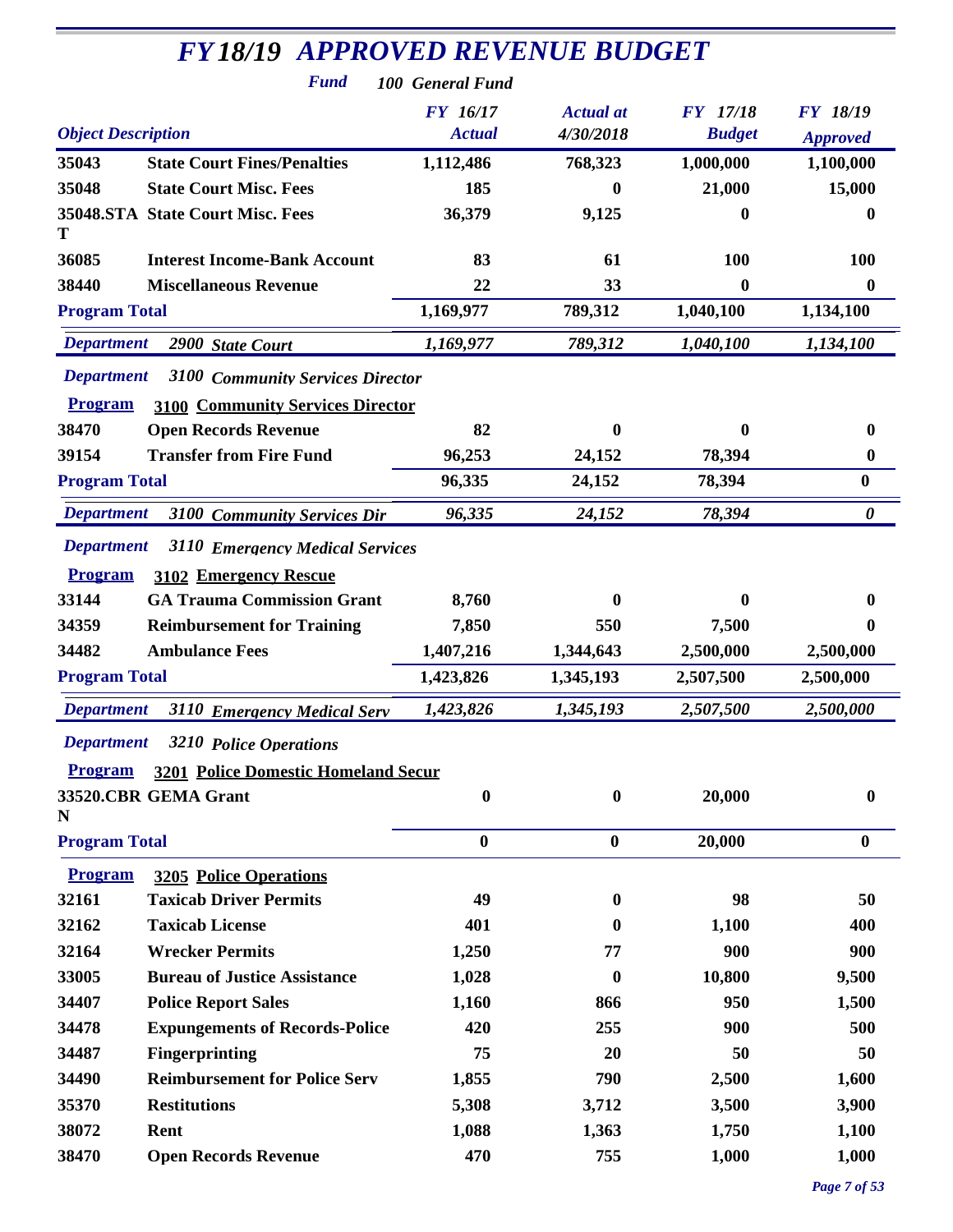| <b>FY18/19 APPROVED REVENUE BUDGET</b>                                        |                  |                  |                  |                       |
|-------------------------------------------------------------------------------|------------------|------------------|------------------|-----------------------|
| <b>Fund</b>                                                                   | 100 General Fund |                  |                  |                       |
|                                                                               | <b>FY</b> 16/17  | <b>Actual</b> at | <b>FY</b> 17/18  | <b>FY 18/19</b>       |
| <b>Object Description</b>                                                     | <b>Actual</b>    | 4/30/2018        | <b>Budget</b>    | <b>Approved</b>       |
| <b>Program Total</b>                                                          | 13,104           | 7,838            | 23,548           | 20,500                |
| 3228 VOCA Grant<br><b>Program</b>                                             |                  |                  |                  |                       |
| <b>VOCA Grant</b><br>33295                                                    | 28,560           | 17,771           | 35,000           | 35,000                |
| <b>Program Total</b>                                                          | 28,560           | 17,771           | 35,000           | 35,000                |
| <b>Department</b><br><b>3210 Police Operations</b>                            | 41,664           | 25,609           | 78,548           | 55,500                |
| <b>Department</b><br>3220 Crime Control & Investigation                       |                  |                  |                  |                       |
| <b>Program</b><br>3245 H.E.A.T. Grant                                         |                  |                  |                  |                       |
| 33532<br><b>Governor Highway Safety Grant</b>                                 | 46,529           | 15,142           | 30,000           | 0                     |
| <b>Program Total</b>                                                          | 46,529           | 15,142           | 30,000           | $\bf{0}$              |
| <b>Program</b><br><b>3256 Patrol</b>                                          |                  |                  |                  |                       |
| 37010<br><b>Contributions</b>                                                 | $\boldsymbol{0}$ | $\bf{0}$         | 600              | 0                     |
| <b>Program Total</b>                                                          | $\bf{0}$         | $\bf{0}$         | 600              | $\bf{0}$              |
| <b>Department</b><br>3220 Crime Control & Investi                             | 46,529           | 15,142           | 30,600           | $\boldsymbol{\theta}$ |
| <b>Department</b><br>3221 VICE Control                                        |                  |                  |                  |                       |
| <b>Program</b>                                                                |                  |                  |                  |                       |
| <b>3290 Drug Squad Shared Expenses</b><br>33909<br><b>City of Bwk Revenue</b> | 53,558           | 13,430           | 68,617           | 69,986                |
| <b>Interest Income-Bank Account</b><br>36085                                  | $-7$             | $\mathbf{0}$     | $\bf{0}$         | $\bf{0}$              |
| <b>Program Total</b>                                                          | 53,551           | 13,430           | 68,617           | 69,986                |
|                                                                               |                  |                  |                  |                       |
| <b>Department</b><br><b>3221 VICE Control</b>                                 | 53,551           | 13,430           | 68,617           | 69,986                |
| <b>Department</b><br>3230 Special Detail Services                             |                  |                  |                  |                       |
| <b>3330 Special Operations Division</b><br><b>Program</b>                     |                  |                  |                  |                       |
| 33938<br><b>Organized Crime Drug Enforce</b>                                  | 667              | 6,257            | 50,000           | 50,000                |
| 33942<br><b>Reimbursement fr Othr Agencies</b>                                | 48,083           | 17,627           | 0                | 0                     |
| 33942.ICE Reimbursement fr Othr Agencies<br>S                                 | $\bf{0}$         | 11,494           | $\boldsymbol{0}$ | $\boldsymbol{0}$      |
| <b>Program Total</b>                                                          | 48,750           | 35,378           | 50,000           | 50,000                |
| <b>Department</b><br>3230 Special Detail Services                             | 48,750           | 35,378           | 50,000           | 50,000                |
| <b>Department</b><br>3251 Animal Control                                      |                  |                  |                  |                       |
| <b>Program</b><br>3342 Animal Control                                         |                  |                  |                  |                       |
| 33002<br><b>ACCG Grant</b>                                                    | 902              | 1,271            | $\bf{0}$         | 0                     |
| 33534.PET Grant Revenue                                                       | 33,000           | 0                | 0                | 0                     |
| $\mathbf C$                                                                   |                  |                  |                  |                       |
| 33534.STA Grant Revenue<br>N                                                  | 150,000          | $\boldsymbol{0}$ | $\bf{0}$         | 0                     |
| 34701<br><b>Animal Boarding Fee</b>                                           | 2,135            | 1,082            | 1,400            | 1,800                 |
| <b>Pet Adoption Fee</b><br>34702                                              | 4,075            | 1,200            | 5,000            | 2,000                 |
| Pet Fines & Reimb for Care Exp<br>34705                                       | 1,602            | 441              | 2,000            | 1,000                 |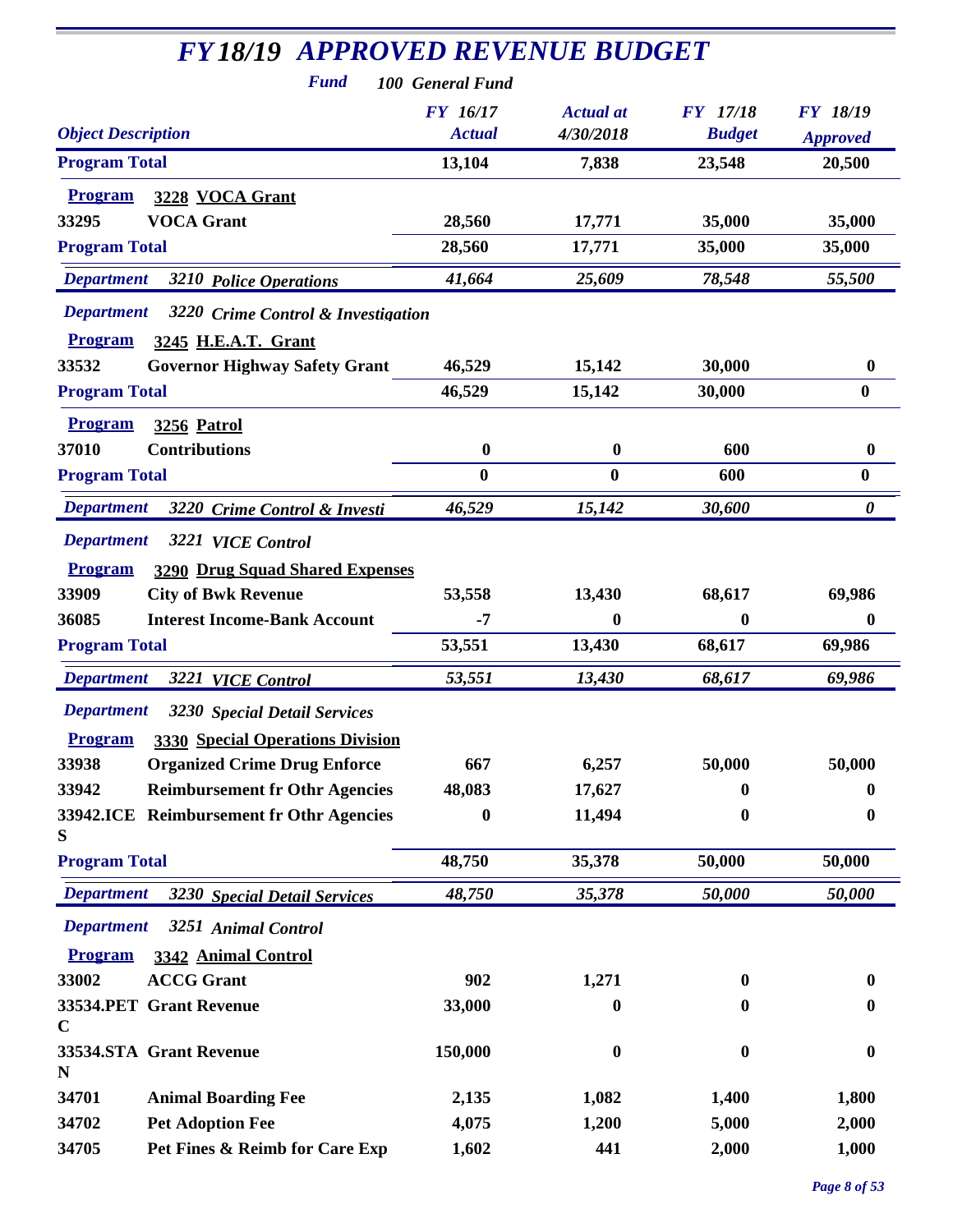| <b>FY18/19 APPROVED REVENUE BUDGET</b>               |                  |                  |                 |                  |  |
|------------------------------------------------------|------------------|------------------|-----------------|------------------|--|
| <b>Fund</b>                                          | 100 General Fund |                  |                 |                  |  |
|                                                      | <b>FY</b> 16/17  | <b>Actual</b> at | <b>FY</b> 17/18 | <b>FY 18/19</b>  |  |
| <b>Object Description</b>                            | <b>Actual</b>    | 4/30/2018        | <b>Budget</b>   | <b>Approved</b>  |  |
| 34709<br><b>Potential Danger Registration</b>        | 300              | 400              | 100             | 800              |  |
| <b>Sale of Collars &amp; Leashes</b><br>34710        | 11               | 0                | 50              | $\bf{0}$         |  |
| 34713<br><b>Sales-Impound Fee</b>                    | 7,478            | 3,449            | 7,500           | 5,500            |  |
| 34715<br><b>Sale of Microchip</b>                    | 5,865            | 2,944            | 7,000           | 4,500            |  |
| 34725<br><b>Sales - Rabies Fee</b>                   | 5,628            | 2,880            | 7,000           | 4,300            |  |
| 37015<br><b>Contributions - Animal Control</b>       | 6,180            | 7,381            | 0               | $\mathbf{0}$     |  |
| 38470<br><b>Open Records Revenue</b>                 | 281              | 12               | 0               | $\bf{0}$         |  |
| <b>Program Total</b>                                 | 217,457          | 21,060           | 30,050          | 19,900           |  |
| <b>Department</b><br>3251 Animal Control             | 217,457          | 21,060           | 30,050          | 19,900           |  |
| <b>Department</b><br>3255 Emergency Management       |                  |                  |                 |                  |  |
| <b>Program</b><br>3354 Emergency Management Agency   |                  |                  |                 |                  |  |
| 33504<br>Civil Defense - St. Of Ga                   | 31,012           | 23,757           | 23,392          | 23,392           |  |
| <b>Target Grants</b><br>33555                        | $\bf{0}$         | 1,500            | 0               | $\bf{0}$         |  |
| 33600<br><b>Walmart Grants</b>                       | 1,000            | 0                | 0               | $\bf{0}$         |  |
| <b>Program Total</b>                                 | 32,012           | 25,257           | 23,392          | 23,392           |  |
| <b>Department</b><br>3255 Emergency Management       | 32,012           | 25,257           | 23,392          | 23,392           |  |
| <b>Department</b><br>3510 Sheriff's Administration   |                  |                  |                 |                  |  |
| 3501 Sheriff-Administration<br><b>Program</b>        |                  |                  |                 |                  |  |
| 33938<br><b>Organized Crime Drug Enforce</b>         | 72,348           | 794              | 25,000          | 25,000           |  |
| <b>Reimbursement fr Othr Agencies</b><br>33942.AT    | 13,403           | 10,393           | 15,525          | 15,525           |  |
| &F                                                   |                  |                  |                 |                  |  |
| 34027<br><b>Sheriff's Fee Revenue</b>                | 224,795          | 189,566          | 200,000         | 200,000          |  |
| 34358<br><b>Reimbursement for Services</b>           | 0                | 0                | 500             | $\bf{0}$         |  |
| 34479<br><b>Expungements of Records-Sherif</b>       | 0                | 0                | 300             | 0                |  |
| <b>Interest Income-Bank Accts</b><br>36097           | 0                | 0                | 50              | $\mathbf{0}$     |  |
| 38250<br><b>Reimbursement for Damaged Pro</b>        | 302              | 169              | 600             | 300              |  |
| 38440<br><b>Miscellaneous Revenue</b>                | $\boldsymbol{0}$ | 0                | 100             | $\boldsymbol{0}$ |  |
| <b>Program Total</b>                                 | 310,848          | 200,922          | 242,075         | 240,825          |  |
| <b>Department</b><br>3510 Sheriff's Administration   | 310,848          | 200,922          | 242,075         | 240,825          |  |
| <b>Department</b><br>3520 Detention Management       |                  |                  |                 |                  |  |
| <b>Program</b><br>3505 Detention Administration-Sher |                  |                  |                 |                  |  |
| <b>Social Security Adm. Finders F</b><br>33285       | 6,800            | 12,600           | 15,000          | 15,000           |  |
| 34025<br><b>Inmate Transport</b>                     | 40,562           | 28,839           | 46,000          | 40,000           |  |
| 34085<br><b>Copy Fees</b>                            | 0                | 0                | 10              | 0                |  |
| 34454<br><b>Inmate Self Pay Medical</b>              | 404              | 467              | 1,000           | 500              |  |
| <b>Medical Reimbursement</b><br>34455                | 270              | 0                | 200             | 200              |  |
| 34462<br><b>Boarding Fees - City Prisoners</b>       | 24,660           | 13,770           | 25,000          | 20,000           |  |
| 34463<br><b>Boarding Fees - Federal Prison</b>       | 480,482          | 456,316          | 475,000         | 645,000          |  |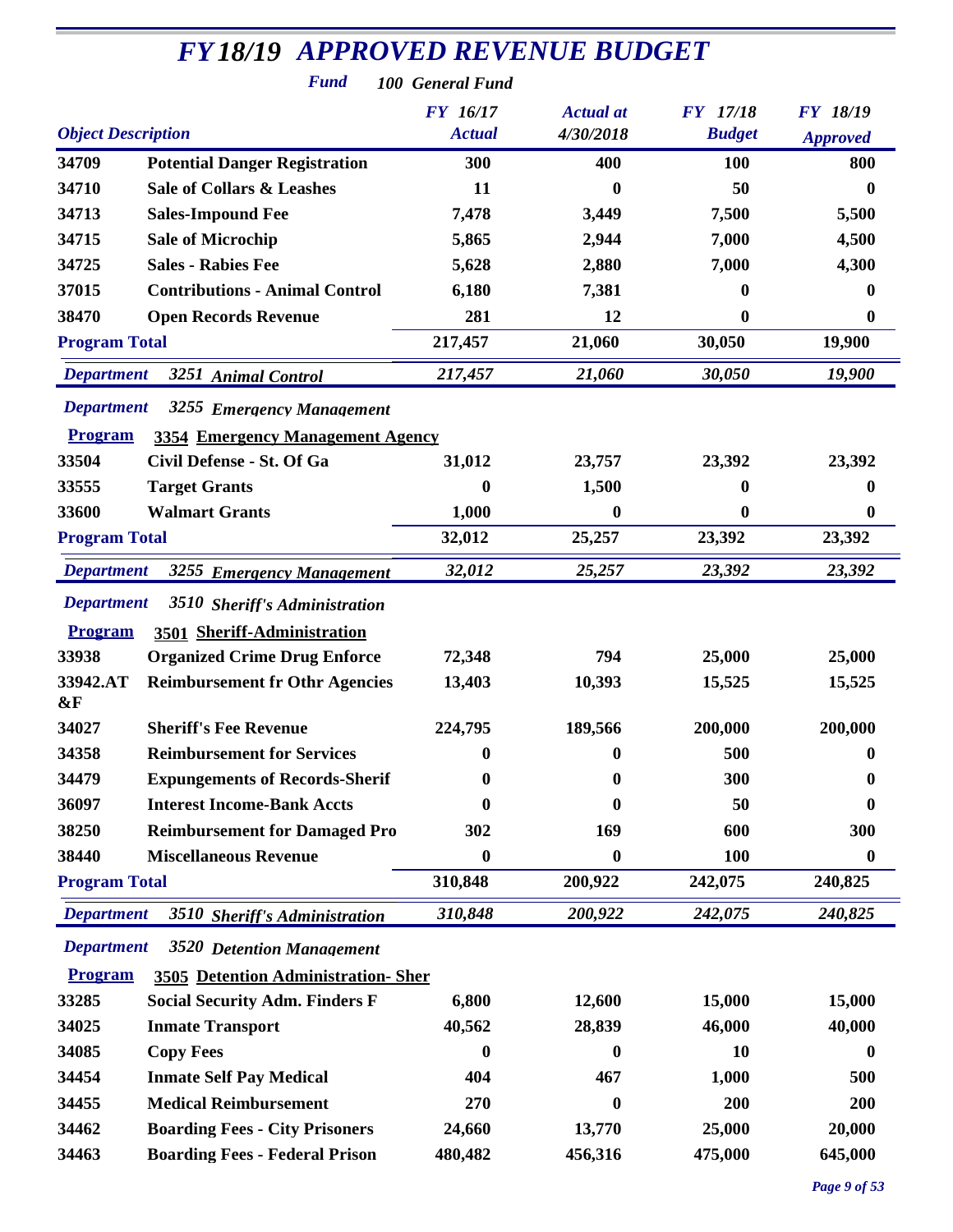| <b>FY18/19 APPROVED REVENUE BUDGET</b>                    |                       |                  |                  |                       |
|-----------------------------------------------------------|-----------------------|------------------|------------------|-----------------------|
| <b>Fund</b>                                               | 100 General Fund      |                  |                  |                       |
|                                                           | <b>FY</b> 16/17       | <b>Actual</b> at | <b>FY</b> 17/18  | <b>FY 18/19</b>       |
| <b>Object Description</b>                                 | <b>Actual</b>         | 4/30/2018        | <b>Budget</b>    | <b>Approved</b>       |
| 34464<br><b>Boarding Fees - Other Agencies</b>            | 50,860                | 17,730           | 15,000           | 20,000                |
| <b>Boarding Fees - State Prisoner</b><br>34465            | 5,130                 | 2,025            | 9,000            | 4,000                 |
| <b>Program Total</b>                                      | 609,168               | 531,747          | 586,210          | 744,700               |
| <b>Department</b><br>3520 Detention Management            | 609,168               | 531,747          | 586,210          | 744,700               |
| <b>Department</b><br>4210 Public Works Director           |                       |                  |                  |                       |
| <b>Program</b><br><b>4501 Public Works Administration</b> |                       |                  |                  |                       |
| 34085<br><b>Copy Fees</b>                                 | 0                     | 0                | 10               | 10                    |
| 34156<br><b>Sanitation Collection Revenue</b>             | 6,253                 | 3,048            | 6,096            | 13,663                |
| 37010<br><b>Contributions</b>                             | 0                     | 3,538            | 0                | 0                     |
| <b>Sale of Scrap Metal</b><br>39318                       | 0                     | 263              | 0                | 0                     |
| <b>Program Total</b>                                      | 6,253                 | 6,849            | 6,106            | 13,673                |
| 4509 Public Works Complex - Spl 5<br><b>Program</b>       |                       |                  |                  |                       |
| <b>Transfer from SPLOST#5</b><br>39188                    | 2,702                 | $\boldsymbol{0}$ | $\bf{0}$         | 0                     |
| <b>Program Total</b>                                      | 2,702                 | $\bf{0}$         | $\bf{0}$         | $\bf{0}$              |
| <b>Department</b><br>4210 Public Works Director           | 8,955                 | 6,849            | 6,106            | 13,673                |
| <b>Department</b><br>4220 Drainage                        |                       |                  |                  |                       |
| <b>Program</b><br><b>4515 Drainage System Maintenance</b> |                       |                  |                  |                       |
| 33942<br><b>Reimbursement fr Othr Agencies</b>            | 7,923                 | 2,653            | $\bf{0}$         | $\boldsymbol{0}$      |
| <b>Program Total</b>                                      | 7,923                 | 2,653            | $\boldsymbol{0}$ | $\boldsymbol{0}$      |
| <b>Department</b><br>4220 Drainage                        | 7,923                 | 2,653            | 0                | $\boldsymbol{\theta}$ |
| <b>Department</b><br>4230 Fleet Maintenance               |                       |                  |                  |                       |
| <b>Program</b><br><b>4525 Fleet Maintenance</b>           |                       |                  |                  |                       |
| 38450<br><b>Miscellaneous Sales</b>                       | $\boldsymbol{0}$      | $\boldsymbol{0}$ | 100              | $\boldsymbol{0}$      |
| <b>Program Total</b>                                      | $\bf{0}$              | $\bf{0}$         | 100              | $\boldsymbol{0}$      |
| <b>Department</b><br>4230 Fleet Maintenance               | $\boldsymbol{\theta}$ | 0                | <b>100</b>       | 0                     |
| <b>Department</b><br>4240 Mosquito Control                |                       |                  |                  |                       |
| <b>Program</b><br><b>4535 Mosquito Control</b>            |                       |                  |                  |                       |
| <b>Corps of Engineers Reimburseme</b><br>33210            | 95,133                | 52,965           | 102,000          | 102,000               |
| <b>Program Total</b>                                      | 95,133                | 52,965           | 102,000          | 102,000               |
| <b>Department</b><br>4240 Mosquito Control                | 95,133                | 52,965           | 102,000          | 102,000               |
| <b>Department</b><br>4250 Roads & Bridges                 |                       |                  |                  |                       |
| <b>Program</b><br>4557 Arterial Right of Way Maint.       |                       |                  |                  |                       |
| 33460<br><b>Reimbursement From D.O.T</b>                  | 58,354                | 38,902           | 58,353           | 58,353                |
| <b>Program Total</b>                                      | 58,354                | 38,902           | 58,353           | 58,353                |
| <b>Program</b><br><b>4571 Entrance Rd CDL Facility</b>    |                       |                  |                  |                       |
| 39188<br><b>Transfer from SPLOST#5</b>                    | 9,500                 | $\boldsymbol{0}$ | $\boldsymbol{0}$ | 0                     |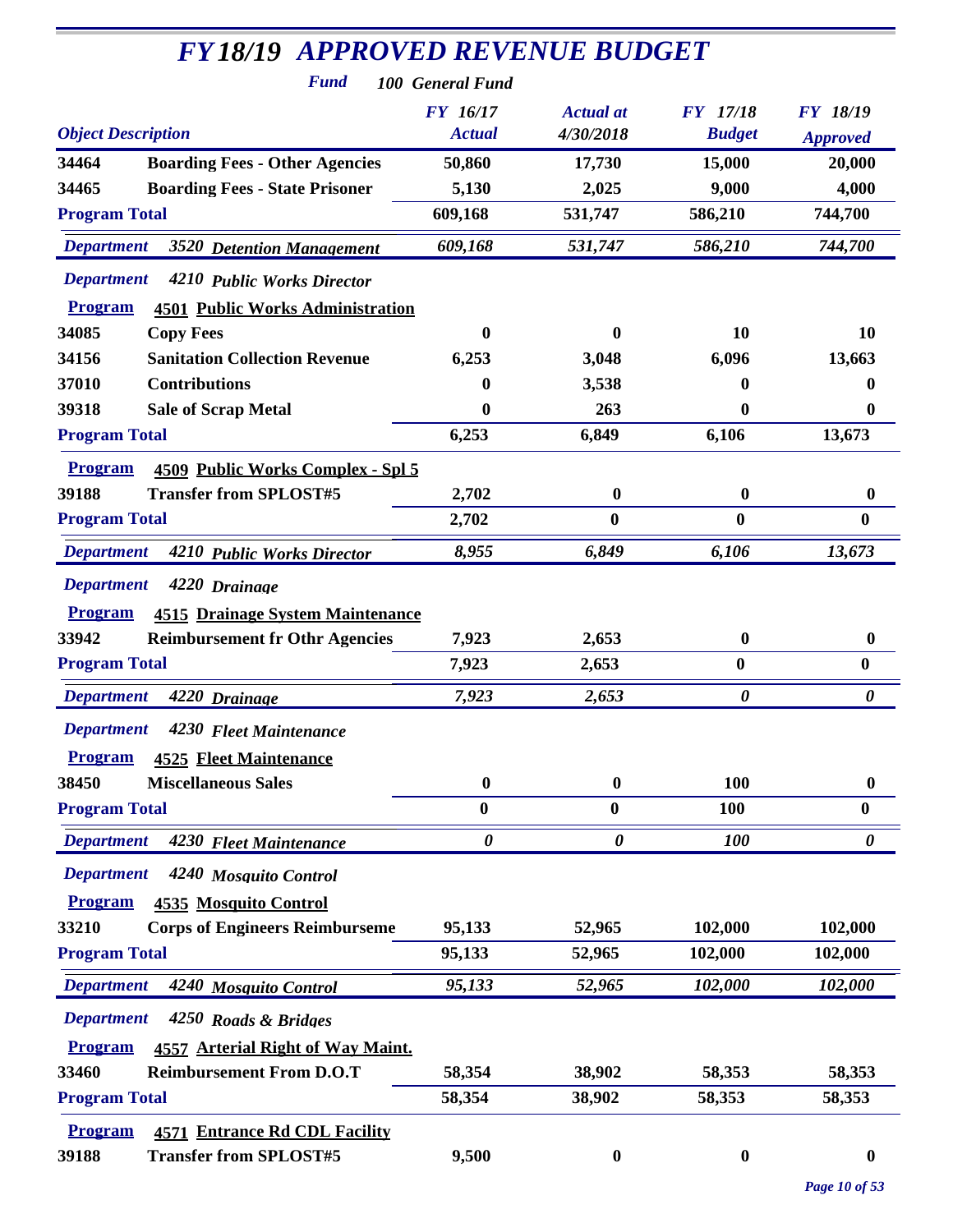| <b>FY18/19 APPROVED REVENUE BUDGET</b><br><b>Fund</b>            | 100 General Fund          |                               |                                  |                                    |
|------------------------------------------------------------------|---------------------------|-------------------------------|----------------------------------|------------------------------------|
| <b>Object Description</b>                                        | FY 16/17<br><b>Actual</b> | <b>Actual</b> at<br>4/30/2018 | <b>FY</b> 17/18<br><b>Budget</b> | <b>FY 18/19</b><br><b>Approved</b> |
| <b>Program Total</b>                                             | 9,500                     | 0                             | $\bf{0}$                         | 0                                  |
| <b>Department</b><br>4250 Roads & Bridges                        | 67,854                    | 38,902                        | 58,353                           | 58,353                             |
| <b>Department</b><br>4270 Facilities Management                  |                           |                               |                                  |                                    |
| <b>Program</b><br><b>4729 Facilities Management</b>              |                           |                               |                                  |                                    |
| 39318<br><b>Sale of Scrap Metal</b>                              | $\bf{0}$                  | 144                           | $\boldsymbol{0}$                 | $\bf{0}$                           |
| <b>Program Total</b>                                             | $\bf{0}$                  | 144                           | $\bf{0}$                         | $\bf{0}$                           |
| <b>4746 South Harrington Park Maint</b><br><b>Program</b>        |                           |                               |                                  |                                    |
| 34358<br><b>Reimbursement for Services</b>                       | 6,000                     | $\boldsymbol{0}$              | $\boldsymbol{0}$                 | $\bf{0}$                           |
| <b>Program Total</b>                                             | 6,000                     | $\bf{0}$                      | $\bf{0}$                         | $\bf{0}$                           |
| <b>Department</b><br>4270 Facilities Management                  | 6,000                     | 144                           | $\boldsymbol{\theta}$            | $\boldsymbol{\theta}$              |
| <b>Department</b><br>4280 Parks Maintenance                      |                           |                               |                                  |                                    |
| <b>Program</b><br><b>4577 Right-Of-Way Maintenance</b>           |                           |                               |                                  |                                    |
| 33942<br><b>Reimbursement fr Othr Agencies</b>                   | 1,698                     | 399                           | $\boldsymbol{0}$                 | $\bf{0}$                           |
| <b>Program Total</b>                                             | 1,698                     | 399                           | $\bf{0}$                         | $\bf{0}$                           |
| <b>6320 Community Building/Grounds</b><br><b>Program</b>         |                           |                               |                                  |                                    |
| 38024<br><b>County Owned Property Rental</b>                     | 17,935                    | 12,701                        | 20,000                           | 18,000                             |
| 38045<br>Late pickup fee                                         | 738                       | 50                            | 750                              | 0                                  |
| <b>Program Total</b>                                             | 18,673                    | 12,751                        | 20,750                           | 18,000                             |
| <b>Department</b><br>4280 Parks Maintenance                      | 20,371                    | 13,150                        | 20,750                           | 18,000                             |
| <b>Department</b><br>4400 Solid Waste Disposal & Recycl          |                           |                               |                                  |                                    |
| Program 4820 Fourth St. Landfill                                 |                           |                               |                                  |                                    |
| 33470<br><b>Reimbursement from Ga DNR</b>                        | 22,807                    | $\boldsymbol{0}$              | $\bf{0}$                         | $\bf{0}$                           |
| <b>Program Total</b>                                             | 22,807                    | 0                             | $\bf{0}$                         | $\bf{0}$                           |
| <b>Department</b><br>4400 Solid Waste Disposal &                 | 22,807                    | $\boldsymbol{\theta}$         | $\boldsymbol{\theta}$            | $\boldsymbol{\theta}$              |
| <b>Department</b><br>4905 Engineering Administration             |                           |                               |                                  |                                    |
| 4910 Engineering<br><b>Program</b>                               |                           |                               |                                  |                                    |
| 34156<br><b>Sanitation Collection Revenue</b>                    | 6,573                     | 2,988                         | 5,976                            | $\mathbf{0}$                       |
| <b>Program Total</b>                                             | 6,573                     | 2,988                         | 5,976                            | $\bf{0}$                           |
| 4944 SSI Marina<br><b>Program</b>                                |                           |                               |                                  |                                    |
| <b>Contributions</b><br>37010.MA                                 | $\bf{0}$                  | 26,500                        | $\boldsymbol{0}$                 | 0                                  |
| TT                                                               |                           |                               |                                  |                                    |
| <b>Program Total</b>                                             | $\bf{0}$                  | 26,500                        | $\boldsymbol{0}$                 | $\bf{0}$                           |
| <b>Department</b><br>4905 Engineering Administrat                | 6,573                     | 29,488                        | 5,976                            | $\boldsymbol{\theta}$              |
| <b>Department</b><br><b>6110 Recreation &amp; Parks Director</b> |                           |                               |                                  |                                    |
| <b>Program</b><br><b>6005 Recreation Administration</b>          |                           |                               |                                  |                                    |
| <b>Forfeited Customer Deposits</b><br>34330                      | 200                       | 100                           | 500                              | 200                                |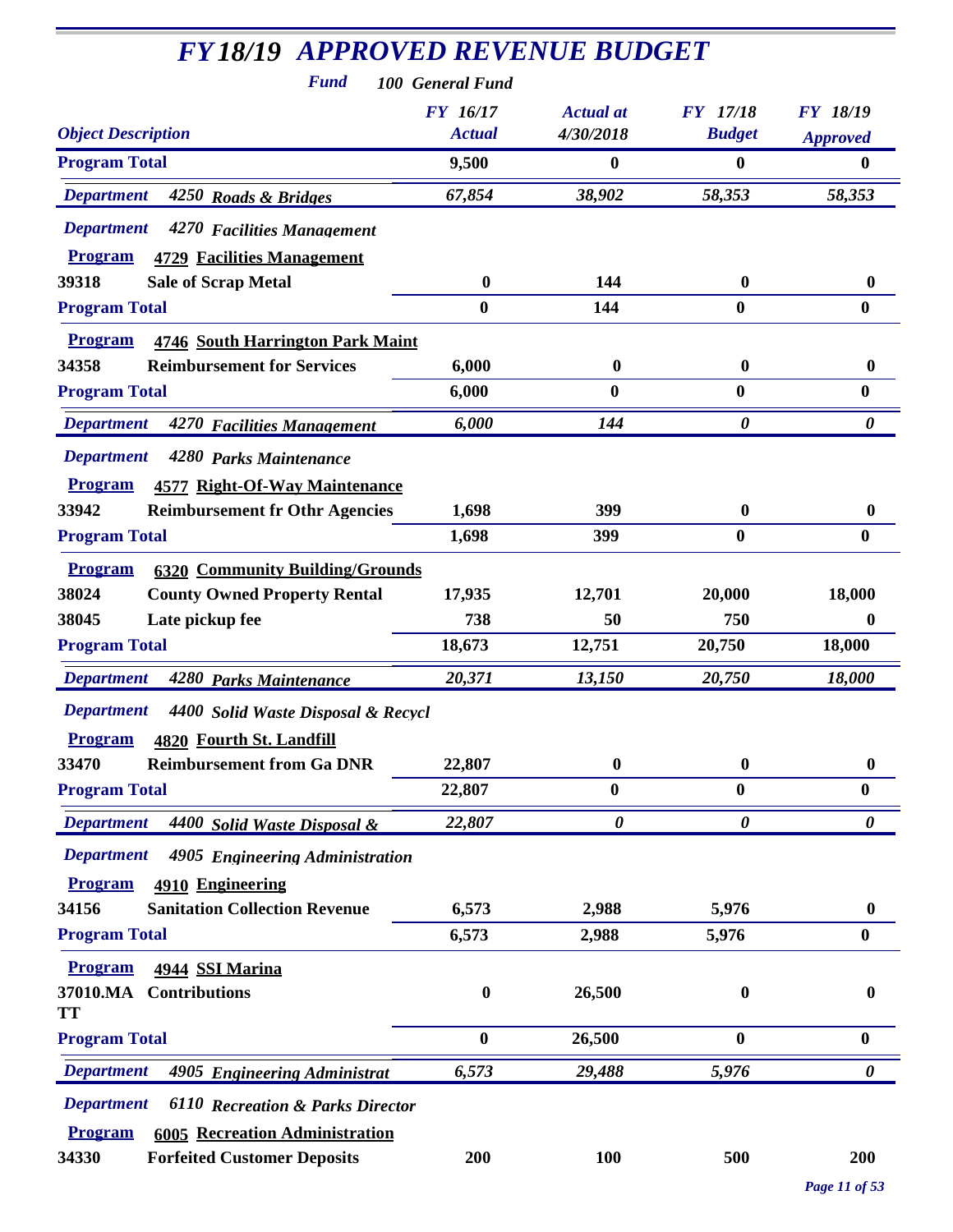| <b>FY18/19 APPROVED REVENUE BUDGET</b> |                                                             |                  |                  |                  |                  |
|----------------------------------------|-------------------------------------------------------------|------------------|------------------|------------------|------------------|
|                                        | <b>Fund</b>                                                 | 100 General Fund |                  |                  |                  |
|                                        |                                                             | <b>FY 16/17</b>  | <b>Actual</b> at | <b>FY</b> 17/18  | <b>FY 18/19</b>  |
| <b>Object Description</b>              |                                                             | <b>Actual</b>    | 4/30/2018        | <b>Budget</b>    | <b>Approved</b>  |
| 38020                                  | <b>Concession Stand</b>                                     | 23,291           | 7,631            | 13,000           | 13,000           |
| 38024                                  | <b>County Owned Property Rental</b>                         | $\boldsymbol{0}$ | $\bf{0}$         | 1,500            | 1,500            |
| 38024.GY<br>M                          | <b>County Owned Property Rental</b>                         | 4,515            | 1,875            | 3,000            | 3,000            |
| 38072                                  | Rent                                                        | 1,488            | 1,070            | 500              | 1,000            |
| <b>Program Total</b>                   |                                                             | 29,494           | 10,676           | 18,500           | 18,700           |
| <b>Department</b>                      | <b>6110 Recreation &amp; Parks Dire</b>                     | 29,494           | 10,676           | 18,500           | 18,700           |
| <b>Department</b>                      | 6160 Special Facilities & Activitie                         |                  |                  |                  |                  |
| <b>Program</b>                         | <b>6137 Community Programs</b>                              |                  |                  |                  |                  |
| 34912                                  | <b>Instructional Classes</b>                                | 12,724           | 8,405            | 6,000            | 6,000            |
| 34930                                  | <b>Tennis Revenue</b>                                       | 12,120           | 2,579            | 12,000           | 12,000           |
| <b>Program Total</b>                   |                                                             | 24,844           | 10,984           | 18,000           | 18,000           |
| <b>Program</b><br>34845                | <b>6170 Special Events</b><br><b>Special Events Revenue</b> | 5,229            | 2,820            | 10,000           | 5,000            |
| <b>Program Total</b>                   |                                                             | 5,229            | 2,820            | 10,000           | 5,000            |
|                                        |                                                             |                  |                  |                  |                  |
| <b>Program</b>                         | <b>6295 Running Club</b>                                    |                  |                  |                  |                  |
| 33256                                  | <b>GA Parks &amp; Rec Assc Grant</b>                        | 990              | $\boldsymbol{0}$ | $\boldsymbol{0}$ | $\boldsymbol{0}$ |
| <b>Program Total</b>                   |                                                             | 990              | $\bf{0}$         | $\bf{0}$         | $\bf{0}$         |
| <b>Department</b>                      | 6160 Special Facilities & Acti                              | 31,063           | 13,804           | 28,000           | 23,000           |
| <b>Department</b>                      | <b>6180</b> Sport Facilities                                |                  |                  |                  |                  |
| <b>Program</b>                         | 6216 Athletic Support                                       |                  |                  |                  |                  |
| 34906                                  | <b>District Entry Fees</b>                                  | $\bf{0}$         | $\boldsymbol{0}$ | 10,000           | 5,000            |
| 37010                                  | <b>Contributions</b>                                        | 1,000            | $\boldsymbol{0}$ | $\boldsymbol{0}$ | $\boldsymbol{0}$ |
| <b>Program Total</b>                   |                                                             | 1,000            | $\boldsymbol{0}$ | 10,000           | 5,000            |
| <b>Program</b>                         | 6223 Baseball                                               |                  |                  |                  |                  |
| 34885                                  | <b>Baseball Fees</b>                                        | 30,656           | 26,129           | 30,000           | 30,000           |
| $\mathbf C$                            | <b>34885.CRE Baseball Fees</b>                              | 880              | 620              | $\bf{0}$         | $\boldsymbol{0}$ |
| 34888                                  | <b>Sponsor Fees</b>                                         | 14,552           | 5,625            | 10,000           | 10,000           |
| K                                      | 34888.PRE Sponsor Fees                                      | 900              | 450              | 900              | 900              |
| 34927                                  | <b>T-Ball Fees</b>                                          | 10,672           | 9,200            | 10,800           | 10,800           |
| $\mathbf C$                            | 34927.CRE T-Ball Fees                                       | 180              | 140              | $\boldsymbol{0}$ | $\boldsymbol{0}$ |
| K                                      | 34927.PRE T-Ball Fees                                       | 4,440            | 4,648            | 4,400            | 4,400            |
| 37010                                  | <b>Contributions</b>                                        | 100              | $\boldsymbol{0}$ | $\boldsymbol{0}$ | $\boldsymbol{0}$ |
| 38047                                  | Late registration fee                                       | 470              | 400              | 400              | 400              |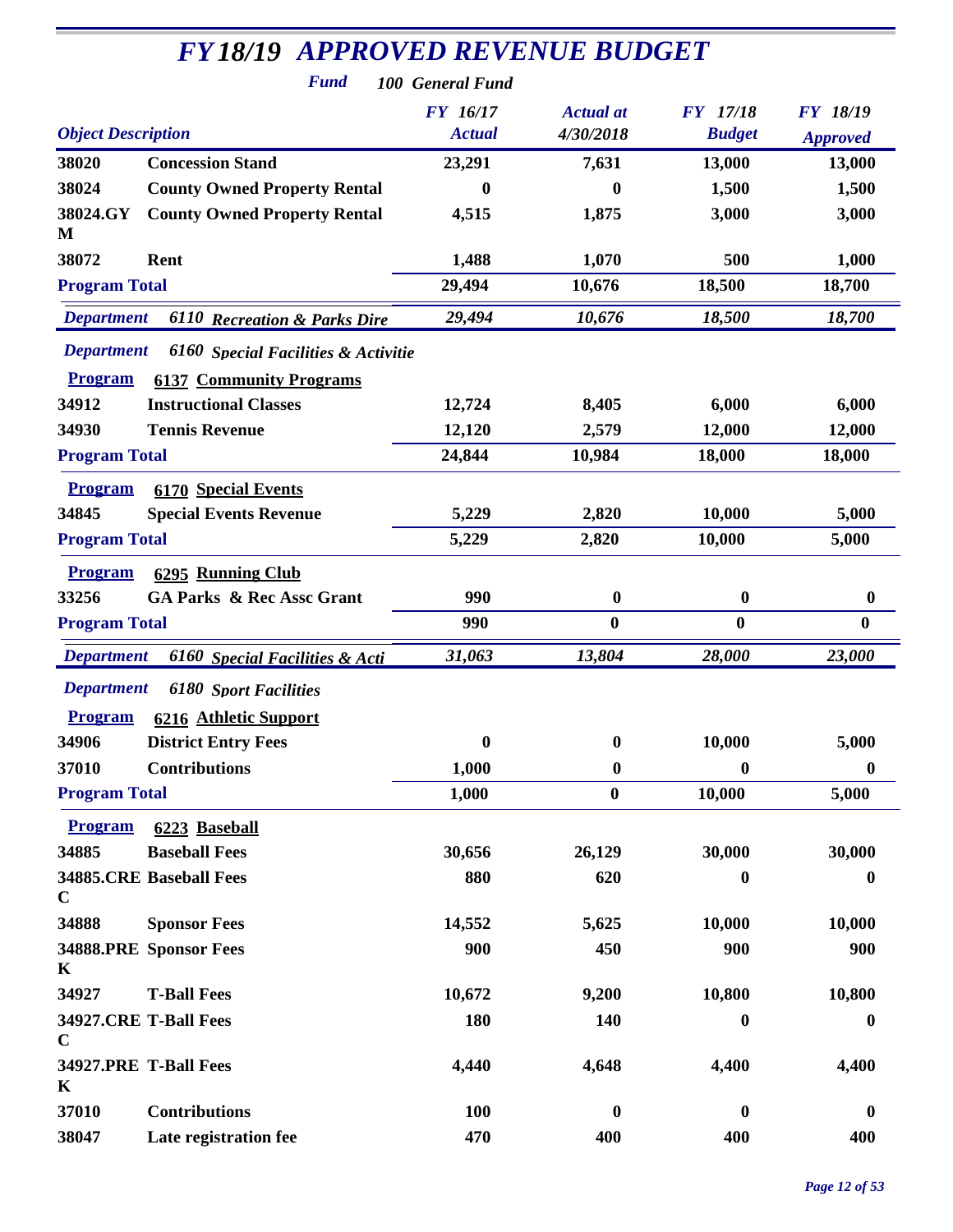|                             | <b>Fund</b>                               | 100 General Fund                 |                               |                                  |                                    |
|-----------------------------|-------------------------------------------|----------------------------------|-------------------------------|----------------------------------|------------------------------------|
| <b>Object Description</b>   |                                           | <b>FY</b> 16/17<br><b>Actual</b> | <b>Actual</b> at<br>4/30/2018 | <b>FY</b> 17/18<br><b>Budget</b> | <b>FY 18/19</b><br><b>Approved</b> |
| <b>Program Total</b>        |                                           | 62,850                           | 47,212                        | 56,500                           | 56,500                             |
| <b>Program</b>              | 6237 Basketball-Youth                     |                                  |                               |                                  |                                    |
| 34888                       | <b>Sponsor Fees</b>                       | 375                              | 375                           | 375                              | 375                                |
| 34933                       | <b>Youth Basketball Revenue</b>           | 27,044                           | 23,822                        | 27,000                           | 27,000                             |
| $\mathbf C$                 | 34933.CRE Youth Basketball Revenue        | 640                              | 2,360                         | $\bf{0}$                         | $\bf{0}$                           |
| K                           | <b>34933.PRE Youth Basketball Revenue</b> | 880                              | 1,025                         | 900                              | 900                                |
| 38047                       | Late registration fee                     | 475                              | 775                           | 475                              | 475                                |
| <b>Program Total</b>        |                                           | 29,414                           | 28,357                        | 28,750                           | 28,750                             |
| <b>Program</b>              | 6242 Cheerleading                         |                                  |                               |                                  |                                    |
| 34897                       | <b>Cheerleader Registration Reven</b>     | 1,920                            | 2,244                         | 2,000                            | 2,475                              |
| $\mathbf C$                 | 34897.CRE Cheerleader Registration Reven  | 0                                | 220                           | 0                                | $\bf{0}$                           |
| 38047                       | Late registration fee                     | 25                               | 25                            | 25                               | 25                                 |
| <b>Program Total</b>        |                                           | 1,945                            | 2,489                         | 2,025                            | 2,500                              |
| <b>Program</b>              | 6247 Football                             |                                  |                               |                                  |                                    |
| 34888                       | <b>Sponsor Fees</b>                       | 3,675                            | 1,225                         | 3,500                            | 3,500                              |
| 34936                       | <b>Youth Football Revenue</b>             | 29,228                           | 27,632                        | 30,000                           | 26,000                             |
| $\mathbf C$                 | <b>34936.CRE Youth Football Revenue</b>   | $\boldsymbol{0}$                 | 180                           | $\boldsymbol{0}$                 | $\boldsymbol{0}$                   |
| 38047                       | Late registration fee                     | 525                              | 125                           | 525                              | 500                                |
| 38260                       | <b>Reimbursement Lost Property</b>        | 120                              | $\boldsymbol{0}$              | $\boldsymbol{0}$                 | $\bf{0}$                           |
| <b>Program Total</b>        |                                           | 33,548                           | 29,162                        | 34,025                           | 30,000                             |
| <b>Program</b>              | 6272 Soccer                               |                                  |                               |                                  |                                    |
| 34888                       | <b>Sponsor Fees</b>                       | 2,450                            | 1,400                         | 2,300                            | 2,300                              |
| 34888.PRE Sponsor Fees<br>K |                                           | 395                              | $\bf{0}$                      | 400                              | 400                                |
| 34891                       | <b>British Soccer Camp Revenue</b>        | $\bf{0}$                         | 960                           | $\mathbf 0$                      | $\mathbf{0}$                       |
| 34939                       | <b>Youth Soccer Revenue</b>               | 24,572                           | 24,004                        | 24,500                           | 24,500                             |
| $\mathbf C$                 | <b>34939.CRE Youth Soccer Revenue</b>     | 0                                | 60                            | $\bf{0}$                         | $\bf{0}$                           |
| $\mathbf K$                 | <b>34939.PRE Youth Soccer Revenue</b>     | 2,860                            | 2,425                         | 3,000                            | 3,000                              |
| 38047                       | Late registration fee                     | 400                              | $\boldsymbol{0}$              | 400                              | 400                                |
| <b>Program Total</b>        |                                           | 30,677                           | 28,849                        | 30,600                           | 30,600                             |
| <b>Program</b>              | 6277 Softball-Adults                      |                                  |                               |                                  |                                    |
| 34873                       | <b>Adult Spring Softball Entry Fe</b>     | 6,384                            | $-624$                        | 3,000                            | 3,000                              |
| 34876                       | <b>Adult Spring Softball Fees</b>         | 864                              | 864                           | 3,000                            | 3,000                              |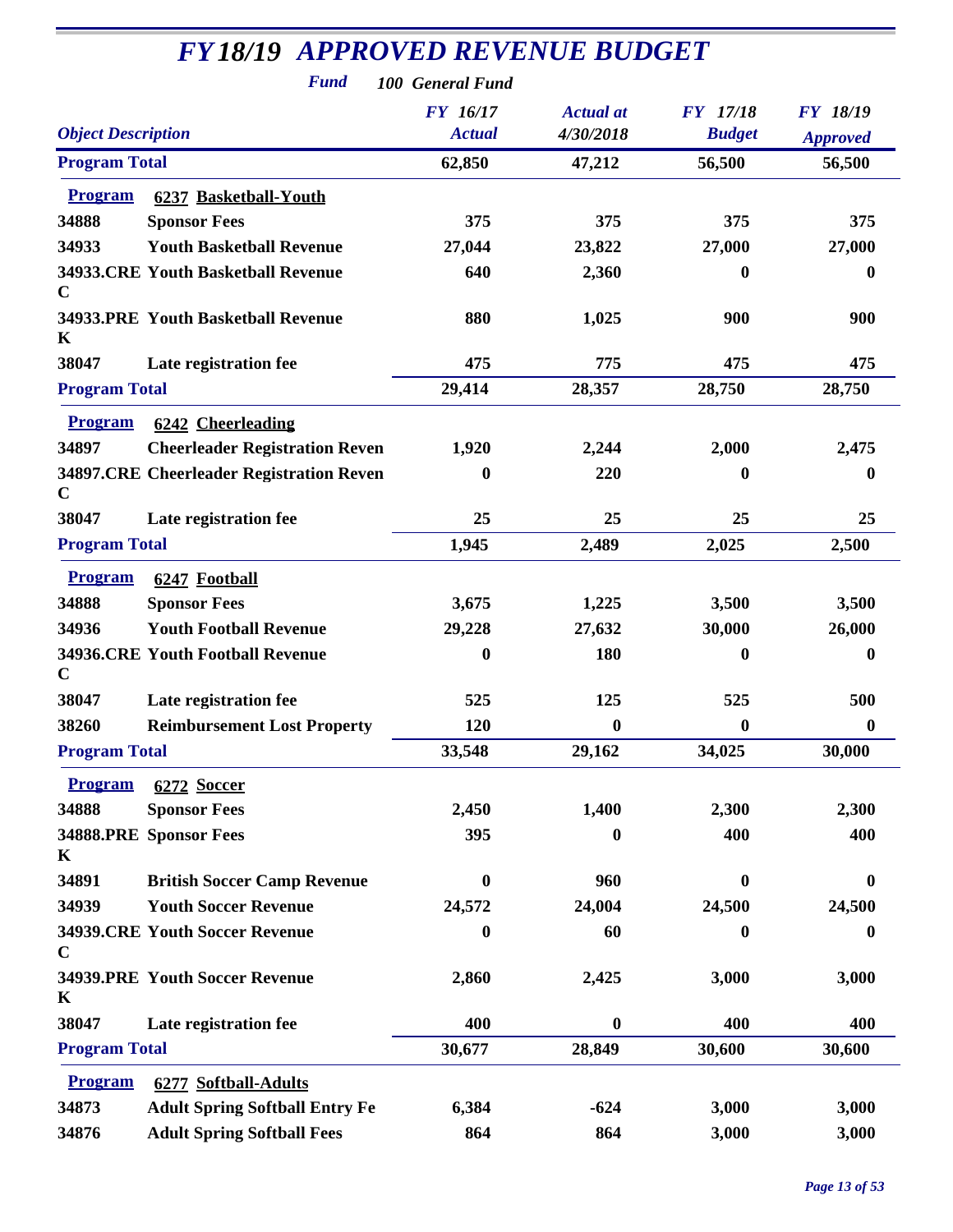| <b>FY18/19 APPROVED REVENUE BUDGET</b><br><b>Fund</b>                                                | 100 General Fund          |                               |                                  |                                    |
|------------------------------------------------------------------------------------------------------|---------------------------|-------------------------------|----------------------------------|------------------------------------|
| <b>Object Description</b>                                                                            | FY 16/17<br><b>Actual</b> | <b>Actual</b> at<br>4/30/2018 | <b>FY</b> 17/18<br><b>Budget</b> | <b>FY 18/19</b><br><b>Approved</b> |
| <b>Program Total</b>                                                                                 | 7,248                     | 240                           | 6,000                            | 6,000                              |
| <b>Program</b><br>6282 Softball-Youth                                                                |                           |                               |                                  |                                    |
| 34942<br><b>Youth Softball Fees</b>                                                                  | 11,404                    | 9,620                         | 11,000                           | 11,000                             |
| <b>34942.CRE Youth Softball Fees</b><br>$\mathbf C$                                                  | 420                       | 500                           | $\bf{0}$                         | $\boldsymbol{0}$                   |
| 34945<br><b>Youth Softball Sponsor Fees</b>                                                          | 4,777                     | 1,575                         | 3,400                            | 3,400                              |
| 38047<br>Late registration fee                                                                       | 200                       | $\boldsymbol{0}$              | 75                               | 75                                 |
| <b>Program Total</b>                                                                                 | 16,801                    | 11,695                        | 14,475                           | 14,475                             |
| <b>Program</b><br>6290 Track                                                                         |                           |                               |                                  |                                    |
| 34931<br><b>Track Revenue</b>                                                                        | 2,203                     | 2,102                         | 2,000                            | 2,400                              |
| <b>34931.CRE Track Revenue</b><br>$\mathbf C$                                                        | 1,190                     | 440                           | 0                                | $\boldsymbol{0}$                   |
| 38047<br>Late registration fee                                                                       | <b>100</b>                | $\bf{0}$                      | 100                              | 100                                |
| <b>Program Total</b>                                                                                 | 3,493                     | 2,542                         | 2,100                            | 2,500                              |
| <b>Department</b><br><b>6180 Sport Facilities</b>                                                    | 186,976                   | 150,546                       | 184,475                          | 176,325                            |
| <b>Department</b><br>6191 Park Areas<br><b>Program</b><br>6310 Ball Field                            |                           |                               |                                  |                                    |
| 38008<br><b>Athletic Field Rentals</b>                                                               | 18,590                    | 14,588                        | 15,000                           | 18,000                             |
| <b>Program Total</b>                                                                                 | 18,590                    | 14,588                        | 15,000                           | 18,000                             |
| <b>Program</b><br>6353 Neptune Park                                                                  |                           |                               |                                  |                                    |
| 34967<br><b>Merchandise Resale</b>                                                                   | 7,106                     | 7,106                         | 14,000                           | 14,212                             |
| <b>Program Total</b>                                                                                 | 7,106                     | 7,106                         | 14,000                           | 14,212                             |
| <b>Department</b><br>6191 Park Areas                                                                 | 25,696                    | 21,694                        | 29,000                           | 32,212                             |
| <b>Department</b><br>6400 City Recreation<br><b>Program</b><br><b>6410 Howard Coffin Pk Aquatics</b> |                           |                               |                                  |                                    |
| <b>Public Swimming</b><br>34824                                                                      | 22,351                    | 11,182                        | 31,585                           | 20,000                             |
| 34845<br><b>Special Events Revenue</b>                                                               | 0                         | 0                             | 425                              | 425                                |
| <b>Instructional Classes</b><br>34912                                                                | 1,235                     | 0                             | $\bf{0}$                         | $\bf{0}$                           |
| 34924<br><b>Swim Lesson Revenue</b>                                                                  | 3,158                     | 735                           | 3,600                            | 1,500                              |
| <b>Concession Stand Sales</b><br>34958                                                               | 809                       | 1,637                         | $\mathbf{0}$                     | 0                                  |
| 34966<br><b>Locker Rental</b>                                                                        | 0                         | 49                            | 0                                | 0                                  |
| 34975<br><b>Souvenir Sales</b>                                                                       | 1,284                     | 299                           | 1,300                            | 1,300                              |
| <b>Concession Stand</b><br>38020                                                                     | 684                       | $\bf{0}$                      | 684                              | 684                                |
| 38048.GIS Lease Income<br>T                                                                          | 21,000                    | 7,375                         | 26,800                           | 12,750                             |
| 38064<br><b>Picnic Shelter Rental Fees</b>                                                           | 450                       | 350                           | 200                              | 400                                |
| 38068<br><b>Pool Rental</b>                                                                          | 511                       | 93                            | 500                              | 500                                |
| <b>Program Total</b>                                                                                 | 51,482                    | 21,720                        | 65,094                           | 37,559                             |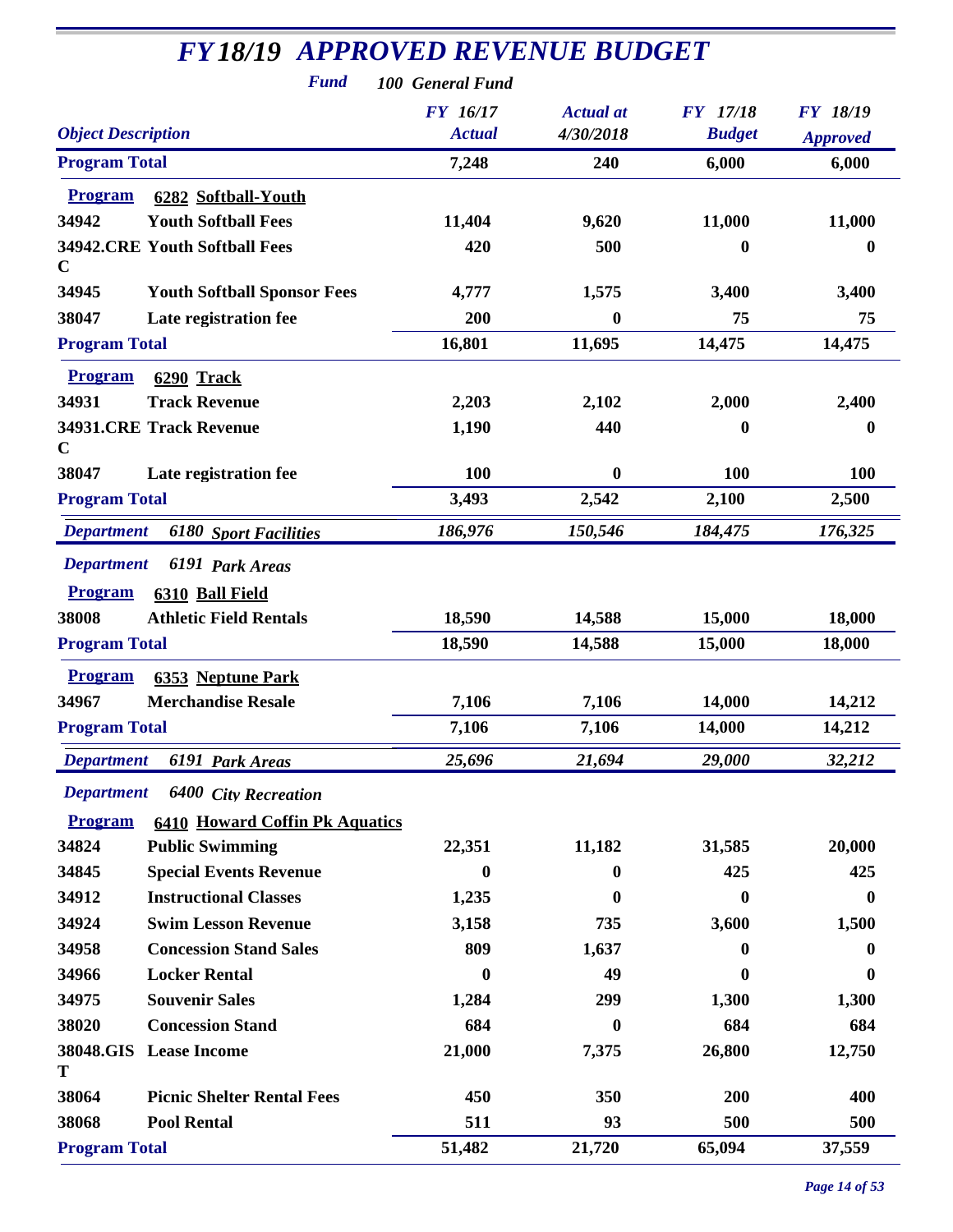| <b>FY18/19 APPROVED REVENUE BUDGET</b>                          |                  |                  |                 |                 |
|-----------------------------------------------------------------|------------------|------------------|-----------------|-----------------|
| <b>Fund</b>                                                     | 100 General Fund |                  |                 |                 |
|                                                                 | <b>FY</b> 16/17  | <b>Actual</b> at | <b>FY</b> 17/18 | <b>FY 18/19</b> |
| <b>Object Description</b>                                       | <b>Actual</b>    | 4/30/2018        | <b>Budget</b>   | <b>Approved</b> |
| <b>6420 Howard Coffin Pk Operations</b><br><b>Program</b>       |                  |                  |                 |                 |
| 38072<br>Rent                                                   | 13,085           | 8,410            | 12,155          | 13,200          |
| <b>Program Total</b>                                            | 13,085           | 8,410            | 12,155          | 13,200          |
| <b>6425 Howard Coffin Pk Summer Camp</b><br><b>Program</b>      |                  |                  |                 |                 |
| 34845<br><b>Special Events Revenue</b>                          | 0                | $\mathbf{0}$     | 700             | 3,700           |
| 34900<br><b>Day Camp Registration Revenue</b>                   | 17,822           | 6,526            | 20,250          | 20,250          |
| <b>Program Total</b>                                            | 17,822           | 6,526            | 20,950          | 23,950          |
| <b>Department</b><br><b>6400 City Recreation</b>                | 82,389           | 36,656           | 98,199          | 74,709          |
| <b>Department</b><br><b>6500 Glynn County Libraries</b>         |                  |                  |                 |                 |
| <b>6515 Marshes of Glynn Libraries-Bwk</b><br><b>Program</b>    |                  |                  |                 |                 |
| 33015.ELP Comm of Coastal GA Found Gran                         | 4,992            | 5,000            | $\bf{0}$        | $\mathbf 0$     |
| 33142<br><b>GA Humanities Grant</b>                             | 200              | 0                | 0               | $\mathbf 0$     |
| 33254<br><b>GA Public Library Service</b>                       | 232,276          | 200,134          | 213,234         | 227,307         |
| 33254.MR<br><b>GA Public Library Service</b><br>RG              | 14,307           | $\boldsymbol{0}$ | 0               | $\bf{0}$        |
| 33533<br><b>Hello Goodbuy Outreach Grant</b>                    | 0                | 4,950            | 0               | $\mathbf{0}$    |
| 34085<br><b>Copy Fees</b>                                       | 10,318           | 6,433            | 10,000          | 10,000          |
| 34967<br><b>Merchandise Resale</b>                              | 248              | 115              | 200             | 200             |
| 35440<br><b>Fines</b>                                           | 16,848           | 9,123            | 14,000          | 15,000          |
| 37010<br><b>Contributions</b>                                   | 81               | 95               | 150             | <b>100</b>      |
| 38072<br>Rent                                                   | 1,442            | 925              | 700             | $\bf{0}$        |
| 38440<br><b>Miscellaneous Revenue</b>                           | 536              | 182              | 100             | <b>200</b>      |
| <b>Program Total</b>                                            | 281,248          | 226,957          | 238,384         | 252,807         |
| <b>6516 Marshes of Glynn Libraries-SSI</b><br><b>Program</b>    |                  |                  |                 |                 |
| 34085<br><b>Copy Fees</b>                                       | 1,509            | 882              | 2,000           | 1,200           |
| 34967<br><b>Merchandise Resale</b>                              | 18               | 2                | 50              | $\bf{0}$        |
| 35440<br><b>Fines</b>                                           | 7,454            | 4,640            | 5,000           | 7,000           |
| <b>Contributions</b><br>37010                                   | 329              | 165              | 300             | 300             |
| 37045<br><b>Contributions - Memorial Books</b>                  | 100              | 0                | 0               | $\bf{0}$        |
| <b>Miscellaneous Revenue</b><br>38440                           | 726              | 338              | 900             | 500             |
| <b>Program Total</b>                                            | 10,136           | 6,027            | 8,250           | 9,000           |
| <b>Department</b><br><b>6500 Glynn County Libraries</b>         | 291,384          | 232,984          | 246,634         | 261,807         |
| <b>Department</b><br><b>7310 Community Development Director</b> |                  |                  |                 |                 |
| <b>7301 Director for Community Develop</b><br><b>Program</b>    |                  |                  |                 |                 |
| 38470<br><b>Open Records Revenue</b>                            | 2,006            | $\bf{0}$         | 500             | 500             |
| <b>Program Total</b>                                            | 2,006            | $\bf{0}$         | 500             | 500             |

**Program 7307 CD - Licenses**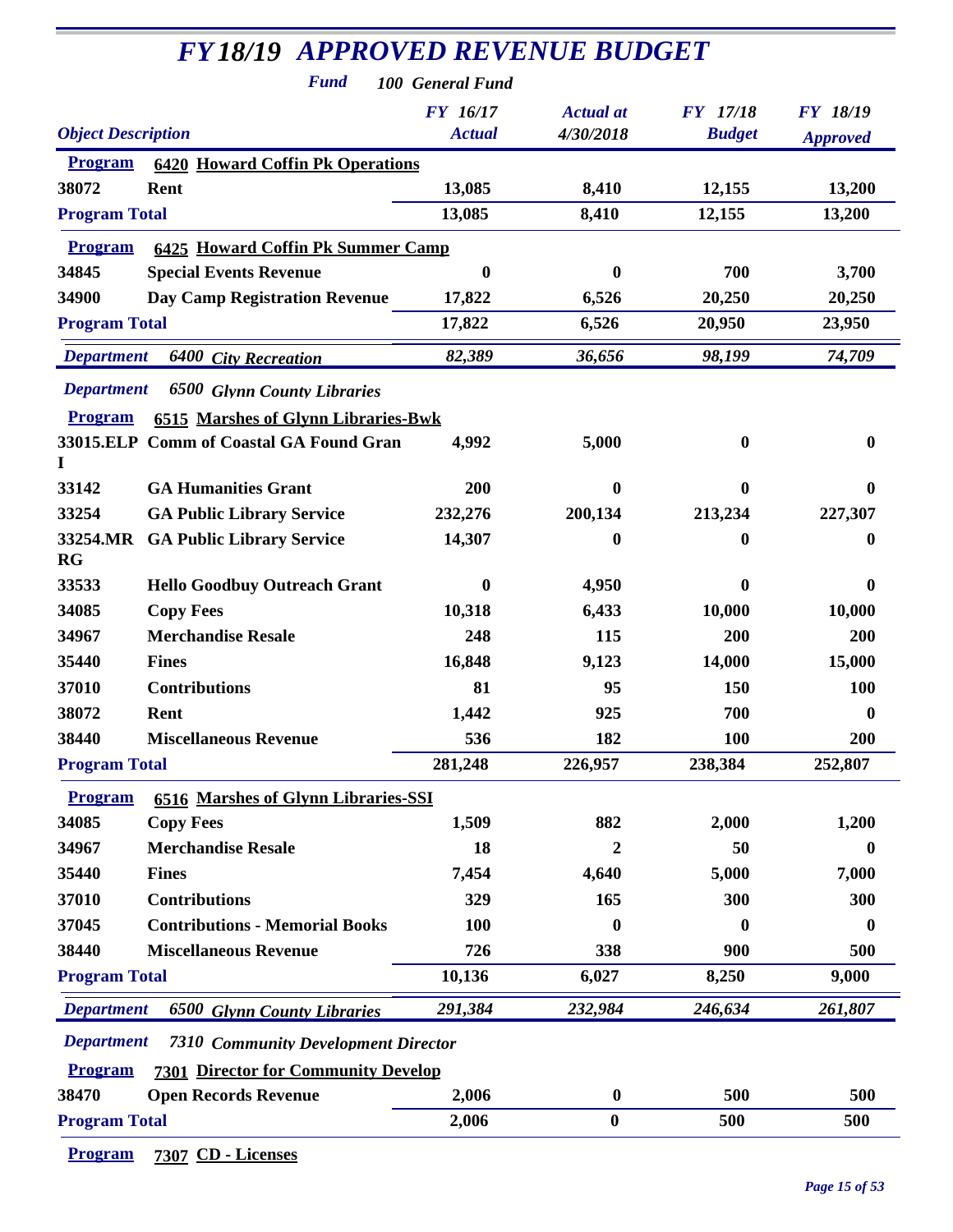| <b>FY18/19 APPROVED REVENUE BUDGET</b>                                 |                       |                       |                  |                  |
|------------------------------------------------------------------------|-----------------------|-----------------------|------------------|------------------|
| <b>Fund</b>                                                            | 100 General Fund      |                       |                  |                  |
|                                                                        | <b>FY</b> 16/17       | <b>Actual</b> at      | <b>FY</b> 17/18  | <b>FY 18/19</b>  |
| <b>Object Description</b>                                              | <b>Actual</b>         | 4/30/2018             | <b>Budget</b>    | <b>Approved</b>  |
| <b>Administration Fee</b><br>34305                                     | 149,668               | 104,761               | 130,000          | 142,000          |
| <b>Program Total</b>                                                   | 149,668               | 104,761               | 130,000          | 142,000          |
| <b>Program</b><br><b>7480 Vacant Property Registration</b>             |                       |                       |                  |                  |
| <b>Administration Fee</b><br>34305                                     | 8,365                 | 5,650                 | 10,000           | 8,500            |
| <b>Program Total</b>                                                   | 8,365                 | 5,650                 | 10,000           | 8,500            |
| <b>Department</b><br><i><b>7310</b></i><br><b>Community Developmen</b> | 160,039               | 110,411               | 140,500          | 151,000          |
| <b>Department</b><br><b>7320 Building Inspection</b>                   |                       |                       |                  |                  |
| <b>Program</b><br><b>7355 Building Inspection</b>                      |                       |                       |                  |                  |
| 32150<br><b>Sign Permit Revenue</b>                                    | 13,984                | 5,719                 | 9,500            | 6,000            |
| <b>Public Hearings Revenue</b><br>32188                                | 500                   | 0                     | 0                | 0                |
| 32222<br><b>Building Permit Revenue</b>                                | 694,539               | 399,469               | 680,000          | 600,000          |
| <b>Mechanical Permit Revenue</b><br>32227                              | 2,730                 | 1,080                 | 3,500            | 1,750            |
| 32235<br><b>Electrical Permit Revenue</b>                              | 21,777                | 11,980                | 23,000           | 18,800           |
| 32265<br><b>Plumbing Permit/Fee Revenue</b>                            | 690                   | 240                   | 1,300            | 500              |
| 32275<br><b>Reinspection Fees</b>                                      | 14,480                | 6,640                 | 10,000           | 11,000           |
| 34085<br><b>Copy Fees</b>                                              | 103                   | 298                   | 100              | 200              |
| 34252<br><b>Publications Sold</b>                                      | 151                   | 0                     | $\boldsymbol{0}$ | $\boldsymbol{0}$ |
| <b>Program Total</b>                                                   | 748,954               | 425,426               | 727,400          | 638,250          |
| <b>Department</b><br><b>7320 Building Inspection</b>                   | 748,954               | 425,426               | 727,400          | 638,250          |
| <b>Department</b><br>7330 Code Enforcement                             |                       |                       |                  |                  |
| <b>3905 Field Inspections</b><br><b>Program</b>                        |                       |                       |                  |                  |
| <b>Sign Permit Revenue</b><br>32150                                    | 1,230                 | 480                   | 2,000            | 900              |
| <b>Program Total</b>                                                   | 1,230                 | 480                   | 2,000            | 900              |
| <b>Department</b><br>7330 Code Enforcement                             | 1,230                 | 480                   | 2,000            | 900              |
| <b>Department</b><br>7350 CD - Economic Development                    |                       |                       |                  |                  |
| <b>Program</b><br>7409 DCA CHIP Housing                                |                       |                       |                  |                  |
| <b>DCA (HUD) CHIP Housing Grant</b><br>33215                           | $\boldsymbol{0}$      | $\boldsymbol{0}$      | 306,000          | 306,000          |
| <b>Program Total</b>                                                   | $\boldsymbol{0}$      | $\boldsymbol{0}$      | 306,000          | 306,000          |
| <b>Department</b><br>7350 CD - Economic Develop                        | $\boldsymbol{\theta}$ | $\boldsymbol{\theta}$ | 306,000          | 306,000          |
| <b>Department</b><br>7360 Engineering                                  |                       |                       |                  |                  |
| <b>Program</b><br>7305 CD - Engineering Support                        |                       |                       |                  |                  |
| <b>ROW Permits</b><br>32108                                            | 25,400                | 20,600                | 18,000           | 28,000           |
| <b>Soil Erosion Permit Revenue</b><br>32115                            | 1,100                 | 950                   | 1,400            | 1,300            |
| <b>GA NOI Inspection Fees</b><br>32270                                 | 6,876                 | 3,130                 | 6,250            | 5,200            |
| 32280<br><b>Bond Reduction Inspection Fee</b>                          | 4,762                 | 0                     | 0                | 0                |
| 38470<br><b>Open Records Revenue</b>                                   | 11                    | $\boldsymbol{0}$      | $\boldsymbol{0}$ | $\boldsymbol{0}$ |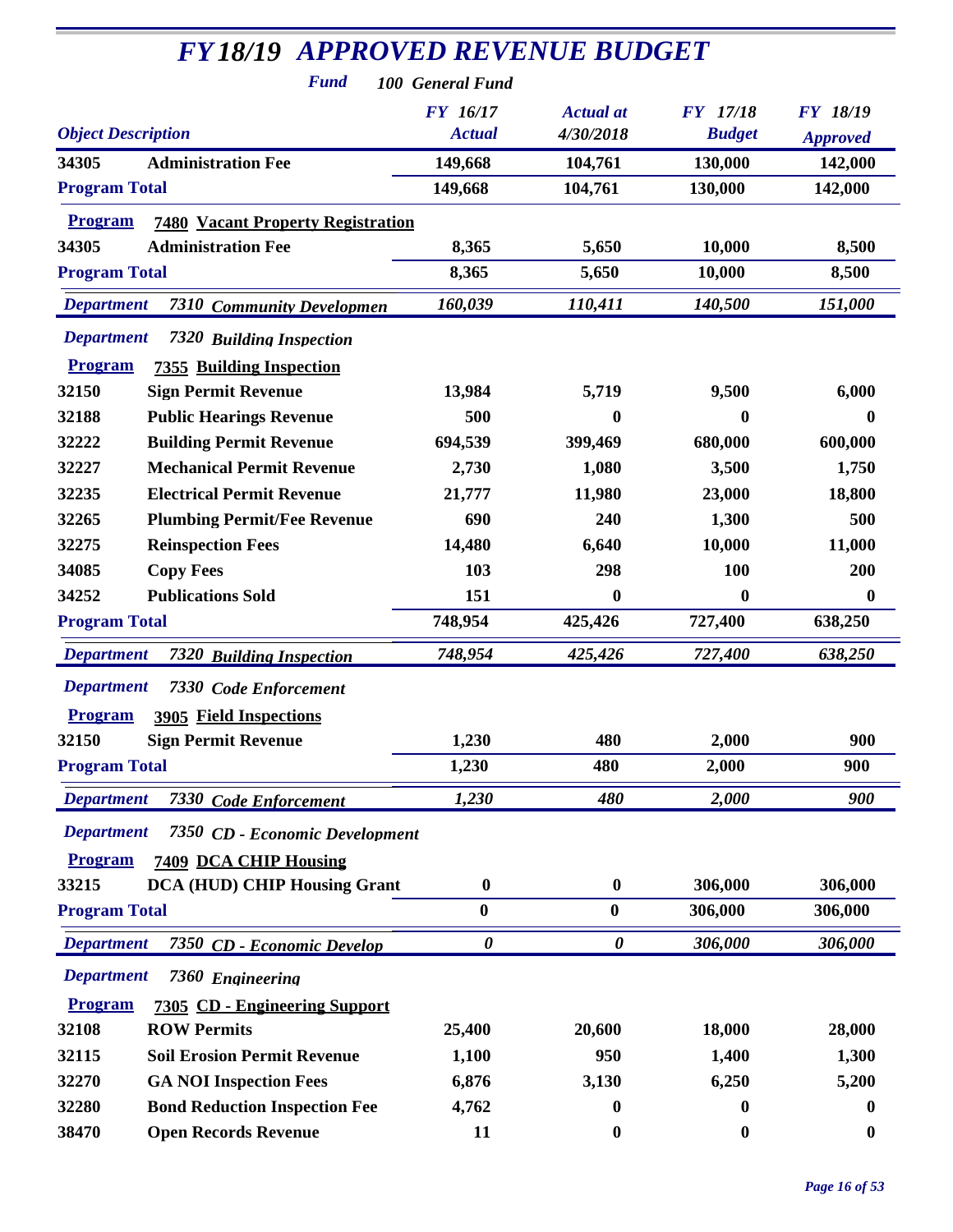| <b>FY18/19 APPROVED REVENUE BUDGET</b>                |                  |                       |                 |                  |
|-------------------------------------------------------|------------------|-----------------------|-----------------|------------------|
| <b>Fund</b>                                           | 100 General Fund |                       |                 |                  |
|                                                       | <b>FY</b> 16/17  | <b>Actual</b> at      | <b>FY</b> 17/18 | <b>FY 18/19</b>  |
| <b>Object Description</b>                             | <b>Actual</b>    | 4/30/2018             | <b>Budget</b>   | <b>Approved</b>  |
| <b>Program Total</b>                                  | 38,149           | 24,680                | 25,650          | 34,500           |
| <b>Department</b><br>7360 Engineering                 | 38,149           | 24,680                | 25,650          | 34,500           |
| <b>Department</b><br>7370 Planning                    |                  |                       |                 |                  |
| 7466 Planning and Zoning<br><b>Program</b>            |                  |                       |                 |                  |
| <b>Zoning Application Fees</b><br>32120               | 62,930           | 43,840                | 55,000          | 60,000           |
| 34085<br><b>Copy Fees</b>                             | 399              | 19                    | 1,000           | 50               |
| <b>Open Records Revenue</b><br>38470                  | 164              | 759                   | 0               | 1,500            |
| <b>Program Total</b>                                  | 63,493           | 44,618                | 56,000          | 61,550           |
| <b>Program</b><br><b>7478 Transportation Planning</b> |                  |                       |                 |                  |
| 33100<br><b>Fed Highway Admin Planning Gr</b>         | 7,012            | 673                   | 91,284          | 115,976          |
| <b>Program Total</b>                                  | 7,012            | 673                   | 91,284          | 115,976          |
| <b>Department</b><br>7370 Planning                    | 70,505           | 45,291                | 147,284         | 177,526          |
| <b>Department</b><br>8100 Debt Service                |                  |                       |                 |                  |
| <b>Program</b><br>8164 Gateway Bond                   |                  |                       |                 |                  |
| 37082<br><b>Debt Service Interest</b>                 | 225,967          | $\mathbf{0}$          | 194,424         | $\boldsymbol{0}$ |
| 37083<br><b>Debt Service Principal</b>                | 110,000          | $\boldsymbol{0}$      | 210,000         | $\boldsymbol{0}$ |
| <b>Program Total</b>                                  | 335,967          | $\bf{0}$              | 404,424         | $\bf{0}$         |
| <b>Program</b><br><b>8181 QECB</b>                    |                  |                       |                 |                  |
| 33145<br><b>Interest Subsidy</b>                      | 0                | $\bf{0}$              | 187,357         | 95,000           |
| <b>Debt Service Interest</b><br>37082                 | $\bf{0}$         | $\boldsymbol{0}$      | 5,500           | $\bf{0}$         |
| <b>Program Total</b>                                  | $\bf{0}$         | $\bf{0}$              | 192,857         | 95,000           |
| 8100 Debt Service<br><b>Department</b>                | 335,967          | $\boldsymbol{\theta}$ | 597,281         | 95,000           |
| <b>Fund Total</b><br>100 General Fund                 | 66,930,763       | 52,499,133            | 70,182,395      | 73,315,749       |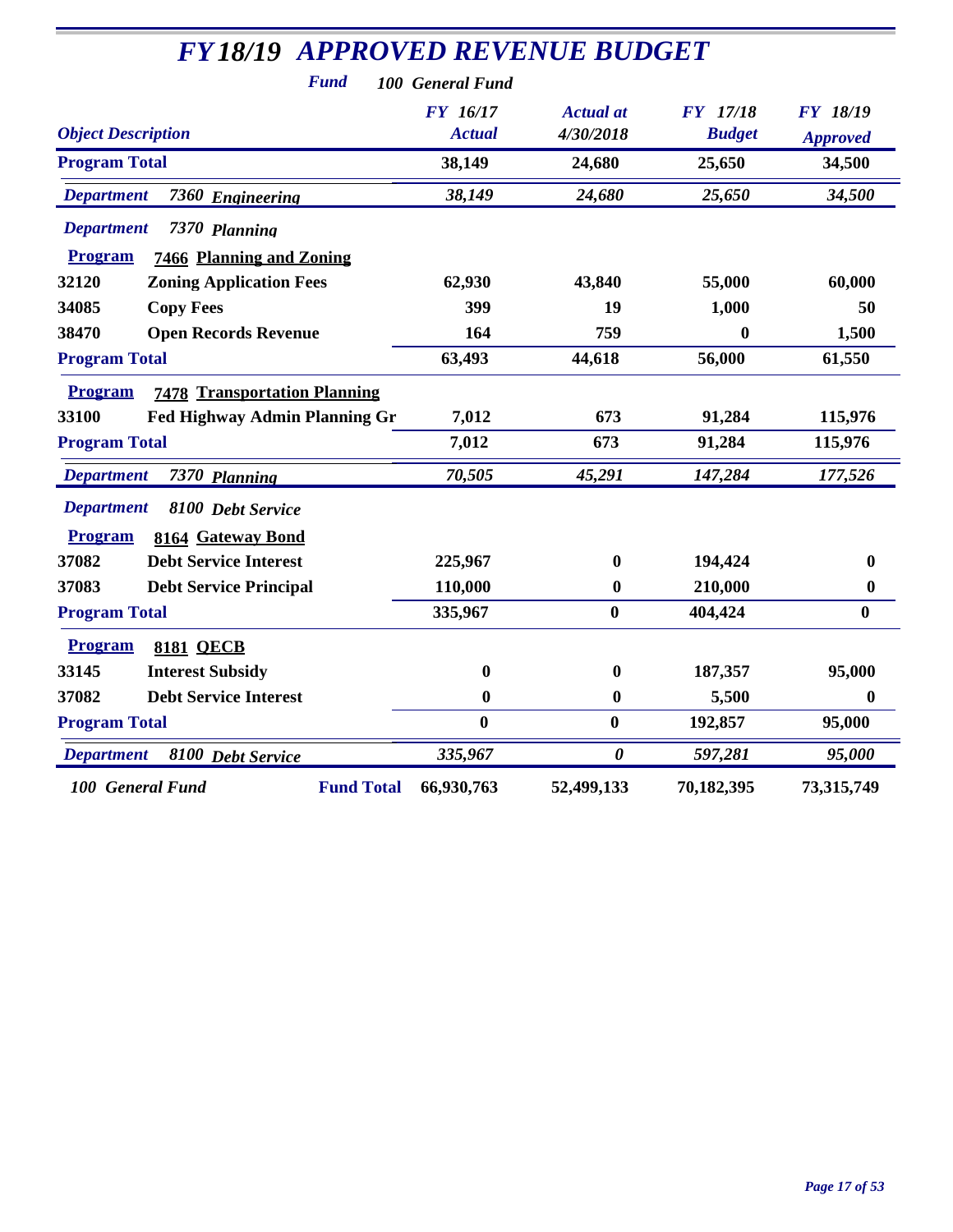| <b>FY18/19 APPROVED REVENUE BUDGET</b>                 |                                  |                               |                                  |                 |
|--------------------------------------------------------|----------------------------------|-------------------------------|----------------------------------|-----------------|
| <b>Fund</b>                                            | 205 Accommodation Excise Tax     |                               |                                  |                 |
| <b>Object Description</b>                              | <b>FY</b> 16/17<br><b>Actual</b> | <b>Actual</b> at<br>4/30/2018 | <b>FY</b> 17/18<br><b>Budget</b> | <b>FY 18/19</b> |
| <b>Department</b><br>4280 Parks Maintenance            |                                  |                               |                                  | <b>Approved</b> |
| 6030 Casino/Beaches<br><b>Program</b>                  |                                  |                               |                                  |                 |
| 38016<br><b>Casino Theater Rental Revenue</b>          | 8,000                            | 4,000                         | 10,800                           | 10,800          |
| 38024<br><b>County Owned Property Rental</b>           | 24,980                           | 15,310                        | 22,000                           | 22,000          |
| 38048<br><b>Lease Income</b>                           | 1,000                            | 1,000                         | 1,334                            | 1,000           |
| 38056<br><b>Casino Rental Revenue</b>                  | 36,474                           | 15,879                        | 33,000                           | 33,000          |
| <b>Program Total</b>                                   | 70,454                           | 36,189                        | 67,134                           | 66,800          |
| <b>Department</b>                                      | 70,454                           | 36,189                        | 67,134                           | 66,800          |
| 4280 Parks Maintenance                                 |                                  |                               |                                  |                 |
| <b>Department</b><br>6130 Blythe Is. Regional Park     |                                  |                               |                                  |                 |
| <b>Program</b><br><b>6046 Blythe Island Operations</b> |                                  |                               |                                  |                 |
| <b>Cancellations Admin Fee</b><br>34307                | 55                               | 55                            | $\mathbf{0}$                     | 0               |
| 34355<br><b>Propane Gas Sales</b>                      | 6,556                            | 5,033                         | 7,500                            | 7,500           |
| 34808<br><b>Boat Launch Facility Fees</b>              | 19,176                           | 7,532                         | 18,050                           | 18,050          |
| 34812<br><b>Campground Facility Fees</b>               | 504,436                          | 250,973                       | 508,000                          | 511,600         |
| 34820<br><b>Lake Fishing Fees</b>                      | 3,680                            | 1,346                         | 3,000                            | 3,000           |
| 34954<br><b>Bait Sales</b>                             | 63,710                           | 33,336                        | 60,000                           | 60,000          |
| 34967<br><b>Merchandise Resale</b>                     | 5,345                            | 2,538                         | 6,500                            | 6,500           |
| 34977<br><b>Washer/Dryer Revenue</b>                   | 2,549                            | 700                           | 2,000                            | 2,000           |
| <b>Boat Rentals</b><br>38012                           | 4,717                            | 1,869                         | 3,600                            | 3,600           |
| 38048<br><b>Lease Income</b>                           | 0                                | 1                             | $\mathbf{0}$                     | $\mathbf{0}$    |
| 38064<br><b>Picnic Shelter Rental Fees</b>             | 8,298                            | 3,043                         | 8,000                            | 8,000           |
| 38425<br><b>Firewood Sales</b>                         | 4,666                            | 1,985                         | 4,000                            | 4,000           |
| <b>Vending Machine Commissions</b><br>38480            | 22                               | 4                             | 50                               | 50              |
| <b>Program Total</b>                                   | 623,210                          | 308,415                       | 620,700                          | 624,300         |
| <b>Department</b><br>6130 Blythe Is. Regional Park     | 623,210                          | 308,415                       | 620,700                          | 624,300         |
| <b>Department</b><br><b>6131 Recreation Centers</b>    |                                  |                               |                                  |                 |
| <b>Program</b><br>6089 Selden Park                     |                                  |                               |                                  |                 |
| 34816<br><b>Game/Activities Room</b>                   | 1,415                            | 970                           | 1,800                            | 1,400           |
| 34824<br><b>Public Swimming</b>                        | 920                              | 484                           | 600                              | 600             |
| <b>Instructional Classes</b><br>34912                  | 736                              | 495                           | 600                              | 600             |
| 34924<br><b>Swim Lesson Revenue</b>                    | 1,080                            | 360                           | 1,200                            | 1,200           |
| 38020<br><b>Concession Stand</b>                       | 400                              | $\boldsymbol{0}$              | $\boldsymbol{0}$                 | $\bf{0}$        |
| 38024<br><b>County Owned Property Rental</b>           | 7,525                            | 5,900                         | 7,000                            | 7,000           |
| 38028<br><b>Enclosed B-B-Que Pit Rental Re</b>         | 890                              | 165                           | 550                              | 550             |
| 38044<br><b>Gym Rental Revenue</b>                     | 14,045                           | 9,165                         | 12,000                           | 12,000          |
| 38060<br><b>Open Barbecue Pit Rental</b>               | 4,685                            | 1,760                         | 4,505                            | 4,505           |
| 38068<br><b>Pool Rental</b>                            | 1,516                            | 984                           | 2,170                            | 1,500           |
| 38480<br><b>Vending Machine Commissions</b>            | 148                              | 118                           | 200                              | 200             |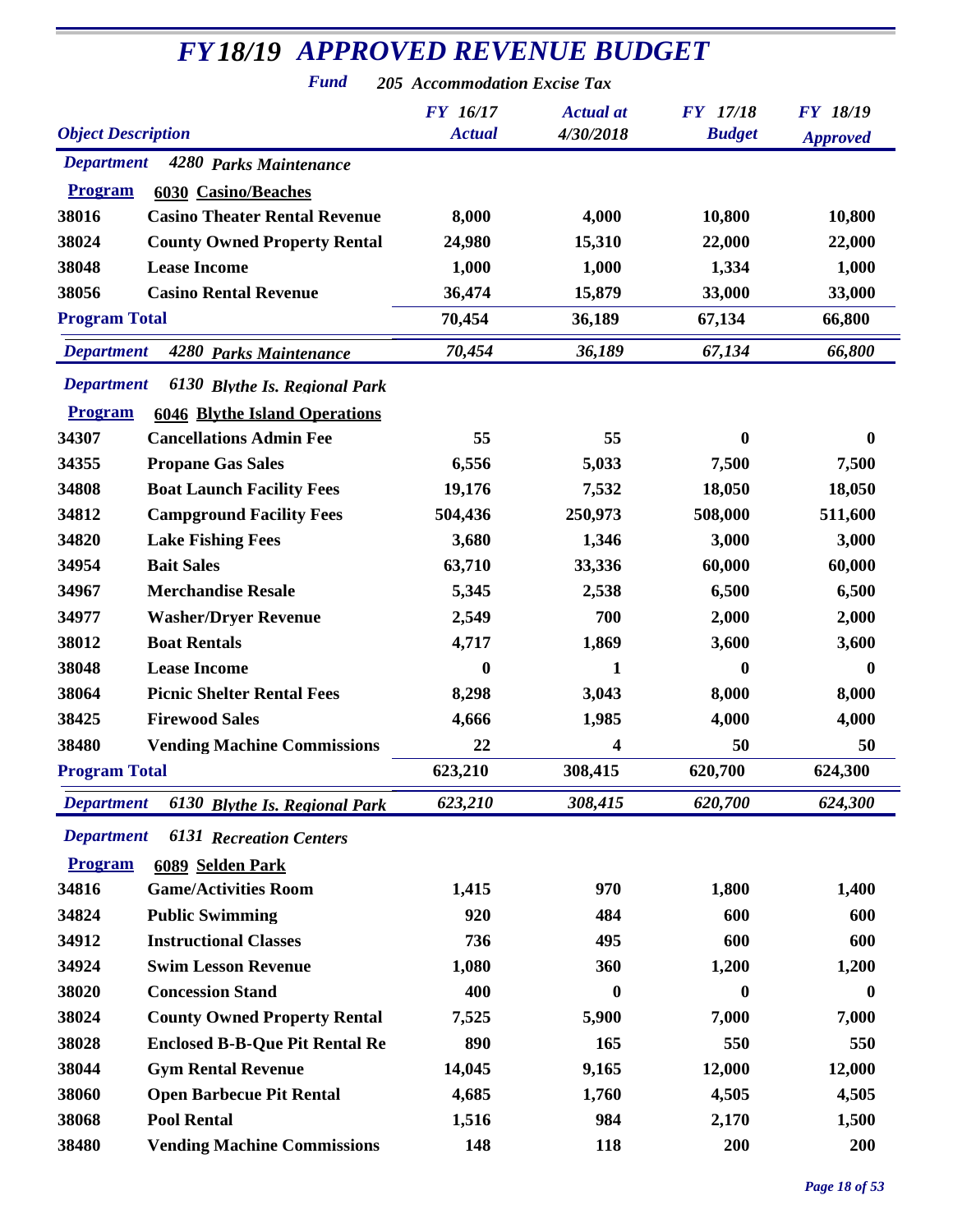| <b>FY18/19 APPROVED REVENUE BUDGET</b>                                                                          |                                  |                               |                                  |                                    |  |
|-----------------------------------------------------------------------------------------------------------------|----------------------------------|-------------------------------|----------------------------------|------------------------------------|--|
| <b>Fund</b>                                                                                                     | 205 Accommodation Excise Tax     |                               |                                  |                                    |  |
| <b>Object Description</b>                                                                                       | <b>FY 16/17</b><br><b>Actual</b> | <b>Actual</b> at<br>4/30/2018 | <b>FY</b> 17/18<br><b>Budget</b> | <b>FY 18/19</b><br><b>Approved</b> |  |
| <b>Program Total</b>                                                                                            | 33,360                           | 20,401                        | 30,625                           | 29,555                             |  |
| <b>6131 Recreation Centers</b><br><b>Department</b>                                                             | 33,360                           | 20,401                        | 30,625                           | 29,555                             |  |
| <b>Department</b><br>6160 Special Facilities & Activitie<br><b>Program</b><br><b>6149 Family Zone Operation</b> |                                  |                               |                                  |                                    |  |
| 34824<br><b>Public Swimming</b>                                                                                 | 138,758                          | 62,879                        | 180,000                          | 180,000                            |  |
| 34924<br><b>Swim Lesson Revenue</b>                                                                             | 8,823                            | 1,213                         | 10,000                           | 8,000                              |  |
| 34958<br><b>Concession Stand Sales</b>                                                                          | 1,381                            | 634                           | 1,500                            | 1,500                              |  |
| 34966<br><b>Locker Rental</b>                                                                                   | 147                              | 87                            | 210                              | 210                                |  |
| 34975<br><b>Souvenir Sales</b>                                                                                  | 3,750                            | 1,848                         | 5,000                            | 3,750                              |  |
| 38020<br><b>Concession Stand</b>                                                                                | $\bf{0}$                         | $\boldsymbol{0}$              | 5,000                            | 5,000                              |  |
| 38052<br><b>Minature Golf Rental Income</b>                                                                     | 92,731                           | 45,343                        | 98,000                           | 98,000                             |  |
| <b>Pool Rental</b><br>38068                                                                                     | 6,970                            | 2,693                         | 7,000                            | 7,000                              |  |
| <b>Program Total</b>                                                                                            | 252,560                          | 114,697                       | 306,710                          | 303,460                            |  |
| <b>Department</b><br>6160 Special Facilities & Acti                                                             | 252,560                          | 114,697                       | 306,710                          | 303,460                            |  |
| <b>Department</b><br>9100 Transfers Out<br><b>Program</b><br>9005 Accom. Excise Tax - Admin.                    |                                  |                               |                                  |                                    |  |
| 31405<br><b>Accommodation Excise Tax</b>                                                                        | 6,762,127                        | 3,549,836                     | 6,400,000                        | 7,000,000                          |  |
| 31720<br><b>Penalty on Accom. Excise Tax</b>                                                                    | 3,214                            | 1,807                         | 3,000                            | 3,000                              |  |
| <b>Program Total</b>                                                                                            | 6,765,341                        | 3,551,643                     | 6,403,000                        | 7,003,000                          |  |
| <b>Department</b><br>9100 Transfers Out                                                                         | 6,765,341                        | 3,551,643                     | 6,403,000                        | 7,003,000                          |  |
| 205 Accommodation Excise Tax Fund Total                                                                         | 7,744,925                        | 4,031,345                     | 7,428,169                        | 8,027,115                          |  |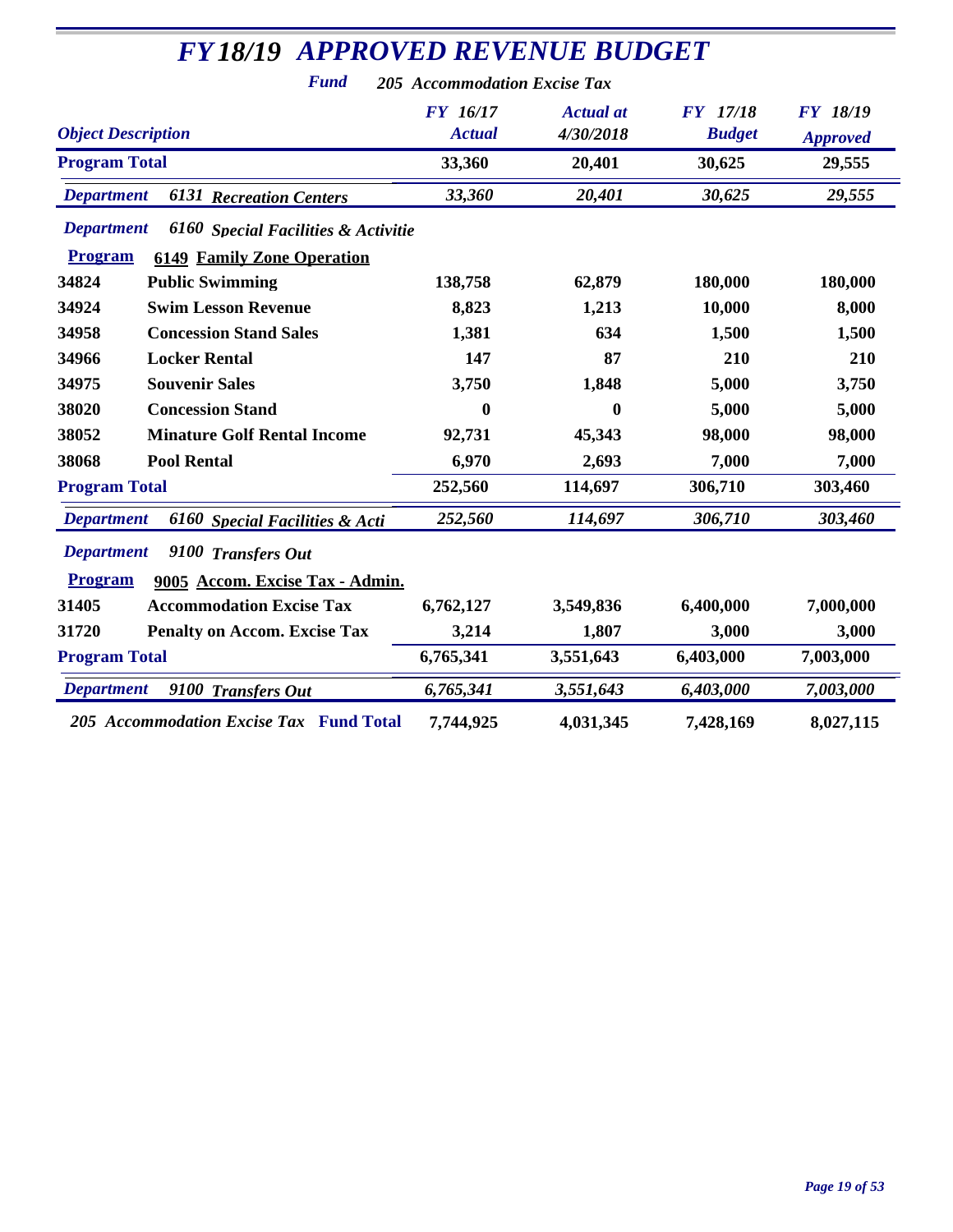*Fund 208 Alternate Dispute Resolution*

| <b>Object Description</b> |                                                    | <b>FY</b> 16/17<br><b>Actual</b> | <b>Actual</b> at<br>4/30/2018 | <b>FY</b> 17/18<br><b>Budget</b> | <b>FY 18/19</b><br><b>Approved</b> |
|---------------------------|----------------------------------------------------|----------------------------------|-------------------------------|----------------------------------|------------------------------------|
| <b>Department</b>         | 2850 Superior Court Judge                          |                                  |                               |                                  |                                    |
| <b>Program</b>            | <b>2851 Alternate Dispute Resolution</b>           |                                  |                               |                                  |                                    |
| 35055                     | <b>AC Magistrate Court - ADR</b>                   | 5,745                            | 3,300                         | 5,000                            | 5,500                              |
| 35057                     | <b>AC State Court - ADR</b>                        | 413                              | 195                           | 200                              | 200                                |
| 35059                     | <b>AC Probate Court - ADR</b>                      | 645                              | 360                           | 600                              | 600                                |
| 35060                     | <b>AC Superior Court - ADR</b>                     | 1,575                            | 825                           | 1,750                            | 1,575                              |
| 35061                     | <b>CC Probate Court - ADR</b>                      | 870                              | 420                           | 800                              | 800                                |
| 35063                     | <b>CC Superior Court - ADR</b>                     | 6,158                            | 3,240                         | 6,800                            | 6,150                              |
| 35067                     | <b>GC Magistrate Court - ADR</b>                   | 33,818                           | 24,353                        | 35,500                           | 34,000                             |
| 35068                     | <b>GC Probate Court - ADR</b>                      | 4,103                            | 2,618                         | 4,550                            | 4,100                              |
| 35069                     | <b>GC State Court - ADR</b>                        | 1,343                            | 825                           | 1,750                            | 1,340                              |
| 35070                     | <b>GC Superior Court - ADR</b>                     | 6,016                            | 3,728                         | 7,000                            | 6,000                              |
| 35072                     | <b>JDC Magistrate Court - ADR</b>                  | 4,800                            | 3,233                         | 4,200                            | 4,800                              |
| 35073                     | <b>JDC Probate Court - ADR</b>                     | 600                              | 360                           | 680                              | 600                                |
| 35074                     | <b>JDC State Court - ADR</b>                       | 203                              | 98                            | 330                              | 200                                |
| 35075                     | <b>JDC Superior Court - ADR</b>                    | 952                              | 497                           | 1,000                            | 1,000                              |
| 35079                     | <b>WC Magistrate Court - ADR</b>                   | 9,788                            | 6,473                         | 10,000                           | 10,000                             |
| 35080                     | <b>WC Probate Court - ADR</b>                      | 1,238                            | 1,028                         | 790                              | 790                                |
| 35081                     | <b>WC State Court - ADR</b>                        | 428                              | 390                           | 690                              | 420                                |
| 35082                     | <b>WC Superior Court - ADR</b>                     | 2,490                            | 1,163                         | 2,400                            | 2,400                              |
| 36085                     | <b>Interest Income-Bank Account</b>                | 553                              | 116                           | 400                              | 500                                |
| 39200                     | <b>Use of Fund Balance</b>                         | $\bf{0}$                         | $\bf{0}$                      | 13,127                           | 19,224                             |
| <b>Program Total</b>      |                                                    | 81,738                           | 53,222                        | 97,567                           | 100,199                            |
| <b>Department</b>         | <b>2850 Superior Court Judge</b>                   | 81,738                           | 53,222                        | 97,567                           | 100,199                            |
|                           | <b>208 Alternate Dispute Resolution Fund Total</b> | 81,738                           | 53,222                        | 97,567                           | 100,199                            |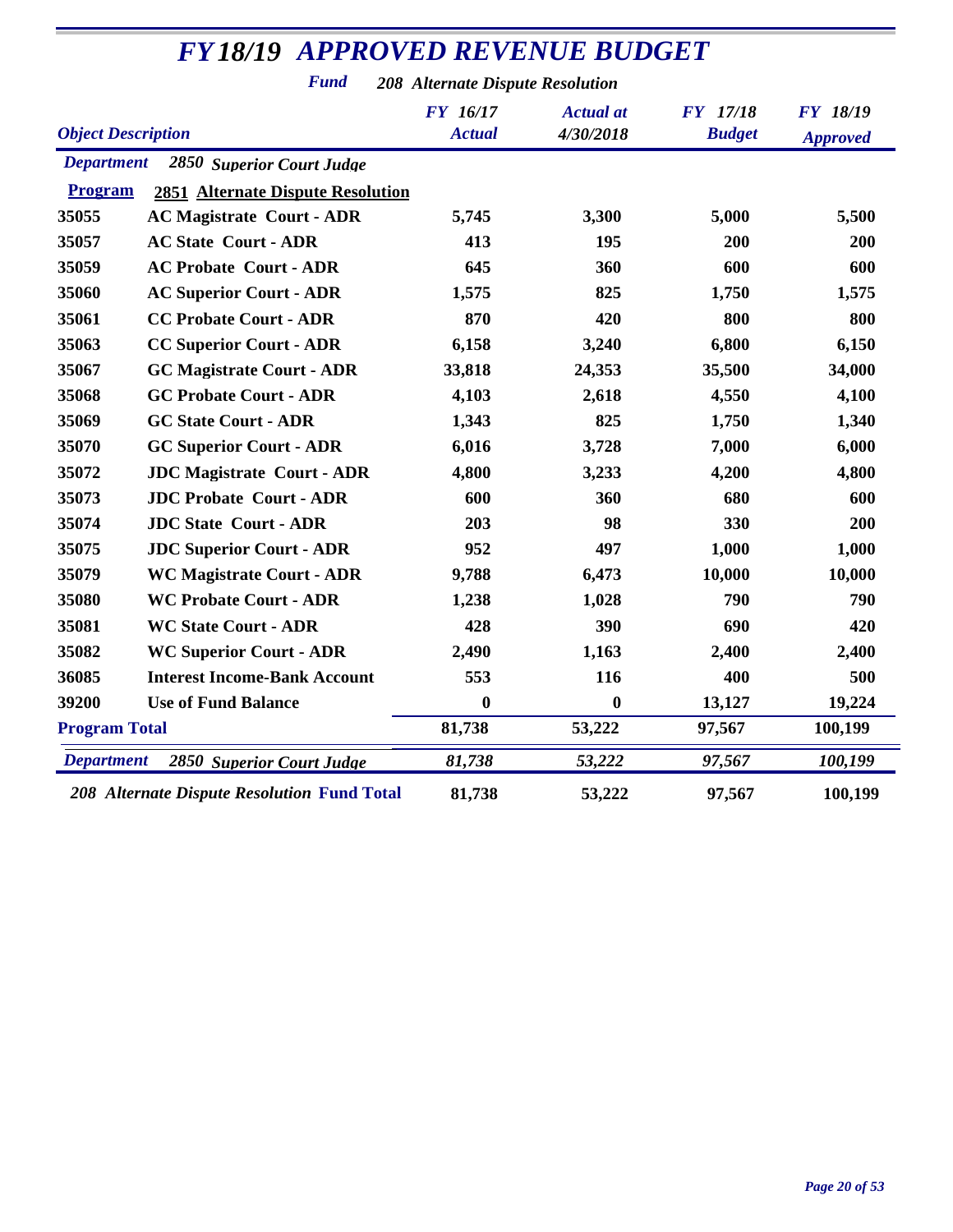| <b>FY18/19 APPROVED REVENUE BUDGET</b>              |                                |                               |                                  |                                    |
|-----------------------------------------------------|--------------------------------|-------------------------------|----------------------------------|------------------------------------|
| <b>Fund</b>                                         | 209 Brunswick Judicial Circuit |                               |                                  |                                    |
| <b>Object Description</b>                           | FY 16/17<br><b>Actual</b>      | <b>Actual</b> at<br>4/30/2018 | <b>FY</b> 17/18<br><b>Budget</b> | <b>FY 18/19</b><br><b>Approved</b> |
| <b>Department</b><br>2850 Superior Court Judge      |                                |                               |                                  |                                    |
| <b>Program</b><br>2852 Brunswick Judicial Circuit   |                                |                               |                                  |                                    |
| 33858<br><b>Appling County Revenue</b>              | 20,881                         | 11,356                        | 19,443                           | 19,443                             |
| 33903<br><b>Camden County Revenue</b>               | 56,481                         | 30,413                        | 52,136                           | 52,136                             |
| 33933<br><b>Glynn County Revenue</b>                | 82,959                         | 55,306                        | 82,959                           | 114,392                            |
| 33936<br><b>Jeff Davis County Revenue</b>           | 15,988                         | 8,609                         | 14,758                           | 14,758                             |
| 33985<br><b>Wayne County Revenue</b>                | 31,769                         | 21,179                        | 31,769                           | 31,769                             |
| 39200<br><b>Use of Fund Balance</b>                 | $\boldsymbol{0}$               | $\boldsymbol{0}$              | 2,168                            | 16,586                             |
| <b>Program Total</b>                                | 208,078                        | 126,863                       | 203,233                          | 249,084                            |
| <b>Program</b><br>2884 Juvenile Grant HB182         |                                |                               |                                  |                                    |
| 33545<br><b>Juvenile Grant HB182</b>                | 106,250                        | $\boldsymbol{0}$              | 106,250                          | $\boldsymbol{0}$                   |
| <b>Program Total</b>                                | 106,250                        | $\boldsymbol{0}$              | 106,250                          | $\bf{0}$                           |
| <b>Program</b><br>2885 HB 5                         |                                |                               |                                  |                                    |
| <b>House Bill 5 Grant</b><br>33538                  | $\boldsymbol{0}$               | 93,750                        | $\bf{0}$                         | 125,000                            |
| <b>Program Total</b>                                | $\bf{0}$                       | 93,750                        | $\boldsymbol{0}$                 | 125,000                            |
| <b>Department</b><br>2850 Superior Court Judge      | 314,328                        | 220,613                       | 309,483                          | 374,084                            |
| 209 Brunswick Judicial Circuit<br><b>Fund Total</b> | 314,328                        | 220,613                       | 309,483                          | 374,084                            |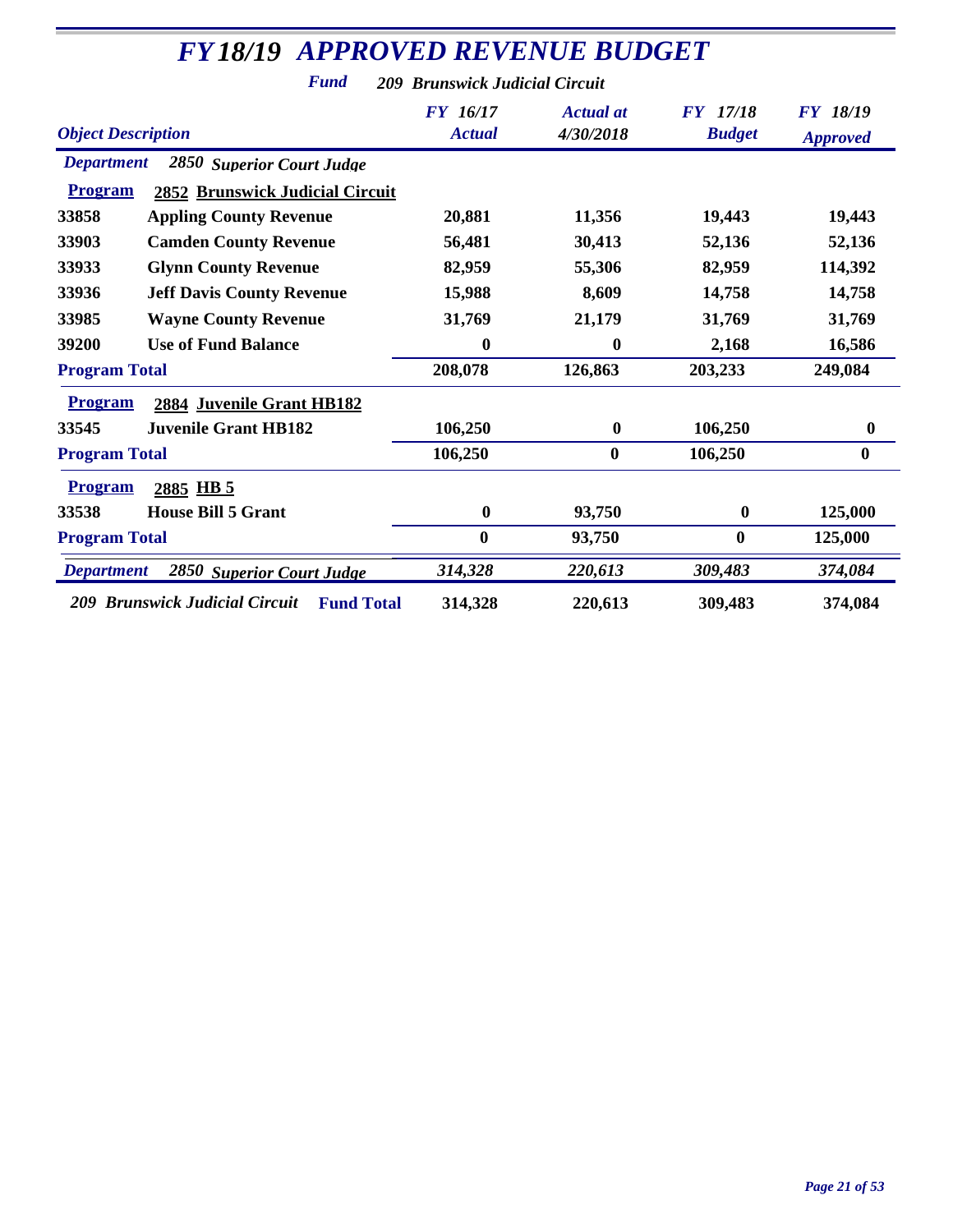| <b>FY18/19 APPROVED REVENUE BUDGET</b>                                                                  |                                  |                               |                           |                                    |  |
|---------------------------------------------------------------------------------------------------------|----------------------------------|-------------------------------|---------------------------|------------------------------------|--|
| <b>Fund</b><br>220 Drug Abuse/Education Fund                                                            |                                  |                               |                           |                                    |  |
| <b>Object Description</b>                                                                               | <b>FY</b> 16/17<br><b>Actual</b> | <b>Actual</b> at<br>4/30/2018 | FY 17/18<br><b>Budget</b> | <i>FY 18/19</i><br><b>Approved</b> |  |
| 2850 Superior Court Judge<br><b>Department</b><br>2860 County Drug Abuse/Treatmt/Educ<br><b>Program</b> |                                  |                               |                           |                                    |  |
| 35330<br><b>Drug Rehabilitation Fees</b>                                                                | 40                               | 0                             | 40,000                    | 0                                  |  |
| 35330. STA Drug Rehabilitation Fees<br>T                                                                | 59,774                           | 25,797                        | 0                         | 44,000                             |  |
| 35330. SUP Drug Rehabilitation Fees<br>R                                                                | 8,258                            | 2,335                         | $\bf{0}$                  | 4,000                              |  |
| <b>Contributions</b><br>37010                                                                           | 6,820                            | 6,615                         | 4,820                     | 6,500                              |  |
| 39200<br><b>Use of Fund Balance</b>                                                                     | 0                                | 0                             | 2,569                     | $\boldsymbol{0}$                   |  |
| <b>Program Total</b>                                                                                    | 74,892                           | 34,747                        | 47,389                    | 54,500                             |  |
| 2850 Superior Court Judge<br><b>Department</b>                                                          | 74,892                           | 34,747                        | 47,389                    | 54,500                             |  |
| 220 Drug Abuse/Education Fund Fund Total                                                                | 74,892                           | 34,747                        | 47,389                    | 54,500                             |  |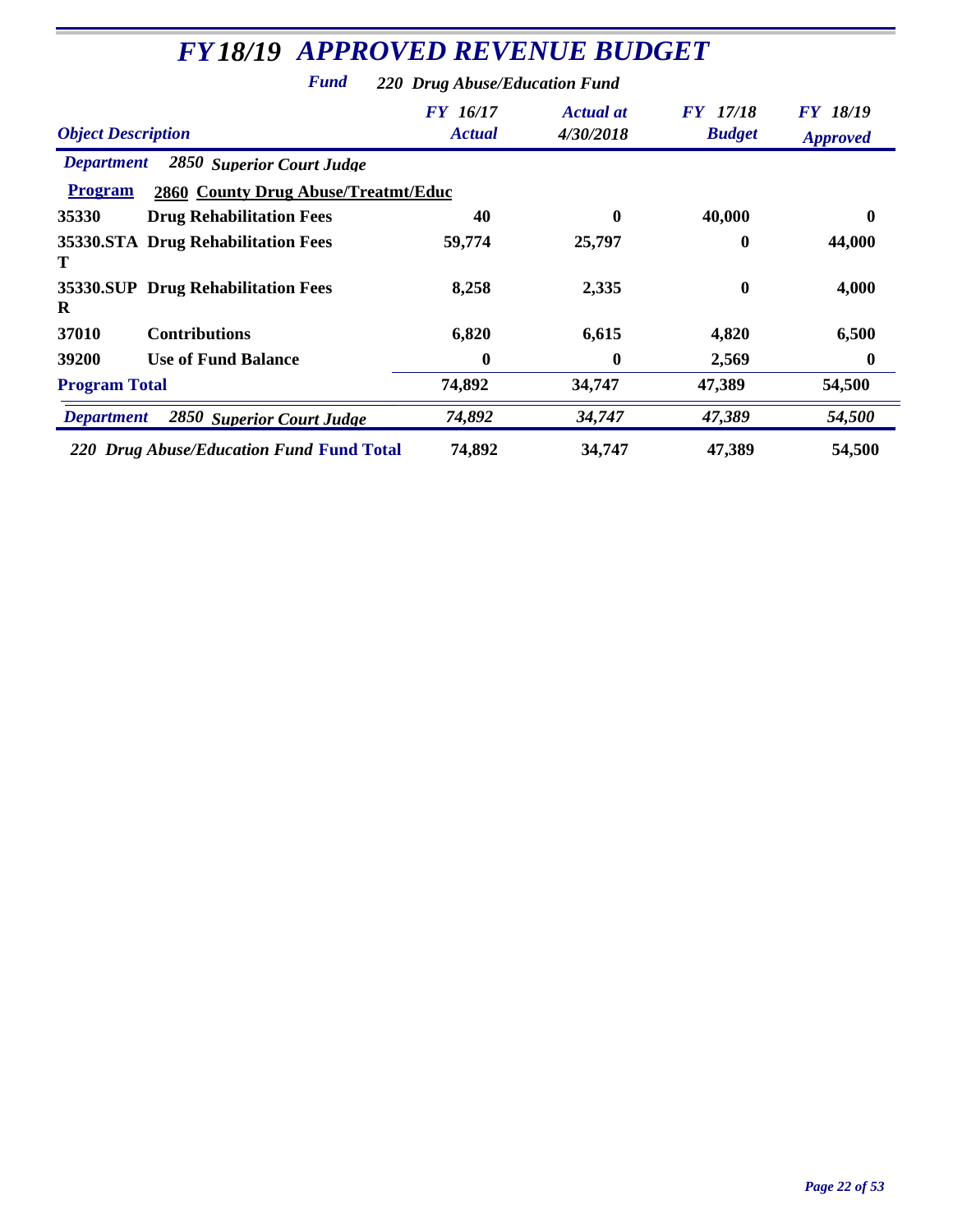|                           | <b>FY18/19 APPROVED REVENUE BUDGET</b>   |                           |                               |                           |                                    |  |  |
|---------------------------|------------------------------------------|---------------------------|-------------------------------|---------------------------|------------------------------------|--|--|
|                           | <b>Fund</b>                              | 230 Drug Court Fund       |                               |                           |                                    |  |  |
| <b>Object Description</b> |                                          | FY 16/17<br><b>Actual</b> | <b>Actual</b> at<br>4/30/2018 | FY 17/18<br><b>Budget</b> | <b>FY 18/19</b><br><b>Approved</b> |  |  |
| <b>Department</b>         | 2850 Superior Court Judge                |                           |                               |                           |                                    |  |  |
| <b>Program</b>            | 2890 Drug Court - Glynn County           |                           |                               |                           |                                    |  |  |
| 35370                     | <b>Restitutions</b>                      | 186                       | 606                           | 0                         | $\bf{0}$                           |  |  |
| 36085                     | <b>Interest Income-Bank Account</b>      | 30                        | 9                             | 0                         | $\bf{0}$                           |  |  |
| 37010                     | <b>Contributions</b>                     | 1,790                     | 700                           | 1,500                     | 1,500                              |  |  |
| <b>Program Total</b>      |                                          | 2,006                     | 1,315                         | 1,500                     | 1,500                              |  |  |
| <b>Program</b>            | 2892 Multi-Agency Drug Court             |                           |                               |                           |                                    |  |  |
| 33020                     | Dept of HR Grant - BHⅅ                   | 199,631                   | 113,768                       | 199,000                   | 199,000                            |  |  |
| C                         | 33554.CJC State of Georgia Grant         | 411,465                   | 236,367                       | 433,606                   | 466,300                            |  |  |
| A                         | 33554.GCS State of Georgia Grant         | 0                         | 1,806                         | 0                         | $\boldsymbol{0}$                   |  |  |
| 33903                     | <b>Camden County Revenue</b>             | 15,872                    | 7,202                         | 83,000                    | 83,000                             |  |  |
| 33909                     | <b>City of Bwk Revenue</b>               | 16,250                    | 8,750                         | 15,000                    | 15,000                             |  |  |
| 33985                     | <b>Wayne County Revenue</b>              | 0                         | $\bf{0}$                      | 0                         | 100,000                            |  |  |
| 35330                     | <b>Drug Rehabilitation Fees</b>          | 29,350                    | 12,979                        | 30,000                    | 30,000                             |  |  |
| 35340                     | <b>Drug Testing Fees</b>                 | 64,180                    | 36,422                        | 50,000                    | 50,000                             |  |  |
| 36085                     | <b>Interest Income-Bank Account</b>      | 348                       | 84                            | 500                       | 500                                |  |  |
| 38440                     | <b>Miscellaneous Revenue</b>             | 160                       | $\mathbf 0$                   | 0                         | $\bf{0}$                           |  |  |
| 39160                     | <b>Transfer from Drug Educ. Fund</b>     | 6,985                     | $\bf{0}$                      | 6,985                     | 6,985                              |  |  |
| 39165                     | <b>Transfer from General Fund</b>        | 55,000                    | 55,000                        | 110,000                   | 110,000                            |  |  |
| 39200                     | <b>Use of Fund Balance</b>               | 0                         | 0                             | 122,972                   | $\bf{0}$                           |  |  |
| <b>Program Total</b>      |                                          | 799,241                   | 472,378                       | 1,051,063                 | 1,060,785                          |  |  |
| <b>Program</b>            | <b>2894 Pretrial Diversion Program</b>   |                           |                               |                           |                                    |  |  |
| 35330                     | <b>Drug Rehabilitation Fees</b>          | $\boldsymbol{0}$          | $\bf{0}$                      | 15,000                    | $\boldsymbol{0}$                   |  |  |
| <b>Program Total</b>      |                                          | $\boldsymbol{0}$          | $\boldsymbol{0}$              | 15,000                    | $\bf{0}$                           |  |  |
| <b>Program</b>            | <b>2896 Wayne County Drug Court</b>      |                           |                               |                           |                                    |  |  |
| 33985                     | <b>Wayne County Revenue</b>              | 103,613                   | 28,692                        | 50,000                    | $\boldsymbol{0}$                   |  |  |
| <b>Program Total</b>      |                                          | 103,613                   | 28,692                        | 50,000                    | $\bf{0}$                           |  |  |
| <b>Department</b>         | 2850 Superior Court Judge                | 904,860                   | 502,385                       | 1,117,563                 | 1,062,285                          |  |  |
|                           | 230 Drug Court Fund<br><b>Fund Total</b> | 904,860                   | 502,385                       | 1,117,563                 | 1,062,285                          |  |  |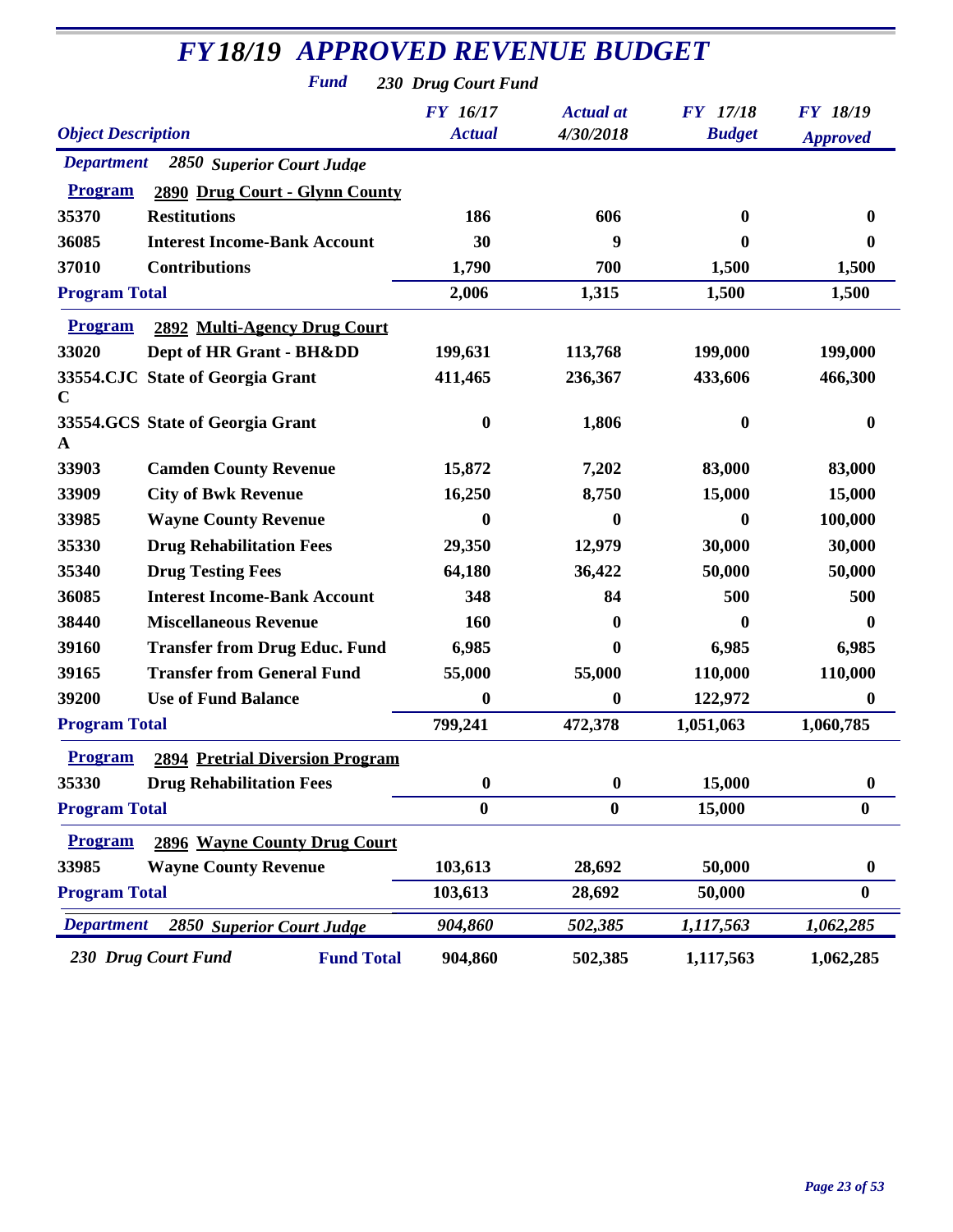*Fund 235 Emergency 911 System Fund*

| <b>Object Description</b> |                                          | <b>FY</b> 16/17<br><b>Actual</b> | <b>Actual</b> at<br>4/30/2018 | <b>FY</b> 17/18<br><b>Budget</b> | <b>FY 18/19</b><br><b>Approved</b> |
|---------------------------|------------------------------------------|----------------------------------|-------------------------------|----------------------------------|------------------------------------|
| <b>Department</b>         | 3410 E-911 Communications                |                                  |                               |                                  |                                    |
| <b>Program</b>            | 3415 E-911 Communications                |                                  |                               |                                  |                                    |
| 31455                     | <b>Excise Tax on Fireworks</b>           | $\mathbf{0}$                     | 113                           | 0                                | 0                                  |
| 33855                     | <b>Airport Revenue</b>                   | 0                                | $\mathbf{0}$                  | 1,320                            | 0                                  |
| 33909                     | <b>City of Bwk Revenue</b>               | 467,215                          | 319,815                       | 571,710                          | 667,291                            |
| 34407                     | <b>Police Report Sales</b>               | 48                               | 40                            | 15                               | 40                                 |
| 34472                     | E-911 Surcharge - Cellular               | 889,965                          | 470,766                       | 879,331                          | 879,331                            |
| 34475                     | <b>E-911 Surcharge - Land Based</b>      | 167,078                          | 86,173                        | 180,000                          | 140,000                            |
| 34476                     | E-911 Surcharge - Pre-paid               | 159,787                          | 120,565                       | 160,000                          | 120,000                            |
| 34477                     | E-911 Surcharge - VoIP                   | 356,279                          | 200,204                       | 350,000                          | 350,000                            |
| 36085                     | <b>Interest Income-Bank Account</b>      | 674                              | 139                           | 1,000                            | 150                                |
| 36097                     | <b>Interest Income-Bank Accts</b>        | 1                                | $\mathbf{0}$                  | 0                                | 0                                  |
| 38048                     | <b>Lease Income</b>                      | 55,344                           | 76,715                        | 70,763                           | 73,052                             |
| 38470                     | <b>Open Records Revenue</b>              | 340                              | 587                           | 0                                | 0                                  |
| 39165                     | <b>Transfer from General Fund</b>        | 1,386,078                        | 900,854                       | 1,747,831                        | 1,985,955                          |
| <b>Program Total</b>      |                                          | 3,482,809                        | 2,175,971                     | 3,961,970                        | 4,215,819                          |
| <b>Department</b>         | 3410 E-911 Communications                | 3,482,809                        | 2,175,971                     | 3,961,970                        | 4,215,819                          |
|                           | 235 Emergency 911 System Fund Fund Total | 3,482,809                        | 2,175,971                     | 3,961,970                        | 4,215,819                          |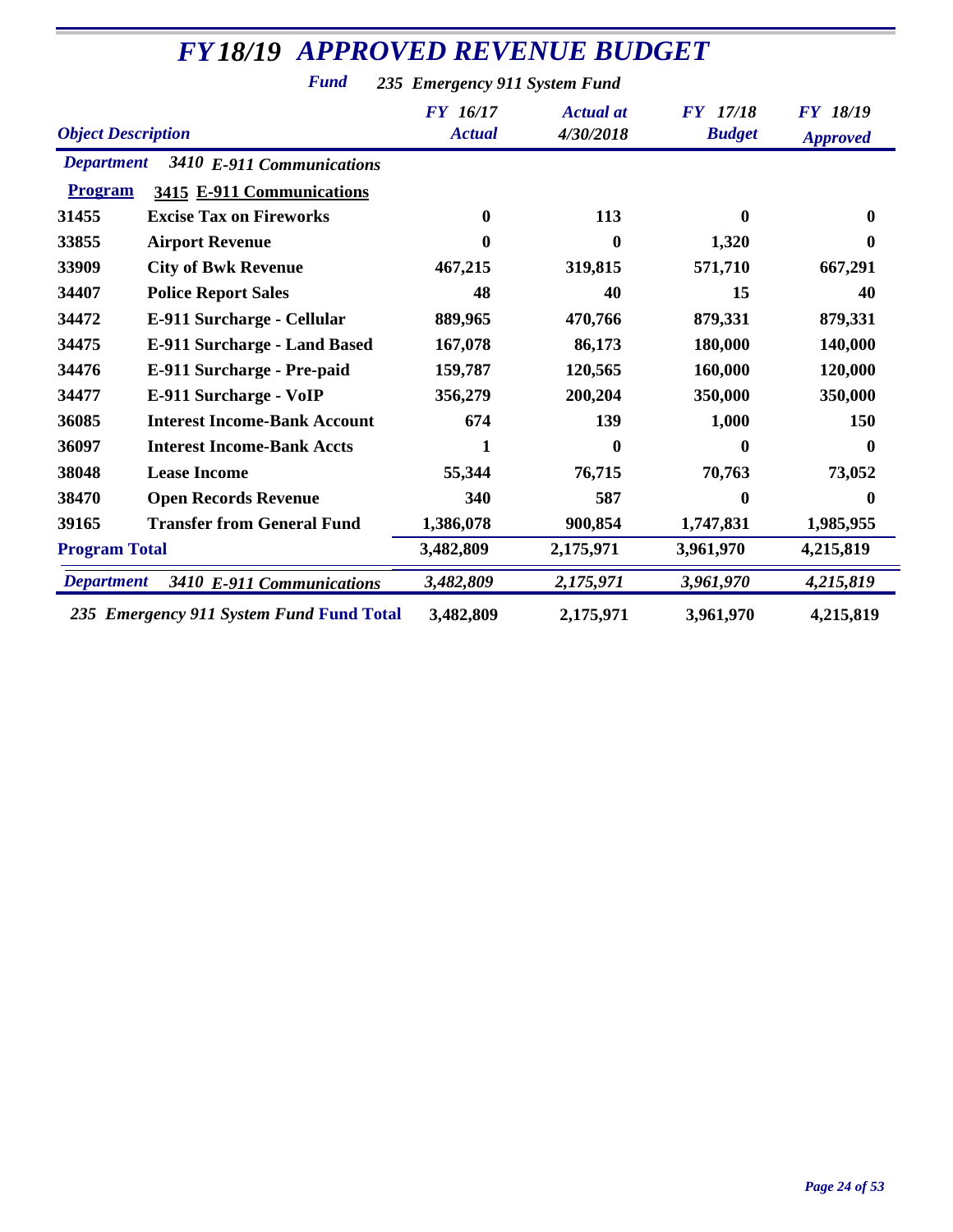*Fund 240 Fire Protection District Fund*

| <b>Object Description</b> |                                          | <b>FY</b> 16/17<br><b>Actual</b> | <b>Actual</b> at<br>4/30/2018 | <b>FY</b> 17/18<br><b>Budget</b> | <b>FY 18/19</b><br><b>Approved</b> |
|---------------------------|------------------------------------------|----------------------------------|-------------------------------|----------------------------------|------------------------------------|
| <b>Department</b>         | 1999 Non-Departmental                    |                                  |                               |                                  |                                    |
| <b>Program</b>            | <b>1025 Fire Protection Fund Revenue</b> |                                  |                               |                                  |                                    |
| 31015                     | <b>Property Tax Revenue</b>              | 6,140,006                        | 7,615,251                     | 7,951,609                        | 8,439,196                          |
| 31035                     | <b>Public Utilities Tax</b>              | 99,478                           | 3,426                         | 138,874                          | 101,000                            |
| 31045                     | <b>Timber Tax Revenue</b>                | 2,060                            | 678                           | 2,336                            | 2,200                              |
| 31110                     | <b>Alternative Ad Valorem Tax</b>        | 4,648                            | 0                             | 0                                | $\mathbf 0$                        |
| 31115                     | <b>Automobile Tax Revenue</b>            | 258,104                          | 154,946                       | 258,000                          | 258,000                            |
| 31125                     | <b>Mobile Home Tax Revenue</b>           | 16,258                           | 3,376                         | 22,059                           | 21,511                             |
| 31135                     | <b>Intangible Recording Fees</b>         | 117,096                          | 71,086                        | 100,000                          | 117,000                            |
| 31145                     | <b>Railroad Equipment Car Tax</b>        | 2,266                            | 0                             | 4,300                            | 2,200                              |
| 31185                     | <b>Real Estate Transfer Tax</b>          | 53,944                           | 32,706                        | 50,000                           | 54,000                             |
| 31703                     | <b>Interest Income - Delinquent T</b>    | 21,446                           | 9,265                         | 14,405                           | 14,405                             |
| 33495                     | <b>Federal Land Revenue</b>              | 152                              | 0                             | 0                                | 0                                  |
| 33855                     | <b>Airport Revenue</b>                   | 40,000                           | 40,000                        | 40,000                           | 40,000                             |
| 39165                     | <b>Transfer from General Fund</b>        | 75,335                           | 0                             | 0                                | 0                                  |
| 39175                     | <b>Transfer from Ins. Premium Tax</b>    | 942,446                          | 460,235                       | 920,469                          | 268,974                            |
| <b>Program Total</b>      |                                          | 7,773,239                        | 8,390,969                     | 9,502,052                        | 9,318,486                          |
| <b>Department</b>         | 1999 Non-Departmental                    | 7,773,239                        | 8,390,969                     | 9,502,052                        | 9,318,486                          |
| <b>Department</b>         | 3120 Fire Protection                     |                                  |                               |                                  |                                    |
| <b>Program</b>            | <b>3130 Fire Safety Education</b>        |                                  |                               |                                  |                                    |
| 37010                     | <b>Contributions</b>                     | $\boldsymbol{0}$                 | 0                             | 300                              | $\boldsymbol{0}$                   |
| <b>Program Total</b>      |                                          | $\bf{0}$                         | $\bf{0}$                      | 300                              | $\boldsymbol{0}$                   |
|                           |                                          |                                  |                               |                                  |                                    |
| <b>Program</b>            | 3140 Office of Fire Chief                |                                  |                               |                                  |                                    |
| 32272                     | <b>Fire Inspection Fees</b>              | 1,813                            | 2,970                         | 2,500                            | 2,500                              |
| 33007                     | <b>Chesney Fallen Firefighters Gr</b>    | 2,998                            | 0                             | 0                                | $\bf{0}$                           |
| 33099                     | <b>FM Global Grant</b>                   | 1,800                            | 0                             | 0                                |                                    |
| 33249                     | <b>Firehouse Subs Foundation Gr</b>      | 18,115                           | 0                             | 0                                |                                    |
| 33511                     | <b>Firefighters Charitable Found</b>     | 300                              |                               | 0                                |                                    |
| 33513                     | <b>GA Pacific Grant</b>                  | 0                                | 8,000                         | 0                                |                                    |
| 33548                     | <b>Norfolk Southern Foundation</b>       | 1,500                            | 0                             | 0                                |                                    |
| E                         | 33942.SAF Reimbursement fr Othr Agencies | 0                                | 0                             | 0                                | 517,939                            |
| 37010                     | <b>Contributions</b>                     | 15,000                           | 0                             | $\mathbf{0}$                     | 0                                  |
| 37040                     | <b>Contributions - Local Business</b>    | 132                              | 227                           | 300                              | 300                                |
| 38470                     | <b>Open Records Revenue</b>              | 242                              | 168                           | 0                                |                                    |
| 39320                     | <b>Sale of Surplus Equipment</b>         | $\boldsymbol{0}$                 | 8,501                         | 0                                | $\mathbf{0}$                       |
| 39455                     | <b>Capital Lease Proceeds</b>            | 0                                | 2,336,639                     | 2,341,300                        | 318,589                            |
| <b>Program Total</b>      |                                          | 41,900                           | 2,356,505                     | 2,344,100                        | 839,328                            |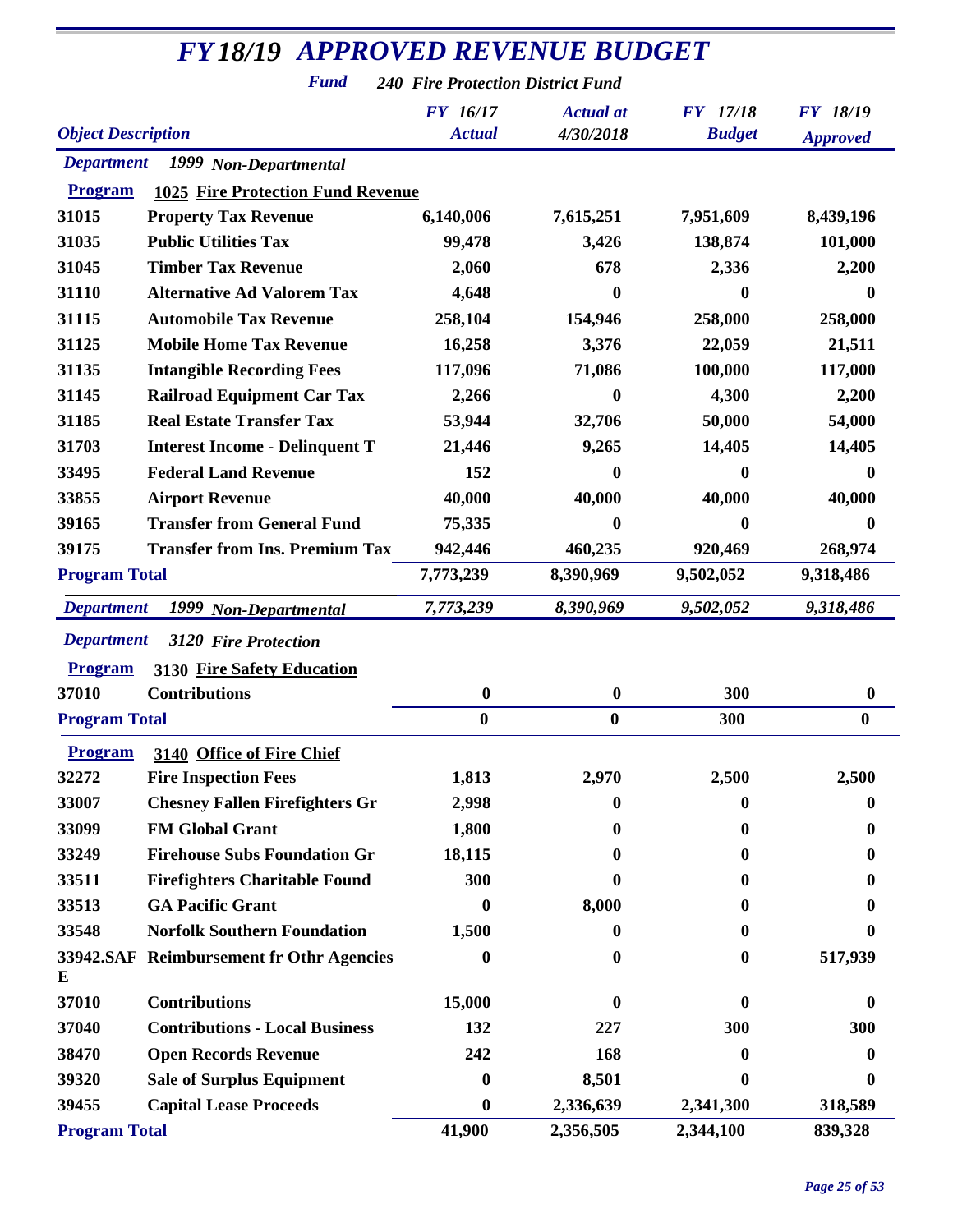| <b>FY18/19 APPROVED REVENUE BUDGET</b>              |                                  |                               |                                  |                                    |  |  |
|-----------------------------------------------------|----------------------------------|-------------------------------|----------------------------------|------------------------------------|--|--|
| Fund<br><b>240 Fire Protection District Fund</b>    |                                  |                               |                                  |                                    |  |  |
| <b>Object Description</b>                           | <b>FY</b> 16/17<br><b>Actual</b> | <b>Actual at</b><br>4/30/2018 | <b>FY</b> 17/18<br><b>Budget</b> | <b>FY 18/19</b><br><b>Approved</b> |  |  |
| <b>Department</b> 3120 Fire Protection              | 41,900                           | 2,356,505                     | 2,344,400                        | 839,328                            |  |  |
| <b>240 Fire Protection District Fund Fund Total</b> | 7,815,139                        | 10,747,474                    | 11,846,452                       | 10,157,814                         |  |  |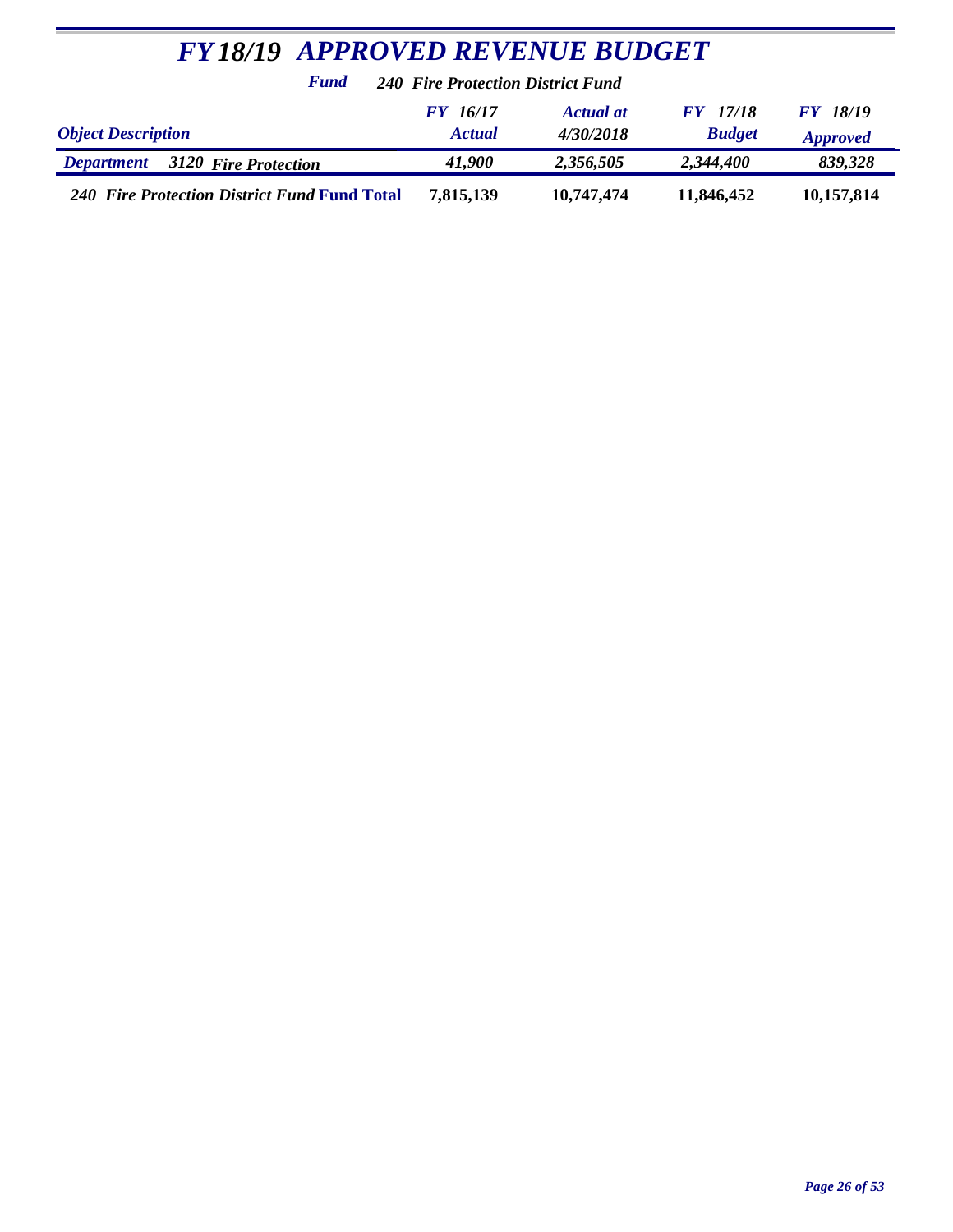| <b>FY18/19 APPROVED REVENUE BUDGET</b>                                                                                                     |                                  |                        |                                  |                                    |  |  |
|--------------------------------------------------------------------------------------------------------------------------------------------|----------------------------------|------------------------|----------------------------------|------------------------------------|--|--|
| <b>Fund</b>                                                                                                                                | 245 Insurance Premium Tax Fund   |                        |                                  |                                    |  |  |
| <b>Object Description</b>                                                                                                                  | <b>FY</b> 16/17<br><b>Actual</b> | Actual at<br>4/30/2018 | <b>FY</b> 17/18<br><b>Budget</b> | <b>FY 18/19</b><br><b>Approved</b> |  |  |
| 1620 Accounting<br><b>Department</b><br><b>1626 Insurance Premium Tax</b><br><b>Program</b><br><b>Local Insurance Premium Tax</b><br>31615 | 3,588,035                        | 3,840,748              | 3,588,061                        | 4,070,000                          |  |  |
| <b>Program Total</b>                                                                                                                       | 3,588,035                        | 3,840,748              | 3,588,061                        | 4,070,000                          |  |  |
| <b>Department</b><br>1620 Accounting                                                                                                       | 3,588,035                        | 3,840,748              | 3,588,061                        | 4,070,000                          |  |  |
| 245 Insurance Premium Tax Fun Fund Total                                                                                                   | 3,588,035                        | 3,840,748              | 3,588,061                        | 4,070,000                          |  |  |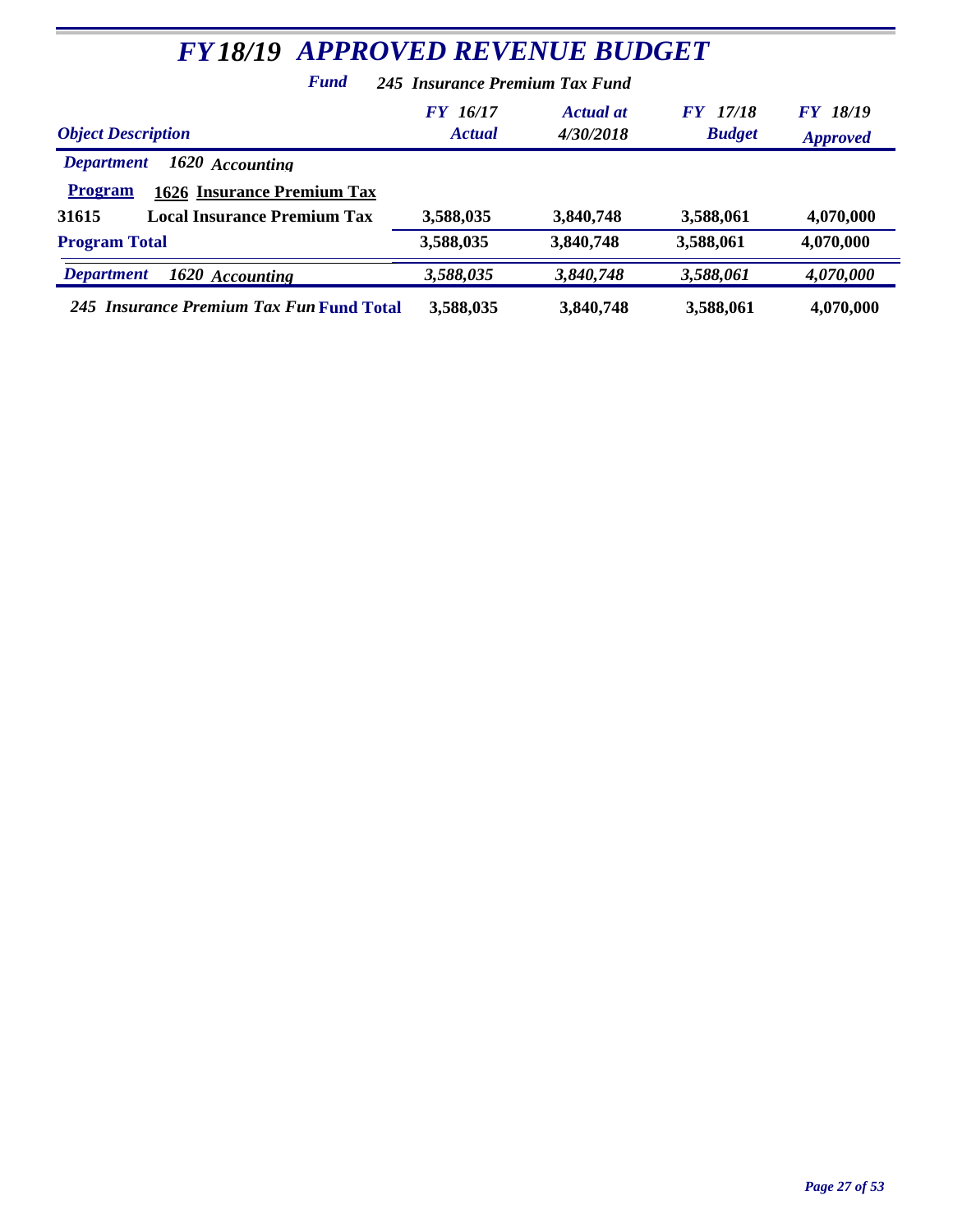| <b>FY18/19 APPROVED REVENUE BUDGET</b>                  |                           |                               |                                  |                                    |  |
|---------------------------------------------------------|---------------------------|-------------------------------|----------------------------------|------------------------------------|--|
| Fund<br><b>249 Jail Commissary Fund</b>                 |                           |                               |                                  |                                    |  |
| <b>Object Description</b>                               | FY 16/17<br><b>Actual</b> | <b>Actual</b> at<br>4/30/2018 | <b>FY</b> 17/18<br><b>Budget</b> | <b>FY 18/19</b><br><b>Approved</b> |  |
| 3530 Jail Operations<br><b>Department</b>               |                           |                               |                                  |                                    |  |
| <b>Program</b><br>3552 Jail Commissary                  |                           |                               |                                  |                                    |  |
| 34488<br><b>Inmate Resale Supply Fees</b>               | 83,839                    | 59,999                        | 75,000                           | 75,000                             |  |
| 36085<br><b>Interest Income-Bank Account</b>            | 172                       | 122                           | <b>200</b>                       | <b>200</b>                         |  |
| 38125<br><b>Pay Phone Commissions</b>                   | 268,500                   | 152,920                       | 235,000                          | 235,000                            |  |
| <b>Use of Fund Balance</b><br>39200                     | $\bf{0}$                  | $\bf{0}$                      | $\mathbf 0$                      | 25,000                             |  |
| <b>Program Total</b>                                    | 352,511                   | 213,041                       | 310,200                          | 335,200                            |  |
| 3530 Jail Operations<br><b>Department</b>               | 352,511                   | 213,041                       | 310,200                          | 335,200                            |  |
| <b>Fund Total</b><br><b>Jail Commissary Fund</b><br>249 | 352,511                   | 213,041                       | 310,200                          | 335,200                            |  |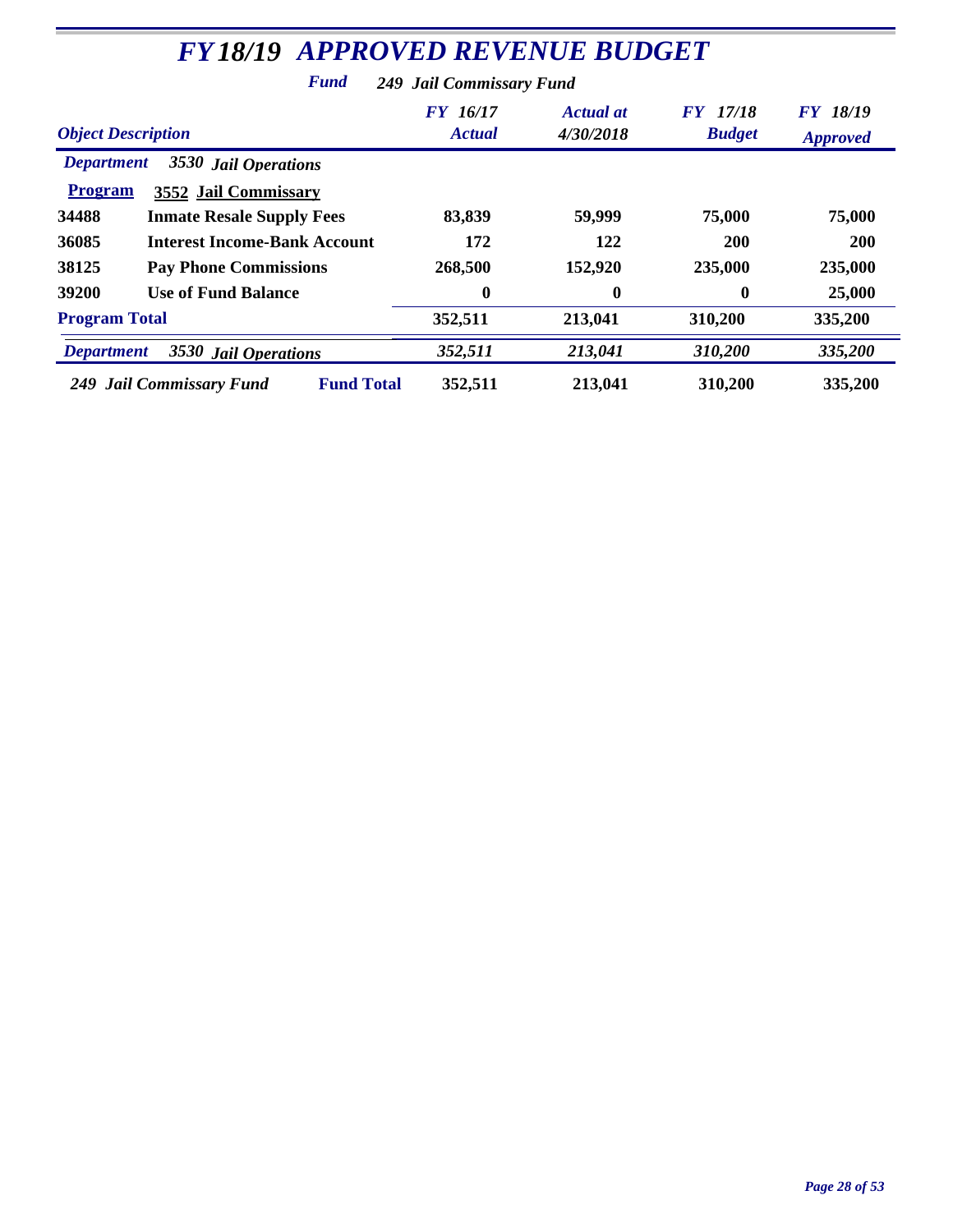| <b>FY18/19 APPROVED REVENUE BUDGET</b>               |                                  |                               |                                  |                                    |  |
|------------------------------------------------------|----------------------------------|-------------------------------|----------------------------------|------------------------------------|--|
| <b>Fund</b>                                          | 250 Jail Fund                    |                               |                                  |                                    |  |
| <b>Object Description</b>                            | <b>FY</b> 16/17<br><b>Actual</b> | <b>Actual</b> at<br>4/30/2018 | <b>FY</b> 17/18<br><b>Budget</b> | <b>FY 18/19</b><br><b>Approved</b> |  |
| <b>Department</b><br>3530 Jail Operations            |                                  |                               |                                  |                                    |  |
| <b>Program</b><br>3555 Jail Operations               |                                  |                               |                                  |                                    |  |
| 35310<br><b>Court Penalties - Jail Operati</b>       | 243                              | $\bf{0}$                      | 145,000                          | $\bf{0}$                           |  |
| 35310.JUV Court Penalties - Jail Operati<br>E        | 617                              | 369                           | 0                                | 636                                |  |
| 35310.MA Court Penalties - Jail Operati<br>GI        | 1,123                            | 1,206                         | $\bf{0}$                         | 2,079                              |  |
| 35310.STA Court Penalties - Jail Operati<br>Т        | 119,181                          | 84,008                        | $\mathbf{0}$                     | 144,841                            |  |
| 35310.SUP Court Penalties - Jail Operati<br>$\bf{R}$ | 12,493                           | 4,944                         | $\boldsymbol{0}$                 | 8,524                              |  |
| 36085<br><b>Interest Income-Bank Account</b>         | 325                              | 209                           | 300                              | 300                                |  |
| <b>Use of Fund Balance</b><br>39200                  | $\boldsymbol{0}$                 | $\bf{0}$                      | 13,299                           | $\bf{0}$                           |  |
| <b>Program Total</b>                                 | 133,982                          | 90,736                        | 158,599                          | 156,380                            |  |
| 3530 Jail Operations<br><b>Department</b>            | 133,982                          | 90,736                        | 158,599                          | 156,380                            |  |
| 250 Jail Fund<br><b>Fund Total</b>                   | 133,982                          | 90,736                        | 158,599                          | 156,380                            |  |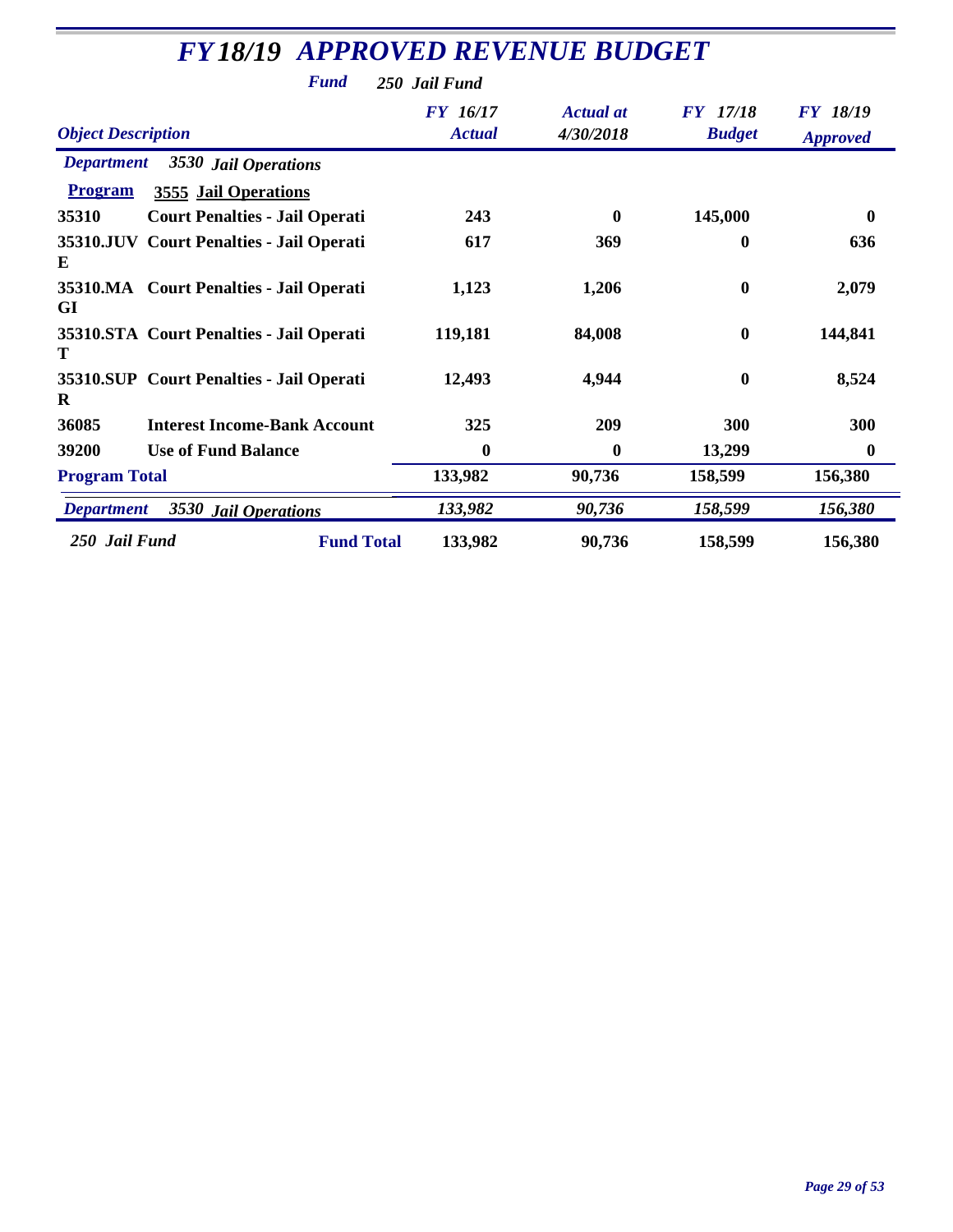| <b>FY18/19 APPROVED REVENUE BUDGET</b>                                                                                                  |                                  |                               |                                |                                       |
|-----------------------------------------------------------------------------------------------------------------------------------------|----------------------------------|-------------------------------|--------------------------------|---------------------------------------|
| <b>Fund</b>                                                                                                                             | 253 Juvenile Service Fund        |                               |                                |                                       |
| <b>Object Description</b>                                                                                                               | <b>FY</b> 16/17<br><b>Actual</b> | <b>Actual at</b><br>4/30/2018 | 17/18<br>FY F<br><b>Budget</b> | 18/19<br><b>FY</b><br><b>Approved</b> |
| 2200 Juvenile Court<br><b>Department</b><br><b>Program</b><br><b>2250 Juvenile Services</b><br><b>Supervision Services Fee</b><br>35009 | 11,967                           | 5,543                         | 3,000                          | 3,000                                 |
| <b>Program Total</b>                                                                                                                    | 11,967                           | 5,543                         | 3,000                          | 3,000                                 |
| <b>Department</b><br>2200 Juvenile Court                                                                                                | 11,967                           | 5,543                         | 3,000                          | 3,000                                 |
| 253 Juvenile Service Fund<br><b>Fund Total</b>                                                                                          | 11,967                           | 5,543                         | 3,000                          | 3,000                                 |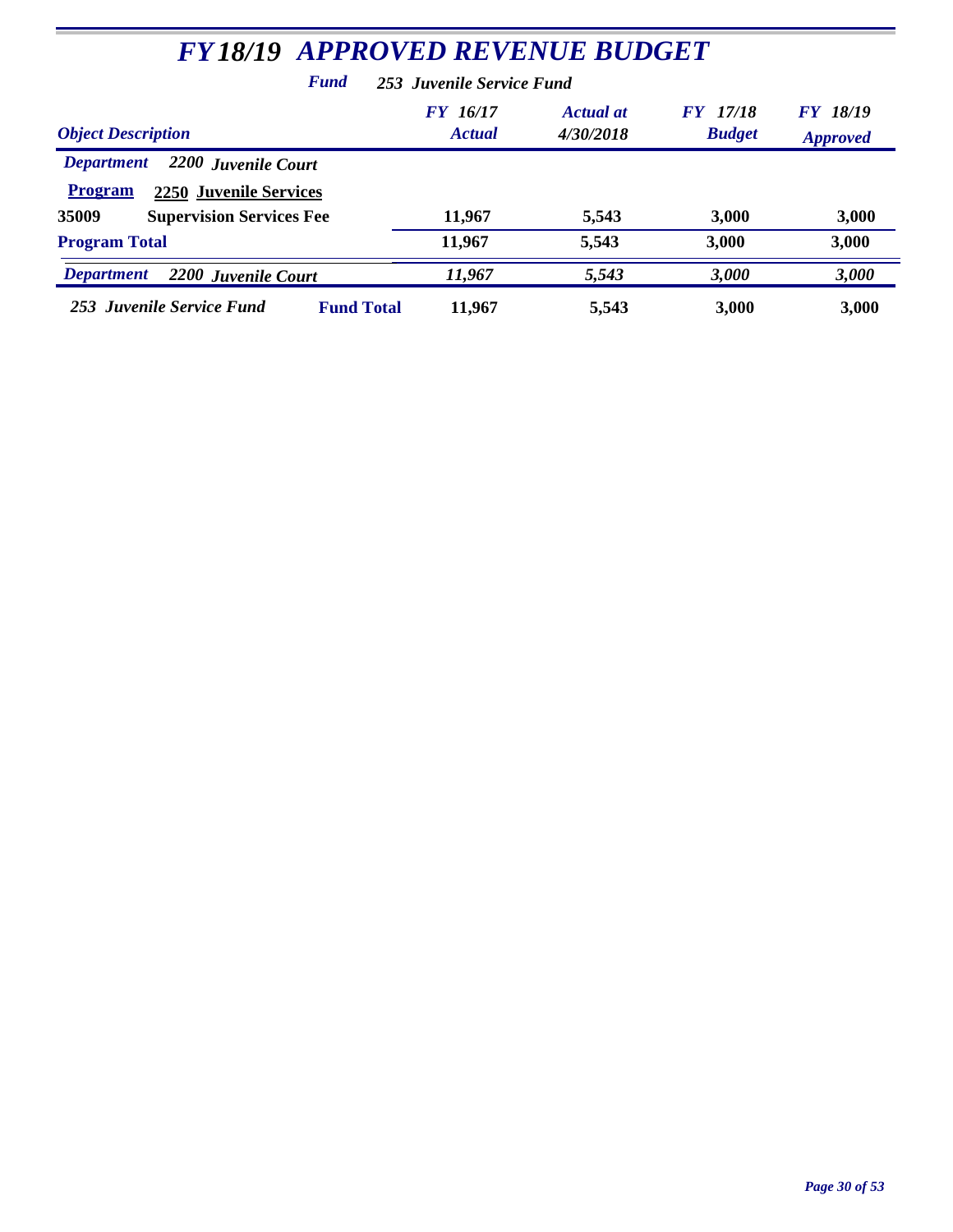| <b>FY18/19 APPROVED REVENUE BUDGET</b>                  |                                  |                               |                                  |                             |
|---------------------------------------------------------|----------------------------------|-------------------------------|----------------------------------|-----------------------------|
| <b>Fund</b>                                             | 255 Law Enforcement Block Grant  |                               |                                  |                             |
| <b>Object Description</b>                               | <b>FY</b> 16/17<br><b>Actual</b> | <b>Actual</b> at<br>4/30/2018 | <b>FY</b> 17/18<br><b>Budget</b> | FY 18/19<br><b>Approved</b> |
| 3220 Crime Control & Investigation<br><b>Department</b> |                                  |                               |                                  |                             |
| 3252 Law Enforcement Block Grant<br><b>Program</b>      |                                  |                               |                                  |                             |
| 33155.JG1 Justice Assistance Grant (JAG)<br>5           | 7,954                            | $\bf{0}$                      | 22,000                           | 0                           |
| 33155.JG1 Justice Assistance Grant (JAG)<br>6           | 22,646                           | $\bf{0}$                      | 0                                | $\bf{0}$                    |
| 36085<br><b>Interest Income-Bank Account</b>            | 16                               |                               | 0                                | $\boldsymbol{0}$            |
| <b>Program Total</b>                                    | 30,616                           |                               | 22,000                           | $\mathbf{0}$                |
| 3220 Crime Control & Investi<br><b>Department</b>       | 30,616                           |                               | 22,000                           | 0                           |
| 255 Law Enforcement Block Gra Fund Total                | 30,616                           |                               | 22,000                           | 0                           |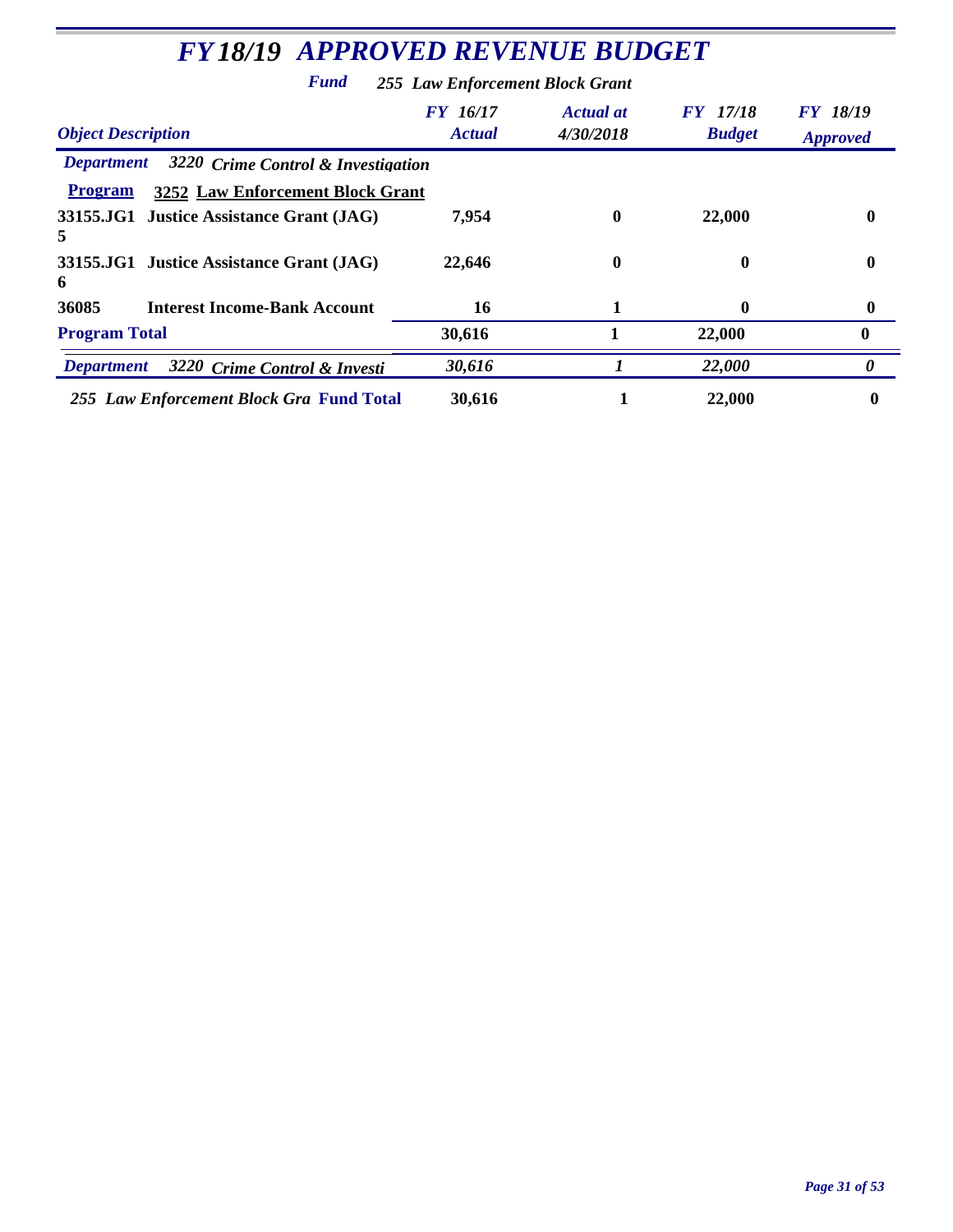| <b>FY18/19 APPROVED REVENUE BUDGET</b>                                                                       |                           |                               |                                  |                                    |  |
|--------------------------------------------------------------------------------------------------------------|---------------------------|-------------------------------|----------------------------------|------------------------------------|--|
| Fund<br>264 Blythe Island Reg Park Dev                                                                       |                           |                               |                                  |                                    |  |
| <b>Object Description</b>                                                                                    | FY 16/17<br><b>Actual</b> | <b>Actual at</b><br>4/30/2018 | <b>FY</b> 17/18<br><b>Budget</b> | <b>FY 18/19</b><br><b>Approved</b> |  |
| 6130 Blythe Is. Regional Park<br><b>Department</b><br><b>Program</b><br><b>6042 BIRP Development Account</b> |                           |                               |                                  |                                    |  |
| <b>Interest Income-Bank Account</b><br>36085                                                                 | 26                        | 5                             | 35                               | 35                                 |  |
| <b>Program Total</b>                                                                                         | 26                        | 5                             | 35                               | 35                                 |  |
| <b>Department</b><br>6130 Blythe Is. Regional Park                                                           | 26                        | 5                             | 35                               | 35                                 |  |
| 264 Blythe Island Reg Park Dev Fund Total                                                                    | 26                        | 5                             | 35                               | 35                                 |  |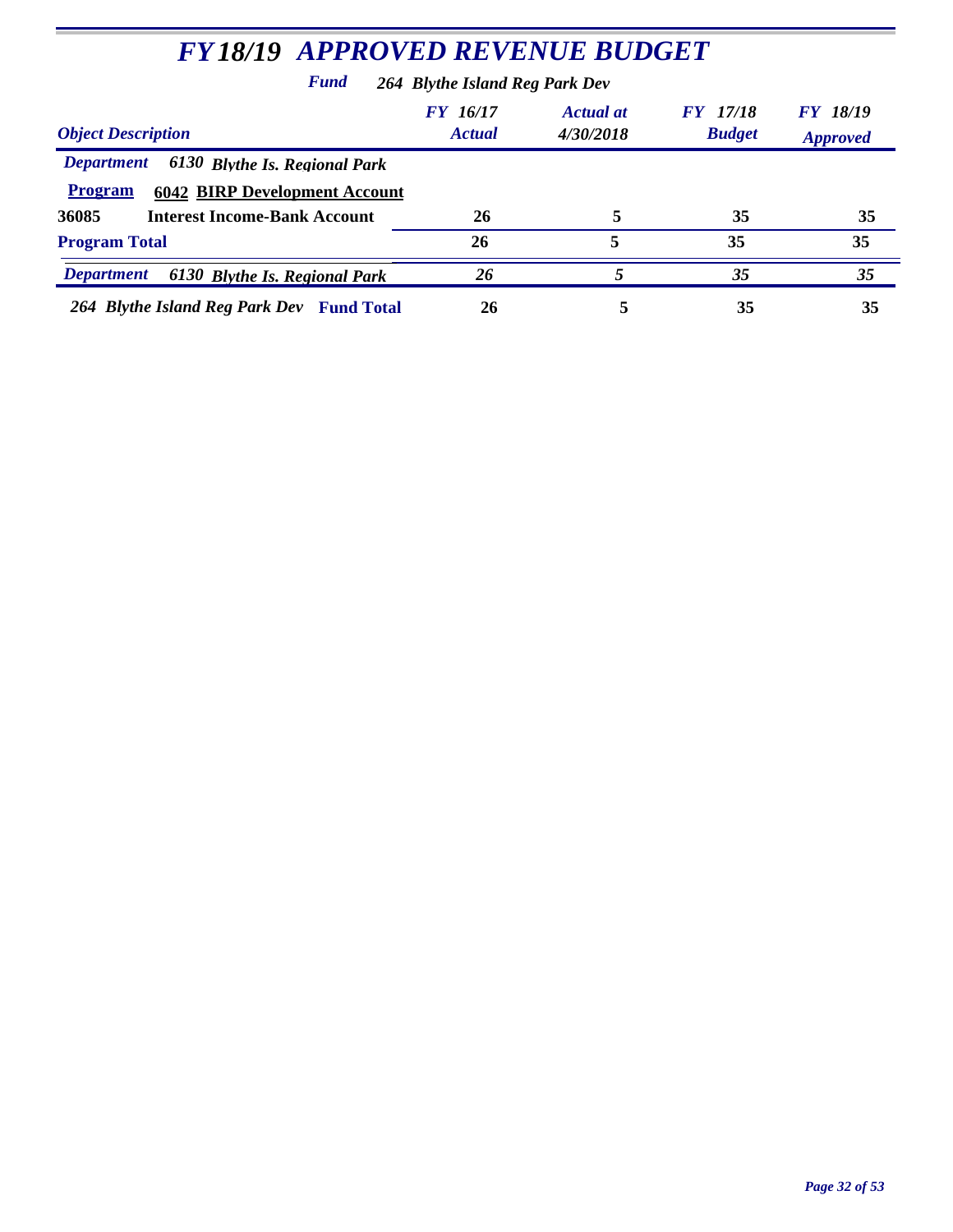| <b>FY18/19 APPROVED REVENUE BUDGET</b>                                                      |                           |                               |                                  |                             |  |
|---------------------------------------------------------------------------------------------|---------------------------|-------------------------------|----------------------------------|-----------------------------|--|
| <b>Fund</b>                                                                                 | 270 Police Seizure Funds  |                               |                                  |                             |  |
| <b>Object Description</b>                                                                   | FY 16/17<br><b>Actual</b> | <b>Actual at</b><br>4/30/2018 | <b>FY</b> 17/18<br><b>Budget</b> | FY 18/19<br><b>Approved</b> |  |
| 3220 Crime Control & Investigation<br><b>Department</b>                                     |                           |                               |                                  |                             |  |
| <b>Program</b><br>3260 Police Seizure Fund                                                  |                           |                               |                                  |                             |  |
| 35205<br><b>Condemned Money</b>                                                             | 28,390                    | 29,224                        | $\mathbf 0$                      | 101,250                     |  |
| 35210<br><b>Condemned Money - Federal</b>                                                   | 93,685                    | 2,241                         | 0                                | $\mathbf 0$                 |  |
| 36085<br><b>Interest Income-Bank Account</b>                                                | 161                       | 52                            | 300                              | <b>300</b>                  |  |
| 39200<br><b>Use of Fund Balance</b>                                                         | $\mathbf{0}$              | $\mathbf{0}$                  | 83,575                           | 44,000                      |  |
| <b>Program Total</b>                                                                        | 122,236                   | 31,517                        | 83,875                           | 145,550                     |  |
| 122,236<br>31,517<br>83,875<br>145,550<br>3220 Crime Control & Investi<br><b>Department</b> |                           |                               |                                  |                             |  |
| <b>Fund Total</b><br>270 Police Seizure Funds                                               | 122,236                   | 31,517                        | 83,875                           | 145,550                     |  |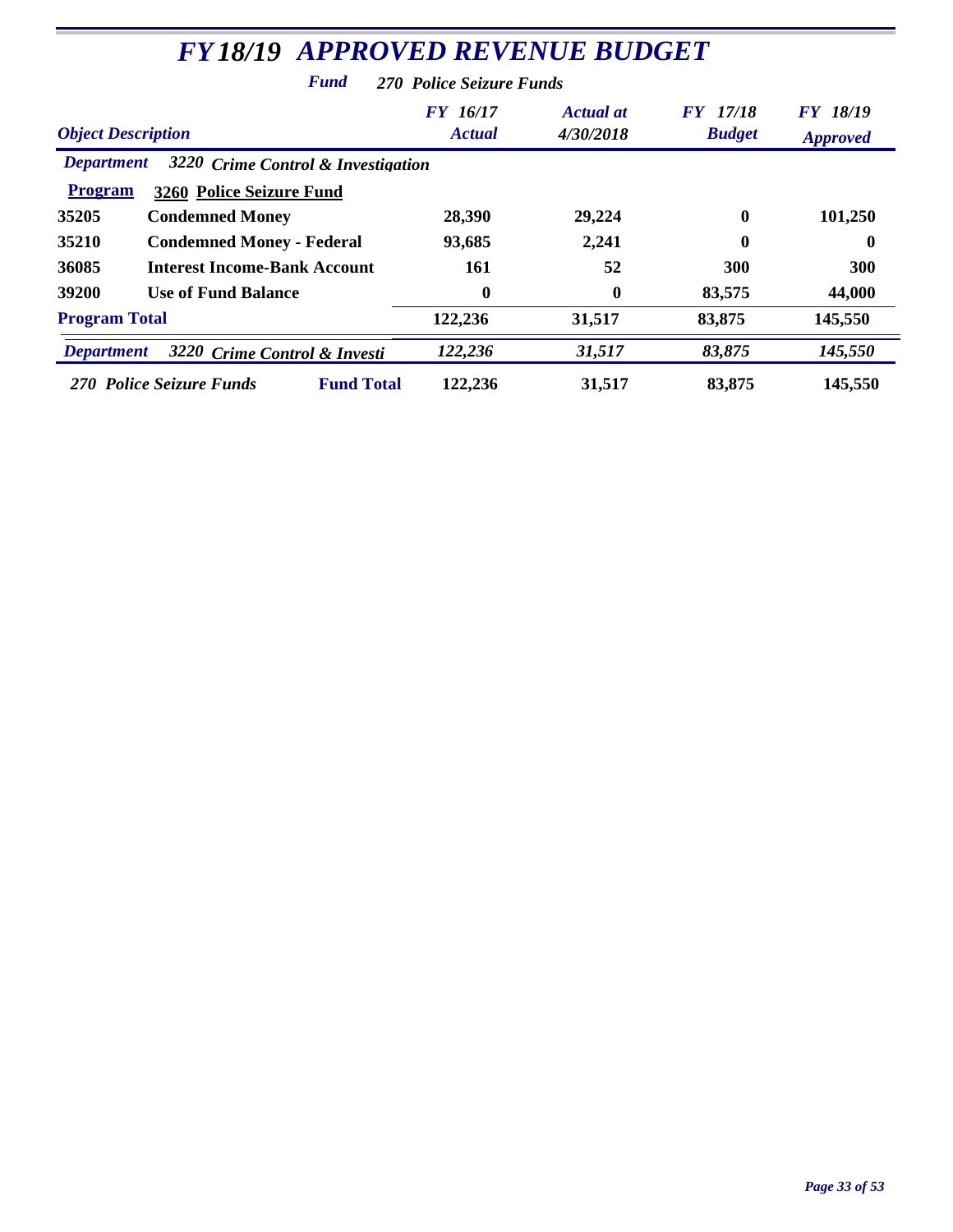|                           | <b>FY18/19 APPROVED REVENUE BUDGET</b>          |                                  |                               |                                  |                                    |
|---------------------------|-------------------------------------------------|----------------------------------|-------------------------------|----------------------------------|------------------------------------|
|                           | <b>Fund</b>                                     | 275 Sea Island Police Fund       |                               |                                  |                                    |
| <b>Object Description</b> |                                                 | <b>FY</b> 16/17<br><b>Actual</b> | <b>Actual</b> at<br>4/30/2018 | <b>FY</b> 17/18<br><b>Budget</b> | <b>FY 18/19</b><br><b>Approved</b> |
| <b>Department</b>         | 3222 Sea Island Special Patrol                  |                                  |                               |                                  |                                    |
| <b>Program</b>            | 3305 Sea Island Patrol                          |                                  |                               |                                  |                                    |
| 31015                     | <b>Property Tax Revenue</b>                     | 169,330                          | 166,918                       | 162,750                          | 184,417                            |
| 31035                     | <b>Public Utilities Tax</b>                     | 224                              | 1                             | 95                               | 225                                |
| 31110                     | <b>Alternative Ad Valorem Tax</b>               | 58                               | 0                             | $\mathbf 0$                      | 0                                  |
| 31115                     | <b>Automobile Tax Revenue</b>                   | 996                              | 659                           | 1,000                            | 996                                |
| 31135                     | <b>Intangible Recording Fees</b>                | 1,731                            | 1,275                         | 1,200                            | 1,750                              |
| 31185                     | <b>Real Estate Transfer Tax</b>                 | 1,343                            | 1,000                         | 850                              | 1,300                              |
| 31703                     | <b>Interest Income - Delinquent T</b>           | 392                              | 143                           | 200                              | 200                                |
| 39165.MA<br><b>TT</b>     | <b>Transfer from General Fund</b>               | 19,547                           | 0                             | $\mathbf 0$                      | $\mathbf{0}$                       |
| 39175                     | <b>Transfer from Ins. Premium Tax</b>           | 187,094                          | 117,856                       | 235,712                          | 249,083                            |
| 39200                     | <b>Use of Fund Balance</b>                      | $\mathbf{0}$                     | $\mathbf{0}$                  | 60,051                           | 60,194                             |
| <b>Program Total</b>      |                                                 | 380,715                          | 287,852                       | 461,858                          | 498,165                            |
| <b>Department</b>         | 3222 Sea Island Special Patro                   | 380,715                          | 287,852                       | 461,858                          | 498,165                            |
|                           | 275 Sea Island Police Fund<br><b>Fund Total</b> | 380,715                          | 287,852                       | 461,858                          | 498,165                            |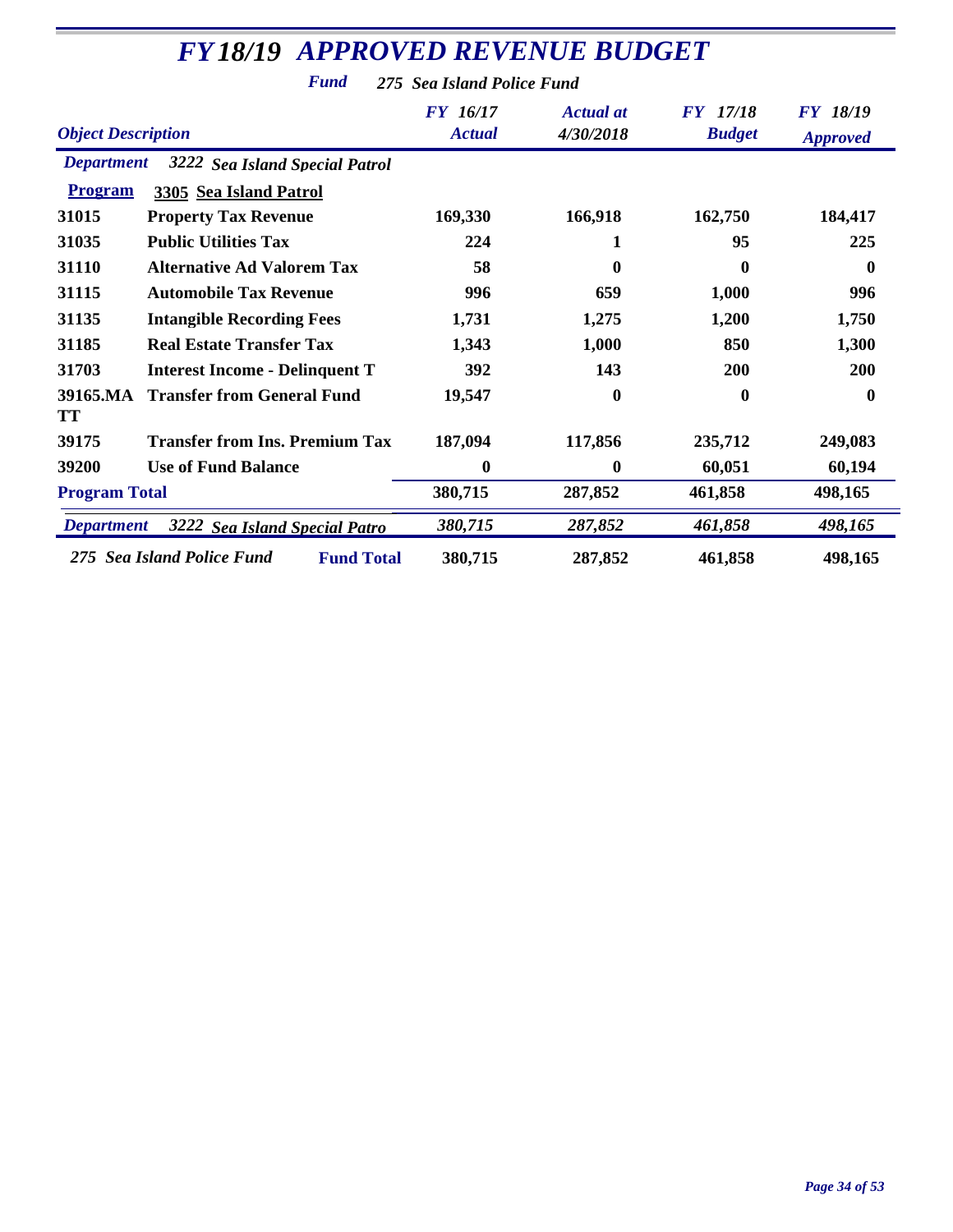| <b>FY18/19 APPROVED REVENUE BUDGET</b>                                                    |                           |                               |                                  |                                    |  |
|-------------------------------------------------------------------------------------------|---------------------------|-------------------------------|----------------------------------|------------------------------------|--|
| Fund                                                                                      | 280 Sheriff Seizure Fund  |                               |                                  |                                    |  |
| <b>Object Description</b>                                                                 | FY 16/17<br><b>Actual</b> | <b>Actual at</b><br>4/30/2018 | <b>FY</b> 17/18<br><b>Budget</b> | <b>FY 18/19</b><br><b>Approved</b> |  |
| 3540 Sheriff Seizures<br><b>Department</b><br><b>Program</b><br>3565 Sheriff Seizure Fund |                           |                               |                                  |                                    |  |
| 35205<br><b>Condemned Money</b>                                                           | 8,739                     | 15,458                        | 0                                | 0                                  |  |
| 35210<br><b>Condemned Money - Federal</b>                                                 | 71,437                    | 110,484                       | 0                                | 0                                  |  |
| <b>Interest Income-Bank Account</b><br>36085                                              | 21                        | 57                            | 0                                | 0                                  |  |
| 39200<br><b>Use of Fund Balance</b>                                                       | $\bf{0}$                  | $\bf{0}$                      | 117,000                          | 63,000                             |  |
| <b>Program Total</b>                                                                      | 80,197                    | 125,999                       | 117,000                          | 63,000                             |  |
| 80,197<br>125,999<br>117,000<br>63,000<br>3540 Sheriff Seizures<br><b>Department</b>      |                           |                               |                                  |                                    |  |
| <b>Fund Total</b><br>280 Sheriff Seizure Fund                                             | 80,197                    | 125,999                       | 117,000                          | 63,000                             |  |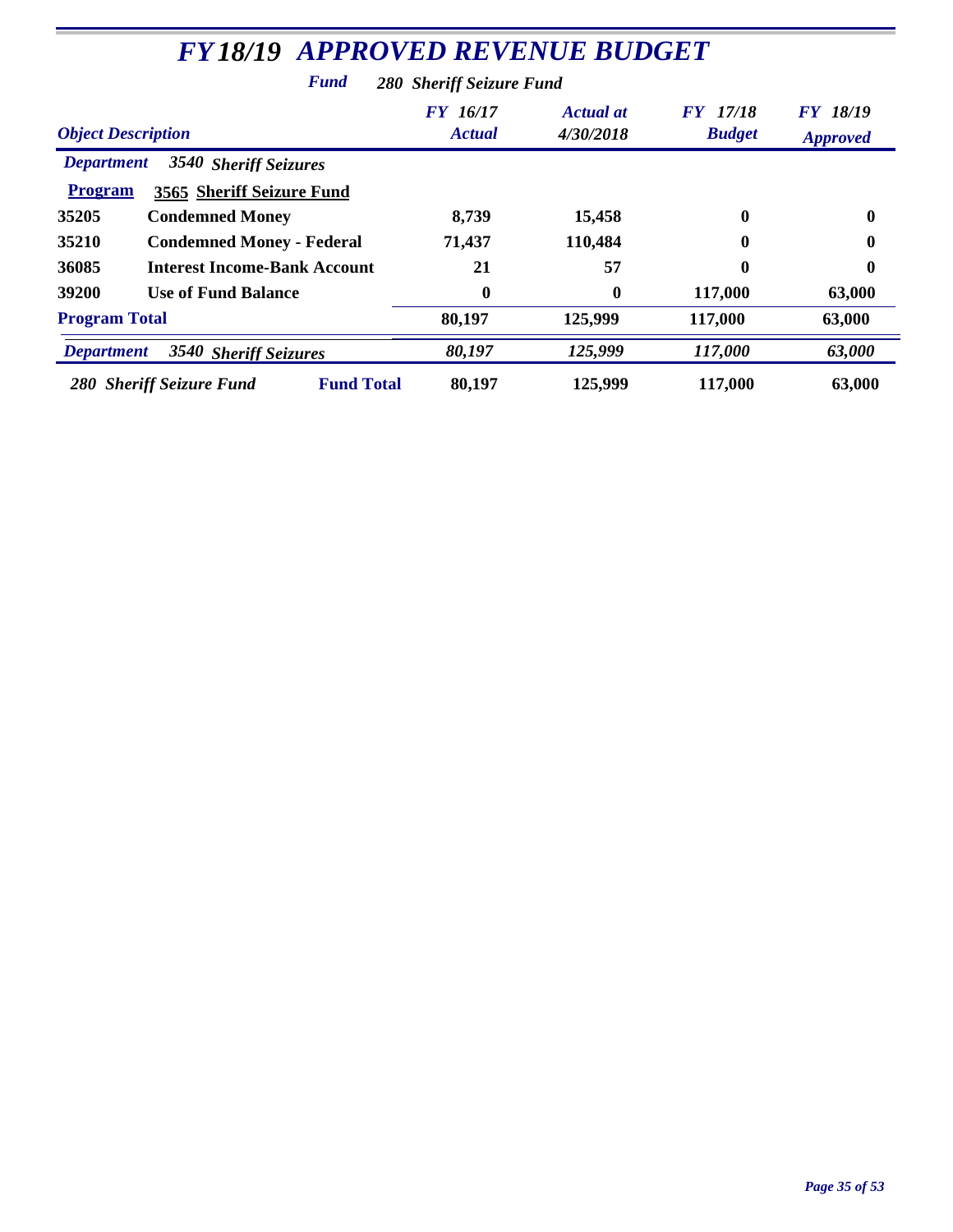| <b>FY18/19 APPROVED REVENUE BUDGET</b>                  |                           |                               |                                  |                       |
|---------------------------------------------------------|---------------------------|-------------------------------|----------------------------------|-----------------------|
| <b>Fund</b>                                             | 315 Capital Projects Fund |                               |                                  |                       |
| <b>Object Description</b>                               | FY 16/17<br><b>Actual</b> | <b>Actual</b> at<br>4/30/2018 | <b>FY</b> 17/18<br><b>Budget</b> | <b>FY 18/19</b>       |
|                                                         |                           |                               |                                  | <b>Approved</b>       |
| <b>Department</b><br>1100 Airport Commission            |                           |                               |                                  |                       |
| <b>Program</b><br>1003 Airport Capital                  |                           |                               |                                  |                       |
| <b>Contributions</b><br>37010                           | $\boldsymbol{0}$          | 1,146,889                     | $\boldsymbol{0}$                 | $\bf{0}$              |
| <b>Program Total</b>                                    | $\bf{0}$                  | 1,146,889                     | $\bf{0}$                         | $\bf{0}$              |
| <b>Department</b><br>1100 Airport Commission            | $\boldsymbol{\theta}$     | 1,146,889                     | $\boldsymbol{\theta}$            | $\boldsymbol{\theta}$ |
| <b>Department</b><br>1900 Information Technology        |                           |                               |                                  |                       |
| 1922 Info. Technology - Fund 315<br><b>Program</b>      |                           |                               |                                  |                       |
| 39455<br><b>Capital Lease Proceeds</b>                  | $\boldsymbol{0}$          | $\bf{0}$                      | $\boldsymbol{0}$                 | 1,649,647             |
| <b>Program Total</b>                                    | $\bf{0}$                  | $\bf{0}$                      | $\bf{0}$                         | 1,649,647             |
| <b>Department</b><br><b>1900 Information Technology</b> | $\boldsymbol{\theta}$     | $\boldsymbol{\theta}$         | 0                                | 1,649,647             |
| <b>Department</b><br>1999 Non-Departmental              |                           |                               |                                  |                       |
| 1011 Capital Projects Fund PGM<br><b>Program</b>        |                           |                               |                                  |                       |
| 31015<br><b>Property Tax Revenue</b>                    | 1,962,138                 | 1,949,653                     | 1,967,082                        | 2,154,656             |
| 31035<br><b>Public Utilities Tax</b>                    | 50,230                    | 0                             | 8,500                            | 50,230                |
| 31045<br><b>Timber Tax Revenue</b>                      | 3,637                     | 1,469                         | 3,000                            | 3,650                 |
| 31110<br><b>Alternative Ad Valorem Tax</b>              | 1,443                     | 0                             | 0                                | 1,500                 |
| <b>Mobile Home Tax Revenue</b><br>31125                 | 4,833                     | 925                           | 900                              | 900                   |
| <b>Intangible Recording Fees</b><br>31135               | 62,732                    | 0                             | 0                                | 63,000                |
| <b>Heavy Duty Equipment Tax Rev.</b><br>31155           | 0                         | 11                            | 5                                | 5                     |
| <b>Real Estate Transfer Tax</b><br>31185                | 27,717                    | 0                             | $\bf{0}$                         | 28,000                |
| 31201<br><b>Property Tax -Prior Years</b>               | 0                         | 0                             | 18,000                           | 18,000                |
| <b>Interest Income - Delinquent T</b><br>31703          | 6,755                     | 3,268                         | 5,000                            | 5,000                 |
| <b>Federal Land Revenue</b><br>33495                    | 44                        | 0                             | 0                                | 0                     |
| 36085<br><b>Interest Income-Bank Account</b>            | 5,452                     | 1,341                         | 6,000                            | 6,000                 |
| <b>Transfer from General Fund</b><br>39165              | 0                         | 0                             | 1,637,041                        | 1,014,764             |
| 39455<br><b>Capital Lease Proceeds</b>                  | 0                         | 0                             | 2,894,000                        | $\bf{0}$              |
| <b>Program Total</b>                                    | 2,124,981                 | 1,956,667                     | 6,539,528                        | 3,345,705             |
| <b>Department</b><br>1999 Non-Departmental              | 2,124,981                 | 1,956,667                     | 6,539,528                        | 3,345,705             |
| <b>Department</b><br>3251 Animal Control                |                           |                               |                                  |                       |
| <b>Program</b><br>3342 Animal Control                   |                           |                               |                                  |                       |
| <b>Transfer from General Fund</b><br>39165              | 11,072                    | $\boldsymbol{0}$              | $\boldsymbol{0}$                 | $\boldsymbol{0}$      |
| <b>Program Total</b>                                    | 11,072                    | $\boldsymbol{0}$              | $\boldsymbol{0}$                 | $\boldsymbol{0}$      |
| <b>Department</b><br>3251 Animal Control                | 11,072                    | $\boldsymbol{\theta}$         | $\boldsymbol{\theta}$            | 0                     |
| <b>Department</b><br>3410 E-911 Communications          |                           |                               |                                  |                       |
| 3416 E-911 - Fund 315<br><b>Program</b>                 |                           |                               |                                  |                       |
| 33909<br><b>City of Bwk Revenue</b>                     | 0                         | $\bf{0}$                      | $\bf{0}$                         | 13,000                |
| <b>Reimbursement fr Othr Agencies</b><br>33942          | 0                         | 0                             | $\bf{0}$                         | 13,000                |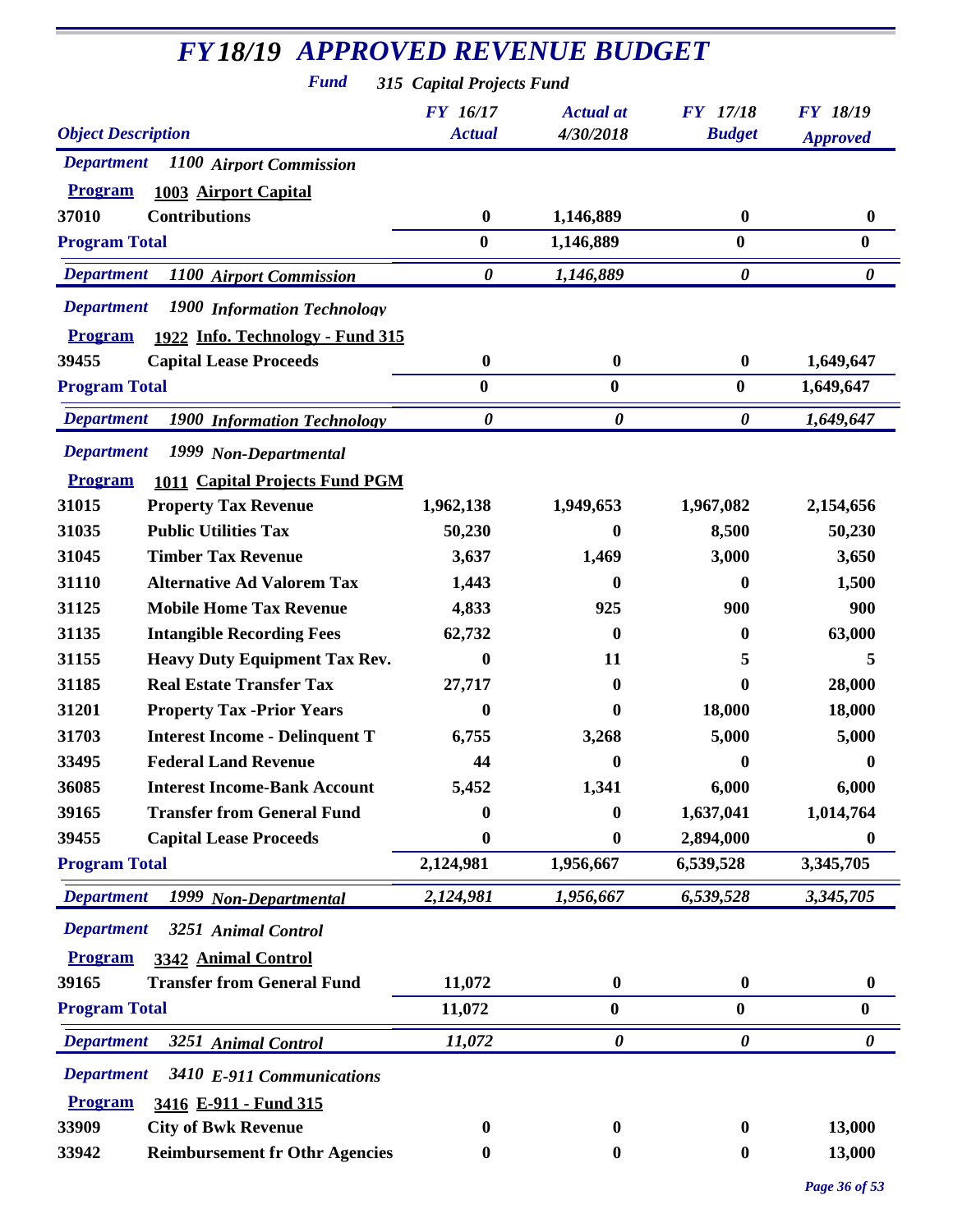## *FY18/19 APPROVED REVENUE BUDGET*

*Fund 315 Capital Projects Fund*

| <b>Object Description</b>                                                           | <b>FY 16/17</b><br><b>Actual</b> | <b>Actual</b> at<br>4/30/2018 | <b>FY</b> 17/18<br><b>Budget</b> | <b>FY 18/19</b><br><b>Approved</b> |
|-------------------------------------------------------------------------------------|----------------------------------|-------------------------------|----------------------------------|------------------------------------|
| 39180<br><b>Transfer from Police Seizure</b>                                        | 0                                | $\bf{0}$                      | 0                                | 13,000                             |
| <b>Transfer from Sheriff Seizure</b><br>39183                                       | $\boldsymbol{0}$                 | $\mathbf{0}$                  | $\boldsymbol{0}$                 | 13,000                             |
| <b>Program Total</b>                                                                | 0                                | $\bf{0}$                      | $\bf{0}$                         | 52,000                             |
| <b>Department</b><br>3410 E-911 Communications                                      | $\boldsymbol{\theta}$            | $\boldsymbol{\theta}$         | $\boldsymbol{\theta}$            | 52,000                             |
| <b>Department</b><br>4220 Drainage                                                  |                                  |                               |                                  |                                    |
| <b>Program</b><br><b>4518 Drainage - Fund 315</b>                                   |                                  |                               |                                  |                                    |
| 38321<br><b>Settlements</b>                                                         | $\bf{0}$                         | 19,660                        | $\boldsymbol{0}$                 | $\boldsymbol{0}$                   |
| <b>Program Total</b>                                                                | $\bf{0}$                         | 19,660                        | $\bf{0}$                         | $\boldsymbol{0}$                   |
| <b>Department</b><br>4220 Drainage                                                  | $\boldsymbol{\theta}$            | 19,660                        | $\boldsymbol{\theta}$            | $\boldsymbol{\theta}$              |
| <b>Department</b><br>4250 Roads & Bridges                                           |                                  |                               |                                  |                                    |
| <b>Program</b><br>4580 Right-Of-Way Maint-Fund 315                                  |                                  |                               |                                  |                                    |
| 33257.LMI LMIG Grant<br>G                                                           | 838,126                          | 903,081                       | 838,126                          | 227,500                            |
| <b>Program Total</b>                                                                | 838,126                          | 903,081                       | 838,126                          | 227,500                            |
| <b>Department</b><br>4250 Roads & Bridges                                           | 838,126                          | 903,081                       | 838,126                          | 227,500                            |
| <b>Department</b><br>4260 Traffic Engineering                                       |                                  |                               |                                  |                                    |
| <b>Program</b><br>4691 Traffic - Fund 315                                           |                                  |                               |                                  |                                    |
| <b>Transfer from General Fund</b><br>39165                                          | 200,000                          | $\boldsymbol{0}$              | $\boldsymbol{0}$                 | $\boldsymbol{0}$                   |
| <b>Program Total</b>                                                                | 200,000                          | $\bf{0}$                      | $\boldsymbol{0}$                 | $\boldsymbol{0}$                   |
| <b>Department</b><br>4260 Traffic Engineering                                       | 200,000                          | 0                             | 0                                | 0                                  |
| <b>Department</b><br>4270 Facilities Management<br><b>Program</b><br>4708 Buildings |                                  |                               |                                  |                                    |
| 39165<br><b>Transfer from General Fund</b>                                          | 30,875                           | $\boldsymbol{0}$              | $\boldsymbol{0}$                 | 0                                  |
| <b>Program Total</b>                                                                | 30,875                           | $\boldsymbol{0}$              | $\boldsymbol{0}$                 | $\boldsymbol{0}$                   |
| <b>Program</b><br>4754 ADA Compliance                                               |                                  |                               |                                  |                                    |
| <b>Transfer from General Fund</b><br>39165                                          | 17,644                           | $\bf{0}$                      | $\mathbf{0}$                     | 0                                  |
| 39165.CGS Transfer from General Fund                                                | 900                              | 0                             | 0                                | 0                                  |
| Т<br><b>Program Total</b>                                                           | 18,544                           | $\boldsymbol{0}$              | $\bf{0}$                         | $\bf{0}$                           |
| <b>Department</b><br>4270 Facilities Management                                     | 49,419                           | $\boldsymbol{\theta}$         | $\boldsymbol{\theta}$            | 0                                  |
| <b>Department</b><br>4905 Engineering Administration                                |                                  |                               |                                  |                                    |
| <b>Program</b><br>4589 Sidewalks                                                    |                                  |                               |                                  |                                    |
| 39165.SW3 Transfer from General Fund<br>4                                           | 427,284                          | 64,193                        | 0                                | 0                                  |
| 39165.SW Transfer from General Fund<br>MK                                           | 2,791                            | $\bf{0}$                      | $\bf{0}$                         | 0                                  |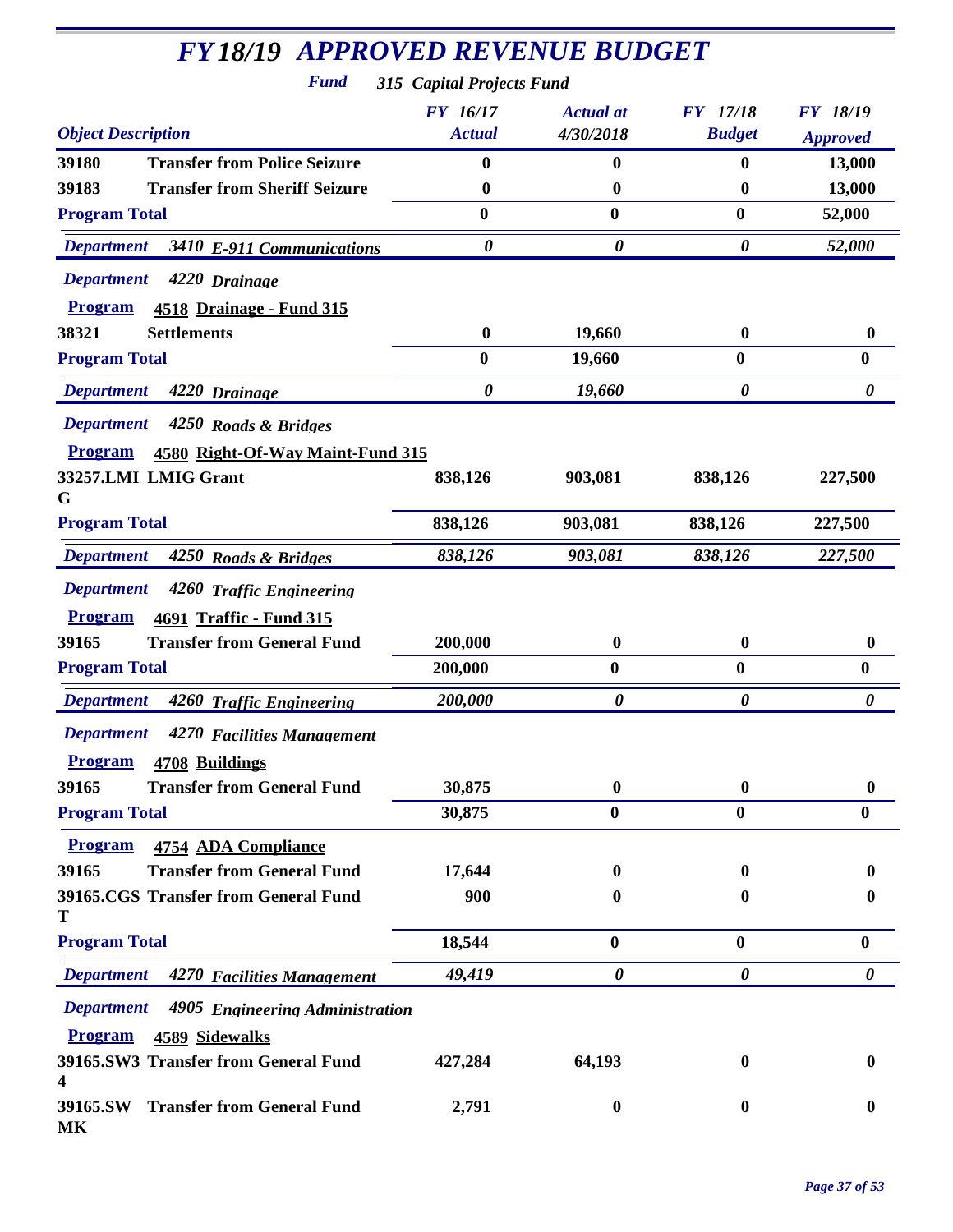| <b>FY18/19 APPROVED REVENUE BUDGET</b><br><b>Fund</b>                                                                   | 315 Capital Projects Fund |                               |                                  |                                    |
|-------------------------------------------------------------------------------------------------------------------------|---------------------------|-------------------------------|----------------------------------|------------------------------------|
| <b>Object Description</b>                                                                                               | FY 16/17<br><b>Actual</b> | <b>Actual at</b><br>4/30/2018 | <b>FY</b> 17/18<br><b>Budget</b> | <b>FY 18/19</b><br><b>Approved</b> |
| <b>39165.SWS Transfer from General Fund</b>                                                                             | 193,104                   | $\bf{0}$                      | $\bf{0}$                         | 0                                  |
| <b>Program Total</b>                                                                                                    | 623,179                   | 64,193                        | $\bf{0}$                         | $\bf{0}$                           |
| <b>Program</b><br><b>4943 SSI Pier Rehabilitation</b>                                                                   |                           |                               |                                  |                                    |
| 39455<br><b>Capital Lease Proceeds</b>                                                                                  | $\boldsymbol{0}$          | $\boldsymbol{0}$              | $\boldsymbol{0}$                 | 485,000                            |
| <b>Program Total</b>                                                                                                    | $\bf{0}$                  | $\bf{0}$                      | $\bf{0}$                         | 485,000                            |
| <b>Department</b><br>4905 Engineering Administrat                                                                       | 623,179                   | 64,193                        | $\boldsymbol{\theta}$            | 485,000                            |
| <b>Department</b><br><b>6500 Glynn County Libraries</b><br><b>6517 Marshes of Glynn Libraries-Bwk</b><br><b>Program</b> |                           |                               |                                  |                                    |
| 33254<br><b>GA Public Library Service</b>                                                                               | $\mathbf{0}$              | 37,100                        | $\boldsymbol{0}$                 | 0                                  |
| 39455<br><b>Capital Lease Proceeds</b>                                                                                  | $\boldsymbol{0}$          | 0                             | $\boldsymbol{0}$                 | 1,500,000                          |
| <b>Program Total</b>                                                                                                    | $\bf{0}$                  | 37,100                        | $\bf{0}$                         | 1,500,000                          |
| <b>Department</b><br><b>6500 Glynn County Libraries</b>                                                                 | $\boldsymbol{\theta}$     | 37,100                        | $\boldsymbol{\theta}$            | 1,500,000                          |
| <b>Department</b><br>7360 Engineering<br><b>Program</b><br>7305 CD - Engineering Support                                |                           |                               |                                  |                                    |
| 34357.CCP Reimburse Materials & Services                                                                                | 750,193                   | 0                             | $\mathbf{0}$                     | 0                                  |
| <b>39165.CCP Transfer from General Fund</b>                                                                             | $-55,437$                 | 13,550                        | $\boldsymbol{0}$                 | 0                                  |
| <b>Program Total</b>                                                                                                    | 694,756                   | 13,550                        | $\bf{0}$                         | 0                                  |
| <b>Department</b><br>7360 Engineering                                                                                   | 694,756                   | 13,550                        | $\boldsymbol{\theta}$            | $\boldsymbol{\theta}$              |
| <b>Fund Total</b><br>315 Capital Projects Fund                                                                          | 4,541,533                 | 4,141,140                     | 7,377,654                        | 7,259,852                          |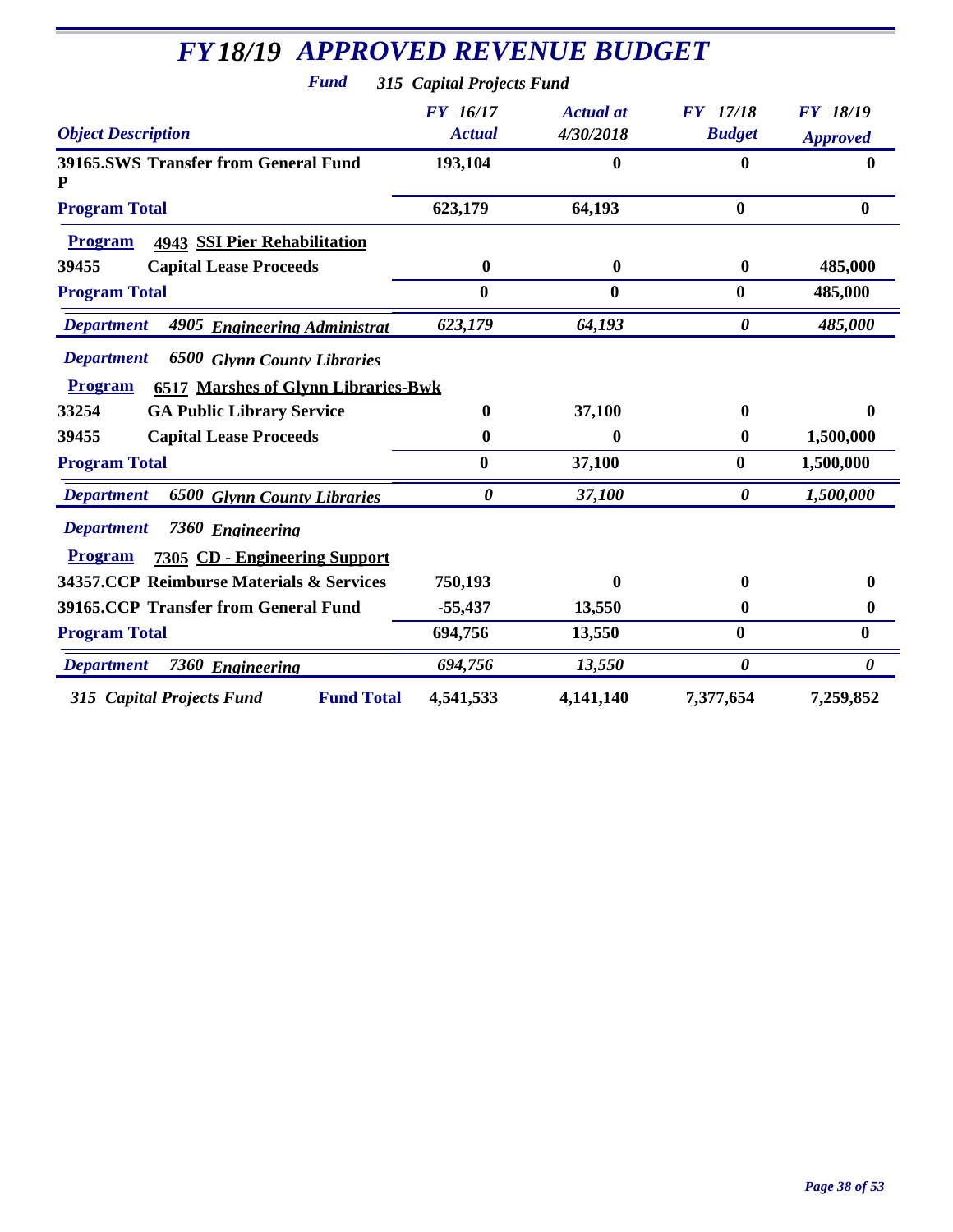| <b>FY18/19 APPROVED REVENUE BUDGET</b>                                                                      |                                  |                        |                                  |                                    |
|-------------------------------------------------------------------------------------------------------------|----------------------------------|------------------------|----------------------------------|------------------------------------|
| Fund                                                                                                        | 316 Capital Projects Fund - Bond |                        |                                  |                                    |
| <b>Object Description</b>                                                                                   | FY 16/17<br><b>Actual</b>        | Actual at<br>4/30/2018 | <b>FY</b> 17/18<br><b>Budget</b> | <b>FY</b> 18/19<br><b>Approved</b> |
| <b>Department</b><br>1999 Non-Departmental                                                                  |                                  |                        |                                  |                                    |
| <b>Program</b><br>1013 Capital Projects - Bond Fund                                                         |                                  |                        |                                  |                                    |
| 36010<br><b>Interest Income - Bonds</b>                                                                     | 17                               | 66                     | $\boldsymbol{0}$                 | 0                                  |
| <b>Program Total</b>                                                                                        | 17                               | 66                     | 0                                | 0                                  |
| <b>Department</b><br>1999 Non-Departmental                                                                  | 17                               | 66                     | 0                                | 0                                  |
| <b>Department</b><br>4270 Facilities Management<br><b>Program</b><br><b>4703 Building Improvements</b>      |                                  |                        |                                  |                                    |
| 36010<br><b>Interest Income - Bonds</b>                                                                     | 218                              | $\bf{0}$               | $\boldsymbol{0}$                 | 0                                  |
| <b>Program Total</b>                                                                                        | 218                              | $\boldsymbol{0}$       | $\boldsymbol{0}$                 | 0                                  |
| <b>Department</b><br>4270 Facilities Management                                                             | 218                              | 0                      | 0                                | $\boldsymbol{\theta}$              |
| <b>Department</b><br><b>7500 Economic Development</b><br><b>Program</b><br><b>7563 Airport Improvements</b> |                                  |                        |                                  |                                    |
| 36010<br><b>Interest Income - Bonds</b>                                                                     | 6,711                            | 6,399                  | $\boldsymbol{0}$                 | 0                                  |
| <b>Program Total</b>                                                                                        | 6,711                            | 6,399                  | $\bf{0}$                         | 0                                  |
| <b>Department</b><br><b>7500 Economic Development</b>                                                       | 6,711                            | 6,399                  | 0                                | 0                                  |
|                                                                                                             |                                  |                        |                                  |                                    |

*316 Capital Projects Fund - Bond* **Fund Total 6,946 6,465 0 0**

÷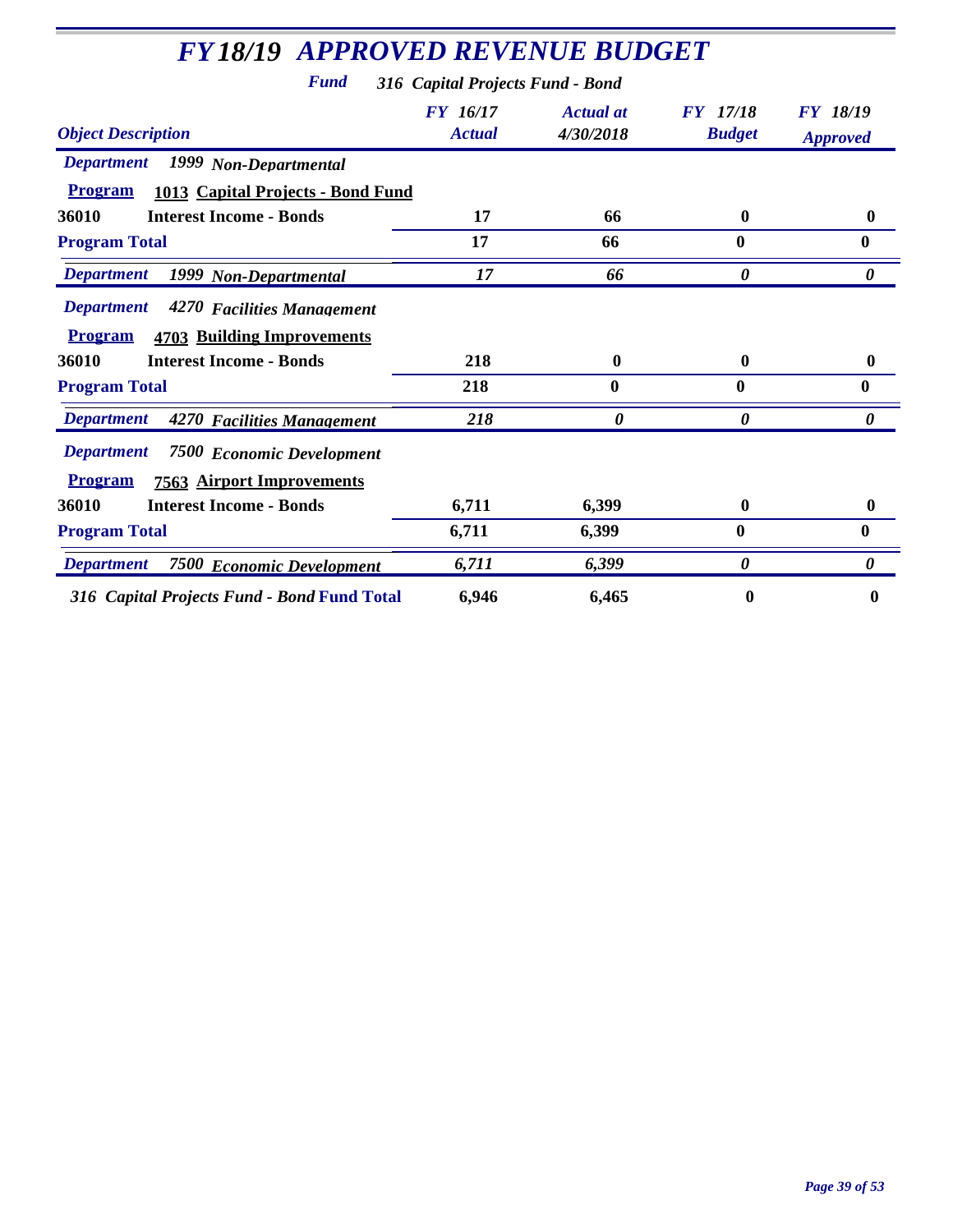| <b>FY18/19 APPROVED REVENUE BUDGET</b>                                                   |                                  |                               |                                  |                             |  |  |
|------------------------------------------------------------------------------------------|----------------------------------|-------------------------------|----------------------------------|-----------------------------|--|--|
| 324 SPLOST 2016<br><b>Fund</b>                                                           |                                  |                               |                                  |                             |  |  |
| <b>Object Description</b>                                                                | <b>FY</b> 16/17<br><b>Actual</b> | <b>Actual at</b><br>4/30/2018 | <b>FY</b> 17/18<br><b>Budget</b> | FY 18/19<br><b>Approved</b> |  |  |
| 1999 Non-Departmental<br><b>Department</b><br>1088 SPLOST 2016 Program<br><b>Program</b> |                                  |                               |                                  |                             |  |  |
| 31315<br><b>Special Purpose Sales Tax</b>                                                | 5,376,168                        | 11,915,300                    | 0                                | $\bf{0}$                    |  |  |
| 36085<br><b>Interest Income-Bank Account</b>                                             | 35                               | 35,378                        | 0                                | 0                           |  |  |
| <b>Program Total</b>                                                                     | 5,376,203                        | 11,950,678                    | $\bf{0}$                         | $\mathbf{0}$                |  |  |
| 1999 Non-Departmental<br><b>Department</b>                                               | 5,376,203                        | 11,950,678                    | 0                                | 0                           |  |  |
| 324 SPLOST 2016<br><b>Fund Total</b>                                                     | 5,376,203                        | 11,950,678                    | $\boldsymbol{0}$                 | 0                           |  |  |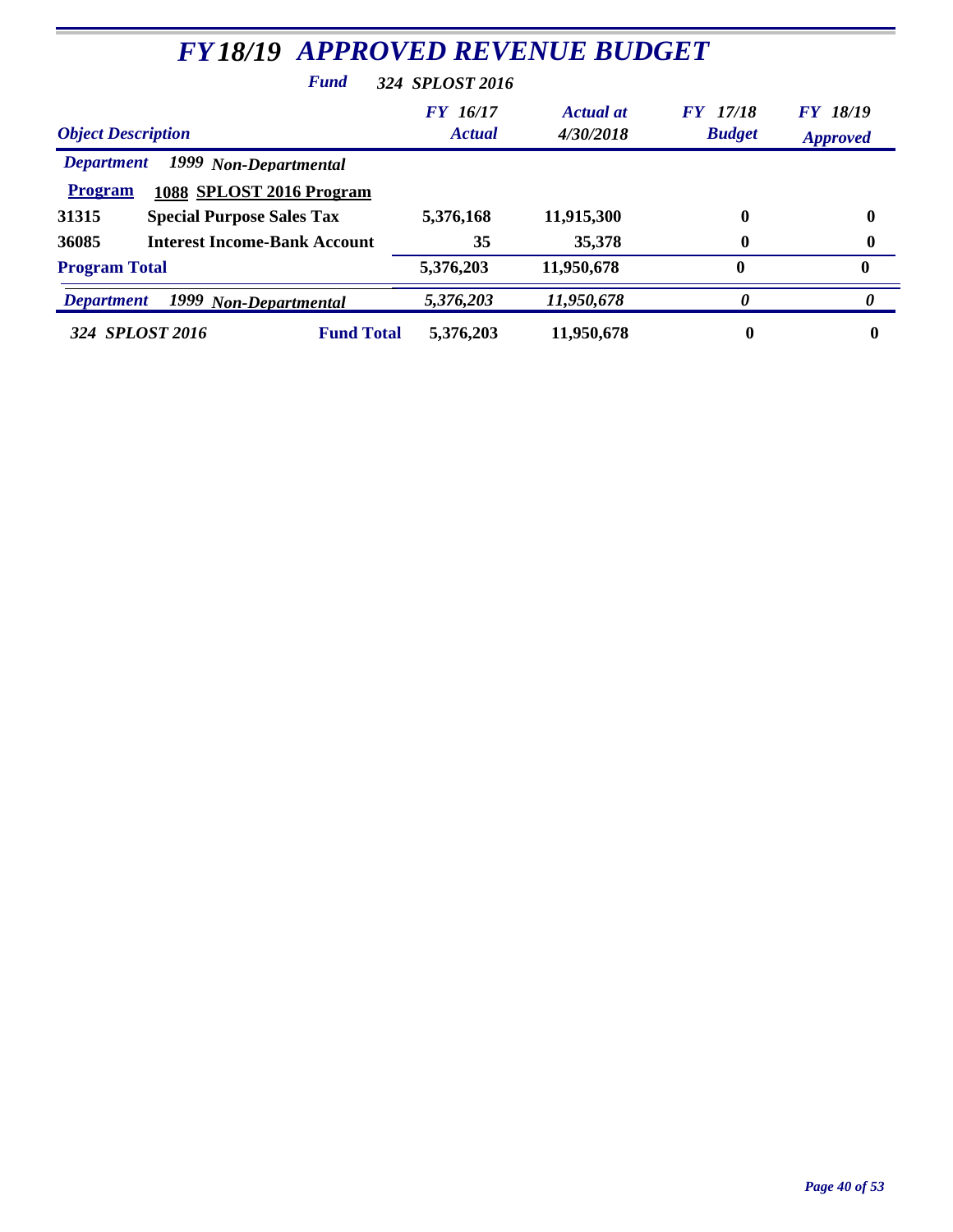| <b>FY18/19 APPROVED REVENUE BUDGET</b>                       |                           |                        |                                  |                             |  |
|--------------------------------------------------------------|---------------------------|------------------------|----------------------------------|-----------------------------|--|
| <b>Fund</b>                                                  | 350 TEA Funds             |                        |                                  |                             |  |
| <b>Object Description</b>                                    | FY 16/17<br><b>Actual</b> | Actual at<br>4/30/2018 | <b>FY</b> 17/18<br><b>Budget</b> | FY 18/19<br><b>Approved</b> |  |
| 4250 Roads & Bridges<br><b>Department</b>                    |                           |                        |                                  |                             |  |
| <b>Program</b><br><b>4588 Saint Simons Master Trail Plan</b> |                           |                        |                                  |                             |  |
| <b>DOT TE Grant</b><br>33275                                 | 160,847                   | 0                      |                                  |                             |  |
| <b>Transfer from General Fund</b><br>39165                   | $-62,311$                 |                        |                                  |                             |  |
| <b>Transfer from SPLOST#5</b><br>39188                       | 62,311                    | 0                      |                                  |                             |  |
| <b>Program Total</b>                                         | 160,847                   | 0                      | 0                                | 0                           |  |
| 4250 Roads & Bridges<br><b>Department</b>                    | 160,847                   | 0                      |                                  | 0                           |  |
| <b>Fund Total</b><br>350 TEA Funds                           | 160,847                   | 0                      |                                  |                             |  |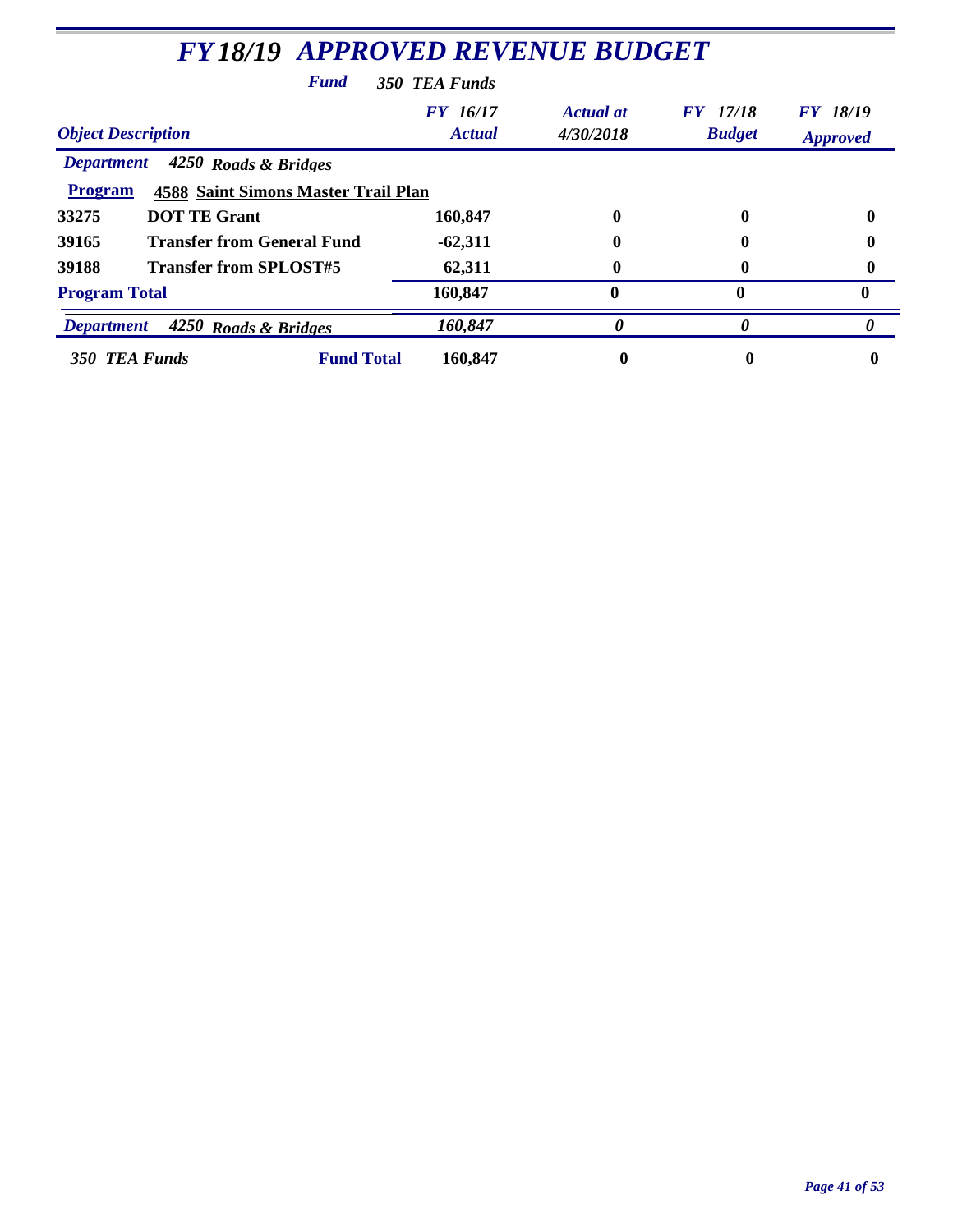| <b>FY18/19 APPROVED REVENUE BUDGET</b>              |                                 |                       |                       |                       |  |
|-----------------------------------------------------|---------------------------------|-----------------------|-----------------------|-----------------------|--|
| <b>Fund</b>                                         | 425 Debt Service Fund - Revenue |                       |                       |                       |  |
|                                                     | <b>FY 16/17</b>                 | <b>Actual</b> at      | <b>FY</b> 17/18       | <b>FY 18/19</b>       |  |
| <b>Object Description</b>                           | <b>Actual</b>                   | 4/30/2018             | <b>Budget</b>         | <b>Approved</b>       |  |
| Department 1999 Non-Departmental                    |                                 |                       |                       |                       |  |
| 1014 Debt Service - Rev Bonds PGM<br><b>Program</b> |                                 |                       |                       |                       |  |
| 36085<br><b>Interest Income-Bank Account</b>        | 29,502                          | 24,062                | 0                     | $\mathbf{0}$          |  |
| 36125<br><b>Gain on Sale of Assets</b>              | $-7,139$                        | 0                     | 0                     |                       |  |
| 36300<br><b>Unrealized Gain (Loss)</b>              | 288                             | 0                     | 0                     | 0                     |  |
| <b>Transfer from General Fund</b><br>39165          | 0                               | 0                     | 872,823               | $\bf{0}$              |  |
| <b>Program Total</b>                                | 22,651                          | 24,062                | 872,823               | $\bf{0}$              |  |
| <b>Department</b><br>1999 Non-Departmental          | 22,651                          | 24,062                | 872,823               | $\boldsymbol{\theta}$ |  |
| <b>Department</b><br>3120 Fire Protection           |                                 |                       |                       |                       |  |
| 3140 Office of Fire Chief<br><b>Program</b>         |                                 |                       |                       |                       |  |
| <b>Transfer from Fire Fund</b><br>39154             | $\bf{0}$                        | $\boldsymbol{0}$      | $\bf{0}$              | 625,167               |  |
| <b>Program Total</b>                                | $\bf{0}$                        | $\bf{0}$              | $\bf{0}$              | 625,167               |  |
| <b>Department</b><br>3120 Fire Protection           | $\boldsymbol{\theta}$           | $\boldsymbol{\theta}$ | $\boldsymbol{\theta}$ | 625,167               |  |
| <b>Department</b><br>8100 Debt Service              |                                 |                       |                       |                       |  |
| <b>Program</b><br>8125 Airport Bonds                |                                 |                       |                       |                       |  |
| <b>Transfer from General Fund</b><br>39165          | 677,383                         | 93,766                | $\bf{0}$              | 675,918               |  |
| <b>Program Total</b>                                | 677,383                         | 93,766                | $\bf{0}$              | 675,918               |  |
| <b>Program</b><br>8145 Bwk Library Capital Lease    |                                 |                       |                       |                       |  |
| <b>Transfer from General Fund</b><br>39165          | $\boldsymbol{0}$                | $\boldsymbol{0}$      | $\boldsymbol{0}$      | 183,100               |  |
| <b>Program Total</b>                                | $\bf{0}$                        | $\bf{0}$              | $\bf{0}$              | 183,100               |  |
| <b>Program</b><br>8164 Gateway Bond                 |                                 |                       |                       |                       |  |
| 37082<br><b>Debt Service Interest</b>               | $\bf{0}$                        | $\bf{0}$              | $\bf{0}$              | 199,900               |  |
| 37083<br><b>Debt Service Principal</b>              | 0                               | $\boldsymbol{0}$      | $\bf{0}$              | 200,000               |  |
| <b>Program Total</b>                                | $\boldsymbol{0}$                | $\boldsymbol{0}$      | $\boldsymbol{0}$      | 399,900               |  |
| <b>Program</b><br>8169 ERP Capital Lease            |                                 |                       |                       |                       |  |
| <b>Transfer from Adminstrative Se</b><br>39151      | $\boldsymbol{0}$                | $\boldsymbol{0}$      | $\bf{0}$              | 201,367               |  |
| <b>Program Total</b>                                | $\bf{0}$                        | $\bf{0}$              | $\bf{0}$              | 201,367               |  |
| <b>8179 Public Safety Radios</b><br><b>Program</b>  |                                 |                       |                       |                       |  |
| <b>Transfer from E911</b><br>39163                  | $\boldsymbol{0}$                | $\boldsymbol{0}$      | $\boldsymbol{0}$      | 506,116               |  |
| <b>Program Total</b>                                | $\bf{0}$                        | $\boldsymbol{0}$      | $\boldsymbol{0}$      | 506,116               |  |
| <b>Program</b><br><b>8181 QECB</b>                  |                                 |                       |                       |                       |  |
| 33145<br><b>Interest Subsidy</b>                    | 189,813                         | 94,856                | 0                     | o                     |  |
| <b>Transfer from Capital Pro-Bond</b><br>39158      | 7,667                           | 0                     | 0                     | $\mathbf{0}$          |  |
| <b>Transfer from General Fund</b><br>39165          | 669,419                         | 669,419               | 0                     | 888,821               |  |
| <b>Program Total</b>                                | 866,899                         | 764,275               | $\bf{0}$              | 888,821               |  |
| <b>Program</b><br>8184 SSI Marina Capital Lease     |                                 |                       |                       |                       |  |
| <b>Transfer from General Fund</b><br>39165          | $\boldsymbol{0}$                | $\boldsymbol{0}$      | $\boldsymbol{0}$      | 43,014                |  |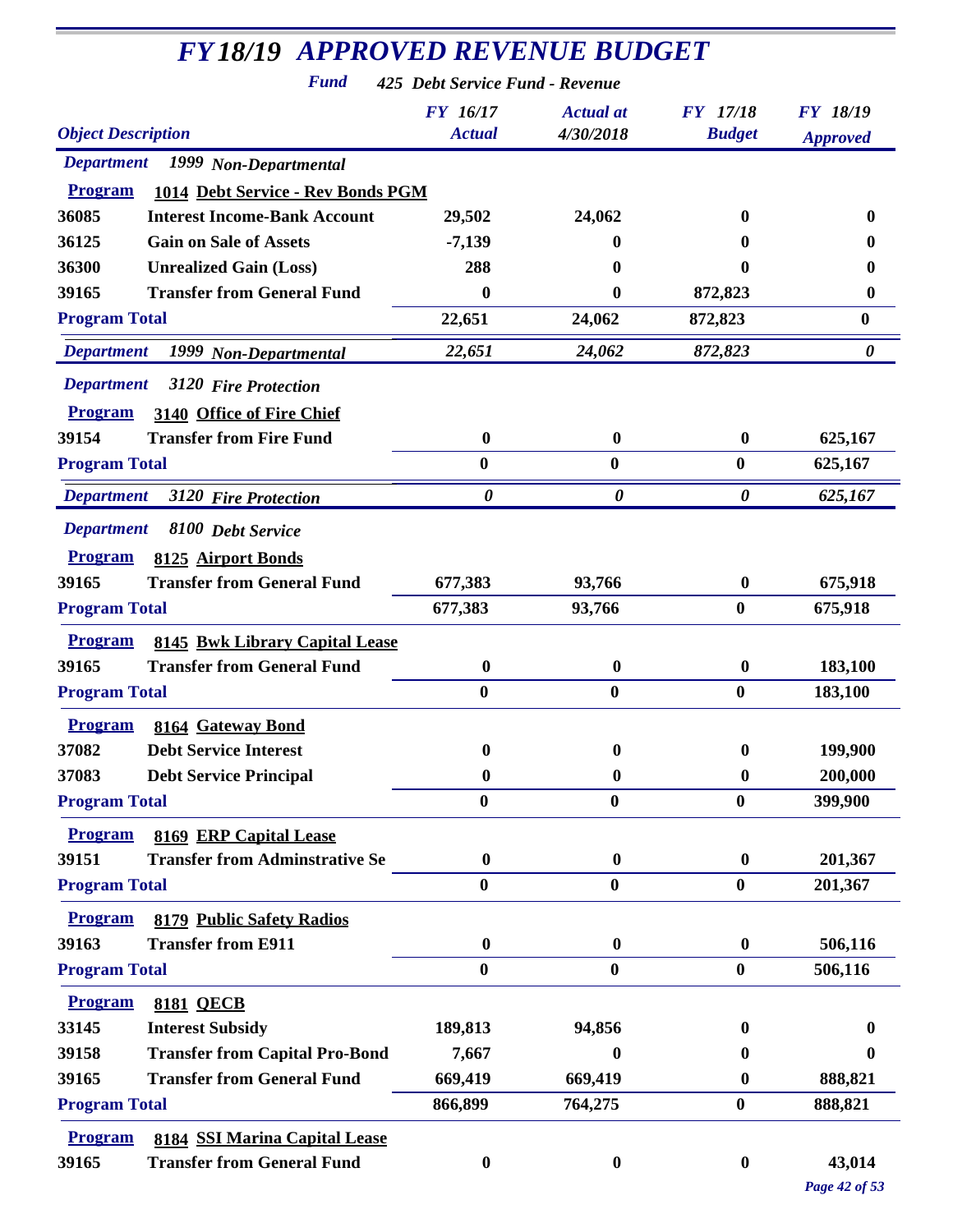| <b>FY18/19 APPROVED REVENUE BUDGET</b>                                                                                                                     |                                 |         |         |           |  |  |
|------------------------------------------------------------------------------------------------------------------------------------------------------------|---------------------------------|---------|---------|-----------|--|--|
| <b>Fund</b>                                                                                                                                                | 425 Debt Service Fund - Revenue |         |         |           |  |  |
| <b>FY 18/19</b><br>FY 16/17<br><b>FY</b> 17/18<br>Actual at<br><b>Budget</b><br><b>Object Description</b><br><b>Actual</b><br>4/30/2018<br><b>Approved</b> |                                 |         |         |           |  |  |
| <b>Program Total</b>                                                                                                                                       | $\mathbf{0}$                    | 0       | 0       | 43,014    |  |  |
| 8100 Debt Service<br><b>Department</b>                                                                                                                     | 1,544,282                       | 858,041 |         | 2,898,236 |  |  |
| 425 Debt Service Fund - Revenue Fund Total                                                                                                                 | 1,566,933                       | 882,103 | 872,823 | 3,523,403 |  |  |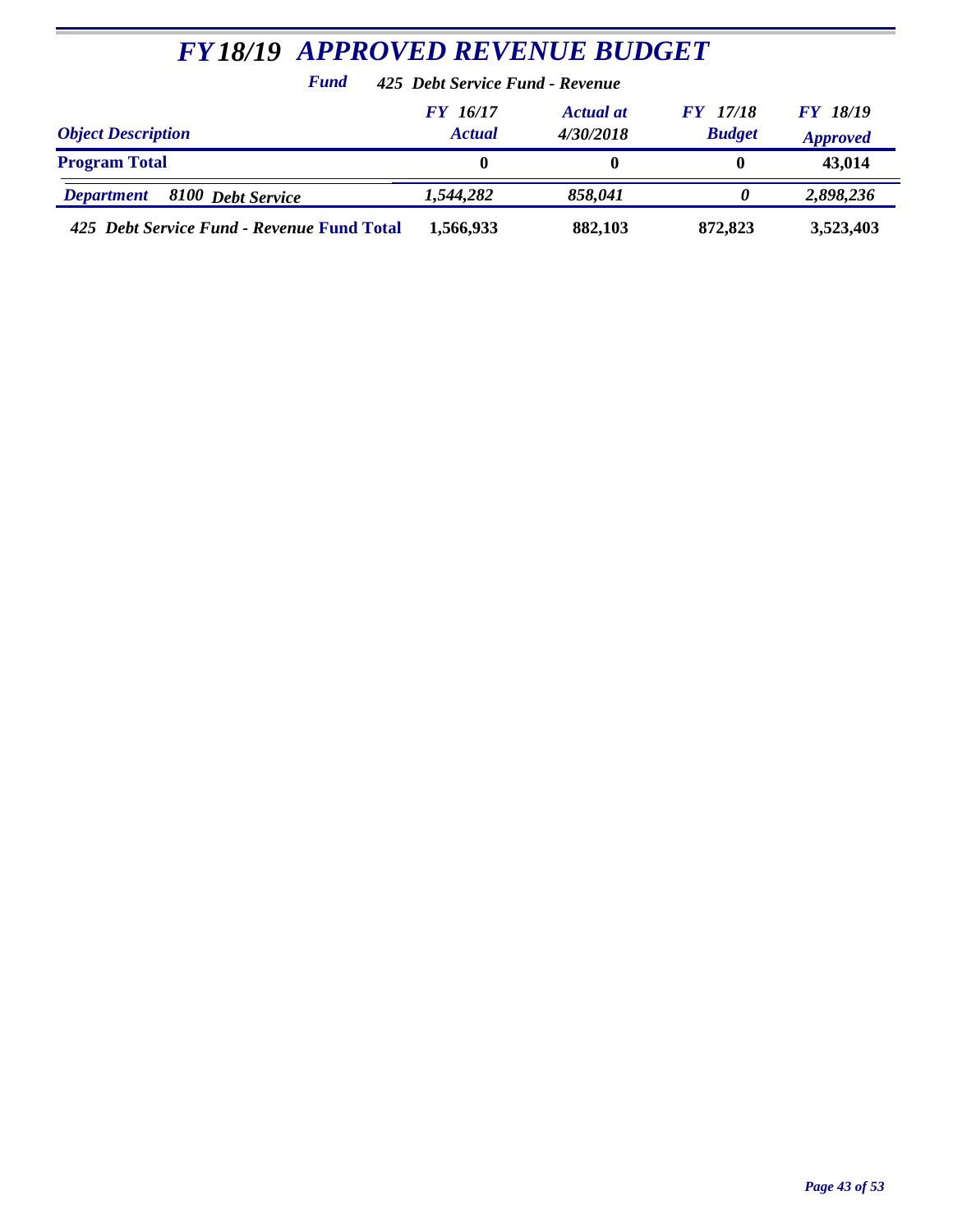| <b>FY18/19 APPROVED REVENUE BUDGET</b>       |                                  |                               |                                  |                                    |  |  |
|----------------------------------------------|----------------------------------|-------------------------------|----------------------------------|------------------------------------|--|--|
| Fund<br>520 Revolving Loan Fund              |                                  |                               |                                  |                                    |  |  |
| <b>Object Description</b>                    | <b>FY</b> 16/17<br><b>Actual</b> | <b>Actual</b> at<br>4/30/2018 | <b>FY</b> 17/18<br><b>Budget</b> | <b>FY 18/19</b><br><b>Approved</b> |  |  |
| 1620 Accounting<br><b>Department</b>         |                                  |                               |                                  |                                    |  |  |
| <b>Program</b><br><b>1644 Revolving Loan</b> |                                  |                               |                                  |                                    |  |  |
| 36030<br><b>Interest Income - Loans</b>      | 3,379                            | 42,221                        | 3,000                            | $\boldsymbol{0}$                   |  |  |
| 36085<br><b>Interest Income-Bank Account</b> | <b>392</b>                       | 73                            | <b>350</b>                       | 0                                  |  |  |
| 39205<br><b>Use of Net Position</b>          | $\boldsymbol{0}$                 | 0                             | 0                                | 52                                 |  |  |
| <b>Program Total</b>                         | 3,771                            | 42,294                        | 3,350                            | 52                                 |  |  |
| 1620 Accounting<br><b>Department</b>         | 3,771                            | 42,294                        | 3,350                            | 52                                 |  |  |
| <b>Fund Total</b><br>520 Revolving Loan Fund | 3,771                            | 42,294                        | 3,350                            | 52                                 |  |  |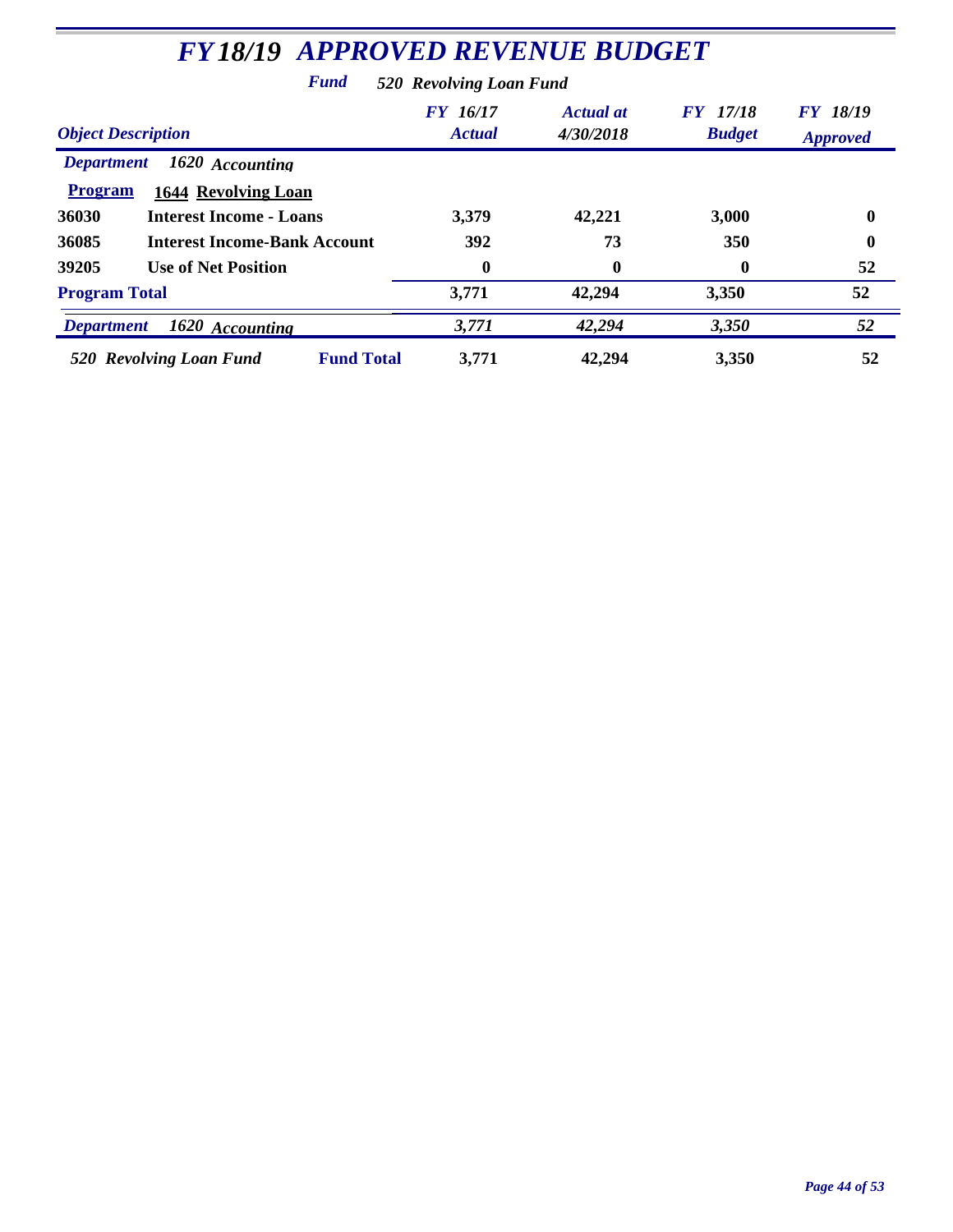| <b>FY18/19 APPROVED REVENUE BUDGET</b>                       |                                 |                               |                                  |                                    |
|--------------------------------------------------------------|---------------------------------|-------------------------------|----------------------------------|------------------------------------|
| <b>Fund</b>                                                  | 530 Solid Waste Collection Fund |                               |                                  |                                    |
| <b>Object Description</b>                                    | FY 16/17<br><b>Actual</b>       | <b>Actual at</b><br>4/30/2018 | <b>FY</b> 17/18<br><b>Budget</b> | <b>FY 18/19</b><br><b>Approved</b> |
| Department 1260 Solid Waste Collection                       |                                 |                               |                                  |                                    |
| <b>Program</b><br>4720 Garbage Collection                    |                                 |                               |                                  |                                    |
| 31055<br><b>Special Tax Assessment</b>                       | 3,342,109                       | 3,170,184                     | 3,495,952                        | 3,643,008                          |
| 31703<br><b>Interest Income - Delinquent T</b>               | 38,525                          | 13,328                        | 30,000                           | 20,000                             |
| <b>Interest Income-Bank Account</b><br>36085                 | 6,085                           | 1,509                         | 6,000                            | 3,000                              |
| <b>Program Total</b>                                         | 3,386,719                       | 3,185,021                     | 3,531,952                        | 3,666,008                          |
| <b>Program</b><br><b>4805 Bulk/White Goods Pickup</b>        |                                 |                               |                                  |                                    |
| 39322<br><b>Sale of White Goods</b>                          | 5,318                           | 2,732                         | 5,000                            | 5,000                              |
| <b>Program Total</b>                                         | 5,318                           | 2,732                         | 5,000                            | 5,000                              |
| <b>Department</b><br>1260 Solid Waste Collection             | 3,392,037                       | 3,187,753                     | 3,536,952                        | 3,671,008                          |
| <b>Department</b><br>1999 Non-Departmental                   |                                 |                               |                                  |                                    |
| <b>Program</b><br><b>1070 Solid Waste Collection Fund Re</b> |                                 |                               |                                  |                                    |
| 31015<br><b>Property Tax Revenue</b>                         | 127                             | 0                             | 0                                | $\mathbf{0}$                       |
| 31125<br><b>Mobile Home Tax Revenue</b>                      | 49                              | 2                             | 0                                |                                    |
| 31135<br><b>Intangible Recording Fees</b>                    | $-26,949$                       | 20,961                        | 0                                |                                    |
| <b>Real Estate Transfer Tax</b><br>31185                     | $-11,328$                       | 9,733                         | 0                                | 0                                  |
| 31703<br><b>Interest Income - Delinquent T</b>               | 199                             | 22                            | 0                                | 0                                  |
| <b>Transfer from Ins. Premium Tax</b><br>39175               | 317,736                         | 155,162                       | 310,324                          | $\mathbf{0}$                       |
| 39205<br><b>Use of Net Position</b>                          | 0                               | $\boldsymbol{0}$              | 0                                | 268,259                            |
| <b>Program Total</b>                                         | 279,834                         | 185,880                       | 310,324                          | 268,259                            |
| 1999 Non-Departmental<br><b>Department</b>                   | 279,834                         | 185,880                       | 310,324                          | 268,259                            |
| <b>Department</b><br>7330 Code Enforcement                   |                                 |                               |                                  |                                    |
| <b>Program</b><br>3910 Keep Golden Isles Glynn Clean/        |                                 |                               |                                  |                                    |
| 33035<br><b>DNR</b> - Coastal Incentive Grant                | 5,167                           | 11,535                        | $\bf{0}$                         | $\boldsymbol{0}$                   |
| <b>Program Total</b>                                         | 5,167                           | 11,535                        | $\boldsymbol{0}$                 | $\bf{0}$                           |
| <b>Department</b><br>7330 Code Enforcement                   | 5,167                           | 11,535                        | 0                                | 0                                  |
| 530 Solid Waste Collection Fund Fund Total                   | 3,677,038                       | 3,385,168                     | 3,847,276                        | 3,939,267                          |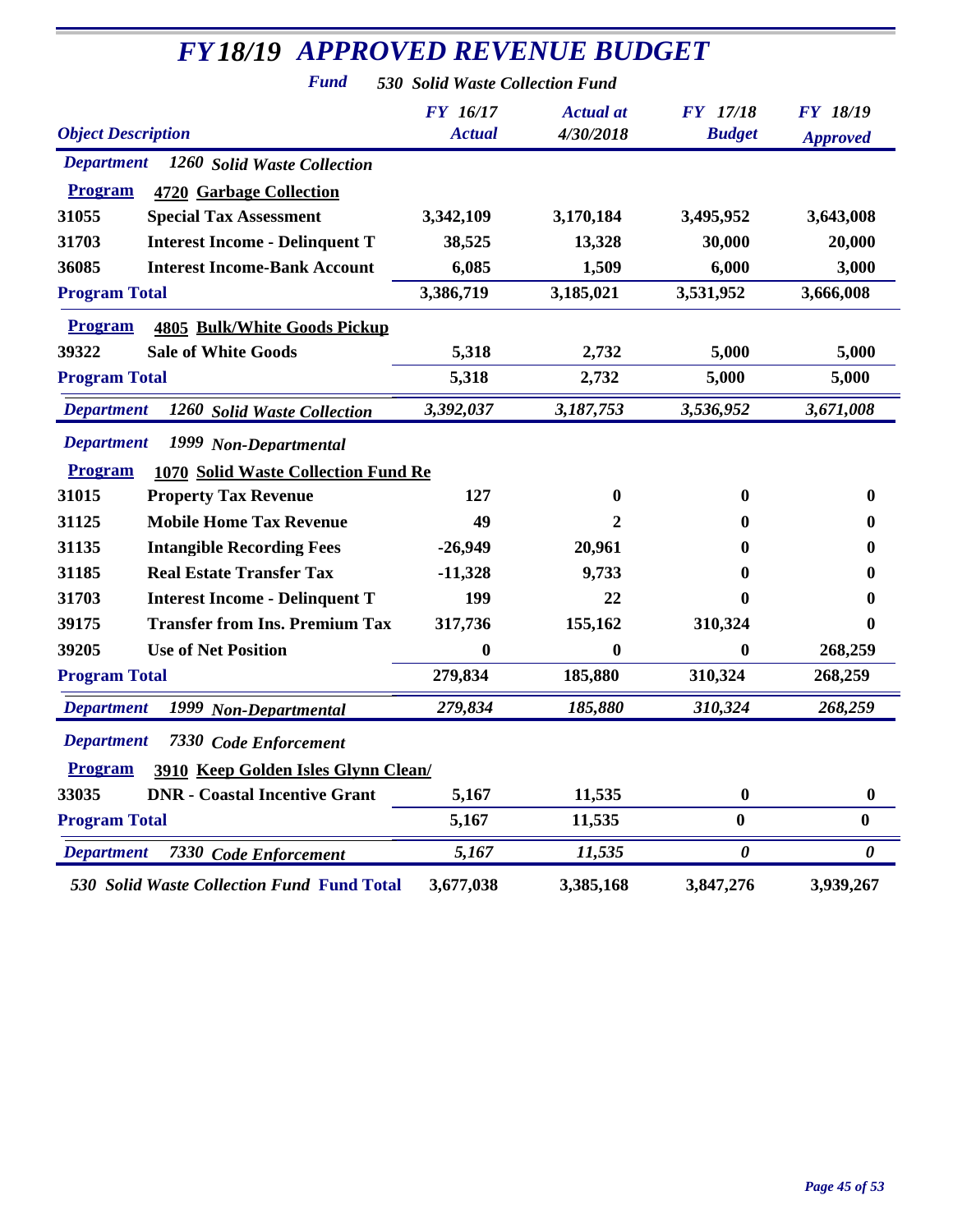| <b>FY18/19 APPROVED REVENUE BUDGET</b>                                                              |                                  |                        |                                  |                                    |  |  |
|-----------------------------------------------------------------------------------------------------|----------------------------------|------------------------|----------------------------------|------------------------------------|--|--|
| 535 Solid Waste Disposal & Recycl.<br>Fund                                                          |                                  |                        |                                  |                                    |  |  |
| <b>Object Description</b>                                                                           | <b>FY</b> 16/17<br><b>Actual</b> | Actual at<br>4/30/2018 | <b>FY</b> 17/18<br><b>Budget</b> | <b>FY</b> 18/19<br><b>Approved</b> |  |  |
| 1999 Non-Departmental<br><b>Department</b><br><b>Program</b><br>1075 Solid Waste Disp & Rec. Revenu |                                  |                        |                                  |                                    |  |  |
| 36085<br><b>Interest Income-Bank Account</b>                                                        | 1,737                            | 454                    | 1,918                            | 650                                |  |  |
| 39182<br><b>Transfer from Sanitation Coll</b>                                                       | 0                                | $\bf{0}$               | 40,845                           | 42,204                             |  |  |
| <b>Program Total</b>                                                                                | 1,737                            | 454                    | 42,763                           | 42,854                             |  |  |
| 1999 Non-Departmental<br><b>Department</b>                                                          | 1,737                            | 454                    | 42,763                           | 42,854                             |  |  |
| 535 Solid Waste Disposal & Recy Fund Total                                                          | 1,737                            | 454                    | 42,763                           | 42,854                             |  |  |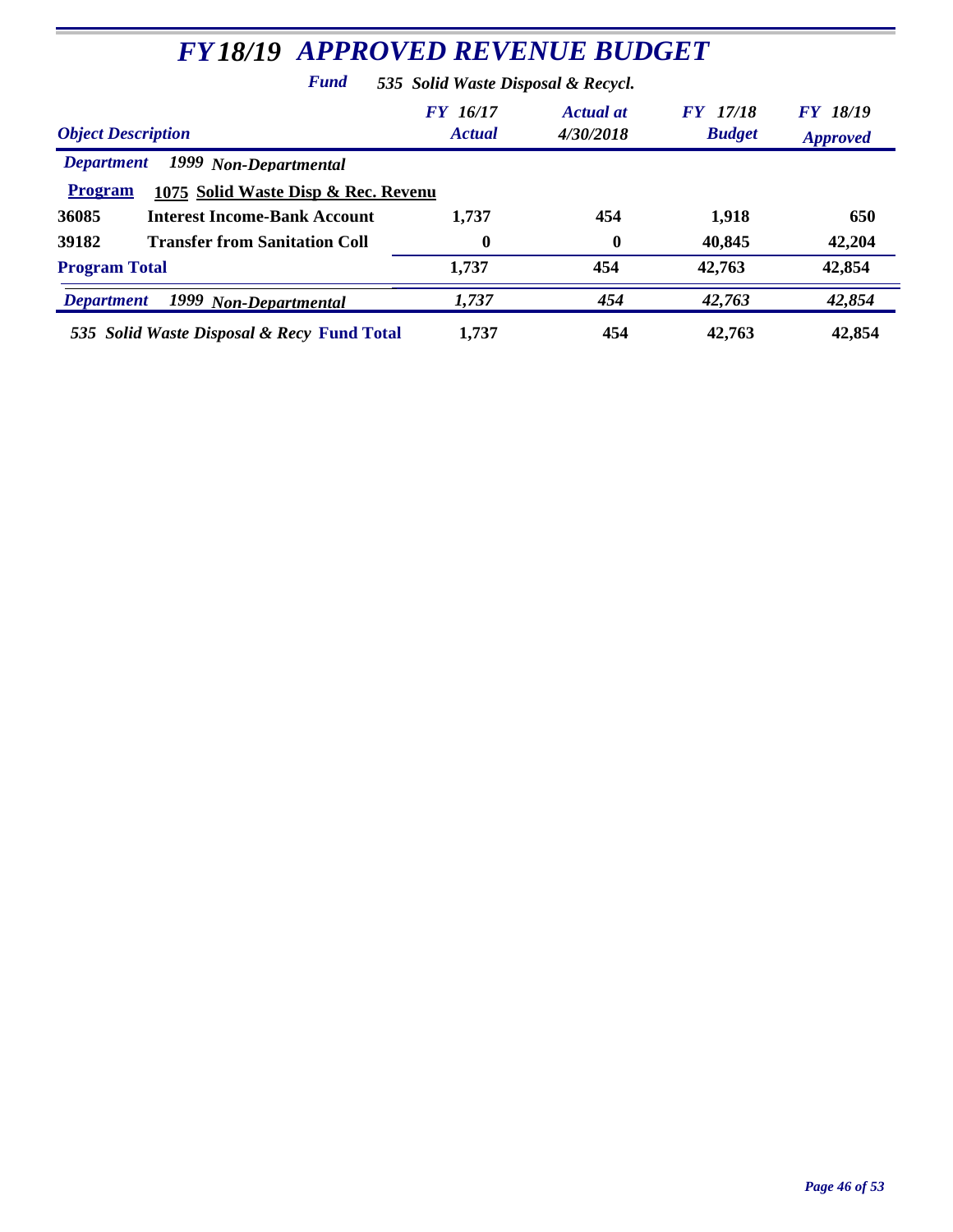## *FY18/19 APPROVED REVENUE BUDGET*

*Fund 610 Administrative Services*

| <b>Object Description</b>                            | <b>FY</b> 16/17<br><b>Actual</b> | <b>Actual</b> at<br>4/30/2018 | <b>FY</b> 17/18<br><b>Budget</b> | <b>FY 18/19</b><br><b>Approved</b> |
|------------------------------------------------------|----------------------------------|-------------------------------|----------------------------------|------------------------------------|
| <b>Department</b><br>1210 County Manager             |                                  |                               |                                  |                                    |
| 1122 County Manager<br><b>Program</b>                |                                  |                               |                                  |                                    |
| 34102<br><b>Accommodation Excise Tax Rev</b>         | 14,003                           | 9,353                         | 14,029                           | 21,528                             |
| 34109<br><b>Bwk Judicial Circuit Fund Rev</b>        | 735                              | 491                           | 737                              | 1,130                              |
| 34120<br><b>Emergency 911 Revenue</b>                | 13,051                           | 8,717                         | 13,076                           | 20,065                             |
| 34124<br><b>Fire Protection Revenue</b>              | 31,590                           | 21,100                        | 31,650                           | 48,567                             |
| 34126<br><b>General Fund Revenue</b>                 | 239,955                          | 160,759                       | 241,141                          | 370,036                            |
| <b>Sanitation Collection Revenue</b><br>34156        | 918                              | 613                           | 920                              | 1,412                              |
| 34160<br><b>Sea Island Police Revenue</b>            | 2,204                            | 1,472                         | 2,208                            | 3,388                              |
| <b>Program Total</b>                                 | 302,456                          | 202,505                       | 303,761                          | 466,126                            |
| <b>Department</b><br>1210 County Manager             | 302,456                          | 202,505                       | 303,761                          | 466,126                            |
| <b>Department</b><br>1610 Finance Director           |                                  |                               |                                  |                                    |
| 1603 Audit/Annual Financial Report<br><b>Program</b> |                                  |                               |                                  |                                    |
| 34102<br><b>Accommodation Excise Tax Rev</b>         | 10,284                           | 10,707                        | 10,707                           | 8,897                              |
| 34103<br><b>Alternate Dispute Res Fund Rev</b>       | 438                              | 457                           | 457                              | 380                                |
| <b>Bwk Judicial Circuit Fund Rev</b><br>34109        | 200                              | 208                           | 208                              | 173                                |
| 34110<br><b>County Insurance Fund Rev</b>            | 549                              | 549                           | 549                              | 549                                |
| 34116<br><b>Drug Abuse/Trtmt Fund Revenue</b>        | 27                               | 28                            | 28                               | 24                                 |
| <b>Drug Ct. Program Fund Revenue</b><br>34118        | 905                              | $\bf{0}$                      | $\bf{0}$                         | $\bf{0}$                           |
| 34122<br><b>Employee Benefit Fund Rev</b>            | 549                              | 549                           | 549                              | 549                                |
| 34124<br><b>Fire Protection Revenue</b>              | 1,820                            | 1,895                         | 1,895                            | 1,575                              |
| 34126<br><b>General Fund Revenue</b>                 | 48,555                           | 50,545                        | 50,545                           | 41,996                             |
| <b>Insurance Prem Tax Fund Rev</b><br>34128          | 81                               | 84                            | 84                               | 70                                 |
| 34130<br><b>Jail Fund Revenue</b>                    | 157                              | 163                           | 163                              | 136                                |
| 34140<br><b>Pension Trust Fund Rev</b>               | 73                               | 78                            | 78                               | 65                                 |
| <b>Revolving Loan Fund Rev</b><br>34144              | 60                               | 63                            | 63                               | 52                                 |
| <b>Sanitation Collection Revenue</b><br>34156        | 543                              | 565                           | 565                              | 470                                |
| <b>Sea Island Police Revenue</b><br>34160            | 221                              | 230                           | 230                              | 191                                |
| 34164<br><b>Solid Waste Disposal Revenue</b>         | 51                               | 53                            | 53                               | 44                                 |
| <b>Program Total</b>                                 | 64,513                           | 66,174                        | 66,174                           | 55,171                             |
| <b>Program</b><br><b>1606 Finance Administration</b> |                                  |                               |                                  |                                    |
| 34033<br><b>Filing Fee Revenue</b>                   | 186                              | 24                            | 24                               | $\mathbf 0$                        |
| 34085<br><b>Copy Fees</b>                            | $\boldsymbol{0}$                 | 1                             | $\boldsymbol{0}$                 | $\boldsymbol{0}$                   |
| <b>Program Total</b>                                 | 186                              | 25                            | 24                               | $\boldsymbol{0}$                   |
| <b>Department</b><br>1610 Finance Director           | 64,699                           | 66,199                        | 66,198                           | 55,171                             |
| <b>Department</b><br>1620 Accounting                 |                                  |                               |                                  |                                    |
| <b>Program</b><br>1617 Accounting                    |                                  |                               |                                  |                                    |
| 33855<br><b>Airport Revenue</b>                      | 3,132                            | 2,048                         | 3,132                            | 3,132                              |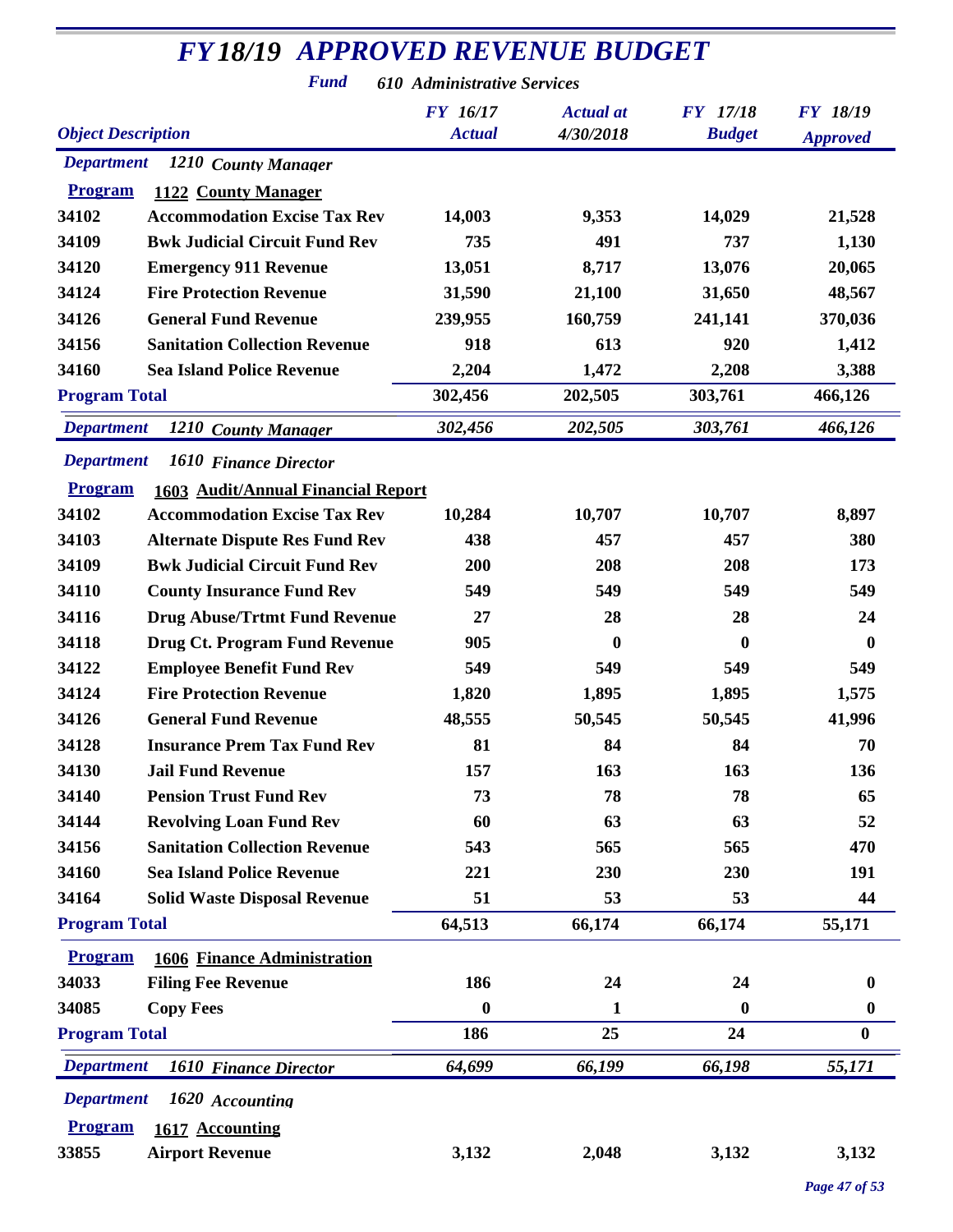#### *Object Description Actual Actual Approved Approved FY18/19 APPROVED REVENUE BUDGET Actual at* **FY** 17/18 *Fund 610 Administrative Services 16/17 4/30/2018 17/18 18/19* **Accommodation Excise Tax Rev 123,058 96,085 144,128 164,354 Alternate Dispute Res Fund Rev 5,244 4,095 6,142 7,004 Bwk Judicial Circuit Fund Rev 2,390 1,866 2,799 3,192 County Insurance Fund Rev 2,206 1,471 2,206 2,206 District Attorney Fund Revenue 4,237 2,825 4,236 4,236 Drug Abuse/Trtmt Fund Revenue 321 251 376 429 Drug Ct. Program Fund Revenue 10,827 0 0 0 Emergency 911 Revenue 14,430 11,267 16,901 19,273 Employee Benefit Fund Rev 12,702 8,468 12,702 12,702 Fire Protection Revenue 21,779 17,005 25,508 29,088 General Fund Revenue 609,933 454,575 681,269 777,555 Insurance Prem Tax Fund Rev 963 752 1,128 1,286 Jail Commissary Revenue 5,101 3,983 5,975 6,813 Jail Fund Revenue 1,873 1,463 2,194 2,501 Pension Trust Fund Rev 864 576 864 864 Sanitation Collection Revenue 6,493 5,069 7,604 8,672 Sea Island Police Revenue 2,640 2,061 3,092 3,526 Solid Waste Disposal Revenue 606 473 710 810 Administration Fee 7,570 1,957 6,000 6,000 Open Records Revenue 40 16 0 0 Program Total 836,409 616,306 926,966 1,053,643** *Department 1620 Accounting 836,409 616,306 926,966 1,053,643 Department 1810 Human Resources Operations* **Program 1825 Human Resources Airport Revenue 11,729 8,006 12,009 13,851 Accommodation Excise Tax Rev 26,299 17,953 26,929 31,058 Bwk Judicial Circuit Fund Rev 1,380 943 1,415 1,631**

| 34109                | <b>Bwk Judicial Circuit Fund Rev</b>  | 1,380   | 943      | 1,415      | 1,631      |
|----------------------|---------------------------------------|---------|----------|------------|------------|
| 34114                | <b>District Attorney Fund Revenue</b> | 13,798  | 9,052    | 14,128     | 16,295     |
| 34118                | Drug Ct. Program Fund Revenue         | 6,899   | $\bf{0}$ | 0          | $\bf{0}$   |
| 34120                | <b>Emergency 911 Revenue</b>          | 24,513  | 16,733   | 25,099     | 28,948     |
| 34124                | <b>Fire Protection Revenue</b>        | 59,333  | 40,501   | 60,752     | 70,068     |
| 34126                | <b>General Fund Revenue</b>           | 450,679 | 308,580  | 462,870    | 533,851    |
| 34156                | <b>Sanitation Collection Revenue</b>  | 1,725   | 1,177    | 1,766      | 2,037      |
| 34160                | <b>Sea Island Police Revenue</b>      | 4,139   | 2,825    | 4,238      | 4,888      |
| 38470                | <b>Open Records Revenue</b>           | 341     | 228      | <b>200</b> | <b>200</b> |
| <b>Program Total</b> |                                       | 600,835 | 405,998  | 609,406    | 702,827    |
| <b>Department</b>    | 1810 Human Resources Oper             | 600,835 | 405,998  | 609,406    | 702,827    |

*Department 1900 Information Technology*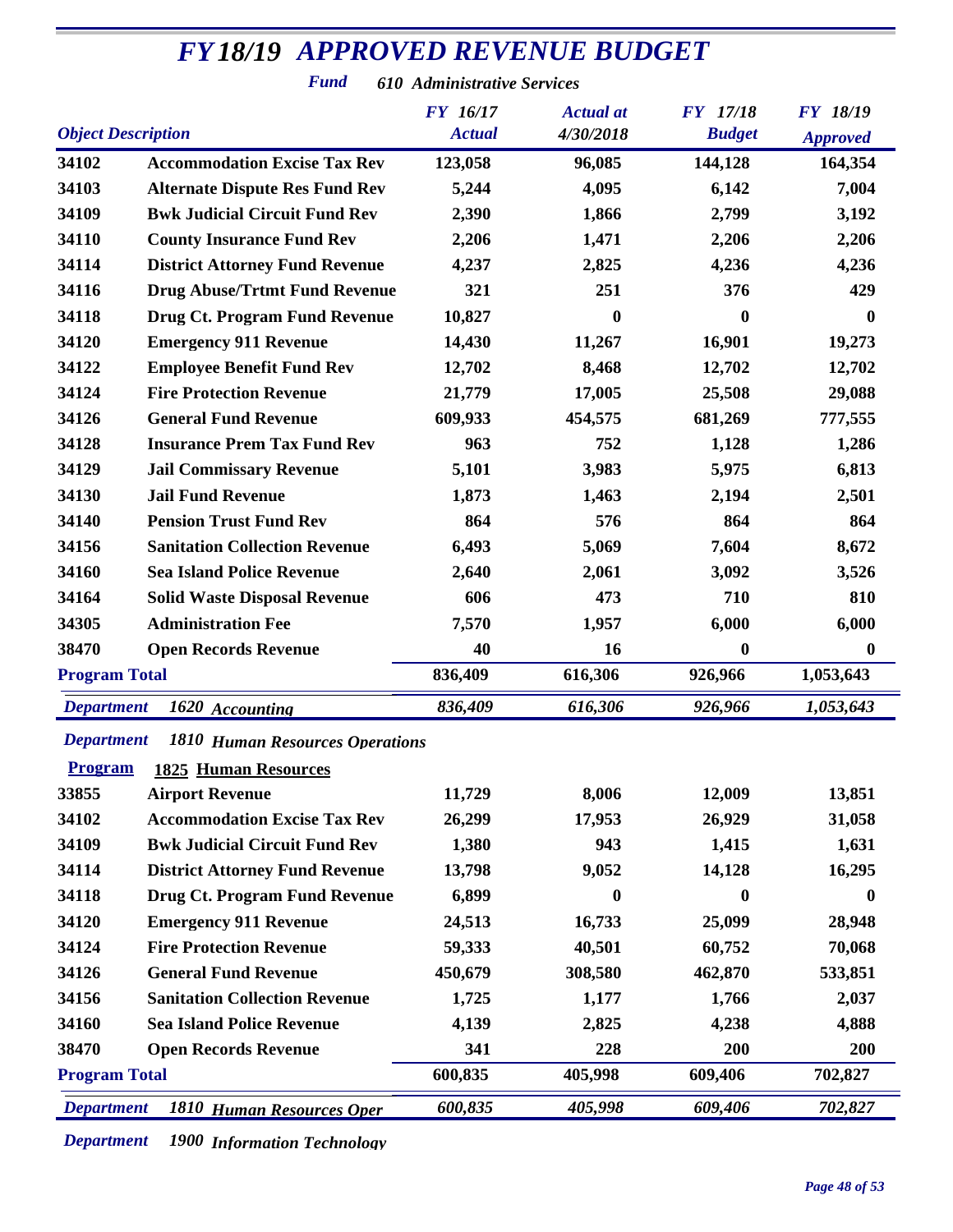| <b>Object Description</b> |                                                  | <b>FY</b> 16/17<br><b>Actual</b> | <b>Actual at</b><br>4/30/2018 | <b>FY</b> 17/18<br><b>Budget</b> | <b>FY 18/19</b><br><b>Approved</b> |
|---------------------------|--------------------------------------------------|----------------------------------|-------------------------------|----------------------------------|------------------------------------|
| <b>Program</b>            | 1921 Info. Technology Admin.                     |                                  |                               |                                  |                                    |
| 33002                     | <b>ACCG Grant</b>                                | 2,173                            | 0                             | $\mathbf{0}$                     | $\bf{0}$                           |
| 33942                     | <b>Reimbursement fr Othr Agencies</b>            | 471                              | 0                             | 0                                | $\mathbf{0}$                       |
| 33942.CO<br>BB            | <b>Reimbursement fr Othr Agencies</b>            | 8,323                            | 0                             | $\bf{0}$                         | $\bf{0}$                           |
| 34102                     | <b>Accommodation Excise Tax Rev</b>              | 24,745                           | 17,535                        | 26,303                           | 35,472                             |
| 34120                     | <b>Emergency 911 Revenue</b>                     | 55,676                           | 39,455                        | 59,183                           | 79,811                             |
| 34124                     | <b>Fire Protection Revenue</b>                   | 179,400                          | 127,133                       | 190,699                          | 257,169                            |
| 34126                     | <b>General Fund Revenue</b>                      | 2,618,899                        | 1,374,350                     | 2,061,525                        | 2,780,081                          |
| 38470                     | <b>Open Records Revenue</b>                      | 12                               | 68                            | $\mathbf{0}$                     | $\mathbf{0}$                       |
| <b>Program Total</b>      |                                                  | 2,889,699                        | 1,558,541                     | 2,337,710                        | 3,152,533                          |
| <b>Department</b>         | <b>1900 Information Technology</b>               | 2,889,699                        | 1,558,541                     | 2,337,710                        | 3,152,533                          |
|                           | <b>Fund Total</b><br>610 Administrative Services | 4,694,098                        | 2,849,549                     | 4,244,041                        | 5,430,300                          |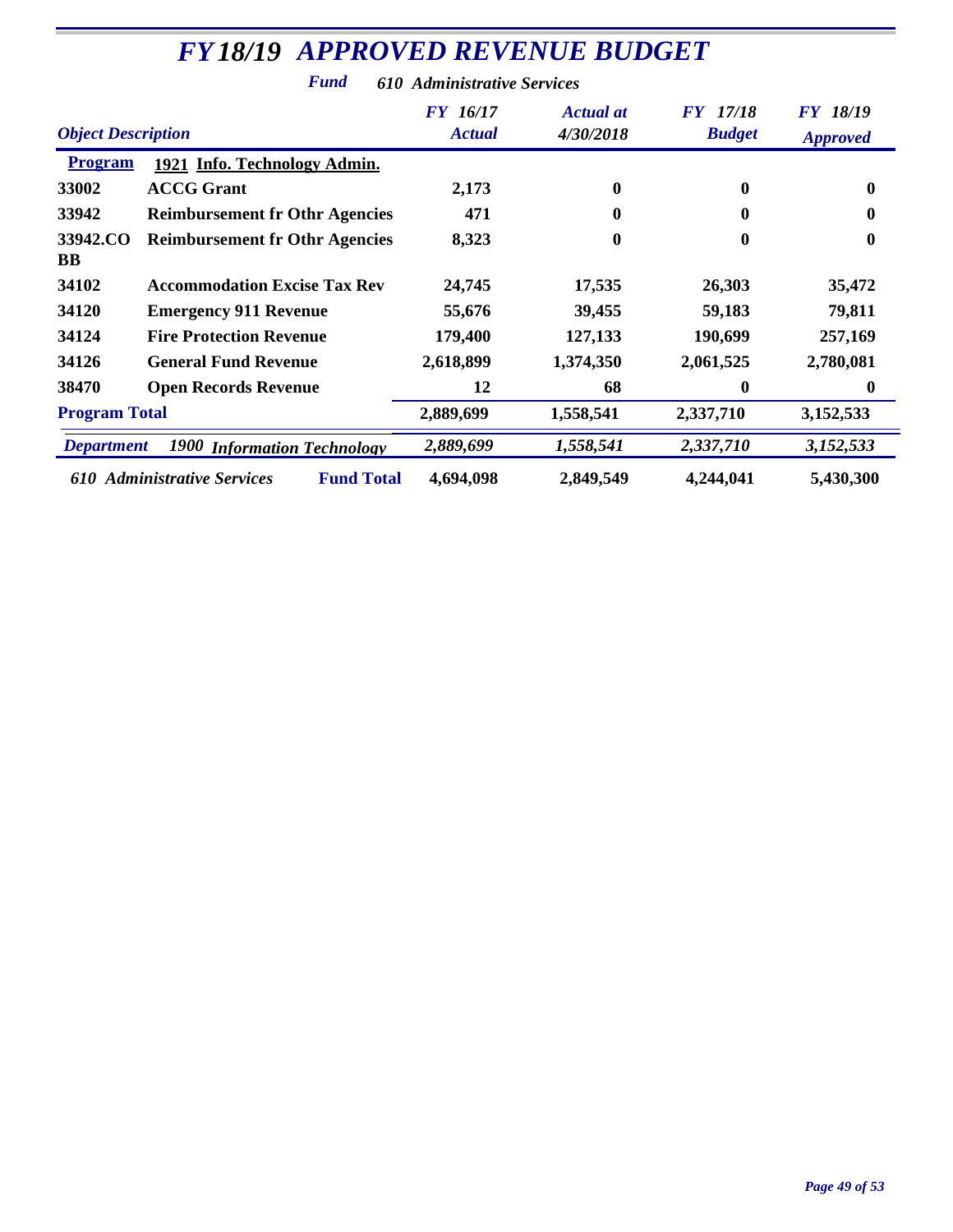| <b>FY18/19 APPROVED REVENUE BUDGET</b><br><b>Fund</b><br><b>615 County Insurance Fund</b> |           |              |          |                  |  |  |
|-------------------------------------------------------------------------------------------|-----------|--------------|----------|------------------|--|--|
|                                                                                           |           |              |          |                  |  |  |
| <b>Department</b><br>1822 Insurance                                                       |           |              |          |                  |  |  |
| <b>Program</b><br><b>1872 Insurance Claims</b>                                            |           |              |          |                  |  |  |
| <b>Settlements</b><br>38321                                                               | $\bf{0}$  | 250,000      | $\bf{0}$ | $\boldsymbol{0}$ |  |  |
| <b>Program Total</b>                                                                      | $\bf{0}$  | 250,000      | $\bf{0}$ | $\bf{0}$         |  |  |
| Program<br><b>1876 Insurance Premiums</b>                                                 |           |              |          |                  |  |  |
| 33942<br><b>Reimbursement fr Othr Agencies</b>                                            | 862       | $\mathbf{0}$ | 823      | 823              |  |  |
| 34102<br><b>Accommodation Excise Tax Rev</b>                                              | 44,637    | 19,690       | 29,785   | 30,664           |  |  |
| 34103<br><b>Alternate Dispute Res Fund Rev</b>                                            | 850       | 455          | 682      | 668              |  |  |
| 34104<br><b>Administrative Servs Fund Reve</b>                                            | 37,451    | 21,911       | 32,867   | 33,014           |  |  |
| 34118<br><b>Drug Ct. Program Fund Revenue</b>                                             | 11,644    | 6,221        | 9,332    | 8,225            |  |  |
| 34120<br><b>Emergency 911 Revenue</b>                                                     | 47,183    | 25,977       | 38,966   | 38,711           |  |  |
| 34124<br><b>Fire Protection Revenue</b>                                                   | 115,466   | 64,463       | 96,695   | 95,015           |  |  |
| 34126<br><b>General Fund Revenue</b>                                                      | 932,633   | 515,984      | 773,959  | 785,922          |  |  |
| <b>Sanitation Collection Revenue</b><br>34156                                             | 2,911     | 2,178        | 3,267    | 3,199            |  |  |
| 34160<br><b>Sea Island Police Revenue</b>                                                 | 6,986     | 3,733        | 5,599    | 5,484            |  |  |
| <b>Program Total</b>                                                                      | 1,200,623 | 660,612      | 991,975  | 1,001,725        |  |  |
| 1822 Insurance<br><b>Department</b>                                                       | 1,200,623 | 910,612      | 991,975  | 1,001,725        |  |  |
| <b>Fund Total</b><br><b>615 County Insurance Fund</b>                                     | 1,200,623 | 910,612      | 991,975  | 1,001,725        |  |  |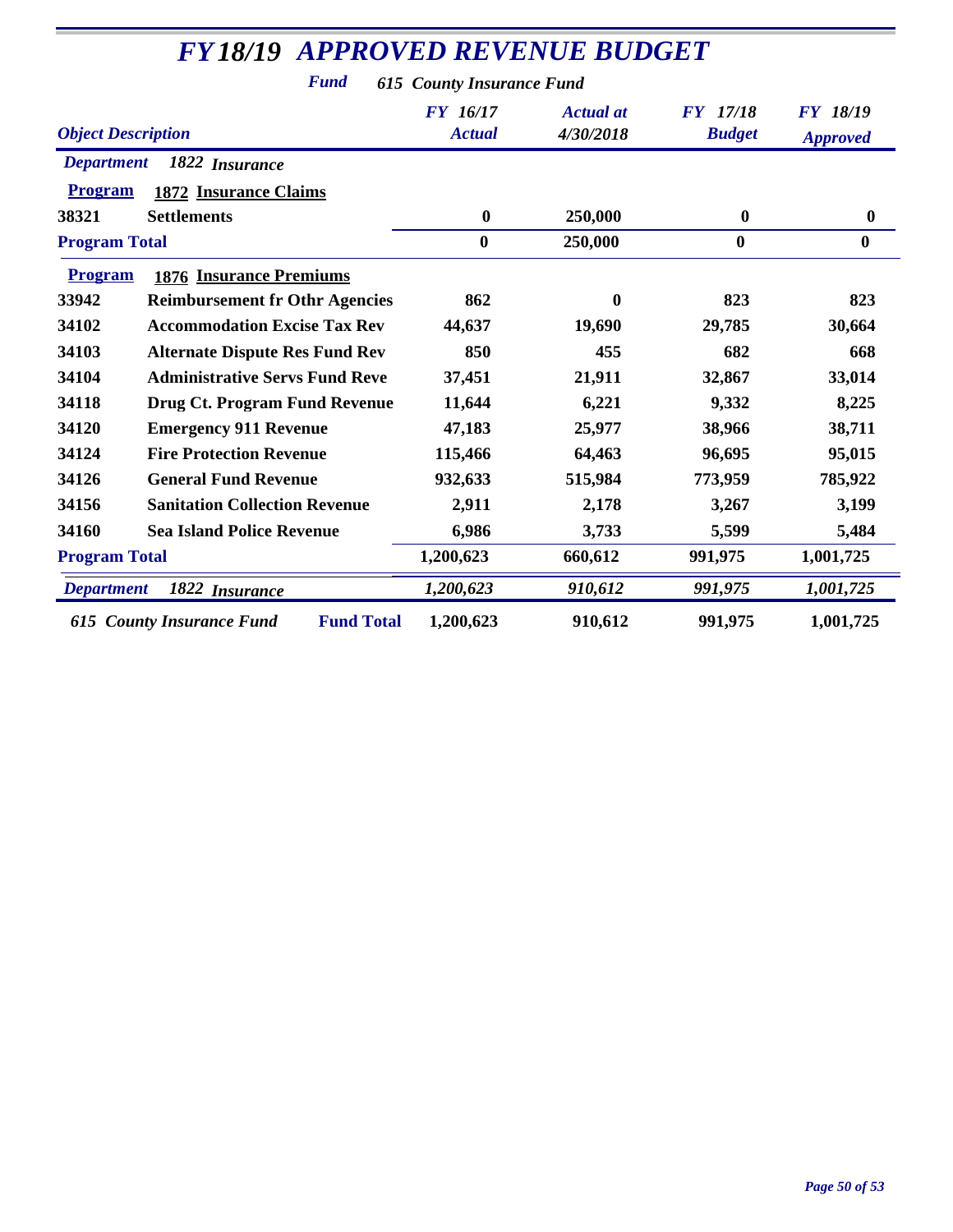#### *FY18/19 APPROVED REVENUE BUDGET*

*Fund 630 Employee Benefit Fund*

| <b>Object Description</b> |                                             | FY 16/17<br><b>Actual</b> | <b>Actual</b> at<br>4/30/2018 | FY 17/18<br><b>Budget</b> | <b>FY 18/19</b>  |
|---------------------------|---------------------------------------------|---------------------------|-------------------------------|---------------------------|------------------|
|                           |                                             |                           |                               |                           |                  |
|                           |                                             |                           |                               |                           | <b>Approved</b>  |
| <b>Department</b>         | 1821 Employee Benefits                      |                           |                               |                           |                  |
| <b>Program</b>            | 1850 Health Ins                             |                           |                               |                           |                  |
| 33855                     | <b>Airport Revenue</b>                      | 159,123                   | 123,345                       | 185,017                   | 194,045          |
| 34102                     | <b>Accommodation Excise Tax Rev</b>         | 196,564                   | 130,606                       | 195,904                   | 205,462          |
| 34104                     | <b>Administrative Servs Fund Reve</b>       | 290,166                   | 239,439                       | 359,153                   | 388,091          |
| 34109                     | <b>Bwk Judicial Circuit Fund Rev</b>        | 18,720                    | 14,515                        | 21,767                    | 22,829           |
| 34114                     | <b>District Attorney Fund Revenue</b>       | 93,602                    | 72,559                        | 108,834                   | 114,144          |
| 34118                     | <b>Drug Ct. Program Fund Revenue</b>        | 93,602                    | 72,559                        | 108,834                   | 114,144          |
| 34120                     | <b>Emergency 911 Revenue</b>                | 308,886                   | 250,321                       | 375,476                   | 393,796          |
| 34124                     | <b>Fire Protection Revenue</b>              | 814,337                   | 632,689                       | 949,028                   | 995,334          |
| 34126                     | <b>General Fund Revenue</b>                 | 5,742,477                 | 4,652,991                     | 6,941,383                 | 7,288,065        |
| 34156                     | <b>Sanitation Collection Revenue</b>        | 23,400                    | $\bf{0}$                      | 38,093                    | 39,952           |
| 34160                     | <b>Sea Island Police Revenue</b>            | 56,161                    | 43,537                        | 65,301                    | 68,487           |
| 34205                     | <b>COBRA Revenue</b>                        | 4,751                     | 3,196                         | 8,978                     | 5,479            |
| 34215                     | <b>Employee Ins Contri Revenue</b>          | 1,381,637                 | 891,858                       | 1,379,984                 | 1,297,248        |
|                           | 34215.TOB Employee Ins Contri Revenue       | 23,594                    | 16,963                        | 24,634                    | 24,673           |
| $\mathbf C$               | 34215.WN Employee Ins Contri Revenue        | 43,568                    | 38,197                        | 30,768                    | 57,295           |
| 34222                     | <b>Retiree Health Ins</b>                   | 59,040                    | 55,429                        | 54,729                    | 83,143           |
| <b>Program Total</b>      |                                             | 9,309,628                 | 7,238,204                     | 10,847,883                | 11,292,187       |
| <b>Program</b>            | <b>1859 Wellness Grant</b>                  |                           |                               |                           |                  |
| 33002                     | <b>ACCG Grant</b>                           | 6,383                     | 3,060                         | 6,000                     | $\boldsymbol{0}$ |
| 33003                     | <b>BCBS Wellness Grant</b>                  | 4,213                     | $\boldsymbol{0}$              | $\boldsymbol{0}$          | $\boldsymbol{0}$ |
| <b>Program Total</b>      |                                             | 10,596                    | 3,060                         | 6,000                     | $\bf{0}$         |
|                           | <b>Department</b> 1821 Employee Benefits    | 9,320,224                 | 7,241,264                     | 10,853,883                | 11,292,187       |
| <b>Department</b>         | 1823 Worker's Compensation                  |                           |                               |                           |                  |
| <b>Program</b>            | <b>1877 Workers' Compensation Insurance</b> |                           |                               |                           |                  |
| 33855                     | <b>Airport Revenue</b>                      | 11,838                    | 10,334                        | 15,501                    | 16,201           |
| 34102                     | <b>Accommodation Excise Tax Rev</b>         | 37,780                    | 25,467                        | 38,200                    | 39,923           |
| 34103                     | <b>Alternate Dispute Res Fund Rev</b>       | 63                        | 61                            | 91                        | 96               |
| 34104                     | <b>Administrative Servs Fund Reve</b>       | 8,798                     | 6,961                         | 10,442                    | 10,911           |
| 34112                     | <b>Crime's Victim Assistance Reve</b>       | 296                       | 351                           | 526                       | 550              |
| 34114                     | <b>District Attorney Fund Revenue</b>       | 3,268                     | 2,495                         | 3,742                     | 3,911            |
| 34118                     | <b>Drug Ct. Program Fund Revenue</b>        | 711                       | 1,700                         | 2,550                     | 2,665            |
| 34120                     | <b>Emergency 911 Revenue</b>                | 14,182                    | 7,125                         | 10,687                    | 11,169           |
| 34124                     | <b>Fire Protection Revenue</b>              | 106,267                   | 122,657                       | 183,986                   | 192,288          |
| 34126                     | <b>General Fund Revenue</b>                 | 773,227                   | 605,839                       | 908,708                   | 947,502          |
| 34156                     | <b>Sanitation Collection Revenue</b>        | 1,803                     | 1,389                         | 2,083                     | 2,177            |
| 34160                     | <b>Sea Island Police Revenue</b>            | 8,506                     | 7,711                         | 11,566                    | 12,088           |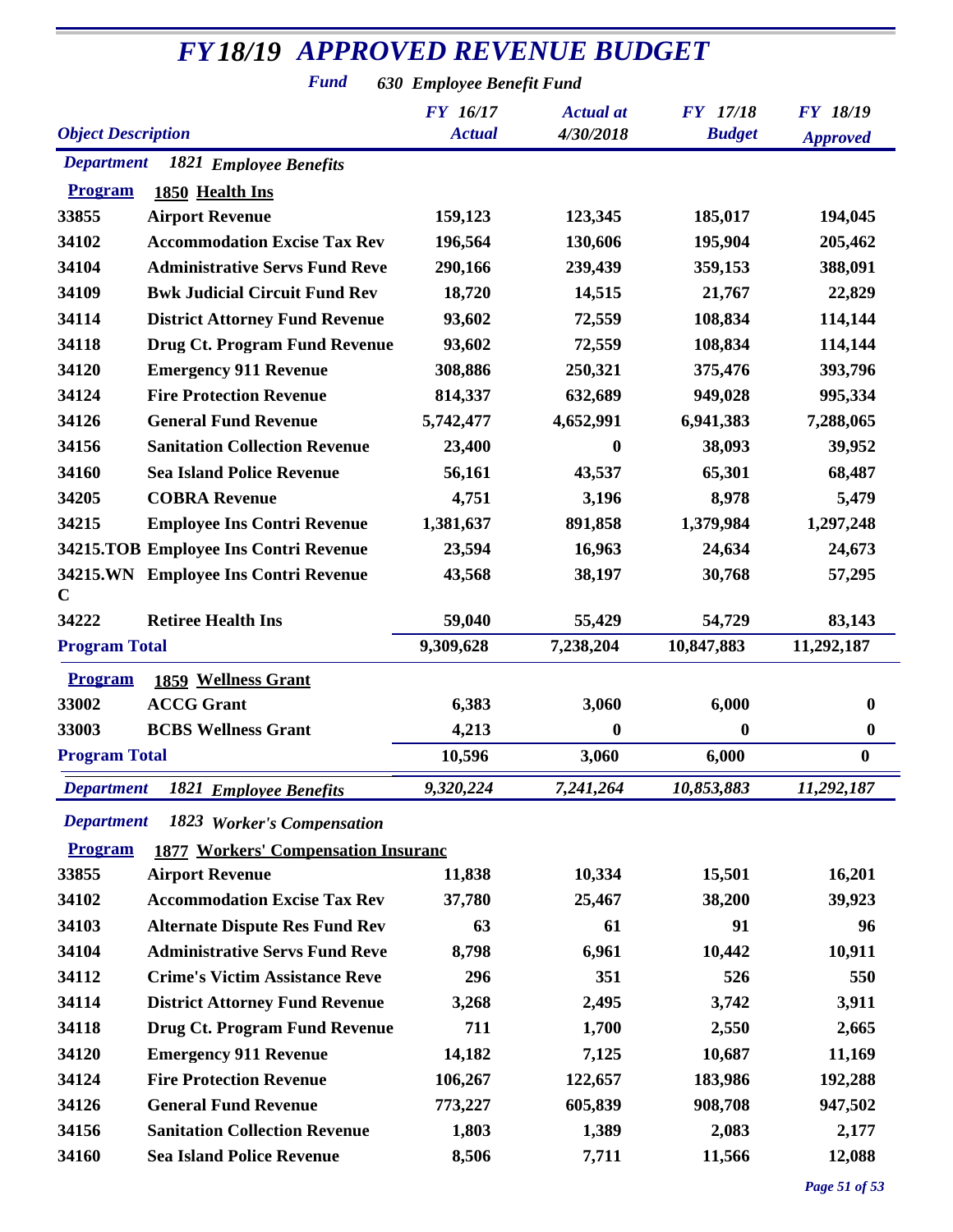| <b>FY18/19 APPROVED REVENUE BUDGET</b>          |                           |                               |                                  |                                    |  |  |  |
|-------------------------------------------------|---------------------------|-------------------------------|----------------------------------|------------------------------------|--|--|--|
| Fund                                            | 630 Employee Benefit Fund |                               |                                  |                                    |  |  |  |
| <b>Object Description</b>                       | FY 16/17<br><b>Actual</b> | <b>Actual at</b><br>4/30/2018 | <b>FY</b> 17/18<br><b>Budget</b> | <b>FY 18/19</b><br><b>Approved</b> |  |  |  |
| <b>Program Total</b>                            | 966,739                   | 792,090                       | 1,188,082                        | 1,239,481                          |  |  |  |
| 1823 Worker's Compensation<br><b>Department</b> | 966,739                   | 792,090                       | 1,188,082                        | 1,239,481                          |  |  |  |
| 630 Employee Benefit Fund<br><b>Fund Total</b>  | 10,286,963                | 8,033,354                     | 12,041,965                       | 12,531,668                         |  |  |  |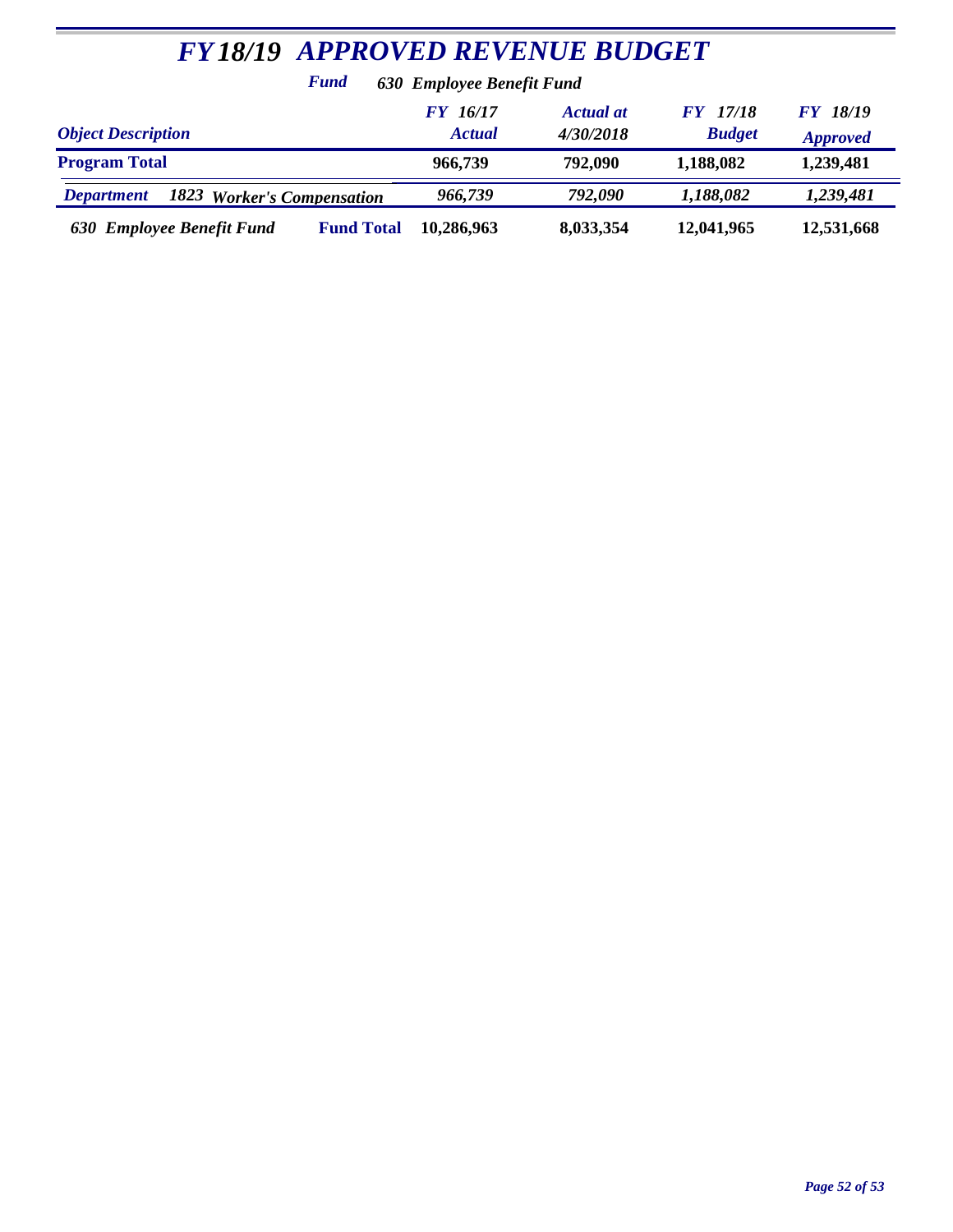| <b>FY18/19 APPROVED REVENUE BUDGET</b>                 |                                  |                               |                                  |                                    |  |  |
|--------------------------------------------------------|----------------------------------|-------------------------------|----------------------------------|------------------------------------|--|--|
| Fund<br><b>730 Pension Trust Fund</b>                  |                                  |                               |                                  |                                    |  |  |
| <b>Object Description</b>                              | <b>FY</b> 16/17<br><b>Actual</b> | <b>Actual</b> at<br>4/30/2018 | <b>FY</b> 17/18<br><b>Budget</b> | <b>FY 18/19</b><br><b>Approved</b> |  |  |
| <b>1850 Pension Trust Fund</b><br><b>Department</b>    |                                  |                               |                                  |                                    |  |  |
| <b>Program</b><br><b>1880 Pension Trust</b>            |                                  |                               |                                  |                                    |  |  |
| 35024<br><b>Magistrate Ct. Pension Contrib</b>         | 423                              | 346                           | 350                              | 597                                |  |  |
| 35046<br><b>State Ct. Fines Pension Contri</b>         | 12,926                           | 9,962                         | 12,500                           | 17,176                             |  |  |
| 36020<br><b>Interest Income - Investments</b>          | 2,558,079                        | 614,981                       | 1,656,744                        | 2,206,966                          |  |  |
| 36085<br><b>Interest Income-Bank Account</b>           | 15,682                           | 8,832                         | $\mathbf{0}$                     | 0                                  |  |  |
| 36125<br><b>Gain on Sale of Assets</b>                 | 0                                | 91,342                        |                                  |                                    |  |  |
| 36250<br><b>Net Appreciation - FMV</b>                 | 6,880,107                        | 1,340,999                     | $\mathbf{0}$                     | $\bf{0}$                           |  |  |
| 38310<br><b>Employer Contribution</b>                  | 3,554,208                        | 2,541,583                     | 3,520,348                        | 3,591,200                          |  |  |
| <b>Program Total</b>                                   | 13,021,425                       | 4,608,045                     | 5,189,942                        | 5,815,939                          |  |  |
| <b>Department</b><br>1850<br><b>Pension Trust Fund</b> | 13,021,425                       | 4,608,045                     | 5,189,942                        | 5,815,939                          |  |  |
| <b>Fund Total</b><br><b>730 Pension Trust Fund</b>     | 13,021,425                       | 4,608,045                     | 5,189,942                        | 5,815,939                          |  |  |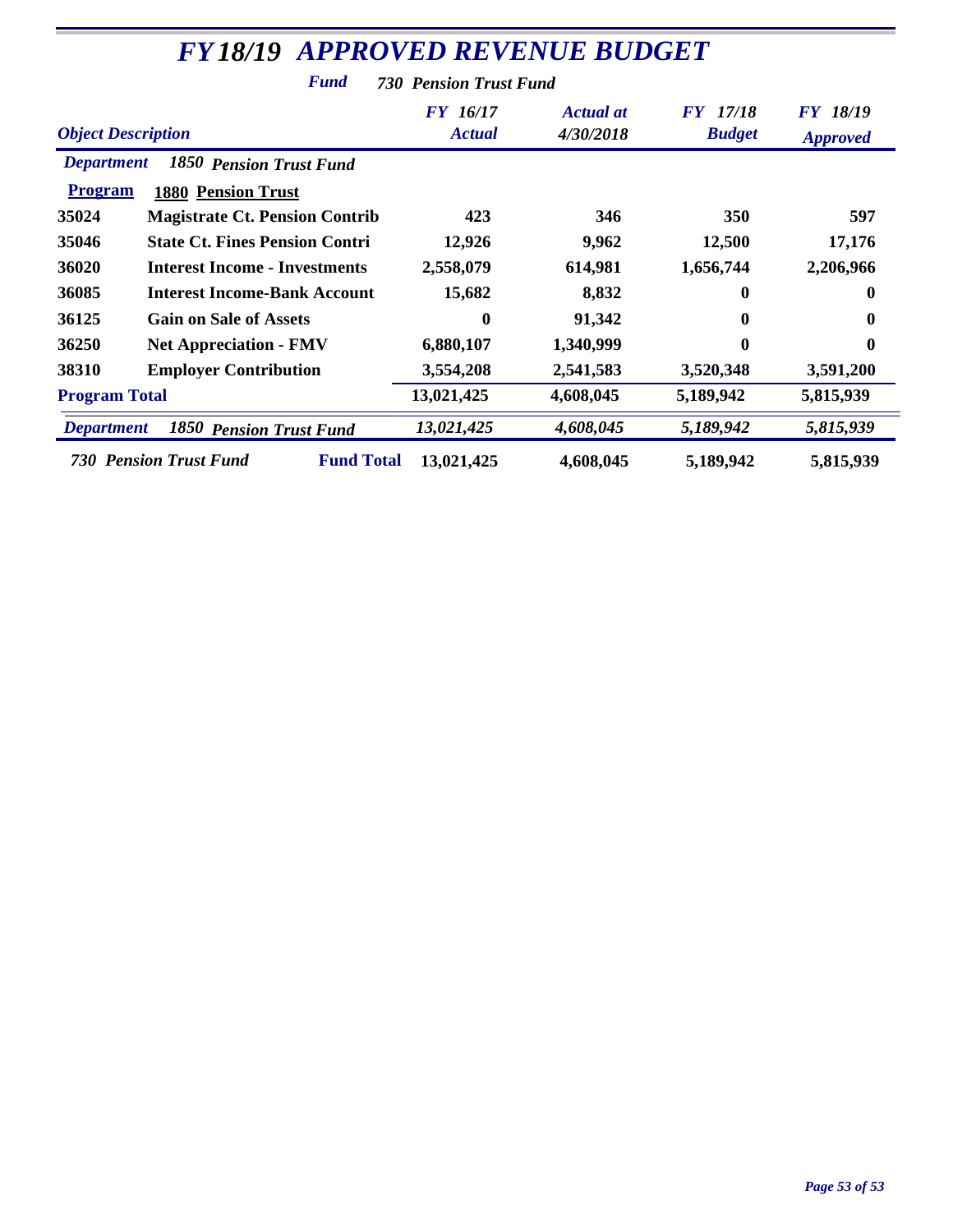| <b>Fund</b>                                      | <b>FY18/19 APPROVED EXPENDITURE BUDGET</b><br>100 General Fund |                               |                                  |                                    |
|--------------------------------------------------|----------------------------------------------------------------|-------------------------------|----------------------------------|------------------------------------|
| <b>Object Description</b>                        | <b>FY</b> 16/17<br><b>Actual</b>                               | <b>Actual</b> at<br>4/30/2018 | <b>FY</b> 17/18<br><b>Budget</b> | <b>FY 18/19</b><br><b>Approved</b> |
| 1100 Airport Commission<br><b>Department</b>     |                                                                |                               |                                  |                                    |
| <b>1001 Airport Commission</b><br><b>Program</b> |                                                                |                               |                                  |                                    |
| <b>Worker's Compensation</b><br>51259            | $\bf{0}$                                                       | 2,584                         | $\mathbf{0}$                     | $\bf{0}$                           |
| <b>Human Resources Dept. Charge</b><br>55160     | $\bf{0}$                                                       | 1,001                         | $\bf{0}$                         | $\boldsymbol{0}$                   |
| <b>Program Total</b>                             | $\bf{0}$                                                       | 3,585                         | $\boldsymbol{0}$                 | $\bf{0}$                           |
| 1100 Airport Commission<br><b>Department</b>     |                                                                |                               |                                  |                                    |
|                                                  | $\boldsymbol{\theta}$                                          | 3,585                         | $\boldsymbol{\theta}$            | $\boldsymbol{\theta}$              |
| <b>Department</b><br>1210 County Manager         |                                                                |                               |                                  |                                    |
| <b>Program</b><br>1114 Civil Air Patrol          |                                                                |                               |                                  |                                    |
| 57210<br>Appropriation                           | 11,790                                                         | 7,330                         | 12,500                           | 12,500                             |
| <b>Program Total</b>                             | 11,790                                                         | 7,330                         | 12,500                           | 12,500                             |
| <b>Program</b>                                   | 1119 Coastal Regional Commission                               |                               |                                  |                                    |
| <b>RDC</b> Dues<br>52740                         | 83,516                                                         | 83,516                        | 83,516                           | 83,516                             |
| 57210<br>Appropriation                           | 25,599                                                         | 17,937                        | 25,599                           | 36,000                             |
| <b>Program Total</b>                             | 109,115                                                        | 101,453                       | 109,115                          | 119,516                            |
| <b>Program</b><br>1125 County Manager - GF       |                                                                |                               |                                  |                                    |
| 51030<br><b>Merit</b>                            | $\boldsymbol{0}$                                               | $\mathbf{0}$                  | 397,099                          | 508,514                            |
| <b>Christmas Gift Certificates</b><br>51275      | 39,425                                                         | 41,575                        | $\bf{0}$                         | 0                                  |
| 52662<br><b>Auction Fees</b>                     | 4,318                                                          | 1,323                         | 3,000                            | 3,000                              |
| <b>Contingencies</b><br>57625                    | $\boldsymbol{0}$                                               | $\boldsymbol{0}$              | 400,000                          | 400,000                            |
| <b>Program Total</b>                             | 43,743                                                         | 42,898                        | 800,099                          | 911,514                            |
| <b>Program</b><br>1135 Internal Auditing         |                                                                |                               |                                  |                                    |
| <b>Salaries - COLA</b><br>51042                  | $\boldsymbol{0}$                                               | $\bf{0}$                      | $\bf{0}$                         | 6,141                              |
| 51075<br><b>Salaries - Regular Employees</b>     | $\boldsymbol{0}$                                               | $\bf{0}$                      | 94,258                           | 134,476                            |
| 51205<br><b>Employee Insurance</b>               | $\boldsymbol{0}$                                               | 14,511                        | 21,767                           | 22,829                             |
| 51221<br><b>FICA</b>                             | $\boldsymbol{0}$                                               | $\bf{0}$                      | 7,210                            | 9,976                              |
| 51236<br><b>Pension Contribution</b>             | $\boldsymbol{0}$                                               | $\boldsymbol{0}$              | 9,237                            | 13,179                             |
| 51274<br><b>Cellular Phone Allowance</b>         | $\bf{0}$                                                       | $\bf{0}$                      | $\bf{0}$                         | 480                                |
| 52608<br><b>Copying Costs</b>                    | $\bf{0}$                                                       | $\bf{0}$                      | $\mathbf{0}$                     | 437                                |
| 52634<br><b>Travel Expense</b>                   | $\bf{0}$                                                       | $\bf{0}$                      | $\mathbf{0}$                     | 500                                |
| 52736<br><b>Professional Organization Dues</b>   | $\boldsymbol{0}$                                               | $\bf{0}$                      | $\mathbf{0}$                     | 460                                |
| 52774<br><b>Training</b>                         | $\boldsymbol{0}$                                               | $\bf{0}$                      | 3,000                            | 7,000                              |
| 53295<br><b>Office Supplies</b>                  | $\boldsymbol{0}$                                               | $\bf{0}$                      | 2,000                            | 2,000                              |
| 53775<br><b>Small Office Machines/Furnitur</b>   | $\boldsymbol{0}$                                               | $\boldsymbol{0}$              | 5,000                            | $\boldsymbol{0}$                   |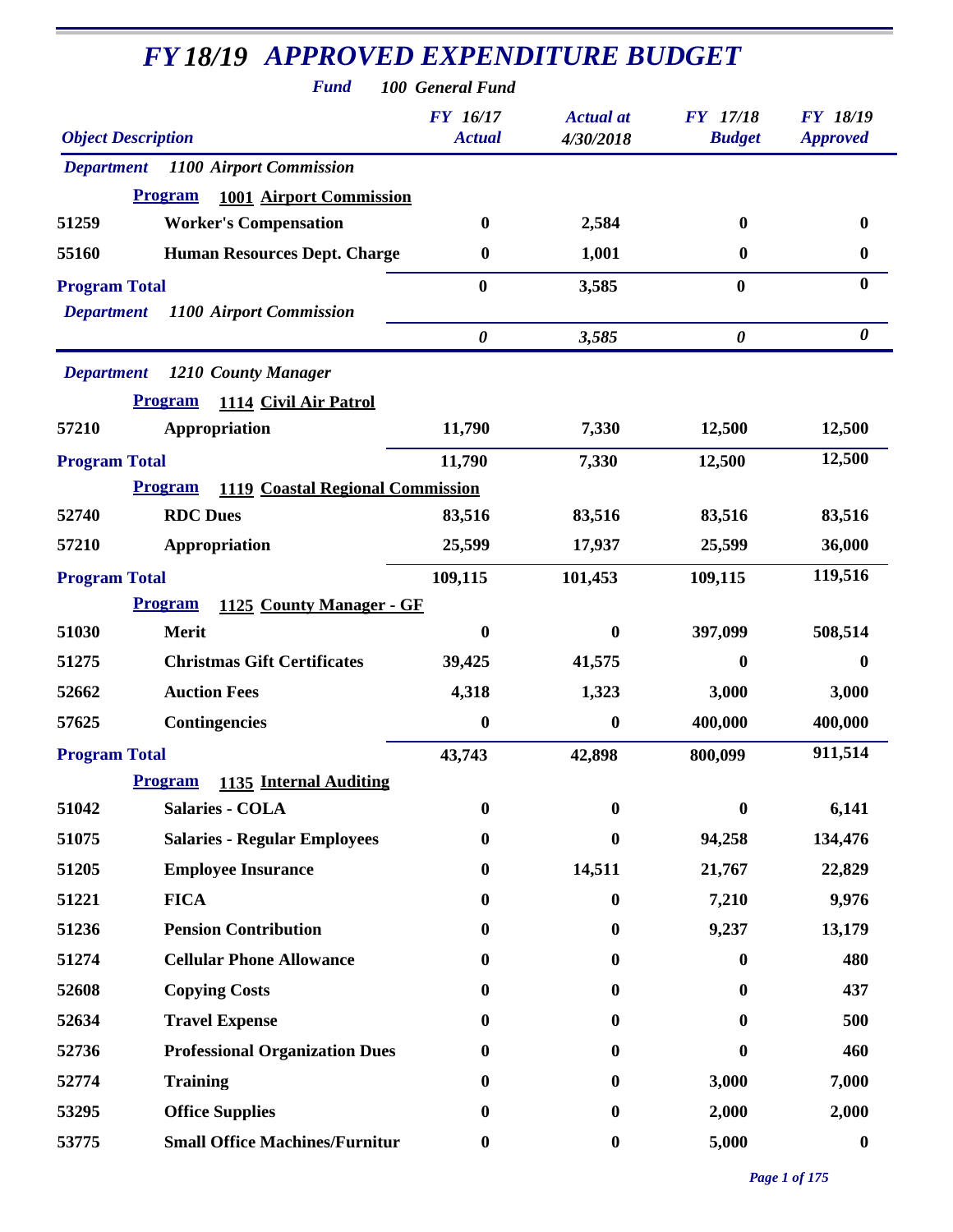|                           | <b>Fund</b>                                               | 100 General Fund                 |                               |                                  |                                    |
|---------------------------|-----------------------------------------------------------|----------------------------------|-------------------------------|----------------------------------|------------------------------------|
| <b>Object Description</b> |                                                           | <b>FY</b> 16/17<br><b>Actual</b> | <b>Actual</b> at<br>4/30/2018 | <b>FY</b> 17/18<br><b>Budget</b> | <b>FY 18/19</b><br><b>Approved</b> |
| 55524                     | <b>Liability/Property Insurance</b>                       | $\bf{0}$                         | $\bf{0}$                      | $\bf{0}$                         | 1,828                              |
| <b>Program Total</b>      |                                                           | $\bf{0}$                         | 14,511                        | 142,472                          | 199,306                            |
|                           | <b>1141 Office of Customer Services</b><br><b>Program</b> |                                  |                               |                                  |                                    |
| 51042                     | <b>Salaries - COLA</b>                                    | 0                                | 0                             | $\mathbf{0}$                     | 1,466                              |
| 51065                     | <b>Salaries - Holiday</b>                                 | 2,069                            | 1,776                         | $\mathbf{0}$                     | 0                                  |
| 51075                     | <b>Salaries - Regular Employees</b>                       | 48,426                           | 31,734                        | 57,179                           | 58,822                             |
| 51085                     | <b>Salaries - Sick</b>                                    | 2,411                            | 1,058                         | $\mathbf{0}$                     | 0                                  |
| 51100                     | <b>Salaries - Vacation</b>                                | 2,252                            | 1,939                         | $\mathbf{0}$                     | $\mathbf{0}$                       |
| 51165                     | Overtime                                                  | 133                              | 382                           | 0                                | 0                                  |
| 51165.IRMA Overtime       |                                                           | $\bf{0}$                         | 2,191                         | 0                                | 0                                  |
| 51165.MATT Overtime       |                                                           | 1,582                            | 0                             | 0                                | $\bf{0}$                           |
| 51205                     | <b>Employee Insurance</b>                                 | 18,720                           | 14,511                        | 21,767                           | 22,829                             |
| 51221                     | <b>FICA</b>                                               | 3,714                            | 2,493                         | 3,831                            | 3,960                              |
| 51221.IRMA FICA           |                                                           | 0                                | 168                           | $\mathbf{0}$                     | 0                                  |
| 51221.MATT FICA           |                                                           | 121                              | 0                             | $\mathbf{0}$                     | $\boldsymbol{0}$                   |
| 51236                     | <b>Pension Contribution</b>                               | 5,422                            | 3,615                         | 5,604                            | 5,765                              |
|                           | 51236.IRMA Pension Contribution                           | $\boldsymbol{0}$                 | 215                           | $\mathbf{0}$                     | 0                                  |
|                           | <b>51236.MATT Pension Contribution</b>                    | 155                              | $\bf{0}$                      | $\bf{0}$                         | 0                                  |
| 51259                     | <b>Worker's Compensation</b>                              | 324                              | 249                           | 373                              | 390                                |
| 52578                     | <b>Postage</b>                                            | 71                               | 83                            | 400                              | 200                                |
| 53295                     | <b>Office Supplies</b>                                    | 72                               | 150                           | 400                              | 400                                |
| 53512                     | <b>Bottled Water</b>                                      | 87                               | 33                            | <b>100</b>                       | <b>100</b>                         |
| 55130                     | <b>Facilities Management Charges</b>                      | 1,806                            | 1,188                         | 1,782                            | 1,589                              |
| 55524                     | <b>Liability/Property Insurance</b>                       | 2,329                            | 1,245                         | 1,867                            | 1,828                              |
| <b>Program Total</b>      |                                                           | 89,694                           | 63,030                        | 93,303                           | 97,349                             |
|                           | <b>1144 Public Information Office</b><br><b>Program</b>   |                                  |                               |                                  |                                    |
| 51042                     | <b>Salaries - COLA</b>                                    | $\bf{0}$                         | $\bf{0}$                      | $\mathbf{0}$                     | 2,950                              |
| 51058                     | <b>Salaries - FLSA Exempt</b>                             | 223                              | 739                           | 0                                | $\bf{0}$                           |
| 51065                     | <b>Salaries - Holiday</b>                                 | 2,272                            | 2,181                         | 0                                | $\boldsymbol{0}$                   |
| 51070                     | <b>Salaries - Other</b>                                   | $\boldsymbol{0}$                 | 739                           | $\mathbf{0}$                     | $\bf{0}$                           |
| 51075                     | <b>Salaries - Regular Employees</b>                       | 40,656                           | 44,841                        | 99,250                           | 118,913                            |
| 51085                     | <b>Salaries - Sick</b>                                    | 5,695                            | 746                           | $\boldsymbol{0}$                 | $\boldsymbol{0}$                   |
| 51100                     | <b>Salaries - Vacation</b>                                | 2,898                            | 746                           | $\boldsymbol{0}$                 | $\boldsymbol{0}$                   |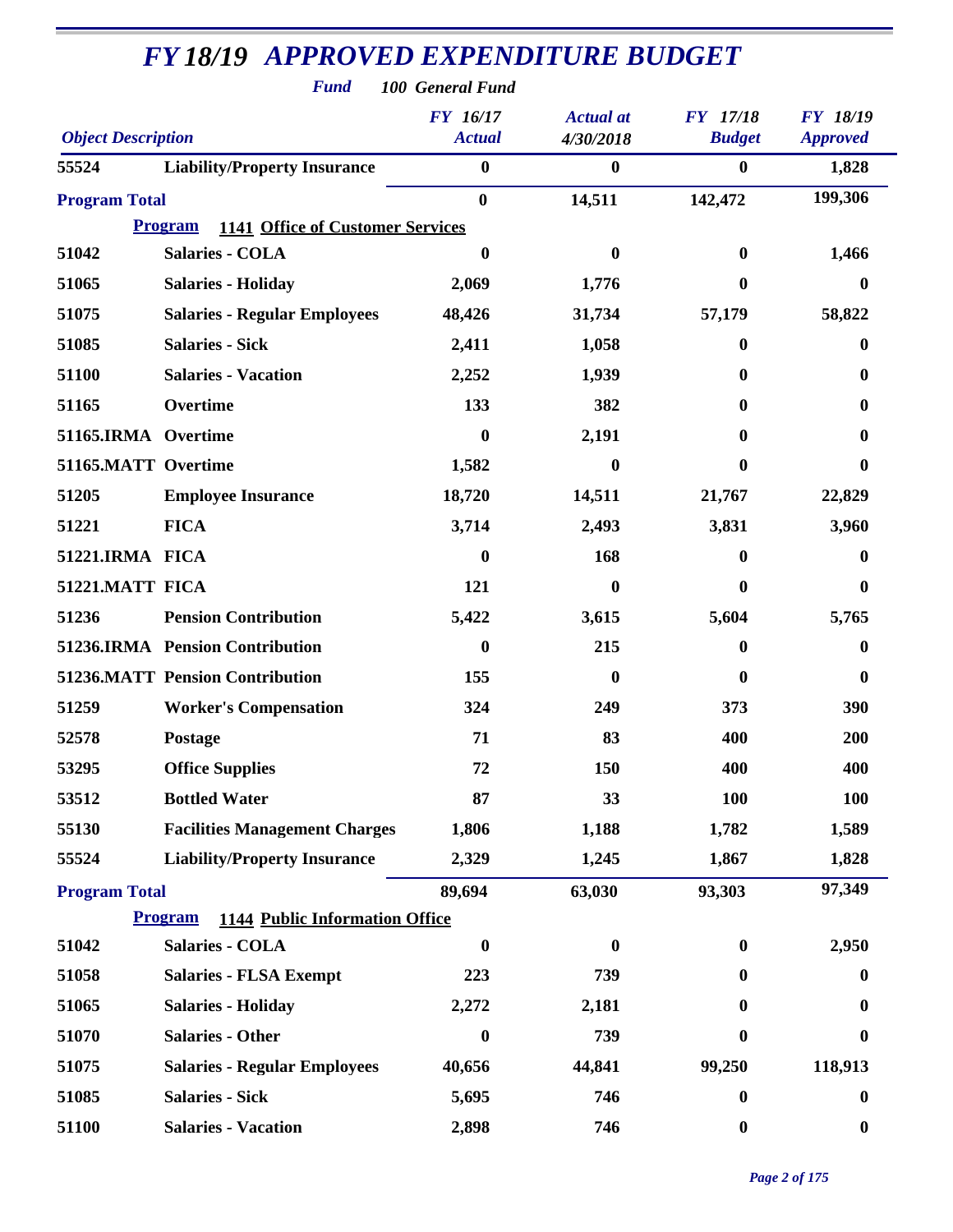|                                           | <b>Fund</b>                             | 100 General Fund                 |                               |                                  |                                    |
|-------------------------------------------|-----------------------------------------|----------------------------------|-------------------------------|----------------------------------|------------------------------------|
| <b>Object Description</b>                 |                                         | <b>FY</b> 16/17<br><b>Actual</b> | <b>Actual</b> at<br>4/30/2018 | <b>FY</b> 17/18<br><b>Budget</b> | <b>FY 18/19</b><br><b>Approved</b> |
| 51205                                     | <b>Employee Insurance</b>               | 9,360                            | 14,511                        | 21,767                           | 22,829                             |
| 51221                                     | <b>FICA</b>                             | 3,852                            | 3,564                         | 7,403                            | 8,633                              |
| 51236                                     | <b>Pension Contribution</b>             | 5,061                            | 4,899                         | 9,727                            | 11,654                             |
| 51259                                     | <b>Worker's Compensation</b>            | 124                              | 257                           | 386                              | 403                                |
| 51274                                     | <b>Cellular Phone Allowance</b>         | 542                              | 464                           | 540                              | 1,200                              |
| 52067                                     | <b>Professional Services</b>            | 275                              | 12,500                        | 3,100                            | 3,100                              |
| 52578                                     | Postage                                 | 50                               | $\bf{0}$                      | 50                               | 50                                 |
| 52602                                     | <b>Advertising</b>                      | 7,033                            | 2,082                         | 3,425                            | 8,040                              |
| 52618                                     | <b>Printing</b>                         | 284                              | 13                            | 1,500                            | 500                                |
| 52634                                     | <b>Travel Expense</b>                   | 449                              | 1,299                         | 700                              | 700                                |
| 52736                                     | <b>Professional Organization Dues</b>   | 950                              | 805                           | 1,240                            | 1,790                              |
| 52774                                     | <b>Training</b>                         | 7,895                            | 2,214                         | 2,000                            | 5,400                              |
| 53295                                     | <b>Office Supplies</b>                  | 105                              | 366                           | 500                              | 500                                |
| 53370                                     | <b>Small Computer Software</b>          | $\bf{0}$                         | $\boldsymbol{0}$              | 500                              | $\boldsymbol{0}$                   |
| 53595                                     | <b>Periodicals &amp; Subscriptions</b>  | 318                              | 120                           | 219                              | 519                                |
| 53597                                     | <b>Reference Books/Training Man</b>     | 31                               | $\bf{0}$                      | $\boldsymbol{0}$                 | $\boldsymbol{0}$                   |
| 53636                                     | <b>Food &amp; Concession</b>            | $\bf{0}$                         | 0                             | 275                              | 275                                |
| 53775                                     | <b>Small Office Machines/Furnitur</b>   | $\boldsymbol{0}$                 | 3,321                         | 4,700                            | 0                                  |
| 55524                                     | <b>Liability/Property Insurance</b>     | 1,164                            | 2,489                         | 3,733                            | 1,828                              |
| <b>Program Total</b>                      |                                         | 89,237                           | 98,896                        | 161,015                          | 189,284                            |
|                                           | <b>Program</b><br>1165 Special Olympics |                                  |                               |                                  |                                    |
| 57210                                     | Appropriation                           | 10,000                           | 10,000                        | 10,000                           | 10,000                             |
| <b>Program Total</b><br><b>Department</b> | 1210 County Manager                     | 10,000                           | 10,000                        | 10,000                           | 10,000                             |
|                                           |                                         | 353,579                          | 338,118                       | 1,328,504                        | 1,539,469                          |
| <b>Department</b>                         | 1300 County Attorney                    |                                  |                               |                                  |                                    |
|                                           | <b>Program</b><br>1325 County Attorney  |                                  |                               |                                  |                                    |
| 51041                                     | <b>Salaries - Career Track</b>          | $\boldsymbol{0}$                 | 0                             | $\bf{0}$                         | 2,298                              |
| 51058                                     | <b>Salaries - FLSA Exempt</b>           | 310                              | 0                             | $\mathbf{0}$                     | 0                                  |
| 51065                                     | <b>Salaries - Holiday</b>               | 11,290                           | 9,162                         | 0                                | 0                                  |
| 51070                                     | <b>Salaries - Other</b>                 | $\boldsymbol{0}$                 | 150                           | 0                                | 0                                  |
| 51075                                     | <b>Salaries - Regular Employees</b>     | 247,017                          | 173,187                       | 312,353                          | 376,657                            |
| 51085                                     | <b>Salaries - Sick</b>                  | 4,617                            | 978                           | $\boldsymbol{0}$                 | $\boldsymbol{0}$                   |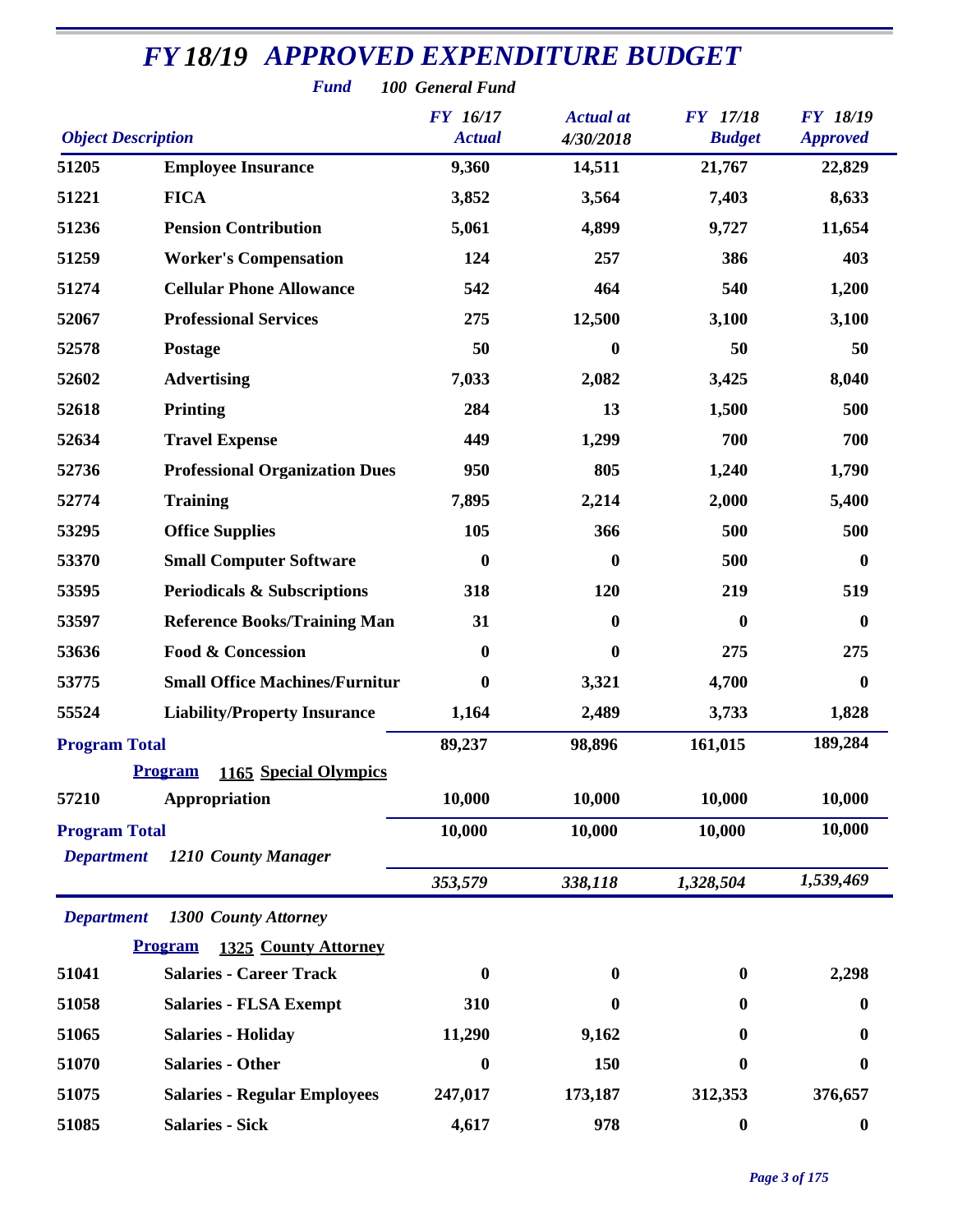| <b>Fund</b><br>100 General Fund |                                        |                                  |                               |                                  |                                    |  |
|---------------------------------|----------------------------------------|----------------------------------|-------------------------------|----------------------------------|------------------------------------|--|
| <b>Object Description</b>       |                                        | <b>FY</b> 16/17<br><b>Actual</b> | <b>Actual</b> at<br>4/30/2018 | <b>FY</b> 17/18<br><b>Budget</b> | <b>FY 18/19</b><br><b>Approved</b> |  |
| 51100                           | <b>Salaries - Vacation</b>             | 26,893                           | 8,298                         | $\bf{0}$                         | $\bf{0}$                           |  |
| 51155                           | <b>Salaries - Temporary</b>            | 93                               | 0                             | $\bf{0}$                         | 0                                  |  |
| 51165                           | Overtime                               | $\boldsymbol{0}$                 | 643                           | $\bf{0}$                         | 0                                  |  |
| 51165.IRMA Overtime             |                                        | $\boldsymbol{0}$                 | 4,070                         | $\bf{0}$                         | $\bf{0}$                           |  |
| 51205                           | <b>Employee Insurance</b>              | 37,441                           | 29,023                        | 43,534                           | 45,658                             |  |
| 51221                           | <b>FICA</b>                            | 21,487                           | 14,281                        | 23,158                           | 27,844                             |  |
| 51221.IRMA FICA                 |                                        | $\boldsymbol{0}$                 | 311                           | $\boldsymbol{0}$                 | $\bf{0}$                           |  |
| 51236                           | <b>Pension Contribution</b>            | 28,379                           | 18,861                        | 30,611                           | 36,913                             |  |
|                                 | 51236.IRMA Pension Contribution        | $\bf{0}$                         | 399                           | $\bf{0}$                         | $\mathbf{0}$                       |  |
| 51259                           | <b>Worker's Compensation</b>           | 365                              | 267                           | 401                              | 419                                |  |
| 51274                           | <b>Cellular Phone Allowance</b>        | 542                              | 342                           | 540                              | 540                                |  |
| 51283                           | <b>Employee Relocation</b>             | $\bf{0}$                         | 1,400                         | $\boldsymbol{0}$                 | $\bf{0}$                           |  |
| 52051                           | <b>Legal Fees</b>                      | 5,792                            | 560                           | 7,300                            | 7,300                              |  |
| 52572                           | <b>Long Distance Telephone Charg</b>   | 373                              | 74                            | 375                              | 375                                |  |
| 52578                           | <b>Postage</b>                         | 46                               | 38                            | 300                              | 300                                |  |
| 52584                           | <b>Telephone - Local Service</b>       | 77                               | 53                            | 80                               | 80                                 |  |
| 52608                           | <b>Copying Costs</b>                   | 1,042                            | 1,148                         | 1,206                            | 1,206                              |  |
| 52618                           | Printing                               | $\boldsymbol{0}$                 | 35                            | 50                               | 50                                 |  |
| 52647                           | <b>Travel Allowance</b>                | 4,821                            | 3,557                         | 4,800                            | 4,800                              |  |
| 52736                           | <b>Professional Organization Dues</b>  | 974                              | 1,071                         | 1,155                            | 1,155                              |  |
| 52774                           | <b>Training</b>                        | 6,124                            | 578                           | 5,000                            | 5,000                              |  |
| 52870                           | <b>Temporary Services - Salaries</b>   | 12,552                           | 836                           | $\boldsymbol{0}$                 | $\boldsymbol{0}$                   |  |
| 52875                           | <b>Title Research</b>                  | $\boldsymbol{0}$                 | $\boldsymbol{0}$              | 500                              | 500                                |  |
| 52930                           | <b>Clerk of Court Costs</b>            | $\boldsymbol{0}$                 | 32                            | 75                               | 75                                 |  |
| 53295                           | <b>Office Supplies</b>                 | 539                              | 498                           | 1,500                            | 2,000                              |  |
| 53512                           | <b>Bottled Water</b>                   | 182                              | 109                           | 170                              | 170                                |  |
| 53595                           | <b>Periodicals &amp; Subscriptions</b> | 30                               | $\bf{0}$                      | 30                               | 30                                 |  |
| 53597                           | <b>Reference Books/Training Man</b>    | 4,951                            | 2,728                         | 5,477                            | 7,169                              |  |
| 53775                           | <b>Small Office Machines/Furnitur</b>  | $\boldsymbol{0}$                 | 0                             | $\boldsymbol{0}$                 | 2,620                              |  |
| 55130                           | <b>Facilities Management Charges</b>   | 25,850                           | 19,763                        | 29,647                           | 35,685                             |  |
| 55524                           | <b>Liability/Property Insurance</b>    | 4,658                            | 2,489                         | 3,733                            | 3,656                              |  |
| <b>Program Total</b>            |                                        | 446,445                          | 294,941                       | 471,995                          | 562,500                            |  |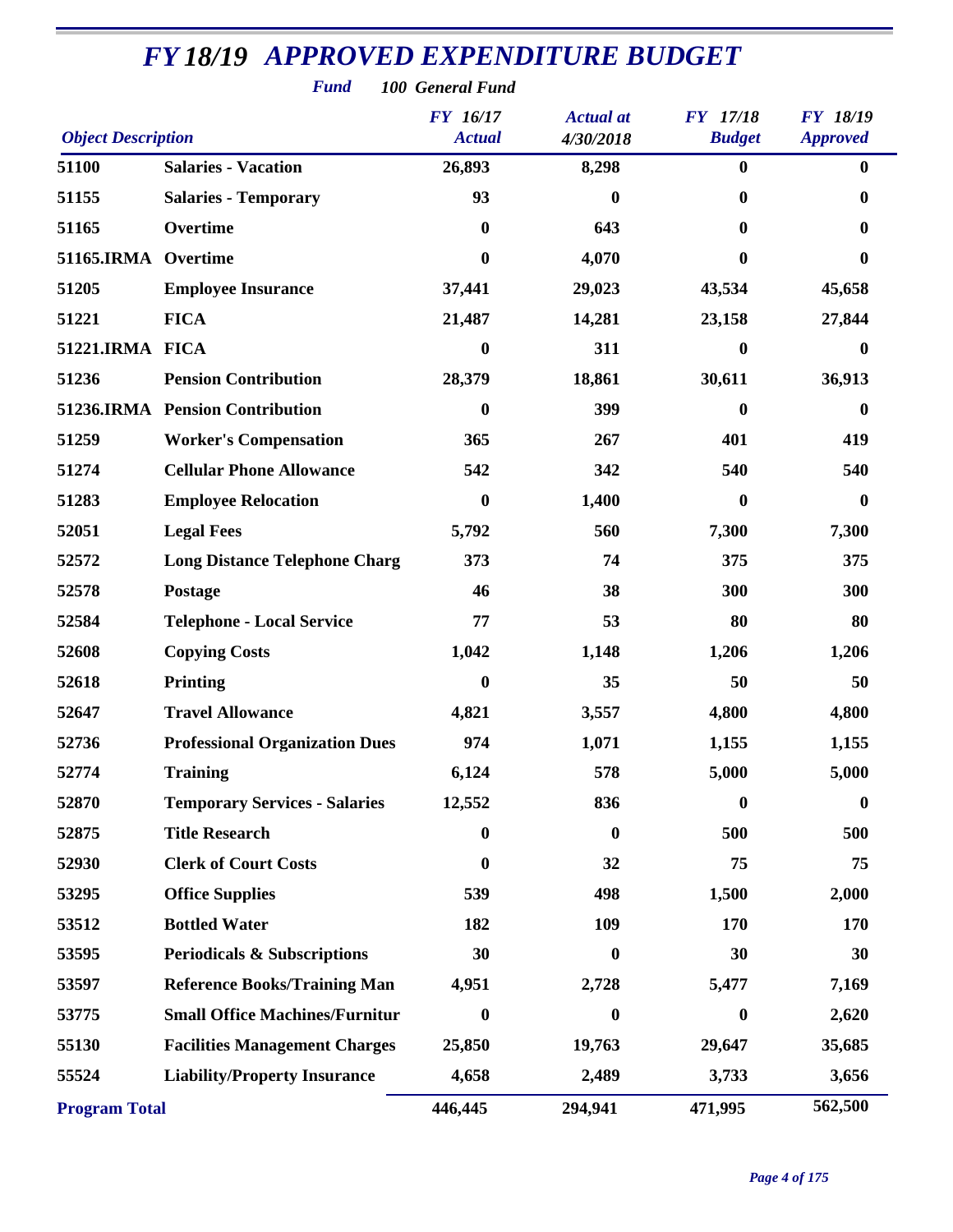| <b>Fund</b><br>100 General Fund |                                                  |                                  |                               |                                  |                                    |  |
|---------------------------------|--------------------------------------------------|----------------------------------|-------------------------------|----------------------------------|------------------------------------|--|
| <b>Object Description</b>       |                                                  | <b>FY</b> 16/17<br><b>Actual</b> | <b>Actual</b> at<br>4/30/2018 | <b>FY</b> 17/18<br><b>Budget</b> | <b>FY 18/19</b><br><b>Approved</b> |  |
| <b>Department</b>               | <b>1300 County Attorney</b>                      |                                  |                               |                                  |                                    |  |
|                                 |                                                  | 446,445                          | 294,941                       | 471,995                          | 562,500                            |  |
| <b>Department</b>               | 1400 County Commission                           |                                  |                               |                                  |                                    |  |
|                                 | <b>Program</b><br>1425 Commission-Administration |                                  |                               |                                  |                                    |  |
| 51042                           | <b>Salaries - COLA</b>                           | $\bf{0}$                         | $\mathbf{0}$                  | $\bf{0}$                         | 3,764                              |  |
| 51058                           | <b>Salaries - FLSA Exempt</b>                    | 836                              | $\bf{0}$                      | $\mathbf{0}$                     | 0                                  |  |
| 51065                           | <b>Salaries - Holiday</b>                        | 3,136                            | 1,537                         | 0                                | 0                                  |  |
| 51070                           | <b>Salaries - Other</b>                          | 208                              | 0                             | $\bf{0}$                         | 0                                  |  |
| 51075                           | <b>Salaries - Regular Employees</b>              | 68,763                           | 9,501                         | 84,560                           | 81,751                             |  |
| 51085                           | <b>Salaries - Sick</b>                           | 2,680                            | 19,766                        | $\boldsymbol{0}$                 | 0                                  |  |
| 51095                           | <b>Salaries - Supplementals</b>                  | 73,212                           | 49,768                        | 74,281                           | 75,768                             |  |
| 51100                           | <b>Salaries - Vacation</b>                       | 4,889                            | 11,702                        | $\bf{0}$                         | 0                                  |  |
| 51165                           | Overtime                                         | 93                               | $\bf{0}$                      | 0                                | 0                                  |  |
| 51165.IRMA Overtime             |                                                  | $\bf{0}$                         | 330                           | 0                                | 0                                  |  |
| 51165.MATT Overtime             |                                                  | 1,116                            | 0                             | 0                                | 0                                  |  |
| 51205                           | <b>Employee Insurance</b>                        | 84,242                           | 65,301                        | 97,951                           | 102,730                            |  |
| 51221                           | <b>FICA</b>                                      | 11,966                           | 7,327                         | 12,475                           | 12,167                             |  |
| 51221.IRMA FICA                 |                                                  | $\boldsymbol{0}$                 | 25                            | $\boldsymbol{0}$                 | 0                                  |  |
| 51221.MATT FICA                 |                                                  | 85                               | $\bf{0}$                      | $\bf{0}$                         | 0                                  |  |
| 51236                           | <b>Pension Contribution</b>                      | 7,875                            | 4,166                         | 8,287                            | 8,012                              |  |
|                                 | 51236.IRMA Pension Contribution                  | $\boldsymbol{0}$                 | 32                            | $\bf{0}$                         | 0                                  |  |
|                                 | <b>51236.MATT Pension Contribution</b>           | 111                              | $\bf{0}$                      | $\boldsymbol{0}$                 | $\boldsymbol{0}$                   |  |
| 51259                           | <b>Worker's Compensation</b>                     | 2,022                            | 1,579                         | 2,369                            | 2,476                              |  |
| 51274                           | <b>Cellular Phone Allowance</b>                  | 4,262                            | 2,787                         | 4,260                            | 4,260                              |  |
| 52067                           | <b>Professional Services</b>                     | 36,750                           | 32,983                        | 7,040                            | 500                                |  |
| 52465                           | <b>Room Rental</b>                               | $\bf{0}$                         | $\bf{0}$                      | 500                              | 500                                |  |
| 52572                           | <b>Long Distance Telephone Charg</b>             | 97                               | 19                            | 100                              | <b>100</b>                         |  |
| 52578                           | Postage                                          | 276                              | 419                           | 686                              | 686                                |  |
| 52584                           | <b>Telephone - Local Service</b>                 | 233                              | 177                           | 250                              | 250                                |  |
| 52602                           | <b>Advertising</b>                               | 1,113                            | 1,490                         | 1,500                            | 4,500                              |  |
| 52608                           | <b>Copying Costs</b>                             | 1,803                            | 1,674                         | 1,834                            | 2,000                              |  |
| 52618                           | <b>Printing</b>                                  | 35                               | $\bf{0}$                      | 350                              | 350                                |  |
| 52634                           | <b>Travel Expense</b>                            | 8,593                            | 3,301                         | 7,810                            | 7,810                              |  |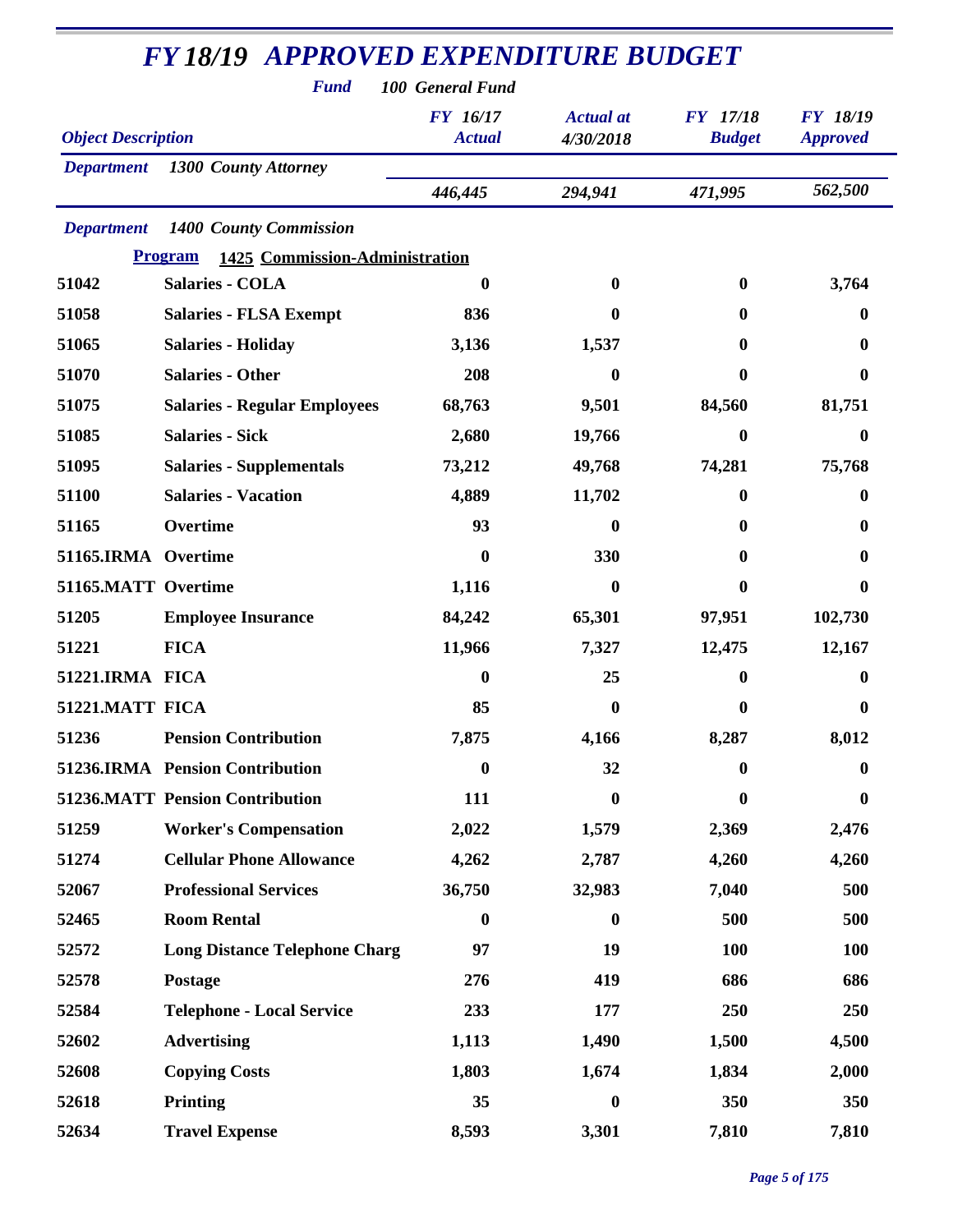| <b>Fund</b><br>100 General Fund |                                                        |                                  |                               |                                  |                                    |  |
|---------------------------------|--------------------------------------------------------|----------------------------------|-------------------------------|----------------------------------|------------------------------------|--|
| <b>Object Description</b>       |                                                        | <b>FY</b> 16/17<br><b>Actual</b> | <b>Actual</b> at<br>4/30/2018 | <b>FY</b> 17/18<br><b>Budget</b> | <b>FY 18/19</b><br><b>Approved</b> |  |
| 52647                           | <b>Travel Allowance</b>                                | 25,800                           | 17,200                        | 25,800                           | 25,800                             |  |
| 52736                           | <b>Professional Organization Dues</b>                  | 8,131                            | 10,222                        | 9,503                            | 9,503                              |  |
| 52774                           | <b>Training</b>                                        | 7,637                            | 3,259                         | 23,700                           | 20,000                             |  |
| 52870                           | <b>Temporary Services - Salaries</b>                   | $\bf{0}$                         | 21,768                        | 0                                | 0                                  |  |
| 52870.IRMA                      | <b>Temporary Services - Salaries</b>                   | $\boldsymbol{0}$                 | 347                           | 0                                | $\bf{0}$                           |  |
| 52930                           | <b>Clerk of Court Costs</b>                            | 0                                | 136                           | 32                               | 32                                 |  |
| 53295                           | <b>Office Supplies</b>                                 | 742                              | 587                           | 1,834                            | 1,800                              |  |
| 53330                           | <b>Public Rel./Flowers</b>                             | 125                              | 384                           | 240                              | 300                                |  |
| 53385.SKDV                      | <b>Special Events</b>                                  | $\boldsymbol{0}$                 | 3,790                         | 0                                | $\boldsymbol{0}$                   |  |
| 53445                           | <b>Trophies, Ribbons &amp; Awards</b>                  | 250                              | $\boldsymbol{0}$              | 300                              | 300                                |  |
| 53512                           | <b>Bottled Water</b>                                   | 219                              | 113                           | 180                              | 180                                |  |
| 53574                           | <b>Coffee</b>                                          | 544                              | 348                           | 500                              | 500                                |  |
| 53595                           | <b>Periodicals &amp; Subscriptions</b>                 | 163                              | 159                           | 225                              | 225                                |  |
| 53636                           | <b>Food &amp; Concession</b>                           | 2,191                            | 1,886                         | 3,255                            | 2,555                              |  |
| 53775                           | <b>Small Office Machines/Furnitur</b>                  | 607                              | $\boldsymbol{0}$              | <b>100</b>                       | 100                                |  |
| 55130                           | <b>Facilities Management Charges</b>                   | 29,453                           | 22,518                        | 33,779                           | 40,658                             |  |
| 55524                           | <b>Liability/Property Insurance</b>                    | 10,480                           | 5,599                         | 8,398                            | 8,225                              |  |
| <b>Program Total</b>            |                                                        | 400,738                          | 302,200                       | 412,099                          | 417,802                            |  |
|                                 | <b>Program</b><br><b>1465 Records Retention Center</b> |                                  |                               |                                  |                                    |  |
| 51042                           | <b>Salaries - COLA</b>                                 | $\boldsymbol{0}$                 | $\boldsymbol{0}$              | $\boldsymbol{0}$                 | 837                                |  |
| 51065                           | <b>Salaries - Holiday</b>                              | 1,190                            | 1,003                         | $\bf{0}$                         | $\bf{0}$                           |  |
| 51075                           | <b>Salaries - Regular Employees</b>                    | 26,679                           | 17,063                        | 31,574                           | 32,802                             |  |
| 51085                           | <b>Salaries - Sick</b>                                 | 1,991                            | 654                           | $\mathbf{0}$                     | 0                                  |  |
| 51100                           | <b>Salaries - Vacation</b>                             | 1,551                            | 2,016                         | 0                                | $\bf{0}$                           |  |
| 51165.IRMA Overtime             |                                                        | $\bf{0}$                         | 201                           | $\mathbf{0}$                     | $\bf{0}$                           |  |
| 51205                           | <b>Employee Insurance</b>                              | 9,360                            | 7,256                         | 10,884                           | 11,415                             |  |
| 51221                           | <b>FICA</b>                                            | 2,136                            | 1,420                         | 2,154                            | 2,247                              |  |
| 51221.IRMA FICA                 |                                                        | $\bf{0}$                         | 15                            | 0                                | $\bf{0}$                           |  |
| 51236                           | <b>Pension Contribution</b>                            | 3,077                            | 2,037                         | 3,094                            | 3,215                              |  |
|                                 | 51236.IRMA Pension Contribution                        | $\boldsymbol{0}$                 | 20                            | 0                                | 0                                  |  |
| 51259                           | <b>Worker's Compensation</b>                           | 175                              | 135                           | 203                              | 212                                |  |
| 52111                           | <b>Document Destruction</b>                            | 972                              | $\boldsymbol{0}$              | 1,800                            | 1,800                              |  |
|                                 | 52497.IRMA Vehicle Rental                              | $\boldsymbol{0}$                 | 658                           | $\boldsymbol{0}$                 | $\boldsymbol{0}$                   |  |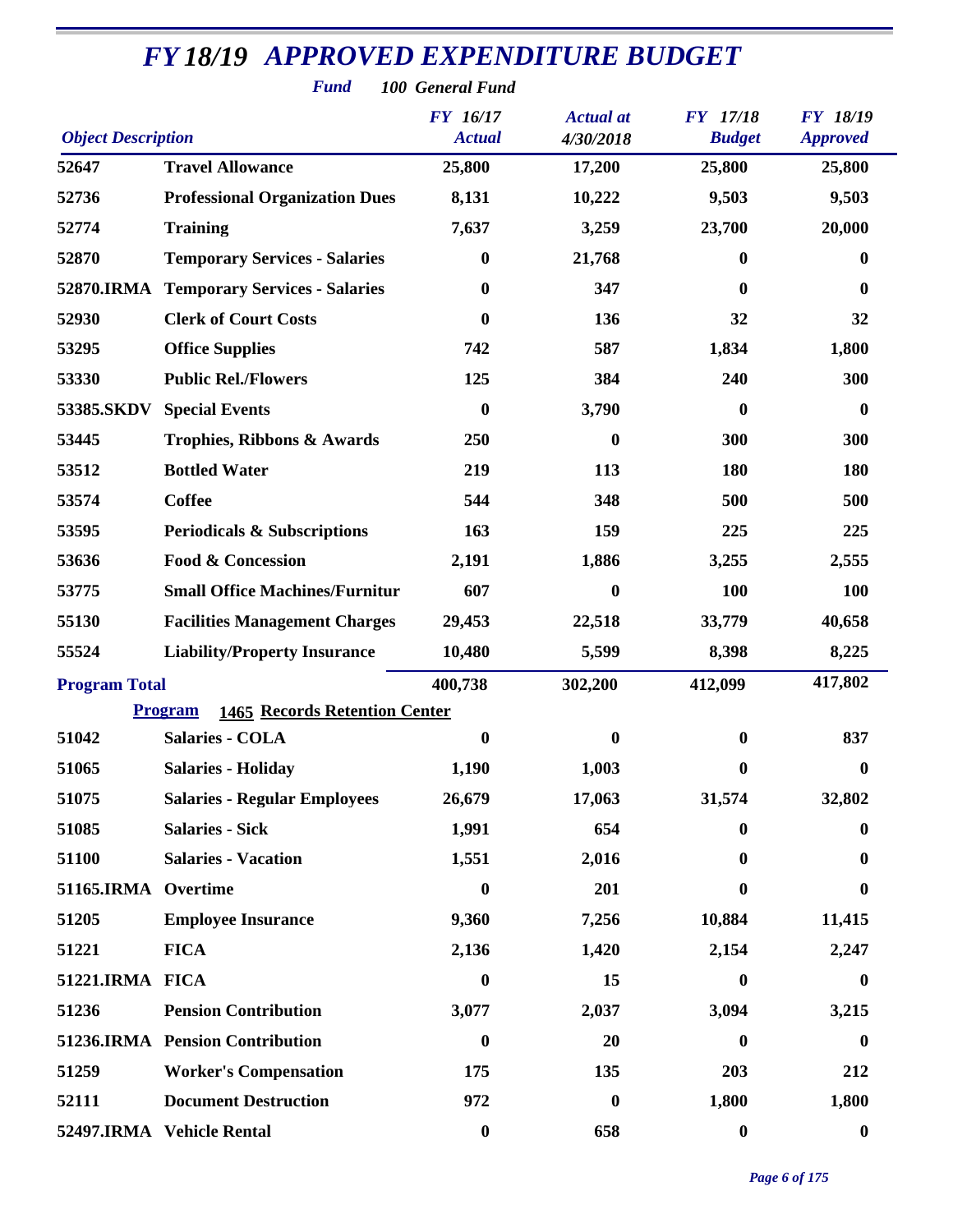|                           | <b>Fund</b>                                      | 100 General Fund          |                               |                                  |                                    |
|---------------------------|--------------------------------------------------|---------------------------|-------------------------------|----------------------------------|------------------------------------|
| <b>Object Description</b> |                                                  | FY 16/17<br><b>Actual</b> | <b>Actual</b> at<br>4/30/2018 | <b>FY</b> 17/18<br><b>Budget</b> | <b>FY 18/19</b><br><b>Approved</b> |
| 52584                     | <b>Telephone - Local Service</b>                 | 180                       | 124                           | 180                              | 180                                |
| 52608                     | <b>Copying Costs</b>                             | 513                       | 2,749                         | 596                              | 596                                |
| 52634                     | <b>Travel Expense</b>                            | $\boldsymbol{0}$          | $\bf{0}$                      | 54                               | 54                                 |
| 52736                     | <b>Professional Organization Dues</b>            | 20                        | 20                            | 20                               | 20                                 |
| 52774                     | <b>Training</b>                                  | 739                       | 0                             | 550                              | 550                                |
| 53295                     | <b>Office Supplies</b>                           | 4,002                     | 2,285                         | 4,000                            | 4,000                              |
| 53512                     | <b>Bottled Water</b>                             | 9                         | 5                             | 20                               | 20                                 |
| 55130                     | <b>Facilities Management Charges</b>             | 10,915                    | 9,190                         | 13,785                           | 14,730                             |
| 55524                     | <b>Liability/Property Insurance</b>              | 1,843                     | 1,075                         | 1,613                            | 1,593                              |
| <b>Program Total</b>      |                                                  | 65,352                    | 47,926                        | 70,527                           | 74,271                             |
| <b>Department</b>         | 1400 County Commission                           |                           |                               |                                  |                                    |
|                           |                                                  | 466,090                   | 350,126                       | 482,626                          | 492,073                            |
| <b>Department</b>         | <b>1500 Elections</b>                            |                           |                               |                                  |                                    |
|                           | <b>Program</b><br><b>1510 Board of Elections</b> |                           |                               |                                  |                                    |
| 51041                     | <b>Salaries - Career Track</b>                   | $\boldsymbol{0}$          | $\bf{0}$                      | 2,110                            | 218                                |
| 51042                     | <b>Salaries - COLA</b>                           | $\boldsymbol{0}$          | 0                             | $\bf{0}$                         | 4,833                              |
| 51058                     | <b>Salaries - FLSA Exempt</b>                    | 1,232                     | 184                           | $\bf{0}$                         | $\bf{0}$                           |
| 51065                     | <b>Salaries - Holiday</b>                        | 5,253                     | 3,218                         | 0                                | $\boldsymbol{0}$                   |
| 51070                     | <b>Salaries - Other</b>                          | 8,001                     | 3,599                         | $\boldsymbol{0}$                 | $\boldsymbol{0}$                   |
| 51075                     | <b>Salaries - Regular Employees</b>              | 108,487                   | 57,422                        | 140,808                          | 141,647                            |
| 51085                     | <b>Salaries - Sick</b>                           | 6,229                     | 1,449                         | $\boldsymbol{0}$                 | $\bf{0}$                           |
| 51095                     | <b>Salaries - Supplementals</b>                  | 16,056                    | 10,946                        | 16,056                           | 16,056                             |
| 51100                     | <b>Salaries - Vacation</b>                       | 7,355                     | 9,245                         | $\boldsymbol{0}$                 | $\boldsymbol{0}$                   |
| 51155                     | <b>Salaries - Temporary</b>                      | 11,480                    | 6,275                         | 17,140                           | 17,067                             |
| 51165                     | Overtime                                         | 2,936                     | 472                           | 2,400                            | 6,081                              |
| 51165.IRMA Overtime       |                                                  | $\boldsymbol{0}$          | 108                           | 0                                | $\bf{0}$                           |
| 51185                     | <b>Overtime - Temporary</b>                      | 269                       | 9                             | $\boldsymbol{0}$                 | $\bf{0}$                           |
| 51205                     | <b>Employee Insurance</b>                        | 28,081                    | 21,767                        | 32,651                           | 34,244                             |
| 51221                     | <b>FICA</b>                                      | 11,954                    | 6,754                         | 12,486                           | 12,778                             |
| 51221.IRMA FICA           |                                                  | $\boldsymbol{0}$          | 8                             | $\boldsymbol{0}$                 | $\boldsymbol{0}$                   |
| 51236                     | <b>Pension Contribution</b>                      | 12,253                    | 7,013                         | 12,218                           | 11,839                             |
|                           | 51236.IRMA Pension Contribution                  | $\boldsymbol{0}$          | 11                            | $\bf{0}$                         | $\boldsymbol{0}$                   |
| 51259                     | <b>Worker's Compensation</b>                     | 979                       | 807                           | 1,210                            | 1,264                              |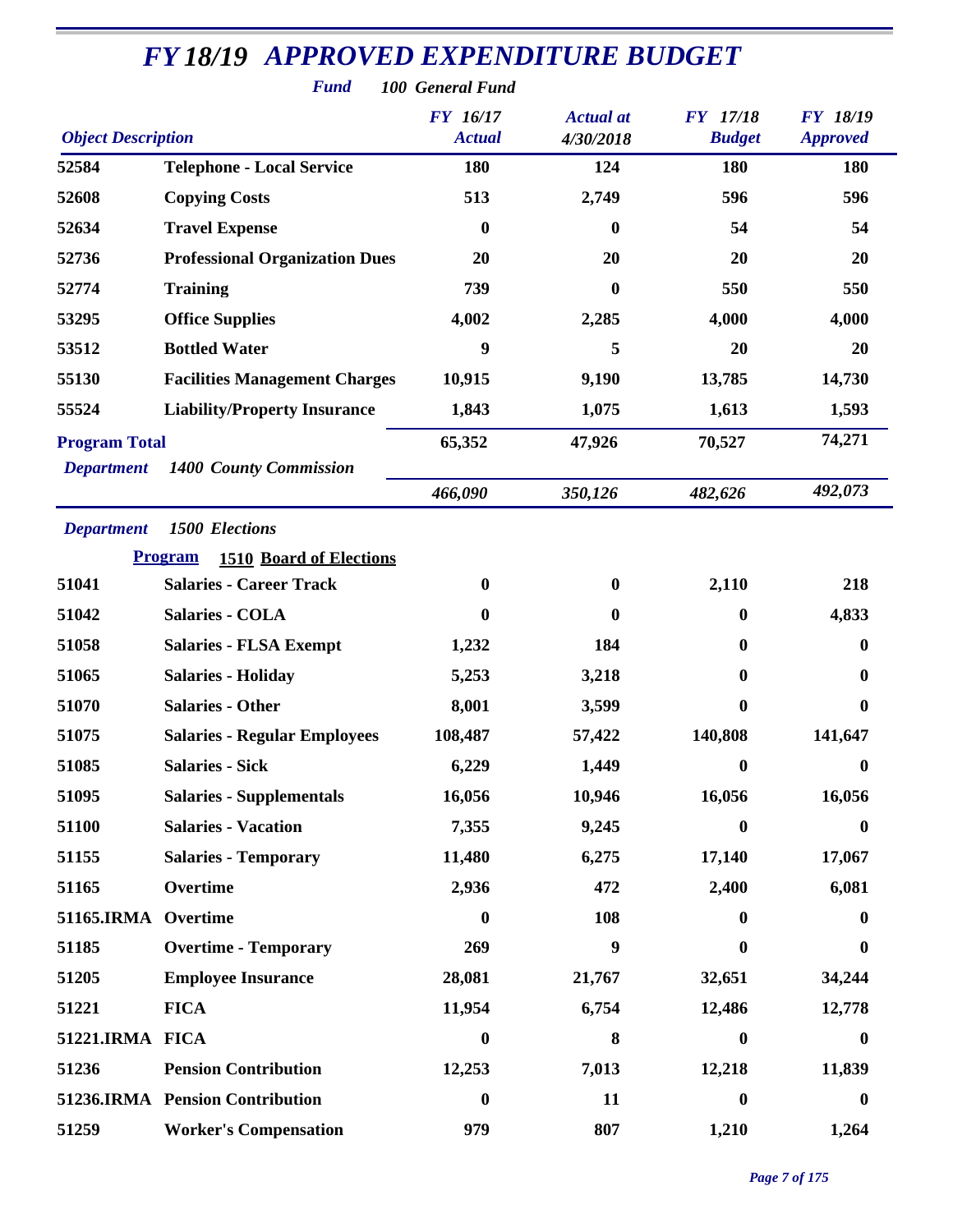|                           | <b>Fund</b>                            | 100 General Fund                 |                               |                                  |                                    |
|---------------------------|----------------------------------------|----------------------------------|-------------------------------|----------------------------------|------------------------------------|
| <b>Object Description</b> |                                        | <b>FY</b> 16/17<br><b>Actual</b> | <b>Actual</b> at<br>4/30/2018 | <b>FY</b> 17/18<br><b>Budget</b> | <b>FY 18/19</b><br><b>Approved</b> |
| 52572                     | <b>Long Distance Telephone Charg</b>   | 150                              | 37                            | 150                              | 150                                |
| 52578                     | Postage                                | 5,714                            | 4,531                         | 5,892                            | 9,537                              |
| 52584                     | <b>Telephone - Local Service</b>       | 128                              | 88                            | 130                              | 150                                |
| 52602                     | <b>Advertising</b>                     | 0                                | 80                            | $\bf{0}$                         | $\bf{0}$                           |
| 52608                     | <b>Copying Costs</b>                   | 1,044                            | 736                           | 1,128                            | 1,032                              |
| 52618                     | <b>Printing</b>                        | 1,090                            | 271                           | 500                              | 600                                |
| 52634                     | <b>Travel Expense</b>                  | $\boldsymbol{0}$                 | 135                           | $\bf{0}$                         | 500                                |
| 52736                     | <b>Professional Organization Dues</b>  | $\bf{0}$                         | $\boldsymbol{0}$              | 525                              | 360                                |
| 52774                     | <b>Training</b>                        | 7,864                            | 9,180                         | 13,800                           | 19,666                             |
| 52845                     | <b>Moving-Equipment &amp; Furnitur</b> | $\boldsymbol{0}$                 | 259                           | $\bf{0}$                         | $\bf{0}$                           |
| 52870                     | <b>Temporary Services - Salaries</b>   | $\boldsymbol{0}$                 | 10,361                        | 0                                | $\bf{0}$                           |
| 53295                     | <b>Office Supplies</b>                 | 3,456                            | 920                           | 2,200                            | 2,200                              |
| 53512                     | <b>Bottled Water</b>                   | 144                              | 90                            | 160                              | 160                                |
| 53595                     | <b>Periodicals &amp; Subscriptions</b> | 129                              | 99                            | 129                              | 129                                |
| 53597                     | <b>Reference Books/Training Man</b>    | 305                              | 305                           | 305                              | 305                                |
| 53775                     | <b>Small Office Machines/Furnitur</b>  | 10,242                           | 7,535                         | $\bf{0}$                         | 1,350                              |
| 55130                     | <b>Facilities Management Charges</b>   | 14,264                           | 7,127                         | 10,691                           | 13,483                             |
| 55524                     | <b>Liability/Property Insurance</b>    | 5,415                            | 1,867                         | 2,800                            | 3,405                              |
| <b>Program Total</b>      |                                        | 270,510                          | 172,908                       | 275,489                          | 299,054                            |
|                           | <b>Program</b> 1520 Elections          |                                  |                               |                                  |                                    |
| 51072                     | <b>Salaries - Pollworkers</b>          | 93,545                           | 10,225                        | 58,185                           | 116,385                            |
| 51221                     | <b>FICA</b>                            | 4,573                            | 145                           | 4,023                            | 8,903                              |
| 52033                     | <b>Contractual Services</b>            | 14,016                           | 4,979                         | 18,554                           | 22,679                             |
| 52465                     | <b>Room Rental</b>                     | 3,600                            | <b>100</b>                    | 3,900                            | 3,000                              |
| 52497                     | <b>Vehicle Rental</b>                  | 1,160                            | 161                           | 2,052                            | 2,052                              |
| 52578                     | Postage                                | 7,721                            | 802                           | 2,162                            | 5,769                              |
| 52602                     | <b>Advertising</b>                     | 610                              | 454                           | 2,035                            | 2,295                              |
| 52618                     | Printing                               | 215                              | $\boldsymbol{0}$              | $\bf{0}$                         | $\boldsymbol{0}$                   |
| 52630                     | <b>In-County Travel Expense</b>        | $\bf{0}$                         | 8                             | 642                              | 642                                |
| 53110                     | <b>Computer Election Supplies</b>      | 996                              | 375                           | 3,989                            | 2,373                              |
| 53295                     | <b>Office Supplies</b>                 | 2,090                            | 165                           | 2,500                            | 2,500                              |
| 53365                     | <b>Signs</b>                           | 898                              | $\boldsymbol{0}$              | 500                              | 1,100                              |
| 53636                     | Food & Concession                      | 1,088                            | 147                           | 850                              | 625                                |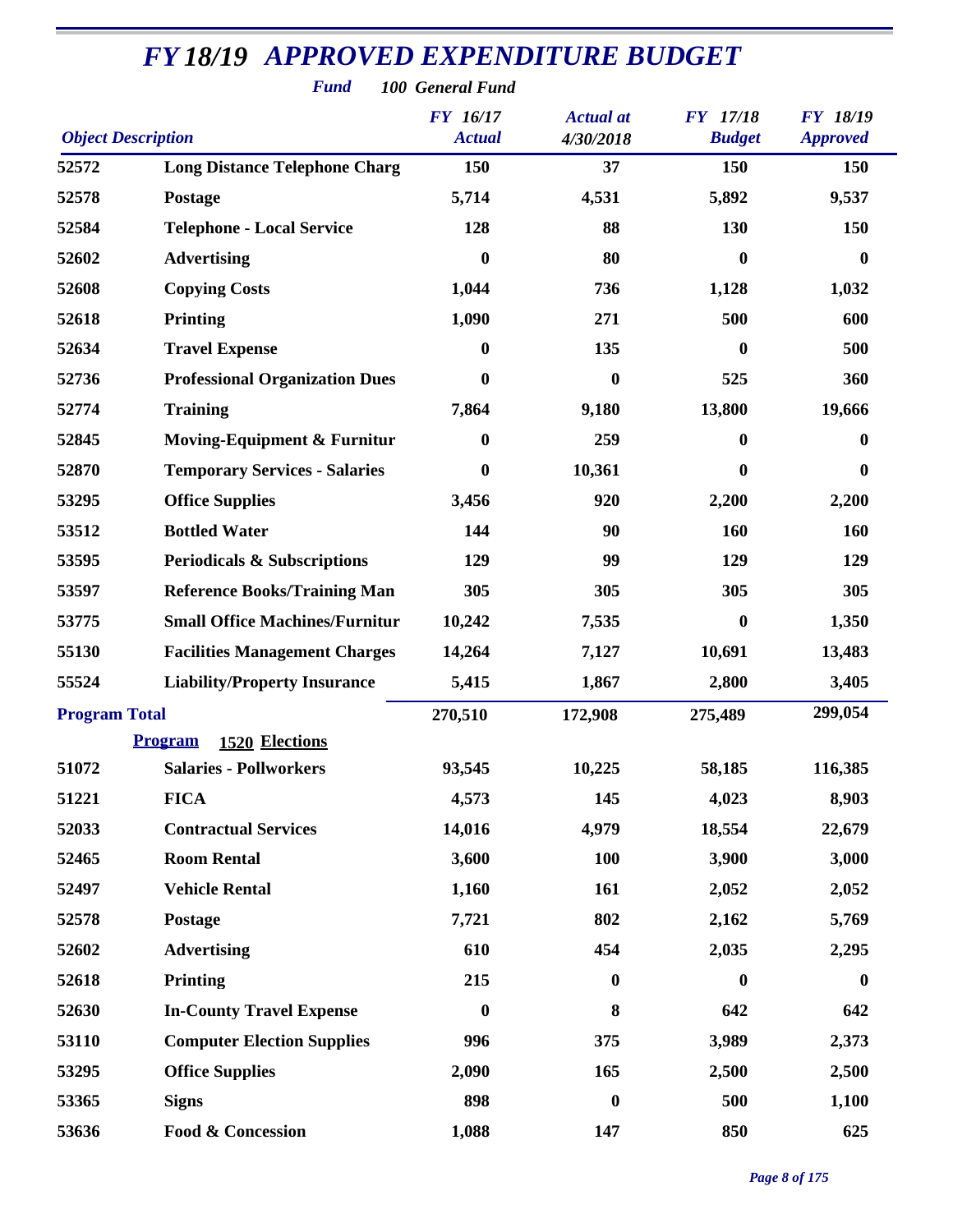|                           | <b>Fund</b>                           | 100 General Fund                 |                               |                           |                                    |
|---------------------------|---------------------------------------|----------------------------------|-------------------------------|---------------------------|------------------------------------|
| <b>Object Description</b> |                                       | <b>FY</b> 16/17<br><b>Actual</b> | <b>Actual</b> at<br>4/30/2018 | FY 17/18<br><b>Budget</b> | <b>FY 18/19</b><br><b>Approved</b> |
| 53785                     | <b>Small Tools &amp; Equipment</b>    | 191                              | 238                           | 530                       | 420                                |
| <b>Program Total</b>      |                                       | 130,703                          | 17,799                        | 99,922                    | 168,743                            |
| <b>Department</b>         | <b>1500 Elections</b>                 |                                  |                               |                           |                                    |
|                           |                                       | 401,213                          | 190,707                       | 375,411                   | 467,797                            |
| <b>Department</b>         | <b>1610 Finance Director</b>          |                                  |                               |                           |                                    |
|                           | <b>Program</b><br>1619 Grants         |                                  |                               |                           |                                    |
| 51058                     | <b>Salaries - FLSA Exempt</b>         | 358                              | $\mathbf{0}$                  | $\mathbf{0}$              | 0                                  |
| 51065                     | <b>Salaries - Holiday</b>             | 1,779                            | 1,477                         | $\mathbf 0$               | 0                                  |
| 51075                     | <b>Salaries - Regular Employees</b>   | 41,873                           | 26,386                        | 47,154                    | 48,402                             |
| 51085                     | <b>Salaries - Sick</b>                | 698                              | 372                           | $\bf{0}$                  | 0                                  |
| 51100                     | <b>Salaries - Vacation</b>            | 1,696                            | 1,470                         | 0                         | 0                                  |
| 51165.IRMA                | Overtime                              | 0                                | 663                           | 0                         | 0                                  |
| 51205                     | <b>Employee Insurance</b>             | 9,360                            | 7,256                         | 10,884                    | 11,415                             |
| 51221                     | <b>FICA</b>                           | 3,118                            | 2,018                         | 3,201                     | 3,319                              |
| 51221.IRMA FICA           |                                       | 0                                | 51                            | $\bf{0}$                  | 0                                  |
| 51236                     | <b>Pension Contribution</b>           | 4,540                            | 2,911                         | 4,621                     | 4,743                              |
|                           | 51236.IRMA Pension Contribution       | $\boldsymbol{0}$                 | 65                            | $\bf{0}$                  | $\mathbf{0}$                       |
| 51259                     | <b>Worker's Compensation</b>          | 293                              | 146                           | 219                       | 228                                |
| 52067                     | <b>Professional Services</b>          | $\boldsymbol{0}$                 | 5,000                         | 5,000                     | 2,500                              |
| 52602                     | <b>Advertising</b>                    | 82                               | 20                            | $\mathbf{0}$              | 200                                |
| 52634                     | <b>Travel Expense</b>                 | 73                               | 8                             | $\boldsymbol{0}$          | 0                                  |
|                           | 52634.IRMA Travel Expense             | $\bf{0}$                         | 69                            | 0                         | $\boldsymbol{0}$                   |
| 52774                     | <b>Training</b>                       | 2,909                            | 991                           | 2,500                     | 2,000                              |
| 53295                     | <b>Office Supplies</b>                | 319                              | 14                            | 220                       | 100                                |
| 53775                     | <b>Small Office Machines/Furnitur</b> | $\boldsymbol{0}$                 | 300                           | 0                         | 0                                  |
| 55524                     | <b>Liability/Property Insurance</b>   | 1,164                            | 623                           | 934                       | 914                                |
| <b>Program Total</b>      |                                       | 68,262                           | 49,840                        | 74,733                    | 73,821                             |
| <b>Department</b>         | <b>1610 Finance Director</b>          |                                  |                               |                           |                                    |
|                           |                                       | 68,262                           | 49,840                        | 74,733                    | 73,821                             |
| <b>Department</b>         | 1620 Accounting                       |                                  |                               |                           |                                    |
|                           | Program<br><b>1618 ATM Machines</b>   |                                  |                               |                           |                                    |
| 52004                     | <b>Administrative Expenses</b>        | 518                              | 63                            | 900                       | 1,200                              |
|                           | 52004.GCCH Administrative Expenses    | 498                              | 87                            | 900                       | $\boldsymbol{0}$                   |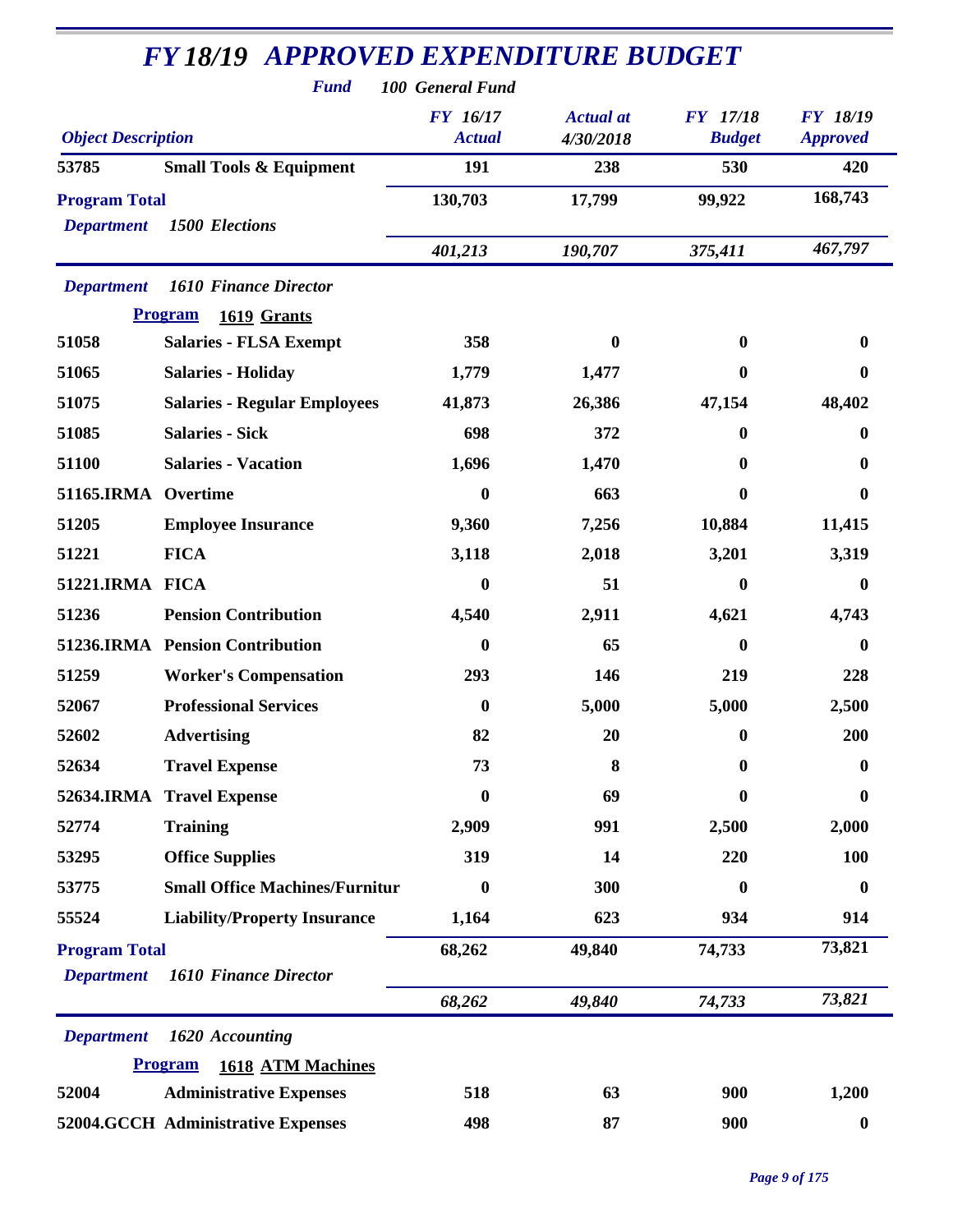| <b>Fund</b><br>100 General Fund |                                                       |                                  |                               |                                  |                             |  |
|---------------------------------|-------------------------------------------------------|----------------------------------|-------------------------------|----------------------------------|-----------------------------|--|
| <b>Object Description</b>       |                                                       | <b>FY</b> 16/17<br><b>Actual</b> | <b>Actual</b> at<br>4/30/2018 | <b>FY</b> 17/18<br><b>Budget</b> | FY 18/19<br><b>Approved</b> |  |
|                                 | 52004.GCDC Administrative Expenses                    | 431                              | 38                            | 900                              | $\bf{0}$                    |  |
| 53295                           | <b>Office Supplies</b>                                | $\boldsymbol{0}$                 | $\boldsymbol{0}$              | 250                              | 250                         |  |
| <b>Program Total</b>            |                                                       | 1,447                            | 188                           | 2,950                            | 1,450                       |  |
|                                 | <b>Program</b><br>1629 Mail Services                  |                                  |                               |                                  |                             |  |
| 51065                           | <b>Salaries - Holiday</b>                             | 925                              | 353                           | $\bf{0}$                         | $\bf{0}$                    |  |
| 51075                           | <b>Salaries - Regular Employees</b>                   | 11,783                           | 6,274                         | 14,908                           | 15,080                      |  |
| 51085                           | <b>Salaries - Sick</b>                                | 498                              | $\mathbf{0}$                  | $\bf{0}$                         | 0                           |  |
| 51100                           | <b>Salaries - Vacation</b>                            | 397                              | 595                           | $\bf{0}$                         | $\bf{0}$                    |  |
| 51155                           | <b>Salaries - Temporary</b>                           | 563                              | 628                           | 400                              | 400                         |  |
| 51221                           | <b>FICA</b>                                           | 1,080                            | 601                           | $\boldsymbol{0}$                 | 1,154                       |  |
| 51259                           | <b>Worker's Compensation</b>                          | 80                               | 62                            | 93                               | 97                          |  |
| 52390                           | <b>Office Equip. Maint. Agreemen</b>                  | 3,962                            | 2,221                         | 6,560                            | 6,560                       |  |
| 52410                           | <b>Parts/Auto Inventory Items</b>                     | $\boldsymbol{0}$                 | 16                            | $\boldsymbol{0}$                 | $\bf{0}$                    |  |
| 52412                           | <b>Parts/Auto-Non Inventory</b>                       | 131                              | 96                            | $\boldsymbol{0}$                 | $\boldsymbol{0}$            |  |
| 52578                           | Postage                                               | 753                              | 129                           | 350                              | 350                         |  |
| 52630                           | <b>In-County Travel Expense</b>                       | $\boldsymbol{0}$                 | 16                            | $\boldsymbol{0}$                 | $\bf{0}$                    |  |
| 52634                           | <b>Travel Expense</b>                                 | 109                              | $\boldsymbol{0}$              | $\bf{0}$                         | $\bf{0}$                    |  |
| 52990                           | <b>Wrecker Towing Service</b>                         | 110                              | $\bf{0}$                      | $\bf{0}$                         | $\bf{0}$                    |  |
| 53070                           | <b>Batteries</b>                                      | 76                               | $\mathbf 0$                   | $\boldsymbol{0}$                 | $\bf{0}$                    |  |
| 53295                           | <b>Office Supplies</b>                                | 589                              | 472                           | 1,045                            | 600                         |  |
| 53435                           | <b>Tires</b>                                          | 190                              | $\boldsymbol{0}$              | $\boldsymbol{0}$                 | $\boldsymbol{0}$            |  |
| 53565                           | <b>Gas-Vehicles</b>                                   | 808                              | 307                           | $\boldsymbol{0}$                 | 0                           |  |
| 53775                           | <b>Small Office Machines/Furnitur</b>                 | 316                              | $\bf{0}$                      | $\bf{0}$                         | 0                           |  |
| 53785                           | <b>Small Tools &amp; Equipment</b>                    | 0                                | 231                           | 0                                | 0                           |  |
| 53875                           | <b>Uniform Purchases</b>                              | 0                                | 60                            | $\bf{0}$                         | 0                           |  |
| 55524                           | <b>Liability/Property Insurance</b>                   | 844                              | 311                           | 467                              | 331                         |  |
| <b>Program Total</b>            |                                                       | 23,214                           | 12,372                        | 23,823                           | 24,572                      |  |
| <b>Department</b>               | 1620 Accounting                                       |                                  |                               |                                  |                             |  |
|                                 |                                                       | 24,661                           | 12,560                        | 26,773                           | 26,022                      |  |
| <b>Department</b>               | 1690 Administrative Services                          |                                  |                               |                                  |                             |  |
|                                 | <b>Program</b><br><b>1666 Audit Internal Services</b> |                                  |                               |                                  |                             |  |
| 52025                           | <b>Annual Audit Fees</b>                              | 36,147                           | 37,625                        | 37,625                           | 31,260                      |  |
| <b>Program Total</b>            |                                                       | 36,147                           | 37,625                        | 37,625                           | 31,260                      |  |

*Page 10 of 175*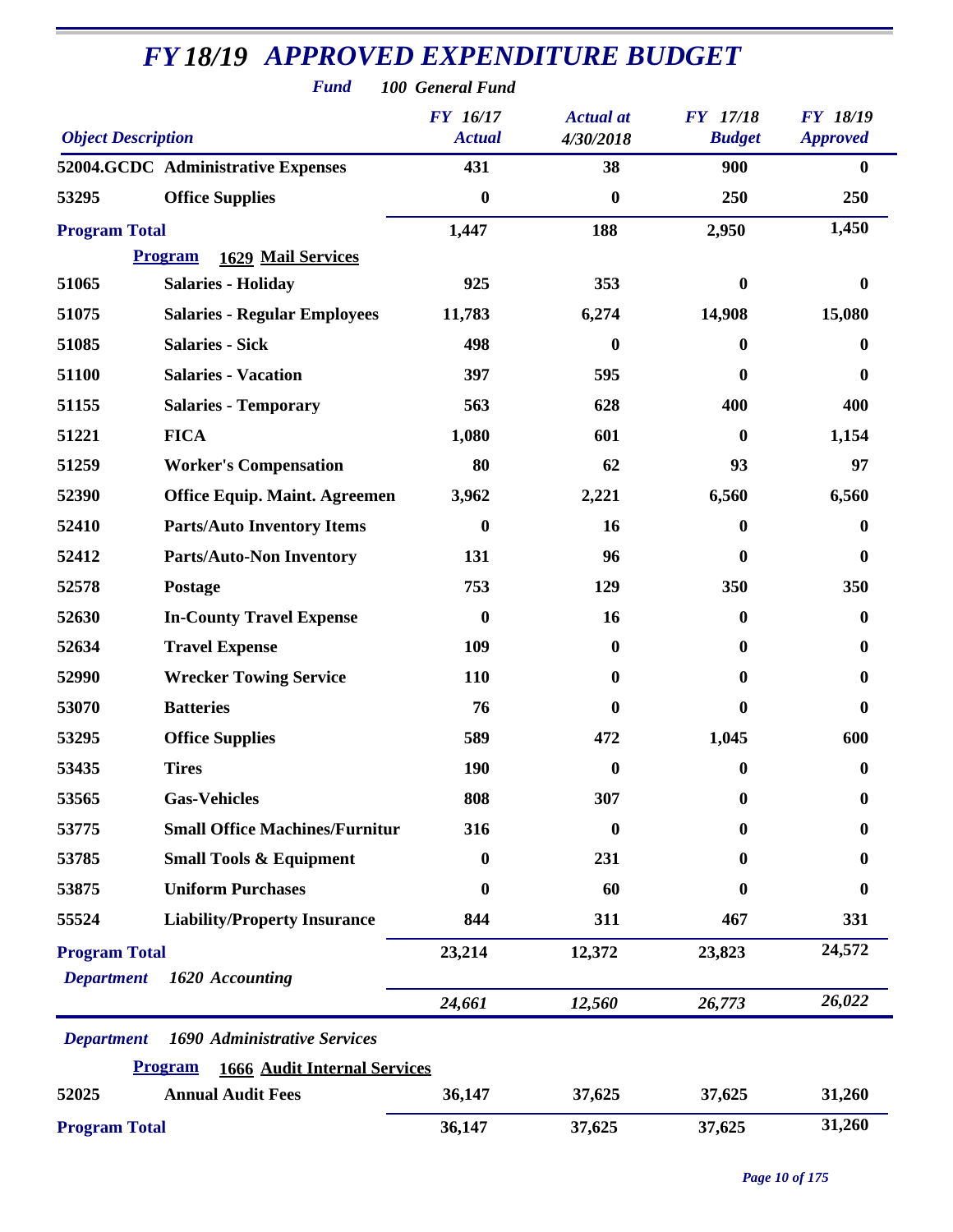|                           | <b>FY18/19 APPROVED EXPENDITURE BUDGET</b>                   |                                     |                  |                  |                  |
|---------------------------|--------------------------------------------------------------|-------------------------------------|------------------|------------------|------------------|
|                           | <b>Fund</b>                                                  | 100 General Fund<br><b>FY</b> 16/17 | <b>Actual</b> at | <b>FY</b> 17/18  | <b>FY 18/19</b>  |
| <b>Object Description</b> |                                                              | <b>Actual</b>                       | 4/30/2018        | <b>Budget</b>    | <b>Approved</b>  |
|                           | <b>1669 County Admin Internal Charges</b><br><b>Program</b>  |                                     |                  |                  |                  |
| 55115                     | <b>County Admin Internal Charge</b>                          | 236,568                             | 158,497          | 237,748          | 364,829          |
| <b>Program Total</b>      |                                                              | 236,568                             | 158,497          | 237,748          | 364,829          |
|                           | <b>1672 Finance Dept Internal Charges</b><br><b>Program</b>  |                                     |                  |                  |                  |
| 55135                     | <b>Finance Dept. Charges</b>                                 | 591,543                             | 440,215          | 660,323          | 752,992          |
| <b>Program Total</b>      |                                                              | 591,543                             | 440,215          | 660,323          | 752,992          |
|                           | 1675 Info Tech Internal Charges<br><b>Program</b>            |                                     |                  |                  |                  |
| 55145                     | <b>Information Technology Charg</b>                          | 2,557,037                           | 1,330,511        | 1,995,766        | 2,691,402        |
| <b>Program Total</b>      |                                                              | 2,557,037                           | 1,330,511        | 1,995,766        | 2,691,402        |
|                           | <b>Program</b><br><b>1690 Personnel Dept Internal Charge</b> |                                     |                  |                  |                  |
| 55160                     | <b>Human Resources Dept. Charge</b>                          | 444,318                             | 304,238          | 456,357          | 526,339          |
| <b>Program Total</b>      |                                                              | 444,318                             | 304,238          | 456,357          | 526,339          |
| <b>Department</b>         | 1690 Administrative Services                                 |                                     |                  |                  |                  |
|                           |                                                              | 3,865,613                           | 2,271,086        | 3,387,819        | 4,366,822        |
| <b>Department</b>         | 1925 Geographical Info Services                              |                                     |                  |                  |                  |
|                           | <b>Program</b><br>1945 GIS/Mapping                           |                                     |                  |                  |                  |
| 51035                     | <b>Personnel Changes</b>                                     | $\bf{0}$                            | $\bf{0}$         | 6,987            | 0                |
| 51040                     | <b>Salaries - Bonus/Awards</b>                               | 900                                 | $\bf{0}$         | $\boldsymbol{0}$ | $\bf{0}$         |
| 51041                     | <b>Salaries - Career Track</b>                               | $\bf{0}$                            | 0                | 13,106           | 16,030           |
| 51042                     | <b>Salaries - COLA</b>                                       | $\boldsymbol{0}$                    | 0                | $\boldsymbol{0}$ | 10,739           |
| 51058                     | <b>Salaries - FLSA Exempt</b>                                | 2,696                               | 480              | $\boldsymbol{0}$ | $\boldsymbol{0}$ |
| 51065                     | <b>Salaries - Holiday</b>                                    | 13,946                              | 11,682           | $\boldsymbol{0}$ | 0                |
| 51070                     | <b>Salaries - Other</b>                                      | 157                                 | 993              | $\boldsymbol{0}$ | 0                |
| 51075                     | <b>Salaries - Regular Employees</b>                          | 308,589                             | 191,244          | 368,211          | 376,532          |
| 51085                     | <b>Salaries - Sick</b>                                       | 10,741                              | 8,821            | $\boldsymbol{0}$ | 0                |
| 51100                     | <b>Salaries - Vacation</b>                                   | 19,957                              | 15,532           | $\boldsymbol{0}$ | $\bf{0}$         |
| 51155                     | <b>Salaries - Temporary</b>                                  | 3,978                               | 14,104           | $\boldsymbol{0}$ | 19,262           |
| 51165                     | Overtime                                                     | 18                                  | 4,102            | $\bf{0}$         | 0                |
| 51165.IRMA Overtime       |                                                              | $\boldsymbol{0}$                    | 15,688           | $\bf{0}$         | 0                |
| 51165.MATT Overtime       |                                                              | 996                                 | $\boldsymbol{0}$ | $\boldsymbol{0}$ | $\bf{0}$         |
| 51205                     | <b>Employee Insurance</b>                                    | 74,882                              | 54,417           | 81,626           | 91,315           |
| 51221                     | <b>FICA</b>                                                  | 25,727                              | 17,737           | 26,666           | 28,307           |
| 51221.IRMA FICA           |                                                              | $\boldsymbol{0}$                    | 1,200            | $\boldsymbol{0}$ | $\bf{0}$         |
| 51221.MATT FICA           |                                                              | 69                                  | $\boldsymbol{0}$ | $\boldsymbol{0}$ | $\boldsymbol{0}$ |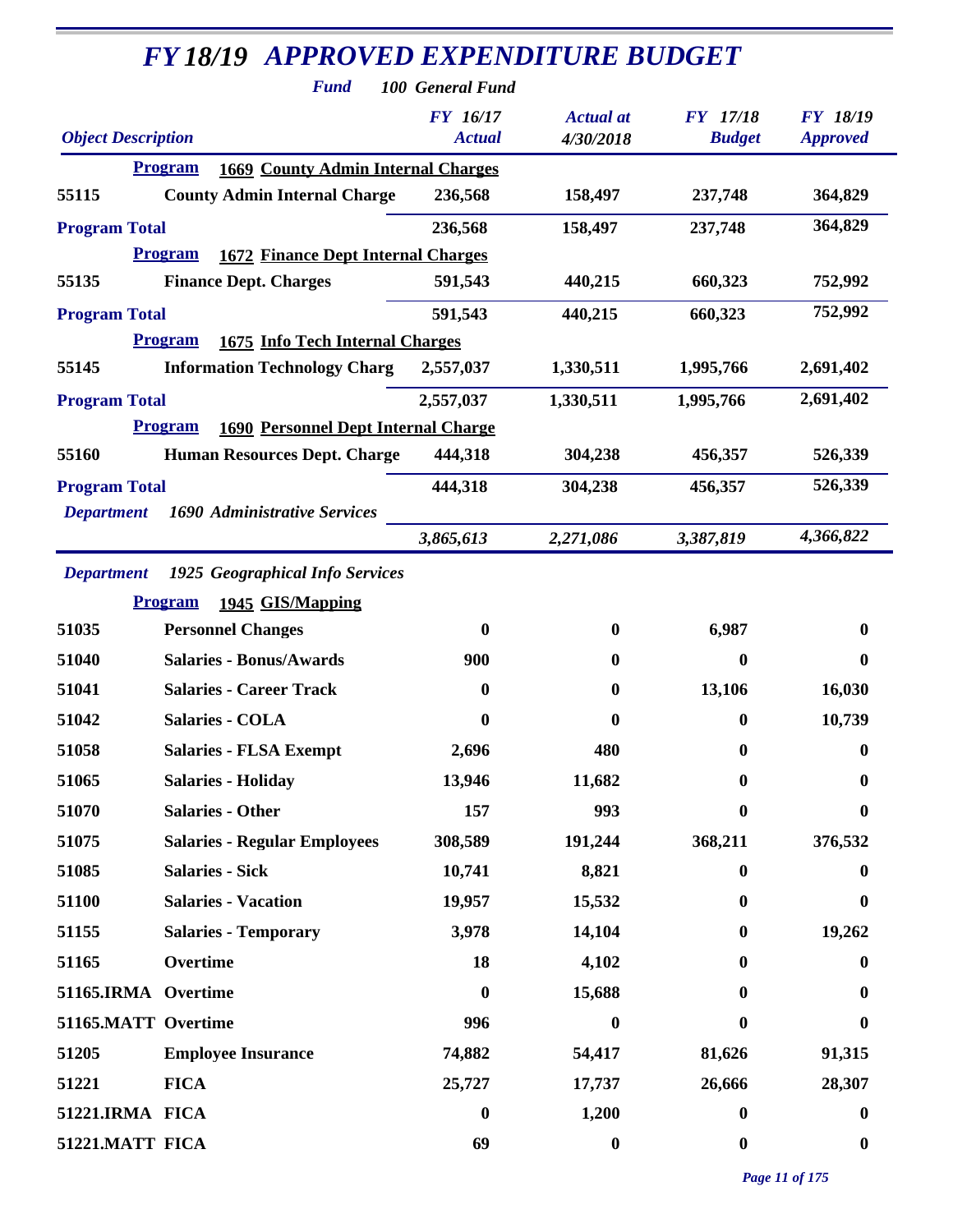| <b>Fund</b><br>100 General Fund                                                                                                                            |                                       |                  |                  |          |                  |  |  |
|------------------------------------------------------------------------------------------------------------------------------------------------------------|---------------------------------------|------------------|------------------|----------|------------------|--|--|
| FY 16/17<br>FY 17/18<br><b>Actual</b> at<br><b>FY 18/19</b><br><b>Object Description</b><br><b>Actual</b><br><b>Budget</b><br>4/30/2018<br><b>Approved</b> |                                       |                  |                  |          |                  |  |  |
| 51236                                                                                                                                                      | <b>Pension Contribution</b>           | 34,946           | 22,804           | 36,085   | 36,899           |  |  |
|                                                                                                                                                            | 51236.IRMA Pension Contribution       | $\bf{0}$         | 1,537            | 0        | $\bf{0}$         |  |  |
|                                                                                                                                                            | 51236.MATT Pension Contribution       | 82               | $\boldsymbol{0}$ | 0        | $\boldsymbol{0}$ |  |  |
| 51259                                                                                                                                                      | <b>Worker's Compensation</b>          | 1,789            | 1,500            | 2,250    | 2,351            |  |  |
| 51274                                                                                                                                                      | <b>Cellular Phone Allowance</b>       | 663              | 418              | 660      | 660              |  |  |
| 52067                                                                                                                                                      | <b>Professional Services</b>          | 25,647           | 8,750            | 15,000   | 15,000           |  |  |
| 52255                                                                                                                                                      | <b>Computer Maint. Agreement-G</b>    | 3,650            | 3,750            | 4,495    | 4,710            |  |  |
| 52260                                                                                                                                                      | <b>Computer Software Maint. Agr</b>   | 48,944           | 45,767           | 58,310   | 53,776           |  |  |
| 52395                                                                                                                                                      | <b>Office Equipment Repairs</b>       | 65               | $\boldsymbol{0}$ | 500      | 500              |  |  |
| 52410                                                                                                                                                      | <b>Parts/Auto Inventory Items</b>     | 42               | $\boldsymbol{0}$ | 0        | $\boldsymbol{0}$ |  |  |
| 52412                                                                                                                                                      | <b>Parts/Auto-Non Inventory</b>       | 88               | 0                | $\bf{0}$ | $\boldsymbol{0}$ |  |  |
| 52563                                                                                                                                                      | <b>Computer On-Line Svc - GIS</b>     | 13,500           | 10,500           | 13,500   | 14,550           |  |  |
| 52572                                                                                                                                                      | <b>Long Distance Telephone Charg</b>  | 219              | 42               | 225      | 225              |  |  |
| 52578                                                                                                                                                      | Postage                               | 470              | 80               | 338      | 338              |  |  |
| 52584                                                                                                                                                      | <b>Telephone - Local Service</b>      | 47               | 35               | 50       | 50               |  |  |
| 52608                                                                                                                                                      | <b>Copying Costs</b>                  | 1,715            | 900              | 1,342    | 1,342            |  |  |
| 52634                                                                                                                                                      | <b>Travel Expense</b>                 | 70               | $\boldsymbol{0}$ | 100      | 100              |  |  |
| 52736                                                                                                                                                      | <b>Professional Organization Dues</b> | 315              | 175              | 255      | 275              |  |  |
| 52774                                                                                                                                                      | <b>Training</b>                       | 7,623            | 7,233            | 10,885   | 11,605           |  |  |
| 52925                                                                                                                                                      | <b>Car Wash</b>                       | 124              | 15               | 299      | 299              |  |  |
| 53295                                                                                                                                                      | <b>Office Supplies</b>                | 5,285            | 339              | 5,000    | 5,000            |  |  |
| 53305                                                                                                                                                      | <b>Paper Supplies</b>                 | 1,076            | 52               | 1,250    | 1,250            |  |  |
| 53345                                                                                                                                                      | <b>Safety Equipment</b>               | 116              | 505              | 285      | 285              |  |  |
| 53420                                                                                                                                                      | <b>Tech Equipment Batteries</b>       | 22               | $\boldsymbol{0}$ | 189      | 189              |  |  |
| 53512                                                                                                                                                      | <b>Bottled Water</b>                  | 307              | 204              | 380      | 380              |  |  |
| 53556                                                                                                                                                      | Oil                                   | 7                | $\boldsymbol{0}$ | $\bf{0}$ | $\boldsymbol{0}$ |  |  |
| 53565                                                                                                                                                      | <b>Gas-Vehicles</b>                   | 823              | 875              | 0        | $\bf{0}$         |  |  |
| 53775                                                                                                                                                      | <b>Small Office Machines/Furnitur</b> | 3,519            | $\boldsymbol{0}$ | 0        | $\bf{0}$         |  |  |
| 53775.IRMA                                                                                                                                                 | <b>Small Office Machines/Furnitur</b> | $\boldsymbol{0}$ | 963              | 0        | $\bf{0}$         |  |  |
| 53785                                                                                                                                                      | <b>Small Tools &amp; Equipment</b>    | 248              | $\boldsymbol{0}$ | 200      | 200              |  |  |
| 53875                                                                                                                                                      | <b>Uniform Purchases</b>              | 372              | $\bf{0}$         | 60       | 60               |  |  |
| 55130                                                                                                                                                      | <b>Facilities Management Charges</b>  | 15,056           | 9,904            | 14,856   | 13,249           |  |  |
| 55524                                                                                                                                                      | <b>Liability/Property Insurance</b>   | 9,315            | 4,666            | 6,999    | 7,768            |  |  |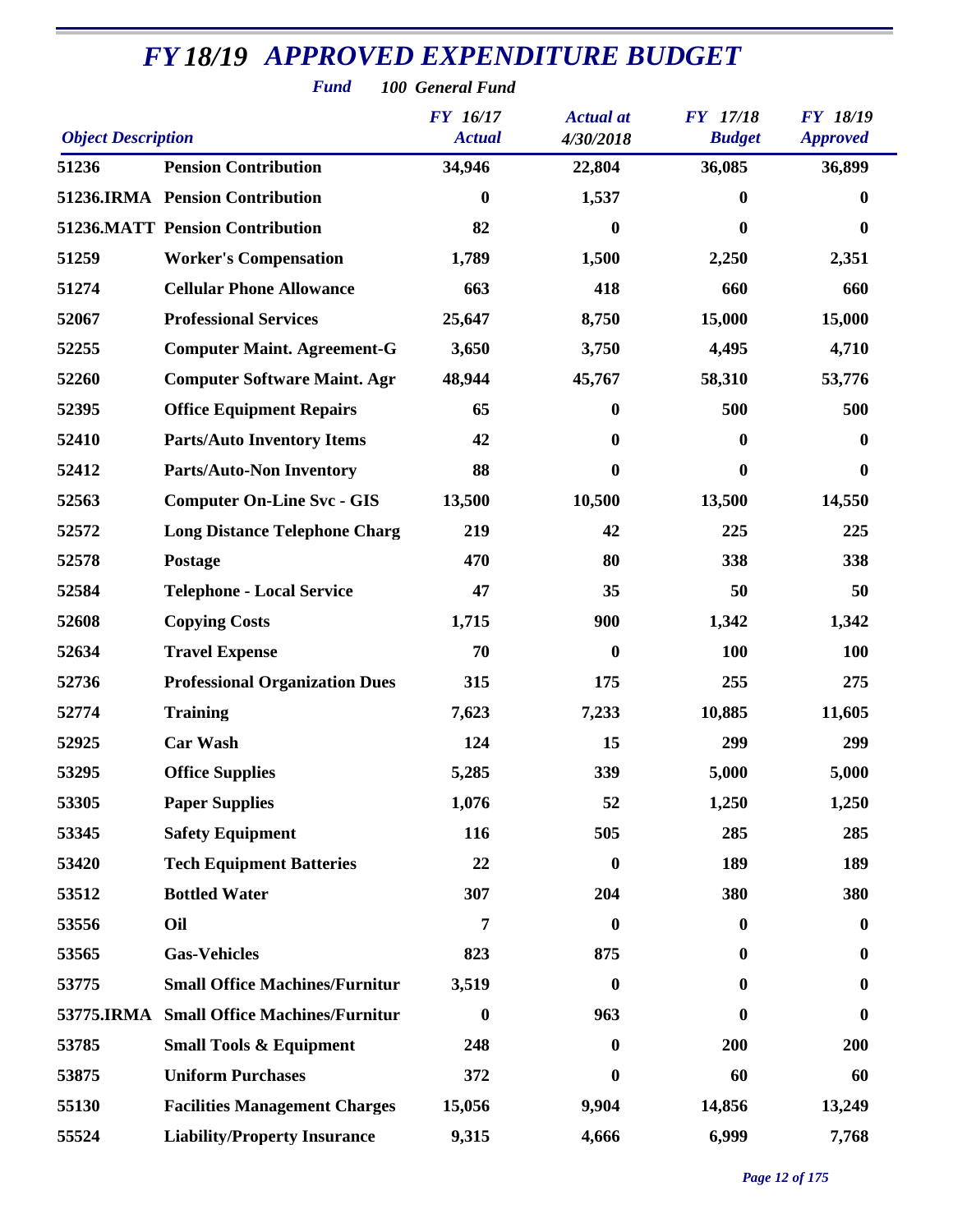| <b>Fund</b><br>100 General Fund |                                                         |                           |                               |                                  |                                    |  |  |
|---------------------------------|---------------------------------------------------------|---------------------------|-------------------------------|----------------------------------|------------------------------------|--|--|
| <b>Object Description</b>       |                                                         | FY 16/17<br><b>Actual</b> | <b>Actual</b> at<br>4/30/2018 | <b>FY</b> 17/18<br><b>Budget</b> | <b>FY 18/19</b><br><b>Approved</b> |  |  |
| <b>Program Total</b>            |                                                         | 638,801                   | 457,014                       | 670,109                          | 713,246                            |  |  |
| <b>Department</b>               | 1925 Geographical Info Services                         |                           |                               |                                  |                                    |  |  |
|                                 |                                                         | 638,801                   | 457,014                       | 670,109                          | 713,246                            |  |  |
| <b>Department</b>               | 1950 Property Tax Appraisal                             |                           |                               |                                  |                                    |  |  |
|                                 | <b>Program</b><br><b>1963 Property Appraisal Office</b> |                           |                               |                                  |                                    |  |  |
| 51041                           | <b>Salaries - Career Track</b>                          | $\bf{0}$                  | $\bf{0}$                      | 6,853                            | 18,371                             |  |  |
| 51042                           | <b>Salaries - COLA</b>                                  | 0                         | $\bf{0}$                      | 0                                | 20,333                             |  |  |
| 51065                           | <b>Salaries - Holiday</b>                               | 27,949                    | 24,291                        | 0                                | 0                                  |  |  |
| 51070                           | <b>Salaries - Other</b>                                 | 568                       | 1,421                         | 0                                | 0                                  |  |  |
| 51075                           | <b>Salaries - Regular Employees</b>                     | 627,754                   | 404,873                       | 767,201                          | 802,654                            |  |  |
| 51085                           | <b>Salaries - Sick</b>                                  | 30,425                    | 21,289                        | 0                                | 0                                  |  |  |
| 51095                           | <b>Salaries - Supplementals</b>                         | 18,600                    | 12,800                        | 19,200                           | 25,200                             |  |  |
| 51100                           | <b>Salaries - Vacation</b>                              | 46,500                    | 38,617                        | 0                                | 0                                  |  |  |
| 51165                           | Overtime                                                | 4,844                     | 423                           | 1,500                            | 1,500                              |  |  |
| 51165.IRMA Overtime             |                                                         | $\boldsymbol{0}$          | 2,589                         | 0                                | 0                                  |  |  |
| 51165.MATT Overtime             |                                                         | 958                       | $\boldsymbol{0}$              | 0                                | $\boldsymbol{0}$                   |  |  |
| 51205                           | <b>Employee Insurance</b>                               | 187,204                   | 145,111                       | 217,667                          | 228,288                            |  |  |
| 51221                           | <b>FICA</b>                                             | 53,651                    | 36,047                        | 56,342                           | 59,547                             |  |  |
| 51221.IRMA FICA                 |                                                         | $\boldsymbol{0}$          | 198                           | 0                                | 0                                  |  |  |
| 51221.MATT FICA                 |                                                         | 72                        | $\mathbf{0}$                  | $\bf{0}$                         | 0                                  |  |  |
| 51236                           | <b>Pension Contribution</b>                             | 71,234                    | 47,487                        | 75,186                           | 77,270                             |  |  |
|                                 | 51236.IRMA Pension Contribution                         | $\bf{0}$                  | 254                           | $\bf{0}$                         | 0                                  |  |  |
|                                 | <b>51236.MATT Pension Contribution</b>                  | 94                        | 0                             | 0                                | $\bf{0}$                           |  |  |
| 51259                           | <b>Worker's Compensation</b>                            | 14,551                    | 12,659                        | 18,989                           | 19,846                             |  |  |
| 51274                           | <b>Cellular Phone Allowance</b>                         | 4,555                     | 3,327                         | 4,560                            | 5,400                              |  |  |
| 52410                           | <b>Parts/Auto Inventory Items</b>                       | 147                       | 25                            | $\mathbf{0}$                     | $\bf{0}$                           |  |  |
| 52412                           | <b>Parts/Auto-Non Inventory</b>                         | 335                       | 242                           | 0                                | 0                                  |  |  |
| 52454                           | <b>Vehicle Rep. Outside Service</b>                     | 1,485                     | 150                           | 0                                | 0                                  |  |  |
| 52572                           | <b>Long Distance Telephone Charg</b>                    | 373                       | 74                            | 375                              | 375                                |  |  |
| 52578                           | <b>Postage</b>                                          | 21,585                    | 2,254                         | 23,090                           | 21,225                             |  |  |
| 52584                           | <b>Telephone - Local Service</b>                        | 47                        | 35                            | 50                               | 50                                 |  |  |
| 52608                           | <b>Copying Costs</b>                                    | 5,322                     | 4,506                         | 5,032                            | 5,032                              |  |  |
| 52618                           | Printing                                                | 6,816                     | 216                           | 8,700                            | 9,050                              |  |  |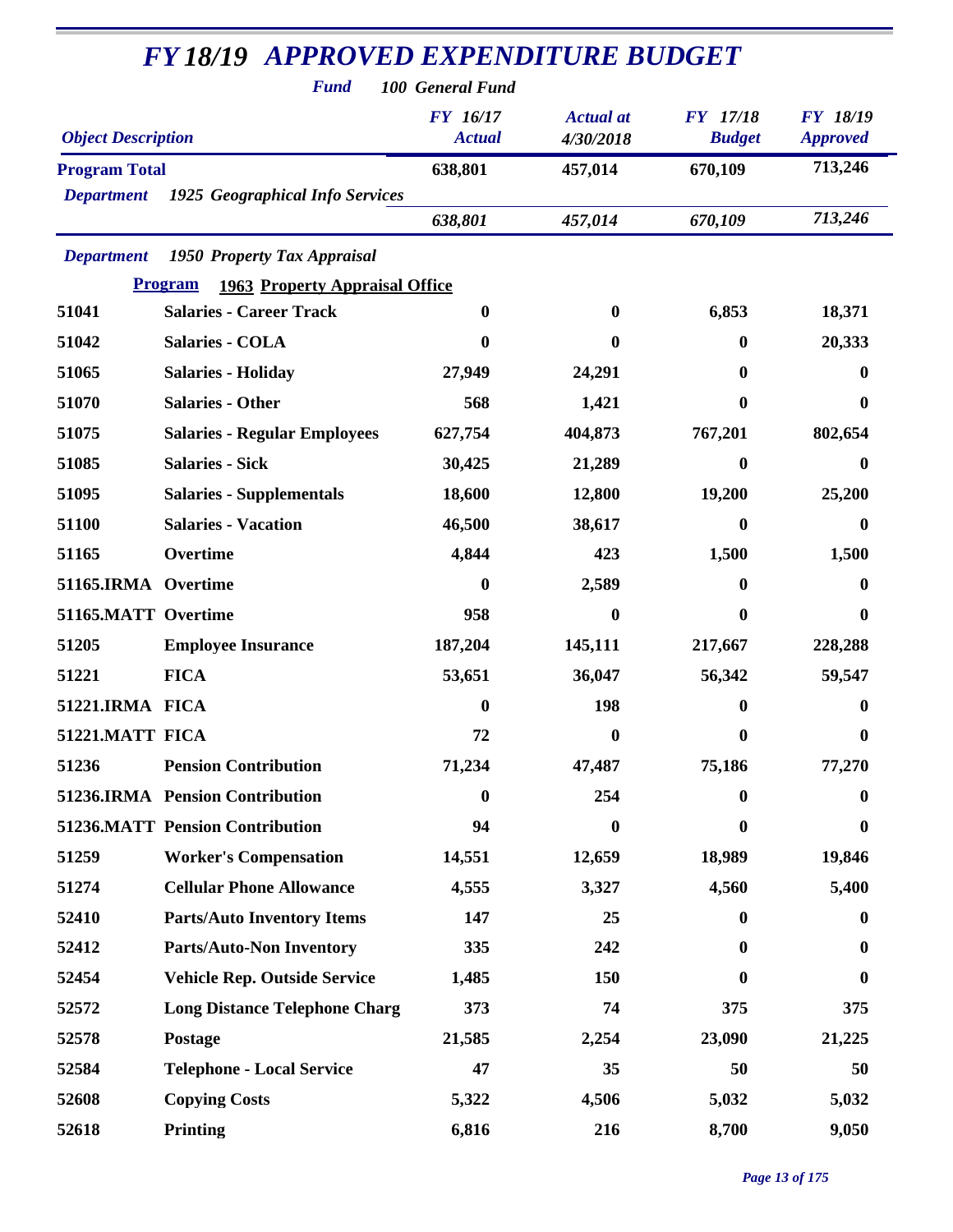|                           | <b>Fund</b>                             | 100 General Fund                 |                               |                                  |                                    |
|---------------------------|-----------------------------------------|----------------------------------|-------------------------------|----------------------------------|------------------------------------|
| <b>Object Description</b> |                                         | <b>FY</b> 16/17<br><b>Actual</b> | <b>Actual</b> at<br>4/30/2018 | <b>FY</b> 17/18<br><b>Budget</b> | <b>FY 18/19</b><br><b>Approved</b> |
| 52647                     | <b>Travel Allowance</b>                 | 6,986                            | 4,296                         | 7,020                            | 7,020                              |
| 52736                     | <b>Professional Organization Dues</b>   | 525                              | 0                             | 720                              | 720                                |
| 52774                     | <b>Training</b>                         | 23,515                           | 25,381                        | 28,300                           | 28,300                             |
| 52925                     | <b>Car Wash</b>                         | 181                              | 54                            | 448                              | 468                                |
| 52990                     | <b>Wrecker Towing Service</b>           | 330                              | $\bf{0}$                      | 0                                | 0                                  |
| 53070                     | <b>Batteries</b>                        | 76                               | 0                             | 0                                | 0                                  |
| 53295                     | <b>Office Supplies</b>                  | 2,262                            | 1,280                         | 2,622                            | 3,032                              |
| 53435                     | <b>Tires</b>                            | 1,427                            | $\bf{0}$                      | 0                                | $\mathbf{0}$                       |
| 53512                     | <b>Bottled Water</b>                    | 420                              | 0                             | 456                              | 456                                |
| 53556                     | Oil                                     | 35                               | 21                            | 0                                | 0                                  |
| 53565                     | <b>Gas-Vehicles</b>                     | 1,289                            | 976                           | 0                                | 0                                  |
| 53595                     | <b>Periodicals &amp; Subscriptions</b>  | 99                               | 99                            | 105                              | 105                                |
| 53597                     | <b>Reference Books/Training Man</b>     | 1,414                            | 1,602                         | 1,550                            | 1,654                              |
| 53775                     | <b>Small Office Machines/Furnitur</b>   | 836                              | 495                           | 0                                | 0                                  |
| 53775.IRMA                | <b>Small Office Machines/Furnitur</b>   | $\boldsymbol{0}$                 | 963                           | 0                                | 0                                  |
| 53875                     | <b>Uniform Purchases</b>                | 770                              | 60                            | $\bf{0}$                         | 0                                  |
| 55130                     | <b>Facilities Management Charges</b>    | 24,570                           | 16,163                        | 24,244                           | 21,622                             |
| 55524                     | <b>Liability/Property Insurance</b>     | 25,617                           | 12,442                        | 18,663                           | 18,277                             |
| <b>Program Total</b>      |                                         | 1,215,421                        | 822,720                       | 1,288,873                        | 1,375,795                          |
|                           | <b>Program</b><br>1966 Tax Appeals      |                                  |                               |                                  |                                    |
| 52051                     | <b>Legal Fees</b>                       | 50,884                           | 42,330                        | 45,000                           | 55,000                             |
| 52067                     | <b>Professional Services</b>            | 1,300                            | $\boldsymbol{0}$              | 5,000                            | 5,000                              |
| <b>Program Total</b>      |                                         | 52,184                           | 42,330                        | 50,000                           | 60,000                             |
| <b>Department</b>         | 1950 Property Tax Appraisal             |                                  |                               |                                  |                                    |
|                           |                                         | 1,267,605                        | 865,050                       | 1,338,873                        | 1,435,795                          |
| <b>Department</b>         | 1970 Tax Commissioner                   |                                  |                               |                                  |                                    |
|                           | Program<br><b>1979 Tax Commissioner</b> |                                  |                               |                                  |                                    |
| 51035                     | <b>Personnel Changes</b>                | $\boldsymbol{0}$                 | $\bf{0}$                      | $\bf{0}$                         | 29,000                             |
| 51042                     | <b>Salaries - COLA</b>                  | $\boldsymbol{0}$                 | $\boldsymbol{0}$              | $\bf{0}$                         | 20,046                             |
| 51065                     | <b>Salaries - Holiday</b>               | 20,360                           | 22,511                        | $\bf{0}$                         | 0                                  |
| 51070                     | <b>Salaries - Other</b>                 | 343                              | 46                            | 0                                | $\bf{0}$                           |
| 51075                     | <b>Salaries - Regular Employees</b>     | 567,823                          | 443,504                       | 919,335                          | 889,685                            |
| 51085                     | <b>Salaries - Sick</b>                  | 17,774                           | 17,549                        | $\boldsymbol{0}$                 | $\boldsymbol{0}$                   |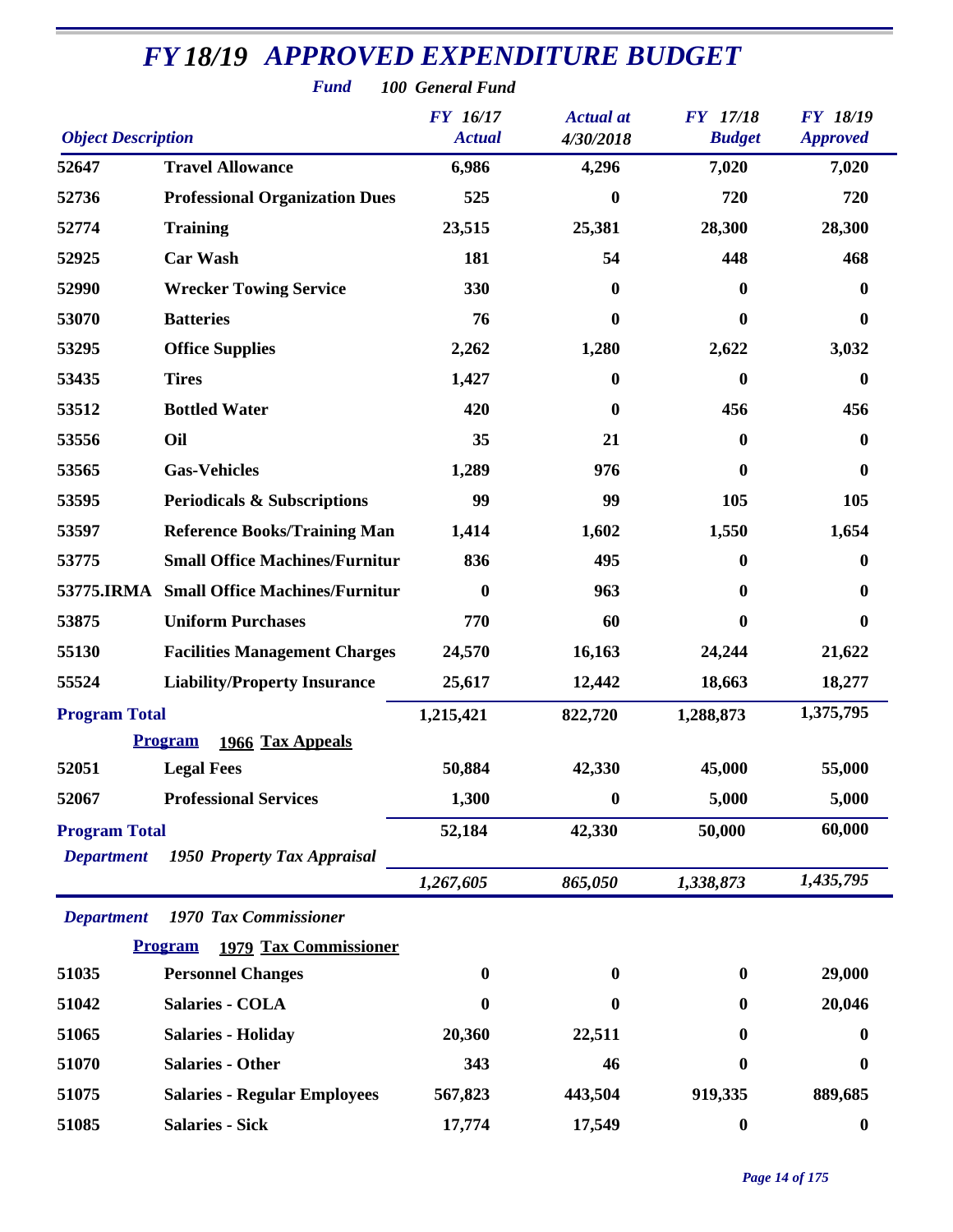| <b>Fund</b><br>100 General Fund |                                       |                                  |                               |                                  |                                    |  |  |  |
|---------------------------------|---------------------------------------|----------------------------------|-------------------------------|----------------------------------|------------------------------------|--|--|--|
| <b>Object Description</b>       |                                       | <b>FY</b> 16/17<br><b>Actual</b> | <b>Actual</b> at<br>4/30/2018 | <b>FY</b> 17/18<br><b>Budget</b> | <b>FY 18/19</b><br><b>Approved</b> |  |  |  |
| 51100                           | <b>Salaries - Vacation</b>            | 37,434                           | 30,677                        | $\bf{0}$                         | $\mathbf{0}$                       |  |  |  |
| 51165                           | Overtime                              | 3,668                            | 4,049                         | 5,000                            | 5,000                              |  |  |  |
| <b>51165.IRMA</b>               | Overtime                              | $\bf{0}$                         | 995                           | $\bf{0}$                         | 0                                  |  |  |  |
| 51180                           | <b>Overtime - Holiday</b>             | 99                               | $\mathbf{0}$                  | $\bf{0}$                         | 0                                  |  |  |  |
| 51205                           | <b>Employee Insurance</b>             | 159,123                          | 130,601                       | 195,901                          | 239,702                            |  |  |  |
| 51221                           | <b>FICA</b>                           | 21,604                           | 2,817                         | 20,983                           | 28,590                             |  |  |  |
| 51221.IRMA FICA                 |                                       | $\boldsymbol{0}$                 | 76                            | $\bf{0}$                         | 0                                  |  |  |  |
| 51236                           | <b>Pension Contribution</b>           | 12,849                           | 13,720                        | 79,361                           | 29,210                             |  |  |  |
|                                 | 51236.IRMA Pension Contribution       | $\boldsymbol{0}$                 | 98                            | $\bf{0}$                         | 0                                  |  |  |  |
| 51259                           | <b>Worker's Compensation</b>          | 3,223                            | 2,361                         | 3,541                            | 3,701                              |  |  |  |
| 52018                           | <b>Tax Collection Service</b>         | $-9,865$                         | $\bf{0}$                      | $\bf{0}$                         | 0                                  |  |  |  |
| 52025                           | <b>Annual Audit Fees</b>              | 4,726                            | 4,921                         | 4,921                            | 4,088                              |  |  |  |
| 52029                           | <b>Architect Fees</b>                 | 2,162                            | 0                             | $\boldsymbol{0}$                 | $\bf{0}$                           |  |  |  |
| 52033                           | <b>Contractual Services</b>           | $\bf{0}$                         | 105                           | 0                                | 500                                |  |  |  |
| 52390                           | <b>Office Equip. Maint. Agreemen</b>  | 602                              | 301                           | 2,015                            | 2,025                              |  |  |  |
| 52485                           | <b>Post Office Box Rental</b>         | 298                              | 314                           | 310                              | 314                                |  |  |  |
| 52534                           | <b>Public Officials Bond</b>          | 750                              | 750                           | 750                              | 750                                |  |  |  |
| 52560                           | <b>Computer On-Line Services</b>      | $\boldsymbol{0}$                 | $\bf{0}$                      | 270                              | 270                                |  |  |  |
| 52572                           | <b>Long Distance Telephone Charg</b>  | 341                              | 65                            | 350                              | 350                                |  |  |  |
| 52578                           | Postage                               | 61,336                           | 58,015                        | 82,026                           | 83,669                             |  |  |  |
| 52584                           | <b>Telephone - Local Service</b>      | 47                               | 35                            | 50                               | 50                                 |  |  |  |
| 52602                           | <b>Advertising</b>                    | 2,115                            | 1,776                         | 10,000                           | 10,000                             |  |  |  |
| 52608                           | <b>Copying Costs</b>                  | 2,228                            | 2,318                         | 2,523                            | 2,523                              |  |  |  |
| 52618                           | <b>Printing</b>                       | 23,115                           | 34,598                        | 53,946                           | 53,946                             |  |  |  |
| 52630                           | <b>In-County Travel Expense</b>       | 1,053                            | 811                           | 1,300                            | 1,300                              |  |  |  |
| 52634                           | <b>Travel Expense</b>                 | $\boldsymbol{0}$                 | 538                           | 500                              | 550                                |  |  |  |
| 52647                           | <b>Travel Allowance</b>               | 2,000                            | 1,333                         | 2,000                            | 2,000                              |  |  |  |
| 52736                           | <b>Professional Organization Dues</b> | 775                              | 900                           | 775                              | 775                                |  |  |  |
| 52774                           | <b>Training</b>                       | 8,873                            | 5,194                         | 20,000                           | 20,000                             |  |  |  |
| 52870                           | <b>Temporary Services - Salaries</b>  | 99,741                           | 40,311                        | $\bf{0}$                         | $\boldsymbol{0}$                   |  |  |  |
| 52930                           | <b>Clerk of Court Costs</b>           | 15,127                           | 8,099                         | 9,148                            | 9,148                              |  |  |  |
| 53240                           | <b>ID Badges</b>                      | $\boldsymbol{0}$                 | $\boldsymbol{0}$              | 40                               | 40                                 |  |  |  |
| 53265                           | <b>Lost Vehicle Decals</b>            | $\boldsymbol{0}$                 | $\boldsymbol{0}$              | <b>100</b>                       | <b>100</b>                         |  |  |  |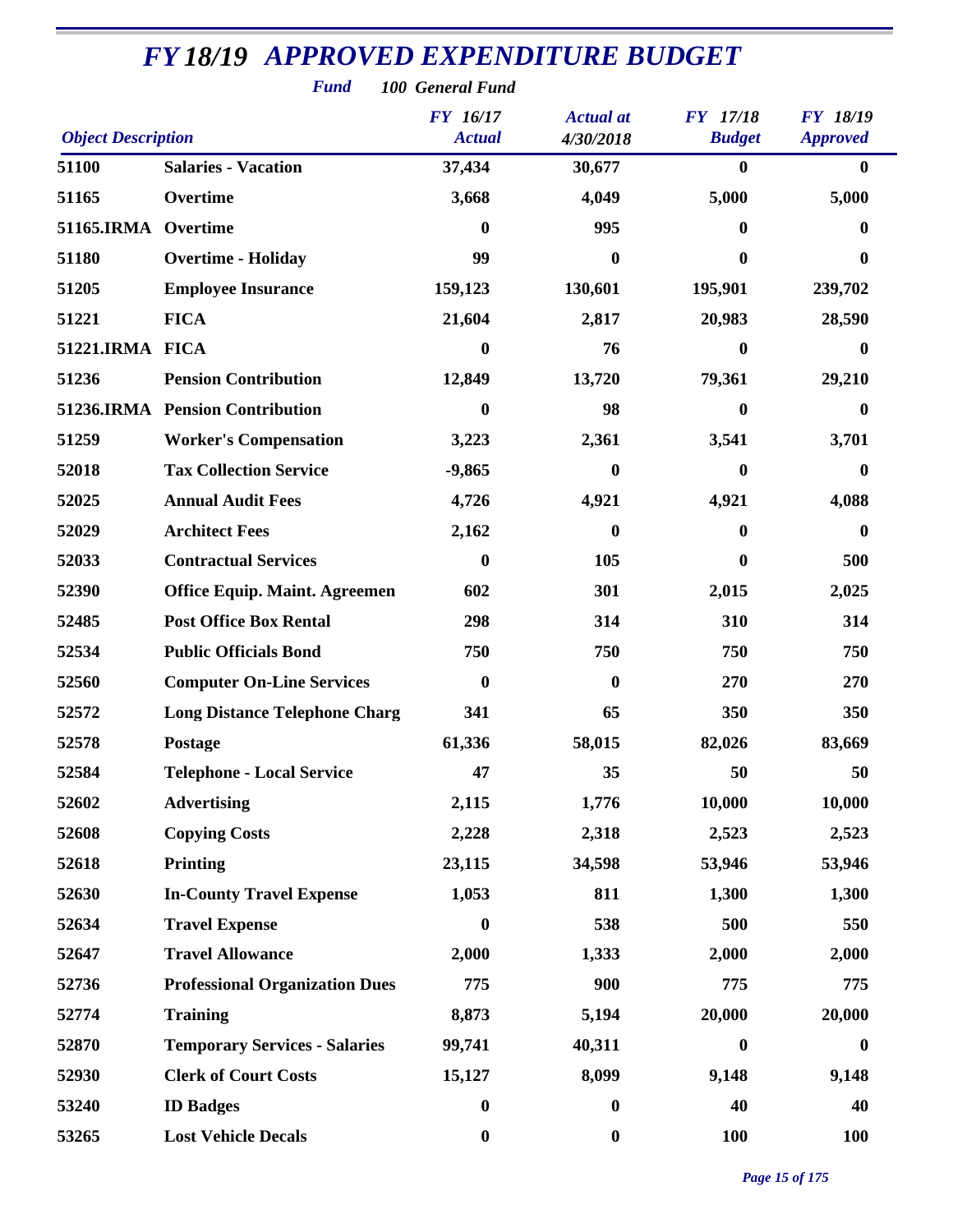|                           | <b>FY18/19 APPROVED EXPENDITURE BUDGET</b><br><b>Fund</b> | 100 General Fund                 |                               |                                  |                                    |
|---------------------------|-----------------------------------------------------------|----------------------------------|-------------------------------|----------------------------------|------------------------------------|
| <b>Object Description</b> |                                                           | <b>FY</b> 16/17<br><b>Actual</b> | <b>Actual</b> at<br>4/30/2018 | <b>FY</b> 17/18<br><b>Budget</b> | <b>FY 18/19</b><br><b>Approved</b> |
| 53295                     | <b>Office Supplies</b>                                    | 27,621                           | 15,588                        | 27,507                           | 27,507                             |
| 53512                     | <b>Bottled Water</b>                                      | 572                              | 201                           | 444                              | 444                                |
| 53595                     | <b>Periodicals &amp; Subscriptions</b>                    | 690                              | 601                           | 862                              | 862                                |
| 53597                     | <b>Reference Books/Training Man</b>                       | 1,451                            | 697                           | 1,195                            | 1,195                              |
| 53775                     | <b>Small Office Machines/Furnitur</b>                     | 30,526                           | 16,258                        | 9,245                            | 15,435                             |
| 55130                     | <b>Facilities Management Charges</b>                      | 27,764                           | 18,264                        | 27,396                           | 24,433                             |
| 55524                     | <b>Liability/Property Insurance</b>                       | 24,022                           | 11,697                        | 16,796                           | 19,762                             |
| <b>Program Total</b>      |                                                           | 1,172,370                        | 892,694                       | 1,498,590                        | 1,526,970                          |
| <b>Department</b>         | 1970 Tax Commissioner                                     |                                  |                               |                                  |                                    |
|                           |                                                           | 1,172,370                        | 892,694                       | 1,498,590                        | 1,526,970                          |
| <b>Department</b>         | 2110 District Attorney - Admin.                           |                                  |                               |                                  |                                    |
|                           | <b>Program</b><br>2120 District Attorney Admin            |                                  |                               |                                  |                                    |
| 52572                     | <b>Long Distance Telephone Charg</b>                      | $\boldsymbol{0}$                 | $\bf{0}$                      | 180                              | 180                                |
| 52578                     | Postage                                                   | $\bf{0}$                         | $\bf{0}$                      | 500                              | 500                                |
| 52584                     | <b>Telephone - Local Service</b>                          | $\boldsymbol{0}$                 | $\bf{0}$                      | 2,750                            | 2,750                              |
| 52587                     | <b>Telephone Service Calls</b>                            | $\boldsymbol{0}$                 | $\bf{0}$                      | 100                              | <b>100</b>                         |
| 52593                     | <b>Utilities - T1 Lines</b>                               | $\boldsymbol{0}$                 | $\bf{0}$                      | 4,500                            | 4,500                              |
| 52925                     | <b>Car Wash</b>                                           | $\boldsymbol{0}$                 | $\bf{0}$                      | 625                              | 625                                |
| 55118                     | <b>District Atty Expense Credits</b>                      | $\boldsymbol{0}$                 | $\bf{0}$                      | $-9,155$                         | $-9,155$                           |
| 55155                     | <b>Payroll Charges</b>                                    | $\boldsymbol{0}$                 | $\boldsymbol{0}$              | 500                              | 500                                |
| <b>Program Total</b>      |                                                           | $\bf{0}$                         | $\bf{0}$                      | $\bf{0}$                         | $\boldsymbol{0}$                   |
|                           | <b>Program</b><br>2125 District Atty. Other Admin.        |                                  |                               |                                  |                                    |
| 55130                     | <b>Facilities Management Charges</b>                      | 22,069                           | 16,249                        | 24,374                           | 23,324                             |
| 57210                     | Appropriation                                             | 623,400                          | 415,600                       | 623,400                          | 623,400                            |
| <b>Program Total</b>      |                                                           | 645,469                          | 431,849                       | 647,774                          | 646,724                            |
|                           | 2130 Five Percent Fine Fees<br><b>Program</b>             |                                  |                               |                                  |                                    |
| 57230                     | <b>DA'S Five Percent Allocation</b>                       | 65,766                           | 37,577                        | 77,000                           | 65,000                             |
| <b>Program Total</b>      |                                                           | 65,766                           | 37,577                        | 77,000                           | 65,000                             |
| <b>Department</b>         | 2110 District Attorney - Admin.                           | 711,235                          | 469,426                       | 724,774                          | 711,724                            |
| <b>Department</b>         | 2200 Juvenile Court                                       |                                  |                               |                                  |                                    |
|                           | 2210 Juvenile Court<br><b>Program</b>                     |                                  |                               |                                  |                                    |
| 51016                     | <b>Inter-Program Chgs-Security</b>                        | 37,440                           | 26,080                        | 50,000                           | 50,000                             |
| 51017                     | <b>Inter-Program Chgs-Transport</b>                       | 41,642                           | 33,010                        | 38,000                           | 38,000                             |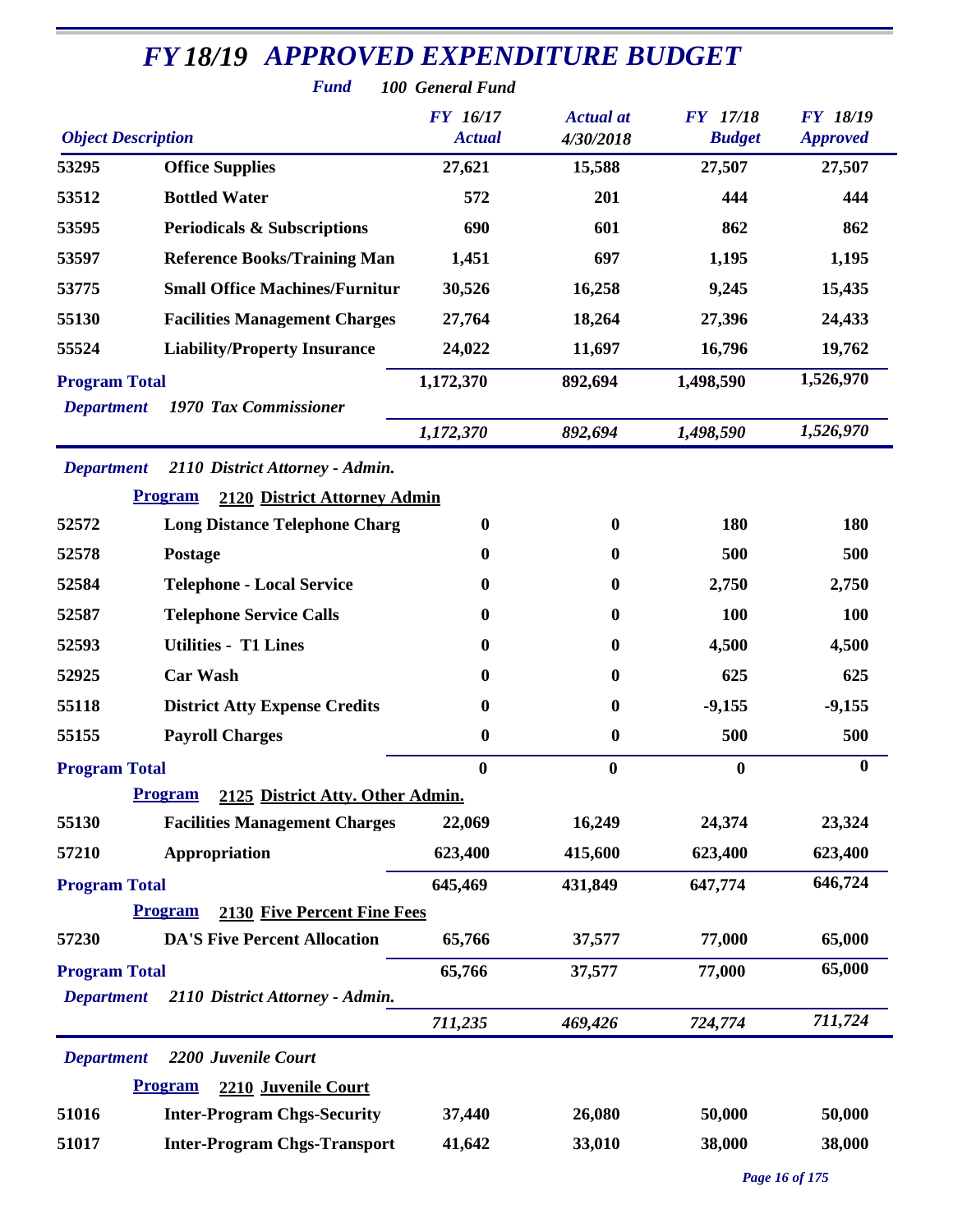|                           | <b>Fund</b>                          | 100 General Fund                 |                               |                                  |                                    |
|---------------------------|--------------------------------------|----------------------------------|-------------------------------|----------------------------------|------------------------------------|
| <b>Object Description</b> |                                      | <b>FY</b> 16/17<br><b>Actual</b> | <b>Actual</b> at<br>4/30/2018 | <b>FY</b> 17/18<br><b>Budget</b> | <b>FY 18/19</b><br><b>Approved</b> |
| 51040                     | <b>Salaries - Bonus/Awards</b>       | $\boldsymbol{0}$                 | 1,200                         | 2,100                            | 2,100                              |
| 51042                     | <b>Salaries - COLA</b>               | 0                                | $\bf{0}$                      | $\bf{0}$                         | 16,186                             |
| 51058                     | <b>Salaries - FLSA Exempt</b>        | 1,858                            | 1,776                         | $\bf{0}$                         | 0                                  |
| 51065                     | <b>Salaries - Holiday</b>            | 18,125                           | 14,592                        | $\mathbf{0}$                     | 0                                  |
| 51070                     | <b>Salaries - Other</b>              | 1,602                            | 646                           | $\bf{0}$                         | 0                                  |
| 51075                     | <b>Salaries - Regular Employees</b>  | 590,245                          | 377,464                       | 655,649                          | 671,365                            |
| 51085                     | <b>Salaries - Sick</b>               | 13,691                           | 5,376                         | $\boldsymbol{0}$                 | $\boldsymbol{0}$                   |
| 51095                     | <b>Salaries - Supplementals</b>      | 0                                | 0                             | $\mathbf{0}$                     | 17,158                             |
| 51100                     | <b>Salaries - Vacation</b>           | 27,373                           | 23,346                        | $\mathbf{0}$                     | $\bf{0}$                           |
| 51165                     | Overtime                             | 168                              | 357                           | 2,367                            | 2,367                              |
| 51165.IRMA Overtime       |                                      | 0                                | 349                           | $\boldsymbol{0}$                 | $\bf{0}$                           |
| 51205                     | <b>Employee Insurance</b>            | 112,322                          | 87,067                        | 130,601                          | 136,973                            |
| 51221                     | <b>FICA</b>                          | 47,251                           | 31,038                        | 47,623                           | 49,785                             |
| 51221.IRMA FICA           |                                      | 0                                | 27                            | $\bf{0}$                         | 0                                  |
| 51236                     | <b>Pension Contribution</b>          | 57,665                           | 37,465                        | 58,003                           | 61,221                             |
|                           | 51236.IRMA Pension Contribution      | 0                                | 34                            | $\bf{0}$                         | 0                                  |
| 51259                     | <b>Worker's Compensation</b>         | 11,320                           | 9,465                         | 14,197                           | 14,837                             |
| 51274                     | <b>Cellular Phone Allowance</b>      | 2,529                            | 1,608                         | 2,520                            | 2,520                              |
| 52051                     | <b>Legal Fees</b>                    | 203,479                          | 99,968                        | 160,000                          | 207,015                            |
| 52071                     | <b>Psychological Testing</b>         | $\boldsymbol{0}$                 | 525                           | 6,000                            | 6,000                              |
|                           | 52071.HGBG Psychological Testing     | 3,000                            | $\bf{0}$                      | $\bf{0}$                         | $\bf{0}$                           |
| 52108                     | <b>Court Reporter Services</b>       | 28,823                           | 15,396                        | 32,000                           | 32,000                             |
| 52111                     | <b>Document Destruction</b>          | 224                              | 85                            | 257                              | 257                                |
| 52114                     | <b>Drug Testing</b>                  | 7,960                            | 4,475                         | 7,500                            | 12,500                             |
| 52126                     | <b>Laboratory Testing</b>            | 1,830                            | 175                           | 4,500                            | 3,000                              |
| 52390                     | <b>Office Equip. Maint. Agreemen</b> | $\boldsymbol{0}$                 | 114                           | $\bf{0}$                         | $\bf{0}$                           |
| 52395                     | <b>Office Equipment Repairs</b>      | 66                               | $\boldsymbol{0}$              | 500                              | 500                                |
| 52410                     | <b>Parts/Auto Inventory Items</b>    | 18                               | 20                            | $\mathbf{0}$                     | $\bf{0}$                           |
| 52412                     | <b>Parts/Auto-Non Inventory</b>      | $\boldsymbol{0}$                 | 20                            | $\mathbf{0}$                     | $\bf{0}$                           |
| 52454                     | <b>Vehicle Rep. Outside Service</b>  | 0                                | 55                            | $\mathbf{0}$                     | 0                                  |
| 52534                     | <b>Public Officials Bond</b>         | 0                                | $\boldsymbol{0}$              | 350                              | 350                                |
| 52572                     | <b>Long Distance Telephone Charg</b> | 373                              | 74                            | 375                              | 375                                |
| 52578                     | Postage                              | 1,740                            | 741                           | 2,500                            | 2,500                              |

*Page 17 of 175*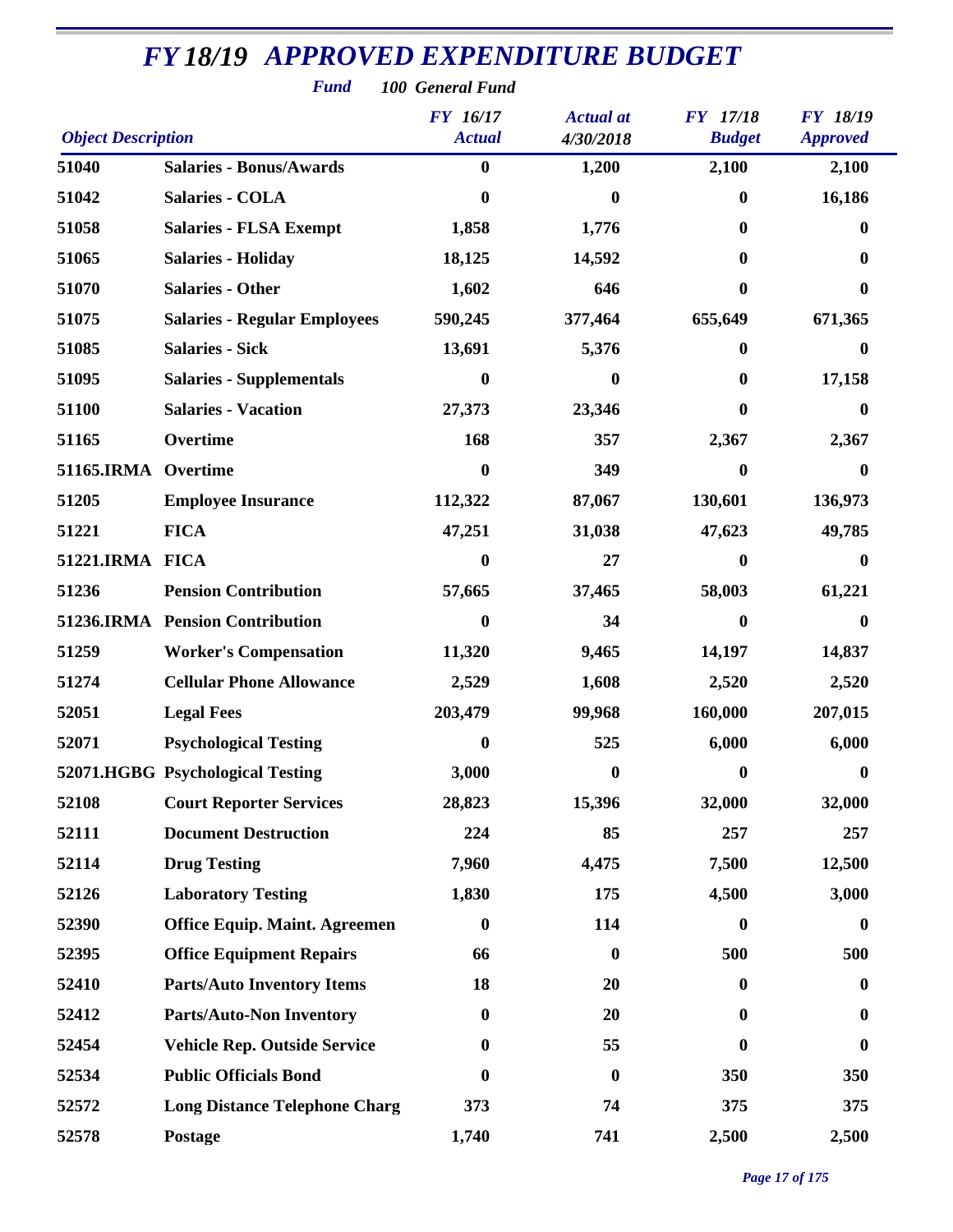|                           | <b>Fund</b>                                          | 100 General Fund          |                               |                                  |                                    |
|---------------------------|------------------------------------------------------|---------------------------|-------------------------------|----------------------------------|------------------------------------|
| <b>Object Description</b> |                                                      | FY 16/17<br><b>Actual</b> | <b>Actual</b> at<br>4/30/2018 | <b>FY</b> 17/18<br><b>Budget</b> | <b>FY 18/19</b><br><b>Approved</b> |
|                           |                                                      |                           |                               |                                  |                                    |
| 52584                     | <b>Telephone - Local Service</b>                     | 47                        | 35                            | 50                               | 50                                 |
| 52602                     | <b>Advertising</b>                                   | $\bf{0}$                  | $\boldsymbol{0}$              | $\boldsymbol{0}$                 | 1,000                              |
| 52608                     | <b>Copying Costs</b>                                 | 3,234                     | 3,594                         | 3,628                            | 3,718                              |
| 52618                     | <b>Printing</b>                                      | 39                        | $\boldsymbol{0}$              | 750                              | 750                                |
| 52716                     | <b>Interpreter Fees</b>                              | 1,093                     | 795                           | 1,800                            | 1,500                              |
| 52736                     | <b>Professional Organization Dues</b>                | 2,131                     | 1,620                         | 3,410                            | 3,410                              |
| 52748                     | <b>Witness Fees</b>                                  | 350                       | 300                           | 500                              | 300                                |
| 52774                     | <b>Training</b>                                      | 12,464                    | 5,535                         | 15,549                           | 15,549                             |
| 53070                     | <b>Batteries</b>                                     | 0                         | 86                            | 0                                | $\boldsymbol{0}$                   |
| 53295                     | <b>Office Supplies</b>                               | 6,762                     | 3,121                         | 5,800                            | 5,800                              |
| 53512                     | <b>Bottled Water</b>                                 | 163                       | 184                           | 210                              | 341                                |
| 53565                     | <b>Gas-Vehicles</b>                                  | 1,221                     | 942                           | 0                                | $\boldsymbol{0}$                   |
| 53597                     | <b>Reference Books/Training Man</b>                  | 2,668                     | 932                           | 3,000                            | 3,700                              |
| 53636                     | <b>Food &amp; Concession</b>                         | 74                        | 467                           | 550                              | 550                                |
| 53775                     | <b>Small Office Machines/Furnitur</b>                | 355                       | 4,703                         | 11,850                           | 8,550                              |
| 55130                     | <b>Facilities Management Charges</b>                 | 18,374                    | 9,181                         | 13,772                           | 17,368                             |
| 55524                     | <b>Liability/Property Insurance</b>                  | 14,555                    | 7,699                         | 11,198                           | 10,967                             |
| <b>Program Total</b>      |                                                      | 1,274,274                 | 811,742                       | 1,287,109                        | 1,400,562                          |
|                           | 2232 Juvenile Court - CJCC Grant<br><b>Program</b>   |                           |                               |                                  |                                    |
| 52033                     | <b>Contractual Services</b>                          | $-720$                    | $\bf{0}$                      | $\bf{0}$                         | 73,420                             |
| 52033.DIRE                | <b>Contractual Services</b>                          | 26,871                    | 16,590                        | $\boldsymbol{0}$                 | $\boldsymbol{0}$                   |
| 52033.INDI                | <b>Contractual Services</b>                          | 19,582                    | 6,170                         | $\bf{0}$                         | $\boldsymbol{0}$                   |
| 52634                     | <b>Travel Expense</b>                                | $-12$                     | 0                             | 0                                | 0                                  |
| 52634.DIRE                | <b>Travel Expense</b>                                | 2,177                     | 0                             | 0                                | 0                                  |
| 53325                     | <b>Program Supplies</b>                              | 0                         | 776                           | 0                                | 0                                  |
| 53325.DIRE                | <b>Program Supplies</b>                              | 1,672                     | 0                             | $\boldsymbol{0}$                 | 0                                  |
| <b>Program Total</b>      |                                                      | 49,570                    | 23,536                        | $\bf{0}$                         | 73,420                             |
|                           | <b>Program</b><br>2234 Juvenile Court - CJCC - JDPTP |                           |                               |                                  |                                    |
| 52033                     | <b>Contractual Services</b>                          | 19,013                    | $\boldsymbol{0}$              | $\bf{0}$                         | 0                                  |
| 53325                     | <b>Program Supplies</b>                              | 3,664                     | 0                             | 0                                | $\boldsymbol{0}$                   |
| <b>Program Total</b>      |                                                      | 22,677                    | $\bf{0}$                      | $\bf{0}$                         | $\boldsymbol{0}$                   |
|                           | <b>Program</b><br>2236 Juvenile Court Pgms-DHS Grant |                           |                               |                                  |                                    |
| 52033                     | <b>Contractual Services</b>                          | 3,605                     | 250                           | 24,365                           | 24,365                             |

*Fund 100 General Fund*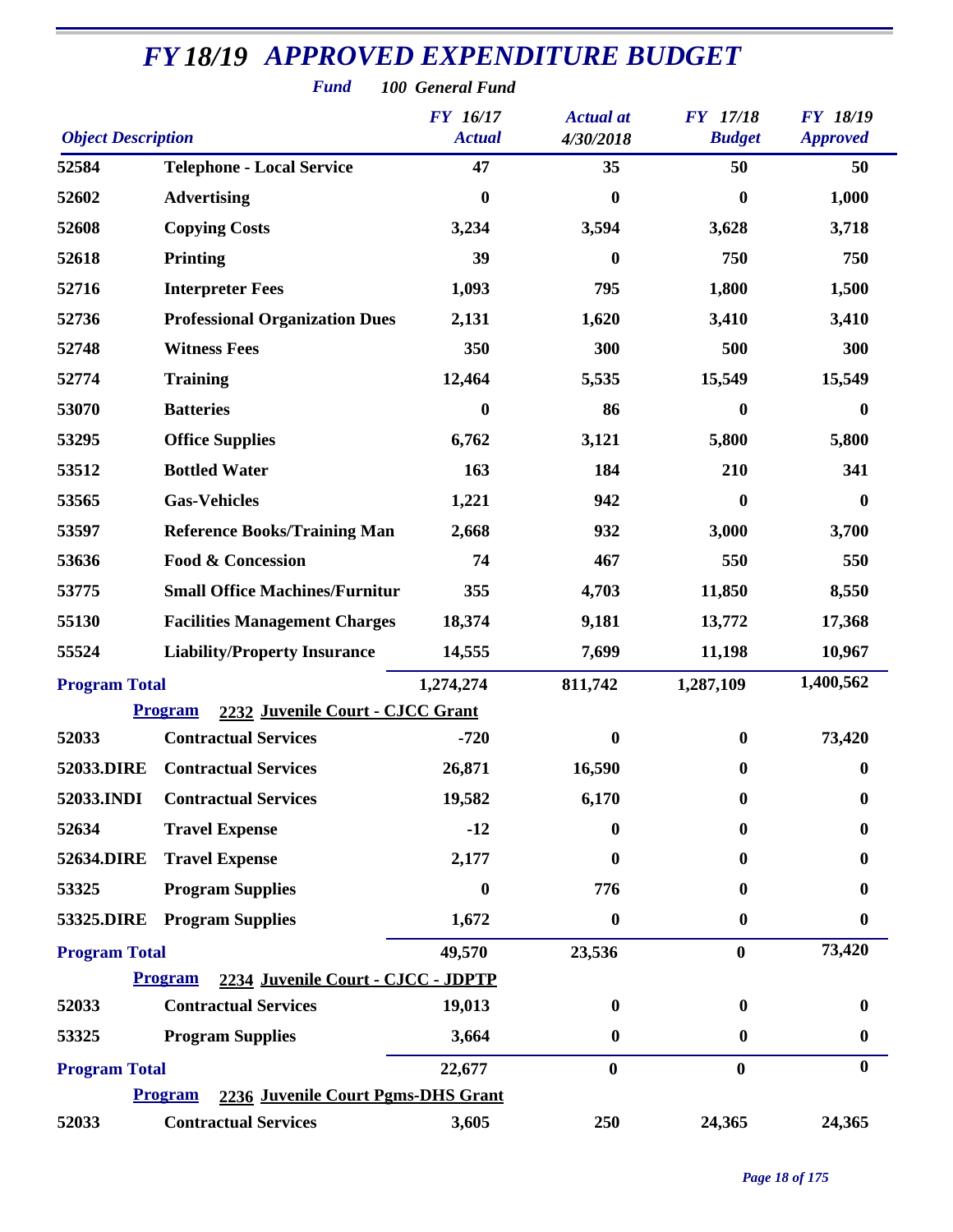| <b>FY18/19 APPROVED EXPENDITURE BUDGET</b><br><b>Fund</b><br>100 General Fund |                                                    |                                  |                               |                                  |                                    |  |  |  |
|-------------------------------------------------------------------------------|----------------------------------------------------|----------------------------------|-------------------------------|----------------------------------|------------------------------------|--|--|--|
| <b>Object Description</b>                                                     |                                                    | <b>FY</b> 16/17<br><b>Actual</b> | <b>Actual</b> at<br>4/30/2018 | <b>FY</b> 17/18<br><b>Budget</b> | <b>FY 18/19</b><br><b>Approved</b> |  |  |  |
|                                                                               | 52033.ACSA Contractual Services                    | 3,700                            | 3,750                         | $\mathbf{0}$                     | $\bf{0}$                           |  |  |  |
|                                                                               | <b>52033.BMGT Contractual Services</b>             | 8,637                            | 6,030                         | 0                                | $\bf{0}$                           |  |  |  |
|                                                                               | 52033.ENRA Contractual Services                    | 589                              | 345                           | 0                                | 0                                  |  |  |  |
|                                                                               | 52033.EVAL Contractual Services                    | 7,200                            | 5,100                         | $\mathbf 0$                      | $\bf{0}$                           |  |  |  |
|                                                                               | 52033.FMAD Contractual Services                    | 30,207                           | 15,699                        | $\mathbf{0}$                     | $\bf{0}$                           |  |  |  |
|                                                                               | 52033.GRPS Contractual Services                    | 1,480                            | 1,350                         | 0                                | 0                                  |  |  |  |
| 52033.PEDU                                                                    | <b>Contractual Services</b>                        | 4,840                            | 1,230                         | 0                                | 0                                  |  |  |  |
|                                                                               | 52033.PSYC Contractual Services                    | 2,400                            | 1,625                         | 0                                | 0                                  |  |  |  |
|                                                                               | <b>52033.THER Contractual Services</b>             | 4,305                            | 10,620                        | 0                                | $\boldsymbol{0}$                   |  |  |  |
| <b>Program Total</b>                                                          |                                                    | 66,963                           | 45,999                        | 24,365                           | 24,365                             |  |  |  |
|                                                                               | 2238 Juvenile Court - CCGF Grant<br><b>Program</b> |                                  |                               |                                  |                                    |  |  |  |
|                                                                               | 52033.ACSA Contractual Services                    | 260                              | $\bf{0}$                      | $\mathbf{0}$                     | $\bf{0}$                           |  |  |  |
| 52033.CSUP                                                                    | <b>Contractual Services</b>                        | 2,820                            | 0                             | 0                                | 0                                  |  |  |  |
|                                                                               | 52033.EVAL Contractual Services                    | 200                              | 0                             | $\bf{0}$                         | $\boldsymbol{0}$                   |  |  |  |
| <b>Program Total</b>                                                          |                                                    | 3,280                            | $\bf{0}$                      | $\bf{0}$                         | $\bf{0}$                           |  |  |  |
| <b>Department</b>                                                             | 2200 Juvenile Court                                |                                  |                               |                                  |                                    |  |  |  |
|                                                                               |                                                    | 1,416,764                        | 881,277                       | 1,311,474                        | 1,498,347                          |  |  |  |
| <b>Department</b>                                                             | 2300 Magistrate Court                              |                                  |                               |                                  |                                    |  |  |  |
|                                                                               | <b>Program</b><br>2310 Magistrate Court            |                                  |                               |                                  |                                    |  |  |  |
| 51065                                                                         | <b>Salaries - Holiday</b>                          | $\boldsymbol{0}$                 | 825                           | $\bf{0}$                         | $\boldsymbol{0}$                   |  |  |  |
| 51075                                                                         | <b>Salaries - Regular Employees</b>                | 140,946                          | 115,408                       | 187,243                          | 187,245                            |  |  |  |
| 51085                                                                         | <b>Salaries - Sick</b>                             | $\boldsymbol{0}$                 | 302                           | $\mathbf{0}$                     | $\bf{0}$                           |  |  |  |
| 51100                                                                         | <b>Salaries - Vacation</b>                         | $\bf{0}$                         | 1,217                         | 0                                | $\bf{0}$                           |  |  |  |
| 51165.IRMA                                                                    | Overtime                                           | $\mathbf{0}$                     | 66                            | 0                                | 0                                  |  |  |  |
| 51205                                                                         | <b>Employee Insurance</b>                          | 9,360                            | 14,511                        | 21,767                           | 22,829                             |  |  |  |
| 51221                                                                         | <b>FICA</b>                                        | 10,758                           | 8,314                         | 14,324                           | 14,183                             |  |  |  |
| 51236                                                                         | <b>Pension Contribution</b>                        | $\bf{0}$                         | 987                           | 3,791                            | 3,793                              |  |  |  |
| 51259                                                                         | <b>Worker's Compensation</b>                       | 937                              | 702                           | 1,053                            | 1,101                              |  |  |  |
| 51274                                                                         | <b>Cellular Phone Allowance</b>                    | 510                              | 238                           | 240                              | 360                                |  |  |  |
| 52025                                                                         | <b>Annual Audit Fees</b>                           | 698                              | 727                           | 727                              | 604                                |  |  |  |
| 52108                                                                         | <b>Court Reporter Services</b>                     | 8,479                            | 8,062                         | 9,800                            | 9,800                              |  |  |  |
| 52534                                                                         | <b>Public Officials Bond</b>                       | 100                              | $\boldsymbol{0}$              | $\bf{0}$                         | $\boldsymbol{0}$                   |  |  |  |
| 52618                                                                         | Printing                                           | $\boldsymbol{0}$                 | 302                           | 1,500                            | 600                                |  |  |  |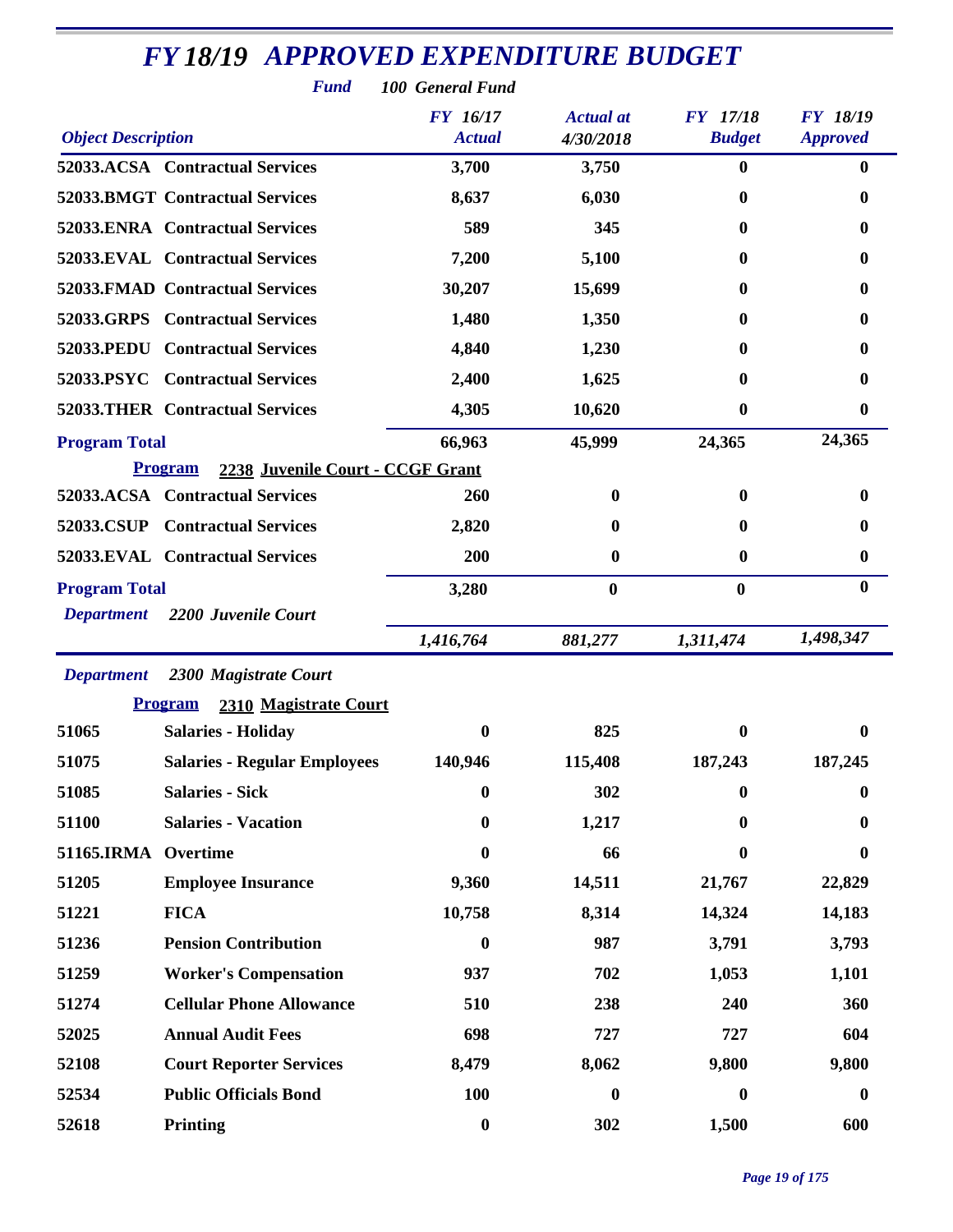| <b>Fund</b><br>100 General Fund                                    |                                       |                                  |                               |                                  |                                    |  |  |
|--------------------------------------------------------------------|---------------------------------------|----------------------------------|-------------------------------|----------------------------------|------------------------------------|--|--|
| <b>Object Description</b>                                          |                                       | <b>FY</b> 16/17<br><b>Actual</b> | <b>Actual</b> at<br>4/30/2018 | <b>FY</b> 17/18<br><b>Budget</b> | <b>FY 18/19</b><br><b>Approved</b> |  |  |
| 52716                                                              | <b>Interpreter Fees</b>               | $\bf{0}$                         | 550                           | 400                              | 1,500                              |  |  |
| 52736                                                              | <b>Professional Organization Dues</b> | 946                              | 600                           | 1,565                            | 1,565                              |  |  |
| 52748                                                              | <b>Witness Fees</b>                   | 1,000                            | 860                           | 2,000                            | 2,000                              |  |  |
| 52774                                                              | <b>Training</b>                       | 4,161                            | 2,196                         | 5,800                            | 5,800                              |  |  |
| 53295                                                              | <b>Office Supplies</b>                | 577                              | 529                           | 1,700                            | 1,700                              |  |  |
| 53512                                                              | <b>Bottled Water</b>                  | 194                              | 113                           | 280                              | 280                                |  |  |
| 53597                                                              | <b>Reference Books/Training Man</b>   | 485                              | 584                           | 700                              | 700                                |  |  |
| 55524                                                              | <b>Liability/Property Insurance</b>   | 2,329                            | 1,245                         | 1,867                            | 1,828                              |  |  |
| <b>Program Total</b><br>2300 Magistrate Court<br><b>Department</b> |                                       | 181,480                          | 158,338                       | 254,757                          | 255,888                            |  |  |
|                                                                    |                                       | 181,480                          | 158,338                       | 254,757                          | 255,888                            |  |  |
| <b>Department</b>                                                  | 2400 Probate Court                    |                                  |                               |                                  |                                    |  |  |
|                                                                    | <b>Program</b><br>2410 Probate Court  |                                  |                               |                                  |                                    |  |  |
| 51042                                                              | <b>Salaries - COLA</b>                | $\boldsymbol{0}$                 | $\mathbf{0}$                  | $\bf{0}$                         | 7,275                              |  |  |
| 51065                                                              | <b>Salaries - Holiday</b>             | 6,874                            | 5,919                         | $\boldsymbol{0}$                 | 0                                  |  |  |
| 51070                                                              | <b>Salaries - Other</b>               | 107                              | 113                           | $\boldsymbol{0}$                 | 0                                  |  |  |
| 51075                                                              | <b>Salaries - Regular Employees</b>   | 249,819                          | 170,027                       | 314,798                          | 304,413                            |  |  |
| 51085                                                              | <b>Salaries - Sick</b>                | 5,943                            | 4,986                         | 0                                | 0                                  |  |  |
| 51100                                                              | <b>Salaries - Vacation</b>            | 23,607                           | 9,953                         | 0                                | 0                                  |  |  |
| 51165.IRMA                                                         | Overtime                              | $\bf{0}$                         | 424                           | $\boldsymbol{0}$                 | 0                                  |  |  |
| 51205                                                              | <b>Employee Insurance</b>             | 56,161                           | 50,789                        | 76,184                           | 79,901                             |  |  |
| 51221                                                              | <b>FICA</b>                           | 20,644                           | 13,760                        | 22,938                           | 22,035                             |  |  |
| 51221.IRMA FICA                                                    |                                       | $\boldsymbol{0}$                 | 32                            | $\boldsymbol{0}$                 | $\boldsymbol{0}$                   |  |  |
| 51236                                                              | <b>Pension Contribution</b>           | 16,483                           | 11,519                        | 20,057                           | 18,893                             |  |  |
|                                                                    | 51236.IRMA Pension Contribution       | $\boldsymbol{0}$                 | 42                            | $\boldsymbol{0}$                 | $\bf{0}$                           |  |  |
| 51259                                                              | <b>Worker's Compensation</b>          | 2,863                            | 2,458                         | 3,687                            | 3,854                              |  |  |
| 52025                                                              | <b>Annual Audit Fees</b>              | 698                              | 727                           | 727                              | 604                                |  |  |
| 52051                                                              | <b>Legal Fees</b>                     | 6,500                            | 2,800                         | 9,900                            | 9,900                              |  |  |
| 52320                                                              | Mach. & Equip. Maint. Agreem          | 2,575                            | 2,575                         | 3,000                            | 3,000                              |  |  |
| 52395                                                              | <b>Office Equipment Repairs</b>       | $\boldsymbol{0}$                 | $\bf{0}$                      | 600                              | 600                                |  |  |
| 52534                                                              | <b>Public Officials Bond</b>          | 100                              | 1,400                         | <b>100</b>                       | 1,400                              |  |  |
| 52572                                                              | <b>Long Distance Telephone Charg</b>  | 49                               | $\boldsymbol{9}$              | 50                               | 50                                 |  |  |
| 52578                                                              | Postage                               | 3,797                            | 2,408                         | 3,250                            | 3,250                              |  |  |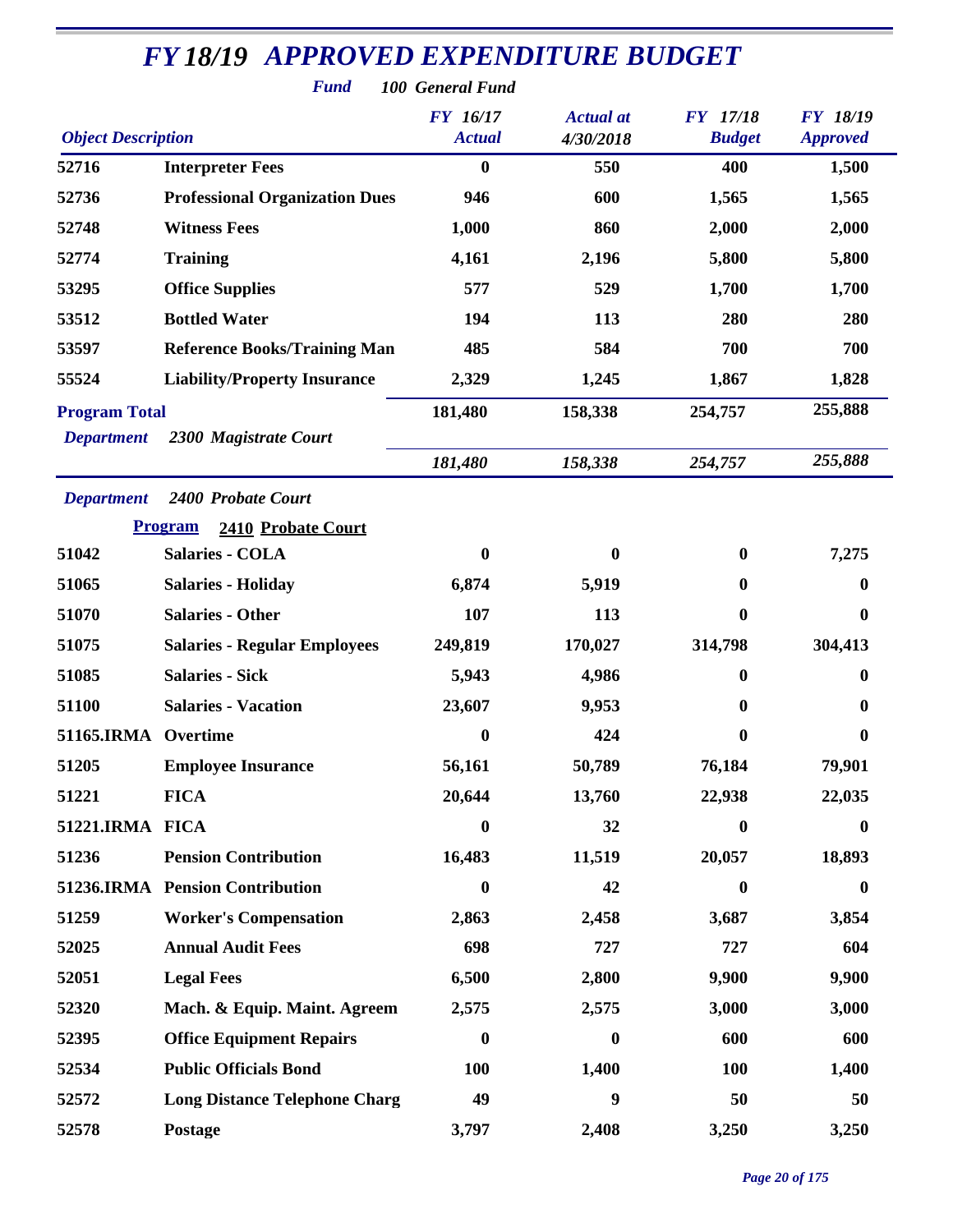| <b>Fund</b><br>100 General Fund                                 |                                                 |                           |                               |                                  |                                    |  |  |
|-----------------------------------------------------------------|-------------------------------------------------|---------------------------|-------------------------------|----------------------------------|------------------------------------|--|--|
| <b>Object Description</b>                                       |                                                 | FY 16/17<br><b>Actual</b> | <b>Actual</b> at<br>4/30/2018 | <b>FY</b> 17/18<br><b>Budget</b> | <b>FY 18/19</b><br><b>Approved</b> |  |  |
| 52584                                                           | <b>Telephone - Local Service</b>                | 47                        | 35                            | 50                               | 50                                 |  |  |
| 52608                                                           | <b>Copying Costs</b>                            | 2,970                     | 4,480                         | 5,088                            | 4,041                              |  |  |
| 52618                                                           | <b>Printing</b>                                 | 419                       | 406                           | 825                              | 825                                |  |  |
| 52736                                                           | <b>Professional Organization Dues</b>           | 610                       | 350                           | 1,700                            | 1,000                              |  |  |
| 52774                                                           | <b>Training</b>                                 | 4,737                     | 5,213                         | 8,000                            | 8,000                              |  |  |
| 53295                                                           | <b>Office Supplies</b>                          | 6,892                     | 4,400                         | 6,500                            | 6,500                              |  |  |
| 53370                                                           | <b>Small Computer Software</b>                  | $\boldsymbol{0}$          | $\bf{0}$                      | 500                              | 500                                |  |  |
| 53512                                                           | <b>Bottled Water</b>                            | 205                       | 123                           | 160                              | 160                                |  |  |
| 53595                                                           | <b>Periodicals &amp; Subscriptions</b>          | $\bf{0}$                  | 148                           | 0                                | $\boldsymbol{0}$                   |  |  |
| 53597                                                           | <b>Reference Books/Training Man</b>             | 3,032                     | 669                           | 3,150                            | 3,150                              |  |  |
| 53775                                                           | <b>Small Office Machines/Furnitur</b>           | 1,126                     | $\boldsymbol{0}$              | 2,000                            | 2,000                              |  |  |
| 55130                                                           | <b>Facilities Management Charges</b>            | 31,030                    | 23,723                        | 35,587                           | 42,835                             |  |  |
| 55524                                                           | <b>Liability/Property Insurance</b>             | 8,675                     | 4,421                         | 6,532                            | 7,060                              |  |  |
| <b>Program Total</b><br>2400 Probate Court<br><b>Department</b> |                                                 | 455,963                   | 323,909                       | 525,383                          | 531,296                            |  |  |
|                                                                 |                                                 | 455,963                   | 323,909                       | 525,383                          | 531,296                            |  |  |
| <b>Department</b>                                               | 2500 Public Defender                            |                           |                               |                                  |                                    |  |  |
|                                                                 | 2503 Circuit Public Defender<br><b>Program</b>  |                           |                               |                                  |                                    |  |  |
| 52572                                                           | <b>Long Distance Telephone Charg</b>            | $\boldsymbol{0}$          | $\bf{0}$                      | 320                              | 320                                |  |  |
| 52584                                                           | <b>Telephone - Local Service</b>                | $\bf{0}$                  | $\boldsymbol{0}$              | 80                               | 80                                 |  |  |
| 55158                                                           | <b>Public Defender Expense Credit</b>           | 0                         | 0                             | $-400$                           | 0                                  |  |  |
| 57210                                                           | Appropriation                                   | 498,402                   | 353,156                       | 525,539                          | 543,300                            |  |  |
| <b>Program Total</b><br><b>Department</b>                       | 2500 Public Defender                            | 498,402                   | 353,156                       | 525,539                          | 543,700                            |  |  |
|                                                                 |                                                 | 498,402                   | 353,156                       | 525,539                          | 543,700                            |  |  |
| <b>Department</b>                                               | 2700 Solicitor of State Court                   |                           |                               |                                  |                                    |  |  |
|                                                                 | <b>Program</b><br>2750 Solicitor of State Court |                           |                               |                                  |                                    |  |  |
| 51041                                                           | <b>Salaries - Career Track</b>                  | $\bf{0}$                  | 0                             | 1,430                            | $\boldsymbol{0}$                   |  |  |
| 51042                                                           | <b>Salaries - COLA</b>                          | 0                         | 0                             | 0                                | 4,749                              |  |  |
| 51065                                                           | <b>Salaries - Holiday</b>                       | 3,785                     | 3,212                         | 0                                | $\boldsymbol{0}$                   |  |  |
| 51070                                                           | <b>Salaries - Other</b>                         | $\boldsymbol{0}$          | 415                           | 0                                | $\boldsymbol{0}$                   |  |  |
| 51075                                                           | <b>Salaries - Regular Employees</b>             | 167,587                   | 112,946                       | 187,518                          | 196,170                            |  |  |
| 51085                                                           | <b>Salaries - Sick</b>                          | 2,072                     | 1,204                         | $\boldsymbol{0}$                 | $\boldsymbol{0}$                   |  |  |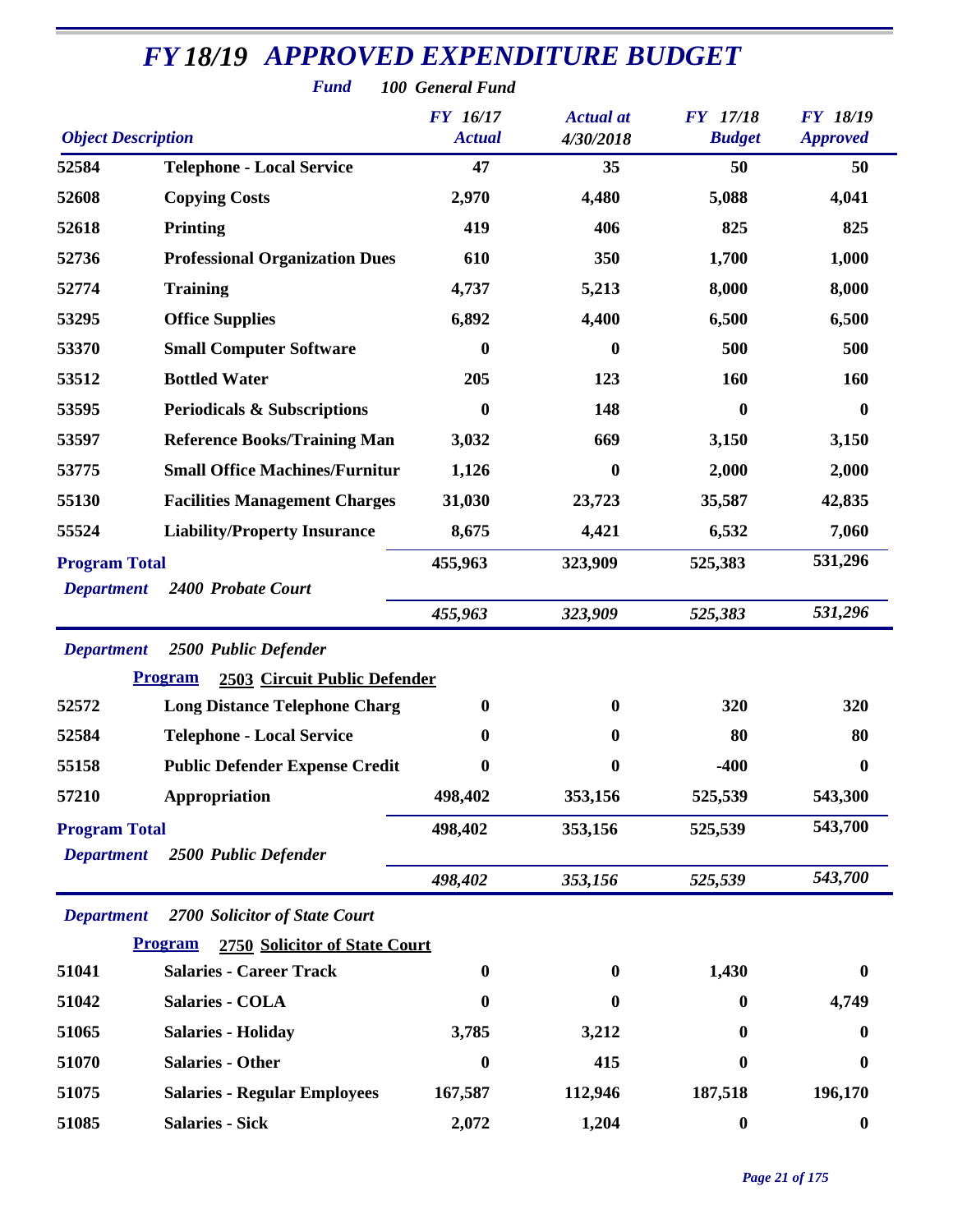|                                           | <b>Fund</b>                                  | 100 General Fund                 |                               |                                  |                                    |
|-------------------------------------------|----------------------------------------------|----------------------------------|-------------------------------|----------------------------------|------------------------------------|
| <b>Object Description</b>                 |                                              | <b>FY</b> 16/17<br><b>Actual</b> | <b>Actual</b> at<br>4/30/2018 | <b>FY</b> 17/18<br><b>Budget</b> | <b>FY 18/19</b><br><b>Approved</b> |
| 51100                                     | <b>Salaries - Vacation</b>                   | 2,940                            | 3,153                         | $\bf{0}$                         | $\boldsymbol{0}$                   |
| 51165                                     | Overtime                                     | 1,645                            | 1,719                         | 4,000                            | 4,000                              |
| 51205                                     | <b>Employee Insurance</b>                    | 37,441                           | 29,023                        | 43,534                           | 45,658                             |
| 51221                                     | <b>FICA</b>                                  | 12,753                           | 8,709                         | 13,193                           | 14,280                             |
| 51236                                     | <b>Pension Contribution</b>                  | 7,534                            | 5,448                         | 8,268                            | 8,826                              |
| 51259                                     | <b>Worker's Compensation</b>                 | 2,726                            | 2,169                         | 3,253                            | 3,400                              |
| 52067                                     | <b>Professional Services</b>                 | 53,659                           | 39,219                        | 55,000                           | 62,000                             |
| 52108                                     | <b>Court Reporter Services</b>               | 200                              | 366                           | 600                              | 750                                |
| 52572                                     | <b>Long Distance Telephone Charg</b>         | 146                              | 28                            | 150                              | 150                                |
| 52578                                     | Postage                                      | 383                              | 405                           | 850                              | 760                                |
| 52584                                     | <b>Telephone - Local Service</b>             | 64                               | 53                            | 80                               | 95                                 |
| 52608                                     | <b>Copying Costs</b>                         | 700                              | 675                           | 759                              | 822                                |
| 52618                                     | <b>Printing</b>                              | 72                               | $\boldsymbol{0}$              | 352                              | 225                                |
| 52634                                     | <b>Travel Expense</b>                        | 1,381                            | 900                           | 1,300                            | 1,700                              |
| 52642                                     | <b>Out-of-State Travel Expense</b>           | $\boldsymbol{0}$                 | $-620$                        | 3,000                            | 3,000                              |
| 52692                                     | <b>Filing Fee Expense</b>                    | $\boldsymbol{0}$                 | 90                            | 400                              | 360                                |
| 52736                                     | <b>Professional Organization Dues</b>        | 595                              | 325                           | 810                              | 810                                |
| 52748                                     | <b>Witness Fees</b>                          | 2,568                            | 2,284                         | 2,500                            | 3,100                              |
| 52774                                     | <b>Training</b>                              | 802                              | $-22$                         | 2,900                            | 2,300                              |
| 53295                                     | <b>Office Supplies</b>                       | 3,831                            | 715                           | 4,269                            | 4,149                              |
| 53512                                     | <b>Bottled Water</b>                         | 87                               | 47                            | 170                              | 120                                |
| 53597                                     | <b>Reference Books/Training Man</b>          | 2,125                            | 992                           | 2,300                            | 2,300                              |
| 55130                                     | <b>Facilities Management Charges</b>         | 2,921                            | 2,151                         | 3,226                            | 3,087                              |
| 55524                                     | <b>Liability/Property Insurance</b>          | 5,508                            | 2,489                         | 3,733                            | 4,318                              |
| <b>Program Total</b><br><b>Department</b> | 2700 Solicitor of State Court                | 313,525                          | 218,095                       | 343,595                          | 367,129                            |
|                                           |                                              | 313,525                          | 218,095                       | 343,595                          | 367,129                            |
| <b>Department</b>                         | <b>2800 Superior Court</b>                   |                                  |                               |                                  |                                    |
|                                           | 1954 Board of Equalization<br><b>Program</b> |                                  |                               |                                  |                                    |
| 51042                                     | <b>Salaries - COLA</b>                       | $\bf{0}$                         | 0                             | $\bf{0}$                         | 1,531                              |
| 51065                                     | <b>Salaries - Holiday</b>                    | 1,273                            | 1,030                         | $\bf{0}$                         | $\bf{0}$                           |
| 51075                                     | <b>Salaries - Regular Employees</b>          | 29,835                           | 18,016                        | 33,530                           | 33,530                             |
| 51085                                     | <b>Salaries - Sick</b>                       | 743                              | 899                           | $\bf{0}$                         | $\boldsymbol{0}$                   |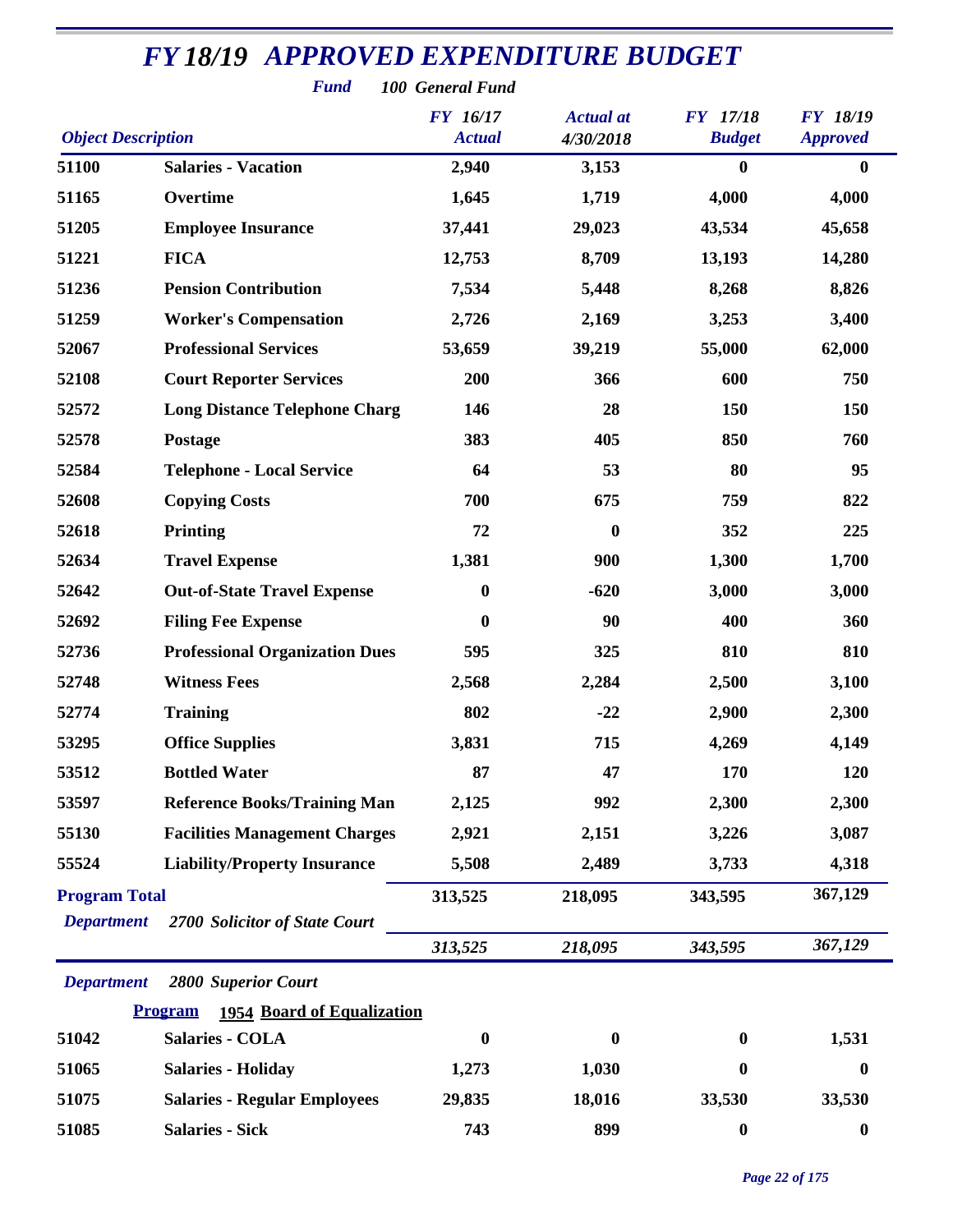| <b>Fund</b><br>100 General Fund |                                             |                           |                               |                                  |                                    |  |  |
|---------------------------------|---------------------------------------------|---------------------------|-------------------------------|----------------------------------|------------------------------------|--|--|
| <b>Object Description</b>       |                                             | FY 16/17<br><b>Actual</b> | <b>Actual</b> at<br>4/30/2018 | <b>FY</b> 17/18<br><b>Budget</b> | <b>FY 18/19</b><br><b>Approved</b> |  |  |
| 51100                           | <b>Salaries - Vacation</b>                  | 1,374                     | 1,209                         | $\bf{0}$                         | $\bf{0}$                           |  |  |
| 51165.IRMA Overtime             |                                             | 0                         | 97                            | 0                                | 0                                  |  |  |
| 51205                           | <b>Employee Insurance</b>                   | 9,360                     | 7,256                         | 10,884                           | 11,415                             |  |  |
| 51221                           | <b>FICA</b>                                 | 2,353                     | 1,512                         | 2,399                            | 2,400                              |  |  |
| 51221.IRMA FICA                 |                                             | $\bf{0}$                  | 7                             | 0                                | 0                                  |  |  |
| 51236                           | <b>Pension Contribution</b>                 | 3,250                     | 2,073                         | 3,286                            | 3,286                              |  |  |
|                                 | 51236.IRMA Pension Contribution             | $\bf{0}$                  | 9                             | 0                                | 0                                  |  |  |
| 51259                           | <b>Worker's Compensation</b>                | 188                       | 145                           | 218                              | 228                                |  |  |
| 52578                           | Postage                                     | 2,706                     | 2,470                         | 5,000                            | 5,000                              |  |  |
| 52602                           | <b>Advertising</b>                          | $\boldsymbol{0}$          | 50                            | 0                                | $\mathbf{0}$                       |  |  |
| 52774                           | <b>Training</b>                             | 632                       | 4,587                         | 5,270                            | 5,270                              |  |  |
| 52865                           | <b>Tax Equalization Board Fees</b>          | 9,063                     | 5,738                         | 12,000                           | 12,000                             |  |  |
| 52930                           | <b>Clerk of Court Costs</b>                 | $\boldsymbol{0}$          | 0                             | 64                               | 64                                 |  |  |
| 53295                           | <b>Office Supplies</b>                      | 0                         | 8                             | $\boldsymbol{0}$                 | $\bf{0}$                           |  |  |
| 55524                           | <b>Liability/Property Insurance</b>         | 1,164                     | 623                           | 934                              | 914                                |  |  |
| <b>Program Total</b>            |                                             | 61,941                    | 45,729                        | 73,585                           | 75,638                             |  |  |
|                                 | 2815 Clerk Superior Court<br><b>Program</b> |                           |                               |                                  |                                    |  |  |
| 51042                           | <b>Salaries - COLA</b>                      | 0                         | $\bf{0}$                      | $\bf{0}$                         | 20,709                             |  |  |
| 51065                           | <b>Salaries - Holiday</b>                   | 25,898                    | 20,136                        | 0                                | 0                                  |  |  |
| 51070                           | <b>Salaries - Other</b>                     | 330                       | 1,082                         | 0                                | 0                                  |  |  |
| 51075                           | <b>Salaries - Regular Employees</b>         | 672,169                   | 415,024                       | 830,893                          | 827,813                            |  |  |
| 51085                           | <b>Salaries - Sick</b>                      | 25,916                    | 15,623                        | 0                                | $\bf{0}$                           |  |  |
| 51100                           | <b>Salaries - Vacation</b>                  | 42,789                    | 30,745                        | 0                                | 0                                  |  |  |
| 51155                           | <b>Salaries - Temporary</b>                 | 2,998                     | 552                           | 0                                | 0                                  |  |  |
| 51165                           | Overtime                                    | 4,820                     | 2,451                         | 1,230                            | 1,230                              |  |  |
| 51165.IRMA                      | Overtime                                    | $\boldsymbol{0}$          | 1,336                         | $\boldsymbol{0}$                 | 0                                  |  |  |
| 51205                           | <b>Employee Insurance</b>                   | 196,564                   | 152,367                       | 228,551                          | 239,702                            |  |  |
| 51221                           | <b>FICA</b>                                 | 54,981                    | 34,662                        | 59,277                           | 59,761                             |  |  |
| 51221.IRMA FICA                 |                                             | $\boldsymbol{0}$          | 102                           | $\boldsymbol{0}$                 | 0                                  |  |  |
| 51236                           | <b>Pension Contribution</b>                 | 65,028                    | 40,391                        | 70,770                           | 70,279                             |  |  |
|                                 | 51236.IRMA Pension Contribution             | $\boldsymbol{0}$          | 131                           | $\boldsymbol{0}$                 | $\boldsymbol{0}$                   |  |  |
| 51259                           | <b>Worker's Compensation</b>                | 4,840                     | 4,742                         | 7,113                            | 7,434                              |  |  |
| 52025                           | <b>Annual Audit Fees</b>                    | 2,514                     | 2,617                         | 2,617                            | 2,175                              |  |  |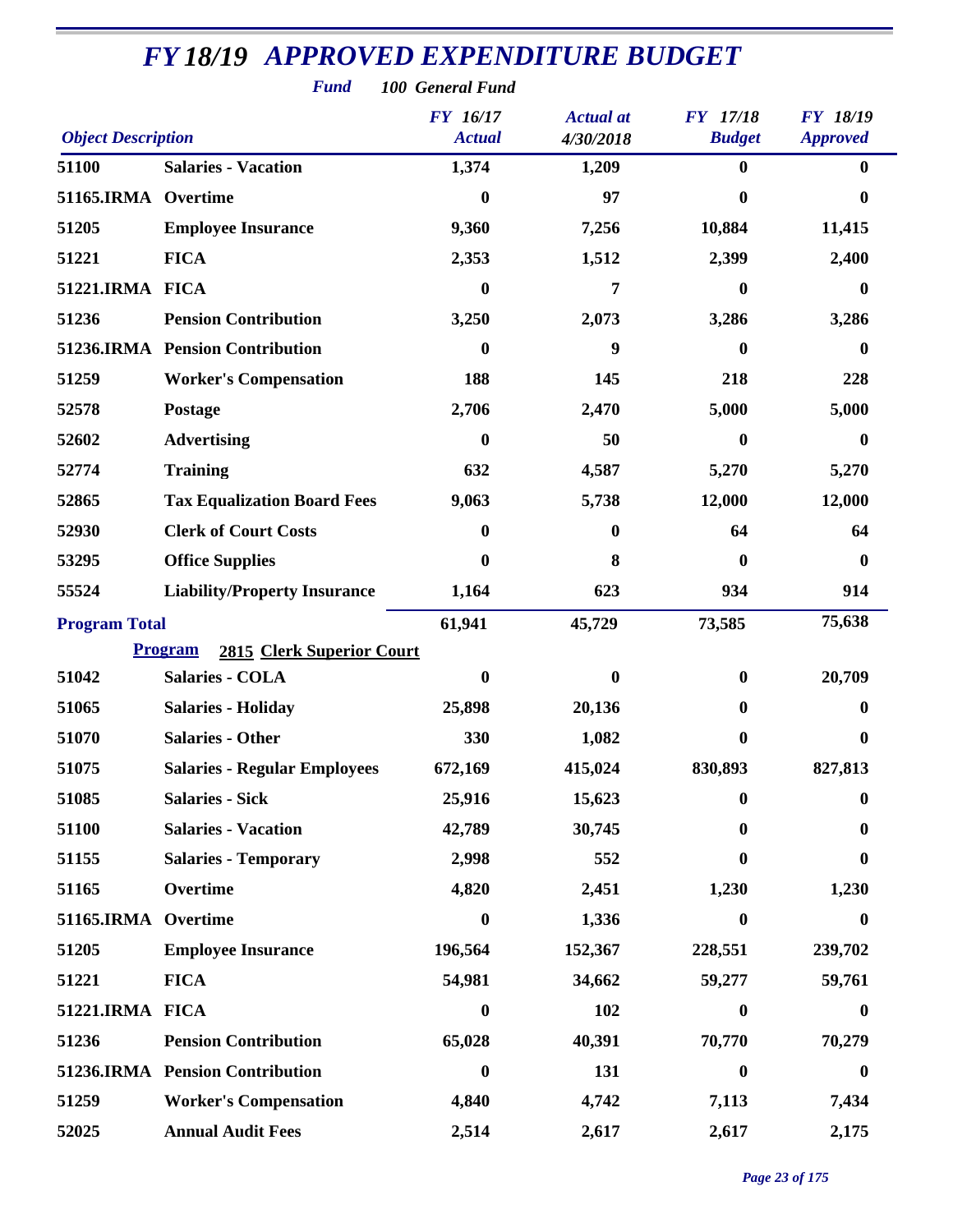|                           | <b>FY18/19 APPROVED EXPENDITURE BUDGET</b><br><b>Fund</b> | 100 General Fund                 |                               |                                  |                                    |
|---------------------------|-----------------------------------------------------------|----------------------------------|-------------------------------|----------------------------------|------------------------------------|
| <b>Object Description</b> |                                                           | <b>FY</b> 16/17<br><b>Actual</b> | <b>Actual</b> at<br>4/30/2018 | <b>FY</b> 17/18<br><b>Budget</b> | <b>FY 18/19</b><br><b>Approved</b> |
| 52395                     | <b>Office Equipment Repairs</b>                           | 266                              | $\boldsymbol{0}$              | 1,000                            | 1,000                              |
| 52485                     | <b>Post Office Box Rental</b>                             | 269                              | 99                            | 146                              | 146                                |
| 52534                     | <b>Public Officials Bond</b>                              | 700                              | $\boldsymbol{0}$              | 700                              | 700                                |
| 52572                     | <b>Long Distance Telephone Charg</b>                      | 268                              | 51                            | 275                              | 275                                |
| 52578                     | Postage                                                   | 25,377                           | 14,004                        | 25,718                           | 25,718                             |
| 52578.COBB Postage        |                                                           | 368                              | $\bf{0}$                      | $\bf{0}$                         | $\bf{0}$                           |
| 52584                     | <b>Telephone - Local Service</b>                          | 77                               | 53                            | 80                               | 80                                 |
| 52602                     | <b>Advertising</b>                                        | 70                               | $\boldsymbol{0}$              | $\bf{0}$                         | $\bf{0}$                           |
| 52608                     | <b>Copying Costs</b>                                      | 7,381                            | 3,565                         | 8,219                            | 8,143                              |
| 52618                     | <b>Printing</b>                                           | 10,025                           | 8,405                         | 18,000                           | 18,000                             |
| 52618.COBB                | <b>Printing</b>                                           | 876                              | 0                             | 0                                | $\bf{0}$                           |
| 52634                     | <b>Travel Expense</b>                                     | 868                              | 0                             | 0                                | $\mathbf{0}$                       |
| 52736                     | <b>Professional Organization Dues</b>                     | 944                              | 1,080                         | 1,290                            | 1,290                              |
| 52774                     | <b>Training</b>                                           | 1,979                            | 1,060                         | 1,600                            | 6,550                              |
| 53200                     | <b>Film &amp; Processing Costs</b>                        | 53,780                           | 35,973                        | 43,810                           | 47,100                             |
| 53295                     | <b>Office Supplies</b>                                    | 10,924                           | 5,757                         | 14,141                           | 14,141                             |
| 53295.COBB                | <b>Office Supplies</b>                                    | 278                              | $\bf{0}$                      | $\bf{0}$                         | $\bf{0}$                           |
| 53512                     | <b>Bottled Water</b>                                      | 843                              | 388                           | 1,180                            | 1,180                              |
|                           | 53512.COBB Bottled Water                                  | 59                               | 0                             | $\boldsymbol{0}$                 | 0                                  |
| 53574                     | <b>Coffee</b>                                             | 166                              | 161                           | 600                              | 600                                |
| 53574.COBB Coffee         |                                                           | 121                              | 0                             | $\bf{0}$                         | $\bf{0}$                           |
| 53597                     | <b>Reference Books/Training Man</b>                       | 1,111                            | $\bf{0}$                      | 1,162                            | 1,162                              |
| 53636                     | <b>Food &amp; Concession</b>                              | $\mathbf{0}$                     | 71                            | 0                                | 0                                  |
| 53775                     | <b>Small Office Machines/Furnitur</b>                     | 144                              | 0                             | 0                                | 0                                  |
| 55130                     | <b>Facilities Management Charges</b>                      | 58,417                           | 43,013                        | 64,519                           | 61,741                             |
| 55524                     | <b>Liability/Property Insurance</b>                       | 24,453                           | 13,531                        | 19,596                           | 19,191                             |
| <b>Program Total</b>      | <b>Program</b><br>2820 Jury Commission                    | 1,298,611                        | 849,172                       | 1,402,487                        | 1,436,120                          |
| 52067                     | <b>Professional Services</b>                              | 2,048                            | $\boldsymbol{0}$              | $\boldsymbol{0}$                 | $\boldsymbol{0}$                   |
| <b>Program Total</b>      |                                                           | 2,048                            | $\bf{0}$                      | $\bf{0}$                         | $\bf{0}$                           |
| <b>Department</b>         | <b>2800 Superior Court</b>                                |                                  |                               |                                  |                                    |
|                           |                                                           | 1,362,600                        | 894,901                       | 1,476,072                        | 1,511,758                          |

*Department 2850 Superior Court Judge*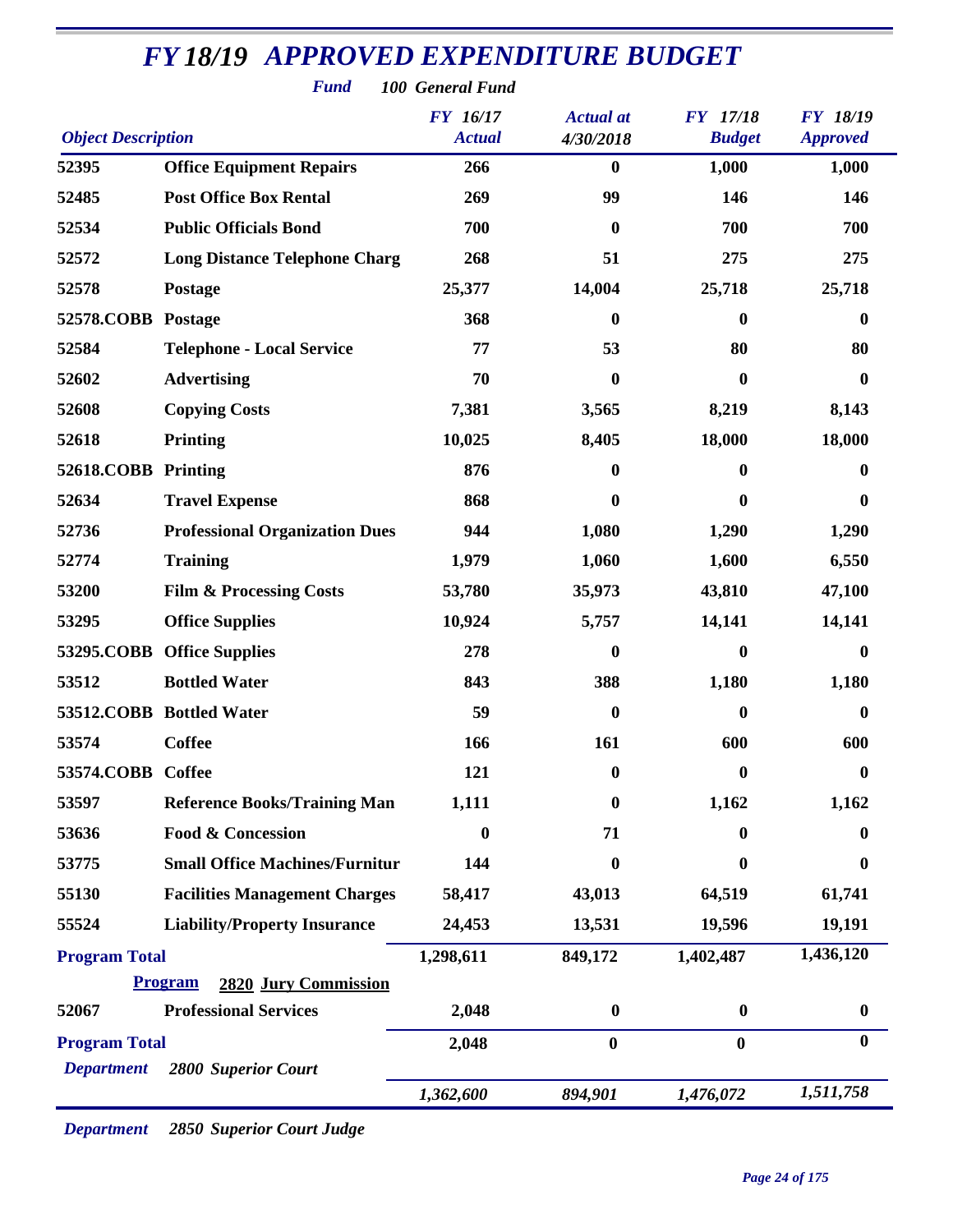| <b>FY18/19 APPROVED EXPENDITURE BUDGET</b> |                                                          |                           |                               |                                  |                                    |  |  |
|--------------------------------------------|----------------------------------------------------------|---------------------------|-------------------------------|----------------------------------|------------------------------------|--|--|
|                                            | <b>Fund</b>                                              | 100 General Fund          |                               |                                  |                                    |  |  |
| <b>Object Description</b>                  |                                                          | FY 16/17<br><b>Actual</b> | <b>Actual</b> at<br>4/30/2018 | <b>FY</b> 17/18<br><b>Budget</b> | <b>FY 18/19</b><br><b>Approved</b> |  |  |
|                                            | <b>2852 Brunswick Judicial Circuit</b><br><b>Program</b> |                           |                               |                                  |                                    |  |  |
| 57210                                      | Appropriation                                            | 82,959                    | 55,306                        | 82,959                           | 114,392                            |  |  |
| <b>Program Total</b>                       |                                                          | 82,959                    | 55,306                        | 82,959                           | 114,392                            |  |  |
|                                            | <b>Program</b><br>2856 Felony Murder Cases               |                           |                               |                                  |                                    |  |  |
|                                            | 52108.HEIN Court Reporter Services                       | 32,746                    | $\boldsymbol{0}$              | $\boldsymbol{0}$                 | $\boldsymbol{0}$                   |  |  |
| <b>Program Total</b>                       |                                                          | 32,746                    | $\bf{0}$                      | $\boldsymbol{0}$                 | $\bf{0}$                           |  |  |
|                                            | <b>Program</b><br><b>2868 Drug Court Appropriation</b>   |                           |                               |                                  |                                    |  |  |
| 61100                                      | <b>Transfer to Drug Court Fund</b>                       | 55,000                    | 55,000                        | 110,000                          | 110,000                            |  |  |
| <b>Program Total</b>                       |                                                          | 55,000                    | 55,000                        | 110,000                          | 110,000                            |  |  |
|                                            | <b>Program</b><br>2880 Judge of Super.Crt-Administrat    |                           |                               |                                  |                                    |  |  |
| 51075                                      | <b>Salaries - Regular Employees</b>                      | 8,400                     | $\bf{0}$                      | 6,000                            | $\bf{0}$                           |  |  |
| 51095                                      | <b>Salaries - Supplementals</b>                          | 211,600                   | 148,267                       | 222,780                          | 190,800                            |  |  |
| 51221                                      | <b>FICA</b>                                              | 10,240                    | 7,701                         | 12,018                           | 14,644                             |  |  |
| 51236                                      | <b>Pension Contribution</b>                              | 586                       | 0                             | 586                              | $\bf{0}$                           |  |  |
| 51259                                      | <b>Worker's Compensation</b>                             | 1,639                     | 1,368                         | 2,052                            | 2,145                              |  |  |
| 51274                                      | <b>Cellular Phone Allowance</b>                          | 1,200                     | 800                           | 1,200                            | 1,200                              |  |  |
| 52042                                      | <b>Guardian Ad Litem</b>                                 | 0                         | 940                           | $\bf{0}$                         | $\boldsymbol{0}$                   |  |  |
| 52071                                      | <b>Psychological Testing</b>                             | 0                         | 580                           | 5,000                            | 5,000                              |  |  |
| 52108                                      | <b>Court Reporter Services</b>                           | 97,793                    | 51,965                        | 100,000                          | 100,000                            |  |  |
| 52111                                      | <b>Document Destruction</b>                              | 43                        | 0                             | $\boldsymbol{0}$                 | $\boldsymbol{0}$                   |  |  |
| 52572                                      | <b>Long Distance Telephone Charg</b>                     | 244                       | 46                            | 250                              | 250                                |  |  |
| 52584                                      | <b>Telephone - Local Service</b>                         | 374                       | 283                           | 390                              | 390                                |  |  |
| 52634                                      | <b>Travel Expense</b>                                    | $\boldsymbol{0}$          | $\bf{0}$                      | 1,500                            | 1,500                              |  |  |
| 52664                                      | <b>Bailiff Fees</b>                                      | 21,560                    | 17,875                        | 26,000                           | 37,804                             |  |  |
| 52664.COBB Bailiff Fees                    |                                                          | 3,740                     | $\boldsymbol{0}$              | $\bf{0}$                         | $\boldsymbol{0}$                   |  |  |
| 52712                                      | <b>Grand Jury Fees</b>                                   | 15,090                    | 8,640                         | 18,000                           | 18,000                             |  |  |
| 52716                                      | <b>Interpreter Fees</b>                                  | 1,890                     | 0                             | 1,500                            | 1,500                              |  |  |
|                                            | 52720.COBB Juror Expenses                                | 10,344                    | 0                             | $\mathbf{0}$                     | $\bf{0}$                           |  |  |
| 52732                                      | <b>Petit Jury Fees</b>                                   | 77,250                    | 44,515                        | 120,000                          | 120,000                            |  |  |
|                                            | 52732.COBB Petit Jury Fees                               | 29,400                    | 0                             | $\bf{0}$                         | $\boldsymbol{0}$                   |  |  |
| 52736                                      | <b>Professional Organization Dues</b>                    | $\boldsymbol{0}$          | 950                           | 105                              | 105                                |  |  |
| 52748                                      | <b>Witness Fees</b>                                      | 10,903                    | 7,768                         | 10,000                           | 10,000                             |  |  |
| 52774                                      | <b>Training</b>                                          | 2,167                     | $\boldsymbol{0}$              | 1,000                            | 1,000                              |  |  |

÷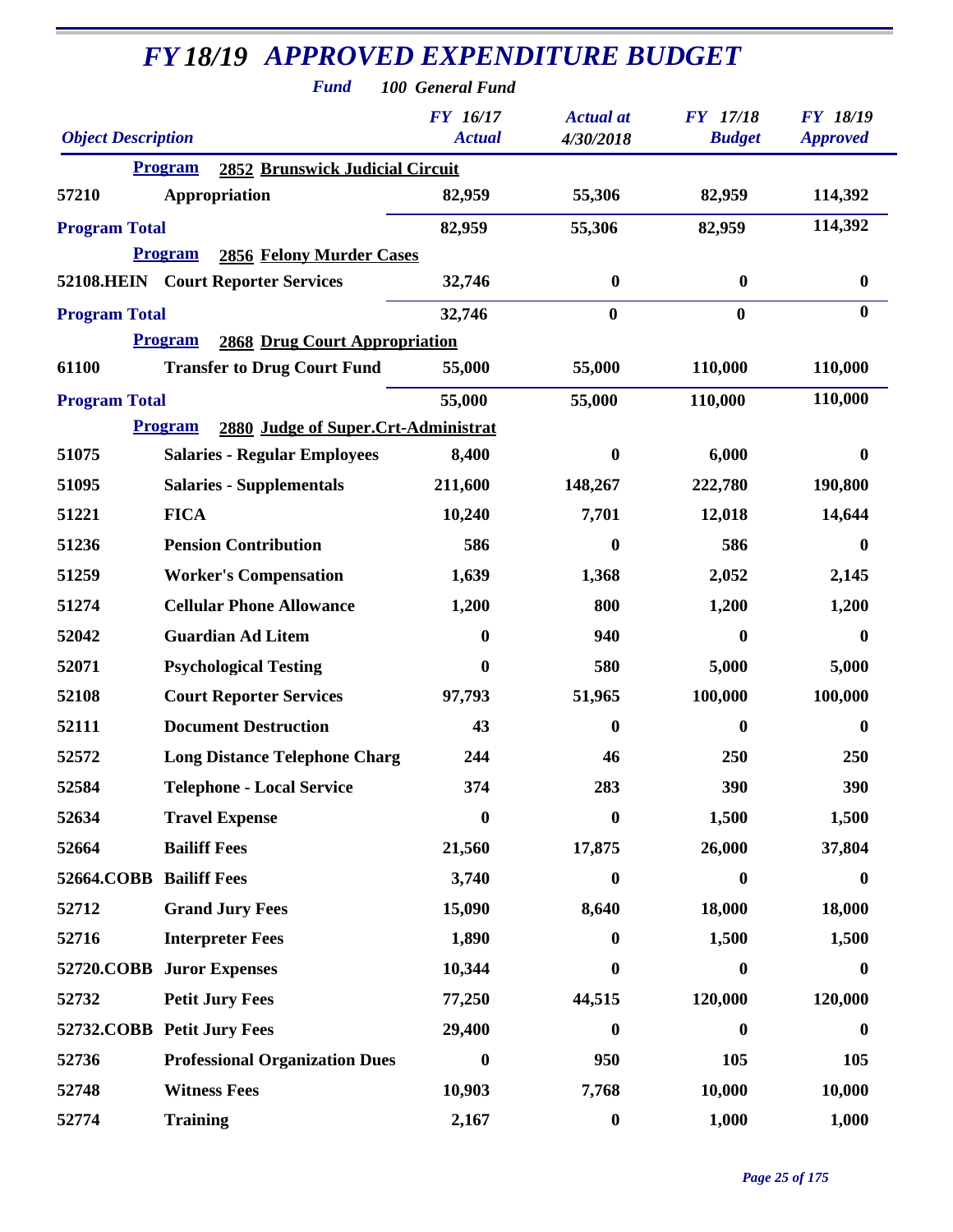| <b>FY18/19 APPROVED EXPENDITURE BUDGET</b><br><b>Fund</b><br>100 General Fund |                                                          |                                  |                               |                                  |                                    |  |  |  |
|-------------------------------------------------------------------------------|----------------------------------------------------------|----------------------------------|-------------------------------|----------------------------------|------------------------------------|--|--|--|
| <b>Object Description</b>                                                     |                                                          | <b>FY</b> 16/17<br><b>Actual</b> | <b>Actual</b> at<br>4/30/2018 | <b>FY</b> 17/18<br><b>Budget</b> | <b>FY 18/19</b><br><b>Approved</b> |  |  |  |
| 53512                                                                         | <b>Bottled Water</b>                                     | 821                              | 421                           | 850                              | 850                                |  |  |  |
| 53574                                                                         | <b>Coffee</b>                                            | 1,091                            | 723                           | 1,000                            | 1,000                              |  |  |  |
| 53574.COBB                                                                    | Coffee                                                   | 329                              | 0                             | $\mathbf{0}$                     | 0                                  |  |  |  |
| 53636                                                                         | <b>Food &amp; Concession</b>                             | 854                              | 469                           | 300                              | 700                                |  |  |  |
| 53775                                                                         | <b>Small Office Machines/Furnitur</b>                    | 743                              | 0                             | $\mathbf{0}$                     | 10,000                             |  |  |  |
| 54635                                                                         | <b>Office Equipment &amp; Furniture</b>                  | 7,327                            | 0                             | $\mathbf{0}$                     | 0                                  |  |  |  |
| 55130                                                                         | <b>Facilities Management Charges</b>                     | 64,564                           | 47,539                        | 71,308                           | 68,238                             |  |  |  |
| 55524                                                                         | <b>Liability/Property Insurance</b>                      | 3,493                            | 1,867                         | 2,800                            | 2,742                              |  |  |  |
| <b>Program Total</b>                                                          |                                                          | 583,685                          | 342,717                       | 604,639                          | 587,868                            |  |  |  |
|                                                                               | <b>2894 Pretrial Diversion Program</b><br><b>Program</b> |                                  |                               |                                  |                                    |  |  |  |
| 52033                                                                         | <b>Contractual Services</b>                              | 5,050                            | $\boldsymbol{0}$              | 15,000                           | $\boldsymbol{0}$                   |  |  |  |
| <b>Program Total</b>                                                          |                                                          | 5,050                            | $\bf{0}$                      | 15,000                           | $\boldsymbol{0}$                   |  |  |  |
| <b>Department</b>                                                             | 2850 Superior Court Judge                                |                                  |                               |                                  |                                    |  |  |  |
|                                                                               |                                                          | 759,440                          | 453,023                       | 812,598                          | 812,260                            |  |  |  |
| <b>Department</b>                                                             | 2900 State Court                                         |                                  |                               |                                  |                                    |  |  |  |
|                                                                               | 2910 Clerk of State Court<br><b>Program</b>              |                                  |                               |                                  |                                    |  |  |  |
| 51041                                                                         | <b>Salaries - Career Track</b>                           | $\bf{0}$                         | 0                             | $\bf{0}$                         | 2,143                              |  |  |  |
| 51042                                                                         | <b>Salaries - COLA</b>                                   | $\mathbf{0}$                     | 0                             | $\mathbf{0}$                     | 12,877                             |  |  |  |
| 51065                                                                         | <b>Salaries - Holiday</b>                                | 16,258                           | 13,496                        | $\mathbf{0}$                     | $\bf{0}$                           |  |  |  |
| 51070                                                                         | <b>Salaries - Other</b>                                  | $\boldsymbol{0}$                 | 95                            | $\bf{0}$                         | $\bf{0}$                           |  |  |  |
| 51075                                                                         | <b>Salaries - Regular Employees</b>                      | 460,961                          | 289,782                       | 527,500                          | 532,445                            |  |  |  |
| 51085                                                                         | <b>Salaries - Sick</b>                                   | 14,395                           | 8,302                         | $\mathbf{0}$                     | $\bf{0}$                           |  |  |  |
| 51100                                                                         | <b>Salaries - Vacation</b>                               | 25,726                           | 20,563                        | $\mathbf{0}$                     | 2,500                              |  |  |  |
| 51165                                                                         | Overtime                                                 | 795                              | 1,588                         | 1,500                            | 1,500                              |  |  |  |
| 51165.IRMA Overtime                                                           |                                                          | $\bf{0}$                         | 261                           | $\boldsymbol{0}$                 | $\boldsymbol{0}$                   |  |  |  |
| 51205                                                                         | <b>Employee Insurance</b>                                | 102,962                          | 87,067                        | 130,601                          | 148,387                            |  |  |  |
| 51221                                                                         | <b>FICA</b>                                              | 36,834                           | 23,630                        | 37,678                           | 37,220                             |  |  |  |
| 51221.IRMA FICA                                                               |                                                          | $\boldsymbol{0}$                 | 20                            | $\boldsymbol{0}$                 | $\bf{0}$                           |  |  |  |
| 51236                                                                         | <b>Pension Contribution</b>                              | 36,029                           | 24,179                        | 38,651                           | 39,012                             |  |  |  |
|                                                                               | 51236.IRMA Pension Contribution                          | $\boldsymbol{0}$                 | 26                            | $\bf{0}$                         | $\boldsymbol{0}$                   |  |  |  |
| 51259                                                                         | <b>Worker's Compensation</b>                             | 4,590                            | 3,709                         | 5,563                            | 5,814                              |  |  |  |
| 51274                                                                         | <b>Cellular Phone Allowance</b>                          | 480                              | 320                           | 480                              | 480                                |  |  |  |
| 52025                                                                         | <b>Annual Audit Fees</b>                                 | 698                              | 727                           | 727                              | 604                                |  |  |  |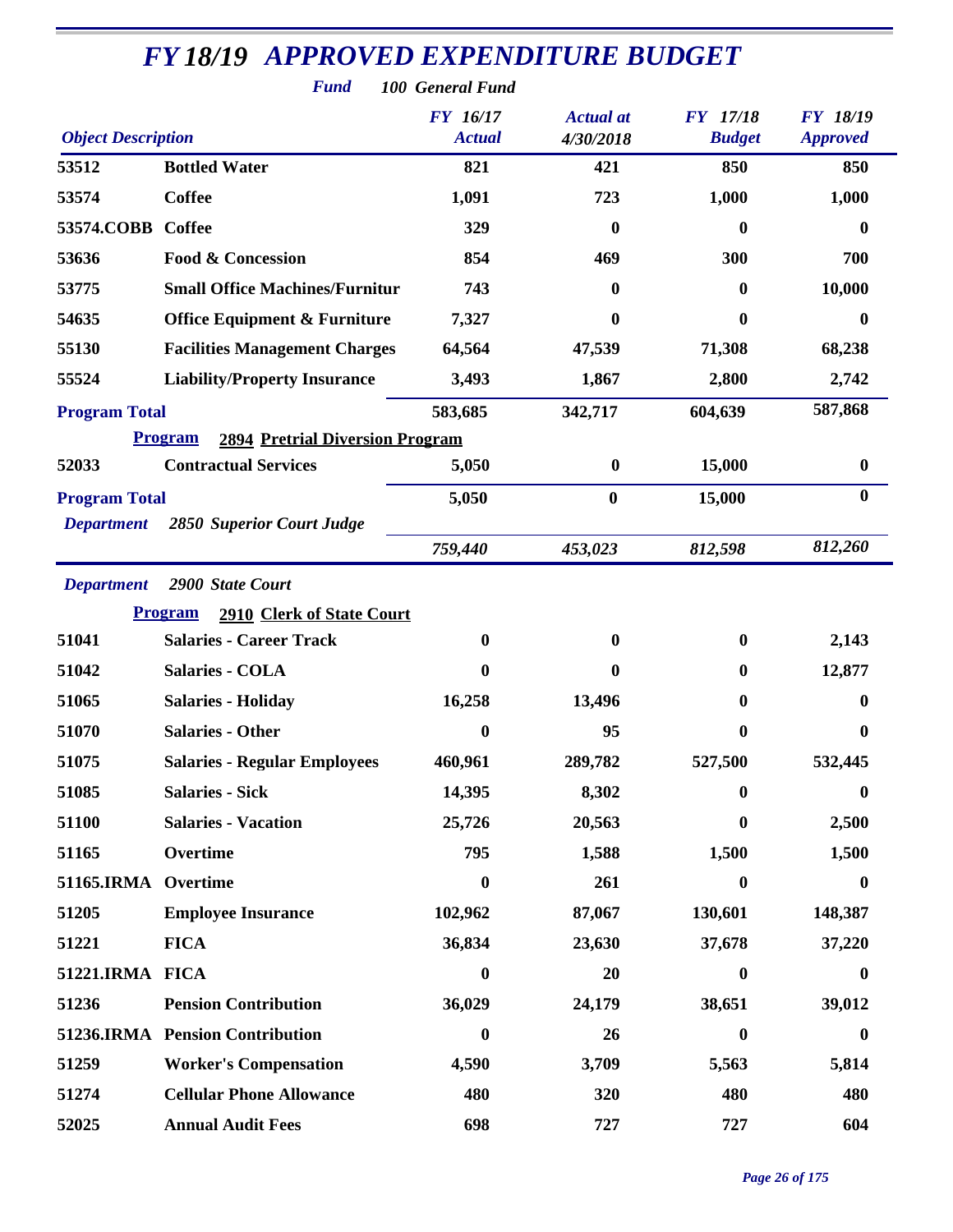| <b>FY 18/19 APPROVED EXPENDITURE BUDGET</b><br><b>Fund</b><br>100 General Fund |                                                                       |                                  |                               |                                  |                                    |  |  |
|--------------------------------------------------------------------------------|-----------------------------------------------------------------------|----------------------------------|-------------------------------|----------------------------------|------------------------------------|--|--|
| <b>Object Description</b>                                                      |                                                                       | <b>FY</b> 16/17<br><b>Actual</b> | <b>Actual</b> at<br>4/30/2018 | <b>FY</b> 17/18<br><b>Budget</b> | <b>FY 18/19</b><br><b>Approved</b> |  |  |
| 52111                                                                          | <b>Document Destruction</b>                                           | 598                              | 235                           | 516                              | 516                                |  |  |
| 52534                                                                          | <b>Public Officials Bond</b>                                          | 350                              | $\bf{0}$                      | 350                              | 350                                |  |  |
| 52572                                                                          | <b>Long Distance Telephone Charg</b>                                  | 341                              | 65                            | 350                              | 350                                |  |  |
| 52578                                                                          | Postage                                                               | 7,863                            | 5,914                         | 8,000                            | 9,943                              |  |  |
| 52584                                                                          | <b>Telephone - Local Service</b>                                      | 47                               | 35                            | 50                               | 50                                 |  |  |
| 52602                                                                          | <b>Advertising</b>                                                    | 1,524                            | $-159$                        | 4,000                            | 4,000                              |  |  |
| 52608                                                                          | <b>Copying Costs</b>                                                  | 2,259                            | 1,780                         | 2,023                            | 2,523                              |  |  |
| 52618                                                                          | <b>Printing</b>                                                       | 1,910                            | 1,062                         | 3,200                            | 3,542                              |  |  |
| 52736                                                                          | <b>Professional Organization Dues</b>                                 | 350                              | 350                           | 350                              | 350                                |  |  |
| 52774                                                                          | <b>Training</b>                                                       | 9,485                            | 300                           | 6,033                            | 6,033                              |  |  |
| 52870                                                                          | <b>Temporary Services - Salaries</b>                                  | $\boldsymbol{0}$                 | $\bf{0}$                      | 2,720                            | 2,720                              |  |  |
| 52930                                                                          | <b>Clerk of Court Costs</b>                                           | 228                              | 67                            | 280                              | 280                                |  |  |
| 53295                                                                          | <b>Office Supplies</b>                                                | 9,946                            | 4,747                         | 10,444                           | 10,444                             |  |  |
| 53370                                                                          | <b>Small Computer Software</b>                                        | 295                              | $\bf{0}$                      | $\boldsymbol{0}$                 | $\boldsymbol{0}$                   |  |  |
| 53512                                                                          | <b>Bottled Water</b>                                                  | 578                              | 222                           | 830                              | 830                                |  |  |
| 53574                                                                          | <b>Coffee</b>                                                         | 531                              | 23                            | 500                              | 500                                |  |  |
| 53597                                                                          | <b>Reference Books/Training Man</b>                                   | 404                              | 552                           | 600                              | 600                                |  |  |
| 53775                                                                          | <b>Small Office Machines/Furnitur</b>                                 | 1,727                            | 276                           | $\boldsymbol{0}$                 | $\boldsymbol{0}$                   |  |  |
| 55130                                                                          | <b>Facilities Management Charges</b>                                  | 8,942                            | 6,584                         | 9,876                            | 9,451                              |  |  |
| 55524                                                                          | <b>Liability/Property Insurance</b>                                   | 15,347                           | 7,699                         | 11,198                           | 12,292                             |  |  |
| <b>Program Total</b><br><b>Department</b>                                      | 2900 State Court                                                      | 762,453                          | 503,517                       | 804,020                          | 847,756                            |  |  |
|                                                                                |                                                                       | 762,453                          | 503,517                       | 804,020                          | 847,756                            |  |  |
| <b>Department</b>                                                              | 2950 State Court Judge<br><b>Program</b><br>2970 Judge of State Court |                                  |                               |                                  |                                    |  |  |
| 51042                                                                          | <b>Salaries - COLA</b>                                                | 0                                | 0                             | $\bf{0}$                         | 8,256                              |  |  |
| 51065                                                                          | <b>Salaries - Holiday</b>                                             | 1,542                            | 709                           | $\bf{0}$                         | $\boldsymbol{0}$                   |  |  |
| 51075                                                                          | <b>Salaries - Regular Employees</b>                                   | 192,508                          | 115,536                       | 193,762                          | 194,447                            |  |  |
| 51085                                                                          | <b>Salaries - Sick</b>                                                | 1,196                            | 328                           | 0                                | 0                                  |  |  |
| 51100                                                                          | <b>Salaries - Vacation</b>                                            | 1,658                            | 1,130                         | 0                                | $\bf{0}$                           |  |  |
| 51155                                                                          | <b>Salaries - Temporary</b>                                           | 7,800                            | 9,000                         | 12,000                           | 12,000                             |  |  |
| 51165.IRMA Overtime                                                            |                                                                       | $\boldsymbol{0}$                 | 66                            | $\boldsymbol{0}$                 | 0                                  |  |  |
| 51205                                                                          | <b>Employee Insurance</b>                                             | 18,720                           | 14,511                        | 21,767                           | 34,244                             |  |  |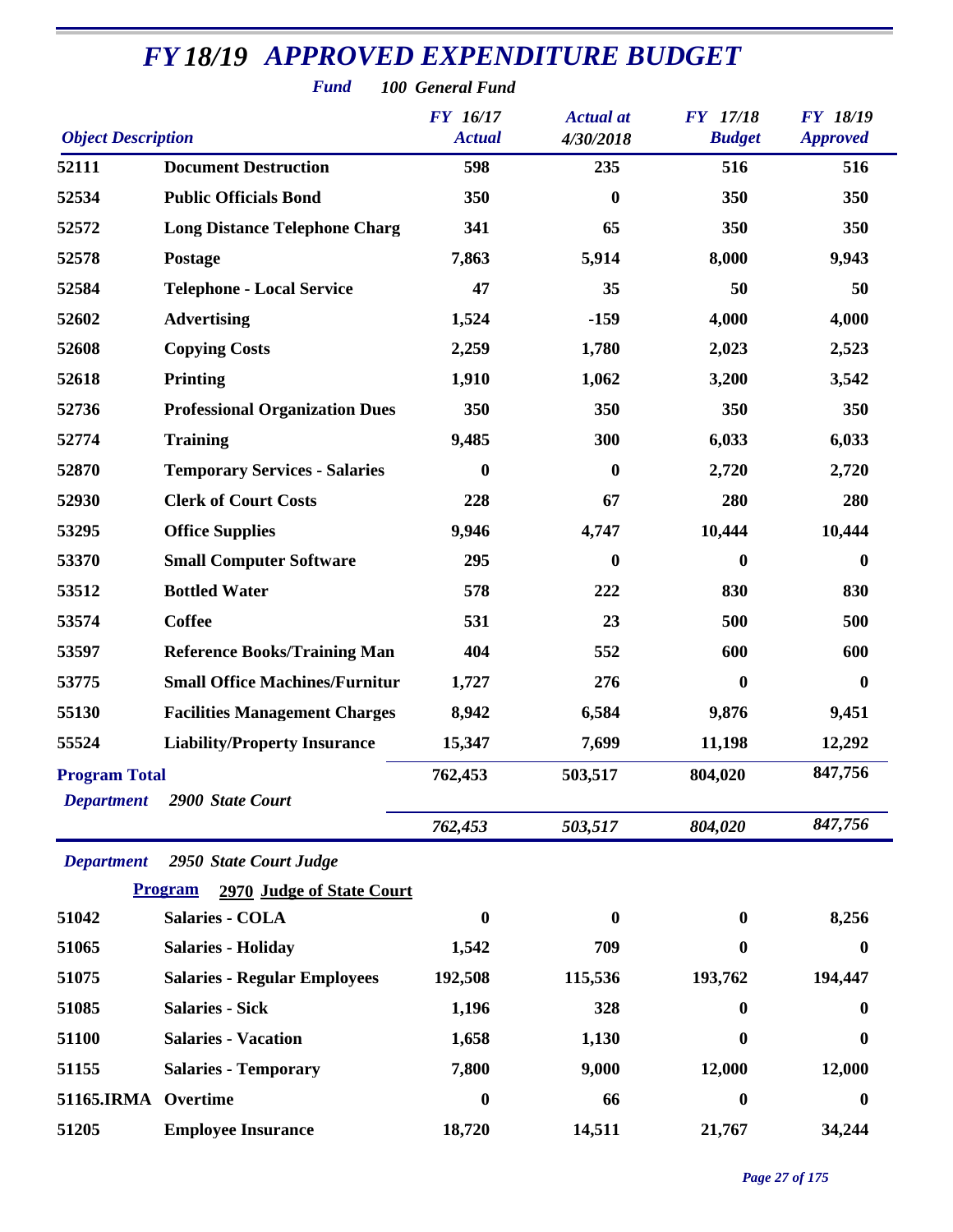|                                           | <b>Fund</b>                                                       | 100 General Fund          |                               |                                  |                                    |
|-------------------------------------------|-------------------------------------------------------------------|---------------------------|-------------------------------|----------------------------------|------------------------------------|
| <b>Object Description</b>                 |                                                                   | FY 16/17<br><b>Actual</b> | <b>Actual</b> at<br>4/30/2018 | <b>FY</b> 17/18<br><b>Budget</b> | <b>FY 18/19</b><br><b>Approved</b> |
| 51221                                     | <b>FICA</b>                                                       | 12,981                    | 8,511                         | 13,417                           | 13,921                             |
| 51221.IRMA FICA                           |                                                                   | $\bf{0}$                  | 10                            | 0                                | $\bf{0}$                           |
| 51236                                     | <b>Pension Contribution</b>                                       | 3,917                     | 2,252                         | 3,791                            | 3,860                              |
|                                           | 51236.IRMA Pension Contribution                                   | $\boldsymbol{0}$          | 13                            | 0                                | $\bf{0}$                           |
| 51259                                     | <b>Worker's Compensation</b>                                      | 3,812                     | 3,296                         | 4,944                            | 5,167                              |
| 51274                                     | <b>Cellular Phone Allowance</b>                                   | 721                       | 393                           | 600                              | 600                                |
| 52071                                     | <b>Psychological Testing</b>                                      | $\bf{0}$                  | 0                             | 675                              | 675                                |
| 52108                                     | <b>Court Reporter Services</b>                                    | 30,948                    | 22,020                        | 30,000                           | 30,000                             |
| 52572                                     | <b>Long Distance Telephone Charg</b>                              | 146                       | 28                            | 150                              | 150                                |
| 52578                                     | Postage                                                           | 6                         | 6                             | 25                               | 25                                 |
| 52584                                     | <b>Telephone - Local Service</b>                                  | 47                        | 35                            | 50                               | 50                                 |
| 52608                                     | <b>Copying Costs</b>                                              | 678                       | 709                           | 768                              | 768                                |
| 52618                                     | <b>Printing</b>                                                   | $\bf{0}$                  | $\bf{0}$                      | 300                              | 300                                |
| 52664                                     | <b>Bailiff Fees</b>                                               | 18,480                    | 15,840                        | 27,000                           | 27,000                             |
| 52716                                     | <b>Interpreter Fees</b>                                           | 3,862                     | 3,035                         | 1,000                            | 4,000                              |
| 52732                                     | <b>Petit Jury Fees</b>                                            | 2,100                     | 6,990                         | 15,000                           | 11,000                             |
| 52736                                     | <b>Professional Organization Dues</b>                             | 1,192                     | 600                           | 485                              | 485                                |
| 52774                                     | <b>Training</b>                                                   | 3,062                     | 384                           | 4,000                            | 4,000                              |
| 53295                                     | <b>Office Supplies</b>                                            | 884                       | 447                           | 850                              | 850                                |
| 53512                                     | <b>Bottled Water</b>                                              | 65                        | 39                            | 250                              | 250                                |
| 53574                                     | <b>Coffee</b>                                                     | 304                       | 172                           | 300                              | 300                                |
| 53597                                     | <b>Reference Books/Training Man</b>                               | $\bf{0}$                  | 0                             | 500                              | 500                                |
| 55130                                     | <b>Facilities Management Charges</b>                              | 15,448                    | 11,375                        | 17,062                           | 16,327                             |
| 55524                                     | <b>Liability/Property Insurance</b>                               | 2,329                     | 1,245                         | 1,867                            | 2,742                              |
| <b>Program Total</b>                      |                                                                   | 324,406                   | 218,680                       | 350,563                          | 371,917                            |
|                                           | 2980 State Court Indigent Defense-J<br><b>Program</b>             |                           |                               |                                  |                                    |
| 52051                                     | <b>Legal Fees</b>                                                 | 65,000                    | 43,333                        | 65,000                           | 65,000                             |
| <b>Program Total</b><br><b>Department</b> | 2950 State Court Judge                                            | 65,000                    | 43,333                        | 65,000                           | 65,000                             |
|                                           |                                                                   | 389,406                   | 262,013                       | 415,563                          | 436,917                            |
| <b>Department</b>                         | 3000 Coroner                                                      |                           |                               |                                  |                                    |
| 51095                                     | 3001 Coroner<br><b>Program</b><br><b>Salaries - Supplementals</b> | 21,639                    | 16,509                        | 20,895                           | 23,515                             |
|                                           |                                                                   |                           |                               |                                  |                                    |

*Page 28 of 175*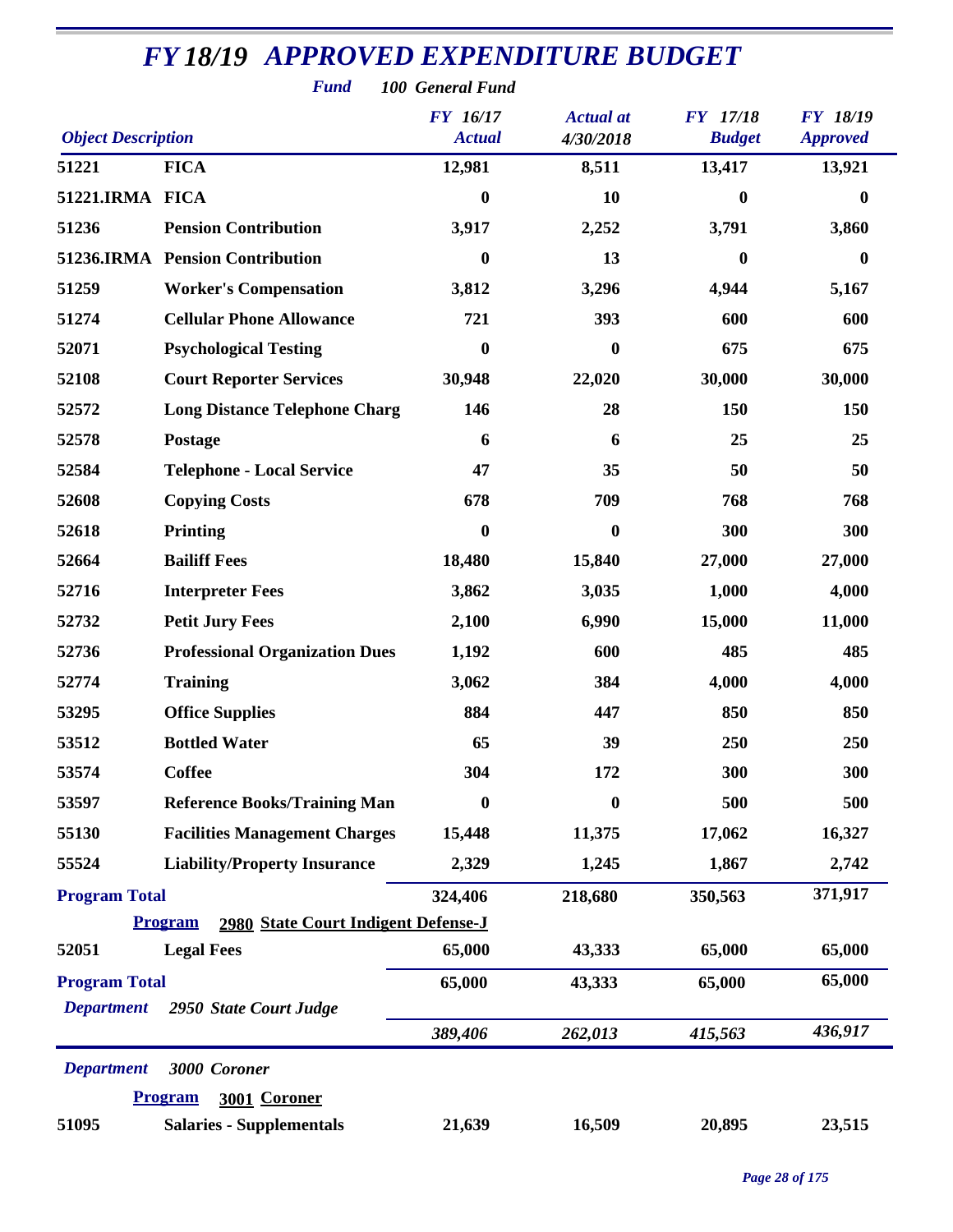|                           | <b>Fund</b>                                               | 100 General Fund                 |                               |                                  |                                    |
|---------------------------|-----------------------------------------------------------|----------------------------------|-------------------------------|----------------------------------|------------------------------------|
| <b>Object Description</b> |                                                           | <b>FY</b> 16/17<br><b>Actual</b> | <b>Actual</b> at<br>4/30/2018 | <b>FY</b> 17/18<br><b>Budget</b> | <b>FY 18/19</b><br><b>Approved</b> |
| 51205                     | <b>Employee Insurance</b>                                 | 9,360                            | 7,256                         | 10,884                           | 11,415                             |
| 51221                     | <b>FICA</b>                                               | 1,585                            | 1,387                         | 1,374                            | 1,832                              |
| 51259                     | <b>Worker's Compensation</b>                              | 555                              | 479                           | 718                              | 750                                |
| 51274                     | <b>Cellular Phone Allowance</b>                           | 265                              | 97                            | 480                              | 277                                |
| 52031                     | <b>Assistant Coroner Fees</b>                             | 30,025                           | 13,125                        | 33,870                           | 28,870                             |
| 52412                     | <b>Parts/Auto-Non Inventory</b>                           | 5                                | $\bf{0}$                      | 539                              | 539                                |
| 52551                     | <b>Answering Services</b>                                 | 1,307                            | $\boldsymbol{0}$              | $\boldsymbol{0}$                 | $\bf{0}$                           |
| 52572                     | <b>Long Distance Telephone Charg</b>                      | 24                               | 5                             | 30                               | 30                                 |
| 52575                     | <b>Pager Rental</b>                                       | 111                              | $\boldsymbol{0}$              | $\boldsymbol{0}$                 | $\boldsymbol{0}$                   |
| 52578                     | Postage                                                   | $\boldsymbol{0}$                 | $\mathbf{0}$                  | 10                               | 10                                 |
| 52584                     | <b>Telephone - Local Service</b>                          | 47                               | 35                            | 50                               | 50                                 |
| 52647                     | <b>Travel Allowance</b>                                   | 1,400                            | 2,800                         | $\boldsymbol{0}$                 | 4,200                              |
| 52736                     | <b>Professional Organization Dues</b>                     | 300                              | $\boldsymbol{0}$              | 300                              | 300                                |
| 52774                     | <b>Training</b>                                           | 7,105                            | $\bf{0}$                      | 5,000                            | 5,000                              |
| 52925                     | <b>Car Wash</b>                                           | 35                               | $\bf{0}$                      | $\boldsymbol{0}$                 | $\bf{0}$                           |
| 52987                     | <b>Transport Services</b>                                 | 33,625                           | 24,015                        | 27,000                           | 36,000                             |
| 53283                     | <b>Medical Supplies</b>                                   | 750                              | $\boldsymbol{0}$              | 1,000                            | 1,000                              |
| 53295                     | <b>Office Supplies</b>                                    | 197                              | $\boldsymbol{0}$              | 500                              | 500                                |
| 53556                     | Oil                                                       | 9                                | $\bf{0}$                      | $\boldsymbol{0}$                 | 0                                  |
| 53565                     | <b>Gas-Vehicles</b>                                       | 291                              | $\boldsymbol{0}$              | $\boldsymbol{0}$                 | 0                                  |
| 53875                     | <b>Uniform Purchases</b>                                  | 790                              | $\boldsymbol{0}$              | 500                              | 500                                |
| 55130                     | <b>Facilities Management Charges</b>                      | 1,396                            | 697                           | 1,046                            | 1,319                              |
| 55524                     | <b>Liability/Property Insurance</b>                       | 1,164                            | 623                           | 934                              | 914                                |
| <b>Program Total</b>      |                                                           | 111,985                          | 67,028                        | 105,130                          | 117,021                            |
| <b>Department</b>         | 3000 Coroner                                              |                                  |                               |                                  |                                    |
|                           |                                                           | 111,985                          | 67,028                        | 105,130                          | 117,021                            |
| <b>Department</b>         | <b>3100 Community Services Director</b>                   |                                  |                               |                                  |                                    |
|                           | <b>3100 Community Services Director</b><br><b>Program</b> |                                  |                               |                                  |                                    |
| 51058                     | <b>Salaries - FLSA Exempt</b>                             | 2,476                            | 4,764                         | $\boldsymbol{0}$                 | $\bf{0}$                           |
| 51065                     | <b>Salaries - Holiday</b>                                 | 5,549                            | 5,107                         | $\bf{0}$                         | 0                                  |
| 51070                     | <b>Salaries - Other</b>                                   | $\boldsymbol{0}$                 | 683                           | 0                                | 0                                  |
| 51075                     | <b>Salaries - Regular Employees</b>                       | 133,568                          | 78,847                        | 118,555                          | $\bf{0}$                           |
|                           | 51075.IRMA Salaries - Regular Employees                   | $\boldsymbol{0}$                 | 4,188                         | $\boldsymbol{0}$                 | $\boldsymbol{0}$                   |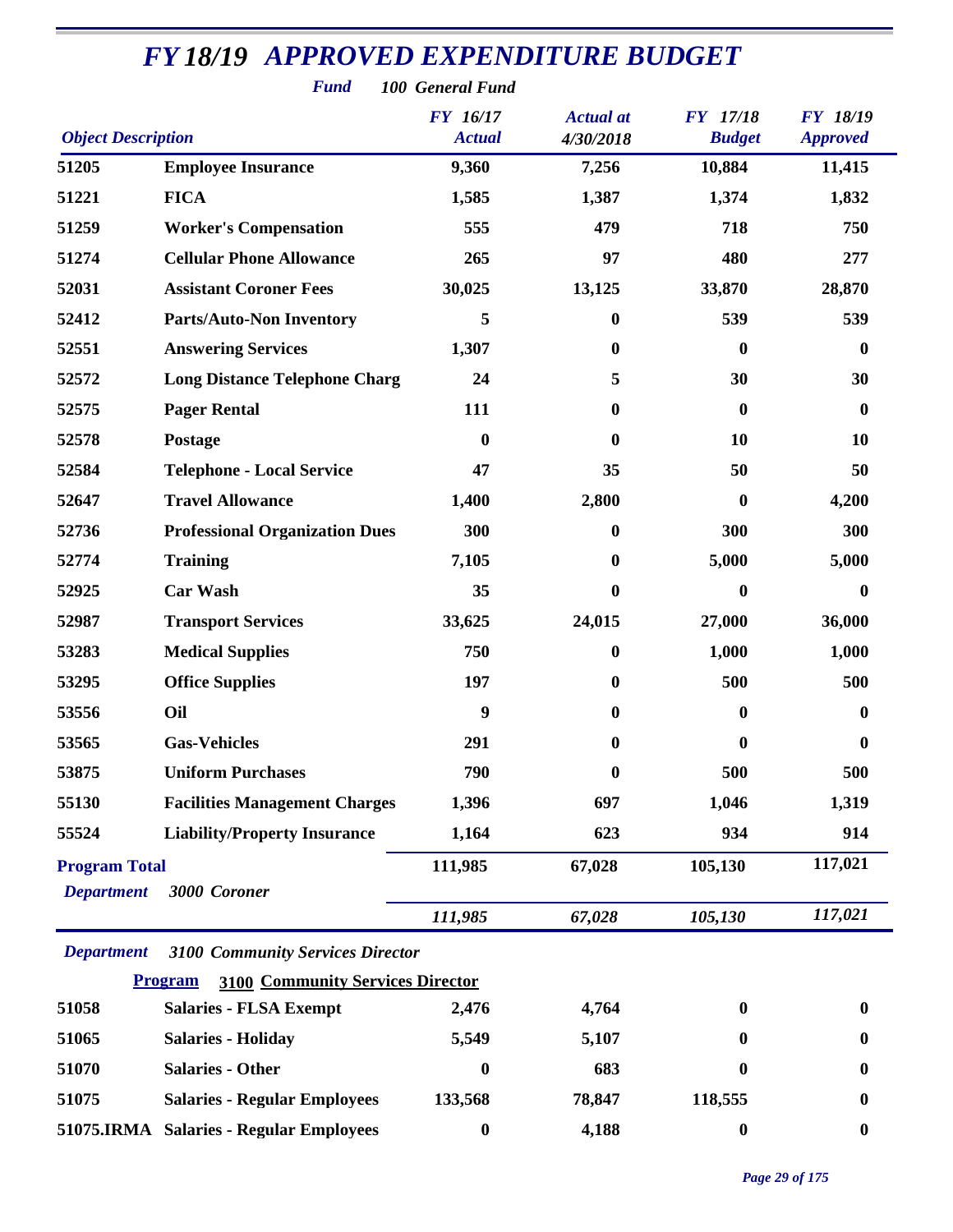|                           | <b>Fund</b>                             | 100 General Fund          |                               |                                  |                                    |
|---------------------------|-----------------------------------------|---------------------------|-------------------------------|----------------------------------|------------------------------------|
| <b>Object Description</b> |                                         | FY 16/17<br><b>Actual</b> | <b>Actual</b> at<br>4/30/2018 | <b>FY</b> 17/18<br><b>Budget</b> | <b>FY 18/19</b><br><b>Approved</b> |
| 51085                     | <b>Salaries - Sick</b>                  | 2,113                     | 1,024                         | $\bf{0}$                         | $\bf{0}$                           |
| 51100                     | <b>Salaries - Vacation</b>              | 1,887                     | 1,779                         | $\mathbf{0}$                     | 0                                  |
| 51165.IRMA                | Overtime                                | $\bf{0}$                  | 3,759                         | $\mathbf{0}$                     | $\bf{0}$                           |
| 51205                     | <b>Employee Insurance</b>               | 9,360                     | 8,707                         | 13,061                           | 0                                  |
| 51221                     | <b>FICA</b>                             | 10,735                    | 6,664                         | 9,062                            | $\bf{0}$                           |
| 51221.IRMA FICA           |                                         | $\boldsymbol{0}$          | 608                           | 0                                | $\bf{0}$                           |
| 51236                     | <b>Pension Contribution</b>             | 14,239                    | 9,047                         | 11,618                           | 0                                  |
|                           | 51236.IRMA Pension Contribution         | $\bf{0}$                  | 779                           | $\mathbf{0}$                     | 0                                  |
| 51259                     | <b>Worker's Compensation</b>            | $\bf{0}$                  | 1,207                         | 1,810                            | $\bf{0}$                           |
| 51274                     | <b>Cellular Phone Allowance</b>         | 482                       | 458                           | 480                              | 0                                  |
| 52608                     | <b>Copying Costs</b>                    | 66                        | 0                             | 642                              | 0                                  |
| 52647                     | <b>Travel Allowance</b>                 | 4,821                     | 1,190                         | 4,800                            | 0                                  |
| 52688                     | <b>Community Activity Dues</b>          | 550                       | 370                           | 700                              | 0                                  |
| 52736                     | <b>Professional Organization Dues</b>   | 450                       | 350                           | 704                              | 0                                  |
| 52774                     | <b>Training</b>                         | 4,576                     | 2,092                         | 5,637                            | 0                                  |
| 53295                     | <b>Office Supplies</b>                  | 552                       | 223                           | 700                              | 0                                  |
| 55524                     | <b>Liability/Property Insurance</b>     | 1,164                     | 747                           | 1,120                            | $\boldsymbol{0}$                   |
| <b>Program Total</b>      |                                         | 192,588                   | 132,593                       | 168,889                          | $\boldsymbol{0}$                   |
| <b>Department</b>         | <b>3100 Community Services Director</b> |                           |                               |                                  |                                    |
|                           |                                         | 192,588                   | 132,593                       | 168,889                          | $\boldsymbol{\theta}$              |
| <b>Department</b>         | 3110 Emergency Medical Services         |                           |                               |                                  |                                    |
|                           | <b>Program</b><br>3102 Emergency Rescue |                           |                               |                                  |                                    |
| 51041                     | <b>Salaries - Career Track</b>          | $\boldsymbol{0}$          | 0                             | 23,490                           | $\boldsymbol{0}$                   |
| 51042                     | <b>Salaries - COLA</b>                  | $\bf{0}$                  | 0                             | $\mathbf{0}$                     | 63,538                             |
| 51065                     | <b>Salaries - Holiday</b>               | 9,502                     | 6,791                         | $\mathbf{0}$                     | $\bf{0}$                           |
| 51075                     | <b>Salaries - Regular Employees</b>     | 1,680,922                 | 1,167,201                     | 1,998,094                        | 1,897,927                          |
| 51085                     | <b>Salaries - Sick</b>                  | 15,240                    | 8,154                         | $\mathbf{0}$                     | 0                                  |
| 51100                     | <b>Salaries - Vacation</b>              | 23,740                    | 17,994                        | 24,651                           | 27,156                             |
| 51165                     | Overtime                                | 421,881                   | 243,844                       | 441,545                          | 456,999                            |
| 51165.IRMA Overtime       |                                         | $\boldsymbol{0}$          | 90,372                        | $\mathbf{0}$                     | $\bf{0}$                           |
| 51165.MATT Overtime       |                                         | 22,249                    | 0                             | $\mathbf{0}$                     | 0                                  |
| 51170                     | Overtime - Fire Ed.                     | $\boldsymbol{0}$          | 1,550                         | 900                              | 900                                |
| 51175                     | <b>Overtime - FLSA</b>                  | 182,229                   | 138,039                       | 177,877                          | 192,814                            |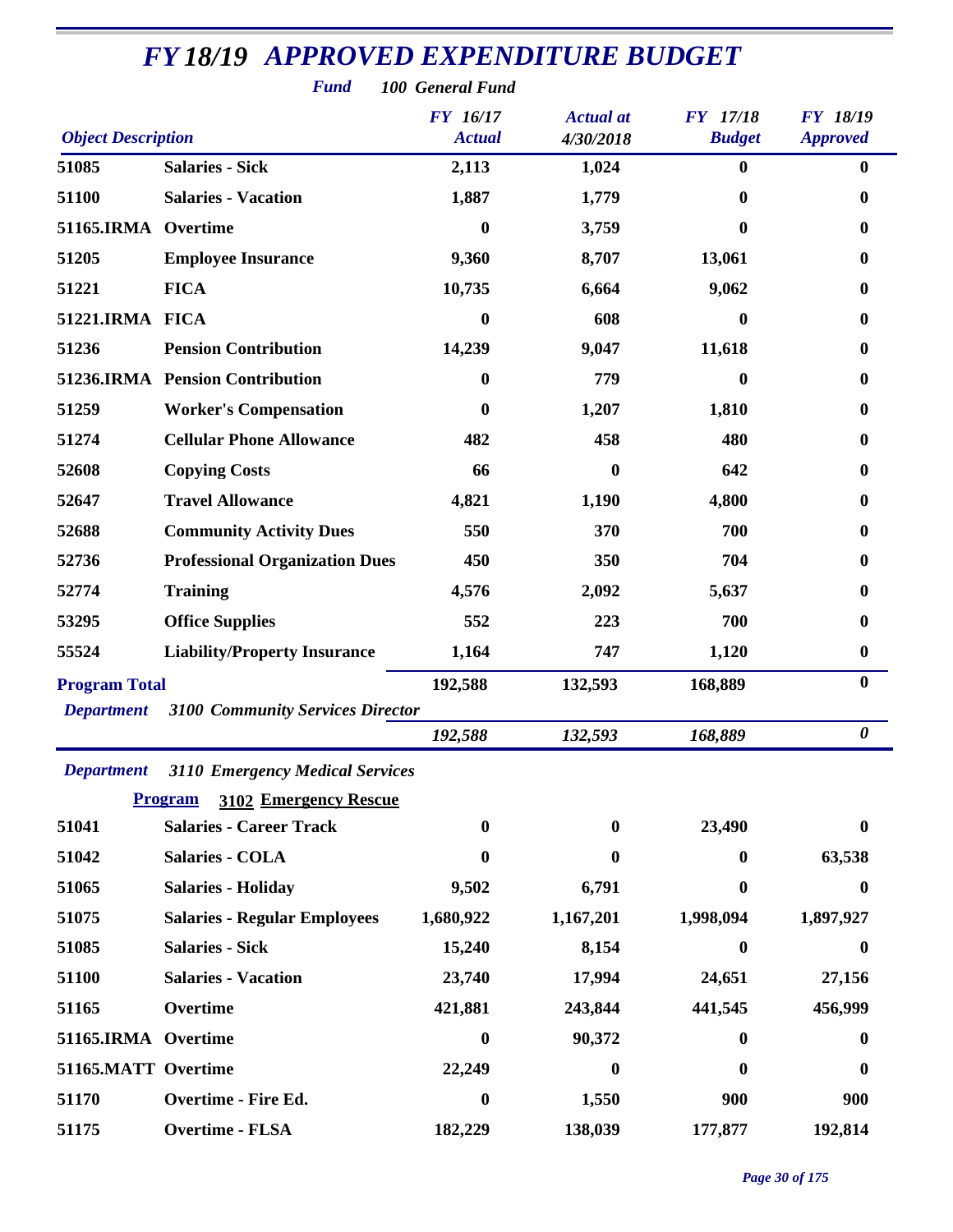|                           | <b>Fund</b>                            | 100 General Fund |                  |                  |                  |
|---------------------------|----------------------------------------|------------------|------------------|------------------|------------------|
|                           |                                        | <b>FY</b> 16/17  | <b>Actual</b> at | FY 17/18         | <b>FY 18/19</b>  |
| <b>Object Description</b> |                                        | <b>Actual</b>    | 4/30/2018        | <b>Budget</b>    | <b>Approved</b>  |
| 51180                     | <b>Overtime - Holiday</b>              | 52,989           | 53,909           | 54,036           | 78,384           |
| 51190                     | <b>Overtime - Training</b>             | 6,468            | 1,249            | 22,870           | 50,000           |
| 51205                     | <b>Employee Insurance</b>              | 439,929          | 341,012          | 511,518          | 536,476          |
| 51221                     | <b>FICA</b>                            | 169,354          | 116,887          | 183,429          | 132,208          |
| 51221.IRMA FICA           |                                        | $\boldsymbol{0}$ | 6,913            | 0                | 0                |
| 51221.MATT FICA           |                                        | 1,832            | $\bf{0}$         | $\bf{0}$         | 0                |
| 51236                     | <b>Pension Contribution</b>            | 232,142          | 159,549          | 199,202          | 185,997          |
|                           | 51236.IRMA Pension Contribution        | 0                | 8,856            | 0                | 0                |
|                           | <b>51236.MATT Pension Contribution</b> | 2,094            | 0                | 0                | 0                |
| 51259                     | <b>Worker's Compensation</b>           | 54,013           | 40,611           | 60,917           | 63,666           |
| 51274                     | <b>Cellular Phone Allowance</b>        | 0                | 0                | 0                | 216              |
| 51292                     | <b>Infectious Disease Control</b>      | 1,244            | 1,022            | 2,482            | 5,965            |
| 52008                     | <b>Collection Service Fees</b>         | 124              | $\bf{0}$         | 250              | 250              |
| 52033                     | <b>Contractual Services</b>            | 0                | 42,893           | $\bf{0}$         | 202,500          |
| 52061                     | <b>Physician Fees-Physical Exams</b>   | 11,520           | $\bf{0}$         | 14,160           | 19,600           |
| 52067                     | <b>Professional Services</b>           | 36,000           | 21,000           | 39,500           | 42,500           |
| 52260                     | <b>Computer Software Maint. Agr</b>    | 17,139           | 10,000           | 20,000           | 29,954           |
| 52390                     | <b>Office Equip. Maint. Agreemen</b>   | 40,216           | 41,479           | 50,000           | 50,000           |
| 52410                     | <b>Parts/Auto Inventory Items</b>      | 184              | 27               | 0                | 0                |
| 52412                     | <b>Parts/Auto-Non Inventory</b>        | 4,281            | 7,280            | 0                | 0                |
| 52426                     | <b>Radio Maint. Agreement</b>          | $\boldsymbol{0}$ | 3,051            | 2,500            | 3,000            |
| 52454                     | <b>Vehicle Rep. Outside Service</b>    | 14,417           | 1,076            | $\boldsymbol{0}$ | $\boldsymbol{0}$ |
| 52477                     | <b>Equipment Rental</b>                | 1,057            | 1,050            | 2,250            | 2,250            |
| 52560                     | <b>Computer On-Line Services</b>       | $\boldsymbol{0}$ | $\bf{0}$         | $\boldsymbol{0}$ | 10,000           |
| 52578                     | Postage                                | 6,671            | 414              | 2,000            | 2,000            |
| 52618                     | <b>Printing</b>                        | 2,003            | 1,135            | 2,000            | 2,000            |
| 52634                     | <b>Travel Expense</b>                  | 6,578            | 3,734            | 2,850            | 1,200            |
| <b>52634.IRMA</b>         | <b>Travel Expense</b>                  | 0                | 63               | 0                | $\bf{0}$         |
| 52668                     | <b>Bank Service Charges</b>            | 0                | $\bf{0}$         | 0                | 8,640            |
| 52680                     | <b>Certification Fee</b>               | 16,500           | 16,500           | 16,500           | 16,500           |
| 52736                     | <b>Professional Organization Dues</b>  | 95               | $\mathbf{0}$     | 0                | 475              |
| 52764                     | <b>Employee Certification Costs</b>    | 29,214           | 25,623           | 51,418           | 51,418           |
| 52774                     | <b>Training</b>                        | 4,569            | 3,392            | 4,835            | 8,710            |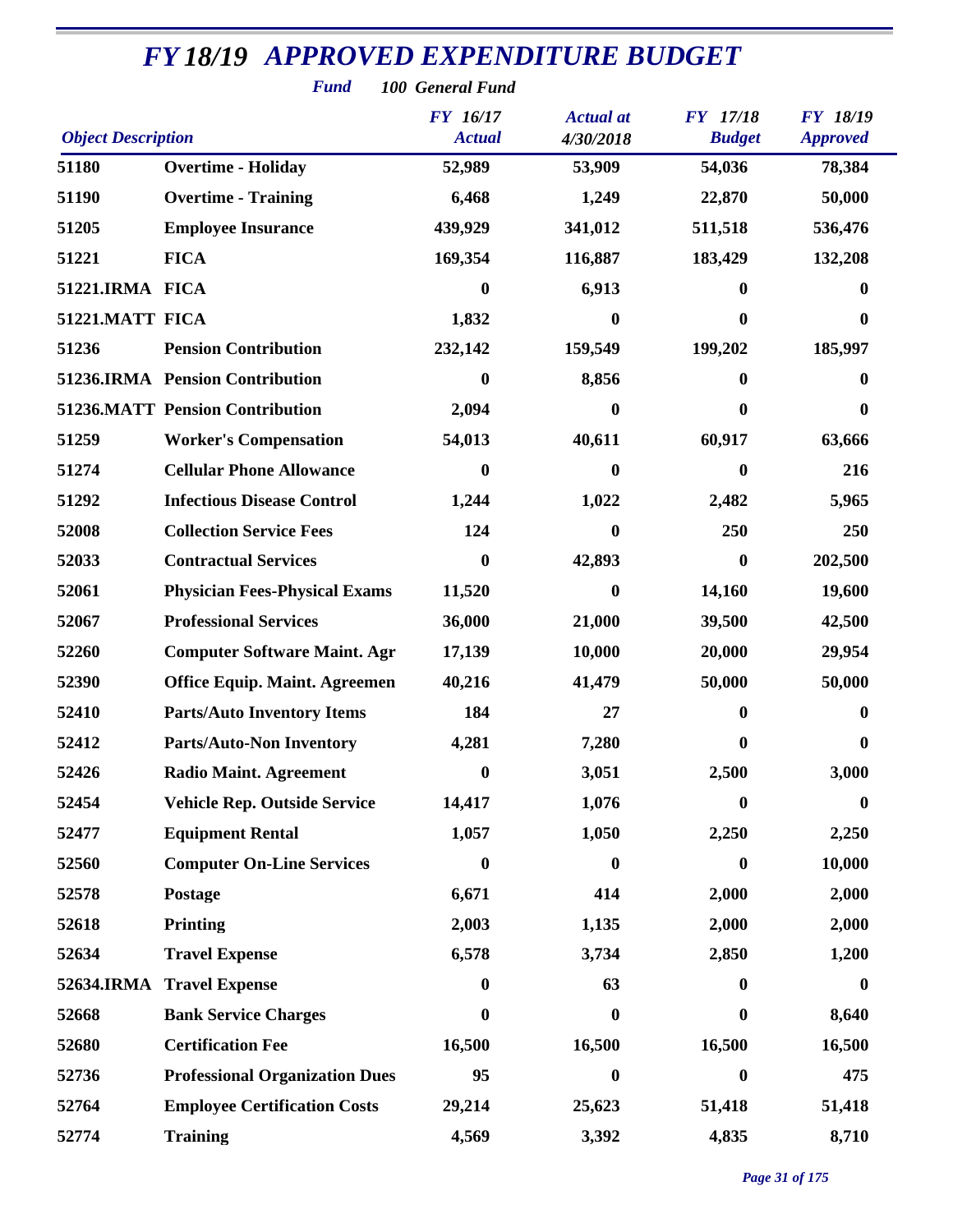| <b>Fund</b><br>100 General Fund |                                                              |                  |                  |                  |                  |  |  |
|---------------------------------|--------------------------------------------------------------|------------------|------------------|------------------|------------------|--|--|
|                                 |                                                              | <b>FY 16/17</b>  | <b>Actual</b> at | <b>FY</b> 17/18  | <b>FY 18/19</b>  |  |  |
| <b>Object Description</b>       |                                                              | <b>Actual</b>    | 4/30/2018        | <b>Budget</b>    | <b>Approved</b>  |  |  |
| 52870                           | <b>Temporary Services - Salaries</b>                         | 21,080           | 0                | $\bf{0}$         | $\bf{0}$         |  |  |
| 52990                           | <b>Wrecker Towing Service</b>                                | 1,905            | 0                | 0                | 0                |  |  |
| 53070                           | <b>Batteries</b>                                             | 281              | 0                | 0                | 0                |  |  |
| 53125                           | <b>Cost of All Other Material</b>                            | 3,647            | 3,558            | 3,620            | 6,200            |  |  |
|                                 | 53125.IRMA Cost of All Other Material                        | $\bf{0}$         | 92               | 0                | 0                |  |  |
|                                 | 53125.MATT Cost of All Other Material                        | 150              | 0                | 0                | 0                |  |  |
| 53283                           | <b>Medical Supplies</b>                                      | 96,834           | 71,191           | 129,000          | 160,000          |  |  |
|                                 | <b>53283.MATT Medical Supplies</b>                           | 100              | 0                | 0                | 0                |  |  |
|                                 | 53283.TRAU Medical Supplies                                  | 3,222            | 5,511            | 0                | 0                |  |  |
| 53295                           | <b>Office Supplies</b>                                       | 3,391            | 1,532            | 3,600            | 3,600            |  |  |
| 53345                           | <b>Safety Equipment</b>                                      | 12,429           | 19,999           | 20,000           | 40,000           |  |  |
| 53435                           | <b>Tires</b>                                                 | 4,336            | 130              | 0                | 0                |  |  |
| 53556                           | Oil                                                          | 415              | 533              | 0                | 0                |  |  |
| 53563                           | <b>Diesel Fuel</b>                                           | 48,684           | 22,323           | 0                | 0                |  |  |
| 53565                           | <b>Gas-Vehicles</b>                                          | 21,149           | 28,136           | 0                | 0                |  |  |
| 53597                           | <b>Reference Books/Training Man</b>                          | 1,060            | 2,000            | 2,000            | 3,750            |  |  |
| 53750                           | <b>Radio Equipment</b>                                       | 1,192            | 0                | 1,000            | 1,000            |  |  |
| 53775                           | <b>Small Office Machines/Furnitur</b>                        | 15,672           | 2,952            | 4,000            | 4,000            |  |  |
| 53785                           | <b>Small Tools &amp; Equipment</b>                           | 2,178            | 28               | 6,741            | 4,000            |  |  |
|                                 | 53785.IRMA Small Tools & Equipment                           | $\bf{0}$         | 80               | 0                | 0                |  |  |
| 53875                           | <b>Uniform Purchases</b>                                     | 27,840           | 16,577           | 30,608           | 30,608           |  |  |
| 55524                           | <b>Liability/Property Insurance</b>                          | 54,727           | 29,237           | 43,856           | 42,951           |  |  |
| <b>Program Total</b>            |                                                              | 3,826,688        | 2,786,549        | 4,153,699        | 4,439,352        |  |  |
| <b>Department</b>               | <b>3110 Emergency Medical Services</b>                       |                  |                  |                  |                  |  |  |
|                                 |                                                              | 3,826,688        | 2,786,549        | 4,153,699        | 4,439,352        |  |  |
| <b>Department</b>               | <b>3210 Police Operations</b>                                |                  |                  |                  |                  |  |  |
|                                 | <b>Program</b><br><b>3201 Police Domestic Homeland Secur</b> |                  |                  |                  |                  |  |  |
|                                 | 53345.CBRN Safety Equipment                                  | $\boldsymbol{0}$ | $\boldsymbol{0}$ | 20,000           | $\boldsymbol{0}$ |  |  |
| <b>Program Total</b>            |                                                              | $\bf{0}$         | $\bf{0}$         | 20,000           | $\bf{0}$         |  |  |
|                                 | <b>3205 Police Operations</b><br><b>Program</b>              |                  |                  |                  |                  |  |  |
| 51040                           | <b>Salaries - Bonus/Awards</b>                               | 1,800            | 900              | 3,171            | 1,957            |  |  |
| 51042                           | <b>Salaries - COLA</b>                                       | $\boldsymbol{0}$ | 0                | 0                | 19,518           |  |  |
| 51058                           | <b>Salaries - FLSA Exempt</b>                                | $\boldsymbol{0}$ | 2,212            | $\boldsymbol{0}$ | $\boldsymbol{0}$ |  |  |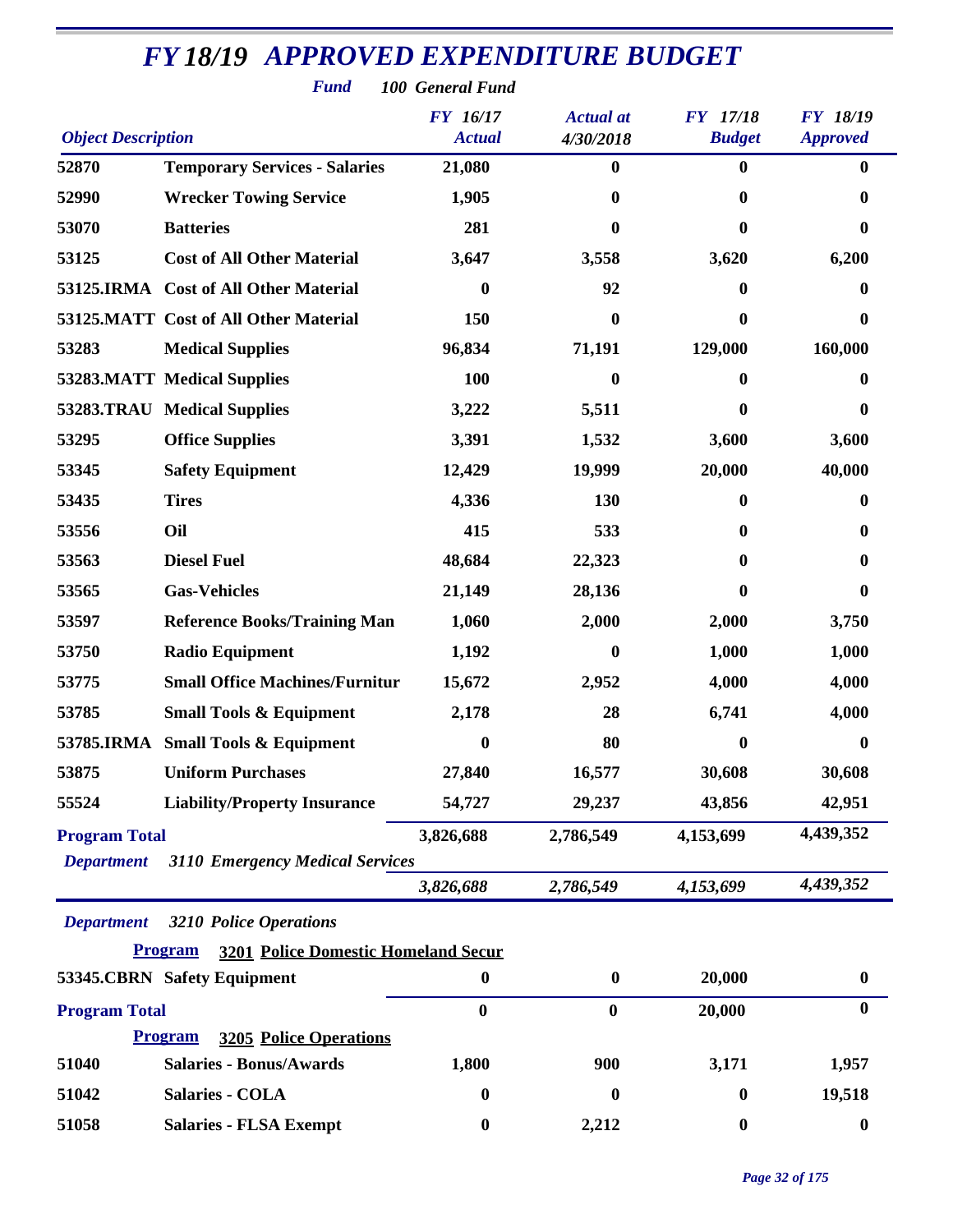| <b>FY18/19 APPROVED EXPENDITURE BUDGET</b><br><b>Fund</b><br>100 General Fund                                                                                            |                                                |                  |                  |                  |                  |  |  |  |  |
|--------------------------------------------------------------------------------------------------------------------------------------------------------------------------|------------------------------------------------|------------------|------------------|------------------|------------------|--|--|--|--|
| <b>FY 16/17</b><br><b>Actual</b> at<br><b>FY</b> 17/18<br><b>FY 18/19</b><br><b>Object Description</b><br><b>Budget</b><br><b>Actual</b><br>4/30/2018<br><b>Approved</b> |                                                |                  |                  |                  |                  |  |  |  |  |
| 51065                                                                                                                                                                    | <b>Salaries - Holiday</b>                      | 18,682           | 16,270           | $\bf{0}$         | $\mathbf 0$      |  |  |  |  |
| 51070                                                                                                                                                                    | <b>Salaries - Other</b>                        | 111              | 349              | $\bf{0}$         | 0                |  |  |  |  |
| 51075                                                                                                                                                                    | <b>Salaries - Regular Employees</b>            | 459,531          | 301,220          | 615,075          | 782,271          |  |  |  |  |
| 51085                                                                                                                                                                    | <b>Salaries - Sick</b>                         | 2,668            | 3,580            | $\bf{0}$         | 0                |  |  |  |  |
| 51100                                                                                                                                                                    | <b>Salaries - Vacation</b>                     | 36,891           | 41,817           | $\bf{0}$         | 18,000           |  |  |  |  |
| 51165                                                                                                                                                                    | Overtime                                       | $-3,186$         | 7,986            | 5,963            | 6,222            |  |  |  |  |
| 51165.IRMA Overtime                                                                                                                                                      |                                                | $\boldsymbol{0}$ | 37,856           | 0                | 0                |  |  |  |  |
| 51165.MATT Overtime                                                                                                                                                      |                                                | 19,971           | $\bf{0}$         | 0                | $\bf{0}$         |  |  |  |  |
| 51175                                                                                                                                                                    | <b>Overtime - FLSA</b>                         | 1,728            | 3,482            | 2,982            | 3,111            |  |  |  |  |
| 51180                                                                                                                                                                    | <b>Overtime - Holiday</b>                      | 88               | 1,269            | $\boldsymbol{0}$ | $\bf{0}$         |  |  |  |  |
| 51205                                                                                                                                                                    | <b>Employee Insurance</b>                      | 93,602           | 79,811           | 119,717          | 125,559          |  |  |  |  |
| 51221                                                                                                                                                                    | <b>FICA</b>                                    | 37,842           | 27,881           | 45,570           | 57,663           |  |  |  |  |
| 51221.IRMA FICA                                                                                                                                                          |                                                | $\boldsymbol{0}$ | 2,896            | $\mathbf{0}$     | $\bf{0}$         |  |  |  |  |
| 51221.MATT FICA                                                                                                                                                          |                                                | 1,645            | 0                | $\bf{0}$         | $\bf{0}$         |  |  |  |  |
| 51236                                                                                                                                                                    | <b>Pension Contribution</b>                    | 50,780           | 37,154           | 60,277           | 76,514           |  |  |  |  |
|                                                                                                                                                                          | 51236.IRMA Pension Contribution                | $\boldsymbol{0}$ | 3,710            | $\bf{0}$         | 0                |  |  |  |  |
|                                                                                                                                                                          | <b>51236.MATT Pension Contribution</b>         | 1,880            | 0                | 0                | $\bf{0}$         |  |  |  |  |
| 51259                                                                                                                                                                    | <b>Worker's Compensation</b>                   | 15,373           | 12,420           | 18,630           | 19,471           |  |  |  |  |
| 51274                                                                                                                                                                    | <b>Cellular Phone Allowance</b>                | 1,989            | 1,321            | 2,400            | 2,760            |  |  |  |  |
| 51277                                                                                                                                                                    | <b>Clothing Allowance</b>                      | 3,200            | 3,200            | 3,200            | 4,000            |  |  |  |  |
| 52061                                                                                                                                                                    | <b>Physician Fees-Physical Exams</b>           | $\boldsymbol{0}$ | 300              | $\boldsymbol{0}$ | 3,000            |  |  |  |  |
| 52067                                                                                                                                                                    | <b>Professional Services</b>                   | 822              | 68               | 800              | 800              |  |  |  |  |
| 52208                                                                                                                                                                    | <b>Refuse Container Collections</b>            | 2,653            | 2,730            | 2,760            | 2,760            |  |  |  |  |
|                                                                                                                                                                          | <b>52208.MATT Refuse Container Collections</b> | 300              | 0                | $\boldsymbol{0}$ | $\bf{0}$         |  |  |  |  |
| 52233                                                                                                                                                                    | <b>Lawn Care</b>                               | $\boldsymbol{0}$ | $\bf{0}$         | 300              | $\boldsymbol{0}$ |  |  |  |  |
| 52270                                                                                                                                                                    | <b>Electronic Repairs</b>                      | 541              | 9,730            | 1,000            | 1,000            |  |  |  |  |
| 52410                                                                                                                                                                    | <b>Parts/Auto Inventory Items</b>              | 266              | 24               | $\mathbf{0}$     | $\bf{0}$         |  |  |  |  |
| 52412                                                                                                                                                                    | <b>Parts/Auto-Non Inventory</b>                | 3,307            | 1,431            | $\mathbf{0}$     | $\bf{0}$         |  |  |  |  |
| 52431                                                                                                                                                                    | <b>Repairs of Small Tools &amp; Equip</b>      | 914              | 1,775            | 1,400            | 1,400            |  |  |  |  |
|                                                                                                                                                                          | 52431.MATT Repairs of Small Tools & Equip      | 36               | 0                | $\mathbf{0}$     | $\bf{0}$         |  |  |  |  |
| 52454                                                                                                                                                                    | <b>Vehicle Rep. Outside Service</b>            | 1,806            | 1,615            | $\mathbf{0}$     | $\bf{0}$         |  |  |  |  |
| 52560                                                                                                                                                                    | <b>Computer On-Line Services</b>               | 1,807            | 853              | 1,734            | 1,734            |  |  |  |  |
| 52569                                                                                                                                                                    | <b>GCIC Line Charges</b>                       | $\boldsymbol{0}$ | $\boldsymbol{0}$ | 30               | 30               |  |  |  |  |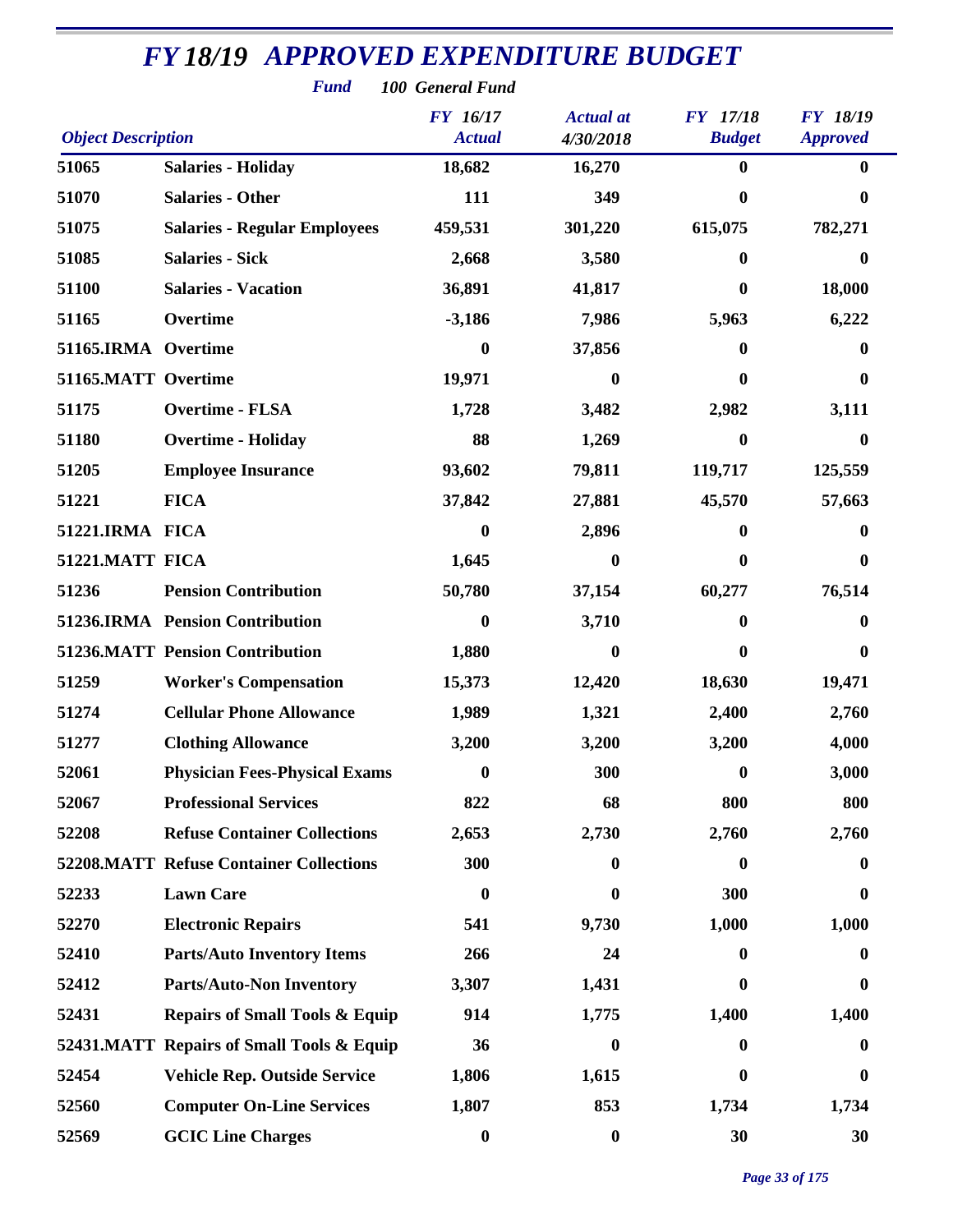| <b>FY18/19 APPROVED EXPENDITURE BUDGET</b><br><b>Fund</b><br>100 General Fund |                                       |                                  |                               |                                  |                                    |  |  |  |
|-------------------------------------------------------------------------------|---------------------------------------|----------------------------------|-------------------------------|----------------------------------|------------------------------------|--|--|--|
| <b>Object Description</b>                                                     |                                       | <b>FY</b> 16/17<br><b>Actual</b> | <b>Actual</b> at<br>4/30/2018 | <b>FY</b> 17/18<br><b>Budget</b> | <b>FY 18/19</b><br><b>Approved</b> |  |  |  |
| 52572                                                                         | <b>Long Distance Telephone Charg</b>  | 1,072                            | 204                           | 1,100                            | 1,100                              |  |  |  |
| 52578                                                                         | Postage                               | 2,202                            | 1,071                         | 2,700                            | 2,700                              |  |  |  |
| 52584                                                                         | <b>Telephone - Local Service</b>      | 2,153                            | 1,152                         | 2,423                            | 2,423                              |  |  |  |
| 52602                                                                         | <b>Advertising</b>                    | $\bf{0}$                         | 274                           | 100                              | 2,500                              |  |  |  |
| 52608                                                                         | <b>Copying Costs</b>                  | 3,205                            | 2,637                         | 4,031                            | 4,049                              |  |  |  |
| 52618                                                                         | <b>Printing</b>                       | 242                              | $\mathbf{0}$                  | 650                              | 1,000                              |  |  |  |
| 52634                                                                         | <b>Travel Expense</b>                 | 308                              | 34                            | $\bf{0}$                         | 200                                |  |  |  |
| 52637                                                                         | <b>Interview Expenses</b>             | $\bf{0}$                         | 2,000                         | $\bf{0}$                         | $\boldsymbol{0}$                   |  |  |  |
| 52680                                                                         | <b>Certification Fee</b>              | 1,549                            | 1,155                         | 3,186                            | 2,500                              |  |  |  |
| 52688                                                                         | <b>Community Activity Dues</b>        | 575                              | 0                             | 700                              | 1,400                              |  |  |  |
| 52736                                                                         | <b>Professional Organization Dues</b> | 125                              | 100                           | 390                              | 400                                |  |  |  |
| 52774                                                                         | <b>Training</b>                       | 52,294                           | 26,586                        | 49,329                           | 96,451                             |  |  |  |
| 52774.HHC                                                                     | <b>Training</b>                       | $\boldsymbol{0}$                 | 25,485                        | 47,478                           | $\boldsymbol{0}$                   |  |  |  |
| 52925                                                                         | <b>Car Wash</b>                       | 381                              | 17                            | 957                              | 957                                |  |  |  |
| 52990                                                                         | <b>Wrecker Towing Service</b>         | 1,320                            | 1,210                         | 2,565                            | 2,565                              |  |  |  |
| 53010                                                                         | <b>Ammunition</b>                     | 15,666                           | 3,745                         | 22,406                           | 22,406                             |  |  |  |
| 53070                                                                         | <b>Batteries</b>                      | 633                              | 86                            | $\boldsymbol{0}$                 | $\bf{0}$                           |  |  |  |
| 53070.IRMA Batteries                                                          |                                       | $\bf{0}$                         | 96                            | $\boldsymbol{0}$                 | $\bf{0}$                           |  |  |  |
| 53125                                                                         | <b>Cost of All Other Material</b>     | 885                              | 933                           | 785                              | 1,500                              |  |  |  |
|                                                                               | 53125.IRMA Cost of All Other Material | $\bf{0}$                         | 535                           | $\bf{0}$                         | $\boldsymbol{0}$                   |  |  |  |
| 53167                                                                         | <b>DP Repair Parts</b>                | 1,550                            | 4,154                         | 8,543                            | 8,030                              |  |  |  |
| 53215                                                                         | <b>Firearms</b>                       | 2,345                            | 469                           | 520                              | 20,300                             |  |  |  |
| 53215.HHC                                                                     | <b>Firearms</b>                       | $\boldsymbol{0}$                 | 2,814                         | 3,552                            | $\bf{0}$                           |  |  |  |
| 53250                                                                         | <b>Janitorial Supplies</b>            | 383                              | 260                           | 624                              | 570                                |  |  |  |
| 53295                                                                         | <b>Office Supplies</b>                | 5,929                            | 2,882                         | 7,000                            | 6,600                              |  |  |  |
| 53332                                                                         | <b>Public Relations (Employee)</b>    | 1,605                            | 1,017                         | 1,875                            | 2,000                              |  |  |  |
| 53345                                                                         | <b>Safety Equipment</b>               | 914                              | 1,087                         | 1,100                            | 13,100                             |  |  |  |
| 53420                                                                         | <b>Tech Equipment Batteries</b>       | 5,057                            | 5,586                         | 8,516                            | 8,600                              |  |  |  |
| 53435                                                                         | <b>Tires</b>                          | 106                              | 213                           | $\boldsymbol{0}$                 | $\boldsymbol{0}$                   |  |  |  |
| 53512                                                                         | <b>Bottled Water</b>                  | 459                              | 263                           | 1,256                            | 864                                |  |  |  |
| 53556                                                                         | Oil                                   | 46                               | 40                            | $\bf{0}$                         | $\boldsymbol{0}$                   |  |  |  |
| 53565                                                                         | <b>Gas-Vehicles</b>                   | 2,549                            | 1,226                         | $\boldsymbol{0}$                 | $\boldsymbol{0}$                   |  |  |  |
| 53597                                                                         | <b>Reference Books/Training Man</b>   | 4,879                            | 356                           | 5,122                            | 5,122                              |  |  |  |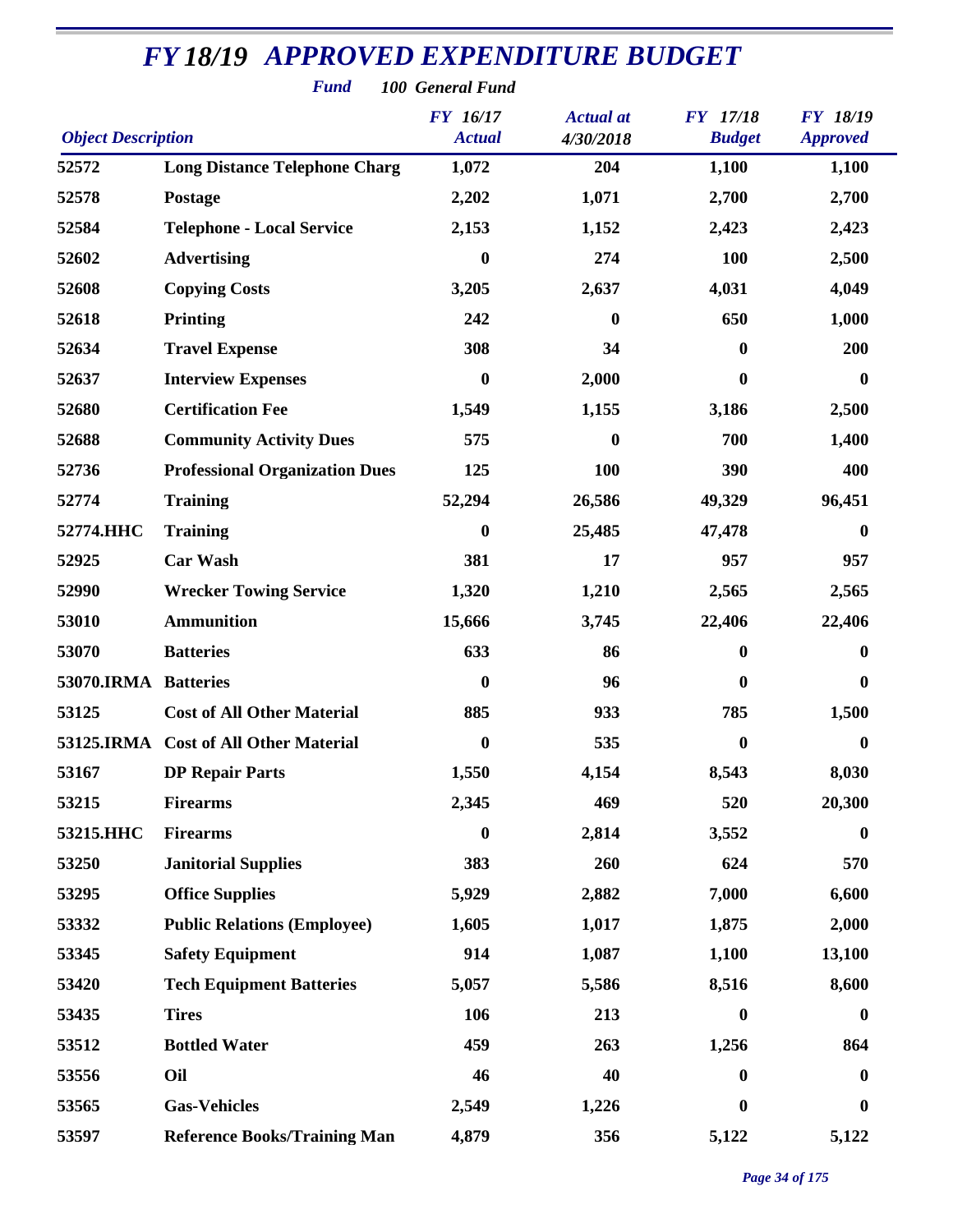|                           | <b>Fund</b>                            | 100 General Fund |                  |                  |                  |
|---------------------------|----------------------------------------|------------------|------------------|------------------|------------------|
|                           |                                        | <b>FY</b> 16/17  | <b>Actual</b> at | <b>FY</b> 17/18  | <b>FY 18/19</b>  |
| <b>Object Description</b> |                                        | <b>Actual</b>    | 4/30/2018        | <b>Budget</b>    | <b>Approved</b>  |
| 53636                     | <b>Food &amp; Concession</b>           | 520              | $\bf{0}$         | 197              | 1,500            |
|                           | 53636.MATT Food & Concession           | 1,482            | 0                | 0                | $\bf{0}$         |
| 53750.HHC                 | <b>Radio Equipment</b>                 | 0                | 26,303           | 21,096           | $\bf{0}$         |
| 53785                     | <b>Small Tools &amp; Equipment</b>     | 1,676            | 8,706            | 2,733            | 2,638            |
|                           | 53785.IRMA Small Tools & Equipment     | 0                | 100              | 0                | $\bf{0}$         |
| 53875                     | <b>Uniform Purchases</b>               | 45,711           | 19,775           | 56,805           | 58,365           |
| 53875.BJA                 | <b>Uniform Purchases</b>               | 2,055            | 14,280           | 21,600           | 21,600           |
| 53875.HHC                 | <b>Uniform Purchases</b>               | 0                | 1,141            | 25,477           | $\bf{0}$         |
|                           | 53875.IRMA Uniform Purchases           | 0                | 2,125            | $\bf{0}$         | $\bf{0}$         |
| 55130                     | <b>Facilities Management Charges</b>   | 158,283          | 106,758          | 160,137          | 173,427          |
| 55524                     | <b>Liability/Property Insurance</b>    | 22,998           | 14,413           | 21,619           | 21,407           |
| 57325                     | <b>Pension Benefits</b>                | 2,764            | 0                | $\boldsymbol{0}$ | $\boldsymbol{0}$ |
| <b>Program Total</b>      |                                        | 1,100,968        | 885,148          | 1,371,581        | 1,614,044        |
|                           | <b>Program</b><br>3228 VOCA Grant      |                  |                  |                  |                  |
| 51042                     | <b>Salaries - COLA</b>                 | $\bf{0}$         | 0                | 0                | 694              |
| 51065                     | <b>Salaries - Holiday</b>              | 936              | 863              | 0                | $\boldsymbol{0}$ |
| 51075                     | <b>Salaries - Regular Employees</b>    | 22,797           | 13,422           | 27,392           | 27,026           |
| 51085                     | <b>Salaries - Sick</b>                 | 208              | 946              | 0                | $\bf{0}$         |
| 51100                     | <b>Salaries - Vacation</b>             | 295              | 950              |                  | $\bf{0}$         |
| 51165                     | Overtime                               | 201              | 361              | 0                | $\bf{0}$         |
| 51165.IRMA Overtime       |                                        | $\boldsymbol{0}$ | 1,982            | 0                | 0                |
| 51165.MATT Overtime       |                                        | 1,690            | 0                | 0                | $\boldsymbol{0}$ |
| 51205                     | <b>Employee Insurance</b>              | 9,360            | 7,256            | 10,884           | 11,415           |
| 51221                     | <b>FICA</b>                            | 1,737            | 1,203            | 2,095            | $\bf{0}$         |
| 51221.IRMA FICA           |                                        | $\boldsymbol{0}$ | 152              | $\mathbf{0}$     | $\bf{0}$         |
| 51221.MATT FICA           |                                        | 139              | $\boldsymbol{0}$ |                  | 0                |
| 51236                     | <b>Pension Contribution</b>            | 2,371            | 1,621            | 2,684            | 2,649            |
|                           | 51236.IRMA Pension Contribution        | $\boldsymbol{0}$ | 194              | $\mathbf{0}$     | $\boldsymbol{0}$ |
|                           | <b>51236.MATT Pension Contribution</b> | 159              | 0                | 0                | $\bf{0}$         |
| 51259                     | <b>Worker's Compensation</b>           | 257              | 187              | 280              | 293              |
| 52578                     | Postage                                | 89               | $\mathbf{1}$     | $\bf{0}$         | $\boldsymbol{0}$ |
| 52618                     | Printing                               | 102              | 216              | 369              | 369              |
| 52630                     | <b>In-County Travel Expense</b>        | 439              | 249              | 461              | 461              |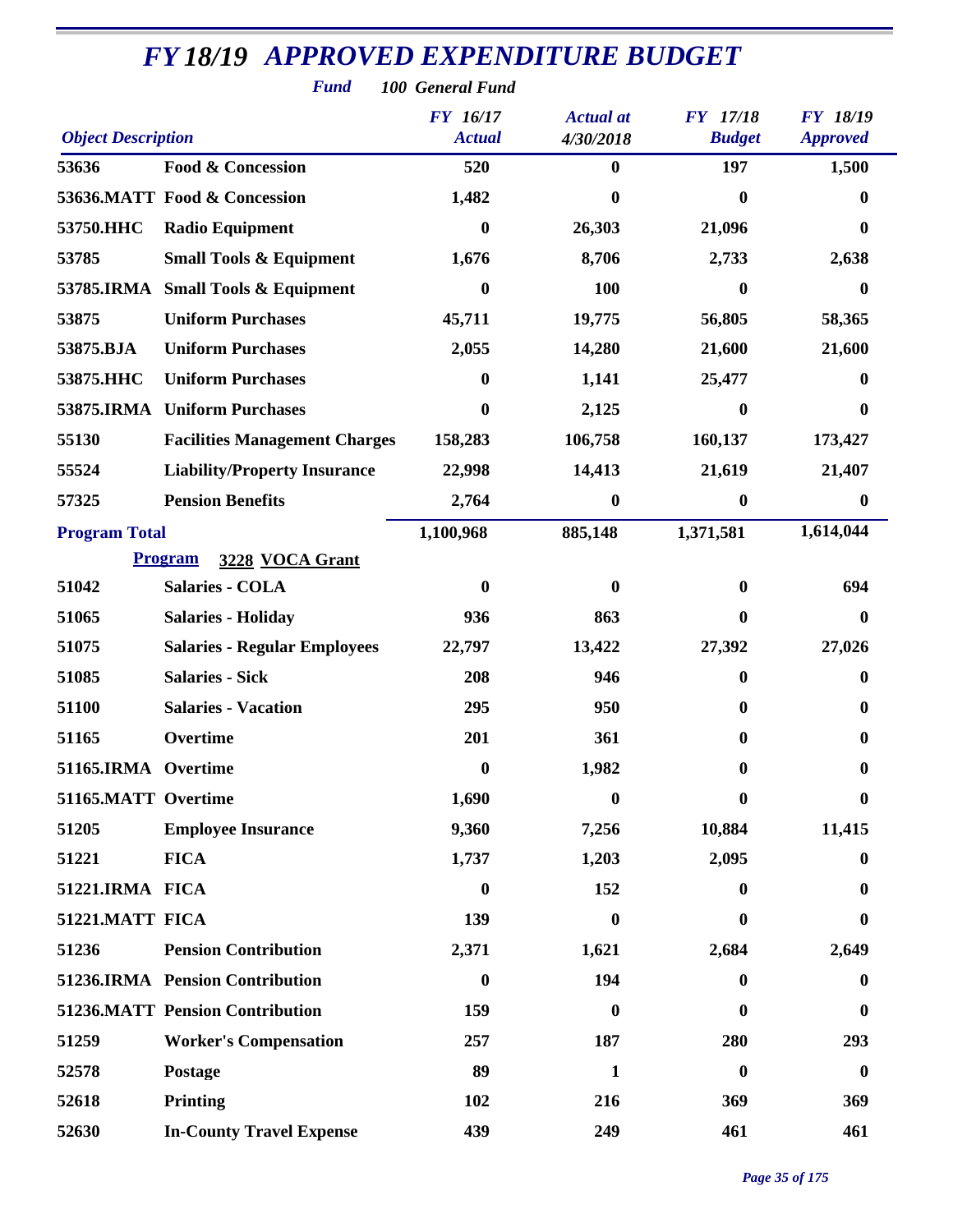| <b>FY 18/19 APPROVED EXPENDITURE BUDGET</b> |                                                  |                                  |                               |                                  |                                    |  |  |  |  |
|---------------------------------------------|--------------------------------------------------|----------------------------------|-------------------------------|----------------------------------|------------------------------------|--|--|--|--|
| <b>Fund</b><br>100 General Fund             |                                                  |                                  |                               |                                  |                                    |  |  |  |  |
| <b>Object Description</b>                   |                                                  | <b>FY</b> 16/17<br><b>Actual</b> | <b>Actual</b> at<br>4/30/2018 | <b>FY</b> 17/18<br><b>Budget</b> | <b>FY 18/19</b><br><b>Approved</b> |  |  |  |  |
| 52774                                       | <b>Training</b>                                  | 388                              | $\boldsymbol{0}$              | 843                              | 843                                |  |  |  |  |
| 53295                                       | <b>Office Supplies</b>                           | 250                              | 105                           | 240                              | 240                                |  |  |  |  |
| 55524                                       | <b>Liability/Property Insurance</b>              | 1,164                            | 623                           | 934                              | 914                                |  |  |  |  |
| <b>Program Total</b>                        |                                                  | 42,582                           | 30,331                        | 46,182                           | 44,904                             |  |  |  |  |
| <b>Department</b>                           | <b>3210 Police Operations</b>                    |                                  |                               |                                  |                                    |  |  |  |  |
|                                             |                                                  | 1,143,550                        | 915,479                       | 1,437,763                        | 1,658,948                          |  |  |  |  |
| <b>Department</b>                           | 3220 Crime Control & Investigation               |                                  |                               |                                  |                                    |  |  |  |  |
|                                             | <b>Program</b><br><b>3236 Detective Division</b> |                                  |                               |                                  |                                    |  |  |  |  |
| 51040                                       | <b>Salaries - Bonus/Awards</b>                   | 0                                | 450                           | 528                              | 0                                  |  |  |  |  |
| 51041                                       | <b>Salaries - Career Track</b>                   | 0                                | 0                             | 16,646                           | 1,479                              |  |  |  |  |
| 51042                                       | <b>Salaries - COLA</b>                           | 0                                | $\bf{0}$                      | $\bf{0}$                         | 18,776                             |  |  |  |  |
| 51045                                       | <b>Salaries - Court Time</b>                     | 1,459                            | 1,119                         | 2,923                            | 3,068                              |  |  |  |  |
| 51065                                       | <b>Salaries - Holiday</b>                        | 21,286                           | 24,628                        | $\mathbf{0}$                     | 0                                  |  |  |  |  |
| 51070                                       | <b>Salaries - Other</b>                          | 112                              | 0                             | $\bf{0}$                         | $\bf{0}$                           |  |  |  |  |
| 51075                                       | <b>Salaries - Regular Employees</b>              | 627,214                          | 438,616                       | 835,181                          | 708,366                            |  |  |  |  |
| 51085                                       | <b>Salaries - Sick</b>                           | 1,433                            | 236                           | $\mathbf{0}$                     | 0                                  |  |  |  |  |
| 51100                                       | <b>Salaries - Vacation</b>                       | 7,651                            | 4,653                         | $\mathbf{0}$                     | 0                                  |  |  |  |  |
| 51165                                       | Overtime                                         | 61,717                           | 42,363                        | 39,996                           | 39,614                             |  |  |  |  |
| 51165.IRMA Overtime                         |                                                  | 0                                | 56,041                        | $\bf{0}$                         | 0                                  |  |  |  |  |
| 51165.MATT Overtime                         |                                                  | 31,980                           | $\bf{0}$                      | $\mathbf{0}$                     | $\mathbf{0}$                       |  |  |  |  |
| 51175                                       | <b>Overtime - FLSA</b>                           | 20,904                           | 21,001                        | 17,124                           | 19,807                             |  |  |  |  |
| 51180                                       | <b>Overtime - Holiday</b>                        | 6,760                            | 4,662                         | $\boldsymbol{0}$                 | $\boldsymbol{0}$                   |  |  |  |  |
| 51205                                       | <b>Employee Insurance</b>                        | 159,123                          | 130,601                       | 195,901                          | 205,459                            |  |  |  |  |
| 51221                                       | <b>FICA</b>                                      | 54,622                           | 39,689                        | 63,554                           | 50,457                             |  |  |  |  |
| 51221.IRMA FICA                             |                                                  | $\boldsymbol{0}$                 | 4,287                         | $\mathbf{0}$                     | $\bf{0}$                           |  |  |  |  |
| 51221.MATT FICA                             |                                                  | 2,634                            | $\bf{0}$                      | $\boldsymbol{0}$                 | $\boldsymbol{0}$                   |  |  |  |  |
| 51236                                       | <b>Pension Contribution</b>                      | 72,794                           | 52,696                        | 81,850                           | 69,420                             |  |  |  |  |
|                                             | 51236.IRMA Pension Contribution                  | $\bf{0}$                         | 5,492                         | $\mathbf{0}$                     | $\bf{0}$                           |  |  |  |  |
|                                             | <b>51236.MATT Pension Contribution</b>           | 3,010                            | 0                             | $\bf{0}$                         | $\bf{0}$                           |  |  |  |  |
| 51259                                       | <b>Worker's Compensation</b>                     | 29,567                           | 27,204                        | 40,806                           | 42,647                             |  |  |  |  |
| 51274                                       | <b>Cellular Phone Allowance</b>                  | 5,417                            | 3,468                         | 6,120                            | 4,680                              |  |  |  |  |
| 51277                                       | <b>Clothing Allowance</b>                        | 12,000                           | 13,600                        | 13,600                           | 12,000                             |  |  |  |  |
| 52260                                       | <b>Computer Software Maint. Agr</b>              | 8,577                            | 7,188                         | 11,004                           | 12,278                             |  |  |  |  |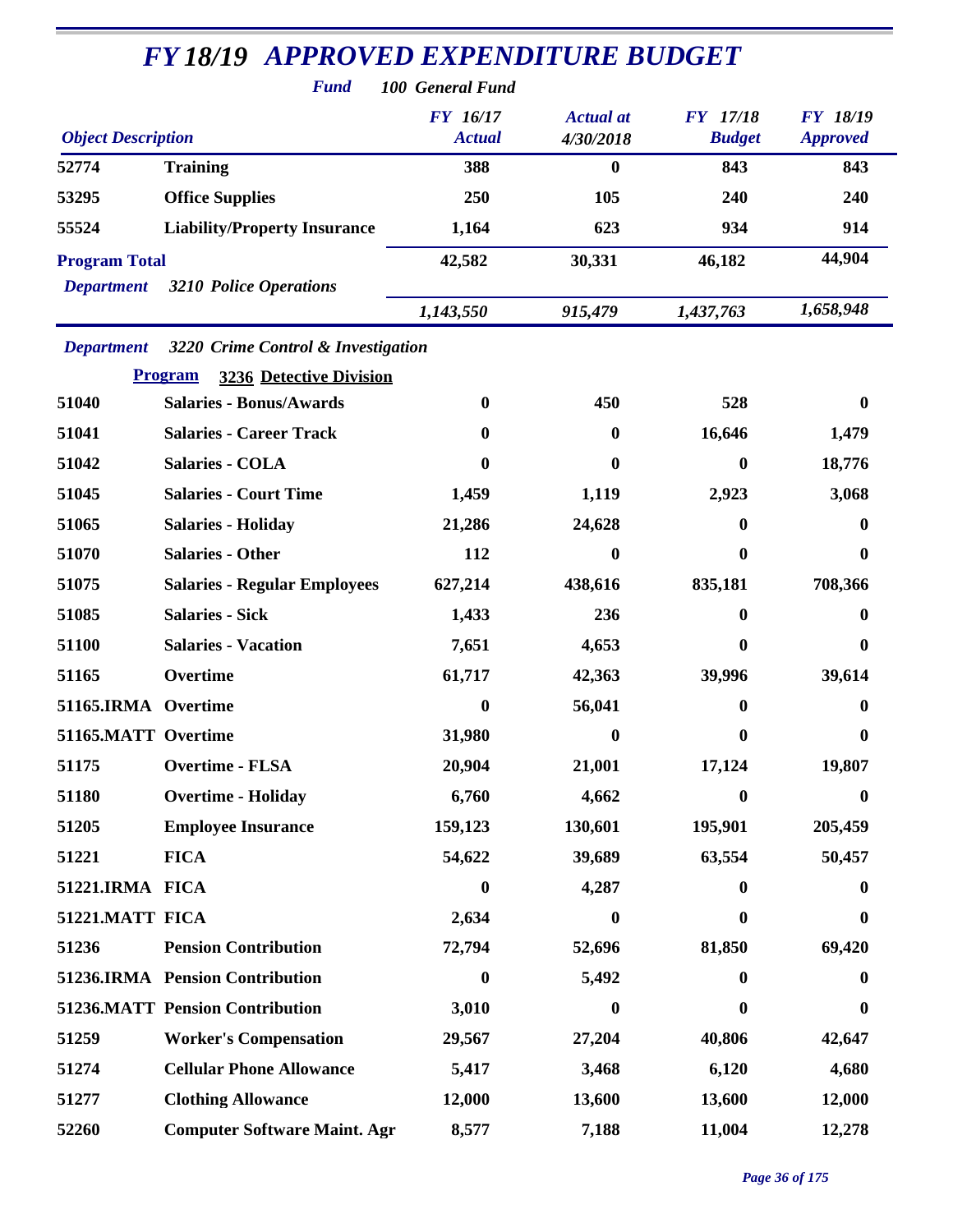| <b>Fund</b><br>100 General Fund |                                           |                                  |                               |                                  |                                    |  |  |
|---------------------------------|-------------------------------------------|----------------------------------|-------------------------------|----------------------------------|------------------------------------|--|--|
| <b>Object Description</b>       |                                           | <b>FY</b> 16/17<br><b>Actual</b> | <b>Actual</b> at<br>4/30/2018 | <b>FY</b> 17/18<br><b>Budget</b> | <b>FY 18/19</b><br><b>Approved</b> |  |  |
| 52290                           | <b>Fire Extinguisher Maintenance</b>      | 48                               | $\bf{0}$                      | $\bf{0}$                         | $\bf{0}$                           |  |  |
| 52410                           | <b>Parts/Auto Inventory Items</b>         | 233                              | 335                           | $\bf{0}$                         | $\mathbf{0}$                       |  |  |
| 52412                           | <b>Parts/Auto-Non Inventory</b>           | 5,796                            | 2,862                         | $\mathbf{0}$                     | $\bf{0}$                           |  |  |
| 52431                           | <b>Repairs of Small Tools &amp; Equip</b> | 604                              | 426                           | 715                              | 750                                |  |  |
| 52454                           | <b>Vehicle Rep. Outside Service</b>       | 4,202                            | 294                           | $\boldsymbol{0}$                 | $\bf{0}$                           |  |  |
| 52584                           | <b>Telephone - Local Service</b>          | 7,298                            | 4,257                         | 8,316                            | 7,393                              |  |  |
| 52593                           | <b>Utilities - T1 Lines</b>               | 8,318                            | 4,852                         | 12,000                           | 12,000                             |  |  |
| 52608                           | <b>Copying Costs</b>                      | 1,567                            | 1,659                         | 1,976                            | 1,976                              |  |  |
| 52618                           | <b>Printing</b>                           | 1,380                            | 557                           | 1,100                            | 900                                |  |  |
| 52634                           | <b>Travel Expense</b>                     | 72                               | 157                           | 500                              | 500                                |  |  |
| 52736                           | <b>Professional Organization Dues</b>     | 210                              | 210                           | 210                              | 210                                |  |  |
| 52774                           | <b>Training</b>                           | 14,579                           | 8,496                         | 22,323                           | 22,000                             |  |  |
| 52925                           | <b>Car Wash</b>                           | 947                              | 123                           | 2,710                            | 2,710                              |  |  |
| 52970                           | <b>Informants Fees</b>                    | $\boldsymbol{0}$                 | 400                           | 500                              | 1,000                              |  |  |
| 52990                           | <b>Wrecker Towing Service</b>             | 165                              | $\mathbf{0}$                  | $\bf{0}$                         | $\bf{0}$                           |  |  |
| 53070                           | <b>Batteries</b>                          | 559                              | 232                           | $\bf{0}$                         | 500                                |  |  |
| 53155                           | <b>Crime Lab Supplies</b>                 | 8,023                            | 4,238                         | 8,113                            | 8,568                              |  |  |
| 53250                           | <b>Janitorial Supplies</b>                | 216                              | 273                           | 625                              | 650                                |  |  |
| 53295                           | <b>Office Supplies</b>                    | 3,971                            | 2,913                         | 3,965                            | 3,865                              |  |  |
| 53345                           | <b>Safety Equipment</b>                   | 1,007                            | 1,394                         | 1,450                            | 1,450                              |  |  |
| 53370                           | <b>Small Computer Software</b>            | $\boldsymbol{0}$                 | 3,191                         | 3,500                            | 4,487                              |  |  |
| 53420                           | <b>Tech Equipment Batteries</b>           | 20                               | 159                           | 475                              | 500                                |  |  |
| 53435                           | <b>Tires</b>                              | 3,589                            | 1,099                         | $\bf{0}$                         | $\bf{0}$                           |  |  |
| 53556                           | Oil                                       | 246                              | 116                           | $\bf{0}$                         | $\bf{0}$                           |  |  |
| 53565                           | <b>Gas-Vehicles</b>                       | 15,601                           | 10,684                        | 0                                | $\bf{0}$                           |  |  |
| 53597                           | <b>Reference Books/Training Man</b>       | 216                              | 70                            | 756                              | 410                                |  |  |
| 53775                           | <b>Small Office Machines/Furnitur</b>     | 2,388                            | 1,176                         | 1,200                            | 2,500                              |  |  |
| 53785                           | <b>Small Tools &amp; Equipment</b>        | 7,785                            | 1,689                         | 1,780                            | 6,520                              |  |  |
| 53875                           | <b>Uniform Purchases</b>                  | 4,998                            | 858                           | 600                              | $\mathbf{0}$                       |  |  |
| 53875.HHC                       | <b>Uniform Purchases</b>                  | $\boldsymbol{0}$                 | $\boldsymbol{0}$              | $\boldsymbol{0}$                 | 1,646                              |  |  |
| 55524                           | <b>Liability/Property Insurance</b>       | 20,959                           | 11,197                        | 16,796                           | 16,450                             |  |  |
| <b>Program Total</b>            |                                           | 1,243,257                        | 941,911                       | 1,414,843                        | 1,285,036                          |  |  |

#### **Program 3245 H.E.A.T. Grant**

*Page 37 of 175*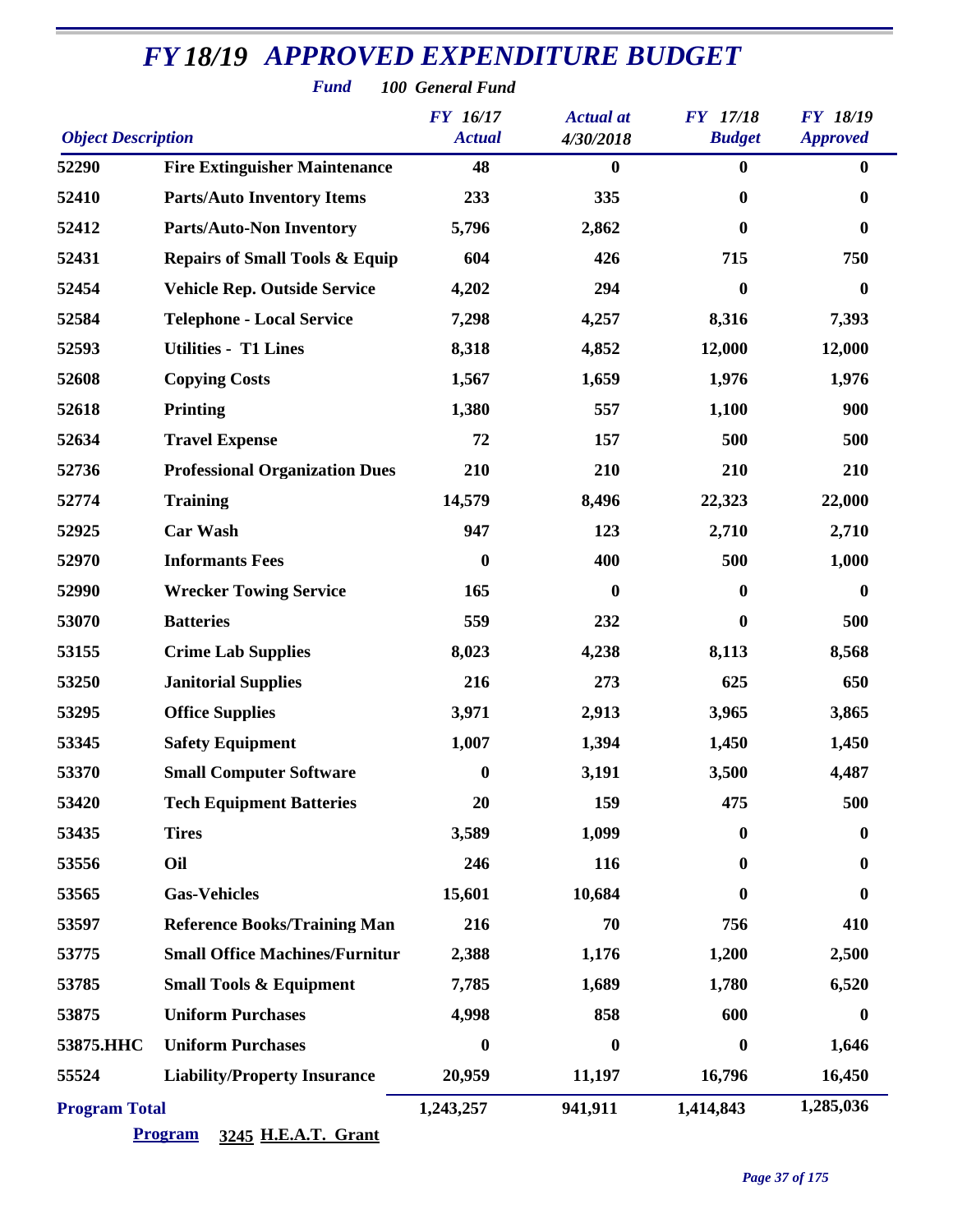| <b>Fund</b><br>100 General Fund |                                        |                                  |                               |                                  |                                    |  |  |  |
|---------------------------------|----------------------------------------|----------------------------------|-------------------------------|----------------------------------|------------------------------------|--|--|--|
| <b>Object Description</b>       |                                        | <b>FY</b> 16/17<br><b>Actual</b> | <b>Actual</b> at<br>4/30/2018 | <b>FY</b> 17/18<br><b>Budget</b> | <b>FY 18/19</b><br><b>Approved</b> |  |  |  |
| 51041                           | <b>Salaries - Career Track</b>         | $\bf{0}$                         | 0                             | $\bf{0}$                         | 5,541                              |  |  |  |
| 51042                           | <b>Salaries - COLA</b>                 | 0                                | 0                             | $\boldsymbol{0}$                 | 3,412                              |  |  |  |
| 51045                           | <b>Salaries - Court Time</b>           | 3,005                            | 723                           | 956                              | 956                                |  |  |  |
| 51065                           | <b>Salaries - Holiday</b>              | 2,874                            | 2,902                         | $\boldsymbol{0}$                 | $\mathbf{0}$                       |  |  |  |
| 51075                           | <b>Salaries - Regular Employees</b>    | 118,821                          | 68,895                        | 136,527                          | 132,163                            |  |  |  |
| 51165                           | Overtime                               | 9,260                            | 6,306                         | 0                                | 0                                  |  |  |  |
| 51165.IRMA Overtime             |                                        | $\mathbf{0}$                     | 8,953                         | $\mathbf{0}$                     | 0                                  |  |  |  |
| 51165.MATT Overtime             |                                        | 4,979                            | 0                             | 0                                | 0                                  |  |  |  |
| 51175                           | <b>Overtime - FLSA</b>                 | 5,550                            | 4,492                         | 1,540                            | 1,540                              |  |  |  |
| 51180                           | <b>Overtime - Holiday</b>              | 4,787                            | 3,159                         | 2,169                            | 2,386                              |  |  |  |
| 51205                           | <b>Employee Insurance</b>              | 28,081                           | 21,767                        | 32,651                           | 34,244                             |  |  |  |
| 51221                           | <b>FICA</b>                            | 9,905                            | 6,096                         | 10,083                           | 9,116                              |  |  |  |
| 51221.IRMA FICA                 |                                        | $\bf{0}$                         | 685                           | $\bf{0}$                         | 0                                  |  |  |  |
| 51221.MATT FICA                 |                                        | 410                              | 0                             | $\mathbf{0}$                     | $\bf{0}$                           |  |  |  |
| 51236                           | <b>Pension Contribution</b>            | 14,141                           | 8,459                         | 13,380                           | 12,952                             |  |  |  |
|                                 | 51236.IRMA Pension Contribution        | $\bf{0}$                         | 877                           | $\bf{0}$                         | 0                                  |  |  |  |
|                                 | <b>51236.MATT Pension Contribution</b> | 469                              | 0                             | $\mathbf{0}$                     | 0                                  |  |  |  |
| 51259                           | <b>Worker's Compensation</b>           | 4,131                            | 3,323                         | 4,984                            | 5,209                              |  |  |  |
| 52290                           | <b>Fire Extinguisher Maintenance</b>   | $\boldsymbol{0}$                 | 59                            | 0                                | 0                                  |  |  |  |
| 52410                           | <b>Parts/Auto Inventory Items</b>      | 125                              | 58                            | $\boldsymbol{0}$                 | $\boldsymbol{0}$                   |  |  |  |
| 52412                           | <b>Parts/Auto-Non Inventory</b>        | 605                              | 391                           | $\bf{0}$                         | 0                                  |  |  |  |
| 52454                           | <b>Vehicle Rep. Outside Service</b>    | 2,407                            | $\boldsymbol{0}$              | $\bf{0}$                         | $\bf{0}$                           |  |  |  |
| 52584                           | <b>Telephone - Local Service</b>       | 1,441                            | 766                           | 1,240                            | 1,240                              |  |  |  |
| 52774                           | <b>Training</b>                        | 4,000                            | $\bf{0}$                      | 1,000                            | 1,000                              |  |  |  |
| 52990                           | <b>Wrecker Towing Service</b>          | 504                              | 0                             | $\bf{0}$                         | 0                                  |  |  |  |
| 53070                           | <b>Batteries</b>                       | 121                              | 0                             | $\mathbf{0}$                     | 0                                  |  |  |  |
| 53435                           | <b>Tires</b>                           | 1,721                            | 449                           | $\bf{0}$                         | $\bf{0}$                           |  |  |  |
| 53556                           | Oil                                    | 89                               | 39                            | $\bf{0}$                         | $\bf{0}$                           |  |  |  |
| 53565                           | <b>Gas-Vehicles</b>                    | 10,474                           | 5,937                         | $\mathbf{0}$                     | 0                                  |  |  |  |
| 53597                           | <b>Reference Books/Training Man</b>    | 111                              | 0                             | $\mathbf{0}$                     | $\bf{0}$                           |  |  |  |
| 53785                           | <b>Small Tools &amp; Equipment</b>     | $\boldsymbol{0}$                 | 0                             | 228                              | 228                                |  |  |  |
| 55524                           | <b>Liability/Property Insurance</b>    | 3,493                            | 1,867                         | 2,800                            | 2,742                              |  |  |  |
| <b>Program Total</b>            |                                        | 231,504                          | 146,203                       | 207,558                          | 212,729                            |  |  |  |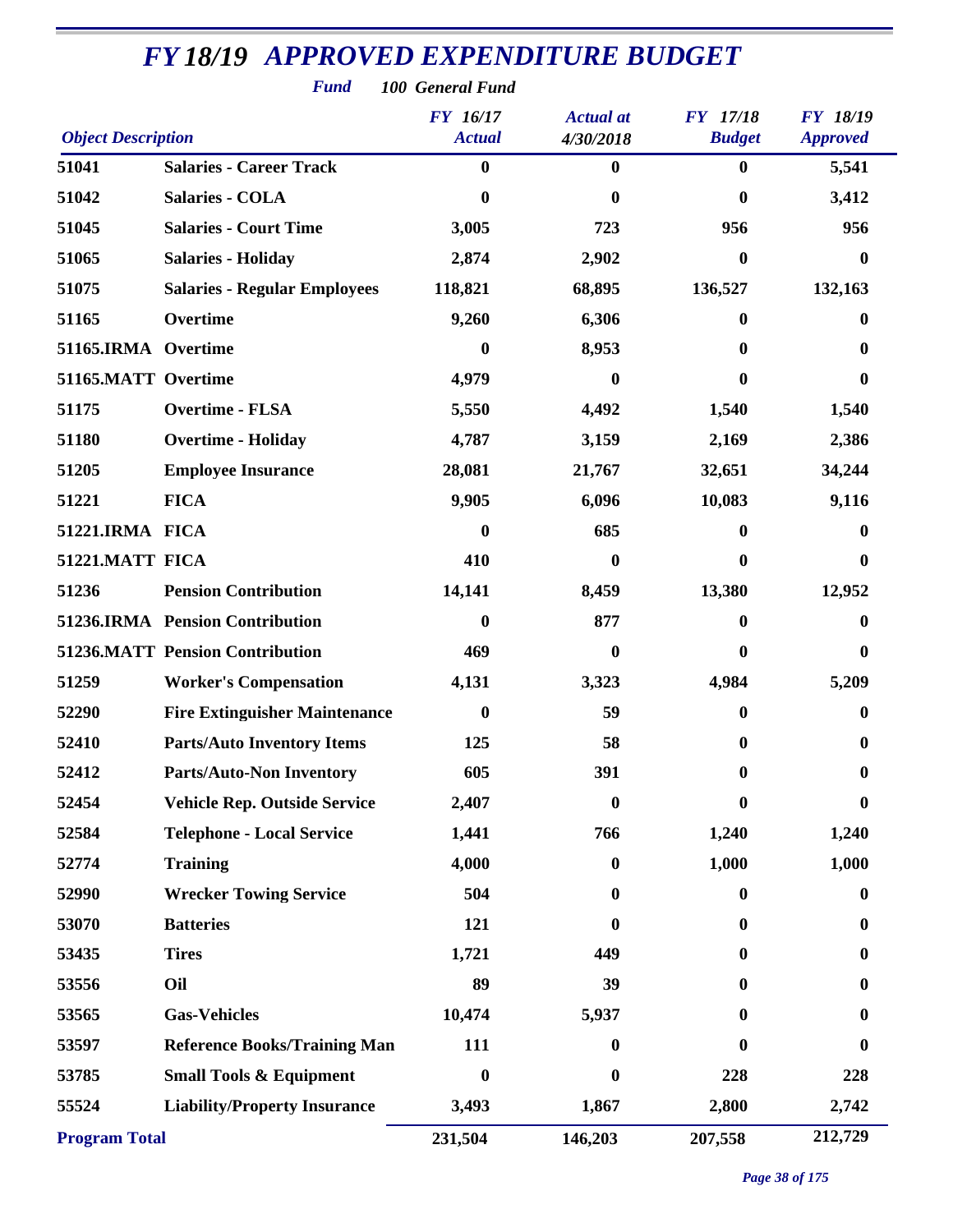| <b>Fund</b><br>100 General Fund |                                           |                                  |                               |                                  |                                    |  |  |  |
|---------------------------------|-------------------------------------------|----------------------------------|-------------------------------|----------------------------------|------------------------------------|--|--|--|
| <b>Object Description</b>       |                                           | <b>FY</b> 16/17<br><b>Actual</b> | <b>Actual</b> at<br>4/30/2018 | <b>FY</b> 17/18<br><b>Budget</b> | <b>FY 18/19</b><br><b>Approved</b> |  |  |  |
|                                 | <b>Program</b><br><b>3256 Patrol</b>      |                                  |                               |                                  |                                    |  |  |  |
| 51040                           | <b>Salaries - Bonus/Awards</b>            | 1,350                            | 2,250                         | 6,156                            | 5,778                              |  |  |  |
| 51041                           | <b>Salaries - Career Track</b>            | $\bf{0}$                         | $\bf{0}$                      | 25,862                           | 75,060                             |  |  |  |
| 51042                           | Salaries - COLA                           | 0                                | $\mathbf{0}$                  | $\boldsymbol{0}$                 | 99,295                             |  |  |  |
| 51045                           | <b>Salaries - Court Time</b>              | 15,468                           | 14,177                        | 20,000                           | 20,000                             |  |  |  |
| 51055                           | <b>Salaries - Dog Handlers' Pay</b>       | 11,881                           | 7,311                         | 10,980                           | 915                                |  |  |  |
| 51065                           | <b>Salaries - Holiday</b>                 | 80,329                           | 73,407                        | $\boldsymbol{0}$                 | $\mathbf{0}$                       |  |  |  |
| 51075                           | <b>Salaries - Regular Employees</b>       | 2,998,789                        | 2,151,322                     | 3,611,341                        | 3,585,035                          |  |  |  |
| 51085                           | <b>Salaries - Sick</b>                    | 2,017                            | $\bf{0}$                      | $\bf{0}$                         | $\bf{0}$                           |  |  |  |
| 51100                           | <b>Salaries - Vacation</b>                | 39,620                           | 18,987                        | 18,725                           | 14,248                             |  |  |  |
| 51155                           | <b>Salaries - Temporary</b>               | $\bf{0}$                         | $\bf{0}$                      | 3,500                            | 0                                  |  |  |  |
| 51165                           | Overtime                                  | 155,666                          | 105,856                       | 134,448                          | 160,000                            |  |  |  |
| 51165.IRMA Overtime             |                                           | $\boldsymbol{0}$                 | 246,415                       | $\bf{0}$                         | 0                                  |  |  |  |
| 51165.MATT Overtime             |                                           | 178,741                          | 0                             | $\mathbf 0$                      | 0                                  |  |  |  |
| 51175                           | <b>Overtime - FLSA</b>                    | 77,920                           | 91,017                        | 61,309                           | 80,000                             |  |  |  |
| 51180                           | <b>Overtime - Holiday</b>                 | 101,790                          | 96,660                        | 140,340                          | 163,100                            |  |  |  |
| 51205                           | <b>Employee Insurance</b>                 | 702,014                          | 573,189                       | 859,784                          | 890,281                            |  |  |  |
| 51221                           | <b>FICA</b>                               | 251,713                          | 186,609                       | 274,932                          | 257,878                            |  |  |  |
| 51221.IRMA FICA                 |                                           | 0                                | 18,851                        | 0                                | 0                                  |  |  |  |
| 51221.MATT FICA                 |                                           | 14,720                           | $\mathbf{0}$                  | $\bf{0}$                         | $\mathbf{0}$                       |  |  |  |
| 51236                           | <b>Pension Contribution</b>               | 339,480                          | 250,553                       | 353,789                          | 351,418                            |  |  |  |
|                                 | 51236.IRMA Pension Contribution           | $\boldsymbol{0}$                 | 24,149                        | $\bf{0}$                         | $\bf{0}$                           |  |  |  |
|                                 | <b>51236.MATT Pension Contribution</b>    | 16,823                           | $\mathbf{0}$                  | $\mathbf 0$                      | 0                                  |  |  |  |
| 51259                           | <b>Worker's Compensation</b>              | 119,897                          | 93,254                        | 139,881                          | 146,194                            |  |  |  |
| 51274                           | <b>Cellular Phone Allowance</b>           | 6,811                            | 4,056                         | 6,300                            | 7,260                              |  |  |  |
| 51277                           | <b>Clothing Allowance</b>                 | 0                                | $\bf{0}$                      | $\mathbf 0$                      | 4,000                              |  |  |  |
| 52057                           | <b>Medical Services-Prisoners</b>         | 34,726                           | 10,666                        | 38,390                           | 38,390                             |  |  |  |
| 52077                           | <b>Veterinary Services</b>                | 1,382                            | 397                           | 2,193                            | 1,000                              |  |  |  |
| 52290                           | <b>Fire Extinguisher Maintenance</b>      | 396                              | 178                           | 714                              | 714                                |  |  |  |
| 52410                           | <b>Parts/Auto Inventory Items</b>         | 7,806                            | 6,893                         | $\bf{0}$                         | $\mathbf 0$                        |  |  |  |
| 52412                           | <b>Parts/Auto-Non Inventory</b>           | 28,235                           | 11,994                        | 0                                | $\bf{0}$                           |  |  |  |
| 52431                           | <b>Repairs of Small Tools &amp; Equip</b> | 10,058                           | 1,678                         | 15,000                           | 15,000                             |  |  |  |
| 52454                           | Vehicle Rep. Outside Service              | 47,878                           | 14,788                        | $\boldsymbol{0}$                 | $\bf{0}$                           |  |  |  |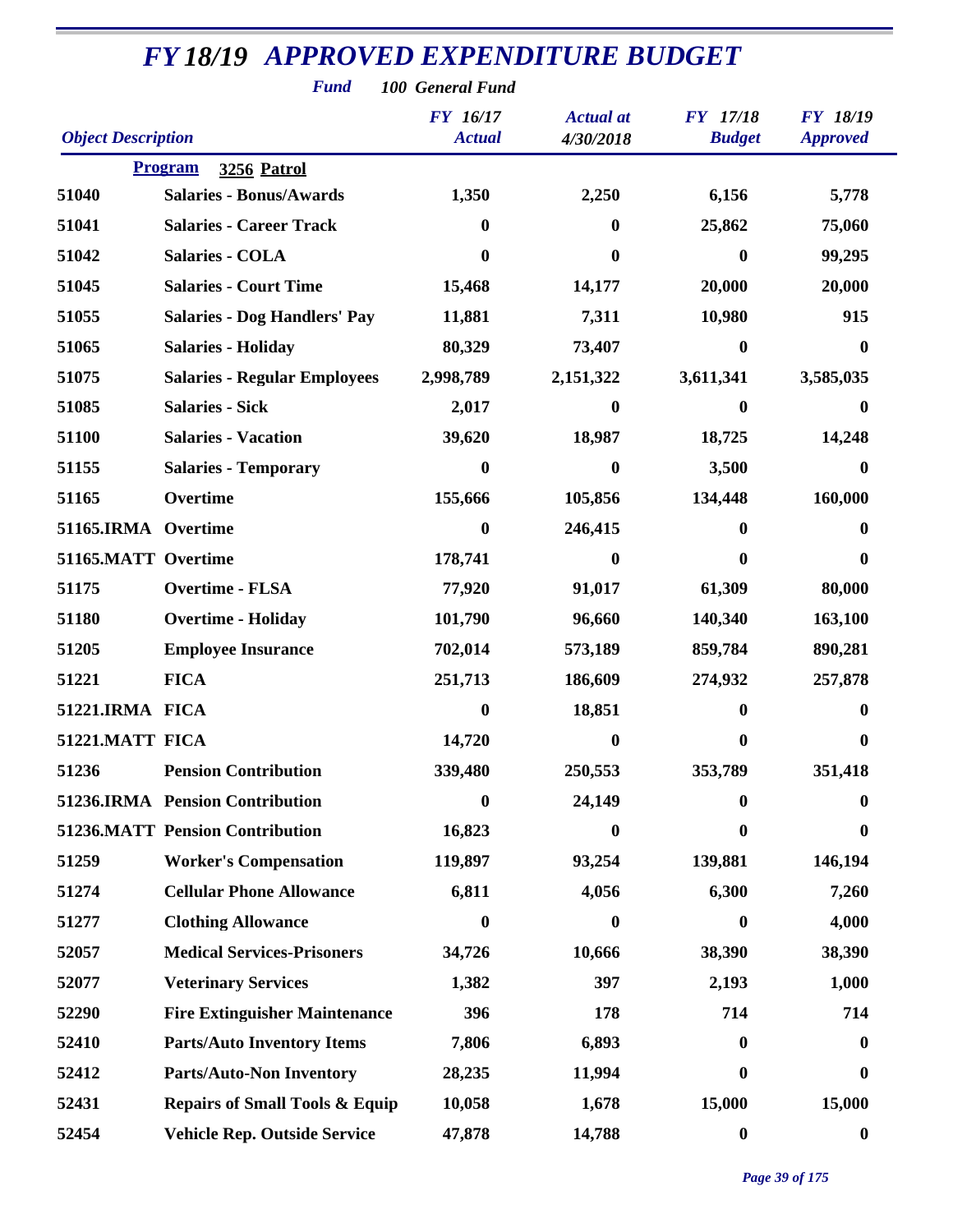| <b>Fund</b><br>100 General Fund |                                       |                                  |                               |                                  |                                    |  |  |  |
|---------------------------------|---------------------------------------|----------------------------------|-------------------------------|----------------------------------|------------------------------------|--|--|--|
| <b>Object Description</b>       |                                       | <b>FY</b> 16/17<br><b>Actual</b> | <b>Actual</b> at<br>4/30/2018 | <b>FY</b> 17/18<br><b>Budget</b> | <b>FY 18/19</b><br><b>Approved</b> |  |  |  |
| 52477                           | <b>Equipment Rental</b>               | $\bf{0}$                         | $\boldsymbol{0}$              | 775                              | 775                                |  |  |  |
| 52575                           | <b>Pager Rental</b>                   | 592                              | 377                           | 684                              | 547                                |  |  |  |
| 52584                           | <b>Telephone - Local Service</b>      | 24,137                           | 15,115                        | 34,980                           | 38,346                             |  |  |  |
| 52608                           | <b>Copying Costs</b>                  | 885                              | 851                           | 893                              | 1,154                              |  |  |  |
| 52618                           | <b>Printing</b>                       | 4,554                            | 546                           | 5,800                            | 5,025                              |  |  |  |
| 52728                           | <b>Oral Review Board</b>              | 132                              | 0                             | 180                              | 175                                |  |  |  |
| 52736                           | <b>Professional Organization Dues</b> | 200                              | 300                           | 870                              | 920                                |  |  |  |
| 52774                           | <b>Training</b>                       | $\boldsymbol{0}$                 | $\boldsymbol{0}$              | $\bf{0}$                         | 3,000                              |  |  |  |
| 52925                           | <b>Car Wash</b>                       | 6,472                            | 1,231                         | 13,227                           | 13,227                             |  |  |  |
| 52990                           | <b>Wrecker Towing Service</b>         | 2,546                            | 165                           | $\bf{0}$                         | $\mathbf{0}$                       |  |  |  |
| 53015                           | <b>Animal Food and Supplies</b>       | 1,124                            | 380                           | 2,132                            | 3,674                              |  |  |  |
| 53070                           | <b>Batteries</b>                      | 3,664                            | 1,143                         | $\bf{0}$                         | $\bf{0}$                           |  |  |  |
| 53125                           | <b>Cost of All Other Material</b>     | 0                                | $\bf{0}$                      | $\mathbf{0}$                     | 500                                |  |  |  |
|                                 | 53125.MATT Cost of All Other Material | 506                              | 0                             | $\mathbf{0}$                     | 0                                  |  |  |  |
| 53155                           | <b>Crime Lab Supplies</b>             | 3,088                            | 697                           | 2,668                            | 2,500                              |  |  |  |
| 53215                           | <b>Firearms</b>                       | $\bf{0}$                         | $\bf{0}$                      | 4,700                            | $\bf{0}$                           |  |  |  |
| 53295                           | <b>Office Supplies</b>                | 3,276                            | 774                           | 4,200                            | 4,400                              |  |  |  |
| 53345                           | <b>Safety Equipment</b>               | 0                                | $\bf{0}$                      | $\bf{0}$                         | 8,420                              |  |  |  |
| 53370                           | <b>Small Computer Software</b>        | 899                              | 0                             | 1,600                            | 2,200                              |  |  |  |
| 53420                           | <b>Tech Equipment Batteries</b>       | $\boldsymbol{0}$                 | 30                            | $\bf{0}$                         | 150                                |  |  |  |
| 53435                           | <b>Tires</b>                          | 24,748                           | 13,860                        | $\bf{0}$                         | $\boldsymbol{0}$                   |  |  |  |
| 53445                           | <b>Trophies, Ribbons &amp; Awards</b> | 480                              | 124                           | 740                              | 750                                |  |  |  |
| 53556                           | Oil                                   | 2,090                            | 1,322                         | $\bf{0}$                         | 0                                  |  |  |  |
| 53563                           | <b>Diesel Fuel</b>                    | 1,466                            | 376                           | $\mathbf{0}$                     | $\bf{0}$                           |  |  |  |
| 53565                           | <b>Gas-Vehicles</b>                   | 185,531                          | 134,146                       | 0                                | $\bf{0}$                           |  |  |  |
| 53597                           | <b>Reference Books/Training Man</b>   | 0                                | $\mathbf 0$                   | 389                              | 389                                |  |  |  |
|                                 | 53636.MATT Food & Concession          | 407                              | $\bf{0}$                      | $\bf{0}$                         | $\bf{0}$                           |  |  |  |
| 53775                           | <b>Small Office Machines/Furnitur</b> | 200                              | 3,556                         | 1,495                            | 1,600                              |  |  |  |
| 53785                           | <b>Small Tools &amp; Equipment</b>    | 62,691                           | 23,951                        | 48,085                           | 48,000                             |  |  |  |
| 53785.CAM                       | <b>Small Tools &amp; Equipment</b>    | 53,181                           | 0                             | $\mathbf{0}$                     | $\bf{0}$                           |  |  |  |
| 53785.HHC                       | <b>Small Tools &amp; Equipment</b>    | 0                                | 0                             | $\bf{0}$                         | 17,536                             |  |  |  |
| 55524                           | <b>Liability/Property Insurance</b>   | 86,166                           | 49,143                        | 73,715                           | 71,276                             |  |  |  |
| <b>Program Total</b>            |                                       | 5,714,545                        | 4,252,744                     | 5,920,777                        | 6,140,130                          |  |  |  |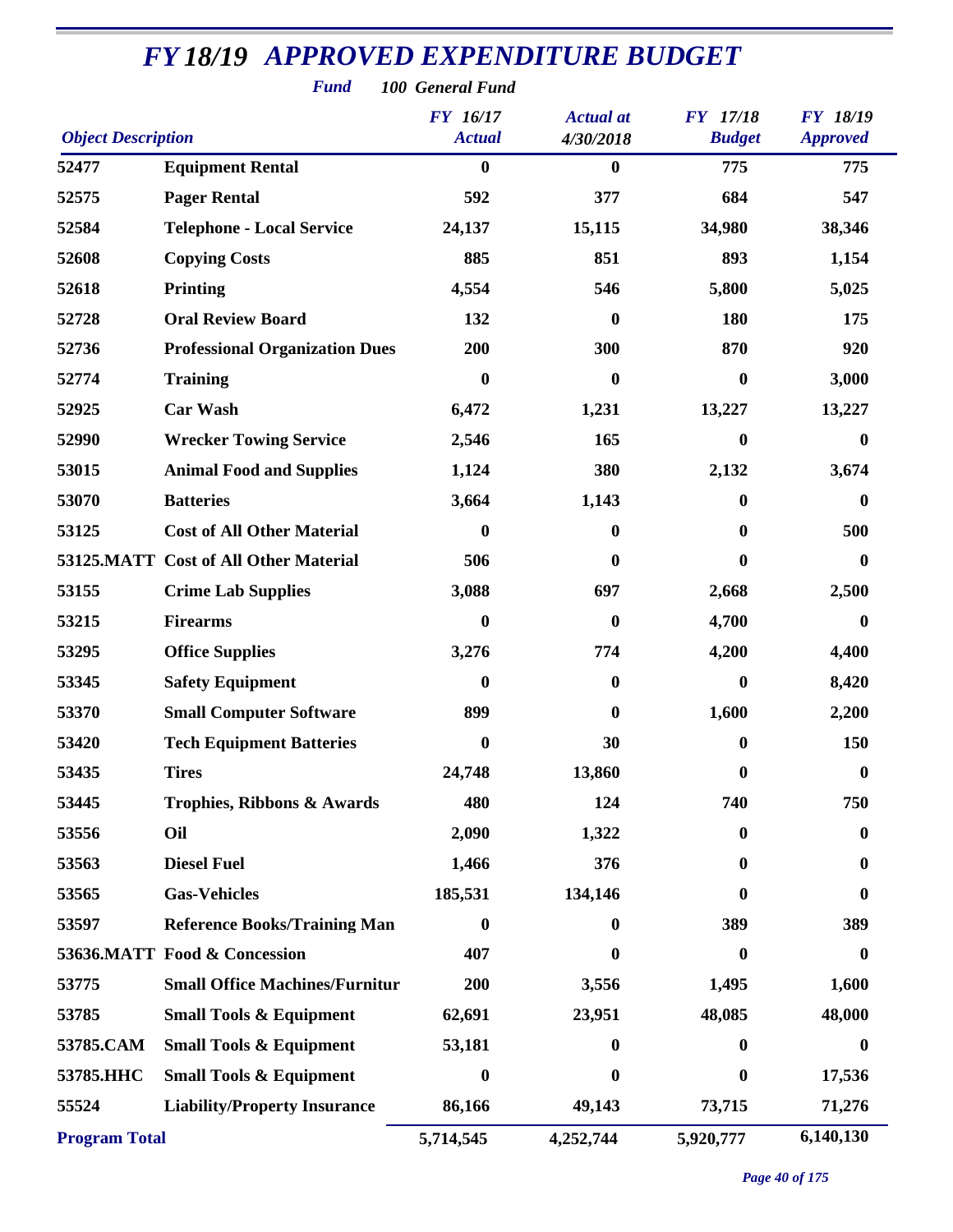|                           | <b>Fund</b>                                              | 100 General Fund                 |                               |                                  |                                    |
|---------------------------|----------------------------------------------------------|----------------------------------|-------------------------------|----------------------------------|------------------------------------|
| <b>Object Description</b> |                                                          | <b>FY</b> 16/17<br><b>Actual</b> | <b>Actual</b> at<br>4/30/2018 | <b>FY</b> 17/18<br><b>Budget</b> | <b>FY 18/19</b><br><b>Approved</b> |
| <b>Department</b>         | 3220 Crime Control & Investigation                       |                                  |                               |                                  |                                    |
|                           |                                                          | 7,189,306                        | 5,340,858                     | 7,543,178                        | 7,637,895                          |
| <b>Department</b>         | 3221 VICE Control                                        |                                  |                               |                                  |                                    |
|                           | <b>3290 Drug Squad Shared Expenses</b><br><b>Program</b> |                                  |                               |                                  |                                    |
| 51041                     | <b>Salaries - Career Track</b>                           | 0                                | $\mathbf{0}$                  | $\bf{0}$                         | 2,211                              |
| 51042                     | Salaries - COLA                                          | $\bf{0}$                         | 0                             | $\bf{0}$                         | 995                                |
| 51065                     | <b>Salaries - Holiday</b>                                | 1,376                            | 1,152                         | $\bf{0}$                         | $\bf{0}$                           |
| 51075                     | <b>Salaries - Regular Employees</b>                      | 32,567                           | 20,868                        | 36,546                           | 37,648                             |
| 51100                     | <b>Salaries - Vacation</b>                               | 1,627                            | 937                           | 0                                | 0                                  |
| 51165                     | Overtime                                                 | 341                              | 543                           | 0                                | 0                                  |
| 51165.IRMA Overtime       |                                                          | $\bf{0}$                         | 2,613                         | 0                                | 0                                  |
| 51165.MATT Overtime       |                                                          | 2,311                            | 0                             | 0                                | 0                                  |
| 51205                     | <b>Employee Insurance</b>                                | 9,360                            | 7,256                         | 10,884                           | 11,415                             |
| 51221                     | <b>FICA</b>                                              | 2,479                            | 1,646                         | 2,559                            | 2,633                              |
| 51221.IRMA FICA           |                                                          | $\boldsymbol{0}$                 | 200                           | $\bf{0}$                         | $\bf{0}$                           |
| 51221.MATT FICA           |                                                          | 190                              | $\bf{0}$                      | 0                                | $\bf{0}$                           |
| 51236                     | <b>Pension Contribution</b>                              | 3,523                            | 2,303                         | 3,581                            | 3,690                              |
|                           | 51236.IRMA Pension Contribution                          | $\boldsymbol{0}$                 | 256                           | 0                                | 0                                  |
|                           | <b>51236.MATT Pension Contribution</b>                   | 218                              | 0                             | $\boldsymbol{0}$                 | $\bf{0}$                           |
| 51259                     | <b>Worker's Compensation</b>                             | 201                              | 155                           | 233                              | 244                                |
| 52431                     | <b>Repairs of Small Tools &amp; Equip</b>                | $\boldsymbol{0}$                 | $\bf{0}$                      | 500                              | 500                                |
| 52497                     | <b>Vehicle Rental</b>                                    | 50                               | $\boldsymbol{0}$              | 1,000                            | 1,000                              |
| 52560                     | <b>Computer On-Line Services</b>                         | 10,091                           | 4,508                         | 12,265                           | 11,415                             |
| 52572                     | <b>Long Distance Telephone Charg</b>                     | 24                               | 5                             | 30                               | 30                                 |
| 52578                     | Postage                                                  | 149                              | 0                             | 200                              | 200                                |
| 52584                     | <b>Telephone - Local Service</b>                         | 47                               | 35                            | 50                               | 50                                 |
| 52608                     | <b>Copying Costs</b>                                     | 723                              | 723                           | 1,052                            | 1,052                              |
| 52618                     | <b>Printing</b>                                          | 692                              | 280                           | 1,000                            | 1,000                              |
| 52634                     | <b>Travel Expense</b>                                    | 124                              | $\bf{0}$                      | 1,000                            | 1,000                              |
| 52774                     | <b>Training</b>                                          | 3,203                            | 2,953                         | 5,700                            | 2,700                              |
| 52970                     | <b>Informants Fees</b>                                   | 18,625                           | 18,560                        | 30,000                           | 30,000                             |
| 52990                     | <b>Wrecker Towing Service</b>                            | $\boldsymbol{0}$                 | 110                           | 700                              | 700                                |
| 53155                     | <b>Crime Lab Supplies</b>                                | 2,492                            | 2,866                         | 5,745                            | 13,975                             |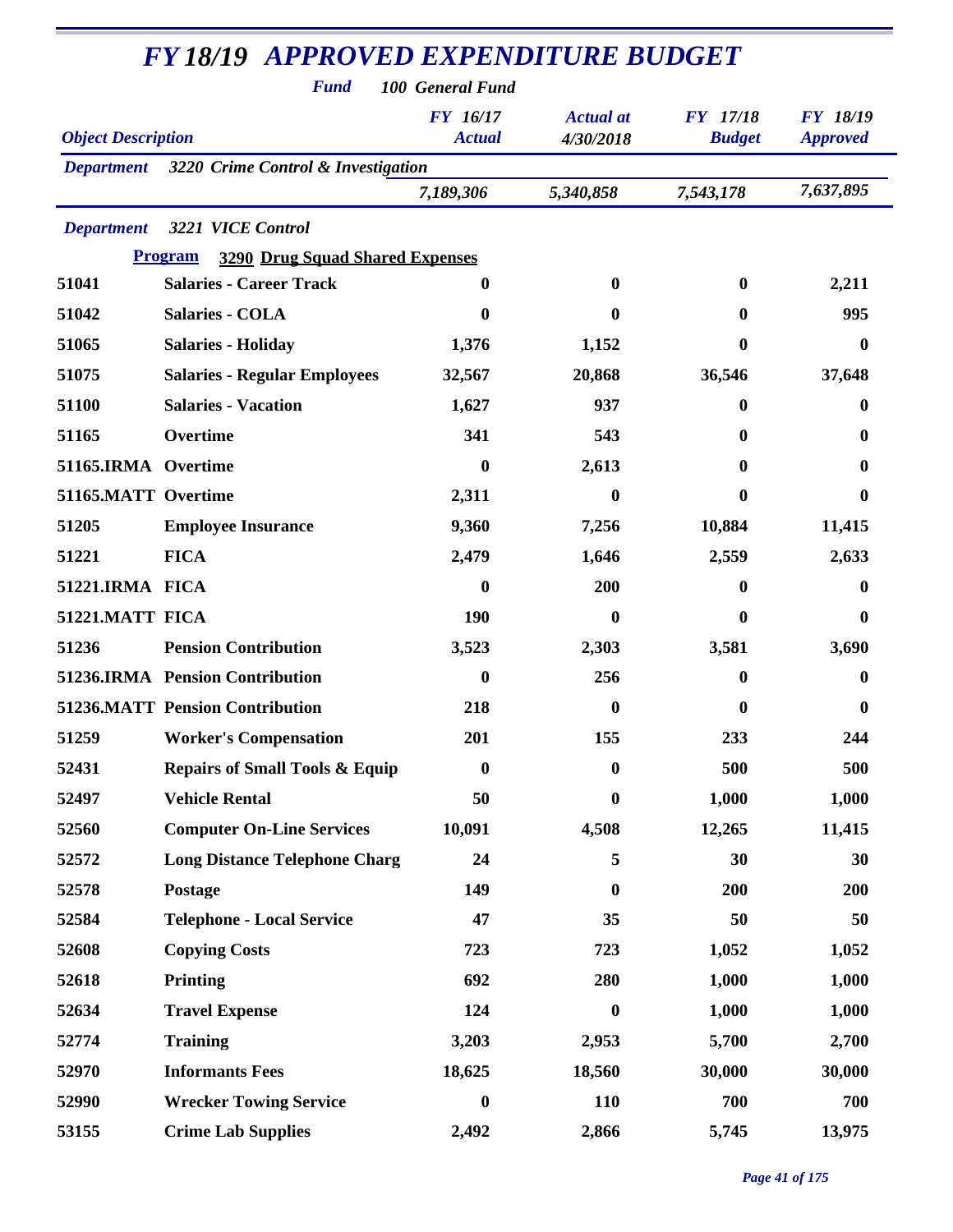| <b>Fund</b><br>100 General Fund           |                                                                                                  |                                  |                               |                                  |                                    |  |  |  |
|-------------------------------------------|--------------------------------------------------------------------------------------------------|----------------------------------|-------------------------------|----------------------------------|------------------------------------|--|--|--|
| <b>Object Description</b>                 |                                                                                                  | <b>FY</b> 16/17<br><b>Actual</b> | <b>Actual</b> at<br>4/30/2018 | <b>FY</b> 17/18<br><b>Budget</b> | <b>FY 18/19</b><br><b>Approved</b> |  |  |  |
| 53295                                     | <b>Office Supplies</b>                                                                           | 3,980                            | 2,131                         | 6,500                            | 6,500                              |  |  |  |
| 53345                                     | <b>Safety Equipment</b>                                                                          | 417                              | 24                            | 494                              | 500                                |  |  |  |
| 53420                                     | <b>Tech Equipment Batteries</b>                                                                  | 1,392                            | 367                           | 1,908                            | 1,500                              |  |  |  |
| 53465                                     | <b>Video Tapes</b>                                                                               | 319                              | 466                           | 1,075                            | 1,000                              |  |  |  |
| 53775                                     | <b>Small Office Machines/Furnitur</b>                                                            | 2,490                            | $\bf{0}$                      | $\boldsymbol{0}$                 | $\bf{0}$                           |  |  |  |
| 53785                                     | <b>Small Tools &amp; Equipment</b>                                                               | 5,836                            | 360                           | 11,400                           | 5,100                              |  |  |  |
| 53875                                     | <b>Uniform Purchases</b>                                                                         | 1,104                            | 188                           | 2,006                            | 2,000                              |  |  |  |
| 55524                                     | <b>Liability/Property Insurance</b>                                                              | 1,164                            | 623                           | 934                              | 914                                |  |  |  |
| <b>Program Total</b><br><b>Department</b> | 3221 VICE Control                                                                                | 107,115                          | 72,128                        | 137,362                          | 139,972                            |  |  |  |
|                                           |                                                                                                  | 107,115                          | 72,128                        | 137,362                          | 139,972                            |  |  |  |
| <b>Department</b>                         | <b>3230 Special Detail Services</b><br><b>3330 Special Operations Division</b><br><b>Program</b> |                                  |                               |                                  |                                    |  |  |  |
| 51040                                     | <b>Salaries - Bonus/Awards</b>                                                                   | 900                              | $\bf{0}$                      | 1,057                            | 1,057                              |  |  |  |
| 51041                                     | <b>Salaries - Career Track</b>                                                                   | 0                                | $\bf{0}$                      | 12,734                           | 6,282                              |  |  |  |
| 51042                                     | <b>Salaries - COLA</b>                                                                           | 0                                | $\bf{0}$                      | $\boldsymbol{0}$                 | 14,383                             |  |  |  |
| 51045                                     | <b>Salaries - Court Time</b>                                                                     | 316                              | 1,032                         | 2,400                            | 2,200                              |  |  |  |
| 51065                                     | <b>Salaries - Holiday</b>                                                                        | 16,733                           | 16,788                        | $\boldsymbol{0}$                 | 0                                  |  |  |  |
| 51075                                     | <b>Salaries - Regular Employees</b>                                                              | 442,130                          | 304,358                       | 519,463                          | 530,336                            |  |  |  |
| 51085                                     | <b>Salaries - Sick</b>                                                                           | 3,365                            | $\boldsymbol{0}$              | $\boldsymbol{0}$                 | $\boldsymbol{0}$                   |  |  |  |
| 51100                                     | <b>Salaries - Vacation</b>                                                                       | 23,499                           | 4,140                         | $\mathbf{0}$                     | 0                                  |  |  |  |
| 51165                                     | Overtime                                                                                         | 101,778                          | 47,438                        | 57,200                           | 35,000                             |  |  |  |
| 51165.IRMA Overtime                       |                                                                                                  | $\bf{0}$                         | 39,392                        | 0                                | 0                                  |  |  |  |
| 51165.MATT Overtime                       |                                                                                                  | 35,353                           | $\bf{0}$                      | $\boldsymbol{0}$                 | $\bf{0}$                           |  |  |  |
| 51175                                     | <b>Overtime - FLSA</b>                                                                           | 50,324                           | 24,285                        | 17,325                           | 19,688                             |  |  |  |
| 51180                                     | <b>Overtime - Holiday</b>                                                                        | 6,066                            | 2,374                         | 2,970                            | 3,267                              |  |  |  |
| 51205                                     | <b>Employee Insurance</b>                                                                        | 102,962                          | 79,811                        | 119,717                          | 125,559                            |  |  |  |
| 51221                                     | <b>FICA</b>                                                                                      | 47,049                           | 29,676                        | 39,742                           | 37,930                             |  |  |  |
| 51221.IRMA FICA                           |                                                                                                  | $\boldsymbol{0}$                 | 3,013                         | $\bf{0}$                         | $\bf{0}$                           |  |  |  |
| 51221.MATT FICA                           |                                                                                                  | 2,911                            | $\bf{0}$                      | 0                                | 0                                  |  |  |  |
| 51236                                     | <b>Pension Contribution</b>                                                                      | 63,109                           | 39,401                        | 50,907                           | 51,973                             |  |  |  |
|                                           | 51236.IRMA Pension Contribution                                                                  | $\boldsymbol{0}$                 | 3,860                         | $\boldsymbol{0}$                 | $\bf{0}$                           |  |  |  |
|                                           | 51236.MATT Pension Contribution                                                                  | 3,327                            | $\boldsymbol{0}$              | $\boldsymbol{0}$                 | $\boldsymbol{0}$                   |  |  |  |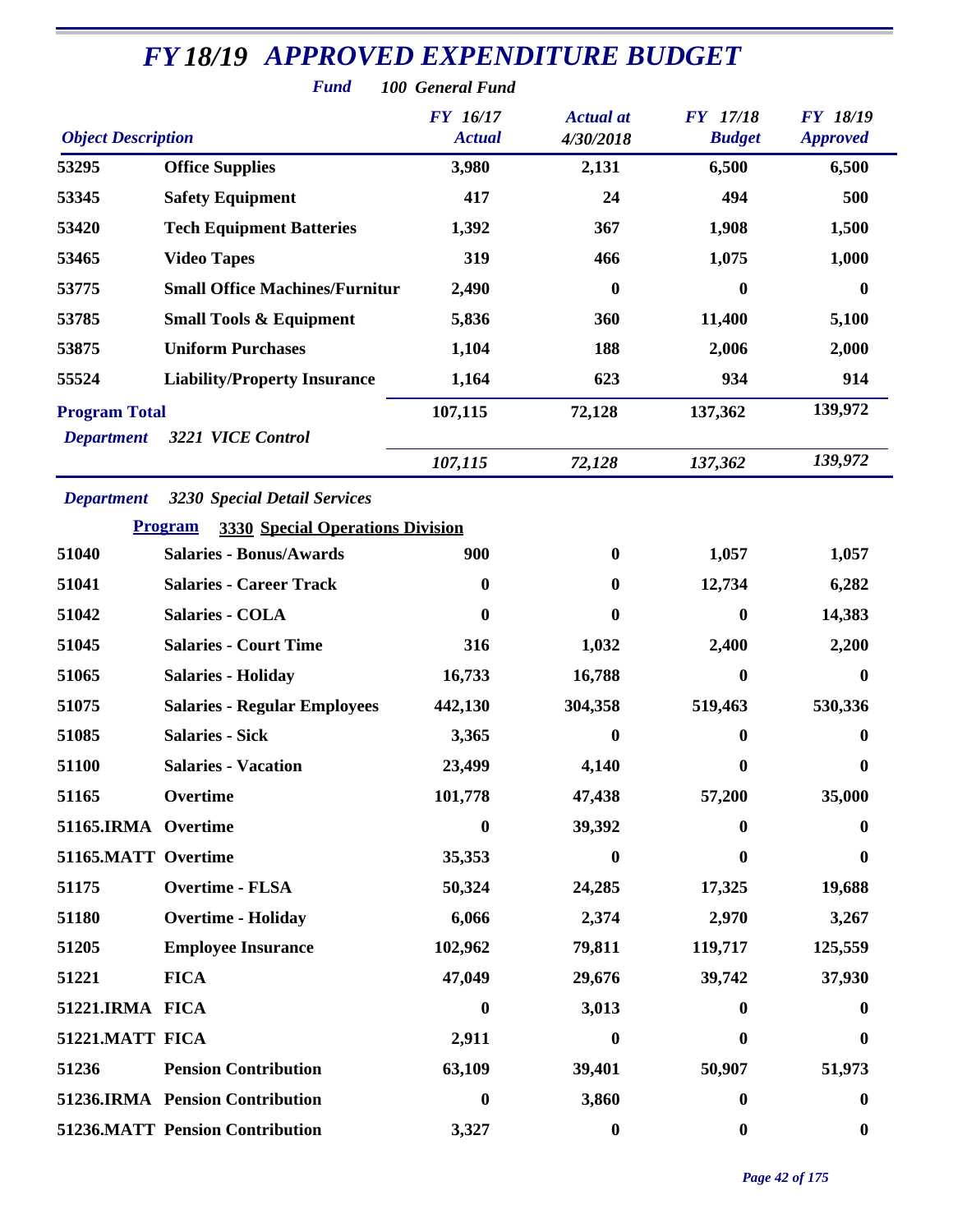| <b>Fund</b><br>100 General Fund |                                           |                             |                  |                  |                  |  |  |
|---------------------------------|-------------------------------------------|-----------------------------|------------------|------------------|------------------|--|--|
| <b>Object Description</b>       | <b>FY</b> 17/18<br><b>Budget</b>          | FY 18/19<br><b>Approved</b> |                  |                  |                  |  |  |
| 51259                           | <b>Worker's Compensation</b>              | 17,548                      | 16,995           | 25,493           | 26,644           |  |  |
| 51274                           | <b>Cellular Phone Allowance</b>           | 3,361                       | 1,756            | 3,360            | 2,400            |  |  |
| 51277                           | <b>Clothing Allowance</b>                 | 8,000                       | 8,800            | 8,800            | 7,200            |  |  |
| 52410                           | <b>Parts/Auto Inventory Items</b>         | 133                         | 99               | $\boldsymbol{0}$ | $\bf{0}$         |  |  |
| 52412                           | <b>Parts/Auto-Non Inventory</b>           | 4,086                       | 2,170            | $\boldsymbol{0}$ | $\bf{0}$         |  |  |
| 52431                           | <b>Repairs of Small Tools &amp; Equip</b> | $\boldsymbol{0}$            | $\bf{0}$         | 200              | 200              |  |  |
| 52454                           | <b>Vehicle Rep. Outside Service</b>       | 1,902                       | 1,688            | $\boldsymbol{0}$ | $\boldsymbol{0}$ |  |  |
| 52578                           | <b>Postage</b>                            | 20                          | 0                | 35               | 35               |  |  |
| 52584                           | <b>Telephone - Local Service</b>          | 5,322                       | 2,824            | 6,006            | 6,006            |  |  |
| 52618                           | <b>Printing</b>                           | $\boldsymbol{0}$            | $\bf{0}$         | $\boldsymbol{0}$ | 500              |  |  |
| 52634                           | <b>Travel Expense</b>                     | $\boldsymbol{0}$            | 207              | 500              | 500              |  |  |
| 52736                           | <b>Professional Organization Dues</b>     | 604                         | $-4$             | 300              | 300              |  |  |
| 52774                           | <b>Training</b>                           | 4,981                       | 2,002            | 7,150            | 7,150            |  |  |
| 52925                           | <b>Car Wash</b>                           | 635                         | 37               | 1,753            | 1,753            |  |  |
| 52970                           | <b>Informants Fees</b>                    | 160                         | 400              | 2,000            | 2,000            |  |  |
| 52970.ICES                      | <b>Informants Fees</b>                    | $\bf{0}$                    | 13,175           | $\bf{0}$         | $\boldsymbol{0}$ |  |  |
| 52990                           | <b>Wrecker Towing Service</b>             | 330                         | 165              | 480              | 480              |  |  |
| 53010                           | <b>Ammunition</b>                         | $\boldsymbol{0}$            | $\bf{0}$         | $\bf{0}$         | 300              |  |  |
| 53070                           | <b>Batteries</b>                          | 206                         | 106              | $\bf{0}$         | 0                |  |  |
|                                 | 53125.IRMA Cost of All Other Material     | $\boldsymbol{0}$            | 28               | 0                | 0                |  |  |
| 53295                           | <b>Office Supplies</b>                    | 1,129                       | 127              | 1,250            | 1,250            |  |  |
| 53345                           | <b>Safety Equipment</b>                   | $\bf{0}$                    | $\boldsymbol{0}$ | 165              | 400              |  |  |
| 53420                           | <b>Tech Equipment Batteries</b>           | $\boldsymbol{0}$            | $\bf{0}$         | 57               | <b>100</b>       |  |  |
| 53435                           | <b>Tires</b>                              | 2,989                       | 1,607            | $\bf{0}$         | $\boldsymbol{0}$ |  |  |
| 53465                           | <b>Video Tapes</b>                        | 639                         | $\mathbf 0$      | 680              | 680              |  |  |
| 53556                           | Oil                                       | 204                         | 99               | $\bf{0}$         | $\bf{0}$         |  |  |
| 53565                           | <b>Gas-Vehicles</b>                       | 15,126                      | 10,571           | 0                | $\bf{0}$         |  |  |
| 53785                           | <b>Small Tools &amp; Equipment</b>        | 2,873                       | $\bf{0}$         | 4,230            | 4,230            |  |  |
| 53875                           | <b>Uniform Purchases</b>                  | 394                         | 182              | 320              | 560              |  |  |
| 55524                           | <b>Liability/Property Insurance</b>       | 12,808                      | 6,843            | 10,265           | 10,053           |  |  |
| <b>Program Total</b>            |                                           | 983,272                     | 665,445          | 896,559          | 900,416          |  |  |
| <b>Department</b>               | 3230 Special Detail Services              |                             |                  |                  |                  |  |  |
|                                 |                                           | 983,272                     | 665,445          | 896,559          | 900,416          |  |  |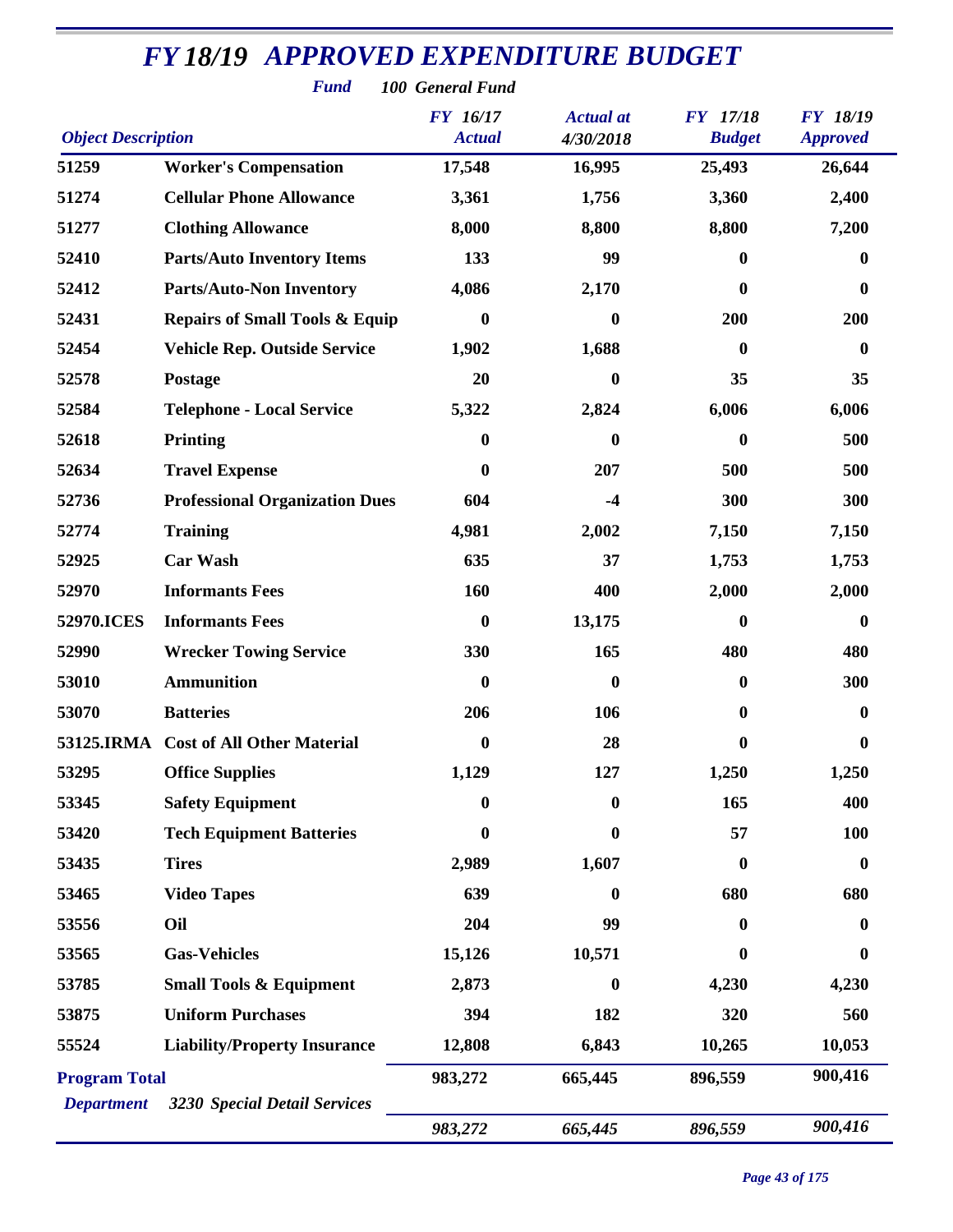| <b>Fund</b><br>100 General Fund |                                        |                                  |                               |                                  |                                    |  |  |  |
|---------------------------------|----------------------------------------|----------------------------------|-------------------------------|----------------------------------|------------------------------------|--|--|--|
| <b>Object Description</b>       |                                        | <b>FY</b> 16/17<br><b>Actual</b> | <b>Actual</b> at<br>4/30/2018 | <b>FY</b> 17/18<br><b>Budget</b> | <b>FY 18/19</b><br><b>Approved</b> |  |  |  |
| <b>Department</b>               | 3251 Animal Control                    |                                  |                               |                                  |                                    |  |  |  |
|                                 | <b>Program</b><br>3342 Animal Control  |                                  |                               |                                  |                                    |  |  |  |
| 51041                           | <b>Salaries - Career Track</b>         | $\bf{0}$                         | 0                             | $\bf{0}$                         | 3,760                              |  |  |  |
| 51042                           | <b>Salaries - COLA</b>                 | 0                                | 0                             | $\mathbf{0}$                     | 8,761                              |  |  |  |
| 51058                           | <b>Salaries - FLSA Exempt</b>          | 2,074                            | 2,108                         | $\boldsymbol{0}$                 | 0                                  |  |  |  |
| 51065                           | <b>Salaries - Holiday</b>              | 10,701                           | 9,891                         | $\mathbf{0}$                     | 0                                  |  |  |  |
| 51070                           | <b>Salaries - Other</b>                | 4,081                            | 4,219                         | 0                                | 0                                  |  |  |  |
| 51075                           | <b>Salaries - Regular Employees</b>    | 238,945                          | 162,362                       | 347,063                          | 318,155                            |  |  |  |
| 51085                           | <b>Salaries - Sick</b>                 | 10,564                           | 7,260                         | $\bf{0}$                         | 0                                  |  |  |  |
| 51100                           | <b>Salaries - Vacation</b>             | 9,044                            | 11,526                        | $\mathbf{0}$                     | 0                                  |  |  |  |
| 51155                           | <b>Salaries - Temporary</b>            | 16,346                           | 5,890                         | $\bf{0}$                         | 0                                  |  |  |  |
| 51165                           | Overtime                               | 33,451                           | 16,467                        | 24,549                           | 24,549                             |  |  |  |
| 51165.IRMA Overtime             |                                        | $\bf{0}$                         | 35,362                        | $\boldsymbol{0}$                 | 0                                  |  |  |  |
| 51165.MATT Overtime             |                                        | 15,072                           | 0                             | 0                                | 0                                  |  |  |  |
| 51180                           | <b>Overtime - Holiday</b>              | 1,815                            | 1,998                         | 4,180                            | 4,598                              |  |  |  |
| 51185                           | <b>Overtime - Temporary</b>            | 180                              | 0                             | $\boldsymbol{0}$                 | $\bf{0}$                           |  |  |  |
| 51205                           | <b>Employee Insurance</b>              | 74,882                           | 66,751                        | 100,127                          | 102,730                            |  |  |  |
| 51221                           | <b>FICA</b>                            | 22,922                           | 15,651                        | 26,444                           | 22,232                             |  |  |  |
| 51221.IRMA FICA                 |                                        | $\boldsymbol{0}$                 | 2,705                         | 0                                | 0                                  |  |  |  |
| 51221.MATT FICA                 |                                        | 1,145                            | $\bf{0}$                      | $\mathbf{0}$                     | $\bf{0}$                           |  |  |  |
| 51236                           | <b>Pension Contribution</b>            | 30,225                           | 21,104                        | 34,012                           | 31,180                             |  |  |  |
|                                 | 51236.IRMA Pension Contribution        | $\boldsymbol{0}$                 | 3,466                         | $\bf{0}$                         | $\bf{0}$                           |  |  |  |
|                                 | <b>51236.MATT Pension Contribution</b> | 1,482                            | 0                             | $\bf{0}$                         | $\bf{0}$                           |  |  |  |
| 51259                           | <b>Worker's Compensation</b>           | 3,440                            | 179                           | 269                              | 281                                |  |  |  |
| 51274                           | <b>Cellular Phone Allowance</b>        | 482                              | 193                           | 480                              | 480                                |  |  |  |
| 51292                           | <b>Infectious Disease Control</b>      | $\boldsymbol{0}$                 | 464                           | 3,226                            | 2,500                              |  |  |  |
| 52074                           | <b>Rabies Inoculations Reimburse</b>   | 512                              | 147                           | 4,000                            | 1,000                              |  |  |  |
| 52077                           | <b>Veterinary Services</b>             | 68,975                           | 18,924                        | 60,000                           | 20,000                             |  |  |  |
| 52079                           | <b>Spay/Neuter Costs</b>               | 18,851                           | 24,850                        | 30,600                           | 50,000                             |  |  |  |
| 52102                           | <b>Alarm Monitoring</b>                | $\boldsymbol{0}$                 | $\boldsymbol{0}$              | 260                              | 260                                |  |  |  |
| 52208                           | <b>Refuse Container Collections</b>    | 1,191                            | 1,255                         | 2,400                            | 2,400                              |  |  |  |
| 52410                           | <b>Parts/Auto Inventory Items</b>      | 50                               | 57                            | $\boldsymbol{0}$                 | $\boldsymbol{0}$                   |  |  |  |
| 52412                           | <b>Parts/Auto-Non Inventory</b>        | 2,591                            | 1,132                         | $\boldsymbol{0}$                 | $\boldsymbol{0}$                   |  |  |  |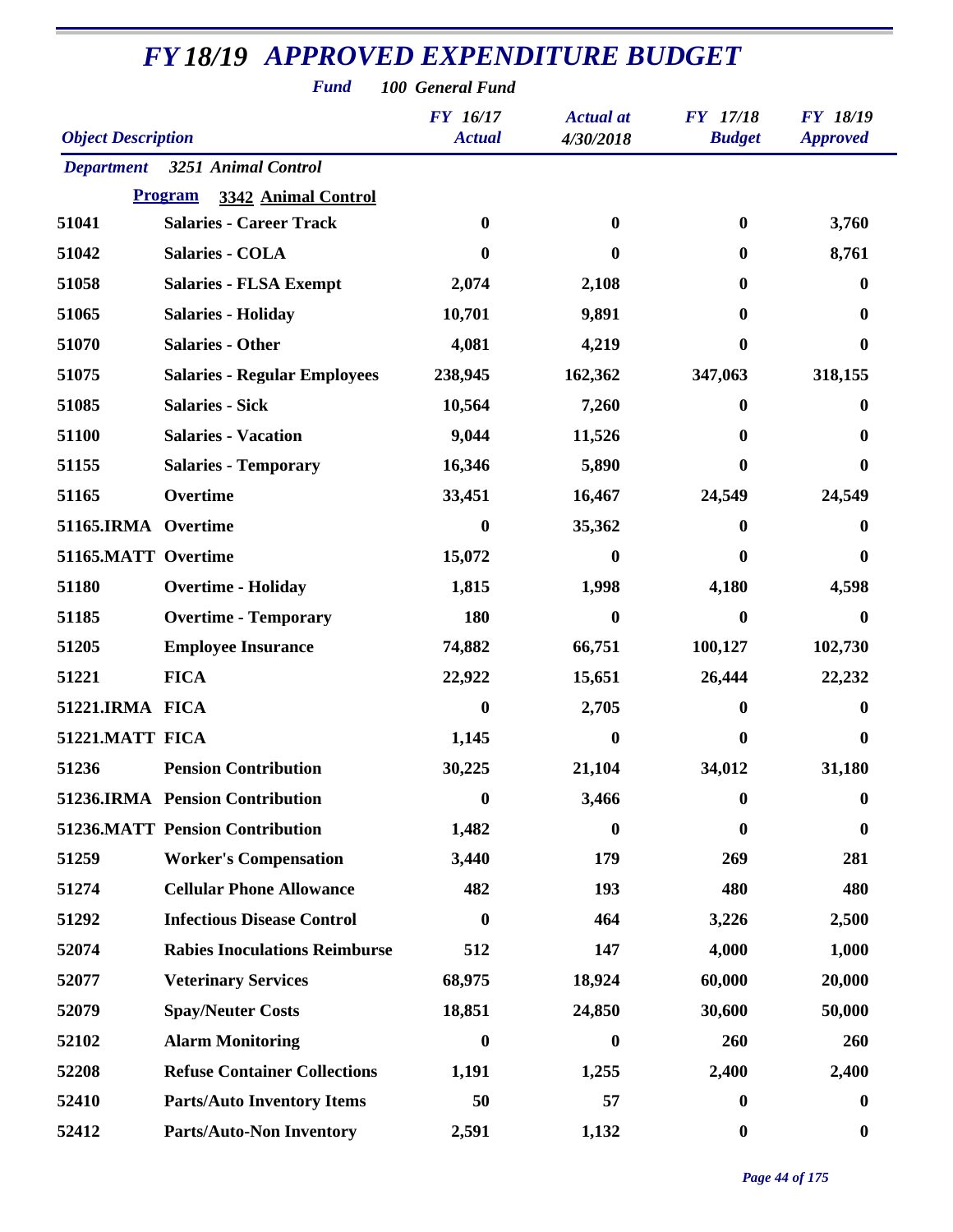| <b>Fund</b><br>100 General Fund |                                           |                                  |                               |                                  |                                    |  |  |  |
|---------------------------------|-------------------------------------------|----------------------------------|-------------------------------|----------------------------------|------------------------------------|--|--|--|
| <b>Object Description</b>       |                                           | <b>FY</b> 16/17<br><b>Actual</b> | <b>Actual</b> at<br>4/30/2018 | <b>FY</b> 17/18<br><b>Budget</b> | <b>FY 18/19</b><br><b>Approved</b> |  |  |  |
| 52431                           | <b>Repairs of Small Tools &amp; Equip</b> | 1,398                            | 1,446                         | 1,500                            | 1,500                              |  |  |  |
| 52454                           | <b>Vehicle Rep. Outside Service</b>       | 1,406                            | 1,600                         | $\bf{0}$                         | $\bf{0}$                           |  |  |  |
| 52560                           | <b>Computer On-Line Services</b>          | $\boldsymbol{0}$                 | $\bf{0}$                      | 1,116                            | 1,116                              |  |  |  |
| 52572                           | <b>Long Distance Telephone Charg</b>      | 244                              | 46                            | 250                              | 250                                |  |  |  |
| 52575                           | <b>Pager Rental</b>                       | 175                              | 215                           | 175                              | 175                                |  |  |  |
| 52578                           | Postage                                   | 409                              | 304                           | 500                              | 600                                |  |  |  |
| 52584                           | <b>Telephone - Local Service</b>          | 47                               | 35                            | 50                               | 50                                 |  |  |  |
| 52602                           | <b>Advertising</b>                        | $\boldsymbol{0}$                 | $\boldsymbol{0}$              | 552                              | 552                                |  |  |  |
| 52608                           | <b>Copying Costs</b>                      | 772                              | 800                           | 921                              | 921                                |  |  |  |
| 52618                           | <b>Printing</b>                           | 901                              | 562                           | 1,829                            | 1,829                              |  |  |  |
| 52634                           | <b>Travel Expense</b>                     | $\boldsymbol{0}$                 | 109                           | $\mathbf{0}$                     | $\bf{0}$                           |  |  |  |
|                                 | 52634.IRMA Travel Expense                 | $\boldsymbol{0}$                 | 127                           | $\bf{0}$                         | $\bf{0}$                           |  |  |  |
|                                 | 52634.MATT Travel Expense                 | 191                              | $\boldsymbol{0}$              | $\bf{0}$                         | $\boldsymbol{0}$                   |  |  |  |
| 52668                           | <b>Bank Service Charges</b>               | 640                              | 460                           | 786                              | 786                                |  |  |  |
| 52736                           | <b>Professional Organization Dues</b>     | 135                              | 315                           | 550                              | 550                                |  |  |  |
| 52774                           | <b>Training</b>                           | 10,565                           | 8,685                         | 13,000                           | 13,000                             |  |  |  |
| 52795                           | <b>License Fees</b>                       | 400                              | 400                           | 400                              | 400                                |  |  |  |
| 52870                           | <b>Temporary Services - Salaries</b>      | 26,240                           | $\bf{0}$                      | $\mathbf{0}$                     | $\bf{0}$                           |  |  |  |
| 52925                           | <b>Car Wash</b>                           | 339                              | 60                            | $\mathbf{0}$                     | 350                                |  |  |  |
| 52990                           | <b>Wrecker Towing Service</b>             | 55                               | $\boldsymbol{0}$              | $\boldsymbol{0}$                 | $\boldsymbol{0}$                   |  |  |  |
| 53015                           | <b>Animal Food and Supplies</b>           | 13,311                           | 4,906                         | 19,576                           | 19,600                             |  |  |  |
|                                 | 53015.IRMA Animal Food and Supplies       | $\boldsymbol{0}$                 | 177                           | $\bf{0}$                         | $\bf{0}$                           |  |  |  |
|                                 | 53015.MATT Animal Food and Supplies       | 716                              | $\boldsymbol{0}$              | $\mathbf{0}$                     | $\bf{0}$                           |  |  |  |
| 53070                           | <b>Batteries</b>                          | 94                               | 28                            | 0                                | 200                                |  |  |  |
| 53125                           | <b>Cost of All Other Material</b>         | 10                               | 9                             | 0                                | $\boldsymbol{0}$                   |  |  |  |
|                                 | 53125.IRMA Cost of All Other Material     | $\boldsymbol{0}$                 | 72                            | $\bf{0}$                         | $\bf{0}$                           |  |  |  |
| 53250                           | <b>Janitorial Supplies</b>                | 8,953                            | 5,680                         | 8,797                            | 8,800                              |  |  |  |
|                                 | 53250.IRMA Janitorial Supplies            | $\bf{0}$                         | 78                            | $\boldsymbol{0}$                 | $\bf{0}$                           |  |  |  |
|                                 | 53250.MATT Janitorial Supplies            | 229                              | $\boldsymbol{0}$              | $\bf{0}$                         | $\bf{0}$                           |  |  |  |
| 53283                           | <b>Medical Supplies</b>                   | 39                               | 18                            | 500                              | 500                                |  |  |  |
|                                 | 53283.MATT Medical Supplies               | 30                               | $\boldsymbol{0}$              | $\mathbf{0}$                     | $\bf{0}$                           |  |  |  |
| 53295                           | <b>Office Supplies</b>                    | 2,683                            | 2,282                         | 1,534                            | 2,815                              |  |  |  |
|                                 | 53295.IRMA Office Supplies                | $\boldsymbol{0}$                 | 129                           | $\boldsymbol{0}$                 | $\boldsymbol{0}$                   |  |  |  |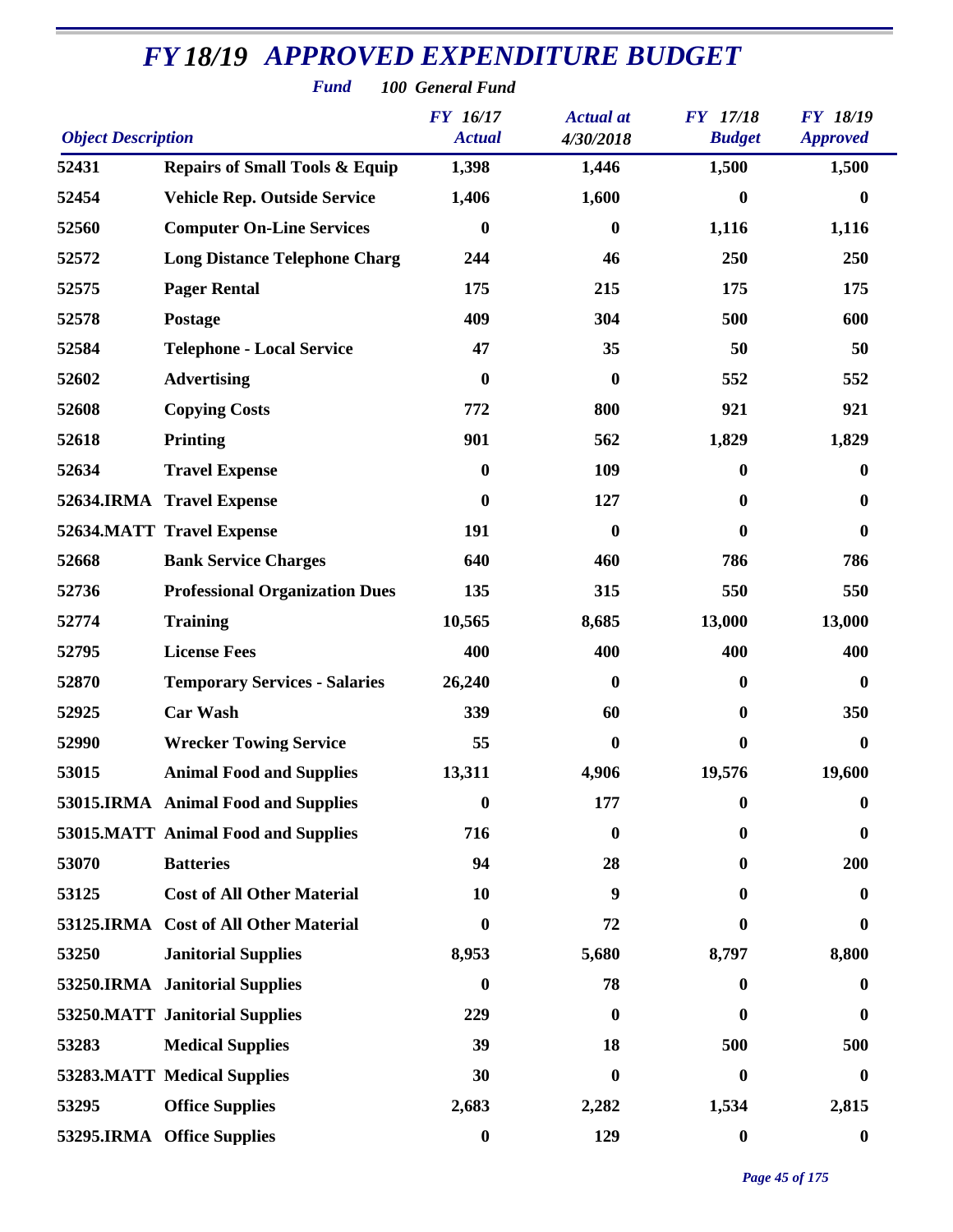|                           | <b>Fund</b>                                               | 100 General Fund |                  |                  |                  |
|---------------------------|-----------------------------------------------------------|------------------|------------------|------------------|------------------|
|                           |                                                           | <b>FY</b> 16/17  | <b>Actual</b> at | <b>FY</b> 17/18  | <b>FY 18/19</b>  |
| <b>Object Description</b> |                                                           | <b>Actual</b>    | 4/30/2018        | <b>Budget</b>    | <b>Approved</b>  |
|                           | 53325.PETC Program Supplies                               | 23,047           | 7,776            | $\boldsymbol{0}$ | $\bf{0}$         |
| 53420                     | <b>Tech Equipment Batteries</b>                           | 61               | 34               | 198              | 198              |
|                           | <b>53420.MATT Tech Equipment Batteries</b>                | 19               | $\bf{0}$         | 0                | 0                |
| 53435                     | <b>Tires</b>                                              | 338              | 740              | 0                | 0                |
| 53463                     | <b>Veterinary Supplies</b>                                | 167              | 17,597           | 0                | 40,000           |
| 53512                     | <b>Bottled Water</b>                                      | 80               | 47               | 200              | 200              |
| 53556                     | Oil                                                       | 95               | 69               | 0                | 0                |
| 53565                     | <b>Gas-Vehicles</b>                                       | 6,545            | 4,644            | 0                | 0                |
| 53565.IRMA                | <b>Gas-Vehicles</b>                                       | $\boldsymbol{0}$ | 419              | 0                | 0                |
| 53636                     | <b>Food &amp; Concession</b>                              | 107              | 37               | 0                | 0                |
|                           | 53636.IRMA Food & Concession                              | $\boldsymbol{0}$ | 129              | 0                | 0                |
|                           | 53636.MATT Food & Concession                              | 262              | $\bf{0}$         | 0                | 0                |
| 53656                     | <b>Resale Supplies</b>                                    | 2,696            | 750              | 8,150            | 8,150            |
| 53775                     | <b>Small Office Machines/Furnitur</b>                     | 1,949            | 754              | 1,047            | 1,100            |
|                           | 53775.MATT Small Office Machines/Furnitur                 | 90               | 0                | 0                | 0                |
| 53785                     | <b>Small Tools &amp; Equipment</b>                        | 4,218            | 6,602            | 11,273           | 8,000            |
|                           | 53785.MATT Small Tools & Equipment                        | 1,210            | $\bf{0}$         | 0                | 0                |
| 53875                     | <b>Uniform Purchases</b>                                  | 3,293            | 3,718            | 7,108            | 7,108            |
|                           | <b>53875.MATT Uniform Purchases</b>                       | 148              | 0                | 0                | 0                |
|                           | 54560.STAN Motor Vehicles                                 | 65,818           | 66,318           | 0                | 0                |
| 55130                     | <b>Facilities Management Charges</b>                      | 48,516           | 31,277           | 46,916           | 51,642           |
| 55524                     | <b>Liability/Property Insurance</b>                       | 10,264           | 6,356            | 9,534            | 9,357            |
| <b>Program Total</b>      |                                                           | 807,926          | 589,771          | 774,072          | 772,635          |
| <b>Department</b>         | 3251 Animal Control                                       |                  |                  |                  |                  |
|                           |                                                           | 807,926          | 589,771          | 774,072          | 772,635          |
| <b>Department</b>         | 3255 Emergency Management                                 |                  |                  |                  |                  |
|                           | <b>Program</b><br><b>3354 Emergency Management Agency</b> |                  |                  |                  |                  |
| 51042                     | <b>Salaries - COLA</b>                                    | $\boldsymbol{0}$ | $\boldsymbol{0}$ | $\bf{0}$         | 3,200            |
| 51058                     | <b>Salaries - FLSA Exempt</b>                             | 454              | 656              | 0                | 0                |
| 51065                     | <b>Salaries - Holiday</b>                                 | 4,278            | 3,896            | 0                | 0                |
| 51070                     | <b>Salaries - Other</b>                                   | 151              | 0                | 0                | 0                |
| 51075                     | <b>Salaries - Regular Employees</b>                       | 98,238           | 71,378           | 137,531          | 127,276          |
|                           | 51075.IRMA Salaries - Regular Employees                   | $\boldsymbol{0}$ | 2,950            | $\boldsymbol{0}$ | $\boldsymbol{0}$ |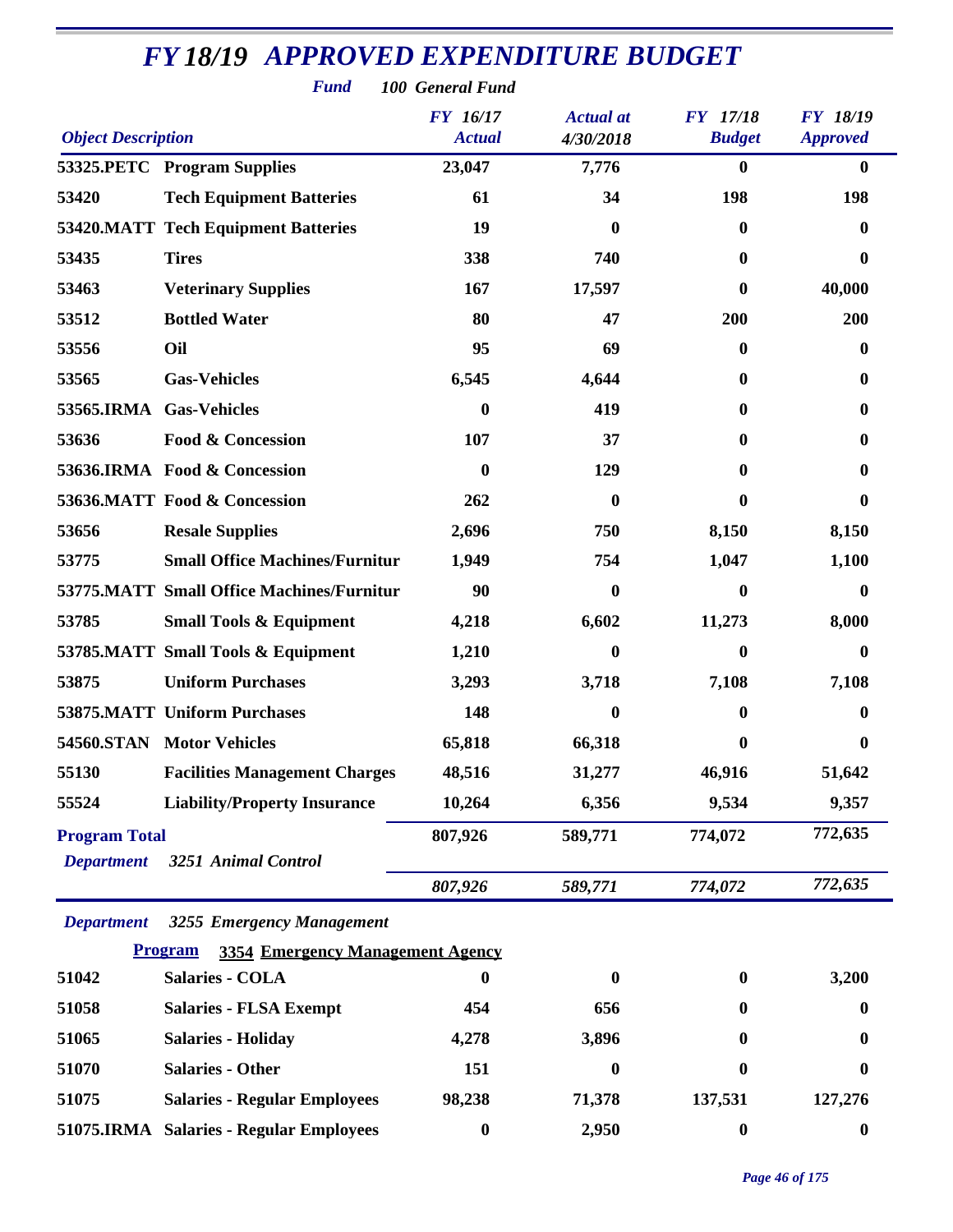| <b>Fund</b><br>100 General Fund |                                           |                                  |                               |                                  |                                    |  |  |
|---------------------------------|-------------------------------------------|----------------------------------|-------------------------------|----------------------------------|------------------------------------|--|--|
| <b>Object Description</b>       |                                           | <b>FY</b> 16/17<br><b>Actual</b> | <b>Actual</b> at<br>4/30/2018 | <b>FY</b> 17/18<br><b>Budget</b> | <b>FY 18/19</b><br><b>Approved</b> |  |  |
| 51085                           | <b>Salaries - Sick</b>                    | 454                              | $\bf{0}$                      | $\bf{0}$                         | $\bf{0}$                           |  |  |
| 51100                           | <b>Salaries - Vacation</b>                | 9,946                            | 4,252                         | $\bf{0}$                         | 0                                  |  |  |
| 51155                           | <b>Salaries - Temporary</b>               | $\boldsymbol{0}$                 | 289                           | 0                                | 0                                  |  |  |
|                                 | 51155.IRMA Salaries - Temporary           | $\boldsymbol{0}$                 | 181                           | 0                                | 0                                  |  |  |
| 51165                           | Overtime                                  | $-576$                           | $\mathbf{0}$                  | 0                                | 0                                  |  |  |
| 51165.AIRS                      | Overtime                                  | $\boldsymbol{0}$                 | $-23$                         | 0                                | 0                                  |  |  |
| 51165.IRMA Overtime             |                                           | $\boldsymbol{0}$                 | 7,654                         | 0                                | 0                                  |  |  |
| 51165.MATT Overtime             |                                           | 769                              | $\boldsymbol{0}$              | 0                                | 0                                  |  |  |
| 51205                           | <b>Employee Insurance</b>                 | 18,720                           | 15,963                        | 23,944                           | 22,829                             |  |  |
| 51221                           | <b>FICA</b>                               | 8,166                            | 5,914                         | 10,415                           | 9,159                              |  |  |
| 51221.AIRS                      | <b>FICA</b>                               | $\bf{0}$                         | $-2$                          | 0                                | 0                                  |  |  |
| 51221.IRMA FICA                 |                                           | $\bf{0}$                         | 825                           | 0                                | 0                                  |  |  |
| 51221.MATT FICA                 |                                           | 59                               | $\bf{0}$                      | 0                                | 0                                  |  |  |
| 51236                           | <b>Pension Contribution</b>               | 11,051                           | 7,858                         | 13,478                           | 12,473                             |  |  |
|                                 | 51236.IRMA Pension Contribution           | $\bf{0}$                         | 675                           | 0                                | 0                                  |  |  |
|                                 | <b>51236.MATT Pension Contribution</b>    | 75                               | $\bf{0}$                      | 0                                | 0                                  |  |  |
| 51259                           | <b>Worker's Compensation</b>              | 2,193                            | 2,671                         | 4,007                            | 4,188                              |  |  |
| 51274                           | <b>Cellular Phone Allowance</b>           | 855                              | 569                           | 900                              | 900                                |  |  |
| 51277                           | <b>Clothing Allowance</b>                 | 1,600                            | 1,600                         | 1,600                            | 1,600                              |  |  |
|                                 | 52033.IRMA Contractual Services           | $\bf{0}$                         | 8,752,923                     | $\bf{0}$                         | $\boldsymbol{0}$                   |  |  |
|                                 | 52208.IRMA Refuse Container Collections   | $\boldsymbol{0}$                 | 450                           | 0                                | 0                                  |  |  |
| 52410                           | <b>Parts/Auto Inventory Items</b>         | 56                               | 48                            | 0                                | 0                                  |  |  |
| 52412                           | <b>Parts/Auto-Non Inventory</b>           | 907                              | 3,986                         | 0                                | 0                                  |  |  |
| 52431                           | <b>Repairs of Small Tools &amp; Equip</b> | $\boldsymbol{0}$                 | $\mathbf{0}$                  | 750                              | 750                                |  |  |
| 52454                           | <b>Vehicle Rep. Outside Service</b>       | $\boldsymbol{0}$                 | 1,590                         | $\bf{0}$                         | 0                                  |  |  |
| 52465                           | <b>Room Rental</b>                        | 0                                | 184                           | 0                                | 0                                  |  |  |
|                                 | 52465.IRMA Room Rental                    | 0                                | 795                           | 0                                | $\mathbf{0}$                       |  |  |
|                                 | 52465.MATT Room Rental                    | 133                              | $\boldsymbol{0}$              | 0                                | 0                                  |  |  |
| 52572                           | <b>Long Distance Telephone Charg</b>      | 24                               | 5                             | 30                               | 30                                 |  |  |
| 52578                           | Postage                                   | 6                                | 8                             | 100                              | $\bf{0}$                           |  |  |
| 52584                           | <b>Telephone - Local Service</b>          | 1,127                            | 845                           | 1,524                            | 1,550                              |  |  |
| 52602                           | <b>Advertising</b>                        | $\bf{0}$                         | 140                           | 350                              | 350                                |  |  |
| 52608                           | <b>Copying Costs</b>                      | 534                              | 299                           | 582                              | 582                                |  |  |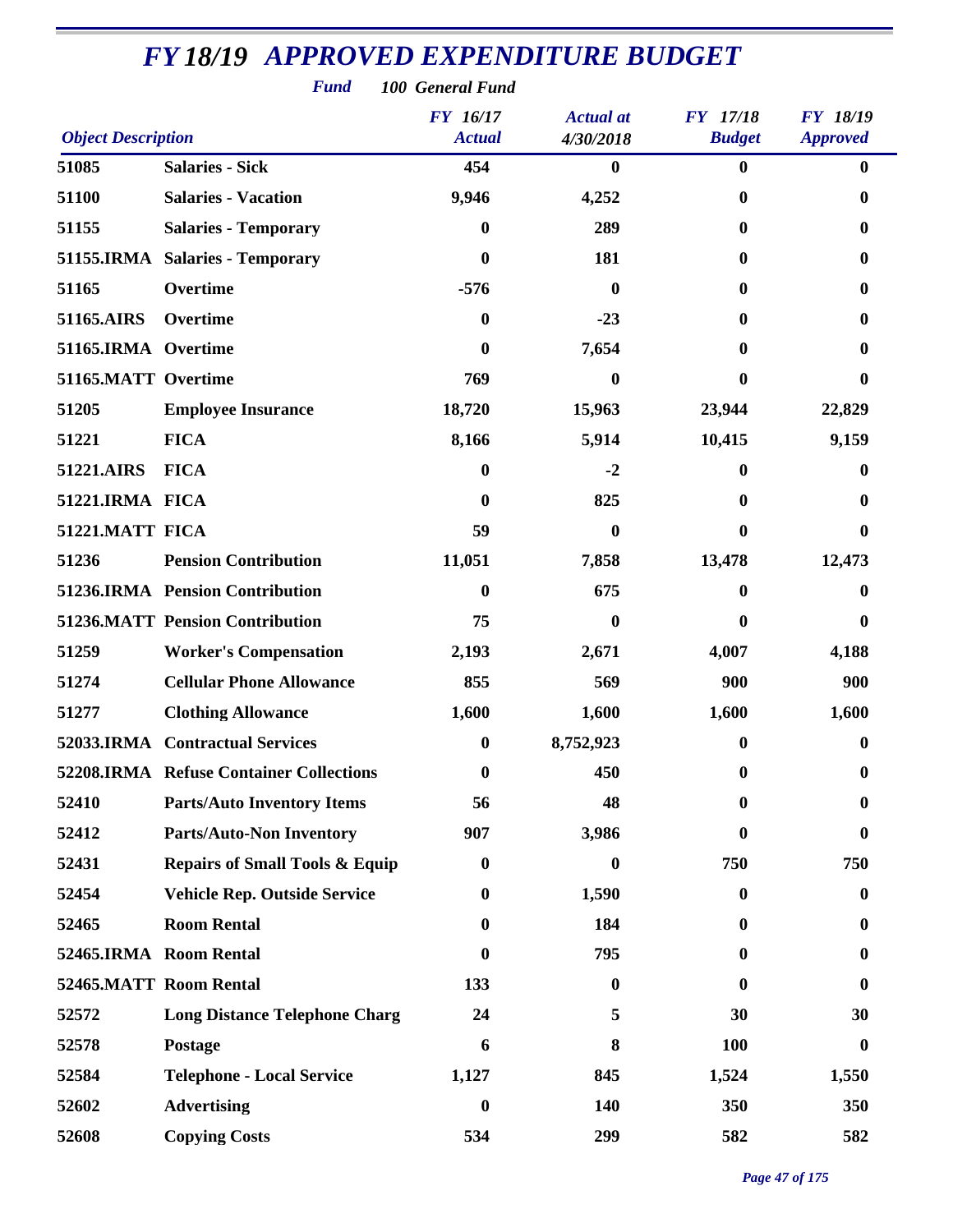| <b>Fund</b><br>100 General Fund                                                                                                                            |                                           |                  |                  |                  |                  |  |  |
|------------------------------------------------------------------------------------------------------------------------------------------------------------|-------------------------------------------|------------------|------------------|------------------|------------------|--|--|
| FY 16/17<br><b>FY</b> 17/18<br>FY 18/19<br><b>Actual</b> at<br><b>Object Description</b><br><b>Actual</b><br><b>Budget</b><br>4/30/2018<br><b>Approved</b> |                                           |                  |                  |                  |                  |  |  |
| 52618                                                                                                                                                      | Printing                                  | 72               | 0                | 200              | 200              |  |  |
| 52634                                                                                                                                                      | <b>Travel Expense</b>                     | 87               | 0                | $\bf{0}$         | $\bf{0}$         |  |  |
| 52736                                                                                                                                                      | <b>Professional Organization Dues</b>     | $\boldsymbol{0}$ | 200              | 175              | 200              |  |  |
| 52774                                                                                                                                                      | <b>Training</b>                           | 4,786            | 6,082            | 5,456            | 5,456            |  |  |
| 52925                                                                                                                                                      | <b>Car Wash</b>                           | 30               | 13               | 150              | 75               |  |  |
| 53070                                                                                                                                                      | <b>Batteries</b>                          | 336              | <b>190</b>       | $\bf{0}$         | $\boldsymbol{0}$ |  |  |
| 53125                                                                                                                                                      | <b>Cost of All Other Material</b>         | 200              | $\boldsymbol{0}$ | 300              | $\bf{0}$         |  |  |
|                                                                                                                                                            | 53125.IRMA Cost of All Other Material     | $\bf{0}$         | 167              | $\boldsymbol{0}$ | $\mathbf{0}$     |  |  |
|                                                                                                                                                            | 53125.MATT Cost of All Other Material     | 574              | $\bf{0}$         | $\bf{0}$         | $\mathbf{0}$     |  |  |
|                                                                                                                                                            | 53250.IRMA Janitorial Supplies            | $\bf{0}$         | 4,392            | $\mathbf{0}$     | $\bf{0}$         |  |  |
|                                                                                                                                                            | 53250.MATT Janitorial Supplies            | 540              | 0                | $\bf{0}$         | $\bf{0}$         |  |  |
| 53295                                                                                                                                                      | <b>Office Supplies</b>                    | 550              | 770              | 586              | 586              |  |  |
| 53345                                                                                                                                                      | <b>Safety Equipment</b>                   | 631              | 931              | 1,025            | 1,025            |  |  |
|                                                                                                                                                            | 53345.MATT Safety Equipment               | 537              | $\bf{0}$         | $\bf{0}$         | $\bf{0}$         |  |  |
| 53435                                                                                                                                                      | <b>Tires</b>                              | 1,205            | 257              | $\bf{0}$         | $\bf{0}$         |  |  |
| 53512                                                                                                                                                      | <b>Bottled Water</b>                      | 99               | 76               | $\bf{0}$         | $\mathbf{0}$     |  |  |
| 53556                                                                                                                                                      | Oil                                       | 30               | 22               | $\mathbf{0}$     | $\bf{0}$         |  |  |
| 53563                                                                                                                                                      | <b>Diesel Fuel</b>                        | 25               | 32               | $\mathbf{0}$     | $\mathbf{0}$     |  |  |
| 53565                                                                                                                                                      | <b>Gas-Vehicles</b>                       | 1,751            | 2,567            | 0                | 0                |  |  |
| 53636                                                                                                                                                      | Food & Concession                         | 3,075            | 2,753            | 1,875            | 3,000            |  |  |
| 53636.HER<br>M                                                                                                                                             | Food & Concession                         | 172              | $\boldsymbol{0}$ | $\boldsymbol{0}$ | $\boldsymbol{0}$ |  |  |
| 53636.INDD                                                                                                                                                 | <b>Food &amp; Concession</b>              | 122              | 0                | 0                | $\bf{0}$         |  |  |
|                                                                                                                                                            | 53636.IRMA Food & Concession              | $\boldsymbol{0}$ | 24,753           | $\bf{0}$         | 0                |  |  |
|                                                                                                                                                            | 53636.MATT Food & Concession              | 42,405           | 0                | 0                | 0                |  |  |
| 53775                                                                                                                                                      | <b>Small Office Machines/Furnitur</b>     | 1,114            | 106              | 1,200            | 0                |  |  |
|                                                                                                                                                            | 53775.IRMA Small Office Machines/Furnitur | $\boldsymbol{0}$ | 4,599            | 0                | 0                |  |  |
|                                                                                                                                                            | 53775.MATT Small Office Machines/Furnitur | 1,750            | 0                | $\mathbf 0$      | 0                |  |  |
| 53785                                                                                                                                                      | <b>Small Tools &amp; Equipment</b>        | 4,325            | 2,532            | 2,040            | 2,040            |  |  |
|                                                                                                                                                            | 53785.MATT Small Tools & Equipment        | 1,306            | 0                | $\bf{0}$         | $\bf{0}$         |  |  |
| 53875                                                                                                                                                      | <b>Uniform Purchases</b>                  | 1,237            | 912              | 480              | 1,000            |  |  |
|                                                                                                                                                            | 53875.MATT Uniform Purchases              | 5,873            | 0                | $\bf{0}$         | 0                |  |  |
| 55524                                                                                                                                                      | <b>Liability/Property Insurance</b>       | 2,329            | 1,369            | 2,053            | 2,011            |  |  |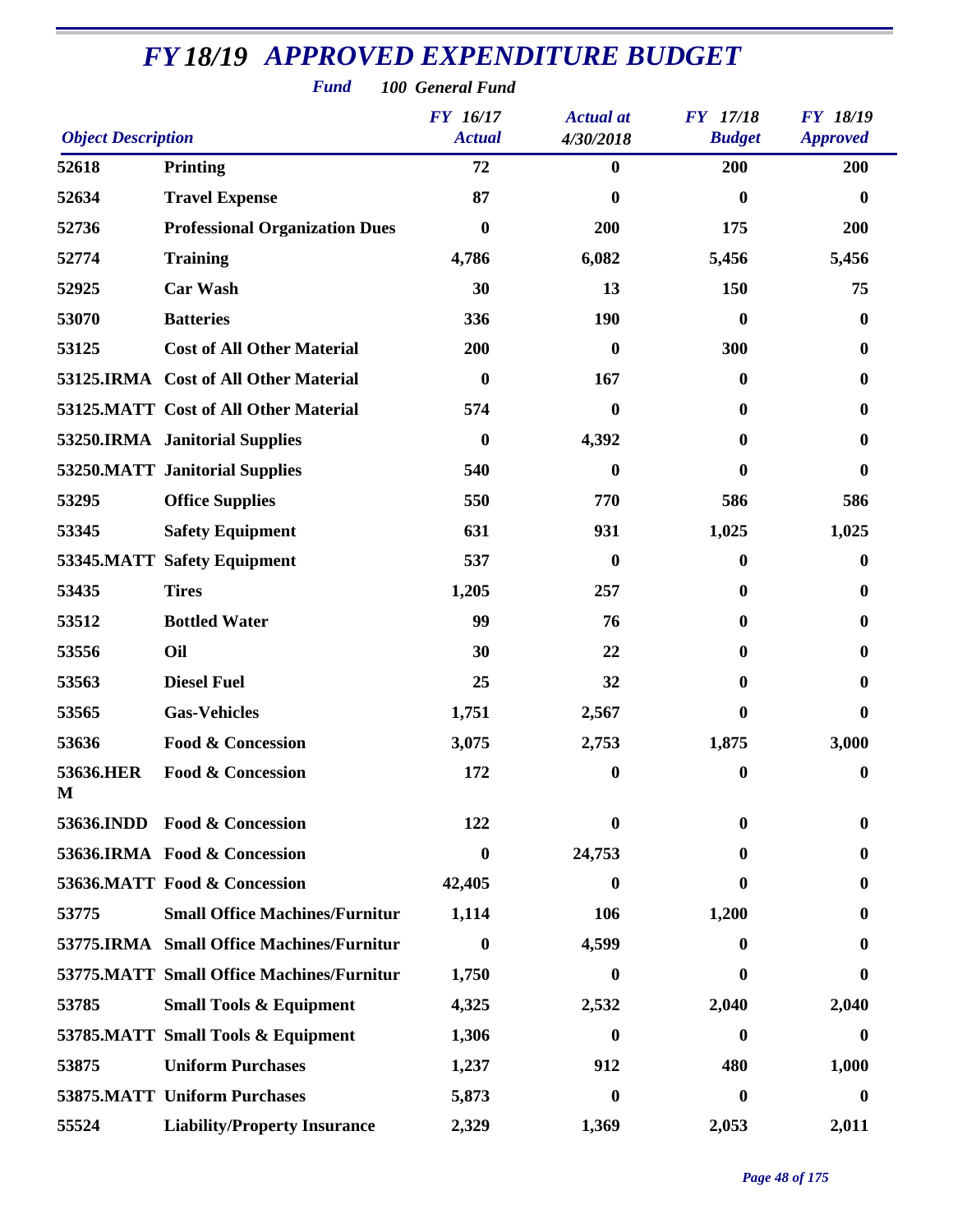|                           | <b>Fund</b>                                   | 100 General Fund                 |                               |                                  |                                    |
|---------------------------|-----------------------------------------------|----------------------------------|-------------------------------|----------------------------------|------------------------------------|
| <b>Object Description</b> |                                               | <b>FY</b> 16/17<br><b>Actual</b> | <b>Actual</b> at<br>4/30/2018 | <b>FY</b> 17/18<br><b>Budget</b> | <b>FY 18/19</b><br><b>Approved</b> |
| <b>Program Total</b>      |                                               | 234,381                          | 8,941,302                     | 210,751                          | 200,480                            |
|                           | <b>Program</b><br>3368 Search & Rescue        |                                  |                               |                                  |                                    |
| 52325                     | Mach. & Equip. Repairs                        | 351                              | $\bf{0}$                      | 650                              | 650                                |
| 52925                     | <b>Car Wash</b>                               | 6                                | 13                            | 150                              | 150                                |
| 53636                     | <b>Food &amp; Concession</b>                  | 664                              | <b>190</b>                    | 600                              | 600                                |
| 53785                     | <b>Small Tools &amp; Equipment</b>            | 5,735                            | 682                           | 5,977                            | 5,977                              |
| 53875                     | <b>Uniform Purchases</b>                      | 1,942                            | $\boldsymbol{0}$              | $\bf{0}$                         | $\boldsymbol{0}$                   |
| <b>Program Total</b>      |                                               | 8,698                            | 885                           | 7,377                            | 7,377                              |
| <b>Department</b>         | 3255 Emergency Management                     |                                  |                               |                                  |                                    |
|                           |                                               | 243,079                          | 8,942,187                     | 218,128                          | 207,857                            |
| <b>Department</b>         | 3510 Sheriff's Administration                 |                                  |                               |                                  |                                    |
|                           | 3501 Sheriff-Administration<br><b>Program</b> |                                  |                               |                                  |                                    |
| 51021                     | <b>Inter-Program Credit-Security</b>          | $-37,440$                        | $-26,080$                     | $-50,000$                        | $-50,000$                          |
| 51022                     | <b>Inter-Program Credit-Transpor</b>          | $-41,642$                        | $-33,010$                     | $-38,000$                        | $-38,000$                          |
| 51040                     | <b>Salaries - Bonus/Awards</b>                | 2,100                            | 900                           | 900                              | 900                                |
| 51041                     | <b>Salaries - Career Track</b>                | $\bf{0}$                         | $\mathbf{0}$                  | $\mathbf{0}$                     | 1,913                              |
| 51042                     | <b>Salaries - COLA</b>                        | 0                                | $\boldsymbol{0}$              | $\bf{0}$                         | 76,327                             |
| 51055                     | <b>Salaries - Dog Handlers' Pay</b>           | 3,960                            | 1,219                         | $\bf{0}$                         | $\mathbf{0}$                       |
| 51065                     | <b>Salaries - Holiday</b>                     | 101,876                          | 85,902                        | 0                                | $\mathbf{0}$                       |
| 51070                     | <b>Salaries - Other</b>                       | 3,735                            | 4,014                         | 0                                | $\boldsymbol{0}$                   |
| 51075                     | <b>Salaries - Regular Employees</b>           | 2,227,405                        | 1,585,968                     | 2,950,359                        | 2,921,123                          |
| 51085                     | <b>Salaries - Sick</b>                        | 10,836                           | 21,923                        | $\mathbf{0}$                     | $\bf{0}$                           |
| 51100                     | <b>Salaries - Vacation</b>                    | 47,660                           | 49,594                        | $\mathbf{0}$                     | 14,320                             |
| 51155                     | <b>Salaries - Temporary</b>                   | 13,982                           | 9,918                         | 21,555                           | 21,278                             |
| 51165                     | Overtime                                      | 136,761                          | 91,178                        | 193,793                          | 193,793                            |
| 51165.IRMA Overtime       |                                               | $\boldsymbol{0}$                 | 158,083                       | $\bf{0}$                         | $\bf{0}$                           |
| 51165.MATT Overtime       |                                               | 87,233                           | $\boldsymbol{0}$              | 0                                | $\bf{0}$                           |
| 51175                     | <b>Overtime - FLSA</b>                        | 32,929                           | 27,977                        | 15,400                           | 15,400                             |
| 51180                     | <b>Overtime - Holiday</b>                     | 15,783                           | 5,355                         | 13,200                           | 14,520                             |
| 51205                     | <b>Employee Insurance</b>                     | 393,128                          | 311,989                       | 467,984                          | 490,818                            |
| 51221                     | <b>FICA</b>                                   | 194,111                          | 140,893                       | 222,688                          | 215,792                            |
| 51221.IRMA FICA           |                                               | $\boldsymbol{0}$                 | 12,093                        | $\boldsymbol{0}$                 | $\bf{0}$                           |
| 51221.MATT FICA           |                                               | 7,184                            | $\boldsymbol{0}$              | $\bf{0}$                         | $\boldsymbol{0}$                   |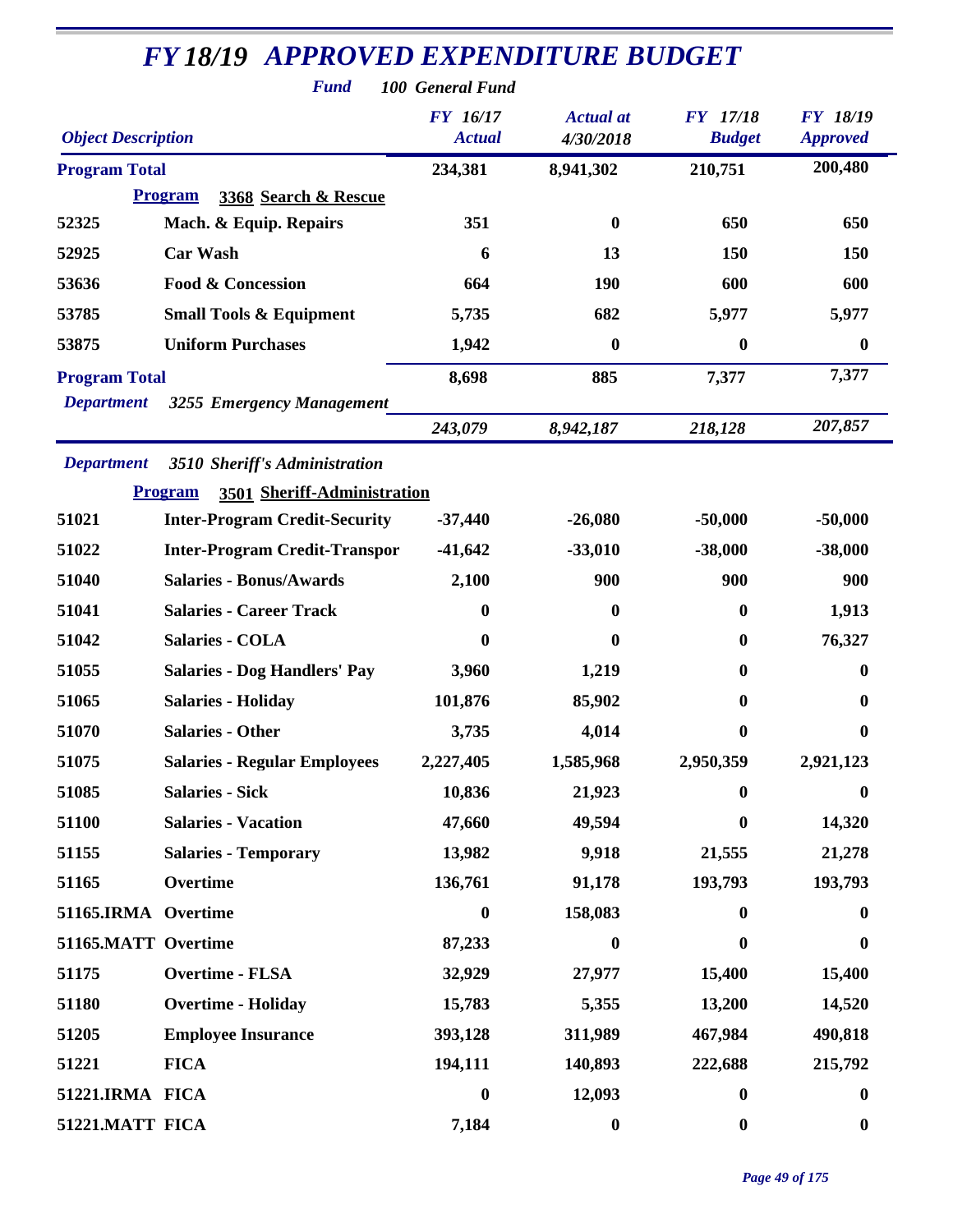| <b>Fund</b><br>100 General Fund                                                                                                                                   |                                        |                  |                  |                  |                  |  |  |
|-------------------------------------------------------------------------------------------------------------------------------------------------------------------|----------------------------------------|------------------|------------------|------------------|------------------|--|--|
| FY 16/17<br><b>FY</b> 17/18<br><b>FY 18/19</b><br><b>Actual</b> at<br><b>Object Description</b><br><b>Actual</b><br><b>Budget</b><br>4/30/2018<br><b>Approved</b> |                                        |                  |                  |                  |                  |  |  |
| 51236                                                                                                                                                             | <b>Pension Contribution</b>            | 231,201          | 165,751          | 239,624          | 250,790          |  |  |
|                                                                                                                                                                   | 51236.IRMA Pension Contribution        | 0                | 15,492           | $\mathbf{0}$     | 0                |  |  |
|                                                                                                                                                                   | <b>51236.MATT Pension Contribution</b> | 8,210            | 0                | $\bf{0}$         | $\boldsymbol{0}$ |  |  |
| 51259                                                                                                                                                             | <b>Worker's Compensation</b>           | 76,665           | 62,267           | 93,401           | 97,616           |  |  |
| 51274                                                                                                                                                             | <b>Cellular Phone Allowance</b>        | 6,227            | 7,286            | 12,480           | 11,520           |  |  |
| 51277                                                                                                                                                             | <b>Clothing Allowance</b>              | 27,700           | 27,200           | 28,000           | 28,000           |  |  |
| 52025                                                                                                                                                             | <b>Annual Audit Fees</b>               | 838              | 873              | 873              | 725              |  |  |
| 52111                                                                                                                                                             | <b>Document Destruction</b>            | 575              | 475              | 987              | 987              |  |  |
| 52250                                                                                                                                                             | <b>Computer Maint. Agreement</b>       | $\boldsymbol{0}$ | 0                | 3,400            | 3,400            |  |  |
| 52290                                                                                                                                                             | <b>Fire Extinguisher Maintenance</b>   | 245              | $\bf{0}$         | 1,500            | 1,500            |  |  |
| 52410                                                                                                                                                             | <b>Parts/Auto Inventory Items</b>      | 1,157            | 1,777            | $\mathbf{0}$     | 0                |  |  |
| 52412                                                                                                                                                             | <b>Parts/Auto-Non Inventory</b>        | 9,972            | 5,706            | $\mathbf{0}$     | $\bf{0}$         |  |  |
| 52426                                                                                                                                                             | <b>Radio Maint. Agreement</b>          | 24,179           | 5,283            | 12,920           | 12,920           |  |  |
| 52454                                                                                                                                                             | <b>Vehicle Rep. Outside Service</b>    | 5,151            | 2,044            | $\boldsymbol{0}$ | $\bf{0}$         |  |  |
| 52534                                                                                                                                                             | <b>Public Officials Bond</b>           | 200              | 0                | 200              | 200              |  |  |
| 52557                                                                                                                                                             | <b>Cellular/Mobile Phone Charges</b>   | 17,373           | 10,663           | 19,600           | 19,600           |  |  |
| 52557.IRMA                                                                                                                                                        | <b>Cellular/Mobile Phone Charges</b>   | $\boldsymbol{0}$ | 350              | $\boldsymbol{0}$ | $\boldsymbol{0}$ |  |  |
| 52560                                                                                                                                                             | <b>Computer On-Line Services</b>       | 393              | 220              | 310              | 1,100            |  |  |
| 52572                                                                                                                                                             | <b>Long Distance Telephone Charg</b>   | 146              | 28               | 750              | 750              |  |  |
| 52575                                                                                                                                                             | <b>Pager Rental</b>                    | 1,755            | 0                | $\mathbf{0}$     | $\boldsymbol{0}$ |  |  |
| 52578                                                                                                                                                             | Postage                                | 2,997            | 1,092            | 3,500            | 3,500            |  |  |
| 52584                                                                                                                                                             | <b>Telephone - Local Service</b>       | 1,064            | 88               | 2,380            | 2,000            |  |  |
| 52602                                                                                                                                                             | <b>Advertising</b>                     | 831              | 489              | 500              | 1,000            |  |  |
| 52618                                                                                                                                                             | <b>Printing</b>                        | 3,455            | 1,787            | 3,000            | 3,000            |  |  |
| 52656                                                                                                                                                             | <b>Travel Expense - Prisoners</b>      | 9,625            | 3,882            | 11,000           | 11,000           |  |  |
| 52668                                                                                                                                                             | <b>Bank Service Charges</b>            | 97               | 602              | 235              | 1,300            |  |  |
| 52736                                                                                                                                                             | <b>Professional Organization Dues</b>  | 1,200            | 1,535            | 1,700            | 1,700            |  |  |
| 52774                                                                                                                                                             | <b>Training</b>                        | 39,049           | 19,708           | 26,345           | 31,345           |  |  |
| 52925                                                                                                                                                             | <b>Car Wash</b>                        | 7,217            | 2,592            | 6,375            | 6,375            |  |  |
| 52990                                                                                                                                                             | <b>Wrecker Towing Service</b>          | 446              | 0                | 500              | 500              |  |  |
| 53010                                                                                                                                                             | <b>Ammunition</b>                      | 9,604            | 9,354            | 12,536           | 12,536           |  |  |
| 53015                                                                                                                                                             | <b>Animal Food and Supplies</b>        | 2,067            | $\boldsymbol{0}$ | $\bf{0}$         | $\bf{0}$         |  |  |
| 53070                                                                                                                                                             | <b>Batteries</b>                       | 1,084            | 258              | $\boldsymbol{0}$ | $\boldsymbol{0}$ |  |  |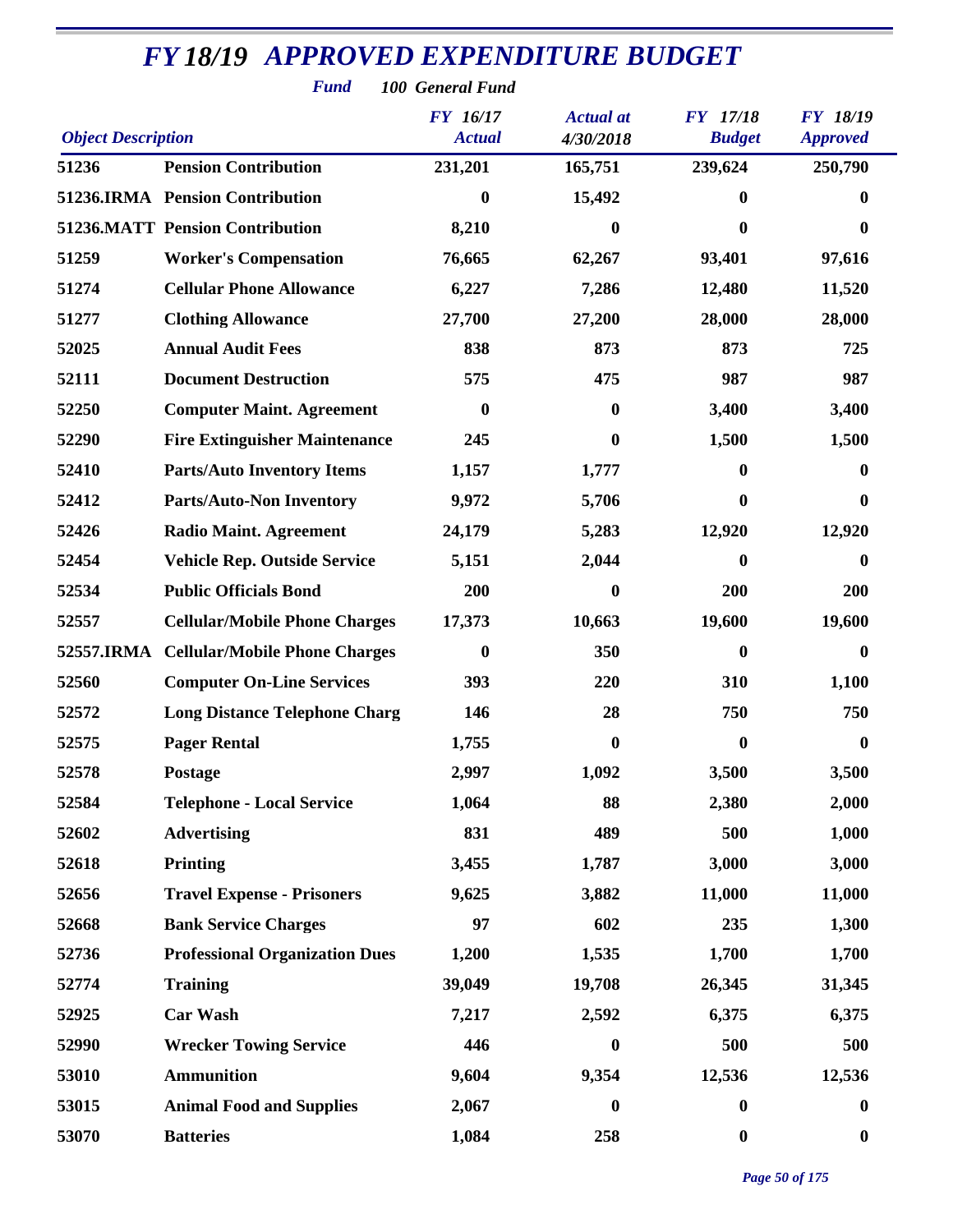| <b>FY18/19 APPROVED EXPENDITURE BUDGET</b><br><b>Fund</b><br>100 General Fund |                                                              |                                  |                               |                           |                                    |  |  |  |
|-------------------------------------------------------------------------------|--------------------------------------------------------------|----------------------------------|-------------------------------|---------------------------|------------------------------------|--|--|--|
| <b>Object Description</b>                                                     |                                                              | <b>FY</b> 16/17<br><b>Actual</b> | <b>Actual</b> at<br>4/30/2018 | FY 17/18<br><b>Budget</b> | <b>FY 18/19</b><br><b>Approved</b> |  |  |  |
| 53295                                                                         | <b>Office Supplies</b>                                       | 13,961                           | 8,278                         | 15,000                    | 15,000                             |  |  |  |
| 53345                                                                         | <b>Safety Equipment</b>                                      | 21,468                           | 1,447                         | 2,665                     | 18,905                             |  |  |  |
| 53370                                                                         | <b>Small Computer Software</b>                               | 0                                | 3,017                         | 8,300                     | 0                                  |  |  |  |
| 53420                                                                         | <b>Tech Equipment Batteries</b>                              | 1,253                            | 0                             | 8,554                     | 8,554                              |  |  |  |
| 53435                                                                         | <b>Tires</b>                                                 | 12,634                           | 5,321                         | $\bf{0}$                  | $\bf{0}$                           |  |  |  |
| 53512                                                                         | <b>Bottled Water</b>                                         | 2,924                            | 1,928                         | 2,850                     | 3,200                              |  |  |  |
| 53556                                                                         | Oil                                                          | 1,196                            | 686                           | $\mathbf{0}$              | 0                                  |  |  |  |
| 53563                                                                         | <b>Diesel Fuel</b>                                           | 19                               | 544                           | 0                         | $\bf{0}$                           |  |  |  |
| 53565                                                                         | <b>Gas-Vehicles</b>                                          | 89,421                           | 68,431                        | 0                         | $\bf{0}$                           |  |  |  |
| 53595                                                                         | <b>Periodicals &amp; Subscriptions</b>                       | 699                              | 249                           | 900                       | 900                                |  |  |  |
| 53775                                                                         | <b>Small Office Machines/Furnitur</b>                        | 0                                | 0                             | $\bf{0}$                  | 10,650                             |  |  |  |
| 53785                                                                         | <b>Small Tools &amp; Equipment</b>                           | 13,232                           | 10,924                        | 25,100                    | 5,480                              |  |  |  |
|                                                                               | 53785.MATT Small Tools & Equipment                           | 700                              | 0                             | $\boldsymbol{0}$          | $\bf{0}$                           |  |  |  |
| 53875                                                                         | <b>Uniform Purchases</b>                                     | 3,729                            | 2,974                         | 3,500                     | 5,000                              |  |  |  |
| 55524                                                                         | <b>Liability/Property Insurance</b>                          | 60,235                           | 26,883                        | 40,123                    | 50,216                             |  |  |  |
| <b>Program Total</b><br><b>Department</b>                                     | 3510 Sheriff's Administration                                | 3,911,795                        | 2,925,400                     | 4,386,987                 | 4,499,453                          |  |  |  |
|                                                                               |                                                              | 3,911,795                        | 2,925,400                     | 4,386,987                 | 4,499,453                          |  |  |  |
| <b>Department</b>                                                             | 3520 Detention Management<br><b>Program</b>                  |                                  |                               |                           |                                    |  |  |  |
| 51042                                                                         | 3505 Detention Administration-Sher<br><b>Salaries - COLA</b> | $\bf{0}$                         | 0                             | $\bf{0}$                  | 118,034                            |  |  |  |
| 51065                                                                         | <b>Salaries - Holiday</b>                                    | 114,286                          | 97,941                        | $\mathbf{0}$              | 0                                  |  |  |  |
| 51070                                                                         | <b>Salaries - Other</b>                                      | 1,480                            | 534                           | $\bf{0}$                  | $\boldsymbol{0}$                   |  |  |  |
| 51075                                                                         | <b>Salaries - Regular Employees</b>                          | 3,261,464                        | 2,153,149                     | 4,079,042                 | 4,112,126                          |  |  |  |
| 51085                                                                         | <b>Salaries - Sick</b>                                       | 32,233                           | 24,667                        | $\mathbf{0}$              | 0                                  |  |  |  |
| 51100                                                                         | <b>Salaries - Vacation</b>                                   | 99,858                           | 58,972                        | 2,936                     | 9,060                              |  |  |  |
| 51155                                                                         | <b>Salaries - Temporary</b>                                  | 12,015                           | $\boldsymbol{0}$              | 14,161                    | 19,910                             |  |  |  |
| 51165                                                                         | Overtime                                                     | 731,130                          | 517,153                       | 387,585                   | 615,000                            |  |  |  |
| 51165.IRMA Overtime                                                           |                                                              | $\boldsymbol{0}$                 | 177,138                       | $\mathbf{0}$              | $\bf{0}$                           |  |  |  |
| 51165.MATT Overtime                                                           |                                                              | 98,824                           |                               | $\mathbf{0}$              |                                    |  |  |  |
| 51175                                                                         | <b>Overtime - FLSA</b>                                       | 219,924                          | $\bf{0}$                      |                           | $\bf{0}$                           |  |  |  |
|                                                                               |                                                              |                                  | 178,374                       | 83,977                    | 83,977                             |  |  |  |
| 51180                                                                         | <b>Overtime - Holiday</b>                                    | 122,662                          | 102,436                       | 148,575                   | 163,433                            |  |  |  |
| 51205                                                                         | <b>Employee Insurance</b>                                    | 1,010,901                        | 776,345                       | 1,164,518                 | 1,221,338                          |  |  |  |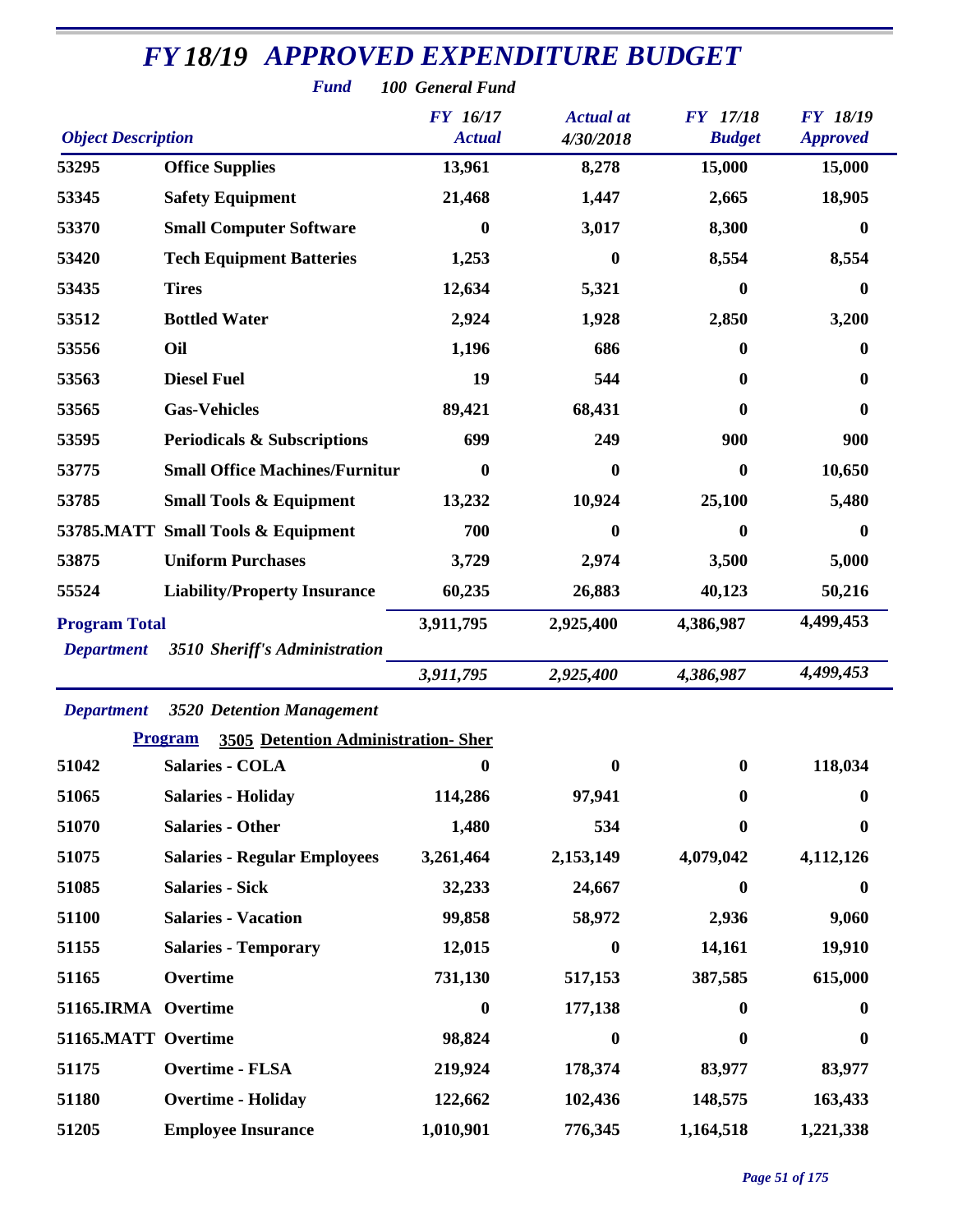| <b>Fund</b><br>100 General Fund                                                                                                                            |                                                 |                  |           |              |                  |  |  |
|------------------------------------------------------------------------------------------------------------------------------------------------------------|-------------------------------------------------|------------------|-----------|--------------|------------------|--|--|
| FY 16/17<br>FY 17/18<br><b>FY 18/19</b><br><b>Actual</b> at<br><b>Object Description</b><br><b>Actual</b><br><b>Budget</b><br>4/30/2018<br><b>Approved</b> |                                                 |                  |           |              |                  |  |  |
| 51221                                                                                                                                                      | <b>FICA</b>                                     | 329,469          | 226,268   | 302,434      | 293,406          |  |  |
| 51221.IRMA FICA                                                                                                                                            |                                                 | 0                | 13,551    | 0            | 0                |  |  |
| 51221.MATT FICA                                                                                                                                            |                                                 | 8,138            | $\bf{0}$  | $\bf{0}$     | $\bf{0}$         |  |  |
| 51236                                                                                                                                                      | <b>Pension Contribution</b>                     | 447,932          | 303,670   | 399,746      | 388,883          |  |  |
|                                                                                                                                                            | 51236.IRMA Pension Contribution                 | $\bf{0}$         | 17,359    | $\mathbf{0}$ | 0                |  |  |
|                                                                                                                                                            | <b>51236.MATT Pension Contribution</b>          | 9,120            | $\bf{0}$  | $\bf{0}$     | $\boldsymbol{0}$ |  |  |
| 51259                                                                                                                                                      | <b>Worker's Compensation</b>                    | 136,410          | 107,679   | 161,468      | 168,758          |  |  |
| 51274                                                                                                                                                      | <b>Cellular Phone Allowance</b>                 | 10               | 304       | $\mathbf{0}$ | 480              |  |  |
| 51277                                                                                                                                                      | <b>Clothing Allowance</b>                       | 0                | 800       | 800          | 2,400            |  |  |
| 52025                                                                                                                                                      | <b>Annual Audit Fees</b>                        | 698              | 727       | 727          | 604              |  |  |
|                                                                                                                                                            | 52285.IRMA Facilities Maintenance               | 0                | 20        | $\bf{0}$     | $\bf{0}$         |  |  |
| 52390                                                                                                                                                      | <b>Office Equip. Maint. Agreemen</b>            | 7,900            | 7,900     | 8,500        | 8,500            |  |  |
| 52460                                                                                                                                                      | <b>Prisioner Boarding</b>                       | 70               | 0         | $\mathbf{0}$ | 300              |  |  |
| 52572                                                                                                                                                      | <b>Long Distance Telephone Charg</b>            | 2,192            | 418       | 2,750        | 2,750            |  |  |
| 52584                                                                                                                                                      | <b>Telephone - Local Service</b>                | 2,712            | 2,414     | 2,600        | 4,125            |  |  |
| 52608                                                                                                                                                      | <b>Copying Costs</b>                            | 11,276           | 9,837     | 14,863       | 16,922           |  |  |
| 53250                                                                                                                                                      | <b>Janitorial Supplies</b>                      | $\boldsymbol{0}$ | 31,436    | 102,043      | 114,454          |  |  |
| 53295                                                                                                                                                      | <b>Office Supplies</b>                          | 14,164           | 11,678    | 15,000       | 20,000           |  |  |
| 53345                                                                                                                                                      | <b>Safety Equipment</b>                         | 0                | 160       | $\bf{0}$     | 12,720           |  |  |
| 53420                                                                                                                                                      | <b>Tech Equipment Batteries</b>                 | 0                | 0         | $\bf{0}$     | 4,450            |  |  |
|                                                                                                                                                            | 53551.IRMA Propane Gas                          | $\bf{0}$         | 220       | $\bf{0}$     | $\mathbf{0}$     |  |  |
| 53579                                                                                                                                                      | <b>Food-Prisoner</b>                            | 534,014          | 689,110   | 700,610      | 684,917          |  |  |
| 53579.AIRS                                                                                                                                                 | <b>Food-Prisoner</b>                            | 1,996            | $\bf{0}$  | $\mathbf{0}$ | $\boldsymbol{0}$ |  |  |
|                                                                                                                                                            | 53579.IRMA Food-Prisoner                        | $\bf{0}$         | 21,490    | 0            | 0                |  |  |
|                                                                                                                                                            | 53579.MATT Food-Prisoner                        | 7,129            | $\bf{0}$  | $\bf{0}$     | 0                |  |  |
| 53785                                                                                                                                                      | <b>Small Tools &amp; Equipment</b>              | $\boldsymbol{0}$ | 495       | 1,238        | 1,000            |  |  |
| 53875                                                                                                                                                      | <b>Uniform Purchases</b>                        | 35,005           | 27,980    | 62,936       | 89,994           |  |  |
| 55524                                                                                                                                                      | <b>Liability/Property Insurance</b>             | 126,280          | 66,561    | 99,842       | 97,781           |  |  |
| <b>Program Total</b>                                                                                                                                       |                                                 | 7,379,292        | 5,626,786 | 7,756,351    | 8,255,322        |  |  |
|                                                                                                                                                            | <b>3510 Detention Complex</b><br><b>Program</b> |                  |           |              |                  |  |  |
| 51042                                                                                                                                                      | <b>Salaries - COLA</b>                          | 0                | 0         | $\bf{0}$     | 2,814            |  |  |
| 51065                                                                                                                                                      | <b>Salaries - Holiday</b>                       | 4,038            | 3,360     | $\bf{0}$     | $\boldsymbol{0}$ |  |  |
| 51075                                                                                                                                                      | <b>Salaries - Regular Employees</b>             | 92,301           | 57,772    | 106,371      | 109,387          |  |  |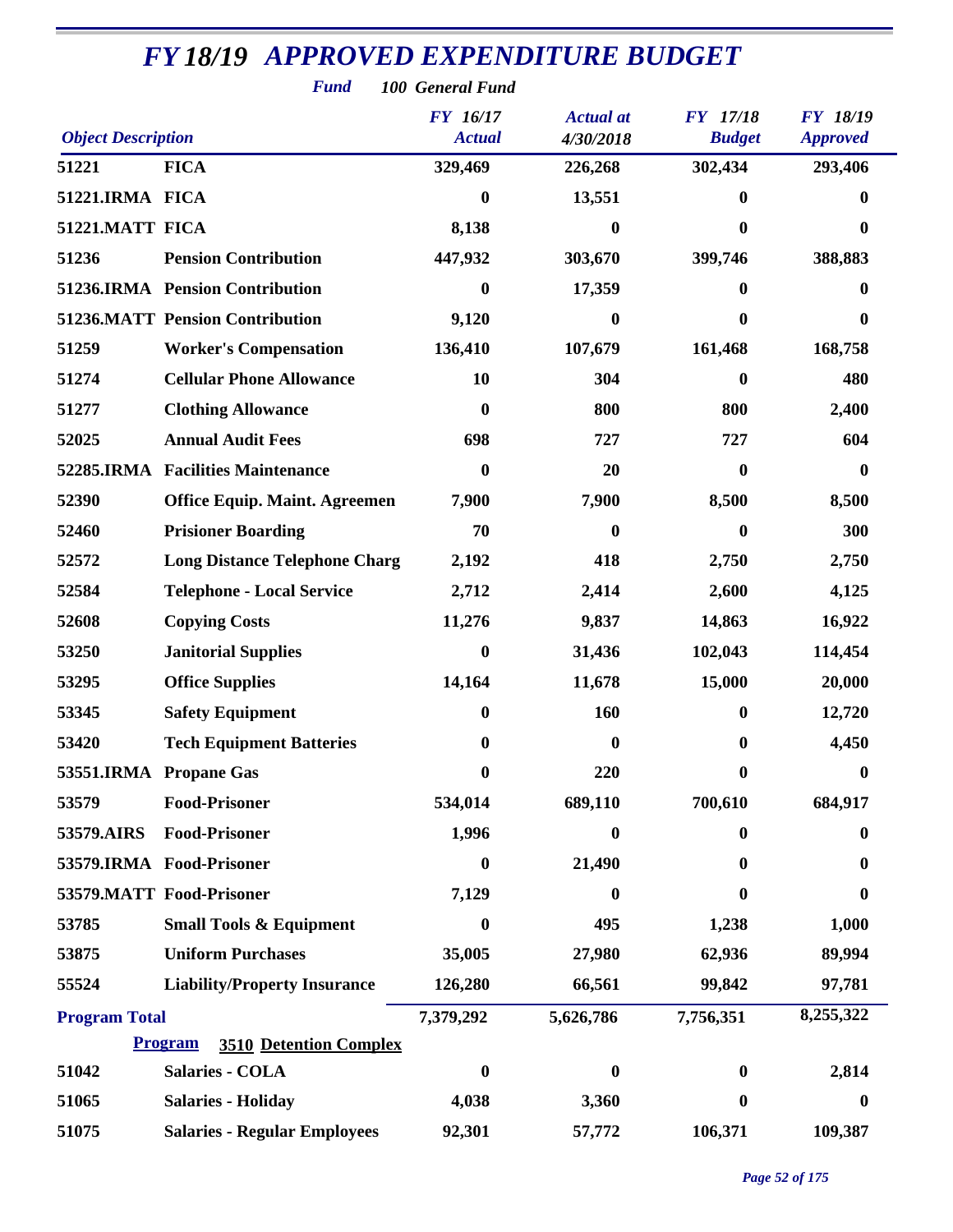| <b>Fund</b><br>100 General Fund                                           |                                        |                  |                  |                  |                  |  |  |
|---------------------------------------------------------------------------|----------------------------------------|------------------|------------------|------------------|------------------|--|--|
| <b>FY</b> 16/17<br><b>Actual</b> at<br><b>FY</b> 17/18<br><b>FY 18/19</b> |                                        |                  |                  |                  |                  |  |  |
| <b>Object Description</b>                                                 |                                        | <b>Actual</b>    | 4/30/2018        | <b>Budget</b>    | <b>Approved</b>  |  |  |
| 51085                                                                     | <b>Salaries - Sick</b>                 | 1,301            | 194              | $\bf{0}$         | $\bf{0}$         |  |  |
| 51100                                                                     | <b>Salaries - Vacation</b>             | 7,385            | 6,854            | 0                | 0                |  |  |
| 51165                                                                     | Overtime                               | 4,209            | 1,880            | 2,200            | 2,200            |  |  |
| 51165.IRMA Overtime                                                       |                                        | $\bf{0}$         | 5,765            | 0                | 0                |  |  |
| 51165.MATT Overtime                                                       |                                        | 2,360            | 0                | 0                | 0                |  |  |
| 51180                                                                     | <b>Overtime - Holiday</b>              | 143              | 169              | 220              | 242              |  |  |
| 51205                                                                     | <b>Employee Insurance</b>              | 18,720           | 14,511           | 21,767           | 22,829           |  |  |
| 51221                                                                     | <b>FICA</b>                            | 7,817            | 5,075            | 7,574            | 7,841            |  |  |
| 51221.IRMA FICA                                                           |                                        | 0                | 441              | 0                | 0                |  |  |
| 51221.MATT FICA                                                           |                                        | 194              | $\bf{0}$         | 0                | 0                |  |  |
| 51236                                                                     | <b>Pension Contribution</b>            | 10,709           | 6,884            | 10,424           | 10,720           |  |  |
|                                                                           | 51236.IRMA Pension Contribution        | 0                | 565              | 0                | 0                |  |  |
|                                                                           | <b>51236.MATT Pension Contribution</b> | 222              | $\bf{0}$         | 0                | 0                |  |  |
| 51259                                                                     | <b>Worker's Compensation</b>           | 3,767            | 2,836            | 4,254            | 4,446            |  |  |
| 52135                                                                     | <b>Pest Control</b>                    | 5,580            | 3,255            | 5,600            | 6,000            |  |  |
| 52210                                                                     | <b>Solid Waste Disposal Fees</b>       | 14,754           | 14,506           | 18,500           | 18,500           |  |  |
| 52233                                                                     | <b>Lawn Care</b>                       | 12,840           | 3,150            | 14,600           | 21,000           |  |  |
| 52260                                                                     | <b>Computer Software Maint. Agr</b>    | 9,840            | $\bf{0}$         | 10,000           | 10,000           |  |  |
| 52285                                                                     | <b>Facilities Maintenance</b>          | 7,677            | 2,901            | 6,500            | 6,000            |  |  |
|                                                                           | 52285.IRMA Facilities Maintenance      | $\bf{0}$         | 1,092            | 0                | 0                |  |  |
| 52300                                                                     | <b>Heating &amp; A/C Maintenance</b>   | 3,731            | 1,652            | 4,000            | 4,000            |  |  |
| 52320                                                                     | Mach. & Equip. Maint. Agreem           | 1,147            | 2,308            | 9,000            | 18,400           |  |  |
| 52325                                                                     | Mach. & Equip. Repairs                 | 1,785            | 1,536            | 3,000            | 3,500            |  |  |
| 52325.IRMA                                                                | Mach. & Equip. Repairs                 | $\boldsymbol{0}$ | 1,350            | $\boldsymbol{0}$ | $\boldsymbol{0}$ |  |  |
| 53130                                                                     | <b>Cost of Building Material</b>       | 1,206            | 405              | 1,000            | 1,000            |  |  |
| 53135                                                                     | <b>Cost of Electrical Material</b>     | 464              | 266              | 700              | 800              |  |  |
| 53145                                                                     | <b>Cost of Plumbing Material</b>       | 2,096            | 1,511            | 1,500            | 2,200            |  |  |
| 53170                                                                     | <b>Electrical Lamps and Bulb Sup</b>   | 1,403            | 668              | 1,000            | 1,200            |  |  |
| 53175                                                                     | <b>Electronic Supplies</b>             | 1,291            | 791              | 1,500            | 1,500            |  |  |
| 53300                                                                     | Paint                                  | 486              | $\boldsymbol{0}$ | 500              | 500              |  |  |
| 53455                                                                     | <b>Vandalism/Theft Materials</b>       | 1,118            | 247              | 1,500            | 1,500            |  |  |
| 53522                                                                     | <b>Utilities-Water</b>                 | 95,062           | 63,690           | 100,000          | 110,000          |  |  |
| 53538                                                                     | <b>Utilities-Natural Gas</b>           | 29,290           | 18,262           | 34,000           | 32,500           |  |  |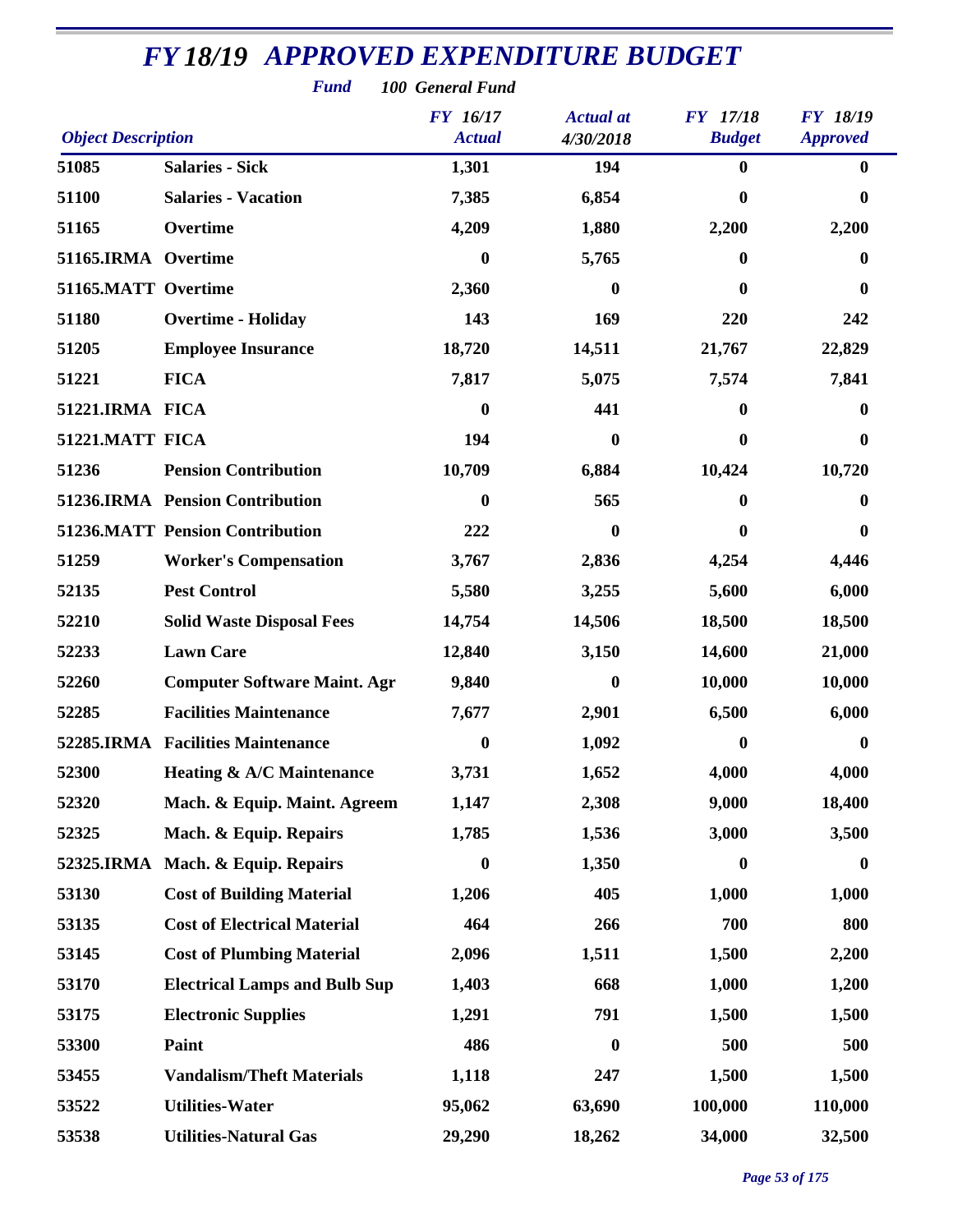| <b>FY18/19 APPROVED EXPENDITURE BUDGET</b><br><b>Fund</b><br>100 General Fund |                                                           |                                  |                               |                           |                                    |  |  |
|-------------------------------------------------------------------------------|-----------------------------------------------------------|----------------------------------|-------------------------------|---------------------------|------------------------------------|--|--|
| <b>Object Description</b>                                                     |                                                           | <b>FY</b> 16/17<br><b>Actual</b> | <b>Actual</b> at<br>4/30/2018 | FY 17/18<br><b>Budget</b> | <b>FY 18/19</b><br><b>Approved</b> |  |  |
| 53548                                                                         | <b>Utilities-Electricity</b>                              | 120,931                          | 81,212                        | 140,000                   | 132,000                            |  |  |
| 53785                                                                         | <b>Small Tools &amp; Equipment</b>                        | 400                              | 319                           | 800                       | 600                                |  |  |
| 53880                                                                         | <b>Uniform Rental &amp; Purchases</b>                     | 49                               | $\boldsymbol{0}$              | 500                       | 500                                |  |  |
| 55524                                                                         | <b>Liability/Property Insurance</b>                       | 26,198                           | 17,157                        | 25,736                    | 25,697                             |  |  |
| <b>Program Total</b>                                                          |                                                           | 490,514                          | 322,584                       | 532,746                   | 557,876                            |  |  |
|                                                                               | 3525 Inmate-Health Care Srvcs<br><b>Program</b>           |                                  |                               |                           |                                    |  |  |
| 52035                                                                         | <b>Dental and Other Services</b>                          | 23,765                           | 7,070                         | 26,000                    | 26,000                             |  |  |
| 52057                                                                         | <b>Medical Services-Prisoners</b>                         | 525,558                          | 112,142                       | 300,000                   | 300,000                            |  |  |
| 52059                                                                         | <b>Mental Health Counseling</b>                           | 60,000                           | 35,000                        | 60,000                    | 60,000                             |  |  |
| 52063                                                                         | <b>Physician's Fees-Detention Cen</b>                     | 360,000                          | 210,000                       | 360,000                   | 360,000                            |  |  |
| 52065                                                                         | <b>Prescription Drugs</b>                                 | 215,141                          | 143,167                       | 248,000                   | 248,000                            |  |  |
| 53283                                                                         | <b>Medical Supplies</b>                                   | 638                              | $\boldsymbol{0}$              | $\bf{0}$                  | 25,594                             |  |  |
| <b>Program Total</b>                                                          |                                                           | 1,185,102                        | 507,379                       | 994,000                   | 1,019,594                          |  |  |
| <b>Department</b>                                                             | 3520 Detention Management                                 |                                  |                               |                           |                                    |  |  |
|                                                                               |                                                           | 9,054,908                        | 6,456,749                     | 9,283,097                 | 9,832,792                          |  |  |
| <b>Department</b>                                                             | 4210 Public Works Director                                |                                  |                               |                           |                                    |  |  |
|                                                                               | <b>4501 Public Works Administration</b><br><b>Program</b> |                                  |                               |                           |                                    |  |  |
| 51041                                                                         | <b>Salaries - Career Track</b>                            | $\bf{0}$                         | $\boldsymbol{0}$              | 0                         | 2,552                              |  |  |
| 51042                                                                         | <b>Salaries - COLA</b>                                    | $\bf{0}$                         | $\boldsymbol{0}$              | $\mathbf{0}$              | 7,535                              |  |  |
| 51058                                                                         | <b>Salaries - FLSA Exempt</b>                             | 3,320                            | 1,994                         | 0                         | $\boldsymbol{0}$                   |  |  |
| 51065                                                                         | <b>Salaries - Holiday</b>                                 | 10,787                           | 9,121                         | $\bf{0}$                  | $\bf{0}$                           |  |  |
| 51070                                                                         | <b>Salaries - Other</b>                                   | 156                              | 1,197                         | 0                         | 0                                  |  |  |
| 51075                                                                         | <b>Salaries - Regular Employees</b>                       | 245,241                          | 146,580                       | 294,150                   | 302,032                            |  |  |
| 51085                                                                         | <b>Salaries - Sick</b>                                    | 11,783                           | 11,918                        | $\bf{0}$                  | 0                                  |  |  |
| 51100                                                                         | <b>Salaries - Vacation</b>                                | 11,177                           | 23,825                        | $\bf{0}$                  | 0                                  |  |  |
| 51165                                                                         | Overtime                                                  | 3,740                            | 1,740                         | $\mathbf{0}$              | 3,000                              |  |  |
| 51165.IRMA Overtime                                                           |                                                           | $\mathbf{0}$                     | 13,444                        | 0                         | 0                                  |  |  |
| 51180                                                                         | <b>Overtime - Holiday</b>                                 | 43                               | 49                            | 0                         | 0                                  |  |  |
| 51205                                                                         | <b>Employee Insurance</b>                                 | 46,801                           | 36,278                        | 54,417                    | 57,072                             |  |  |
| 51221                                                                         | <b>FICA</b>                                               | 21,102                           | 14,465                        | 21,805                    | 22,556                             |  |  |
| 51221.IRMA FICA                                                               |                                                           | $\bf{0}$                         | 1,028                         | $\bf{0}$                  | $\boldsymbol{0}$                   |  |  |
| 51236                                                                         | <b>Pension Contribution</b>                               | 26,811                           | 19,244                        | 27,316                    | 29,599                             |  |  |
|                                                                               | 51236.IRMA Pension Contribution                           | $\boldsymbol{0}$                 | 1,318                         | $\boldsymbol{0}$          | $\boldsymbol{0}$                   |  |  |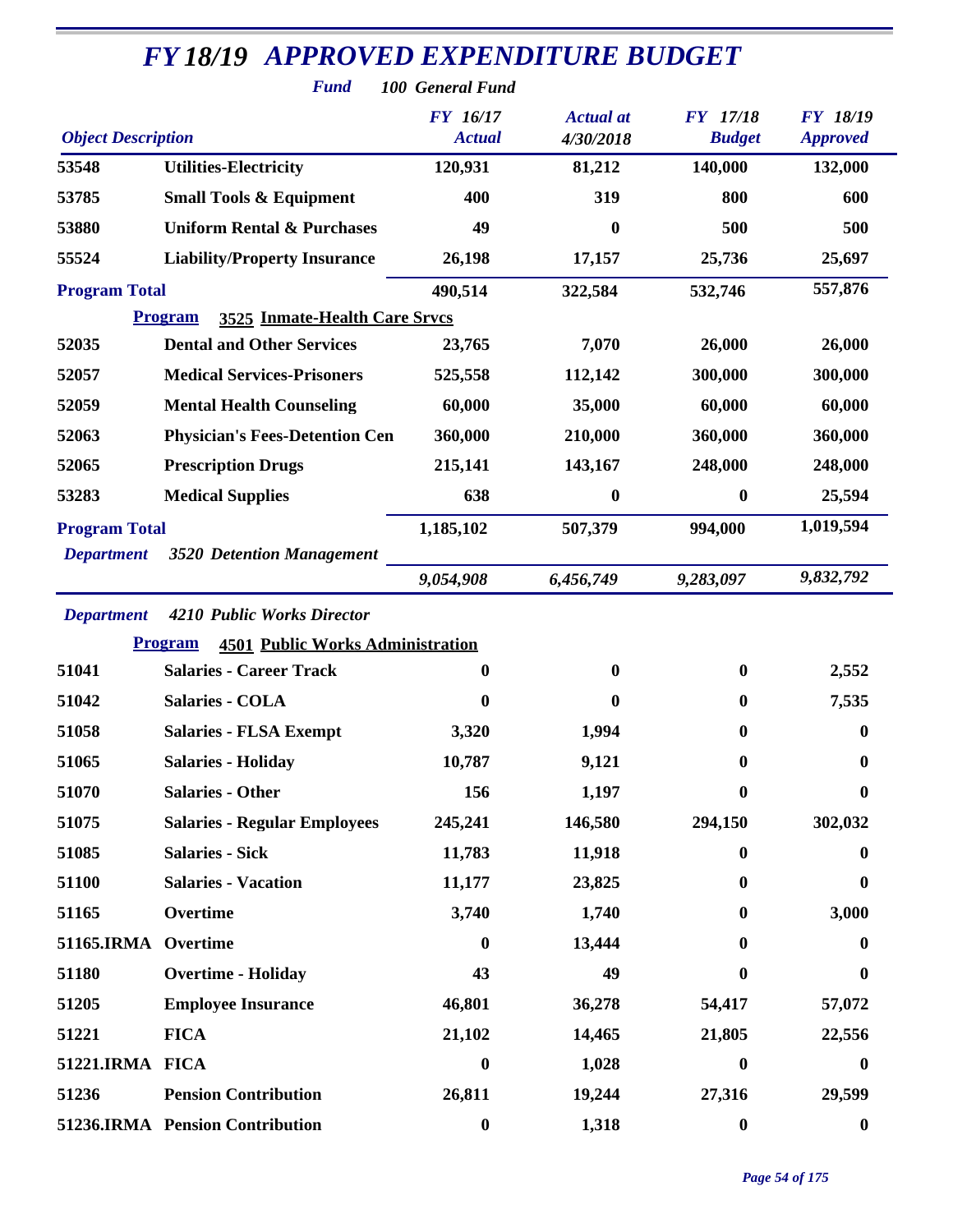| <b>Fund</b><br>100 General Fund                                                                                                                            |                                       |                  |                  |                  |                  |  |  |
|------------------------------------------------------------------------------------------------------------------------------------------------------------|---------------------------------------|------------------|------------------|------------------|------------------|--|--|
| FY 16/17<br><b>Actual</b> at<br>FY 17/18<br><b>FY 18/19</b><br><b>Object Description</b><br><b>Actual</b><br>4/30/2018<br><b>Budget</b><br><b>Approved</b> |                                       |                  |                  |                  |                  |  |  |
| 51259                                                                                                                                                      | <b>Worker's Compensation</b>          | 8,766            | 8,133            | 12,199           | 12,749           |  |  |
| 51274                                                                                                                                                      | <b>Cellular Phone Allowance</b>       | 1,386            | 873              | 1,380            | 1,380            |  |  |
| 52207                                                                                                                                                      | <b>Nuisance Abatement</b>             | $\bf{0}$         | $\boldsymbol{0}$ | 100,000          | 100,000          |  |  |
| 52208                                                                                                                                                      | <b>Refuse Container Collections</b>   | 3,971            | 3,900            | 3,900            | 4,260            |  |  |
|                                                                                                                                                            | 52285.IRMA Facilities Maintenance     | $\bf{0}$         | 13,148           | $\mathbf{0}$     | $\bf{0}$         |  |  |
| 52410                                                                                                                                                      | <b>Parts/Auto Inventory Items</b>     | 83               | 6                | $\bf{0}$         | $\boldsymbol{0}$ |  |  |
| 52412                                                                                                                                                      | <b>Parts/Auto-Non Inventory</b>       | 487              | 116              | 0                | $\boldsymbol{0}$ |  |  |
| 52454                                                                                                                                                      | <b>Vehicle Rep. Outside Service</b>   | 150              | 80               | 0                | $\bf{0}$         |  |  |
| 52477                                                                                                                                                      | <b>Equipment Rental</b>               | $\boldsymbol{0}$ | $\bf{0}$         | $\boldsymbol{0}$ | 2,800            |  |  |
| 52572                                                                                                                                                      | <b>Long Distance Telephone Charg</b>  | 170              | 33               | 175              | 175              |  |  |
| 52578                                                                                                                                                      | Postage                               | 177              | 212              | 100              | 500              |  |  |
| 52584                                                                                                                                                      | <b>Telephone - Local Service</b>      | 1,044            | 779              | 1,080            | 1,080            |  |  |
| 52608                                                                                                                                                      | <b>Copying Costs</b>                  | 847              | 1,072            | 1,229            | 914              |  |  |
| 52647                                                                                                                                                      | <b>Travel Allowance</b>               | 4,018            | 2,530            | 4,000            | 4,000            |  |  |
| 52736                                                                                                                                                      | <b>Professional Organization Dues</b> | 12,085           | 9,927            | 12,727           | 12,827           |  |  |
| 52774                                                                                                                                                      | <b>Training</b>                       | 13,402           | 17,603           | 21,607           | 21,607           |  |  |
| 52990                                                                                                                                                      | <b>Wrecker Towing Service</b>         | 525              | $\bf{0}$         | $\bf{0}$         | $\boldsymbol{0}$ |  |  |
| 53070                                                                                                                                                      | <b>Batteries</b>                      | 83               | 86               | $\mathbf{0}$     | $\boldsymbol{0}$ |  |  |
| 53250                                                                                                                                                      | <b>Janitorial Supplies</b>            | 12,072           | 7,718            | 10,013           | 12,276           |  |  |
| 53295                                                                                                                                                      | <b>Office Supplies</b>                | 10,935           | 5,587            | 8,644            | 11,079           |  |  |
| 53345                                                                                                                                                      | <b>Safety Equipment</b>               | 12,614           | 8,054            | 19,085           | 24,235           |  |  |
|                                                                                                                                                            | 53345.IRMA Safety Equipment           | $\bf{0}$         | 1,566            | 0                | 0                |  |  |
|                                                                                                                                                            | 53345.MATT Safety Equipment           | 2,218            | 0                | $\bf{0}$         | $\bf{0}$         |  |  |
| 53410                                                                                                                                                      | <b>Surveillance Equip &lt;\$5,000</b> | $\boldsymbol{0}$ | 4,500            | 0                | 0                |  |  |
| 53420                                                                                                                                                      | <b>Tech Equipment Batteries</b>       | 340              | 40               | 537              | 1,341            |  |  |
| 53435                                                                                                                                                      | <b>Tires</b>                          | 120              | 0                | $\bf{0}$         | $\bf{0}$         |  |  |
| 53512                                                                                                                                                      | <b>Bottled Water</b>                  | 1,286            | 487              | 2,660            | 2,660            |  |  |
| 53556                                                                                                                                                      | Oil                                   | 51               | 14               | 0                | $\bf{0}$         |  |  |
| 53565                                                                                                                                                      | <b>Gas-Vehicles</b>                   | 2,924            | 1,593            | $\bf{0}$         | $\bf{0}$         |  |  |
| 53597                                                                                                                                                      | <b>Reference Books/Training Man</b>   | 777              | 0                | 2,050            | 2,050            |  |  |
| 53636.HER<br>M                                                                                                                                             | <b>Food &amp; Concession</b>          | 406              | $\bf{0}$         | $\boldsymbol{0}$ | $\boldsymbol{0}$ |  |  |
| 53785                                                                                                                                                      | <b>Small Tools &amp; Equipment</b>    | $\boldsymbol{0}$ | 72               | $\boldsymbol{0}$ | $\boldsymbol{0}$ |  |  |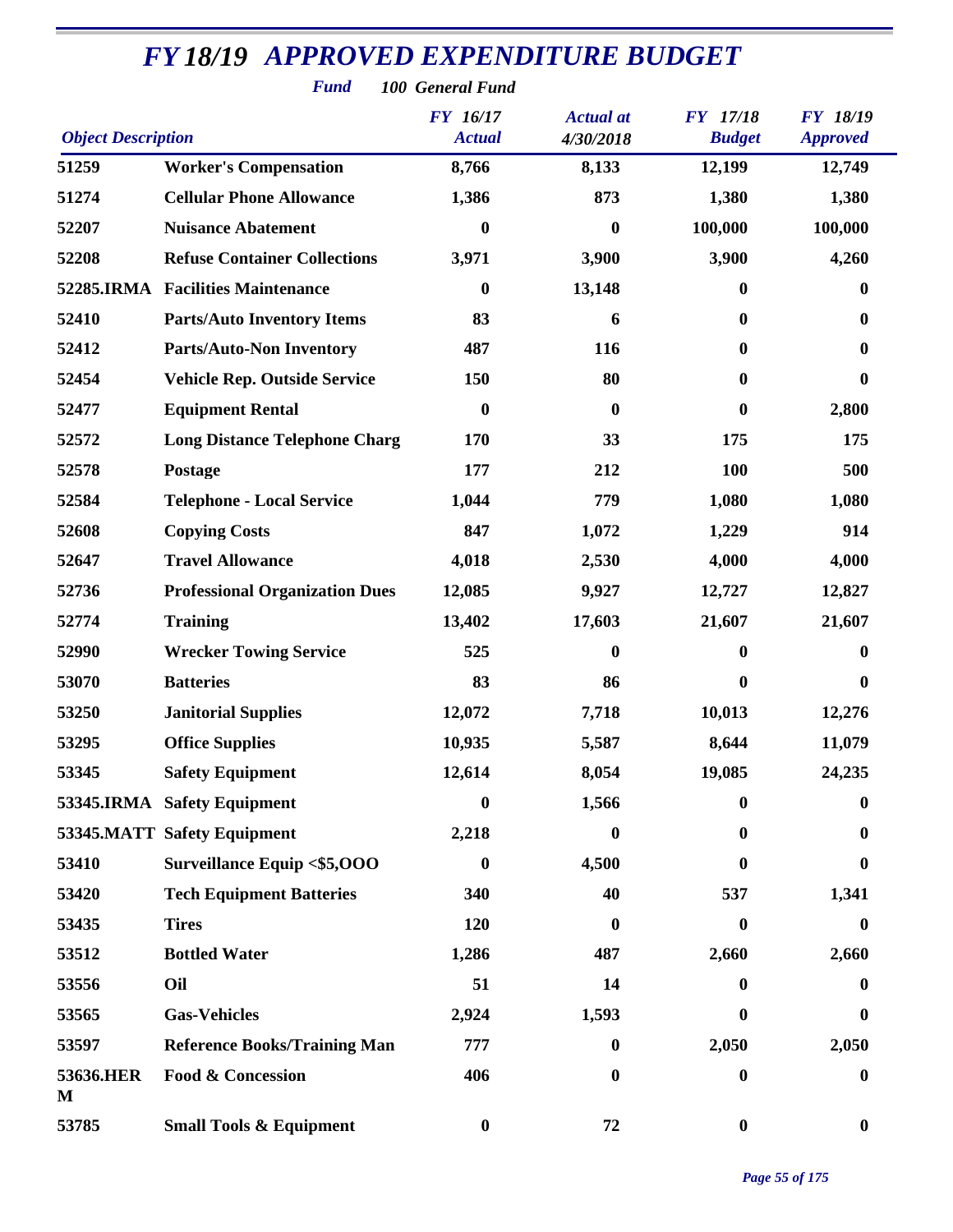| <b>FY 18/19 APPROVED EXPENDITURE BUDGET</b> |                                                           |                                  |                               |                                  |                                    |  |  |  |
|---------------------------------------------|-----------------------------------------------------------|----------------------------------|-------------------------------|----------------------------------|------------------------------------|--|--|--|
|                                             | <b>Fund</b><br>100 General Fund                           |                                  |                               |                                  |                                    |  |  |  |
| <b>Object Description</b>                   |                                                           | <b>FY</b> 16/17<br><b>Actual</b> | <b>Actual</b> at<br>4/30/2018 | <b>FY</b> 17/18<br><b>Budget</b> | <b>FY 18/19</b><br><b>Approved</b> |  |  |  |
| 53850.MATT Rainsuits                        |                                                           | 9,874                            | 0                             | $\bf{0}$                         | 0                                  |  |  |  |
| 53880                                       | <b>Uniform Rental &amp; Purchases</b>                     | 42,273                           | 39,241                        | 46,132                           | 50,412                             |  |  |  |
|                                             | 53880.MATT Uniform Rental & Purchases                     | 873                              | 0                             | $\boldsymbol{0}$                 | $\bf{0}$                           |  |  |  |
| 55130                                       | <b>Facilities Management Charges</b>                      | 90,416                           | 77,487                        | 113,741                          | 112,117                            |  |  |  |
| 55524                                       | <b>Liability/Property Insurance</b>                       | 10,458                           | 6,201                         | 9,302                            | 9,777                              |  |  |  |
| <b>Program Total</b><br><b>Department</b>   | 4210 Public Works Director                                | 625,792                          | 493,259                       | 768,249                          | 812,585                            |  |  |  |
|                                             |                                                           | 625,792                          | 493,259                       | 768,249                          | 812,585                            |  |  |  |
| <b>Department</b>                           | 4220 Drainage                                             |                                  |                               |                                  |                                    |  |  |  |
|                                             | <b>Program</b><br><b>4515 Drainage System Maintenance</b> |                                  |                               |                                  |                                    |  |  |  |
| 51041                                       | <b>Salaries - Career Track</b>                            | 0                                | 0                             | 22,481                           | 15,566                             |  |  |  |
| 51042                                       | <b>Salaries - COLA</b>                                    | 0                                | 0                             | $\mathbf{0}$                     | 32,475                             |  |  |  |
| 51058                                       | <b>Salaries - FLSA Exempt</b>                             | 1,407                            | 0                             | 0                                | 0                                  |  |  |  |
| 51065                                       | <b>Salaries - Holiday</b>                                 | 52,493                           | 49,346                        | $\mathbf{0}$                     | 0                                  |  |  |  |
| 51070                                       | <b>Salaries - Other</b>                                   | 4,172                            | 4,504                         | 0                                | 0                                  |  |  |  |
| 51075                                       | <b>Salaries - Regular Employees</b>                       | 973,058                          | 690,951                       | 1,213,345                        | 1,325,621                          |  |  |  |
| 51085                                       | <b>Salaries - Sick</b>                                    | 45,325                           | 29,664                        | 0                                | 0                                  |  |  |  |
| 51100                                       | <b>Salaries - Vacation</b>                                | 77,648                           | 54,988                        | $\bf{0}$                         | $\bf{0}$                           |  |  |  |
| 51165                                       | Overtime                                                  | 32,568                           | 47,460                        | 18,000                           | 18,000                             |  |  |  |
| 51165.HER<br>M                              | Overtime                                                  | 3,557                            | $\bf{0}$                      | $\mathbf{0}$                     | $\bf{0}$                           |  |  |  |
| 51165.IRMA Overtime                         |                                                           | $\boldsymbol{0}$                 | 103,683                       | $\bf{0}$                         | $\boldsymbol{0}$                   |  |  |  |
| 51165.MATT Overtime                         |                                                           | 72,284                           | 0                             | 0                                | $\bf{0}$                           |  |  |  |
| 51180                                       | <b>Overtime - Holiday</b>                                 | 3,142                            | 4,484                         | 2,000                            | 2,000                              |  |  |  |
| 51205                                       | <b>Employee Insurance</b>                                 | 276,126                          | 235,806                       | 353,709                          | 370,968                            |  |  |  |
| 51221                                       | <b>FICA</b>                                               | 84,220                           | 63,331                        | 87,529                           | 95,153                             |  |  |  |
| 51221.HER<br>M                              | <b>FICA</b>                                               | 260                              | 0                             | $\boldsymbol{0}$                 | $\boldsymbol{0}$                   |  |  |  |
| 51221.IRMA FICA                             |                                                           | $\boldsymbol{0}$                 | 7,932                         | $\mathbf{0}$                     | 0                                  |  |  |  |
| 51221.MATT FICA                             |                                                           | 5,953                            | 0                             | $\bf{0}$                         | 0                                  |  |  |  |
| 51236                                       | <b>Pension Contribution</b>                               | 116,216                          | 85,232                        | 118,905                          | 127,896                            |  |  |  |
| 51236.HER<br>M                              | <b>Pension Contribution</b>                               | 348                              | 0                             | $\boldsymbol{0}$                 | $\boldsymbol{0}$                   |  |  |  |
|                                             | 51236.IRMA Pension Contribution                           | $\bf{0}$                         | 10,161                        | $\boldsymbol{0}$                 | $\bf{0}$                           |  |  |  |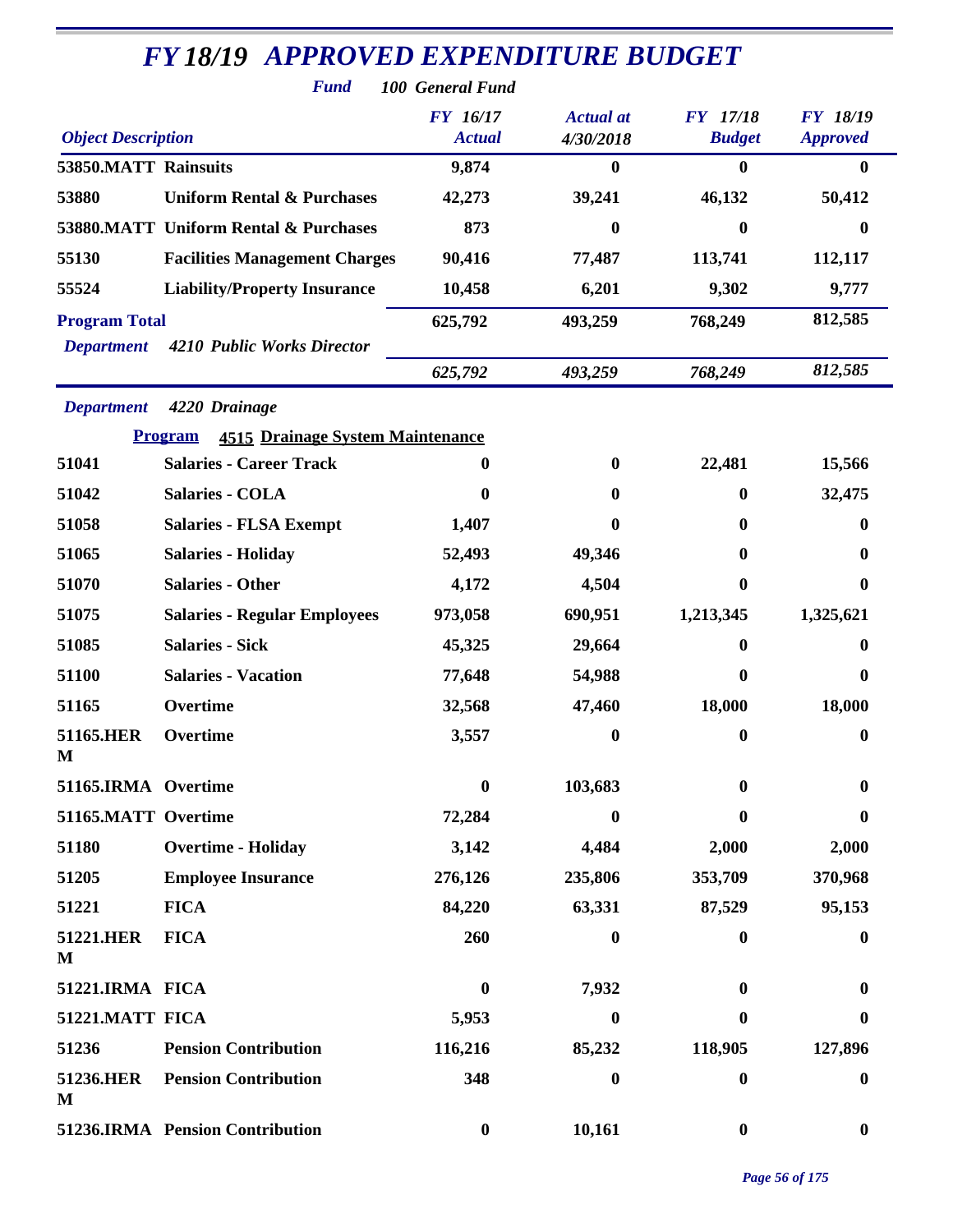|                           | <b>Fund</b><br>100 General Fund           |                                  |                               |                                  |                                    |  |
|---------------------------|-------------------------------------------|----------------------------------|-------------------------------|----------------------------------|------------------------------------|--|
| <b>Object Description</b> |                                           | <b>FY</b> 16/17<br><b>Actual</b> | <b>Actual</b> at<br>4/30/2018 | <b>FY</b> 17/18<br><b>Budget</b> | <b>FY 18/19</b><br><b>Approved</b> |  |
|                           | <b>51236.MATT Pension Contribution</b>    | 6,803                            | 0                             | $\bf{0}$                         | $\mathbf{0}$                       |  |
| 51259                     | <b>Worker's Compensation</b>              | 87,792                           | 59,976                        | 89,964                           | 94,024                             |  |
| 51274                     | <b>Cellular Phone Allowance</b>           | 2,023                            | 1,925                         | 1,800                            | 2,700                              |  |
| 52033.HER<br>M            | <b>Contractual Services</b>               | 117,899                          | 0                             | $\bf{0}$                         | 0                                  |  |
|                           | <b>52033.MATT Contractual Services</b>    | 9,121,945                        | 0                             | $\bf{0}$                         | 0                                  |  |
| 52067                     | <b>Professional Services</b>              | 92,492                           | 29,225                        | 10,000                           | 20,000                             |  |
|                           | 52210.MATT Solid Waste Disposal Fees      | 1,105                            | 0                             | 0                                | 0                                  |  |
| 52285                     | <b>Facilities Maintenance</b>             | 14,681                           | 11,566                        | 15,000                           | 30,000                             |  |
|                           | 52285.IRMA Facilities Maintenance         | 0                                | 210                           | 0                                | $\bf{0}$                           |  |
|                           | <b>52285.MATT Facilities Maintenance</b>  | 982                              | 0                             | $\mathbf{0}$                     | $\bf{0}$                           |  |
|                           | 52325.MATT Mach. & Equip. Repairs         | 138                              | 0                             | 0                                | 0                                  |  |
| 52410                     | <b>Parts/Auto Inventory Items</b>         | 6,548                            | 3,873                         | 0                                | 0                                  |  |
| 52412                     | <b>Parts/Auto-Non Inventory</b>           | 58,041                           | 18,256                        | $\mathbf{0}$                     | 0                                  |  |
| 52454                     | <b>Vehicle Rep. Outside Service</b>       | 57,848                           | 6,395                         | 0                                | $\mathbf{0}$                       |  |
| 52477                     | <b>Equipment Rental</b>                   | 1,249                            | 5,000                         | 5,000                            | 8,000                              |  |
| 52477.IRMA                | <b>Equipment Rental</b>                   | 0                                | 8,036                         | $\bf{0}$                         | $\boldsymbol{0}$                   |  |
| 52647                     | <b>Travel Allowance</b>                   | 4,018                            | 2,530                         | 4,000                            | 4,000                              |  |
| 52990                     | <b>Wrecker Towing Service</b>             | 2,680                            | 0                             | 0                                | $\bf{0}$                           |  |
| 53070                     | <b>Batteries</b>                          | 1,003                            | 1,214                         | $\bf{0}$                         | $\boldsymbol{0}$                   |  |
| 53085                     | <b>Cement</b>                             | 3,266                            | 420                           | 4,000                            | 4,000                              |  |
| 53100                     | <b>Chemicals/Pesticides</b>               | 6,339                            | 3,800                         | 8,000                            | 8,000                              |  |
| 53120                     | <b>Concrete</b>                           | 4,984                            | 26,934                        | 30,000                           | 20,000                             |  |
|                           | 53125.MATT Cost of All Other Material     | 1,037                            | $\boldsymbol{0}$              | $\boldsymbol{0}$                 | $\bf{0}$                           |  |
| 53140                     | <b>Cost of Pipe/Routine Maint</b>         | 6,435                            | 29,659                        | 60,000                           | 60,000                             |  |
| 53180                     | <b>Erosion Controls</b>                   | 1,008                            | 366                           | 10,000                           | 5,000                              |  |
|                           | 53308.MATT Parts, Repairs, & Replacements | 33                               | $\boldsymbol{0}$              | $\bf{0}$                         | $\bf{0}$                           |  |
| 53345                     | <b>Safety Equipment</b>                   | 7                                | $\bf{0}$                      | 2,500                            | 1,500                              |  |
|                           | 53345.IRMA Safety Equipment               | $\bf{0}$                         | 82                            | $\boldsymbol{0}$                 | $\boldsymbol{0}$                   |  |
|                           | 53345.MATT Safety Equipment               | 330                              | 0                             | $\mathbf{0}$                     | $\bf{0}$                           |  |
| 53435                     | <b>Tires</b>                              | 13,870                           | 5,911                         | $\bf{0}$                         | $\boldsymbol{0}$                   |  |
|                           | 53512.MATT Bottled Water                  | 10                               | $\boldsymbol{0}$              | $\bf{0}$                         | $\boldsymbol{0}$                   |  |
| 53556                     | Oil                                       | 2,773                            | 1,192                         | $\boldsymbol{0}$                 | $\boldsymbol{0}$                   |  |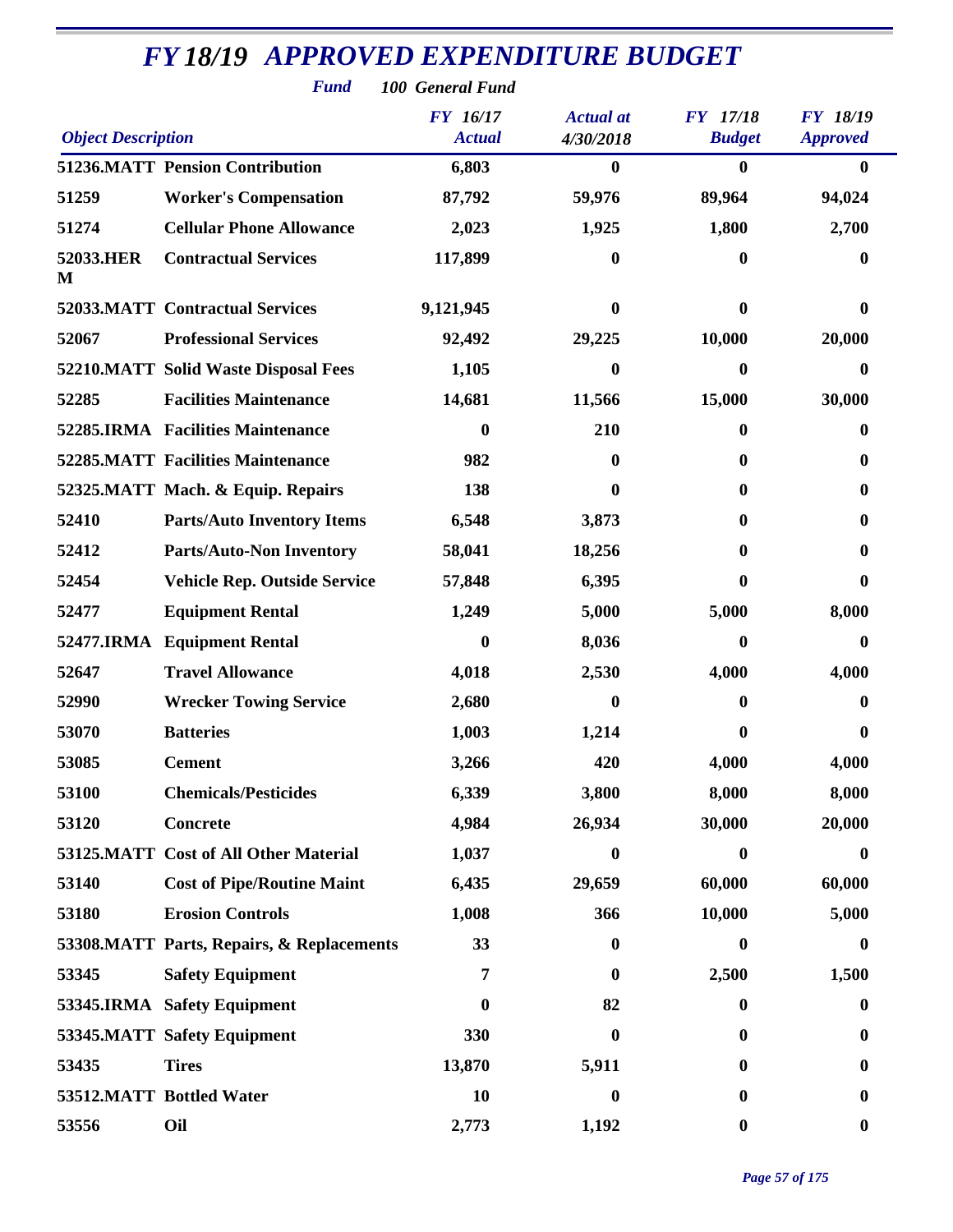| <b>Fund</b><br>100 General Fund<br><b>FY</b> 16/17<br><b>Actual</b> at<br><b>FY</b> 17/18<br><b>FY 18/19</b><br><b>Object Description</b><br>4/30/2018<br><b>Budget</b><br><b>Actual</b><br><b>Approved</b><br><b>Diesel Fuel</b><br>53563<br>65,602<br>40,755<br>$\mathbf{0}$<br>$\bf{0}$<br>53565<br><b>Gas-Vehicles</b><br>39,072<br>33,935<br>0<br>0<br>53785<br><b>Small Tools &amp; Equipment</b><br>30,745<br>23,530<br>32,000<br>32,000<br>6,094<br>53785.IRMA Small Tools & Equipment<br>$\bf{0}$<br>0<br>0<br>53785.MATT Small Tools & Equipment<br>2,567<br>$\bf{0}$<br>$\bf{0}$<br>0<br>55142.MATT GIS Charges<br>1,059<br>$\bf{0}$<br>0<br>0<br>55524<br><b>Liability/Property Insurance</b><br>34,350<br>20,217<br>30,326<br>29,700<br>2,306,603<br>11,539,511<br><b>Program Total</b><br>1,728,643<br>2,118,559<br>4220 Drainage<br><b>Department</b><br>2,306,603<br>11,539,511<br>2,118,559<br>1,728,643<br>4230 Fleet Maintenance<br><b>Department</b><br><b>Program</b><br><b>4525 Fleet Maintenance</b><br><b>Salaries - COLA</b><br>51042<br>9,326<br>0<br>$\bf{0}$<br>$\mathbf{0}$<br>51058<br><b>Salaries - FLSA Exempt</b><br>252<br>0<br>0<br>0<br>51065<br><b>Salaries - Holiday</b><br>16,340<br>11,921<br>0<br>$\bf{0}$ |
|-----------------------------------------------------------------------------------------------------------------------------------------------------------------------------------------------------------------------------------------------------------------------------------------------------------------------------------------------------------------------------------------------------------------------------------------------------------------------------------------------------------------------------------------------------------------------------------------------------------------------------------------------------------------------------------------------------------------------------------------------------------------------------------------------------------------------------------------------------------------------------------------------------------------------------------------------------------------------------------------------------------------------------------------------------------------------------------------------------------------------------------------------------------------------------------------------------------------------------------------------------|
|                                                                                                                                                                                                                                                                                                                                                                                                                                                                                                                                                                                                                                                                                                                                                                                                                                                                                                                                                                                                                                                                                                                                                                                                                                                     |
|                                                                                                                                                                                                                                                                                                                                                                                                                                                                                                                                                                                                                                                                                                                                                                                                                                                                                                                                                                                                                                                                                                                                                                                                                                                     |
|                                                                                                                                                                                                                                                                                                                                                                                                                                                                                                                                                                                                                                                                                                                                                                                                                                                                                                                                                                                                                                                                                                                                                                                                                                                     |
|                                                                                                                                                                                                                                                                                                                                                                                                                                                                                                                                                                                                                                                                                                                                                                                                                                                                                                                                                                                                                                                                                                                                                                                                                                                     |
|                                                                                                                                                                                                                                                                                                                                                                                                                                                                                                                                                                                                                                                                                                                                                                                                                                                                                                                                                                                                                                                                                                                                                                                                                                                     |
|                                                                                                                                                                                                                                                                                                                                                                                                                                                                                                                                                                                                                                                                                                                                                                                                                                                                                                                                                                                                                                                                                                                                                                                                                                                     |
|                                                                                                                                                                                                                                                                                                                                                                                                                                                                                                                                                                                                                                                                                                                                                                                                                                                                                                                                                                                                                                                                                                                                                                                                                                                     |
|                                                                                                                                                                                                                                                                                                                                                                                                                                                                                                                                                                                                                                                                                                                                                                                                                                                                                                                                                                                                                                                                                                                                                                                                                                                     |
|                                                                                                                                                                                                                                                                                                                                                                                                                                                                                                                                                                                                                                                                                                                                                                                                                                                                                                                                                                                                                                                                                                                                                                                                                                                     |
|                                                                                                                                                                                                                                                                                                                                                                                                                                                                                                                                                                                                                                                                                                                                                                                                                                                                                                                                                                                                                                                                                                                                                                                                                                                     |
|                                                                                                                                                                                                                                                                                                                                                                                                                                                                                                                                                                                                                                                                                                                                                                                                                                                                                                                                                                                                                                                                                                                                                                                                                                                     |
|                                                                                                                                                                                                                                                                                                                                                                                                                                                                                                                                                                                                                                                                                                                                                                                                                                                                                                                                                                                                                                                                                                                                                                                                                                                     |
|                                                                                                                                                                                                                                                                                                                                                                                                                                                                                                                                                                                                                                                                                                                                                                                                                                                                                                                                                                                                                                                                                                                                                                                                                                                     |
|                                                                                                                                                                                                                                                                                                                                                                                                                                                                                                                                                                                                                                                                                                                                                                                                                                                                                                                                                                                                                                                                                                                                                                                                                                                     |
|                                                                                                                                                                                                                                                                                                                                                                                                                                                                                                                                                                                                                                                                                                                                                                                                                                                                                                                                                                                                                                                                                                                                                                                                                                                     |
|                                                                                                                                                                                                                                                                                                                                                                                                                                                                                                                                                                                                                                                                                                                                                                                                                                                                                                                                                                                                                                                                                                                                                                                                                                                     |
|                                                                                                                                                                                                                                                                                                                                                                                                                                                                                                                                                                                                                                                                                                                                                                                                                                                                                                                                                                                                                                                                                                                                                                                                                                                     |
|                                                                                                                                                                                                                                                                                                                                                                                                                                                                                                                                                                                                                                                                                                                                                                                                                                                                                                                                                                                                                                                                                                                                                                                                                                                     |
| 51070<br><b>Salaries - Other</b><br>136<br>0<br>0<br>$\bf{0}$                                                                                                                                                                                                                                                                                                                                                                                                                                                                                                                                                                                                                                                                                                                                                                                                                                                                                                                                                                                                                                                                                                                                                                                       |
| 51075<br><b>Salaries - Regular Employees</b><br>281,641<br>155,074<br>353,787<br>356,333                                                                                                                                                                                                                                                                                                                                                                                                                                                                                                                                                                                                                                                                                                                                                                                                                                                                                                                                                                                                                                                                                                                                                            |
| 51085<br><b>Salaries - Sick</b><br>18,893<br>3,779<br>0<br>0                                                                                                                                                                                                                                                                                                                                                                                                                                                                                                                                                                                                                                                                                                                                                                                                                                                                                                                                                                                                                                                                                                                                                                                        |
| 51100<br><b>Salaries - Vacation</b><br>20,724<br>13,362<br>0<br>0                                                                                                                                                                                                                                                                                                                                                                                                                                                                                                                                                                                                                                                                                                                                                                                                                                                                                                                                                                                                                                                                                                                                                                                   |
| 11,713<br>12,289<br>19,500<br>22,600<br>51165<br>Overtime                                                                                                                                                                                                                                                                                                                                                                                                                                                                                                                                                                                                                                                                                                                                                                                                                                                                                                                                                                                                                                                                                                                                                                                           |
| 51165.IRMA Overtime<br>19,905<br>$\bf{0}$<br>0<br>$\boldsymbol{0}$                                                                                                                                                                                                                                                                                                                                                                                                                                                                                                                                                                                                                                                                                                                                                                                                                                                                                                                                                                                                                                                                                                                                                                                  |
| 51165.MATT Overtime<br>14,362<br>$\bf{0}$<br>0<br>0                                                                                                                                                                                                                                                                                                                                                                                                                                                                                                                                                                                                                                                                                                                                                                                                                                                                                                                                                                                                                                                                                                                                                                                                 |
| 51180<br><b>Overtime - Holiday</b><br>826<br>49<br>0<br>$\boldsymbol{0}$                                                                                                                                                                                                                                                                                                                                                                                                                                                                                                                                                                                                                                                                                                                                                                                                                                                                                                                                                                                                                                                                                                                                                                            |
| <b>Employee Insurance</b><br>51205<br>93,602<br>72,556<br>108,834<br>114,144                                                                                                                                                                                                                                                                                                                                                                                                                                                                                                                                                                                                                                                                                                                                                                                                                                                                                                                                                                                                                                                                                                                                                                        |
| 24,499<br>13,980<br>51221<br><b>FICA</b><br>24,893<br>25,603                                                                                                                                                                                                                                                                                                                                                                                                                                                                                                                                                                                                                                                                                                                                                                                                                                                                                                                                                                                                                                                                                                                                                                                        |
| 51221.IRMA FICA<br>1,523<br>0<br>$\mathbf{0}$<br>$\bf{0}$                                                                                                                                                                                                                                                                                                                                                                                                                                                                                                                                                                                                                                                                                                                                                                                                                                                                                                                                                                                                                                                                                                                                                                                           |
| 51221.MATT FICA<br>1,183<br>$\boldsymbol{0}$<br>0<br>$\bf{0}$                                                                                                                                                                                                                                                                                                                                                                                                                                                                                                                                                                                                                                                                                                                                                                                                                                                                                                                                                                                                                                                                                                                                                                                       |
| 51236<br><b>Pension Contribution</b><br>34,315<br>19,253<br>34,670<br>34,921                                                                                                                                                                                                                                                                                                                                                                                                                                                                                                                                                                                                                                                                                                                                                                                                                                                                                                                                                                                                                                                                                                                                                                        |
| 51236.IRMA Pension Contribution<br>1,951<br>$\boldsymbol{0}$<br>$\mathbf{0}$<br>$\bf{0}$                                                                                                                                                                                                                                                                                                                                                                                                                                                                                                                                                                                                                                                                                                                                                                                                                                                                                                                                                                                                                                                                                                                                                            |
| <b>51236.MATT Pension Contribution</b><br>1,352<br>$\boldsymbol{0}$<br>$\bf{0}$<br>0                                                                                                                                                                                                                                                                                                                                                                                                                                                                                                                                                                                                                                                                                                                                                                                                                                                                                                                                                                                                                                                                                                                                                                |
| 51259<br><b>Worker's Compensation</b><br>8,177<br>6,239<br>9,780<br>9,358                                                                                                                                                                                                                                                                                                                                                                                                                                                                                                                                                                                                                                                                                                                                                                                                                                                                                                                                                                                                                                                                                                                                                                           |
| <b>Cellular Phone Allowance</b><br>51274<br>482<br>304<br>480<br>480                                                                                                                                                                                                                                                                                                                                                                                                                                                                                                                                                                                                                                                                                                                                                                                                                                                                                                                                                                                                                                                                                                                                                                                |
| 6,300<br>52214<br><b>Tire Disposal Fees</b><br>3,600<br>1,200<br>8,000                                                                                                                                                                                                                                                                                                                                                                                                                                                                                                                                                                                                                                                                                                                                                                                                                                                                                                                                                                                                                                                                                                                                                                              |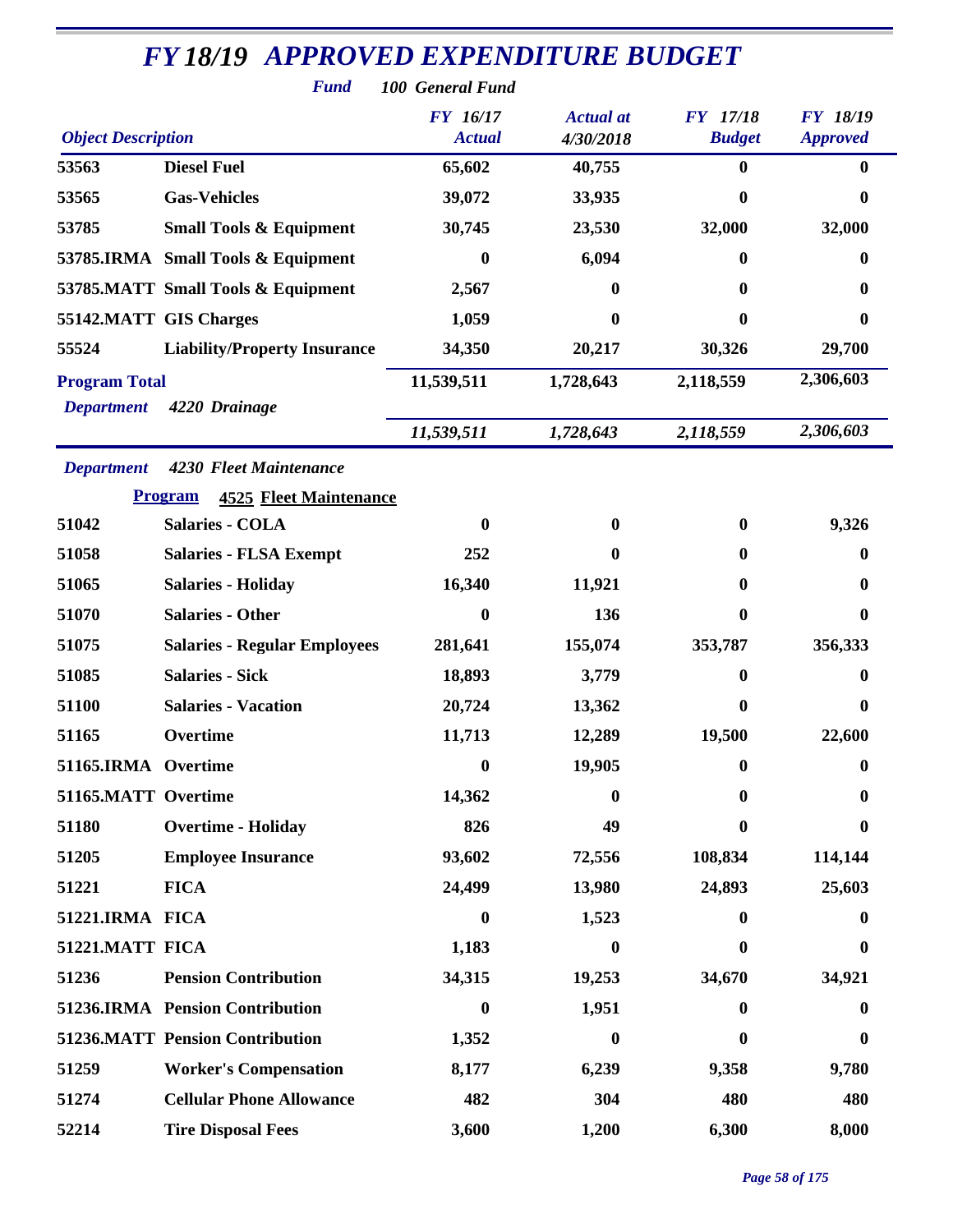| <b>Fund</b><br>100 General Fund |                                                                           |                  |                  |                  |                  |  |  |
|---------------------------------|---------------------------------------------------------------------------|------------------|------------------|------------------|------------------|--|--|
|                                 | <b>FY</b> 16/17<br><b>Actual</b> at<br><b>FY</b> 17/18<br><b>FY 18/19</b> |                  |                  |                  |                  |  |  |
| <b>Object Description</b>       |                                                                           | <b>Actual</b>    | 4/30/2018        | <b>Budget</b>    | <b>Approved</b>  |  |  |
| 52260                           | <b>Computer Software Maint. Agr</b>                                       | 8,275            | 5,508            | 10,620           | 10,620           |  |  |
| 52285                           | <b>Facilities Maintenance</b>                                             | $\bf{0}$         | $\boldsymbol{0}$ | $\bf{0}$         | 30,000           |  |  |
| 52290                           | <b>Fire Extinguisher Maintenance</b>                                      | 4,746            | 1,019            | 8,127            | 8,127            |  |  |
| 52410                           | <b>Parts/Auto Inventory Items</b>                                         | 38,807           | $-48$            | 70,000           | 70,000           |  |  |
| 52412                           | <b>Parts/Auto-Non Inventory</b>                                           | 14,578           | 88,903           | 245,000          | 295,000          |  |  |
|                                 | 52412.IRMA Parts/Auto-Non Inventory                                       | $\bf{0}$         | 350              | 0                | $\bf{0}$         |  |  |
|                                 | 52412.MATT Parts/Auto-Non Inventory                                       | 2,035            | $\bf{0}$         | 0                | 0                |  |  |
| 52431                           | <b>Repairs of Small Tools &amp; Equip</b>                                 | 1,452            | 916              | 8,000            | 8,000            |  |  |
| 52454                           | <b>Vehicle Rep. Outside Service</b>                                       | 74,422           | 128,323          | 280,000          | 280,000          |  |  |
|                                 | 52454.MATT Vehicle Rep. Outside Service                                   | 22               | 0                | $\bf{0}$         | $\boldsymbol{0}$ |  |  |
| 52477                           | <b>Equipment Rental</b>                                                   | 2,000            | 963              | 10,104           | 5,256            |  |  |
| 52572                           | <b>Long Distance Telephone Charg</b>                                      | 170              | 33               | 175              | 175              |  |  |
| 52608                           | <b>Copying Costs</b>                                                      | 642              | 651              | 705              | 1,000            |  |  |
| 52714                           | <b>Highway Impact Fees</b>                                                | 500              | 250              | $\mathbf{0}$     | 0                |  |  |
| 52774                           | <b>Training</b>                                                           | $\boldsymbol{0}$ | 0                | 8,825            | 4,300            |  |  |
| 52990                           | <b>Wrecker Towing Service</b>                                             | 716              | 4,495            | 13,500           | 13,500           |  |  |
| 53070                           | <b>Batteries</b>                                                          | 2,698            | 6,988            | 15,500           | 19,500           |  |  |
| 53070.IRMA Batteries            |                                                                           | $\boldsymbol{0}$ | 166              | $\bf{0}$         | $\boldsymbol{0}$ |  |  |
| 53125                           | <b>Cost of All Other Material</b>                                         | 14,951           | 17,173           | 31,100           | 35,000           |  |  |
|                                 | 53125.IRMA Cost of All Other Material                                     | $\boldsymbol{0}$ | 1,192            | 0                | $\bf{0}$         |  |  |
|                                 | 53125.MATT Cost of All Other Material                                     | 5,200            | $\boldsymbol{0}$ | $\boldsymbol{0}$ | $\boldsymbol{0}$ |  |  |
| 53250                           | <b>Janitorial Supplies</b>                                                | 1,639            | 490              | 953              | 3,363            |  |  |
| 53345                           | <b>Safety Equipment</b>                                                   | 84               | $\boldsymbol{0}$ | 4,100            | 4,100            |  |  |
| 53435                           | <b>Tires</b>                                                              | 12,653           | 25,142           | 97,000           | 97,000           |  |  |
| 53460                           | <b>Vehicle Title/Tag</b>                                                  | 1,413            | 418              | 735              | 840              |  |  |
| 53556                           | Oil                                                                       | 4,274            | 708              | 29,500           | 29,500           |  |  |
| 53563                           | <b>Diesel Fuel</b>                                                        | 516              | 323              | 220,000          | 242,000          |  |  |
| 53565                           | <b>Gas-Vehicles</b>                                                       | 9,433            | 6,344            | 600,000          | 660,000          |  |  |
| 53565.IRMA                      | <b>Gas-Vehicles</b>                                                       | $\boldsymbol{0}$ | 35               | $\mathbf{0}$     | $\bf{0}$         |  |  |
| 53566                           | <b>UREA-Diesel Exhaust Fluid</b>                                          | 1,763            | 1,782            | 2,000            | 4,000            |  |  |
| 53775                           | <b>Small Office Machines/Furnitur</b>                                     | $\boldsymbol{0}$ | $\boldsymbol{0}$ | $\bf{0}$         | 2,400            |  |  |
| 53785                           | <b>Small Tools &amp; Equipment</b>                                        | 38,985           | 23,849           | 28,500           | 30,500           |  |  |
|                                 | 53785.IRMA Small Tools & Equipment                                        | $\boldsymbol{0}$ | 949              | $\boldsymbol{0}$ | $\boldsymbol{0}$ |  |  |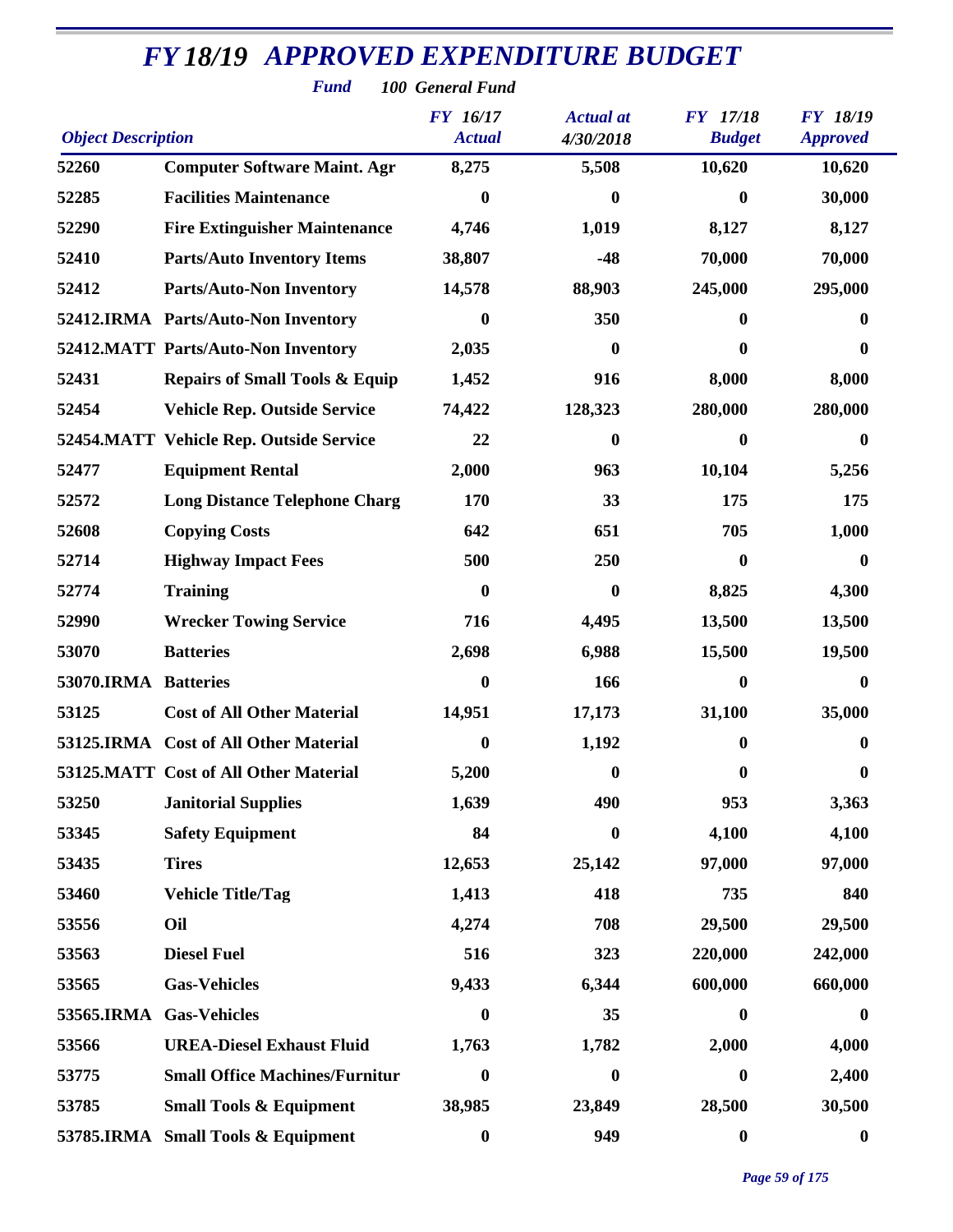|                                           | <b>FY18/19 APPROVED EXPENDITURE BUDGET</b><br><b>Fund</b><br>100 General Fund |                                  |                               |                                  |                                    |  |  |
|-------------------------------------------|-------------------------------------------------------------------------------|----------------------------------|-------------------------------|----------------------------------|------------------------------------|--|--|
| <b>Object Description</b>                 |                                                                               | <b>FY</b> 16/17<br><b>Actual</b> | <b>Actual</b> at<br>4/30/2018 | <b>FY</b> 17/18<br><b>Budget</b> | <b>FY 18/19</b><br><b>Approved</b> |  |  |
| 53875                                     | <b>Uniform Purchases</b>                                                      | $\mathbf{0}$                     | $\bf{0}$                      | 600                              | 600                                |  |  |
| 54450                                     | <b>Machinery &amp; Equipment</b>                                              | 0                                | 16,855                        | 0                                | 0                                  |  |  |
| 55524                                     | <b>Liability/Property Insurance</b>                                           | 29,059                           | 17,831                        | 26,747                           | 26,554                             |  |  |
| <b>Program Total</b><br><b>Department</b> | 4230 Fleet Maintenance                                                        | 802,994                          | 685,129                       | 2,269,613                        | 2,462,522                          |  |  |
|                                           |                                                                               | 802,994                          | 685,129                       | 2,269,613                        | 2,462,522                          |  |  |
| <b>Department</b>                         | 4240 Mosquito Control<br><b>Program</b><br><b>4535 Mosquito Control</b>       |                                  |                               |                                  |                                    |  |  |
| 52033                                     | <b>Contractual Services</b>                                                   | 605,988                          | 324,236                       | 654,960                          | 661,442                            |  |  |
|                                           | 52033.MATT Contractual Services                                               | 36,127                           | 0                             | 0                                | 0                                  |  |  |
| 52410                                     | <b>Parts/Auto Inventory Items</b>                                             | 12                               | 0                             | 0                                | 0                                  |  |  |
| 52412                                     | <b>Parts/Auto-Non Inventory</b>                                               | 49                               | 0                             | 0                                | 0                                  |  |  |
| 53100                                     | <b>Chemicals/Pesticides</b>                                                   | 317,396                          | 219,004                       | 350,000                          | 350,000                            |  |  |
| 53556                                     | Oil                                                                           | 9                                | $\boldsymbol{0}$              | 0                                | 0                                  |  |  |
| <b>Program Total</b>                      |                                                                               | 959,581                          | 543,240                       | 1,004,960                        | 1,011,442                          |  |  |
| <b>Department</b>                         | 4240 Mosquito Control                                                         | 959,581                          | 543,240                       | 1,004,960                        | 1,011,442                          |  |  |
| <b>Department</b>                         | 4250 Roads & Bridges                                                          |                                  |                               |                                  |                                    |  |  |
|                                           | <b>Program</b><br>4562 Bridge Repair & Replacement                            |                                  |                               |                                  |                                    |  |  |
|                                           | 54390.IRMA Special Road Projects                                              | $\boldsymbol{0}$                 | 12,376                        | 0                                | $\boldsymbol{0}$                   |  |  |
| <b>Program Total</b>                      |                                                                               | $\boldsymbol{0}$                 | 12,376                        | $\bf{0}$                         | 0                                  |  |  |
|                                           | <b>Program</b><br>4577 Right-Of-Way Maintenance                               |                                  |                               |                                  |                                    |  |  |
| 51041                                     | <b>Salaries - Career Track</b>                                                | $\mathbf{0}$                     | $\bf{0}$                      | 4,320                            | 1,716                              |  |  |
| 51042                                     | <b>Salaries - COLA</b>                                                        | $\boldsymbol{0}$                 | 0                             | $\mathbf{0}$                     | 17,346                             |  |  |
| 51065                                     | <b>Salaries - Holiday</b>                                                     | 31,256                           | 24,773                        | 0                                | 0                                  |  |  |
| 51070                                     | <b>Salaries - Other</b>                                                       | 2,270                            | 1,438                         | 0                                | 0                                  |  |  |
| 51075                                     | <b>Salaries - Regular Employees</b>                                           | 566,468                          | 330,490                       | 728,287                          | 645,848                            |  |  |
| 51085                                     | <b>Salaries - Sick</b>                                                        | 16,220                           | 10,569                        | 0                                | 0                                  |  |  |
| 51100                                     | <b>Salaries - Vacation</b>                                                    | 53,625                           | 32,326                        | 0                                | 0                                  |  |  |
| 51165                                     | Overtime                                                                      | 10,268                           | 17,024                        | 6,000                            | 9,000                              |  |  |
| 51165.HER<br>M                            | Overtime                                                                      | 749                              | 0                             | 0                                | $\boldsymbol{0}$                   |  |  |
| 51165.IRMA Overtime                       |                                                                               | $\boldsymbol{0}$                 | 47,691                        | $\mathbf{0}$                     | 0                                  |  |  |
| 51165.MATT Overtime                       |                                                                               | 46,528                           | $\boldsymbol{0}$              | $\boldsymbol{0}$                 | $\boldsymbol{0}$                   |  |  |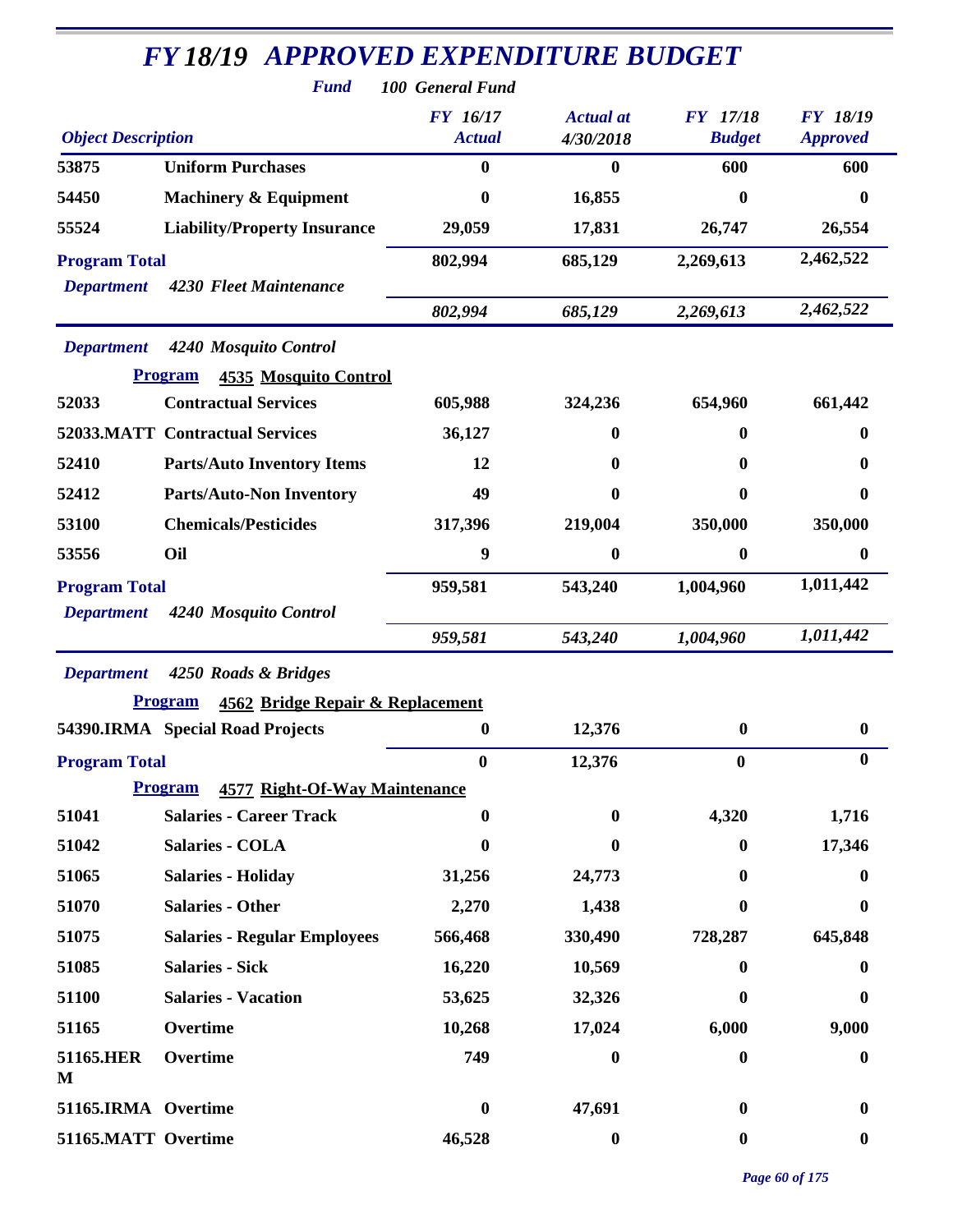|                           | <b>Fund</b><br>100 General Fund        |                                  |                               |                                  |                                    |  |  |
|---------------------------|----------------------------------------|----------------------------------|-------------------------------|----------------------------------|------------------------------------|--|--|
| <b>Object Description</b> |                                        | <b>FY</b> 16/17<br><b>Actual</b> | <b>Actual</b> at<br>4/30/2018 | <b>FY</b> 17/18<br><b>Budget</b> | <b>FY 18/19</b><br><b>Approved</b> |  |  |
| 51180                     | <b>Overtime - Holiday</b>              | $\boldsymbol{0}$                 | 573                           | 500                              | 550                                |  |  |
| 51205                     | <b>Employee Insurance</b>              | 215,284                          | 152,367                       | 228,551                          | 239,702                            |  |  |
| 51221                     | <b>FICA</b>                            | 48,506                           | 29,959                        | 52,631                           | 45,989                             |  |  |
| 51221.HER<br>M            | <b>FICA</b>                            | 55                               | $\bf{0}$                      | 0                                | 0                                  |  |  |
| 51221.IRMA FICA           |                                        | $\boldsymbol{0}$                 | 3,648                         | $\bf{0}$                         |                                    |  |  |
| 51221.MATT FICA           |                                        | 3,832                            | 0                             | 0                                | 0                                  |  |  |
| 51236                     | <b>Pension Contribution</b>            | 65,482                           | 40,850                        | 69,119                           | 63,294                             |  |  |
| 51236.HER<br>M            | <b>Pension Contribution</b>            | 73                               | $\bf{0}$                      | 0                                | 0                                  |  |  |
|                           | 51236.IRMA Pension Contribution        | $\bf{0}$                         | 4,674                         | 0                                | 0                                  |  |  |
|                           | <b>51236.MATT Pension Contribution</b> | 4,379                            | $\bf{0}$                      | 0                                | 0                                  |  |  |
| 51259                     | <b>Worker's Compensation</b>           | 52,543                           | 39,418                        | 59,127                           | 61,795                             |  |  |
| 51274                     | <b>Cellular Phone Allowance</b>        | 1,572                            | 683                           | 1,440                            | 1,080                              |  |  |
| 52033                     | <b>Contractual Services</b>            | 122,132                          | 69,627                        | 138,076                          | 138,076                            |  |  |
| 52290                     | <b>Fire Extinguisher Maintenance</b>   | 0                                | 59                            | 0                                | 0                                  |  |  |
| 52410                     | <b>Parts/Auto Inventory Items</b>      | 5,067                            | 1,578                         | 0                                | 0                                  |  |  |
| 52412                     | <b>Parts/Auto-Non Inventory</b>        | 53,005                           | 9,344                         | 0                                | 0                                  |  |  |
| 52454                     | <b>Vehicle Rep. Outside Service</b>    | 61,770                           | 5,688                         | 0                                | 0                                  |  |  |
| 52572                     | <b>Long Distance Telephone Charg</b>   | 24                               | 5                             | 30                               | 30                                 |  |  |
| 52575                     | <b>Pager Rental</b>                    | 254                              | 144                           | 130                              | 250                                |  |  |
| 52990                     | <b>Wrecker Towing Service</b>          | 1,030                            | $\bf{0}$                      | 0                                | 0                                  |  |  |
| 53020                     | <b>Asphalt</b>                         | 66,667                           | 43,906                        | 65,000                           | 70,000                             |  |  |
| 53070                     | <b>Batteries</b>                       | 1,073                            | 780                           | 0                                | 0                                  |  |  |
| 53125                     | <b>Cost of All Other Material</b>      | 68                               | $\bf{0}$                      | 10,400                           | 10,400                             |  |  |
| 53180                     | <b>Erosion Controls</b>                | 560                              | 64                            | 4,000                            | 4,000                              |  |  |
| 53345                     | <b>Safety Equipment</b>                | 0                                | 40                            | 3,200                            | 3,200                              |  |  |
| 53435                     | <b>Tires</b>                           | 12,446                           | 2,346                         | 0                                | $\bf{0}$                           |  |  |
| 53556                     | Oil                                    | 1,467                            | 971                           | 0                                | $\bf{0}$                           |  |  |
| 53563                     | <b>Diesel Fuel</b>                     | 23,124                           | 24,159                        | 0                                | 0                                  |  |  |
| 53565                     | <b>Gas-Vehicles</b>                    | 39,406                           | 22,764                        | 0                                | 0                                  |  |  |
| 53785                     | <b>Small Tools &amp; Equipment</b>     | 15,020                           | 9,405                         | 7,500                            | 7,500                              |  |  |
|                           | 53785.IRMA Small Tools & Equipment     | $\boldsymbol{0}$                 | 592                           | 0                                | $\bf{0}$                           |  |  |
|                           | 53785.MATT Small Tools & Equipment     | 931                              | $\boldsymbol{0}$              | 0                                | $\boldsymbol{0}$                   |  |  |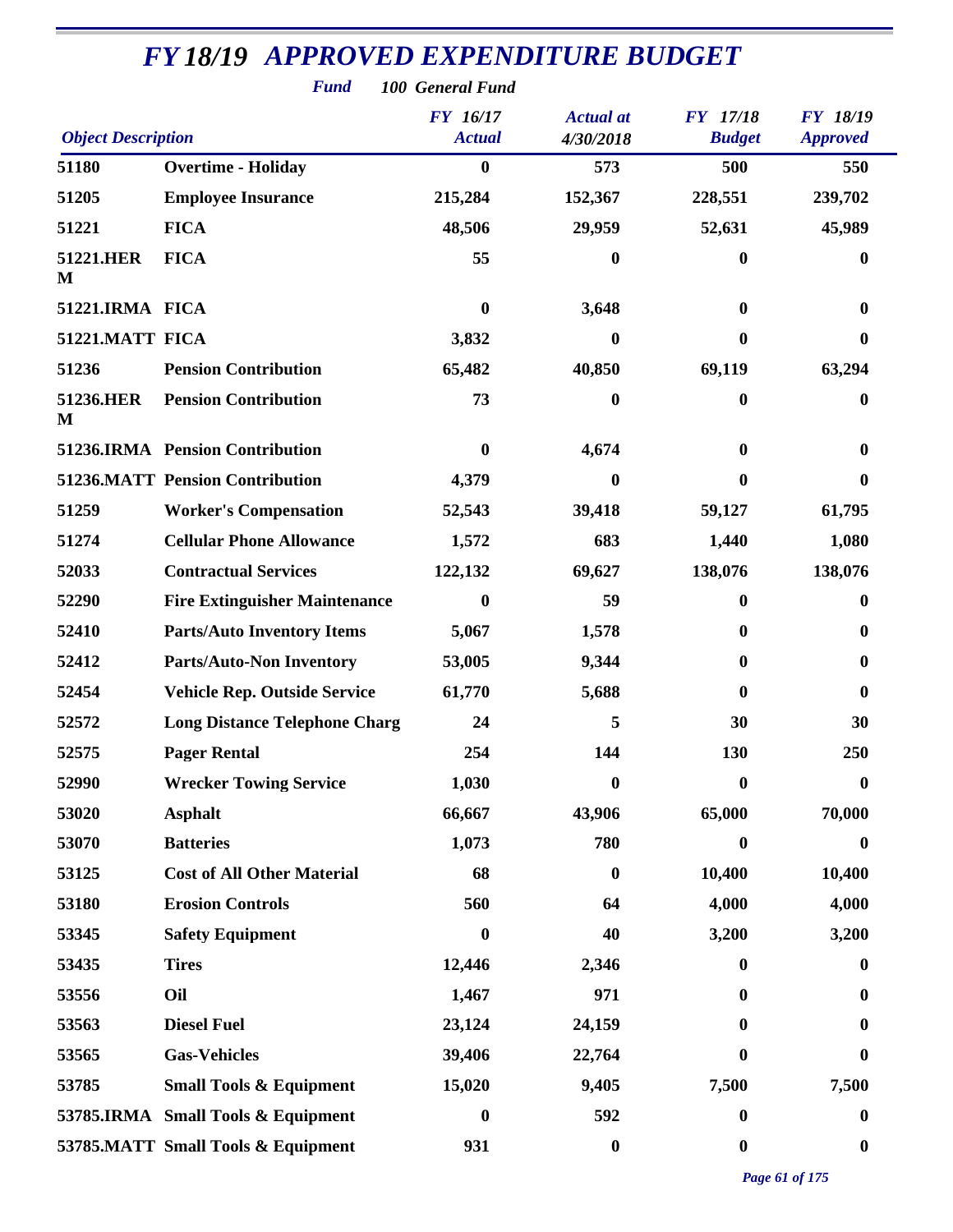| <b>FY 18/19 APPROVED EXPENDITURE BUDGET</b><br><b>Fund</b>                                               | 100 General Fund                 |                               |                                  |                                    |
|----------------------------------------------------------------------------------------------------------|----------------------------------|-------------------------------|----------------------------------|------------------------------------|
| <b>Object Description</b>                                                                                | <b>FY</b> 16/17<br><b>Actual</b> | <b>Actual</b> at<br>4/30/2018 | <b>FY</b> 17/18<br><b>Budget</b> | <b>FY 18/19</b><br><b>Approved</b> |
| 55524<br><b>Liability/Property Insurance</b>                                                             | 27,631                           | 13,064                        | 19,596                           | 19,762                             |
| <b>Program Total</b>                                                                                     | 1,550,785                        | 941,019                       | 1,397,907                        | 1,339,538                          |
| 4582 Right-Of-Way Mowing<br><b>Program</b>                                                               |                                  |                               |                                  |                                    |
| <b>Parts/Auto Inventory Items</b><br>52410                                                               | 822                              | $\boldsymbol{0}$              | $\mathbf{0}$                     | $\bf{0}$                           |
| <b>Parts/Auto-Non Inventory</b><br>52412                                                                 | 208                              | 189                           | 0                                | $\boldsymbol{0}$                   |
| Oil<br>53556                                                                                             | $\mathbf{0}$                     | 7                             | 0                                | $\boldsymbol{0}$                   |
| <b>Program Total</b>                                                                                     | 1,030                            | 196                           | $\bf{0}$                         | $\bf{0}$                           |
| <b>Program</b><br><b>4584 Oak Grove Island Causeway</b>                                                  |                                  |                               |                                  |                                    |
| 55120<br><b>Engineering Services</b>                                                                     | $\bf{0}$                         | 545                           | $\bf{0}$                         | $\boldsymbol{0}$                   |
| <b>Program Total</b><br>4250 Roads & Bridges<br><b>Department</b>                                        | $\bf{0}$                         | 545                           | $\bf{0}$                         | $\boldsymbol{0}$                   |
|                                                                                                          | 1,551,815                        | 954,136                       | 1,397,907                        | 1,339,538                          |
| <b>Department</b><br>4260 Traffic Engineering<br><b>Program</b><br><b>4645 I-95 Interchange Lighting</b> |                                  |                               |                                  |                                    |
| <b>Facilities Maintenance</b><br>52285                                                                   | 25,628                           | 16,309                        | 27,960                           | 27,960                             |
| 53548<br><b>Utilities-Electricity</b>                                                                    | 94,937                           | 59,094                        | 122,738                          | 110,000                            |
| <b>Program Total</b>                                                                                     | 120,565                          | 75,403                        | 150,698                          | 137,960                            |
| <b>4655 Property Owners Assn Lighting</b><br><b>Program</b>                                              |                                  |                               |                                  |                                    |
| <b>Utilities-Electricity</b><br>53548                                                                    | 5,179                            | 49,616                        | 53,050                           | 53,050                             |
| <b>Credits</b><br>55116                                                                                  | $\boldsymbol{0}$                 | $\boldsymbol{0}$              | $-53,050$                        | $-53,050$                          |
| <b>Program Total</b>                                                                                     | 5,179                            | 49,616                        | $\bf{0}$                         | $\boldsymbol{0}$                   |
| <b>Program</b><br>4670 Sidney Lanier Bridge - T & E                                                      |                                  |                               |                                  |                                    |
| <b>Facilities Maintenance</b><br>52285                                                                   | 2,433                            | $\bf{0}$                      | 3,000                            | 8,500                              |
| 52285.IRMA Facilities Maintenance                                                                        | $\boldsymbol{0}$                 | 2,160                         | $\bf{0}$                         | $\bf{0}$                           |
| <b>Program Total</b>                                                                                     | 2,433                            | 2,160                         | 3,000                            | 8,500                              |
| <b>Program</b><br>4690 Traffic Signals & Control Devi                                                    |                                  |                               |                                  |                                    |
| <b>Salaries - Career Track</b><br>51041                                                                  | 0                                | 0                             | 0                                | 8,656                              |
| 51042<br><b>Salaries - COLA</b>                                                                          | $\mathbf{0}$                     | $\bf{0}$                      | 0                                | 5,228                              |
| 51065<br><b>Salaries - Holiday</b>                                                                       | 8,221                            | 6,600                         | 0                                | $\bf{0}$                           |
| 51070<br><b>Salaries - Other</b>                                                                         | 426                              | 149                           | 0                                | $\bf{0}$                           |
| 51075<br><b>Salaries - Regular Employees</b>                                                             | 149,509                          | 89,886                        | 196,866                          | 200,221                            |
| 51085<br><b>Salaries - Sick</b>                                                                          | 6,614                            | 1,247                         | $\bf{0}$                         | $\bf{0}$                           |
| 51100<br><b>Salaries - Vacation</b>                                                                      | 7,911                            | 6,623                         | 0                                | $\bf{0}$                           |
| 51165<br>Overtime                                                                                        | 11,762                           | 5,653                         | 8,000                            | 10,000                             |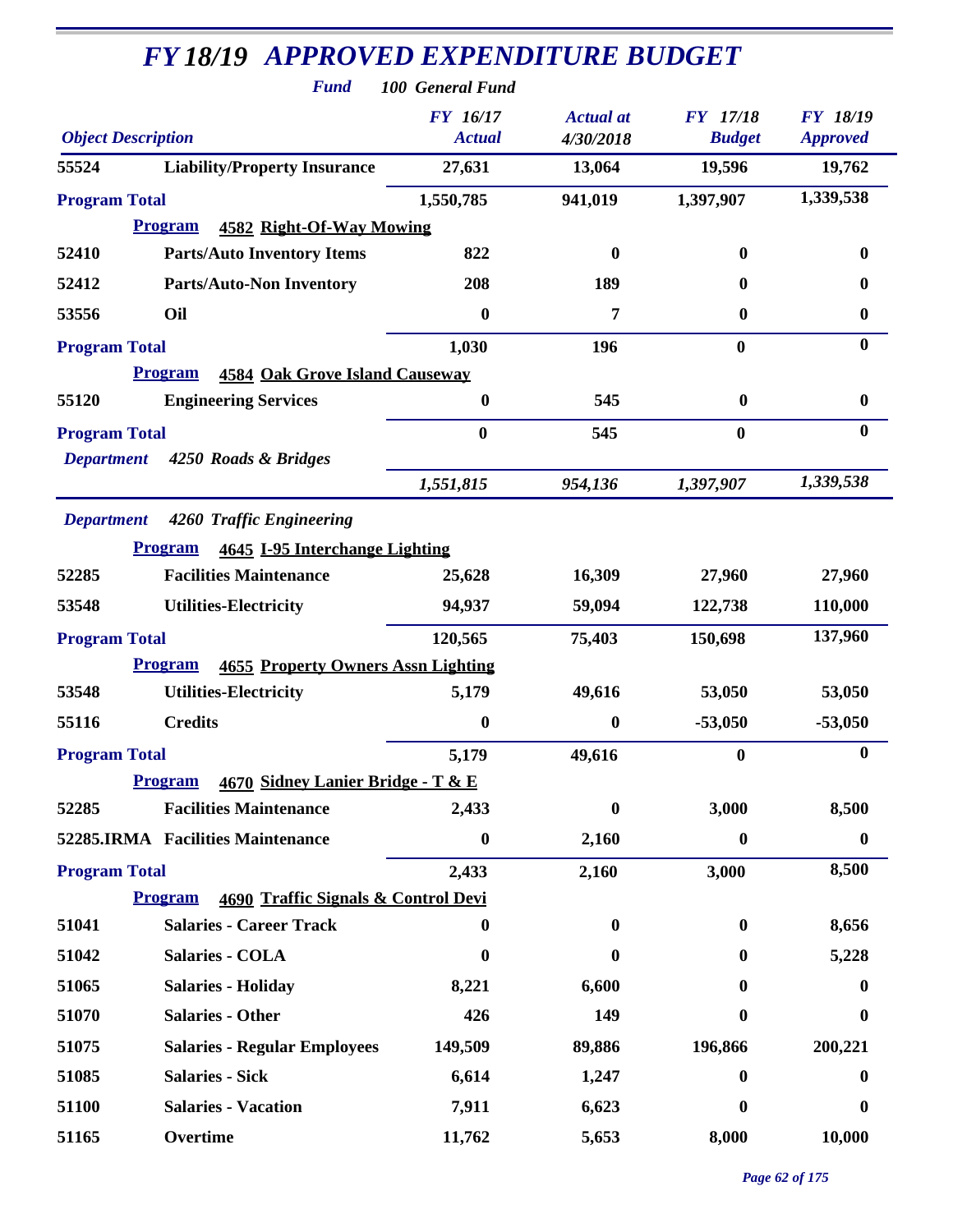| <b>Fund</b><br>100 General Fund |                                        |                                  |                               |                                  |                                    |  |
|---------------------------------|----------------------------------------|----------------------------------|-------------------------------|----------------------------------|------------------------------------|--|
| <b>Object Description</b>       |                                        | <b>FY</b> 16/17<br><b>Actual</b> | <b>Actual</b> at<br>4/30/2018 | <b>FY</b> 17/18<br><b>Budget</b> | <b>FY 18/19</b><br><b>Approved</b> |  |
| 51165.IRMA Overtime             |                                        | $\boldsymbol{0}$                 | 14,799                        | $\boldsymbol{0}$                 | $\bf{0}$                           |  |
| 51165.MATT Overtime             |                                        | 6,468                            | $\mathbf{0}$                  | 0                                | 0                                  |  |
| 51180                           | <b>Overtime - Holiday</b>              | 152                              | 174                           | 250                              | 275                                |  |
| 51205                           | <b>Employee Insurance</b>              | 56,161                           | 43,534                        | 65,301                           | 68,487                             |  |
| 51221                           | <b>FICA</b>                            | 13,115                           | 7,920                         | 14,157                           | 14,043                             |  |
| 51221.IRMA FICA                 |                                        | $\boldsymbol{0}$                 | 1,132                         | $\mathbf{0}$                     | 0                                  |  |
| 51221.MATT FICA                 |                                        | 533                              | $\bf{0}$                      | $\boldsymbol{0}$                 | $\bf{0}$                           |  |
| 51236                           | <b>Pension Contribution</b>            | 18,077                           | 10,809                        | 19,293                           | 19,621                             |  |
|                                 | 51236.IRMA Pension Contribution        | $\boldsymbol{0}$                 | 1,450                         | 0                                | 0                                  |  |
|                                 | <b>51236.MATT Pension Contribution</b> | 609                              | $\bf{0}$                      | 0                                | $\bf{0}$                           |  |
| 51259                           | <b>Worker's Compensation</b>           | 16,217                           | 12,759                        | 19,139                           | 20,002                             |  |
| 51274                           | <b>Cellular Phone Allowance</b>        | 844                              | 531                           | 840                              | 840                                |  |
| 52208                           | <b>Refuse Container Collections</b>    | $\bf{0}$                         | 0                             | $\boldsymbol{0}$                 | 16,371                             |  |
| 52410                           | <b>Parts/Auto Inventory Items</b>      | 106                              | 33                            | $\boldsymbol{0}$                 | 0                                  |  |
| 52412                           | <b>Parts/Auto-Non Inventory</b>        | 5,881                            | 129                           | $\bf{0}$                         | $\boldsymbol{0}$                   |  |
| 52451                           | <b>Traffic Light Repair</b>            | 42,695                           | 29,120                        | 50,412                           | 50,412                             |  |
|                                 | 52451.IRMA Traffic Light Repair        | $\bf{0}$                         | 16,800                        | 0                                | $\bf{0}$                           |  |
|                                 | 52451.MATT Traffic Light Repair        | 22,733                           | $\bf{0}$                      | 0                                | $\bf{0}$                           |  |
| 52454                           | <b>Vehicle Rep. Outside Service</b>    | 11,629                           | 1,291                         | $\mathbf{0}$                     | $\bf{0}$                           |  |
| 52572                           | <b>Long Distance Telephone Charg</b>   | 73                               | 14                            | 75                               | 75                                 |  |
| 52578                           | <b>Postage</b>                         | $\boldsymbol{0}$                 | $\bf{0}$                      | 200                              | 200                                |  |
| 52736                           | <b>Professional Organization Dues</b>  | 580                              | 85                            | 480                              | 480                                |  |
| 52990                           | <b>Wrecker Towing Service</b>          | 155                              | $\bf{0}$                      | 0                                | $\boldsymbol{0}$                   |  |
| 53070                           | <b>Batteries</b>                       | 83                               | 44                            | 0                                | $\bf{0}$                           |  |
| 53080                           | <b>Flexible Delineators</b>            | 1,928                            | $\bf{0}$                      | 2,640                            | 2,640                              |  |
| 53120                           | <b>Concrete</b>                        | $\boldsymbol{0}$                 | $\bf{0}$                      | 900                              | 900                                |  |
| 53125                           | <b>Cost of All Other Material</b>      | 2,600                            | 854                           | 1,000                            | 2,500                              |  |
|                                 | 53125.GAFL Cost of All Other Material  | 158                              | $\boldsymbol{0}$              | 0                                | $\bf{0}$                           |  |
|                                 | 53125.IRMA Cost of All Other Material  | $\boldsymbol{0}$                 | 112                           | $\mathbf{0}$                     | $\bf{0}$                           |  |
|                                 | 53125.MATT Cost of All Other Material  | 70                               | $\bf{0}$                      | 0                                | 0                                  |  |
| 53300                           | Paint                                  | 1,815                            | 1,404                         | 3,300                            | 3,300                              |  |
| 53308                           | Parts, Repairs, & Replacements         | 675                              | $\boldsymbol{0}$              | 1,080                            | 1,080                              |  |
| 53335                           | <b>Raised Pavement Markers</b>         | 386                              | $\boldsymbol{0}$              | 1,390                            | 1,390                              |  |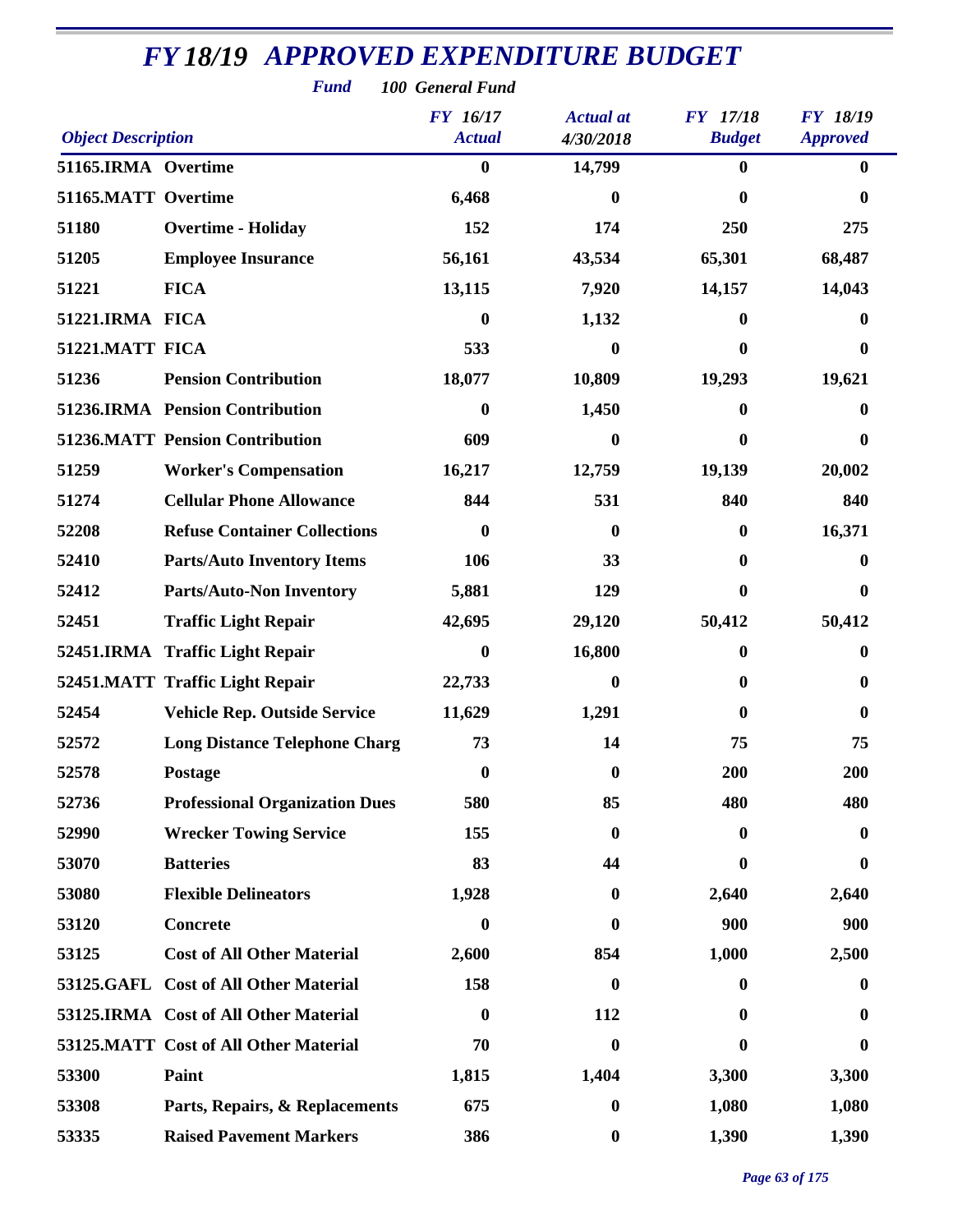|                           | <b>Fund</b>                                           | 100 General Fund                 |                               |                                  |                                    |
|---------------------------|-------------------------------------------------------|----------------------------------|-------------------------------|----------------------------------|------------------------------------|
| <b>Object Description</b> |                                                       | <b>FY</b> 16/17<br><b>Actual</b> | <b>Actual</b> at<br>4/30/2018 | <b>FY</b> 17/18<br><b>Budget</b> | <b>FY 18/19</b><br><b>Approved</b> |
| 53345                     | <b>Safety Equipment</b>                               | 3,899                            | 19                            | 7,900                            | 7,900                              |
| 53360                     | <b>Signal Material</b>                                | $-3,264$                         | $-2,291$                      | $\mathbf{0}$                     | 0                                  |
| 53365                     | <b>Signs</b>                                          | 30,063                           | 20,671                        | 35,937                           | 35,937                             |
| 53365.MATT                | <b>Signs</b>                                          | 32                               | 0                             | $\bf{0}$                         | $\bf{0}$                           |
| 53402                     | <b>Speed Humps</b>                                    | 4,671                            | 0                             | 9,000                            | 9,000                              |
| 53430                     | <b>Thermoplastics</b>                                 | 8,719                            | 0                             | 6,403                            | 6,403                              |
| 53435                     | <b>Tires</b>                                          | 500                              | 0                             | $\bf{0}$                         | $\boldsymbol{0}$                   |
| 53548                     | <b>Utilities-Electricity</b>                          | 21,026                           | 12,762                        | 25,000                           | 25,000                             |
| 53551                     | <b>Propane Gas</b>                                    | 375                              | 66                            | 600                              | 600                                |
| 53556                     | Oil                                                   | 133                              | 6                             | $\mathbf{0}$                     | $\bf{0}$                           |
| 53563                     | <b>Diesel Fuel</b>                                    | 3,399                            | 2,749                         | $\mathbf{0}$                     | $\bf{0}$                           |
| 53565                     | <b>Gas-Vehicles</b>                                   | 5,722                            | 2,833                         | $\mathbf{0}$                     | $\bf{0}$                           |
| 53597                     | <b>Reference Books/Training Man</b>                   | 0                                | 0                             | 300                              | 300                                |
| 53775                     | <b>Small Office Machines/Furnitur</b>                 | 0                                | 0                             | 1,500                            | 1,500                              |
| 53785                     | <b>Small Tools &amp; Equipment</b>                    | 2,043                            | 1,455                         | 2,500                            | 2,500                              |
|                           | 53785.IRMA Small Tools & Equipment                    | $\boldsymbol{0}$                 | 249                           | $\mathbf{0}$                     | $\bf{0}$                           |
|                           | 53785.MATT Small Tools & Equipment                    | 24                               | 0                             | $\mathbf{0}$                     | $\bf{0}$                           |
|                           | 53880.MATT Uniform Rental & Purchases                 | 19                               | 0                             | 0                                | 0                                  |
| 54375                     | <b>Improvements-Other</b>                             | $\boldsymbol{0}$                 | 41,271                        | 51,000                           | 0                                  |
| 55524                     | <b>Liability/Property Insurance</b>                   | 6,986                            | 3,733                         | 5,599                            | 5,484                              |
| <b>Program Total</b>      |                                                       | 472,533                          | 336,675                       | 531,062                          | 521,345                            |
| <b>Department</b>         | 4260 Traffic Engineering                              |                                  |                               |                                  |                                    |
|                           |                                                       | 600,710                          | 463,854                       | 684,760                          | 667,805                            |
| <b>Department</b>         | 4270 Facilities Management                            |                                  |                               |                                  |                                    |
|                           | <b>Program</b><br>4704 Ballard Facility Maint Chg     |                                  |                               |                                  |                                    |
| 55130                     | <b>Facilities Management Charges</b>                  | $-81,794$                        | $-62,437$                     | -93,656                          | $-101,609$                         |
| <b>Program Total</b>      |                                                       | $-81,794$                        | $-62,437$                     | -93,656                          | $-101,609$                         |
|                           | <b>4705 Animal Control Building</b><br><b>Program</b> |                                  |                               |                                  |                                    |
| 52102                     | <b>Alarm Monitoring</b>                               | 822                              | 220                           | 870                              | 870                                |
| 52135                     | <b>Pest Control</b>                                   | 84                               | 84                            | 84                               | 84                                 |
| 52225                     | <b>Janitorial Services</b>                            | 5,400                            | 4,980                         | 5,400                            | 5,400                              |
| 52233                     | <b>Lawn Care</b>                                      | 3,708                            | 3,300                         | 3,300                            | 3,300                              |
| 52285                     | <b>Facilities Maintenance</b>                         | 11,433                           | 12,069                        | 11,599                           | 11,599                             |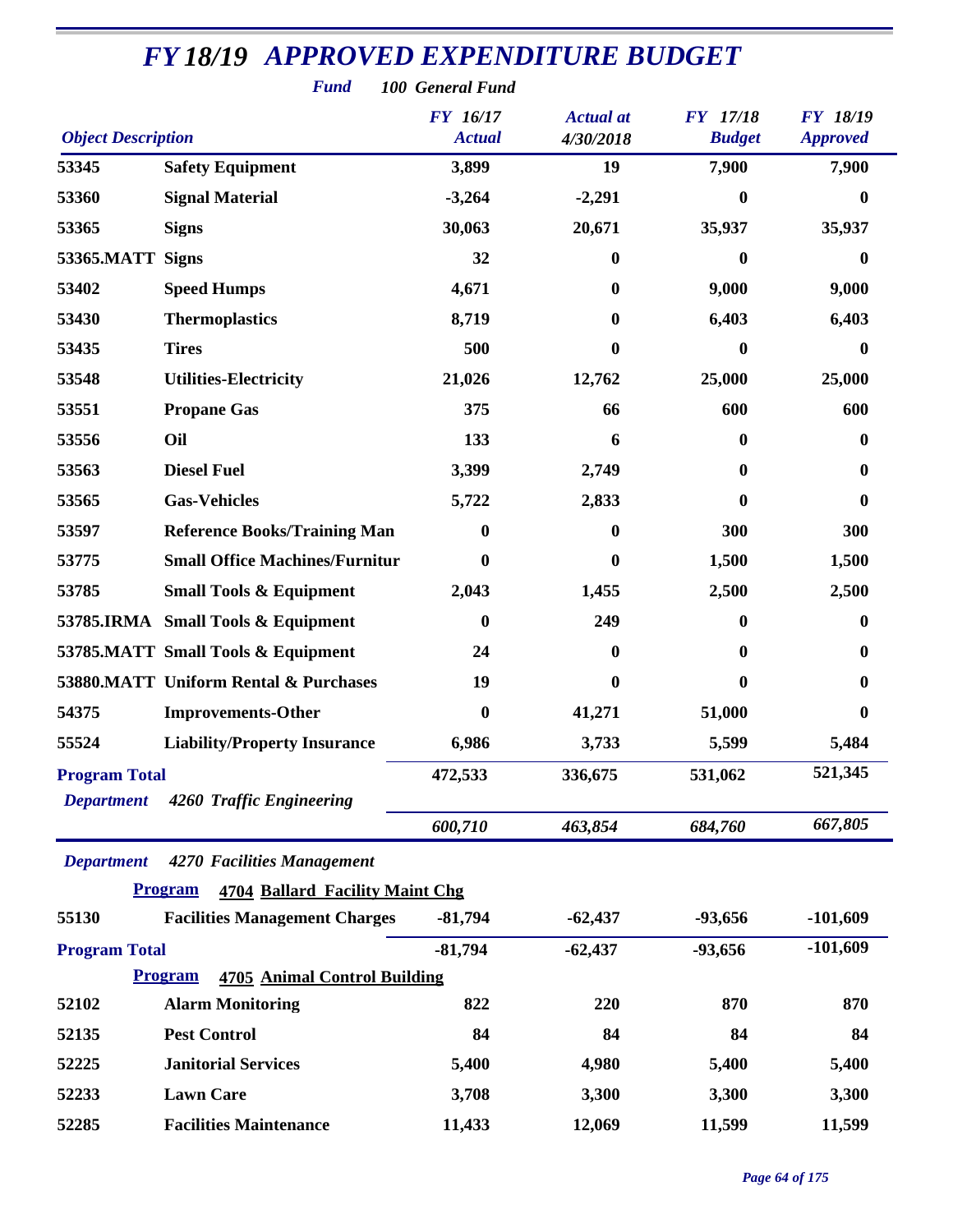| <b>FY18/19 APPROVED EXPENDITURE BUDGET</b> |                                          |                                                      |                               |                                  |                                    |
|--------------------------------------------|------------------------------------------|------------------------------------------------------|-------------------------------|----------------------------------|------------------------------------|
| <b>Object Description</b>                  | <b>Fund</b>                              | 100 General Fund<br><b>FY</b> 16/17<br><b>Actual</b> | <b>Actual</b> at<br>4/30/2018 | <b>FY</b> 17/18<br><b>Budget</b> | <b>FY 18/19</b><br><b>Approved</b> |
|                                            | 52285.IRMA Facilities Maintenance        | $\boldsymbol{0}$                                     | 610                           | $\bf{0}$                         | $\bf{0}$                           |
|                                            | <b>52285.MATT Facilities Maintenance</b> | 1,250                                                | $\bf{0}$                      | 0                                | $\mathbf{0}$                       |
| 52290                                      | <b>Fire Extinguisher Maintenance</b>     | 102                                                  | 105                           | 80                               | 80                                 |
| 52300                                      | Heating & A/C Maintenance                | 2,937                                                | 734                           | 2,236                            | 2,236                              |
| 53281                                      | <b>Materials and Supplies</b>            | 3,217                                                | 1,298                         | 3,719                            | 3,719                              |
| 53538                                      | <b>Utilities-Natural Gas</b>             | 6,013                                                | 4,663                         | 4,404                            | 6,244                              |
| 53548                                      | <b>Utilities-Electricity</b>             | 14,799                                               | 10,649                        | 15,224                           | 18,110                             |
| <b>Program Total</b>                       |                                          | 49,765                                               | 38,712                        | 46,916                           | 51,642                             |
|                                            | <b>Program</b><br>4706 Ballard Complex   |                                                      |                               |                                  |                                    |
| 52102                                      | <b>Alarm Monitoring</b>                  | 1,536                                                | 1,528                         | 2,020                            | 2,020                              |
| 52135                                      | <b>Pest Control</b>                      | 636                                                  | 636                           | 636                              | 636                                |
| 52208                                      | <b>Refuse Container Collections</b>      | 934                                                  | 908                           | 908                              | 961                                |
| 52225                                      | <b>Janitorial Services</b>               | 14,640                                               | 13,490                        | 14,640                           | 14,640                             |
| 52285                                      | <b>Facilities Maintenance</b>            | 7,691                                                | 10,594                        | 15,131                           | 23,031                             |
|                                            | 52285.IRMA Facilities Maintenance        | $\boldsymbol{0}$                                     | 1,445                         | 0                                | $\boldsymbol{0}$                   |
| 52290                                      | <b>Fire Extinguisher Maintenance</b>     | 344                                                  | 344                           | 588                              | 588                                |
| 52300                                      | <b>Heating &amp; A/C Maintenance</b>     | 6,625                                                | 1,797                         | 7,958                            | 7,958                              |
| 53281                                      | <b>Materials and Supplies</b>            | 2,121                                                | 285                           | 2,075                            | 2,075                              |
| 53522                                      | <b>Utilities-Water</b>                   | 2,282                                                | 2,529                         | 3,348                            | 3,348                              |
| 53548                                      | <b>Utilities-Electricity</b>             | 44,986                                               | 27,430                        | 46,352                           | 46,352                             |
| <b>Program Total</b>                       |                                          | 81,795                                               | 60,986                        | 93,656                           | 101,609                            |
|                                            | <b>Program</b><br>4714 Casino Building   |                                                      |                               |                                  |                                    |
| 52102                                      | <b>Alarm Monitoring</b>                  | 358                                                  | 270                           | 1,650                            | 1,650                              |
| 52135                                      | <b>Pest Control</b>                      | 220                                                  | 240                           | 240                              | 240                                |
| 52225                                      | <b>Janitorial Services</b>               | $\boldsymbol{0}$                                     | $\bf{0}$                      | 750                              | 750                                |
| 52285                                      | <b>Facilities Maintenance</b>            | 15,649                                               | 5,198                         | 8,900                            | 19,900                             |
|                                            | 52285.IRMA Facilities Maintenance        | $\boldsymbol{0}$                                     | 1,305                         | 0                                | $\bf{0}$                           |
| 52290                                      | <b>Fire Extinguisher Maintenance</b>     | 60                                                   | 45                            | 90                               | 90                                 |
| 52300                                      | Heating & A/C Maintenance                | 883                                                  | 888                           | 2,000                            | 2,000                              |
| 53281                                      | <b>Materials and Supplies</b>            | 1,942                                                | 1,478                         | 3,674                            | 3,674                              |
| 53522                                      | <b>Utilities-Water</b>                   | 11,023                                               | 7,897                         | 13,068                           | 13,068                             |
| 53548                                      | <b>Utilities-Electricity</b>             | 31,877                                               | 20,408                        | 32,150                           | 34,278                             |
| <b>Program Total</b>                       |                                          | 62,012                                               | 37,729                        | 62,522                           | 75,650                             |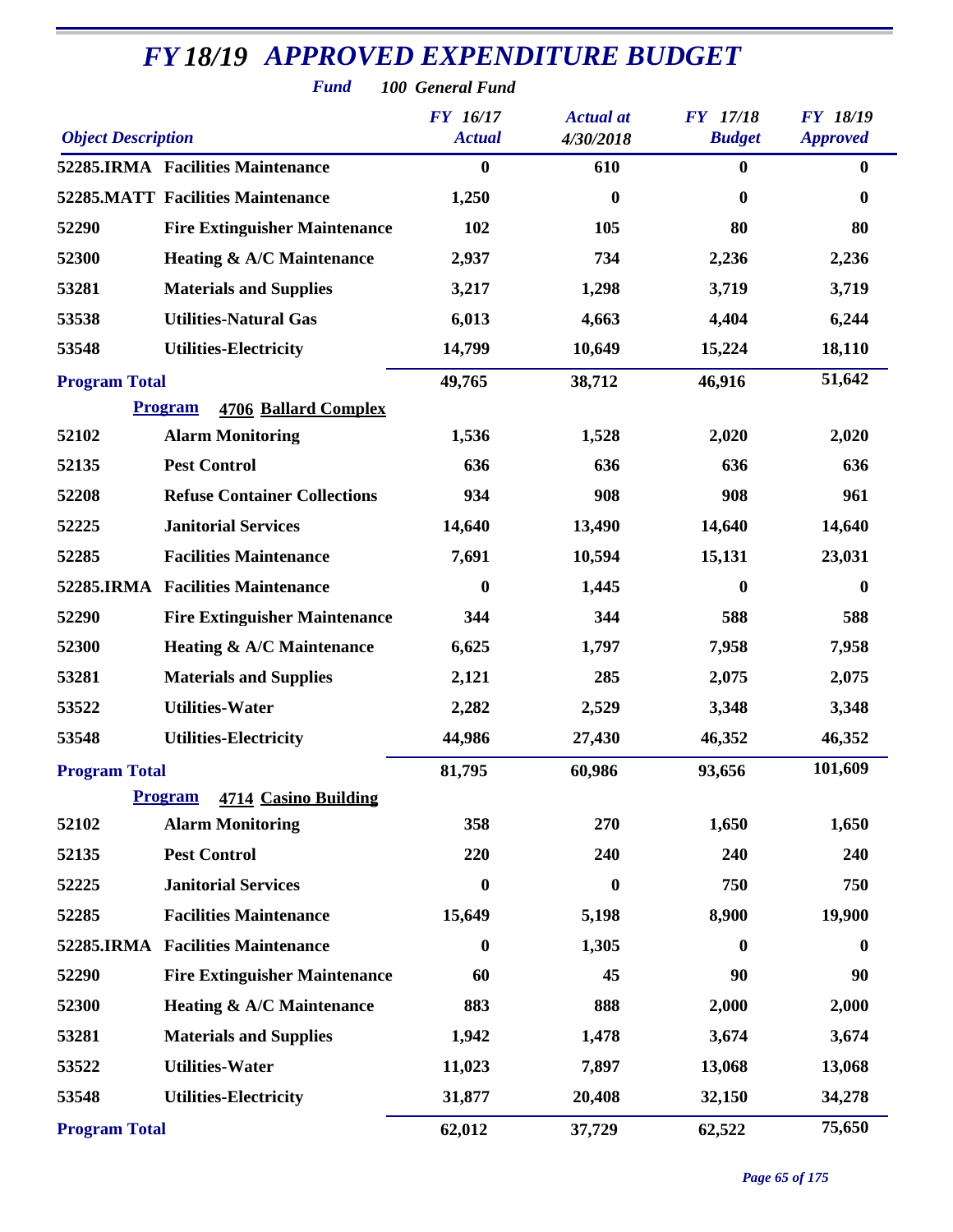| <b>FY18/19 APPROVED EXPENDITURE BUDGET</b> |                                                              |                           |                               |                                  |                                    |  |
|--------------------------------------------|--------------------------------------------------------------|---------------------------|-------------------------------|----------------------------------|------------------------------------|--|
| <b>Fund</b><br>100 General Fund            |                                                              |                           |                               |                                  |                                    |  |
| <b>Object Description</b>                  |                                                              | FY 16/17<br><b>Actual</b> | <b>Actual</b> at<br>4/30/2018 | <b>FY</b> 17/18<br><b>Budget</b> | <b>FY 18/19</b><br><b>Approved</b> |  |
|                                            | <b>4716 Comm Driver's License Complex</b><br><b>Program</b>  |                           |                               |                                  |                                    |  |
| 52233                                      | <b>Lawn Care</b>                                             | 5,700                     | 5,700                         | 5,700                            | 5,700                              |  |
| 53245                                      | <b>Irrigation Supplies</b>                                   | 0                         | <b>110</b>                    | $\boldsymbol{0}$                 | 125                                |  |
| 53548                                      | <b>Utilities-Electricity</b>                                 | 273                       | 159                           | 270                              | 276                                |  |
| <b>Program Total</b>                       |                                                              | 5,973                     | 5,969                         | 5,970                            | 6,101                              |  |
|                                            | <b>Program</b><br><b>4717 Community Building Maintenance</b> |                           |                               |                                  |                                    |  |
| 52102                                      | <b>Alarm Monitoring</b>                                      | 825                       | 270                           | 775                              | 775                                |  |
| 52135                                      | <b>Pest Control</b>                                          | 336                       | 336                           | 336                              | 336                                |  |
| 52285                                      | <b>Facilities Maintenance</b>                                | 52,671                    | 14,733                        | 18,150                           | 18,359                             |  |
|                                            | 52285.IRMA Facilities Maintenance                            | $\boldsymbol{0}$          | 1,751                         | $\boldsymbol{0}$                 | $\bf{0}$                           |  |
|                                            | <b>52285.MATT Facilities Maintenance</b>                     | 2,876                     | $\bf{0}$                      | $\mathbf{0}$                     | $\boldsymbol{0}$                   |  |
| 52290                                      | <b>Fire Extinguisher Maintenance</b>                         | 45                        | 262                           | 300                              | 300                                |  |
| 52300                                      | Heating & A/C Maintenance                                    | 5,636                     | 842                           | 6,024                            | 6,024                              |  |
| 53281                                      | <b>Materials and Supplies</b>                                | 14,166                    | 8,311                         | 16,069                           | 16,069                             |  |
| 53522                                      | <b>Utilities-Water</b>                                       | 14,332                    | 10,364                        | 16,176                           | 18,578                             |  |
| 53548                                      | <b>Utilities-Electricity</b>                                 | 83,816                    | 49,203                        | 89,004                           | 94,728                             |  |
| <b>Program Total</b>                       |                                                              | 174,703                   | 86,072                        | 146,834                          | 155,169                            |  |
|                                            | <b>4729 Facilities Management</b><br><b>Program</b>          |                           |                               |                                  |                                    |  |
| 51041                                      | <b>Salaries - Career Track</b>                               | $\boldsymbol{0}$          | $\boldsymbol{0}$              | $\boldsymbol{0}$                 | 11,385                             |  |
| 51042                                      | <b>Salaries - COLA</b>                                       | $\boldsymbol{0}$          | $\boldsymbol{0}$              | $\bf{0}$                         | 20,805                             |  |
| 51065                                      | <b>Salaries - Holiday</b>                                    | 15,531                    | 12,864                        | $\bf{0}$                         | $\boldsymbol{0}$                   |  |
| 51070                                      | <b>Salaries - Other</b>                                      | 298                       | 243                           | $\boldsymbol{0}$                 | $\bf{0}$                           |  |
| 51075                                      | <b>Salaries - Regular Employees</b>                          | 352,550                   | 215,961                       | 443,606                          | 452,114                            |  |
| 51085                                      | <b>Salaries - Sick</b>                                       | 16,803                    | 10,513                        | $\bf{0}$                         | 0                                  |  |
| 51100                                      | <b>Salaries - Vacation</b>                                   | 22,498                    | 21,446                        | $\boldsymbol{0}$                 | $\boldsymbol{0}$                   |  |
| 51165                                      | Overtime                                                     | 2,827                     | 3,021                         | 2,005                            | 2,005                              |  |
| 51165.IRMA Overtime                        |                                                              | $\boldsymbol{0}$          | 22,874                        | 0                                | $\bf{0}$                           |  |
| 51165.MATT Overtime                        |                                                              | 5,765                     | $\bf{0}$                      | $\bf{0}$                         | $\bf{0}$                           |  |
| 51180                                      | <b>Overtime - Holiday</b>                                    | 540                       | 465                           | 1,360                            | 1,496                              |  |
| 51205                                      | <b>Employee Insurance</b>                                    | 93,602                    | 79,811                        | 119,717                          | 125,559                            |  |
| 51221                                      | <b>FICA</b>                                                  | 29,166                    | 18,913                        | 31,783                           | 32,673                             |  |
| 51221.IRMA FICA                            |                                                              | $\boldsymbol{0}$          | 1,750                         | $\boldsymbol{0}$                 | $\boldsymbol{0}$                   |  |
| 51221.MATT FICA                            |                                                              | 475                       | $\boldsymbol{0}$              | $\bf{0}$                         | $\boldsymbol{0}$                   |  |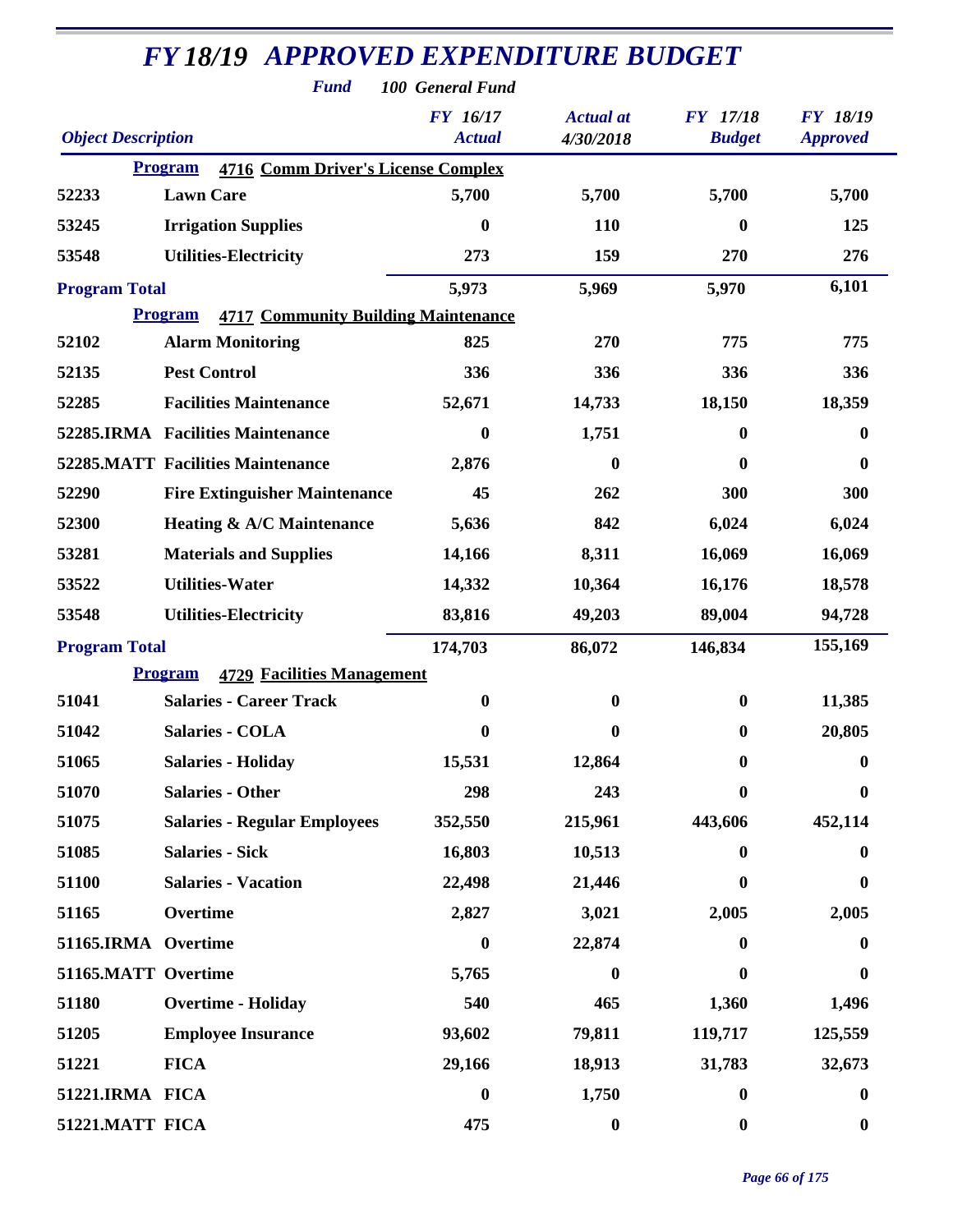| <b>Fund</b><br>100 General Fund |                                        |                           |                               |                           |                                    |  |
|---------------------------------|----------------------------------------|---------------------------|-------------------------------|---------------------------|------------------------------------|--|
| <b>Object Description</b>       |                                        | FY 16/17<br><b>Actual</b> | <b>Actual</b> at<br>4/30/2018 | FY 17/18<br><b>Budget</b> | <b>FY 18/19</b><br><b>Approved</b> |  |
| 51236                           | <b>Pension Contribution</b>            | 39,495                    | 25,431                        | 43,473                    | 44,307                             |  |
|                                 | 51236.IRMA Pension Contribution        | $\boldsymbol{0}$          | 2,242                         | $\bf{0}$                  | $\bf{0}$                           |  |
|                                 | <b>51236.MATT Pension Contribution</b> | 543                       | $\bf{0}$                      | $\bf{0}$                  | $\boldsymbol{0}$                   |  |
| 51259                           | <b>Worker's Compensation</b>           | 12,601                    | 10,709                        | 16,064                    | 16,788                             |  |
| 51274                           | <b>Cellular Phone Allowance</b>        | 2,652                     | 1,670                         | 2,640                     | 2,640                              |  |
| 52135                           | <b>Pest Control</b>                    | 1,100                     | 983                           | 1,344                     | 1,344                              |  |
| 52208                           | <b>Refuse Container Collections</b>    | 1,163                     | 1,164                         | 1,164                     | 1,197                              |  |
| 52225                           | <b>Janitorial Services</b>             | 2,400                     | 2,210                         | 2,400                     | 2,400                              |  |
| 52233                           | <b>Lawn Care</b>                       | 1,200                     | 1,200                         | 1,200                     | 1,200                              |  |
| 52285                           | <b>Facilities Maintenance</b>          | 10,581                    | 5,823                         | 9,550                     | 9,550                              |  |
| 52290                           | <b>Fire Extinguisher Maintenance</b>   | 183                       | $\bf{0}$                      | 23                        | 23                                 |  |
| 52300                           | <b>Heating &amp; A/C Maintenance</b>   | 3,002                     | 1,821                         | 3,240                     | 3,240                              |  |
| 52410                           | <b>Parts/Auto Inventory Items</b>      | 65                        | 92                            | $\bf{0}$                  | $\bf{0}$                           |  |
| 52412                           | <b>Parts/Auto-Non Inventory</b>        | 6,992                     | 1,430                         | $\boldsymbol{0}$          | $\boldsymbol{0}$                   |  |
| 52454                           | <b>Vehicle Rep. Outside Service</b>    | 3,420                     | $\bf{0}$                      | $\bf{0}$                  | $\boldsymbol{0}$                   |  |
| 52572                           | <b>Long Distance Telephone Charg</b>   | 195                       | 37                            | 200                       | 200                                |  |
| 52575                           | <b>Pager Rental</b>                    | 147                       | 241                           | 172                       | 172                                |  |
| 52578                           | Postage                                | $\boldsymbol{0}$          | $\boldsymbol{0}$              | 58                        | 58                                 |  |
| 52584                           | <b>Telephone - Local Service</b>       | 358                       | 283                           | 390                       | 390                                |  |
| 52608                           | <b>Copying Costs</b>                   | 573                       | 593                           | 642                       | 642                                |  |
| 52618                           | <b>Printing</b>                        | $\boldsymbol{0}$          | $\bf{0}$                      | 250                       | 250                                |  |
| 52634                           | <b>Travel Expense</b>                  | $\bf{0}$                  | $\bf{0}$                      | 2,000                     | 2,000                              |  |
| 52774                           | <b>Training</b>                        | 3,190                     | 2,055                         | 3,200                     | 3,200                              |  |
| 52925                           | <b>Car Wash</b>                        | 553                       | 141                           | 1,343                     | 1,343                              |  |
| 52990                           | <b>Wrecker Towing Service</b>          | 220                       | 0                             | $\boldsymbol{0}$          | $\boldsymbol{0}$                   |  |
| 53070                           | <b>Batteries</b>                       | 155                       | 269                           | 600                       | 600                                |  |
| 53085                           | <b>Cement</b>                          | $\boldsymbol{0}$          | 0                             | 500                       | 500                                |  |
|                                 | 53125.MATT Cost of All Other Material  | 64                        | 0                             | $\boldsymbol{0}$          | $\boldsymbol{0}$                   |  |
| 53281                           | <b>Materials and Supplies</b>          | 20,238                    | 22,799                        | 21,170                    | 21,170                             |  |
|                                 | 53281.IRMA Materials and Supplies      | $\boldsymbol{0}$          | 366                           | $\bf{0}$                  | $\boldsymbol{0}$                   |  |
|                                 | 53281.MATT Materials and Supplies      | 1,156                     | $\boldsymbol{0}$              | 0                         | $\bf{0}$                           |  |
| 53435                           | <b>Tires</b>                           | 1,539                     | 635                           | $\bf{0}$                  | $\bf{0}$                           |  |
| 53512                           | <b>Bottled Water</b>                   | 177                       | 38                            | 310                       | 310                                |  |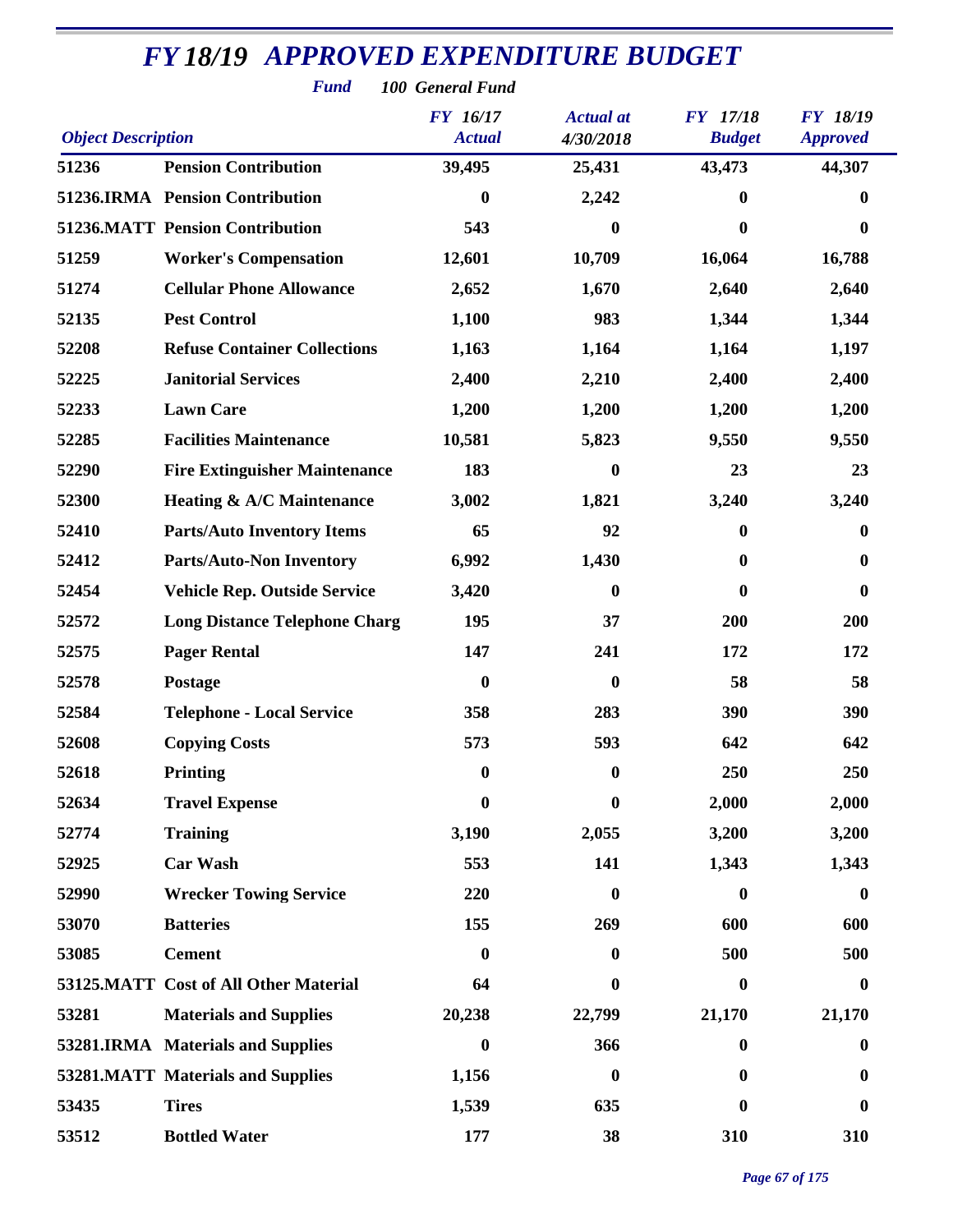|                           | <b>FY18/19 APPROVED EXPENDITURE BUDGET</b><br><b>Fund</b>    | 100 General Fund                 |                               |                                  |                                    |
|---------------------------|--------------------------------------------------------------|----------------------------------|-------------------------------|----------------------------------|------------------------------------|
| <b>Object Description</b> |                                                              | <b>FY</b> 16/17<br><b>Actual</b> | <b>Actual</b> at<br>4/30/2018 | <b>FY</b> 17/18<br><b>Budget</b> | <b>FY 18/19</b><br><b>Approved</b> |
| 53522                     | <b>Utilities-Water</b>                                       | 376                              | 187                           | 8,515                            | 8,515                              |
| 53548                     | <b>Utilities-Electricity</b>                                 | 5,385                            | 3,020                         | 5,942                            | 5,942                              |
| 53556                     | Oil                                                          | 101                              | 71                            | $\mathbf{0}$                     | 0                                  |
| 53563                     | <b>Diesel Fuel</b>                                           | $\boldsymbol{0}$                 | 573                           | $\bf{0}$                         | 0                                  |
| 53565                     | <b>Gas-Vehicles</b>                                          | 11,814                           | 9,089                         | $\mathbf{0}$                     | 0                                  |
| 53636.HER<br>M            | <b>Food &amp; Concession</b>                                 | 42                               | $\bf{0}$                      | $\boldsymbol{0}$                 | $\boldsymbol{0}$                   |
| 53785                     | <b>Small Tools &amp; Equipment</b>                           | 4,430                            | 4,124                         | 6,000                            | 6,000                              |
| 53785.IRMA                | <b>Small Tools &amp; Equipment</b>                           | $\boldsymbol{0}$                 | 2,682                         | $\boldsymbol{0}$                 | $\bf{0}$                           |
| 53875                     | <b>Uniform Purchases</b>                                     | 1,048                            | 1,966                         | 2,550                            | 4,200                              |
| 55524                     | <b>Liability/Property Insurance</b>                          | 76,059                           | 49,787                        | 74,680                           | 74,468                             |
| <b>Program Total</b>      |                                                              | 753,272                          | 541,592                       | 808,091                          | 858,686                            |
|                           | <b>Program</b><br>4730 Facilities Mgmt - Charges             |                                  |                               |                                  |                                    |
| 55130                     | <b>Facilities Management Charges</b>                         | $-452,246$                       | $-334,298$                    | $-501,447$                       | -489,379                           |
| <b>Program Total</b>      |                                                              | $-452,246$                       | $-334,298$                    | $-501,447$                       | -489,379                           |
|                           | <b>Program</b><br><b>4734 Courthouse Facility Maint Chgs</b> |                                  |                               |                                  |                                    |
| 55130                     | <b>Facilities Management Charges</b>                         | $-172,361$                       | $-126,910$                    | $-190,365$                       | $-182,168$                         |
| <b>Program Total</b>      |                                                              | $-172,361$                       | $-126,910$                    | $-190,365$                       | $-182,168$                         |
|                           | <b>4737 Glynn County Courthouse</b><br><b>Program</b>        |                                  |                               |                                  |                                    |
| 52102                     | <b>Alarm Monitoring</b>                                      | 3,603                            | 1,267                         | 3,470                            | 3,470                              |
|                           | 52102.MATT Alarm Monitoring                                  | 935                              | $\bf{0}$                      | $\boldsymbol{0}$                 | $\boldsymbol{0}$                   |
| 52135                     | <b>Pest Control</b>                                          | 240                              | 240                           | 240                              | 240                                |
| 52208                     | <b>Refuse Container Collections</b>                          | 1,163                            | 1,131                         | 1,131                            | 1,099                              |
| 52233                     | <b>Lawn Care</b>                                             | 92                               | $\bf{0}$                      | $\boldsymbol{0}$                 | $\bf{0}$                           |
| 52275                     | <b>Elevator Maintenance</b>                                  | 4,711                            | 3,081                         | 5,527                            | 5,527                              |
| 52285                     | <b>Facilities Maintenance</b>                                | 34,206                           | 10,347                        | 21,065                           | 21,065                             |
|                           | 52285.IRMA Facilities Maintenance                            | $\boldsymbol{0}$                 | 1,615                         | $\boldsymbol{0}$                 | 0                                  |
|                           | <b>52285.MATT Facilities Maintenance</b>                     | 504                              | $\mathbf{0}$                  | 0                                | 0                                  |
| 52290                     | <b>Fire Extinguisher Maintenance</b>                         | 2,258                            | 1,619                         | 3,530                            | 3,530                              |
| 52300                     | Heating & A/C Maintenance                                    | 1,954                            | 3,604                         | 7,413                            | 7,413                              |
| 52320                     | Mach. & Equip. Maint. Agreem                                 | 1,200                            | 600                           | 4,091                            | 3,822                              |
| 52353                     | <b>Maintenance-Generators</b>                                | $\boldsymbol{0}$                 | 612                           | 1,450                            | 1,690                              |
| 53250                     | <b>Janitorial Supplies</b>                                   | 9,999                            | 2,924                         | 5,400                            | 5,400                              |
| 53281                     | <b>Materials and Supplies</b>                                | 3,477                            | 2,334                         | 3,905                            | 3,905                              |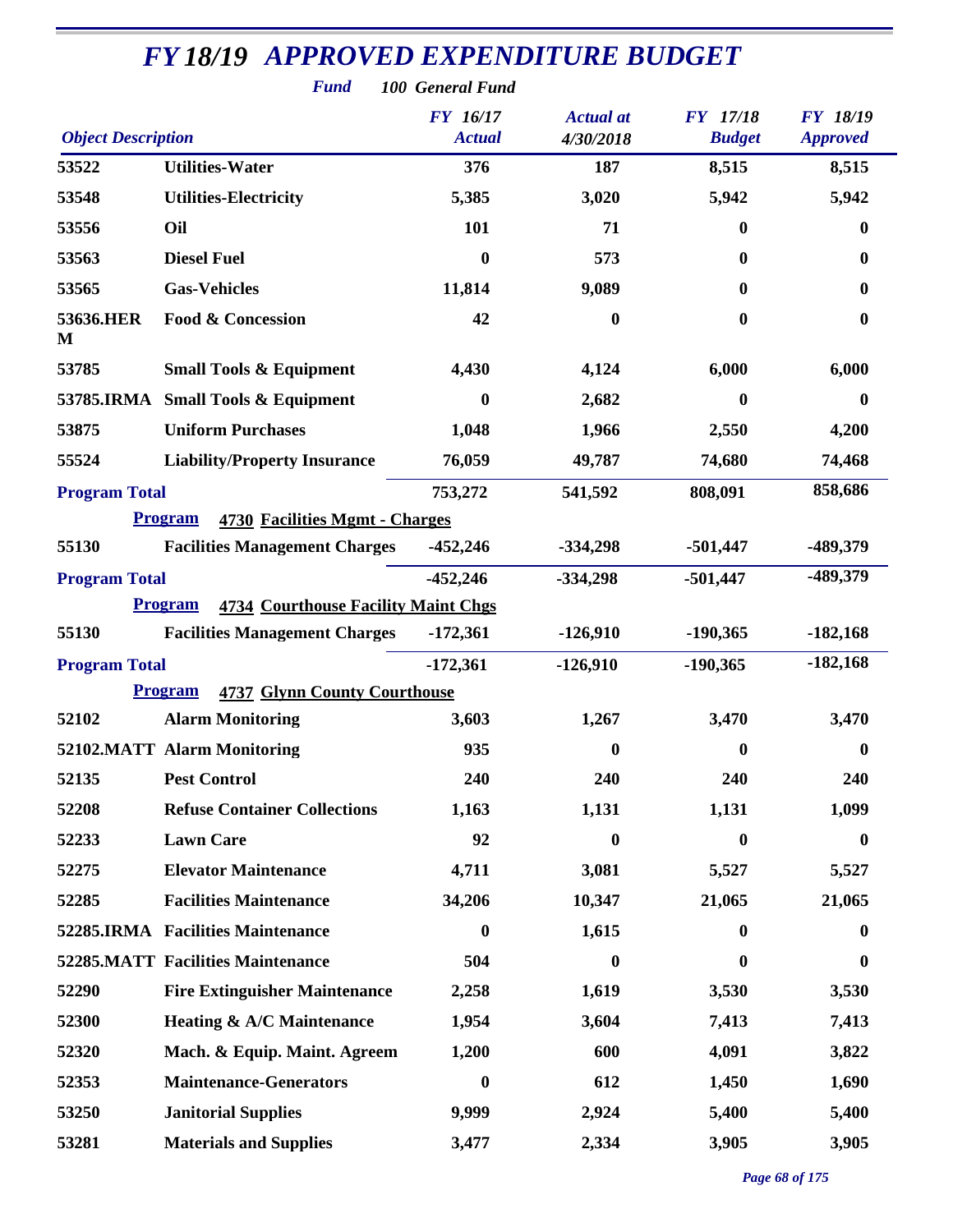|                           | <b>FY18/19 APPROVED EXPENDITURE BUDGET</b>                  |                                     |                  |                  |                 |
|---------------------------|-------------------------------------------------------------|-------------------------------------|------------------|------------------|-----------------|
|                           | <b>Fund</b>                                                 | 100 General Fund<br><b>FY</b> 16/17 | <b>Actual</b> at | <b>FY</b> 17/18  | <b>FY 18/19</b> |
| <b>Object Description</b> |                                                             | <b>Actual</b>                       | 4/30/2018        | <b>Budget</b>    | <b>Approved</b> |
| 53522                     | <b>Utilities-Water</b>                                      | 4,332                               | 2,149            | 9,396            | 5,344           |
| 53538                     | <b>Utilities-Natural Gas</b>                                | 3,044                               | 2,506            | 7,584            | 3,500           |
| 53548                     | <b>Utilities-Electricity</b>                                | 80,644                              | 47,480           | 95,078           | 95,078          |
| 53563                     | <b>Diesel Fuel</b>                                          | 353                                 | 179              | 0                | 0               |
| 54375                     | <b>Improvements-Other</b>                                   | $\bf{0}$                            | 30,875           | 0                | 0               |
| 55524                     | <b>Liability/Property Insurance</b>                         | 21,085                              | 14,057           | 21,085           | 21,085          |
| <b>Program Total</b>      |                                                             | 173,800                             | 126,620          | 190,365          | 182,168         |
|                           | <b>Program</b><br><b>4738 Glynn Co Libraries Facilities</b> |                                     |                  |                  |                 |
| 52102.BWK                 | <b>Alarm Monitoring</b>                                     | 1,593                               | 680              | 2,955            | 2,955           |
| 52102.SSI                 | <b>Alarm Monitoring</b>                                     | 330                                 | 330              | 1,855            | 1,855           |
| 52135.BWK                 | <b>Pest Control</b>                                         | 240                                 | 240              | 240              | 240             |
| 52208.BWK                 | <b>Refuse Container Collections</b>                         | 934                                 | 934              | 934              | 961             |
| 52225.BWK                 | <b>Janitorial Services</b>                                  | 25,572                              | 23,552           | 25,572           | 25,572          |
| 52225.SSI                 | <b>Janitorial Services</b>                                  | 6,000                               | 6,280            | 6,000            | 6,000           |
| 52285.BWK                 | <b>Facilities Maintenance</b>                               | 5,558                               | 3,125            | 8,200            | 8,200           |
|                           | <b>52285.MATT Facilities Maintenance</b>                    | 275                                 | $\bf{0}$         | $\boldsymbol{0}$ | $\bf{0}$        |
| 52285.SSI                 | <b>Facilities Maintenance</b>                               | $\boldsymbol{0}$                    | 3,165            | 2,239            | 3,739           |
| 52290.BWK                 | <b>Fire Extinguisher Maintenance</b>                        | 324                                 | 112              | 60               | 60              |
| 52290.SSI                 | <b>Fire Extinguisher Maintenance</b>                        | $\bf{0}$                            | 8                | 52               | 52              |
| 52300.BWK                 | <b>Heating &amp; A/C Maintenance</b>                        | 6,683                               | 17,489           | 5,823            | 5,823           |
| 53281.BWK                 | <b>Materials and Supplies</b>                               | 334                                 | 341              | 2,069            | 2,069           |
| 53281.SSI                 | <b>Materials and Supplies</b>                               | 365                                 | 342              | 1,188            | 1,188           |
| 53522.BWK                 | <b>Utilities-Water</b>                                      | 3,760                               | 2,760            | 3,384            | 4,488           |
| 53548.BWK                 | <b>Utilities-Electricity</b>                                | 58,032                              | 38,533           | 59,898           | 59,898          |
| <b>Program Total</b>      |                                                             | 110,000                             | 97,891           | 120,469          | 123,100         |
|                           | 4741 Golden Isles Center Building<br><b>Program</b>         |                                     |                  |                  |                 |
| 52300                     | Heating & A/C Maintenance                                   | 897                                 | 5,315            | 1,268            | 11,315          |
| <b>Program Total</b>      |                                                             | 897                                 | 5,315            | 1,268            | 11,315          |
|                           | <b>Program</b><br><b>4745 Harrington Boat Ramp Imprymts</b> |                                     |                  |                  |                 |
| 52461                     | Rent                                                        | 1,800                               | $\bf{0}$         | 1,800            | 1,800           |
| 53522                     | <b>Utilities-Water</b>                                      | 330                                 | 224              | 359              | 359             |
| 53548                     | <b>Utilities-Electricity</b>                                | 273                                 | 254              | 276              | 276             |
| <b>Program Total</b>      |                                                             | 2,403                               | 478              | 2,435            | 2,435           |
|                           | <b>Program</b><br>4748 Historic Courthouse Fac Mnt Ch       |                                     |                  |                  |                 |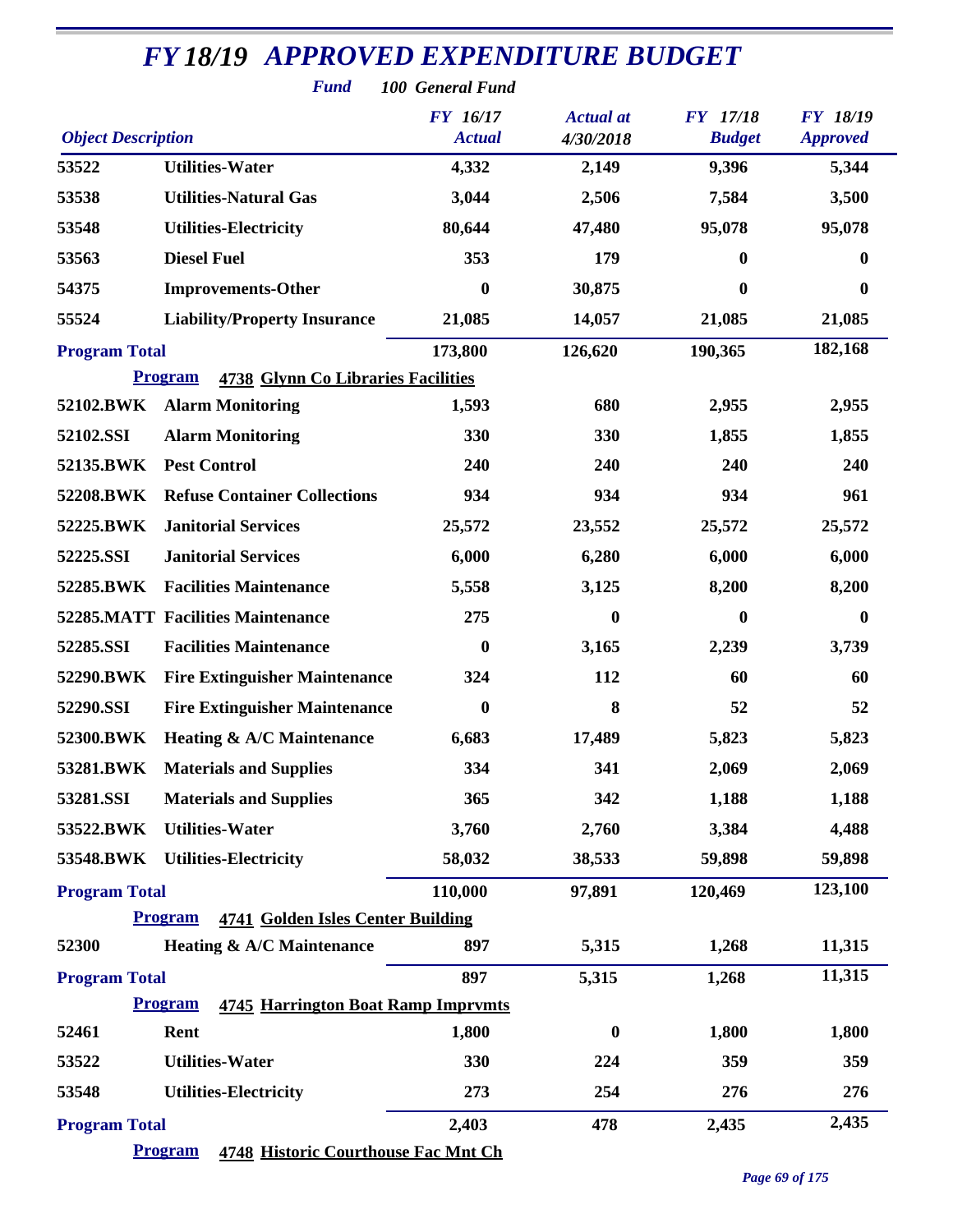|                           | <b>FY18/19 APPROVED EXPENDITURE BUDGET</b><br><b>Fund</b>  | 100 General Fund                 |                               |                                  |                                    |
|---------------------------|------------------------------------------------------------|----------------------------------|-------------------------------|----------------------------------|------------------------------------|
| <b>Object Description</b> |                                                            | <b>FY</b> 16/17<br><b>Actual</b> | <b>Actual</b> at<br>4/30/2018 | <b>FY</b> 17/18<br><b>Budget</b> | <b>FY 18/19</b><br><b>Approved</b> |
| 55130                     | <b>Facilities Management Charges</b>                       | $-94,358$                        | $-72,140$                     | $-108,216$                       | $-130,256$                         |
| <b>Program Total</b>      |                                                            | $-94,358$                        | $-72,140$                     | $-108,216$                       | $-130,256$                         |
|                           | <b>4749 Historic Courthouse Building</b><br><b>Program</b> |                                  |                               |                                  |                                    |
| 52102                     | <b>Alarm Monitoring</b>                                    | 1,625                            | 1,379                         | 2,139                            | 2,139                              |
| 52135                     | <b>Pest Control</b>                                        | 240                              | 240                           | 240                              | 240                                |
| 52208                     | <b>Refuse Container Collections</b>                        | 488                              | 244                           | 667                              | 667                                |
| 52225                     | <b>Janitorial Services</b>                                 | 14,400                           | 13,260                        | 14,400                           | 14,400                             |
| 52233                     | <b>Lawn Care</b>                                           | 175                              | 0                             | $\bf{0}$                         | 0                                  |
| 52275                     | <b>Elevator Maintenance</b>                                | 1,193                            | 540                           | 2,103                            | 2,703                              |
| 52285                     | <b>Facilities Maintenance</b>                              | 1,512                            | 5,370                         | 6,640                            | 8,640                              |
|                           | 52285.IRMA Facilities Maintenance                          | $\boldsymbol{0}$                 | 4,140                         | 0                                | 0                                  |
|                           | <b>52285.MATT Facilities Maintenance</b>                   | 495                              | $\bf{0}$                      | $\bf{0}$                         | 0                                  |
| 52290                     | <b>Fire Extinguisher Maintenance</b>                       | 113                              | $\boldsymbol{0}$              | 223                              | 223                                |
| 52300                     | Heating & A/C Maintenance                                  | 6,560                            | 7,715                         | 10,082                           | 10,082                             |
| 53281                     | <b>Materials and Supplies</b>                              | 885                              | 278                           | 1,338                            | 1,338                              |
| 53522                     | <b>Utilities-Water</b>                                     | 39,510                           | 13,719                        | 42,756                           | 62,196                             |
| 53548                     | <b>Utilities-Electricity</b>                               | 27,658                           | 18,093                        | 27,628                           | 27,628                             |
| 54375                     | <b>Improvements-Other</b>                                  | $\boldsymbol{0}$                 | 24,990                        | $\boldsymbol{0}$                 | $\boldsymbol{0}$                   |
| <b>Program Total</b>      |                                                            | 94,854                           | 89,968                        | 108,216                          | 130,256                            |
|                           | <b>Program</b><br>4750 Libraries Fac Mnt Chg               |                                  |                               |                                  |                                    |
| 55130                     | <b>Facilities Management Charges</b>                       | $-124,490$                       | $-90,237$                     | $-135,356$                       | $-141, 112$                        |
| <b>Program Total</b>      |                                                            | $-124,490$                       | $-90,237$                     | $-135,356$                       | $-141, 112$                        |
|                           | <b>Program</b><br>4754 ADA Compliance                      |                                  |                               |                                  |                                    |
| 52067                     | <b>Professional Services</b>                               | 24,175                           | $\boldsymbol{0}$              | 60,000                           | 60,000                             |
| <b>Program Total</b>      |                                                            | 24,175                           | $\bf{0}$                      | 60,000                           | 60,000                             |
|                           | <b>Program</b><br>4756 Housekeeping                        |                                  |                               |                                  |                                    |
| 51042                     | <b>Salaries - COLA</b>                                     | 0                                | $\bf{0}$                      | $\bf{0}$                         | 878                                |
| 51065                     | <b>Salaries - Holiday</b>                                  | 1,312                            | 1,091                         | 0                                | $\boldsymbol{0}$                   |
| 51075                     | <b>Salaries - Regular Employees</b>                        | 31,295                           | 18,094                        | 35,506                           | 35,506                             |
| 51085                     | <b>Salaries - Sick</b>                                     | 51                               | $\bf{0}$                      | $\bf{0}$                         | 0                                  |
| 51100                     | <b>Salaries - Vacation</b>                                 | 2,002                            | 2,689                         | 0                                | $\boldsymbol{0}$                   |
| 51165                     | Overtime                                                   | 2,191                            | 3,222                         | 0                                | 0                                  |
| 51165.IRMA                | Overtime                                                   | $\boldsymbol{0}$                 | 3,393                         | 0                                | 0                                  |
| 51180                     | <b>Overtime - Holiday</b>                                  | 136                              | 304                           | $\boldsymbol{0}$                 | $\boldsymbol{0}$                   |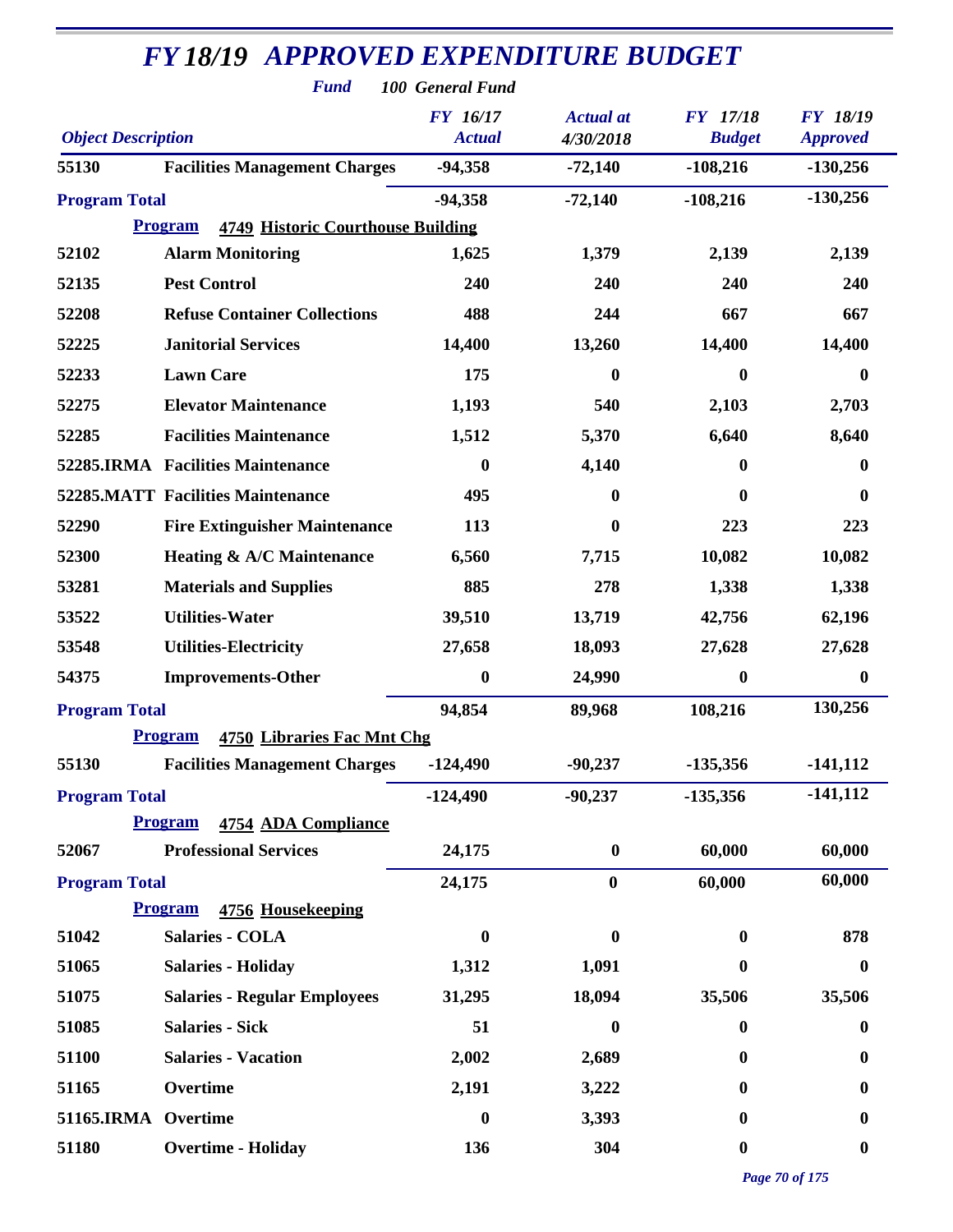|                                                                                                                                                                          | <b>Fund</b>                                           | 100 General Fund |                  |                  |                  |  |  |
|--------------------------------------------------------------------------------------------------------------------------------------------------------------------------|-------------------------------------------------------|------------------|------------------|------------------|------------------|--|--|
| <b>FY</b> 16/17<br><b>FY</b> 17/18<br><b>FY 18/19</b><br><b>Actual</b> at<br><b>Object Description</b><br><b>Actual</b><br><b>Budget</b><br>4/30/2018<br><b>Approved</b> |                                                       |                  |                  |                  |                  |  |  |
| 51205                                                                                                                                                                    | <b>Employee Insurance</b>                             | 9,360            | 7,256            | 10,884           | 11,415           |  |  |
| 51221                                                                                                                                                                    | <b>FICA</b>                                           | 2,690            | 1,821            | 2,575            | 2,590            |  |  |
| 51221.IRMA FICA                                                                                                                                                          |                                                       | $\boldsymbol{0}$ | 260              | $\boldsymbol{0}$ | $\boldsymbol{0}$ |  |  |
| 51236                                                                                                                                                                    | <b>Pension Contribution</b>                           | 3,612            | 2,441            | 3,480            | 3,480            |  |  |
|                                                                                                                                                                          | 51236.IRMA Pension Contribution                       | $\bf{0}$         | 332              | $\bf{0}$         | $\boldsymbol{0}$ |  |  |
| 51259                                                                                                                                                                    | <b>Worker's Compensation</b>                          | 1,112            | 976              | 1,464            | 1,530            |  |  |
| 51274                                                                                                                                                                    | <b>Cellular Phone Allowance</b>                       | 422              | 266              | 420              | 420              |  |  |
| 52925                                                                                                                                                                    | <b>Car Wash</b>                                       | 30               | $\boldsymbol{0}$ | 150              | 150              |  |  |
| 53250                                                                                                                                                                    | <b>Janitorial Supplies</b>                            | 2,188            | 865              | 1,968            | 2,500            |  |  |
|                                                                                                                                                                          | 53250.IRMA Janitorial Supplies                        | 0                | 824              | $\boldsymbol{0}$ | $\bf{0}$         |  |  |
|                                                                                                                                                                          | 53250.MATT Janitorial Supplies                        | 382              | $\bf{0}$         | $\boldsymbol{0}$ | $\boldsymbol{0}$ |  |  |
| 53785                                                                                                                                                                    | <b>Small Tools &amp; Equipment</b>                    | 0                | $\boldsymbol{0}$ | 60               | 60               |  |  |
| 55524                                                                                                                                                                    | <b>Liability/Property Insurance</b>                   | 1,164            | 623              | 934              | 914              |  |  |
| 57,947<br>57,441<br><b>Program Total</b><br>44,457                                                                                                                       |                                                       |                  |                  |                  | 59,443           |  |  |
|                                                                                                                                                                          | 4758 Irrigation<br><b>Program</b>                     |                  |                  |                  |                  |  |  |
| 53522                                                                                                                                                                    | <b>Utilities-Water</b>                                | 11,883           | 6,493            | 47,940           | 20,952           |  |  |
| 11,883<br>47,940<br><b>Program Total</b><br>6,493                                                                                                                        |                                                       |                  |                  |                  | 20,952           |  |  |
|                                                                                                                                                                          | 4772 Office Park Building<br><b>Program</b>           |                  |                  |                  |                  |  |  |
| 52102                                                                                                                                                                    | <b>Alarm Monitoring</b>                               | 1,419            | 1,612            | 1,810            | 1,810            |  |  |
| 52135                                                                                                                                                                    | <b>Pest Control</b>                                   | 240              | 240              | 240              | 240              |  |  |
| 52208                                                                                                                                                                    | <b>Refuse Container Collections</b>                   | 1,163            | 1,164            | 1,164            | 1,164            |  |  |
| 52225                                                                                                                                                                    | <b>Janitorial Services</b>                            | 26,400           | 24,310           | 26,400           | 26,400           |  |  |
| 52275                                                                                                                                                                    | <b>Elevator Maintenance</b>                           | 2,345            | 1,080            | 2,692            | 2,692            |  |  |
| 52285                                                                                                                                                                    | <b>Facilities Maintenance</b>                         | 23,957           | 1,763            | 5,506            | 11,006           |  |  |
|                                                                                                                                                                          | <b>52285.MATT Facilities Maintenance</b>              | 2,600            | $\boldsymbol{0}$ | $\boldsymbol{0}$ | $\boldsymbol{0}$ |  |  |
| 52290                                                                                                                                                                    | <b>Fire Extinguisher Maintenance</b>                  | 247              | 195              | 235              | 235              |  |  |
| 52300                                                                                                                                                                    | <b>Heating &amp; A/C Maintenance</b>                  | $\boldsymbol{0}$ | 76               | 1,200            | 2,200            |  |  |
| 53281                                                                                                                                                                    | <b>Materials and Supplies</b>                         | 4,855            | 1,171            | 3,232            | 3,232            |  |  |
| 53522                                                                                                                                                                    | <b>Utilities-Water</b>                                | 3,010            | 3,252            | 2,284            | 6,636            |  |  |
| 53548                                                                                                                                                                    | <b>Utilities-Electricity</b>                          | 30,152           | 22,451           | 33,408           | 34,760           |  |  |
| <b>Program Total</b>                                                                                                                                                     |                                                       | 96,388           | 57,314           | 78,171           | 90,375           |  |  |
|                                                                                                                                                                          | 4773 Office Park Facility Maint Chg<br><b>Program</b> |                  |                  |                  |                  |  |  |
| 55130                                                                                                                                                                    | <b>Facilities Management Charges</b>                  | $-48,353$        | $-17,006$        | $-25,509$        | $-32,170$        |  |  |

*Page 71 of 175*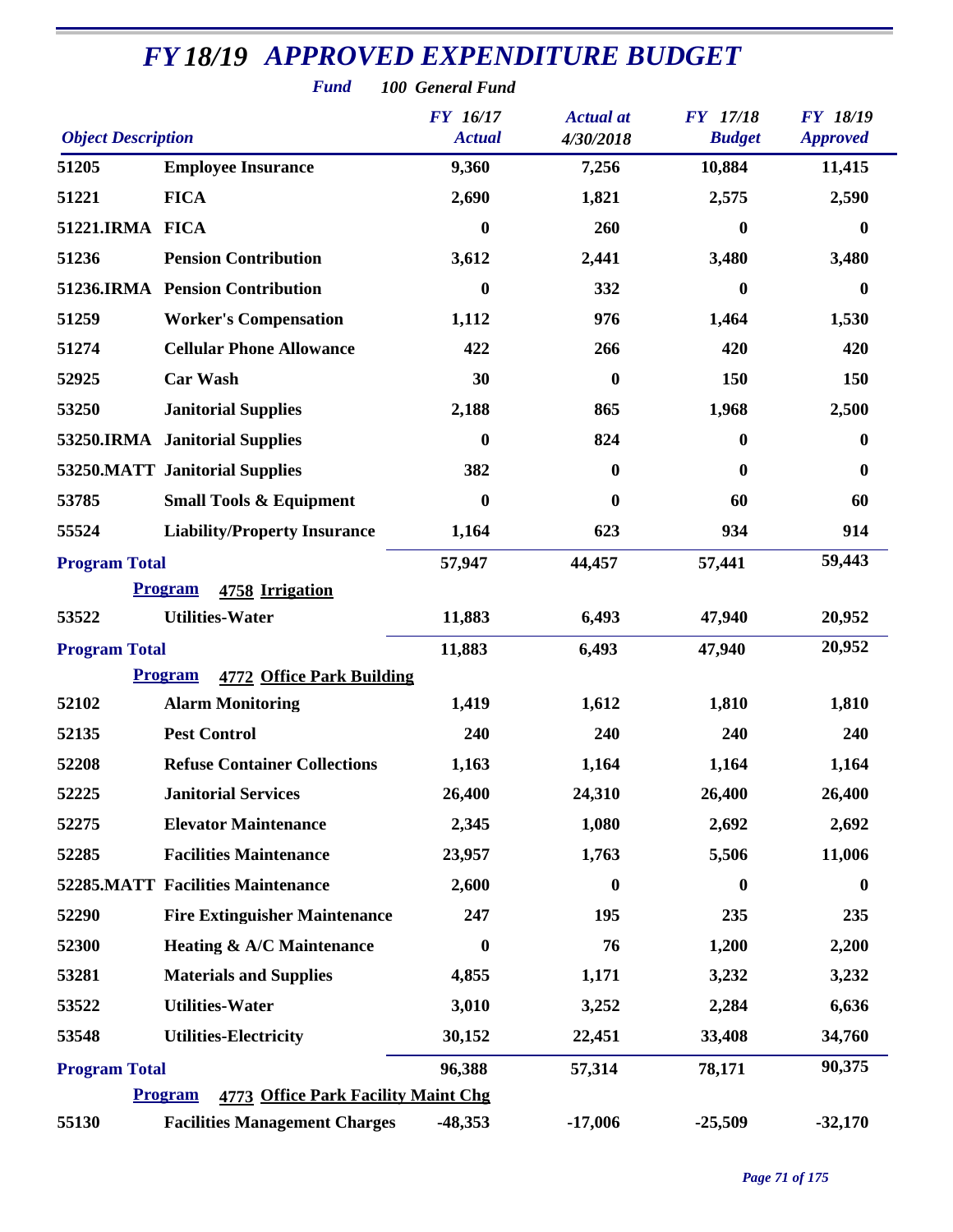| <b>FY18/19 APPROVED EXPENDITURE BUDGET</b> |                                                                                                      |                  |                  |                  |                  |  |  |
|--------------------------------------------|------------------------------------------------------------------------------------------------------|------------------|------------------|------------------|------------------|--|--|
|                                            | <b>Fund</b>                                                                                          | 100 General Fund |                  |                  |                  |  |  |
|                                            |                                                                                                      | FY 16/17         | <b>Actual</b> at | <b>FY</b> 17/18  | <b>FY 18/19</b>  |  |  |
| <b>Object Description</b>                  |                                                                                                      | <b>Actual</b>    | 4/30/2018        | <b>Budget</b>    | <b>Approved</b>  |  |  |
| <b>Program Total</b>                       |                                                                                                      | $-48,353$        | $-17,006$        | $-25,509$        | $-32,170$        |  |  |
| 55130                                      | <b>4775 Pate Annex Facility Maint Chgs</b><br><b>Program</b><br><b>Facilities Management Charges</b> | $-160,023$       | $-105,265$       | $-157,898$       | $-140,820$       |  |  |
| <b>Program Total</b>                       |                                                                                                      | $-160,023$       | $-105,265$       | $-157,898$       | $-140,820$       |  |  |
|                                            | <b>Program</b><br><b>4776 Pate Courthouse Annex</b>                                                  |                  |                  |                  |                  |  |  |
| 52102                                      | <b>Alarm Monitoring</b>                                                                              | 3,454            | 425              | 2,366            | 2,366            |  |  |
|                                            | 52102.MATT Alarm Monitoring                                                                          | 616              | $\boldsymbol{0}$ | $\bf{0}$         | $\boldsymbol{0}$ |  |  |
| 52135                                      | <b>Pest Control</b>                                                                                  | 240              | 240              | 240              | 240              |  |  |
| 52210                                      | <b>Solid Waste Disposal Fees</b>                                                                     | 1,163            | 1,123            | 1,131            | 1,197            |  |  |
| 52225                                      | <b>Janitorial Services</b>                                                                           | 40,800           | 37,570           | 40,800           | 40,800           |  |  |
| 52275                                      | <b>Elevator Maintenance</b>                                                                          | 2,105            | 1,340            | 2,692            | 2,692            |  |  |
|                                            | <b>52275.MATT Elevator Maintenance</b>                                                               | 222              | 0                | 0                | $\bf{0}$         |  |  |
| 52285                                      | <b>Facilities Maintenance</b>                                                                        | 19,752           | 6,532            | 13,075           | 15,075           |  |  |
|                                            | 52285.IRMA Facilities Maintenance                                                                    | $\boldsymbol{0}$ | 1,500            | 0                | $\bf{0}$         |  |  |
|                                            | <b>52285.MATT Facilities Maintenance</b>                                                             | 1,676            | $\bf{0}$         | $\bf{0}$         | $\boldsymbol{0}$ |  |  |
| 52290                                      | <b>Fire Extinguisher Maintenance</b>                                                                 | 247              | 889              | 465              | 465              |  |  |
| 52300                                      | <b>Heating &amp; A/C Maintenance</b>                                                                 | 4,791            | 2,882            | 14,247           | 14,247           |  |  |
| 52353                                      | <b>Maintenance-Generators</b>                                                                        | 14,120           | $\boldsymbol{0}$ | 4,372            | 4,372            |  |  |
| 53281                                      | <b>Materials and Supplies</b>                                                                        | 2,269            | 6,533            | 5,113            | 5,113            |  |  |
|                                            | 53281.IRMA Materials and Supplies                                                                    | $\boldsymbol{0}$ | 53               | $\boldsymbol{0}$ | $\boldsymbol{0}$ |  |  |
| 53522                                      | <b>Utilities-Water</b>                                                                               | 4,857            | 3,264            | 5,744            | 8,594            |  |  |
| 53538                                      | <b>Utilities-Natural Gas</b>                                                                         | 457              | 252              | 372              | 492              |  |  |
| 53548                                      | <b>Utilities-Electricity</b>                                                                         | 109,826          | 51,946           | 110,754          | 83,938           |  |  |
| <b>Program Total</b>                       |                                                                                                      | 206,595          | 114,549          | 201,371          | 179,591          |  |  |
|                                            | <b>Program</b><br><b>4779 Public Health Facility</b>                                                 |                  |                  |                  |                  |  |  |
|                                            | 52285.IRMA Facilities Maintenance                                                                    | $\bf{0}$         | 700              | 0                | $\boldsymbol{0}$ |  |  |
|                                            | <b>52285.MATT Facilities Maintenance</b>                                                             | 275              | $\boldsymbol{0}$ | $\bf{0}$         | $\bf{0}$         |  |  |
| 52300                                      | <b>Heating &amp; A/C Maintenance</b>                                                                 | 2,553            | 6,942            | 5,573            | 5,573            |  |  |
| <b>Program Total</b>                       |                                                                                                      | 2,828            | 7,642            | 5,573            | 5,573            |  |  |
|                                            | <b>Program</b><br>4780 Public Safety Building                                                        |                  |                  |                  |                  |  |  |
| 52102                                      | <b>Alarm Monitoring</b>                                                                              | 665              | $\boldsymbol{0}$ | 1,631            | 1,631            |  |  |
|                                            | 52102.MATT Alarm Monitoring                                                                          | 885              | $\bf{0}$         | 0                | $\boldsymbol{0}$ |  |  |
| 52135                                      | <b>Pest Control</b>                                                                                  | 1,080            | 240              | 180              | 180              |  |  |
| 52225                                      | <b>Janitorial Services</b>                                                                           | 29,400           | 27,080           | 29,400           | 29,400           |  |  |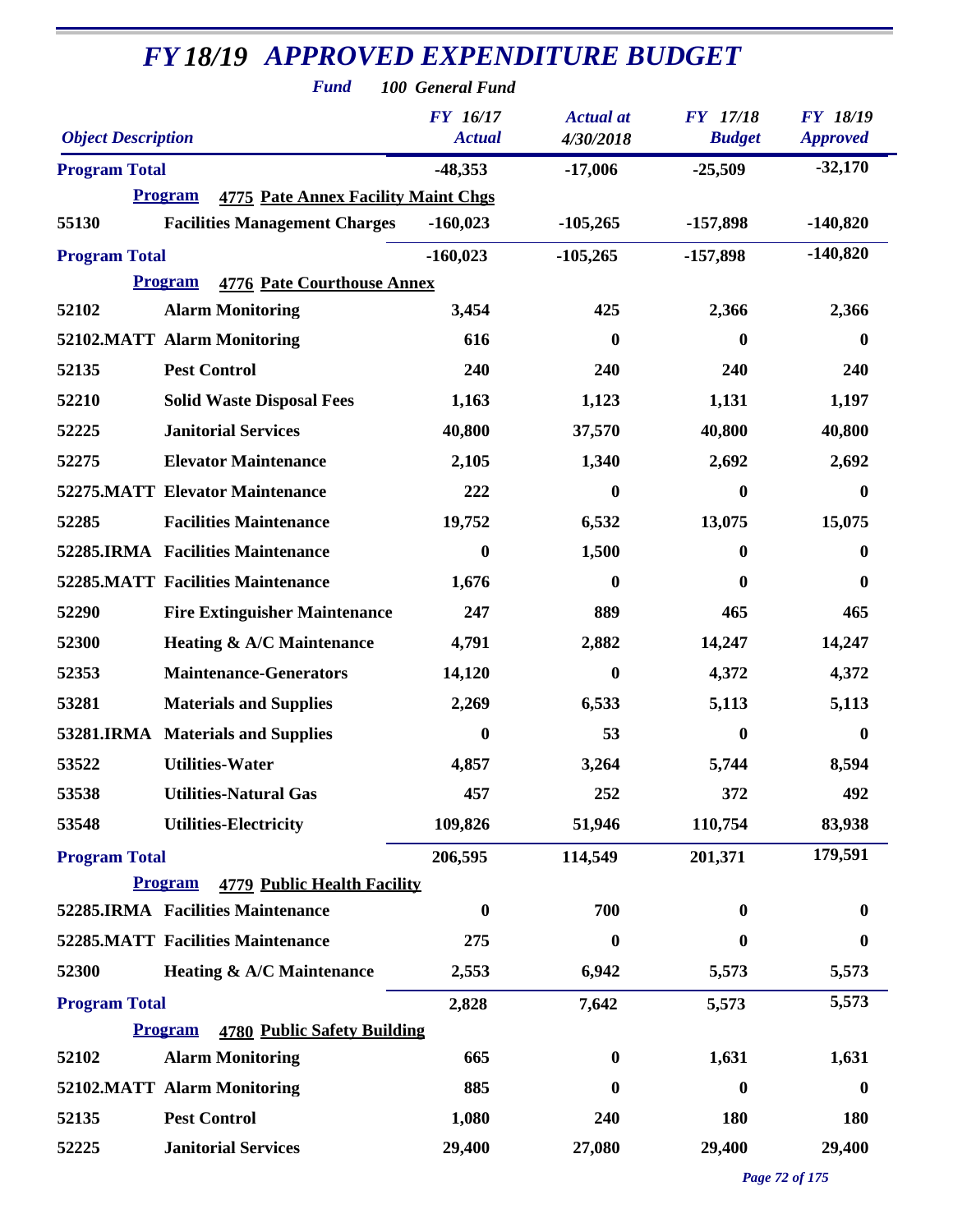| <b>Fund</b><br>100 General Fund |                                                      |                  |                  |                  |                  |  |  |  |
|---------------------------------|------------------------------------------------------|------------------|------------------|------------------|------------------|--|--|--|
|                                 |                                                      | <b>FY</b> 16/17  | <b>Actual</b> at | <b>FY</b> 17/18  | <b>FY 18/19</b>  |  |  |  |
| <b>Object Description</b>       |                                                      | <b>Actual</b>    | 4/30/2018        | <b>Budget</b>    | <b>Approved</b>  |  |  |  |
| 52233                           | <b>Lawn Care</b>                                     | 6,600            | 6,600            | 8,100            | 8,100            |  |  |  |
| 52275                           | <b>Elevator Maintenance</b>                          | 1,173            | 540              | 1,640            | 1,640            |  |  |  |
| 52285                           | <b>Facilities Maintenance</b>                        | 20,979           | 9,002            | 10,584           | 22,584           |  |  |  |
|                                 | 52285.IRMA Facilities Maintenance                    | $\boldsymbol{0}$ | 2,850            | $\boldsymbol{0}$ | 0                |  |  |  |
|                                 | <b>52285.MATT Facilities Maintenance</b>             | 3,706            | $\bf{0}$         | 0                | $\bf{0}$         |  |  |  |
| 52290                           | <b>Fire Extinguisher Maintenance</b>                 | 348              | 348              | 973              | 973              |  |  |  |
| 52300                           | <b>Heating &amp; A/C Maintenance</b>                 | 5,574            | 1,011            | 5,000            | 5,380            |  |  |  |
| 52320                           | Mach. & Equip. Maint. Agreem                         | 150              | 0                | 0                | $\bf{0}$         |  |  |  |
| 52353                           | <b>Maintenance-Generators</b>                        | 5,470            | 5,084            | 8,957            | 8,957            |  |  |  |
| 53281                           | <b>Materials and Supplies</b>                        | 5,059            | 2,030            | 6,845            | 6,845            |  |  |  |
|                                 | 53281.IRMA Materials and Supplies                    | $\bf{0}$         | 870              | $\bf{0}$         | 0                |  |  |  |
| 53522                           | <b>Utilities-Water</b>                               | 3,546            | 2,360            | 2,554            | 4,702            |  |  |  |
| 53538                           | <b>Utilities-Natural Gas</b>                         | 400              | 238              | 456              | 396              |  |  |  |
| 53548                           | <b>Utilities-Electricity</b>                         | 91,859           | 66,515           | 98,000           | 98,000           |  |  |  |
| <b>Program Total</b>            |                                                      | 176,894          | 124,768          | 174,320          | 188,788          |  |  |  |
|                                 | <b>Program</b><br><b>4782 North Glynn Complex</b>    |                  |                  |                  |                  |  |  |  |
| 52135                           | <b>Pest Control</b>                                  | 372              | 372              | 612              | 372              |  |  |  |
| 52285                           | <b>Facilities Maintenance</b>                        | 9,047            | 12,963           | 24,262           | 24,262           |  |  |  |
|                                 | 52285.IRMA Facilities Maintenance                    | $\boldsymbol{0}$ | 2,940            | $\boldsymbol{0}$ | 0                |  |  |  |
| 52290                           | <b>Fire Extinguisher Maintenance</b>                 | 418              | 125              | 706              | 706              |  |  |  |
| 52300                           | Heating & A/C Maintenance                            | $\bf{0}$         | 307              | 5,380            | 5,380            |  |  |  |
| 53281                           | <b>Materials and Supplies</b>                        | 3,232            | 1,735            | 3,796            | 3,796            |  |  |  |
| 53522                           | <b>Utilities-Water</b>                               | 3,656            | 2,026            | 10,344           | 4,238            |  |  |  |
| 53548                           | <b>Utilities-Electricity</b>                         | 89,214           | 49,692           | 95,348           | 86,916           |  |  |  |
| <b>Program Total</b>            |                                                      | 105,939          | 70,160           | 140,448          | 125,670          |  |  |  |
|                                 | <b>Program</b><br><b>4784 Public Works Buildings</b> |                  |                  |                  |                  |  |  |  |
| 52102                           | <b>Alarm Monitoring</b>                              | 1,687            | 495              | 1,650            | 1,650            |  |  |  |
| 52135                           | <b>Pest Control</b>                                  | 1,320            | 1,320            | 1,524            | 1,524            |  |  |  |
| 52225                           | <b>Janitorial Services</b>                           | 12,540           | 6,670            | 13,800           | 13,800           |  |  |  |
| 52285                           | <b>Facilities Maintenance</b>                        | 6,328            | 5,680            | 14,022           | 14,022           |  |  |  |
| 52290                           | <b>Fire Extinguisher Maintenance</b>                 | 353              | 1,021            | 1,113            | 1,113            |  |  |  |
| 52300                           | Heating & A/C Maintenance                            | 1,014            | 2,415            | 3,257            | 3,257            |  |  |  |
| 53125                           | <b>Cost of All Other Material</b>                    | 1,550            | $\boldsymbol{0}$ | $\boldsymbol{0}$ | $\boldsymbol{0}$ |  |  |  |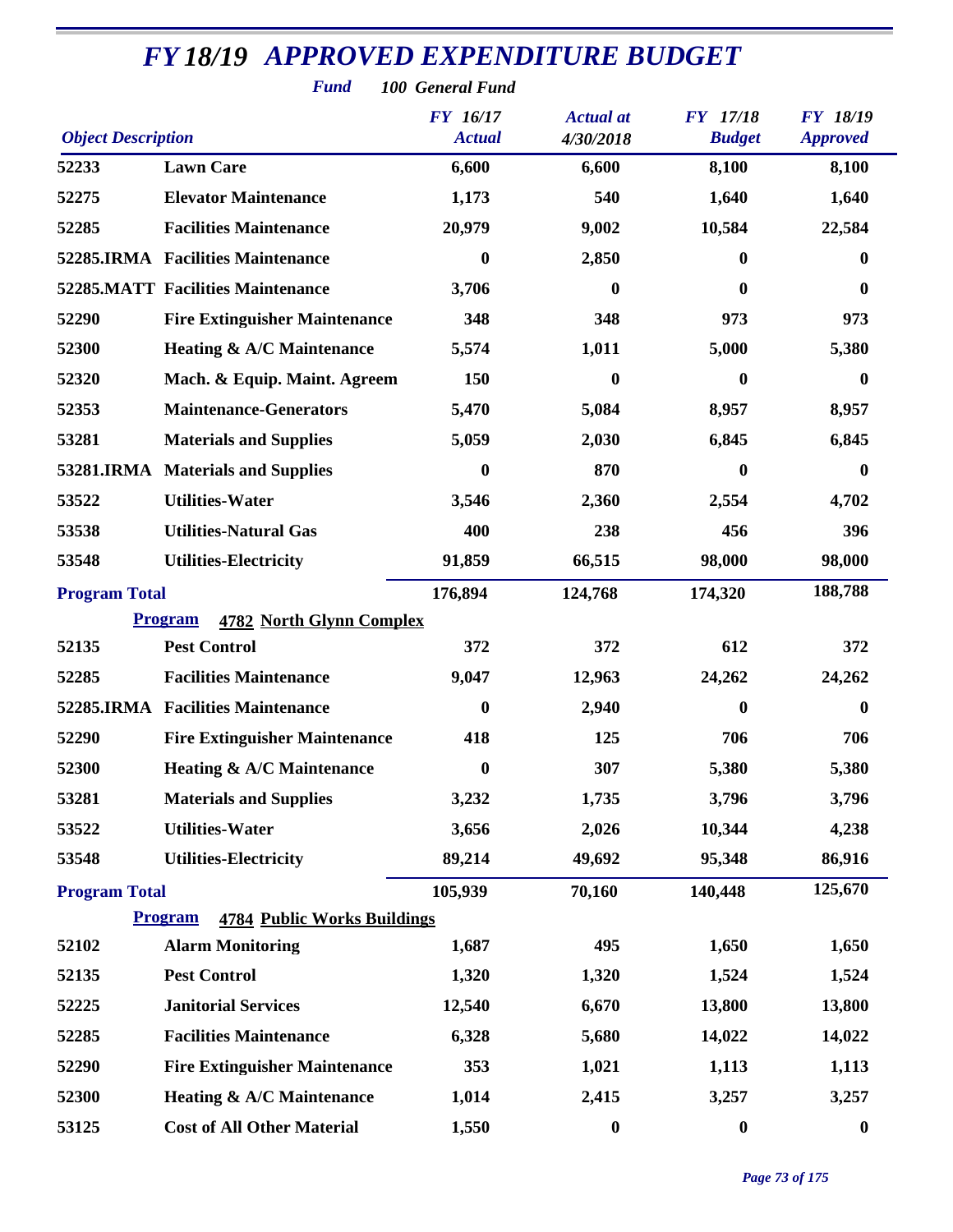| <b>FY18/19 APPROVED EXPENDITURE BUDGET</b> |                                                         |                                                      |                               |                                  |                                    |  |  |
|--------------------------------------------|---------------------------------------------------------|------------------------------------------------------|-------------------------------|----------------------------------|------------------------------------|--|--|
| <b>Object Description</b>                  | <b>Fund</b>                                             | 100 General Fund<br><b>FY</b> 16/17<br><b>Actual</b> | <b>Actual</b> at<br>4/30/2018 | <b>FY</b> 17/18<br><b>Budget</b> | <b>FY 18/19</b><br><b>Approved</b> |  |  |
| 53281                                      | <b>Materials and Supplies</b>                           | 3,282                                                | 867                           | 6,445                            | 6,445                              |  |  |
| 53522                                      | <b>Utilities-Water</b>                                  | 7,376                                                | 4,792                         | 9,080                            | 7,124                              |  |  |
| 53536                                      | <b>Utilities-Heating Fuel</b>                           | 474                                                  | 265                           | 1,600                            | 1,600                              |  |  |
| 53538                                      | <b>Utilities-Natural Gas</b>                            | 442                                                  | 248                           | 2,616                            | 4,350                              |  |  |
| 53548                                      | <b>Utilities-Electricity</b>                            | 54,051                                               | 33,812                        | 58,634                           | 57,232                             |  |  |
| <b>Program Total</b>                       |                                                         | 90,417                                               | 57,585                        | 113,741                          | 112,117                            |  |  |
|                                            | <b>Program</b><br>4786 Public Safety Fac. Maint Chg     |                                                      |                               |                                  |                                    |  |  |
| 55130                                      | <b>Facilities Management Charges</b>                    | $-172,303$                                           | $-116,213$                    | $-174,320$                       | $-188,788$                         |  |  |
| <b>Program Total</b>                       |                                                         | $-172,303$                                           | $-116,213$                    | $-174,320$                       | $-188,788$                         |  |  |
|                                            | <b>Program</b><br><b>4788 Record Retention Building</b> |                                                      |                               |                                  |                                    |  |  |
| 52102                                      | <b>Alarm Monitoring</b>                                 | 863                                                  | 1,215                         | 725                              | 725                                |  |  |
| 52135                                      | <b>Pest Control</b>                                     | $\boldsymbol{0}$                                     | $\boldsymbol{0}$              | 144                              | 144                                |  |  |
| 52208                                      | <b>Refuse Container Collections</b>                     | 583                                                  | 583                           | 583                              | 600                                |  |  |
| 52285                                      | <b>Facilities Maintenance</b>                           | 268                                                  | 400                           | 750                              | 750                                |  |  |
| 52290                                      | <b>Fire Extinguisher Maintenance</b>                    | 59                                                   | 60                            | 174                              | 174                                |  |  |
| 52300                                      | Heating & A/C Maintenance                               | 499                                                  | $\bf{0}$                      | 748                              | 748                                |  |  |
| 53281                                      | <b>Materials and Supplies</b>                           | 461                                                  | 237                           | 2,615                            | 2,615                              |  |  |
| 53522                                      | <b>Utilities-Water</b>                                  | 180                                                  | 98                            | 156                              | 186                                |  |  |
| 53548                                      | <b>Utilities-Electricity</b>                            | 8,002                                                | 5,687                         | 7,890                            | 8,788                              |  |  |
| <b>Program Total</b>                       |                                                         | 10,915                                               | 8,280                         | 13,785                           | 14,730                             |  |  |
| <b>Department</b>                          | 4270 Facilities Management                              | 987,527                                              | 658,074                       | 1,092,765                        | 1,149,068                          |  |  |
| <b>Department</b>                          | 4280 Parks Maintenance                                  |                                                      |                               |                                  |                                    |  |  |
|                                            | 6105 Neighborhood Parks Maintenance<br><b>Program</b>   |                                                      |                               |                                  |                                    |  |  |
| 51065                                      | <b>Salaries - Holiday</b>                               | 634                                                  | 0                             | $\mathbf{0}$                     | $\bf{0}$                           |  |  |
| 51075                                      | <b>Salaries - Regular Employees</b>                     | 13,251                                               |                               | 0                                | 0                                  |  |  |
| 51085                                      | <b>Salaries - Sick</b>                                  | 383                                                  |                               | 0                                | 0                                  |  |  |
| 51100                                      | <b>Salaries - Vacation</b>                              | 1,853                                                |                               | 0                                | 0                                  |  |  |
| 51165                                      | Overtime                                                | 479                                                  | O                             | $\mathbf{0}$                     | 0                                  |  |  |
| 51180                                      | <b>Overtime - Holiday</b>                               | 144                                                  |                               | 0                                | 0                                  |  |  |
| 51205                                      | <b>Employee Insurance</b>                               | 9,360                                                |                               | 0                                | 0                                  |  |  |
| 51221                                      | <b>FICA</b>                                             | 1,152                                                |                               | 0                                | o                                  |  |  |
| 51236                                      | <b>Pension Contribution</b>                             | 1,636                                                | 0                             | $\bf{0}$                         | $\bf{0}$                           |  |  |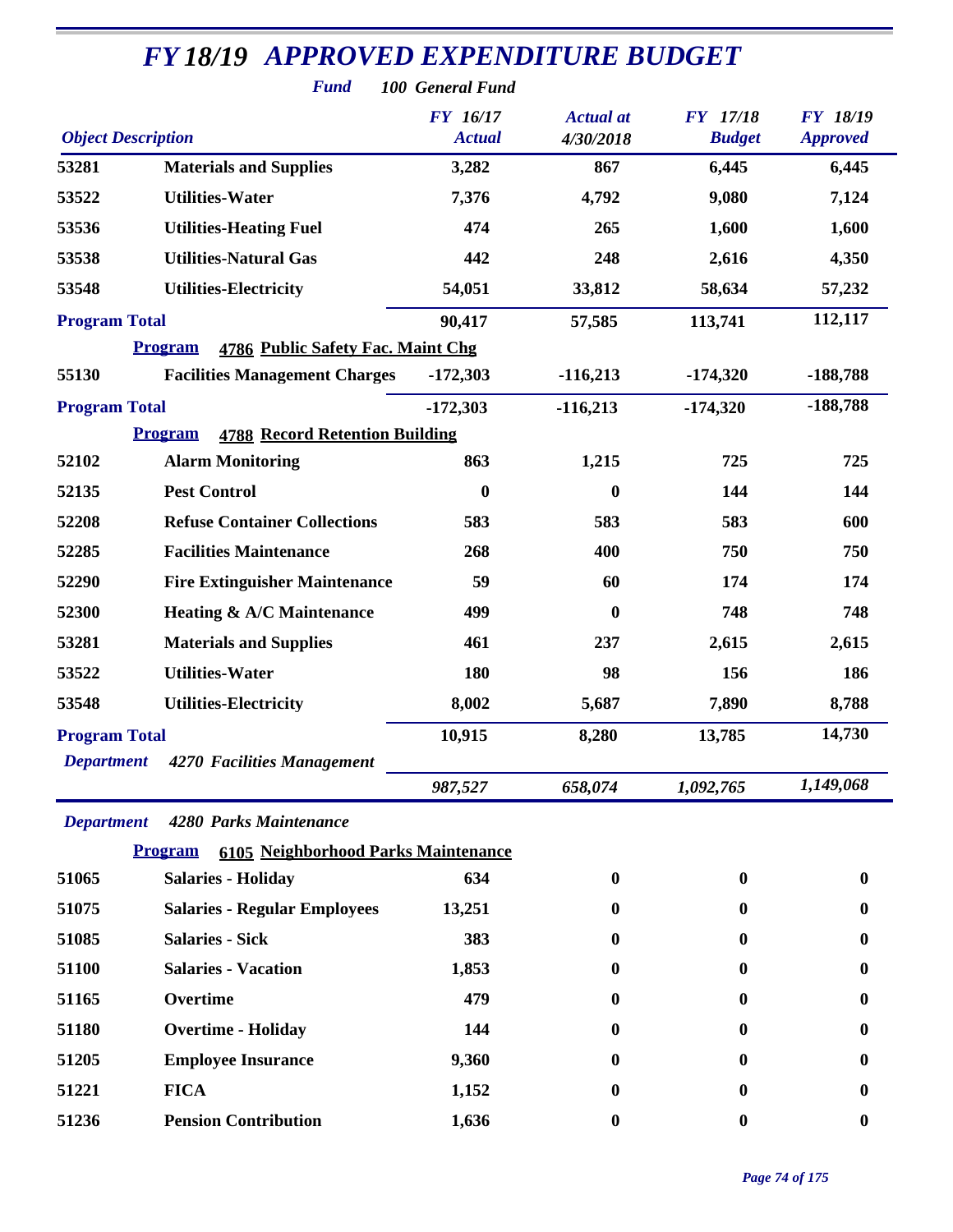| <b>FY18/19 APPROVED EXPENDITURE BUDGET</b><br><b>Fund</b><br>100 General Fund |                                                          |                                  |                               |                                  |                                    |  |  |  |
|-------------------------------------------------------------------------------|----------------------------------------------------------|----------------------------------|-------------------------------|----------------------------------|------------------------------------|--|--|--|
| <b>Object Description</b>                                                     |                                                          | <b>FY</b> 16/17<br><b>Actual</b> | <b>Actual</b> at<br>4/30/2018 | <b>FY</b> 17/18<br><b>Budget</b> | <b>FY 18/19</b><br><b>Approved</b> |  |  |  |
| 51259                                                                         | <b>Worker's Compensation</b>                             | $\bf{0}$                         | 845                           | 1,267                            | 1,324                              |  |  |  |
| 52233                                                                         | <b>Lawn Care</b>                                         | 44,040                           | 44,040                        | 49,740                           | 49,740                             |  |  |  |
| 53230                                                                         | <b>Grounds Maintenance Supplies</b>                      | 8,299                            | $\boldsymbol{0}$              | 8,000                            | 6,350                              |  |  |  |
| 53756                                                                         | <b>Recreation Equipment</b>                              | 3,136                            | 1,974                         | 3,165                            | 3,165                              |  |  |  |
| 55524                                                                         | <b>Liability/Property Insurance</b>                      | 1,164                            | 623                           | 934                              | 0                                  |  |  |  |
| <b>Program Total</b>                                                          |                                                          | 85,531                           | 47,482                        | 63,106                           | 60,579                             |  |  |  |
|                                                                               | <b>Program</b><br><b>6320 Community Building/Grounds</b> |                                  |                               |                                  |                                    |  |  |  |
| 51042                                                                         | <b>Salaries - COLA</b>                                   | 0                                | $\boldsymbol{0}$              | $\bf{0}$                         | 1,278                              |  |  |  |
| 51065                                                                         | <b>Salaries - Holiday</b>                                | 1,529                            | 1,374                         | $\boldsymbol{0}$                 | $\bf{0}$                           |  |  |  |
| 51075                                                                         | <b>Salaries - Regular Employees</b>                      | 31,873                           | 22,051                        | 60,507                           | 45,989                             |  |  |  |
| 51085                                                                         | <b>Salaries - Sick</b>                                   | 1,943                            | 940                           | $\bf{0}$                         | $\bf{0}$                           |  |  |  |
| 51100                                                                         | <b>Salaries - Vacation</b>                               | 2,367                            | 10,320                        | $\bf{0}$                         | $\boldsymbol{0}$                   |  |  |  |
| 51165                                                                         | Overtime                                                 | 2,207                            | 959                           | 690                              | 690                                |  |  |  |
| 51180                                                                         | <b>Overtime - Holiday</b>                                | 184                              | $\mathbf{0}$                  | $\boldsymbol{0}$                 | $\bf{0}$                           |  |  |  |
| 51205                                                                         | <b>Employee Insurance</b>                                | 9,360                            | 14,511                        | 21,767                           | 22,829                             |  |  |  |
| 51221                                                                         | <b>FICA</b>                                              | 2,677                            | 2,541                         | 4,117                            | 3,209                              |  |  |  |
| 51236                                                                         | <b>Pension Contribution</b>                              | 3,941                            | 3,534                         | 5,929                            | 4,506                              |  |  |  |
| 51259                                                                         | <b>Worker's Compensation</b>                             | 1,399                            | 731                           | 1,097                            | 1,147                              |  |  |  |
| 52410                                                                         | <b>Parts/Auto Inventory Items</b>                        | 16                               | 3                             | $\boldsymbol{0}$                 | $\bf{0}$                           |  |  |  |
| 52412                                                                         | <b>Parts/Auto-Non Inventory</b>                          | 73                               | 28                            | $\bf{0}$                         | $\bf{0}$                           |  |  |  |
| 53250                                                                         | <b>Janitorial Supplies</b>                               | 1,140                            | 1,631                         | 2,390                            | 3,000                              |  |  |  |
| 53435                                                                         | <b>Tires</b>                                             | 416                              | $\bf{0}$                      | $\bf{0}$                         | 0                                  |  |  |  |
| 53556                                                                         | Oil                                                      | 29                               | 9                             | 0                                | 0                                  |  |  |  |
| 53565                                                                         | <b>Gas-Vehicles</b>                                      | 1,826                            | 915                           | 0                                | 0                                  |  |  |  |
| 53775                                                                         | <b>Small Office Machines/Furnitur</b>                    | 0                                | 279                           | 180                              | 2,800                              |  |  |  |
| 55130                                                                         | <b>Facilities Management Charges</b>                     | 171,826                          | 99,386                        | 146,834                          | 155,169                            |  |  |  |
| 55524                                                                         | <b>Liability/Property Insurance</b>                      | 1,164                            | 1,245                         | 1,867                            | 1,828                              |  |  |  |
| <b>Program Total</b>                                                          |                                                          | 233,970                          | 160,457                       | 245,378                          | 242,445                            |  |  |  |
|                                                                               | <b>6325 Courthouse Complex</b><br><b>Program</b>         |                                  |                               |                                  |                                    |  |  |  |
| 51042                                                                         | <b>Salaries - COLA</b>                                   | $\boldsymbol{0}$                 | $\boldsymbol{0}$              | $\bf{0}$                         | 592                                |  |  |  |
| 51065                                                                         | <b>Salaries - Holiday</b>                                | 1,107                            | $\bf{0}$                      | 0                                | $\bf{0}$                           |  |  |  |
| 51070                                                                         | <b>Salaries - Other</b>                                  | 109                              | $\bf{0}$                      | $\bf{0}$                         | 0                                  |  |  |  |
| 51075                                                                         | <b>Salaries - Regular Employees</b>                      | 22,985                           | $\boldsymbol{0}$              | 50,675                           | 21,757                             |  |  |  |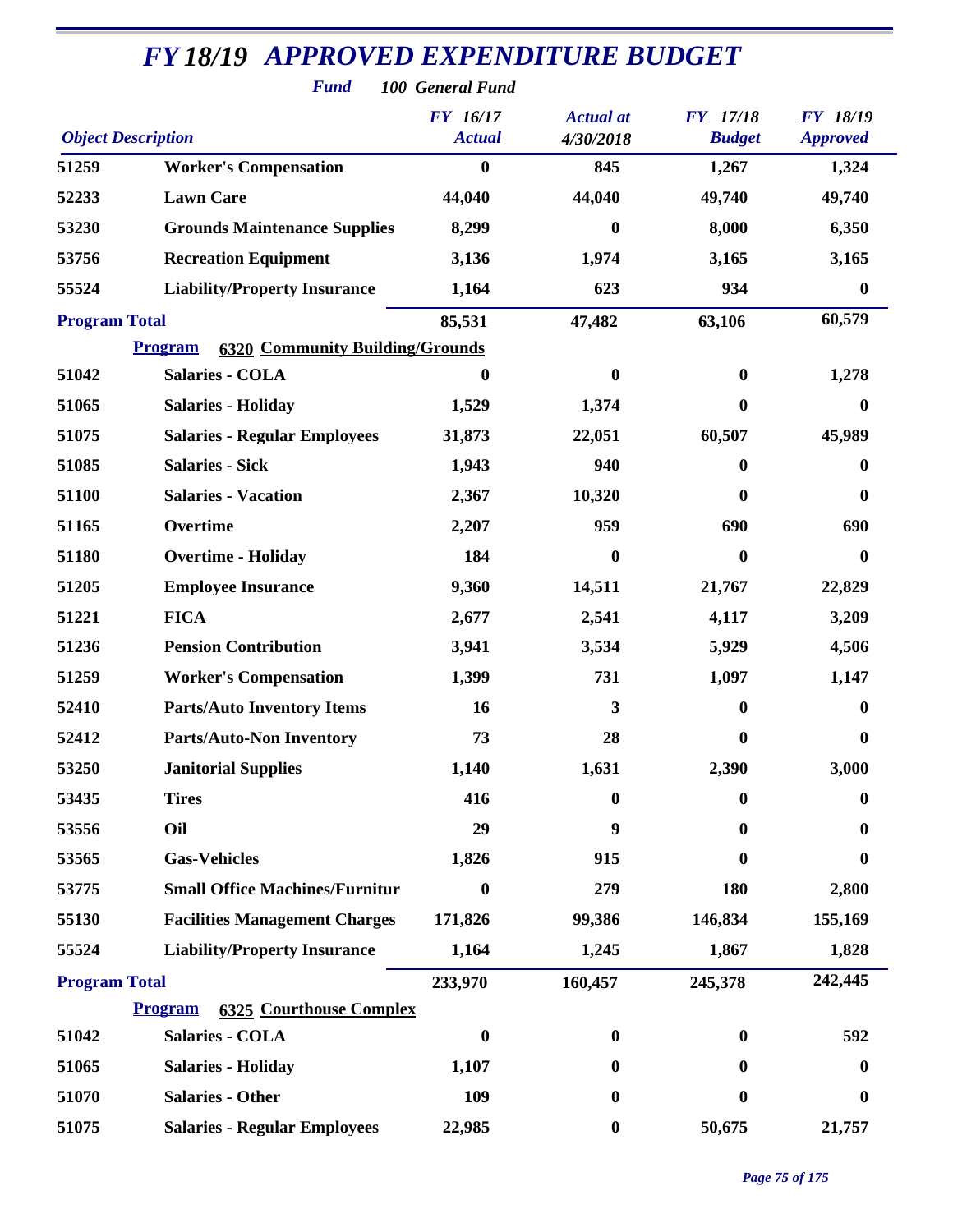|                           | <b>Fund</b>                               | 100 General Fund          |                               |                                  |                             |
|---------------------------|-------------------------------------------|---------------------------|-------------------------------|----------------------------------|-----------------------------|
| <b>Object Description</b> |                                           | FY 16/17<br><b>Actual</b> | <b>Actual</b> at<br>4/30/2018 | <b>FY</b> 17/18<br><b>Budget</b> | FY 18/19<br><b>Approved</b> |
| 51085                     | <b>Salaries - Sick</b>                    | 544                       | $\bf{0}$                      | $\bf{0}$                         | 0                           |
| 51100                     | <b>Salaries - Vacation</b>                | 436                       | 0                             | $\bf{0}$                         | 0                           |
| 51165                     | Overtime                                  | 1,707                     | 0                             | 0                                | 0                           |
| 51205                     | <b>Employee Insurance</b>                 | 18,720                    | 14,511                        | 21,767                           | 22,829                      |
| 51221                     | <b>FICA</b>                               | 1,921                     | $\mathbf{0}$                  | 3,581                            | 1,665                       |
| 51236                     | <b>Pension Contribution</b>               | 2,627                     | 0                             | 4,966                            | 2,133                       |
| 51259                     | <b>Worker's Compensation</b>              | 1,482                     | 1,149                         | 1,724                            | 1,802                       |
| 52285                     | <b>Facilities Maintenance</b>             | 1,014                     | 30                            | 1,000                            | 1,000                       |
| 52410                     | <b>Parts/Auto Inventory Items</b>         | 87                        | 96                            | $\boldsymbol{0}$                 | 0                           |
| 52412                     | <b>Parts/Auto-Non Inventory</b>           | 3,442                     | 358                           | $\mathbf{0}$                     | 0                           |
| 52990                     | <b>Wrecker Towing Service</b>             | 55                        | $\bf{0}$                      | $\bf{0}$                         | 0                           |
| 53070                     | <b>Batteries</b>                          | 83                        | $\bf{0}$                      | $\bf{0}$                         | $\bf{0}$                    |
| 53100                     | <b>Chemicals/Pesticides</b>               | 42                        | 66                            | 900                              | 1,500                       |
| 53185                     | <b>Fertilizer</b>                         | 834                       | 269                           | 1,600                            | 2,500                       |
| 53230                     | <b>Grounds Maintenance Supplies</b>       | 2,997                     | 775                           | 3,500                            | 3,500                       |
| 53315                     | Plants, Seeds, & Grass Sod                | 189                       | 147                           | 750                              | 2,500                       |
| 53435                     | <b>Tires</b>                              | 450                       | $\bf{0}$                      | $\bf{0}$                         | 0                           |
| 53556                     | Oil                                       | 8                         | $\mathbf{0}$                  | $\bf{0}$                         | $\bf{0}$                    |
| 53563                     | <b>Diesel Fuel</b>                        | 10                        | 9                             | $\bf{0}$                         | 0                           |
| 53565                     | <b>Gas-Vehicles</b>                       | 1,812                     | 1,447                         | 0                                | 0                           |
| 53785                     | <b>Small Tools &amp; Equipment</b>        | 3,120                     | 1,519                         | 1,000                            | 4,500                       |
|                           | 53785.IRMA Small Tools & Equipment        | 0                         | 160                           | $\boldsymbol{0}$                 | 0                           |
| 55524                     | <b>Liability/Property Insurance</b>       | 1,164                     | 1,245                         | 1,867                            | 1,828                       |
| <b>Program Total</b>      |                                           | 66,945                    | 21,781                        | 93,330                           | 68,106                      |
|                           | <b>Program</b><br><b>6340 Landscaping</b> |                           |                               |                                  |                             |
| 51042                     | <b>Salaries - COLA</b>                    | $\boldsymbol{0}$          | $\bf{0}$                      | $\boldsymbol{0}$                 | 750                         |
| 51065                     | <b>Salaries - Holiday</b>                 | 866                       | 707                           | $\bf{0}$                         | $\bf{0}$                    |
| 51075                     | <b>Salaries - Regular Employees</b>       | 21,952                    | 11,547                        | 23,028                           | 23,026                      |
| 51085                     | <b>Salaries - Sick</b>                    | $\boldsymbol{0}$          | 1,539                         | $\bf{0}$                         | 0                           |
| 51100                     | <b>Salaries - Vacation</b>                | 252                       | 531                           | $\boldsymbol{0}$                 | $\boldsymbol{0}$            |
| 51165                     | Overtime                                  | 1,633                     | 1,198                         | 90                               | 1,600                       |
| 51165.IRMA Overtime       |                                           | $\boldsymbol{0}$          | 423                           | $\boldsymbol{0}$                 | $\bf{0}$                    |
| 51165.MATT Overtime       |                                           | 158                       | $\boldsymbol{0}$              | $\boldsymbol{0}$                 | $\boldsymbol{0}$            |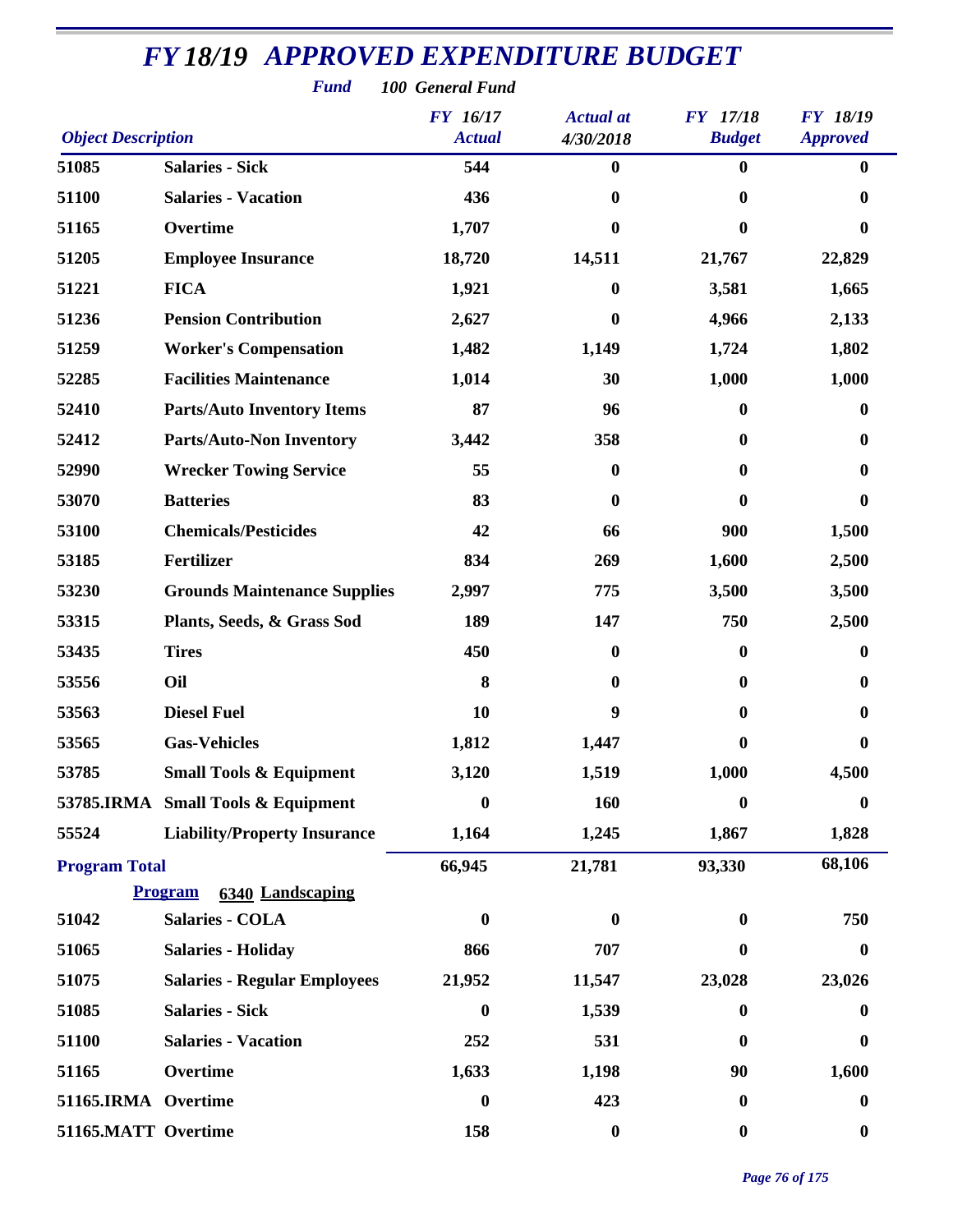| <b>FY18/19 APPROVED EXPENDITURE BUDGET</b><br><b>Fund</b><br>100 General Fund |                                              |                                  |                               |                                  |                                    |  |  |  |
|-------------------------------------------------------------------------------|----------------------------------------------|----------------------------------|-------------------------------|----------------------------------|------------------------------------|--|--|--|
| <b>Object Description</b>                                                     |                                              | <b>FY</b> 16/17<br><b>Actual</b> | <b>Actual</b> at<br>4/30/2018 | <b>FY</b> 17/18<br><b>Budget</b> | <b>FY 18/19</b><br><b>Approved</b> |  |  |  |
| 51180                                                                         | <b>Overtime - Holiday</b>                    | 625                              | 528                           | 289                              | 880                                |  |  |  |
| 51205                                                                         | <b>Employee Insurance</b>                    | 9,360                            | 7,256                         | 10,884                           | 11,415                             |  |  |  |
| 51221                                                                         | <b>FICA</b>                                  | 1,675                            | 1,054                         | 1,762                            | 1,499                              |  |  |  |
| 51221.IRMA FICA                                                               |                                              | $\bf{0}$                         | 32                            | $\bf{0}$                         | $\mathbf{0}$                       |  |  |  |
| 51221.MATT FICA                                                               |                                              | 13                               | $\bf{0}$                      | $\bf{0}$                         | $\boldsymbol{0}$                   |  |  |  |
| 51236                                                                         | <b>Pension Contribution</b>                  | 2,490                            | 1,561                         | 2,257                            | 2,257                              |  |  |  |
|                                                                               | 51236.IRMA Pension Contribution              | $\boldsymbol{0}$                 | 42                            | $\bf{0}$                         | $\mathbf{0}$                       |  |  |  |
|                                                                               | <b>51236.MATT Pension Contribution</b>       | 15                               | $\boldsymbol{0}$              | $\bf{0}$                         | $\boldsymbol{0}$                   |  |  |  |
| 51259                                                                         | <b>Worker's Compensation</b>                 | 1,560                            | 1,273                         | 1,909                            | 1,996                              |  |  |  |
| 53100                                                                         | <b>Chemicals/Pesticides</b>                  | 13                               | $\bf{0}$                      | 491                              | $\bf{0}$                           |  |  |  |
| 53125                                                                         | <b>Cost of All Other Material</b>            | 1,807                            | 789                           | 1,240                            | 1,240                              |  |  |  |
| 53185                                                                         | <b>Fertilizer</b>                            | 50                               | $\bf{0}$                      | 1,000                            | 1,000                              |  |  |  |
| 53245                                                                         | <b>Irrigation Supplies</b>                   | 3,611                            | 1,585                         | 2,619                            | 2,619                              |  |  |  |
| 53315                                                                         | Plants, Seeds, & Grass Sod                   | 20                               | 251                           | 840                              | 840                                |  |  |  |
| 53345                                                                         | <b>Safety Equipment</b>                      | 457                              | $\bf{0}$                      | $\bf{0}$                         | $\mathbf{0}$                       |  |  |  |
| 53785                                                                         | <b>Small Tools &amp; Equipment</b>           | 1,190                            | 567                           | 1,120                            | 1,120                              |  |  |  |
| 55524                                                                         | <b>Liability/Property Insurance</b>          | 1,164                            | 623                           | 934                              | 914                                |  |  |  |
| <b>Program Total</b>                                                          |                                              | 48,911                           | 31,506                        | 48,463                           | 51,156                             |  |  |  |
|                                                                               | <b>Program</b><br><b>6355 SSI Operations</b> |                                  |                               |                                  |                                    |  |  |  |
| 51042                                                                         | <b>Salaries - COLA</b>                       | $\bf{0}$                         | $\bf{0}$                      | $\bf{0}$                         | 2,560                              |  |  |  |
| 51058                                                                         | <b>Salaries - FLSA Exempt</b>                | 365                              | 0                             | $\bf{0}$                         | $\bf{0}$                           |  |  |  |
| 51065                                                                         | <b>Salaries - Holiday</b>                    | 3,612                            | 3,019                         | $\bf{0}$                         | $\bf{0}$                           |  |  |  |
| 51075                                                                         | <b>Salaries - Regular Employees</b>          | 79,414                           | 48,679                        | 95,821                           | 98,613                             |  |  |  |
| 51085                                                                         | <b>Salaries - Sick</b>                       | 2,868                            | 2,610                         | $\bf{0}$                         | $\bf{0}$                           |  |  |  |
| 51100                                                                         | <b>Salaries - Vacation</b>                   | 8,087                            | 6,337                         | 0                                | $\bf{0}$                           |  |  |  |
| 51165                                                                         | Overtime                                     | 1,937                            | 1,984                         | $\mathbf{0}$                     | 3,040                              |  |  |  |
| 51165.IRMA Overtime                                                           |                                              | $\bf{0}$                         | 5,267                         | $\mathbf{0}$                     | $\bf{0}$                           |  |  |  |
| 51165.MATT Overtime                                                           |                                              | 568                              | 0                             | $\mathbf{0}$                     | $\bf{0}$                           |  |  |  |
| 51180                                                                         | <b>Overtime - Holiday</b>                    | 517                              | 535                           | $\bf{0}$                         | $\mathbf{0}$                       |  |  |  |
| 51205                                                                         | <b>Employee Insurance</b>                    | 18,720                           | 14,511                        | 21,767                           | 22,829                             |  |  |  |
| 51221                                                                         | <b>FICA</b>                                  | 6,936                            | 4,573                         | 7,126                            | 7,163                              |  |  |  |
| 51221.IRMA FICA                                                               |                                              | $\boldsymbol{0}$                 | 403                           | $\bf{0}$                         | $\bf{0}$                           |  |  |  |
| 51221.MATT FICA                                                               |                                              | 47                               | $\boldsymbol{0}$              | $\boldsymbol{0}$                 | $\boldsymbol{0}$                   |  |  |  |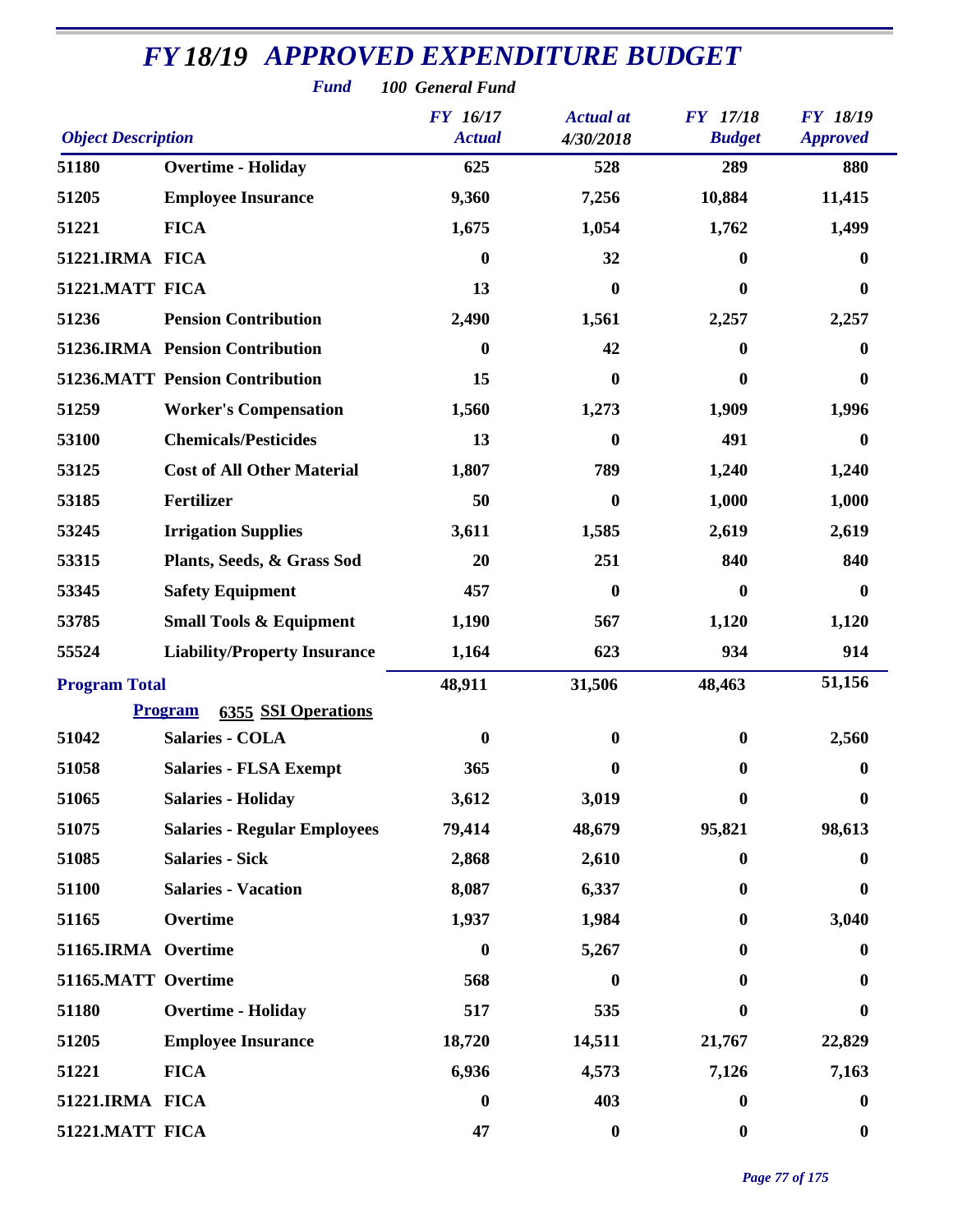| <b>Fund</b><br>100 General Fund           |                                            |                           |                               |                           |                             |  |  |
|-------------------------------------------|--------------------------------------------|---------------------------|-------------------------------|---------------------------|-----------------------------|--|--|
| <b>Object Description</b>                 |                                            | FY 16/17<br><b>Actual</b> | <b>Actual</b> at<br>4/30/2018 | FY 17/18<br><b>Budget</b> | FY 18/19<br><b>Approved</b> |  |  |
| 51236                                     | <b>Pension Contribution</b>                | 9,474                     | 6,178                         | 9,390                     | 9,664                       |  |  |
|                                           | 51236.IRMA Pension Contribution            | $\bf{0}$                  | 516                           | $\bf{0}$                  | 0                           |  |  |
|                                           | <b>51236.MATT Pension Contribution</b>     | 53                        | $\bf{0}$                      | $\boldsymbol{0}$          | $\bf{0}$                    |  |  |
| 51259                                     | <b>Worker's Compensation</b>               | 2,447                     | 2,100                         | 3,150                     | 3,292                       |  |  |
| 51274                                     | <b>Cellular Phone Allowance</b>            | 422                       | 266                           | 420                       | 420                         |  |  |
| 52208                                     | <b>Refuse Container Collections</b>        | 1,260                     | 1,197                         | 1,163                     | 1,163                       |  |  |
| 52210                                     | <b>Solid Waste Disposal Fees</b>           | 532                       | 183                           | 600                       | 600                         |  |  |
| 52285                                     | <b>Facilities Maintenance</b>              | $\boldsymbol{0}$          | $\mathbf{0}$                  | 650                       | 650                         |  |  |
| 52410                                     | <b>Parts/Auto Inventory Items</b>          | 46                        | 12                            | 0                         | $\bf{0}$                    |  |  |
| 52412                                     | <b>Parts/Auto-Non Inventory</b>            | 166                       | 286                           | $\bf{0}$                  | $\mathbf{0}$                |  |  |
| 53125                                     | <b>Cost of All Other Material</b>          | 2,915                     | 2,799                         | 2,556                     | 2,556                       |  |  |
| 53270                                     | Lubricants                                 | 443                       | 36                            | 550                       | 550                         |  |  |
| 53295                                     | <b>Office Supplies</b>                     | 899                       | 378                           | 679                       | 679                         |  |  |
| 53308                                     | Parts, Repairs, & Replacements             | 2,028                     | 191                           | 2,823                     | 2,823                       |  |  |
| 53345                                     | <b>Safety Equipment</b>                    | $\bf{0}$                  | $\boldsymbol{0}$              | 50                        | $\bf{0}$                    |  |  |
| 53365                                     | <b>Signs</b>                               | 25                        | $\mathbf{0}$                  | 150                       | 150                         |  |  |
| 53435                                     | <b>Tires</b>                               | 240                       | $\bf{0}$                      | $\boldsymbol{0}$          | $\bf{0}$                    |  |  |
| 53512                                     | <b>Bottled Water</b>                       | 198                       | $\mathbf{0}$                  | 170                       | 170                         |  |  |
| 53556                                     | Oil                                        | 17                        | 19                            | $\bf{0}$                  | $\bf{0}$                    |  |  |
| 53563                                     | <b>Diesel Fuel</b>                         | 75                        | 97                            | $\bf{0}$                  | $\boldsymbol{0}$            |  |  |
| 53565                                     | <b>Gas-Vehicles</b>                        | 3,907                     | 2,259                         | 0                         | 0                           |  |  |
| 53785                                     | <b>Small Tools &amp; Equipment</b>         | 1,181                     | 404                           | 775                       | 775                         |  |  |
| 53875                                     | <b>Uniform Purchases</b>                   | 88                        | $\bf{0}$                      | $\boldsymbol{0}$          | $\boldsymbol{0}$            |  |  |
| 55524                                     | <b>Liability/Property Insurance</b>        | 2,329                     | 1,245                         | 1,867                     | 1,828                       |  |  |
| <b>Program Total</b><br><b>Department</b> | 4280 Parks Maintenance                     | 151,816                   | 106,084                       | 149,707                   | 159,525                     |  |  |
|                                           |                                            | 587,173                   | 367,310                       | 599,984                   | 581,811                     |  |  |
| <b>Department</b>                         | 4400 Solid Waste Disposal & Recycl         |                           |                               |                           |                             |  |  |
|                                           | <b>Program</b><br>4820 Fourth St. Landfill |                           |                               |                           |                             |  |  |
| 52051                                     | <b>Legal Fees</b>                          | 17,630                    | 10,267                        | 26,250                    | 26,250                      |  |  |
| <b>Program Total</b>                      |                                            | 17,630                    | 10,267                        | 26,250                    | 26,250                      |  |  |
| <b>Department</b>                         | 4400 Solid Waste Disposal & Recycl         |                           |                               |                           |                             |  |  |
|                                           |                                            | 17,630                    | 10,267                        | 26,250                    | 26,250                      |  |  |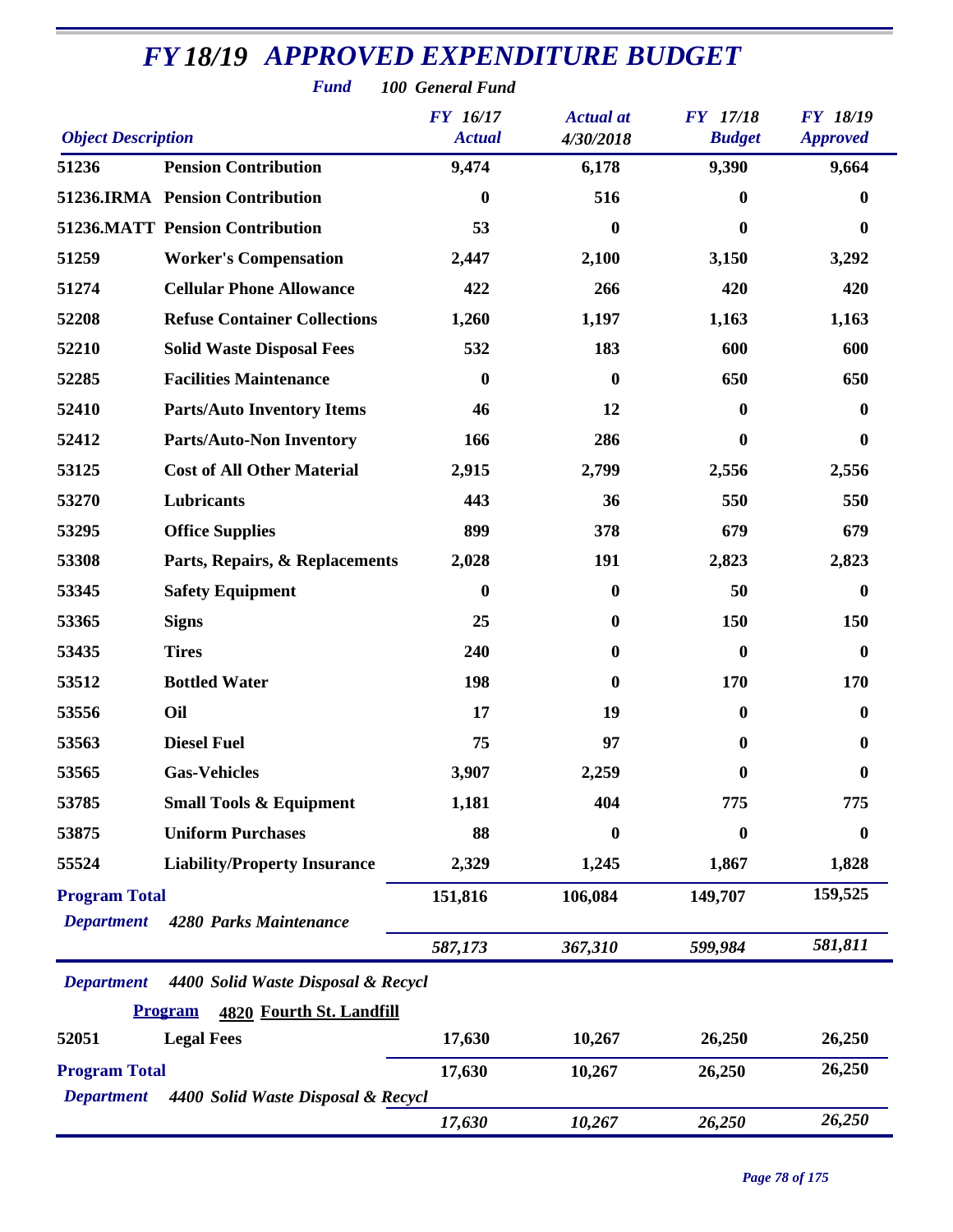| <b>Fund</b><br>100 General Fund |                                           |                                  |                               |                                  |                                    |  |  |
|---------------------------------|-------------------------------------------|----------------------------------|-------------------------------|----------------------------------|------------------------------------|--|--|
| <b>Object Description</b>       |                                           | <b>FY</b> 16/17<br><b>Actual</b> | <b>Actual at</b><br>4/30/2018 | <b>FY</b> 17/18<br><b>Budget</b> | <b>FY 18/19</b><br><b>Approved</b> |  |  |
| <b>Department</b>               | 4905 Engineering Administration           |                                  |                               |                                  |                                    |  |  |
|                                 | <b>Program</b><br><b>4589 Sidewalks</b>   |                                  |                               |                                  |                                    |  |  |
|                                 | 54375.SW34 Improvements-Other             | $\bf{0}$                         | 48,269                        | $\bf{0}$                         | $\boldsymbol{0}$                   |  |  |
| <b>Program Total</b>            |                                           | $\bf{0}$                         | 48,269                        | $\bf{0}$                         | $\bf{0}$                           |  |  |
|                                 | <b>Program</b><br>4910 Engineering        |                                  |                               |                                  |                                    |  |  |
| 51041                           | <b>Salaries - Career Track</b>            | $\bf{0}$                         | $\bf{0}$                      | 0                                | 2,786                              |  |  |
| 51042                           | <b>Salaries - COLA</b>                    | 0                                | 0                             | 0                                | 8,100                              |  |  |
| 51058                           | <b>Salaries - FLSA Exempt</b>             | 465                              | 0                             | $\mathbf{0}$                     | 0                                  |  |  |
| 51065                           | <b>Salaries - Holiday</b>                 | 15,426                           | 11,071                        | 0                                | 0                                  |  |  |
| 51070                           | <b>Salaries - Other</b>                   | 232                              | 717                           | 0                                | $\bf{0}$                           |  |  |
| 51075                           | <b>Salaries - Regular Employees</b>       | 262,078                          | 138,232                       | 324,898                          | 325,757                            |  |  |
| 51085                           | <b>Salaries - Sick</b>                    | 9,513                            | 6,754                         | 0                                | $\bf{0}$                           |  |  |
| 51100                           | <b>Salaries - Vacation</b>                | 31,002                           | 19,054                        | 0                                | 0                                  |  |  |
| 51165                           | Overtime                                  | $-2,336$                         | 554                           | 2,785                            | 2,785                              |  |  |
| 51165.IRMA Overtime             |                                           | $\boldsymbol{0}$                 | 5,740                         | 0                                | $\bf{0}$                           |  |  |
| 51165.MATT Overtime             |                                           | 3,741                            | 0                             | 0                                | $\bf{0}$                           |  |  |
| 51205                           | <b>Employee Insurance</b>                 | 56,161                           | 43,534                        | 65,301                           | 68,487                             |  |  |
| 51221                           | <b>FICA</b>                               | 23,202                           | 12,887                        | 23,575                           | 22,986                             |  |  |
| 51221.IRMA FICA                 |                                           | $\boldsymbol{0}$                 | 439                           | 0                                | 0                                  |  |  |
| 51221.MATT FICA                 |                                           | 308                              | $\bf{0}$                      | $\bf{0}$                         | $\boldsymbol{0}$                   |  |  |
| 51236                           | <b>Pension Contribution</b>               | 28,815                           | 15,851                        | 29,624                           | 29,167                             |  |  |
|                                 | 51236.IRMA Pension Contribution           | $\bf{0}$                         | 563                           | 0                                | 0                                  |  |  |
|                                 | <b>51236.MATT Pension Contribution</b>    | 352                              | 0                             | 0                                | $\bf{0}$                           |  |  |
| 51259                           | <b>Worker's Compensation</b>              | 3,793                            | 3,311                         | 4,966                            | 5,190                              |  |  |
| 51274                           | <b>Cellular Phone Allowance</b>           | 1,747                            | 1,100                         | 1,740                            | 1,740                              |  |  |
| 52067                           | <b>Professional Services</b>              | 2,430                            | 6,500                         | 10,000                           | 13,500                             |  |  |
| 52235                           | <b>Tree Maintenance</b>                   | 119,327                          | 84,727                        | 118,911                          | 100,000                            |  |  |
| 52235.IRMA                      | <b>Tree Maintenance</b>                   | $\boldsymbol{0}$                 | 27,304                        | $\boldsymbol{0}$                 | 0                                  |  |  |
| 52237                           | <b>Tree Removal Service</b>               | 81,702                           | 100,000                       | 100,000                          | 100,000                            |  |  |
|                                 | 52237.IRMA Tree Removal Service           | $\bf{0}$                         | 68,420                        | 0                                | $\bf{0}$                           |  |  |
| 52410                           | <b>Parts/Auto Inventory Items</b>         | 33                               | 21                            | $\mathbf{0}$                     | $\bf{0}$                           |  |  |
| 52412                           | <b>Parts/Auto-Non Inventory</b>           | 877                              | 50                            | $\bf{0}$                         | 0                                  |  |  |
| 52431                           | <b>Repairs of Small Tools &amp; Equip</b> | 225                              | $\boldsymbol{0}$              | 600                              | 850                                |  |  |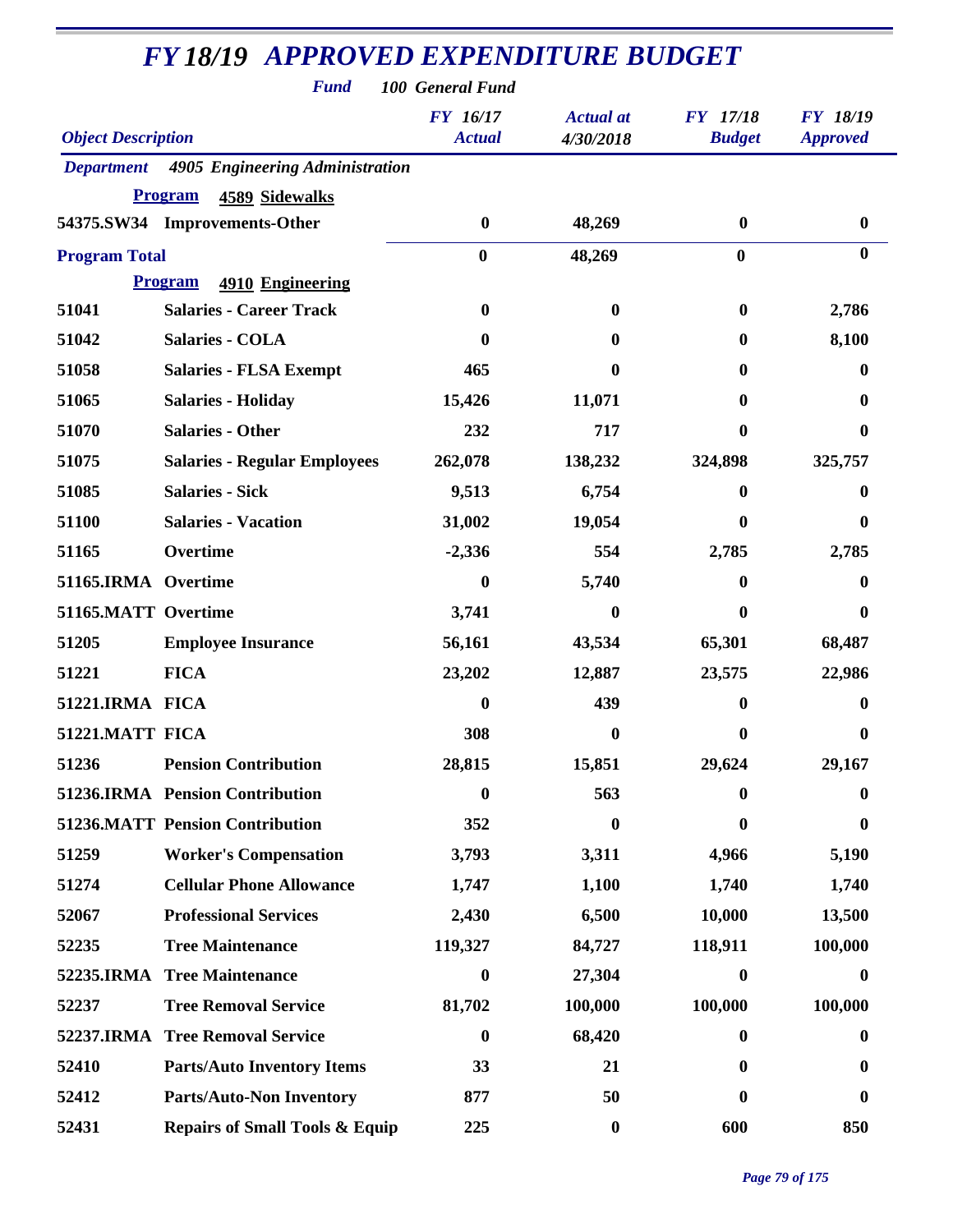|                                           | <b>FY18/19 APPROVED EXPENDITURE BUDGET</b><br><b>Fund</b> | 100 General Fund                 |                               |                                  |                                    |
|-------------------------------------------|-----------------------------------------------------------|----------------------------------|-------------------------------|----------------------------------|------------------------------------|
| <b>Object Description</b>                 |                                                           | <b>FY</b> 16/17<br><b>Actual</b> | <b>Actual</b> at<br>4/30/2018 | <b>FY</b> 17/18<br><b>Budget</b> | <b>FY 18/19</b><br><b>Approved</b> |
| 52454                                     | <b>Vehicle Rep. Outside Service</b>                       | 3,441                            | 320                           | $\bf{0}$                         | $\bf{0}$                           |
| 52572                                     | <b>Long Distance Telephone Charg</b>                      | 292                              | 56                            | 300                              | 300                                |
| 52578                                     | Postage                                                   | 188                              | 0                             | 400                              | 400                                |
| 52584                                     | <b>Telephone - Local Service</b>                          | 128                              | 88                            | 130                              | 130                                |
| 52608                                     | <b>Copying Costs</b>                                      | 644                              | 622                           | 642                              | 642                                |
| 52647                                     | <b>Travel Allowance</b>                                   | 4,018                            | 2,530                         | 4,000                            | 4,000                              |
| 52925                                     | <b>Car Wash</b>                                           | 108                              | $\boldsymbol{0}$              | $\boldsymbol{0}$                 | $\boldsymbol{0}$                   |
| 52930                                     | <b>Clerk of Court Costs</b>                               | 158                              | 110                           | 264                              | 306                                |
| 52990                                     | <b>Wrecker Towing Service</b>                             | 110                              | $\bf{0}$                      | $\bf{0}$                         | $\bf{0}$                           |
| 53070                                     | <b>Batteries</b>                                          | 84                               | $\bf{0}$                      | $\bf{0}$                         | $\bf{0}$                           |
| 53295                                     | <b>Office Supplies</b>                                    | 1,582                            | $\bf{0}$                      | 3,138                            | 3,200                              |
| 53345                                     | <b>Safety Equipment</b>                                   | $\bf{0}$                         | 0                             | 28                               | $\boldsymbol{0}$                   |
| 53415                                     | <b>Surveying Supplies</b>                                 | 1,297                            | $\bf{0}$                      | 1,074                            | 835                                |
| 53435                                     | <b>Tires</b>                                              | 344                              | 125                           | $\mathbf{0}$                     | $\bf{0}$                           |
| 53556                                     | Oil                                                       | 49                               | 0                             | 0                                | $\bf{0}$                           |
| 53565                                     | <b>Gas-Vehicles</b>                                       | 2,845                            | 2,074                         | $\bf{0}$                         | $\boldsymbol{0}$                   |
| 53785                                     | <b>Small Tools &amp; Equipment</b>                        | 1,143                            | 0                             | 855                              | 2,235                              |
| 55524                                     | <b>Liability/Property Insurance</b>                       | 7,836                            | 3,733                         | 5,599                            | 6,032                              |
| <b>Program Total</b>                      |                                                           | 663,360                          | 556,487                       | 698,830                          | 699,428                            |
|                                           | Program 4944 SSI Marina                                   |                                  |                               |                                  |                                    |
|                                           | 54375.MATT Improvements-Other                             | $\boldsymbol{0}$                 | 233,929                       | $\bf{0}$                         | $\boldsymbol{0}$                   |
| <b>Program Total</b>                      |                                                           | $\boldsymbol{0}$                 | 233,929                       | $\boldsymbol{0}$                 | $\boldsymbol{0}$                   |
| <b>Department</b>                         | 4905 Engineering Administration                           | 663,360                          | 838,685                       | 698,830                          | 699,428                            |
| <b>Department</b>                         | <b>5110 Community Centers</b>                             |                                  |                               |                                  |                                    |
|                                           | 5101 Gateway Behavioral Health Srvs<br><b>Program</b>     |                                  |                               |                                  |                                    |
| 57210                                     | Appropriation                                             | 247,000                          | 181,333                       | 272,000                          | 272,000                            |
| <b>Program Total</b><br><b>Department</b> | <b>5110 Community Centers</b>                             | 247,000                          | 181,333                       | 272,000                          | 272,000                            |
|                                           |                                                           | 247,000                          | 181,333                       | 272,000                          | 272,000                            |
| <b>Department</b>                         | <b>5120 Senior Citizens Centers</b>                       |                                  |                               |                                  |                                    |
|                                           | 5112 Coastal Ga. Area CAA, Inc.<br><b>Program</b>         |                                  |                               |                                  |                                    |
| 57210                                     | Appropriation                                             | 22,500                           | 15,000                        | 22,500                           | 22,500                             |
| <b>Program Total</b>                      |                                                           | 22,500                           | 15,000                        | 22,500                           | 22,500                             |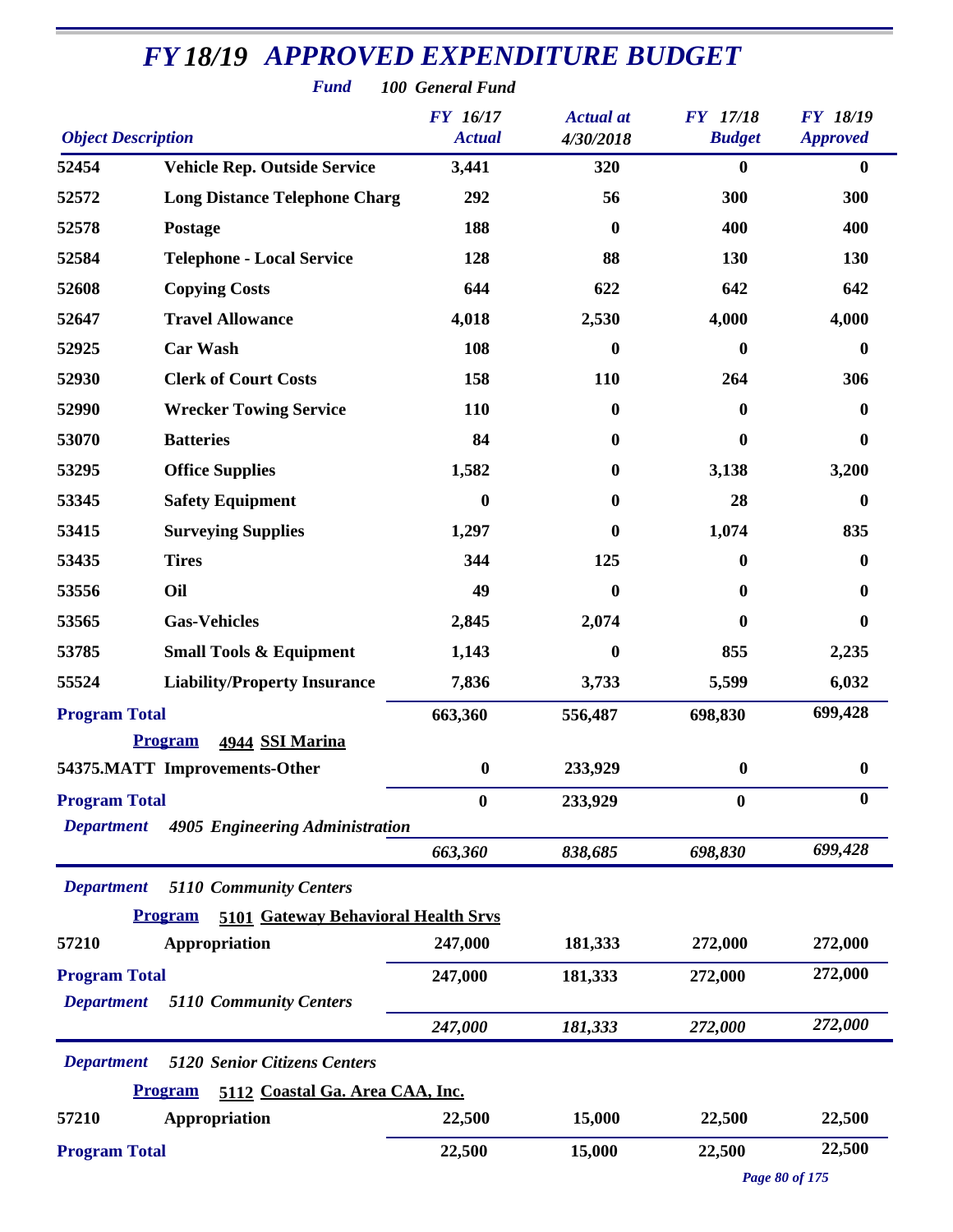| <b>FY 18/19 APPROVED EXPENDITURE BUDGET</b> |                                                                           |                                                      |                               |                                  |                                    |  |
|---------------------------------------------|---------------------------------------------------------------------------|------------------------------------------------------|-------------------------------|----------------------------------|------------------------------------|--|
| <b>Object Description</b>                   | <b>Fund</b>                                                               | 100 General Fund<br><b>FY</b> 16/17<br><b>Actual</b> | <b>Actual</b> at<br>4/30/2018 | <b>FY</b> 17/18<br><b>Budget</b> | <b>FY 18/19</b><br><b>Approved</b> |  |
| <b>Department</b>                           | <b>5120 Senior Citizens Centers</b>                                       | 22,500                                               | 15,000                        | 22,500                           | 22,500                             |  |
| <b>Department</b>                           | 5210 Health                                                               |                                                      |                               |                                  |                                    |  |
|                                             | <b>Program</b><br>5205 Board Of Health                                    |                                                      |                               |                                  |                                    |  |
| 52145                                       | <b>Vital Records Service</b>                                              | 1,722                                                | 612                           | 3,500                            | 3,500                              |  |
| 57210                                       | Appropriation                                                             | 404,995                                              | 269,994                       | 404,995                          | 404,995                            |  |
| <b>Program Total</b><br><b>Department</b>   | 5210 Health                                                               | 406,717                                              | 270,606                       | 408,495                          | 408,495                            |  |
|                                             |                                                                           | 406,717                                              | 270,606                       | 408,495                          | 408,495                            |  |
| <b>Department</b>                           | 5310 Intergovernmental Welfare<br><b>Program</b><br>5312 Indigent Support |                                                      |                               |                                  |                                    |  |
| 52920                                       | <b>Burials</b>                                                            | 6,500                                                | 2,500                         | 7,000                            | 7,000                              |  |
| <b>Program Total</b>                        |                                                                           | 6,500                                                | 2,500                         | 7,000                            | 7,000                              |  |
|                                             | 5316 Welfare Administration<br><b>Program</b>                             |                                                      |                               |                                  |                                    |  |
| 57210                                       | Appropriation                                                             | 44,965                                               | $\bf{0}$                      | 52,500                           | 52,500                             |  |
| <b>Program Total</b>                        |                                                                           | 44,965                                               | $\bf{0}$                      | 52,500                           | 52,500                             |  |
| <b>Department</b>                           | 5310 Intergovernmental Welfare                                            |                                                      |                               |                                  |                                    |  |
|                                             |                                                                           | 51,465                                               | 2,500                         | 59,500                           | 59,500                             |  |
| <b>Department</b>                           | <b>6110 Recreation &amp; Parks Director</b>                               |                                                      |                               |                                  |                                    |  |
|                                             | <b>Program</b><br><b>6005 Recreation Administration</b>                   |                                                      |                               |                                  |                                    |  |
| 51041                                       | <b>Salaries - Career Track</b>                                            | $\boldsymbol{0}$                                     | $\bf{0}$                      | 928                              | 1,494                              |  |
| 51042                                       | <b>Salaries - COLA</b>                                                    | $\boldsymbol{0}$                                     | 0                             | $\bf{0}$                         | 3,468                              |  |
| 51058                                       | <b>Salaries - FLSA Exempt</b>                                             | $\boldsymbol{0}$                                     | 2,821                         | 0                                | $\bf{0}$                           |  |
| 51065                                       | <b>Salaries - Holiday</b>                                                 | 3,265                                                | 3,399                         | $\mathbf{0}$                     | $\boldsymbol{0}$                   |  |
| 51075                                       | <b>Salaries - Regular Employees</b>                                       | 74,364                                               | 57,389                        | 158,443                          | 137,036                            |  |
|                                             | 51075.IRMA Salaries - Regular Employees                                   | $\boldsymbol{0}$                                     | 2,378                         | $\mathbf{0}$                     | $\bf{0}$                           |  |
| 51085                                       | <b>Salaries - Sick</b>                                                    | 3,854                                                | 682                           | $\mathbf{0}$                     | $\bf{0}$                           |  |
| 51100                                       | <b>Salaries - Vacation</b>                                                | 7,851                                                | 2,444                         | $\mathbf{0}$                     | 0                                  |  |
| <b>51165.IRMA</b>                           | Overtime                                                                  | $\bf{0}$                                             | 1,873                         | 0                                | 0                                  |  |
| 51180                                       | <b>Overtime - Holiday</b>                                                 | $\bf{0}$                                             | 269                           | 0                                | $\bf{0}$                           |  |
| 51205                                       | <b>Employee Insurance</b>                                                 | 28,081                                               | 30,474                        | 45,711                           | 34,244                             |  |
| 51221                                       | <b>FICA</b>                                                               | 6,449                                                | 5,093                         | 11,701                           | 10,495                             |  |
| 51221.IRMA FICA                             |                                                                           | $\boldsymbol{0}$                                     | 325                           | $\bf{0}$                         | $\bf{0}$                           |  |
| 51236                                       | <b>Pension Contribution</b>                                               | 8,730                                                | 6,566                         | 15,527                           | 13,430                             |  |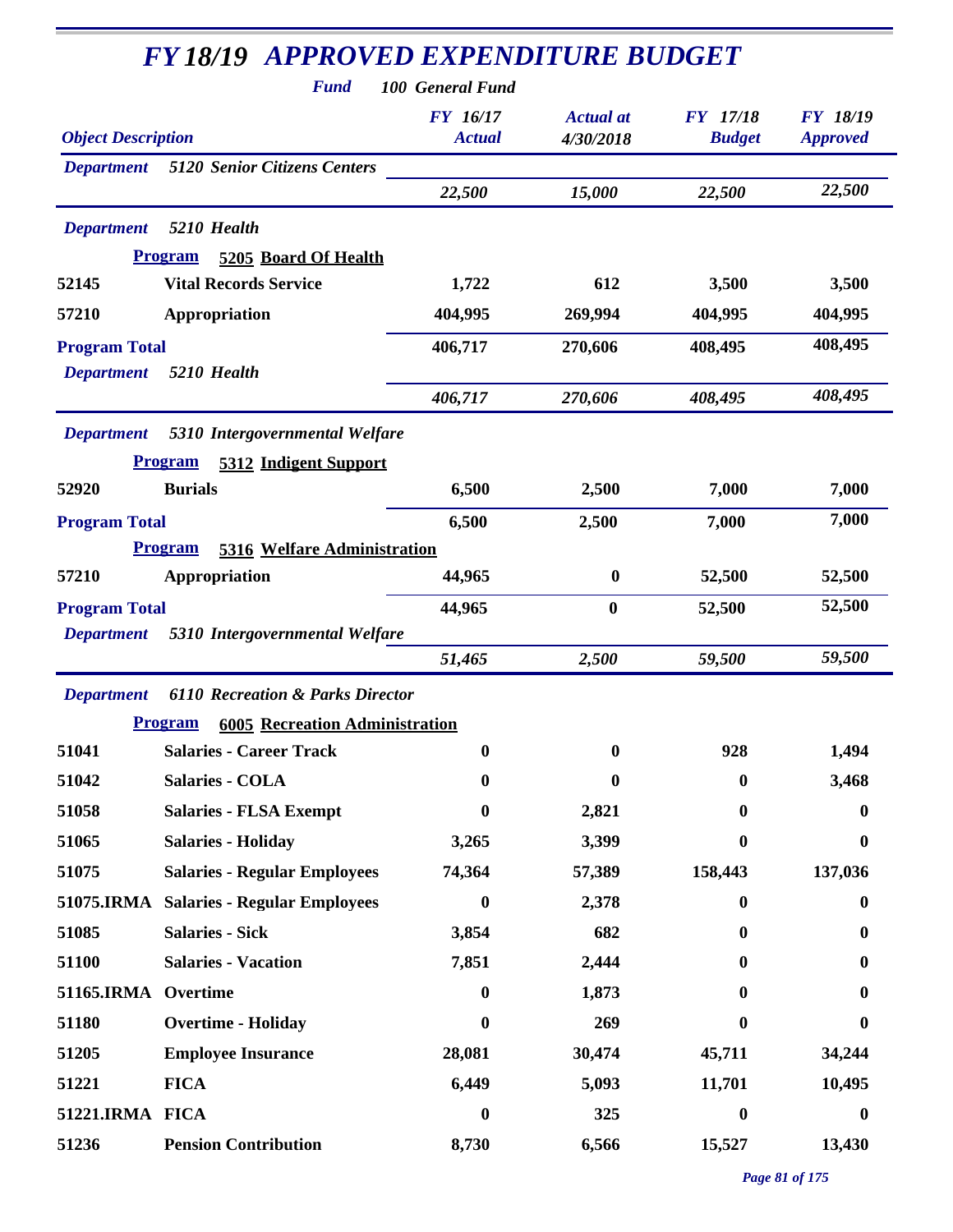| <b>Fund</b><br>100 General Fund           |                                                 |                                  |                               |                                  |                                    |  |  |
|-------------------------------------------|-------------------------------------------------|----------------------------------|-------------------------------|----------------------------------|------------------------------------|--|--|
| <b>Object Description</b>                 |                                                 | <b>FY</b> 16/17<br><b>Actual</b> | <b>Actual</b> at<br>4/30/2018 | <b>FY</b> 17/18<br><b>Budget</b> | <b>FY 18/19</b><br><b>Approved</b> |  |  |
|                                           | 51236.IRMA Pension Contribution                 | $\bf{0}$                         | 417                           | $\boldsymbol{0}$                 | $\bf{0}$                           |  |  |
| 51259                                     | <b>Worker's Compensation</b>                    | 8,017                            | 4,799                         | 7,199                            | 7,524                              |  |  |
| 51274                                     | <b>Cellular Phone Allowance</b>                 | 327                              | 390                           | 420                              | 480                                |  |  |
| 51283                                     | <b>Employee Relocation</b>                      | $\bf{0}$                         | 5,755                         | $\boldsymbol{0}$                 | $\boldsymbol{0}$                   |  |  |
| 52285                                     | <b>Facilities Maintenance</b>                   | $\boldsymbol{0}$                 | $\bf{0}$                      | 500                              | 500                                |  |  |
| 52410                                     | <b>Parts/Auto Inventory Items</b>               | $\bf{0}$                         | 16                            | $\bf{0}$                         | $\bf{0}$                           |  |  |
| 52412                                     | <b>Parts/Auto-Non Inventory</b>                 | $\boldsymbol{0}$                 | 5                             | $\bf{0}$                         | $\bf{0}$                           |  |  |
| 52454                                     | <b>Vehicle Rep. Outside Service</b>             | $\boldsymbol{0}$                 | 55                            | $\bf{0}$                         | $\boldsymbol{0}$                   |  |  |
| 52572                                     | <b>Long Distance Telephone Charg</b>            | 584                              | 111                           | 600                              | 600                                |  |  |
| 52578                                     | Postage                                         | 46                               | 4                             | 196                              | 196                                |  |  |
| 52584                                     | <b>Telephone - Local Service</b>                | 1,696                            | 1,274                         | 1,760                            | 1,760                              |  |  |
| 52602                                     | <b>Advertising</b>                              | 300                              | 0                             | 771                              | 771                                |  |  |
| 52608                                     | <b>Copying Costs</b>                            | 1,445                            | 1,494                         | 1,671                            | 1,671                              |  |  |
| 52618                                     | <b>Printing</b>                                 | 2,195                            | 2,503                         | 2,400                            | 6,650                              |  |  |
| 52634                                     | <b>Travel Expense</b>                           | 183                              | 0                             | 200                              | 200                                |  |  |
| 52647                                     | <b>Travel Allowance</b>                         | 286                              | 1,846                         | 4,000                            | 4,000                              |  |  |
| 52668                                     | <b>Bank Service Charges</b>                     | 3,461                            | 3,079                         | 3,400                            | 3,400                              |  |  |
| 52736                                     | <b>Professional Organization Dues</b>           | 605                              | 720                           | 625                              | 720                                |  |  |
| 52774                                     | <b>Training</b>                                 | $\bf{0}$                         | 0                             | 727                              | 2,700                              |  |  |
| 53295                                     | <b>Office Supplies</b>                          | 1,060                            | 649                           | 1,300                            | 1,300                              |  |  |
| 53565                                     | <b>Gas-Vehicles</b>                             | 84                               | 59                            | $\bf{0}$                         | 0                                  |  |  |
| 53595                                     | <b>Periodicals &amp; Subscriptions</b>          | 30                               | $\bf{0}$                      | $\bf{0}$                         | 0                                  |  |  |
| 53880                                     | <b>Uniform Rental &amp; Purchases</b>           | 3,286                            | 416                           | 7,432                            | 7,432                              |  |  |
| 55130                                     | <b>Facilities Management Charges</b>            | 68,633                           | 52,391                        | 78,586                           | 85,260                             |  |  |
| 55524                                     | <b>Liability/Property Insurance</b>             | 28,893                           | 19,547                        | 29,320                           | 28,325                             |  |  |
| <b>Program Total</b><br><b>Department</b> | <b>6110 Recreation &amp; Parks Director</b>     | 253,725                          | 209,243                       | 373,417                          | 353,656                            |  |  |
|                                           |                                                 | 253,725                          | 209,243                       | 373,417                          | 353,656                            |  |  |
| <b>Department</b>                         | 6130 Blythe Is. Regional Park                   |                                  |                               |                                  |                                    |  |  |
|                                           | <b>Program</b><br><b>6044 BIRP Improvements</b> |                                  |                               |                                  |                                    |  |  |
|                                           | 52285.IRMA Facilities Maintenance               | $\boldsymbol{0}$                 | 2,000                         | $\bf{0}$                         | 0                                  |  |  |
|                                           | 54375.IRMA Improvements-Other                   | $\boldsymbol{0}$                 | 41,538                        | $\boldsymbol{0}$                 | $\boldsymbol{0}$                   |  |  |
| <b>Program Total</b>                      |                                                 | $\bf{0}$                         | 43,538                        | $\boldsymbol{0}$                 | $\bf{0}$                           |  |  |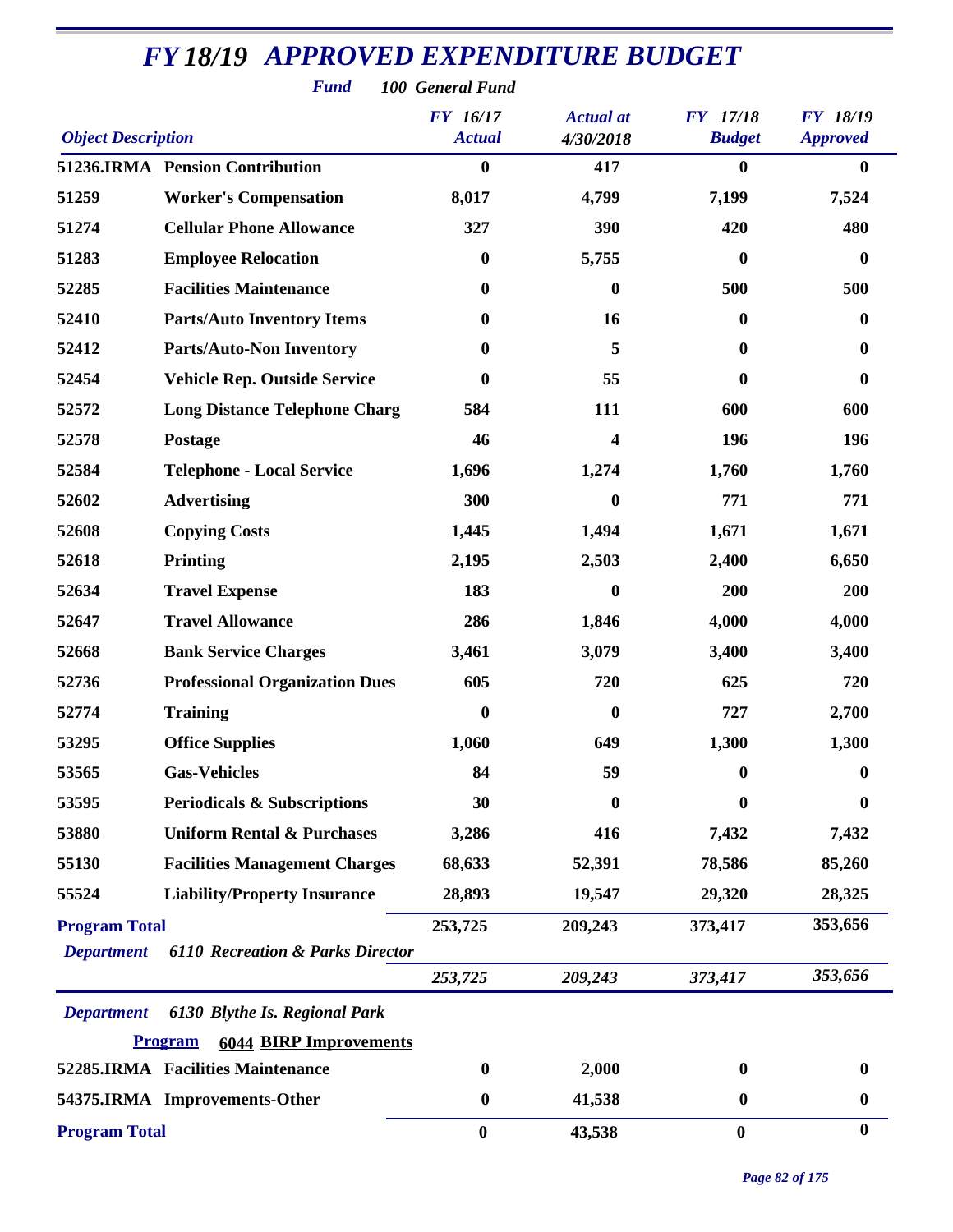| <b>Fund</b>                                              | 100 General Fund                 |                               |                                  |                                    |
|----------------------------------------------------------|----------------------------------|-------------------------------|----------------------------------|------------------------------------|
| <b>Object Description</b>                                | <b>FY</b> 16/17<br><b>Actual</b> | <b>Actual</b> at<br>4/30/2018 | <b>FY</b> 17/18<br><b>Budget</b> | <b>FY 18/19</b><br><b>Approved</b> |
| 6130 Blythe Is. Regional Park<br><b>Department</b>       |                                  |                               |                                  |                                    |
|                                                          | $\pmb{\theta}$                   | 43,538                        | $\pmb{\theta}$                   | $\boldsymbol{\theta}$              |
| <b>Department</b><br><b>6150 Spectator Recreation</b>    |                                  |                               |                                  |                                    |
| <b>Program</b><br><b>6112 Independence Day Fireworks</b> |                                  |                               |                                  |                                    |
| <b>Independence Day Fireworks</b><br>52965               | 17,500                           | 52,100                        | 35,000                           | 35,000                             |
| <b>Program Total</b>                                     | 17,500                           | 52,100                        | 35,000                           | 35,000                             |
| <b>Department</b><br><b>6150 Spectator Recreation</b>    |                                  |                               |                                  |                                    |
|                                                          | 17,500                           | 52,100                        | 35,000                           | 35,000                             |
| 6160 Special Facilities & Activitie<br><b>Department</b> |                                  |                               |                                  |                                    |
| <b>6137 Community Programs</b><br><b>Program</b>         |                                  |                               |                                  |                                    |
| 52810<br><b>Community Ed Instructor Fees</b>             | 13,098                           | 4,626                         | 14,000                           | 14,000                             |
| <b>Program Supplies</b><br>53325                         | 348                              | 139                           | 825                              | 825                                |
| <b>Program Total</b>                                     | 13,446                           | 4,765                         | 14,825                           | 14,825                             |
| <b>Program</b><br><b>6165 Programs Operations</b>        |                                  |                               |                                  |                                    |
| <b>Salaries - Career Track</b><br>51041                  | $\boldsymbol{0}$                 | $\bf{0}$                      | 736                              | 1,593                              |
| 51042<br>Salaries - COLA                                 | $\mathbf{0}$                     | $\bf{0}$                      | $\bf{0}$                         | 4,311                              |
| 51058<br><b>Salaries - FLSA Exempt</b>                   | 0                                | 185                           | $\mathbf{0}$                     | $\bf{0}$                           |
| 51065<br><b>Salaries - Holiday</b>                       | 6,032                            | 5,035                         | 0                                | 0                                  |
| <b>Salaries - Other</b><br>51070                         | $\bf{0}$                         | 293                           | $\boldsymbol{0}$                 | $\boldsymbol{0}$                   |
| 51075<br><b>Salaries - Regular Employees</b>             | 143,541                          | 91,060                        | 162,765                          | 169,790                            |
| 51085<br><b>Salaries - Sick</b>                          | 2,660                            | 1,491                         | $\bf{0}$                         | $\boldsymbol{0}$                   |
| <b>Salaries - Vacation</b><br>51100                      | 4,418                            | 3,255                         | $\bf{0}$                         | 0                                  |
| 51165<br>Overtime                                        | 1,102                            | 446                           | $\bf{0}$                         | 0                                  |
| 51165.IRMA Overtime                                      | $\boldsymbol{0}$                 | 2,085                         | $\bf{0}$                         | 0                                  |
| 51165.MATT Overtime                                      | 1,761                            | $\bf{0}$                      | 0                                | 0                                  |
| 51180<br><b>Overtime - Holiday</b>                       | 241                              | 0                             | 0                                | 0                                  |
| 51205<br><b>Employee Insurance</b>                       | 37,441                           | 36,278                        | 54,417                           | 57,072                             |
| 51221<br><b>FICA</b>                                     | 11,482                           | 7,364                         | 11,995                           | 12,579                             |
| 51221.IRMA FICA                                          | $\boldsymbol{0}$                 | 160                           | $\bf{0}$                         | $\bf{0}$                           |
| 51221.MATT FICA                                          | 145                              | $\bf{0}$                      | 0                                | 0                                  |
| 51236<br><b>Pension Contribution</b>                     | 15,332                           | 9,973                         | 15,950                           | 16,639                             |
| 51236.IRMA Pension Contribution                          | $\boldsymbol{0}$                 | 204                           | $\boldsymbol{0}$                 | $\bf{0}$                           |
|                                                          |                                  |                               |                                  |                                    |
| 51236.MATT Pension Contribution                          | 166                              | $\boldsymbol{0}$              | $\boldsymbol{0}$                 | $\boldsymbol{0}$                   |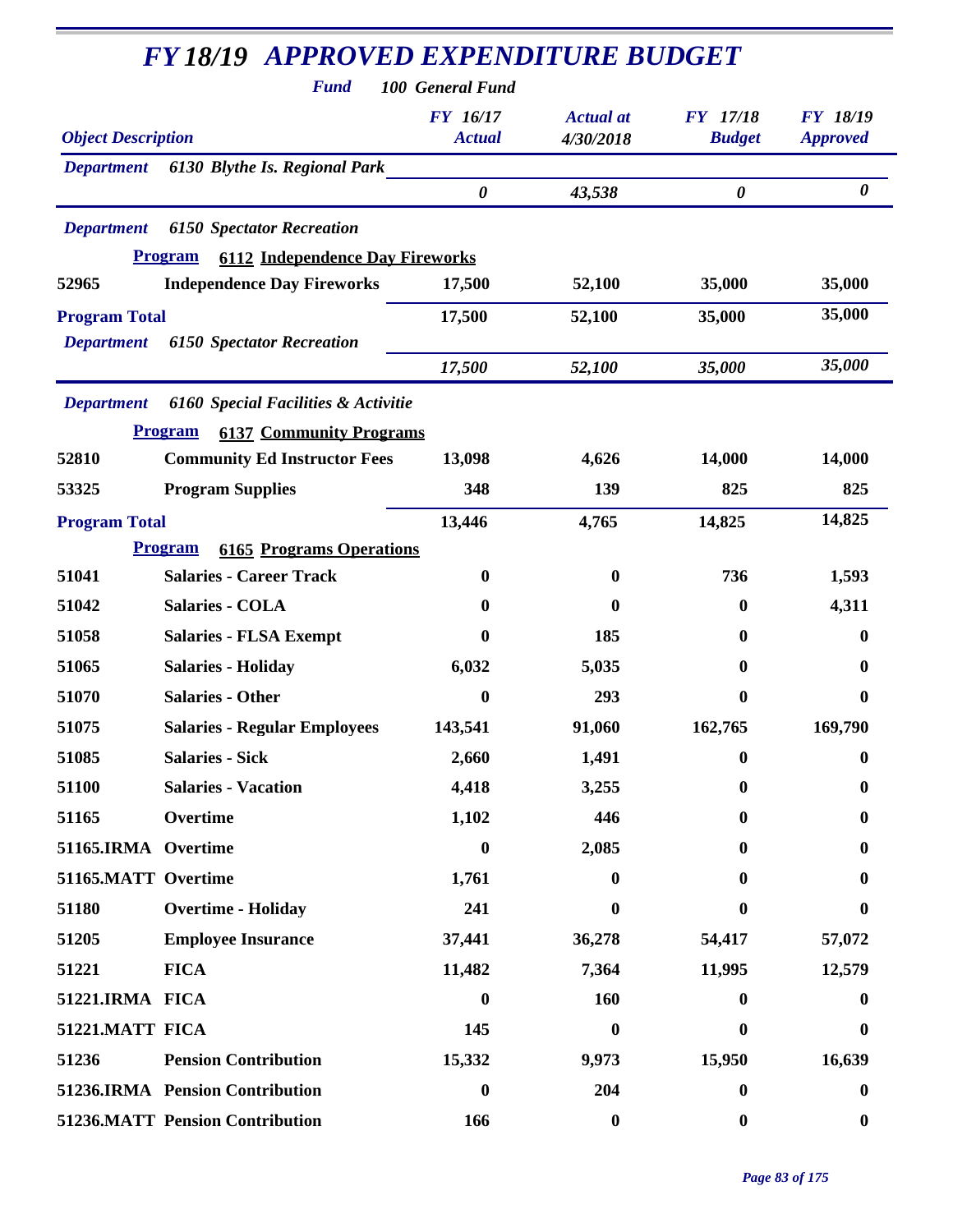|                           | <b>Fund</b>                           | 100 General Fund                 |                               |                                  |                                    |
|---------------------------|---------------------------------------|----------------------------------|-------------------------------|----------------------------------|------------------------------------|
| <b>Object Description</b> |                                       | <b>FY</b> 16/17<br><b>Actual</b> | <b>Actual</b> at<br>4/30/2018 | <b>FY</b> 17/18<br><b>Budget</b> | <b>FY 18/19</b><br><b>Approved</b> |
| 51259                     | <b>Worker's Compensation</b>          | 4,918                            | 2,180                         | 3,270                            | 3,417                              |
| 51274                     | <b>Cellular Phone Allowance</b>       | 380                              | 266                           | 420                              | 420                                |
| 52410                     | <b>Parts/Auto Inventory Items</b>     | $\boldsymbol{0}$                 | 5                             | $\bf{0}$                         | 0                                  |
| 52412                     | <b>Parts/Auto-Non Inventory</b>       | 138                              | $\bf{0}$                      | $\bf{0}$                         | $\bf{0}$                           |
| 52578                     | Postage                               | $\mathbf{3}$                     | $\boldsymbol{2}$              | $\mathbf{0}$                     | $\bf{0}$                           |
| 52608                     | <b>Copying Costs</b>                  | 845                              | 884                           | 960                              | 960                                |
| 52634                     | <b>Travel Expense</b>                 | 901                              | 761                           | 783                              | 783                                |
| 52668                     | <b>Bank Service Charges</b>           | 1,151                            | 923                           | 836                              | 836                                |
| 52736                     | <b>Professional Organization Dues</b> | 165                              | 165                           | 220                              | 220                                |
| 52774                     | <b>Training</b>                       | $\bf{0}$                         | $\mathbf{0}$                  | $\bf{0}$                         | 400                                |
| 52990                     | <b>Wrecker Towing Service</b>         | 110                              | $\bf{0}$                      | $\bf{0}$                         | 0                                  |
| 53070                     | <b>Batteries</b>                      | 78                               | $\bf{0}$                      | $\mathbf{0}$                     | $\bf{0}$                           |
| 53295                     | <b>Office Supplies</b>                | 822                              | 240                           | 1,000                            | 1,000                              |
| 53512                     | <b>Bottled Water</b>                  | 309                              | 203                           | 360                              | 360                                |
| 53556                     | Oil                                   | $\boldsymbol{0}$                 | 3                             | $\bf{0}$                         | 0                                  |
| 53565                     | <b>Gas-Vehicles</b>                   | 228                              | 82                            | $\bf{0}$                         | $\bf{0}$                           |
| 53880                     | <b>Uniform Rental &amp; Purchases</b> | 355                              | 281                           | 383                              | 1,050                              |
| 55524                     | <b>Liability/Property Insurance</b>   | 5,508                            | 3,111                         | 4,666                            | 4,570                              |
| <b>Program Total</b>      |                                       | 240,232                          | 166,935                       | 258,761                          | 276,000                            |
|                           | <b>Program</b> 6170 Special Events    |                                  |                               |                                  |                                    |
| 52033                     | <b>Contractual Services</b>           | 550                              | 150                           | 1,150                            | 1,150                              |
| 52860                     | <b>Special Event Instructor Fees</b>  | $\bf{0}$                         | $\bf{0}$                      | 300                              | 300                                |
| 53325                     | <b>Program Supplies</b>               | 2,265                            | 1,333                         | 3,456                            | 3,456                              |
| 53636                     | <b>Food &amp; Concession</b>          | 729                              | 420                           | 819                              | 820                                |
|                           | 53636.MATT Food & Concession          | 11                               | $\boldsymbol{0}$              | $\bf{0}$                         | $\bf{0}$                           |
| <b>Program Total</b>      |                                       | 3,555                            | 1,903                         | 5,725                            | 5,726                              |
|                           | 6295 Running Club<br><b>Program</b>   |                                  |                               |                                  |                                    |
| 53325                     | <b>Program Supplies</b>               | 618                              | $\boldsymbol{0}$              | $\boldsymbol{0}$                 | $\boldsymbol{0}$                   |
| <b>Program Total</b>      |                                       | 618                              | $\boldsymbol{0}$              | $\bf{0}$                         | $\bf{0}$                           |
| <b>Department</b>         | 6160 Special Facilities & Activitie   |                                  |                               |                                  |                                    |
|                           |                                       | 257,851                          | 173,603                       | 279,311                          | 296,551                            |

*Department 6180 Sport Facilities*

**Program 6216 Athletic Support**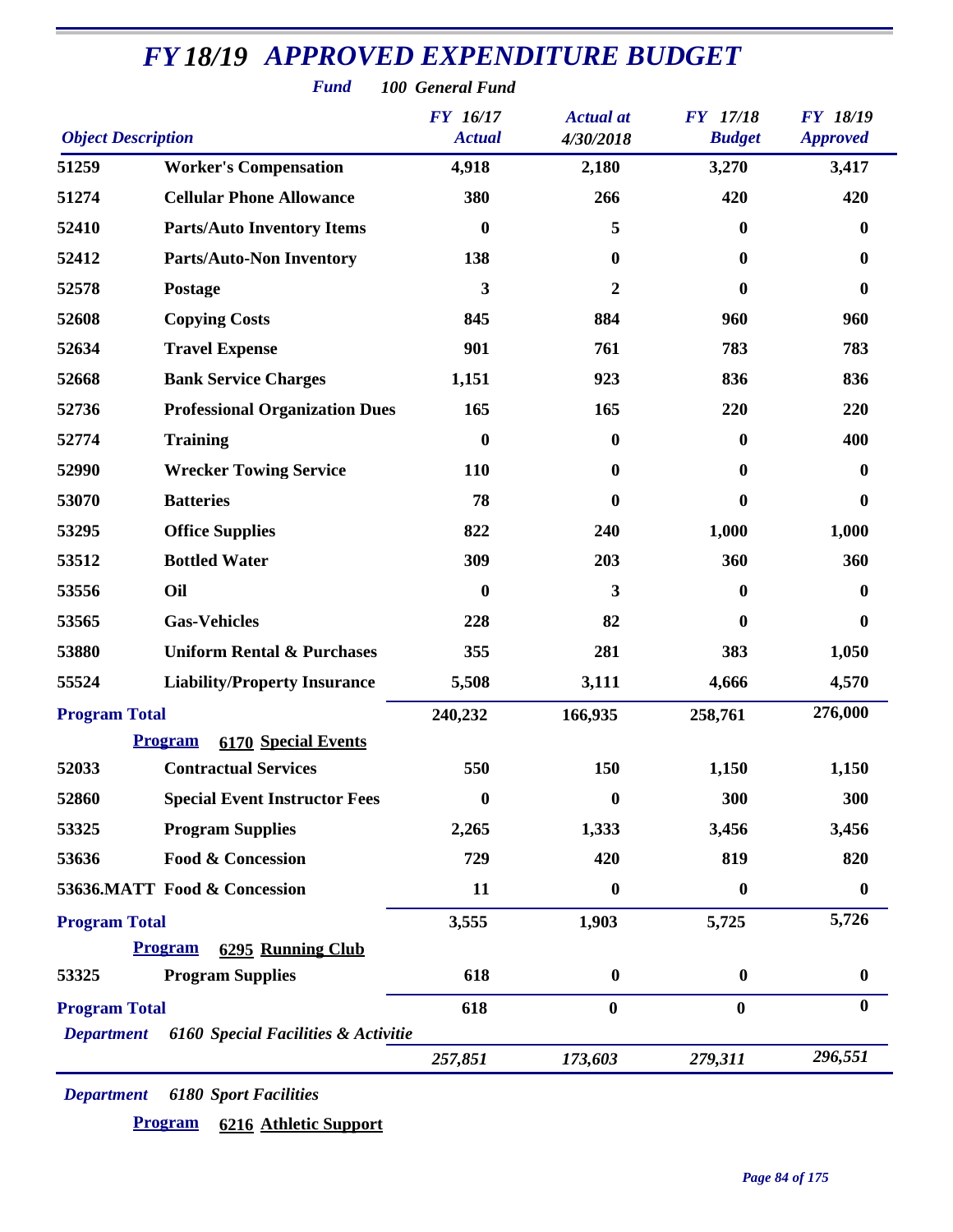| <b>Fund</b><br>100 General Fund |                                                    |                                  |                               |                                  |                                    |  |  |
|---------------------------------|----------------------------------------------------|----------------------------------|-------------------------------|----------------------------------|------------------------------------|--|--|
| <b>Object Description</b>       |                                                    | <b>FY</b> 16/17<br><b>Actual</b> | <b>Actual</b> at<br>4/30/2018 | <b>FY</b> 17/18<br><b>Budget</b> | <b>FY 18/19</b><br><b>Approved</b> |  |  |
| 52618                           | <b>Printing</b>                                    | 292                              | $\bf{0}$                      | 1,550                            | 1,550                              |  |  |
| 52684                           | <b>Coaches Certification Program</b>               | 340                              | 40                            | 1,800                            | 1,800                              |  |  |
| 53283                           | <b>Medical Supplies</b>                            | $\boldsymbol{0}$                 | 1,306                         | 1,306                            | 1,306                              |  |  |
| 53445                           | Trophies, Ribbons & Awards                         | $\boldsymbol{0}$                 | $\boldsymbol{0}$              | 3,750                            | 3,750                              |  |  |
| <b>Program Total</b>            |                                                    | 632                              | 1,346                         | 8,406                            | 8,406                              |  |  |
|                                 | <b>6220 Athletics Operations</b><br><b>Program</b> |                                  |                               |                                  |                                    |  |  |
| 51042                           | <b>Salaries - COLA</b>                             | $\boldsymbol{0}$                 | $\bf{0}$                      | $\bf{0}$                         | 3,731                              |  |  |
| 51058                           | <b>Salaries - FLSA Exempt</b>                      | 145                              | 294                           | 0                                | 0                                  |  |  |
| 51065                           | <b>Salaries - Holiday</b>                          | 6,009                            | 3,743                         | $\bf{0}$                         | $\bf{0}$                           |  |  |
| 51075                           | <b>Salaries - Regular Employees</b>                | 154,414                          | 75,028                        | 184,863                          | 146,432                            |  |  |
| 51085                           | <b>Salaries - Sick</b>                             | 6,176                            | 244                           | 0                                | 0                                  |  |  |
| 51100                           | <b>Salaries - Vacation</b>                         | 11,295                           | 812                           | $\mathbf{0}$                     | 0                                  |  |  |
| 51165                           | Overtime                                           | $-818$                           | 1,677                         | 0                                | 0                                  |  |  |
| 51165.IRMA Overtime             |                                                    | 0                                | 2,099                         | $\mathbf{0}$                     | $\mathbf{0}$                       |  |  |
| 51165.MATT Overtime             |                                                    | 4,672                            | $\bf{0}$                      | $\mathbf{0}$                     | 0                                  |  |  |
| 51180                           | <b>Overtime - Holiday</b>                          | 159                              | 466                           | 0                                | $\mathbf{0}$                       |  |  |
| 51205                           | <b>Employee Insurance</b>                          | 56,161                           | 43,534                        | 65,301                           | 68,487                             |  |  |
| 51221                           | <b>FICA</b>                                        | 12,685                           | 5,895                         | 13,886                           | 10,557                             |  |  |
| 51221.IRMA FICA                 |                                                    | 0                                | 161                           | 0                                | 0                                  |  |  |
| 51221.MATT FICA                 |                                                    | 385                              | $\boldsymbol{0}$              | $\bf{0}$                         | 0                                  |  |  |
| 51236                           | <b>Pension Contribution</b>                        | 17,354                           | 8,047                         | 18,118                           | 14,351                             |  |  |
|                                 | 51236.IRMA Pension Contribution                    | $\boldsymbol{0}$                 | 206                           | $\bf{0}$                         | 0                                  |  |  |
|                                 | <b>51236.MATT Pension Contribution</b>             | 440                              | $\mathbf{0}$                  | 0                                | $\mathbf{0}$                       |  |  |
| 51259                           | <b>Worker's Compensation</b>                       | 5,571                            | 4,335                         | 6,503                            | 6,797                              |  |  |
| 51274                           | <b>Cellular Phone Allowance</b>                    | 503                              | $\bf{0}$                      | 420                              | $\bf{0}$                           |  |  |
| 52634                           | <b>Travel Expense</b>                              | 4,387                            | 2,413                         | 4,102                            | 4,102                              |  |  |
| 52736                           | <b>Professional Organization Dues</b>              | 175                              | 285                           | 175                              | 175                                |  |  |
| 52774                           | <b>Training</b>                                    | 0                                | 562                           | 2,000                            | 2,600                              |  |  |
| 52870                           | <b>Temporary Services - Salaries</b>               | 7,496                            | $\bf{0}$                      | $\bf{0}$                         | $\bf{0}$                           |  |  |
| 53295                           | <b>Office Supplies</b>                             | 1,287                            | 710                           | 1,708                            | 1,700                              |  |  |
| 53420                           | <b>Tech Equipment Batteries</b>                    | $\boldsymbol{0}$                 | $\bf{0}$                      | 80                               | 80                                 |  |  |
| 53512                           | <b>Bottled Water</b>                               | 82                               | 71                            | 250                              | 250                                |  |  |
| 53880                           | <b>Uniform Rental &amp; Purchases</b>              | 576                              | 343                           | 560                              | 560                                |  |  |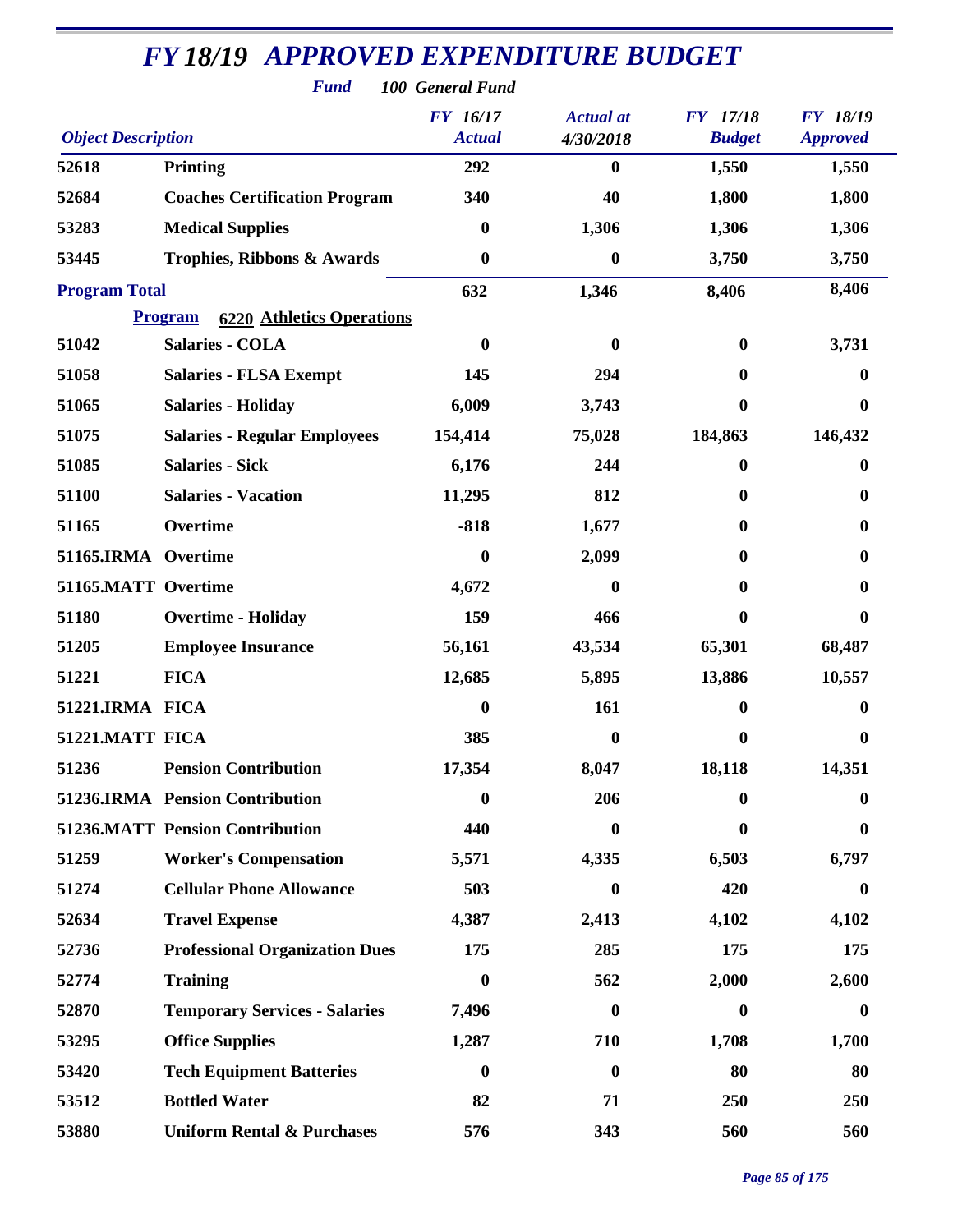|                           |                                         | <b>FY</b> 16/17 | <b>Actual</b> at | <b>FY</b> 17/18 | <b>FY 18/19</b> |
|---------------------------|-----------------------------------------|-----------------|------------------|-----------------|-----------------|
| <b>Object Description</b> |                                         | <b>Actual</b>   | 4/30/2018        | <b>Budget</b>   | <b>Approved</b> |
| 55524                     | <b>Liability/Property Insurance</b>     | 6,986           | 3,733            | 5,599           | 5,484           |
| <b>Program Total</b>      |                                         | 296,140         | 154,658          | 303,565         | 265,306         |
|                           | <b>Program</b><br>6223 Baseball         |                 |                  |                 |                 |
| 52724                     | <b>Officiating Fees</b>                 | 12,689          | $\bf{0}$         | 16,900          | 16,900          |
| 52744                     | <b>Team Entry Fees</b>                  | 2,350           | 400              | 2,500           | 2,500           |
| 53045                     | <b>Athletic Sup - Baseball</b>          | 24,010          | 13,730           | 25,863          | 25,863          |
|                           | 53045.PREK Athletic Sup - Baseball      | 1,047           | $\bf{0}$         | 1,764           | 1,764           |
| <b>Program Total</b>      |                                         | 40,096          | 14,130           | 47,027          | 47,027          |
|                           | <b>Program</b><br>6237 Basketball-Youth |                 |                  |                 |                 |
| 52724                     | <b>Officiating Fees</b>                 | 14,004          | 16,071           | 15,000          | 15,000          |
| 52744                     | <b>Team Entry Fees</b>                  | 900             | 700              | 900             | 900             |
| 53035                     | <b>Ath Sup-Youth Basketball</b>         | 7,918           | 7,183            | 8,158           | 8,158           |
|                           | 53035.PREK Ath Sup-Youth Basketball     | 445             | 441              | 433             | 433             |
| <b>Program Total</b>      |                                         | 23,267          | 24,395           | 24,491          | 24,491          |
|                           | 6242 Cheerleading<br><b>Program</b>     |                 |                  |                 |                 |
| 53050                     | <b>Athletic Sup - Cheerleading</b>      | 2,253           | 2,072            | 2,310           | 2,310           |
| <b>Program Total</b>      |                                         | 2,253           | 2,072            | 2,310           | 2,310           |
|                           | <b>Program</b><br>6247 Football         |                 |                  |                 |                 |
| 52724                     | <b>Officiating Fees</b>                 | 13,836          | 10,178           | 18,000          | 18,000          |
| 52744                     | <b>Team Entry Fees</b>                  | 600             | 450              | 750             | 750             |
| 53055                     | <b>Athletic Sup - Football</b>          | 24,762          | 23,335           | 23,448          | 23,906          |
| <b>Program Total</b>      |                                         | 39,198          | 33,963           | 42,198          | 42,656          |
|                           | <b>Program</b><br>6272 Soccer           |                 |                  |                 |                 |
| 52724                     | <b>Officiating Fees</b>                 | 8,016           | 8,655            | 10,175          | 13,925          |
| 52744                     | <b>Team Entry Fees</b>                  | 400             | 300              | 900             | 900             |
| 53060                     | <b>Athletic Sup - Soccer</b>            | 7,565           | 9,489            | 9,706           | 11,778          |
|                           | 53060.PREK Athletic Sup - Soccer        | 1,345           | 90               | 1,701           | 1,701           |
| <b>Program Total</b>      |                                         | 17,326          | 18,534           | 22,482          | 28,304          |
|                           | <b>Program</b><br>6277 Softball-Adults  |                 |                  |                 |                 |
| 52724                     | <b>Officiating Fees</b>                 | 4,307           | $\boldsymbol{0}$ | 5,600           | 5,600           |
| 53030                     | <b>Ath Sup-Adult Softball</b>           | 149             | $\boldsymbol{0}$ | 900             | 900             |
| <b>Program Total</b>      |                                         | 4,456           | $\bf{0}$         | 6,500           | 6,500           |
|                           | <b>Program</b><br>6282 Softball-Youth   |                 |                  |                 |                 |
| 52724                     | <b>Officiating Fees</b>                 | 6,312           | 2,500            | 8,520           | 8,520           |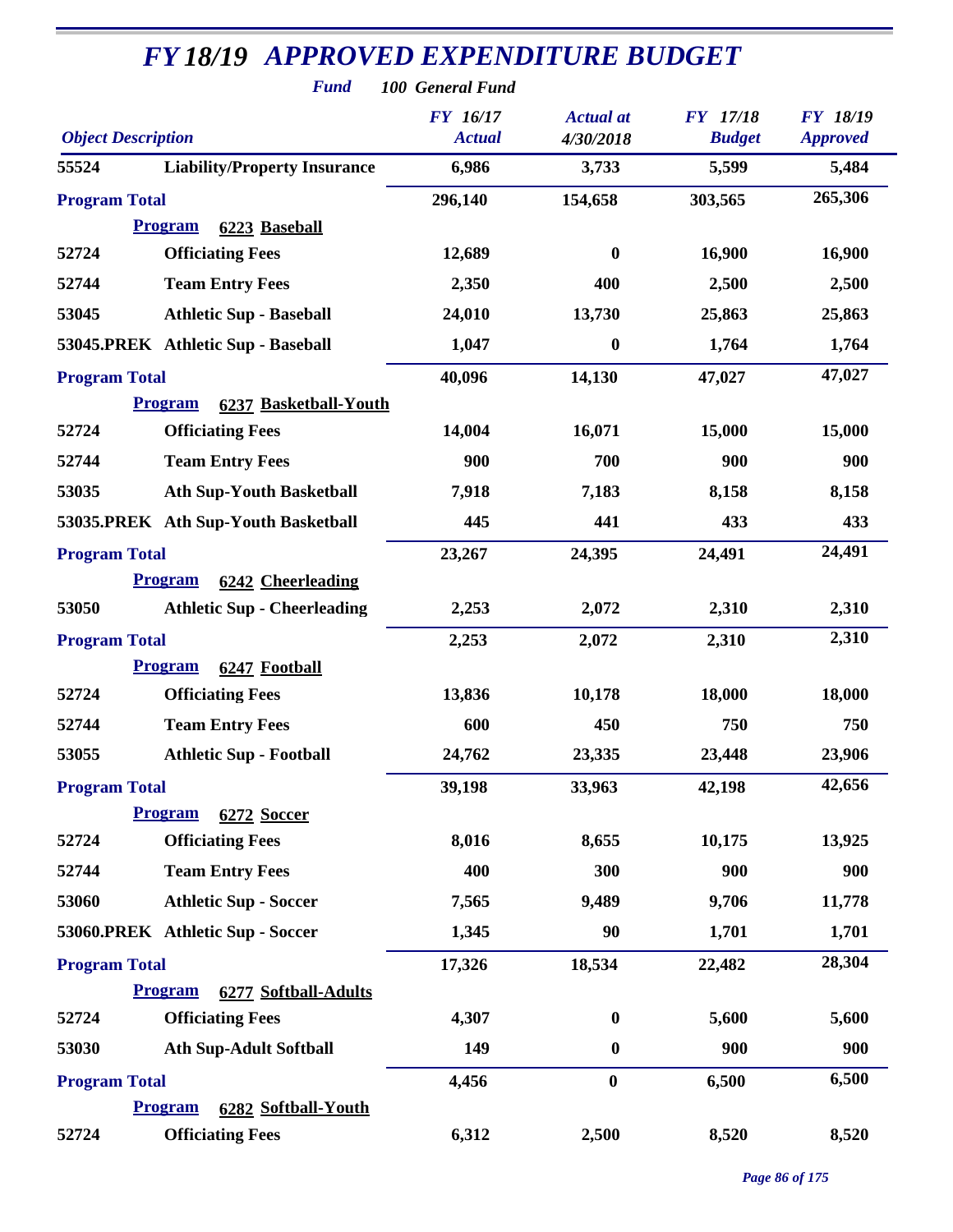|                           | <b>Fund</b>                            | 100 General Fund                 |                               |                                  |                                    |
|---------------------------|----------------------------------------|----------------------------------|-------------------------------|----------------------------------|------------------------------------|
| <b>Object Description</b> |                                        | <b>FY</b> 16/17<br><b>Actual</b> | <b>Actual</b> at<br>4/30/2018 | <b>FY</b> 17/18<br><b>Budget</b> | <b>FY 18/19</b><br><b>Approved</b> |
|                           | 52724.CREC Officiating Fees            | $\bf{0}$                         | $\boldsymbol{0}$              | 600                              | 600                                |
| 52744                     | <b>Team Entry Fees</b>                 | 1,350                            | $\bf{0}$                      | 2,000                            | 2,000                              |
| 53040                     | <b>Ath Sup-Youth Softball</b>          | 7,629                            | 4,824                         | 8,608                            | 8,608                              |
| <b>Program Total</b>      |                                        | 15,291                           | 7,324                         | 19,728                           | 19,728                             |
|                           | <b>Program</b><br>6290 Track           |                                  |                               |                                  |                                    |
| 52744                     | <b>Team Entry Fees</b>                 | 1,331                            | $\boldsymbol{0}$              | 1,504                            | 1,504                              |
| 53062                     | <b>Athletic Sup - Track</b>            | 1,528                            | $\boldsymbol{0}$              | 3,210                            | 3,210                              |
| <b>Program Total</b>      |                                        | 2,859                            | $\boldsymbol{0}$              | 4,714                            | 4,714                              |
| <b>Department</b>         | <b>6180 Sport Facilities</b>           |                                  |                               |                                  |                                    |
|                           |                                        | 441,518                          | 256,422                       | 481,421                          | 449,442                            |
| <b>Department</b>         | 6191 Park Areas                        |                                  |                               |                                  |                                    |
|                           | <b>Program</b><br>6310 Ball Field      |                                  |                               |                                  |                                    |
| 51042                     | <b>Salaries - COLA</b>                 | 0                                | $\bf{0}$                      | 0                                | 8,873                              |
| 51058                     | <b>Salaries - FLSA Exempt</b>          | 529                              | 464                           | $\bf{0}$                         | 0                                  |
| 51065                     | <b>Salaries - Holiday</b>              | 12,855                           | 9,682                         | $\mathbf{0}$                     | 0                                  |
| 51070                     | <b>Salaries - Other</b>                | 244                              | $\bf{0}$                      | $\bf{0}$                         | 0                                  |
| 51075                     | <b>Salaries - Regular Employees</b>    | 283,927                          | 169,899                       | 352,227                          | 356,386                            |
| 51085                     | <b>Salaries - Sick</b>                 | 8,843                            | 6,539                         | $\mathbf{0}$                     | 0                                  |
| 51100                     | <b>Salaries - Vacation</b>             | 22,892                           | 14,169                        | 0                                | 0                                  |
| 51165                     | Overtime                               | 651                              | 2,053                         | 1,900                            | 1,900                              |
| 51165.IRMA Overtime       |                                        | $\boldsymbol{0}$                 | 9,853                         | $\mathbf{0}$                     | $\bf{0}$                           |
| 51165.MATT Overtime       |                                        | 783                              | $\bf{0}$                      | 0                                | 0                                  |
| 51180                     | <b>Overtime - Holiday</b>              | 250                              | 527                           | 0                                | 0                                  |
| 51205                     | <b>Employee Insurance</b>              | 84,242                           | 72,556                        | 108,834                          | 114,144                            |
| 51221                     | <b>FICA</b>                            | 23,618                           | 14,539                        | 25,386                           | 26,181                             |
| 51221.IRMA FICA           |                                        | $\bf{0}$                         | 754                           | $\mathbf{0}$                     | 0                                  |
| 51221.MATT FICA           |                                        | 65                               | $\bf{0}$                      | $\mathbf{0}$                     | 0                                  |
| 51236                     | <b>Pension Contribution</b>            | 30,847                           | 18,919                        | 32,960                           | 33,278                             |
|                           | 51236.IRMA Pension Contribution        | $\bf{0}$                         | 966                           | $\mathbf{0}$                     | 0                                  |
|                           | <b>51236.MATT Pension Contribution</b> | 74                               | $\boldsymbol{0}$              | 0                                | 0                                  |
| 51259                     | <b>Worker's Compensation</b>           | 11,602                           | 7,736                         | 11,604                           | 12,128                             |
| 51274                     | <b>Cellular Phone Allowance</b>        | 964                              | 607                           | 960                              | 960                                |
| 52102                     | <b>Alarm Monitoring</b>                | 840                              | 1,040                         | 1,280                            | 1,380                              |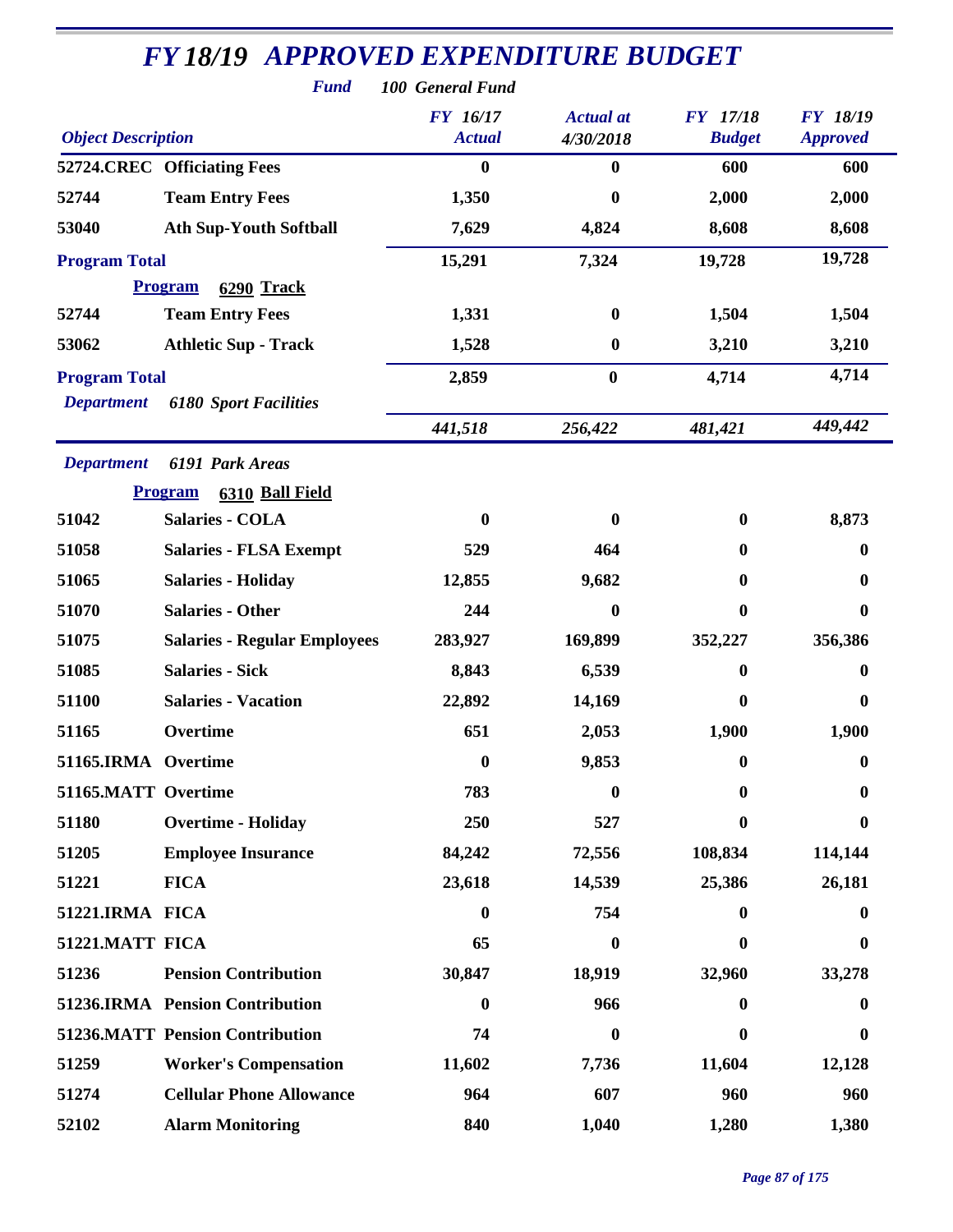| <b>Fund</b><br>100 General Fund |                                           |                           |                               |                                  |                                    |  |  |
|---------------------------------|-------------------------------------------|---------------------------|-------------------------------|----------------------------------|------------------------------------|--|--|
| <b>Object Description</b>       |                                           | FY 16/17<br><b>Actual</b> | <b>Actual</b> at<br>4/30/2018 | <b>FY</b> 17/18<br><b>Budget</b> | <b>FY 18/19</b><br><b>Approved</b> |  |  |
| 52208                           | <b>Refuse Container Collections</b>       | 22,616                    | 23,245                        | 23,288                           | 23,288                             |  |  |
| 52210                           | <b>Solid Waste Disposal Fees</b>          | 0                         | $\bf{0}$                      | 459                              | 459                                |  |  |
| 52285                           | <b>Facilities Maintenance</b>             | 30,148                    | 16,394                        | 24,860                           | 45,260                             |  |  |
| 52390                           | <b>Office Equip. Maint. Agreemen</b>      | $\boldsymbol{0}$          | $\boldsymbol{0}$              | 1,795                            | 1,795                              |  |  |
| 52410                           | <b>Parts/Auto Inventory Items</b>         | 582                       | 592                           | 0                                | 0                                  |  |  |
| 52412                           | <b>Parts/Auto-Non Inventory</b>           | 10,376                    | 4,244                         | 0                                | $\boldsymbol{0}$                   |  |  |
| 52431                           | <b>Repairs of Small Tools &amp; Equip</b> | $\bf{0}$                  | $\bf{0}$                      | <b>100</b>                       | 100                                |  |  |
| 52454                           | <b>Vehicle Rep. Outside Service</b>       | 1,500                     | 954                           | 0                                | $\bf{0}$                           |  |  |
| 52477                           | <b>Equipment Rental</b>                   | 7,915                     | 2,068                         | 4,180                            | 4,180                              |  |  |
| 52578                           | <b>Postage</b>                            | 16                        | 60                            | $\mathbf{0}$                     | $\bf{0}$                           |  |  |
| 52736                           | <b>Professional Organization Dues</b>     | 260                       | 175                           | 260                              | 305                                |  |  |
| 52774                           | <b>Training</b>                           | 2,410                     | 1,061                         | 2,152                            | 5,407                              |  |  |
| 52990                           | <b>Wrecker Towing Service</b>             | 55                        | 0                             | 0                                | 0                                  |  |  |
| 53070                           | <b>Batteries</b>                          | 542                       | 787                           | $\mathbf{0}$                     | $\bf{0}$                           |  |  |
| 53100                           | <b>Chemicals/Pesticides</b>               | 22,644                    | 17,506                        | 15,720                           | 33,655                             |  |  |
| 53125                           | <b>Cost of All Other Material</b>         | 2,258                     | $\bf{0}$                      | 149                              | 149                                |  |  |
| 53185                           | Fertilizer                                | 30,530                    | 20,631                        | 30,723                           | 31,801                             |  |  |
| 53190                           | <b>Field Marking Supplies</b>             | 6,005                     | 4,682                         | 7,509                            | 7,509                              |  |  |
| 53220                           | <b>Grass Seeds</b>                        | 91                        | 0                             | 0                                | 0                                  |  |  |
| 53230                           | <b>Grounds Maintenance Supplies</b>       | 32,919                    | 30,527                        | 45,500                           | 53,500                             |  |  |
| 53245                           | <b>Irrigation Supplies</b>                | 7,279                     | 1,075                         | 7,500                            | 7,500                              |  |  |
| 53250                           | <b>Janitorial Supplies</b>                | 10,530                    | 6,756                         | 8,500                            | 8,500                              |  |  |
| 53295                           | <b>Office Supplies</b>                    | 1,020                     | 875                           | 1,000                            | 1,000                              |  |  |
| 53308                           | Parts, Repairs, & Replacements            | 19,936                    | 7,955                         | 16,978                           | 17,978                             |  |  |
| 53345                           | <b>Safety Equipment</b>                   | 693                       | 776                           | 345                              | 345                                |  |  |
| 53365                           | <b>Signs</b>                              | 964                       | 1,757                         | 1,190                            | 1,190                              |  |  |
| 53435                           | <b>Tires</b>                              | 1,816                     | 1,956                         | $\mathbf{0}$                     | $\bf{0}$                           |  |  |
| 53556                           | Oil                                       | 60                        | 36                            | 0                                | $\boldsymbol{0}$                   |  |  |
| 53563                           | <b>Diesel Fuel</b>                        | 1,322                     | 634                           | 0                                | $\boldsymbol{0}$                   |  |  |
| 53565                           | <b>Gas-Vehicles</b>                       | 8,403                     | 5,074                         | $\mathbf{0}$                     | $\bf{0}$                           |  |  |
| 53756                           | <b>Recreation Equipment</b>               | 925                       | $\boldsymbol{0}$              | $\mathbf{0}$                     | $\bf{0}$                           |  |  |
| 53785                           | <b>Small Tools &amp; Equipment</b>        | 6,010                     | 6,760                         | 4,284                            | 4,284                              |  |  |
|                                 | 53785.IRMA Small Tools & Equipment        | $\boldsymbol{0}$          | 67                            | $\boldsymbol{0}$                 | $\boldsymbol{0}$                   |  |  |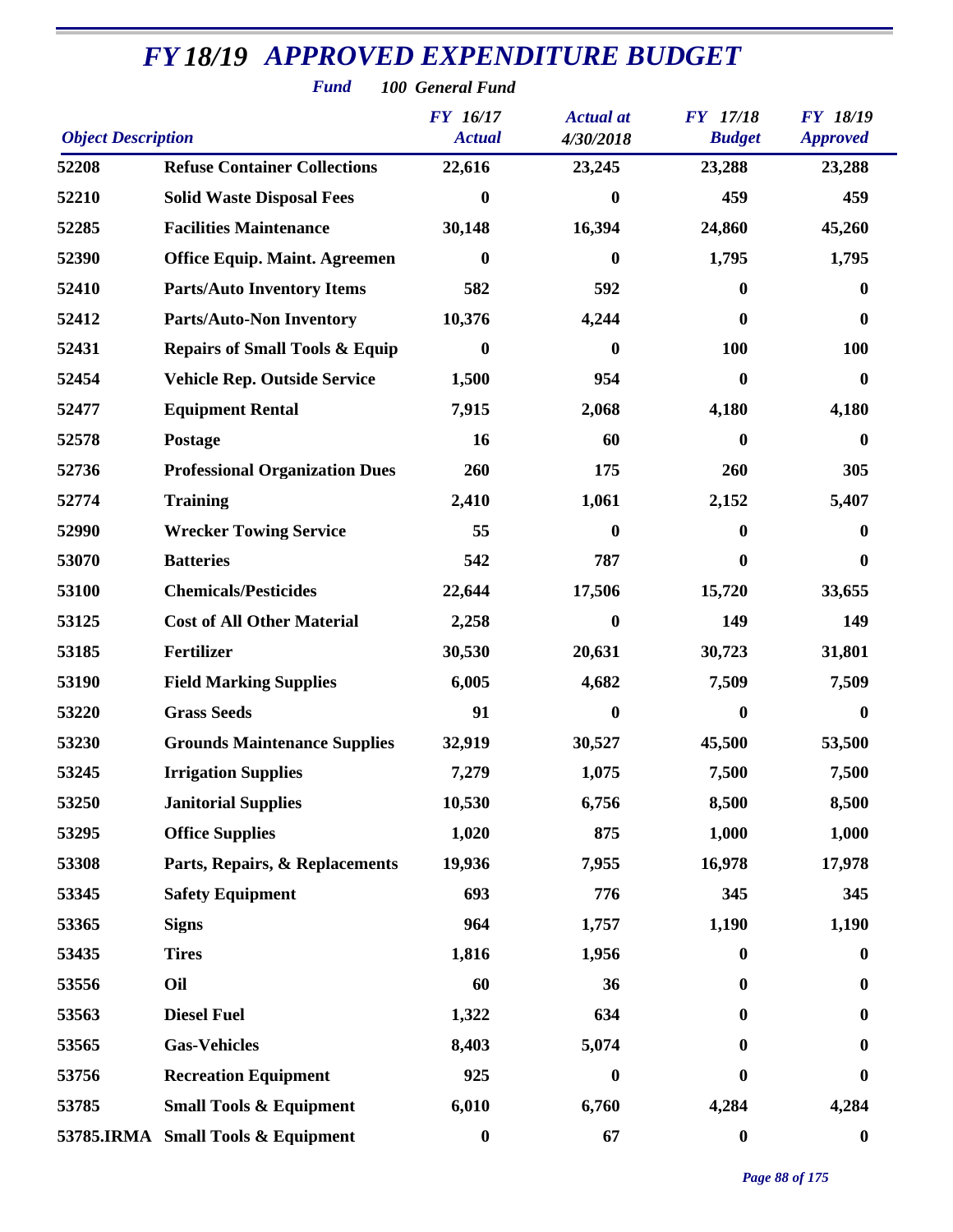|                           | <b>FY18/19 APPROVED EXPENDITURE BUDGET</b><br><b>Fund</b> | 100 General Fund                 |                               |                                  |                                    |
|---------------------------|-----------------------------------------------------------|----------------------------------|-------------------------------|----------------------------------|------------------------------------|
| <b>Object Description</b> |                                                           | <b>FY</b> 16/17<br><b>Actual</b> | <b>Actual</b> at<br>4/30/2018 | <b>FY</b> 17/18<br><b>Budget</b> | <b>FY 18/19</b><br><b>Approved</b> |
| 53880                     | <b>Uniform Rental &amp; Purchases</b>                     | $\bf{0}$                         | 1,013                         | $\bf{0}$                         | 3,300                              |
| 55130                     | <b>Facilities Management Charges</b>                      | 105,939                          | 93,632                        | 140,448                          | 125,670                            |
| 55524                     | <b>Liability/Property Insurance</b>                       | 11,330                           | 6,221                         | 9,332                            | 9,801                              |
| <b>Program Total</b>      |                                                           | 830,320                          | 587,816                       | 881,423                          | 942,206                            |
|                           | <b>Program</b><br><b>6353 Neptune Park</b>                |                                  |                               |                                  |                                    |
| 53654                     | <b>Resale Merchandise</b>                                 | 2,684                            | 7,549                         | 14,000                           | 14,212                             |
| <b>Program Total</b>      |                                                           | 2,684                            | 7,549                         | 14,000                           | 14,212                             |
| <b>Department</b>         | 6191 Park Areas                                           |                                  |                               |                                  |                                    |
|                           |                                                           | 833,004                          | 595,365                       | 895,423                          | 956,418                            |
| <b>Department</b>         | <b>6400 City Recreation</b>                               |                                  |                               |                                  |                                    |
|                           | <b>6410 Howard Coffin Pk Aquatics</b><br><b>Program</b>   |                                  |                               |                                  |                                    |
| 51058                     | <b>Salaries - FLSA Exempt</b>                             | 150                              | $\boldsymbol{0}$              | 0                                | $\bf{0}$                           |
| 51065                     | <b>Salaries - Holiday</b>                                 | 2,980                            | 2,398                         | 0                                | 0                                  |
| 51075                     | <b>Salaries - Regular Employees</b>                       | 23,097                           | 17,200                        | 39,395                           | 39,042                             |
| 51085                     | <b>Salaries - Sick</b>                                    | $\bf{0}$                         | 2,700                         | $\mathbf{0}$                     | 0                                  |
| 51100                     | <b>Salaries - Vacation</b>                                | 436                              | 3,453                         | $\mathbf{0}$                     | 0                                  |
| 51155                     | <b>Salaries - Temporary</b>                               | 30,482                           | 16,048                        | 84,444                           | 83,584                             |
| 51165                     | Overtime                                                  | 35                               | 508                           | 536                              | 536                                |
| 51165.IRMA                | Overtime                                                  | $\bf{0}$                         | 2,939                         | $\bf{0}$                         | 0                                  |
| 51180                     | <b>Overtime - Holiday</b>                                 | 2,184                            | 1,782                         | 3,150                            | 3,465                              |
| 51205                     | <b>Employee Insurance</b>                                 | 9,360                            | 7,256                         | 10,884                           | 11,415                             |
| 51221                     | <b>FICA</b>                                               | 4,476                            | 3,160                         | 9,403                            | 8,990                              |
| 51221.IRMA FICA           |                                                           | $\boldsymbol{0}$                 | 225                           | $\bf{0}$                         | $\bf{0}$                           |
| 51236                     | <b>Pension Contribution</b>                               | 2,473                            | 2,452                         | 3,861                            | 3,826                              |
|                           | 51236.IRMA Pension Contribution                           | $\boldsymbol{0}$                 | 288                           | $\bf{0}$                         | $\boldsymbol{0}$                   |
| 51259                     | <b>Worker's Compensation</b>                              | 4,130                            | 2,853                         | 4,279                            | 4,472                              |
| 51274                     | <b>Cellular Phone Allowance</b>                           | 422                              | 39                            | 420                              | 0                                  |
| 52033                     | <b>Contractual Services</b>                               | 80                               | 120                           | 1,681                            | 1,681                              |
| 52102                     | <b>Alarm Monitoring</b>                                   | 1,486                            | $\boldsymbol{0}$              | 900                              | 900                                |
| 52135                     | <b>Pest Control</b>                                       | 120                              | 120                           | 120                              | 120                                |
| 52138                     | <b>Red Cross Authorized Provider</b>                      | $\bf{0}$                         | $\boldsymbol{0}$              | 400                              | 400                                |
| 52285                     | <b>Facilities Maintenance</b>                             | 1,494                            | 413                           | 2,645                            | 2,645                              |
| 52290                     | <b>Fire Extinguisher Maintenance</b>                      | $\boldsymbol{0}$                 | $\boldsymbol{0}$              | 26                               | 26                                 |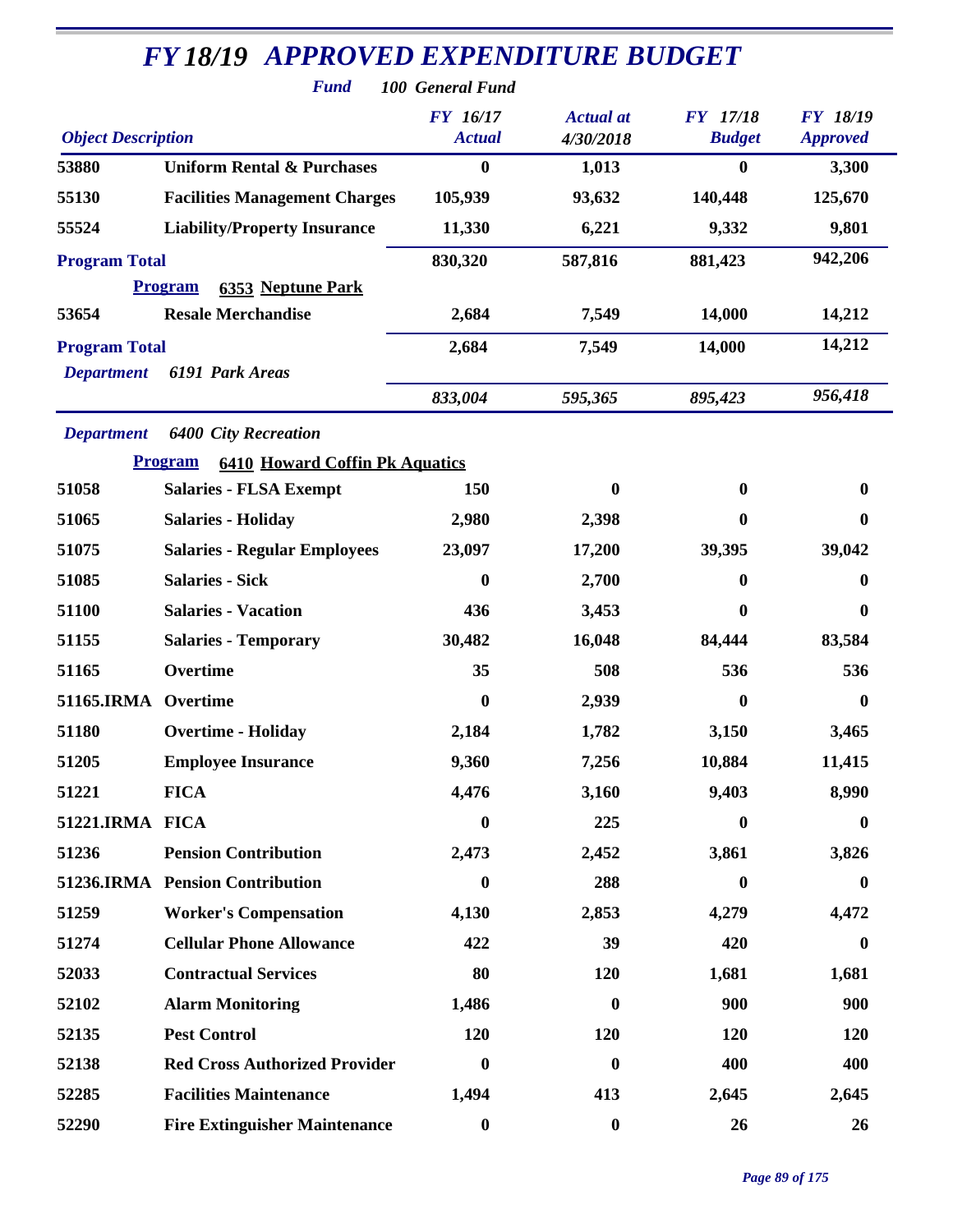*Fund 100 General Fund*

| <b>Object Description</b> |                                                              | <b>FY</b> 16/17<br><b>Actual</b> | <b>Actual</b> at<br>4/30/2018 | <b>FY</b> 17/18<br><b>Budget</b> | FY 18/19<br><b>Approved</b> |
|---------------------------|--------------------------------------------------------------|----------------------------------|-------------------------------|----------------------------------|-----------------------------|
| 52300                     | <b>Heating &amp; A/C Maintenance</b>                         | 217                              | 55                            | 598                              | 598                         |
| 52572                     | <b>Long Distance Telephone Charg</b>                         | $\boldsymbol{0}$                 | $\bf{0}$                      | 25                               | 25                          |
| 52584                     | <b>Telephone - Local Service</b>                             | $\boldsymbol{0}$                 | $\bf{0}$                      | 125                              | 125                         |
| 52602                     | <b>Advertising</b>                                           | $\boldsymbol{0}$                 | $\bf{0}$                      | 500                              | 500                         |
| 52618                     | <b>Printing</b>                                              | $\bf{0}$                         | 0                             | 500                              | 500                         |
| 52668                     | <b>Bank Service Charges</b>                                  | 312                              | 199                           | 500                              | 350                         |
| 52810                     | <b>Community Ed Instructor Fees</b>                          | $\boldsymbol{0}$                 | $\boldsymbol{0}$              | 1,590                            | 1,590                       |
| 53100                     | <b>Chemicals/Pesticides</b>                                  | 7,697                            | 9,029                         | 20,597                           | 21,916                      |
| 53250                     | <b>Janitorial Supplies</b>                                   | 2,033                            | 276                           | 2,204                            | 2,500                       |
| 53281                     | <b>Materials and Supplies</b>                                | 3,755                            | $-1$                          | $\boldsymbol{0}$                 | 3,787                       |
| 53283                     | <b>Medical Supplies</b>                                      | 0                                | $\bf{0}$                      | 345                              | 330                         |
| 53295                     | <b>Office Supplies</b>                                       | 284                              | 71                            | 1,310                            | 1,310                       |
| 53308                     | Parts, Repairs, & Replacements                               | 1,833                            | 691                           | 2,587                            | 3,709                       |
| 53320                     | <b>Pool Supplies</b>                                         | 2,704                            | 7,238                         | 10,782                           | 5,000                       |
| 53325                     | <b>Program Supplies</b>                                      | 0                                | 884                           | 700                              | 700                         |
| 53345                     | <b>Safety Equipment</b>                                      | $\boldsymbol{0}$                 | 407                           | 105                              | 114                         |
| 53365                     | <b>Signs</b>                                                 | 0                                | $\boldsymbol{0}$              | 100                              | 100                         |
| 53522                     | <b>Utilities-Water</b>                                       | 31,508                           | 24,516                        | 14,688                           | 32,000                      |
| 53538                     | <b>Utilities-Natural Gas</b>                                 | 725                              | 417                           | 842                              | 1,500                       |
| 53548                     | <b>Utilities-Electricity</b>                                 | 26,091                           | 18,077                        | 31,044                           | 36,600                      |
| 53636                     | <b>Food &amp; Concession</b>                                 | 1,653                            | 561                           | 1,105                            | 1,105                       |
| 53654                     | <b>Resale Merchandise</b>                                    | 426                              | 520                           | 794                              | 830                         |
| 53775                     | <b>Small Office Machines/Furnitur</b>                        | 0                                | 0                             | <b>100</b>                       | <b>100</b>                  |
| 53785                     | <b>Small Tools &amp; Equipment</b>                           | 0                                | 90                            | 505                              | 1,035                       |
| 53880                     | <b>Uniform Rental &amp; Purchases</b>                        | 1,142                            | $\bf{0}$                      | 1,415                            | 1,619                       |
| 55524                     | <b>Liability/Property Insurance</b>                          | 5,706                            | 623                           | 934                              | 4,473                       |
| <b>Program Total</b>      |                                                              | 169,491                          | 127,607                       | 256,139                          | 283,518                     |
|                           | <b>Program</b><br><b>6415 Howard Coffin Pk Grounds Maint</b> |                                  |                               |                                  |                             |
| 51065                     | <b>Salaries - Holiday</b>                                    | 944                              | 1,560                         | 0                                | 0                           |
| 51070                     | <b>Salaries - Other</b>                                      | 554                              | $\bf{0}$                      | 0                                | $\bf{0}$                    |
| 51075                     | <b>Salaries - Regular Employees</b>                          | 33,575                           | 27,337                        | 50,362                           | 51,376                      |
| 51085                     | <b>Salaries - Sick</b>                                       | 542                              | 1,570                         | $\boldsymbol{0}$                 | $\boldsymbol{0}$            |
| 51100                     | <b>Salaries - Vacation</b>                                   | 3,082                            | 1,549                         | $\bf{0}$                         | $\boldsymbol{0}$            |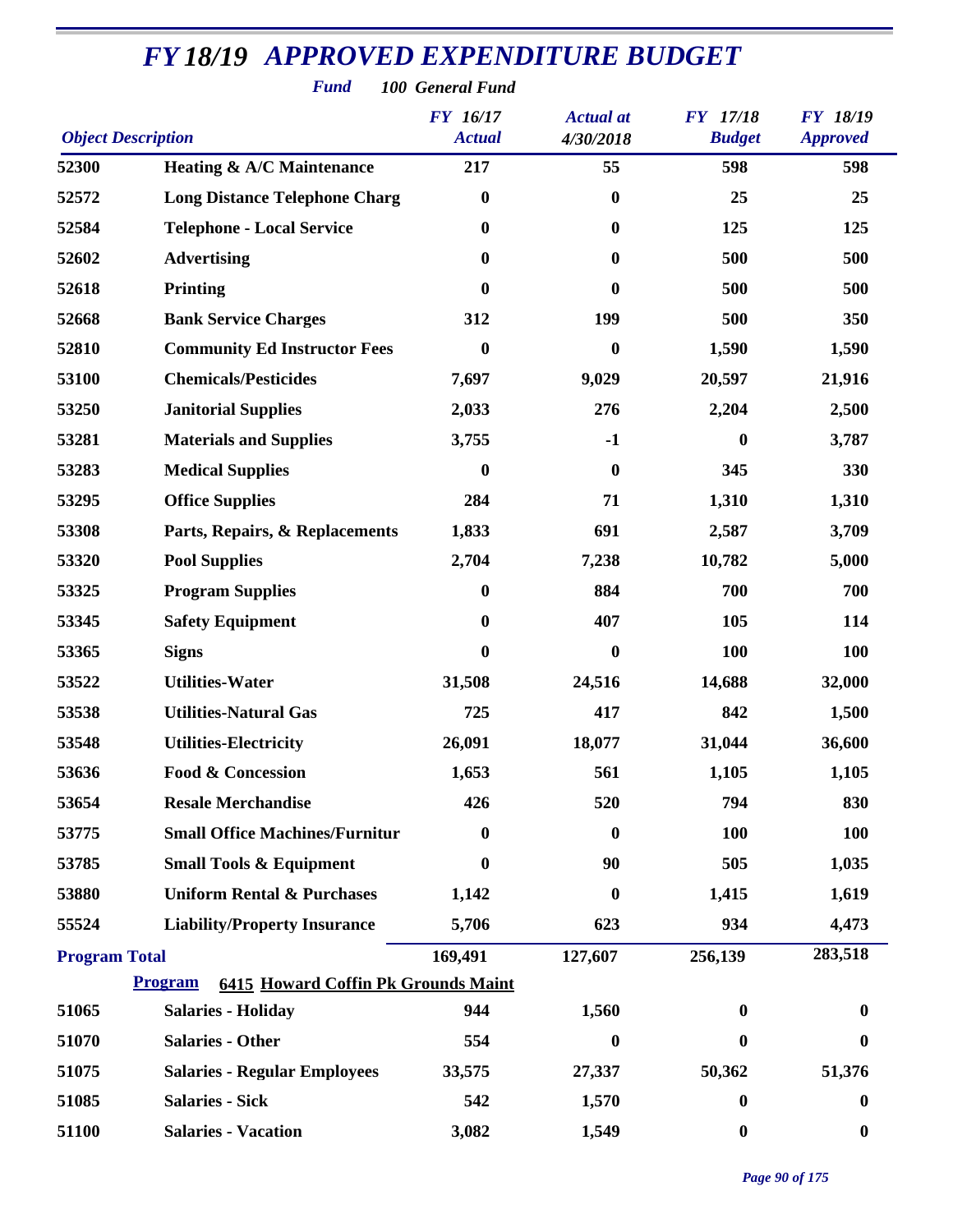| <b>Fund</b><br>100 General Fund |                                           |                                  |                               |                                  |                                    |  |  |  |
|---------------------------------|-------------------------------------------|----------------------------------|-------------------------------|----------------------------------|------------------------------------|--|--|--|
| <b>Object Description</b>       |                                           | <b>FY</b> 16/17<br><b>Actual</b> | <b>Actual</b> at<br>4/30/2018 | <b>FY</b> 17/18<br><b>Budget</b> | <b>FY 18/19</b><br><b>Approved</b> |  |  |  |
| 51165                           | Overtime                                  | 710                              | $\bf{0}$                      | 915                              | 915                                |  |  |  |
| 51165.IRMA Overtime             |                                           | $\boldsymbol{0}$                 | 145                           | $\boldsymbol{0}$                 | $\boldsymbol{0}$                   |  |  |  |
| 51180                           | <b>Overtime - Holiday</b>                 | 172                              | $\bf{0}$                      | 325                              | 325                                |  |  |  |
| 51205                           | <b>Employee Insurance</b>                 | 9,360                            | 14,511                        | 21,767                           | 22,829                             |  |  |  |
| 51221                           | <b>FICA</b>                               | 2,734                            | 2,283                         | 3,592                            | 3,667                              |  |  |  |
| 51221.IRMA FICA                 |                                           | $\boldsymbol{0}$                 | 11                            | $\bf{0}$                         | $\bf{0}$                           |  |  |  |
| 51236                           | <b>Pension Contribution</b>               | 3,872                            | 3,138                         | 4,935                            | 5,035                              |  |  |  |
|                                 | 51236.IRMA Pension Contribution           | $\boldsymbol{0}$                 | 14                            | $\boldsymbol{0}$                 | $\bf{0}$                           |  |  |  |
| 51259                           | <b>Worker's Compensation</b>              | 1,747                            | 579                           | 869                              | 909                                |  |  |  |
| 52285                           | <b>Facilities Maintenance</b>             | $\boldsymbol{0}$                 | $\boldsymbol{0}$              | 2,405                            | 2,405                              |  |  |  |
| 52410                           | <b>Parts/Auto Inventory Items</b>         | 285                              | 13                            | $\boldsymbol{0}$                 | 0                                  |  |  |  |
| 52412                           | <b>Parts/Auto-Non Inventory</b>           | 842                              | 218                           | $\boldsymbol{0}$                 | $\bf{0}$                           |  |  |  |
| 52454                           | <b>Vehicle Rep. Outside Service</b>       | 1,099                            | $\bf{0}$                      | $\mathbf{0}$                     | $\bf{0}$                           |  |  |  |
| 52477                           | <b>Equipment Rental</b>                   | $\bf{0}$                         | $\boldsymbol{0}$              | 850                              | 850                                |  |  |  |
| 52736                           | <b>Professional Organization Dues</b>     | $\boldsymbol{0}$                 | $\bf{0}$                      | 100                              | 100                                |  |  |  |
| 52764                           | <b>Employee Certification Costs</b>       | $\boldsymbol{0}$                 | 0                             | 400                              | 400                                |  |  |  |
| 52774                           | <b>Training</b>                           | 615                              | 27                            | 475                              | $\bf{0}$                           |  |  |  |
| 53070                           | <b>Batteries</b>                          | 82                               | $\bf{0}$                      | $\boldsymbol{0}$                 | 0                                  |  |  |  |
| 53100                           | <b>Chemicals/Pesticides</b>               | 3,533                            | 1,729                         | 5,000                            | 5,000                              |  |  |  |
| 53125                           | <b>Cost of All Other Material</b>         | $\boldsymbol{0}$                 | 225                           | 1,157                            | 140                                |  |  |  |
| 53130                           | <b>Cost of Building Material</b>          | $\boldsymbol{0}$                 | 0                             | 17                               | 17                                 |  |  |  |
| 53185                           | <b>Fertilizer</b>                         | 784                              | $\bf{0}$                      | 2,856                            | 2,856                              |  |  |  |
| 53190                           | <b>Field Marking Supplies</b>             | 647                              | 140                           | 577                              | 577                                |  |  |  |
| 53230                           | <b>Grounds Maintenance Supplies</b>       | 4,739                            | $\boldsymbol{0}$              | 3,900                            | 3,900                              |  |  |  |
| 53281                           | <b>Materials and Supplies</b>             | 872                              | $\bf{0}$                      | $\boldsymbol{0}$                 | 1,800                              |  |  |  |
| 53300                           | Paint                                     | $\boldsymbol{0}$                 | 15                            | 88                               | 88                                 |  |  |  |
| 53308                           | Parts, Repairs, & Replacements            | 3,775                            | 660                           | 1,800                            | 5,283                              |  |  |  |
|                                 | 53308.IRMA Parts, Repairs, & Replacements | $\boldsymbol{0}$                 | 327                           | $\boldsymbol{0}$                 | $\boldsymbol{0}$                   |  |  |  |
| 53345                           | <b>Safety Equipment</b>                   | 111                              | 181                           | 283                              | 283                                |  |  |  |
| 53365                           | <b>Signs</b>                              | 400                              | $\bf{0}$                      | $\bf{0}$                         | $\bf{0}$                           |  |  |  |
| 53435                           | <b>Tires</b>                              | 468                              | 250                           | 0                                | $\bf{0}$                           |  |  |  |
| 53522                           | <b>Utilities-Water</b>                    | 885                              | 537                           | 874                              | 920                                |  |  |  |
| 53548                           | <b>Utilities-Electricity</b>              | 3,283                            | 1,432                         | 3,000                            | 2,234                              |  |  |  |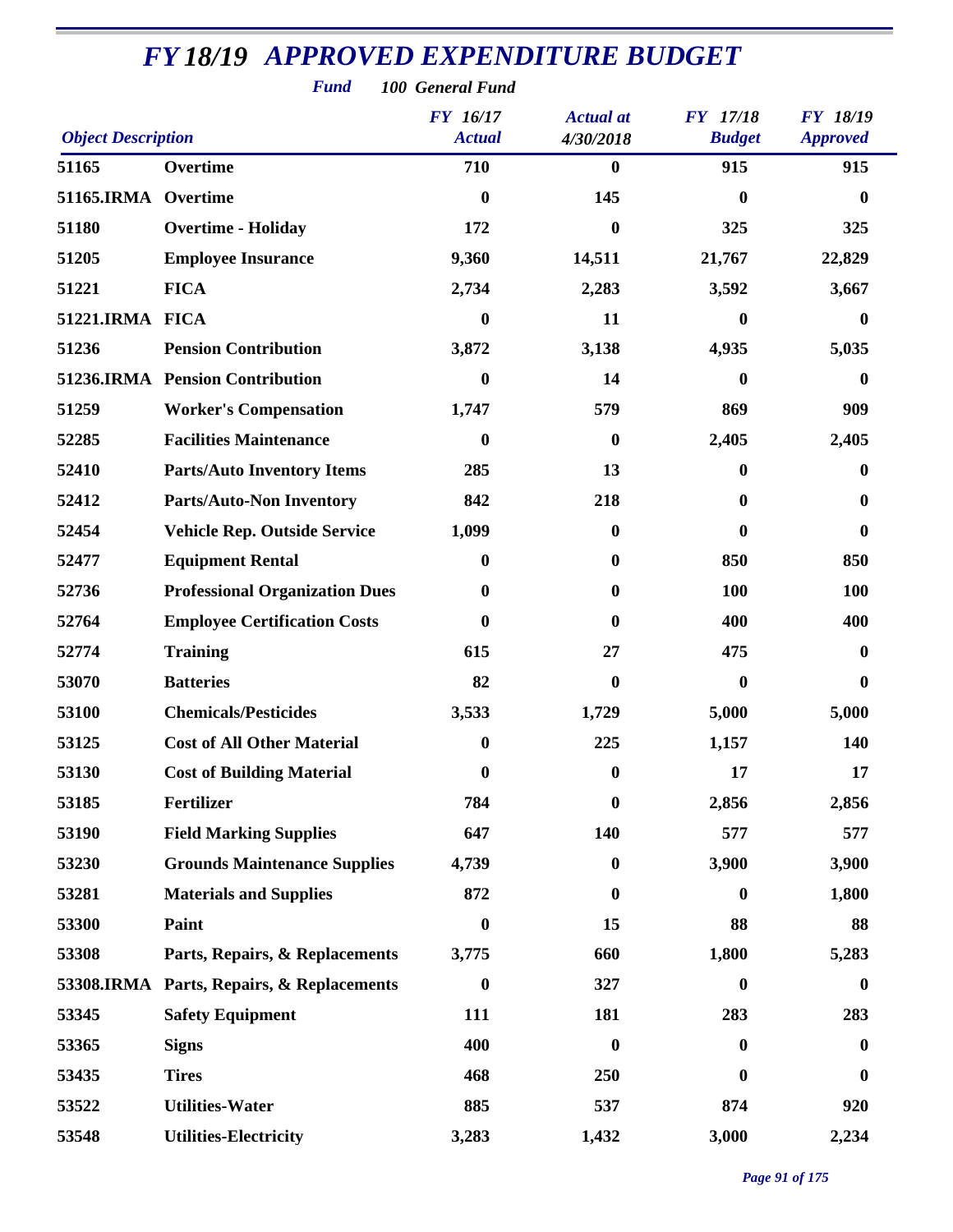| <b>Fund</b><br>100 General Fund |                                                           |                                  |                               |                                  |                                    |  |  |  |
|---------------------------------|-----------------------------------------------------------|----------------------------------|-------------------------------|----------------------------------|------------------------------------|--|--|--|
| <b>Object Description</b>       |                                                           | <b>FY</b> 16/17<br><b>Actual</b> | <b>Actual</b> at<br>4/30/2018 | <b>FY</b> 17/18<br><b>Budget</b> | <b>FY 18/19</b><br><b>Approved</b> |  |  |  |
| 53556                           | Oil                                                       | 41                               | 15                            | $\mathbf{0}$                     | $\mathbf{0}$                       |  |  |  |
| 53565                           | <b>Gas-Vehicles</b>                                       | 1,469                            | 1,263                         | 0                                | $\mathbf{0}$                       |  |  |  |
| 53785                           | <b>Small Tools &amp; Equipment</b>                        | 1,710                            | 5,803                         | 2,298                            | 2,298                              |  |  |  |
| 55524                           | <b>Liability/Property Insurance</b>                       | 1,164                            | 1,245                         | 1,867                            | 1,828                              |  |  |  |
| <b>Program Total</b>            |                                                           | 84,096                           | 66,777                        | 110,712                          | 116,035                            |  |  |  |
|                                 | <b>6420 Howard Coffin Pk Operations</b><br><b>Program</b> |                                  |                               |                                  |                                    |  |  |  |
| 51058                           | <b>Salaries - FLSA Exempt</b>                             | 440                              | 303                           | $\bf{0}$                         | 0                                  |  |  |  |
| 51065                           | <b>Salaries - Holiday</b>                                 | 5,826                            | 4,507                         | 0                                | 0                                  |  |  |  |
| 51070                           | <b>Salaries - Other</b>                                   | 630                              | $\bf{0}$                      | $\mathbf{0}$                     | $\mathbf{0}$                       |  |  |  |
| 51075                           | <b>Salaries - Regular Employees</b>                       | 102,131                          | 75,146                        | 144,904                          | 150,196                            |  |  |  |
| 51085                           | <b>Salaries - Sick</b>                                    | 15,801                           | 4,219                         | 0                                | 0                                  |  |  |  |
| 51100                           | <b>Salaries - Vacation</b>                                | 10,323                           | 7,167                         | 0                                | 0                                  |  |  |  |
| 51165                           | Overtime                                                  | 1,723                            | 800                           | 77                               | 77                                 |  |  |  |
| 51165.IRMA Overtime             |                                                           | 0                                | 5,977                         | $\bf{0}$                         | $\mathbf{0}$                       |  |  |  |
| 51165.MATT Overtime             |                                                           | 1,414                            | $\boldsymbol{0}$              | 0                                | 0                                  |  |  |  |
| 51205                           | <b>Employee Insurance</b>                                 | 46,801                           | 21,767                        | 32,651                           | 34,244                             |  |  |  |
| 51221                           | <b>FICA</b>                                               | 9,688                            | 6,428                         | 10,558                           | 10,501                             |  |  |  |
| 51221.IRMA FICA                 |                                                           | $\boldsymbol{0}$                 | 457                           | $\bf{0}$                         | 0                                  |  |  |  |
| 51221.MATT FICA                 |                                                           | 116                              | $\bf{0}$                      | 0                                | 0                                  |  |  |  |
| 51236                           | <b>Pension Contribution</b>                               | 13,407                           | 9,030                         | 14,200                           | 14,719                             |  |  |  |
|                                 | 51236.IRMA Pension Contribution                           | 0                                | 586                           | $\bf{0}$                         | 0                                  |  |  |  |
|                                 | <b>51236.MATT Pension Contribution</b>                    | 133                              | $\bf{0}$                      | $\bf{0}$                         | $\bf{0}$                           |  |  |  |
| 51259                           | <b>Worker's Compensation</b>                              | 2,151                            | 2,453                         | 3,679                            | 3,845                              |  |  |  |
| 51274                           | <b>Cellular Phone Allowance</b>                           | 844                              | 531                           | 840                              | 840                                |  |  |  |
| 52102                           | <b>Alarm Monitoring</b>                                   | 490                              | 871                           | 1,120                            | 1,120                              |  |  |  |
| 52135                           | <b>Pest Control</b>                                       | 120                              | 120                           | 120                              | 120                                |  |  |  |
| 52208                           | <b>Refuse Container Collections</b>                       | 2,327                            | 2,394                         | 2,394                            | 2,394                              |  |  |  |
| 52275                           | <b>Elevator Maintenance</b>                               | $\boldsymbol{0}$                 | $\bf{0}$                      | 145                              | 145                                |  |  |  |
| 52285                           | <b>Facilities Maintenance</b>                             | 453                              | 875                           | 1,990                            | 1,990                              |  |  |  |
| 52290                           | <b>Fire Extinguisher Maintenance</b>                      | 130                              | 292                           | 216                              | 216                                |  |  |  |
| 52300                           | Heating & A/C Maintenance                                 | 917                              | $\bf{0}$                      | 2,740                            | 2,740                              |  |  |  |
| 52578                           | Postage                                                   | 20                               | 0                             | $\bf{0}$                         | 25                                 |  |  |  |
| 52608                           | <b>Copying Costs</b>                                      | 694                              | 601                           | 867                              | 867                                |  |  |  |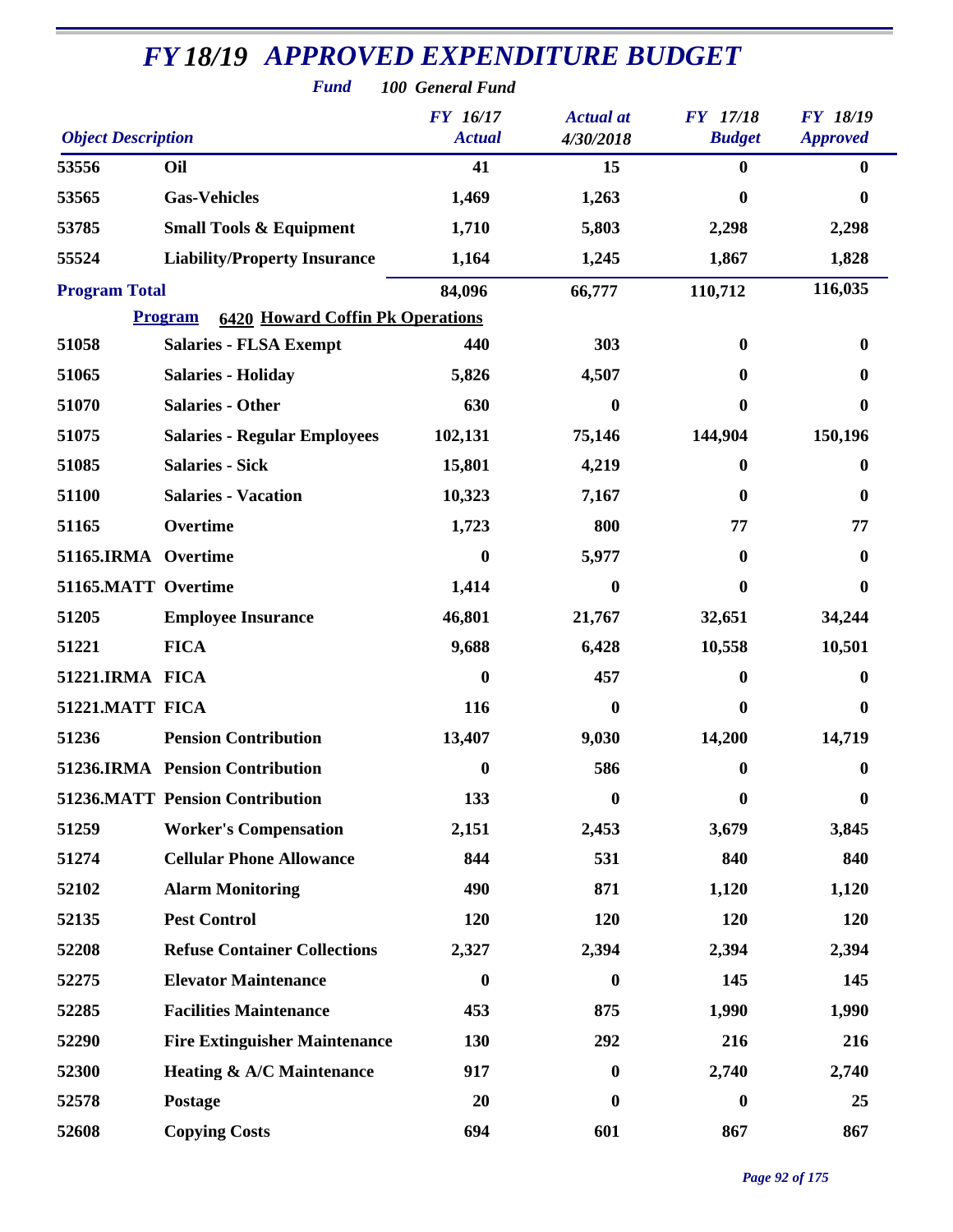|                           | <b>Fund</b>                                                | 100 General Fund                 |                               |                                  |                                    |
|---------------------------|------------------------------------------------------------|----------------------------------|-------------------------------|----------------------------------|------------------------------------|
| <b>Object Description</b> |                                                            | <b>FY</b> 16/17<br><b>Actual</b> | <b>Actual</b> at<br>4/30/2018 | <b>FY</b> 17/18<br><b>Budget</b> | <b>FY 18/19</b><br><b>Approved</b> |
| 52634                     | <b>Travel Expense</b>                                      | 364                              | 238                           | 204                              | 535                                |
| 52668                     | <b>Bank Service Charges</b>                                | 928                              | 595                           | 700                              | 700                                |
| 52736                     | <b>Professional Organization Dues</b>                      | 45                               | 45                            | 55                               | 120                                |
| 52774                     | <b>Training</b>                                            | $\boldsymbol{0}$                 | <b>100</b>                    | $\bf{0}$                         | $\bf{0}$                           |
| 52860                     | <b>Special Event Instructor Fees</b>                       | 0                                | $\boldsymbol{0}$              | $\bf{0}$                         | 200                                |
| 53250                     | <b>Janitorial Supplies</b>                                 | 2,618                            | 1,328                         | 2,600                            | 2,600                              |
| 53281                     | <b>Materials and Supplies</b>                              | 1,321                            | 481                           | 500                              | $\bf{0}$                           |
| 53283                     | <b>Medical Supplies</b>                                    | $\bf{0}$                         | $\boldsymbol{0}$              | 37                               | 37                                 |
| 53295                     | <b>Office Supplies</b>                                     | 1,512                            | 567                           | 1,000                            | 1,840                              |
| 53308                     | Parts, Repairs, & Replacements                             | 381                              | 3                             | 150                              | 150                                |
| 53325                     | <b>Program Supplies</b>                                    | $\boldsymbol{0}$                 | 752                           | 1,100                            | 500                                |
| 53345                     | <b>Safety Equipment</b>                                    | $\bf{0}$                         | $\bf{0}$                      | 33                               | 58                                 |
| 53512                     | <b>Bottled Water</b>                                       | 71                               | 38                            | 130                              | 130                                |
| 53522                     | <b>Utilities-Water</b>                                     | 838                              | 718                           | 1,506                            | 1,630                              |
| 53536                     | <b>Utilities-Heating Fuel</b>                              | 0                                | $\bf{0}$                      | 600                              | 600                                |
| 53548                     | <b>Utilities-Electricity</b>                               | 17,012                           | 12,902                        | 21,346                           | 22,774                             |
| 53636                     | <b>Food &amp; Concession</b>                               | $\boldsymbol{0}$                 | $\bf{0}$                      | 225                              | 1,500                              |
| 53775                     | <b>Small Office Machines/Furnitur</b>                      | 791                              | $\bf{0}$                      | 1,275                            | 1,275                              |
| 53785                     | <b>Small Tools &amp; Equipment</b>                         | 133                              | 53                            | 135                              | 135                                |
| 53880                     | <b>Uniform Rental &amp; Purchases</b>                      | $\bf{0}$                         | 136                           | $\bf{0}$                         | $\bf{0}$                           |
| 55524                     | <b>Liability/Property Insurance</b>                        | 5,822                            | 1,867                         | 2,800                            | 2,742                              |
| <b>Program Total</b>      |                                                            | 248,415                          | 164,347                       | 250,897                          | 261,565                            |
|                           | <b>Program</b><br><b>6425 Howard Coffin Pk Summer Camp</b> |                                  |                               |                                  |                                    |
| 51065                     | <b>Salaries - Holiday</b>                                  | 76                               | 183                           | $\bf{0}$                         | 0                                  |
| 51075                     | <b>Salaries - Regular Employees</b>                        | $\boldsymbol{0}$                 | $\bf{0}$                      | 3,797                            | 0                                  |
| 51155                     | <b>Salaries - Temporary</b>                                | 7,875                            | 4,207                         | 7,120                            | 10,542                             |
| 51165                     | Overtime                                                   | $\boldsymbol{0}$                 | 72                            | $\boldsymbol{0}$                 | $\boldsymbol{0}$                   |
| 51221                     | <b>FICA</b>                                                | 604                              | 343                           | 819                              | 807                                |
| 51259                     | <b>Worker's Compensation</b>                               | 310                              | 271                           | 406                              | 424                                |
| 52033                     | <b>Contractual Services</b>                                | 2,077                            | $\boldsymbol{0}$              | 3,450                            | 3,550                              |
| 53325                     | <b>Program Supplies</b>                                    | 1,481                            | 148                           | 1,670                            | 1,735                              |
| 53636                     | <b>Food &amp; Concession</b>                               | 11                               | 104                           | 500                              | 500                                |
| 53880                     | <b>Uniform Rental &amp; Purchases</b>                      | 209                              | $\boldsymbol{0}$              | 225                              | 250                                |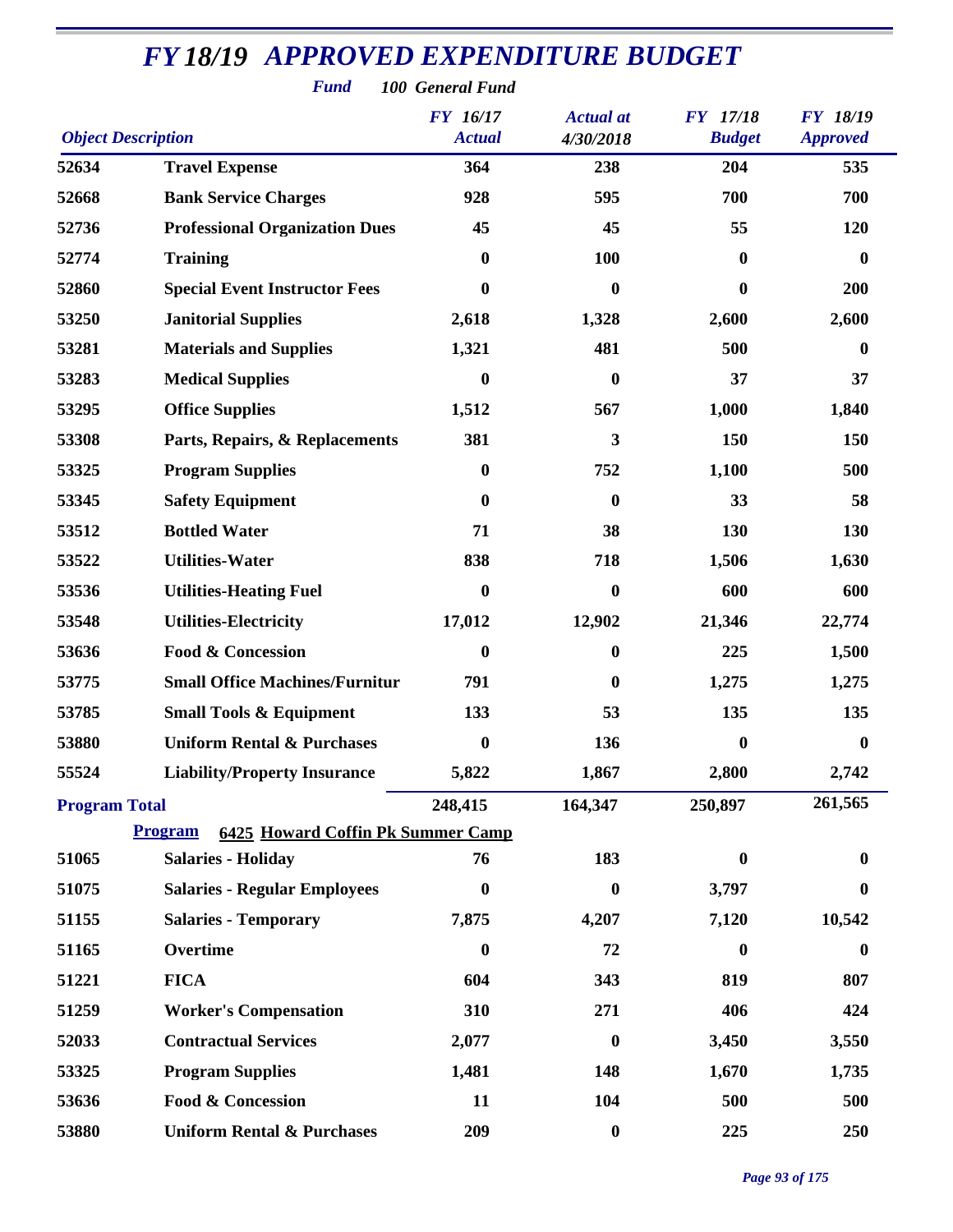|                           | <b>Fund</b>                                                  | 100 General Fund                 |                               |                                  |                                    |
|---------------------------|--------------------------------------------------------------|----------------------------------|-------------------------------|----------------------------------|------------------------------------|
| <b>Object Description</b> |                                                              | <b>FY</b> 16/17<br><b>Actual</b> | <b>Actual</b> at<br>4/30/2018 | <b>FY</b> 17/18<br><b>Budget</b> | <b>FY 18/19</b><br><b>Approved</b> |
| 55524                     | <b>Liability/Property Insurance</b>                          | 605                              | 324                           | 486                              | 476                                |
| <b>Program Total</b>      |                                                              | 13,248                           | 5,652                         | 18,473                           | 18,284                             |
| <b>Department</b>         | <b>6400 City Recreation</b>                                  |                                  |                               |                                  |                                    |
|                           |                                                              | 515,250                          | 364,383                       | 636,221                          | 679,402                            |
| <b>Department</b>         | <b>6500 Glynn County Libraries</b>                           |                                  |                               |                                  |                                    |
|                           | <b>6515 Marshes of Glynn Libraries-Bwk</b><br><b>Program</b> |                                  |                               |                                  |                                    |
| 51065                     | <b>Salaries - Holiday</b>                                    | 10,314                           | 8,194                         | 0                                | $\boldsymbol{0}$                   |
| 51070                     | <b>Salaries - Other</b>                                      | 1,351                            | 0                             | 0                                | $\mathbf{0}$                       |
| 51075                     | <b>Salaries - Regular Employees</b>                          | 290,399                          | 177,831                       | 332,564                          | 340,666                            |
| 51085                     | <b>Salaries - Sick</b>                                       | 9,029                            | 13,598                        | 0                                | $\bf{0}$                           |
| 51100                     | <b>Salaries - Vacation</b>                                   | 16,169                           | 9,333                         | 0                                | $\bf{0}$                           |
| 51165.IRMA                | Overtime                                                     | 0                                | 238                           | 0                                | $\bf{0}$                           |
| 51205                     | <b>Employee Insurance</b>                                    | 65,521                           | 50,789                        | 76,184                           | 79,901                             |
| 51221                     | <b>FICA</b>                                                  | 23,617                           | 15,144                        | 24,300                           | 24,666                             |
| 51221.IRMA FICA           |                                                              | $\bf{0}$                         | 18                            | 0                                | $\boldsymbol{0}$                   |
| 51236                     | <b>Pension Contribution</b>                                  | 27,950                           | 17,957                        | 28,509                           | 29,375                             |
|                           | 51236.IRMA Pension Contribution                              | 0                                | 23                            | 0                                | $\bf{0}$                           |
| 51259                     | <b>Worker's Compensation</b>                                 | 1,428                            | 1,125                         | 1,687                            | 1,763                              |
| 52033                     | <b>Contractual Services</b>                                  | 10,364                           | 11,199                        | 24,980                           | 30,000                             |
|                           | 52033.IRMA Contractual Services                              | $\boldsymbol{0}$                 | 58,753                        | $\boldsymbol{0}$                 | $\boldsymbol{0}$                   |
| 52260                     | <b>Computer Software Maint. Agr</b>                          | 1,031                            | $\boldsymbol{0}$              | $\bf{0}$                         | $\boldsymbol{0}$                   |
| 52325                     | Mach. & Equip. Repairs                                       | 500                              | $\boldsymbol{0}$              | 500                              | 500                                |
| 52560                     | <b>Computer On-Line Services</b>                             | 10,522                           | 10,570                        | 11,275                           | 11,295                             |
| 52578                     | Postage                                                      | 433                              | 107                           | 450                              | 450                                |
| 52608                     | <b>Copying Costs</b>                                         | 3,127                            | 3,312                         | 3,178                            | 3,178                              |
| 52618                     | Printing                                                     | 1,476                            | 224                           | 1,450                            | 1,950                              |
| 52634                     | <b>Travel Expense</b>                                        | 4,404                            | 3,808                         | 4,500                            | 4,500                              |
| 52736                     | <b>Professional Organization Dues</b>                        | 2,848                            | 1,159                         | 4,338                            | 3,888                              |
| 52774                     | <b>Training</b>                                              | $\boldsymbol{0}$                 | $-462$                        | <b>100</b>                       | <b>100</b>                         |
| 53250                     | <b>Janitorial Supplies</b>                                   | 387                              | 82                            | 750                              | 750                                |
| 53295                     | <b>Office Supplies</b>                                       | 4,442                            | 1,202                         | 4,250                            | 4,250                              |
| 53325                     | <b>Program Supplies</b>                                      | 3,652                            | 1,458                         | 4,620                            | 5,120                              |
| 53325.ELPI                | <b>Program Supplies</b>                                      | 4,992                            | $\boldsymbol{0}$              | $\boldsymbol{0}$                 | $\boldsymbol{0}$                   |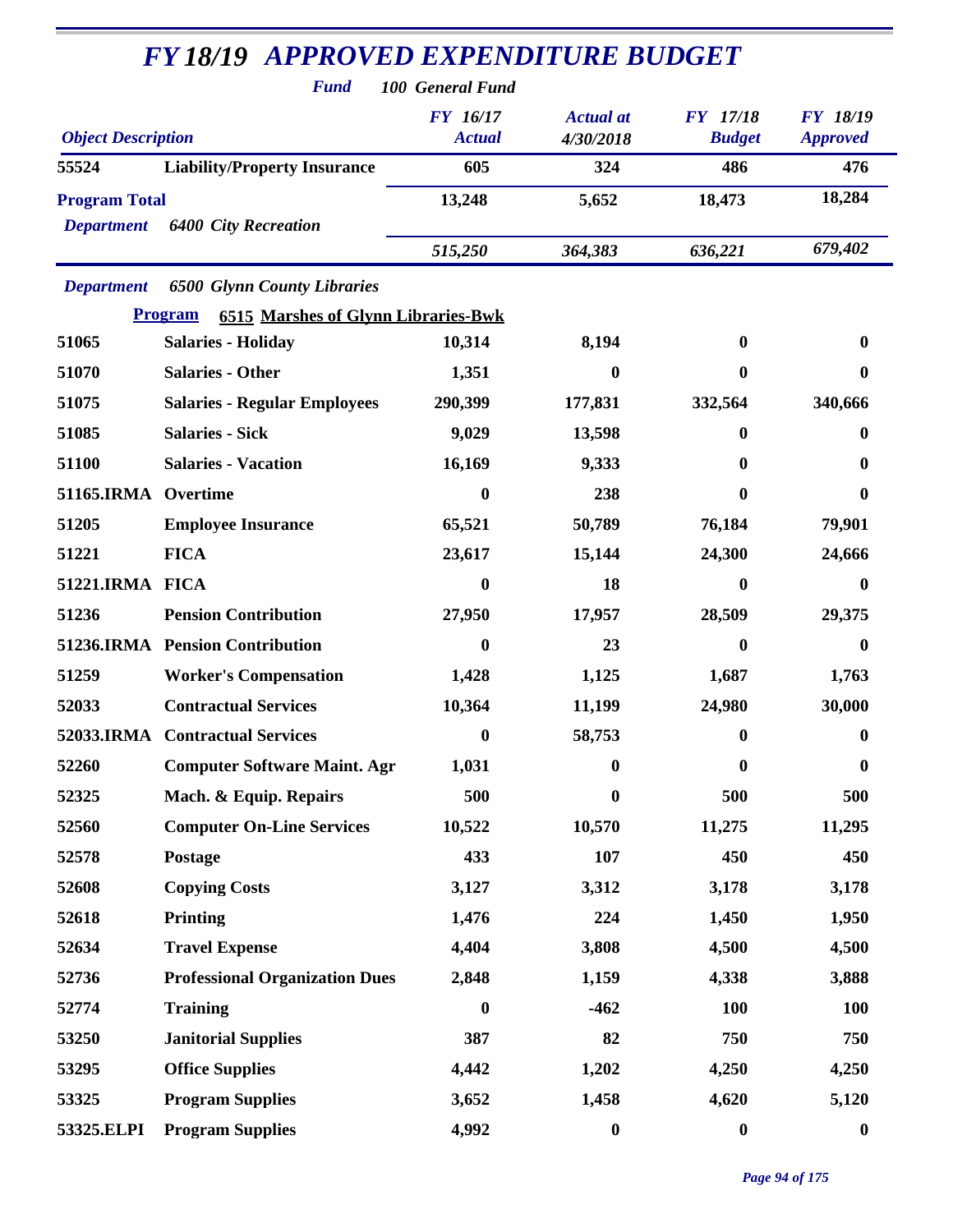| <b>FY 18/19 APPROVED EXPENDITURE BUDGET</b><br><b>Fund</b><br>100 General Fund |                                                              |                                  |                               |                                  |                                    |  |  |  |
|--------------------------------------------------------------------------------|--------------------------------------------------------------|----------------------------------|-------------------------------|----------------------------------|------------------------------------|--|--|--|
| <b>Object Description</b>                                                      |                                                              | <b>FY</b> 16/17<br><b>Actual</b> | <b>Actual</b> at<br>4/30/2018 | <b>FY</b> 17/18<br><b>Budget</b> | <b>FY 18/19</b><br><b>Approved</b> |  |  |  |
|                                                                                | 53325.PRIM Program Supplies                                  | 3,686                            | 0                             | $\bf{0}$                         | $\bf{0}$                           |  |  |  |
|                                                                                | 53325.STEA Program Supplies                                  | 2,617                            | 0                             | $\mathbf{0}$                     | 0                                  |  |  |  |
| 53598                                                                          | <b>Books and Periodicals</b>                                 | 17,188                           | 14,364                        | 16,500                           | 16,500                             |  |  |  |
| <b>53598.STEA</b>                                                              | <b>Books and Periodicals</b>                                 | 4,350                            | 0                             | $\mathbf{0}$                     | $\boldsymbol{0}$                   |  |  |  |
| 53636                                                                          | <b>Food &amp; Concession</b>                                 | 155                              | 27                            | 300                              | 300                                |  |  |  |
| 53654                                                                          | <b>Resale Merchandise</b>                                    | 158                              | 0                             | 200                              | 200                                |  |  |  |
| 53775                                                                          | <b>Small Office Machines/Furnitur</b>                        | 8,391                            | 13,479                        | 16,376                           | 1,250                              |  |  |  |
| 53775.MRR<br>G                                                                 | <b>Small Office Machines/Furnitur</b>                        | 14,306                           | 13,929                        | $\boldsymbol{0}$                 | $\bf{0}$                           |  |  |  |
| 53775.STEA                                                                     | <b>Small Office Machines/Furnitur</b>                        | 6,188                            | 0                             | $\mathbf{0}$                     | $\bf{0}$                           |  |  |  |
| 55130                                                                          | <b>Facilities Management Charges</b>                         | 103,030                          | 72,757                        | 109,135                          | 110,266                            |  |  |  |
| 55524                                                                          | <b>Liability/Property Insurance</b>                          | 10,130                           | 4,355                         | 6,532                            | 7,951                              |  |  |  |
| <b>Program Total</b>                                                           |                                                              | 664,155                          | 504,573                       | 672,678                          | 678,819                            |  |  |  |
|                                                                                | <b>6516 Marshes of Glynn Libraries-SSI</b><br><b>Program</b> |                                  |                               |                                  |                                    |  |  |  |
| 51041                                                                          | <b>Salaries - Career Track</b>                               | 0                                | 0                             | $\mathbf{0}$                     | 1,223                              |  |  |  |
| 51065                                                                          | <b>Salaries - Holiday</b>                                    | 4,064                            | 3,486                         | 0                                | 0                                  |  |  |  |
| 51075                                                                          | <b>Salaries - Regular Employees</b>                          | 159,385                          | 101,605                       | 199,456                          | 193,549                            |  |  |  |
| 51085                                                                          | <b>Salaries - Sick</b>                                       | 3,474                            | 6,206                         | $\mathbf{0}$                     | 0                                  |  |  |  |
| 51100                                                                          | <b>Salaries - Vacation</b>                                   | 5,702                            | 7,478                         | 0                                | 0                                  |  |  |  |
| 51165.IRMA Overtime                                                            |                                                              | $\boldsymbol{0}$                 | 155                           | $\mathbf{0}$                     | 0                                  |  |  |  |
| 51205                                                                          | <b>Employee Insurance</b>                                    | 37,441                           | 36,278                        | 54,417                           | 57,072                             |  |  |  |
| 51221                                                                          | <b>FICA</b>                                                  | 12,527                           | 8,645                         | 14,804                           | 14,126                             |  |  |  |
| 51221.IRMA FICA                                                                |                                                              | $\boldsymbol{0}$                 | 12                            | $\boldsymbol{0}$                 | $\boldsymbol{0}$                   |  |  |  |
| 51236                                                                          | <b>Pension Contribution</b>                                  | 15,935                           | 10,856                        | 18,574                           | 16,997                             |  |  |  |
|                                                                                | 51236.IRMA Pension Contribution                              | $\boldsymbol{0}$                 | 15                            | $\boldsymbol{0}$                 | $\boldsymbol{0}$                   |  |  |  |
| 51259                                                                          | <b>Worker's Compensation</b>                                 | 566                              | 452                           | 678                              | 708                                |  |  |  |
| 52033                                                                          | <b>Contractual Services</b>                                  | 5,000                            | 2,526                         | 7,460                            | 8,000                              |  |  |  |
| 52325                                                                          | Mach. & Equip. Repairs                                       | $\boldsymbol{0}$                 | $\boldsymbol{0}$              | 500                              | 500                                |  |  |  |
| 52560                                                                          | <b>Computer On-Line Services</b>                             | 3,497                            | 3,516                         | 3,775                            | 3,775                              |  |  |  |
| 52578                                                                          | Postage                                                      | 33                               | 1                             | 50                               | 50                                 |  |  |  |
| 52608                                                                          | <b>Copying Costs</b>                                         | 1,216                            | 1,133                         | 1,266                            | 1,266                              |  |  |  |
| 52618                                                                          | <b>Printing</b>                                              | 300                              | 6                             | 600                              | 850                                |  |  |  |
| 52634                                                                          | <b>Travel Expense</b>                                        | 1,856                            | 927                           | 2,000                            | 2,000                              |  |  |  |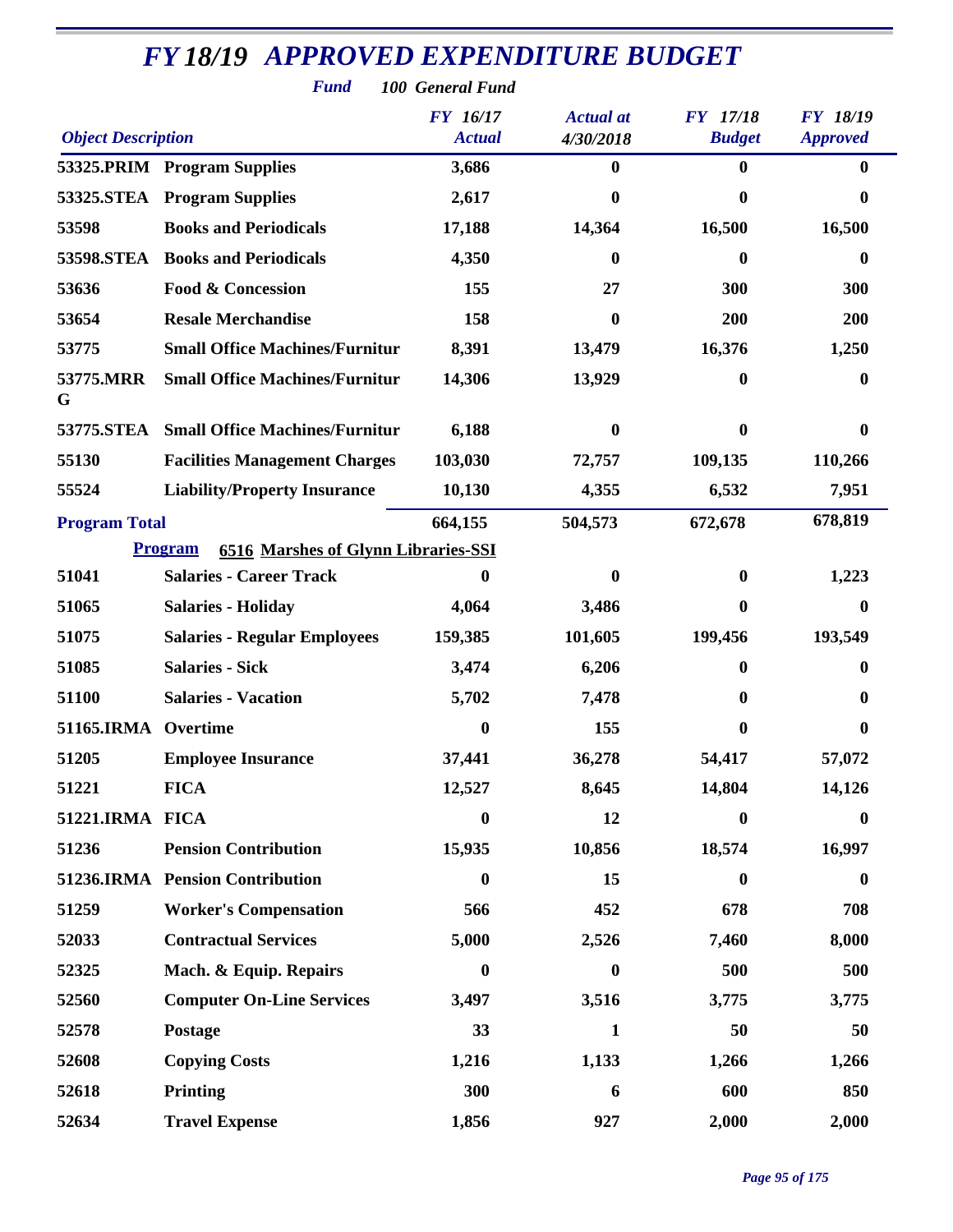| <b>Fund</b><br>100 General Fund |                                                    |                                  |                               |                                  |                                    |  |  |  |
|---------------------------------|----------------------------------------------------|----------------------------------|-------------------------------|----------------------------------|------------------------------------|--|--|--|
| <b>Object Description</b>       |                                                    | <b>FY</b> 16/17<br><b>Actual</b> | <b>Actual</b> at<br>4/30/2018 | <b>FY</b> 17/18<br><b>Budget</b> | <b>FY 18/19</b><br><b>Approved</b> |  |  |  |
| 52736                           | <b>Professional Organization Dues</b>              | 578                              | 26                            | 1,387                            | 1,337                              |  |  |  |
| 52774                           | <b>Training</b>                                    | $\boldsymbol{0}$                 | $\boldsymbol{0}$              | 125                              | <b>100</b>                         |  |  |  |
| 53250                           | <b>Janitorial Supplies</b>                         | 49                               | $\boldsymbol{0}$              | 100                              | <b>100</b>                         |  |  |  |
| 53295                           | <b>Office Supplies</b>                             | 991                              | 624                           | 1,000                            | 1,000                              |  |  |  |
| 53325                           | <b>Program Supplies</b>                            | $\boldsymbol{0}$                 | 179                           | 1,094                            | 1,219                              |  |  |  |
| 53598                           | <b>Books and Periodicals</b>                       | 8,147                            | 5,098                         | 5,500                            | 5,500                              |  |  |  |
| 53598.STEA                      | <b>Books and Periodicals</b>                       | 1,845                            | $\boldsymbol{0}$              | $\bf{0}$                         | $\boldsymbol{0}$                   |  |  |  |
| 53636                           | <b>Food &amp; Concession</b>                       | $\boldsymbol{0}$                 | 15                            | 100                              | 100                                |  |  |  |
| 53654                           | <b>Resale Merchandise</b>                          | $\mathbf{0}$                     | 0                             | 200                              | 200                                |  |  |  |
| 53775                           | <b>Small Office Machines/Furnitur</b>              | 7,203                            | $\boldsymbol{0}$              | 400                              | 400                                |  |  |  |
| 55130                           | <b>Facilities Management Charges</b>               | 21,460                           | 17,481                        | 26,221                           | 30,846                             |  |  |  |
| 55524                           | <b>Liability/Property Insurance</b>                | 5,158                            | 3,111                         | 4,666                            | 4,501                              |  |  |  |
| <b>Program Total</b>            |                                                    | 296,427                          | 209,831                       | 344,373                          | 345,419                            |  |  |  |
| <b>Department</b>               | <b>6500 Glynn County Libraries</b>                 |                                  |                               |                                  |                                    |  |  |  |
|                                 |                                                    | 960,582                          | 714,404                       | 1,017,051                        | 1,024,238                          |  |  |  |
| <b>Department</b>               | <b>7120 Agriculture Resources</b>                  |                                  |                               |                                  |                                    |  |  |  |
|                                 | <b>Program</b><br>7110 4-H Program                 |                                  |                               |                                  |                                    |  |  |  |
| 52634                           | <b>Travel Expense</b>                              | 1,294                            | 960                           | 2,540                            | 2,540                              |  |  |  |
| 52774                           | <b>Training</b>                                    | 60                               | $\boldsymbol{0}$              | 230                              | 230                                |  |  |  |
| 53295                           | <b>Office Supplies</b>                             | 510                              | 430                           | 1,125                            | 1,125                              |  |  |  |
| 53660                           | <b>Special Event Food &amp; Concess</b>            | 1,344                            | 272                           | 1,400                            | 1,400                              |  |  |  |
| <b>Program Total</b>            |                                                    | 3,208                            | 1,662                         | 5,295                            | 5,295                              |  |  |  |
|                                 | <b>Program</b><br><b>7115 Ga Extension Service</b> |                                  |                               |                                  |                                    |  |  |  |
| 51095                           | <b>Salaries - Supplementals</b>                    | 6,000                            | 4,000                         | 6,000                            | 6,126                              |  |  |  |
| 51221                           | <b>FICA</b>                                        | 459                              | 306                           | 459                              | 469                                |  |  |  |
| 51232                           | <b>Pension - Contribution to Stat</b>              | 856                              | 588                           | 2,614                            | 806                                |  |  |  |
| 51259                           | <b>Worker's Compensation</b>                       | 65                               | 4                             | 6                                | $\overline{7}$                     |  |  |  |
| 52033                           | <b>Contractual Services</b>                        | 62,998                           | $\boldsymbol{0}$              | 72,675                           | 96,413                             |  |  |  |
| 52572                           | <b>Long Distance Telephone Charg</b>               | 365                              | 70                            | 375                              | 375                                |  |  |  |
| 52584                           | <b>Telephone - Local Service</b>                   | 77                               | 53                            | 80                               | <b>100</b>                         |  |  |  |
| 52608                           | <b>Copying Costs</b>                               | 2,236                            | 1,858                         | 1,956                            | 1,956                              |  |  |  |
| 52634                           | <b>Travel Expense</b>                              | 2,205                            | 1,561                         | 3,400                            | 3,400                              |  |  |  |
| 53295                           | <b>Office Supplies</b>                             | 276                              | 251                           | 640                              | 640                                |  |  |  |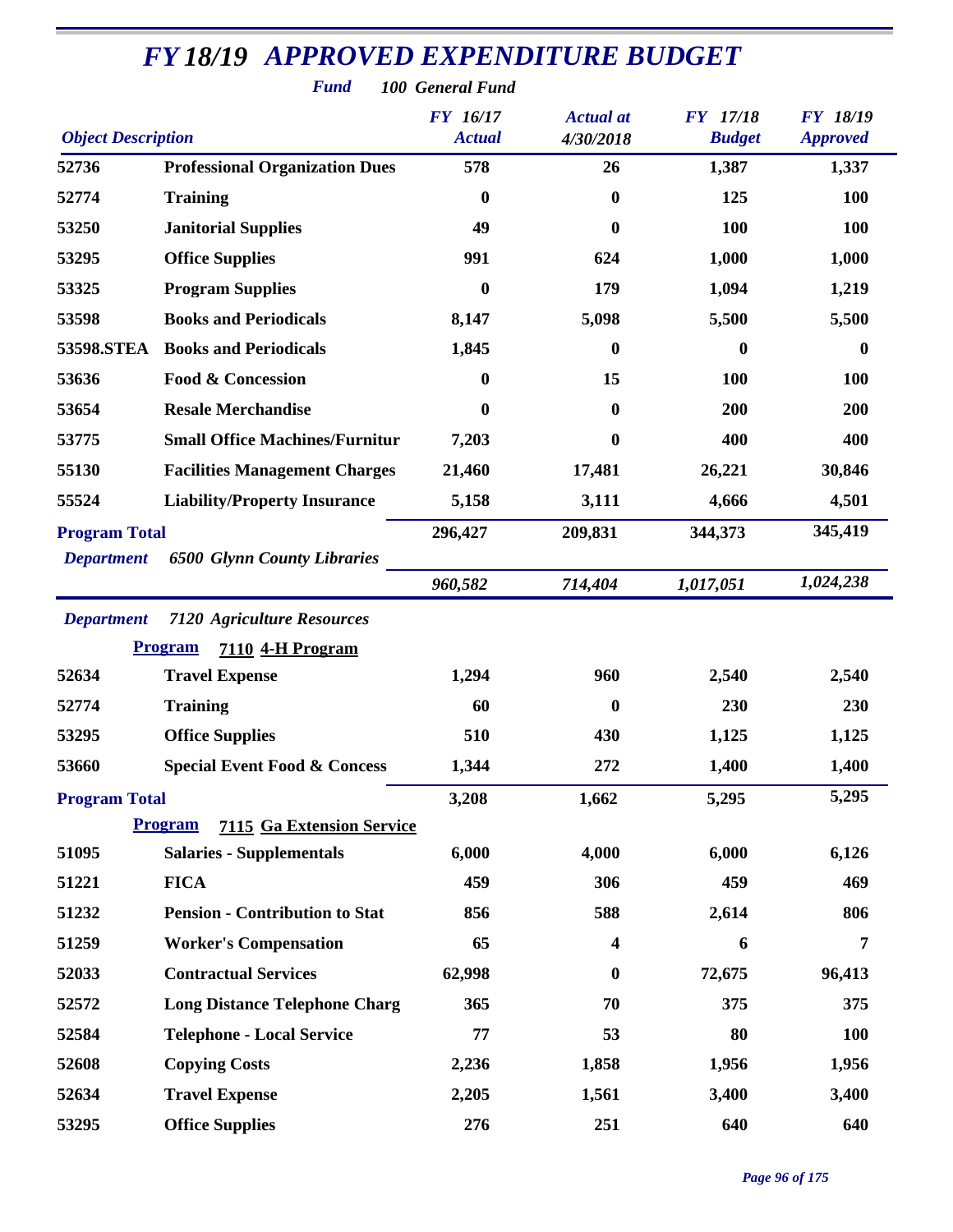| <b>Fund</b><br>100 General Fund           |                                                              |                                  |                               |                                  |                                    |  |  |  |
|-------------------------------------------|--------------------------------------------------------------|----------------------------------|-------------------------------|----------------------------------|------------------------------------|--|--|--|
| <b>Object Description</b>                 |                                                              | <b>FY</b> 16/17<br><b>Actual</b> | <b>Actual</b> at<br>4/30/2018 | <b>FY</b> 17/18<br><b>Budget</b> | <b>FY 18/19</b><br><b>Approved</b> |  |  |  |
| 53512                                     | <b>Bottled Water</b>                                         | 24                               | 9                             | 50                               | 50                                 |  |  |  |
| 55130                                     | <b>Facilities Management Charges</b>                         | 13,161                           | 10,047                        | 15,070                           | 16,349                             |  |  |  |
| 55524                                     | <b>Liability/Property Insurance</b>                          | 1,164                            | 623                           | 934                              | 914                                |  |  |  |
| <b>Program Total</b><br><b>Department</b> | <b>7120 Agriculture Resources</b>                            | 89,886                           | 19,370                        | 104,259                          | 127,605                            |  |  |  |
|                                           |                                                              | 93,094                           | 21,032                        | 109,554                          | 132,900                            |  |  |  |
| <b>Department</b>                         | <b>7140 Forest Resources</b>                                 |                                  |                               |                                  |                                    |  |  |  |
|                                           | <b>7152 GA Forestry Operations</b><br><b>Program</b>         |                                  |                               |                                  |                                    |  |  |  |
| 51075                                     | <b>Salaries - Regular Employees</b>                          | 45                               | $\boldsymbol{0}$              | 0                                | $\boldsymbol{0}$                   |  |  |  |
| 51095                                     | <b>Salaries - Supplementals</b>                              | 7,887                            | 5,078                         | 9,507                            | 9,507                              |  |  |  |
| 51221                                     | <b>FICA</b>                                                  | 607                              | 388                           | 758                              | 699                                |  |  |  |
| 52704                                     | <b>Forest Fire Control Program</b>                           | 13,925                           | 13,925                        | 13,925                           | 12,717                             |  |  |  |
| 53295                                     | <b>Office Supplies</b>                                       | 199                              | $\boldsymbol{0}$              | 200                              | 200                                |  |  |  |
| 53785                                     | <b>Small Tools &amp; Equipment</b>                           | 298                              | $\bf{0}$                      | 300                              | 300                                |  |  |  |
| <b>Program Total</b>                      |                                                              | 22,961                           | 19,391                        | 24,690                           | 23,423                             |  |  |  |
| <b>Department</b>                         | <b>7140 Forest Resources</b>                                 |                                  |                               |                                  |                                    |  |  |  |
|                                           |                                                              | 22,961                           | 19,391                        | 24,690                           | 23,423                             |  |  |  |
| <b>Department</b>                         | <b>7310 Community Development Director</b>                   |                                  |                               |                                  |                                    |  |  |  |
|                                           | <b>Program</b><br><b>7301 Director for Community Develop</b> |                                  |                               |                                  |                                    |  |  |  |
| 51042                                     | <b>Salaries - COLA</b>                                       | $\boldsymbol{0}$                 | $\boldsymbol{0}$              | $\boldsymbol{0}$                 | 4,123                              |  |  |  |
| 51058                                     | <b>Salaries - FLSA Exempt</b>                                | 800                              | $\boldsymbol{0}$              | 0                                | $\boldsymbol{0}$                   |  |  |  |
| 51065                                     | <b>Salaries - Holiday</b>                                    | 3,867                            | 4,881                         |                                  | 0                                  |  |  |  |
| 51070                                     | <b>Salaries - Other</b>                                      | $\boldsymbol{0}$                 | 405                           | 0                                | 0                                  |  |  |  |
| 51075                                     | <b>Salaries - Regular Employees</b>                          | 116,778                          | 84,790                        | 155,688                          | 160,867                            |  |  |  |
| 51085                                     | <b>Salaries - Sick</b>                                       | 5,532                            | 4,927                         | 0                                | $\bf{0}$                           |  |  |  |
| 51100                                     | <b>Salaries - Vacation</b>                                   | 27,694                           | 5,624                         | 0                                | $\bf{0}$                           |  |  |  |
| 51165                                     | Overtime                                                     | 1,926                            | 4,638                         |                                  | 6,000                              |  |  |  |
| 51165.IRMA Overtime                       |                                                              | $\boldsymbol{0}$                 | 152                           | 0                                | 0                                  |  |  |  |
| 51205                                     | <b>Employee Insurance</b>                                    | 18,720                           | 14,511                        | 21,767                           | 22,829                             |  |  |  |
| 51221                                     | <b>FICA</b>                                                  | 11,919                           | 8,037                         | 11,576                           | 12,290                             |  |  |  |
| 51221.IRMA FICA                           |                                                              | $\boldsymbol{0}$                 | 12                            | $\mathbf{0}$                     | $\bf{0}$                           |  |  |  |
| 51236                                     | <b>Pension Contribution</b>                                  | 15,321                           | 10,314                        | 15,258                           | 15,765                             |  |  |  |
|                                           | 51236.IRMA Pension Contribution                              | $\boldsymbol{0}$                 | 15                            | $\boldsymbol{0}$                 | $\boldsymbol{0}$                   |  |  |  |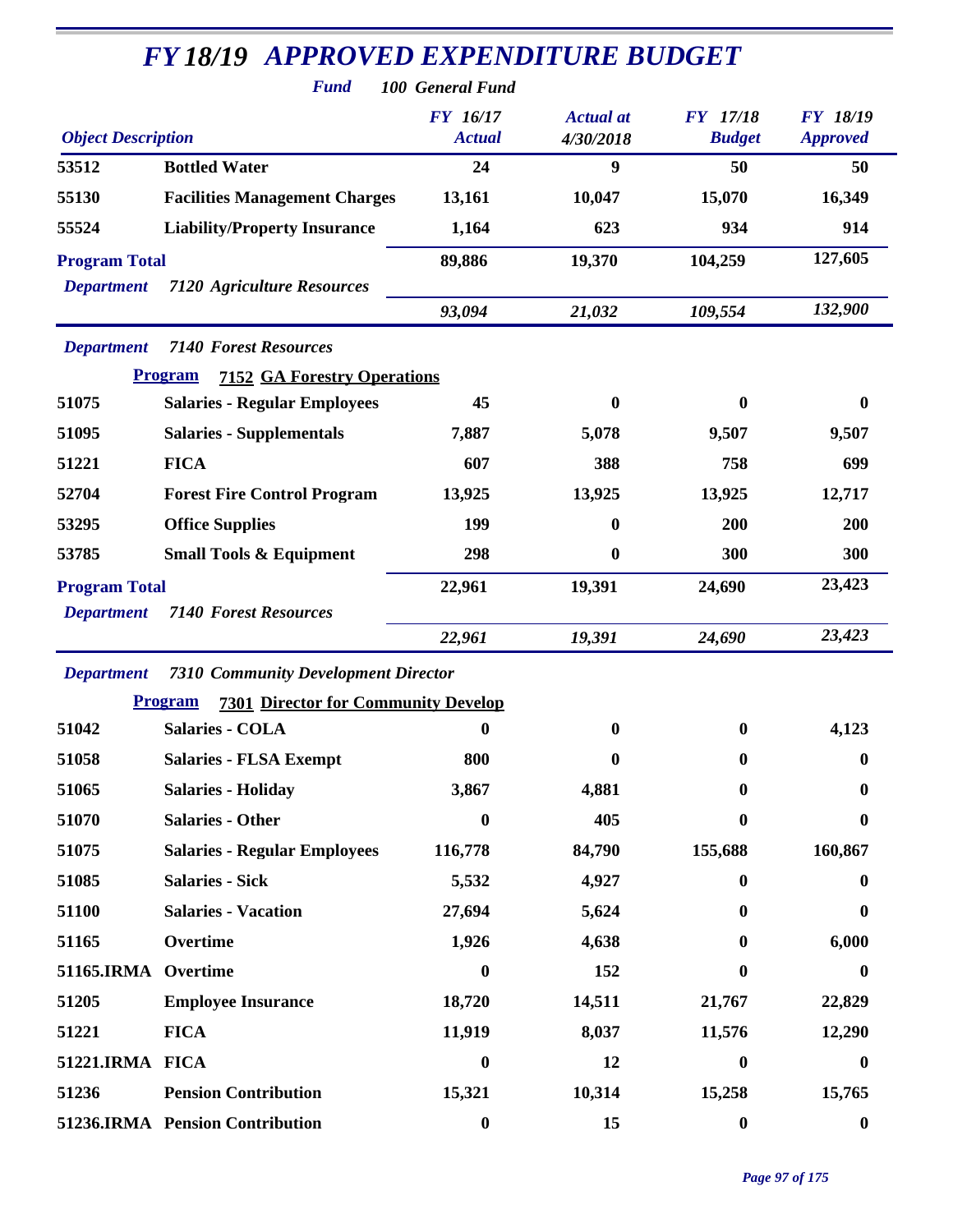|                           | <b>FY18/19 APPROVED EXPENDITURE BUDGET</b><br><b>Fund</b> | 100 General Fund |                  |                  |                  |
|---------------------------|-----------------------------------------------------------|------------------|------------------|------------------|------------------|
|                           |                                                           | <b>FY</b> 16/17  | <b>Actual</b> at | <b>FY</b> 17/18  | <b>FY 18/19</b>  |
| <b>Object Description</b> |                                                           | <b>Actual</b>    | 4/30/2018        | <b>Budget</b>    | <b>Approved</b>  |
| 51259                     | <b>Worker's Compensation</b>                              | 867              | 685              | 1,028            | 1,075            |
| 51274                     | <b>Cellular Phone Allowance</b>                           | 408              | 304              | 480              | 480              |
| 51283                     | <b>Employee Relocation</b>                                | 5,565            | $\boldsymbol{0}$ | $\mathbf{0}$     | $\boldsymbol{0}$ |
| 52067                     | <b>Professional Services</b>                              | 9,060            | 140              | 1,500            | 500              |
| 52572                     | <b>Long Distance Telephone Charg</b>                      | 122              | 23               | 125              | 50               |
| 52584                     | <b>Telephone - Local Service</b>                          | 47               | 35               | 50               | 60               |
| 52602                     | <b>Advertising</b>                                        | 6,286            | 600              | 12,500           | 3,000            |
| 52608                     | <b>Copying Costs</b>                                      | 1,664            | 616              | 1,781            | 2,000            |
| 52634                     | <b>Travel Expense</b>                                     | 916              | $\bf{0}$         | 0                | $\bf{0}$         |
| 52647                     | <b>Travel Allowance</b>                                   | 3,402            | 4,386            | 4,000            | 4,000            |
| 52668                     | <b>Bank Service Charges</b>                               | $\mathbf{0}$     | 0                | 360              | $\bf{0}$         |
| 52736                     | <b>Professional Organization Dues</b>                     | 598              | 410              | 780              | 1,030            |
| 52774                     | <b>Training</b>                                           | 9,045            | 2,614            | 5,000            | 6,000            |
| 52870                     | <b>Temporary Services - Salaries</b>                      | 5,119            | $\bf{0}$         | $\mathbf{0}$     | $\bf{0}$         |
| 52930                     | <b>Clerk of Court Costs</b>                               | $\bf{0}$         | 0                | 700              | 700              |
| 53295                     | <b>Office Supplies</b>                                    | 4,956            | 4,725            | 3,000            | 6,500            |
| 53785                     | <b>Small Tools &amp; Equipment</b>                        | $\mathbf{0}$     | $\bf{0}$         | $\bf{0}$         | 1,500            |
| 55130                     | <b>Facilities Management Charges</b>                      | 26,325           | 17,317           | 25,975           | 23,166           |
| 55524                     | <b>Liability/Property Insurance</b>                       | 2,329            | 1,245            | 1,867            | 1,828            |
| <b>Program Total</b>      |                                                           | 279,266          | 171,406          | 263,435          | 273,763          |
|                           | <b>Program</b><br><b>7302 Condemnations</b>               |                  |                  |                  |                  |
| 52067                     | <b>Professional Services</b>                              | $\bf{0}$         | $\boldsymbol{0}$ | 1,500            | 1,500            |
| 52875                     | <b>Title Research</b>                                     | 378              | 1,395            | 1,800            | 1,800            |
| 52930                     | <b>Clerk of Court Costs</b>                               | 54               | 0                | 699              | 700              |
| <b>Program Total</b>      |                                                           | 432              | 1,395            | 3,999            | 4,000            |
|                           | 7307 CD - Licenses<br><b>Program</b>                      |                  |                  |                  |                  |
| 51042                     | <b>Salaries - COLA</b>                                    | $\boldsymbol{0}$ | $\boldsymbol{0}$ | $\mathbf{0}$     | 1,554            |
| 51065                     | <b>Salaries - Holiday</b>                                 | 1,131            | 1,619            | $\bf{0}$         | $\boldsymbol{0}$ |
| 51075                     | <b>Salaries - Regular Employees</b>                       | 26,402           | 27,830           | 55,906           | 56,701           |
| 51085                     | <b>Salaries - Sick</b>                                    | 1,098            | 492              | $\bf{0}$         | $\bf{0}$         |
| 51100                     | <b>Salaries - Vacation</b>                                | 844              | 1,152            | $\mathbf{0}$     | $\boldsymbol{0}$ |
| 51165                     | Overtime                                                  | 363              | 1,733            | $\boldsymbol{0}$ | 2,000            |
| 51165.IRMA Overtime       |                                                           | $\boldsymbol{0}$ | 2,757            | $\boldsymbol{0}$ | $\boldsymbol{0}$ |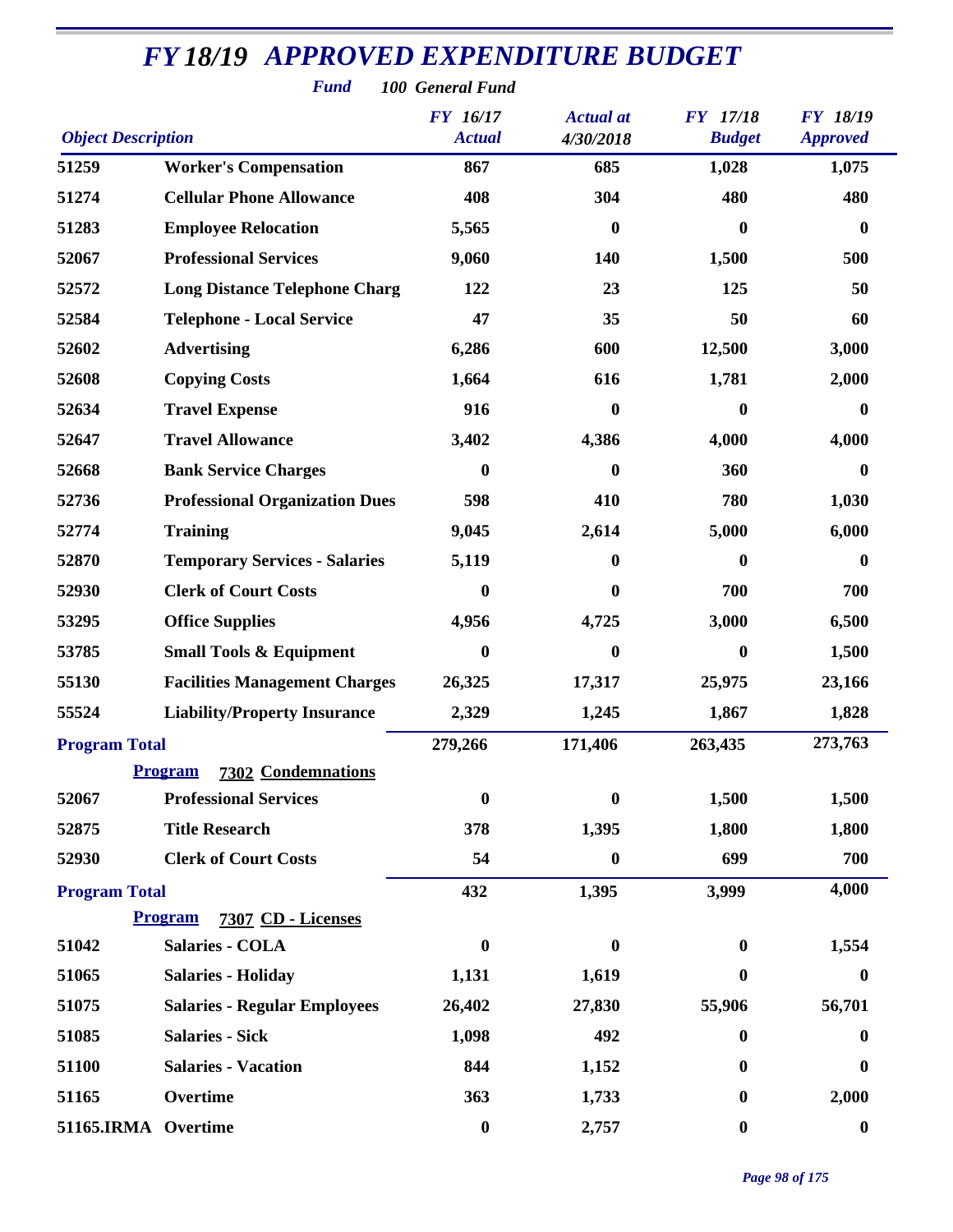|                           | <b>Fund</b>                                           | 100 General Fund          |                               |                                  |                                    |
|---------------------------|-------------------------------------------------------|---------------------------|-------------------------------|----------------------------------|------------------------------------|
| <b>Object Description</b> |                                                       | FY 16/17<br><b>Actual</b> | <b>Actual</b> at<br>4/30/2018 | <b>FY</b> 17/18<br><b>Budget</b> | <b>FY 18/19</b><br><b>Approved</b> |
| 51205                     | <b>Employee Insurance</b>                             | 9,360                     | 14,511                        | 21,767                           | 22,829                             |
| 51221                     | <b>FICA</b>                                           | 2,091                     | 2,310                         | 4,054                            | 4,227                              |
| 51221.IRMA FICA           |                                                       | $\boldsymbol{0}$          | 211                           | $\bf{0}$                         | $\boldsymbol{0}$                   |
| 51236                     | <b>Pension Contribution</b>                           | 2,919                     | 3,217                         | 5,479                            | 5,626                              |
|                           | 51236.IRMA Pension Contribution                       | $\boldsymbol{0}$          | 270                           | $\boldsymbol{0}$                 | $\bf{0}$                           |
| 51259                     | <b>Worker's Compensation</b>                          | 315                       | 123                           | 184                              | 193                                |
| 52390                     | <b>Office Equip. Maint. Agreemen</b>                  | 2,097                     | 1,398                         | $\bf{0}$                         | $\bf{0}$                           |
| 52578                     | Postage                                               | 1,418                     | 1,706                         | 2,500                            | 2,500                              |
| 52602                     | <b>Advertising</b>                                    | 540                       | 280                           | 580                              | 580                                |
| 52608                     | <b>Copying Costs</b>                                  | 0                         | $\bf{0}$                      | 360                              | 360                                |
| 52618                     | <b>Printing</b>                                       | 0                         | $\bf{0}$                      | 250                              | 500                                |
| 52668                     | <b>Bank Service Charges</b>                           | 3,822                     | 1,292                         | 2,750                            | 2,750                              |
| 52774                     | <b>Training</b>                                       | 938                       | 1,292                         | 1,200                            | 2,500                              |
| 52870                     | <b>Temporary Services - Salaries</b>                  | 6,240                     | 0                             | $\boldsymbol{0}$                 | $\boldsymbol{0}$                   |
| 53295                     | <b>Office Supplies</b>                                | 306                       | 0                             | 1,020                            | 1,020                              |
| 53370                     | <b>Small Computer Software</b>                        | $\boldsymbol{0}$          | 4,200                         | $\boldsymbol{0}$                 | $\bf{0}$                           |
| 55524                     | <b>Liability/Property Insurance</b>                   | 1,164                     | 1,245                         | 1,867                            | 1,828                              |
| <b>Program Total</b>      |                                                       | 61,048                    | 67,638                        | 97,917                           | 105,168                            |
|                           | <b>Program</b><br>7370 Satilla River Soil Conservatio |                           |                               |                                  |                                    |
| 57210                     | Appropriation                                         | $\boldsymbol{0}$          | $\boldsymbol{0}$              | 200                              | $\boldsymbol{0}$                   |
| <b>Program Total</b>      |                                                       | $\boldsymbol{0}$          | $\boldsymbol{0}$              | 200                              | $\bf{0}$                           |
| <b>Department</b>         | <b>7310 Community Development Director</b>            |                           |                               |                                  |                                    |
|                           |                                                       | 340,746                   | 240,439                       | 365,551                          | 382,931                            |
| <b>Department</b>         | <b>7320 Building Inspection</b>                       |                           |                               |                                  |                                    |
|                           | <b>Program</b><br><b>7355 Building Inspection</b>     |                           |                               |                                  |                                    |
| 51042                     | <b>Salaries - COLA</b>                                | $\boldsymbol{0}$          | $\bf{0}$                      | $\bf{0}$                         | 12,935                             |
| 51065                     | <b>Salaries - Holiday</b>                             | 12,419                    | 11,662                        | 0                                | 0                                  |
| 51070                     | <b>Salaries - Other</b>                               | 582                       | 1,311                         | $\boldsymbol{0}$                 | $\boldsymbol{0}$                   |
| 51075                     | <b>Salaries - Regular Employees</b>                   | 282,595                   | 201,803                       | 474,624                          | 462,741                            |
| 51085                     | <b>Salaries - Sick</b>                                | 7,275                     | 4,859                         | $\bf{0}$                         | 0                                  |
| 51100                     | <b>Salaries - Vacation</b>                            | 26,177                    | 18,292                        | $\bf{0}$                         | $\bf{0}$                           |
| 51155                     | <b>Salaries - Temporary</b>                           | 18,023                    | 7,594                         | $\bf{0}$                         | 23,751                             |
| 51165                     | Overtime                                              | 1,139                     | 4,063                         | $\boldsymbol{0}$                 | 2,500                              |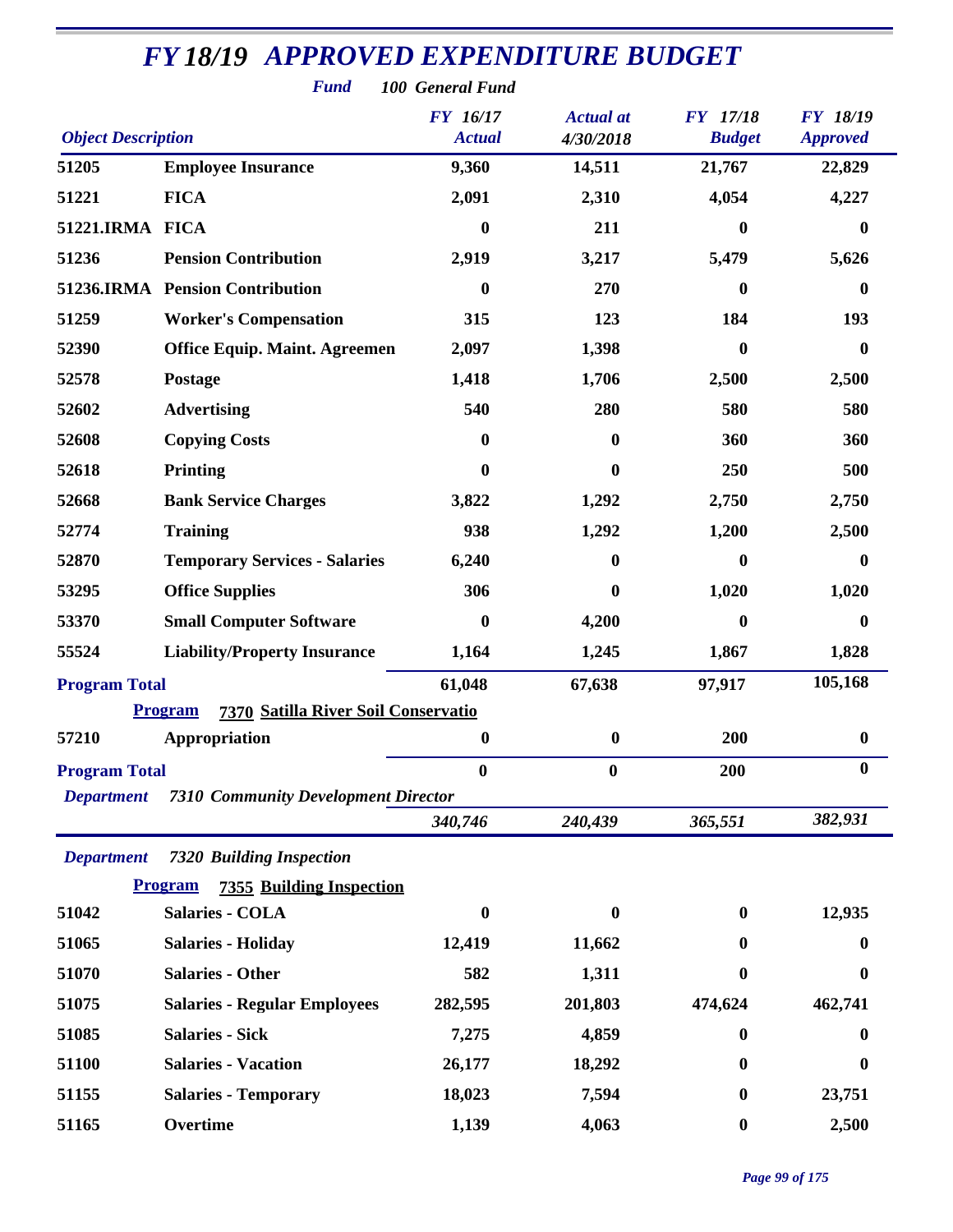| <b>Fund</b><br>100 General Fund |                                       |                                  |                               |                                  |                                    |  |  |  |
|---------------------------------|---------------------------------------|----------------------------------|-------------------------------|----------------------------------|------------------------------------|--|--|--|
| <b>Object Description</b>       |                                       | <b>FY</b> 16/17<br><b>Actual</b> | <b>Actual</b> at<br>4/30/2018 | <b>FY</b> 17/18<br><b>Budget</b> | <b>FY 18/19</b><br><b>Approved</b> |  |  |  |
| 51165.IRMA Overtime             |                                       | $\boldsymbol{0}$                 | 9,208                         | $\boldsymbol{0}$                 | $\mathbf{0}$                       |  |  |  |
| 51205                           | <b>Employee Insurance</b>             | 84,242                           | 79,811                        | 119,717                          | 125,559                            |  |  |  |
| 51221                           | <b>FICA</b>                           | 25,042                           | 17,911                        | 34,814                           | 35,197                             |  |  |  |
| 51221.IRMA FICA                 |                                       | $\bf{0}$                         | 704                           | $\boldsymbol{0}$                 | $\bf{0}$                           |  |  |  |
| 51236                           | <b>Pension Contribution</b>           | 32,294                           | 23,716                        | 44,666                           | 45,350                             |  |  |  |
|                                 | 51236.IRMA Pension Contribution       | $\boldsymbol{0}$                 | 902                           | $\mathbf{0}$                     | $\bf{0}$                           |  |  |  |
| 51259                           | <b>Worker's Compensation</b>          | 6,205                            | 5,892                         | 8,838                            | 9,237                              |  |  |  |
| 51274                           | <b>Cellular Phone Allowance</b>       | 2,327                            | 1,981                         | 2,640                            | 3,180                              |  |  |  |
| 52025                           | <b>Annual Audit Fees</b>              | 1,537                            | 1,601                         | 1,601                            | 1,330                              |  |  |  |
| 52260                           | <b>Computer Software Maint. Agr</b>   | $\boldsymbol{0}$                 | $\mathbf{0}$                  | $\boldsymbol{0}$                 | 37,785                             |  |  |  |
| 52410                           | <b>Parts/Auto Inventory Items</b>     | 136                              | 47                            | $\bf{0}$                         | $\bf{0}$                           |  |  |  |
| 52412                           | <b>Parts/Auto-Non Inventory</b>       | 4,203                            | 1,165                         | $\bf{0}$                         | $\bf{0}$                           |  |  |  |
| 52454                           | <b>Vehicle Rep. Outside Service</b>   | 1,935                            | $\boldsymbol{0}$              | $\boldsymbol{0}$                 | $\bf{0}$                           |  |  |  |
| 52557                           | <b>Cellular/Mobile Phone Charges</b>  | $\boldsymbol{0}$                 | 1,021                         | 0                                | $\bf{0}$                           |  |  |  |
| 52572                           | <b>Long Distance Telephone Charg</b>  | 122                              | 23                            | 125                              | 50                                 |  |  |  |
| 52578                           | <b>Postage</b>                        | 31                               | 14                            | 147                              | 75                                 |  |  |  |
| 52608                           | <b>Copying Costs</b>                  | 937                              | 868                           | 968                              | 1,200                              |  |  |  |
| 52618                           | Printing                              | 332                              | $\mathbf{0}$                  | 600                              | 400                                |  |  |  |
| 52668                           | <b>Bank Service Charges</b>           | 5,181                            | 4,059                         | 4,000                            | 4,000                              |  |  |  |
| 52736                           | <b>Professional Organization Dues</b> | 630                              | 720                           | 727                              | 745                                |  |  |  |
| 52764                           | <b>Employee Certification Costs</b>   | 115                              | $\boldsymbol{0}$              | 840                              | 840                                |  |  |  |
| 52774                           | <b>Training</b>                       | 300                              | <b>100</b>                    | 3,517                            | 2,000                              |  |  |  |
| 52925                           | <b>Car Wash</b>                       | 344                              | 135                           | 750                              | 750                                |  |  |  |
| 52990                           | <b>Wrecker Towing Service</b>         | 110                              | $\boldsymbol{0}$              | $\boldsymbol{0}$                 | $\boldsymbol{0}$                   |  |  |  |
| 53070                           | <b>Batteries</b>                      | 154                              | $\boldsymbol{0}$              | $\boldsymbol{0}$                 | $\boldsymbol{0}$                   |  |  |  |
| 53295                           | <b>Office Supplies</b>                | 637                              | 367                           | 1,500                            | 1,500                              |  |  |  |
| 53420                           | <b>Tech Equipment Batteries</b>       | $\bf{0}$                         | 63                            | $\bf{0}$                         | 250                                |  |  |  |
| 53435                           | <b>Tires</b>                          | 1,676                            | $\boldsymbol{0}$              | $\bf{0}$                         | $\bf{0}$                           |  |  |  |
| 53556                           | Oil                                   | 91                               | 88                            | 0                                | $\bf{0}$                           |  |  |  |
| 53565                           | <b>Gas-Vehicles</b>                   | 9,323                            | 6,897                         | 0                                | $\bf{0}$                           |  |  |  |
| 53597                           | <b>Reference Books/Training Man</b>   | 936                              | 654                           | 1,828                            | 1,000                              |  |  |  |
| 53775                           | <b>Small Office Machines/Furnitur</b> | $\boldsymbol{0}$                 | 1,455                         | 5,000                            | $\boldsymbol{0}$                   |  |  |  |
| 53785                           | <b>Small Tools &amp; Equipment</b>    | 1,864                            | 86                            | 500                              | 460                                |  |  |  |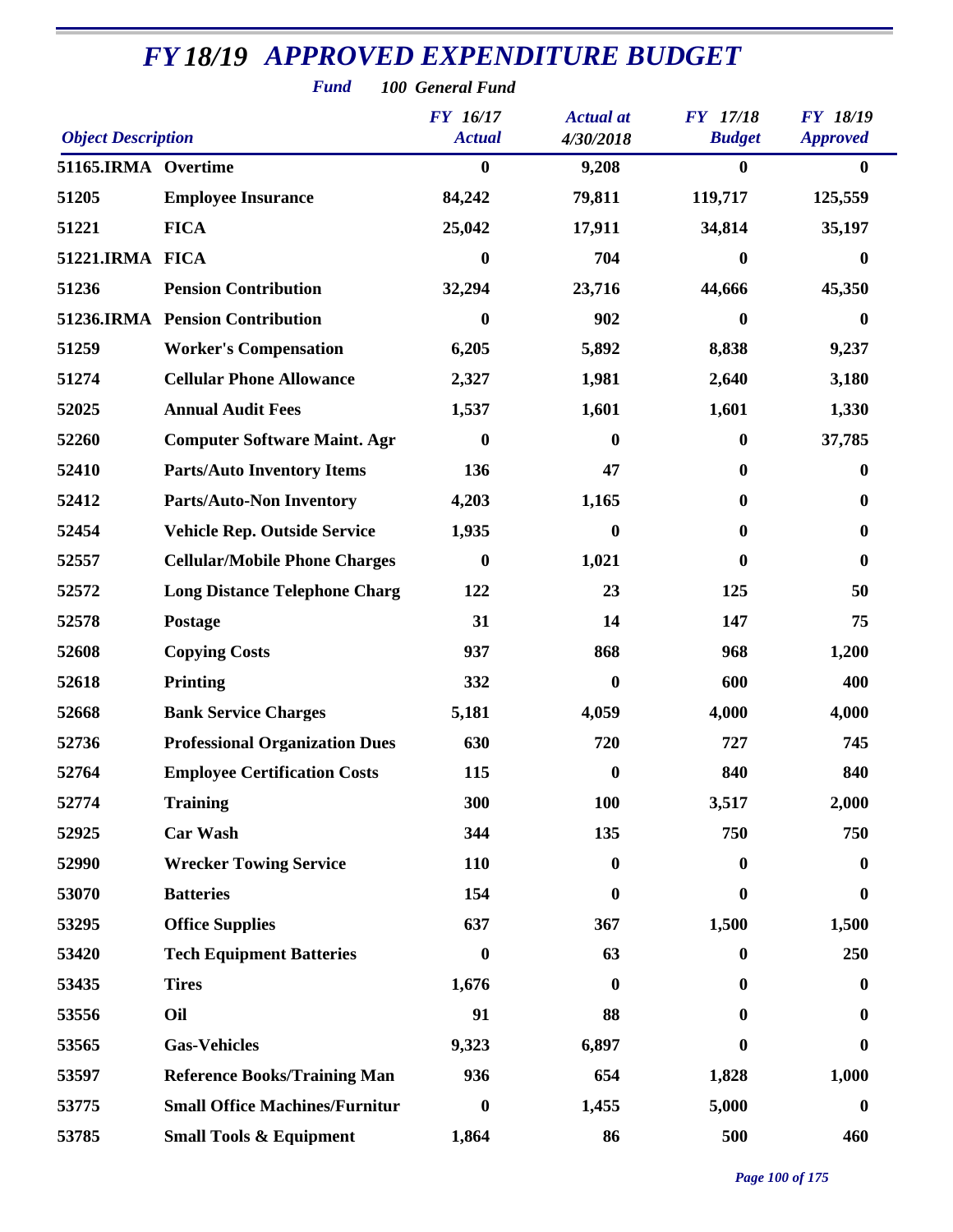| <b>FY 18/19 APPROVED EXPENDITURE BUDGET</b> |                                                 |                 |                  |                  |                  |  |  |  |  |
|---------------------------------------------|-------------------------------------------------|-----------------|------------------|------------------|------------------|--|--|--|--|
| <b>Fund</b><br>100 General Fund             |                                                 |                 |                  |                  |                  |  |  |  |  |
|                                             |                                                 | <b>FY 16/17</b> | <b>Actual</b> at | <b>FY</b> 17/18  | <b>FY 18/19</b>  |  |  |  |  |
| <b>Object Description</b>                   |                                                 | <b>Actual</b>   | 4/30/2018        | <b>Budget</b>    | <b>Approved</b>  |  |  |  |  |
| 53880                                       | <b>Uniform Rental &amp; Purchases</b>           | $\bf{0}$        | $\boldsymbol{0}$ | 800              | $\mathbf{0}$     |  |  |  |  |
| 54560                                       | <b>Motor Vehicles</b>                           | 69,726          | 0                | 0                | $\bf{0}$         |  |  |  |  |
| 55115                                       | <b>County Admin Internal Charge</b>             | 3,387           | 2,262            | 3,393            | 5,207            |  |  |  |  |
| 55135                                       | <b>Finance Dept. Charges</b>                    | 18,390          | 14,360           | 21,540           | 24,563           |  |  |  |  |
| 55145                                       | <b>Information Technology Charg</b>             | 61,862          | 43,839           | 65,759           | 88,679           |  |  |  |  |
| 55160                                       | <b>Human Resources Dept. Charge</b>             | 6,361           | 4,342            | 6,513            | 7,512            |  |  |  |  |
| 55524                                       | <b>Liability/Property Insurance</b>             | 10,736          | 7,465            | 11,198           | 10,715           |  |  |  |  |
| <b>Program Total</b>                        |                                                 | 699,376         | 481,340          | 816,605          | 909,511          |  |  |  |  |
| <b>Department</b>                           | <b>7320 Building Inspection</b>                 |                 |                  |                  |                  |  |  |  |  |
|                                             |                                                 | 699,376         | 481,340          | 816,605          | 909,511          |  |  |  |  |
| <b>Department</b>                           | <b>7330 Code Enforcement</b>                    |                 |                  |                  |                  |  |  |  |  |
|                                             | <b>Program</b><br><b>3905 Field Inspections</b> |                 |                  |                  |                  |  |  |  |  |
| 51042                                       | <b>Salaries - COLA</b>                          | $\bf{0}$        | 0                | 0                | 3,423            |  |  |  |  |
| 51065                                       | <b>Salaries - Holiday</b>                       | 4,975           | 4,135            | $\bf{0}$         | $\bf{0}$         |  |  |  |  |
| 51075                                       | <b>Salaries - Regular Employees</b>             | 106,445         | 58,985           | 132,225          | 135,679          |  |  |  |  |
| 51085                                       | <b>Salaries - Sick</b>                          | 8,685           | 9,723            | $\mathbf{0}$     | $\bf{0}$         |  |  |  |  |
| 51100                                       | <b>Salaries - Vacation</b>                      | 10,094          | 10,360           | $\bf{0}$         | $\bf{0}$         |  |  |  |  |
| 51165                                       | Overtime                                        | 288             | 1,247            | 0                | $\boldsymbol{0}$ |  |  |  |  |
| 51165.IRMA Overtime                         |                                                 | $\bf{0}$        | 5,502            | 0                | 0                |  |  |  |  |
| 51165.MATT Overtime                         |                                                 | 988             | $\mathbf{0}$     | 0                | 0                |  |  |  |  |
| 51180                                       | <b>Overtime - Holiday</b>                       | $\bf{0}$        | 410              | $\bf{0}$         | $\boldsymbol{0}$ |  |  |  |  |
| 51205                                       | <b>Employee Insurance</b>                       | 28,081          | 21,767           | 32,651           | 34,244           |  |  |  |  |
| 51221                                       | <b>FICA</b>                                     | 9,727           | 6,234            | 9,973            | 10,020           |  |  |  |  |
| 51221.IRMA FICA                             |                                                 | $\bf{0}$        | 421              | $\mathbf{0}$     | 0                |  |  |  |  |
| 51221.MATT FICA                             |                                                 | 76              | 0                | 0                | 0                |  |  |  |  |
| 51236                                       | <b>Pension Contribution</b>                     | 12,786          | 8,297            | 12,957           | 13,296           |  |  |  |  |
|                                             | 51236.IRMA Pension Contribution                 | 0               | 539              | $\mathbf 0$      | $\bf{0}$         |  |  |  |  |
|                                             | <b>51236.MATT Pension Contribution</b>          | 97              | $\boldsymbol{0}$ | 0                | $\bf{0}$         |  |  |  |  |
| 51259                                       | <b>Worker's Compensation</b>                    | 1,951           | 1,728            | 2,592            | 2,709            |  |  |  |  |
| 51274                                       | <b>Cellular Phone Allowance</b>                 | 1,015           | 683              | 1,080            | 1,080            |  |  |  |  |
| 52410                                       | <b>Parts/Auto Inventory Items</b>               | 99              | 120              | $\mathbf{0}$     | $\bf{0}$         |  |  |  |  |
| 52412                                       | <b>Parts/Auto-Non Inventory</b>                 | 1,117           | 1,484            | $\mathbf{0}$     | $\bf{0}$         |  |  |  |  |
| 52454                                       | <b>Vehicle Rep. Outside Service</b>             | 294             | 480              | $\boldsymbol{0}$ | $\bf{0}$         |  |  |  |  |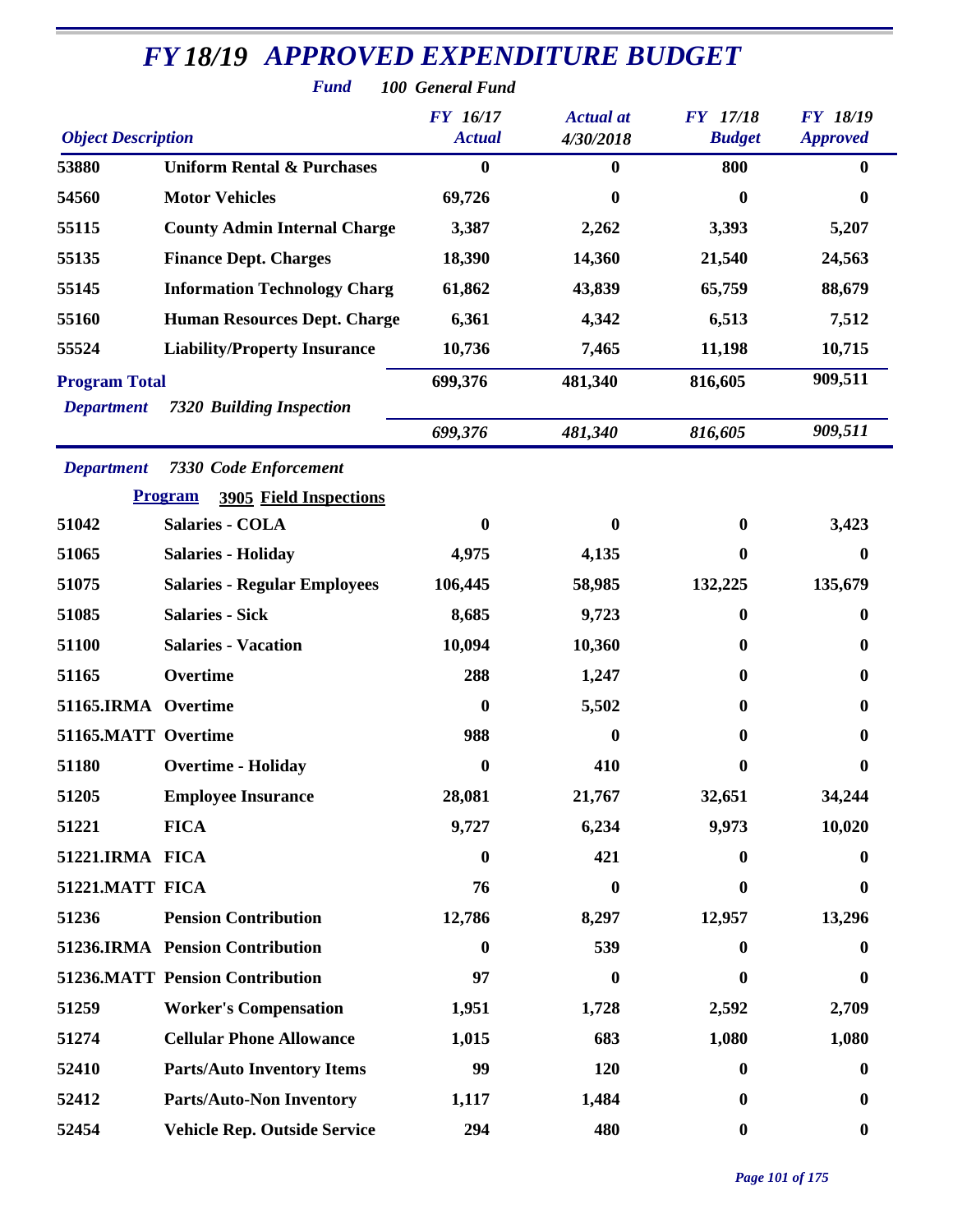| <b>Object Description</b> |                                                      | <b>FY</b> 16/17<br><b>Actual</b> | <b>Actual</b> at<br>4/30/2018 | <b>FY</b> 17/18<br><b>Budget</b> | <b>FY 18/19</b><br><b>Approved</b> |
|---------------------------|------------------------------------------------------|----------------------------------|-------------------------------|----------------------------------|------------------------------------|
| 52572                     | <b>Long Distance Telephone Charg</b>                 | 24                               | 5                             | 30                               | 20                                 |
| 52578                     | <b>Postage</b>                                       | 439                              | 270                           | 800                              | 800                                |
| 52618                     | <b>Printing</b>                                      | 693                              | $\mathbf{0}$                  | 700                              | 1,000                              |
| 52736                     | <b>Professional Organization Dues</b>                | $\bf{0}$                         | $\bf{0}$                      | 250                              | 200                                |
| 52774                     | <b>Training</b>                                      | 2,154                            | 3,563                         | 3,000                            | 3,500                              |
| 52925                     | <b>Car Wash</b>                                      | 312                              | 82                            | 448                              | 480                                |
| 53070                     | <b>Batteries</b>                                     | 70                               | $\mathbf{0}$                  | $\boldsymbol{0}$                 | $\bf{0}$                           |
| 53345                     | <b>Safety Equipment</b>                              | 136                              | $\boldsymbol{0}$              | 150                              | 300                                |
| 53435                     | <b>Tires</b>                                         | 388                              | 551                           | $\bf{0}$                         | 0                                  |
| 53556                     | Oil                                                  | 75                               | 55                            | $\bf{0}$                         | 0                                  |
| 53565                     | <b>Gas-Vehicles</b>                                  | 5,010                            | 5,721                         | 0                                | $\mathbf{0}$                       |
| 53785                     | <b>Small Tools &amp; Equipment</b>                   | 603                              | 62                            | 800                              | 1,000                              |
| 53880                     | <b>Uniform Rental &amp; Purchases</b>                | 340                              | $\boldsymbol{0}$              | 360                              | 360                                |
| 55524                     | <b>Liability/Property Insurance</b>                  | 3,493                            | $\boldsymbol{0}$              | $\boldsymbol{0}$                 | 2,742                              |
| <b>Program Total</b>      |                                                      | 200,455                          | 142,424                       | 198,016                          | 210,853                            |
| <b>Department</b>         | <b>7330 Code Enforcement</b>                         |                                  |                               |                                  |                                    |
|                           |                                                      | 200,455                          | 142,424                       | 198,016                          | 210,853                            |
| <b>Department</b>         | 7350 CD - Economic Development                       |                                  |                               |                                  |                                    |
|                           | 7404 Bwk/Glynn Economic Dev. Auth.<br><b>Program</b> |                                  |                               |                                  |                                    |
| 57210                     | Appropriation                                        | 800,000                          | 533,333                       | 800,000                          | 800,000                            |
| <b>Program Total</b>      |                                                      | 800,000                          | 533,333                       | 800,000                          | 800,000                            |
|                           | <b>Program</b><br>7409 DCA CHIP Housing              |                                  |                               |                                  |                                    |
| 52067                     | <b>Professional Services</b>                         | $\boldsymbol{0}$                 | $\bf{0}$                      | 315,000                          | 315,000                            |
| 52602                     | <b>Advertising</b>                                   | 40                               | $\boldsymbol{0}$              | $\boldsymbol{0}$                 | $\bf{0}$                           |
| <b>Program Total</b>      |                                                      | 40                               | $\bf{0}$                      | 315,000                          | 315,000                            |
| <b>Department</b>         | 7350 CD - Economic Development                       |                                  |                               |                                  |                                    |
|                           |                                                      | 800,040                          | 533,333                       | 1,115,000                        | 1,115,000                          |
| <b>Department</b>         | 7360 Engineering                                     |                                  |                               |                                  |                                    |
|                           | <b>Program</b><br>7305 CD - Engineering Support      |                                  |                               |                                  |                                    |
| 51042                     | <b>Salaries - COLA</b>                               | $\boldsymbol{0}$                 | $\mathbf{0}$                  | $\boldsymbol{0}$                 | 6,633                              |
| 51065                     | <b>Salaries - Holiday</b>                            | 8,788                            | 7,126                         | 3,308                            | 3,308                              |
| 51070                     | <b>Salaries - Other</b>                              | $\bf{0}$                         | $\boldsymbol{0}$              | 889                              | 889                                |
| 51075                     | <b>Salaries - Regular Employees</b>                  | 207,361                          | 127,276                       | 260,264                          | 264,728                            |
| 51085                     | <b>Salaries - Sick</b>                               | 3,368                            | 2,745                         | 2,990                            | 2,990                              |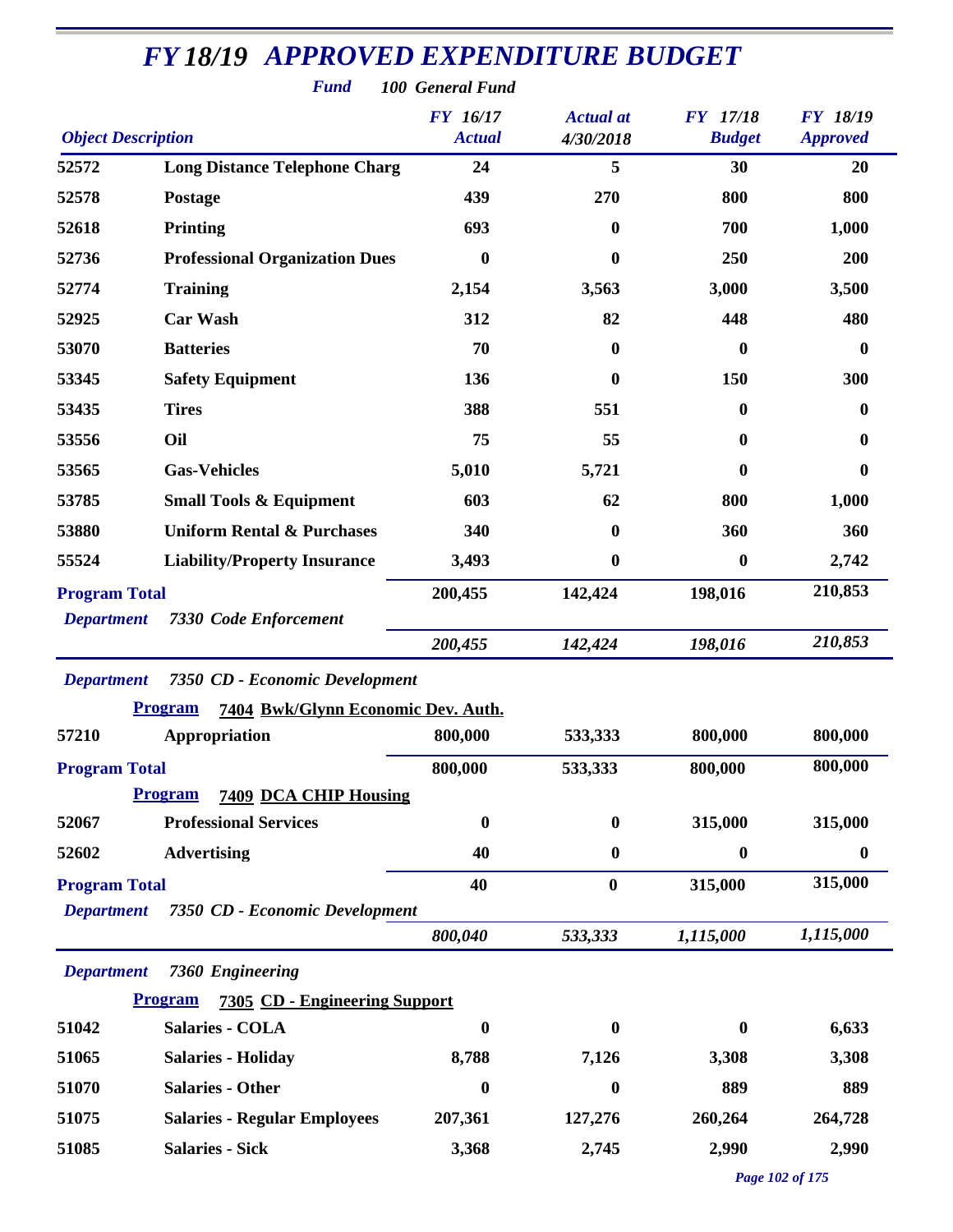| <b>Fund</b><br>100 General Fund |                                       |                                  |                               |                                  |                                    |  |  |  |
|---------------------------------|---------------------------------------|----------------------------------|-------------------------------|----------------------------------|------------------------------------|--|--|--|
| <b>Object Description</b>       |                                       | <b>FY</b> 16/17<br><b>Actual</b> | <b>Actual</b> at<br>4/30/2018 | <b>FY</b> 17/18<br><b>Budget</b> | <b>FY 18/19</b><br><b>Approved</b> |  |  |  |
| 51100                           | <b>Salaries - Vacation</b>            | 12,068                           | 7,856                         | $\boldsymbol{0}$                 | $\bf{0}$                           |  |  |  |
| 51165                           | Overtime                              | 195                              | 1,312                         | $\boldsymbol{0}$                 | 0                                  |  |  |  |
| 51165.IRMA Overtime             |                                       | $\boldsymbol{0}$                 | 6,303                         | 0                                | 0                                  |  |  |  |
| 51205                           | <b>Employee Insurance</b>             | 37,441                           | 36,278                        | 54,417                           | 57,072                             |  |  |  |
| 51221                           | <b>FICA</b>                           | 16,701                           | 10,569                        | 18,698                           | 19,657                             |  |  |  |
| 51221.IRMA FICA                 |                                       | $\boldsymbol{0}$                 | 482                           | $\boldsymbol{0}$                 | $\bf{0}$                           |  |  |  |
| 51236                           | <b>Pension Contribution</b>           | 22,298                           | 14,718                        | 25,507                           | 25,944                             |  |  |  |
|                                 | 51236.IRMA Pension Contribution       | $\bf{0}$                         | 618                           | 0                                | $\bf{0}$                           |  |  |  |
| 51259                           | <b>Worker's Compensation</b>          | 3,726                            | 2,738                         | 4,107                            | 4,293                              |  |  |  |
| 51274                           | <b>Cellular Phone Allowance</b>       | 1,443                            | 1,062                         | 1,680                            | 1,680                              |  |  |  |
| 52067                           | <b>Professional Services</b>          | 8,540                            | 24,250                        | 40,000                           | 45,000                             |  |  |  |
| 52140                           | <b>Surveyors and Testing</b>          | 35,000                           | 18,915                        | 35,000                           | 35,000                             |  |  |  |
| 52410                           | <b>Parts/Auto Inventory Items</b>     | 60                               | 6                             | $\boldsymbol{0}$                 | $\bf{0}$                           |  |  |  |
| 52412                           | <b>Parts/Auto-Non Inventory</b>       | 399                              | 72                            | 0                                | $\bf{0}$                           |  |  |  |
| 52454                           | <b>Vehicle Rep. Outside Service</b>   | 450                              | 586                           | 0                                | $\bf{0}$                           |  |  |  |
| 52477                           | <b>Equipment Rental</b>               | $\boldsymbol{0}$                 | $\bf{0}$                      | 1,000                            | $\boldsymbol{0}$                   |  |  |  |
| 52572                           | <b>Long Distance Telephone Charg</b>  | $\boldsymbol{0}$                 | $\mathbf{0}$                  | 275                              | 150                                |  |  |  |
| 52578                           | Postage                               | 171                              | 87                            | 2,550                            | 2,000                              |  |  |  |
| 52584                           | <b>Telephone - Local Service</b>      | $\boldsymbol{0}$                 | 0                             | 125                              | 0                                  |  |  |  |
| 52602                           | <b>Advertising</b>                    | 683                              | 82                            | 500                              | 500                                |  |  |  |
| 52647                           | <b>Travel Allowance</b>               | 4,018                            | 2,530                         | 4,000                            | 4,000                              |  |  |  |
| 52736                           | <b>Professional Organization Dues</b> | 120                              | 620                           | 100                              | 300                                |  |  |  |
| 52774                           | <b>Training</b>                       | 1,676                            | 1,375                         | 4,000                            | 5,000                              |  |  |  |
| 52925                           | <b>Car Wash</b>                       | 190                              | 22                            | 450                              | 450                                |  |  |  |
| 52930                           | <b>Clerk of Court Costs</b>           | 37                               | $\bf{0}$                      | 100                              | 100                                |  |  |  |
| 52990                           | <b>Wrecker Towing Service</b>         | 165                              | $\bf{0}$                      | $\boldsymbol{0}$                 | $\bf{0}$                           |  |  |  |
| 53070                           | <b>Batteries</b>                      | $\boldsymbol{0}$                 | 72                            | $\bf{0}$                         | $\boldsymbol{0}$                   |  |  |  |
| 53345                           | <b>Safety Equipment</b>               | 47                               | $\bf{0}$                      | 52                               | 50                                 |  |  |  |
| 53512                           | <b>Bottled Water</b>                  | 316                              | 197                           | 700                              | 700                                |  |  |  |
| 53556                           | Oil                                   | 39                               | 7                             | $\boldsymbol{0}$                 | $\bf{0}$                           |  |  |  |
| 53565                           | <b>Gas-Vehicles</b>                   | 3,797                            | 2,176                         | $\boldsymbol{0}$                 | $\boldsymbol{0}$                   |  |  |  |
| 53785                           | <b>Small Tools &amp; Equipment</b>    | 761                              | 293                           | 900                              | 250                                |  |  |  |
| 53880                           | <b>Uniform Rental &amp; Purchases</b> | 718                              | 244                           | 825                              | 825                                |  |  |  |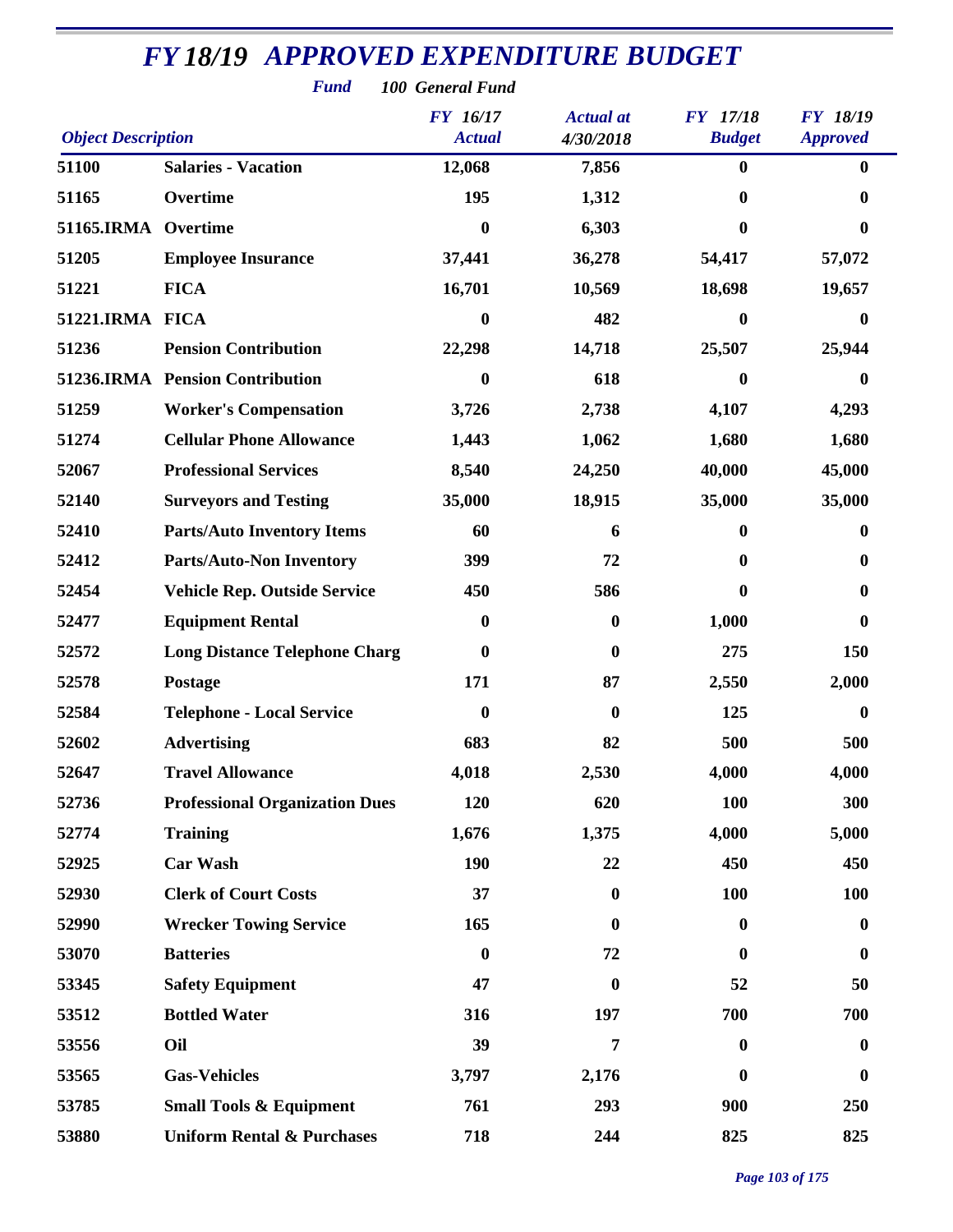| <b>FY 18/19 APPROVED EXPENDITURE BUDGET</b><br><b>Fund</b><br>100 General Fund |                                                                    |                                  |                               |                                  |                                    |  |
|--------------------------------------------------------------------------------|--------------------------------------------------------------------|----------------------------------|-------------------------------|----------------------------------|------------------------------------|--|
| <b>Object Description</b>                                                      |                                                                    | <b>FY</b> 16/17<br><b>Actual</b> | <b>Actual</b> at<br>4/30/2018 | <b>FY</b> 17/18<br><b>Budget</b> | <b>FY 18/19</b><br><b>Approved</b> |  |
| 54375.CCP                                                                      | <b>Improvements-Other</b>                                          | $\boldsymbol{0}$                 | 246,253                       | $\bf{0}$                         | $\bf{0}$                           |  |
| 55524                                                                          | <b>Liability/Property Insurance</b>                                | 4,658                            | 3,111                         | 4,666                            | 4,570                              |  |
| <b>Program Total</b><br><b>Department</b>                                      | 7360 Engineering                                                   | 375,234                          | 519,981                       | 467,103                          | 486,089                            |  |
|                                                                                |                                                                    | 375,234                          | 519,981                       | 467,103                          | 486,089                            |  |
| <b>Department</b>                                                              | 7370 Planning<br><b>Program</b><br><b>7466 Planning and Zoning</b> |                                  |                               |                                  |                                    |  |
| 51042                                                                          | <b>Salaries - COLA</b>                                             | 0                                | 0                             | $\mathbf{0}$                     | 5,449                              |  |
| 51065                                                                          | <b>Salaries - Holiday</b>                                          | 3,025                            | 2,843                         | $\mathbf{0}$                     | 0                                  |  |
| 51075                                                                          | <b>Salaries - Regular Employees</b>                                | 67,254                           | 33,456                        | 170,584                          | 215,880                            |  |
| 51085                                                                          | <b>Salaries - Sick</b>                                             | 4,039                            | 1,338                         | $\mathbf{0}$                     | $\bf{0}$                           |  |
| 51100                                                                          | <b>Salaries - Vacation</b>                                         | 5,082                            | 1,988                         | $\mathbf{0}$                     | $\mathbf{0}$                       |  |
| 51155                                                                          | <b>Salaries - Temporary</b>                                        | 2,128                            | 3,585                         | 0                                | 0                                  |  |
| 51165                                                                          | Overtime                                                           | 498                              | 957                           | 0                                | $\mathbf{0}$                       |  |
| 51165.IRMA                                                                     | Overtime                                                           | 0                                | 2,807                         | 0                                | 0                                  |  |
| 51180                                                                          | <b>Overtime - Holiday</b>                                          | 0                                | 42                            | $\mathbf{0}$                     | $\boldsymbol{0}$                   |  |
| 51205                                                                          | <b>Employee Insurance</b>                                          | 28,081                           | 29,023                        | 43,534                           | 45,658                             |  |
| 51221                                                                          | <b>FICA</b>                                                        | 5,715                            | 3,091                         | 12,560                           | 16,079                             |  |
| 51221.IRMA FICA                                                                |                                                                    | 0                                | 215                           | $\mathbf{0}$                     | 0                                  |  |
| 51236                                                                          | <b>Pension Contribution</b>                                        | 7,817                            | 3,981                         | 16,717                           | 21,157                             |  |
|                                                                                | 51236.IRMA Pension Contribution                                    | $\boldsymbol{0}$                 | 275                           | $\bf{0}$                         | $\boldsymbol{0}$                   |  |
| 51259                                                                          | <b>Worker's Compensation</b>                                       | 771                              | 515                           | 773                              | 808                                |  |
| 51274                                                                          | <b>Cellular Phone Allowance</b>                                    | 0                                | 55                            | $\mathbf{0}$                     | 480                                |  |
| 51283                                                                          | <b>Employee Relocation</b>                                         | 0                                | 7,898                         | $\mathbf{0}$                     | $\bf{0}$                           |  |
| 52010                                                                          | <b>Contract Consulting Service</b>                                 | 71,393                           | 23,607                        | $\mathbf{0}$                     | $\bf{0}$                           |  |
| 52067                                                                          | <b>Professional Services</b>                                       | 0                                | 164,050                       | 200,000                          | 200,000                            |  |
| 52465                                                                          | <b>Room Rental</b>                                                 | 4,692                            | $\boldsymbol{0}$              | 4,000                            | 5,000                              |  |
| 52572                                                                          | <b>Long Distance Telephone Charg</b>                               | 268                              | 51                            | 275                              | 275                                |  |
| 52578                                                                          | Postage                                                            | 1,709                            | 624                           | 2,400                            | 2,000                              |  |
| 52602                                                                          | <b>Advertising</b>                                                 | 2,030                            | 940                           | 3,000                            | 3,000                              |  |
| 52608                                                                          | <b>Copying Costs</b>                                               | 792                              | 4,245                         | 1,281                            | 5,000                              |  |
| 52637                                                                          | <b>Interview Expenses</b>                                          | 532                              | 280                           | $\bf{0}$                         | $\bf{0}$                           |  |
| 52647                                                                          | <b>Travel Allowance</b>                                            | $\boldsymbol{0}$                 | 308                           | $\boldsymbol{0}$                 | 4,000                              |  |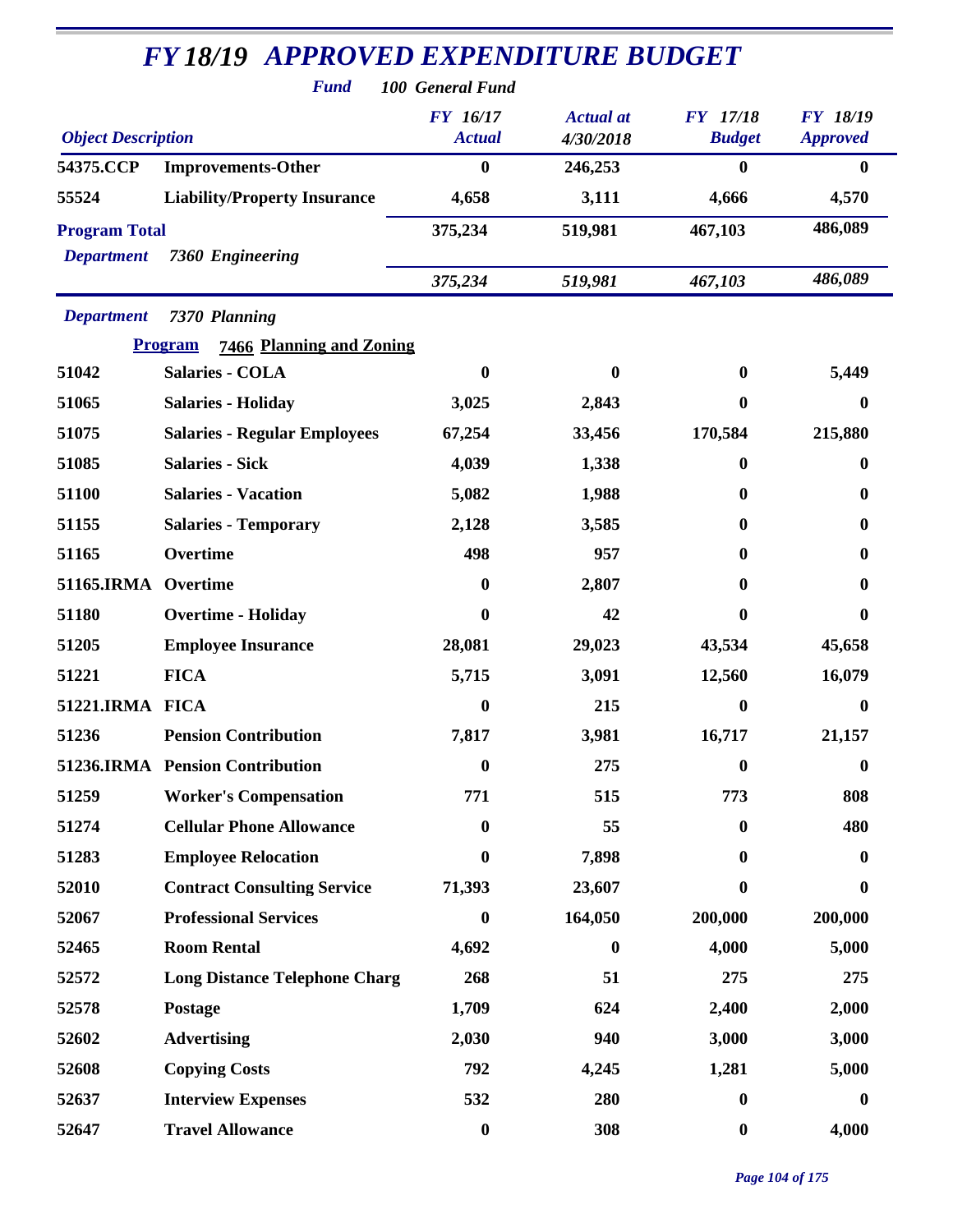| <b>Fund</b><br>100 General Fund |                                                       |                                  |                               |                                  |                                    |  |
|---------------------------------|-------------------------------------------------------|----------------------------------|-------------------------------|----------------------------------|------------------------------------|--|
| <b>Object Description</b>       |                                                       | <b>FY</b> 16/17<br><b>Actual</b> | <b>Actual</b> at<br>4/30/2018 | <b>FY</b> 17/18<br><b>Budget</b> | <b>FY 18/19</b><br><b>Approved</b> |  |
| 52736                           | <b>Professional Organization Dues</b>                 | 360                              | $\bf{0}$                      | 1,835                            | 1,835                              |  |
| 52774                           | <b>Training</b>                                       | 6,902                            | 2,897                         | 12,000                           | 10,000                             |  |
| 52870                           | <b>Temporary Services - Salaries</b>                  | 7,789                            | 17,595                        | 0                                | $\mathbf{0}$                       |  |
| 52925                           | <b>Car Wash</b>                                       | 138                              | 88                            | 150                              | 150                                |  |
| 52930                           | <b>Clerk of Court Costs</b>                           | 427                              | 122                           | 450                              | 300                                |  |
| 53365                           | <b>Signs</b>                                          | 7,200                            | $\mathbf{0}$                  | 0                                | 0                                  |  |
| 53597                           | <b>Reference Books/Training Man</b>                   | 59                               | $\mathbf{0}$                  | 600                              | 100                                |  |
| 53636                           | <b>Food &amp; Concession</b>                          | $\bf{0}$                         | 833                           | $\boldsymbol{0}$                 | 1,500                              |  |
|                                 | 53775.IRMA Small Office Machines/Furnitur             | $\bf{0}$                         | 963                           | 0                                | $\mathbf{0}$                       |  |
| 55524                           | <b>Liability/Property Insurance</b>                   | 3,493                            | 2,489                         | 3,733                            | 3,656                              |  |
| <b>Program Total</b>            |                                                       | 232,194                          | 311,161                       | 473,892                          | 542,327                            |  |
|                                 | <b>7469 Planning Commission</b><br><b>Program</b>     |                                  |                               |                                  |                                    |  |
| 51075                           | <b>Salaries - Regular Employees</b>                   | 33,000                           | 20,800                        | 33,600                           | 33,600                             |  |
| 51221                           | <b>FICA</b>                                           | 2,525                            | 1,591                         | 2,576                            | 2,576                              |  |
| 52774                           | <b>Training</b>                                       | $\boldsymbol{0}$                 | $\bf{0}$                      | $\bf{0}$                         | 20,000                             |  |
| 55524                           | <b>Liability/Property Insurance</b>                   | 3,493                            | 1,867                         | 2,800                            | 2,742                              |  |
| <b>Program Total</b>            |                                                       | 39,018                           | 24,258                        | 38,976                           | 58,918                             |  |
|                                 | <b>Program</b><br><b>7478 Transportation Planning</b> |                                  |                               |                                  |                                    |  |
| 51065                           | <b>Salaries - Holiday</b>                             | 181                              | $\bf{0}$                      | 0                                | $\bf{0}$                           |  |
| 51075                           | <b>Salaries - Regular Employees</b>                   | 608                              | $\boldsymbol{0}$              | 40,999                           | $\boldsymbol{0}$                   |  |
| 51100                           | <b>Salaries - Vacation</b>                            | 633                              | $\boldsymbol{0}$              | $\bf{0}$                         | $\mathbf{0}$                       |  |
| 51205                           | <b>Employee Insurance</b>                             | 9,360                            | 7,256                         | 10,884                           |                                    |  |
| 51221                           | <b>FICA</b>                                           | 96                               | $\bf{0}$                      | 2,749                            | 0                                  |  |
| 51236                           | <b>Pension Contribution</b>                           | 131                              | $\mathbf{0}$                  | 4,018                            |                                    |  |
| 51259                           | <b>Worker's Compensation</b>                          | 140                              | 209                           | 313                              | 0                                  |  |
| 52010                           | <b>Contract Consulting Service</b>                    | 2,280                            | $\mathbf{0}$                  | 43,334                           | 115,976                            |  |
| 52033                           | <b>Contractual Services</b>                           | $\bf{0}$                         | 49,700                        | 0                                | $\bf{0}$                           |  |
| 52260                           | <b>Computer Software Maint. Agr</b>                   | 1,500                            | 1,500                         | 1,500                            | 0                                  |  |
| 52578                           | Postage                                               | $\boldsymbol{0}$                 | $\bf{0}$                      | 230                              | 0                                  |  |
| 52602                           | <b>Advertising</b>                                    | $\boldsymbol{0}$                 | $\mathbf{0}$                  | 275                              | 0                                  |  |
| 52608                           | <b>Copying Costs</b>                                  | $\bf{0}$                         | $\mathbf{0}$                  | 50                               | 0                                  |  |
| 52736                           | <b>Professional Organization Dues</b>                 | $\boldsymbol{0}$                 | 0                             | 536                              | 0                                  |  |
| 52774                           | <b>Training</b>                                       | $\boldsymbol{0}$                 | 444                           | 2,120                            | $\bf{0}$                           |  |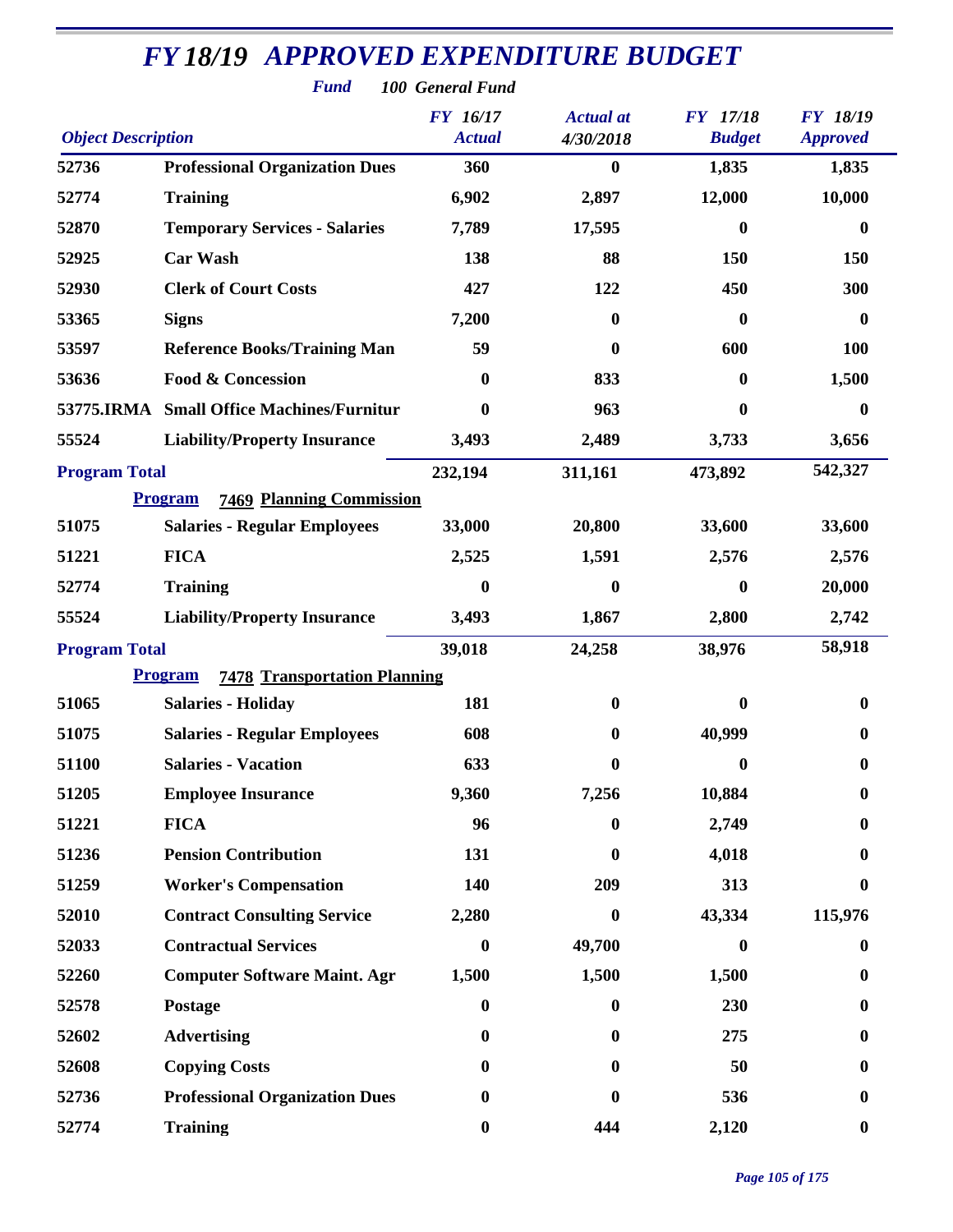|                                           | <b>Fund</b>                                                                 | <b>100 General Fund</b>          |                               |                                  |                                    |
|-------------------------------------------|-----------------------------------------------------------------------------|----------------------------------|-------------------------------|----------------------------------|------------------------------------|
| <b>Object Description</b>                 |                                                                             | <b>FY</b> 16/17<br><b>Actual</b> | <b>Actual</b> at<br>4/30/2018 | <b>FY</b> 17/18<br><b>Budget</b> | <b>FY 18/19</b><br><b>Approved</b> |
| 53595                                     | <b>Periodicals &amp; Subscriptions</b>                                      | 30                               | 30                            | 50                               | $\mathbf{0}$                       |
| 53597                                     | <b>Reference Books/Training Man</b>                                         | $\bf{0}$                         | 0                             | 750                              | 0                                  |
| 55524                                     | <b>Liability/Property Insurance</b>                                         | 1,164                            | 623                           | 934                              | $\bf{0}$                           |
| <b>Program Total</b><br><b>Department</b> | 7370 Planning                                                               | 16,123                           | 59,762                        | 108,742                          | 115,976                            |
|                                           |                                                                             | 287,335                          | 395,181                       | 621,610                          | 717,221                            |
| <b>Department</b>                         | 8100 Debt Service<br><b>Program</b><br>8125 Airport Bonds                   |                                  |                               |                                  |                                    |
| 52027                                     | <b>Annual Bond Fees</b>                                                     | $\bf{0}$                         | $\mathbf{0}$                  | 1,307                            | 1,307                              |
| 58180                                     | <b>Interest Expense - Bond</b>                                              | 0                                | $\mathbf{0}$                  | 187,533                          | 0                                  |
| 58187                                     | <b>Principal - Bond</b>                                                     | 0                                | $\bf{0}$                      | 490,000                          | $\mathbf{0}$                       |
| 61097                                     | <b>Transfer to Debt Service Fund</b>                                        | 677,383                          | 93,766                        | $\boldsymbol{0}$                 | 675,918                            |
| <b>Program Total</b>                      |                                                                             | 677,383                          | 93,766                        | 678,840                          | 677,225                            |
|                                           | <b>Program</b><br>8164 Gateway Bond                                         |                                  |                               |                                  |                                    |
| 58180                                     | <b>Interest Expense - Bond</b>                                              | 225,967                          | $\bf{0}$                      | 194,424                          | 0                                  |
| 58187                                     | <b>Principal - Bond</b>                                                     | 110,000                          | $\bf{0}$                      | 210,000                          | $\bf{0}$                           |
| <b>Program Total</b>                      |                                                                             | 335,967                          | $\bf{0}$                      | 404,424                          | $\boldsymbol{0}$                   |
|                                           | <b>Program</b><br><b>8181 OECB</b>                                          |                                  |                               |                                  |                                    |
| 52027                                     | <b>Annual Bond Fees</b>                                                     | 3,056                            | $\bf{0}$                      | 3,057                            | 3,057                              |
| 58320                                     | <b>Bond Issuance Costs</b>                                                  | $-12,758$                        | 0                             | $\boldsymbol{0}$                 | 0                                  |
| 61097                                     | <b>Transfer to Debt Service Fund</b>                                        | 669,419                          | 669,419                       | 896,785                          | 888,821                            |
| <b>Program Total</b><br><b>Department</b> | 8100 Debt Service                                                           | 659,717                          | 669,419                       | 899,842                          | 891,878                            |
|                                           |                                                                             | 1,673,067                        | 763,185                       | 1,983,106                        | 1,569,103                          |
| <b>Department</b>                         | 9100 Transfers Out<br><b>Program</b><br>9033 Transfer to Bldgs, Rds & Equip |                                  |                               |                                  |                                    |
| 61083                                     | Transfer to Bldgs, Rds & Equip                                              | 828,233                          | 13,550                        | $\bf{0}$                         | $\bf{0}$                           |
| <b>Program Total</b>                      |                                                                             | 828,233                          | 13,550                        | $\bf{0}$                         | $\bf{0}$                           |
|                                           | 9035 Transfer to Capital Projects<br><b>Program</b>                         |                                  |                               |                                  |                                    |
| 61085                                     | <b>Transfer to Capital Projects</b>                                         | $\boldsymbol{0}$                 | 64,193                        | 1,637,041                        | 1,014,764                          |
| <b>Program Total</b>                      |                                                                             | $\boldsymbol{0}$                 | 64,193                        | 1,637,041                        | 1,014,764                          |
|                                           | <b>Program</b><br>9048 Transfer to Debt Service Fund                        |                                  |                               |                                  |                                    |
| 61097                                     | <b>Transfer to Debt Service Fund</b>                                        | 0                                | $\boldsymbol{0}$              | $\bf{0}$                         | 226,114                            |
| <b>Program Total</b>                      |                                                                             | $\bf{0}$                         | $\bf{0}$                      | $\bf{0}$                         | 226,114                            |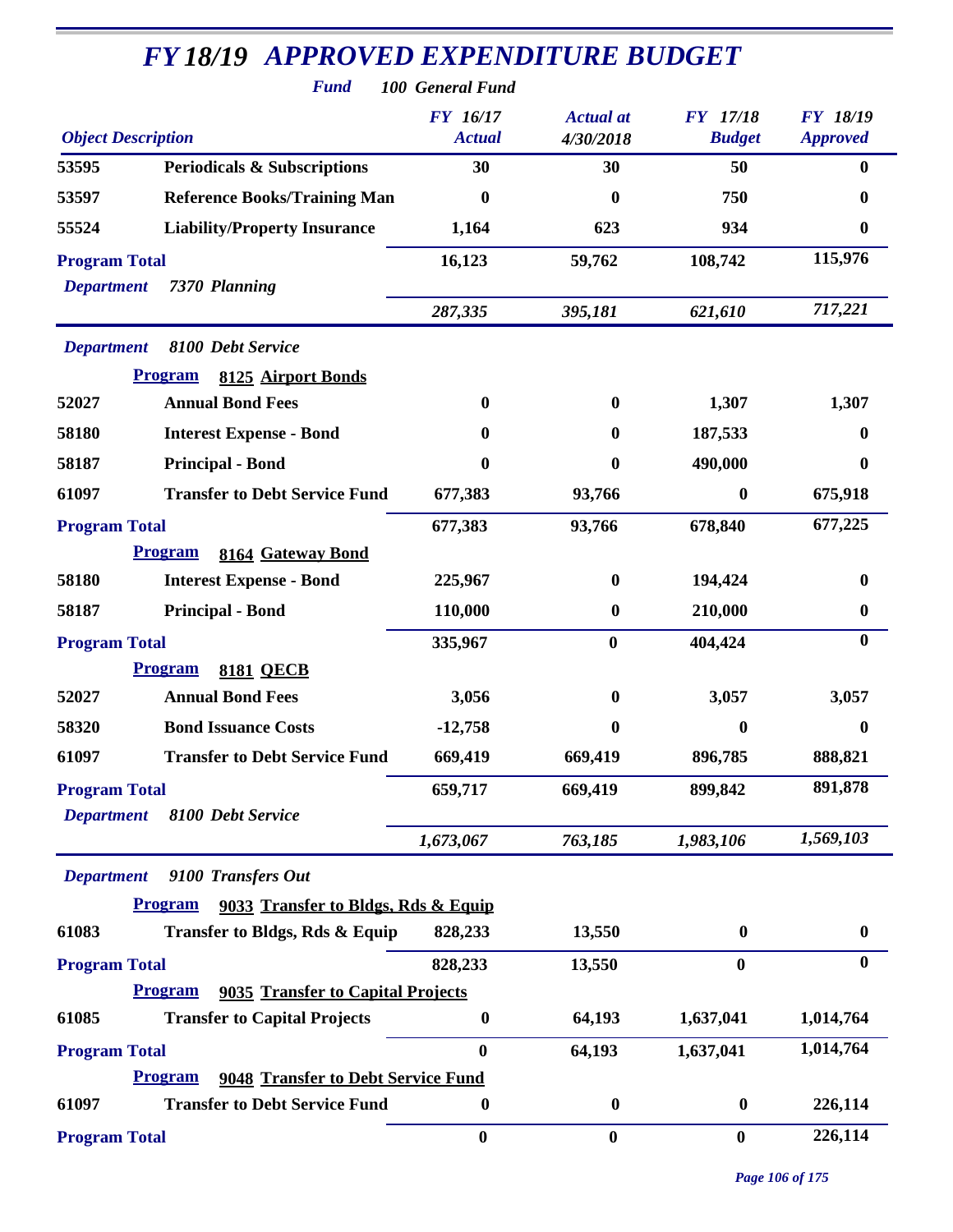| <b>FY 18/19 APPROVED EXPENDITURE BUDGET</b>           |                                  |                        |                                  |                                    |
|-------------------------------------------------------|----------------------------------|------------------------|----------------------------------|------------------------------------|
| <b>Fund</b>                                           | 100 General Fund                 |                        |                                  |                                    |
| <b>Object Description</b>                             | <b>FY</b> 16/17<br><b>Actual</b> | Actual at<br>4/30/2018 | <b>FY</b> 17/18<br><b>Budget</b> | <b>FY 18/19</b><br><b>Approved</b> |
| 9055 Transfer to Emergency 911 Fund<br><b>Program</b> |                                  |                        |                                  |                                    |
| 61105<br><b>Transfer to Emergency 911 Fun</b>         | 1,386,078                        | 900,854                | 1,747,831                        | 1,985,955                          |
| <b>Program Total</b>                                  | 1,386,078                        | 900,854                | 1,747,831                        | 1,985,955                          |
| <b>Program</b><br>9065 Transfer to Fire Fund          |                                  |                        |                                  |                                    |
| <b>Transfer to Fire Fund</b><br>61115                 | 75,335                           | $\boldsymbol{0}$       | $\bf{0}$                         | $\bf{0}$                           |
| <b>Program Total</b>                                  | 75,335                           | $\bf{0}$               | $\mathbf{0}$                     | $\bf{0}$                           |
| <b>Program</b><br>9105 Transfer to Sea Is. Police     |                                  |                        |                                  |                                    |
| <b>61145.MATT Transfer to Sea Is. Police</b>          | 19,547                           | $\bf{0}$               | $\bf{0}$                         | $\boldsymbol{0}$                   |
| <b>Program Total</b>                                  | 19,547                           | $\bf{0}$               | $\mathbf{0}$                     | $\bf{0}$                           |
| <b>Program</b><br>9140 Transfer to TEA Projects Fund  |                                  |                        |                                  |                                    |
| 61170<br><b>Transfer to TEA Projects Fund</b>         | $-62,311$                        | $\mathbf{0}$           | 0                                | $\bf{0}$                           |
| <b>Program Total</b>                                  | $-62,311$                        | $\boldsymbol{0}$       | $\bf{0}$                         | $\bf{0}$                           |
| 9100 Transfers Out<br><b>Department</b>               |                                  |                        |                                  |                                    |
|                                                       | 2,246,882                        | 978,597                | 3,384,872                        | 3,226,833                          |
| <b>General Fund</b>                                   | 72,210,514                       | 52,853,560             | 70,182,395                       | 73,315,749                         |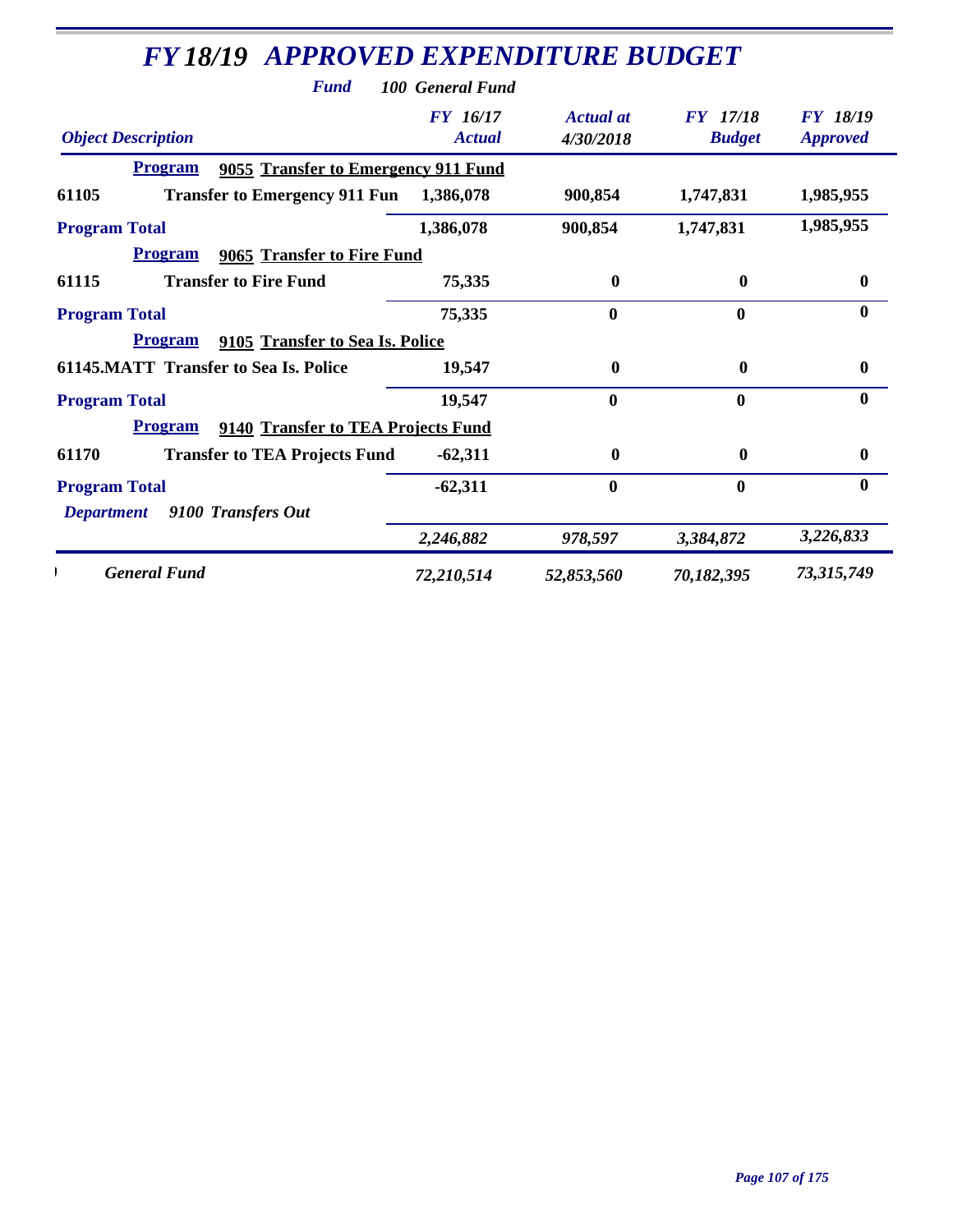| <b>FY18/19 APPROVED EXPENDITURE BUDGET</b><br><b>Fund</b> | <b>205 Accommodation Excise Tax</b> |                               |                                  |                                    |
|-----------------------------------------------------------|-------------------------------------|-------------------------------|----------------------------------|------------------------------------|
| <b>Object Description</b>                                 | <b>FY</b> 16/17<br><b>Actual</b>    | <b>Actual</b> at<br>4/30/2018 | <b>FY</b> 17/18<br><b>Budget</b> | <b>FY 18/19</b><br><b>Approved</b> |
| <b>Department</b><br>1620 Accounting                      |                                     |                               |                                  |                                    |
| <b>Program</b><br>1611 Accom. Excise Tax - Admin.         |                                     |                               |                                  |                                    |
| <b>Annual Audit Fees</b><br>52025                         | 10,284                              | 10,707                        | 10,707                           | 8,897                              |
| 55115<br><b>County Admin Internal Charge</b>              | 14,003                              | 9,353                         | 14,029                           | 21,528                             |
| <b>Finance Dept. Charges</b><br>55135                     | 123,058                             | 96,085                        | 144,128                          | 164,354                            |
| 55145<br><b>Information Technology Charg</b>              | 24,745                              | 17,535                        | 26,303                           | 35,472                             |
| <b>Human Resources Dept. Charge</b><br>55160              | 26,299                              | 17,953                        | 26,929                           | 31,058                             |
| <b>Program Total</b>                                      | 198,389                             | 151,633                       | 222,096                          | 261,309                            |
| 1620 Accounting<br><b>Department</b>                      |                                     |                               |                                  |                                    |
|                                                           | 198,389                             | 151,633                       | 222,096                          | 261,309                            |
| <b>1900 Information Technology</b><br><b>Department</b>   |                                     |                               |                                  |                                    |
| 1923 Info. Technology - Fund 205<br><b>Program</b>        |                                     |                               |                                  |                                    |
| <b>Communications / Fiber</b><br>54718                    | $\boldsymbol{0}$                    | $\bf{0}$                      | 25,000                           | $\boldsymbol{0}$                   |
| <b>Program Total</b>                                      | $\boldsymbol{0}$                    | $\bf{0}$                      | 25,000                           | $\bf{0}$                           |
| <b>1900 Information Technology</b><br><b>Department</b>   |                                     |                               |                                  |                                    |
|                                                           | $\boldsymbol{\theta}$               | $\boldsymbol{\theta}$         | 25,000                           | $\boldsymbol{\theta}$              |
| <b>Department</b><br><b>3120 Fire Protection</b>          |                                     |                               |                                  |                                    |
| 3140 Office of Fire Chief<br><b>Program</b>               |                                     |                               |                                  |                                    |
| <b>Safety Equipment</b><br>53345                          | 1,088                               | $\bf{0}$                      | $\bf{0}$                         | 0                                  |
| 54450<br><b>Machinery &amp; Equipment</b>                 | 10,485                              | $\bf{0}$                      | $\boldsymbol{0}$                 | $\bf{0}$                           |
| <b>Program Total</b>                                      | 11,573                              | $\boldsymbol{0}$              | 0                                | $\boldsymbol{0}$                   |
| <b>Department</b><br><b>3120 Fire Protection</b>          |                                     |                               |                                  | $\boldsymbol{\theta}$              |
|                                                           | 11,573                              | $\boldsymbol{\theta}$         | $\boldsymbol{\theta}$            |                                    |
| <b>Department</b><br>4210 Public Works Director           |                                     |                               |                                  |                                    |
| <b>Program</b><br>4505 SSI Mowing                         |                                     |                               |                                  |                                    |
| <b>Contractual Services</b><br>52033                      | 36,692                              | 38,328                        | 40,320                           | 40,320                             |
| <b>Program Total</b>                                      | 36,692                              | 38,328                        | 40,320                           | 40,320                             |
| <b>Department</b><br>4210 Public Works Director           | 36,692                              |                               | 40,320                           | 40,320                             |
|                                                           |                                     | 38,328                        |                                  |                                    |
| 4270 Facilities Management<br><b>Department</b>           |                                     |                               |                                  |                                    |
| <b>4707 Blythe Island Buildings</b><br><b>Program</b>     |                                     |                               |                                  |                                    |
| 52135<br><b>Pest Control</b>                              | 401                                 | 408                           | 408                              | 408                                |
| <b>Facilities Maintenance</b><br>52285                    | 26,255                              | 29,008                        | 14,551                           | 19,451                             |
| 52285.IRMA Facilities Maintenance                         | $\boldsymbol{0}$                    | 7,507                         | $\boldsymbol{0}$                 | $\boldsymbol{0}$                   |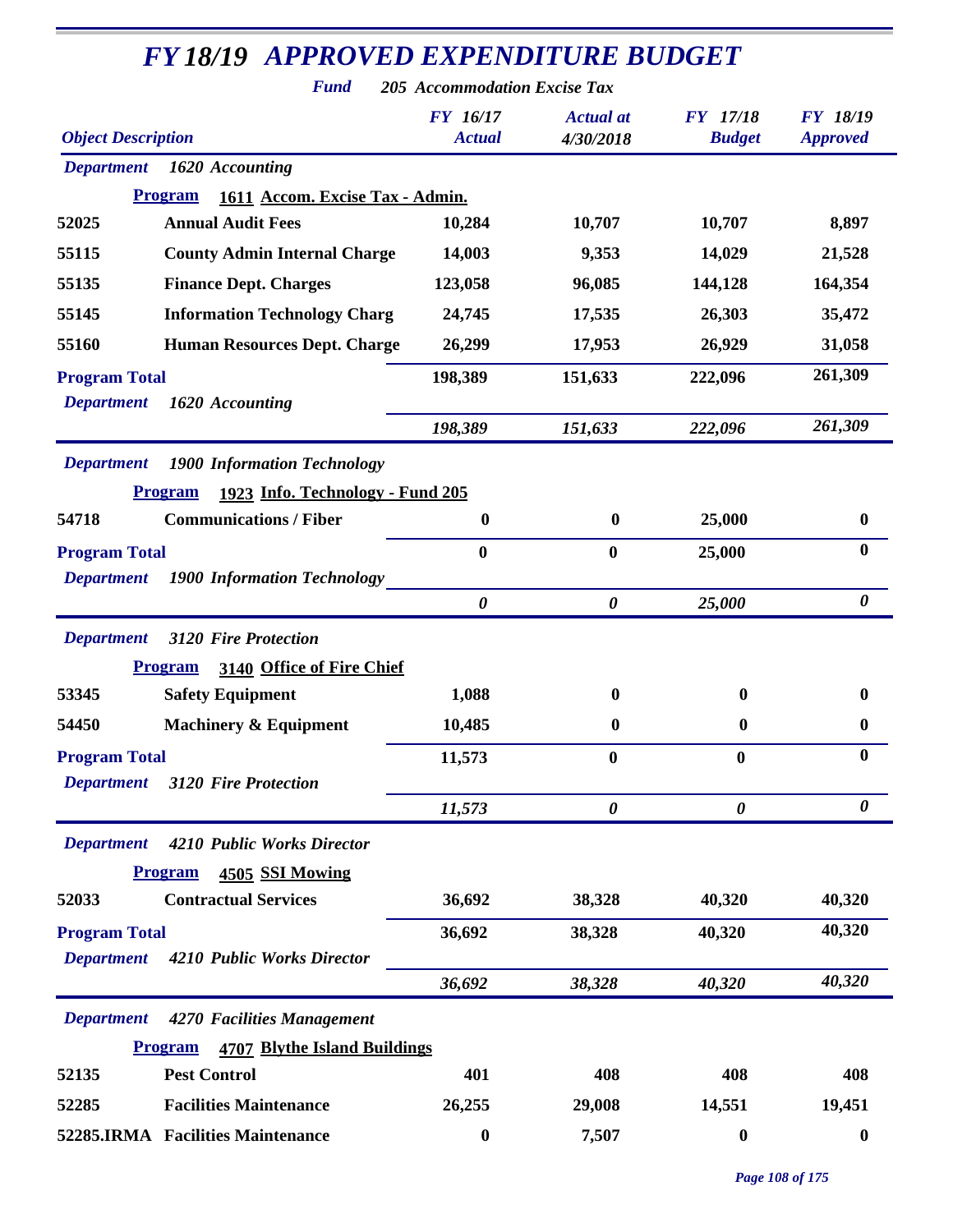| <b>Object Description</b>                                    | <b>FY</b> 16/17<br><b>Actual</b> | <b>Actual</b> at<br>4/30/2018 | <b>FY</b> 17/18<br><b>Budget</b> | <b>FY 18/19</b><br><b>Approved</b> |
|--------------------------------------------------------------|----------------------------------|-------------------------------|----------------------------------|------------------------------------|
| <b>52285.MATT Facilities Maintenance</b>                     | 770                              | $\boldsymbol{0}$              | $\boldsymbol{0}$                 | $\bf{0}$                           |
| 52290<br><b>Fire Extinguisher Maintenance</b>                | 53                               | 72                            | 183                              | 183                                |
| 52300<br>Heating & A/C Maintenance                           | 0                                | 0                             | 725                              | 725                                |
| 53281<br><b>Materials and Supplies</b>                       | 7,877                            | 6,758                         | 16,385                           | 16,385                             |
| 53281.MATT Materials and Supplies                            | 322                              | $\bf{0}$                      | $\boldsymbol{0}$                 | $\bf{0}$                           |
| 53548<br><b>Utilities-Electricity</b>                        | 73,372                           | 38,650                        | 69,948                           | 69,948                             |
| <b>Program Total</b>                                         | 109,050                          | 82,403                        | 102,200                          | 107,100                            |
| <b>Program</b><br><b>4713 Coast Guard Station Park Impry</b> |                                  |                               |                                  |                                    |
| <b>Improvements-Other</b><br>54375                           | 163,027                          | $\bf{0}$                      | $\bf{0}$                         | $\bf{0}$                           |
| <b>Program Total</b>                                         | 163,027                          | $\mathbf{0}$                  | $\bf{0}$                         | $\bf{0}$                           |
| <b>Program</b><br>4740 Facilities Mgmt-Chgs-Fund 205         |                                  |                               |                                  |                                    |
| 55130<br><b>Facilities Management Charges</b>                | $-170,526$                       | $-113,703$                    | $-170,555$                       | $-188,556$                         |
| <b>Program Total</b>                                         | $-170,526$                       | $-113,703$                    | $-170,555$                       | $-188,556$                         |
| <b>Program</b><br>4754 ADA Compliance                        |                                  |                               |                                  |                                    |
| 54375.CGST Improvements-Other                                | $-4,657$                         | $\bf{0}$                      | $\bf{0}$                         | $\boldsymbol{0}$                   |
| <b>Program Total</b>                                         | $-4,657$                         | $\bf{0}$                      | $\bf{0}$                         | $\bf{0}$                           |
| <b>Program</b><br><b>4792 Repairs - Beach Crossovers</b>     |                                  |                               |                                  |                                    |
| <b>Facilities Maintenance</b><br>52285                       | 17,798                           | 11,400                        | 40,000                           | 40,000                             |
| 52285.IRMA Facilities Maintenance                            | 0                                | 12,823                        | 0                                | 0                                  |
| <b>52285.MATT Facilities Maintenance</b>                     | 76                               | $\boldsymbol{0}$              | 0                                | $\bf{0}$                           |
| <b>Program Total</b>                                         | 17,874                           | 24,223                        | 40,000                           | 40,000                             |
| <b>4795 Selden Park Buildings</b><br><b>Program</b>          |                                  |                               |                                  |                                    |
| <b>Alarm Monitoring</b><br>52102                             | 880                              | 490                           | 1,180                            | 1,180                              |
| <b>Pest Control</b><br>52135                                 | 304                              | 324                           | 324                              | 324                                |
| <b>Facilities Maintenance</b><br>52285                       | 21,749                           | 31,300                        | 18,206                           | 19,206                             |
| 52285.IRMA Facilities Maintenance                            | $\boldsymbol{0}$                 | 6,659                         | $\boldsymbol{0}$                 | $\boldsymbol{0}$                   |
| <b>52285.MATT Facilities Maintenance</b>                     | 948                              | $\boldsymbol{0}$              | $\boldsymbol{0}$                 | $\boldsymbol{0}$                   |
| 52290<br><b>Fire Extinguisher Maintenance</b>                | 54                               | 52                            | 38                               | 38                                 |
| Heating & A/C Maintenance<br>52300                           | 711                              | 514                           | 1,953                            | 1,953                              |
| 53281<br><b>Materials and Supplies</b>                       | 2,535                            | 1,839                         | 5,831                            | 5,831                              |
| <b>Utilities-Water</b><br>53522                              | 9,703                            | 7,708                         | 11,909                           | 14,000                             |
| 53548<br><b>Utilities-Electricity</b>                        | 26,633                           | 19,623                        | 28,914                           | 34,024                             |
| <b>Small Office Machines/Furnitur</b><br>53775               | $\boldsymbol{0}$                 | $\boldsymbol{0}$              | $\boldsymbol{0}$                 | 4,900                              |
| <b>Program Total</b>                                         | 63,517                           | 68,509                        | 68,355                           | 81,456                             |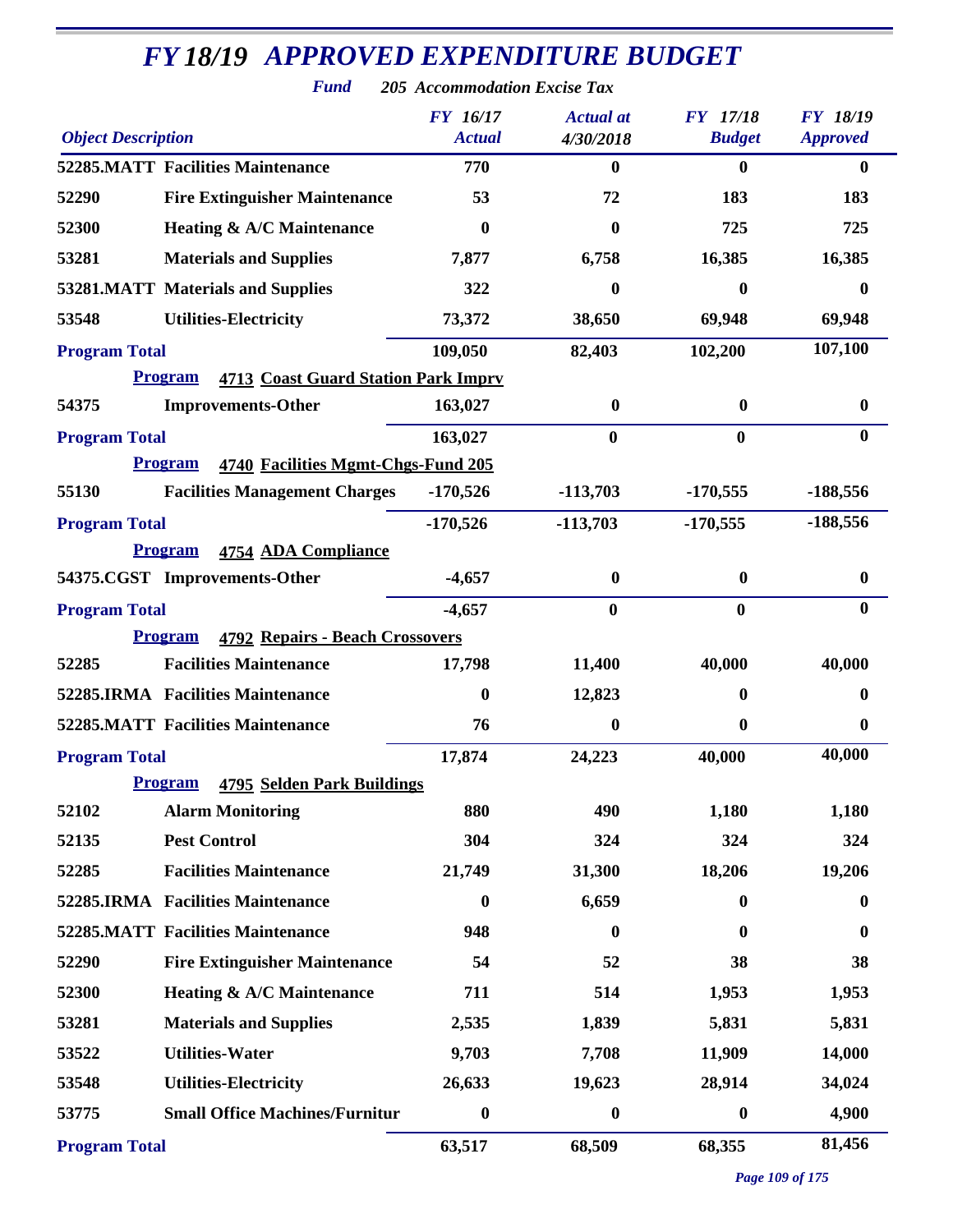| <b>Fund</b><br><b>205 Accommodation Excise Tax</b> |                                              |                                  |                               |                                  |                                    |  |
|----------------------------------------------------|----------------------------------------------|----------------------------------|-------------------------------|----------------------------------|------------------------------------|--|
| <b>Object Description</b>                          |                                              | <b>FY</b> 16/17<br><b>Actual</b> | <b>Actual</b> at<br>4/30/2018 | <b>FY</b> 17/18<br><b>Budget</b> | <b>FY 18/19</b><br><b>Approved</b> |  |
| <b>Department</b>                                  | 4270 Facilities Management                   |                                  |                               |                                  |                                    |  |
|                                                    |                                              | 178,285                          | 61,432                        | 40,000                           | 40,000                             |  |
| <b>Department</b>                                  | 4280 Parks Maintenance                       |                                  |                               |                                  |                                    |  |
|                                                    | <b>Program</b><br><b>6030 Casino/Beaches</b> |                                  |                               |                                  |                                    |  |
| 51030                                              | Merit                                        | $\boldsymbol{0}$                 | $\mathbf{0}$                  | 3,422                            | 3,733                              |  |
| 51042                                              | Salaries - COLA                              | 0                                | $\bf{0}$                      | $\bf{0}$                         | 4,793                              |  |
| 51065                                              | <b>Salaries - Holiday</b>                    | 5,109                            | 4,836                         | $\bf{0}$                         | $\bf{0}$                           |  |
| 51070                                              | <b>Salaries - Other</b>                      | 408                              | 349                           | $\bf{0}$                         | 0                                  |  |
| 51075                                              | <b>Salaries - Regular Employees</b>          | 114,353                          | 79,287                        | 193,086                          | 181,270                            |  |
| 51085                                              | <b>Salaries - Sick</b>                       | 4,359                            | 2,922                         | $\bf{0}$                         | $\bf{0}$                           |  |
| 51100                                              | <b>Salaries - Vacation</b>                   | 17,816                           | 7,311                         | 0                                | 0                                  |  |
| 51165                                              | Overtime                                     | 4,067                            | 5,825                         | 500                              | 11,393                             |  |
| 51165.IRMA                                         | Overtime                                     | 0                                | 3,772                         | $\bf{0}$                         | 0                                  |  |
| 51180                                              | <b>Overtime - Holiday</b>                    | 1,862                            | 2,469                         | 2,858                            | 2,858                              |  |
| 51205                                              | <b>Employee Insurance</b>                    | 65,521                           | 43,534                        | 65,301                           | 68,487                             |  |
| 51221                                              | <b>FICA</b>                                  | 10,608                           | 7,323                         | 14,113                           | 11,496                             |  |
| 51221.IRMA FICA                                    |                                              | 0                                | 289                           | $\bf{0}$                         | 0                                  |  |
| 51236                                              | <b>Pension Contribution</b>                  | 13,576                           | 10,050                        | 17,460                           | 16,369                             |  |
|                                                    | 51236.IRMA Pension Contribution              | $\boldsymbol{0}$                 | 370                           | $\boldsymbol{0}$                 | 0                                  |  |
| 51259                                              | <b>Worker's Compensation</b>                 | 7,957                            | 6,252                         | 9,378                            | 9,801                              |  |
| 52208                                              | <b>Refuse Container Collections</b>          | 24,251                           | 23,879                        | 25,282                           | 25,282                             |  |
| 52210                                              | <b>Solid Waste Disposal Fees</b>             | 7,477                            | 3,419                         | 13,213                           | 13,213                             |  |
| 52225                                              | <b>Janitorial Services</b>                   | 59,415                           | 52,937                        | 59,415                           | 59,415                             |  |
| 52285                                              | <b>Facilities Maintenance</b>                | $\boldsymbol{0}$                 | 1,116                         | 4,000                            | 4,000                              |  |
| 52410                                              | <b>Parts/Auto Inventory Items</b>            | 93                               | 17                            | 320                              | 320                                |  |
| 52412                                              | <b>Parts/Auto-Non Inventory</b>              | 2,897                            | 292                           | 1,320                            | 1,320                              |  |
| 52454                                              | <b>Vehicle Rep. Outside Service</b>          | $\boldsymbol{0}$                 | 279                           | 920                              | 920                                |  |
| 52477                                              | <b>Equipment Rental</b>                      | 4,265                            | 7,900                         | 6,160                            | 10,000                             |  |
| 52477.GAFL                                         | <b>Equipment Rental</b>                      | 5,500                            | $\bf{0}$                      | 5,500                            | $\bf{0}$                           |  |
| 52870                                              | <b>Temporary Services - Salaries</b>         | 15,270                           | 5,274                         | 43,200                           | $\boldsymbol{0}$                   |  |
| 52990                                              | <b>Wrecker Towing Service</b>                | $\boldsymbol{0}$                 | $\bf{0}$                      | 60                               | 60                                 |  |
| 53070                                              | <b>Batteries</b>                             | 220                              | $\bf{0}$                      | 205                              | 205                                |  |
| 53100                                              | <b>Chemicals/Pesticides</b>                  | 302                              | 785                           | 3,940                            | 2,000                              |  |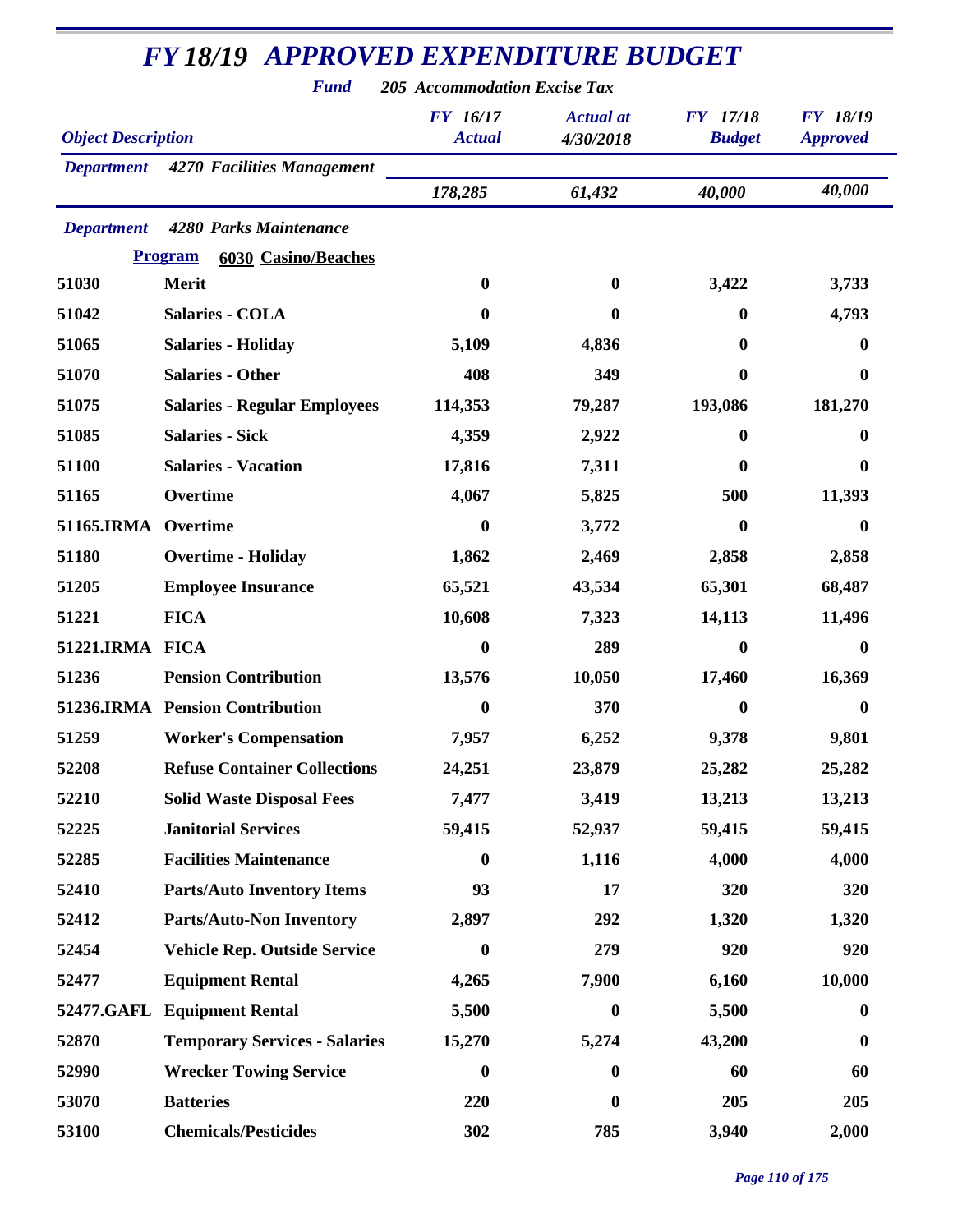|                           | <b>Fund</b>                                            | <b>205 Accommodation Excise Tax</b> |                               |                                  |                                    |
|---------------------------|--------------------------------------------------------|-------------------------------------|-------------------------------|----------------------------------|------------------------------------|
| <b>Object Description</b> |                                                        | <b>FY</b> 16/17<br><b>Actual</b>    | <b>Actual</b> at<br>4/30/2018 | <b>FY</b> 17/18<br><b>Budget</b> | <b>FY 18/19</b><br><b>Approved</b> |
| 53125                     | <b>Cost of All Other Material</b>                      | 2,563                               | 1,394                         | 900                              | 2,900                              |
| 53250                     | <b>Janitorial Supplies</b>                             | 9,810                               | 4,317                         | 13,000                           | 12,115                             |
| 53275                     | Lumber                                                 | 2,025                               | 132                           | 340                              | 340                                |
| 53308                     | Parts, Repairs, & Replacements                         | 435                                 | 350                           | 1,000                            | 1,000                              |
| 53345                     | <b>Safety Equipment</b>                                | 0                                   | 170                           | 0                                | $\bf{0}$                           |
| 53435                     | <b>Tires</b>                                           | 4,740                               | $\boldsymbol{0}$              | 250                              | 250                                |
| 53556                     | Oil                                                    | 37                                  | 13                            | 200                              | 200                                |
| 53563                     | <b>Diesel Fuel</b>                                     | 1                                   | 3,656                         | 500                              | 3,850                              |
| 53565                     | <b>Gas-Vehicles</b>                                    | 2,517                               | 2,728                         | 3,000                            | 4,400                              |
| 53756                     | <b>Recreation Equipment</b>                            | 238                                 | 2,864                         | 3,165                            | 3,165                              |
| 53775                     | <b>Small Office Machines/Furnitur</b>                  | 1,659                               | 0                             | 2,020                            | 2,020                              |
| 53785                     | <b>Small Tools &amp; Equipment</b>                     | 2,194                               | 3,200                         | 2,710                            | 2,850                              |
| 54375                     | <b>Improvements-Other</b>                              | 18,776                              | $\boldsymbol{0}$              | 0                                | $\bf{0}$                           |
| 55130                     | <b>Facilities Management Charges</b>                   | 24,634                              | 26,482                        | 39,723                           | 30,051                             |
| 55524                     | <b>Liability/Property Insurance</b>                    | 9,001                               | 3,733                         | 5,599                            | 6,146                              |
| <b>Program Total</b>      |                                                        | 443,956                             | 319,526                       | 542,060                          | 496,222                            |
| <b>Department</b>         | 4280 Parks Maintenance                                 |                                     |                               |                                  |                                    |
|                           |                                                        | 443,956                             | 319,526                       | 542,060                          | 496,222                            |
| <b>Department</b>         | 6130 Blythe Is. Regional Park                          |                                     |                               |                                  |                                    |
|                           | <b>Program</b><br><b>6046 Blythe Island Operations</b> |                                     |                               |                                  |                                    |
| 51030                     | Merit                                                  | $\bf{0}$                            | $\mathbf{0}$                  | 5,931                            | 5,233                              |
| 51042                     | <b>Salaries - COLA</b>                                 | $\boldsymbol{0}$                    | 0                             | $\mathbf{0}$                     | 6,817                              |
| 51058                     | <b>Salaries - FLSA Exempt</b>                          | 846                                 | 1,052                         | 0                                | $\bf{0}$                           |
| 51065                     | <b>Salaries - Holiday</b>                              | 9,072                               | 7,248                         | 0                                | 0                                  |
| 51070                     | <b>Salaries - Other</b>                                | 223                                 | 93                            | 0                                | 0                                  |
| 51075                     | <b>Salaries - Regular Employees</b>                    | 186,649                             | 116,711                       | 210,937                          | 270,743                            |
| 51085                     | <b>Salaries - Sick</b>                                 | 5,983                               | 1,837                         | 0                                | $\bf{0}$                           |
| 51100                     | <b>Salaries - Vacation</b>                             | 6,769                               | 7,361                         | 0                                | $\bf{0}$                           |
| 51165                     | Overtime                                               | $-21,213$                           | 2,503                         | 484                              | 484                                |
| 51165.IRMA Overtime       |                                                        | $\boldsymbol{0}$                    | 2,586                         | 0                                | 0                                  |
| 51165.MATT Overtime       |                                                        | 27,505                              | $\boldsymbol{0}$              | 0                                | $\boldsymbol{0}$                   |
| 51180                     | <b>Overtime - Holiday</b>                              | 2,475                               | 2,627                         | 3,426                            | 3,769                              |
| 51205                     | <b>Employee Insurance</b>                              | 65,521                              | 50,789                        | 76,184                           | 79,901                             |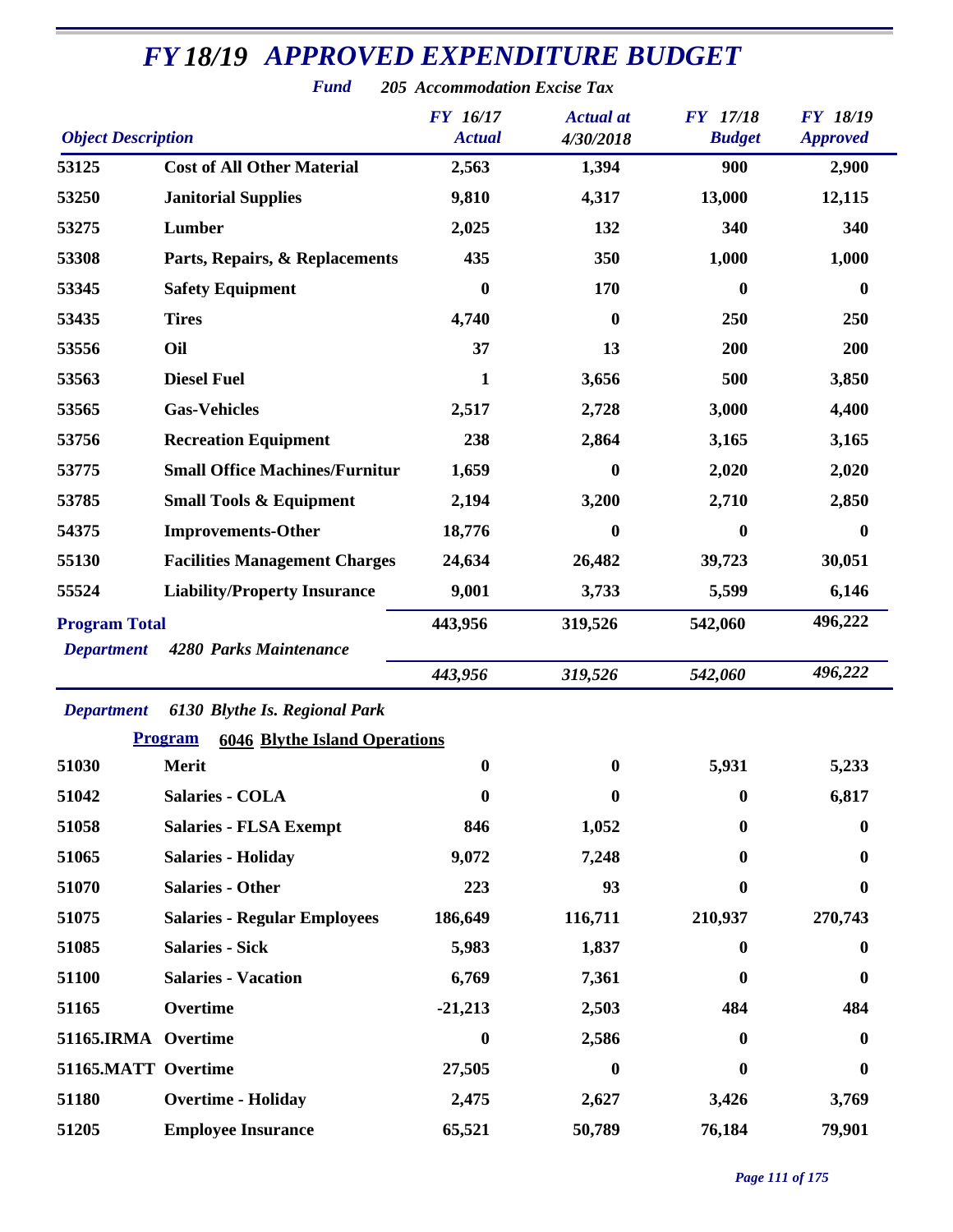|                           | r una                                  | 205 Accommodation Excise I ax<br><b>FY</b> 16/17 | <b>Actual</b> at | <b>FY</b> 17/18  | <b>FY 18/19</b>  |
|---------------------------|----------------------------------------|--------------------------------------------------|------------------|------------------|------------------|
| <b>Object Description</b> |                                        | <b>Actual</b>                                    | 4/30/2018        | <b>Budget</b>    | <b>Approved</b>  |
| 51221                     | <b>FICA</b>                            | 13,474                                           | 9,912            | 15,166           | 19,388           |
| 51221.IRMA FICA           |                                        | $\bf{0}$                                         | 198              | $\boldsymbol{0}$ | $\bf{0}$         |
| 51221.MATT FICA           |                                        | 2,239                                            | $\mathbf{0}$     | $\bf{0}$         | 0                |
| 51236                     | <b>Pension Contribution</b>            | 18,307                                           | 13,594           | 19,211           | 25,090           |
|                           | 51236.IRMA Pension Contribution        | $\boldsymbol{0}$                                 | 253              | $\bf{0}$         | 0                |
|                           | <b>51236.MATT Pension Contribution</b> | 2,239                                            | $\boldsymbol{0}$ | $\boldsymbol{0}$ | $\boldsymbol{0}$ |
| 51259                     | <b>Worker's Compensation</b>           | 9,130                                            | 6,354            | 9,531            | 9,961            |
| 51274                     | <b>Cellular Phone Allowance</b>        | 422                                              | 362              | 420              | 840              |
| 52067                     | <b>Professional Services</b>           | 381                                              | 200              | 3,935            | 3,935            |
| 52102                     | <b>Alarm Monitoring</b>                | 280                                              | $\boldsymbol{0}$ | 280              | 280              |
| 52126                     | <b>Laboratory Testing</b>              | 280                                              | 185              | 602              | 602              |
|                           | 52126.IRMA Laboratory Testing          | $\boldsymbol{0}$                                 | 261              | $\bf{0}$         | $\boldsymbol{0}$ |
| 52208                     | <b>Refuse Container Collections</b>    | 4,452                                            | 4,426            | 4,804            | 5,004            |
| 52315                     | <b>Lawn Equipment Maintenance</b>      | 150                                              | $\boldsymbol{0}$ | 563              | 563              |
| 52325                     | Mach. & Equip. Repairs                 | 310                                              | 860              | 1,000            | 1,000            |
| 52410                     | <b>Parts/Auto Inventory Items</b>      | 422                                              | 99               | 960              | 960              |
| 52412                     | <b>Parts/Auto-Non Inventory</b>        | 908                                              | 1,798            | 3,960            | 3,960            |
| 52454                     | <b>Vehicle Rep. Outside Service</b>    | 4,421                                            | $\boldsymbol{0}$ | 2,760            | 2,760            |
| 52477                     | <b>Equipment Rental</b>                | $\bf{0}$                                         | 151              | 137              | 151              |
| 52554                     | <b>Cable TV Service</b>                | 12,886                                           | 10,153           | 12,595           | 18,000           |
| 52572                     | <b>Long Distance Telephone Charg</b>   | 268                                              | 51               | 275              | 275              |
| 52575                     | <b>Pager Rental</b>                    | 830                                              | 524              | 879              | 904              |
| 52578                     | Postage                                | $\boldsymbol{0}$                                 | 3                | $\boldsymbol{0}$ | 100              |
| 52584                     | <b>Telephone - Local Service</b>       | 380                                              | 283              | 390              | 390              |
| 52602                     | <b>Advertising</b>                     | 2,400                                            | 2,500            | 1,500            | 2,500            |
| 52608                     | <b>Copying Costs</b>                   | 712                                              | 709              | 768              | 1,000            |
| 52618                     | Printing                               | 575                                              | $\boldsymbol{0}$ | 1,195            | 1,195            |
| 52668                     | <b>Bank Service Charges</b>            | 9,161                                            | 3,976            | 9,570            | 9,570            |
| 52736                     | <b>Professional Organization Dues</b>  | 200                                              | 175              | 200              | 375              |
| 52774                     | <b>Training</b>                        | $\bf{0}$                                         | 135              | 500              | 1,100            |
| 52870                     | <b>Temporary Services - Salaries</b>   | 2,164                                            | $\boldsymbol{0}$ | $\boldsymbol{0}$ | $\boldsymbol{0}$ |
| 52990                     | <b>Wrecker Towing Service</b>          | 155                                              | $\boldsymbol{0}$ | 180              | 180              |
| 53015                     | <b>Animal Food and Supplies</b>        | 29                                               | 16               | 90               | 90               |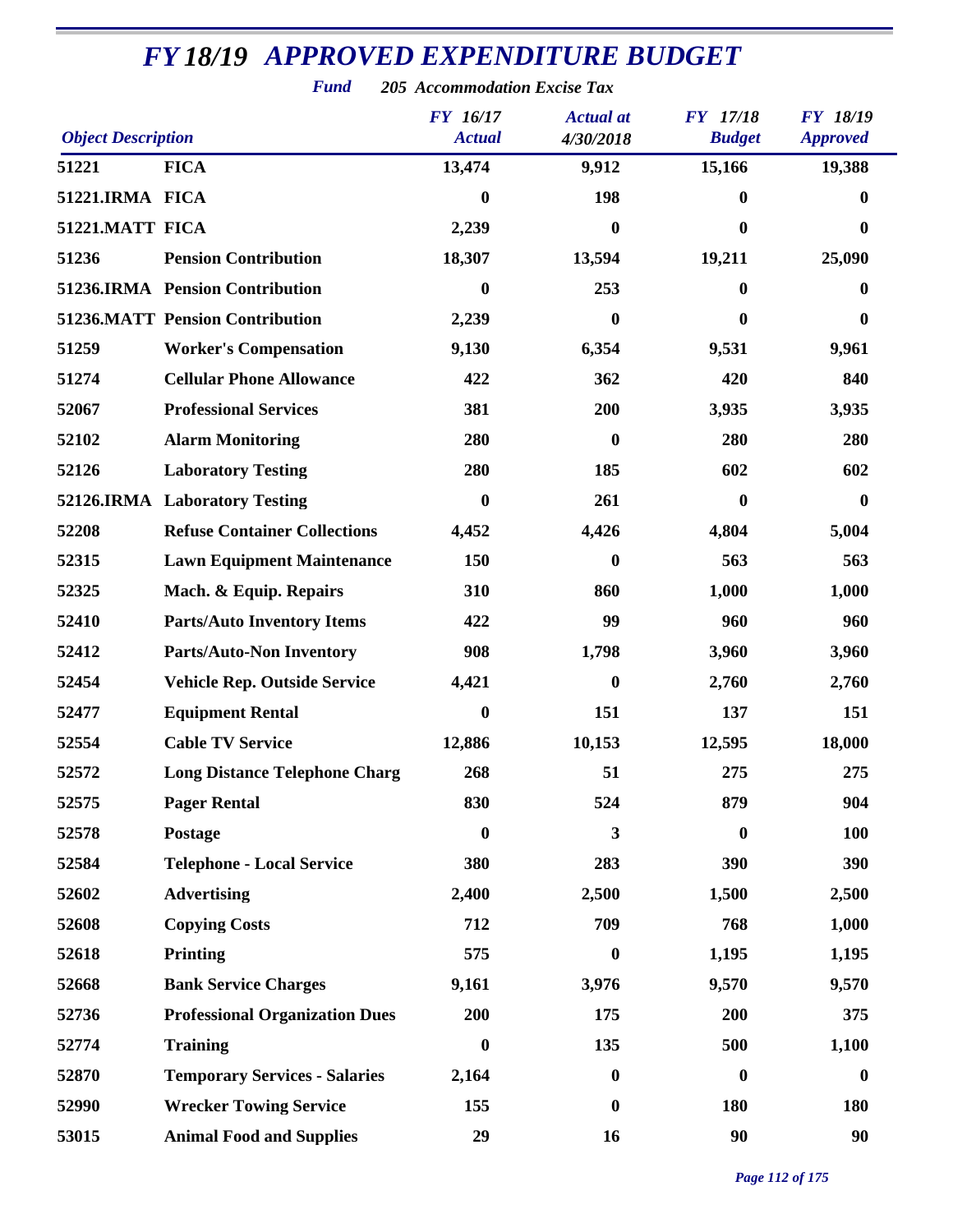| <b>Object Description</b> |                                       | FY 16/17<br><b>Actual</b> | <b>Actual</b> at<br>4/30/2018 | <b>FY</b> 17/18<br><b>Budget</b> | <b>FY 18/19</b><br><b>Approved</b> |
|---------------------------|---------------------------------------|---------------------------|-------------------------------|----------------------------------|------------------------------------|
| 53070                     | <b>Batteries</b>                      | 187                       | 84                            | 615                              | 615                                |
| 53100                     | <b>Chemicals/Pesticides</b>           | 556                       | 98                            | 939                              | 939                                |
| 53125                     | <b>Cost of All Other Material</b>     | 1,870                     | 1,064                         | 1,303                            | 1,303                              |
|                           | 53125.MATT Cost of All Other Material | 17                        | $\boldsymbol{0}$              | $\bf{0}$                         | $\boldsymbol{0}$                   |
| 53135                     | <b>Cost of Electrical Material</b>    | 595                       | 286                           | 742                              | 742                                |
| 53145                     | <b>Cost of Plumbing Material</b>      | 278                       | 202                           | 560                              | 560                                |
| 53230                     | <b>Grounds Maintenance Supplies</b>   | 2,449                     | 3,306                         | 3,500                            | 3,500                              |
| 53245                     | <b>Irrigation Supplies</b>            | 55                        | $\boldsymbol{0}$              | 150                              | 150                                |
| 53250                     | <b>Janitorial Supplies</b>            | 4,016                     | 1,075                         | 4,500                            | 4,500                              |
| 53270                     | Lubricants                            | 327                       | 64                            | 394                              | 394                                |
| 53270.MATT Lubricants     |                                       | 43                        | $\mathbf{0}$                  | $\bf{0}$                         | $\mathbf{0}$                       |
| 53295                     | <b>Office Supplies</b>                | 1,296                     | 859                           | 1,118                            | 1,118                              |
| 53300                     | Paint                                 | 450                       | 196                           | 750                              | 750                                |
| 53308                     | Parts, Repairs, & Replacements        | 655                       | 201                           | 2,000                            | 2,000                              |
| 53345                     | <b>Safety Equipment</b>               | 415                       | 43                            | 530                              | 530                                |
|                           | 53345.IRMA Safety Equipment           | $\boldsymbol{0}$          | 29                            | $\boldsymbol{0}$                 | 0                                  |
|                           | 53345.MATT Safety Equipment           | 227                       | $\boldsymbol{0}$              | $\bf{0}$                         | $\bf{0}$                           |
| 53365                     | <b>Signs</b>                          | 90                        | $\boldsymbol{0}$              | 500                              | 500                                |
| 53420                     | <b>Tech Equipment Batteries</b>       | 41                        | 114                           | 179                              | 179                                |
| 53435                     | <b>Tires</b>                          | 822                       | 498                           | 750                              | 750                                |
| 53512                     | <b>Bottled Water</b>                  | 268                       | 142                           | 310                              | 310                                |
| 53556                     | Oil                                   | 29                        | 29                            | 600                              | 600                                |
| 53563                     | <b>Diesel Fuel</b>                    | 739                       | 495                           | 1,500                            | 1,100                              |
| 53565                     | <b>Gas-Vehicles</b>                   | 3,529                     | 2,763                         | 9,000                            | 6,050                              |
| 53605                     | <b>Propane Gas Sales Expenses</b>     | 4,355                     | 3,635                         | 4,031                            | 4,031                              |
| 53632                     | <b>Bait for Resale</b>                | 42,431                    | 19,596                        | 45,000                           | 45,000                             |
| 53636                     | <b>Food &amp; Concession</b>          | $\boldsymbol{0}$          | 224                           | $\bf{0}$                         | $\bf{0}$                           |
|                           | 53636.MATT Food & Concession          | 314                       | $\boldsymbol{0}$              | $\bf{0}$                         | $\bf{0}$                           |
| 53654                     | <b>Resale Merchandise</b>             | 3,286                     | 1,411                         | 2,500                            | 2,500                              |
| 53750                     | <b>Radio Equipment</b>                | $\boldsymbol{0}$          | $\boldsymbol{0}$              | 2,300                            | 1,300                              |
| 53775                     | <b>Small Office Machines/Furnitur</b> | 31,105                    | 948                           | 1,700                            | 1,700                              |
| 53785                     | <b>Small Tools &amp; Equipment</b>    | 1,376                     | 2,103                         | 2,884                            | 2,884                              |
|                           | 53785.IRMA Small Tools & Equipment    | $\boldsymbol{0}$          | 34                            | $\boldsymbol{0}$                 | $\boldsymbol{0}$                   |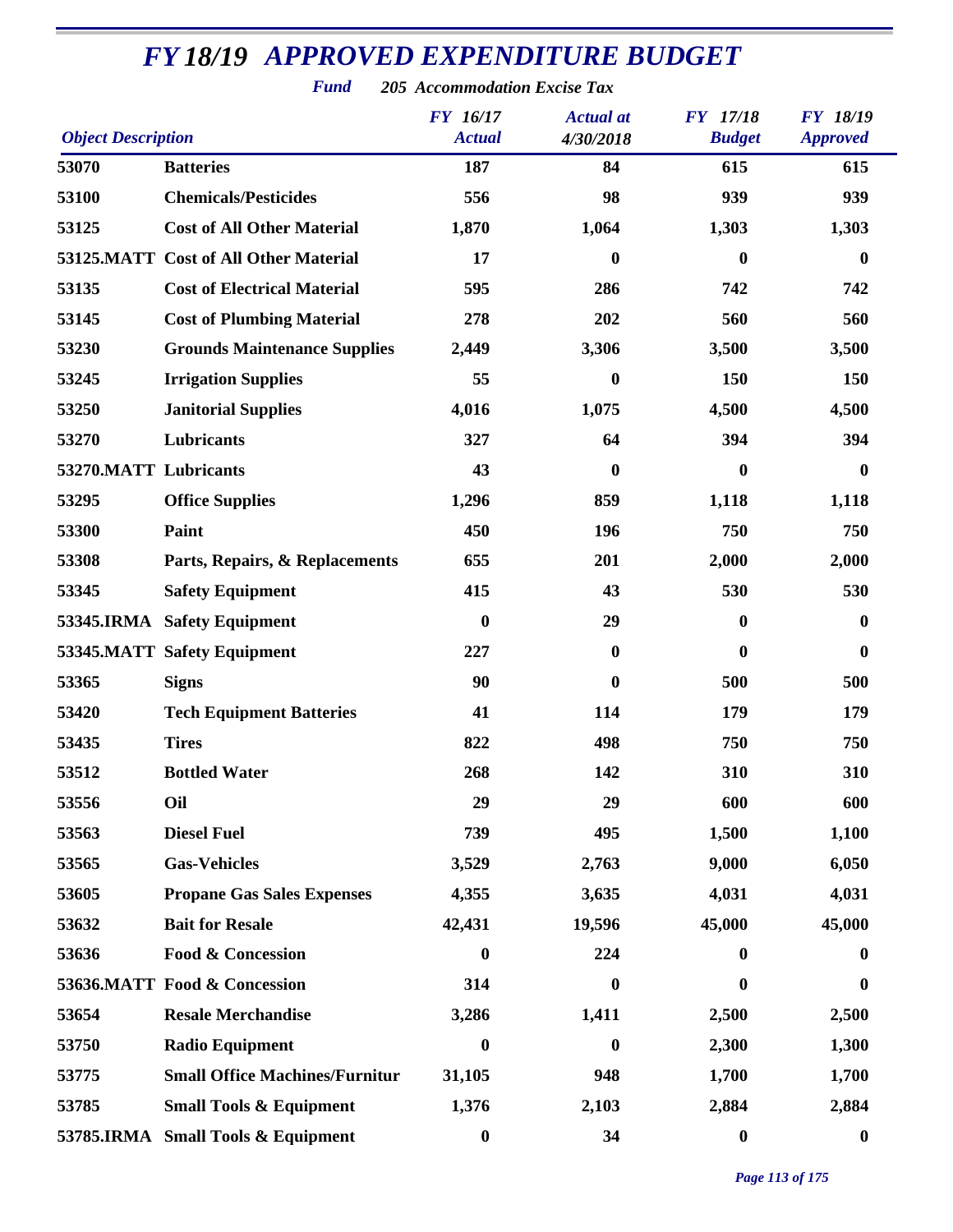| <b>FY18/19 APPROVED EXPENDITURE BUDGET</b> |                                       |                                                                  |                               |                                  |                                    |  |
|--------------------------------------------|---------------------------------------|------------------------------------------------------------------|-------------------------------|----------------------------------|------------------------------------|--|
| <b>Object Description</b>                  | <b>Fund</b>                           | 205 Accommodation Excise Tax<br><b>FY</b> 16/17<br><b>Actual</b> | <b>Actual</b> at<br>4/30/2018 | <b>FY</b> 17/18<br><b>Budget</b> | <b>FY 18/19</b><br><b>Approved</b> |  |
|                                            | 53785.MATT Small Tools & Equipment    | 580                                                              | $\boldsymbol{0}$              | $\mathbf{0}$                     | 0                                  |  |
| 53850                                      | <b>Rainsuits</b>                      | 0                                                                | 0                             | 20                               | 20                                 |  |
| 53880                                      | <b>Uniform Rental &amp; Purchases</b> | 1,893                                                            | 292                           | 3,394                            | 3,394                              |  |
| 54450                                      | <b>Machinery &amp; Equipment</b>      | 11,950                                                           | 0                             | 0                                | 5,495                              |  |
| 55130                                      | <b>Facilities Management Charges</b>  | 107,958                                                          | 68,133                        | 102,200                          | 107,100                            |  |
| 55524                                      | <b>Liability/Property Insurance</b>   | 9,251                                                            | 4,355                         | 6,782                            | 7,310                              |  |
| <b>Program Total</b>                       |                                       | 604,458                                                          | 362,264                       | 589,184                          | 684,444                            |  |
| <b>Department</b>                          | 6130 Blythe Is. Regional Park         |                                                                  |                               |                                  |                                    |  |
|                                            |                                       | 604,458                                                          | 362,264                       | 589,184                          | 684,444                            |  |
| <b>Department</b>                          | <b>6131 Recreation Centers</b>        |                                                                  |                               |                                  |                                    |  |
|                                            | <b>Program</b><br>6089 Selden Park    |                                                                  |                               |                                  |                                    |  |
| 51030                                      | Merit                                 | $\bf{0}$                                                         | $\bf{0}$                      | 5,106                            | 4,544                              |  |
| 51042                                      | <b>Salaries - COLA</b>                | $\mathbf{0}$                                                     | $\bf{0}$                      | $\mathbf{0}$                     | 5,257                              |  |
| 51065                                      | <b>Salaries - Holiday</b>             | 6,193                                                            | 5,286                         | 0                                | 0                                  |  |
| 51070                                      | <b>Salaries - Other</b>               | 304                                                              | $\bf{0}$                      | 0                                | 0                                  |  |
| 51075                                      | <b>Salaries - Regular Employees</b>   | 111,273                                                          | 80,657                        | 158,555                          | 168,102                            |  |
| 51085                                      | <b>Salaries - Sick</b>                | 8,032                                                            | 1,679                         | 0                                | 0                                  |  |
| 51100                                      | <b>Salaries - Vacation</b>            | 7,715                                                            | 11,439                        | $\bf{0}$                         | $\boldsymbol{0}$                   |  |
| 51155                                      | <b>Salaries - Temporary</b>           | 16,453                                                           | 6,444                         | 29,887                           | 46,332                             |  |
| 51165                                      | Overtime                              | 299                                                              | 186                           | $\mathbf{0}$                     | $\bf{0}$                           |  |
| 51165.IRMA Overtime                        |                                       | $\bf{0}$                                                         | 219                           | 0                                | $\boldsymbol{0}$                   |  |
| 51180                                      | <b>Overtime - Holiday</b>             | 915                                                              | 901                           | 198                              | 218                                |  |
| 51205                                      | <b>Employee Insurance</b>             | 37,441                                                           | 21,767                        | 32,651                           | 34,244                             |  |
| 51221                                      | <b>FICA</b>                           | 10,832                                                           | 7,650                         | 13,775                           | 15,482                             |  |
| 51221.IRMA FICA                            |                                       | $\boldsymbol{0}$                                                 | 17                            | $\bf{0}$                         | $\bf{0}$                           |  |
| 51236                                      | <b>Pension Contribution</b>           | 11,526                                                           | 8,686                         | 12,144                           | 14,959                             |  |
|                                            | 51236.IRMA Pension Contribution       | $\boldsymbol{0}$                                                 | 21                            | $\boldsymbol{0}$                 | $\boldsymbol{0}$                   |  |
| 51259                                      | <b>Worker's Compensation</b>          | 5,906                                                            | 4,257                         | 6,386                            | 6,674                              |  |
| 51274                                      | <b>Cellular Phone Allowance</b>       | 422                                                              | 266                           | 420                              | 420                                |  |
| 52033                                      | <b>Contractual Services</b>           | 147                                                              | 0                             | 1,395                            | 1,395                              |  |
| 52138                                      | <b>Red Cross Authorized Provider</b>  | $\bf{0}$                                                         | 0                             | 200                              | $\bf{0}$                           |  |
| 52208                                      | <b>Refuse Container Collections</b>   | 4,472                                                            | 4,601                         | 4,602                            | 4,602                              |  |
| 52210                                      | <b>Solid Waste Disposal Fees</b>      | $\boldsymbol{0}$                                                 | $\boldsymbol{0}$              | 25                               | 25                                 |  |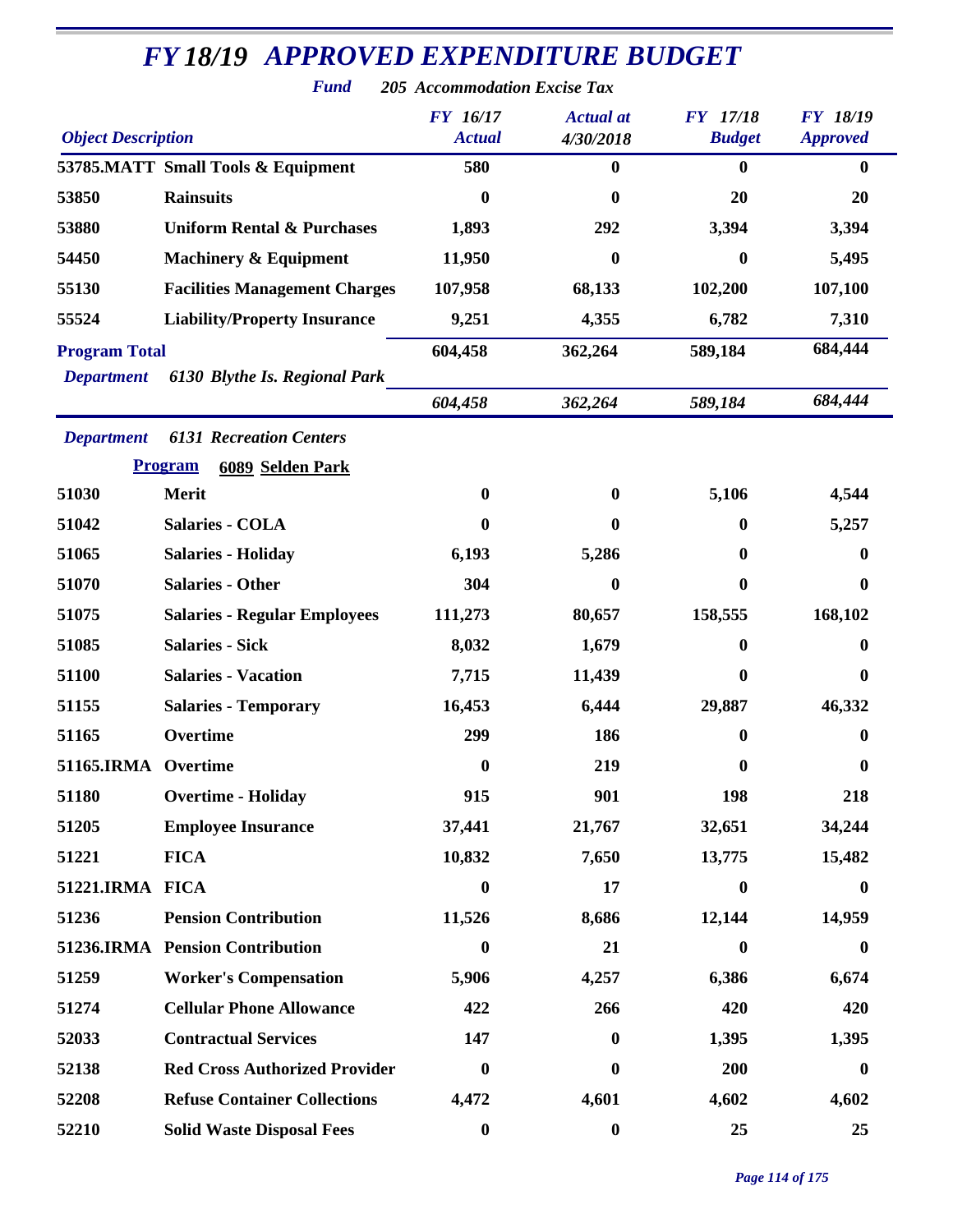| <b>Object Description</b> |                                           | <b>FY</b> 16/17<br><b>Actual</b> | <b>Actual</b> at<br>4/30/2018 | <b>FY</b> 17/18<br><b>Budget</b> | <b>FY 18/19</b><br><b>Approved</b> |
|---------------------------|-------------------------------------------|----------------------------------|-------------------------------|----------------------------------|------------------------------------|
| 52410                     | <b>Parts/Auto Inventory Items</b>         | 347                              | 53                            | 320                              | 320                                |
| 52412                     | <b>Parts/Auto-Non Inventory</b>           | 1,539                            | 1,302                         | 1,320                            | 1,320                              |
| 52431                     | <b>Repairs of Small Tools &amp; Equip</b> | 44                               | $\bf{0}$                      | 0                                | $\bf{0}$                           |
| 52454                     | <b>Vehicle Rep. Outside Service</b>       | 869                              | 920                           | 920                              | 920                                |
| 52477                     | <b>Equipment Rental</b>                   | $\boldsymbol{0}$                 | $\mathbf{0}$                  | 200                              | 200                                |
| 52578                     | Postage                                   | 18                               | $\bf{0}$                      | 20                               | 20                                 |
| 52608                     | <b>Copying Costs</b>                      | 556                              | 550                           | 685                              | 685                                |
| 52774                     | <b>Training</b>                           | $\boldsymbol{0}$                 | 188                           | $\bf{0}$                         | 200                                |
| 52810                     | <b>Community Ed Instructor Fees</b>       | $\boldsymbol{0}$                 | $\bf{0}$                      | 600                              | 600                                |
| 52870                     | <b>Temporary Services - Salaries</b>      | 7,410                            | $\mathbf{0}$                  | $\boldsymbol{0}$                 | $\mathbf{0}$                       |
| 52990                     | <b>Wrecker Towing Service</b>             | 110                              | $\bf{0}$                      | 60                               | 60                                 |
| 53070                     | <b>Batteries</b>                          | 71                               | $\mathbf{0}$                  | 205                              | 205                                |
| 53100                     | <b>Chemicals/Pesticides</b>               | 509                              | 160                           | 466                              | 466                                |
| 53105                     | <b>Chlorine-Purification</b>              | 3,895                            | 6,194                         | 9,797                            | 9,797                              |
| 53125                     | <b>Cost of All Other Material</b>         | 145                              | 15                            | 346                              | 346                                |
| 53230                     | <b>Grounds Maintenance Supplies</b>       | 2,660                            | 2,625                         | 3,620                            | 3,620                              |
| 53245                     | <b>Irrigation Supplies</b>                | $\boldsymbol{0}$                 | $\bf{0}$                      | 134                              | 134                                |
| 53250                     | <b>Janitorial Supplies</b>                | 3,386                            | 2,288                         | 2,903                            | 2,903                              |
| 53283                     | <b>Medical Supplies</b>                   | 29                               | $\bf{0}$                      | 918                              | 918                                |
| 53295                     | <b>Office Supplies</b>                    | 559                              | 395                           | 400                              | 400                                |
| 53308                     | Parts, Repairs, & Replacements            | 2,624                            | 1,189                         | 1,745                            | 1,745                              |
| 53320                     | <b>Pool Supplies</b>                      | 352                              | $\boldsymbol{0}$              | 392                              | 392                                |
| 53345                     | <b>Safety Equipment</b>                   | 56                               | 39                            | 66                               | 66                                 |
| 53435                     | <b>Tires</b>                              | 157                              | $\boldsymbol{0}$              | 250                              | 250                                |
| 53512                     | <b>Bottled Water</b>                      | 68                               | 33                            | 110                              | <b>110</b>                         |
| 53556                     | Oil                                       | 28                               | $\bf{0}$                      | 200                              | 200                                |
| 53563                     | <b>Diesel Fuel</b>                        | 196                              | 219                           | 500                              | 550                                |
| 53565                     | <b>Gas-Vehicles</b>                       | 1,888                            | 1,356                         | 3,000                            | 1,650                              |
| 53756                     | <b>Recreation Equipment</b>               | $\bf{0}$                         | $\boldsymbol{0}$              | 150                              | 2,360                              |
| 53775                     | <b>Small Office Machines/Furnitur</b>     | 1,918                            | 40                            | 1,357                            | 1,357                              |
| 53785                     | <b>Small Tools &amp; Equipment</b>        | 1,515                            | 565                           | 1,128                            | 1,128                              |
| 53875                     | <b>Uniform Purchases</b>                  | 418                              | 62                            | 304                              | 304                                |
| 53880                     | <b>Uniform Rental &amp; Purchases</b>     | 1,407                            | 69                            | 2,488                            | 2,488                              |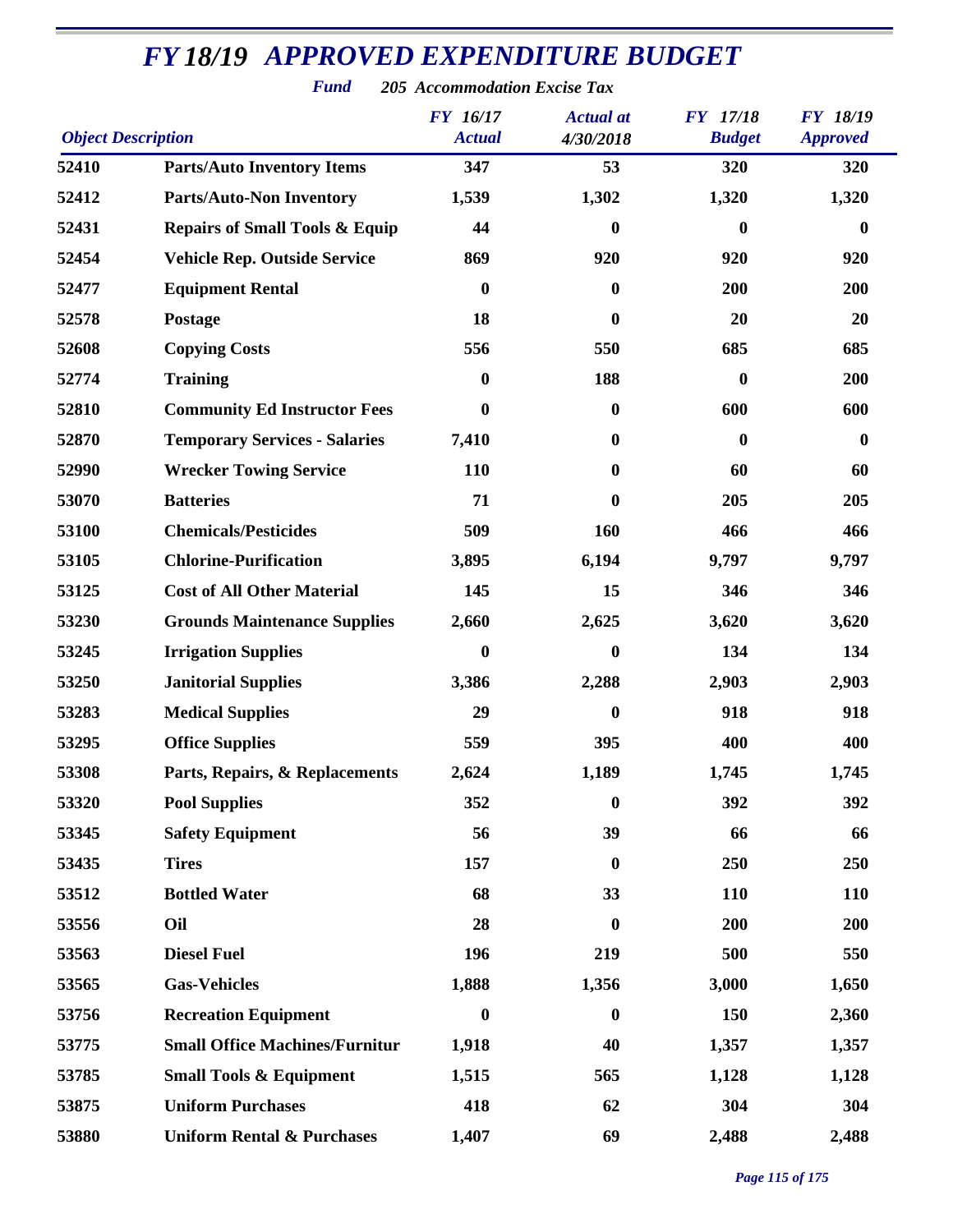|                                           | <b>FY18/19 APPROVED EXPENDITURE BUDGET</b><br><b>Fund</b>                       | <b>205 Accommodation Excise Tax</b> |                               |                                  |                                    |
|-------------------------------------------|---------------------------------------------------------------------------------|-------------------------------------|-------------------------------|----------------------------------|------------------------------------|
| <b>Object Description</b>                 |                                                                                 | <b>FY</b> 16/17<br><b>Actual</b>    | <b>Actual at</b><br>4/30/2018 | <b>FY</b> 17/18<br><b>Budget</b> | <b>FY 18/19</b><br><b>Approved</b> |
| 55130                                     | <b>Facilities Management Charges</b>                                            | 62,568                              | 45,570                        | 68,355                           | 81,456                             |
| 55524                                     | <b>Liability/Property Insurance</b>                                             | 8,163                               | 1,867                         | 2,800                            | 5,483                              |
| <b>Program Total</b><br><b>Department</b> | <b>6131 Recreation Centers</b>                                                  | 325,435                             | 219,775                       | 371,103                          | 424,907                            |
|                                           |                                                                                 | 325,435                             | 219,775                       | 371,103                          | 424,907                            |
| <b>Department</b>                         | <b>6150 Spectator Recreation</b><br><b>Program</b><br><b>6120 Public Events</b> |                                     |                               |                                  |                                    |
| 51075.AIRS                                | <b>Salaries - Regular Employees</b>                                             | 434                                 | $\mathbf{0}$                  | 0                                | 0                                  |
| 51155.AIRS                                | <b>Salaries - Temporary</b>                                                     | 3,050                               | $\bf{0}$                      | $\mathbf{0}$                     | $\mathbf{0}$                       |
| 51165.AIRS                                | Overtime                                                                        | 36,545                              | 0                             | $\mathbf{0}$                     | 0                                  |
| 51221.AIRS                                | <b>FICA</b>                                                                     | 2,940                               | $\mathbf{0}$                  | $\mathbf{0}$                     | 0                                  |
| 51236.AIRS                                | <b>Pension Contribution</b>                                                     | 3,594                               | $\bf{0}$                      | $\bf{0}$                         | $\mathbf{0}$                       |
| 53365.AIRS                                | <b>Signs</b>                                                                    | 3,512                               | $\boldsymbol{0}$              | $\mathbf{0}$                     | $\bf{0}$                           |
| <b>Program Total</b><br><b>Department</b> | <b>6150 Spectator Recreation</b>                                                | 50,075                              | $\boldsymbol{0}$              | $\boldsymbol{0}$                 | $\bf{0}$                           |
|                                           |                                                                                 | 50,075                              | $\boldsymbol{\theta}$         | $\boldsymbol{\theta}$            | $\boldsymbol{\theta}$              |
| <b>Department</b>                         | 6160 Special Facilities & Activitie                                             |                                     |                               |                                  |                                    |
|                                           | <b>Program</b><br><b>6131 Beach Lifeguard Services</b>                          |                                     |                               |                                  |                                    |
| 51030                                     | Merit                                                                           | $\mathbf{0}$                        | $\bf{0}$                      | 1,563                            | 1,036                              |
| 51042                                     | <b>Salaries - COLA</b>                                                          | 0                                   | $\boldsymbol{0}$              | $\boldsymbol{0}$                 | 3,745                              |
| 51058                                     | <b>Salaries - FLSA Exempt</b>                                                   | $\boldsymbol{0}$                    | 456                           | $\bf{0}$                         | $\boldsymbol{0}$                   |
| 51065                                     | <b>Salaries - Holiday</b>                                                       | 4,298                               | 3,196                         | $\bf{0}$                         | $\boldsymbol{0}$                   |
| 51075                                     | <b>Salaries - Regular Employees</b>                                             | 27,692                              | 22,644                        | 38,314                           | 39,478                             |
| 51085                                     | <b>Salaries - Sick</b>                                                          | 437                                 | 451                           | $\mathbf{0}$                     | $\bf{0}$                           |
| 51100                                     | <b>Salaries - Vacation</b>                                                      | 1,746                               | 447                           | $\bf{0}$                         | $\bf{0}$                           |
| 51155                                     | <b>Salaries - Temporary</b>                                                     | 54,399                              | 35,691                        | 107,883                          | 106,501                            |
| 51165                                     | Overtime                                                                        | 958                                 | 56                            | 5,109                            | 5,109                              |
| 51180                                     | <b>Overtime - Holiday</b>                                                       | 3,767                               | 2,890                         | 1,016                            | 1,016                              |
| 51205                                     | <b>Employee Insurance</b>                                                       | 9,360                               | 7,256                         | 10,884                           | 11,415                             |
| 51221                                     | <b>FICA</b>                                                                     | 6,980                               | 4,878                         | 11,046                           | 11,185                             |
| 51236                                     | <b>Pension Contribution</b>                                                     | 3,128                               | 2,470                         | 3,755                            | 3,869                              |
| 51259                                     | <b>Worker's Compensation</b>                                                    | 2,882                               | 3,066                         | 4,599                            | 4,806                              |
| 51274                                     | <b>Cellular Phone Allowance</b>                                                 | $\boldsymbol{0}$                    | $\boldsymbol{0}$              | $\boldsymbol{0}$                 | 480                                |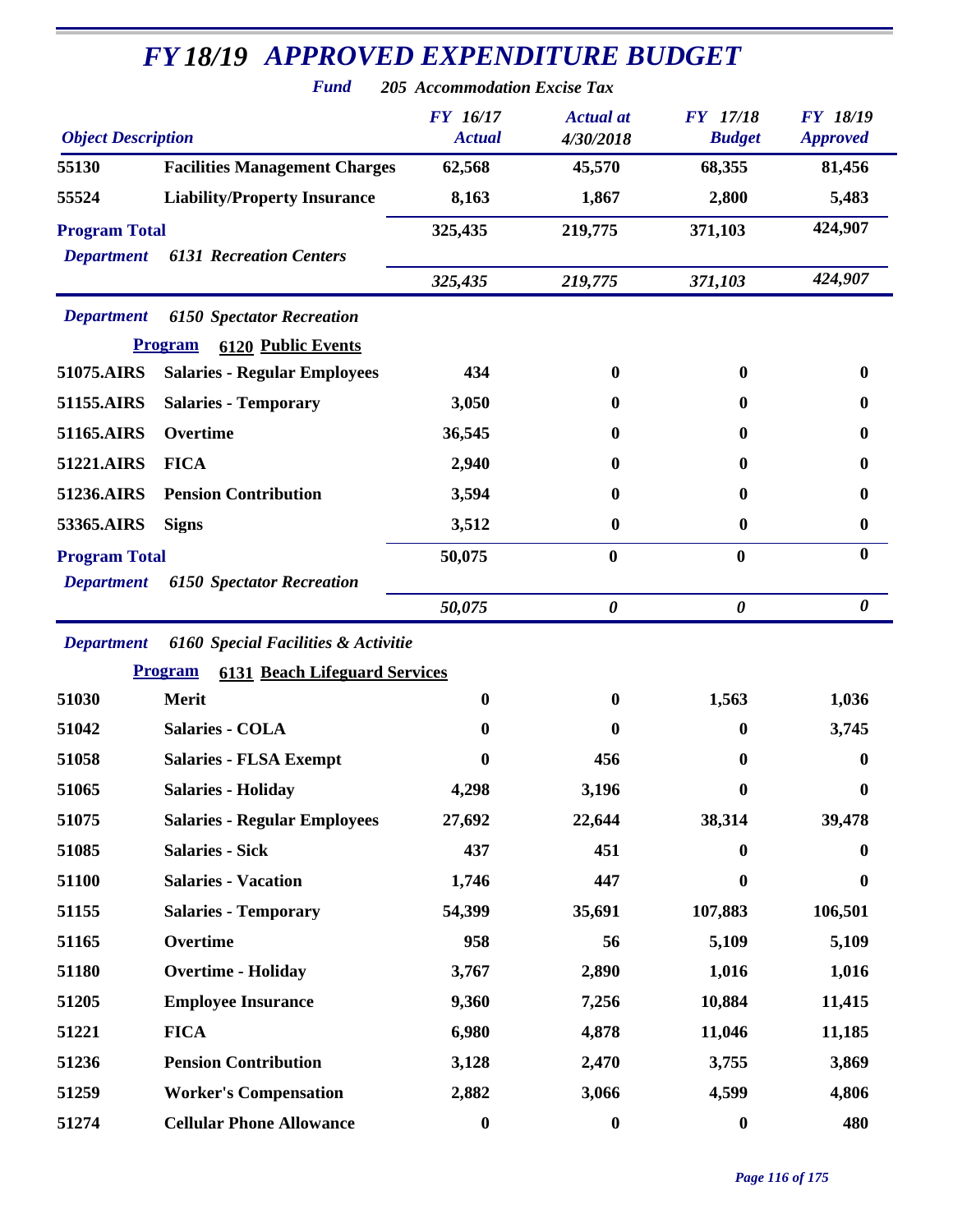| <b>Object Description</b> |                                                     | <b>FY</b> 16/17<br><b>Actual</b> | <b>Actual</b> at<br>4/30/2018 | <b>FY</b> 17/18<br><b>Budget</b> | <b>FY 18/19</b><br><b>Approved</b> |
|---------------------------|-----------------------------------------------------|----------------------------------|-------------------------------|----------------------------------|------------------------------------|
| 52138                     | <b>Red Cross Authorized Provider</b>                | 685                              | 105                           | 1,190                            | 1,190                              |
| 52410                     | <b>Parts/Auto Inventory Items</b>                   | 24                               | $\bf{0}$                      | $\boldsymbol{0}$                 | $\bf{0}$                           |
| 52412                     | <b>Parts/Auto-Non Inventory</b>                     | 9,021                            | 303                           | $\boldsymbol{0}$                 | 1,000                              |
| 52431                     | <b>Repairs of Small Tools &amp; Equip</b>           | 345                              | 238                           | 425                              | 425                                |
| 52454                     | <b>Vehicle Rep. Outside Service</b>                 | 4,363                            | $\boldsymbol{0}$              | $\boldsymbol{0}$                 | $\boldsymbol{0}$                   |
| 52618                     | <b>Printing</b>                                     | $\boldsymbol{0}$                 | $\bf{0}$                      | 500                              | 500                                |
| 53070                     | <b>Batteries</b>                                    | 167                              | 72                            | $\boldsymbol{0}$                 | 200                                |
| 53275                     | Lumber                                              | $\bf{0}$                         | 0                             | 590                              | 400                                |
| 53283                     | <b>Medical Supplies</b>                             | 242                              | 91                            | 500                              | 500                                |
| 53295                     | <b>Office Supplies</b>                              | 126                              | $\boldsymbol{0}$              | <b>100</b>                       | <b>100</b>                         |
| 53325                     | <b>Program Supplies</b>                             | 1,478                            | 1,510                         | 1,000                            | 1,000                              |
| 53345                     | <b>Safety Equipment</b>                             | 163                              | 2,386                         | 1,604                            | 1,604                              |
| 53556                     | Oil                                                 | 30                               | $\bf{0}$                      | $\boldsymbol{0}$                 | $\bf{0}$                           |
| 53563                     | <b>Diesel Fuel</b>                                  | 19                               | 19                            | $\bf{0}$                         | 44                                 |
| 53785                     | <b>Small Tools &amp; Equipment</b>                  | 300                              | 776                           | 1,500                            | 1,500                              |
| 53875                     | <b>Uniform Purchases</b>                            | 1,177                            | 345                           | 1,831                            | 2,255                              |
| 55524                     | <b>Liability/Property Insurance</b>                 | 6,870                            | 3,671                         | 5,506                            | 5,373                              |
| <b>Program Total</b>      |                                                     | 140,657                          | 93,017                        | 198,915                          | 204,731                            |
|                           | <b>Program</b><br><b>6149 Family Zone Operation</b> |                                  |                               |                                  |                                    |
| 51030                     | <b>Merit</b>                                        | $\boldsymbol{0}$                 | $\bf{0}$                      | 1,872                            | 1,510                              |
| 51042                     | <b>Salaries - COLA</b>                              | $\bf{0}$                         | 0                             | $\boldsymbol{0}$                 | 4,922                              |
| 51065                     | <b>Salaries - Holiday</b>                           | 6,608                            | 4,011                         | 0                                | $\mathbf{0}$                       |
| 51075                     | <b>Salaries - Regular Employees</b>                 | 54,757                           | 38,950                        | 74,843                           | 68,432                             |
| 51085                     | <b>Salaries - Sick</b>                              | 2,113                            | 337                           | $\boldsymbol{0}$                 | $\bf{0}$                           |
| 51100                     | <b>Salaries - Vacation</b>                          | 1,974                            | 2,121                         | $\bf{0}$                         | $\bf{0}$                           |
| 51155                     | <b>Salaries - Temporary</b>                         | 77,833                           | 33,220                        | 107,933                          | 131,118                            |
| 51165                     | Overtime                                            | 191                              | 24                            | 571                              | 571                                |
| 51165.IRMA                | Overtime                                            | $\boldsymbol{0}$                 | 117                           | $\bf{0}$                         | $\boldsymbol{0}$                   |
| 51180                     | <b>Overtime - Holiday</b>                           | 6,162                            | 3,895                         | 7,146                            | 8,800                              |
| 51205                     | <b>Employee Insurance</b>                           | 18,720                           | 7,256                         | 10,884                           | 11,415                             |
| 51221                     | <b>FICA</b>                                         | 11,164                           | 6,064                         | 13,750                           | 15,074                             |
| 51221.IRMA FICA           |                                                     | $\boldsymbol{0}$                 | 9                             | $\boldsymbol{0}$                 | $\boldsymbol{0}$                   |
| 51236                     | <b>Pension Contribution</b>                         | 3,694                            | 2,527                         | 3,916                            | 4,010                              |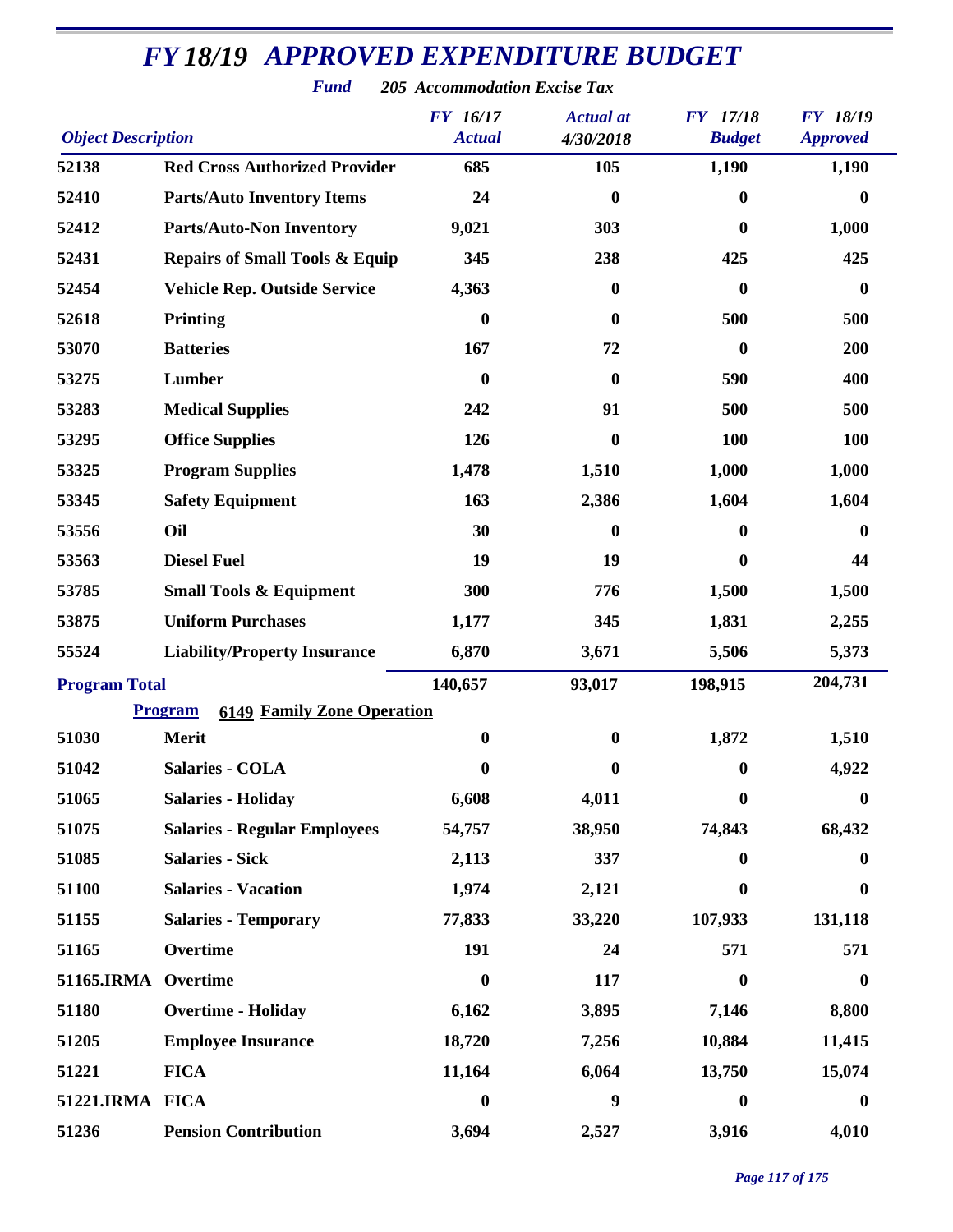| <b>Object Description</b> |                                      | <b>FY</b> 16/17<br><b>Actual</b> | <b>Actual</b> at<br>4/30/2018 | <b>FY</b> 17/18<br><b>Budget</b> | <b>FY 18/19</b><br><b>Approved</b> |
|---------------------------|--------------------------------------|----------------------------------|-------------------------------|----------------------------------|------------------------------------|
|                           | 51236.IRMA Pension Contribution      | $\boldsymbol{0}$                 | 11                            | $\bf{0}$                         | $\bf{0}$                           |
| 51259                     | <b>Worker's Compensation</b>         | 11,905                           | 5,537                         | 8,306                            | 8,681                              |
| 51274                     | <b>Cellular Phone Allowance</b>      | 422                              | 266                           | 420                              | 420                                |
| 52033                     | <b>Contractual Services</b>          | 115                              | 115                           | 1,146                            | 1,146                              |
| 52135                     | <b>Pest Control</b>                  | 120                              | 120                           | 444                              | 444                                |
| 52138                     | <b>Red Cross Authorized Provider</b> | 755                              | 300                           | 2,030                            | 2,030                              |
| 52208                     | <b>Refuse Container Collections</b>  | 3,648                            | 3,754                         | 3,754                            | 3,754                              |
| 52285                     | <b>Facilities Maintenance</b>        | 17,614                           | 3,510                         | 14,430                           | 14,430                             |
| 52290                     | <b>Fire Extinguisher Maintenance</b> | 38                               | 77                            | 130                              | 130                                |
| 52300                     | <b>Heating &amp; A/C Maintenance</b> | 267                              | $\mathbf{0}$                  | 1,384                            | 1,384                              |
| 52390                     | <b>Office Equip. Maint. Agreemen</b> | $\boldsymbol{0}$                 | $\bf{0}$                      | 650                              | 650                                |
| 52618                     | <b>Printing</b>                      | 539                              | 0                             | 1,613                            | 1,613                              |
| 52668                     | <b>Bank Service Charges</b>          | 4,565                            | 2,429                         | 5,000                            | 5,000                              |
| 52810                     | <b>Community Ed Instructor Fees</b>  | 1,044                            | 0                             | 7,575                            | 7,575                              |
| 53100                     | <b>Chemicals/Pesticides</b>          | 8,472                            | 11,067                        | 13,748                           | 13,748                             |
| 53125                     | <b>Cost of All Other Material</b>    | 3                                | $\boldsymbol{0}$              | $\boldsymbol{0}$                 | $\boldsymbol{0}$                   |
| 53250                     | <b>Janitorial Supplies</b>           | 1,451                            | 405                           | 1,629                            | 1,629                              |
|                           | 53250.IRMA Janitorial Supplies       | $\boldsymbol{0}$                 | 18                            | $\bf{0}$                         | 0                                  |
| 53281                     | <b>Materials and Supplies</b>        | 918                              | $\boldsymbol{0}$              | $\bf{0}$                         | 3,283                              |
| 53283                     | <b>Medical Supplies</b>              | 207                              | $\bf{0}$                      | 619                              | 620                                |
| 53295                     | <b>Office Supplies</b>               | 989                              | 21                            | 1,500                            | 1,500                              |
| 53308                     | Parts, Repairs, & Replacements       | 2,429                            | 1,741                         | 16,763                           | 16,763                             |
| 53320                     | <b>Pool Supplies</b>                 | 4,342                            | 10,171                        | 12,000                           | 12,000                             |
| 53325                     | <b>Program Supplies</b>              | 1,048                            | 1,603                         | 1,300                            | 1,300                              |
| 53345                     | <b>Safety Equipment</b>              | 243                              | 82                            | 48                               | 48                                 |
| 53522                     | <b>Utilities-Water</b>               | 15,560                           | 11,782                        | 25,000                           | 23,902                             |
| 53548                     | <b>Utilities-Electricity</b>         | 31,671                           | 19,516                        | 34,108                           | 34,108                             |
| 53597                     | <b>Reference Books/Training Man</b>  | 317                              | 105                           | 1,502                            | 1,502                              |
| 53654                     | <b>Resale Merchandise</b>            | 2,905                            | 1,113                         | 7,268                            | 7,268                              |
| 53785                     | <b>Small Tools &amp; Equipment</b>   | 1,408                            | 1,031                         | 1,000                            | 1,000                              |
| 53875                     | <b>Uniform Purchases</b>             | 1,346                            | 87                            | 1,801                            | 1,801                              |
| 54375                     | <b>Improvements-Other</b>            | $\boldsymbol{0}$                 | 4,205                         | 25,650                           | 30,000                             |
|                           | 54375.IRMA Improvements-Other        | $\boldsymbol{0}$                 | 24,995                        | $\boldsymbol{0}$                 | $\boldsymbol{0}$                   |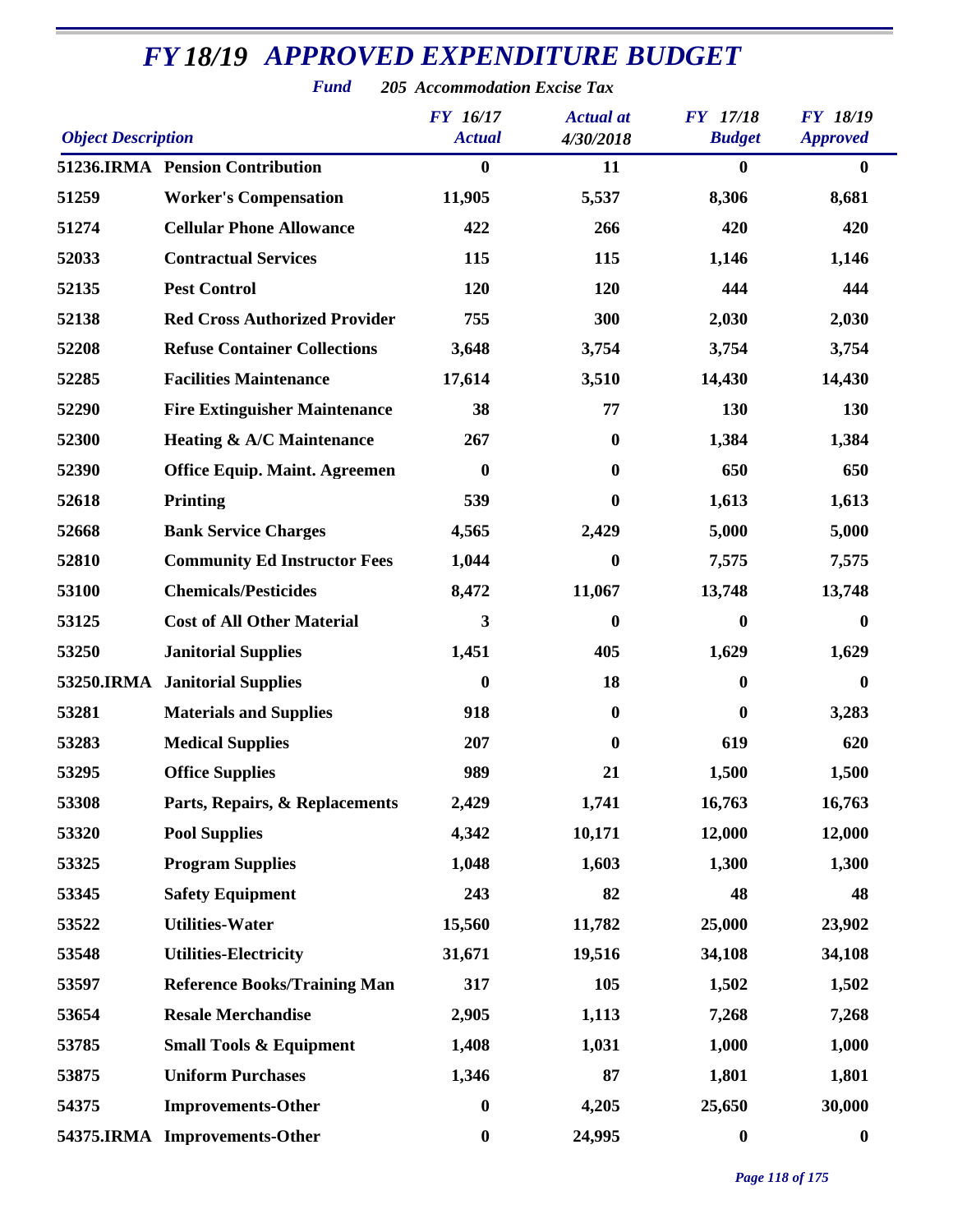|                               | <b>Fund</b>                                          | 205 Accommodation Excise Tax     |                               |                                  |                                     |
|-------------------------------|------------------------------------------------------|----------------------------------|-------------------------------|----------------------------------|-------------------------------------|
| <b>Object Description</b>     |                                                      | <b>FY</b> 16/17<br><b>Actual</b> | <b>Actual</b> at<br>4/30/2018 | <b>FY</b> 17/18<br><b>Budget</b> | <b>FY 18/19</b><br><b>Approved</b>  |
| 55524                         | <b>Liability/Property Insurance</b>                  | 11,353                           | 6,065                         | 9,098                            | 6,352                               |
| <b>Program Total</b>          |                                                      | 308,910                          | 208,657                       | 420,831                          | 449,933                             |
| <b>Department</b>             | 6160 Special Facilities & Activitie                  |                                  |                               |                                  |                                     |
|                               |                                                      | 449,567                          | 301,674                       | 619,746                          | 654,664                             |
| <b>Department</b>             | 7350 CD - Economic Development                       |                                  |                               |                                  |                                     |
|                               | <b>Program</b><br>7420 Golden Isles Visitors' Bureau |                                  |                               |                                  |                                     |
| 52067                         | <b>Professional Services</b>                         | $\bf{0}$                         | $\mathbf{0}$                  | 21,334                           | $\bf{0}$                            |
| 57210                         | Appropriation                                        | 3,380,866                        | 1,609,145                     | 3,200,000                        | 3,500,000                           |
| <b>Program Total</b>          |                                                      | 3,380,866                        | 1,609,145                     | 3,221,334                        | 3,500,000                           |
| <b>Department</b>             | 7350 CD - Economic Development                       |                                  |                               |                                  |                                     |
|                               |                                                      | 3,380,866                        | 1,609,145                     | 3,221,334                        | 3,500,000                           |
| <b>Department</b>             | 9100 Transfers Out                                   |                                  |                               |                                  |                                     |
|                               |                                                      |                                  |                               |                                  |                                     |
|                               | 9005 Accom. Excise Tax - Admin.<br><b>Program</b>    |                                  |                               |                                  |                                     |
|                               | <b>Transfer to General Fund</b>                      | 2,030,877                        | $\bf{0}$                      | 1,757,326                        |                                     |
|                               |                                                      | 2,030,877                        | $\bf{0}$                      | 1,757,326                        |                                     |
| <b>Department</b>             | 9100 Transfers Out                                   |                                  |                               |                                  |                                     |
| 61120<br><b>Program Total</b> |                                                      | 2,030,877                        | $\boldsymbol{\theta}$         | 1,757,326                        | 1,925,249<br>1,925,249<br>1,925,249 |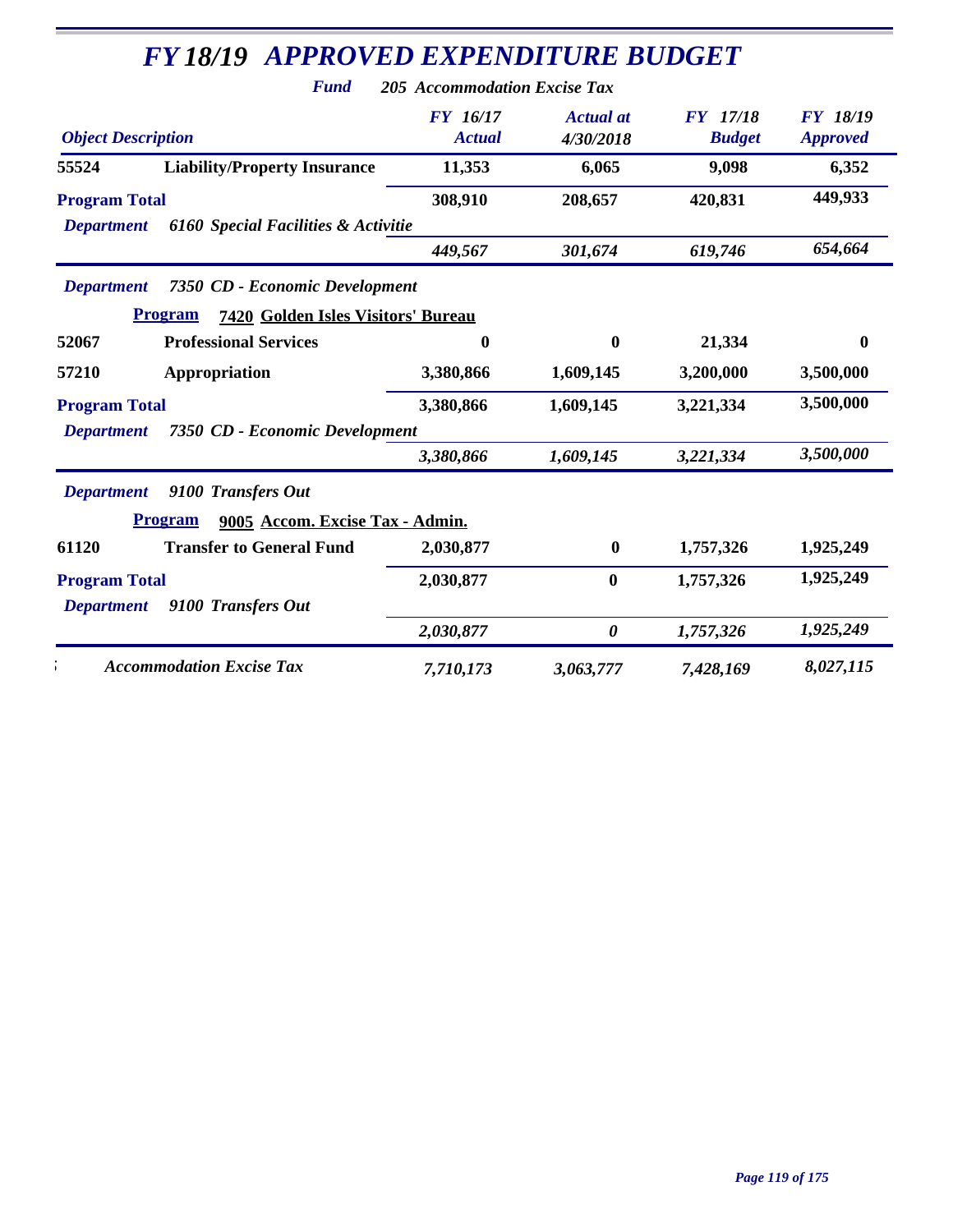|                           | <b>FY18/19 APPROVED EXPENDITURE BUDGET</b><br><b>Fund</b>  | 208 Alternate Dispute Resolution |                               |                                  |                                    |
|---------------------------|------------------------------------------------------------|----------------------------------|-------------------------------|----------------------------------|------------------------------------|
| <b>Object Description</b> |                                                            | <b>FY</b> 16/17<br><b>Actual</b> | <b>Actual</b> at<br>4/30/2018 | <b>FY</b> 17/18<br><b>Budget</b> | <b>FY 18/19</b><br><b>Approved</b> |
| <b>Department</b>         | 2850 Superior Court Judge                                  |                                  |                               |                                  |                                    |
|                           | <b>2851 Alternate Dispute Resolution</b><br><b>Program</b> |                                  |                               |                                  |                                    |
| 51030                     | Merit                                                      | $\mathbf{0}$                     | $\boldsymbol{0}$              | 1,653                            | 886                                |
| 51042                     | <b>Salaries - COLA</b>                                     | $\bf{0}$                         | $\bf{0}$                      | $\bf{0}$                         | 692                                |
| 51075                     | <b>Salaries - Regular Employees</b>                        | 15,757                           | 9,607                         | 30,552                           | 30,552                             |
| 51221                     | <b>FICA</b>                                                | 1,203                            | 737                           | 2,337                            | 2,337                              |
| 51259                     | <b>Worker's Compensation</b>                               | 63                               | 61                            | 91                               | 96                                 |
| 52025                     | <b>Annual Audit Fees</b>                                   | 438                              | 457                           | 457                              | 380                                |
| 52067                     | <b>Professional Services</b>                               | 49,080                           | 23,490                        | 45,000                           | 45,000                             |
| 52111                     | <b>Document Destruction</b>                                | 135                              | 0                             | $\mathbf{0}$                     | 0                                  |
| 52390                     | <b>Office Equip. Maint. Agreemen</b>                       | 229                              | 0                             | 0                                | 0                                  |
| 52534                     | <b>Public Officials Bond</b>                               | 658                              | 615                           | 750                              | 750                                |
| 52578                     | <b>Postage</b>                                             | 91                               | 48                            | <b>100</b>                       | 100                                |
| 53295                     | <b>Office Supplies</b>                                     | 512                              | 388                           | 600                              | 656                                |
| 53512                     | <b>Bottled Water</b>                                       | 5                                | 0                             | $\mathbf{0}$                     | 0                                  |
| 55130                     | <b>Facilities Management Charges</b>                       | 8,024                            | 6,135                         | 9,203                            | 11,078                             |
| 55135                     | <b>Finance Dept. Charges</b>                               | 5,244                            | 4,095                         | 6,142                            | 7,004                              |
| 55524                     | <b>Liability/Property Insurance</b>                        | 850                              | 455                           | 682                              | 668                                |
| <b>Program Total</b>      |                                                            | 82,289                           | 46,088                        | 97,567                           | 100,199                            |
| <b>Department</b>         | <b>2850 Superior Court Judge</b>                           |                                  |                               |                                  |                                    |
|                           |                                                            | 82,289                           | 46,088                        | 97,567                           | 100,199                            |
|                           | <b>Alternate Dispute Resolution</b>                        | 82,289                           | 46,088                        | 97,567                           | 100,199                            |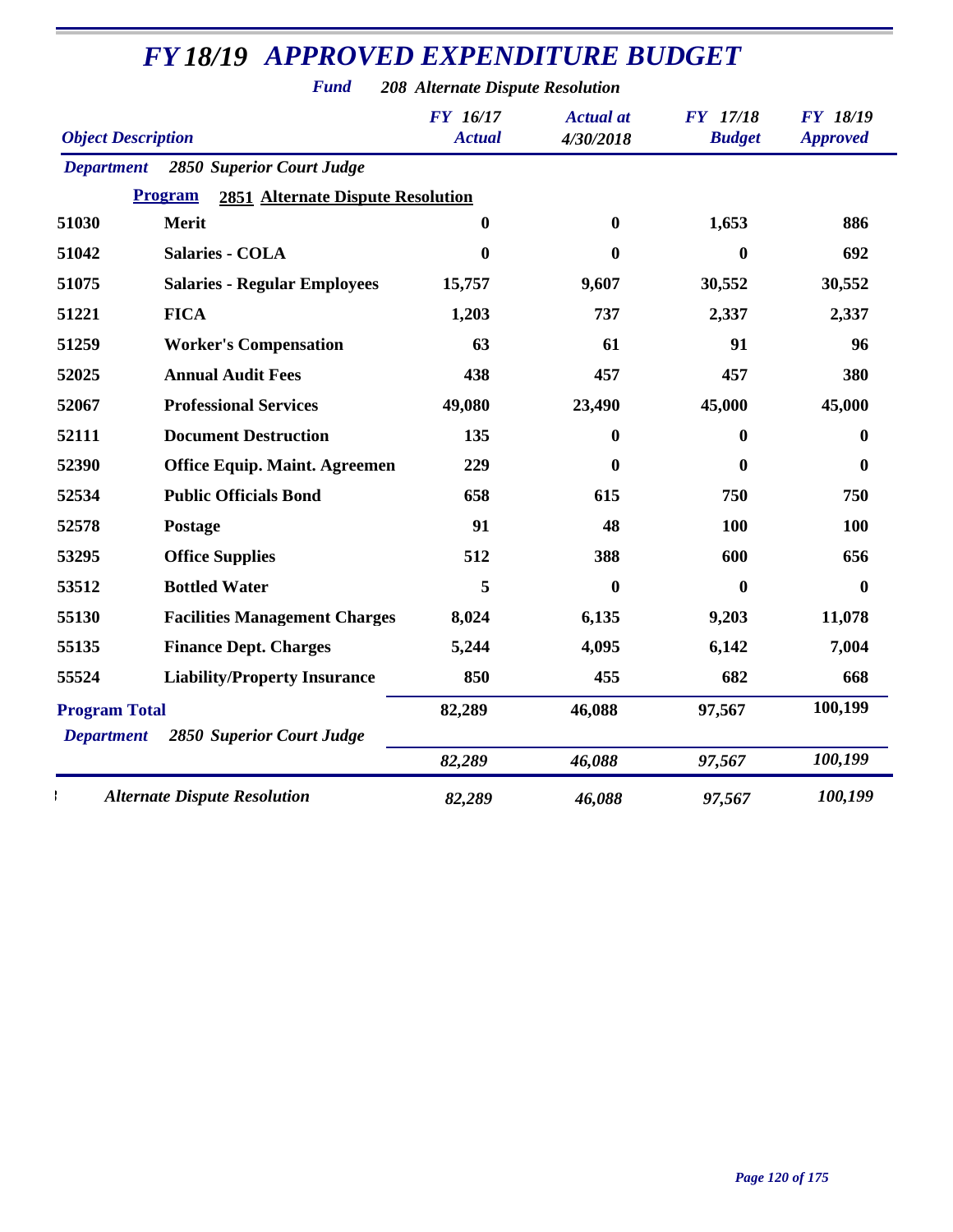*Fund 209 Brunswick Judicial Circuit*

| <b>Object Description</b> |                                                          | FY 16/17<br><b>Actual</b> | <b>Actual</b> at<br>4/30/2018 | <b>FY</b> 17/18<br><b>Budget</b> | <b>FY 18/19</b><br><b>Approved</b> |
|---------------------------|----------------------------------------------------------|---------------------------|-------------------------------|----------------------------------|------------------------------------|
| <b>Department</b>         | 2850 Superior Court Judge                                |                           |                               |                                  |                                    |
|                           | <b>Program</b><br><b>2852 Brunswick Judicial Circuit</b> |                           |                               |                                  |                                    |
| 51030                     | <b>Merit</b>                                             | $\bf{0}$                  | 0                             | 7,624                            | 7,624                              |
| 51042                     | <b>Salaries - COLA</b>                                   | $\boldsymbol{0}$          | $\bf{0}$                      | $\boldsymbol{0}$                 | 3,354                              |
| 51075                     | <b>Salaries - Regular Employees</b>                      | 119,854                   | 88,514                        | 124,819                          | 133,793                            |
| 51095                     | <b>Salaries - Supplementals</b>                          | $\boldsymbol{0}$          | $\boldsymbol{0}$              | $\bf{0}$                         | 29,200                             |
| 51205                     | <b>Employee Insurance</b>                                | 18,720                    | 14,511                        | 21,767                           | 22,829                             |
| 51221                     | <b>FICA</b>                                              | 8,727                     | 6,550                         | 9,549                            | 11,961                             |
| 51236                     | <b>Pension Contribution</b>                              | 11,746                    | 8,674                         | 12,232                           | 13,112                             |
| 52025                     | <b>Annual Audit Fees</b>                                 | 200                       | 208                           | 208                              | 173                                |
| 52111                     | <b>Document Destruction</b>                              | 299                       | 85                            | $\bf{0}$                         | $\bf{0}$                           |
| 52390                     | <b>Office Equip. Maint. Agreemen</b>                     | 1,364                     | 2,357                         | 2,000                            | 2,000                              |
| 52395                     | <b>Office Equipment Repairs</b>                          | $\boldsymbol{0}$          | $\boldsymbol{0}$              | 150                              | 150                                |
| 52572                     | <b>Long Distance Telephone Charg</b>                     | 73                        | 14                            | 75                               | 75                                 |
| 52578                     | Postage                                                  | 658                       | 498                           | 1,000                            | 1,000                              |
| 52584                     | <b>Telephone - Local Service</b>                         | 180                       | 124                           | 180                              | 180                                |
| 52602                     | <b>Advertising</b>                                       | 736                       | 232                           | 680                              | 680                                |
| 52618                     | Printing                                                 | 923                       | 707                           | 3,000                            | 3,000                              |
| 52634                     | <b>Travel Expense</b>                                    | 3,700                     | 2,926                         | 3,500                            | 4,500                              |
| 52736                     | <b>Professional Organization Dues</b>                    | 1,875                     | 685                           | 1,500                            | 1,500                              |
| 52774                     | <b>Training</b>                                          | 1,530                     | 155                           | 5,000                            | 3,000                              |
| 53295                     | <b>Office Supplies</b>                                   | 4,066                     | 2,810                         | 5,000                            | 5,000                              |
| 55115                     | <b>County Admin Internal Charge</b>                      | 735                       | 491                           | 737                              | 1,130                              |
| 55135                     | <b>Finance Dept. Charges</b>                             | 2,390                     | 1,866                         | 2,799                            | 3,192                              |
| 55160                     | <b>Human Resources Dept. Charge</b>                      | 1,380                     | 943                           | 1,415                            | 1,631                              |
| <b>Program Total</b>      |                                                          | 179,156                   | 132,350                       | 203,235                          | 249,084                            |
|                           | 2884 Juvenile Grant HB182<br><b>Program</b>              |                           |                               |                                  |                                    |
| 51095                     | <b>Salaries - Supplementals</b>                          | 7,000                     | $\boldsymbol{0}$              | 7,000                            | 0                                  |
| 51221                     | <b>FICA</b>                                              | 505                       | $\bf{0}$                      | 509                              | 0                                  |
| 51236                     | <b>Pension Contribution</b>                              | 684                       | $\bf{0}$                      | 684                              | 0                                  |
| 52067                     | <b>Professional Services</b>                             | 98,026                    | $\boldsymbol{0}$              | 98,055                           | $\boldsymbol{0}$                   |
| <b>Program Total</b>      |                                                          | 106,215                   | $\bf{0}$                      | 106,248                          | $\bf{0}$                           |
|                           | <b>Program</b><br>2885 HB 5                              |                           |                               |                                  |                                    |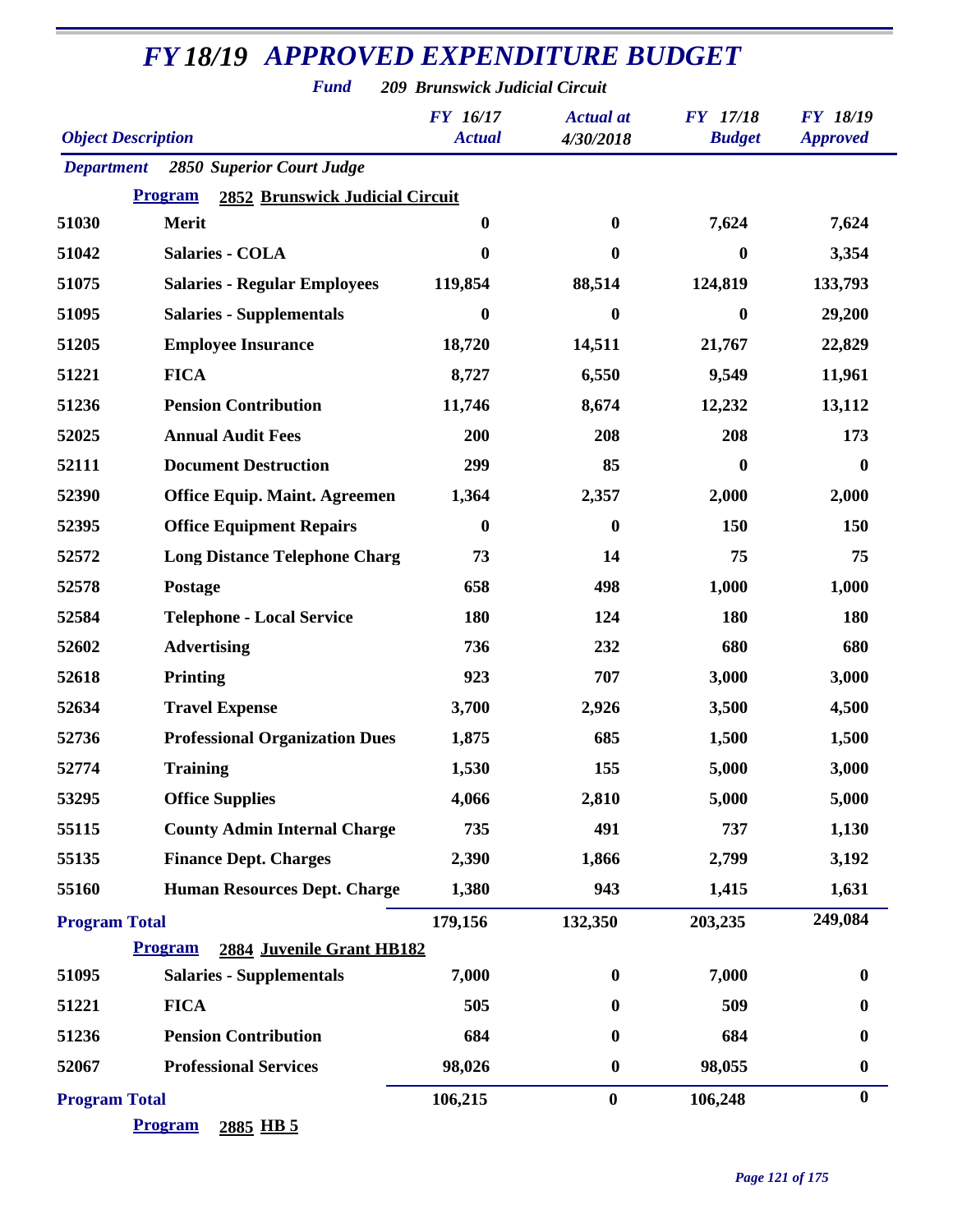|                                           | r unu                             | 209 Druhswick Judicial Circuit   |                               |                                  |                                    |
|-------------------------------------------|-----------------------------------|----------------------------------|-------------------------------|----------------------------------|------------------------------------|
| <b>Object Description</b>                 |                                   | <b>FY</b> 16/17<br><b>Actual</b> | <b>Actual at</b><br>4/30/2018 | <b>FY</b> 17/18<br><b>Budget</b> | <b>FY 18/19</b><br><b>Approved</b> |
| 51095                                     | <b>Salaries - Supplementals</b>   | 0                                | 11,500                        | $\bf{0}$                         | 0                                  |
| 51221                                     | <b>FICA</b>                       | $\boldsymbol{0}$                 | 867                           | $\bf{0}$                         | 0                                  |
| 51236                                     | <b>Pension Contribution</b>       | $\boldsymbol{0}$                 | 1,123                         | $\boldsymbol{0}$                 | 0                                  |
| 52067                                     | <b>Professional Services</b>      | $\bf{0}$                         | 66,216                        | $\boldsymbol{0}$                 | 106,528                            |
| 61120                                     | <b>Transfer to General Fund</b>   | $\boldsymbol{0}$                 | $\bf{0}$                      | $\boldsymbol{0}$                 | 18,472                             |
| <b>Program Total</b><br><b>Department</b> | 2850 Superior Court Judge         | $\bf{0}$                         | 79,706                        | $\mathbf{0}$                     | 125,000                            |
|                                           |                                   | 285,371                          | 212,056                       | 309,483                          | 374,084                            |
|                                           | <b>Brunswick Judicial Circuit</b> | 285,371                          | 212,056                       | 309,483                          | 374,084                            |

*Fund 209 Brunswick Judicial Circuit*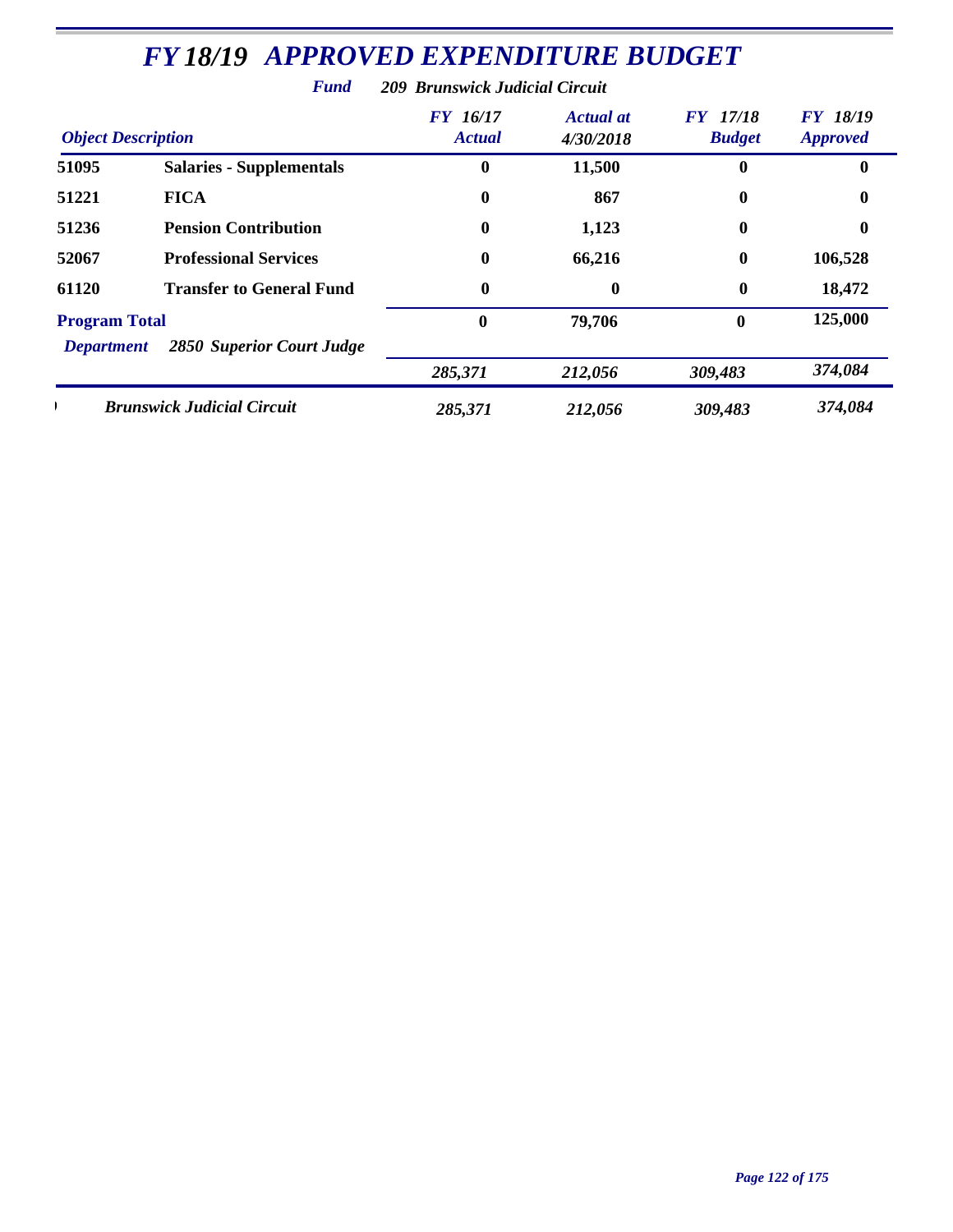|                           | <b>FY 18/19 APPROVED EXPENDITURE BUDGET</b>                  |                                  |                               |                                  |                                    |
|---------------------------|--------------------------------------------------------------|----------------------------------|-------------------------------|----------------------------------|------------------------------------|
|                           | <b>Fund</b>                                                  | 220 Drug Abuse/Education Fund    |                               |                                  |                                    |
| <b>Object Description</b> |                                                              | <b>FY</b> 16/17<br><b>Actual</b> | <b>Actual at</b><br>4/30/2018 | <b>FY</b> 17/18<br><b>Budget</b> | <b>FY 18/19</b><br><b>Approved</b> |
| <b>Department</b>         | <b>2850 Superior Court Judge</b>                             |                                  |                               |                                  |                                    |
|                           | <b>Program</b><br><b>2860 County Drug Abuse/Treatmt/Educ</b> |                                  |                               |                                  |                                    |
| 52025                     | <b>Annual Audit Fees</b>                                     | 27                               | 28                            | 28                               | 24                                 |
| 53347                     | <b>Scholarships</b>                                          | 25,785                           | 9,195                         | 40,000                           | 40,000                             |
| 55135                     | <b>Finance Dept. Charges</b>                                 | 321                              | 251                           | 376                              | 429                                |
| 61100                     | <b>Transfer to Drug Court Fund</b>                           | 6,985                            | $\mathbf{0}$                  | 6,985                            | 6,985                              |
| <b>Program Total</b>      |                                                              | 33,118                           | 9,474                         | 47,389                           | 47,438                             |
| <b>Department</b>         | 2850 Superior Court Judge                                    |                                  |                               |                                  |                                    |
|                           |                                                              | 33,118                           | 9,474                         | 47,389                           | 47,438                             |
|                           | <b>Drug Abuse/Education Fund</b>                             | 33,118                           | 9,474                         | 47,389                           | 47,438                             |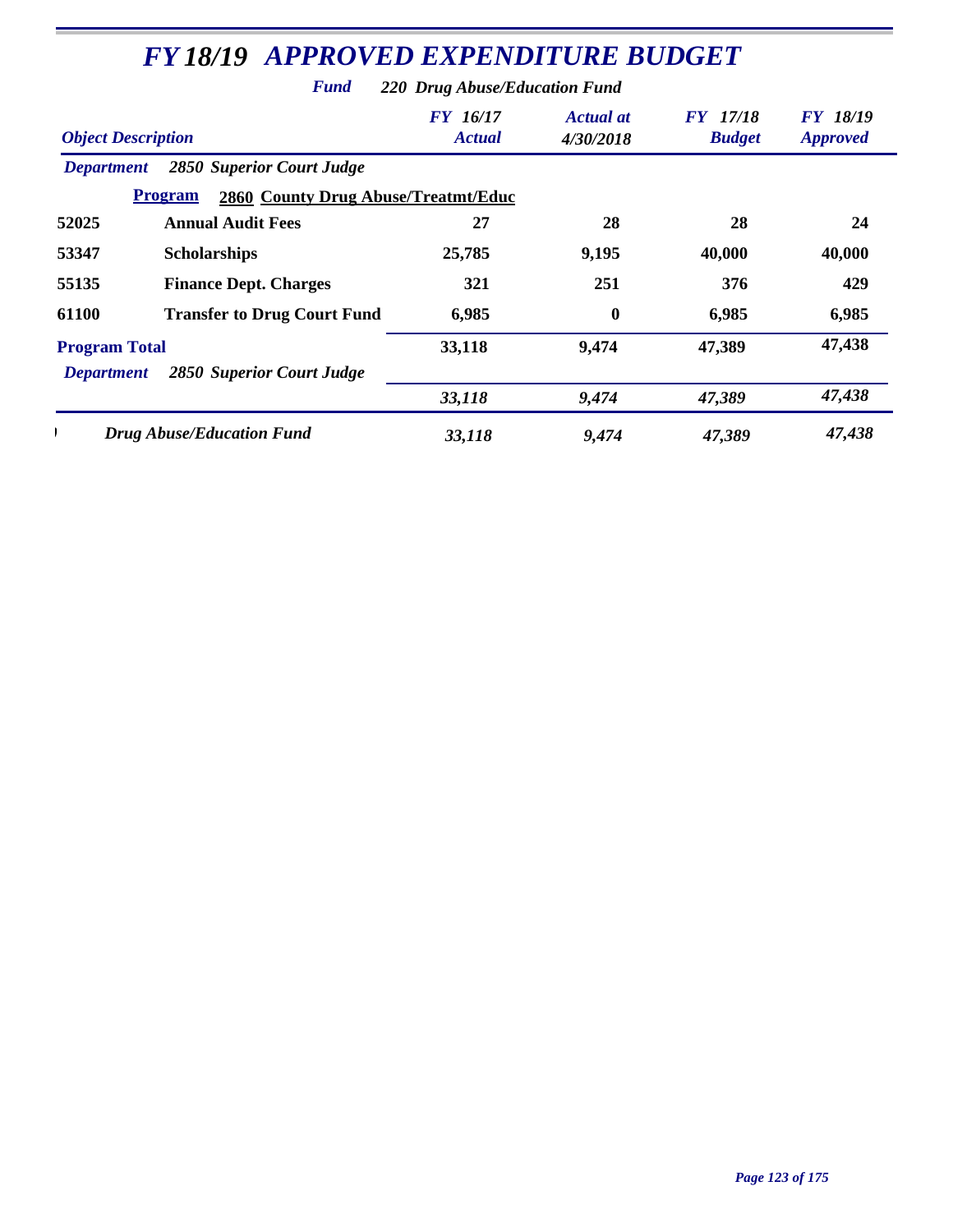| <b>Fund</b><br>230 Drug Court Fund |                                         |                                  |                               |                                  |                                    |  |  |  |
|------------------------------------|-----------------------------------------|----------------------------------|-------------------------------|----------------------------------|------------------------------------|--|--|--|
| <b>Object Description</b>          |                                         | <b>FY</b> 16/17<br><b>Actual</b> | <b>Actual</b> at<br>4/30/2018 | <b>FY</b> 17/18<br><b>Budget</b> | <b>FY 18/19</b><br><b>Approved</b> |  |  |  |
| <b>Department</b>                  | <b>2850 Superior Court Judge</b>        |                                  |                               |                                  |                                    |  |  |  |
|                                    | Program<br>2892 Multi-Agency Drug Court |                                  |                               |                                  |                                    |  |  |  |
| 51030                              | <b>Merit</b>                            | $\boldsymbol{0}$                 | $\bf{0}$                      | 27,346                           | 19,030                             |  |  |  |
| 51065                              | <b>Salaries - Holiday</b>               | 16,660                           | 10,065                        | 0                                | 0                                  |  |  |  |
| 51070                              | <b>Salaries - Other</b>                 | 449                              | 689                           | $\boldsymbol{0}$                 | 0                                  |  |  |  |
| 51075                              | <b>Salaries - Regular Employees</b>     | 370,045                          | 173,022                       | 451,441                          | 369,667                            |  |  |  |
| 51085                              | <b>Salaries - Sick</b>                  | 15,258                           | 7,277                         | $\mathbf{0}$                     | 0                                  |  |  |  |
| 51100                              | <b>Salaries - Vacation</b>              | 19,554                           | 11,273                        | 0                                | 0                                  |  |  |  |
| 51165                              | Overtime                                | 2,871                            | 38                            | $\bf{0}$                         | 0                                  |  |  |  |
| 51205                              | <b>Employee Insurance</b>               | 93,602                           | 72,556                        | 108,834                          | 114,144                            |  |  |  |
| 51221                              | <b>FICA</b>                             | 30,729                           | 14,751                        | 32,881                           | 27,338                             |  |  |  |
| 51236                              | <b>Pension Contribution</b>             | 41,490                           | 19,826                        | 44,241                           | 31,466                             |  |  |  |
| 51259                              | <b>Worker's Compensation</b>            | 711                              | 1,700                         | 2,550                            | 2,665                              |  |  |  |
| 52025                              | <b>Annual Audit Fees</b>                | 905                              | 0                             | $\boldsymbol{0}$                 | 0                                  |  |  |  |
| 52033                              | <b>Contractual Services</b>             | 166,745                          | 15,630                        | 252,447                          | 210,998                            |  |  |  |
| 52033.BHDD                         | <b>Contractual Services</b>             | $\boldsymbol{0}$                 | 77,516                        | $\bf{0}$                         | 0                                  |  |  |  |
| <b>52033.CJCC</b>                  | <b>Contractual Services</b>             | 30,000                           | 31,004                        | $\bf{0}$                         | 0                                  |  |  |  |
| 52114                              | <b>Drug Testing</b>                     | 216,494                          | 41,381                        | 175,000                          | 175,000                            |  |  |  |
|                                    | 52114.BHDD Drug Testing                 | $\boldsymbol{0}$                 | 9,149                         | $\bf{0}$                         | $\boldsymbol{0}$                   |  |  |  |
|                                    | 52114.CJCC Drug Testing                 | $\bf{0}$                         | 48,018                        | $\bf{0}$                         | $\boldsymbol{0}$                   |  |  |  |
| 52115                              | <b>Drug Court Incentives</b>            | 3,205                            | 1,649                         | $\bf{0}$                         | $\bf{0}$                           |  |  |  |
| 52461                              | Rent                                    | 11,760                           | 8,820                         | $\boldsymbol{0}$                 | 11,760                             |  |  |  |
| 52572                              | <b>Long Distance Telephone Charg</b>    | 8,484                            | 4,874                         | 750                              | 8,500                              |  |  |  |
| 52578                              | Postage                                 | 15                               | $\boldsymbol{0}$              | $\boldsymbol{0}$                 | <b>100</b>                         |  |  |  |
| 52584                              | <b>Telephone - Local Service</b>        | 128                              | 88                            | 130                              | 130                                |  |  |  |
| 52608                              | <b>Copying Costs</b>                    | 1,717                            | 1,905                         | 2,011                            | 3,800                              |  |  |  |
| 52634                              | <b>Travel Expense</b>                   | 4,492                            | 5,479                         | $\boldsymbol{0}$                 | 8,000                              |  |  |  |
| 52736                              | <b>Professional Organization Dues</b>   | 255                              | 175                           | $\bf{0}$                         | 700                                |  |  |  |
| 52774                              | <b>Training</b>                         | 3,730                            | 1,818                         | $\bf{0}$                         | 3,500                              |  |  |  |
| 52774.CJCC                         | <b>Training</b>                         | $\boldsymbol{0}$                 | 3,760                         | $\bf{0}$                         | $\boldsymbol{0}$                   |  |  |  |
| 53250                              | <b>Janitorial Supplies</b>              | 1,251                            | 744                           | $\mathbf{0}$                     | 1,200                              |  |  |  |
| 53283                              | <b>Medical Supplies</b>                 | 377                              | $\boldsymbol{0}$              | $\boldsymbol{0}$                 | 0                                  |  |  |  |
| 53295                              | <b>Office Supplies</b>                  | 8,851                            | 6,968                         | 10,500                           | 13,000                             |  |  |  |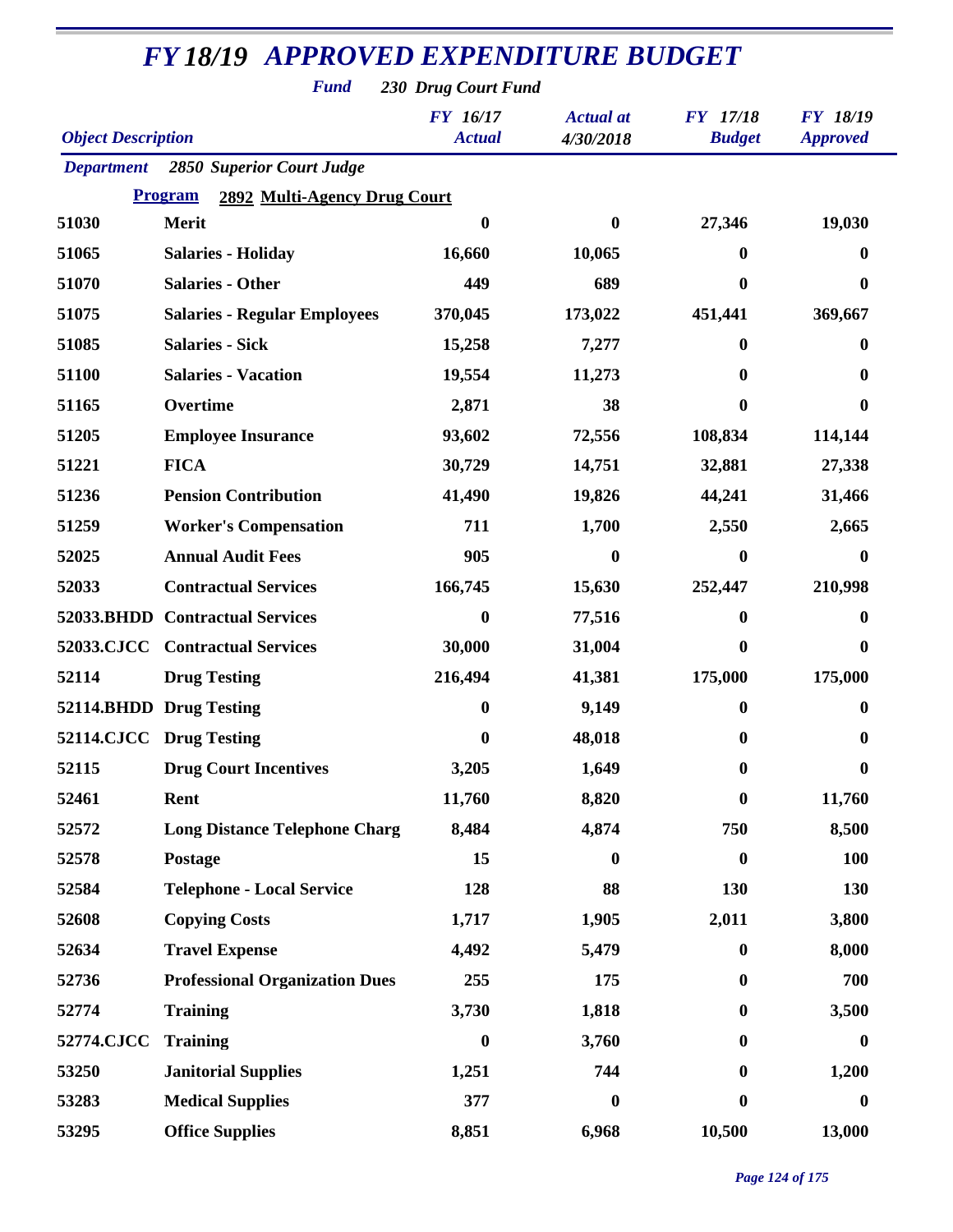|                           | <b>Fund</b>                             | 230 Drug Court Fund              |                               |                                  |                                    |
|---------------------------|-----------------------------------------|----------------------------------|-------------------------------|----------------------------------|------------------------------------|
| <b>Object Description</b> |                                         | <b>FY</b> 16/17<br><b>Actual</b> | <b>Actual</b> at<br>4/30/2018 | <b>FY</b> 17/18<br><b>Budget</b> | <b>FY 18/19</b><br><b>Approved</b> |
|                           | 53295.MATT Office Supplies              | 14                               | $\boldsymbol{0}$              | $\mathbf{0}$                     | 0                                  |
|                           | 53325.GCSA Program Supplies             | $\bf{0}$                         | 1,806                         | $\boldsymbol{0}$                 | 0                                  |
| 53512                     | <b>Bottled Water</b>                    | 177                              | 173                           | 100                              | 150                                |
| 53548                     | <b>Utilities-Electricity</b>            | 2,708                            | 1,718                         | 0                                | 2,500                              |
| 53574                     | <b>Coffee</b>                           | 1,627                            | $\boldsymbol{0}$              | $\bf{0}$                         | 0                                  |
| 53597                     | <b>Reference Books/Training Man</b>     | 551                              | 0                             | 0                                | 0                                  |
|                           | 53597.BHDD Reference Books/Training Man | 0                                | 3,103                         | 0                                | 0                                  |
| 53636                     | <b>Food &amp; Concession</b>            | 1,346                            | 835                           | 0                                | 1,600                              |
| 53775                     | <b>Small Office Machines/Furnitur</b>   | 152                              | $\bf{0}$                      | 0                                | 0                                  |
| 53775.CJCC                | <b>Small Office Machines/Furnitur</b>   | 7,597                            | 10,318                        | 0                                | 0                                  |
| 55130                     | <b>Facilities Management Charges</b>    | 14,319                           | $\boldsymbol{0}$              | 0                                | 0                                  |
| 55135                     | <b>Finance Dept. Charges</b>            | 10,827                           | 0                             | 0                                | 0                                  |
| 55160                     | <b>Human Resources Dept. Charge</b>     | 6,899                            | 0                             | 0                                | 0                                  |
| 55524                     | <b>Liability/Property Insurance</b>     | 11,644                           | 6,221                         | 9,332                            | 8,225                              |
| <b>Program Total</b>      |                                         | 1,107,639                        | 594,349                       | 1,117,563                        | 1,013,473                          |
| <b>Department</b>         | <b>2850 Superior Court Judge</b>        | 1,107,639                        | 594,349                       | 1,117,563                        | 1,013,473                          |
|                           | <b>Drug Court Fund</b>                  | 1,107,639                        | 594,349                       | 1,117,563                        | 1,013,473                          |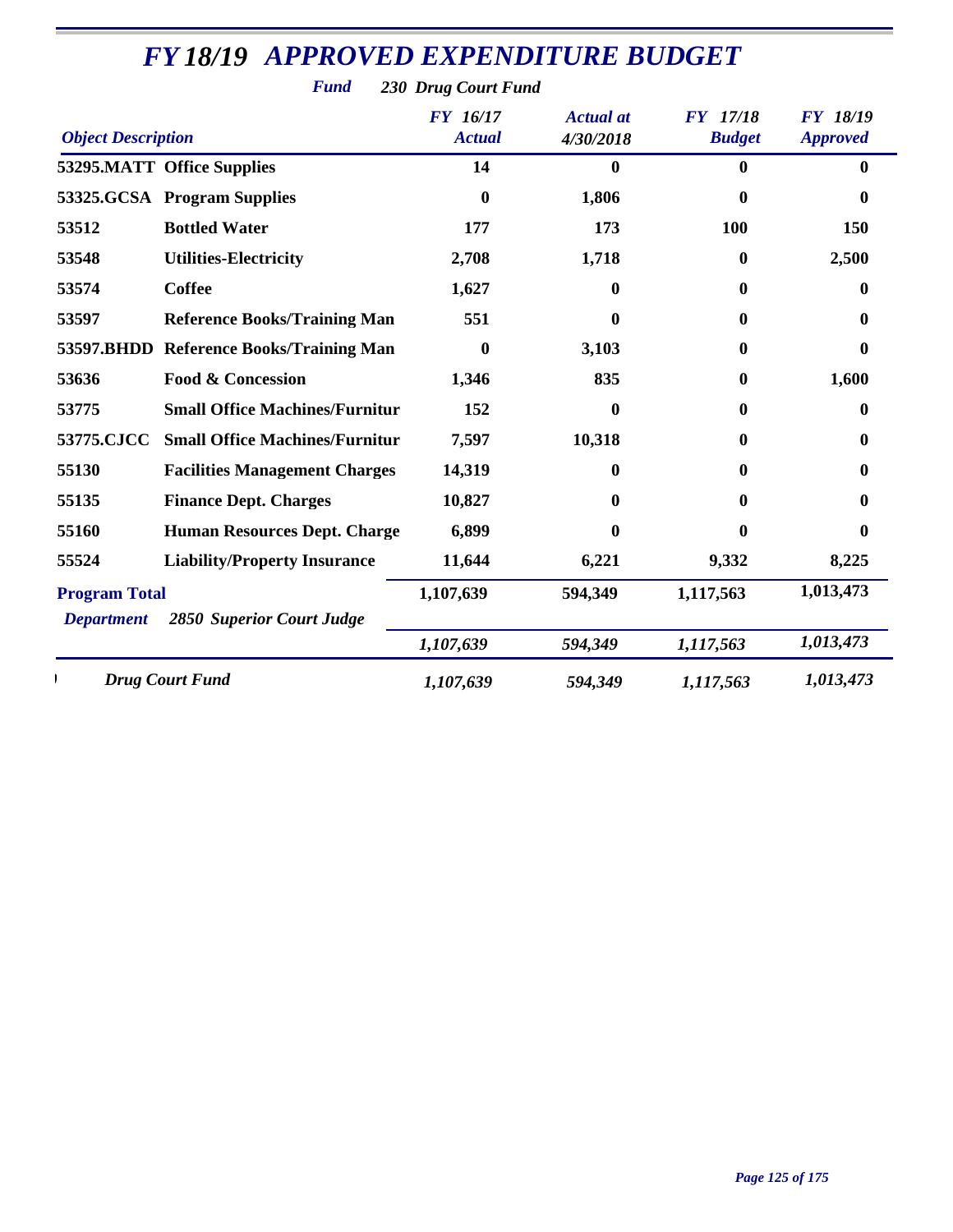*Fund 235 Emergency 911 System Fund*

| <b>Object Description</b> |                                             | <b>FY 16/17</b><br><b>Actual</b> | <b>Actual</b> at<br>4/30/2018 | <b>FY</b> 17/18<br><b>Budget</b> | <b>FY 18/19</b><br><b>Approved</b> |
|---------------------------|---------------------------------------------|----------------------------------|-------------------------------|----------------------------------|------------------------------------|
| <b>Department</b>         | 3410 E-911 Communications                   |                                  |                               |                                  |                                    |
|                           | <b>Program</b><br>3415 E-911 Communications |                                  |                               |                                  |                                    |
| 51030                     | Merit                                       | $\boldsymbol{0}$                 | $\mathbf{0}$                  | 3,730                            | 0                                  |
| 51041                     | <b>Salaries - Career Track</b>              | $\mathbf{0}$                     | $\bf{0}$                      | 403                              | 1,648                              |
| 51042                     | <b>Salaries - COLA</b>                      | $\mathbf{0}$                     | 0                             | $\boldsymbol{0}$                 | 33,855                             |
| 51058                     | <b>Salaries - FLSA Exempt</b>               | 236                              | 0                             | 0                                | 0                                  |
| 51065                     | <b>Salaries - Holiday</b>                   | 53,580                           | 51,835                        | 0                                | 0                                  |
| 51070                     | <b>Salaries - Other</b>                     | 1,343                            | 5,670                         | 0                                | 0                                  |
| 51075                     | <b>Salaries - Regular Employees</b>         | 849,963                          | 604,230                       | 1,301,818                        | 1,309,661                          |
| 51085                     | <b>Salaries - Sick</b>                      | 24,742                           | 22,392                        | 0                                | o                                  |
| 51100                     | <b>Salaries - Vacation</b>                  | 39,086                           | 26,879                        | 0                                | 0                                  |
| 51165                     | Overtime                                    | 249,259                          | 199,932                       | 76,508                           | 76,508                             |
| 51165.IRMA Overtime       |                                             | $\boldsymbol{0}$                 | 78,327                        | 0                                | 0                                  |
| 51165.MATT Overtime       |                                             | 27,682                           | 0                             | 0                                | 0                                  |
| 51180                     | <b>Overtime - Holiday</b>                   | 35,571                           | 33,830                        | 23,593                           | 26,493                             |
| 51205                     | <b>Employee Insurance</b>                   | 308,886                          | 250,317                       | 375,476                          | 393,796                            |
| 51221                     | <b>FICA</b>                                 | 90,591                           | 67,944                        | 100,713                          | 96,297                             |
| 51221.IRMA FICA           |                                             | $\bf{0}$                         | 6,014                         | 0                                | O                                  |
| 51221.MATT FICA           |                                             | 2,081                            | $\bf{0}$                      | 0                                | 0                                  |
| 51236                     | <b>Pension Contribution</b>                 | 121,355                          | 91,832                        | 117,599                          | 122,519                            |
|                           | 51236.IRMA Pension Contribution             | $\boldsymbol{0}$                 | 7,704                         | 0                                | 0                                  |
|                           | 51236.MATT Pension Contribution             | 2,700                            | $\boldsymbol{0}$              | $\bf{0}$                         | $\bf{0}$                           |
| 51259                     | <b>Worker's Compensation</b>                | 14,182                           | 7,125                         | 10,687                           | 11,169                             |
| 51274                     | <b>Cellular Phone Allowance</b>             | 768                              | 438                           | 765                              | 690                                |
| 52067                     | <b>Professional Services</b>                | 6,469                            | $\boldsymbol{0}$              | $\boldsymbol{0}$                 | $\boldsymbol{0}$                   |
| 52250                     | <b>Computer Maint. Agreement</b>            | 14,285                           | 9,193                         | 19,400                           | 19,400                             |
| 52260                     | <b>Computer Software Maint. Agr</b>         | 138,279                          | 73,134                        | 173,265                          | 185,265                            |
| 52290                     | <b>Fire Extinguisher Maintenance</b>        | 139                              | $\boldsymbol{0}$              | 150                              | 185                                |
| 52426                     | <b>Radio Maint. Agreement</b>               | 254,129                          | 231,154                       | 408,439                          | 408,439                            |
| 52450                     | <b>Tower Maintenance</b>                    | 27,863                           | 20,499                        | 25,279                           | 25,279                             |
|                           | 52450.IRMA Tower Maintenance                | $\boldsymbol{0}$                 | 33,974                        | $\bf{0}$                         | 0                                  |
| 52459                     | <b>Lease Expense</b>                        | 20,000                           | $\bf{0}$                      | 20,000                           | 20,000                             |
| 52572                     | <b>Long Distance Telephone Charg</b>        | 6,379                            | 4,008                         | 7,000                            | 7,000                              |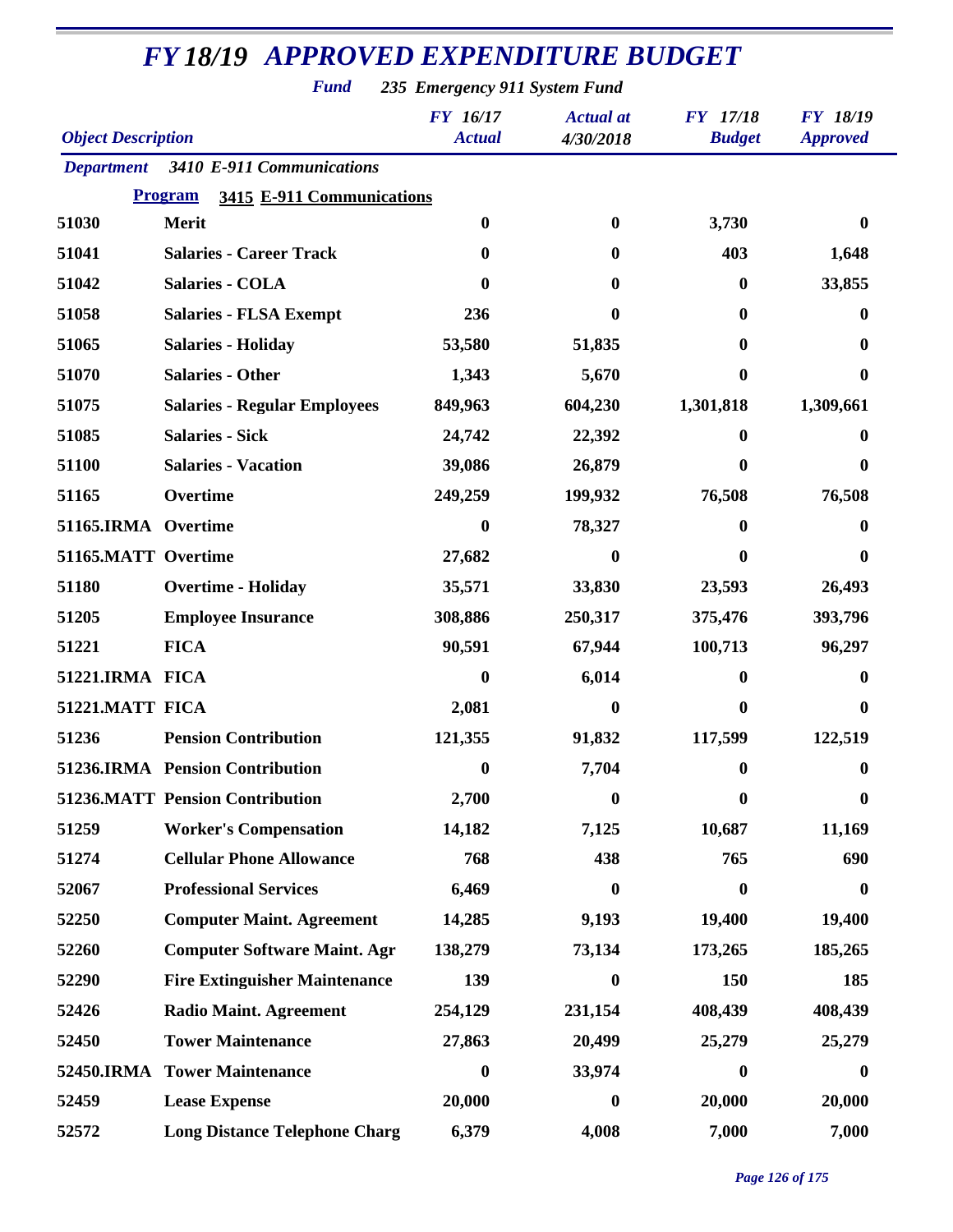*Fund 235 Emergency 911 System Fund*

| <b>Object Description</b> |                                       | <b>FY</b> 16/17<br><b>Actual</b> | <b>Actual</b> at<br>4/30/2018 | <b>FY</b> 17/18<br><b>Budget</b> | <b>FY 18/19</b><br><b>Approved</b> |
|---------------------------|---------------------------------------|----------------------------------|-------------------------------|----------------------------------|------------------------------------|
| 52578                     | Postage                               | 55                               | $\overline{2}$                | 100                              | 150                                |
| 52584                     | <b>Telephone - Local Service</b>      | 86,599                           | 52,954                        | 94,000                           | 94,000                             |
| 52593                     | <b>Utilities - T1 Lines</b>           | 42,872                           | 17,783                        | 60,000                           | 60,000                             |
| 52597                     | <b>Wireless Network Reimb</b>         | 23,062                           | 5,840                         | 45,000                           | 25,000                             |
| 52608                     | <b>Copying Costs</b>                  | 1,548                            | 1,607                         | 1,739                            | 1,739                              |
| 52618                     | <b>Printing</b>                       | 0                                | 399                           | <b>100</b>                       | 300                                |
| 52630                     | <b>In-County Travel Expense</b>       | 1,233                            | 595                           | 2,100                            | 2,100                              |
| 52716                     | <b>Interpreter Fees</b>               | 1,974                            | 1,211                         | 1,500                            | 1,500                              |
| 52736                     | <b>Professional Organization Dues</b> | 473                              | 473                           | 535                              | 811                                |
| 52774                     | <b>Training</b>                       | 18,063                           | 16,611                        | 20,500                           | 25,000                             |
| 53167                     | <b>DP Repair Parts</b>                | $\boldsymbol{0}$                 | $\bf{0}$                      | 500                              | 500                                |
| 53295                     | <b>Office Supplies</b>                | 4,194                            | 3,190                         | 4,000                            | 4,000                              |
| 53295.IRMA                | <b>Office Supplies</b>                | $\boldsymbol{0}$                 | 65                            | 0                                | $\bf{0}$                           |
| 53370                     | <b>Small Computer Software</b>        | 27,018                           | 16,875                        | 21,000                           | 30,500                             |
| 53512                     | <b>Bottled Water</b>                  | 875                              | 630                           | 1,620                            | 1,800                              |
| 53548                     | <b>Utilities-Electricity</b>          | 24,487                           | 13,297                        | 30,100                           | 26,000                             |
| 53551                     | <b>Propane Gas</b>                    | 746                              | 840                           | 1,000                            | 2,300                              |
|                           | 53551.IRMA Propane Gas                | $\boldsymbol{0}$                 | 2,589                         | $\bf{0}$                         | $\bf{0}$                           |
|                           | 53551.MATT Propane Gas                | 981                              | $\bf{0}$                      | $\boldsymbol{0}$                 | 0                                  |
| 53565                     | <b>Gas-Vehicles</b>                   | 12                               | $\boldsymbol{0}$              | $\bf{0}$                         | $\bf{0}$                           |
| 53597                     | <b>Reference Books/Training Man</b>   | $\boldsymbol{0}$                 | 48                            | $\boldsymbol{0}$                 | 150                                |
| 53775                     | <b>Small Office Machines/Furnitur</b> | 7,287                            | 5,904                         | $\bf{0}$                         | 2,500                              |
| 53775.IRMA                | <b>Small Office Machines/Furnitur</b> | 0                                | 420                           | 0                                | $\bf{0}$                           |
| 53785                     | <b>Small Tools &amp; Equipment</b>    | 751                              | 1,007                         | 1,500                            | 1,500                              |
| 53875                     | <b>Uniform Purchases</b>              | 27                               | 391                           | $\boldsymbol{0}$                 | $\bf{0}$                           |
| 54710                     | <b>Computer Software</b>              | 35,036                           | 150,632                       | 107,270                          | 212,240                            |
| 54720                     | <b>Data Processing Equipment</b>      | 59,900                           | $\boldsymbol{0}$              | $\bf{0}$                         | 61,377                             |
| 55115                     | <b>County Admin Internal Charge</b>   | 13,051                           | 8,717                         | 13,076                           | 20,065                             |
| 55130                     | <b>Facilities Management Charges</b>  | 14,019                           | 9,455                         | 14,183                           | 15,361                             |
| 55135                     | <b>Finance Dept. Charges</b>          | 14,430                           | 11,267                        | 16,901                           | 19,273                             |
| 55145                     | <b>Information Technology Charg</b>   | 55,676                           | 39,455                        | 59,183                           | 79,811                             |
| 55160                     | <b>Human Resources Dept. Charge</b>   | 24,513                           | 16,733                        | 25,099                           | 28,948                             |
| 55524                     | <b>Liability/Property Insurance</b>   | 47,183                           | 25,977                        | 38,966                           | 38,711                             |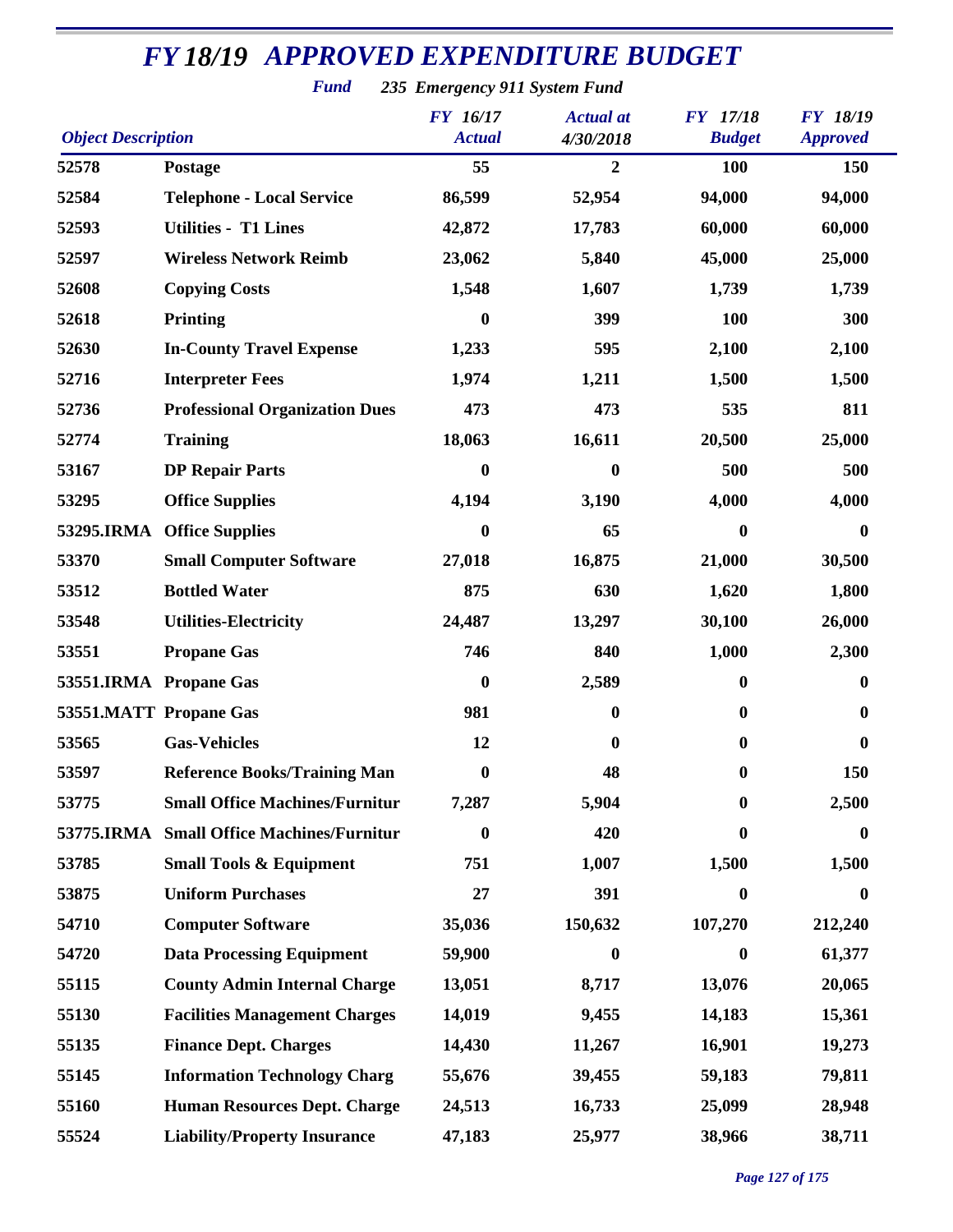|                                           | <b>Fund</b>                                                                                        | 235 Emergency 911 System Fund    |                               |                                  |                                    |
|-------------------------------------------|----------------------------------------------------------------------------------------------------|----------------------------------|-------------------------------|----------------------------------|------------------------------------|
| <b>Object Description</b>                 |                                                                                                    | <b>FY</b> 16/17<br><b>Actual</b> | <b>Actual</b> at<br>4/30/2018 | <b>FY</b> 17/18<br><b>Budget</b> | <b>FY 18/19</b><br><b>Approved</b> |
| 57625                                     | <b>Contingencies</b>                                                                               | $\bf{0}$                         | $\boldsymbol{0}$              | 50,000                           | 50,000                             |
| 58175                                     | <b>Interest Expense</b>                                                                            | 1,270                            | 542                           | 1,270                            | 776                                |
|                                           | <b>61120.LOAN Transfer to General Fund</b>                                                         | $\boldsymbol{0}$                 | $\boldsymbol{0}$              | 164,593                          | 165,087                            |
| <b>Program Total</b><br><b>Department</b> | 3410 E-911 Communications                                                                          | 2,796,903                        | 2,231,940                     | 3,440,660                        | 3,709,703                          |
|                                           |                                                                                                    | 2,796,903                        | 2,231,940                     | 3,440,660                        | 3,709,703                          |
| <b>Department</b><br>58180                | 8100 Debt Service<br><b>Program</b><br>8179 Public Safety Radios<br><b>Interest Expense - Bond</b> | 86,169                           | 39,652                        | 86,002                           | $\bf{0}$                           |
| 58187                                     | <b>Principal - Bond</b>                                                                            | 435,141                          | 213,406                       | 435,308                          | $\mathbf 0$                        |
| 61097                                     | <b>Transfer to Debt Service Fund</b>                                                               | $\boldsymbol{0}$                 | $\boldsymbol{0}$              | $\bf{0}$                         | 506,116                            |
| <b>Program Total</b><br><b>Department</b> | 8100 Debt Service                                                                                  | 521,310                          | 253,058                       | 521,310                          | 506,116                            |
|                                           |                                                                                                    | 521,310                          | 253,058                       | 521,310                          | 506,116                            |
|                                           | <b>Emergency 911 System Fund</b>                                                                   | 3,318,213                        | 2,484,998                     | 3,961,970                        | 4,215,819                          |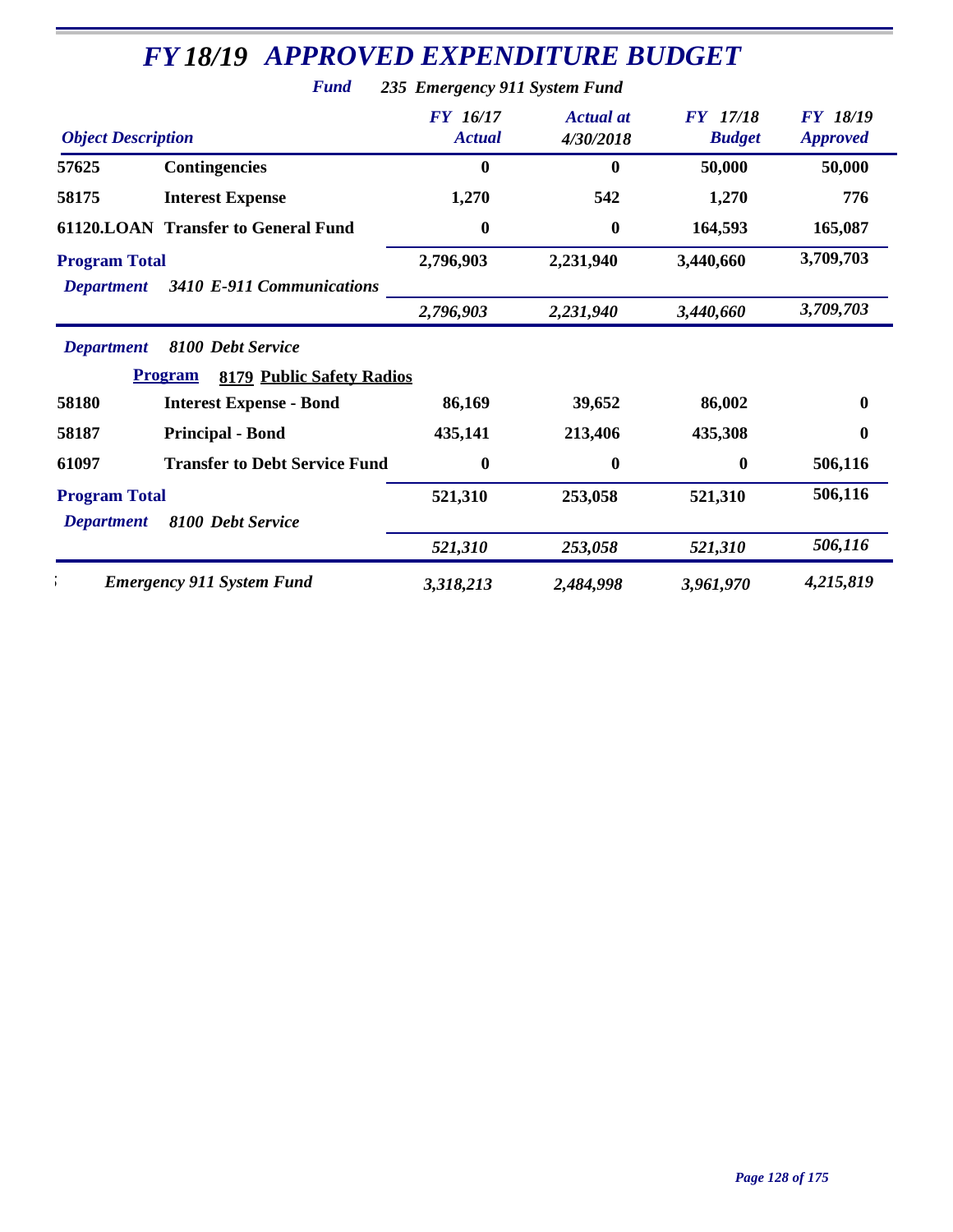| <b>FY18/19 APPROVED EXPENDITURE BUDGET</b> |                                                           |                                          |                               |                                  |                                    |  |
|--------------------------------------------|-----------------------------------------------------------|------------------------------------------|-------------------------------|----------------------------------|------------------------------------|--|
|                                            | <b>Fund</b>                                               | <b>240 Fire Protection District Fund</b> |                               |                                  |                                    |  |
| <b>Object Description</b>                  |                                                           | <b>FY</b> 16/17<br><b>Actual</b>         | <b>Actual</b> at<br>4/30/2018 | <b>FY</b> 17/18<br><b>Budget</b> | <b>FY 18/19</b><br><b>Approved</b> |  |
| <b>Department</b>                          | <b>3100 Community Services Director</b>                   |                                          |                               |                                  |                                    |  |
|                                            | <b>Program</b><br><b>3100 Community Services Director</b> |                                          |                               |                                  |                                    |  |
| 61120                                      | <b>Transfer to General Fund</b>                           | 96,253                                   | 24,152                        | 78,394                           | $\bf{0}$                           |  |
| <b>Program Total</b>                       |                                                           | 96,253                                   | 24,152                        | 78,394                           | $\bf{0}$                           |  |
| <b>Department</b>                          | <b>3100 Community Services Director</b>                   |                                          |                               |                                  |                                    |  |
|                                            |                                                           | 96,253                                   | 24,152                        | 78,394                           | $\boldsymbol{\theta}$              |  |
| <b>Department</b>                          | <b>3120 Fire Protection</b>                               |                                          |                               |                                  |                                    |  |
|                                            | <b>Program</b><br><b>3130 Fire Safety Education</b>       |                                          |                               |                                  |                                    |  |
| 53125                                      | <b>Cost of All Other Material</b>                         | 4,829                                    | 2,143                         | 8,000                            | 5,500                              |  |
| 53332                                      | <b>Public Relations (Employee)</b>                        | 0                                        | $\bf{0}$                      | 3,000                            | 1,500                              |  |
| <b>Program Total</b>                       |                                                           | 4,829                                    | 2,143                         | 11,000                           | 7,000                              |  |
|                                            | 3140 Office of Fire Chief<br><b>Program</b>               |                                          |                               |                                  |                                    |  |
| 51030                                      | Merit                                                     | 0                                        | $\mathbf{0}$                  | 4,840                            | 73,405                             |  |
| 51040                                      | <b>Salaries - Bonus/Awards</b>                            | 900                                      | 0                             | 900                              | 900                                |  |
| 51041                                      | <b>Salaries - Career Track</b>                            | 0                                        | $\mathbf{0}$                  | 44,968                           | 0                                  |  |
| 51042                                      | <b>Salaries - COLA</b>                                    | 0                                        | 0                             | 0                                | 138,757                            |  |
| 51065                                      | <b>Salaries - Holiday</b>                                 | 32,801                                   | 30,663                        | 0                                | 0                                  |  |
| 51070                                      | <b>Salaries - Other</b>                                   | $\bf{0}$                                 | 9,804                         | 0                                | 0                                  |  |
| 51075                                      | <b>Salaries - Regular Employees</b>                       | 3,378,635                                | 2,324,467                     | 4,089,112                        | 4,542,955                          |  |
| 51085                                      | <b>Salaries - Sick</b>                                    | 12,393                                   | 19,768                        | 0                                | $\bf{0}$                           |  |
| 51100                                      | <b>Salaries - Vacation</b>                                | 77,002                                   | 54,385                        | 27,052                           | 73,095                             |  |
| 51165                                      | Overtime                                                  | 599,792                                  | 354,472                       | 550,000                          | 350,000                            |  |
| 51165.IRMA Overtime                        |                                                           | $\boldsymbol{0}$                         | 193,088                       | 0                                | $\bf{0}$                           |  |
| 51165.MATT Overtime                        |                                                           | 54,097                                   | $\mathbf{0}$                  | 0                                | 0                                  |  |
| 51170                                      | <b>Overtime - Fire Ed.</b>                                | $\boldsymbol{0}$                         | $\boldsymbol{0}$              | 3,300                            | 3,300                              |  |
| 51175                                      | <b>Overtime - FLSA</b>                                    | 337,847                                  | 222,865                       | 369,600                          | 255,000                            |  |
| 51180                                      | <b>Overtime - Holiday</b>                                 | 109,753                                  | 92,978                        | 177,786                          | 220,000                            |  |
| 51190                                      | <b>Overtime - Training</b>                                | 22,851                                   | 10,073                        | 38,500                           | 38,500                             |  |
| 51205                                      | <b>Employee Insurance</b>                                 | 795,616                                  | 618,174                       | 927,261                          | 972,505                            |  |
| 51210                                      | <b>GA FF CBP Ins</b>                                      | $\boldsymbol{0}$                         | 6,403                         | $\boldsymbol{0}$                 | 26,000                             |  |
| 51221                                      | <b>FICA</b>                                               | 328,468                                  | 225,163                       | 336,421                          | 324,365                            |  |
| 51221.IRMA FICA                            |                                                           | 0                                        | 14,771                        | 0                                | $\bf{0}$                           |  |
| 51221.MATT FICA                            |                                                           | 4,455                                    | $\boldsymbol{0}$              | $\boldsymbol{0}$                 | $\boldsymbol{0}$                   |  |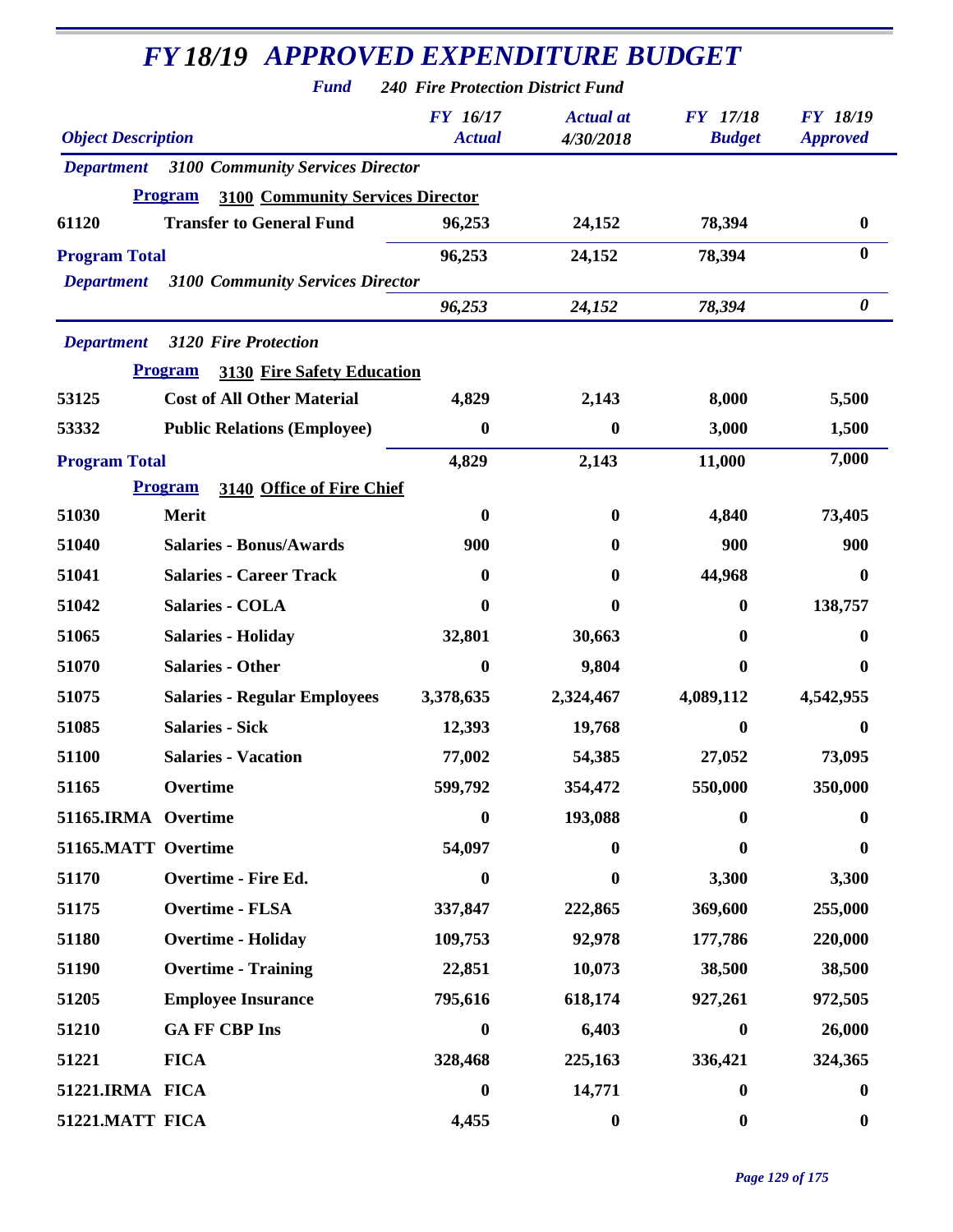|                           | <b>Fund</b>                              | <b>240 Fire Protection District Fund</b> |                               |                                  |                                    |
|---------------------------|------------------------------------------|------------------------------------------|-------------------------------|----------------------------------|------------------------------------|
| <b>Object Description</b> |                                          | FY 16/17<br><b>Actual</b>                | <b>Actual</b> at<br>4/30/2018 | <b>FY</b> 17/18<br><b>Budget</b> | <b>FY 18/19</b><br><b>Approved</b> |
| 51236                     | <b>Pension Contribution</b>              | 449,467                                  | 307,026                       | 400,734                          | 445,220                            |
|                           | 51236.IRMA Pension Contribution          | $\bf{0}$                                 | 18,923                        | 0                                | 0                                  |
|                           | <b>51236.MATT Pension Contribution</b>   | 5,091                                    | 0                             | 0                                | 0                                  |
| 51259                     | <b>Worker's Compensation</b>             | 104,734                                  | 121,221                       | 181,832                          | 190,036                            |
| 51274                     | <b>Cellular Phone Allowance</b>          | 1,311                                    | 826                           | 1,305                            | 1,305                              |
| 51283                     | <b>Employee Relocation</b>               | 1,643                                    | 0                             | 0                                | $\bf{0}$                           |
| 52003                     | <b>Accreditation</b>                     | $\bf{0}$                                 | $\bf{0}$                      | 2,500                            | 2,500                              |
| 52025                     | <b>Annual Audit Fees</b>                 | 1,820                                    | 1,895                         | 1,895                            | 1,575                              |
| 52061                     | <b>Physician Fees-Physical Exams</b>     | 16,867                                   | $\boldsymbol{0}$              | 26,048                           | 36,400                             |
| 52067                     | <b>Professional Services</b>             | 3,644                                    | 0                             | 0                                | 30,000                             |
| 52135                     | <b>Pest Control</b>                      | 120                                      | 120                           | 452                              | 480                                |
| 52208                     | <b>Refuse Container Collections</b>      | 5,758                                    | 5,213                         | 5,222                            | 5,222                              |
| 52210                     | <b>Solid Waste Disposal Fees</b>         | $\bf{0}$                                 | 0                             | 300                              | 300                                |
| 52225                     | <b>Janitorial Services</b>               | 5,700                                    | 5,250                         | 5,700                            | 5,700                              |
| 52233                     | <b>Lawn Care</b>                         | 2,400                                    | 2,400                         | 2,900                            | 2,900                              |
| 52260                     | <b>Computer Software Maint. Agr</b>      | 300                                      | 6,239                         | 11,335                           | 20,052                             |
| 52285                     | <b>Facilities Maintenance</b>            | 6,468                                    | 3,797                         | 8,530                            | 10,000                             |
|                           | 52285.IRMA Facilities Maintenance        | $\bf{0}$                                 | 975                           | 0                                | $\bf{0}$                           |
|                           | <b>52285.MATT Facilities Maintenance</b> | 350                                      | $\bf{0}$                      | 0                                | $\bf{0}$                           |
| 52290                     | <b>Fire Extinguisher Maintenance</b>     | 1,313                                    | $\bf{0}$                      | 1,815                            | 1,840                              |
| 52320                     | Mach. & Equip. Maint. Agreem             | 12,130                                   | 5,329                         | 16,100                           | 17,100                             |
| 52390                     | <b>Office Equip. Maint. Agreemen</b>     | $\bf{0}$                                 | 25                            | 2,500                            | $\boldsymbol{0}$                   |
| 52426                     | <b>Radio Maint. Agreement</b>            | 4,010                                    | 4,319                         | 9,375                            | 10,313                             |
| 52477                     | <b>Equipment Rental</b>                  | $\boldsymbol{0}$                         | 321                           | 500                              | 500                                |
| 52554                     | <b>Cable TV Service</b>                  | 299                                      | 177                           | 492                              | 525                                |
| 52557                     | <b>Cellular/Mobile Phone Charges</b>     | 1,066                                    | 623                           | 1,176                            | 1,176                              |
| 52560                     | <b>Computer On-Line Services</b>         | 6,845                                    | 3,993                         | 7,500                            | 13,500                             |
| 52572                     | <b>Long Distance Telephone Charg</b>     | 487                                      | 93                            | 500                              | 500                                |
| 52578                     | Postage                                  | 303                                      | 141                           | 350                              | 350                                |
| 52584                     | <b>Telephone - Local Service</b>         | 1,307                                    | 991                           | 1,370                            | 1,570                              |
| 52608                     | <b>Copying Costs</b>                     | 1,718                                    | 1,715                         | 1,852                            | 2,778                              |
| 52618                     | <b>Printing</b>                          | 289                                      | $\boldsymbol{0}$              | 185                              | 385                                |
| 52634                     | <b>Travel Expense</b>                    | 11,693                                   | 9,373                         | 15,000                           | 27,770                             |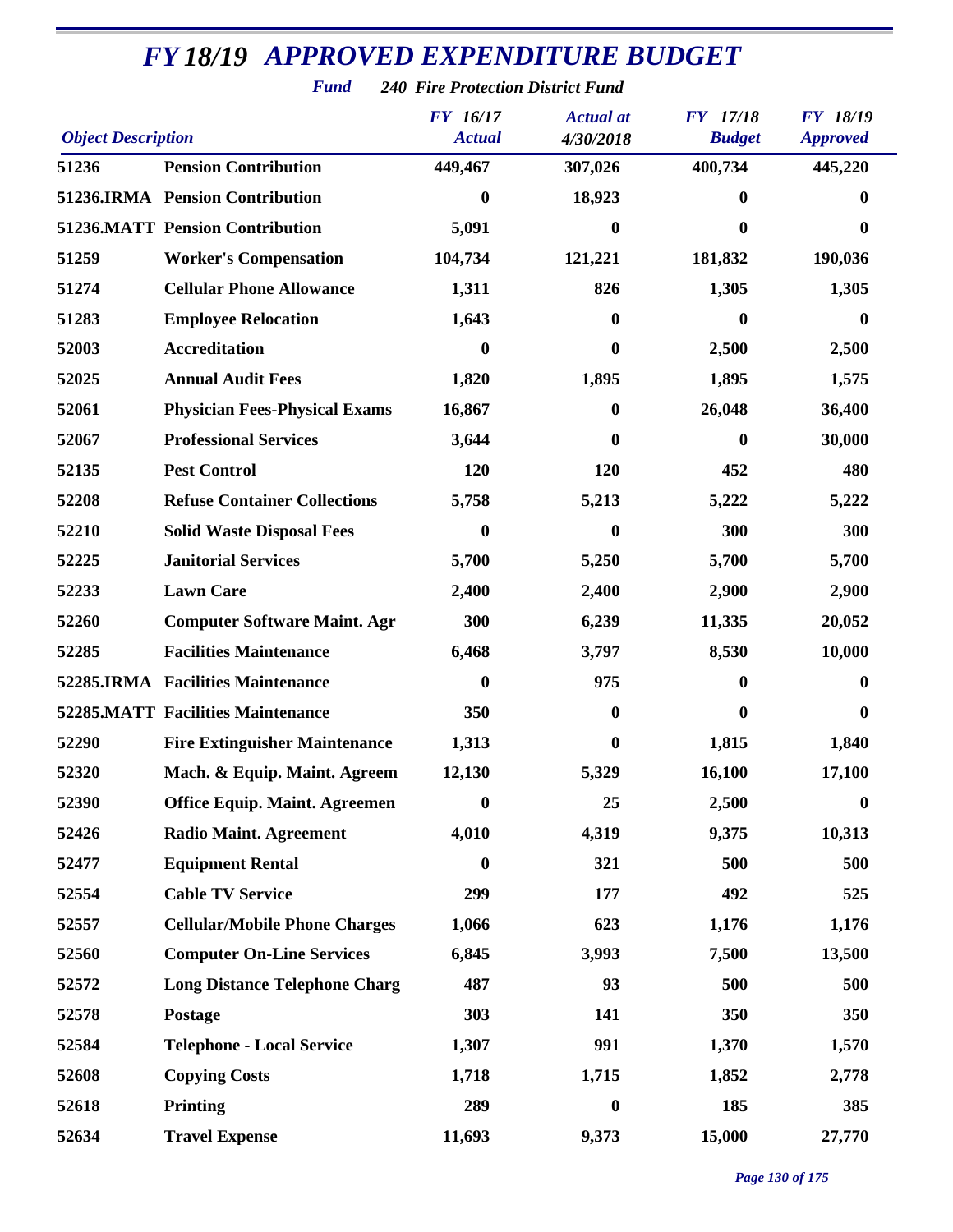*Fund 240 Fire Protection District Fund*

| <b>Object Description</b> |                                           | <b>FY</b> 16/17<br><b>Actual</b> | <b>Actual</b> at<br>4/30/2018 | <b>FY</b> 17/18<br><b>Budget</b> | <b>FY 18/19</b><br><b>Approved</b> |
|---------------------------|-------------------------------------------|----------------------------------|-------------------------------|----------------------------------|------------------------------------|
| 52637                     | <b>Interview Expenses</b>                 | $\bf{0}$                         | $\boldsymbol{0}$              | 1,200                            | 1,200                              |
| 52680                     | <b>Certification Fee</b>                  | 2,519                            | 0                             | 9,000                            | 11,000                             |
| 52736                     | <b>Professional Organization Dues</b>     | 1,394                            | 669                           | 2,290                            | 2,380                              |
| 52764                     | <b>Employee Certification Costs</b>       | 5,508                            | 97                            | 9,500                            | 9,500                              |
| 52774                     | <b>Training</b>                           | 16,375                           | 30,387                        | 16,500                           | 34,440                             |
| 52925                     | <b>Car Wash</b>                           | 47                               | 25                            | 900                              | <b>100</b>                         |
| 53125                     | <b>Cost of All Other Material</b>         | 15,813                           | 17,923                        | 17,500                           | 23,000                             |
|                           | 53125.IRMA Cost of All Other Material     | $\boldsymbol{0}$                 | 599                           | $\bf{0}$                         | 0                                  |
|                           | 53125.MATT Cost of All Other Material     | 487                              | 0                             | $\bf{0}$                         | $\bf{0}$                           |
| 53135                     | <b>Cost of Electrical Material</b>        | 0                                | 0                             | 300                              | 300                                |
| 53170                     | <b>Electrical Lamps and Bulb Sup</b>      | $\bf{0}$                         | 0                             | 450                              | 450                                |
| 53205                     | <b>Fire Hose</b>                          | 11,880                           | 0                             | 15,000                           | 15,000                             |
| 53250                     | <b>Janitorial Supplies</b>                | 10,385                           | 3,549                         | 10,141                           | 10,141                             |
| 53295                     | <b>Office Supplies</b>                    | 12,030                           | 4,713                         | 12,000                           | 10,000                             |
| 53308                     | Parts, Repairs, & Replacements            | 7,741                            | 3,828                         | 12,000                           | 15,000                             |
|                           | 53308.MATT Parts, Repairs, & Replacements | 20                               | 0                             | $\boldsymbol{0}$                 | $\bf{0}$                           |
| 53332                     | <b>Public Relations (Employee)</b>        | $\bf{0}$                         | 0                             | 1,500                            | 1,500                              |
| 53345                     | <b>Safety Equipment</b>                   | 61,993                           | 52,224                        | 42,000                           | 323,589                            |
| 53345.AIRS                | <b>Safety Equipment</b>                   | 36                               | 0                             | $\boldsymbol{0}$                 | 0                                  |
| 53370                     | <b>Small Computer Software</b>            | 380                              | 1,075                         | 10,250                           | 0                                  |
| 53425                     | <b>Testing Supplies</b>                   | $\bf{0}$                         | 0                             | 800                              | 800                                |
| 53522                     | <b>Utilities-Water</b>                    | 1,016                            | 534                           | 1,054                            | 1,054                              |
| 53536                     | <b>Utilities-Heating Fuel</b>             | 428                              | 279                           | 950                              | 950                                |
|                           | 53536.IRMA Utilities-Heating Fuel         | $\boldsymbol{0}$                 | 766                           | $\boldsymbol{0}$                 | 0                                  |
|                           | 53536.MATT Utilities-Heating Fuel         | 435                              | $\bf{0}$                      | $\boldsymbol{0}$                 | $\boldsymbol{0}$                   |
| 53548                     | <b>Utilities-Electricity</b>              | 15,476                           | 10,063                        | 12,561                           | 16,129                             |
| 53595                     | <b>Periodicals &amp; Subscriptions</b>    | 29                               | 0                             | 60                               | <b>100</b>                         |
| 53597                     | <b>Reference Books/Training Man</b>       | 3,636                            | 3,850                         | 5,448                            | 5,448                              |
|                           | 53636.MATT Food & Concession              | 2,196                            | 0                             | $\boldsymbol{0}$                 | $\mathbf{0}$                       |
| 53750                     | <b>Radio Equipment</b>                    | 2,296                            | $\bf{0}$                      | 2,000                            | 2,000                              |
| 53775                     | <b>Small Office Machines/Furnitur</b>     | 15,719                           | 13,924                        | 27,400                           | 12,973                             |
| 53775.IRMA                | <b>Small Office Machines/Furnitur</b>     | $\boldsymbol{0}$                 | 398                           | $\boldsymbol{0}$                 | $\bf{0}$                           |
| 53785                     | <b>Small Tools &amp; Equipment</b>        | 8,913                            | 3,623                         | 18,400                           | 15,000                             |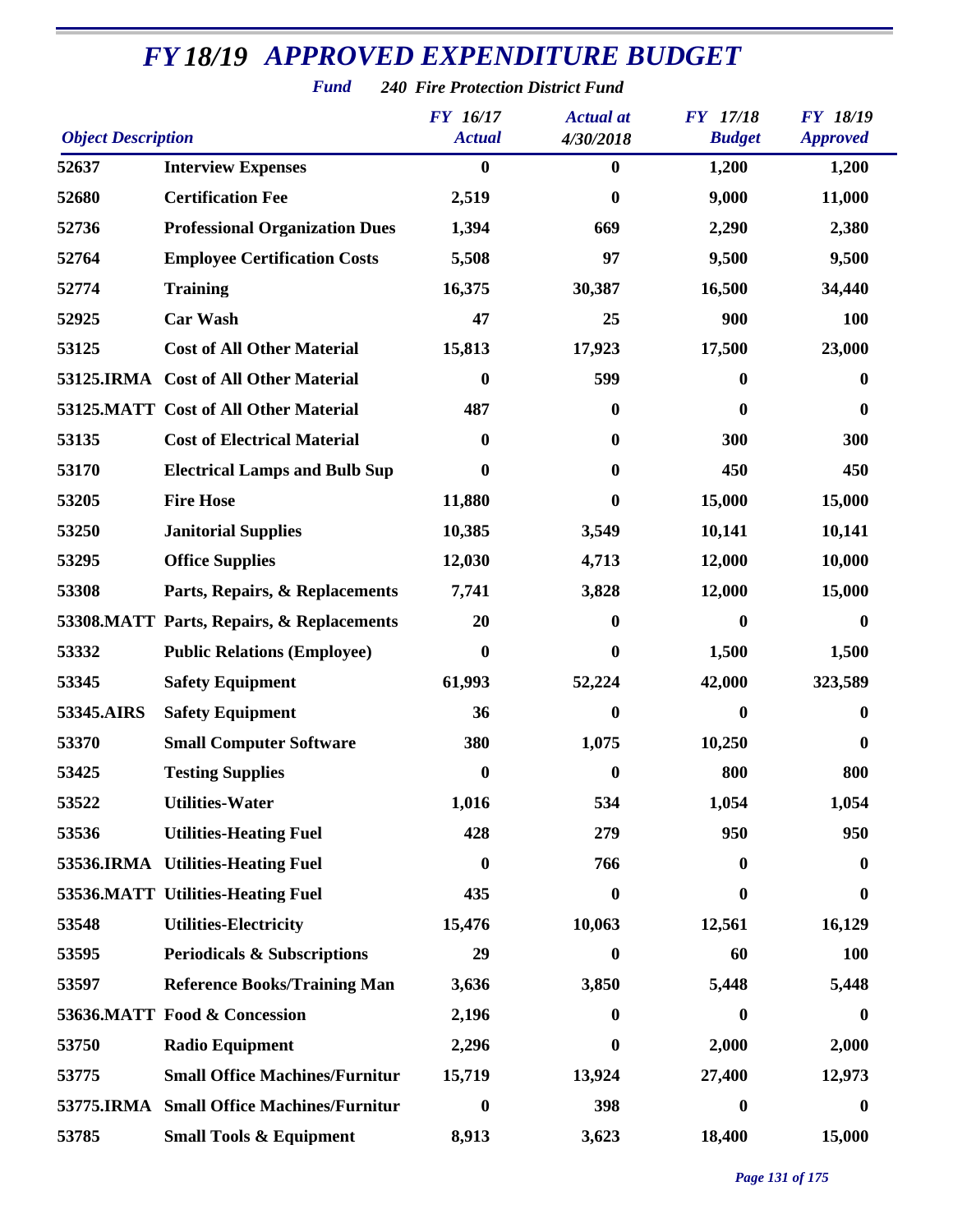|                           | <b>Fund</b>                                           | <b>240 Fire Protection District Fund</b> |                  |                  |                  |
|---------------------------|-------------------------------------------------------|------------------------------------------|------------------|------------------|------------------|
|                           |                                                       | <b>FY</b> 16/17                          | <b>Actual</b> at | <b>FY</b> 17/18  | <b>FY 18/19</b>  |
| <b>Object Description</b> |                                                       | <b>Actual</b>                            | 4/30/2018        | <b>Budget</b>    | <b>Approved</b>  |
|                           | 53785.IRMA Small Tools & Equipment                    | $\boldsymbol{0}$                         | 4,148            | $\boldsymbol{0}$ | $\bf{0}$         |
| 53875                     | <b>Uniform Purchases</b>                              | 52,058                                   | 14,629           | 50,952           | 40,000           |
| 54450                     | <b>Machinery &amp; Equipment</b>                      | 2,575,665                                | 45,414           | 20,000           | 0                |
| 54560                     | <b>Motor Vehicles</b>                                 | 15,000                                   | 2,339,639        | 2,341,300        | 0                |
| 55115                     | <b>County Admin Internal Charge</b>                   | 31,590                                   | 21,100           | 31,650           | 48,567           |
| 55135                     | <b>Finance Dept. Charges</b>                          | 21,779                                   | 17,005           | 25,508           | 29,088           |
| 55145                     | <b>Information Technology Charg</b>                   | 179,400                                  | 127,133          | 190,699          | 257,169          |
| 55160                     | <b>Human Resources Dept. Charge</b>                   | 59,333                                   | 40,501           | 60,752           | 70,068           |
| 55524                     | <b>Liability/Property Insurance</b>                   | 113,137                                  | 63,219           | 94,828           | 93,187           |
| 58180                     | <b>Interest Expense - Bond</b>                        | 71,189                                   | 25,611           | 122,924          | $\bf{0}$         |
| 58187                     | <b>Principal - Bond</b>                               | 81,950                                   | 127,529          | 457,885          | $\boldsymbol{0}$ |
| 61097                     | <b>Transfer to Debt Service Fund</b>                  | $\boldsymbol{0}$                         | 0                | $\boldsymbol{0}$ | 625,167          |
| <b>Program Total</b>      |                                                       | 9,799,596                                | 7,652,513        | 10,902,910       | 9,524,079        |
|                           | 3145 Operations Station 1-Ballard<br><b>Program</b>   |                                          |                  |                  |                  |
| 52135                     | <b>Pest Control</b>                                   | 120                                      | 120              | 360              | 480              |
| 52285                     | <b>Facilities Maintenance</b>                         | 4,281                                    | 2,312            | 8,250            | 8,000            |
|                           | 52285.IRMA Facilities Maintenance                     | $\boldsymbol{0}$                         | 316              | $\boldsymbol{0}$ | $\boldsymbol{0}$ |
| 52554                     | <b>Cable TV Service</b>                               | 177                                      | 128              | 300              | 384              |
| 53522                     | <b>Utilities-Water</b>                                | 1,900                                    | 1,467            | 1,991            | 2,265            |
| 53538                     | <b>Utilities-Natural Gas</b>                          | 1,877                                    | 1,348            | 1,923            | 2,000            |
| 53548                     | <b>Utilities-Electricity</b>                          | 12,473                                   | 8,509            | 10,313           | 12,713           |
| 54450                     | <b>Machinery &amp; Equipment</b>                      | 39,656                                   | 4,900            | 35,000           | $\boldsymbol{0}$ |
| <b>Program Total</b>      |                                                       | 60,484                                   | 19,100           | 58,137           | 25,842           |
|                           | <b>Program</b><br>3150 Operations Station 2-Demere Rd |                                          |                  |                  |                  |
| 52135                     | <b>Pest Control</b>                                   | 240                                      | 240              | 360              | 480              |
| 52285                     | <b>Facilities Maintenance</b>                         | 4,903                                    | 15,206           | 17,125           | 17,125           |
|                           | <b>52285.MATT Facilities Maintenance</b>              | 992                                      | $\boldsymbol{0}$ | $\bf{0}$         | $\boldsymbol{0}$ |
| 52554                     | <b>Cable TV Service</b>                               | 303                                      | 223              | 300              | 360              |
| 53522                     | <b>Utilities-Water</b>                                | 1,989                                    | 935              | 1,585            | 1,608            |
| 53538                     | <b>Utilities-Natural Gas</b>                          | 1,956                                    | 1,607            | 2,077            | 2,312            |
| 53548                     | <b>Utilities-Electricity</b>                          | 15,300                                   | 8,986            | 17,116           | 17,116           |
| 54450                     | <b>Machinery &amp; Equipment</b>                      | $\boldsymbol{0}$                         | 4,900            | 35,000           | $\boldsymbol{0}$ |
| <b>Program Total</b>      |                                                       | 25,683                                   | 32,097           | 73,563           | 39,001           |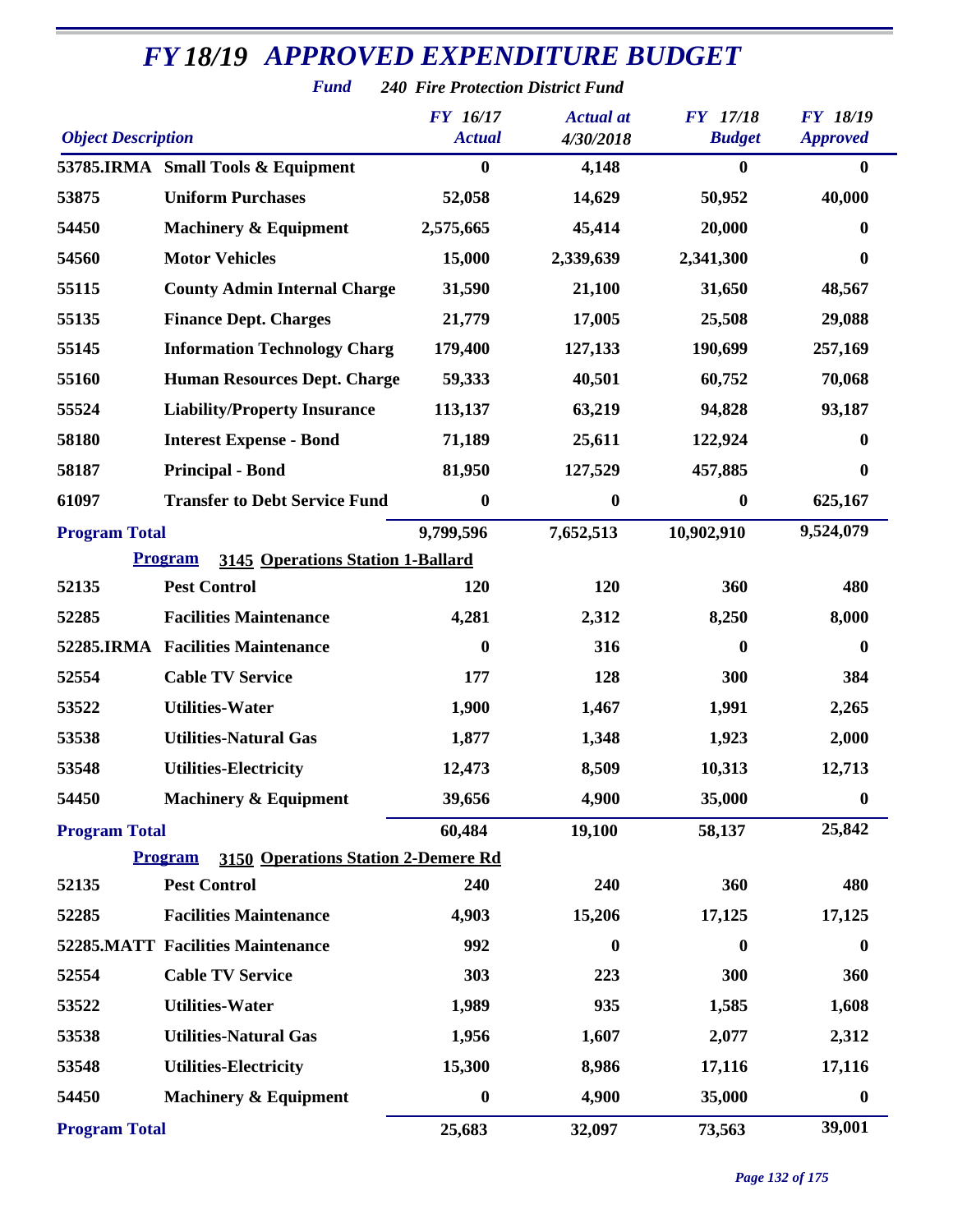| <b>FY 18/19 APPROVED EXPENDITURE BUDGET</b> |                                                      |                                          |                               |                                  |                                    |  |
|---------------------------------------------|------------------------------------------------------|------------------------------------------|-------------------------------|----------------------------------|------------------------------------|--|
|                                             | <b>Fund</b>                                          | <b>240 Fire Protection District Fund</b> |                               |                                  |                                    |  |
| <b>Object Description</b>                   |                                                      | <b>FY</b> 16/17<br><b>Actual</b>         | <b>Actual</b> at<br>4/30/2018 | <b>FY</b> 17/18<br><b>Budget</b> | <b>FY 18/19</b><br><b>Approved</b> |  |
|                                             | 3155 Operations Station 3-Sterl<br><b>Program</b>    |                                          |                               |                                  |                                    |  |
| 52135                                       | <b>Pest Control</b>                                  | 120                                      | 120                           | 360                              | 480                                |  |
| 52285                                       | <b>Facilities Maintenance</b>                        | 5,223                                    | 2,476                         | 13,050                           | 8,000                              |  |
|                                             | 52285.IRMA Facilities Maintenance                    | 0                                        | 337                           | $\bf{0}$                         | $\bf{0}$                           |  |
|                                             | <b>52285.MATT Facilities Maintenance</b>             | 441                                      | $\bf{0}$                      | $\bf{0}$                         | $\bf{0}$                           |  |
| 52554                                       | <b>Cable TV Service</b>                              | 60                                       | 42                            | 300                              | 300                                |  |
| 53522                                       | <b>Utilities-Water</b>                               | 0                                        | $\bf{0}$                      | 213                              | 213                                |  |
| 53538                                       | <b>Utilities-Natural Gas</b>                         | 1,588                                    | 860                           | 1,433                            | 1,780                              |  |
| 53548                                       | <b>Utilities-Electricity</b>                         | 6,479                                    | 3,719                         | 7,363                            | 7,363                              |  |
| 54450                                       | <b>Machinery &amp; Equipment</b>                     | $\boldsymbol{0}$                         | 4,900                         | 30,000                           | $\boldsymbol{0}$                   |  |
| <b>Program Total</b>                        |                                                      | 13,911                                   | 12,454                        | 52,719                           | 18,136                             |  |
|                                             | 3160 Operations Station 4-Fred. Rd<br><b>Program</b> |                                          |                               |                                  |                                    |  |
| 52135                                       | <b>Pest Control</b>                                  | 120                                      | 120                           | 360                              | 480                                |  |
| 52285                                       | <b>Facilities Maintenance</b>                        | 7,389                                    | 248                           | 13,250                           | 13,250                             |  |
|                                             | 52285.IRMA Facilities Maintenance                    | $\boldsymbol{0}$                         | 1,350                         | $\boldsymbol{0}$                 | $\bf{0}$                           |  |
|                                             | <b>52285.MATT Facilities Maintenance</b>             | 1,768                                    | $\mathbf{0}$                  | $\mathbf{0}$                     | 0                                  |  |
| 52554                                       | <b>Cable TV Service</b>                              | 60                                       | 42                            | 300                              | 300                                |  |
| 53522                                       | <b>Utilities-Water</b>                               | 1,499                                    | 1,257                         | 1,722                            | 1,794                              |  |
| 53538                                       | <b>Utilities-Natural Gas</b>                         | 2,041                                    | 1,113                         | 2,095                            | 2,095                              |  |
| 53548                                       | <b>Utilities-Electricity</b>                         | 6,832                                    | 4,632                         | 8,857                            | 8,857                              |  |
| <b>Program Total</b>                        |                                                      | 19,709                                   | 8,762                         | 26,584                           | 26,776                             |  |
|                                             | <b>Program</b><br>3165 Operations Station 5-Glynco   |                                          |                               |                                  |                                    |  |
| 52135                                       | <b>Pest Control</b>                                  | 84                                       | 84                            | 360                              | 480                                |  |
| 52285                                       | <b>Facilities Maintenance</b>                        | 100                                      | $\bf{0}$                      | 4,500                            | 4,500                              |  |
|                                             | 52285.IRMA Facilities Maintenance                    | $\boldsymbol{0}$                         | 163                           | $\boldsymbol{0}$                 | $\bf{0}$                           |  |
| 52554                                       | <b>Cable TV Service</b>                              | 894                                      | 532                           | 997                              | 997                                |  |
| 53536                                       | <b>Utilities-Heating Fuel</b>                        | 1,021                                    | 1,570                         | 1,300                            | 1,300                              |  |
| <b>Program Total</b>                        |                                                      | 2,099                                    | 2,349                         | 7,157                            | 7,277                              |  |
|                                             | <b>Program</b><br>3170 Operations Station 6-Fancy B  |                                          |                               |                                  |                                    |  |
| 52135                                       | <b>Pest Control</b>                                  | 120                                      | <b>120</b>                    | 360                              | 480                                |  |
| 52285                                       | <b>Facilities Maintenance</b>                        | 1,858                                    | $\boldsymbol{0}$              | 12,450                           | 17,200                             |  |
|                                             | 52285.IRMA Facilities Maintenance                    | $\boldsymbol{0}$                         | 1,747                         | $\boldsymbol{0}$                 | $\boldsymbol{0}$                   |  |
|                                             | 52285.MATT Facilities Maintenance                    | 964                                      | $\boldsymbol{0}$              | $\boldsymbol{0}$                 | $\boldsymbol{0}$                   |  |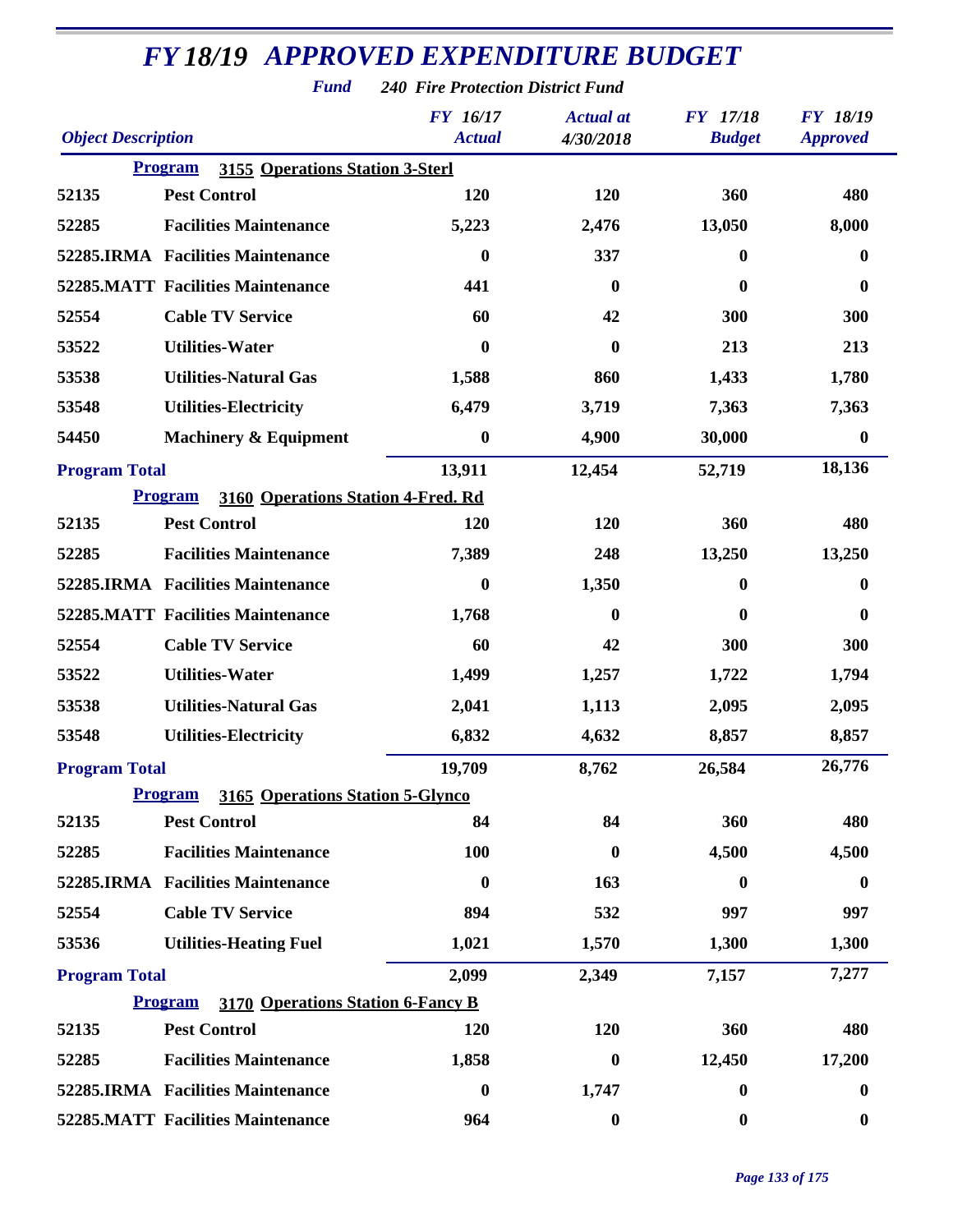|                           | <b>FY18/19 APPROVED EXPENDITURE BUDGET</b>                   |                                          |                               |                                  |                                    |
|---------------------------|--------------------------------------------------------------|------------------------------------------|-------------------------------|----------------------------------|------------------------------------|
|                           | <b>Fund</b>                                                  | <b>240 Fire Protection District Fund</b> |                               |                                  |                                    |
| <b>Object Description</b> |                                                              | <b>FY</b> 16/17<br><b>Actual</b>         | <b>Actual</b> at<br>4/30/2018 | <b>FY</b> 17/18<br><b>Budget</b> | <b>FY 18/19</b><br><b>Approved</b> |
| 52554                     | <b>Cable TV Service</b>                                      | 120                                      | 84                            | 300                              | 300                                |
| 53522                     | <b>Utilities-Water</b>                                       | 241                                      | 157                           | 212                              | 250                                |
| 53538                     | <b>Utilities-Natural Gas</b>                                 | 1,067                                    | 615                           | 1,374                            | 1,374                              |
| 53548                     | <b>Utilities-Electricity</b>                                 | 6,206                                    | 4,084                         | 7,621                            | 7,621                              |
| 54450                     | <b>Machinery &amp; Equipment</b>                             | $\boldsymbol{0}$                         | 4,900                         | 35,000                           | $\boldsymbol{0}$                   |
| <b>Program Total</b>      |                                                              | 10,576                                   | 11,707                        | 57,317                           | 27,225                             |
|                           | <b>Program</b><br>3175 Operations Station 7-Hampton P        |                                          |                               |                                  |                                    |
| 52135                     | <b>Pest Control</b>                                          | 120                                      | 120                           | 360                              | 480                                |
| 52285                     | <b>Facilities Maintenance</b>                                | 2,324                                    | 1,689                         | 8,440                            | 8,440                              |
| 52554                     | <b>Cable TV Service</b>                                      | 56                                       | 42                            | 300                              | 300                                |
| 53522                     | <b>Utilities-Water</b>                                       | 526                                      | 347                           | 665                              | 665                                |
| 53548                     | <b>Utilities-Electricity</b>                                 | 7,346                                    | 6,082                         | 8,752                            | 8,752                              |
| 54450                     | <b>Machinery &amp; Equipment</b>                             | $\boldsymbol{0}$                         | 4,900                         | 35,000                           | $\boldsymbol{0}$                   |
| <b>Program Total</b>      |                                                              | 10,372                                   | 13,180                        | 53,517                           | 18,637                             |
|                           | 3180 Operations Station 8-Cate Roa<br><b>Program</b>         |                                          |                               |                                  |                                    |
| 51075                     | <b>Salaries - Regular Employees</b>                          | 1,623                                    | $\bf{0}$                      | $\bf{0}$                         | 0                                  |
| 51165                     | Overtime                                                     | 1,395                                    | $\bf{0}$                      | $\bf{0}$                         | 0                                  |
| 51221                     | <b>FICA</b>                                                  | 219                                      | $\bf{0}$                      | $\mathbf{0}$                     | 0                                  |
| 51236                     | <b>Pension Contribution</b>                                  | 296                                      | $\mathbf{0}$                  | $\bf{0}$                         | 0                                  |
| 52135                     | <b>Pest Control</b>                                          | 120                                      | 120                           | 360                              | 480                                |
| 52285                     | <b>Facilities Maintenance</b>                                | 4,212                                    | 885                           | 9,150                            | 9,150                              |
|                           | 52285.IRMA Facilities Maintenance                            | $\boldsymbol{0}$                         | 315                           | $\bf{0}$                         | 0                                  |
| 52554                     | <b>Cable TV Service</b>                                      | 116                                      | 84                            | 300                              | 300                                |
| 53522                     | <b>Utilities-Water</b>                                       | 1,060                                    | 628                           | 917                              | 1,200                              |
| 53548                     | <b>Utilities-Electricity</b>                                 | 4,328                                    | 2,688                         | 6,424                            | 6,424                              |
| <b>Program Total</b>      |                                                              | 13,369                                   | 4,720                         | 17,151                           | 17,554                             |
|                           | <b>Program</b><br><b>3185 Prevent Maint/ Fleet Operation</b> |                                          |                               |                                  |                                    |
| 51030                     | Merit                                                        | $\boldsymbol{0}$                         | $\boldsymbol{0}$              | 1,979                            | 1,363                              |
| 51042                     | <b>Salaries - COLA</b>                                       | $\boldsymbol{0}$                         | $\bf{0}$                      | 0                                | 2,066                              |
| 51065                     | <b>Salaries - Holiday</b>                                    | 3,170                                    | 2,687                         | $\bf{0}$                         | $\boldsymbol{0}$                   |
| 51075                     | <b>Salaries - Regular Employees</b>                          | 57,302                                   | 37,295                        | 67,454                           | 74,943                             |
| 51085                     | <b>Salaries - Sick</b>                                       | 3,594                                    | 1,736                         | $\boldsymbol{0}$                 | 0                                  |
| 51100                     | <b>Salaries - Vacation</b>                                   | 2,149                                    | 1,899                         | $\boldsymbol{0}$                 | $\boldsymbol{0}$                   |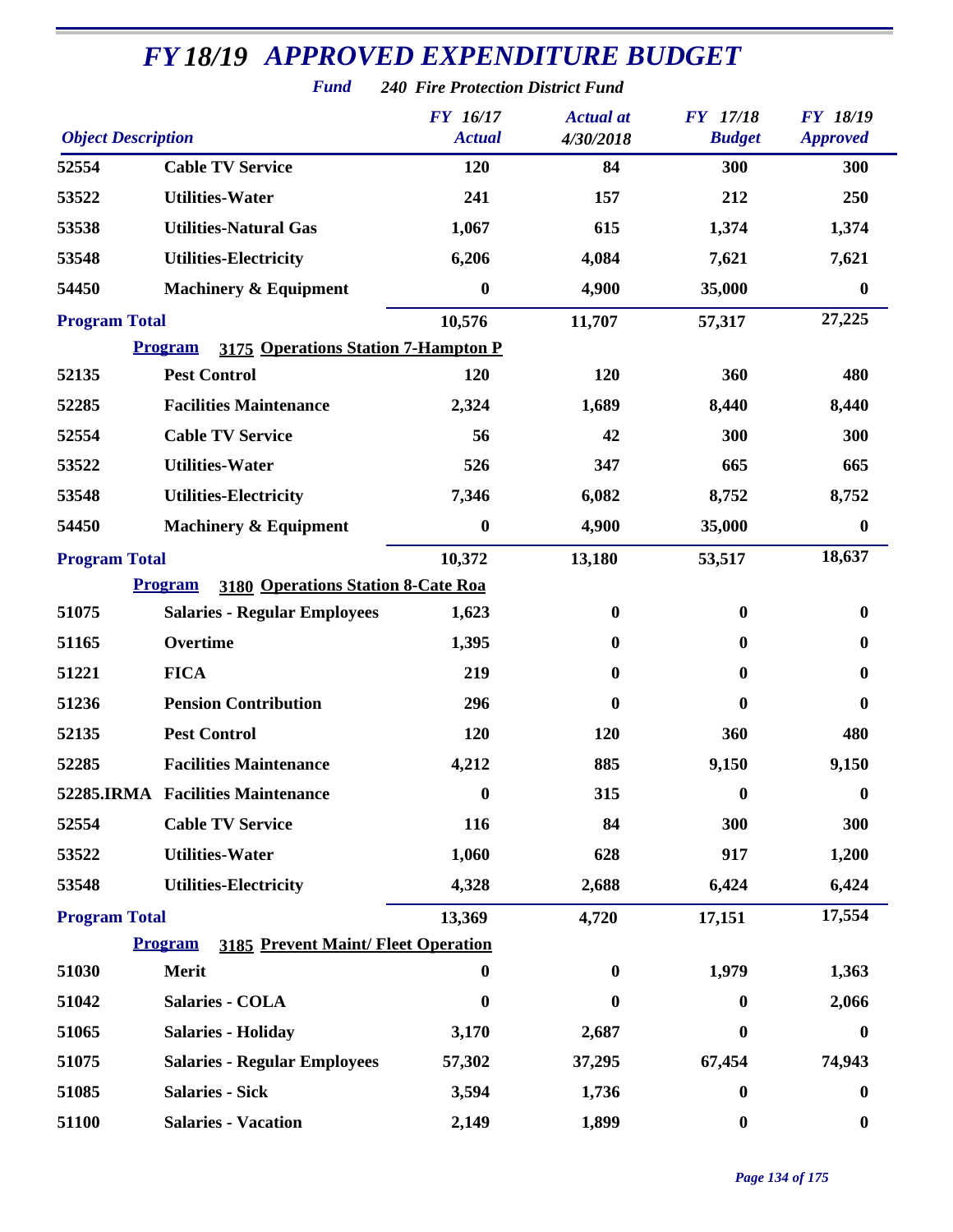#### *Object Description Actual Budget Approved Actual at FY 17/18 Fund 240 Fire Protection District Fund 16/17 4/30/2018 17/18 18/19* **Overtime 4,750 4,661 6,900 6,900 51165.IRMA Overtime 0 5,351 0 0 51165.MATT Overtime 3,432 0 0 0 Overtime - Holiday 141 49 0 0 Employee Insurance 18,720 14,511 21,767 22,829 FICA 4,748 3,275 4,500 5,734 51221.IRMA FICA 0 409 0 0 51221.MATT FICA 283 0 0 0 Pension Contribution 6,925 4,778 6,610 7,345 51236.IRMA Pension Contribution 0 524 0 0 51236.MATT Pension Contribution 323 0 0 0 Worker's Compensation 1,532 1,436 2,154 2,252 Cellular Phone Allowance 181 114 180 180 Facilities Maintenance 1,864 768 6,810 7,730 Parts/Auto Inventory Items 276 100 12,000 2,000 Parts/Auto-Non Inventory 69,143 20,054 80,000 40,000 Vehicle Rep. Outside Service 153,786 28,413 130,000 100,000 Equipment Rental 0 0 4,692 4,692 Training 13,148 4,324 8,800 7,875 Wrecker Towing Service 3,335 0 3,500 3,500 Batteries 4,078 351 6,400 6,400 Cost of All Other Material 0 12,450 0 25,000 Tires 12,561 385 21,000 21,000 Utilities-Water 754 494 776 1,010 Utilities-Natural Gas 1,167 1,113 1,840 1,840 Utilities-Electricity 4,955 2,833 4,774 5,300 Oil 2,748 1,958 12,500 3,500 Diesel Fuel 39,724 39,868 55,000 49,500 Gas-Vehicles 23,124 13,805 20,000 27,500 Small Tools & Equipment 25,080 15,593 6,000 8,000 Liability/Property Insurance 2,329 1,245 1,867 1,828 Program Total 465,322 222,479 487,503 440,287**

*FY 18/19 APPROVED EXPENDITURE BUDGET* 

#### **Program 3195 Volunteers - SSI & Ballard**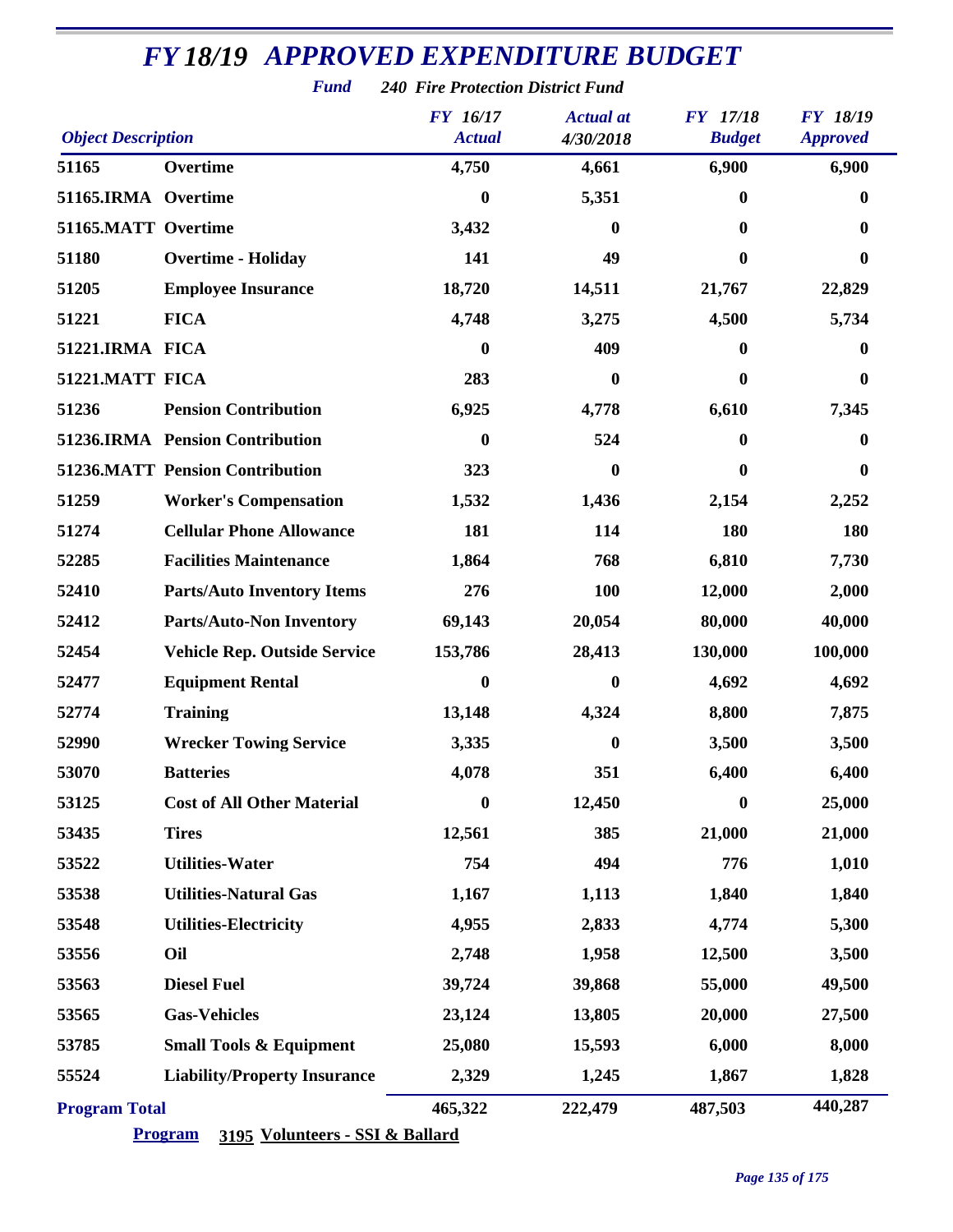|                                           | r una                                | 240 Fire Protection District Fund |                               |                                  |                                    |
|-------------------------------------------|--------------------------------------|-----------------------------------|-------------------------------|----------------------------------|------------------------------------|
| <b>Object Description</b>                 |                                      | <b>FY</b> 16/17<br><b>Actual</b>  | <b>Actual at</b><br>4/30/2018 | <b>FY</b> 17/18<br><b>Budget</b> | <b>FY 18/19</b><br><b>Approved</b> |
| 52700                                     | <b>Fingerprint Fees</b>              | $\bf{0}$                          | 159                           | 500                              | 500                                |
| 53325                                     | <b>Program Supplies</b>              | 142                               | $\boldsymbol{0}$              | 2,500                            | 2,500                              |
| 53325.AIRS                                | <b>Program Supplies</b>              | 540                               | $\boldsymbol{0}$              | 0                                | $\boldsymbol{0}$                   |
| 53345                                     | <b>Safety Equipment</b>              | 10,568                            | $\boldsymbol{0}$              | 12,000                           | $\boldsymbol{0}$                   |
| 53587                                     | <b>Volunteer Firemans Recognitio</b> | $\boldsymbol{0}$                  | 170                           | 3,000                            | 3,000                              |
| 53750                                     | <b>Radio Equipment</b>               | $\boldsymbol{0}$                  | $\bf{0}$                      | 2,500                            | $\boldsymbol{0}$                   |
| <b>Program Total</b><br><b>Department</b> | <b>3120 Fire Protection</b>          | 11,250                            | 329                           | 20,500                           | 6,000                              |
|                                           |                                      | 10,437,200                        | 7,981,833                     | 11,768,058                       | 10,157,814                         |
|                                           | <b>Fire Protection District Fund</b> | 10,533,453                        | 8,005,985                     | 11,846,452                       | 10,157,814                         |

*Fund 240 Fire Protection District Fund*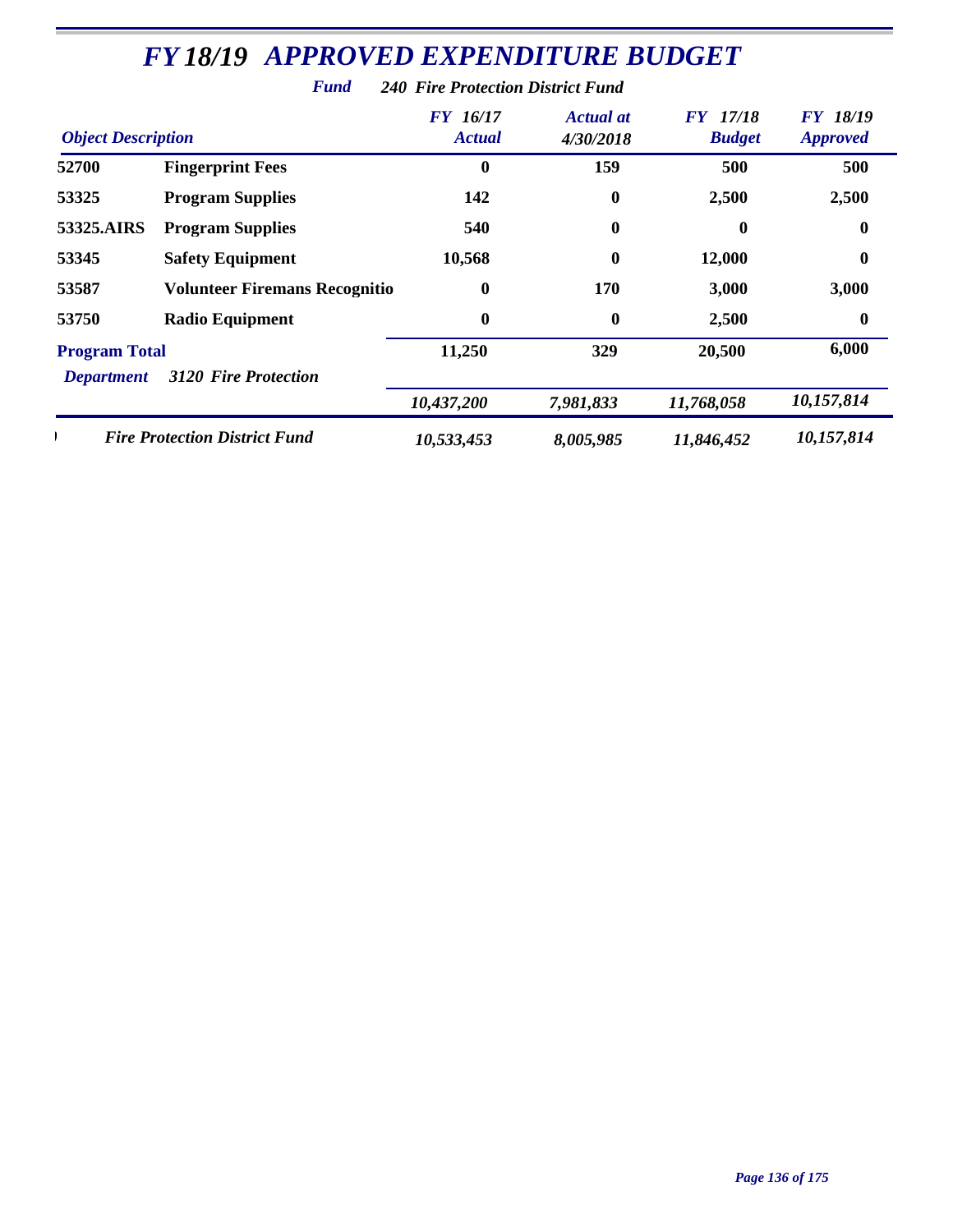|                           | <b>Fund</b>                                         | 245 Insurance Premium Tax Fund   |                               |                                  |                                    |
|---------------------------|-----------------------------------------------------|----------------------------------|-------------------------------|----------------------------------|------------------------------------|
| <b>Object Description</b> |                                                     | <b>FY</b> 16/17<br><b>Actual</b> | <b>Actual</b> at<br>4/30/2018 | <b>FY</b> 17/18<br><b>Budget</b> | <b>FY 18/19</b><br><b>Approved</b> |
| <b>Department</b>         | 1620 Accounting                                     |                                  |                               |                                  |                                    |
|                           | <b>Program</b><br><b>1626 Insurance Premium Tax</b> |                                  |                               |                                  |                                    |
| 52025                     | <b>Annual Audit Fees</b>                            | 81                               | 84                            | 84                               | 70                                 |
| 55135                     | <b>Finance Dept. Charges</b>                        | 963                              | 752                           | 1,128                            | 1,286                              |
| 61115                     | <b>Transfer to Fire Fund</b>                        | 942,446                          | 460,235                       | 920,469                          | 268,974                            |
| 61120                     | <b>Transfer to General Fund</b>                     | 1,904,513                        | 930,051                       | 1,860,101                        | 3,310,587                          |
| 61140                     | <b>Transfer to Sanitation Collect</b>               | 317,736                          | 155,162                       | 310,324                          | $\boldsymbol{0}$                   |
| 61145                     | <b>Transfer to Sea Is. Police</b>                   | 187,094                          | 117,856                       | 235,712                          | 249,083                            |
| <b>Program Total</b>      |                                                     | 3,352,833                        | 1,664,140                     | 3,327,818                        | 3,830,000                          |
| <b>Department</b>         | 1620 Accounting                                     |                                  |                               |                                  |                                    |
|                           |                                                     | 3,352,833                        | 1,664,140                     | 3,327,818                        | 3,830,000                          |
| <b>Department</b>         | 4260 Traffic Engineering                            |                                  |                               |                                  |                                    |
|                           | <b>Program</b><br>4683 Street Lighting              |                                  |                               |                                  |                                    |
| 53548                     | <b>Utilities-Electricity</b>                        | 235,203                          | 139,757                       | 260,243                          | 240,000                            |
| <b>Program Total</b>      |                                                     | 235,203                          | 139,757                       | 260,243                          | 240,000                            |
| <b>Department</b>         | 4260 Traffic Engineering                            |                                  |                               |                                  |                                    |
|                           |                                                     | 235,203                          | 139,757                       | 260,243                          | 240,000                            |
|                           | <b>Insurance Premium Tax Fund</b>                   | 3,588,036                        | 1,803,897                     | 3,588,061                        | 4,070,000                          |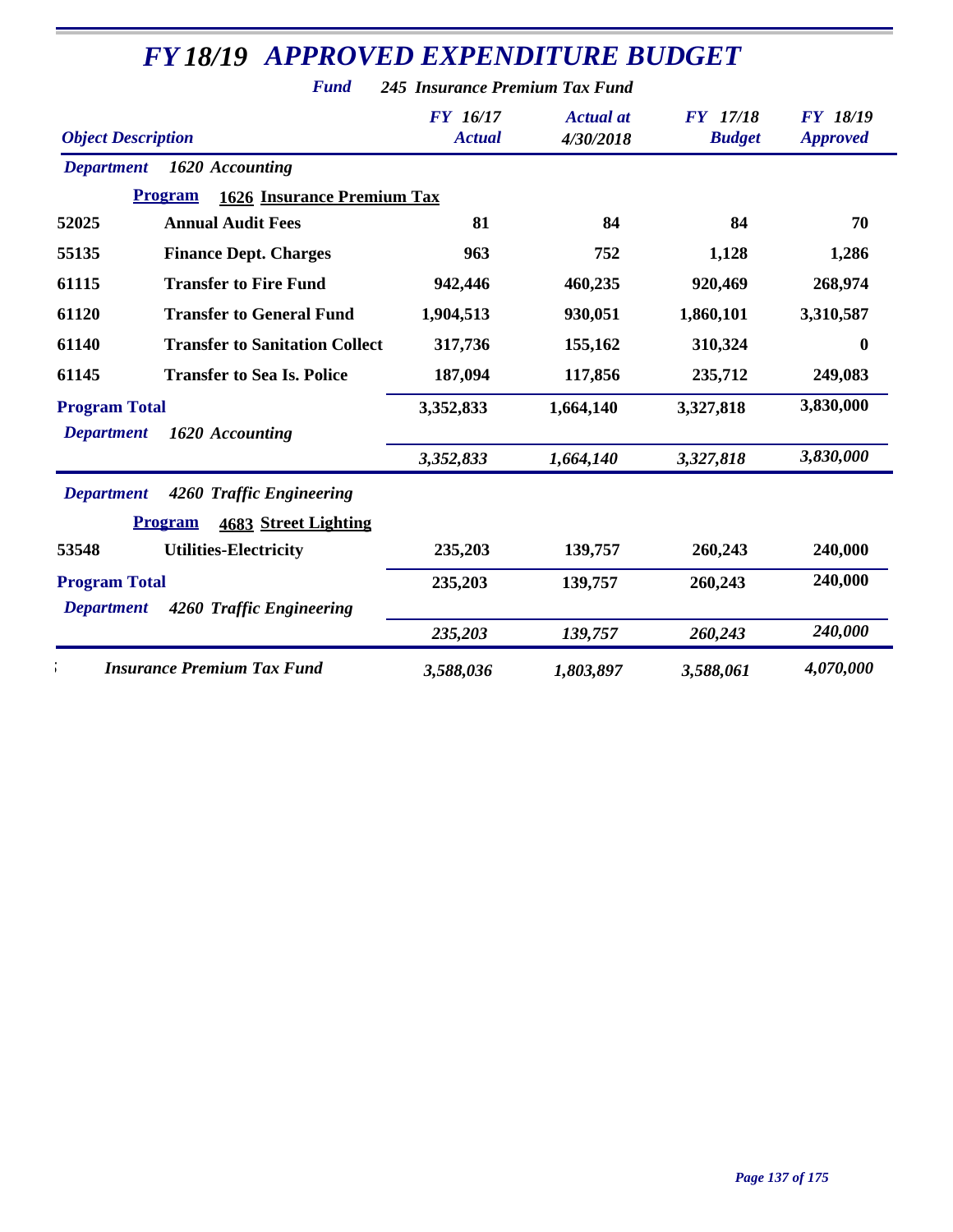*Fund 249 Jail Commissary Fund*

| <b>Object Description</b> |                                        | <b>FY</b> 16/17<br><b>Actual</b> | <b>Actual</b> at<br>4/30/2018 | <b>FY</b> 17/18<br><b>Budget</b> | <b>FY 18/19</b><br><b>Approved</b> |
|---------------------------|----------------------------------------|----------------------------------|-------------------------------|----------------------------------|------------------------------------|
| <b>Department</b>         | 3530 Jail Operations                   |                                  |                               |                                  |                                    |
|                           | <b>Program</b><br>3552 Jail Commissary |                                  |                               |                                  |                                    |
| 52202                     | <b>Laundry Services</b>                | 6,044                            | 5,949                         | 9,700                            | 9,700                              |
| 53173                     | <b>Electronic Monitoring Devices</b>   | 3,644                            | 1,720                         | 6,500                            | 5,000                              |
| 53250                     | <b>Janitorial Supplies</b>             | 48,368                           | 0                             | 0                                | $\mathbf{0}$                       |
| 53283                     | <b>Medical Supplies</b>                | 20,434                           | 20,643                        | 25,790                           | $\mathbf{0}$                       |
| 53345                     | <b>Safety Equipment</b>                | 0                                | 0                             | 0                                | 6,570                              |
| 53775                     | <b>Small Office Machines/Furnitur</b>  | 16,330                           | 2,715                         | 0                                | $\bf{0}$                           |
| 53785                     | <b>Small Tools &amp; Equipment</b>     | 0                                | 0                             | 0                                | 25,000                             |
| 53840                     | <b>Prisoners Clothing/Supplies</b>     | 105,651                          | 51,668                        | 97,347                           | 141,491                            |
|                           | 53840.IRMA Prisoners Clothing/Supplies | 0                                | 104                           | 0                                | $\mathbf{0}$                       |
|                           | 53840.MATT Prisoners Clothing/Supplies | 250                              | 0                             | 0                                | $\mathbf{0}$                       |
| 55135                     | <b>Finance Dept. Charges</b>           | 5,101                            | 3,983                         | 5,975                            | 6,813                              |
| <b>Program Total</b>      |                                        | 205,822                          | 86,782                        | 145,312                          | 194,574                            |
| <b>Department</b>         | 3530 Jail Operations                   | 205,822                          | 86,782                        | 145,312                          | 194,574                            |
|                           | <b>Jail Commissary Fund</b>            | 205,822                          | 86,782                        | 145,312                          | 194,574                            |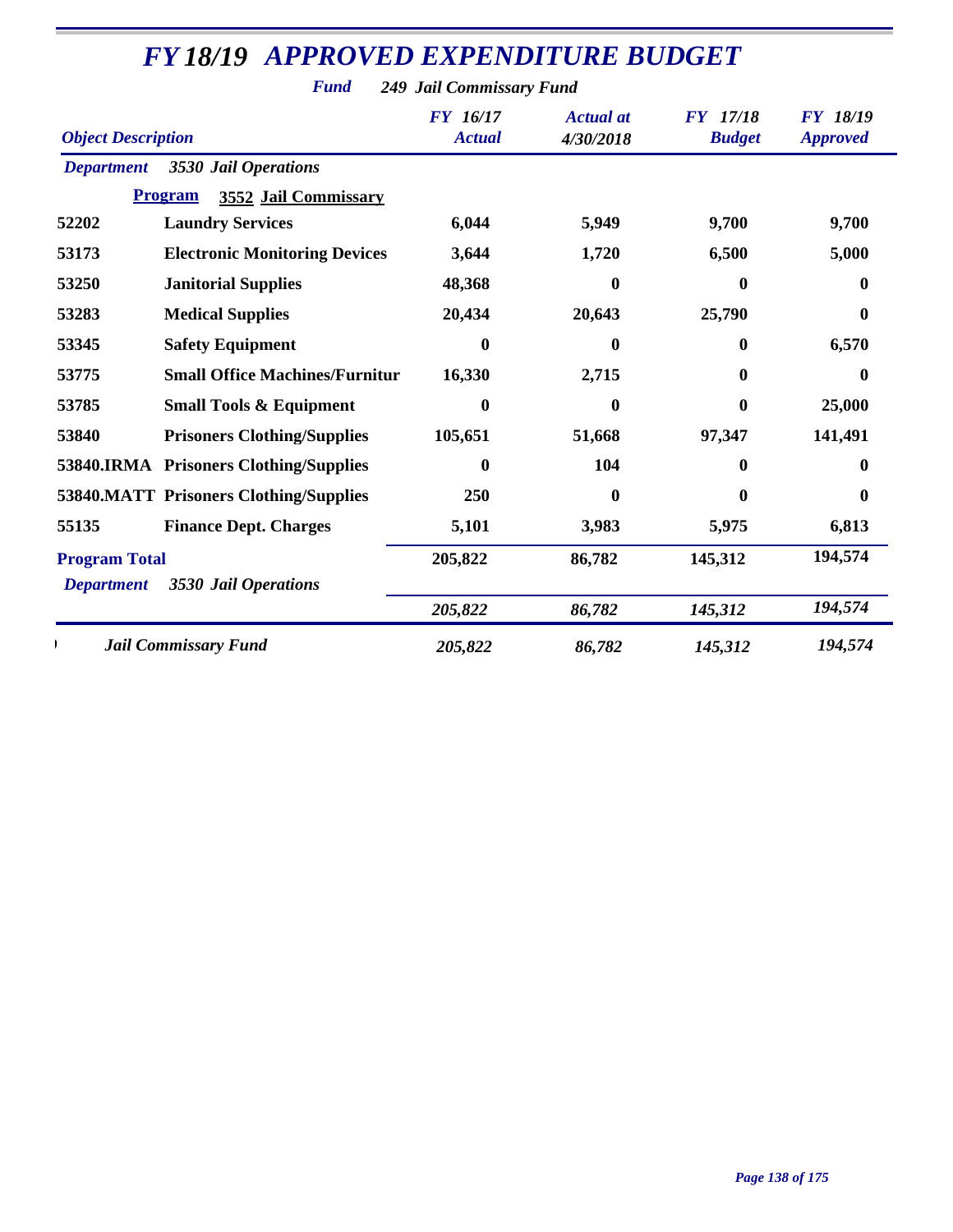| <b>FY18/19 APPROVED EXPENDITURE BUDGET</b> |                                          |                                  |                               |                           |                                    |  |
|--------------------------------------------|------------------------------------------|----------------------------------|-------------------------------|---------------------------|------------------------------------|--|
|                                            | <b>Fund</b>                              | 250 Jail Fund                    |                               |                           |                                    |  |
| <b>Object Description</b>                  |                                          | <b>FY</b> 16/17<br><b>Actual</b> | <b>Actual</b> at<br>4/30/2018 | FY 17/18<br><b>Budget</b> | <b>FY 18/19</b><br><b>Approved</b> |  |
|                                            | <b>Department</b> 3530 Jail Operations   |                                  |                               |                           |                                    |  |
|                                            | 3555 Jail Operations<br><b>Program</b>   |                                  |                               |                           |                                    |  |
| 52025                                      | <b>Annual Audit Fees</b>                 | 157                              | 163                           | 163                       | 136                                |  |
| 52231                                      | Landscaping                              | 0                                | 20,640                        | 0                         | $\mathbf{0}$                       |  |
| 52285                                      | <b>Facilities Maintenance</b>            | 10,206                           | 10,250                        | 115,000                   | 115,000                            |  |
|                                            | <b>52285.MATT Facilities Maintenance</b> | 942                              | 0                             | $\bf{0}$                  | 0                                  |  |
|                                            | 52497.IRMA Vehicle Rental                | 0                                | 391                           | 0                         | 0                                  |  |
| 53130                                      | <b>Cost of Building Material</b>         | 0                                | 2,452                         | 0                         | 0                                  |  |
| 53285                                      | <b>Miscellaneous</b>                     | 3,100                            | 0                             | 0                         | 0                                  |  |
| 53775                                      | <b>Small Office Machines/Furnitur</b>    | 553                              | 1,692                         | 6,742                     | 4,120                              |  |
| 53785                                      | <b>Small Tools &amp; Equipment</b>       | 18,182                           | 0                             | 2,000                     | 2,000                              |  |
| 53790                                      | <b>Telephone Equipment</b>               | 0                                | 4,293                         | 5,000                     | 500                                |  |
| 54720                                      | <b>Data Processing Equipment</b>         | 4,200                            | 10,282                        | 27,500                    | $\bf{0}$                           |  |
| 55135                                      | <b>Finance Dept. Charges</b>             | 1,873                            | 1,463                         | 2,194                     | 2,501                              |  |
| <b>Program Total</b>                       |                                          | 39,213                           | 51,626                        | 158,599                   | 124,257                            |  |
| <b>Department</b>                          | 3530 Jail Operations                     |                                  |                               |                           |                                    |  |
|                                            |                                          | 39,213                           | 51,626                        | 158,599                   | 124,257                            |  |
| Jail Fund                                  |                                          | 39,213                           | 51,626                        | 158,599                   | 124,257                            |  |

*FY 18/19*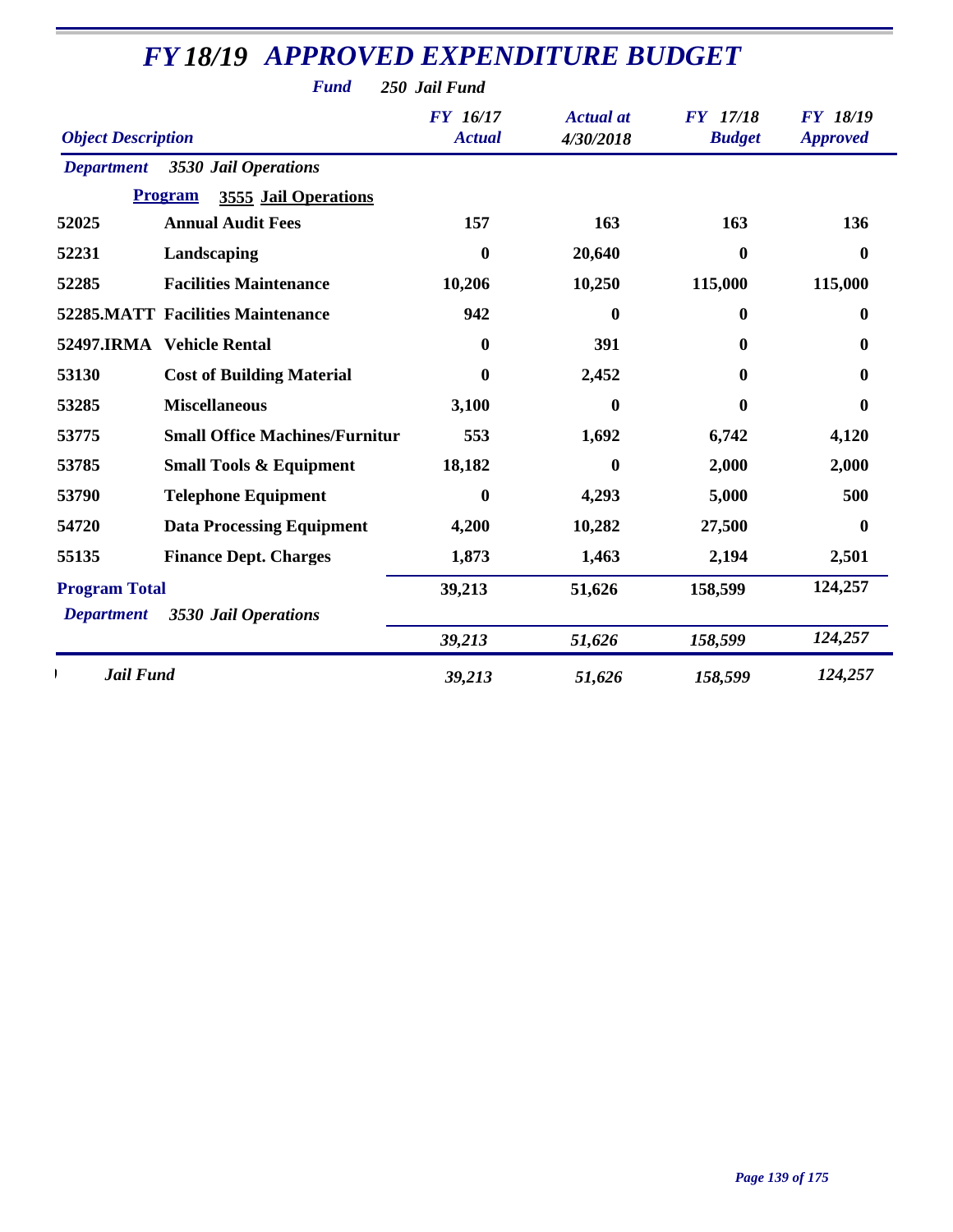| <b>FY 18/19 APPROVED EXPENDITURE BUDGET</b>     |                           |                               |                                  |                                    |  |  |  |  |
|-------------------------------------------------|---------------------------|-------------------------------|----------------------------------|------------------------------------|--|--|--|--|
| <b>Fund</b><br>253 Juvenile Service Fund        |                           |                               |                                  |                                    |  |  |  |  |
| <b>Object Description</b>                       | FY 16/17<br><b>Actual</b> | <b>Actual</b> at<br>4/30/2018 | <b>FY</b> 17/18<br><b>Budget</b> | <b>FY</b> 18/19<br><b>Approved</b> |  |  |  |  |
| 2200 Juvenile Court<br><b>Department</b>        |                           |                               |                                  |                                    |  |  |  |  |
| <b>Program</b><br><b>2250 Juvenile Services</b> |                           |                               |                                  |                                    |  |  |  |  |
| 52033<br><b>Contractual Services</b>            | 2,917                     | 2,775                         | $\mathbf{0}$                     | 0                                  |  |  |  |  |
| 52071<br><b>Psychological Testing</b>           | 550                       | $\boldsymbol{0}$              | 3,000                            | 3,000                              |  |  |  |  |
| <b>Program Total</b>                            | 3,467                     | 2,775                         | 3,000                            | 3,000                              |  |  |  |  |
| 2200 Juvenile Court<br><b>Department</b>        |                           |                               |                                  |                                    |  |  |  |  |
|                                                 | 3,467                     | 2,775                         | 3,000                            | 3,000                              |  |  |  |  |
| <b>Juvenile Service Fund</b>                    | 3,467                     | 2,775                         | 3,000                            | 3,000                              |  |  |  |  |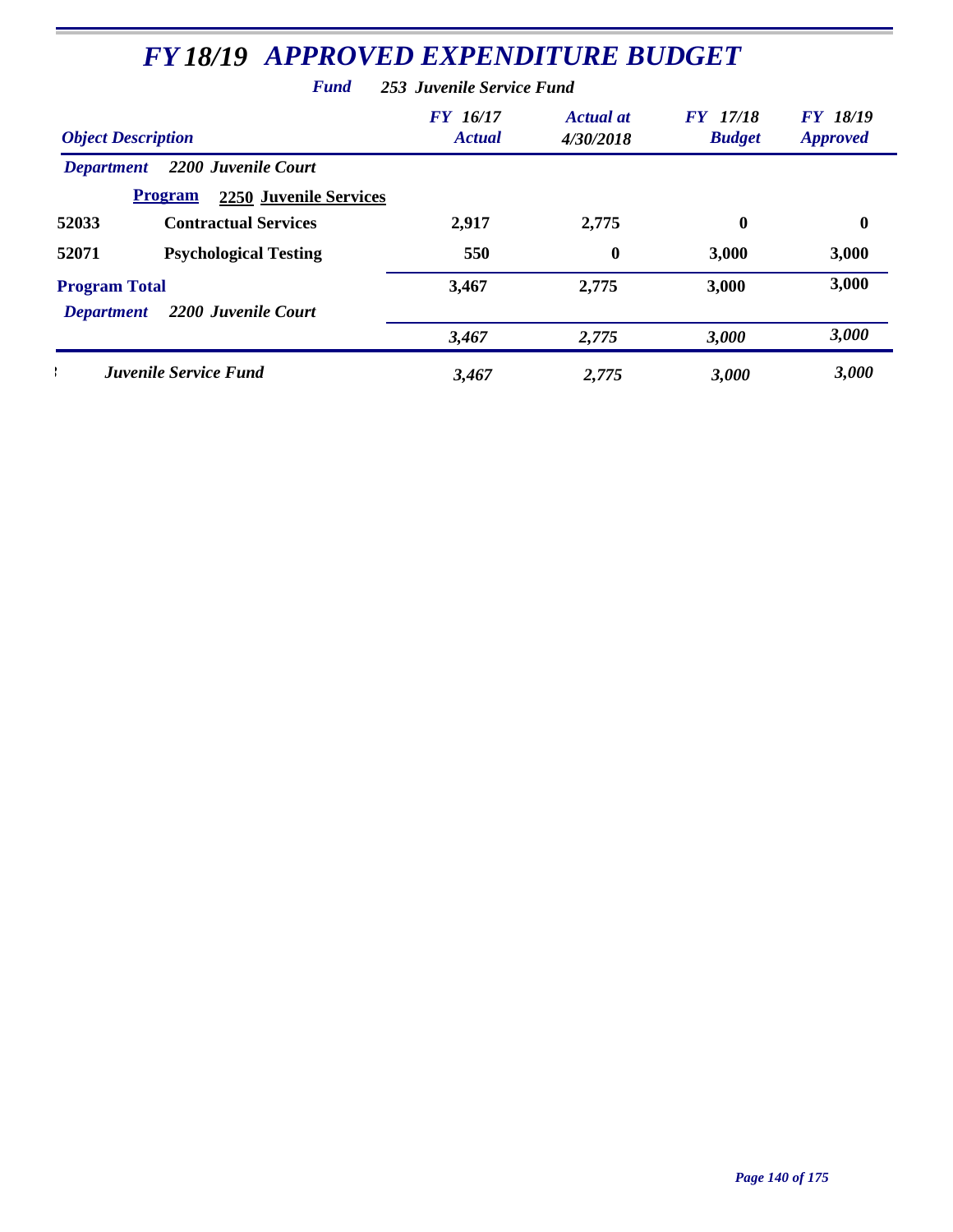|                           | Fund                                               | 255 Law Enforcement Block Grant |                               |                                  |                             |
|---------------------------|----------------------------------------------------|---------------------------------|-------------------------------|----------------------------------|-----------------------------|
| <b>Object Description</b> |                                                    | FY 16/17<br><b>Actual</b>       | <b>Actual</b> at<br>4/30/2018 | <b>FY</b> 17/18<br><b>Budget</b> | FY 18/19<br><b>Approved</b> |
| <b>Department</b>         | 3220 Crime Control & Investigation                 |                                 |                               |                                  |                             |
|                           | 3252 Law Enforcement Block Grant<br><b>Program</b> |                                 |                               |                                  |                             |
| 53785.JG15                | <b>Small Tools &amp; Equipment</b>                 | 7,954                           | 0                             | 22,000                           | $\bf{0}$                    |
| 53785.JG16                | <b>Small Tools &amp; Equipment</b>                 | 22,645                          | 0                             | 0                                | 0                           |
| <b>Program Total</b>      |                                                    | 30,599                          | $\mathbf{0}$                  | 22,000                           | $\bf{0}$                    |
| <b>Department</b>         | 3220 Crime Control & Investigation                 |                                 |                               |                                  |                             |
|                           |                                                    | 30,599                          | 0                             | 22,000                           | 0                           |
|                           | <b>Law Enforcement Block Grant</b>                 | 30,599                          | 0                             | 22,000                           | 0                           |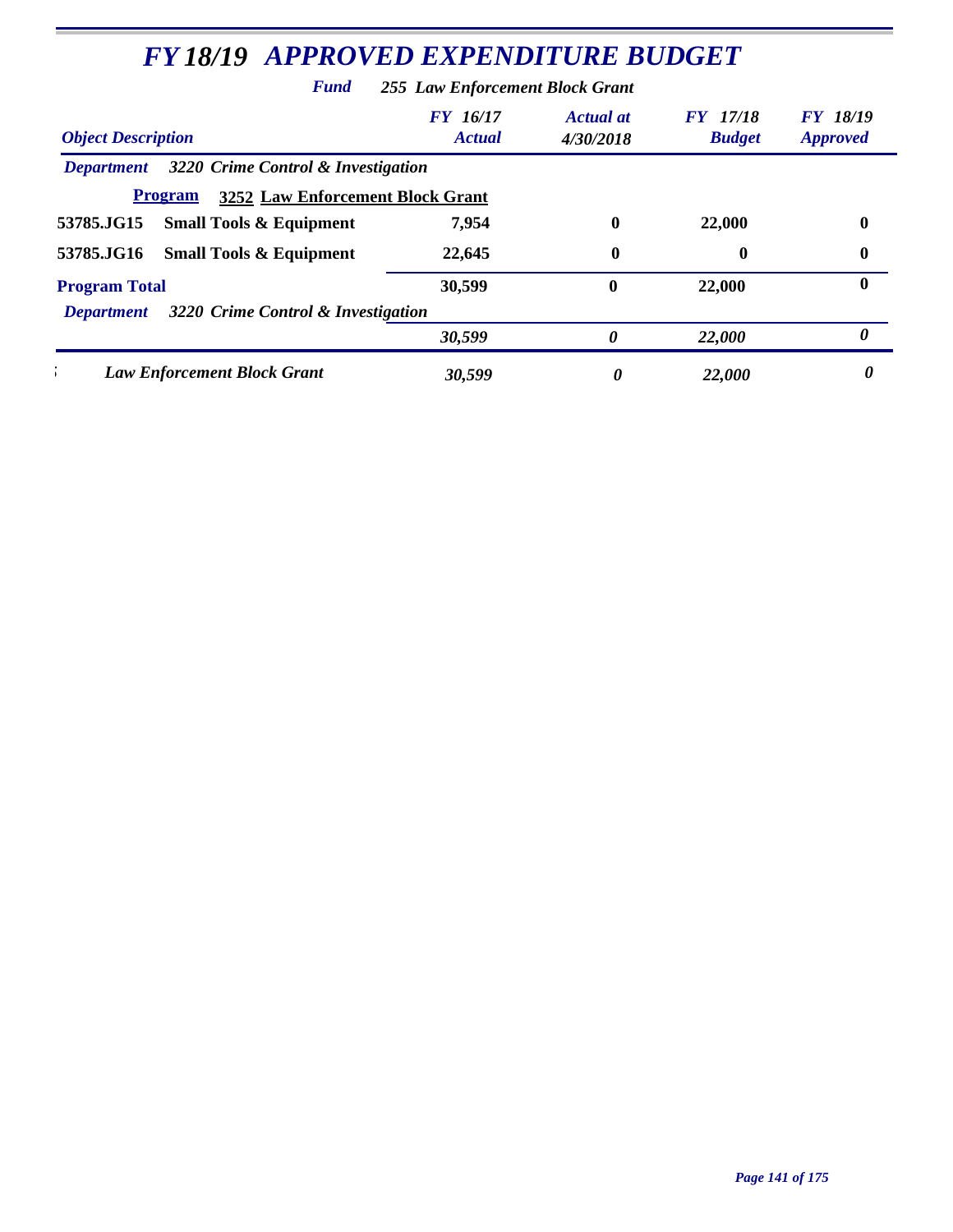| <b>FY 18/19 APPROVED EXPENDITURE BUDGET</b><br><b>Fund</b><br>264 Blythe Island Reg Park Dev |     |              |             |          |  |  |
|----------------------------------------------------------------------------------------------|-----|--------------|-------------|----------|--|--|
|                                                                                              |     |              |             |          |  |  |
| 6130 Blythe Is. Regional Park<br><b>Department</b>                                           |     |              |             |          |  |  |
| <b>6042 BIRP Development Account</b><br><b>Program</b>                                       |     |              |             |          |  |  |
| <b>Safety Equipment</b><br>53345                                                             | 544 | $\mathbf{0}$ | $\mathbf 0$ | $\bf{0}$ |  |  |
| <b>Program Total</b>                                                                         | 544 | 0            | $\mathbf 0$ | 0        |  |  |
| 6130 Blythe Is. Regional Park<br><b>Department</b>                                           |     |              |             |          |  |  |
|                                                                                              | 544 | 0            | 0           | 0        |  |  |
| <b>Blythe Island Reg Park Dev</b>                                                            | 544 | 0            | 0           |          |  |  |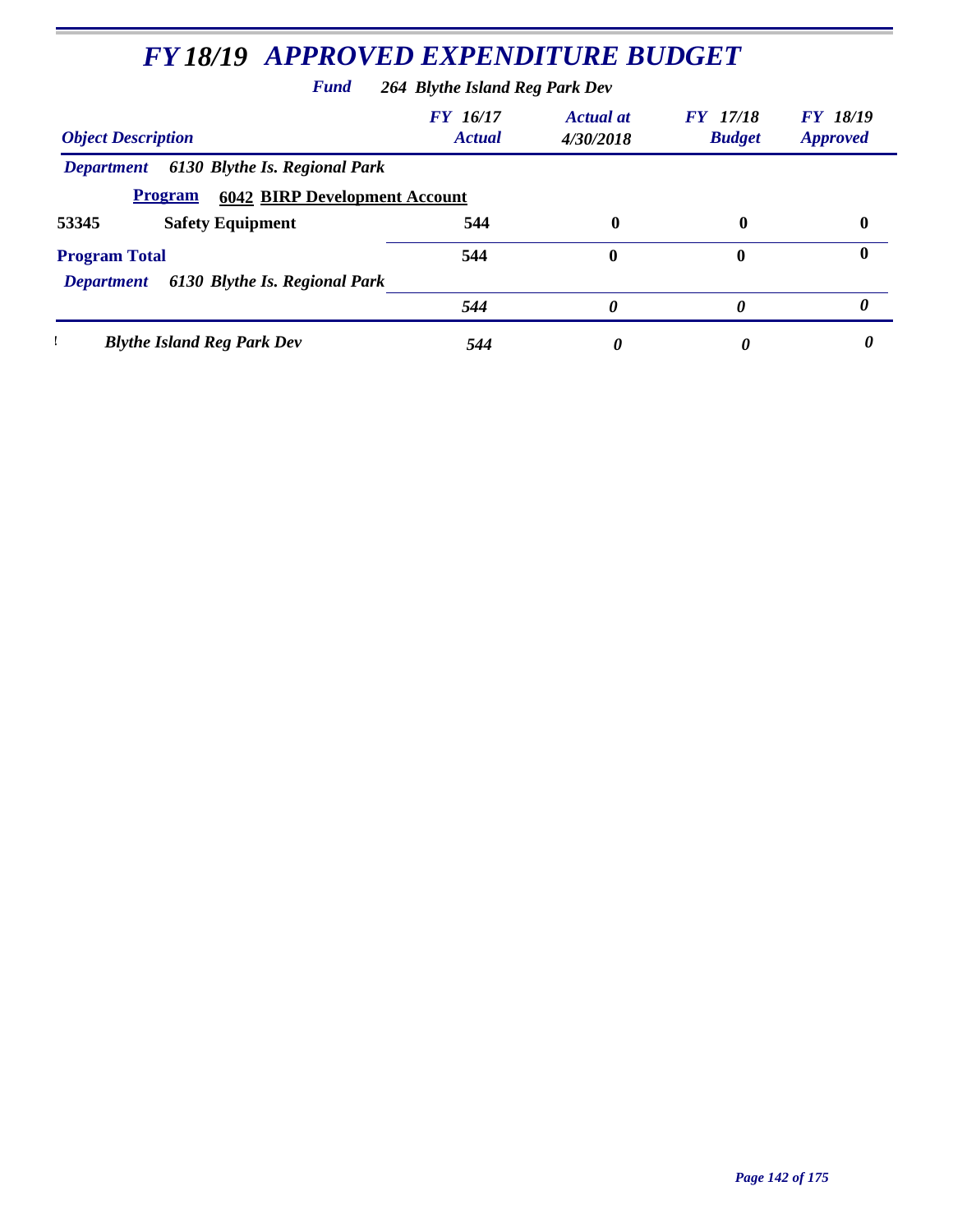*Fund 270 Police Seizure Funds*

| <b>Object Description</b>                 |                                            | <b>FY</b> 16/17<br><b>Actual</b> | <b>Actual</b> at<br>4/30/2018 | 17/18<br><b>FY</b><br><b>Budget</b> | <b>FY 18/19</b><br><b>Approved</b> |
|-------------------------------------------|--------------------------------------------|----------------------------------|-------------------------------|-------------------------------------|------------------------------------|
| <b>Department</b>                         | 3220 Crime Control & Investigation         |                                  |                               |                                     |                                    |
|                                           | <b>Program</b><br>3260 Police Seizure Fund |                                  |                               |                                     |                                    |
| 52067                                     | <b>Professional Services</b>               | 0                                | 70,000                        | $\bf{0}$                            | 0                                  |
| 52477                                     | <b>Equipment Rental</b>                    | 0                                | $\bf{0}$                      | $\bf{0}$                            | 10,000                             |
| 52602                                     | <b>Advertising</b>                         | 0                                | 550                           | $\bf{0}$                            | 0                                  |
| 52630                                     | <b>In-County Travel Expense</b>            | 2,155                            | $\boldsymbol{0}$              | $\mathbf{0}$                        | 0                                  |
| 52774                                     | <b>Training</b>                            | 1,842                            | $\bf{0}$                      | $\mathbf{0}$                        | 0                                  |
| 53345                                     | <b>Safety Equipment</b>                    | 0                                | $\bf{0}$                      | $\mathbf{0}$                        | 7,350                              |
| 53785                                     | <b>Small Tools &amp; Equipment</b>         | 8,861                            | $\bf{0}$                      | 26,525                              | 25,000                             |
| 53875                                     | <b>Uniform Purchases</b>                   | 666                              | $\bf{0}$                      | 7,350                               | 0                                  |
| 54560                                     | <b>Motor Vehicles</b>                      | 24,998                           | 47,000                        | 50,000                              | 30,200                             |
| 54710                                     | <b>Computer Software</b>                   | 0                                | 0                             | $\bf{0}$                            | 60,000                             |
| 61085                                     | <b>Transfer to Capital Projects</b>        | $\bf{0}$                         | $\bf{0}$                      | $\bf{0}$                            | 13,000                             |
| <b>Program Total</b><br><b>Department</b> | 3220 Crime Control & Investigation         | 38,522                           | 117,550                       | 83,875                              | 145,550                            |
|                                           |                                            | 38,522                           | 117,550                       | 83,875                              | 145,550                            |
|                                           | <b>Police Seizure Funds</b>                | 38,522                           | 117,550                       | 83,875                              | 145,550                            |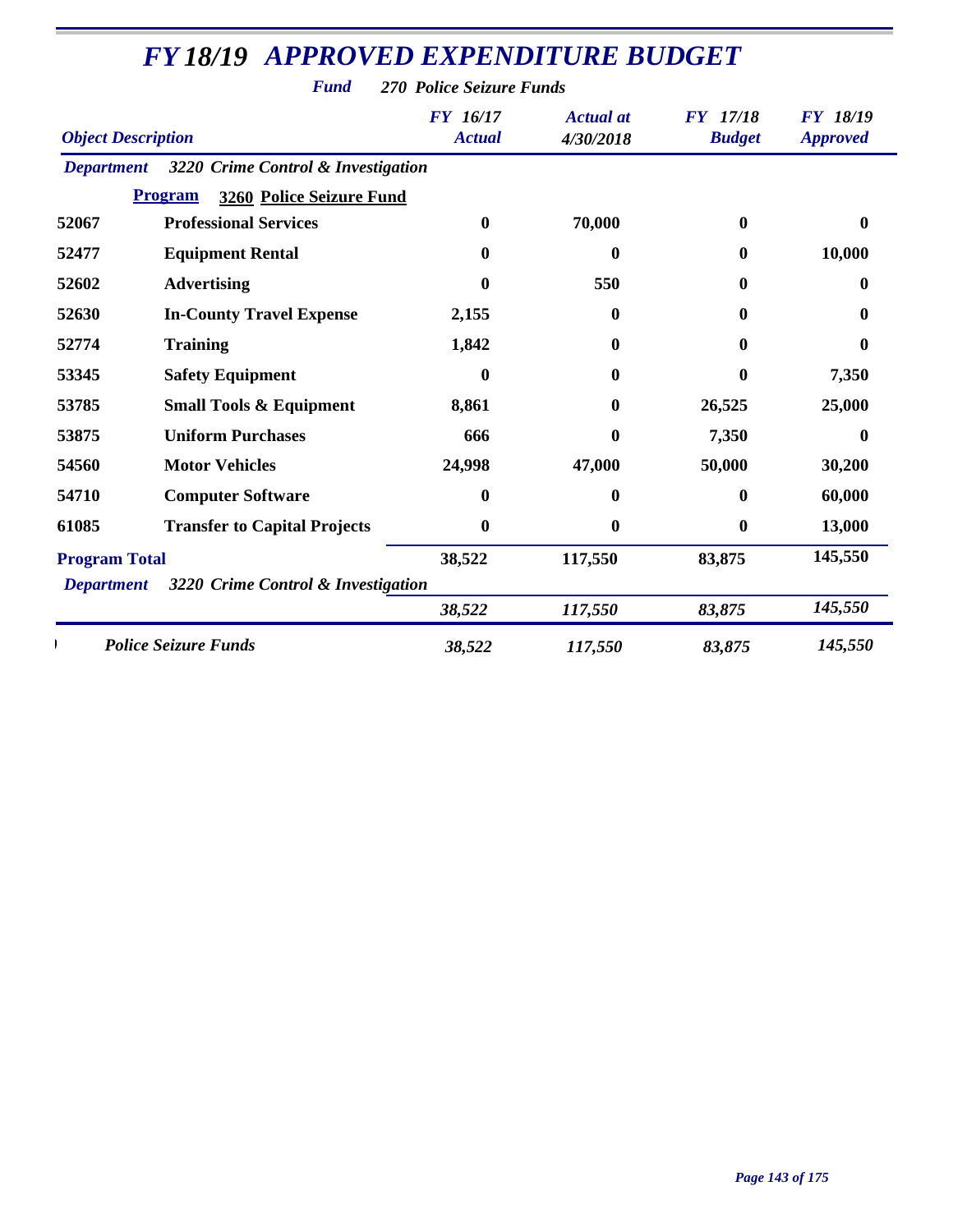*Fund 275 Sea Island Police Fund*

| <b>Object Description</b> |                                           | <b>FY</b> 16/17<br><b>Actual</b> | <b>Actual</b> at<br>4/30/2018 | <b>FY</b> 17/18<br><b>Budget</b> | <b>FY 18/19</b><br><b>Approved</b> |
|---------------------------|-------------------------------------------|----------------------------------|-------------------------------|----------------------------------|------------------------------------|
|                           | Department 3222 Sea Island Special Patrol |                                  |                               |                                  |                                    |
|                           | <b>Program</b><br>3305 Sea Island Patrol  |                                  |                               |                                  |                                    |
| 51030                     | Merit                                     | $\bf{0}$                         | $\bf{0}$                      | $\mathbf{0}$                     | 6,399                              |
| 51041                     | <b>Salaries - Career Track</b>            | 0                                | $\bf{0}$                      | 2,330                            | 4,131                              |
| 51042                     | <b>Salaries - COLA</b>                    | 0                                | 0                             | $\bf{0}$                         | 7,577                              |
| 51045                     | <b>Salaries - Court Time</b>              | 53                               | 849                           | 1,100                            | 1,100                              |
| 51065                     | <b>Salaries - Holiday</b>                 | 5,311                            | 6,226                         | $\boldsymbol{0}$                 | $\mathbf{0}$                       |
| 51075                     | <b>Salaries - Regular Employees</b>       | 220,090                          | 164,627                       | 274,304                          | 290,118                            |
| 51100                     | <b>Salaries - Vacation</b>                | 295                              | 39                            | 0                                | 0                                  |
| 51165                     | Overtime                                  | 6,059                            | 6,107                         | 3,520                            | 3,520                              |
| 51165.IRMA Overtime       |                                           | 0                                | 20,655                        | 0                                | 0                                  |
| 51165.MATT Overtime       |                                           | 16,462                           | 0                             | 0                                | $\mathbf{0}$                       |
| 51175                     | <b>Overtime - FLSA</b>                    | 3,182                            | 6,806                         | 1,980                            | 1,980                              |
| 51180                     | <b>Overtime - Holiday</b>                 | 7,927                            | 6,711                         | 9,963                            | 11,000                             |
| 51205                     | <b>Employee Insurance</b>                 | 56,161                           | 43,534                        | 65,301                           | 68,487                             |
| 51221                     | <b>FICA</b>                               | 17,434                           | 13,909                        | 20,987                           | 21,056                             |
| 51221.IRMA FICA           |                                           | 0                                | 1,580                         | $\bf{0}$                         | 0                                  |
| 51221.MATT FICA           |                                           | 1,356                            | $\mathbf{0}$                  | 0                                | 0                                  |
| 51236                     | <b>Pension Contribution</b>               | 23,639                           | 18,729                        | 26,883                           | 28,432                             |
|                           | 51236.IRMA Pension Contribution           | 0                                | 2,024                         | 0                                | 0                                  |
|                           | <b>51236.MATT Pension Contribution</b>    | 1,730                            | 0                             | 0                                | 0                                  |
| 51259                     | <b>Worker's Compensation</b>              | 8,506                            | 7,711                         | 11,566                           | 12,088                             |
| 52025                     | <b>Annual Audit Fees</b>                  | 221                              | 230                           | 230                              | 191                                |
| 52410                     | <b>Parts/Auto Inventory Items</b>         | 195                              | 59                            | 700                              | 700                                |
| 52412                     | <b>Parts/Auto-Non Inventory</b>           | 1,639                            | 873                           | 2,000                            | $\boldsymbol{0}$                   |
| 52454                     | <b>Vehicle Rep. Outside Service</b>       | 150                              | $\bf{0}$                      | 500                              | $\bf{0}$                           |
| 52925                     | <b>Car Wash</b>                           | 149                              | $\boldsymbol{0}$              | 957                              | $\bf{0}$                           |
| 52990                     | <b>Wrecker Towing Service</b>             | $\boldsymbol{0}$                 | $\boldsymbol{0}$              | 300                              | $\boldsymbol{0}$                   |
| 53070                     | <b>Batteries</b>                          | 167                              | 86                            | 500                              | 500                                |
| 53435                     | <b>Tires</b>                              | 639                              | 426                           | 1,500                            | 1,500                              |
| 53556                     | Oil                                       | 56                               | 32                            | 600                              | 600                                |
| 53565                     | <b>Gas-Vehicles</b>                       | 6,346                            | 11,341                        | 21,500                           | 21,500                             |
| 55115                     | <b>County Admin Internal Charge</b>       | 2,204                            | 1,472                         | 2,208                            | 3,388                              |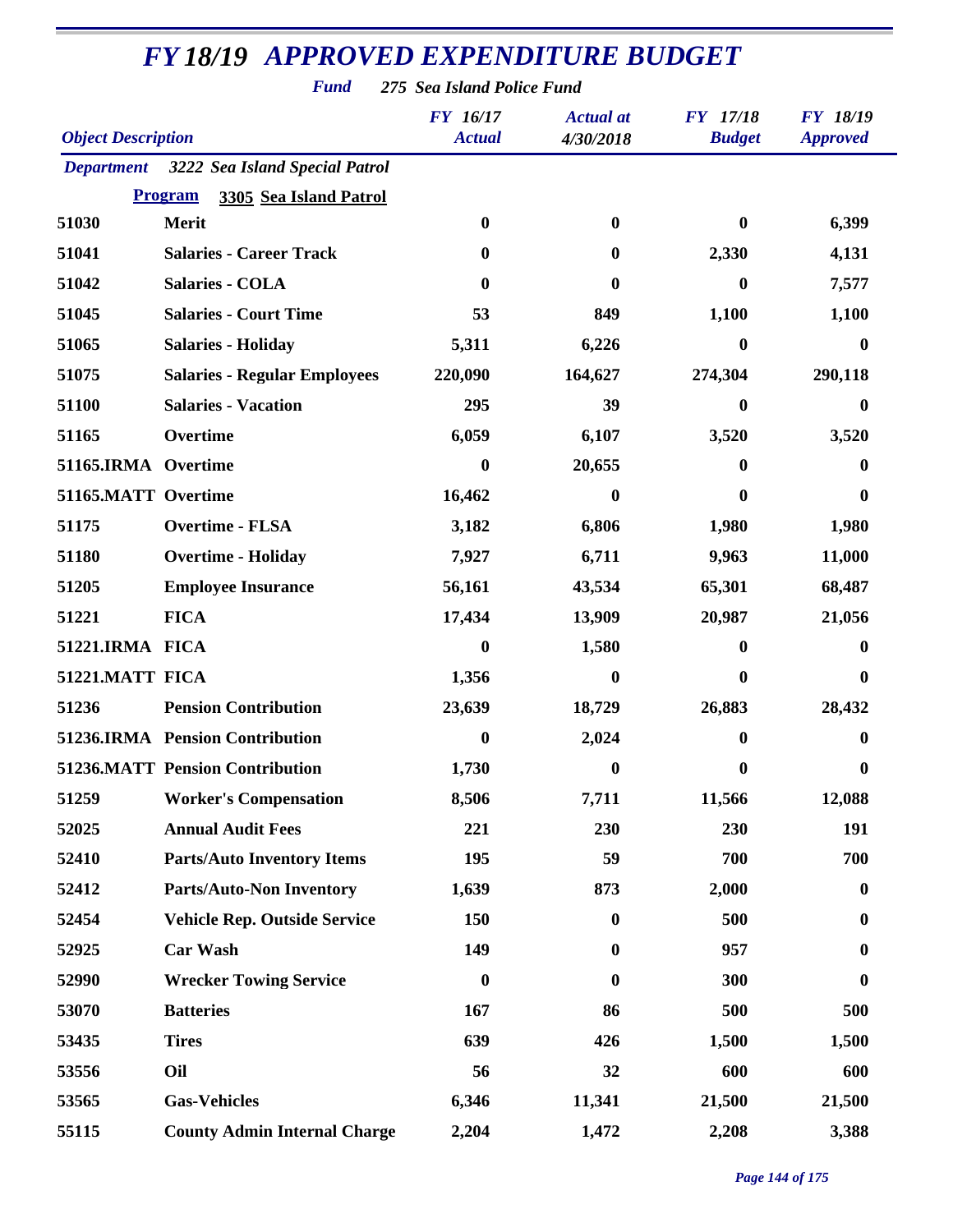|                                           | <b>FY 18/19 APPROVED EXPENDITURE BUDGET</b> |                                  |                               |                                  |                                    |  |
|-------------------------------------------|---------------------------------------------|----------------------------------|-------------------------------|----------------------------------|------------------------------------|--|
| <b>Fund</b><br>275 Sea Island Police Fund |                                             |                                  |                               |                                  |                                    |  |
| <b>Object Description</b>                 |                                             | <b>FY</b> 16/17<br><b>Actual</b> | <b>Actual</b> at<br>4/30/2018 | <b>FY</b> 17/18<br><b>Budget</b> | <b>FY 18/19</b><br><b>Approved</b> |  |
| 55135                                     | <b>Finance Dept. Charges</b>                | 2,640                            | 2,061                         | 3,092                            | 3,526                              |  |
| 55160                                     | <b>Human Resources Dept. Charge</b>         | 4,139                            | 2,825                         | 4,238                            | 4,888                              |  |
| 55524                                     | <b>Liability/Property Insurance</b>         | 6,986                            | 3,733                         | 5,599                            | 5,484                              |  |
| <b>Program Total</b>                      |                                             | 393,736                          | 322,645                       | 461,858                          | 498,165                            |  |
| <b>Department</b>                         | 3222 Sea Island Special Patrol              |                                  |                               |                                  |                                    |  |
|                                           |                                             | 393,736                          | 322,645                       | 461,858                          | 498,165                            |  |

*275 Sea Island Police Fund 393,736 322,645 461,858 498,165*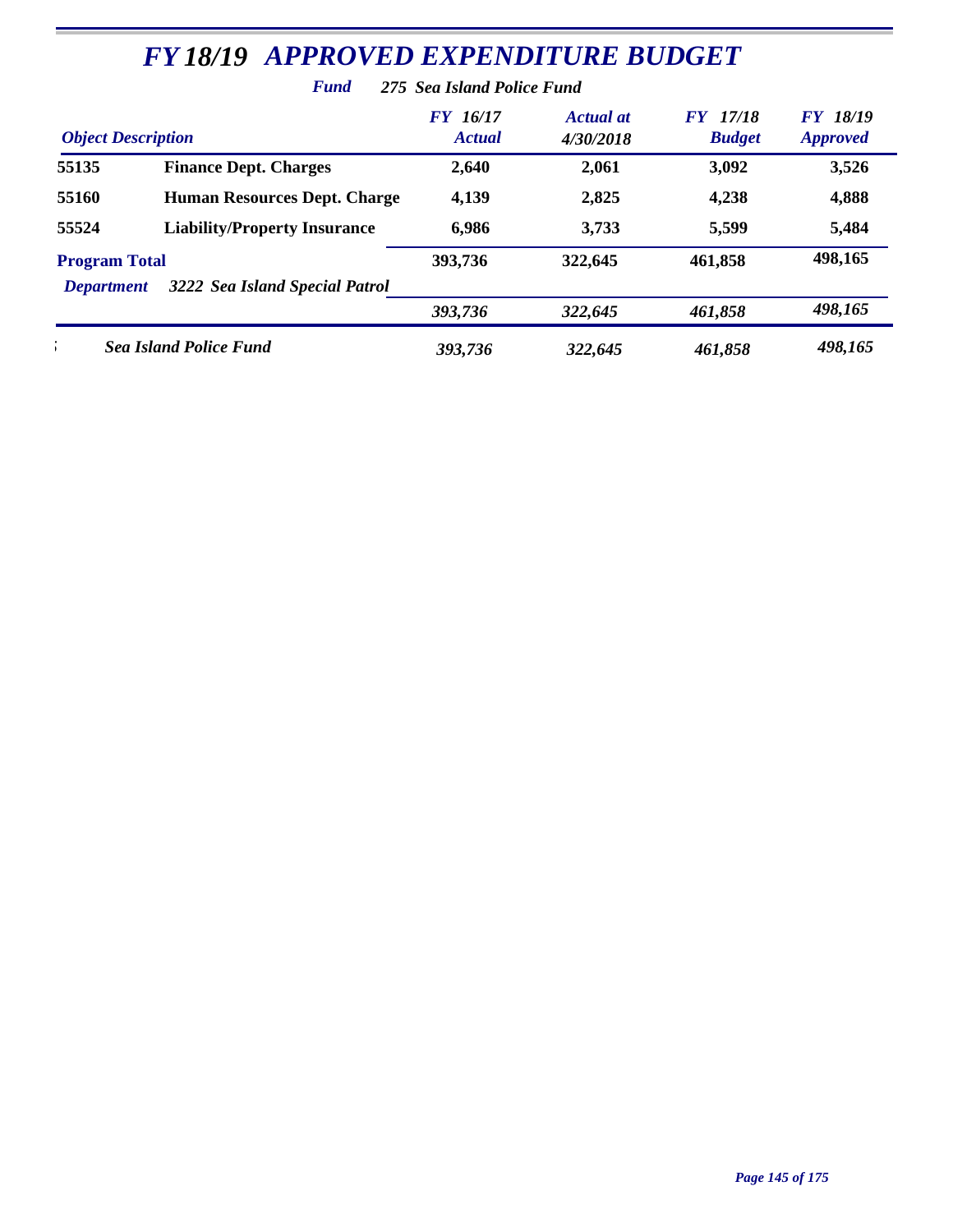| <b>Object Description</b> |                                             | <b>FY</b> 16/17<br><b>Actual</b> | Actual at<br>4/30/2018 | <b>FY</b> 17/18<br><b>Budget</b> | <b>FY 18/19</b><br><b>Approved</b> |
|---------------------------|---------------------------------------------|----------------------------------|------------------------|----------------------------------|------------------------------------|
| <b>Department</b>         | <b>3540 Sheriff Seizures</b>                |                                  |                        |                                  |                                    |
|                           | <b>Program</b><br>3565 Sheriff Seizure Fund |                                  |                        |                                  |                                    |
| 52461                     | Rent                                        | 6,419                            | $\bf{0}$               | $\bf{0}$                         | $\boldsymbol{0}$                   |
| 52668                     | <b>Bank Service Charges</b>                 | 10                               | $\bf{0}$               | $\mathbf{0}$                     | 0                                  |
| 52774                     | <b>Training</b>                             | <b>393</b>                       | 2,521                  | 115,000                          | 48,000                             |
| 52970                     | <b>Informants Fees</b>                      | 3,400                            | 2,000                  | 2,000                            | 2,000                              |
| 53785                     | <b>Small Tools &amp; Equipment</b>          | 2,715                            | 4,154                  | $\mathbf{0}$                     | $\bf{0}$                           |
| 61085                     | <b>Transfer to Capital Projects</b>         | $\bf{0}$                         | $\boldsymbol{0}$       | $\bf{0}$                         | 13,000                             |
| <b>Program Total</b>      |                                             | 12,937                           | 8,675                  | 117,000                          | 63,000                             |
| <b>Department</b>         | 3540 Sheriff Seizures                       |                                  |                        |                                  |                                    |
|                           |                                             | 12,937                           | 8,675                  | 117,000                          | 63,000                             |
|                           | <b>Sheriff Seizure Fund</b>                 | 12,937                           | 8,675                  | 117,000                          | 63,000                             |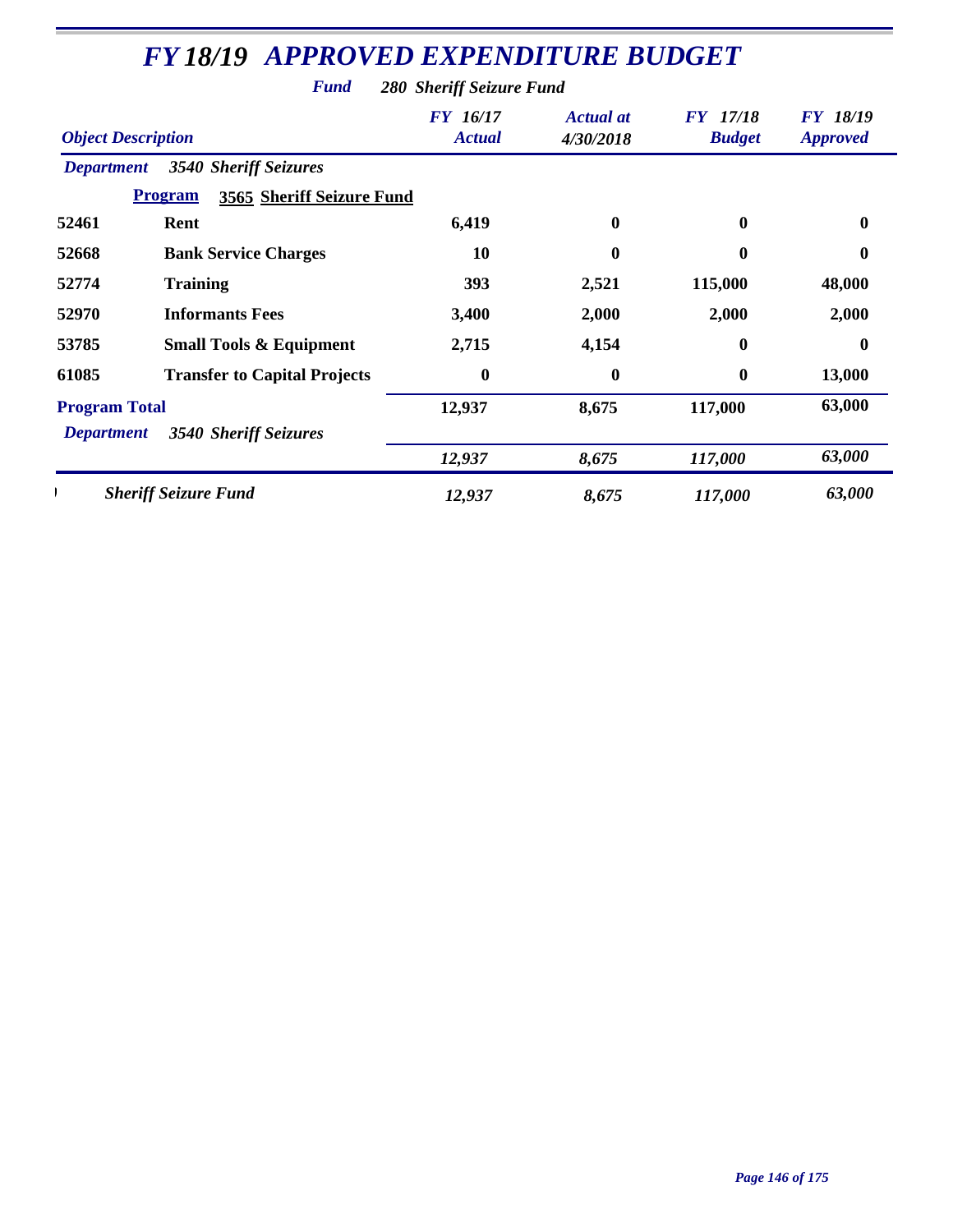| <b>Fund</b>                                             | 315 Capital Projects Fund        |                               |                                  |                                    |
|---------------------------------------------------------|----------------------------------|-------------------------------|----------------------------------|------------------------------------|
| <b>Object Description</b>                               | <b>FY</b> 16/17<br><b>Actual</b> | <b>Actual</b> at<br>4/30/2018 | <b>FY</b> 17/18<br><b>Budget</b> | <b>FY 18/19</b><br><b>Approved</b> |
| <b>Department</b> 1100 Airport Commission               |                                  |                               |                                  |                                    |
| <b>Program</b><br>1003 Airport Capital                  |                                  |                               |                                  |                                    |
| <b>Improvements-Other</b><br>54375                      | $\bf{0}$                         | 14,726                        | $\bf{0}$                         | $\mathbf{0}$                       |
| <b>Program Total</b>                                    | $\bf{0}$                         | 14,726                        | $\bf{0}$                         | $\mathbf{0}$                       |
| <b>Department</b><br>1100 Airport Commission            |                                  |                               |                                  |                                    |
|                                                         | $\boldsymbol{\theta}$            | 14,726                        | 0                                | $\boldsymbol{\theta}$              |
| 1220 Facilities Management<br><b>Department</b>         |                                  |                               |                                  |                                    |
| <b>Program</b><br>1208 Buildings                        |                                  |                               |                                  |                                    |
| <b>Engineering Services</b><br>55120                    | $\bf{0}$                         | 27,573                        | $\bf{0}$                         | $\bf{0}$                           |
| <b>Program Total</b>                                    | $\bf{0}$                         | 27,573                        | $\bf{0}$                         | $\bf{0}$                           |
| 1220 Facilities Management<br><b>Department</b>         |                                  |                               |                                  |                                    |
|                                                         | $\boldsymbol{\theta}$            | 27,573                        | $\boldsymbol{\theta}$            | $\boldsymbol{\theta}$              |
| <b>Department</b><br>1620 Accounting                    |                                  |                               |                                  |                                    |
| <b>Program</b><br>1629 Mail Services                    |                                  |                               |                                  |                                    |
| <b>Motor Vehicles</b><br>54550                          | 0                                | 17,734                        | 0                                | 0                                  |
| 54645<br><b>Office Equipment/Tools</b>                  | $\bf{0}$                         | 16,145                        | 20,000                           | 0                                  |
| <b>Program Total</b>                                    | $\boldsymbol{0}$                 | 33,879                        | 20,000                           | $\boldsymbol{0}$                   |
| 1620 Accounting<br><b>Department</b>                    |                                  |                               |                                  |                                    |
|                                                         | $\boldsymbol{\theta}$            | 33,879                        | 20,000                           | 0                                  |
| <b>1900 Information Technology</b><br><b>Department</b> |                                  |                               |                                  |                                    |
| Program<br>1922 Info. Technology - Fund 315             |                                  |                               |                                  |                                    |
| 54550<br><b>Motor Vehicles</b>                          | $\bf{0}$                         | 30,873                        | 40,110                           | $\bf{0}$                           |
| <b>Computer Software</b><br>54710                       | $\bf{0}$                         | 555,711                       | 2,165,922                        | 1,834,367                          |
| <b>Computer Software-GIS</b><br>54715                   | $\bf{0}$                         | 91,220                        | 100,000                          | 0                                  |
| <b>Data Processing Equipment</b><br>54720               | $\boldsymbol{0}$                 | 461,576                       | 602,125                          | 440,000                            |
| Data Proc Equip-GIS > 5K<br>54725                       | $\boldsymbol{0}$                 | 28,054                        | 37,154                           | $\boldsymbol{0}$                   |
| <b>Program Total</b>                                    | $\bf{0}$                         | 1,167,434                     | 2,945,311                        | 2,274,367                          |
| <b>Department</b><br><b>1900 Information Technology</b> |                                  |                               |                                  |                                    |
|                                                         | $\pmb{\theta}$                   | 1,167,434                     | 2,945,311                        | 2,274,367                          |
| <b>Department</b><br>1950 Property Tax Appraisal        |                                  |                               |                                  |                                    |
| <b>Program</b><br><b>1963 Property Appraisal Office</b> |                                  |                               |                                  |                                    |
| <b>Motor Vehicles</b><br>54550                          | $\boldsymbol{0}$                 | $\bf{0}$                      | $\bf{0}$                         | 40,890                             |
| <b>Program Total</b>                                    | $\boldsymbol{0}$                 | $\bf{0}$                      | $\bf{0}$                         | 40,890                             |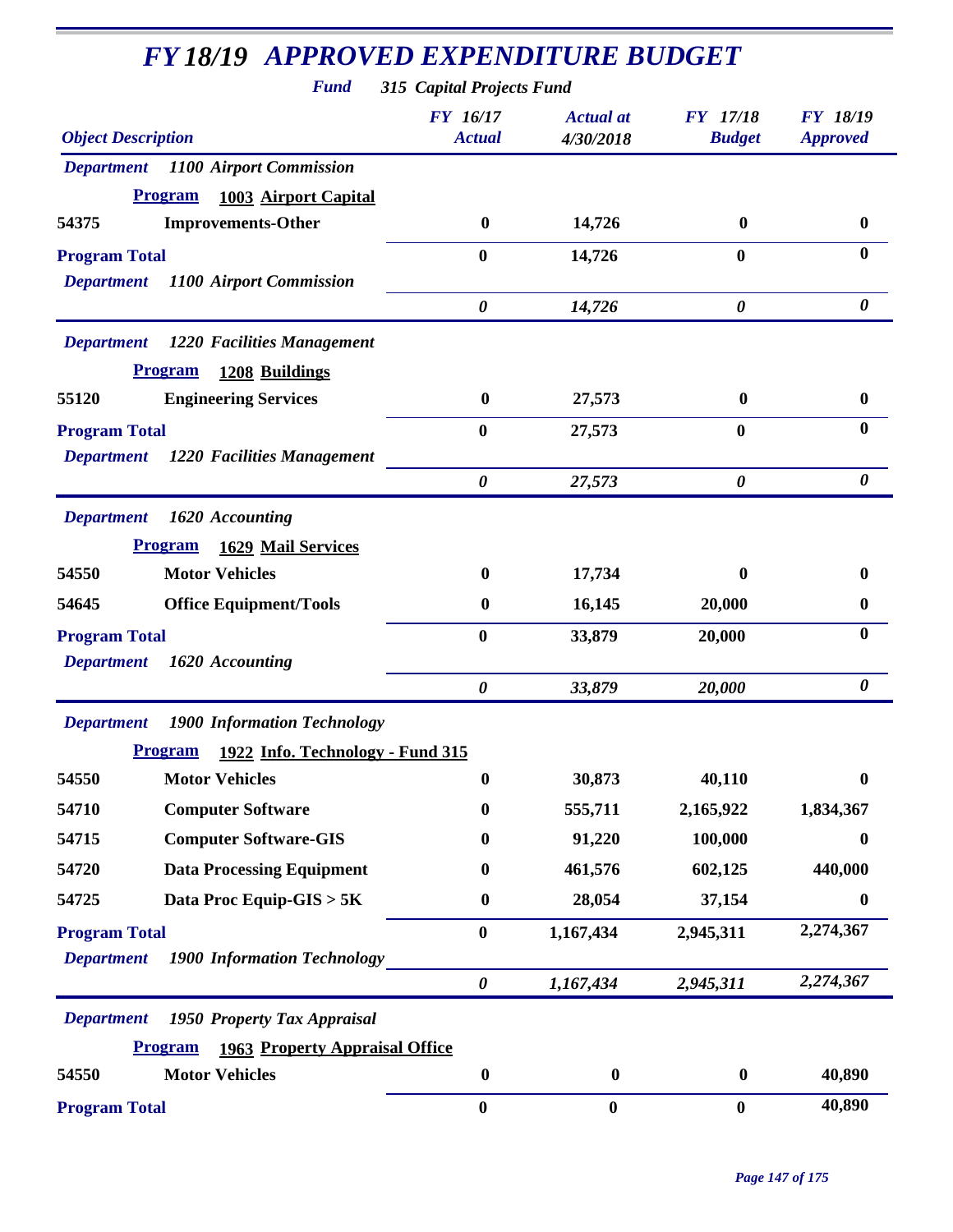| <b>Fund</b>                                                                         | 315 Capital Projects Fund        |                               |                                  |                                    |
|-------------------------------------------------------------------------------------|----------------------------------|-------------------------------|----------------------------------|------------------------------------|
| <b>Object Description</b>                                                           | <b>FY</b> 16/17<br><b>Actual</b> | <b>Actual</b> at<br>4/30/2018 | <b>FY</b> 17/18<br><b>Budget</b> | <b>FY 18/19</b><br><b>Approved</b> |
| 1950 Property Tax Appraisal<br><b>Department</b>                                    |                                  |                               |                                  |                                    |
|                                                                                     | $\boldsymbol{\theta}$            | $\boldsymbol{\theta}$         | $\boldsymbol{\theta}$            | 40,890                             |
| 1970 Tax Commissioner<br><b>Department</b>                                          |                                  |                               |                                  |                                    |
| <b>1979 Tax Commissioner</b><br><b>Program</b>                                      |                                  |                               |                                  |                                    |
| 54375<br><b>Improvements-Other</b>                                                  | $\bf{0}$                         | 2,389                         | 300,000                          | 0                                  |
| <b>Data Processing Equipment</b><br>54720                                           | $\bf{0}$                         | 11,597                        | 40,000                           | $\bf{0}$                           |
| <b>Program Total</b>                                                                | $\bf{0}$                         | 13,986                        | 340,000                          | $\bf{0}$                           |
| 1970 Tax Commissioner<br><b>Department</b>                                          |                                  |                               |                                  |                                    |
|                                                                                     | $\boldsymbol{\theta}$            | 13,986                        | 340,000                          | 0                                  |
| <b>Department</b><br>1999 Non-Departmental                                          |                                  |                               |                                  |                                    |
| <b>Program</b><br><b>1011 Capital Projects Fund PGM</b>                             |                                  |                               |                                  |                                    |
| 58050<br><b>Capital Lease Payments</b>                                              | 0                                | $\mathbf{0}$                  | 255,349                          | 0                                  |
| <b>Interest Expense</b><br>58175                                                    | $\bf{0}$                         | $\bf{0}$                      | 80,070                           | $\bf{0}$                           |
| <b>Program Total</b>                                                                | $\bf{0}$                         | $\bf{0}$                      | 335,419                          | $\bf{0}$                           |
| 1999 Non-Departmental<br><b>Department</b>                                          |                                  |                               |                                  |                                    |
|                                                                                     | $\boldsymbol{\theta}$            | $\boldsymbol{\theta}$         | 335,419                          | $\boldsymbol{\theta}$              |
| <b>3100 Community Services Director</b><br><b>Department</b>                        |                                  |                               |                                  |                                    |
| <b>3100 Community Services Director</b><br><b>Program</b>                           |                                  |                               |                                  |                                    |
| <b>Improvements-Other</b><br>54375                                                  | 0                                | $\mathbf{0}$                  | 20,000                           | 0                                  |
| <b>Office Equipment &amp; Furniture</b><br>54635                                    | $\boldsymbol{0}$                 | 78,269                        | 92,211                           | 0                                  |
| <b>Program Total</b>                                                                | $\boldsymbol{0}$                 | 78,269                        | 112,211                          | $\bf{0}$                           |
| <b>3100 Community Services Director</b><br><b>Department</b>                        |                                  |                               |                                  |                                    |
|                                                                                     | $\boldsymbol{\theta}$            | 78,269                        | 112,211                          | 0                                  |
| 3110 Emergency Medical Services<br><b>Department</b>                                |                                  |                               |                                  |                                    |
| <b>Program</b><br>3101 Emergency Rescue - Fund 315                                  |                                  |                               |                                  |                                    |
| <b>Machinery &amp; Equipment</b><br>54450                                           | 0                                | 34,480                        | 48,000                           | 92,000                             |
| <b>Motor Vehicles</b><br>54550                                                      | 680,500                          | 249,925                       | 250,000                          | 305,000                            |
|                                                                                     |                                  |                               |                                  | 397,000                            |
| <b>Program Total</b><br><b>3110 Emergency Medical Services</b><br><b>Department</b> | 680,500                          | 284,405                       | 298,000                          |                                    |
|                                                                                     | 680,500                          | 284,405                       | 298,000                          | 397,000                            |
|                                                                                     |                                  |                               |                                  |                                    |
| 3220 Crime Control & Investigation<br><b>Department</b>                             |                                  |                               |                                  |                                    |
| <b>Program</b><br>3225 Police - Fund 315                                            |                                  |                               |                                  |                                    |
| 54375<br><b>Improvements-Other</b>                                                  | 0                                | 70,328                        | 71,500                           | 0                                  |
| <b>Motor Vehicles</b><br>54550                                                      | 325,602                          | 573,480                       | 672,287                          | 497,709                            |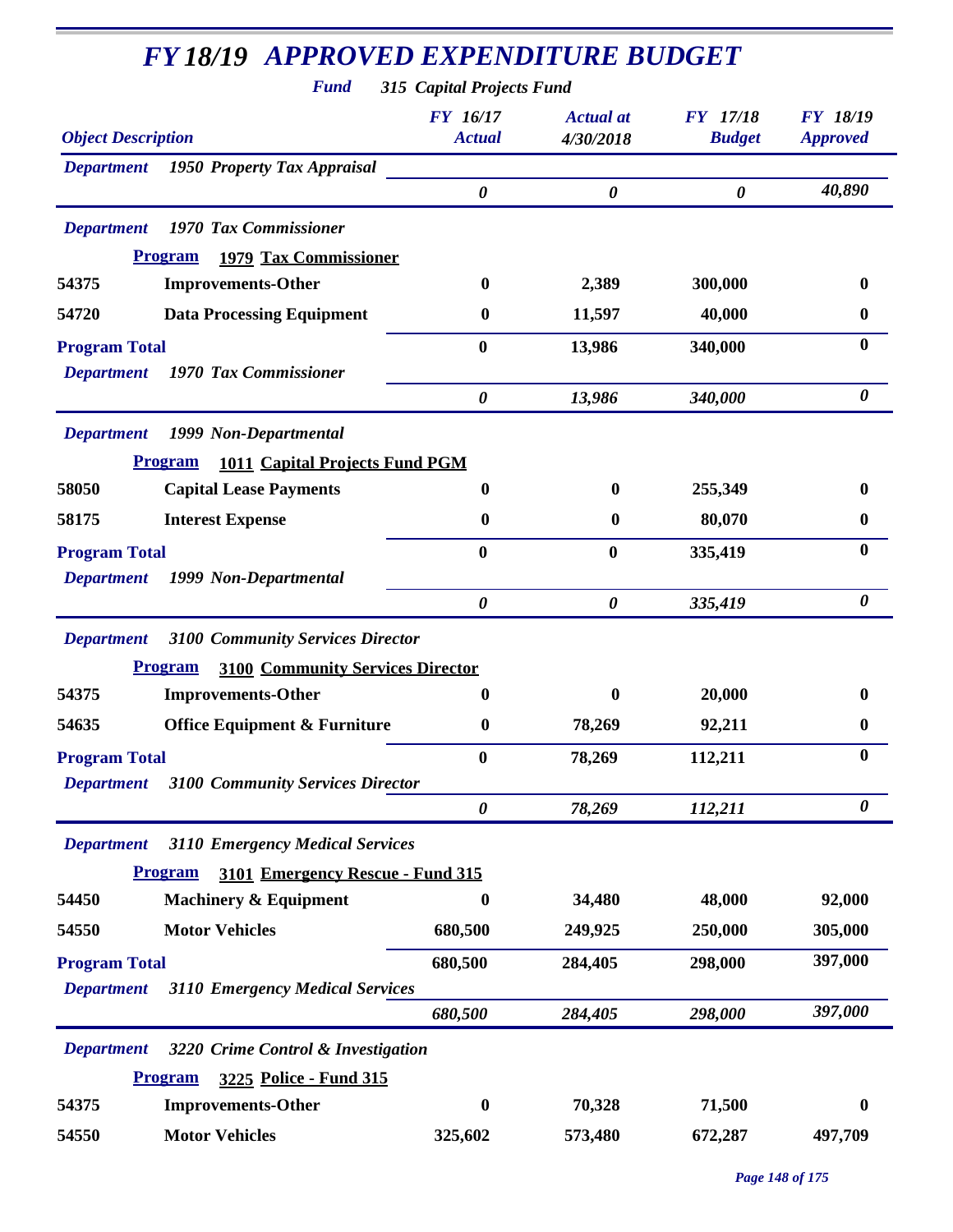| <b>FY18/19 APPROVED EXPENDITURE BUDGET</b><br><b>Fund</b> | 315 Capital Projects Fund        |                               |                                  |                                    |
|-----------------------------------------------------------|----------------------------------|-------------------------------|----------------------------------|------------------------------------|
| <b>Object Description</b>                                 | <b>FY</b> 16/17<br><b>Actual</b> | <b>Actual</b> at<br>4/30/2018 | <b>FY</b> 17/18<br><b>Budget</b> | <b>FY 18/19</b><br><b>Approved</b> |
| <b>Program Total</b>                                      | 325,602                          | 643,808                       | 743,787                          | 497,709                            |
| 3220 Crime Control & Investigation<br><b>Department</b>   |                                  |                               |                                  |                                    |
|                                                           | 325,602                          | 643,808                       | 743,787                          | 497,709                            |
| <b>Department</b><br>3251 Animal Control                  |                                  |                               |                                  |                                    |
| <b>Program</b><br>3342 Animal Control                     |                                  |                               |                                  |                                    |
| 54244<br><b>Buildings</b>                                 | 75,131                           | $\mathbf{0}$                  | $\bf{0}$                         | $\bf{0}$                           |
| <b>Motor Vehicles</b><br>54560                            | 37,255                           | 0                             | $\bf{0}$                         | $\bf{0}$                           |
| <b>Program Total</b>                                      | 112,386                          | $\bf{0}$                      | $\bf{0}$                         | $\bf{0}$                           |
| 3251 Animal Control<br><b>Department</b>                  |                                  |                               |                                  |                                    |
|                                                           | 112,386                          | $\boldsymbol{\theta}$         | $\boldsymbol{\theta}$            | 0                                  |
| <b>Department</b><br>3410 E-911 Communications            |                                  |                               |                                  |                                    |
| 3416 E-911 - Fund 315<br><b>Program</b>                   |                                  |                               |                                  |                                    |
| <b>Computer Software</b><br>54710                         | $\bf{0}$                         | $\bf{0}$                      | $\boldsymbol{0}$                 | 53,000                             |
| <b>Program Total</b>                                      | $\bf{0}$                         | 0                             | $\bf{0}$                         | 53,000                             |
| 3410 E-911 Communications<br><b>Department</b>            |                                  |                               |                                  |                                    |
|                                                           | $\boldsymbol{\theta}$            | $\boldsymbol{\theta}$         | $\boldsymbol{\theta}$            | 53,000                             |
| 3510 Sheriff's Administration<br><b>Department</b>        |                                  |                               |                                  |                                    |
| <b>Program</b><br>3502 Sheriff - Fund 315                 |                                  |                               |                                  |                                    |
| <b>Motor Vehicles</b><br>54550                            | 216,181                          | 139,814                       | 165,325                          | 345,471                            |
| <b>Program Total</b>                                      | 216,181                          | 139,814                       | 165,325                          | 345,471                            |
| 3510 Sheriff's Administration<br><b>Department</b>        |                                  |                               |                                  |                                    |
|                                                           | 216,181                          | 139,814                       | 165,325                          | 345,471                            |
| 4210 Public Works Director<br><b>Department</b>           |                                  |                               |                                  |                                    |
| <b>Program</b><br><b>4507 Public Works Complex - GF</b>   |                                  |                               |                                  |                                    |
| <b>Improvements-Other</b><br>54375                        | 6,931                            | $\bf{0}$                      | $\bf{0}$                         | $\boldsymbol{0}$                   |
| <b>Program Total</b>                                      | 6,931                            | $\bf{0}$                      | $\bf{0}$                         | $\bf{0}$                           |
| <b>Department</b><br>4210 Public Works Director           |                                  |                               |                                  |                                    |
|                                                           | 6,931                            | 0                             | $\boldsymbol{\theta}$            | $\boldsymbol{\theta}$              |
| 4220 Drainage<br><b>Department</b>                        |                                  |                               |                                  |                                    |
| <b>Program</b><br><b>4518 Drainage - Fund 315</b>         |                                  |                               |                                  |                                    |
| 54375<br><b>Improvements-Other</b>                        | 315,929                          | $\bf{0}$                      | 130,000                          | 380,000                            |
| <b>Machinery &amp; Equipment</b><br>54450                 | $\boldsymbol{0}$                 | 111,643                       | 124,800                          | $\boldsymbol{0}$                   |
|                                                           |                                  |                               |                                  | 380,000                            |
| <b>Program Total</b>                                      | 315,929                          | 111,643                       | 254,800                          |                                    |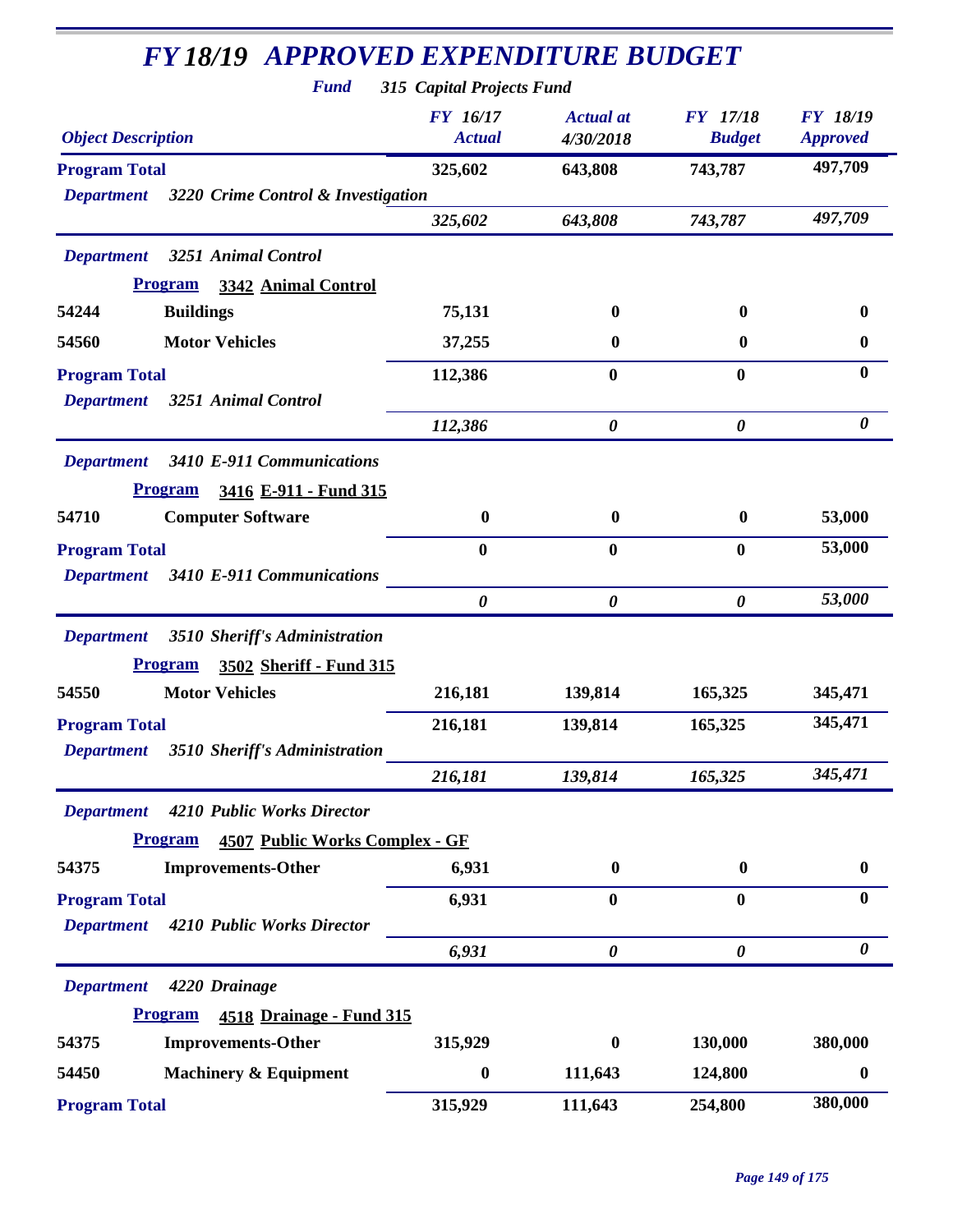| <b>FY18/19 APPROVED EXPENDITURE BUDGET</b><br><b>Fund</b> | 315 Capital Projects Fund        |                               |                                  |                                    |
|-----------------------------------------------------------|----------------------------------|-------------------------------|----------------------------------|------------------------------------|
| <b>Object Description</b>                                 | <b>FY</b> 16/17<br><b>Actual</b> | <b>Actual</b> at<br>4/30/2018 | <b>FY</b> 17/18<br><b>Budget</b> | <b>FY 18/19</b><br><b>Approved</b> |
| <b>Department</b><br>4220 Drainage                        |                                  |                               |                                  |                                    |
|                                                           | 315,929                          | 111,643                       | 254,800                          | 380,000                            |
| <b>Department</b><br>4250 Roads & Bridges                 |                                  |                               |                                  |                                    |
| <b>Program</b><br>4580 Right-Of-Way Maint-Fund 315        |                                  |                               |                                  |                                    |
| <b>Special Road Projects</b><br>54390                     | 17,789                           | 144,150                       | 100,000                          | 0                                  |
| 54390.LMIG Special Road Projects                          | $\boldsymbol{0}$                 | 1,091,241                     | $\boldsymbol{0}$                 | 325,000                            |
| <b>Machinery &amp; Equipment</b><br>54450                 | 11,950                           | 100,084                       | 110,000                          | 0                                  |
| <b>Motor Vehicles</b><br>54550                            | 122,080                          | 47,222                        | 56,000                           | 0                                  |
| <b>Program Total</b>                                      | 151,819                          | 1,382,697                     | 266,000                          | 325,000                            |
| 4581 Right-Of-Way Mowing-Fund 315<br><b>Program</b>       |                                  |                               |                                  |                                    |
| <b>Motor Vehicles</b><br>54550                            | 23,242                           | $\boldsymbol{0}$              | $\boldsymbol{0}$                 | $\boldsymbol{0}$                   |
| <b>Program Total</b>                                      | 23,242                           | $\bf{0}$                      | $\bf{0}$                         | $\bf{0}$                           |
| <b>Program</b><br>4583 Roads & Equipment                  |                                  |                               |                                  |                                    |
| 54375<br><b>Improvements-Other</b>                        | 76,898                           | $\bf{0}$                      | $\bf{0}$                         | 0                                  |
| 54375.FRRA Improvements-Other                             | $\mathbf 0$                      | 0                             | $\mathbf{0}$                     | 50,000                             |
| 54390.SPPW Special Road Projects                          | $\bf{0}$                         | 0                             | $\bf{0}$                         | 300,000                            |
| 54450<br><b>Machinery &amp; Equipment</b>                 | 13,184                           | $\boldsymbol{0}$              | $\bf{0}$                         | $\boldsymbol{0}$                   |
| <b>Program Total</b>                                      | 90,082                           | $\bf{0}$                      | $\bf{0}$                         | 350,000                            |
| 4250 Roads & Bridges<br><b>Department</b>                 |                                  |                               |                                  |                                    |
|                                                           | 265,143                          | 1,382,697                     | 266,000                          | 675,000                            |
| <b>Department</b><br>4260 Traffic Engineering             |                                  |                               |                                  |                                    |
| <b>Program</b><br>4691 Traffic - Fund 315                 |                                  |                               |                                  |                                    |
| <b>Improvements-Other</b><br>54375                        | 52,427                           | 197,673                       | $\bf{0}$                         | 85,000                             |
| <b>Motor Vehicles</b><br>54550                            | 134,607                          | 0                             | $\boldsymbol{0}$                 | $\boldsymbol{0}$                   |
| <b>Program Total</b>                                      | 187,034                          | 197,673                       | $\bf{0}$                         | 85,000                             |
| 4260 Traffic Engineering<br><b>Department</b>             |                                  |                               |                                  |                                    |
|                                                           | 187,034                          | 197,673                       | $\boldsymbol{\theta}$            | 85,000                             |
| 4270 Facilities Management<br><b>Department</b>           |                                  |                               |                                  |                                    |
| <b>Program</b><br>4708 Buildings                          |                                  |                               |                                  |                                    |
| 54375<br><b>Improvements-Other</b>                        | 32,695                           | 8,999                         | 131,000                          | $\boldsymbol{0}$                   |
| <b>Program Total</b>                                      | 32,695                           | 8,999                         | 131,000                          | $\bf{0}$                           |
| <b>4737 Glynn County Courthouse</b><br><b>Program</b>     |                                  |                               |                                  |                                    |
| 54375<br><b>Improvements-Other</b>                        | $\boldsymbol{0}$                 | 32,900                        | 76,000                           | $\boldsymbol{0}$                   |
| <b>Program Total</b>                                      | $\boldsymbol{0}$                 | 32,900                        | 76,000                           | $\bf{0}$                           |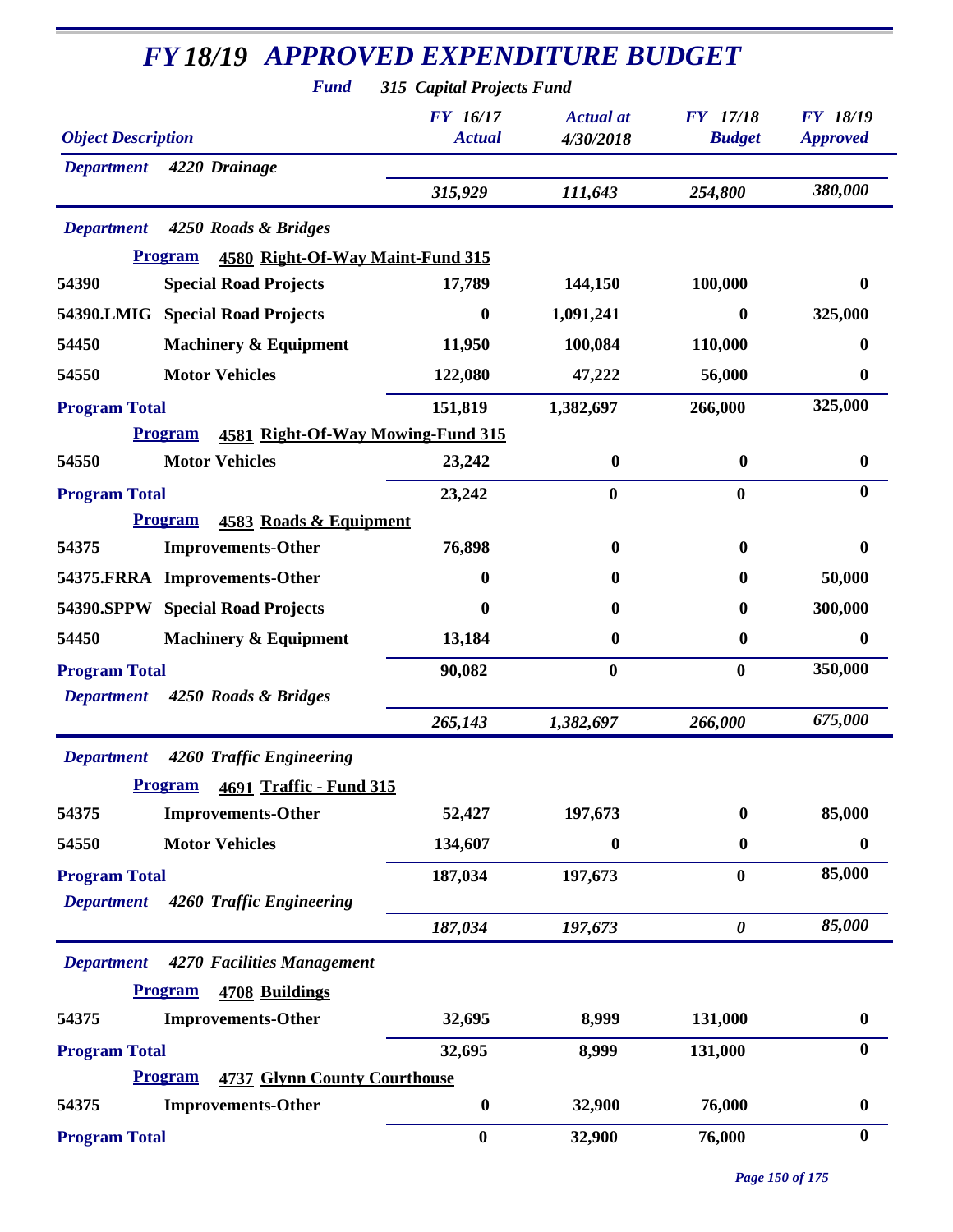*Fund 315 Capital Projects Fund*

| <b>Object Description</b>                                   | <b>FY</b> 16/17<br><b>Actual</b>         | <b>Actual</b> at<br>4/30/2018 | <b>FY</b> 17/18<br><b>Budget</b> | <b>FY 18/19</b><br><b>Approved</b> |
|-------------------------------------------------------------|------------------------------------------|-------------------------------|----------------------------------|------------------------------------|
| <b>4738 Glynn Co Libraries Facilities</b><br><b>Program</b> |                                          |                               |                                  |                                    |
| 54375.BWK Improvements-Other                                | 3,900                                    | 17,099                        | $\bf{0}$                         | $\bf{0}$                           |
| <b>Program Total</b>                                        | 3,900                                    | 17,099                        | $\bf{0}$                         | $\mathbf{0}$                       |
| <b>Program</b><br>4739 Facilities Mgt - Fund 315            |                                          |                               |                                  |                                    |
| 54375<br><b>Improvements-Other</b>                          | $\boldsymbol{0}$                         | $\bf{0}$                      | $\bf{0}$                         | 62,170                             |
| <b>Program Total</b>                                        | $\bf{0}$                                 | $\bf{0}$                      | $\bf{0}$                         | 62,170                             |
| <b>Program</b>                                              | <b>4749 Historic Courthouse Building</b> |                               |                                  |                                    |
| <b>Improvements-Other</b><br>54375                          | $\bf{0}$                                 | $\bf{0}$                      | 50,000                           | 110,000                            |
| <b>Program Total</b>                                        | $\bf{0}$                                 | $\bf{0}$                      | 50,000                           | 110,000                            |
| <b>Program</b><br>4754 ADA Compliance                       |                                          |                               |                                  |                                    |
| <b>Improvements-Other</b><br>54375                          | 165,949                                  | $\bf{0}$                      | 26,301                           | 60,000                             |
| 54375.CGST Improvements-Other                               | 900                                      | $\bf{0}$                      | $\bf{0}$                         | $\bf{0}$                           |
| <b>Program Total</b>                                        | 166,849                                  | $\bf{0}$                      | 26,301                           | 60,000                             |
| <b>4776 Pate Courthouse Annex</b><br><b>Program</b>         |                                          |                               |                                  |                                    |
| <b>Improvements-Other</b><br>54375                          | $\boldsymbol{0}$                         | $\boldsymbol{0}$              | 7,000                            | 15,745                             |
| <b>Program Total</b>                                        | $\bf{0}$                                 | $\bf{0}$                      | 7,000                            | 15,745                             |
| Department 4270 Facilities Management                       |                                          |                               |                                  |                                    |
|                                                             | 203,444                                  | 58,998                        | 290,301                          | 247,915                            |
| Department 4905 Engineering Administration                  |                                          |                               |                                  |                                    |
| <b>Program</b><br>4589 Sidewalks                            |                                          |                               |                                  |                                    |
| 54375.SW34 Improvements-Other                               | 695,442                                  | 65,691                        | $\mathbf{0}$                     | 0                                  |
| 54375.SWM Improvements-Other<br>K                           | 2,791                                    | $\bf{0}$                      | $\mathbf{0}$                     | 0                                  |
| 54375.SWSP Improvements-Other                               | 80,577                                   | $\boldsymbol{0}$              | $\boldsymbol{0}$                 | $\bf{0}$                           |
| <b>Program Total</b>                                        | 778,810                                  | 65,691                        | $\bf{0}$                         | $\bf{0}$                           |
| <b>Program</b><br><b>4943 SSI Pier Rehabilitation</b>       |                                          |                               |                                  |                                    |
| 54375<br><b>Improvements-Other</b>                          | 86,099                                   | $\boldsymbol{0}$              | $\bf{0}$                         | 485,000                            |
| <b>Program Total</b>                                        | 86,099                                   | $\bf{0}$                      | $\mathbf{0}$                     | 485,000                            |
| 4905 Engineering Administration<br><b>Department</b>        |                                          |                               |                                  |                                    |
|                                                             | 864,909                                  | 65,691                        | $\boldsymbol{\theta}$            | 485,000                            |
| 6130 Blythe Is. Regional Park<br><b>Department</b>          |                                          |                               |                                  |                                    |
| <b>Program</b>                                              | 6051 Blythe Island Reg Pk- Fund 315      |                               |                                  |                                    |
| 54375<br><b>Improvements-Other</b>                          | $\boldsymbol{0}$                         | 301,231                       | 90,000                           | $\bf{0}$                           |
| <b>Program Total</b>                                        | $\bf{0}$                                 | 301,231                       | 90,000                           | $\boldsymbol{0}$                   |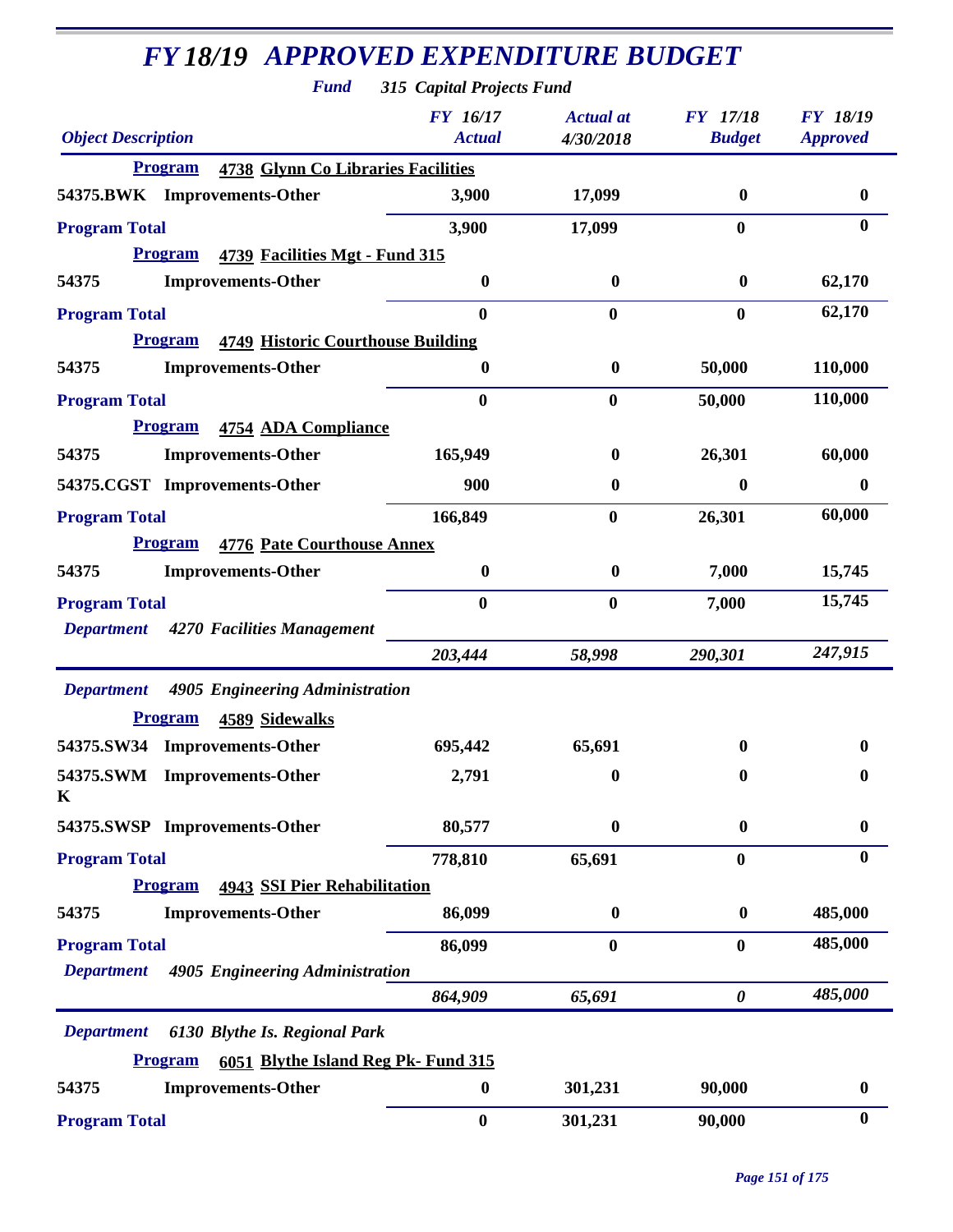|                                | <b>Fund</b>                                | 315 Capital Projects Fund        |                               |                                  |                                    |
|--------------------------------|--------------------------------------------|----------------------------------|-------------------------------|----------------------------------|------------------------------------|
| <b>Object Description</b>      |                                            | <b>FY</b> 16/17<br><b>Actual</b> | <b>Actual</b> at<br>4/30/2018 | <b>FY</b> 17/18<br><b>Budget</b> | <b>FY 18/19</b><br><b>Approved</b> |
| <b>Department</b>              | 6130 Blythe Is. Regional Park              |                                  |                               |                                  |                                    |
|                                |                                            | $\boldsymbol{\theta}$            | 301,231                       | 90,000                           | $\boldsymbol{\theta}$              |
| <b>Department</b>              | 6191 Park Areas                            |                                  |                               |                                  |                                    |
| <b>Program</b>                 | 6311 Ball Fields-Fund 315                  |                                  |                               |                                  |                                    |
| 54375                          | <b>Improvements-Other</b>                  | 433,741                          | $\mathbf{0}$                  | $\mathbf{0}$                     | 243,500                            |
| 54450                          | <b>Machinery &amp; Equipment</b>           | 77,818                           | 14,416                        | 16,500                           | $\boldsymbol{0}$                   |
| <b>Program Total</b>           |                                            | 511,559                          | 14,416                        | 16,500                           | 243,500                            |
| <b>Department</b>              | 6191 Park Areas                            |                                  |                               |                                  |                                    |
|                                |                                            | 511,559                          | 14,416                        | 16,500                           | 243,500                            |
| <b>Department</b>              | <b>6500 Glynn County Libraries</b>         |                                  |                               |                                  |                                    |
| <b>Program</b>                 | <b>6517 Marshes of Glynn Libraries-Bwk</b> |                                  |                               |                                  |                                    |
| 54375                          | <b>Improvements-Other</b>                  | $\bf{0}$                         | 364,200                       | 1,500,000                        | 1,500,000                          |
| <b>Program Total</b>           |                                            | $\bf{0}$                         | 364,200                       | 1,500,000                        | 1,500,000                          |
| <b>Department</b>              | <b>6500 Glynn County Libraries</b>         |                                  |                               |                                  |                                    |
|                                |                                            | $\boldsymbol{\theta}$            | 364,200                       | 1,500,000                        | 1,500,000                          |
| <b>Department</b>              | 7360 Engineering                           |                                  |                               |                                  |                                    |
| <b>Program</b>                 | 7305 CD - Engineering Support              |                                  |                               |                                  |                                    |
| 52067.CCP                      | <b>Professional Services</b>               | 49,524                           | 3,122                         | 0                                | 0                                  |
| 54375.CCP                      | <b>Improvements-Other</b>                  | 2,310,706                        | 13,550                        | 0                                | $\bf{0}$                           |
| 54550<br><b>Motor Vehicles</b> |                                            | $\bf{0}$                         | $\bf{0}$                      | $\bf{0}$                         | 35,000                             |
| <b>Program Total</b>           |                                            | 2,360,230                        | 16,672                        | $\bf{0}$                         | 35,000                             |
| <b>Department</b>              | 7360 Engineering                           |                                  |                               |                                  |                                    |
|                                |                                            | 2,360,230                        | 16,672                        | $\boldsymbol{\theta}$            | 35,000                             |
| <b>Capital Projects Fund</b>   |                                            | 6,049,848                        | 4,917,115                     | 7,377,654                        | 7,259,852                          |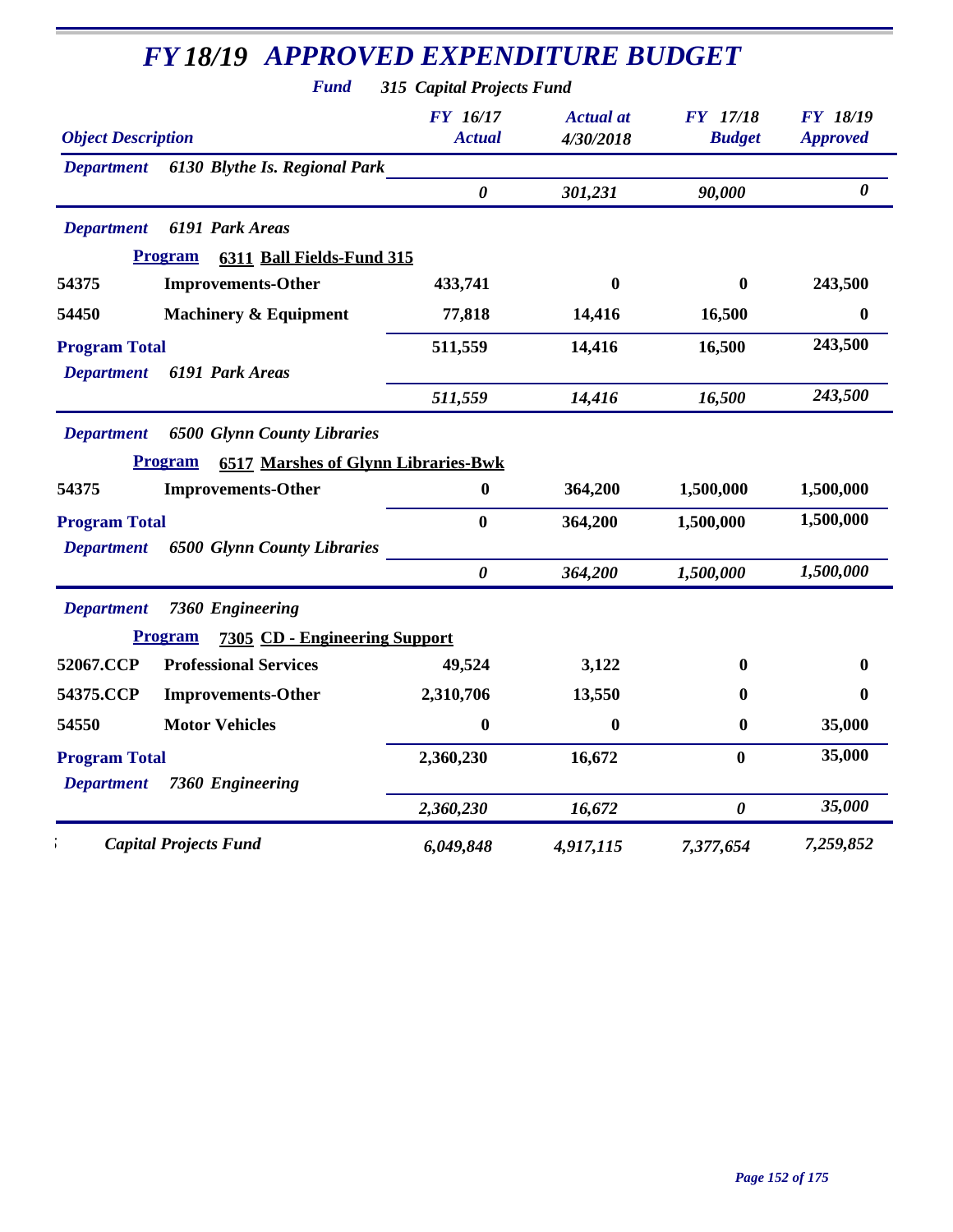| <b>Object Description</b>                             | <b>FY</b> 16/17<br><b>Actual</b> | <b>Actual at</b><br>4/30/2018 | <b>FY</b> 17/18<br><b>Budget</b> | <b>FY 18/19</b><br><b>Approved</b> |
|-------------------------------------------------------|----------------------------------|-------------------------------|----------------------------------|------------------------------------|
| <b>Department</b> 7500 Economic Development           |                                  |                               |                                  |                                    |
| <b>Program</b><br><b>7563 Airport Improvements</b>    |                                  |                               |                                  |                                    |
| 54375<br><b>Improvements-Other</b>                    | 5,193,531                        | 2,254,015                     | 0                                | $\bf{0}$                           |
| <b>Program Total</b>                                  | 5,193,531                        | 2,254,015                     | $\bf{0}$                         | $\mathbf{0}$                       |
| <b>Department</b><br><b>7500 Economic Development</b> |                                  |                               |                                  |                                    |
|                                                       | 5,193,531                        | 2,254,015                     | 0                                | 0                                  |
| <b>Department</b><br>8100 Debt Service                |                                  |                               |                                  |                                    |
| <b>Program</b><br><b>8181 QECB</b>                    |                                  |                               |                                  |                                    |
| <b>Bond Issuance Costs</b><br>58320                   | 12,758                           | $\bf{0}$                      | 0                                | $\mathbf{0}$                       |
| <b>Transfer to Debt Service Fund</b><br>61097         | 7,667                            | 0                             | $\bf{0}$                         | $\bf{0}$                           |
| <b>Program Total</b>                                  | 20,425                           | $\mathbf{0}$                  | $\mathbf{0}$                     | $\bf{0}$                           |
| 8100 Debt Service<br><b>Department</b>                |                                  |                               |                                  |                                    |
|                                                       | 20,425                           | 0                             | 0                                | 0                                  |
| <b>Capital Projects Fund - Bond</b>                   | 5,213,956                        | 2,254,015                     | 0                                | 0                                  |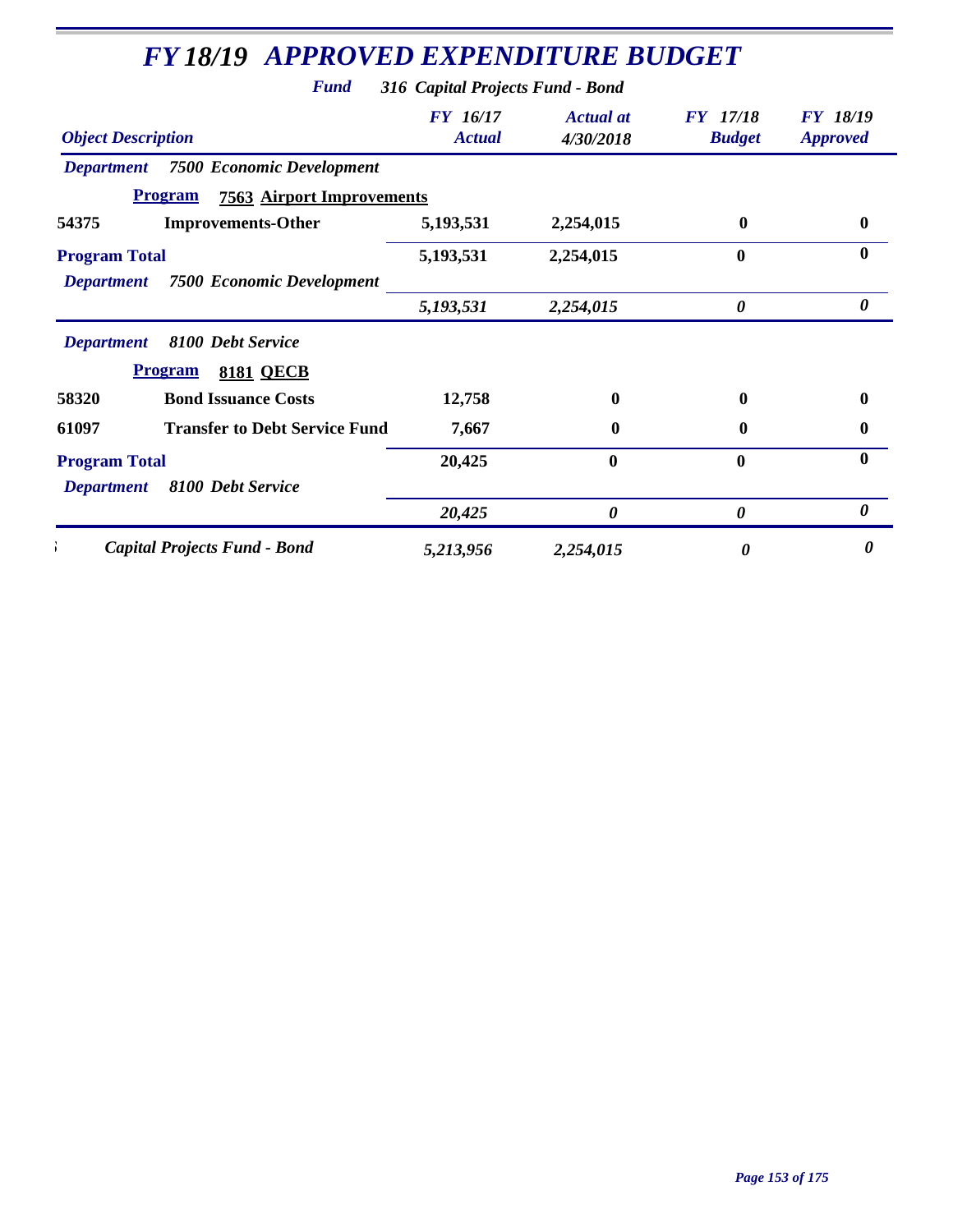| <b>FY18/19 APPROVED EXPENDITURE BUDGET</b>      |                                  |                               |                                  |                                    |
|-------------------------------------------------|----------------------------------|-------------------------------|----------------------------------|------------------------------------|
| <b>Fund</b>                                     | 324 SPLOST 2016                  |                               |                                  |                                    |
| <b>Object Description</b>                       | <b>FY</b> 16/17<br><b>Actual</b> | <b>Actual</b> at<br>4/30/2018 | <b>FY</b> 17/18<br><b>Budget</b> | <b>FY 18/19</b><br><b>Approved</b> |
| 1999 Non-Departmental<br><b>Department</b>      |                                  |                               |                                  |                                    |
| Program<br>1088 SPLOST 2016 Program             |                                  |                               |                                  |                                    |
| <b>Payment to City of Brunswick</b><br>57250    | 1,038,676                        | 2,012,027                     | 0                                | $\mathbf{0}$                       |
| <b>Payment to Jekyll Island</b><br>57260        | 172,632                          | 334,407                       | 0                                | 0                                  |
| <b>Payment to JWSC</b><br>57261                 | 1,126,447                        | 2,182,049                     | $\bf{0}$                         | $\boldsymbol{0}$                   |
| <b>Program Total</b>                            | 2,337,755                        | 4,528,483                     | $\boldsymbol{0}$                 | $\bf{0}$                           |
| 1999 Non-Departmental<br><b>Department</b>      |                                  |                               |                                  |                                    |
|                                                 | 2,337,755                        | 4,528,483                     | $\boldsymbol{\theta}$            | $\boldsymbol{\theta}$              |
| <b>Department</b><br>3251 Animal Control        |                                  |                               |                                  |                                    |
| <b>Program</b><br>3342 Animal Control           |                                  |                               |                                  |                                    |
| <b>Architect Fees</b><br>52029                  | $\boldsymbol{0}$                 | 172,000                       | $\bf{0}$                         | $\boldsymbol{0}$                   |
| <b>Program Total</b>                            | $\bf{0}$                         | 172,000                       | $\bf{0}$                         | $\bf{0}$                           |
| 3251 Animal Control<br><b>Department</b>        |                                  |                               |                                  |                                    |
|                                                 | $\boldsymbol{\theta}$            | 172,000                       | $\boldsymbol{\theta}$            | $\boldsymbol{\theta}$              |
| <b>Department</b><br>4220 Drainage              |                                  |                               |                                  |                                    |
| <b>Program</b><br>4534 Drainage                 |                                  |                               |                                  |                                    |
| 54375.CPDB Improvements-Other                   | $\bf{0}$                         | 58,520                        | 0                                | $\bf{0}$                           |
| 54375.VDIP<br><b>Improvements-Other</b>         | $\boldsymbol{0}$                 | 59,680                        | $\bf{0}$                         | $\boldsymbol{0}$                   |
| <b>Program Total</b>                            | $\bf{0}$                         | 118,200                       | $\bf{0}$                         | $\bf{0}$                           |
| <b>Department</b><br>4220 Drainage              |                                  |                               |                                  |                                    |
|                                                 | $\boldsymbol{\theta}$            | 118,200                       | $\boldsymbol{\theta}$            | $\boldsymbol{\theta}$              |
| 4250 Roads & Bridges<br><b>Department</b>       |                                  |                               |                                  |                                    |
| <b>Program</b><br><b>4547 Altama Connector</b>  |                                  |                               |                                  |                                    |
| <b>Special Road Projects</b><br>54390           | $\boldsymbol{0}$                 | 270,000                       | $\bf{0}$                         | $\boldsymbol{0}$                   |
| <b>Program Total</b>                            | $\bf{0}$                         | 270,000                       | $\bf{0}$                         | $\bf{0}$                           |
| <b>Program</b><br><b>4579 Road Improvements</b> |                                  |                               |                                  |                                    |
| 54390.CRWP Special Road Projects                | $\boldsymbol{0}$                 | 24,090                        | $\mathbf{0}$                     | $\mathbf{0}$                       |
| 54390.EVAL Special Road Projects                | 0                                | 86,289                        | $\mathbf{0}$                     | 0                                  |
| 54390.LMIG Special Road Projects                | $\bf{0}$                         | 95,991                        | 0                                | $\boldsymbol{0}$                   |
| <b>Program Total</b>                            | $\bf{0}$                         | 206,370                       | $\boldsymbol{0}$                 | $\bf{0}$                           |
| <b>Department</b><br>4250 Roads & Bridges       |                                  |                               |                                  |                                    |
|                                                 | $\boldsymbol{\theta}$            | 476,370                       | $\boldsymbol{\theta}$            | $\boldsymbol{\theta}$              |

*Department 4905 Engineering Administration* **Program 4589 Sidewalks**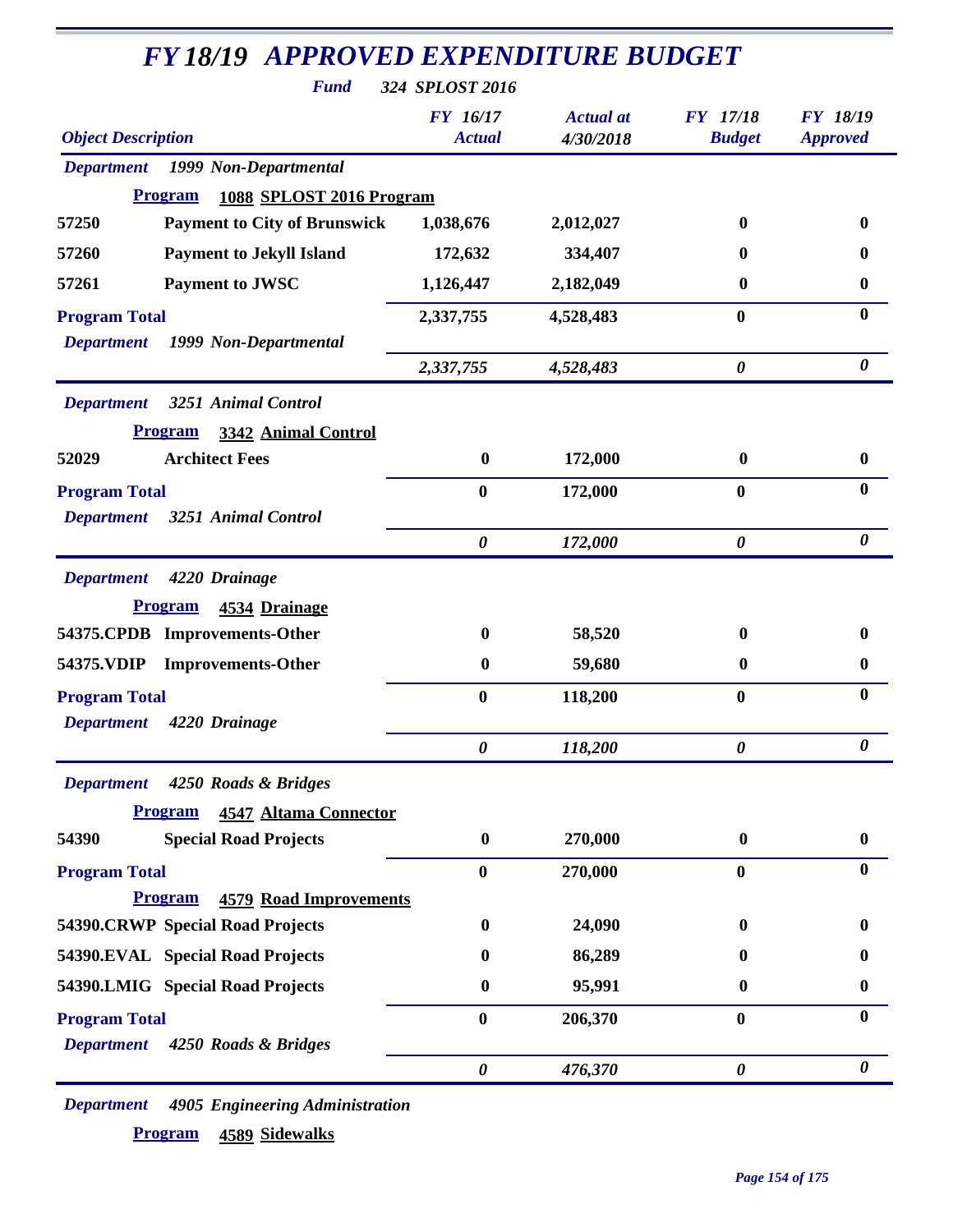| <b>Fund</b>                                           | 324 SPLOST 2016           |                               |                                  |                                    |
|-------------------------------------------------------|---------------------------|-------------------------------|----------------------------------|------------------------------------|
| <b>Object Description</b>                             | FY 16/17<br><b>Actual</b> | <b>Actual</b> at<br>4/30/2018 | <b>FY</b> 17/18<br><b>Budget</b> | <b>FY 18/19</b><br><b>Approved</b> |
| 52067.SW34 Professional Services                      | $\mathbf 0$               | 20,000                        | 0                                | $\mathbf{0}$                       |
| <b>Program Total</b>                                  | 0                         | 20,000                        | 0                                | $\mathbf{0}$                       |
| 4905 Engineering Administration<br><b>Department</b>  | 0                         | 20,000                        | 0                                | 0                                  |
|                                                       |                           |                               |                                  |                                    |
| 4920 Engineering Programs<br><b>Department</b>        |                           |                               |                                  |                                    |
| <b>4980 Veteran's Memorial Park</b><br><b>Program</b> |                           |                               |                                  |                                    |
| <b>Architect Fees</b>                                 | $\bf{0}$                  | 126,050                       | 0                                |                                    |
| 52029<br><b>Program Total</b>                         | $\bf{0}$                  | 126,050                       | $\mathbf 0$                      |                                    |
| 4920 Engineering Programs<br><b>Department</b>        |                           |                               |                                  |                                    |
|                                                       | 0                         | 126,050                       | 0                                | $\mathbf{0}$<br>$\mathbf{0}$<br>0  |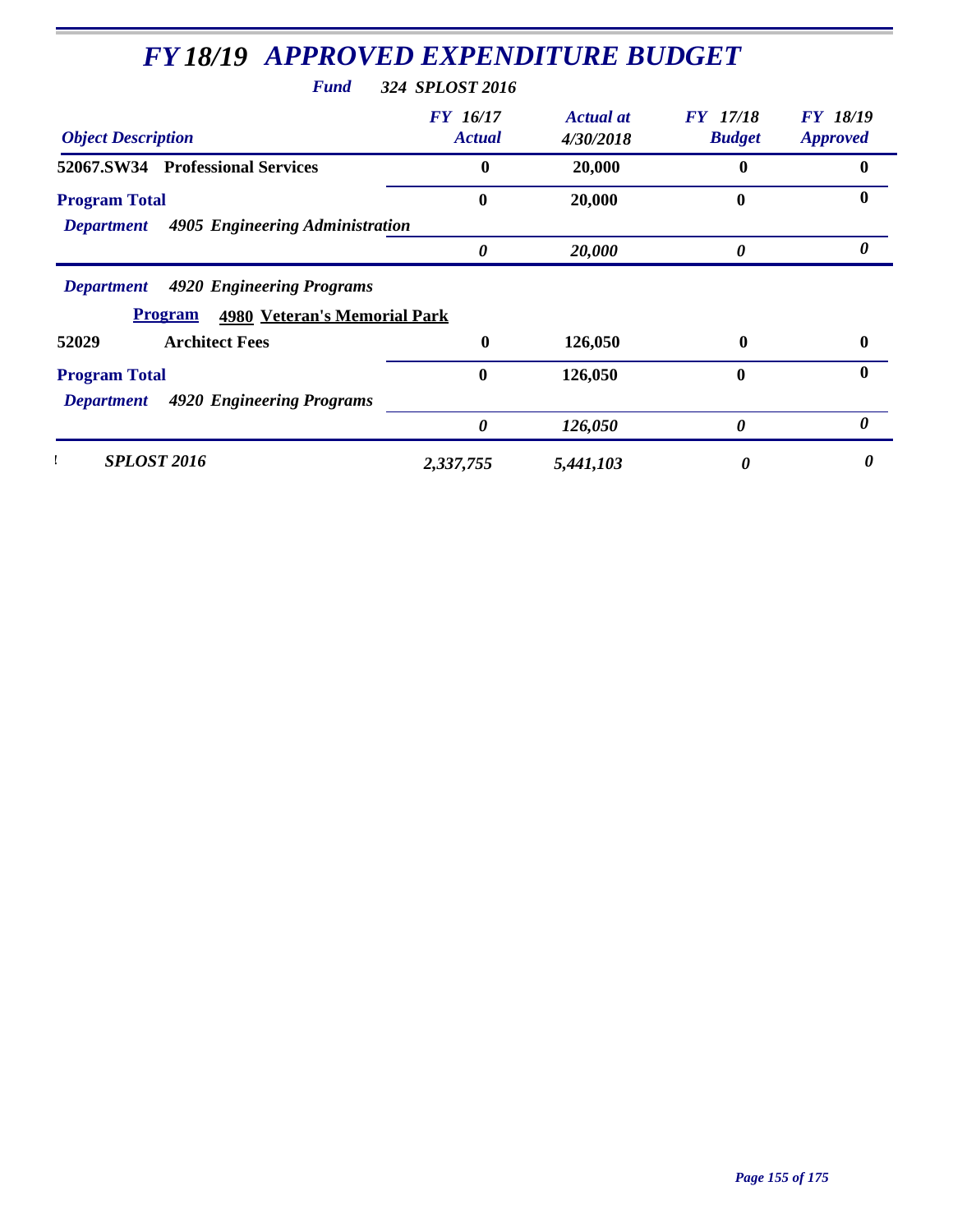*Fund 425 Debt Service Fund - Revenue*

| <b>Object Description</b>                              | <b>FY</b> 16/17<br><b>Actual</b> | <b>Actual</b> at<br>4/30/2018 | <b>FY</b> 17/18<br><b>Budget</b> | <b>FY 18/19</b><br><b>Approved</b> |
|--------------------------------------------------------|----------------------------------|-------------------------------|----------------------------------|------------------------------------|
| 3120 Fire Protection<br><b>Department</b>              |                                  |                               |                                  |                                    |
| <b>Program</b><br>3140 Office of Fire Chief            |                                  |                               |                                  |                                    |
| 58050<br><b>Capital Lease Payments</b>                 | $\boldsymbol{0}$                 | 0                             | $\bf{0}$                         | 483,091                            |
| <b>Interest Expense</b><br>58175                       | $\boldsymbol{0}$                 | 0                             | $\bf{0}$                         | 142,076                            |
| <b>Program Total</b>                                   | 0                                | $\bf{0}$                      | $\bf{0}$                         | 625,167                            |
| <b>3120 Fire Protection</b><br><b>Department</b>       |                                  |                               |                                  |                                    |
|                                                        | $\boldsymbol{\theta}$            | $\boldsymbol{\theta}$         | $\boldsymbol{\theta}$            | 625,167                            |
| <b>Department</b><br>8100 Debt Service                 |                                  |                               |                                  |                                    |
| <b>Program</b><br>8125 Airport Bonds                   |                                  |                               |                                  |                                    |
| 58180<br><b>Interest Expense - Bond</b>                | 192,383                          | 93,766                        | $\bf{0}$                         | 180,918                            |
| <b>Principal - Bond</b><br>58187                       | 485,000                          | 0                             | $\bf{0}$                         | 495,000                            |
| <b>Program Total</b>                                   | 677,383                          | 93,766                        | $\bf{0}$                         | 675,918                            |
| <b>Program</b><br>8145 Bwk Library Capital Lease       |                                  |                               |                                  |                                    |
| 58050<br><b>Capital Lease Payments</b>                 | $\boldsymbol{0}$                 | $\bf{0}$                      | $\bf{0}$                         | 126,100                            |
| <b>Interest Expense</b><br>58175                       | $\boldsymbol{0}$                 | 0                             | $\bf{0}$                         | 57,000                             |
| <b>Program Total</b>                                   | $\bf{0}$                         | $\bf{0}$                      | $\bf{0}$                         | 183,100                            |
| <b>Program</b><br>8164 Gateway Bond                    |                                  |                               |                                  |                                    |
| 58180<br><b>Interest Expense - Bond</b>                | $\boldsymbol{0}$                 | $\bf{0}$                      | $\bf{0}$                         | 199,900                            |
| <b>Principal - Bond</b><br>58187                       | $\boldsymbol{0}$                 | 0                             | $\bf{0}$                         | 200,000                            |
| <b>Program Total</b>                                   | $\bf{0}$                         | $\bf{0}$                      | $\bf{0}$                         | 399,900                            |
| 8169 ERP Capital Lease<br><b>Program</b>               |                                  |                               |                                  |                                    |
| 58050<br><b>Capital Lease Payments</b>                 | $\boldsymbol{0}$                 | $\boldsymbol{0}$              | $\boldsymbol{0}$                 | 138,680                            |
| 58175<br><b>Interest Expense</b>                       | $\boldsymbol{0}$                 | $\boldsymbol{0}$              | $\bf{0}$                         | 62,687                             |
| <b>Program Total</b>                                   | $\bf{0}$                         | $\bf{0}$                      | $\bf{0}$                         | 201,367                            |
| Program<br>8179 Public Safety Radios                   |                                  |                               |                                  |                                    |
| 58050<br><b>Capital Lease Payments</b>                 | $\boldsymbol{0}$                 | $\boldsymbol{0}$              | $\boldsymbol{0}$                 | 438,866                            |
| 58175<br><b>Interest Expense</b>                       | $\boldsymbol{0}$                 | $\boldsymbol{0}$              | $\boldsymbol{0}$                 | 67,250                             |
| <b>Program Total</b>                                   | $\bf{0}$                         | $\bf{0}$                      | $\bf{0}$                         | 506,116                            |
| <b>Program</b><br><b>8181 QECB</b>                     |                                  |                               |                                  |                                    |
| <b>Interest Expense - Bond</b><br>58180                | 219,402                          | 109,701                       | 219,402                          | 219,402                            |
| 58187<br><b>Principal - Bond</b>                       | $\boldsymbol{0}$                 | 0                             | $\bf{0}$                         | 669,419                            |
| <b>Program Total</b>                                   | 219,402                          | 109,701                       | 219,402                          | 888,821                            |
| <b>Program</b><br><b>8184 SSI Marina Capital Lease</b> |                                  |                               |                                  |                                    |
| 58050<br><b>Capital Lease Payments</b>                 | $\boldsymbol{0}$                 | $\boldsymbol{0}$              | $\boldsymbol{0}$                 | 24,584                             |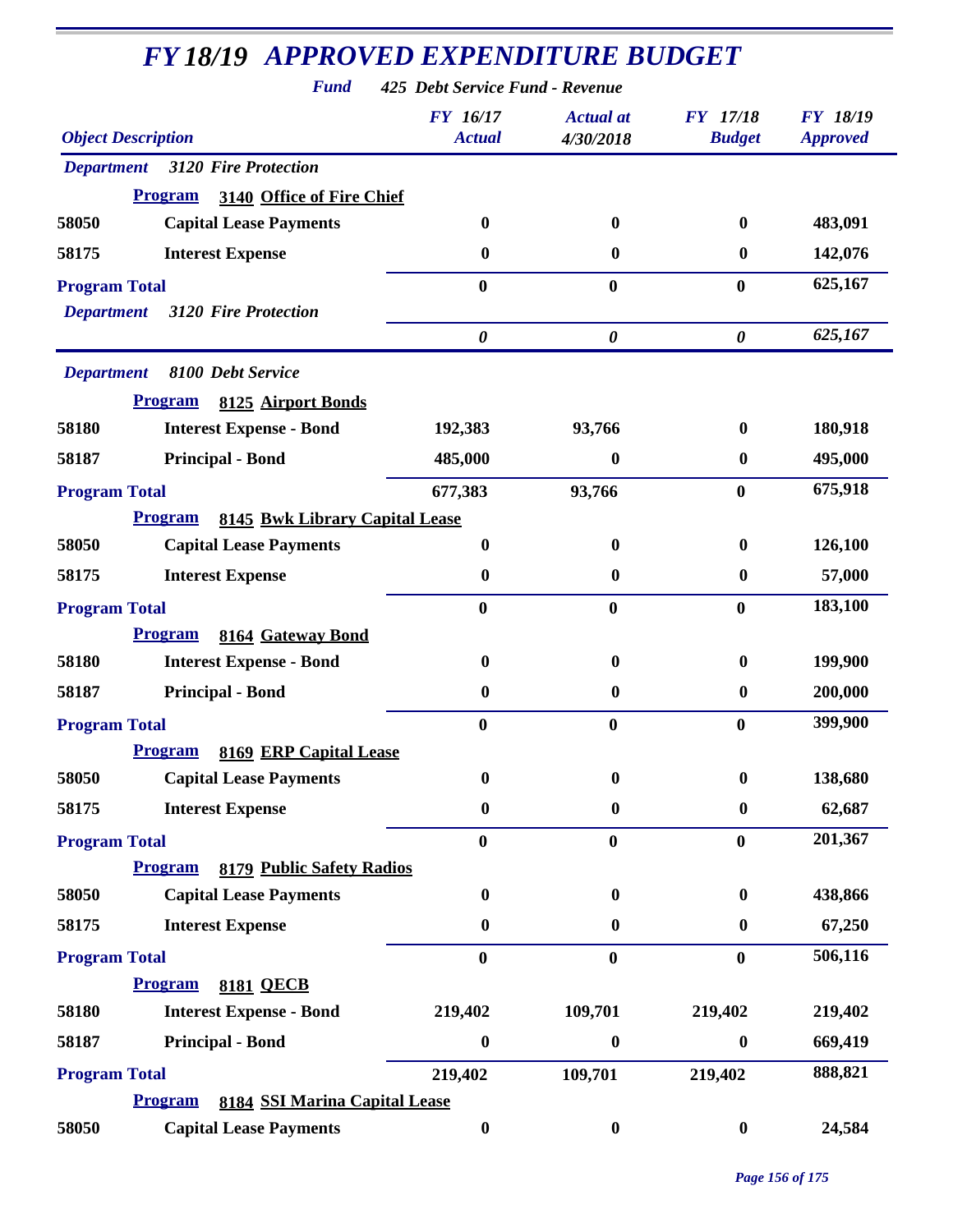|                                                                | <b>FY 18/19 APPROVED EXPENDITURE BUDGET</b> |                                 |                               |                                  |                             |
|----------------------------------------------------------------|---------------------------------------------|---------------------------------|-------------------------------|----------------------------------|-----------------------------|
|                                                                | <b>Fund</b>                                 | 425 Debt Service Fund - Revenue |                               |                                  |                             |
| <b>Object Description</b>                                      |                                             | FY 16/17<br><b>Actual</b>       | <b>Actual</b> at<br>4/30/2018 | <b>FY</b> 17/18<br><b>Budget</b> | FY 18/19<br><b>Approved</b> |
| 58175                                                          | <b>Interest Expense</b>                     | 0                               | $\bf{0}$                      | $\mathbf 0$                      | 18,430                      |
| <b>Program Total</b><br>8100 Debt Service<br><b>Department</b> |                                             | 0                               | $\bf{0}$                      | 0                                | 43,014                      |
|                                                                |                                             | 896,785                         | 203,467                       | 219,402                          | 2,898,236                   |
|                                                                | <b>Debt Service Fund - Revenue</b>          | 896,785                         | 203,467                       | 219,402                          | 3,523,403                   |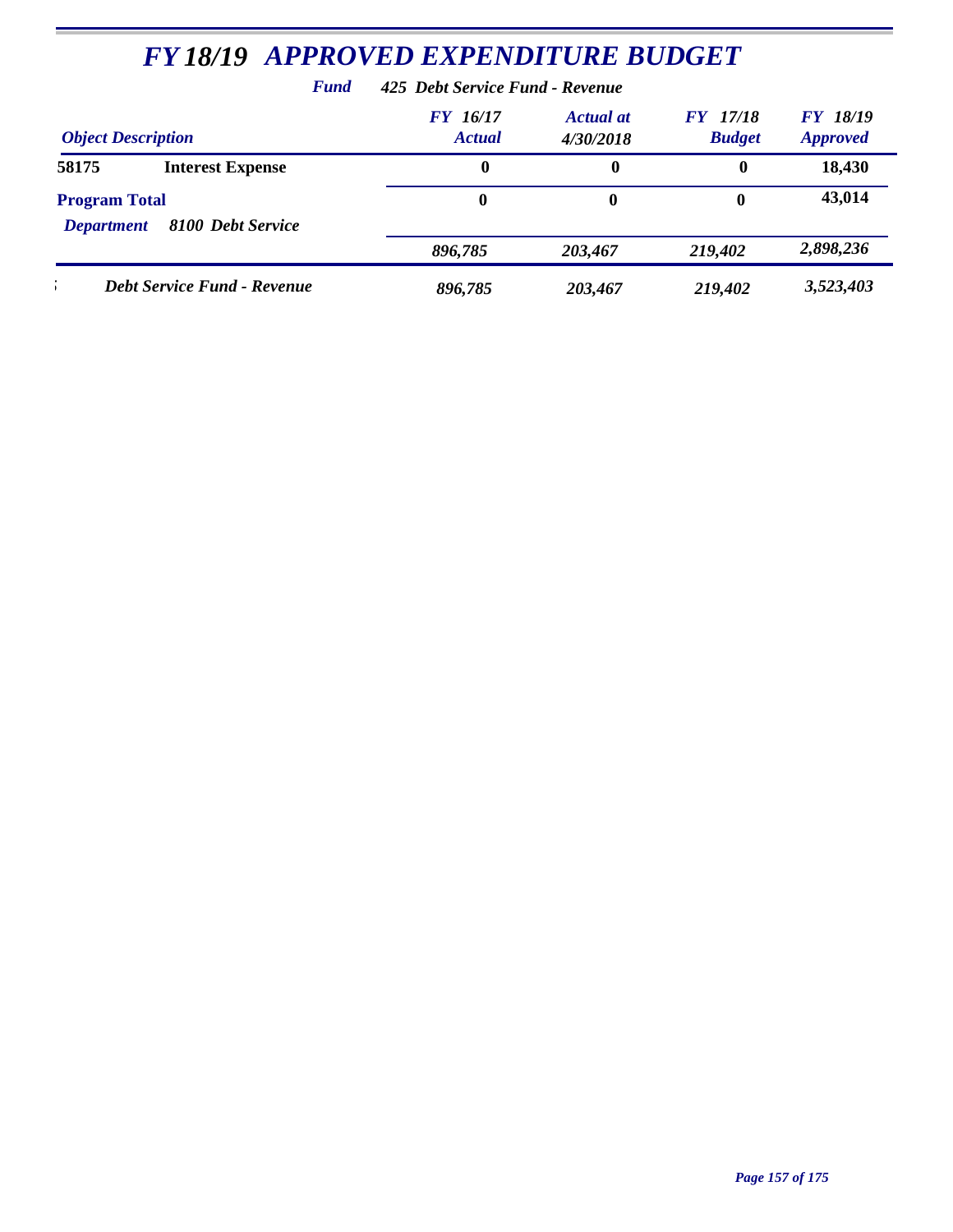|                                           | <b>FY 18/19 APPROVED EXPENDITURE BUDGET</b>  |                                  |                               |                                  |                                    |
|-------------------------------------------|----------------------------------------------|----------------------------------|-------------------------------|----------------------------------|------------------------------------|
|                                           | <b>Fund</b>                                  | 520 Revolving Loan Fund          |                               |                                  |                                    |
| <b>Object Description</b>                 |                                              | <b>FY</b> 16/17<br><b>Actual</b> | <b>Actual at</b><br>4/30/2018 | <b>FY</b> 17/18<br><b>Budget</b> | <b>FY 18/19</b><br><b>Approved</b> |
| <b>Department</b>                         | 1620 Accounting                              |                                  |                               |                                  |                                    |
|                                           | <b>Program</b><br><b>1644 Revolving Loan</b> |                                  |                               |                                  |                                    |
| 52025                                     | <b>Annual Audit Fees</b>                     | 60                               | 63                            | 63                               | 52                                 |
| 52930                                     | <b>Clerk of Court Costs</b>                  | $\bf{0}$                         | 20                            | 0                                | 0                                  |
| 61098                                     | <b>Transfer to DCA</b>                       | 193,262                          | 0                             | 0                                | 0                                  |
| <b>Program Total</b><br><b>Department</b> | 1620 Accounting                              | 193,322                          | 83                            | 63                               | 52                                 |
|                                           |                                              | 193,322                          | 83                            | 63                               | 52                                 |
|                                           | <b>Revolving Loan Fund</b>                   | 193,322                          | 83                            | 63                               | 52                                 |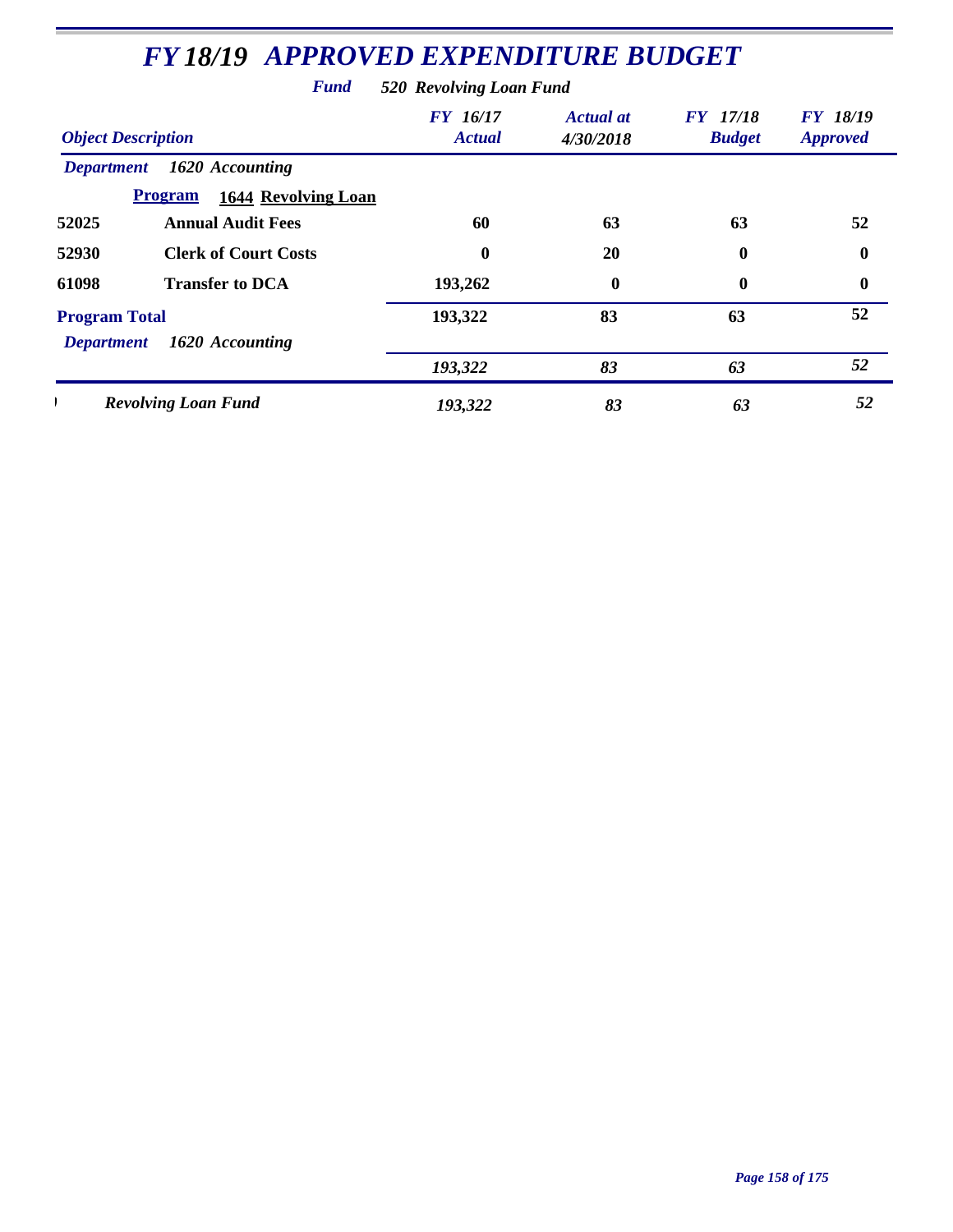*Fund 530 Solid Waste Collection Fund*

| <b>Object Description</b> |                                                       | <b>FY</b> 16/17<br><b>Actual</b> | <b>Actual</b> at<br>4/30/2018 | <b>FY</b> 17/18<br><b>Budget</b> | <b>FY 18/19</b><br><b>Approved</b> |
|---------------------------|-------------------------------------------------------|----------------------------------|-------------------------------|----------------------------------|------------------------------------|
| <b>Department</b>         | 1260 Solid Waste Collection                           |                                  |                               |                                  |                                    |
|                           | <b>Program</b><br>4720 Garbage Collection             |                                  |                               |                                  |                                    |
| 52025                     | <b>Annual Audit Fees</b>                              | 543                              | 565                           | 565                              | 470                                |
| 52033                     | <b>Contractual Services</b>                           | 3,230,767                        | 3,299,318                     | 3,360,778                        | 3,489,731                          |
| 52578                     | Postage                                               | 60                               | 0                             | 100                              | 100                                |
| 55115                     | <b>County Admin Internal Charge</b>                   | 58,011                           | 30,955                        | 61,604                           | 64,689                             |
| 55135                     | <b>Finance Dept. Charges</b>                          | 6,493                            | 5,069                         | 7,604                            | 8,672                              |
| 55165                     | <b>Public Works Services</b>                          | 12,826                           | 6,036                         | 12,072                           | 13,663                             |
| 55188                     | <b>Tax Commissioner Charges</b>                       | 11,543                           | 6,519                         | 13,038                           | 14,986                             |
| <b>Program Total</b>      |                                                       | 3,320,243                        | 3,348,462                     | 3,455,761                        | 3,592,311                          |
|                           | <b>Program</b><br><b>4805 Bulk/White Goods Pickup</b> |                                  |                               |                                  |                                    |
| 51030                     | <b>Merit</b>                                          | $\boldsymbol{0}$                 | $\bf{0}$                      | 679                              | 679                                |
| 51041                     | <b>Salaries - Career Track</b>                        | 0                                | 0                             | 1,396                            | 0                                  |
| 51042                     | <b>Salaries - COLA</b>                                | 0                                | 0                             | $\boldsymbol{0}$                 | 1,149                              |
| 51065                     | <b>Salaries - Holiday</b>                             | 1,070                            | 114                           | $\bf{0}$                         | 0                                  |
| 51075                     | <b>Salaries - Regular Employees</b>                   | 20,182                           | 2,672                         | 24,086                           | 25,168                             |
| 51085                     | <b>Salaries - Sick</b>                                | 114                              | 0                             | $\boldsymbol{0}$                 | 0                                  |
| 51100                     | <b>Salaries - Vacation</b>                            | 2,375                            | 463                           | $\boldsymbol{0}$                 | 0                                  |
| 51165                     | Overtime                                              | 217                              | 3,116                         | 0                                | 0                                  |
| 51165.MATT Overtime       |                                                       | 2,072                            | 0                             | 0                                | 0                                  |
| 51180                     | <b>Overtime - Holiday</b>                             | 0                                | 290                           | 0                                | 0                                  |
| 51205                     | <b>Employee Insurance</b>                             | 4,680                            | 3,628                         | 5,442                            | 5,708                              |
| 51221                     | <b>FICA</b>                                           | 1,693                            | 478                           | 1,710                            | 1,793                              |
| 51221.MATT FICA           |                                                       | 171                              | $\boldsymbol{0}$              | $\boldsymbol{0}$                 | $\bf{0}$                           |
| 51236                     | <b>Pension Contribution</b>                           | 2,169                            | 651                           | 2,360                            | 2,467                              |
|                           | <b>51236.MATT Pension Contribution</b>                | 195                              | 0                             | $\boldsymbol{0}$                 | 0                                  |
| 51259                     | <b>Worker's Compensation</b>                          | 901                              | 681                           | 1,022                            | 1,068                              |
| 52210                     | <b>Solid Waste Disposal Fees</b>                      | 19,110                           | 20,000                        | 24,500                           | 24,500                             |
|                           | 52210.IRMA Solid Waste Disposal Fees                  | $\boldsymbol{0}$                 | 23,138                        | $\boldsymbol{0}$                 | $\bf{0}$                           |
|                           | 52210.MATT Solid Waste Disposal Fees                  | 1,355                            | $\boldsymbol{0}$              | $\boldsymbol{0}$                 | $\bf{0}$                           |
| 52410                     | <b>Parts/Auto Inventory Items</b>                     | 61                               | 33                            | 500                              | 500                                |
| 52412                     | <b>Parts/Auto-Non Inventory</b>                       | 1,825                            | 247                           | 3,000                            | 3,000                              |
| 52454                     | Vehicle Rep. Outside Service                          | $\boldsymbol{0}$                 | $\boldsymbol{0}$              | 500                              | 500                                |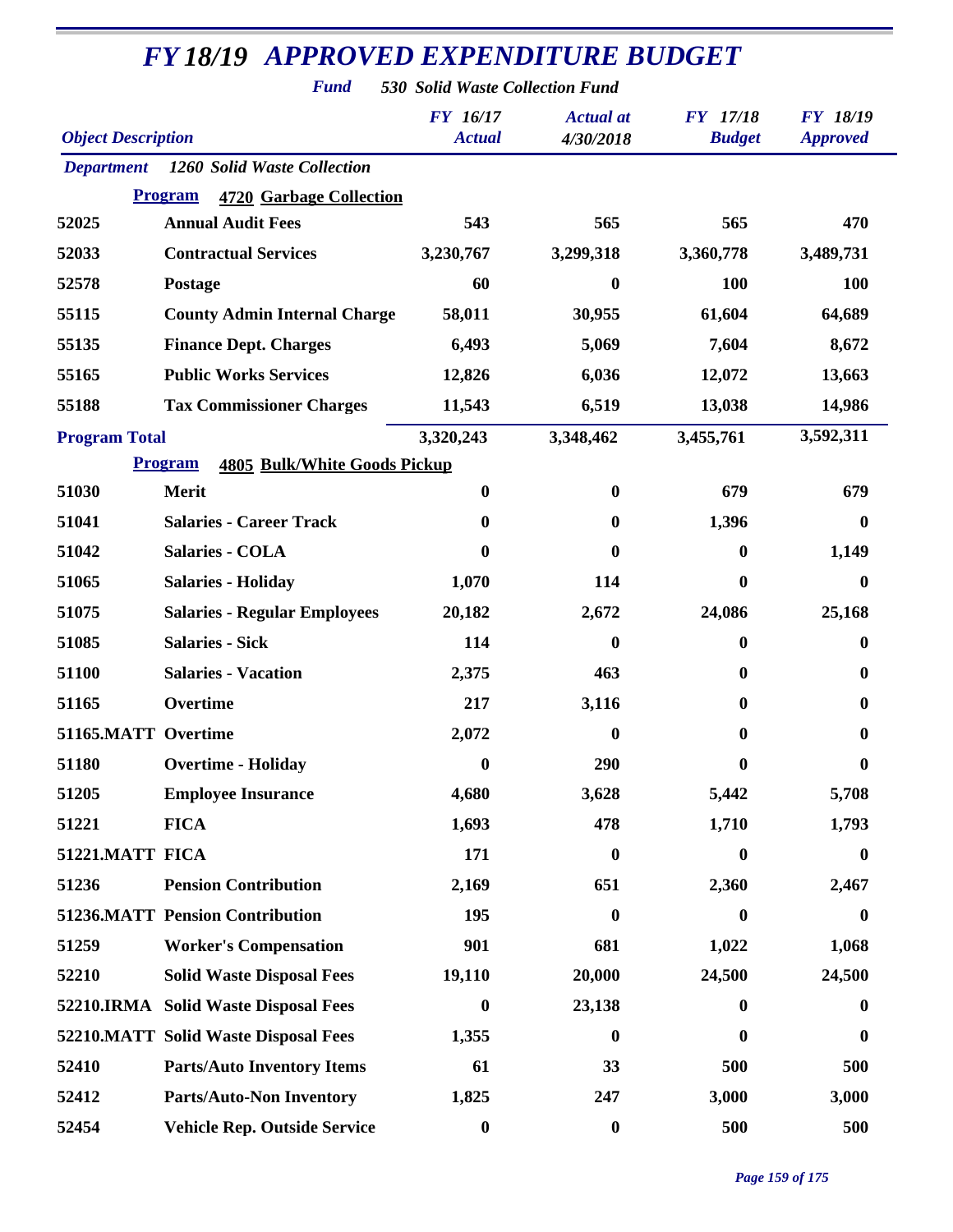|                           | <b>FY18/19 APPROVED EXPENDITURE BUDGET</b>                   |                                 |                  |                  |                  |
|---------------------------|--------------------------------------------------------------|---------------------------------|------------------|------------------|------------------|
|                           | <b>Fund</b>                                                  | 530 Solid Waste Collection Fund |                  |                  |                  |
|                           |                                                              | <b>FY</b> 16/17                 | <b>Actual</b> at | <b>FY</b> 17/18  | <b>FY 18/19</b>  |
| <b>Object Description</b> |                                                              | <b>Actual</b>                   | 4/30/2018        | <b>Budget</b>    | <b>Approved</b>  |
| 53070                     | <b>Batteries</b>                                             | $\bf{0}$                        | $\bf{0}$         | 500              | 500              |
| 53435                     | <b>Tires</b>                                                 | 930                             | 0                | 800              | 800              |
| 53556                     | Oil                                                          | 66                              | 61               | 600              | 600              |
| 53563                     | <b>Diesel Fuel</b>                                           | 5,199                           | 4,512            | 5,500            | 6,050            |
| 53565                     | <b>Gas-Vehicles</b>                                          | 928                             | 0                | $\bf{0}$         | $\boldsymbol{0}$ |
| 55524                     | <b>Liability/Property Insurance</b>                          | 582                             | 311              | 467              | 457              |
| <b>Program Total</b>      |                                                              | 65,895                          | 60,395           | 73,062           | 74,939           |
| <b>Department</b>         | 1260 Solid Waste Collection                                  |                                 |                  |                  |                  |
|                           |                                                              | 3,386,138                       | 3,408,857        | 3,528,823        | 3,667,250        |
| <b>Department</b>         | 1999 Non-Departmental                                        |                                 |                  |                  |                  |
|                           | <b>Program</b><br>1020 Depreciation                          |                                 |                  |                  |                  |
| 56140                     | <b>Depreciation</b>                                          | 8,976                           | $\boldsymbol{0}$ | 15,000           | 10,944           |
| <b>Program Total</b>      |                                                              | 8,976                           | $\bf{0}$         | 15,000           | 10,944           |
|                           | <b>Program</b><br><b>1070 Solid Waste Collection Fund Re</b> |                                 |                  |                  |                  |
| 61159                     | <b>Transfer to Solid Waste Disp</b>                          | $\boldsymbol{0}$                | $\boldsymbol{0}$ | 40,845           | 42,204           |
| <b>Program Total</b>      |                                                              | $\bf{0}$                        | $\bf{0}$         | 40,845           | 42,204           |
| <b>Department</b>         | 1999 Non-Departmental                                        |                                 |                  |                  |                  |
|                           |                                                              | 8,976                           | 0                | 55,845           | 53,148           |
| <b>Department</b>         | <b>7330 Code Enforcement</b>                                 |                                 |                  |                  |                  |
|                           | 3910 Keep Golden Isles Glynn Clean/<br><b>Program</b>        |                                 |                  |                  |                  |
| 52014                     | <b>Glynn Clean/Beautiful</b>                                 | 51,924                          | 34,616           | 51,924           | 51,924           |
| 52602                     | <b>Advertising</b>                                           | 7,147                           | 9,555            | $\boldsymbol{0}$ | $\boldsymbol{0}$ |
| <b>Program Total</b>      |                                                              | 59,071                          | 44,171           | 51,924           | 51,924           |
|                           | <b>Program</b><br>3915 Litter Control - Sanitation           |                                 |                  |                  |                  |
| 51030                     | <b>Merit</b>                                                 | $\boldsymbol{0}$                | $\boldsymbol{0}$ | 3,390            | 2,618            |
| 51042                     | <b>Salaries - COLA</b>                                       | $\bf{0}$                        | 0                | $\mathbf{0}$     | 2,512            |
| 51065                     | <b>Salaries - Holiday</b>                                    | 2,156                           | 2,943            | $\mathbf{0}$     | $\boldsymbol{0}$ |
| 51075                     | <b>Salaries - Regular Employees</b>                          | 50,898                          | 50,950           | 105,959          | 99,903           |
| 51085                     | <b>Salaries - Sick</b>                                       | 1,631                           | 1,662            | $\bf{0}$         | $\boldsymbol{0}$ |
| 51100                     | <b>Salaries - Vacation</b>                                   | 3,475                           | 2,013            | $\mathbf{0}$     | $\bf{0}$         |
| 51165                     | Overtime                                                     | 296                             | 1,324            | $\mathbf{0}$     | $\bf{0}$         |
| 51165.IRMA Overtime       |                                                              | $\boldsymbol{0}$                | 4,145            | $\mathbf{0}$     | 0                |
| 51165.MATT Overtime       |                                                              | 575                             | $\boldsymbol{0}$ | 0                | $\bf{0}$         |
| 51180                     | <b>Overtime - Holiday</b>                                    | 202                             | 388              | $\boldsymbol{0}$ | $\boldsymbol{0}$ |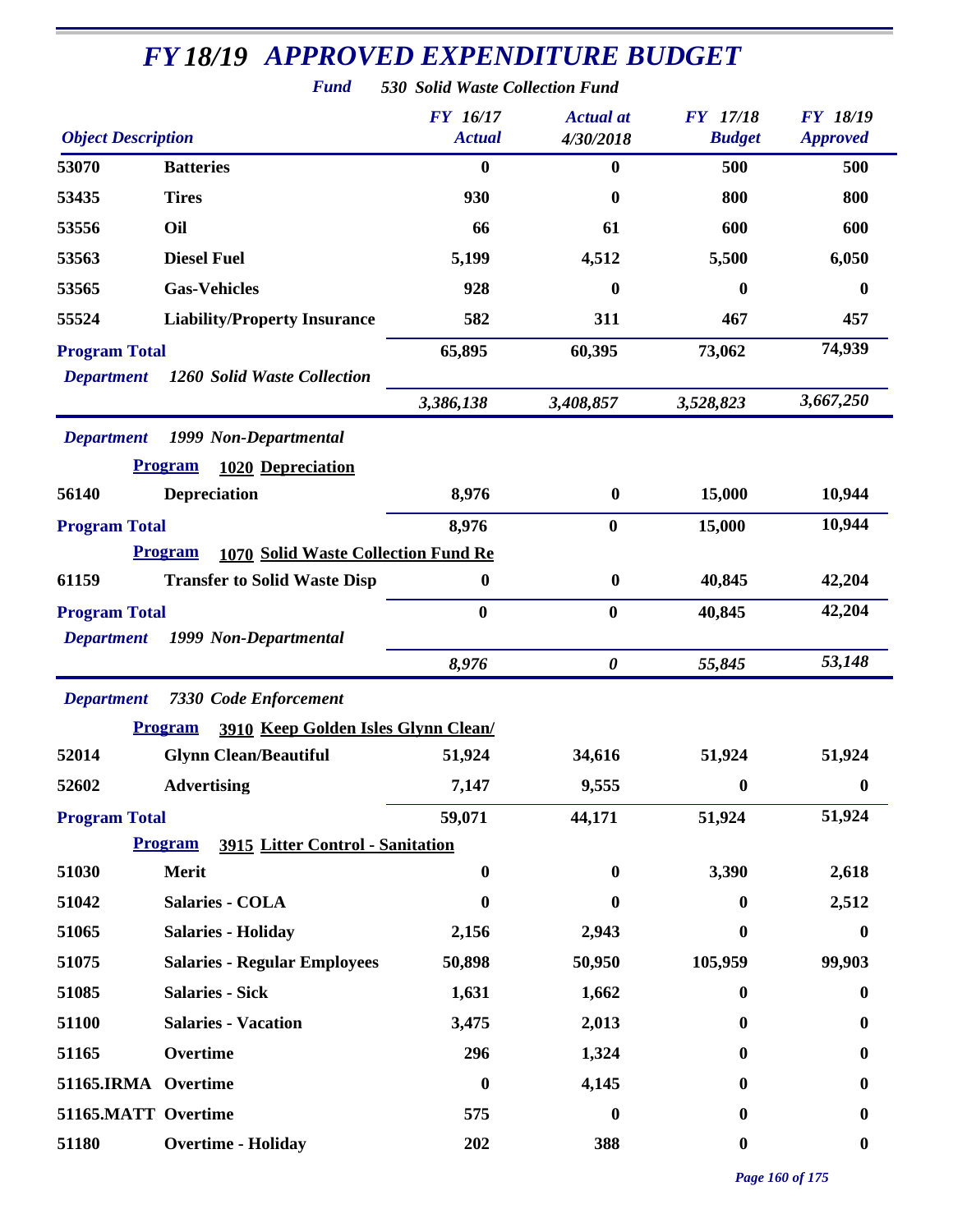| <b>Object Description</b>                 |                                        | <b>FY</b> 16/17<br><b>Actual</b> | <b>Actual</b> at<br>4/30/2018 | <b>FY</b> 17/18<br><b>Budget</b> | <b>FY 18/19</b><br><b>Approved</b> |
|-------------------------------------------|----------------------------------------|----------------------------------|-------------------------------|----------------------------------|------------------------------------|
| 51205                                     | <b>Employee Insurance</b>              | 18,720                           | 21,767                        | 32,651                           | 34,244                             |
| 51221                                     | <b>FICA</b>                            | 4,065                            | 3,999                         | 7,398                            | 6,885                              |
| 51221.IRMA FICA                           |                                        | 0                                | 317                           | $\bf{0}$                         | 0                                  |
| 51221.MATT FICA                           |                                        | 44                               | $\bf{0}$                      | $\mathbf{0}$                     | 0                                  |
| 51236                                     | <b>Pension Contribution</b>            | 4,771                            | 5,299                         | 10,385                           | 8,373                              |
|                                           | 51236.IRMA Pension Contribution        | 0                                | 406                           | $\bf{0}$                         | 0                                  |
|                                           | <b>51236.MATT Pension Contribution</b> | 252                              | $\boldsymbol{0}$              | $\boldsymbol{0}$                 | 0                                  |
| 51259                                     | <b>Worker's Compensation</b>           | 901                              | 707                           | 1,061                            | 1,109                              |
| 51274                                     | <b>Cellular Phone Allowance</b>        | 771                              | 508                           | 1,620                            | 1,500                              |
| 52736                                     | <b>Professional Organization Dues</b>  | $\mathbf{0}$                     | $\bf{0}$                      | 100                              | 200                                |
| 52774                                     | <b>Training</b>                        | 968                              | 2,853                         | 2,350                            | 3,500                              |
| 52925                                     | <b>Car Wash</b>                        | 330                              | 57                            | 299                              | 486                                |
| 53345                                     | <b>Safety Equipment</b>                | $\bf{0}$                         | $\bf{0}$                      | 70                               | 400                                |
| 53775                                     | <b>Small Office Machines/Furnitur</b>  | 0                                | 3,835                         | 2,500                            | $\mathbf{0}$                       |
| 53785                                     | <b>Small Tools &amp; Equipment</b>     | 0                                | 4,766                         | $\boldsymbol{0}$                 | $\bf{0}$                           |
| 53880                                     | <b>Uniform Rental &amp; Purchases</b>  | 230                              | 126                           | 240                              | 436                                |
| 54560                                     | <b>Motor Vehicles</b>                  | $\bf{0}$                         | 23,611                        | 38,095                           | $\bf{0}$                           |
| 55160                                     | <b>Human Resources Dept. Charge</b>    | 1,725                            | 1,177                         | 1,766                            | 2,037                              |
| 55524                                     | <b>Liability/Property Insurance</b>    | 2,329                            | 1,867                         | 2,800                            | 2,742                              |
| <b>Program Total</b><br><b>Department</b> | <b>7330 Code Enforcement</b>           | 94,339                           | 134,720                       | 210,684                          | 166,945                            |
|                                           |                                        | 153,410                          | 178,891                       | 262,608                          | 218,869                            |
|                                           | <b>Solid Waste Collection Fund</b>     | 3,548,524                        | 3,587,748                     | 3,847,276                        | 3,939,267                          |

*Fund 530 Solid Waste Collection Fund*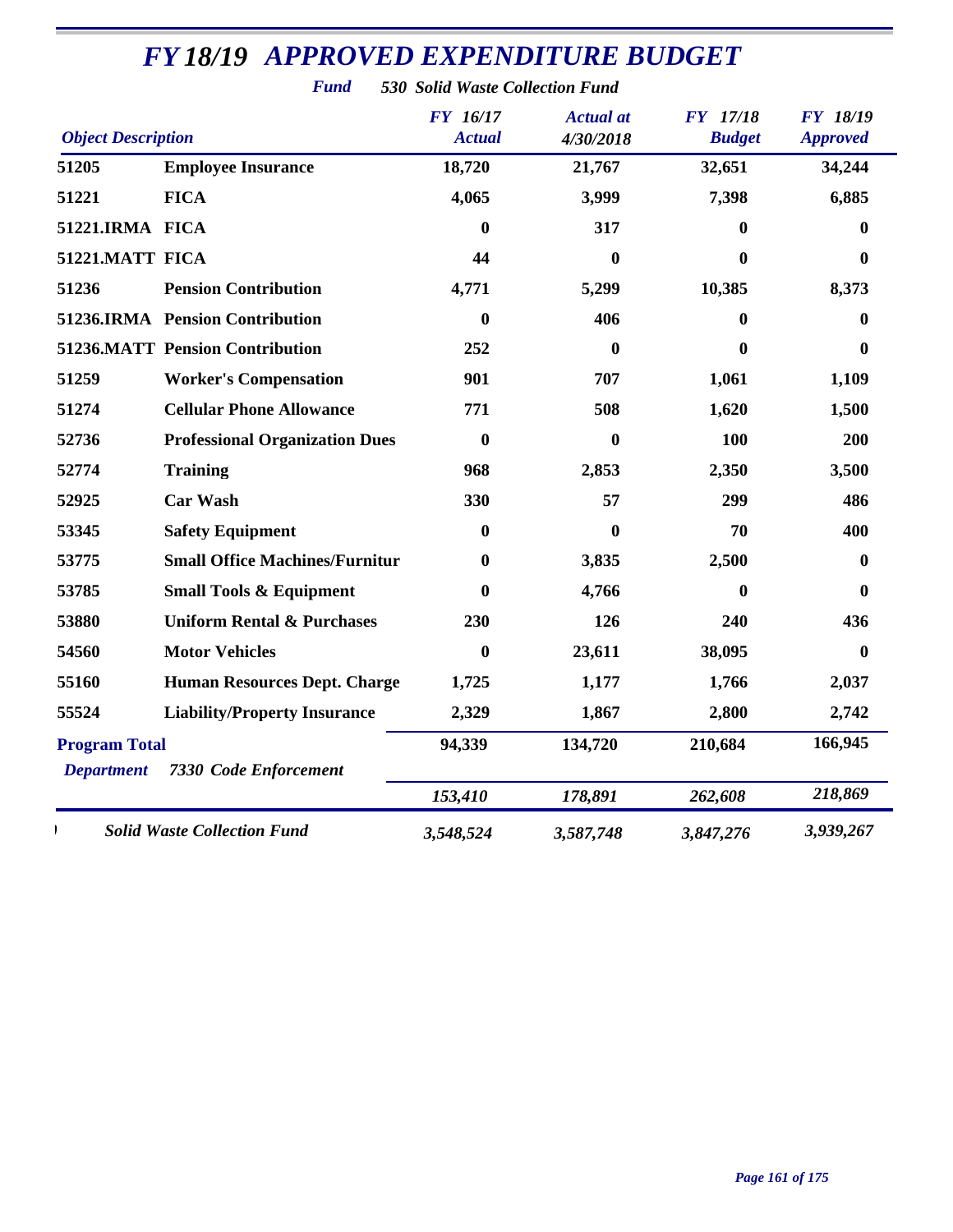|                                                                          | <b>Fund</b>                                                             | 535 Solid Waste Disposal & Recycl. |                               |                                  |                                    |
|--------------------------------------------------------------------------|-------------------------------------------------------------------------|------------------------------------|-------------------------------|----------------------------------|------------------------------------|
| <b>Object Description</b>                                                |                                                                         | <b>FY</b> 16/17<br><b>Actual</b>   | <b>Actual</b> at<br>4/30/2018 | <b>FY</b> 17/18<br><b>Budget</b> | <b>FY 18/19</b><br><b>Approved</b> |
| <b>Department</b>                                                        | 1260 Solid Waste Collection                                             |                                    |                               |                                  |                                    |
|                                                                          | <b>Program</b><br><b>4710 Cate Road Solid Waste Facility</b>            |                                    |                               |                                  |                                    |
| 52025                                                                    | <b>Annual Audit Fees</b>                                                | 0                                  | 53                            | 53                               | 44                                 |
| 52935                                                                    | <b>Closure/Post Closure Expense</b>                                     | 133,277                            | $\boldsymbol{0}$              | $\boldsymbol{0}$                 | $\boldsymbol{0}$                   |
| 55135                                                                    | <b>Finance Dept. Charges</b>                                            | $\boldsymbol{0}$                   | 473                           | 710                              | 810                                |
| <b>Program Total</b><br>1260 Solid Waste Collection<br><b>Department</b> |                                                                         | 133,277                            | 526                           | 763                              | 854                                |
|                                                                          |                                                                         | 133,277                            | 526                           | 763                              | 854                                |
| <b>Department</b>                                                        | 4410 Solid Waste Drop-Off<br><b>Program</b><br><b>4850 Post Closure</b> |                                    |                               |                                  |                                    |
| 52067                                                                    | <b>Professional Services</b>                                            | $\mathbf{0}$                       | 0                             | 20,000                           | 20,000                             |
| 52120                                                                    | <b>Ground Water Monitoring Test</b>                                     | $\bf{0}$                           | 18,605                        | 22,000                           | 22,000                             |
| <b>Program Total</b><br><b>Department</b>                                | 4410 Solid Waste Drop-Off                                               | $\bf{0}$                           | 18,605                        | 42,000                           | 42,000                             |
|                                                                          |                                                                         | $\boldsymbol{\theta}$              | 18,605                        | 42,000                           | 42,000                             |
|                                                                          | Solid Waste Disposal & Recycl.                                          | 133,277                            | 19,131                        | 42,763                           | 42,854                             |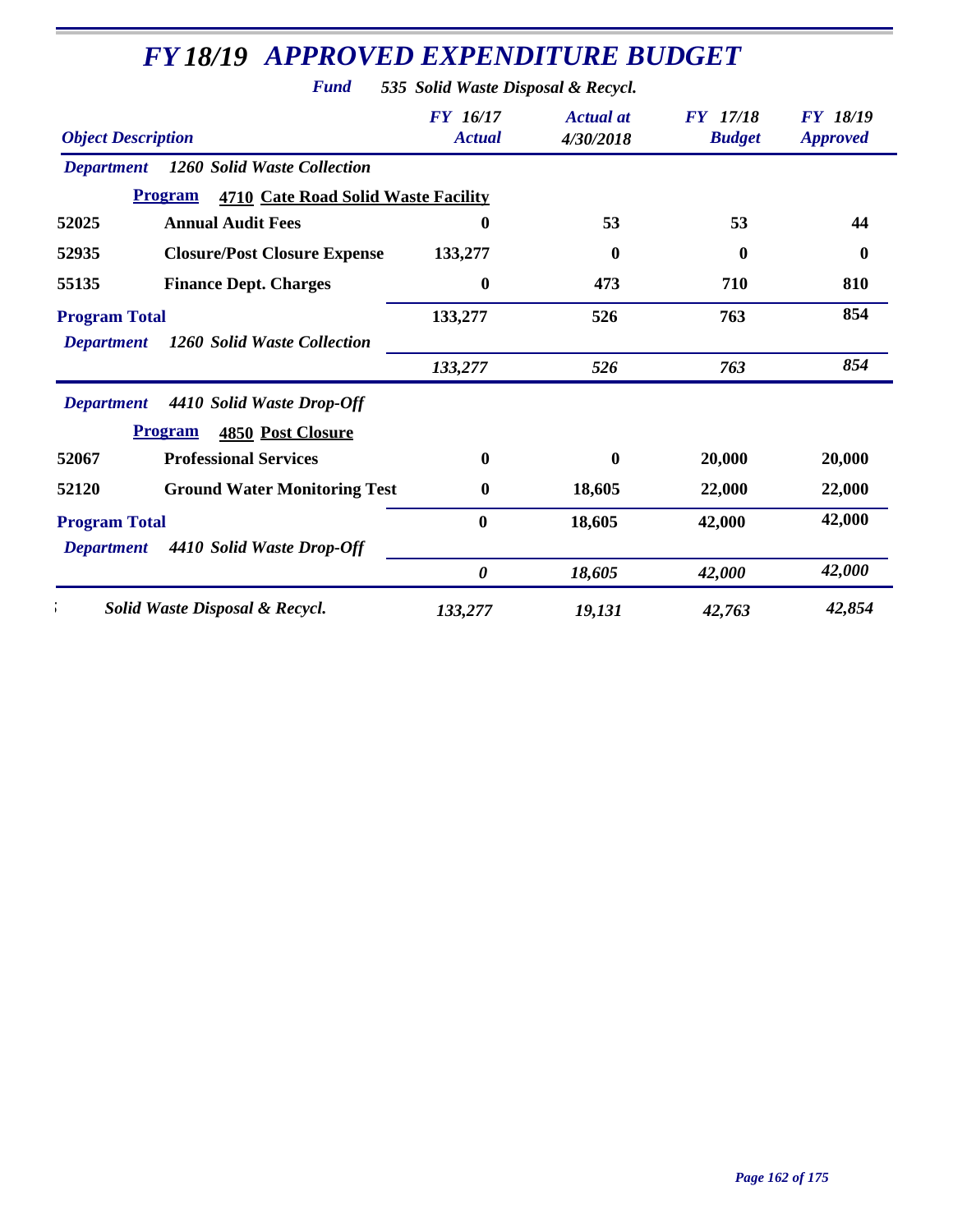*Fund 610 Administrative Services*

| <b>Object Description</b> |                                       | <b>FY</b> 16/17<br><b>Actual</b> | <b>Actual</b> at<br>4/30/2018 | FY 17/18<br><b>Budget</b> | <b>FY 18/19</b><br><b>Approved</b> |
|---------------------------|---------------------------------------|----------------------------------|-------------------------------|---------------------------|------------------------------------|
|                           | <b>Department</b> 1210 County Manager |                                  |                               |                           |                                    |
|                           | <b>Program</b><br>1122 County Manager |                                  |                               |                           |                                    |
| 51030                     | <b>Merit</b>                          | $\bf{0}$                         | $\mathbf{0}$                  | 7,562                     | 7,562                              |
| 51042                     | <b>Salaries - COLA</b>                | $\bf{0}$                         | $\mathbf{0}$                  | 0                         | 5,370                              |
| 51058                     | <b>Salaries - FLSA Exempt</b>         | 4,726                            | 1,467                         | $\bf{0}$                  | $\bf{0}$                           |
| 51065                     | <b>Salaries - Holiday</b>             | 7,635                            | 6,463                         | 0                         | $\mathbf 0$                        |
| 51075                     | <b>Salaries - Regular Employees</b>   | 176,209                          | 117,061                       | 201,469                   | 309,019                            |
| 51085                     | <b>Salaries - Sick</b>                | 901                              | 655                           | 0                         | 0                                  |
| 51100                     | <b>Salaries - Vacation</b>            | 15,571                           | 5,567                         | 0                         | 0                                  |
| 51165                     | Overtime                              | $\bf{0}$                         | 561                           | 0                         | O                                  |
| 51165.IRMA                | Overtime                              | $\boldsymbol{0}$                 | 3,018                         | 0                         | 0                                  |
| 51205                     | <b>Employee Insurance</b>             | 18,720                           | 14,511                        | 21,767                    | 34,244                             |
| 51221                     | <b>FICA</b>                           | 12,838                           | 7,354                         | 12,630                    | 21,289                             |
| 51221.IRMA FICA           |                                       | $\boldsymbol{0}$                 | 231                           | 0                         | $\mathbf{0}$                       |
| 51236                     | <b>Pension Contribution</b>           | 11,324                           | 2,320                         | 3,506                     | 13,599                             |
|                           | 51236.IRMA Pension Contribution       | $\boldsymbol{0}$                 | 296                           | 0                         | $\bf{0}$                           |
| 51237                     | <b>Pension Contribution-Other</b>     | 8,323                            | 10,560                        | 16,238                    | 16,686                             |
| 51259                     | <b>Worker's Compensation</b>          | 1,299                            | 961                           | 1,441                     | 1,506                              |
| 51274                     | <b>Cellular Phone Allowance</b>       | 663                              | 627                           | 540                       | 1,020                              |
| 52067                     | <b>Professional Services</b>          | $\boldsymbol{0}$                 | 500                           | $\bf{0}$                  | 0                                  |
| 52534                     | <b>Public Officials Bond</b>          | 175                              | $\boldsymbol{0}$              | 520                       | 520                                |
| 52572                     | <b>Long Distance Telephone Charg</b>  | 438                              | 84                            | 450                       | 450                                |
| 52578                     | Postage                               | <b>100</b>                       | 2                             | <b>100</b>                | <b>100</b>                         |
| 52584                     | <b>Telephone - Local Service</b>      | 77                               | 53                            | 80                        | 80                                 |
| 52634                     | <b>Travel Expense</b>                 | 2,681                            | 1,015                         | 700                       | 1,500                              |
| 52637                     | <b>Interview Expenses</b>             | 411                              | $\mathbf{0}$                  | $\boldsymbol{0}$          | $\mathbf{0}$                       |
| 52647                     | <b>Travel Allowance</b>               | 6,027                            | 3,795                         | 6,000                     | 10,800                             |
| 52736                     | <b>Professional Organization Dues</b> | 7,707                            | 7,509                         | 2,650                     | 3,975                              |
| 52774                     | <b>Training</b>                       | 8,959                            | 5,184                         | 10,940                    | 16,000                             |
| 53295                     | <b>Office Supplies</b>                | 1,669                            | 1,166                         | 1,872                     | 1,800                              |
| 53636                     | <b>Food &amp; Concession</b>          | 883                              | 274                           | 750                       | 750                                |
| 53775                     | <b>Small Office Machines/Furnitur</b> | $\boldsymbol{0}$                 | $\bf{0}$                      | $\boldsymbol{0}$          | 5,859                              |
| 55130                     | <b>Facilities Management Charges</b>  | 12,791                           | 8,414                         | 12,621                    | 11,256                             |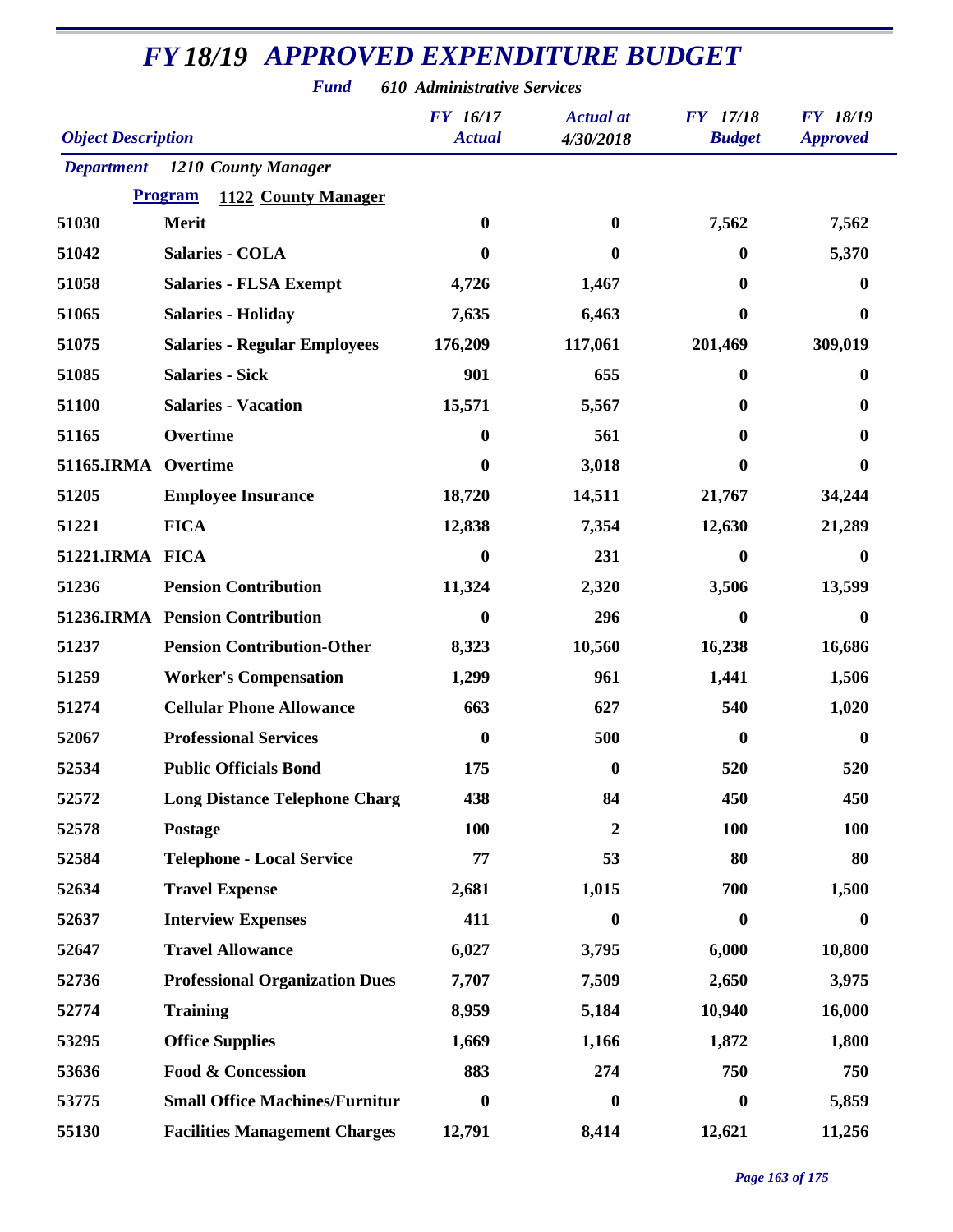|                           | <b>FY18/19 APPROVED EXPENDITURE BUDGET</b><br><b>Fund</b> | 610 Administrative Services      |                               |                                  |                                    |
|---------------------------|-----------------------------------------------------------|----------------------------------|-------------------------------|----------------------------------|------------------------------------|
| <b>Object Description</b> |                                                           | <b>FY</b> 16/17<br><b>Actual</b> | <b>Actual at</b><br>4/30/2018 | <b>FY</b> 17/18<br><b>Budget</b> | <b>FY 18/19</b><br><b>Approved</b> |
| 55524                     | <b>Liability/Property Insurance</b>                       | 2,329                            | 1,591                         | 1,867                            | 2,741                              |
| <b>Program Total</b>      |                                                           | 302,456                          | 201,239                       | 303,703                          | 466,126                            |
| <b>Department</b>         | 1210 County Manager                                       |                                  |                               |                                  |                                    |
|                           |                                                           | 302,456                          | 201,239                       | 303,703                          | 466,126                            |
| <b>Department</b>         | <b>1610 Finance Director</b>                              |                                  |                               |                                  |                                    |
|                           | 1603 Audit/Annual Financial Report<br><b>Program</b>      |                                  |                               |                                  |                                    |
| 52025                     | <b>Annual Audit Fees</b>                                  | 63,000                           | 63,000                        | 64,000                           | 53,000                             |
| 52578                     | <b>Postage</b>                                            | 121                              | 160                           | 125                              | 125                                |
| 52602                     | <b>Advertising</b>                                        | $\boldsymbol{0}$                 | $\mathbf{0}$                  | 380                              | 380                                |
| 52608                     | <b>Copying Costs</b>                                      | 128                              | 131                           | 142                              | 142                                |
| 52618                     | <b>Printing</b>                                           | 682                              | 545                           | 751                              | 751                                |
| 52680                     | <b>Certification Fee</b>                                  | 580                              | 0                             | 580                              | 580                                |
| 53295                     | <b>Office Supplies</b>                                    | $\boldsymbol{0}$                 | $\boldsymbol{0}$              | 196                              | 193                                |
| <b>Program Total</b>      |                                                           | 64,511                           | 63,836                        | 66,174                           | 55,171                             |
|                           | <b>Program</b><br><b>1606 Finance Administration</b>      |                                  |                               |                                  |                                    |
| 51030                     | Merit                                                     | $\boldsymbol{0}$                 | $\bf{0}$                      | 2,236                            | 1,477                              |
| 51041                     | <b>Salaries - Career Track</b>                            | $\bf{0}$                         | $\bf{0}$                      | 3,136                            | 3,267                              |
| 51042                     | <b>Salaries - COLA</b>                                    | 0                                | $\bf{0}$                      | $\mathbf{0}$                     | 4,201                              |
| 51058                     | <b>Salaries - FLSA Exempt</b>                             | 2,862                            | 2,553                         | $\bf{0}$                         | $\mathbf{0}$                       |
| 51065                     | <b>Salaries - Holiday</b>                                 | 6,073                            | 5,057                         | $\boldsymbol{0}$                 | $\boldsymbol{0}$                   |
| 51075                     | <b>Salaries - Regular Employees</b>                       | 133,110                          | 87,795                        | 164,603                          | 169,000                            |
| 51085                     | <b>Salaries - Sick</b>                                    | 4,159                            | 4,844                         | $\mathbf{0}$                     | $\bf{0}$                           |
| 51100                     | <b>Salaries - Vacation</b>                                | 13,970                           | 3,838                         | $\bf{0}$                         | $\boldsymbol{0}$                   |
| 51205                     | <b>Employee Insurance</b>                                 | 18,720                           | 14,511                        | 21,767                           | 22,829                             |
| 51221                     | <b>FICA</b>                                               | 11,048                           | 7,559                         | 12,592                           | 12,250                             |
| 51236                     | <b>Pension Contribution</b>                               | 2,743                            | 10,201                        | 16,131                           | 16,562                             |
| 51259                     | <b>Worker's Compensation</b>                              | 914                              | 685                           | 1,028                            | 1,074                              |
| 51274                     | <b>Cellular Phone Allowance</b>                           | 482                              | 304                           | 480                              | 480                                |
| 52139                     | <b>SAVE Fees</b>                                          | 275                              | <b>100</b>                    | 300                              | 300                                |
| 52534                     | <b>Public Officials Bond</b>                              | 760                              | $\bf{0}$                      | 1,000                            | 1,000                              |
| 52572                     | <b>Long Distance Telephone Charg</b>                      | 49                               | 9                             | 50                               | 50                                 |
|                           |                                                           |                                  |                               |                                  |                                    |
| 52608                     | <b>Copying Costs</b>                                      | 127                              | 130                           | 142                              | 142                                |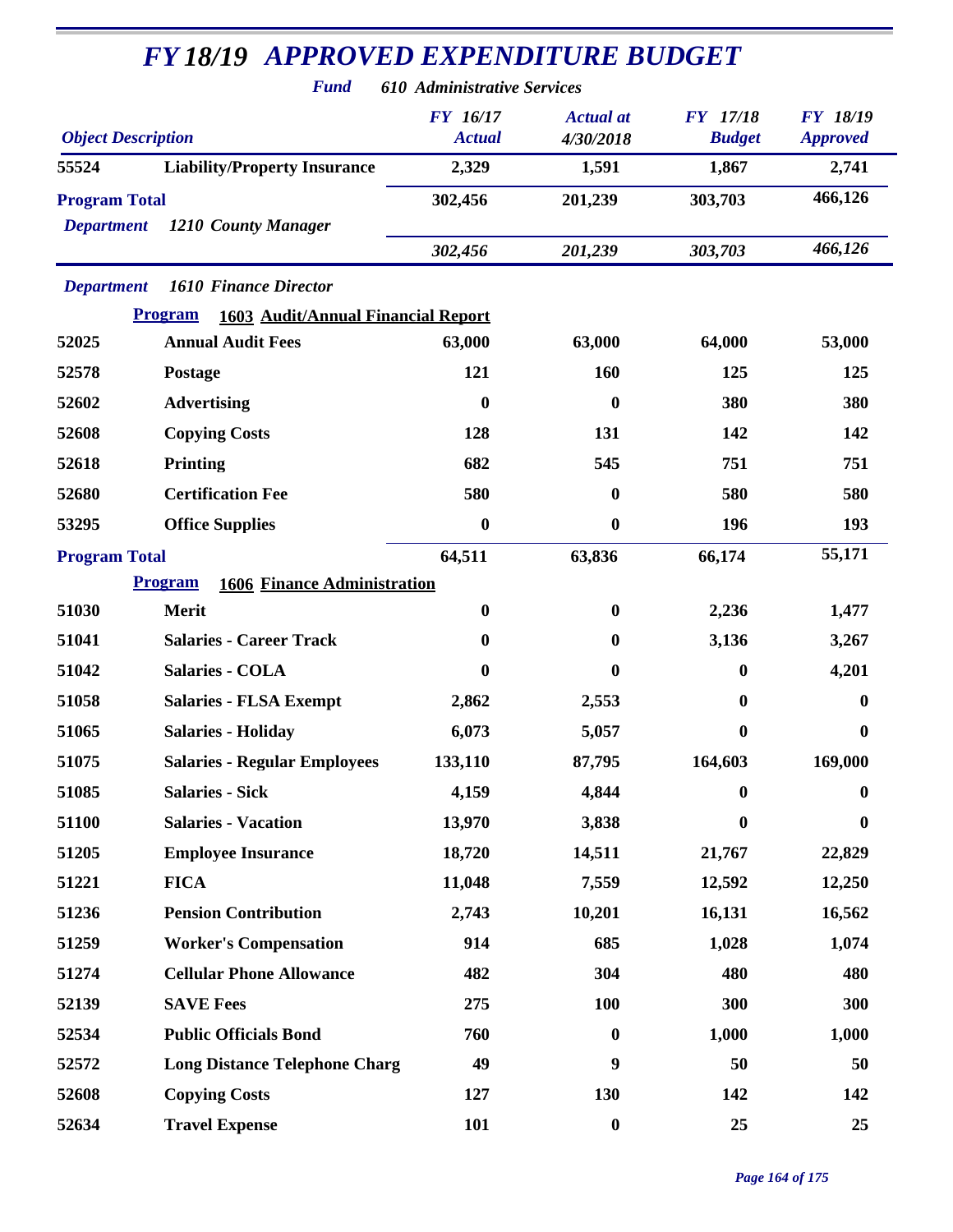| <b>Object Description</b> |                                        | <b>FY 16/17</b><br><b>Actual</b> | <b>Actual</b> at<br>4/30/2018 | <b>FY</b> 17/18<br><b>Budget</b> | <b>FY 18/19</b><br><b>Approved</b> |
|---------------------------|----------------------------------------|----------------------------------|-------------------------------|----------------------------------|------------------------------------|
| 52688                     | <b>Community Activity Dues</b>         | 225                              | $\boldsymbol{0}$              | 700                              | 700                                |
| 52736                     | <b>Professional Organization Dues</b>  | 425                              | 513                           | 845                              | 845                                |
| 52774                     | <b>Training</b>                        | 8,197                            | 3,143                         | 6,300                            | 9,300                              |
| 52774.IRMA                | <b>Training</b>                        | $\boldsymbol{0}$                 | 87                            | $\boldsymbol{0}$                 | $\bf{0}$                           |
| 52930                     | <b>Clerk of Court Costs</b>            | 208                              | 24                            | 600                              | 600                                |
| 53295                     | <b>Office Supplies</b>                 | 901                              | 238                           | 1,666                            | 1,650                              |
| 53512                     | <b>Bottled Water</b>                   | 163                              | 118                           | 160                              | 160                                |
| 53595                     | <b>Periodicals &amp; Subscriptions</b> | 0                                | 0                             | 240                              | 240                                |
| 53775                     | <b>Small Office Machines/Furnitur</b>  | 100                              | 272                           | $\bf{0}$                         | $\bf{0}$                           |
| 55130                     | <b>Facilities Management Charges</b>   | 26,273                           | 17,283                        | 25,924                           | 23,120                             |
| 55524                     | <b>Liability/Property Insurance</b>    | 2,329                            | 1,911                         | 1,867                            | 1,828                              |
| <b>Program Total</b>      |                                        | 234,214                          | 161,175                       | 261,792                          | 271,100                            |
| <b>Department</b>         | <b>1610 Finance Director</b>           |                                  |                               |                                  |                                    |
|                           |                                        | 298,725                          | 225,011                       | 327,966                          | 326,271                            |
| <b>Department</b>         | 1620 Accounting                        |                                  |                               |                                  |                                    |
|                           | <b>Program</b><br>1617 Accounting      |                                  |                               |                                  |                                    |
| 51030                     | <b>Merit</b>                           | $\boldsymbol{0}$                 | $\bf{0}$                      | 9,960                            | 4,336                              |
| 51041                     | <b>Salaries - Career Track</b>         | 0                                | 0                             | $\boldsymbol{0}$                 | 2,645                              |
| 51042                     | <b>Salaries - COLA</b>                 | 0                                | 0                             | $\bf{0}$                         | 8,788                              |
| 51058                     | <b>Salaries - FLSA Exempt</b>          | 1,182                            | 2,849                         | $\bf{0}$                         | $\bf{0}$                           |
| 51065                     | <b>Salaries - Holiday</b>              | 10,652                           | 10,463                        | $\bf{0}$                         | $\boldsymbol{0}$                   |
| 51070                     | <b>Salaries - Other</b>                | 637                              | $\boldsymbol{0}$              | $\boldsymbol{0}$                 | $\boldsymbol{0}$                   |
| 51075                     | <b>Salaries - Regular Employees</b>    | 230,440                          | 176,454                       | 343,610                          | 392,763                            |
| 51085                     | <b>Salaries - Sick</b>                 | 5,139                            | 4,235                         | $\bf{0}$                         | 0                                  |
| 51100                     | <b>Salaries - Vacation</b>             | 19,504                           | 17,254                        | $\bf{0}$                         | $\bf{0}$                           |
| 51155                     | <b>Salaries - Temporary</b>            | 33,260                           | 6,231                         | $\mathbf{0}$                     | $\bf{0}$                           |
|                           | 51155.IRMA Salaries - Temporary        | $\boldsymbol{0}$                 | 1,070                         | $\mathbf{0}$                     | $\bf{0}$                           |
|                           | 51155.MATT Salaries - Temporary        | 18,025                           | $\bf{0}$                      | $\bf{0}$                         | $\bf{0}$                           |
| 51165                     | Overtime                               | 239                              | 950                           | $\mathbf{0}$                     | $\bf{0}$                           |
| 51165.IRMA Overtime       |                                        | $\bf{0}$                         | 367                           | 0                                | 0                                  |
| 51205                     | <b>Employee Insurance</b>              | 65,521                           | 58,045                        | 87,067                           | 91,315                             |
| 51221                     | <b>FICA</b>                            | 21,167                           | 15,718                        | 25,323                           | 28,893                             |
| 51221.IRMA FICA           |                                        | $\boldsymbol{0}$                 | 110                           | $\boldsymbol{0}$                 | $\boldsymbol{0}$                   |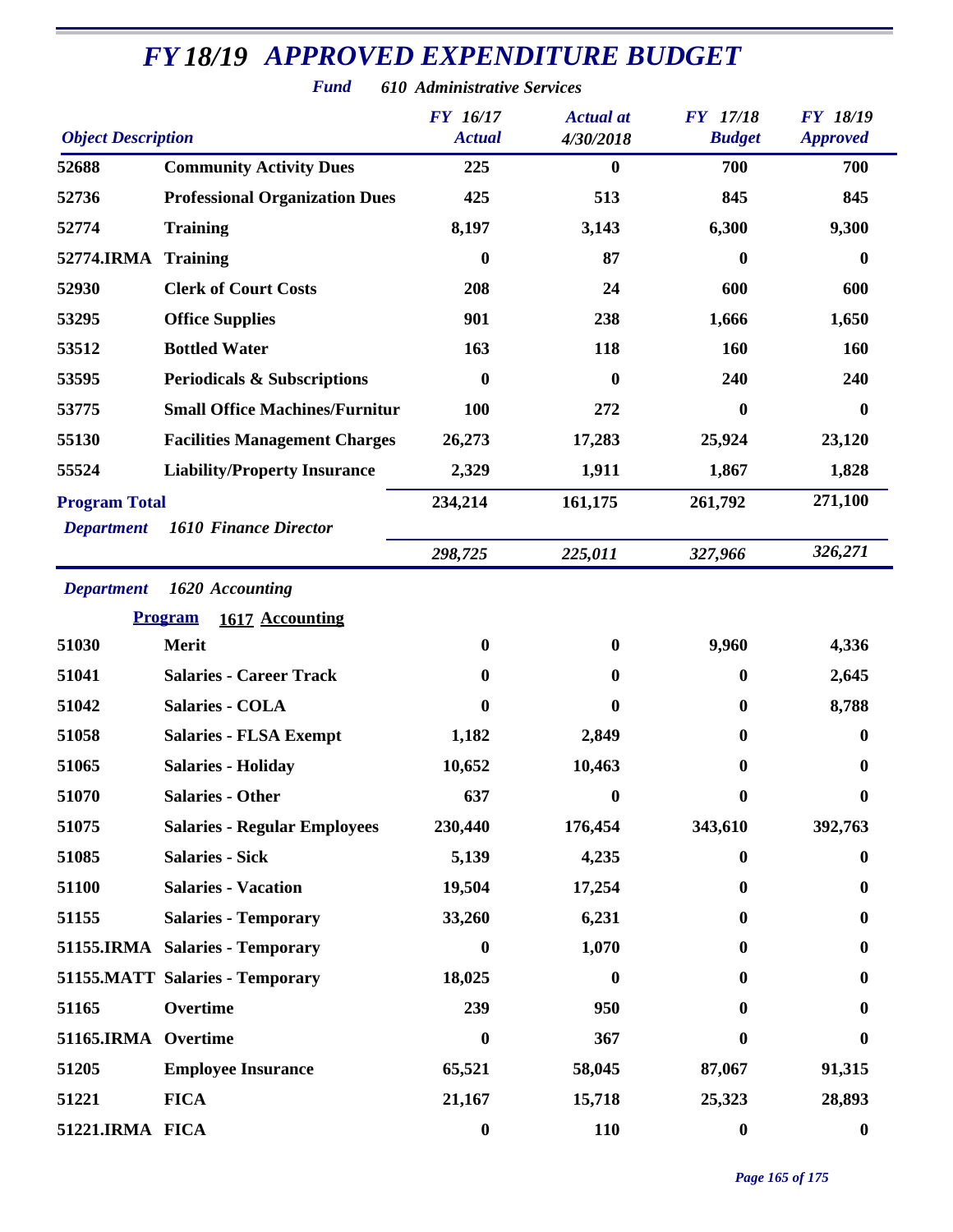| <b>Object Description</b> |                                                 | <b>FY</b> 16/17<br><b>Actual</b> | <b>Actual</b> at<br>4/30/2018 | <b>FY</b> 17/18<br><b>Budget</b> | <b>FY 18/19</b><br><b>Approved</b> |
|---------------------------|-------------------------------------------------|----------------------------------|-------------------------------|----------------------------------|------------------------------------|
| 51221.MATT FICA           |                                                 | 1,379                            | $\bf{0}$                      | $\boldsymbol{0}$                 | $\bf{0}$                           |
| 51236                     | <b>Pension Contribution</b>                     | 27,432                           | 20,796                        | 33,676                           | 38,492                             |
|                           | 51236.IRMA Pension Contribution                 | $\boldsymbol{0}$                 | 36                            | $\boldsymbol{0}$                 | $\bf{0}$                           |
| 51259                     | <b>Worker's Compensation</b>                    | 1,857                            | 1,297                         | 1,945                            | 2,032                              |
| 51274                     | <b>Cellular Phone Allowance</b>                 | 213                              | 304                           | 480                              | 480                                |
| 52572                     | <b>Long Distance Telephone Charg</b>            | 146                              | 28                            | 150                              | 150                                |
| 52578                     | <b>Postage</b>                                  | 3,532                            | 2,199                         | 3,400                            | 3,400                              |
| 52584                     | <b>Telephone - Local Service</b>                | 47                               | 35                            | 50                               | 50                                 |
| 52602                     | <b>Advertising</b>                              | 2,547                            | 2,112                         | 2,520                            | 2,520                              |
| 52608                     | <b>Copying Costs</b>                            | 2,511                            | 2,568                         | 2,781                            | 3,742                              |
| 52618                     | <b>Printing</b>                                 | $\bf{0}$                         | $\bf{0}$                      | 1,000                            | 2,500                              |
| 52634                     | <b>Travel Expense</b>                           | 740                              | 9                             | 1,000                            | 500                                |
| 52668                     | <b>Bank Service Charges</b>                     | 182                              | 56                            | 200                              | 200                                |
| 52680                     | <b>Certification Fee</b>                        | 550                              | $\bf{0}$                      | 550                              | 550                                |
| 52736                     | <b>Professional Organization Dues</b>           | 250                              | 200                           | <b>100</b>                       | 464                                |
| 52774                     | <b>Training</b>                                 | 4,514                            | 5,528                         | 12,290                           | 21,577                             |
| 52870                     | <b>Temporary Services - Salaries</b>            | 7,678                            | 0                             | $\boldsymbol{0}$                 | $\bf{0}$                           |
|                           | <b>52870.IRMA</b> Temporary Services - Salaries | $\boldsymbol{0}$                 | 25,384                        | $\boldsymbol{0}$                 | $\bf{0}$                           |
|                           | <b>52870.MATT Temporary Services - Salaries</b> | 8,346                            | $\bf{0}$                      | $\boldsymbol{0}$                 | $\bf{0}$                           |
| 53090                     | <b>Check Supplies</b>                           | 298                              | $\bf{0}$                      | 2,304                            | 2,304                              |
| 53295                     | <b>Office Supplies</b>                          | 3,930                            | 3,624                         | 4,023                            | 4,023                              |
| 53597                     | <b>Reference Books/Training Man</b>             | 30                               | 75                            | $\bf{0}$                         | $\boldsymbol{0}$                   |
| 53775                     | <b>Small Office Machines/Furnitur</b>           | 1,463                            | 437                           | $\boldsymbol{0}$                 | 500                                |
| 55524                     | <b>Liability/Property Insurance</b>             | 8,151                            | 4,977                         | 7,465                            | 7,311                              |
| <b>Program Total</b>      |                                                 | 481,562                          | 363,411                       | 539,894                          | 619,535                            |
| <b>Department</b>         | 1620 Accounting                                 |                                  |                               |                                  |                                    |
|                           |                                                 | 481,562                          | 363,411                       | 539,894                          | 619,535                            |
| <b>Department</b>         | 1640 Purchasing                                 |                                  |                               |                                  |                                    |
|                           | <b>Program</b><br>1664 Purchasing               |                                  |                               |                                  |                                    |
| 51030                     | Merit                                           | $\boldsymbol{0}$                 | $\bf{0}$                      | 2,354                            | 818                                |
| 51041                     | <b>Salaries - Career Track</b>                  | 0                                | $\boldsymbol{0}$              | 1,924                            | $\bf{0}$                           |
| 51042                     | <b>Salaries - COLA</b>                          | $\bf{0}$                         | $\boldsymbol{0}$              | $\boldsymbol{0}$                 | 2,053                              |
| 51058                     | <b>Salaries - FLSA Exempt</b>                   | 162                              | $\boldsymbol{0}$              | $\boldsymbol{0}$                 | $\boldsymbol{0}$                   |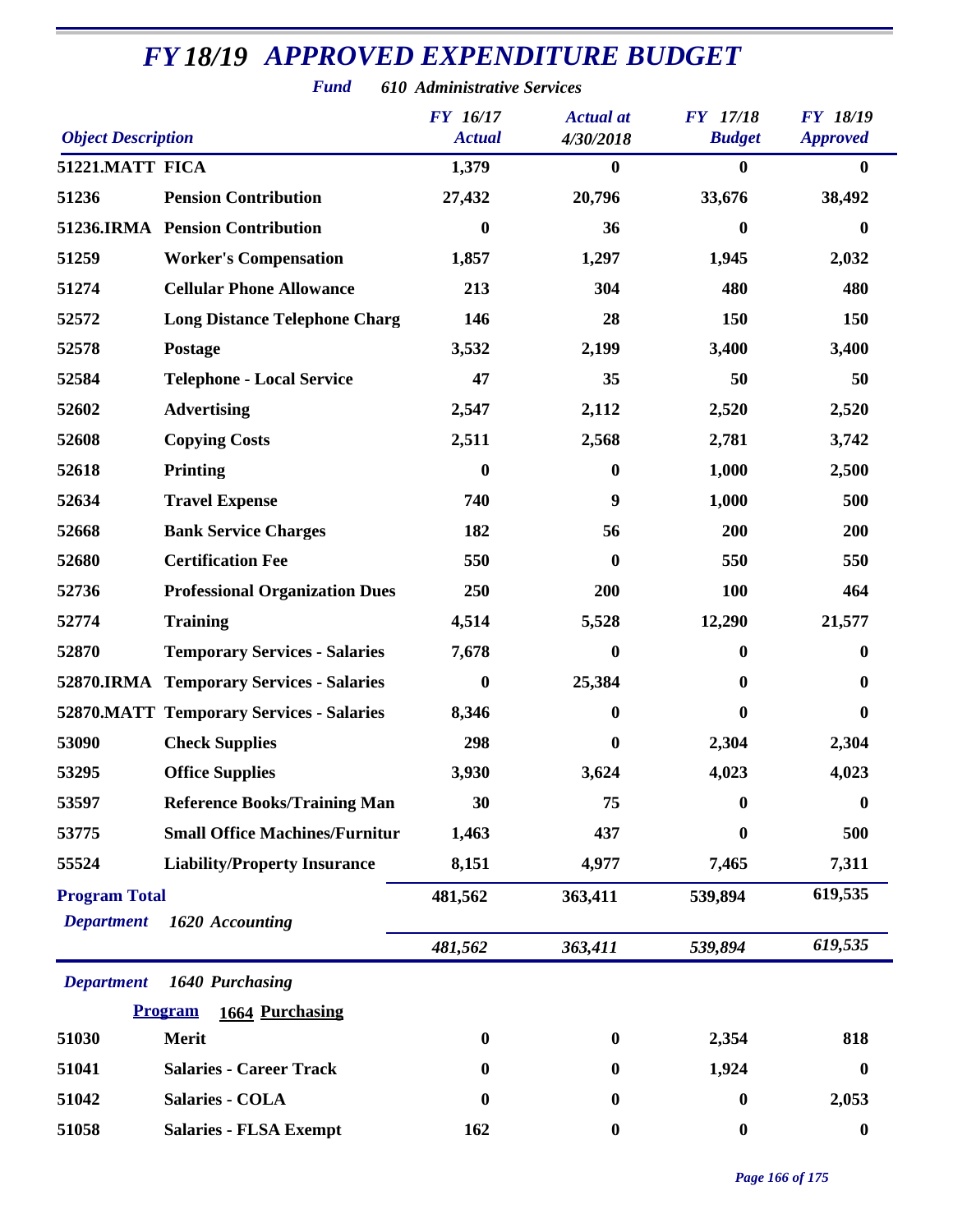|                           | <b>Fund</b>                                   | 610 Administrative Services |                               |                                  |                                    |
|---------------------------|-----------------------------------------------|-----------------------------|-------------------------------|----------------------------------|------------------------------------|
| <b>Object Description</b> |                                               | FY 16/17<br><b>Actual</b>   | <b>Actual</b> at<br>4/30/2018 | <b>FY</b> 17/18<br><b>Budget</b> | <b>FY 18/19</b><br><b>Approved</b> |
| 51065                     | <b>Salaries - Holiday</b>                     | 2,790                       | 1,999                         | $\bf{0}$                         | $\bf{0}$                           |
| 51070                     | <b>Salaries - Other</b>                       | 0                           | 169                           | $\boldsymbol{0}$                 | $\bf{0}$                           |
| 51075                     | <b>Salaries - Regular Employees</b>           | 61,586                      | 36,143                        | 77,064                           | 106,479                            |
| 51085                     | <b>Salaries - Sick</b>                        | 2,325                       | 1,441                         | $\bf{0}$                         | 0                                  |
| 51100                     | <b>Salaries - Vacation</b>                    | 4,698                       | 2,728                         | $\mathbf{0}$                     | 0                                  |
| 51165                     | Overtime                                      | 0                           | 81                            | $\mathbf{0}$                     | $\mathbf{0}$                       |
| 51205                     | <b>Employee Insurance</b>                     | 18,720                      | 14,511                        | 21,767                           | 22,829                             |
| 51221                     | <b>FICA</b>                                   | 5,022                       | 3,019                         | 5,474                            | 8,147                              |
| 51236                     | <b>Pension Contribution</b>                   | 6,932                       | 4,184                         | 7,552                            | 10,435                             |
| 51259                     | <b>Worker's Compensation</b>                  | 453                         | 325                           | 488                              | 510                                |
| 52572                     | <b>Long Distance Telephone Charg</b>          | 24                          | 5                             | 35                               | 35                                 |
| 52578                     | Postage                                       | 32                          | 25                            | 100                              | 100                                |
| 52602                     | <b>Advertising</b>                            | 0                           | 108                           | 1,200                            | 1,200                              |
| 52608                     | <b>Copying Costs</b>                          | 613                         | 627                           | 700                              | 700                                |
| 52634.IRMA                | <b>Travel Expense</b>                         | 0                           | 68                            | $\bf{0}$                         | $\bf{0}$                           |
| 52736                     | <b>Professional Organization Dues</b>         | 320                         | 273                           | 320                              | 320                                |
| 52774                     | <b>Training</b>                               | 2,380                       | 3,282                         | 4,622                            | 7,122                              |
| 53295                     | <b>Office Supplies</b>                        | 36                          | 325                           | 332                              | 332                                |
| 53595                     | <b>Periodicals &amp; Subscriptions</b>        | 99                          | $\boldsymbol{0}$              | $\bf{0}$                         | $\bf{0}$                           |
| 53775                     | <b>Small Office Machines/Furnitur</b>         | 0                           | 76                            | <b>100</b>                       | <b>100</b>                         |
| 55524                     | <b>Liability/Property Insurance</b>           | 2,329                       | 1,245                         | 1,867                            | 1,828                              |
| <b>Program Total</b>      |                                               | 108,521                     | 70,634                        | 125,899                          | 163,008                            |
| <b>Department</b>         | 1640 Purchasing                               |                             |                               |                                  |                                    |
|                           |                                               | 108,521                     | 70,634                        | 125,899                          | 163,008                            |
| <b>Department</b>         | <b>1810 Human Resources Operations</b>        |                             |                               |                                  |                                    |
|                           | <b>Program</b><br><b>1825 Human Resources</b> |                             |                               |                                  |                                    |
| 51030                     | <b>Merit</b>                                  | $\boldsymbol{0}$            | $\bf{0}$                      | 10,381                           | 6,891                              |
| 51040                     | <b>Salaries - Bonus/Awards</b>                | o                           | $\bf{0}$                      | 900                              | 0                                  |
| 51041                     | <b>Salaries - Career Track</b>                | o                           | $\bf{0}$                      | 2,697                            | 4,410                              |
| 51042                     | Salaries - COLA                               | 0                           | $\bf{0}$                      | $\bf{0}$                         | 8,718                              |
| 51065                     | <b>Salaries - Holiday</b>                     | 12,814                      | 10,720                        | 0                                | 0                                  |
| 51070                     | <b>Salaries - Other</b>                       | 204                         | 0                             | $\bf{0}$                         | 0                                  |
| 51075                     | <b>Salaries - Regular Employees</b>           | 299,763                     | 190,037                       | 341,619                          | 352,894                            |

#### *Page 167 of 175*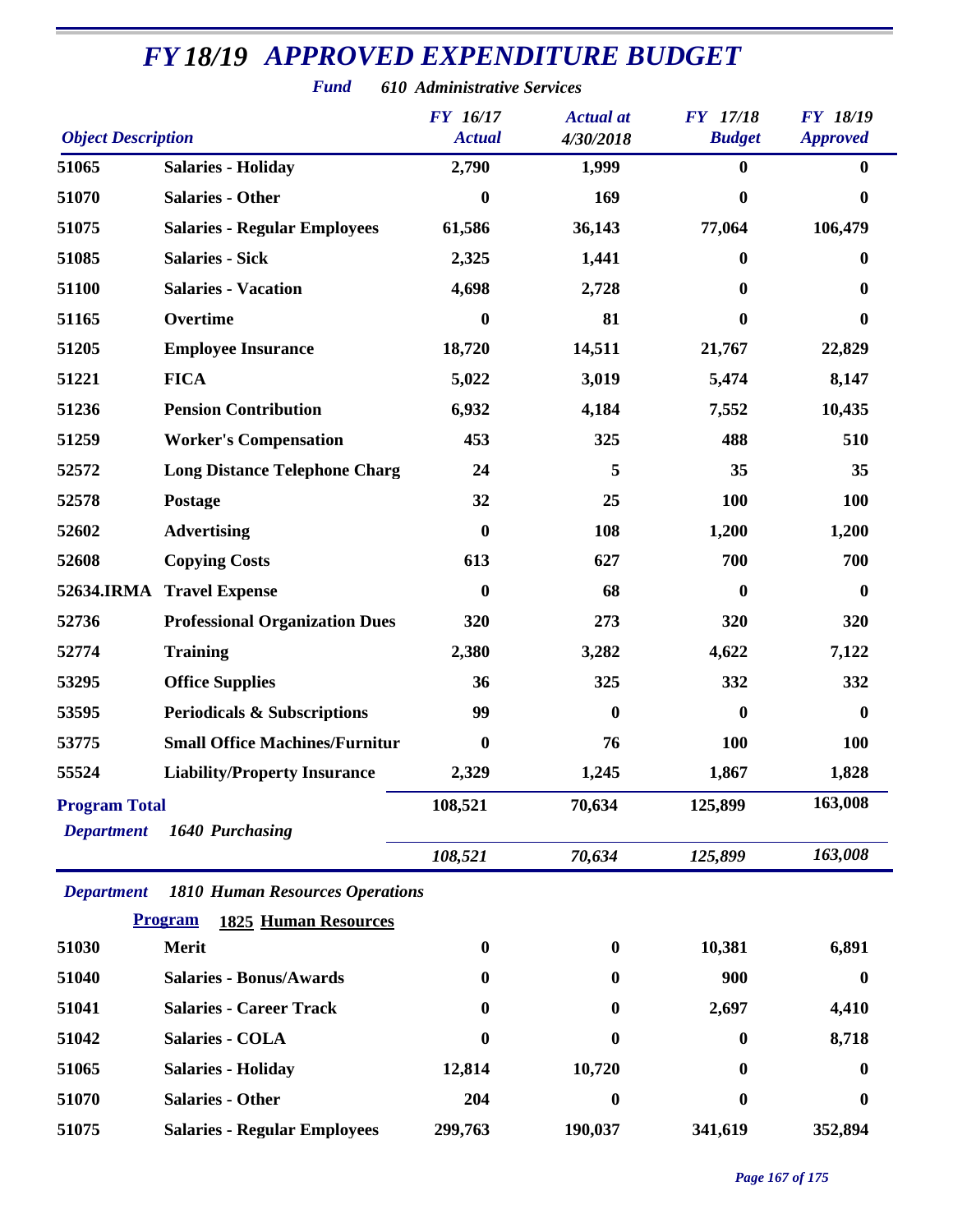| <b>Object Description</b> |                                       | <b>FY</b> 16/17<br><b>Actual</b> | <b>Actual</b> at<br>4/30/2018 | <b>FY</b> 17/18<br><b>Budget</b> | <b>FY 18/19</b><br><b>Approved</b> |
|---------------------------|---------------------------------------|----------------------------------|-------------------------------|----------------------------------|------------------------------------|
| 51085                     | <b>Salaries - Sick</b>                | 5,928                            | 4,988                         | $\bf{0}$                         | $\bf{0}$                           |
| 51100                     | <b>Salaries - Vacation</b>            | 21,187                           | 13,032                        | 0                                | 4,510                              |
| 51165                     | Overtime                              | $\bf{0}$                         | 1,183                         | 0                                | 0                                  |
| 51165.IRMA Overtime       |                                       | $\bf{0}$                         | 8,478                         | 0                                | $\bf{0}$                           |
| 51205                     | <b>Employee Insurance</b>             | 56,161                           | 50,789                        | 76,184                           | 79,901                             |
| 51221                     | <b>FICA</b>                           | 25,261                           | 15,739                        | 24,938                           | 25,226                             |
| 51221.IRMA FICA           |                                       | $\bf{0}$                         | 649                           | 0                                | $\bf{0}$                           |
| 51236                     | <b>Pension Contribution</b>           | 32,875                           | 21,556                        | 33,479                           | 34,583                             |
|                           | 51236.IRMA Pension Contribution       | 0                                | 831                           | 0                                | $\mathbf{0}$                       |
| 51259                     | <b>Worker's Compensation</b>          | 1,903                            | 1,497                         | 2,246                            | 2,347                              |
| 51274                     | <b>Cellular Phone Allowance</b>       | 482                              | 304                           | 480                              | 480                                |
| 51275                     | <b>Christmas Gift Certificates</b>    | $\mathbf{0}$                     | $\mathbf{0}$                  | 0                                | 40,000                             |
| 51280                     | <b>Employee Assistance</b>            | 9,511                            | 8,448                         | 12,000                           | 13,200                             |
| 52061                     | <b>Physician Fees-Physical Exams</b>  | 19,700                           | 7,827                         | 17,500                           | 17,500                             |
| 52067                     | <b>Professional Services</b>          | 2,751                            | 900                           | 1,800                            | 2,550                              |
| 52071                     | <b>Psychological Testing</b>          | 6,100                            | 2,200                         | 7,000                            | 4,500                              |
| 52114                     | <b>Drug Testing</b>                   | 9,635                            | 9,184                         | 10,439                           | 13,036                             |
| 52572                     | <b>Long Distance Telephone Charg</b>  | 225                              | 46                            | 225                              | 225                                |
| 52578                     | Postage                               | 760                              | 262                           | 781                              | 783                                |
| 52584                     | <b>Telephone - Local Service</b>      | 51                               | 35                            | 80                               | 80                                 |
| 52602                     | <b>Advertising</b>                    | 7,232                            | 5,118                         | 8,000                            | 8,000                              |
| 52608                     | <b>Copying Costs</b>                  | 4,235                            | 3,693                         | 3,829                            | 3,829                              |
| 52634                     | <b>Travel Expense</b>                 | 292                              | 119                           | 450                              | 300                                |
| 52637                     | <b>Interview Expenses</b>             | 628                              | $\bf{0}$                      | $\boldsymbol{0}$                 | $\bf{0}$                           |
| 52696                     | <b>Fines &amp; Penalties</b>          | 500                              | $\boldsymbol{0}$              | $\bf{0}$                         | $\boldsymbol{0}$                   |
| 52700                     | <b>Fingerprint Fees</b>               | 374                              | 1,431                         | 885                              | 1,770                              |
| 52736                     | <b>Professional Organization Dues</b> | 1,192                            | 801                           | 1,756                            | 1,905                              |
| 52774                     | <b>Training</b>                       | 34,412                           | 14,588                        | 15,715                           | 20,000                             |
| 52975                     | <b>Motor Vehicle Reg. Check</b>       | 316                              | 967                           | 650                              | 1,000                              |
| 53295                     | <b>Office Supplies</b>                | 4,385                            | 2,412                         | 4,290                            | 4,290                              |
| 53425                     | <b>Testing Supplies</b>               | 627                              | 180                           | 1,000                            | 1,000                              |
| 53445                     | Trophies, Ribbons & Awards            | 11,013                           | 7,730                         | 7,674                            | 13,452                             |
| 53512                     | <b>Bottled Water</b>                  | 73                               | 38                            | <b>100</b>                       | 75                                 |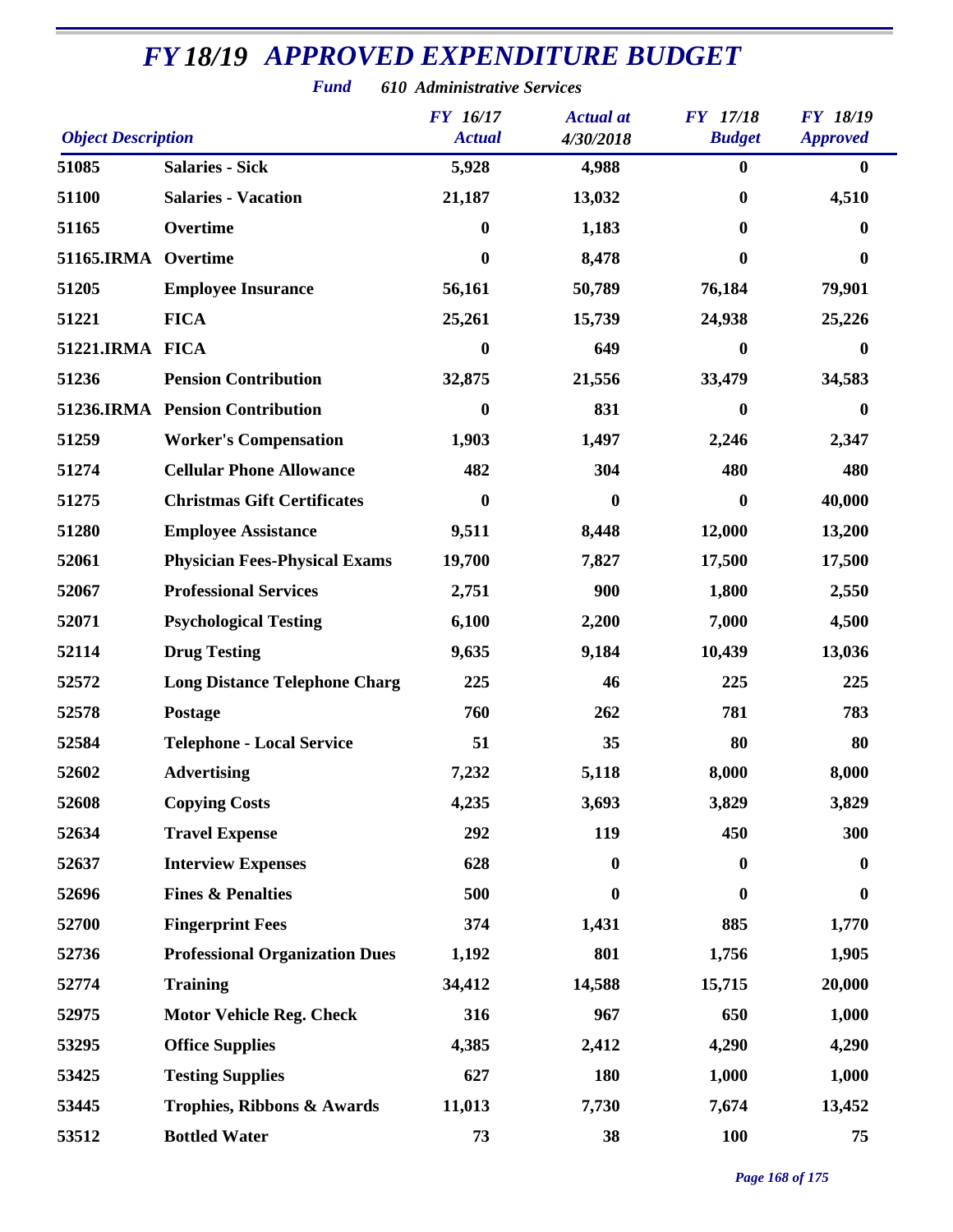|                           | <b>Fund</b>                                    | 610 Administrative Services      |                               |                           |                                    |
|---------------------------|------------------------------------------------|----------------------------------|-------------------------------|---------------------------|------------------------------------|
| <b>Object Description</b> |                                                | <b>FY</b> 16/17<br><b>Actual</b> | <b>Actual</b> at<br>4/30/2018 | FY 17/18<br><b>Budget</b> | <b>FY 18/19</b><br><b>Approved</b> |
| 53597                     | <b>Reference Books/Training Man</b>            | 1,005                            | $\boldsymbol{0}$              | 1,880                     | 1,880                              |
| 53636                     | <b>Food &amp; Concession</b>                   | 5,332                            | 947                           | 2,000                     | 16,500                             |
| 53775                     | <b>Small Office Machines/Furnitur</b>          | 4,234                            | 180                           | 0                         | $\bf{0}$                           |
| 55130                     | <b>Facilities Management Charges</b>           | 10,335                           | 6,799                         | 10,198                    | 9,095                              |
| 55524                     | <b>Liability/Property Insurance</b>            | 7,836                            | 4,355                         | 6,532                     | 6,397                              |
| 57325                     | <b>Pension Benefits</b>                        | 1,500                            | 1,000                         | 1,500                     | 1,500                              |
| <b>Program Total</b>      |                                                | 600,832                          | 399,063                       | 609,208                   | 702,827                            |
| <b>Department</b>         | <b>1810 Human Resources Operations</b>         |                                  |                               |                           |                                    |
|                           |                                                | 600,832                          | 399,063                       | 609,208                   | 702,827                            |
| <b>Department</b>         | <b>1900 Information Technology</b>             |                                  |                               |                           |                                    |
|                           | <b>Program</b><br>1921 Info. Technology Admin. |                                  |                               |                           |                                    |
| 51030                     | <b>Merit</b>                                   | $\bf{0}$                         | $\boldsymbol{0}$              | 22,276                    | 13,595                             |
| 51040                     | <b>Salaries - Bonus/Awards</b>                 | 0                                | $\bf{0}$                      | 900                       | $\bf{0}$                           |
| 51041                     | <b>Salaries - Career Track</b>                 | $\bf{0}$                         | $\bf{0}$                      | 4,375                     | 3,015                              |
| 51042                     | <b>Salaries - COLA</b>                         | 0                                | 0                             | 0                         | 19,206                             |
| 51058                     | <b>Salaries - FLSA Exempt</b>                  | 4,140                            | $\bf{0}$                      | 0                         | $\bf{0}$                           |
| 51065                     | <b>Salaries - Holiday</b>                      | 26,158                           | 22,714                        | 0                         | $\bf{0}$                           |
| 51070                     | <b>Salaries - Other</b>                        | 12,915                           | $\boldsymbol{0}$              | 0                         | $\boldsymbol{0}$                   |
| 51075                     | <b>Salaries - Regular Employees</b>            | 590,380                          | 390,494                       | 754,787                   | 832,326                            |
| 51085                     | <b>Salaries - Sick</b>                         | 16,926                           | 4,793                         | 0                         | $\bf{0}$                           |
| 51100                     | <b>Salaries - Vacation</b>                     | 39,434                           | 29,028                        | 0                         | $\mathbf{0}$                       |
| 51155                     | <b>Salaries - Temporary</b>                    | 1,021                            | $\bf{0}$                      | 0                         | 10,000                             |
| 51165                     | Overtime                                       | 1,423                            | 5,837                         | 5,191                     | 15,604                             |
| 51165.IRMA Overtime       |                                                | $\boldsymbol{0}$                 | 28,917                        | 0                         | $\bf{0}$                           |
| 51165.MATT Overtime       |                                                | 3,623                            | $\bf{0}$                      | 0                         | $\bf{0}$                           |
| 51180                     | <b>Overtime - Holiday</b>                      | $\mathbf{0}$                     | 55                            | 0                         | 0                                  |
| 51205                     | <b>Employee Insurance</b>                      | 112,322                          | 87,067                        | 130,601                   | 136,973                            |
| 51221                     | <b>FICA</b>                                    | 50,463                           | 33,220                        | 55,561                    | 62,631                             |
| 51221.IRMA FICA           |                                                | $\bf{0}$                         | 2,212                         | $\mathbf{0}$              | $\bf{0}$                           |
| 51221.MATT FICA           |                                                | 279                              | $\boldsymbol{0}$              | 0                         | $\bf{0}$                           |
| 51236                     | <b>Pension Contribution</b>                    | 67,196                           | 44,406                        | 73,970                    | 82,570                             |
|                           | 51236.IRMA Pension Contribution                | $\boldsymbol{0}$                 | 2,834                         | $\boldsymbol{0}$          | $\boldsymbol{0}$                   |
|                           | 51236.MATT Pension Contribution                | 355                              | $\boldsymbol{0}$              | $\boldsymbol{0}$          | $\boldsymbol{0}$                   |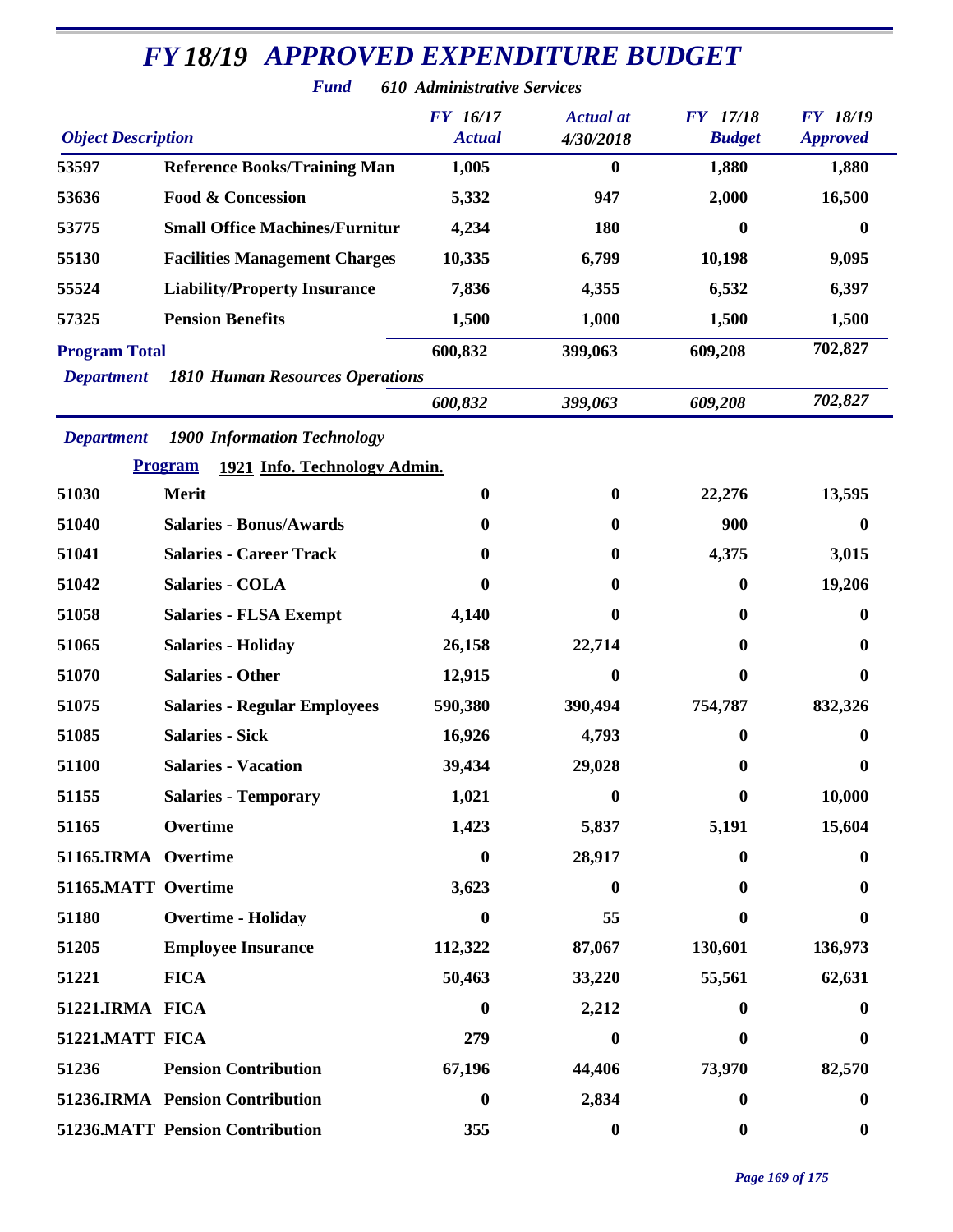| <b>Object Description</b> |                                          | <b>FY</b> 16/17<br><b>Actual</b> | <b>Actual</b> at<br>4/30/2018 | FY 17/18<br><b>Budget</b> | <b>FY 18/19</b><br><b>Approved</b> |
|---------------------------|------------------------------------------|----------------------------------|-------------------------------|---------------------------|------------------------------------|
| 51259                     | <b>Worker's Compensation</b>             | 2,372                            | 2,196                         | 3,294                     | 3,442                              |
| 51274                     | <b>Cellular Phone Allowance</b>          | 5,490                            | 3,629                         | 5,715                     | 5,550                              |
| 52067                     | <b>Professional Services</b>             | 116,454                          | 17,460                        | 51,500                    | 50,000                             |
| 52067.AIRS                | <b>Professional Services</b>             | 14,844                           | 0                             | $\bf{0}$                  | 0                                  |
|                           | 52067.COBB Professional Services         | 8,323                            | $\bf{0}$                      | $\boldsymbol{0}$          | 0                                  |
|                           | <b>52067.MATT Professional Services</b>  | 6,493                            | $\bf{0}$                      | $\bf{0}$                  | 0                                  |
| 52250                     | <b>Computer Maint. Agreement</b>         | 88,214                           | 76,823                        | 143,280                   | 169,400                            |
| 52260                     | <b>Computer Software Maint. Agr</b>      | 419,888                          | 387,406                       | 469,980                   | 387,310                            |
| 52330                     | <b>Maint Agreement-Telephones</b>        | 33,683                           | 33,130                        | 45,000                    | 45,000                             |
| 52395                     | <b>Office Equipment Repairs</b>          | 450                              | $\bf{0}$                      | 5,000                     | 5,000                              |
| 52410                     | <b>Parts/Auto Inventory Items</b>        | 37                               | 2                             | 0                         | 0                                  |
| 52412                     | <b>Parts/Auto-Non Inventory</b>          | 107                              | 160                           | $\boldsymbol{0}$          | 0                                  |
| 52454                     | <b>Vehicle Rep. Outside Service</b>      | $\boldsymbol{0}$                 | 1,779                         | $\boldsymbol{0}$          | $\boldsymbol{0}$                   |
| 52557                     | <b>Cellular/Mobile Phone Charges</b>     | 7,706                            | 6,623                         | 15,000                    | 15,000                             |
|                           | 52557.IRMA Cellular/Mobile Phone Charges | 0                                | 1,410                         | $\bf{0}$                  | 0                                  |
|                           | 52557.MATT Cellular/Mobile Phone Charges | 2,580                            | $\bf{0}$                      | $\boldsymbol{0}$          | $\boldsymbol{0}$                   |
| 52560                     | <b>Computer On-Line Services</b>         | 74,294                           | 63,888                        | 91,885                    | 653,025                            |
| 52572                     | <b>Long Distance Telephone Charg</b>     | 769                              | 124                           | 850                       | 850                                |
| 52578                     | <b>Postage</b>                           | 86                               | 48                            | 200                       | 200                                |
| 52584                     | <b>Telephone - Local Service</b>         | 69,603                           | 36,739                        | 85,000                    | 85,000                             |
| 52593                     | <b>Utilities - T1 Lines</b>              | 146,080                          | 82,302                        | 142,000                   | 152,500                            |
| 52630                     | <b>In-County Travel Expense</b>          | 1,402                            | 276                           | 900                       | 900                                |
| 52736                     | <b>Professional Organization Dues</b>    | 1,019                            | 486                           | 1,000                     | 1,000                              |
| 52774                     | <b>Training</b>                          | 35,221                           | 19,610                        | 67,600                    | 65,000                             |
| 52870                     | <b>Temporary Services - Salaries</b>     | $\boldsymbol{0}$                 | 14,061                        | $\boldsymbol{0}$          | $\boldsymbol{0}$                   |
| 52925                     | <b>Car Wash</b>                          | 140                              | $\bf{0}$                      | 598                       | 598                                |
| 52990                     | <b>Wrecker Towing Service</b>            | 55                               | $\bf{0}$                      | $\bf{0}$                  | $\bf{0}$                           |
| 53070                     | <b>Batteries</b>                         | 0                                | 78                            | $\mathbf{0}$              | 0                                  |
| 53125                     | <b>Cost of All Other Material</b>        | 180                              | $\bf{0}$                      | $\bf{0}$                  | $\boldsymbol{0}$                   |
| 53167                     | <b>DP Repair Parts</b>                   | 12,140                           | 9,772                         | 20,000                    | 20,000                             |
| 53167.AIRS                | <b>DP Repair Parts</b>                   | 499                              | $\bf{0}$                      | $\bf{0}$                  | $\bf{0}$                           |
|                           | 53167.IRMA DP Repair Parts               | 0                                | 254                           | 0                         | 0                                  |
| 53295                     | <b>Office Supplies</b>                   | 3,243                            | 712                           | 4,272                     | 4,273                              |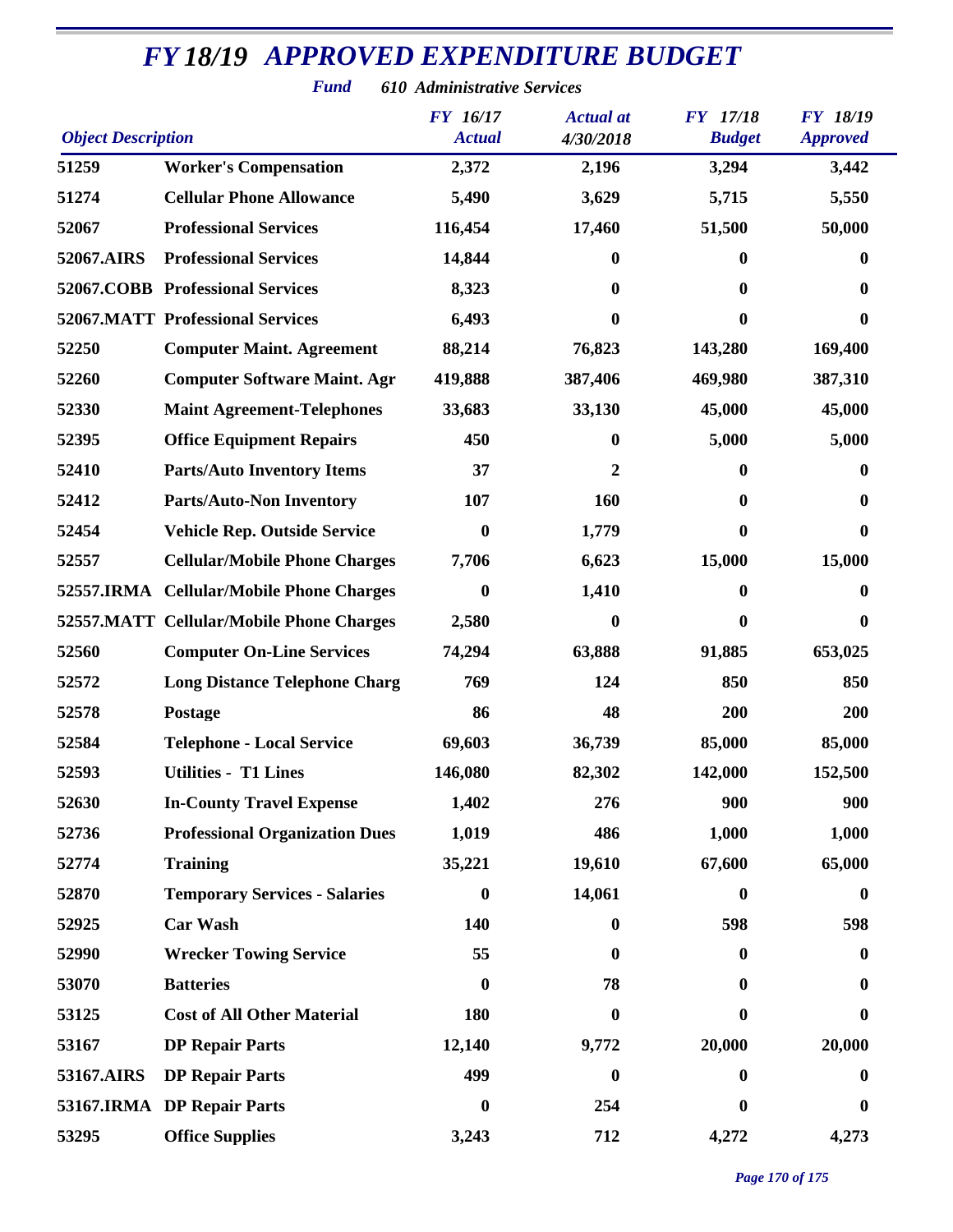| <b>Object Description</b> |                                           | <b>FY</b> 16/17<br><b>Actual</b> | <b>Actual</b> at<br>4/30/2018 | <b>FY</b> 17/18<br><b>Budget</b> | <b>FY 18/19</b><br><b>Approved</b> |
|---------------------------|-------------------------------------------|----------------------------------|-------------------------------|----------------------------------|------------------------------------|
| 53345                     | <b>Safety Equipment</b>                   | 426                              | $\bf{0}$                      | $\bf{0}$                         | $\bf{0}$                           |
| 53370                     | <b>Small Computer Software</b>            | 50,575                           | 49,069                        | 66,525                           | 34,200                             |
| 53420                     | <b>Tech Equipment Batteries</b>           | 203                              | 16                            | 150                              | 150                                |
| 53435                     | <b>Tires</b>                              | 316                              | $\bf{0}$                      | $\boldsymbol{0}$                 | $\bf{0}$                           |
| 53512                     | <b>Bottled Water</b>                      | 290                              | 175                           | 370                              | 370                                |
| 53556                     | Oil                                       | 8                                | 11                            | $\bf{0}$                         | 0                                  |
| 53565                     | <b>Gas-Vehicles</b>                       | 697                              | 345                           | $\boldsymbol{0}$                 | 0                                  |
| 53775                     | <b>Small Office Machines/Furnitur</b>     | 19,574                           | 31,369                        | 36,140                           | 45,000                             |
| 53775.AIRS                | <b>Small Office Machines/Furnitur</b>     | 499                              | 0                             | $\bf{0}$                         | 0                                  |
| 53775.GAFL                | <b>Small Office Machines/Furnitur</b>     | 170                              | $\boldsymbol{0}$              | $\bf{0}$                         | 0                                  |
|                           | 53775.IRMA Small Office Machines/Furnitur | 0                                | 169                           | $\mathbf{0}$                     | 0                                  |
| 53785                     | <b>Small Tools &amp; Equipment</b>        | 1,963                            | 1,185                         | 500                              | 500                                |
| 53790                     | <b>Telephone Equipment</b>                | 0                                | 620                           | 6,000                            | 6,000                              |
| 53875                     | <b>Uniform Purchases</b>                  | 429                              | 671                           | 300                              | 300                                |
| 54710                     | <b>Computer Software</b>                  | 155,362                          | 34,251                        | $\boldsymbol{0}$                 | 0                                  |
| 54720                     | <b>Data Processing Equipment</b>          | 480,761                          | 32,191                        | $\boldsymbol{0}$                 | 0                                  |
| 54720.AIRS                | <b>Data Processing Equipment</b>          | 698                              | 0                             | $\bf{0}$                         | 0                                  |
|                           | 54720.MATT Data Processing Equipment      | 13,026                           | 0                             | $\bf{0}$                         | 0                                  |
| 54870                     | <b>Surveillance Equipment</b>             | 25,604                           | $\boldsymbol{0}$              | $\boldsymbol{0}$                 | $\bf{0}$                           |
| 55130                     | <b>Facilities Management Charges</b>      | 15,102                           | 9,935                         | 14,902                           | 13,290                             |
| 55524                     | <b>Liability/Property Insurance</b>       | 13,542                           | 7,833                         | 11,749                           | 11,388                             |
| 61097                     | <b>Transfer to Debt Service Fund</b>      | 0                                | $\bf{0}$                      | $\bf{0}$                         | 201,367                            |
| <b>Program Total</b>      |                                           | 2,757,252                        | 1,578,385                     | 2,337,371                        | 3,152,533                          |
| <b>Department</b>         | <b>1900 Information Technology</b>        | 2,757,252                        | 1,578,385                     | 2,337,371                        | 3,152,533                          |
|                           | <b>Administrative Services</b>            | 4,549,348                        | 2,837,743                     | 4,244,041                        | 5,430,300                          |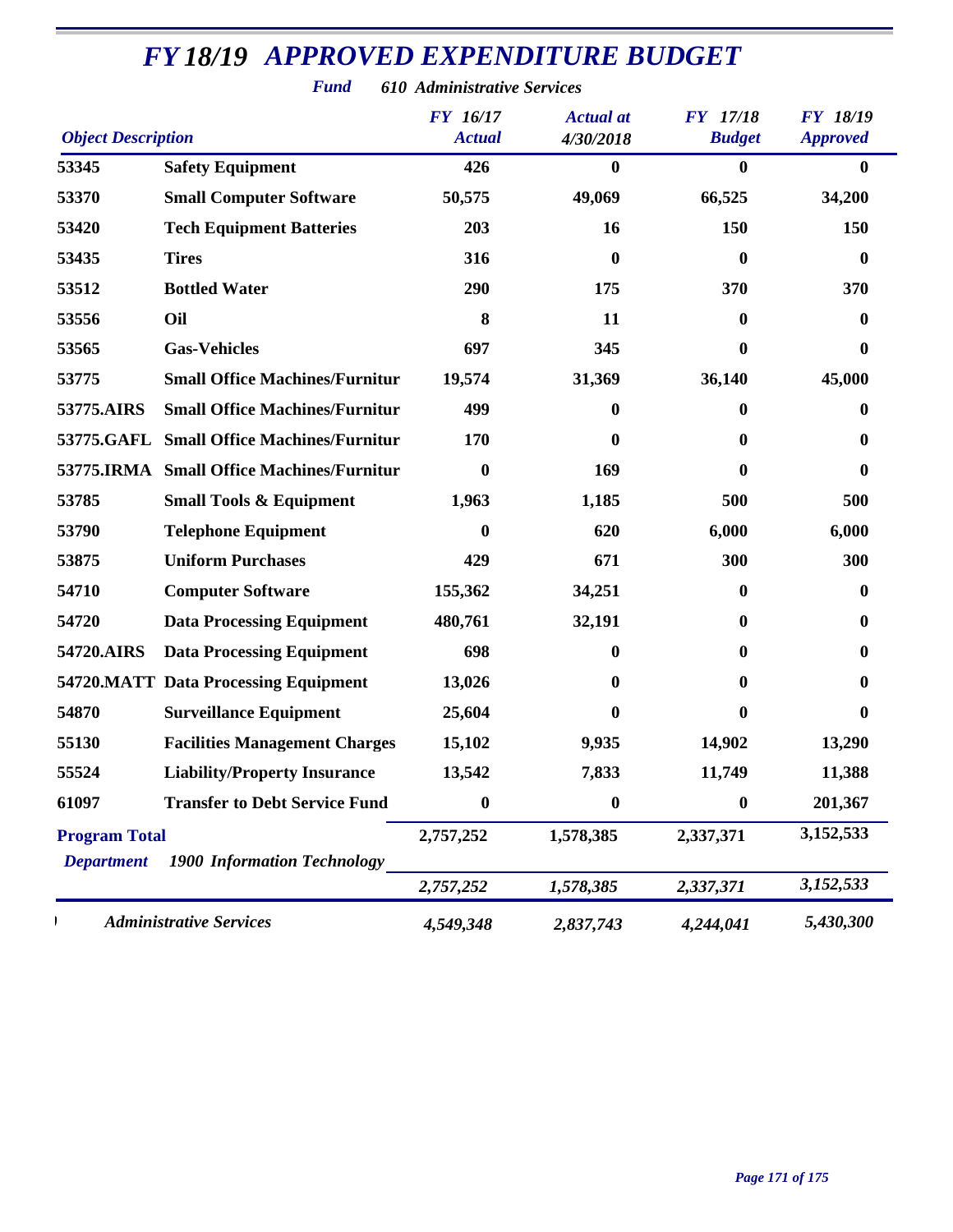*Fund 615 County Insurance Fund*

| <b>Object Description</b>                              | <b>FY</b> 16/17<br><b>Actual</b> | <b>Actual</b> at<br>4/30/2018 | <b>FY</b> 17/18<br><b>Budget</b> | <b>FY 18/19</b><br><b>Approved</b> |
|--------------------------------------------------------|----------------------------------|-------------------------------|----------------------------------|------------------------------------|
| 1822 Insurance<br><b>Department</b>                    |                                  |                               |                                  |                                    |
| <b>1868 Insurance Administration</b><br><b>Program</b> |                                  |                               |                                  |                                    |
| 52025<br><b>Annual Audit Fees</b>                      | 549                              | 549                           | 549                              | 549                                |
| 55135<br><b>Finance Dept. Charges</b>                  | 2,206                            | 1,471                         | 2,206                            | 2,206                              |
| <b>Program Total</b>                                   | 2,755                            | 2,020                         | 2,755                            | 2,755                              |
| <b>1872 Insurance Claims</b><br><b>Program</b>         |                                  |                               |                                  |                                    |
| 52051<br><b>Legal Fees</b>                             | 240,893                          | 71,502                        | 200,000                          | 200,000                            |
| <b>Property/Liability Claims Expe</b><br>55360         | 262,214                          | 46,869                        | 160,000                          | 160,000                            |
| <b>Settlements</b><br>55370                            | 67,370                           | 290,432                       | $\boldsymbol{0}$                 | $\boldsymbol{0}$                   |
| <b>Program Total</b>                                   | 570,477                          | 408,803                       | 360,000                          | 360,000                            |
| <b>1876 Insurance Premiums</b><br><b>Program</b>       |                                  |                               |                                  |                                    |
| 52534<br><b>Public Officials Bond</b>                  | 3,135                            | 2,335                         | 3,970                            | 3,970                              |
| 55524<br><b>Liability/Property Insurance</b>           | 624,258                          | 655,766                       | 625,250                          | 635,000                            |
| <b>Program Total</b>                                   | 627,393                          | 658,101                       | 629,220                          | 638,970                            |
| 1822 Insurance<br><b>Department</b>                    |                                  |                               |                                  |                                    |
|                                                        | 1,200,625                        | 1,068,924                     | 991,975                          | 1,001,725                          |
| <b>County Insurance Fund</b>                           | 1,200,625                        | 1,068,924                     | 991,975                          | 1,001,725                          |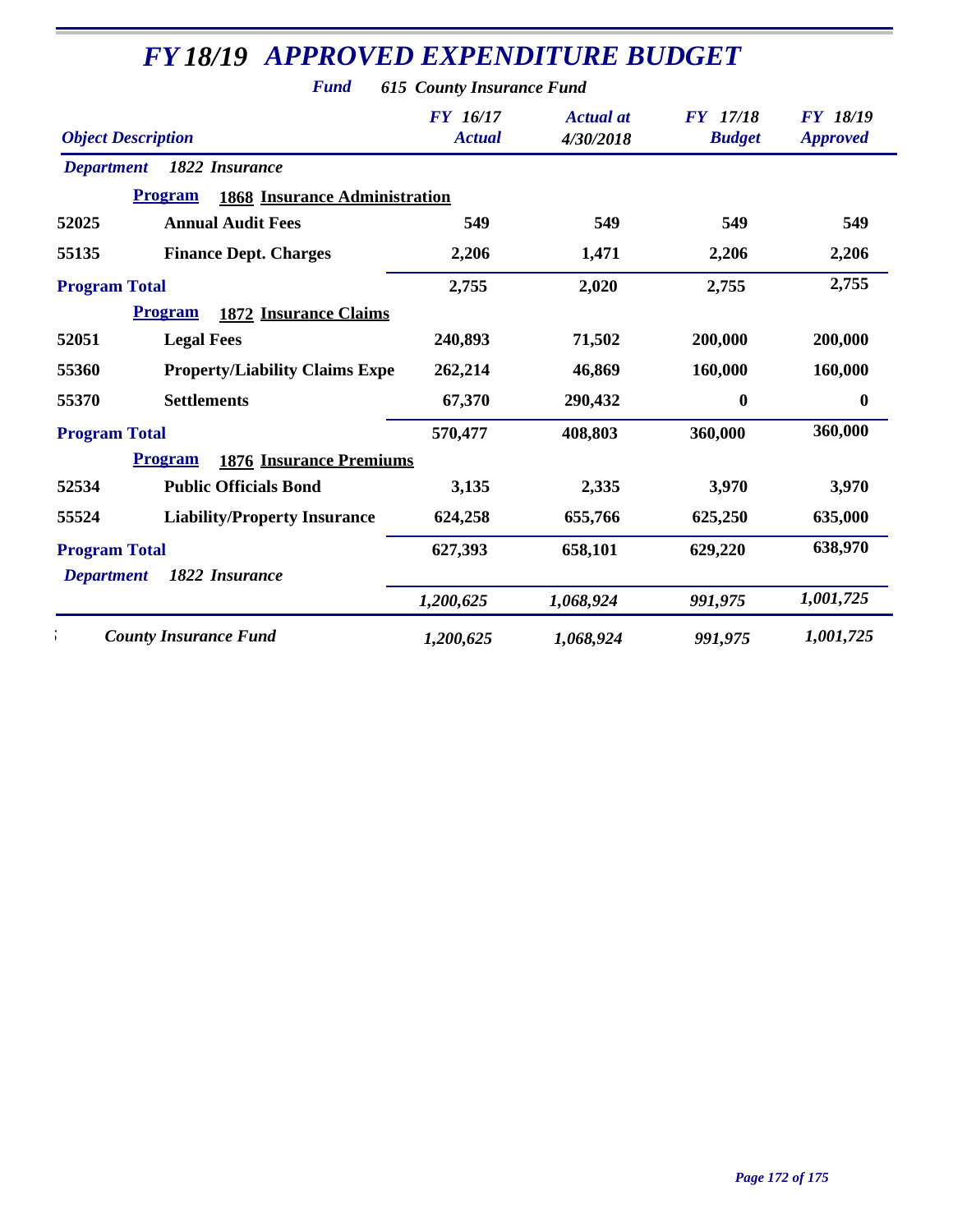*Fund 630 Employee Benefit Fund*

| <b>Object Description</b> |                                                              | <b>FY</b> 16/17<br><b>Actual</b> | <b>Actual</b> at<br>4/30/2018 | <b>FY</b> 17/18<br><b>Budget</b> | <b>FY 18/19</b><br><b>Approved</b> |
|---------------------------|--------------------------------------------------------------|----------------------------------|-------------------------------|----------------------------------|------------------------------------|
| <b>Department</b>         | <b>1821 Employee Benefits</b>                                |                                  |                               |                                  |                                    |
|                           | <b>Program</b><br>1850 Health Ins                            |                                  |                               |                                  |                                    |
| 51230                     | <b>PCORI Tax</b>                                             | 46,839                           | 3,621                         | 48,400                           | 3,845                              |
| 52025                     | <b>Annual Audit Fees</b>                                     | 214                              | 214                           | 214                              | 214                                |
| 52065                     | <b>Prescription Drugs</b>                                    | 2,032,447                        | 1,482,719                     | 2,100,000                        | 2,139,924                          |
| 52067                     | <b>Professional Services</b>                                 | 33,469                           | 14,000                        | 24,000                           | 24,000                             |
| 52536                     | <b>Specific Stop Loss Premium</b>                            | 923,018                          | 600,680                       | 1,070,434                        | 1,255,471                          |
| 55235                     | <b>Claims Administration</b>                                 | 596,481                          | 310,269                       | 515,491                          | 559,477                            |
| 55340                     | <b>Health Claims</b>                                         | 5,730,115                        | 3,655,390                     | 6,300,000                        | 6,419,772                          |
| 55375                     | <b>Stop Loss Reimbursement</b>                               | $-670,317$                       | $-238,028$                    | $\boldsymbol{0}$                 | $\boldsymbol{0}$                   |
| <b>Program Total</b>      |                                                              | 8,692,266                        | 5,828,865                     | 10,058,539                       | 10,402,703                         |
|                           | <b>Program</b><br>1853 Insurance                             |                                  |                               |                                  |                                    |
| 52518                     | <b>Dependent Life Premium</b>                                | 10,531                           | 6,298                         | 10,930                           | 10,930                             |
| 52520                     | <b>Disability Insurance Premium</b>                          | 73,565                           | 49,593                        | 84,790                           | 84,790                             |
| 52522                     | <b>Employee Life Premium</b>                                 | 68,582                           | 42,201                        | 69,329                           | 69,329                             |
| <b>Program Total</b>      |                                                              | 152,678                          | 98,092                        | 165,049                          | 165,049                            |
|                           | 1856 Unemployment Tax Claims<br><b>Program</b>               |                                  |                               |                                  |                                    |
| 51247                     | <b>Unemployment Compensation</b>                             | 1,079                            | 4,655                         | 5,000                            | 10,000                             |
| <b>Program Total</b>      |                                                              | 1,079                            | 4,655                         | 5,000                            | 10,000                             |
|                           | <b>Program</b><br><b>1858 Wellness Center</b>                |                                  |                               |                                  |                                    |
| 52033                     | <b>Contractual Services</b>                                  | 489,938                          | 230,655                       | 615,340                          | 714,435                            |
| 53512                     | <b>Bottled Water</b>                                         | $\boldsymbol{0}$                 | 72                            | $\boldsymbol{0}$                 | $\boldsymbol{0}$                   |
| <b>Program Total</b>      |                                                              | 489,938                          | 230,727                       | 615,340                          | 714,435                            |
|                           | <b>Program</b><br><b>1859 Wellness Grant</b>                 |                                  |                               |                                  |                                    |
| 52960                     | <b>Incentive Program</b>                                     | 49                               | $\bf{0}$                      | 9,955                            | 0                                  |
| 53325                     | <b>Program Supplies</b>                                      | 4,962                            | 3,429                         | $\boldsymbol{0}$                 | $\bf{0}$                           |
| <b>Program Total</b>      |                                                              | 5,011                            | 3,429                         | 9,955                            | $\bf{0}$                           |
| <b>Department</b>         | <b>1821 Employee Benefits</b>                                |                                  |                               |                                  |                                    |
|                           |                                                              | 9,340,972                        | 6,165,768                     | 10,853,883                       | 11,292,187                         |
| <b>Department</b>         | 1823 Worker's Compensation                                   |                                  |                               |                                  |                                    |
|                           | <b>Program</b><br>1874 Insurance/Unemployment                |                                  |                               |                                  |                                    |
| 55135                     | <b>Finance Dept. Charges</b>                                 | 12,702                           | 8,468                         | 12,702                           | 12,702                             |
| <b>Program Total</b>      |                                                              | 12,702                           | 8,468                         | 12,702                           | 12,702                             |
|                           | <b>Program</b><br><b>1877 Workers' Compensation Insuranc</b> |                                  |                               |                                  |                                    |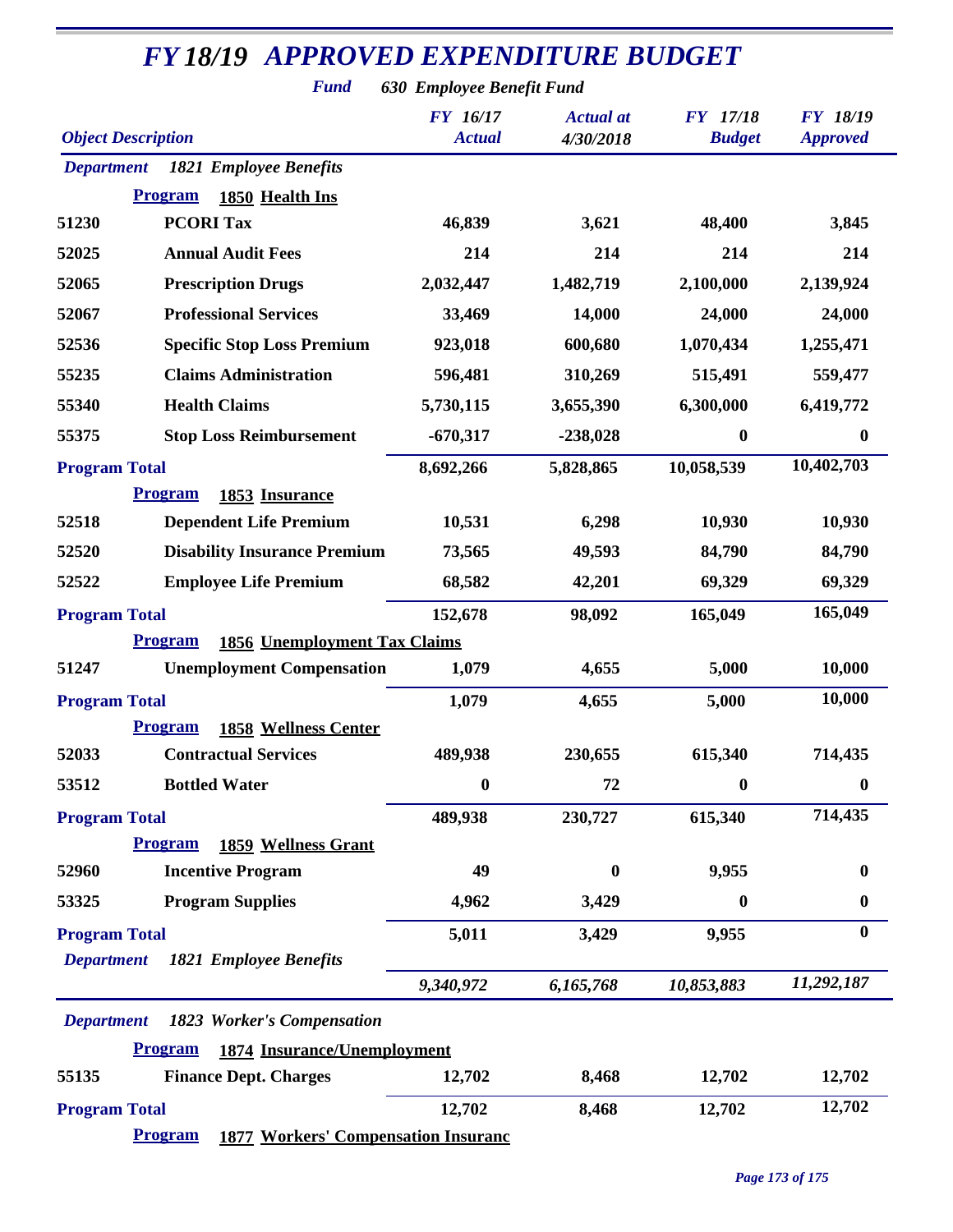|                                                                         | <b>Fund</b>                           | 630 Employee Benefit Fund        |                               |                                  |                                    |
|-------------------------------------------------------------------------|---------------------------------------|----------------------------------|-------------------------------|----------------------------------|------------------------------------|
| <b>Object Description</b>                                               |                                       | <b>FY</b> 16/17<br><b>Actual</b> | <b>Actual at</b><br>4/30/2018 | <b>FY</b> 17/18<br><b>Budget</b> | <b>FY 18/19</b><br><b>Approved</b> |
| 52025                                                                   | <b>Annual Audit Fees</b>              | 335                              | 335                           | 335                              | 335                                |
| 52114                                                                   | <b>Drug Testing</b>                   | 488                              | 219                           | 355                              | 1,754                              |
| 52538                                                                   | <b>Workers' Comp. Premiums</b>        | 250,362                          | 254,051                       | 260,000                          | 260,000                            |
| 52736                                                                   | <b>Professional Organization Dues</b> | 395                              | 395                           | 395                              | 395                                |
| 52774                                                                   | <b>Training</b>                       | 363                              | 195                           | 195                              | 195                                |
| 55370                                                                   | <b>Settlements</b>                    | 105,000                          | $\boldsymbol{0}$              | $\mathbf{0}$                     | $\boldsymbol{0}$                   |
| 55380                                                                   | <b>Subsequent Injury Trust Assess</b> | 66,172                           | $\boldsymbol{0}$              | 64,100                           | 64,100                             |
| 55390                                                                   | <b>Workers' Comp. Claims Expens</b>   | 530,922                          | 472,521                       | 850,000                          | 900,000                            |
| <b>Program Total</b><br>1823 Worker's Compensation<br><b>Department</b> |                                       | 954,037                          | 727,716                       | 1,175,380                        | 1,226,779                          |
|                                                                         |                                       | 966,739                          | 736,184                       | 1,188,082                        | 1,239,481                          |
|                                                                         | <b>Employee Benefit Fund</b>          | 10,307,711                       | 6,901,952                     | 12,041,965                       | 12,531,668                         |